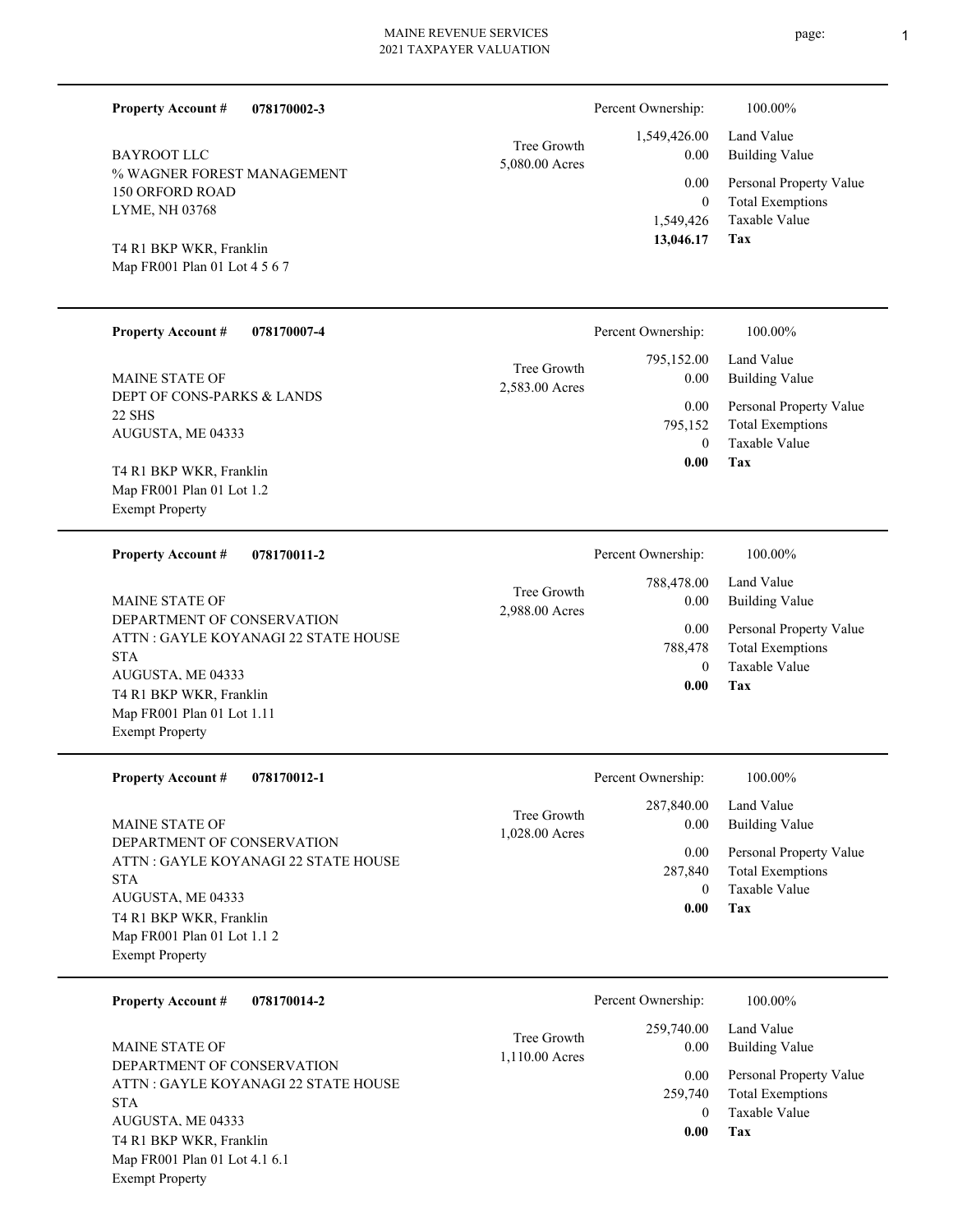| <b>Property Account #</b><br>078170018-2                                      |                               | Percent Ownership:             | 100.00%                                            |
|-------------------------------------------------------------------------------|-------------------------------|--------------------------------|----------------------------------------------------|
| NORTHEAST WILDERNESS TRUST CORPORATION                                        | 1,155.00 Acres                | 345,094.00<br>0.00             | Land Value<br><b>Building Value</b>                |
| <b>17 STATE STREET</b><br><b>SUITE 302</b>                                    |                               | 0.00<br>345,094                | Personal Property Value<br><b>Total Exemptions</b> |
| MONTPELIER, VT 05602-2961<br>OPEN SPACE 1,155 ACRES                           |                               | $\overline{0}$<br>0.00         | <b>Taxable Value</b><br>Tax                        |
| T4 R1 BKP WKR, Franklin<br>Map FR001 Plan 01 Lot 9                            |                               |                                |                                                    |
| Charitable Organization exempt                                                |                               |                                |                                                    |
| <b>Property Account #</b><br>078170005-5                                      |                               | Percent Ownership:             | 100.00%                                            |
| PUFFER BRUCE S TRUSTEE                                                        | Tree Growth<br>215.00 Acres   | 68,223.00<br>0.00              | Land Value<br><b>Building Value</b>                |
| <b>BRUCE S PUFFER LIVING TRUST</b><br><b>35 UNION STREET</b>                  |                               | 0.00                           | Personal Property Value                            |
| PLYMOUTH, MA 02360                                                            |                               | $\boldsymbol{0}$<br>68,223     | <b>Total Exemptions</b><br>Taxable Value           |
| T4 R1 BKP WKR, Franklin                                                       |                               | 574.44                         | Tax                                                |
| Map FR001 Plan 01 Lot 8                                                       |                               |                                |                                                    |
| 078170017-1<br><b>Property Account #</b>                                      |                               | Percent Ownership:             | 100.00%                                            |
| <b>PUFFER PAUL</b>                                                            | Tree Growth<br>11.00 Acres    | 26,930.00<br>102,340.00        | Land Value<br><b>Building Value</b>                |
| PO BOX 16<br>PHILLIPS, ME 04966-0016                                          |                               | 0.00                           | Personal Property Value                            |
|                                                                               |                               | 31,000<br>98,270               | <b>Total Exemptions</b><br>Taxable Value           |
| T4 R1 BKP WKR, Franklin<br>Map FR001 Plan 01 Lot 8.1                          |                               | 827.43                         | Tax                                                |
| Homestead Exemption \$25000; Veteran Exemption \$6000                         |                               |                                |                                                    |
| <b>Property Account#</b><br>078170002P-3                                      |                               | Percent Ownership:             | 100.00%                                            |
| SPECTRUM NORTHEAST LLC                                                        |                               | 0.00<br>0.00                   | Land Value<br><b>Building Value</b>                |
| % CHARTER COMMUNICATIONS TAX                                                  |                               | 0.00                           | Personal Property Value                            |
| <b>DEPARTMENT</b><br>PO BOX 74                                                |                               | $\mathbf{0}$<br>$\overline{0}$ | <b>Total Exemptions</b><br>Taxable Value           |
| BE LEASED DISH ANTENNA<br>CHARLOTTE, NC 28241-7647<br>T4 R1 BKP WKR, Franklin |                               | 0.00                           | Tax                                                |
| Map FR001                                                                     |                               |                                |                                                    |
| <b>Property Account #</b><br>078170009-3                                      |                               | Percent Ownership:             | 100.00%                                            |
| SUGARLOAF MOUNTAIN CORPORATION<br>$0/CO$ COMPROLER                            | Tree Growth<br>1,361.00 Acres | 390,764.00<br>0.00             | Land Value<br><b>Building Value</b>                |

% CONTROLLER 5092 ACCESS ROAD CARRABASSETT VALLEY, ME 04947

Map FR001 Plan 01 Lot 3 T4 R1 BKP WKR, Franklin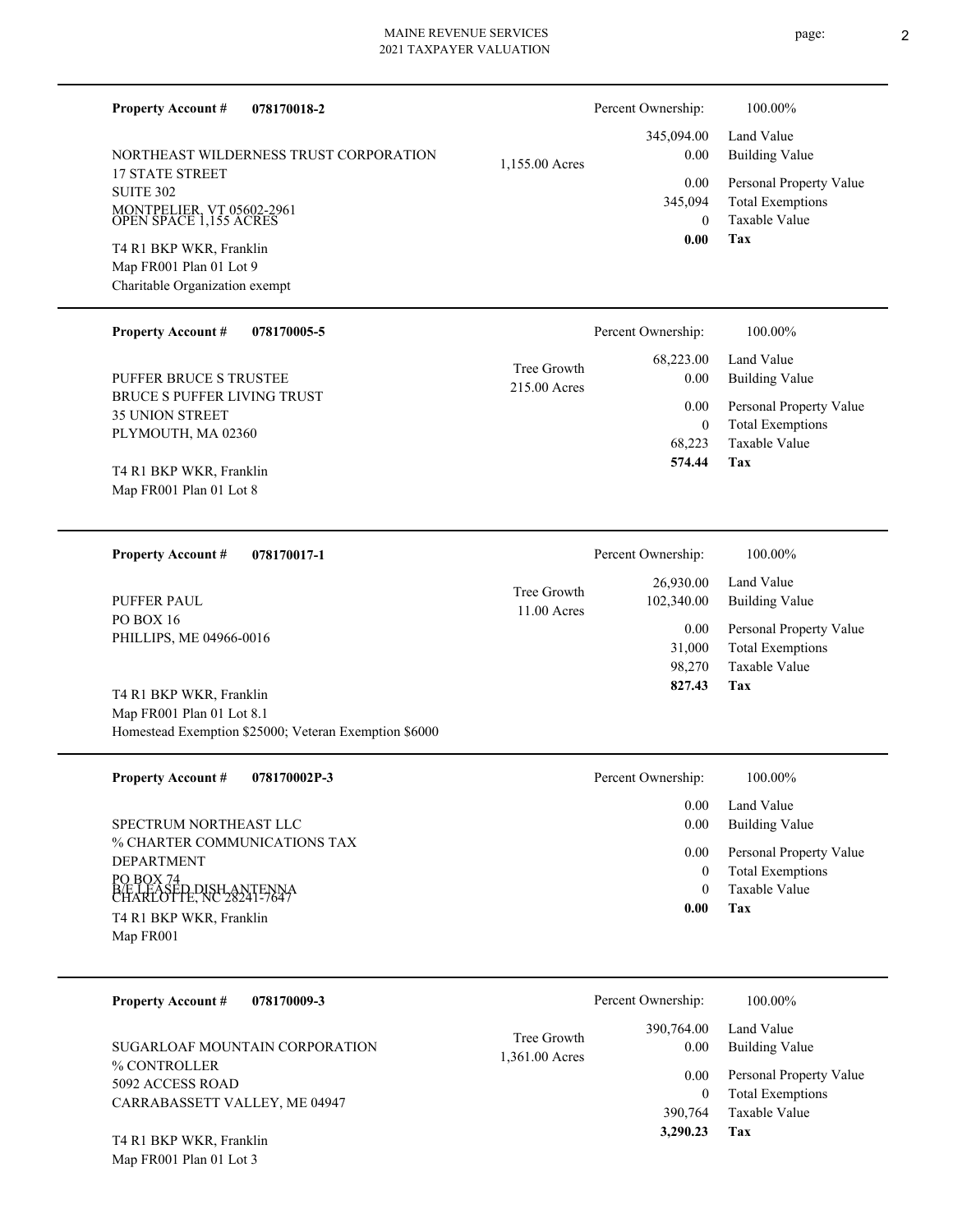| <b>Property Account #</b>                                                     | 078170006-4 |                               | Percent Ownership:     | 100.00%                                            |
|-------------------------------------------------------------------------------|-------------|-------------------------------|------------------------|----------------------------------------------------|
| TRILLIUM IN KINGFIELD ME LLC                                                  |             | Tree Growth<br>3,527.36 Acres | 1,054,866.50<br>0.00   | Land Value<br><b>Building Value</b>                |
| <b>PO BOX 156</b><br>NORTH VASSALBORO, ME 04962                               |             |                               | 0.00<br>$\mathbf{0}$   | Personal Property Value<br><b>Total Exemptions</b> |
|                                                                               |             |                               | 1,054,867<br>8,881.98  | Taxable Value<br>Tax                               |
| T4 R1 BKP WKR, Franklin<br>Map FR001 Plan 01 Lot 1.3                          |             |                               |                        |                                                    |
| <b>Property Account #</b>                                                     | 078170008-1 |                               | Percent Ownership:     | 100.00%                                            |
| UNITED STATES OF AMERICA                                                      |             | 476.00 Acres                  | 359,750.00<br>0.00     | Land Value<br><b>Building Value</b>                |
| APPALACHIAN NATIONAL SCENIC TRAIL<br>PO BOX 50                                |             |                               | 0.00<br>359,750        | Personal Property Value<br><b>Total Exemptions</b> |
| HARPERS FERRY, WV 25425                                                       |             |                               | $\theta$               | Taxable Value                                      |
| T4 R1 BKP WKR, Franklin<br>Map FR001 Plan 01 Lot 10<br><b>Exempt Property</b> |             |                               | 0.00                   | <b>Tax</b>                                         |
| <b>Property Account #</b>                                                     | 078170010-1 |                               | Percent Ownership:     | 100.00%                                            |
| UNITED STATES OF AMERICA                                                      |             | 5.25 Acres                    | 16,100.00<br>0.00      | Land Value<br><b>Building Value</b>                |
| APPALACHIAN NATIONAL TRAIL SCENIC<br>PO BOX 50                                |             |                               | 0.00                   | Personal Property Value                            |
| HARPERS FERRY, WV 25425                                                       |             |                               | 16,100<br>$\mathbf{0}$ | <b>Total Exemptions</b><br>Taxable Value           |
| T4 R1 BKP WKR, Franklin                                                       |             |                               | 0.00                   | <b>Tax</b>                                         |
| Map FR001 Plan 01 Lot 1.4<br><b>Exempt Property</b>                           |             |                               |                        |                                                    |
| <b>Property Account #</b>                                                     | 078170013-1 |                               | Percent Ownership:     | 100.00%                                            |

| <b>Property Account #</b><br>078170013-1                        | Percent Ownership:                        | 100.00%                              |
|-----------------------------------------------------------------|-------------------------------------------|--------------------------------------|
| UNITED STATES PARK SERVICE<br>APPALACHIAN NATIONAL SCENIC TRAIL | 14,000.00<br>Tree Growth<br>$50.00$ Acres | Land Value<br>Building Value<br>0.00 |
| PO BOX 50                                                       |                                           | Personal Property Value<br>0.00      |
| <b>HARPERS FERRY, WV 25425</b>                                  |                                           | <b>Total Exemptions</b><br>14,000    |
|                                                                 |                                           | Taxable Value<br>$\Omega$            |
| T4 R1 BKP WKR, Franklin                                         |                                           | Tax<br>0.00                          |
| Map FR001 Plan 01 Lot 1.31                                      |                                           |                                      |

# Exempt Property

 $\overline{\phantom{a}}$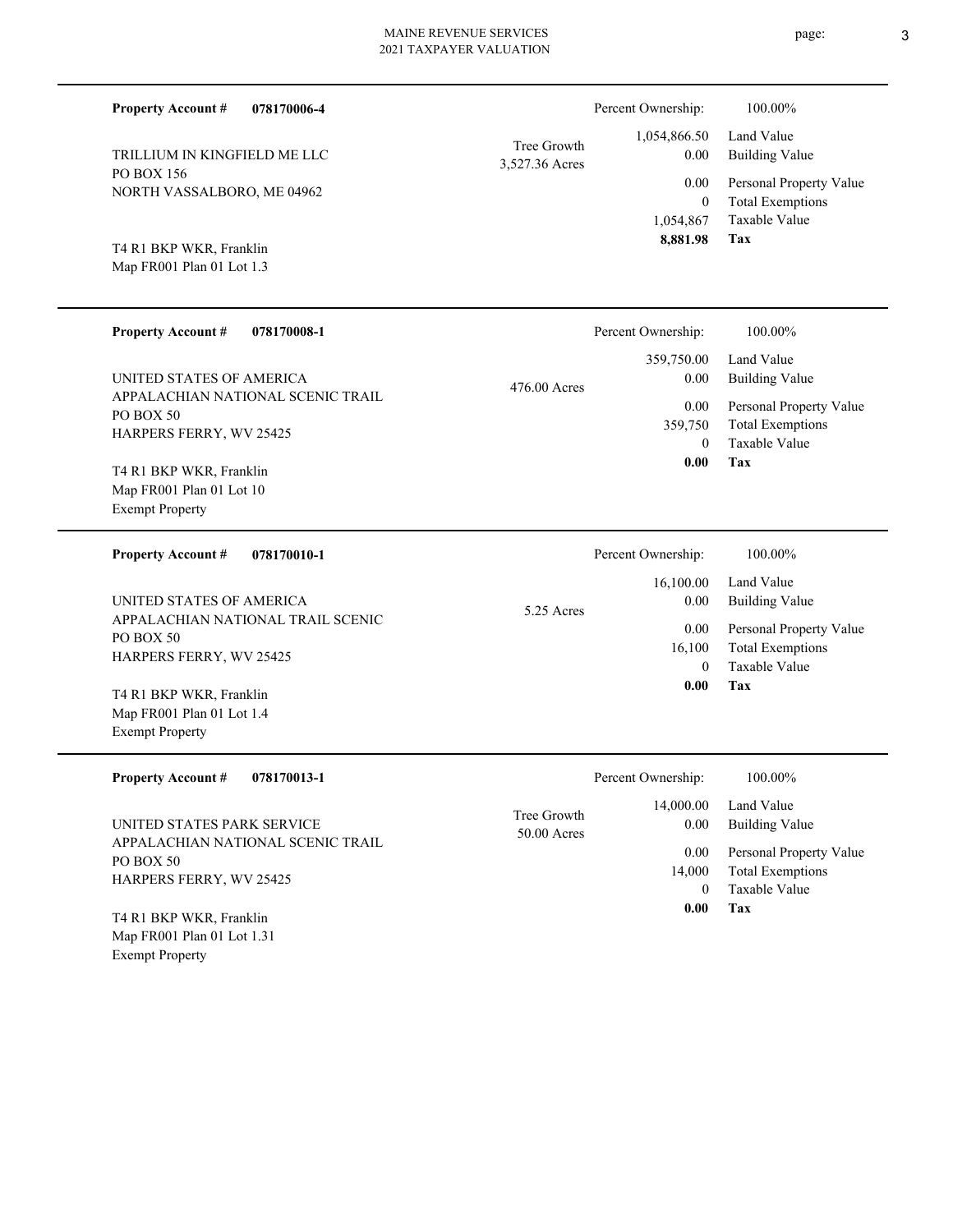# **Totals for: T4 R1 BKP WKR, Franklin**

 **19,589.61 acres**

 **5,956,363.50 Land Value 102,340.00 Building Value 0.00 Personal Property Value 2,897,154.00 Total Exemptions 26,620 Tax Taxable Value 3,161,549.50**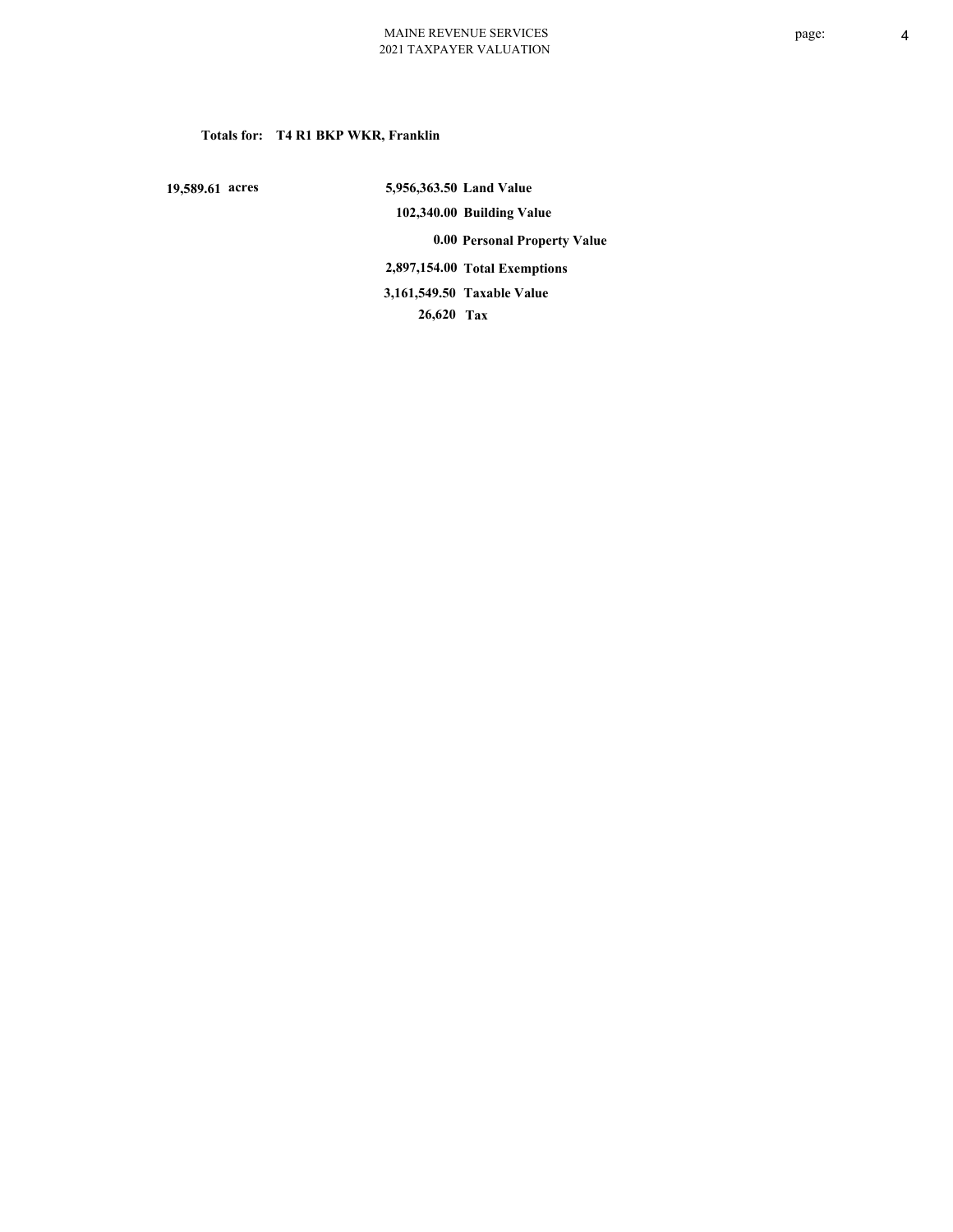| <b>Property Account #</b><br>078280006-4                                                        |              | Percent Ownership:                              | 100.00%                                                                           |
|-------------------------------------------------------------------------------------------------|--------------|-------------------------------------------------|-----------------------------------------------------------------------------------|
| <b>ADAMS ERIC S</b>                                                                             | 0.11 Acres   | 13,500.00<br>5,650.00                           | Land Value<br><b>Building Value</b>                                               |
| <b>19 PINE STREET</b><br>FRYEBURG, ME 04037<br>T4 R3 BKP WKR, Franklin                          |              | 0.00<br>$\boldsymbol{0}$<br>19,150<br>161.24    | Personal Property Value<br><b>Total Exemptions</b><br>Taxable Value<br>Tax        |
| Map FR004 Plan 02 Lot 154                                                                       |              |                                                 |                                                                                   |
| <b>Property Account #</b><br>078280089-1                                                        |              | Percent Ownership:                              | 100.00%                                                                           |
| ADAMS MARK & SUSAN W                                                                            | 1.57 Acres   | 41,780.00<br>151,670.00                         | Land Value<br><b>Building Value</b>                                               |
| PO BOX 662<br>PATTEN, ME 04765-0662<br>T4 R3 BKP WKR, Franklin<br>Map FR004 Plan 02 Lot 194 195 |              | 0.00<br>$\boldsymbol{0}$<br>193,450<br>1,628.85 | Personal Property Value<br><b>Total Exemptions</b><br><b>Taxable Value</b><br>Tax |
| <b>Property Account #</b><br>078282014-2                                                        |              | Percent Ownership:                              | 100.00%                                                                           |
|                                                                                                 |              | 30,550.00                                       | Land Value                                                                        |
| ADAMS MARK & SUSAN W                                                                            | 1.25 Acres   | 0.00                                            | <b>Building Value</b>                                                             |
| PO BOX 662<br>PATTEN, ME 04765                                                                  |              | 0.00<br>$\boldsymbol{0}$<br>30,550              | Personal Property Value<br><b>Total Exemptions</b><br>Taxable Value               |
| T4 R3 BKP WKR, Franklin<br>Map FR004 Plan 01 Lot 8.1                                            |              | 257.23                                          | <b>Tax</b>                                                                        |
| <b>Property Account #</b><br>078280002-1                                                        |              | Percent Ownership:                              | 100.00%                                                                           |
| ADERHOLD JAMES L SR ET AL                                                                       |              | 16,500.00<br>0.00                               | Land Value<br><b>Building Value</b>                                               |
| 3664 TURBRIDGE DRIVE<br>BURTONSVILLE, MD 20866                                                  | $0.16$ Acres | 0.00<br>$\bf{0}$<br>16,500                      | Personal Property Value<br><b>Total Exemptions</b><br>Taxable Value               |
| T4 R3 BKP WKR, Franklin<br>Map FR004 Plan 03 Lot 46                                             |              | 138.93                                          | <b>Tax</b>                                                                        |
| 078280004-2<br><b>Property Account #</b>                                                        |              | Percent Ownership:                              | 100.00%                                                                           |
| AKERLEY LELAND B & PATRICIA A<br>177 GRANT ROAD                                                 | 0.23 Acres   | 32,000.00<br>47,330.00                          | Land Value<br><b>Building Value</b>                                               |

SACO, ME 04072

**Tax**

 79,330  **667.96**

Taxable Value 0 Total Exemptions 0.00 Personal Property Value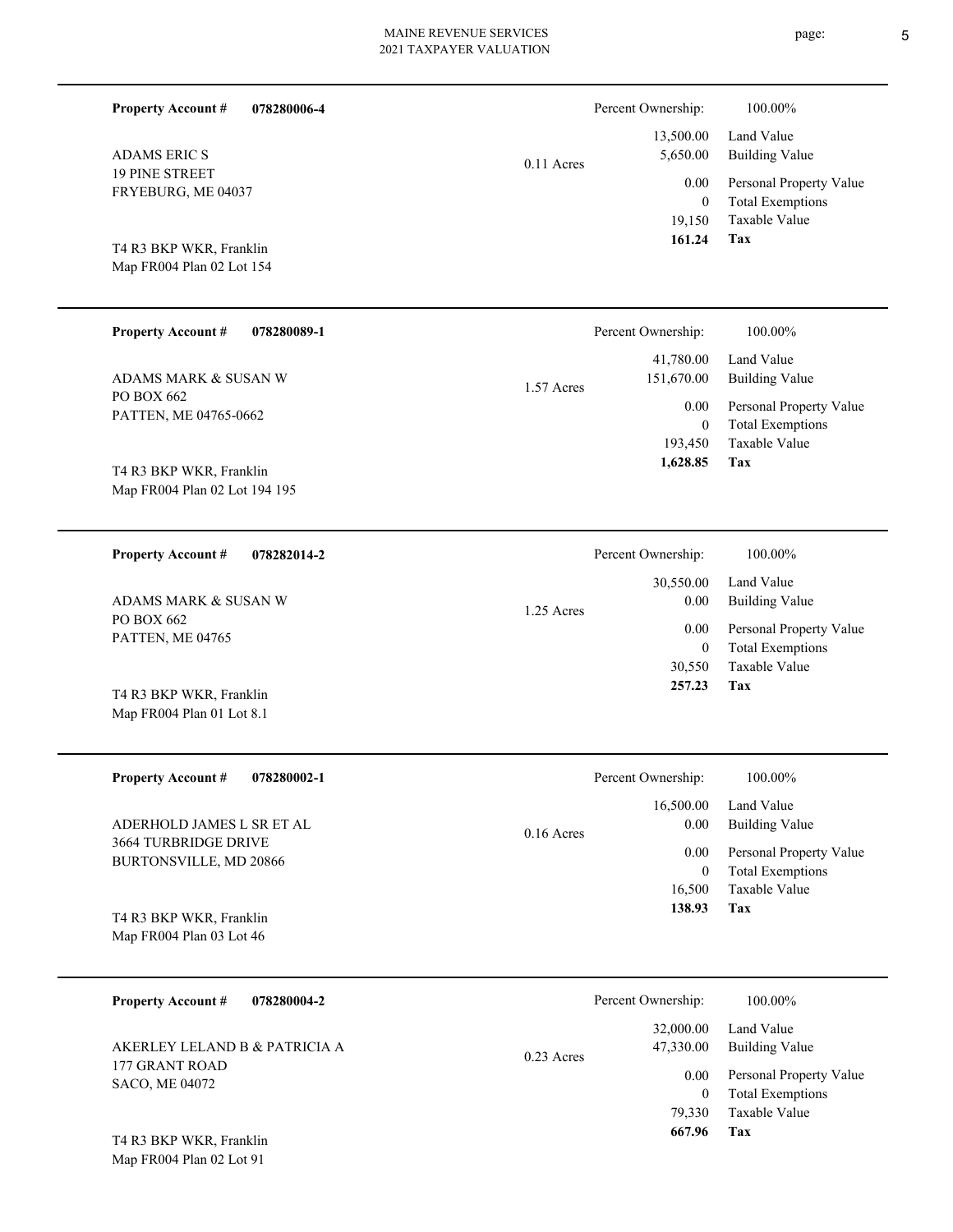| <b>Property Account #</b><br>078280178-4            |              | Percent Ownership: | 100.00%             |
|-----------------------------------------------------|--------------|--------------------|---------------------|
|                                                     |              | 32,100.00          | Land Value          |
| ANDERSON SCOTT D                                    | $0.30$ Acres | 39,150.00          | <b>Building Val</b> |
| 1135 WASHINGTON ST                                  |              | 0.00               | Personal Pro        |
| <b>BATH, ME 04530</b>                               |              | $\mathbf{0}$       | <b>Total Exemp</b>  |
|                                                     |              | 71,250             | Taxable Valu        |
| T4 R3 BKP WKR, Franklin<br>Map FR004 Plan 02 Lot 66 |              | 599.93             | Tax                 |
| <b>Property Account #</b><br>078280097-3            |              | Percent Ownership: | 100.00%             |
|                                                     |              | 41,040.00          | Land Value          |
| ANDREWS CHRISTOPHER SEAN                            | $0.55$ Acres | 55,340.00          | Building Val        |
|                                                     |              |                    |                     |

72 FORESIDE ROAD CUMBERLAND FORESIDE, ME 04110-1424 ANDREWS CHRISTOPHER SEAN

**078280202-5**

Map FR004 Plan 02 Lot 4 T4 R3 BKP WKR, Franklin

15 CASSIDY LANE

**Property Account #**

WEST GARDINER, ME 04345

ALEC T JOHNSTON & EDWARD I

Map FR004 Plan 03 Lot 54 T4 R3 BKP WKR, Franklin

| <b>Property Account #</b><br>078280261-3                      | Percent Ownership:                | 100.00%                                            |
|---------------------------------------------------------------|-----------------------------------|----------------------------------------------------|
| ANDREWS CHRISTOPHER SEAN                                      | 21,000.00<br>0.00<br>$0.24$ Acres | Land Value<br>Building Value                       |
| <b>72 FORESIDE ROAD</b><br>CUMBERLAND FORESIDE, ME 04110-1424 | 0.00<br>0                         | Personal Property Value<br><b>Total Exemptions</b> |
|                                                               | 21,000                            | Taxable Value                                      |
| T4 R3 BKP WKR, Franklin                                       | 176.82                            | Tax                                                |

Map FR004 Plan 02 Lot 7

| 078282011-1<br><b>Property Account #</b>            | Percent Ownership:                 | 100.00%                                                             |
|-----------------------------------------------------|------------------------------------|---------------------------------------------------------------------|
| ANDREWS CHRISTOPHER SEAN<br><b>72 FORESIDE ROAD</b> | 39,180.00<br>0.00<br>$13.07$ Acres | Land Value<br><b>Building Value</b>                                 |
| CUMBERLAND FORESIDE, ME 04110-1424                  | 0.00<br>39.180                     | Personal Property Value<br><b>Total Exemptions</b><br>Taxable Value |
| T4 R3 BKP WKR, Franklin                             | 329.90                             | Tax                                                                 |

Map FR004 Plan 01 Lot 222 Plan 02 Lot 5 6

|            | Percent Ownership: | 100.00%                 |
|------------|--------------------|-------------------------|
|            |                    | 31,050.00 Land Value    |
| 1.94 Acres | 48,170.00          | <b>Building Value</b>   |
|            | 0.00               | Personal Property Value |
|            | $\theta$           | <b>Total Exemptions</b> |
|            | 79,220             | Taxable Value           |
|            | 667.03             | Tax                     |

|       | Percent Ownership: | 100.00%                 |
|-------|--------------------|-------------------------|
|       | 32,100.00          | Land Value              |
| Acres | 39,150.00          | <b>Building Value</b>   |
|       | 0.00               | Personal Property Value |
|       | 0                  | <b>Total Exemptions</b> |
|       | 71,250             | Taxable Value           |
|       | 599.93             | Tax                     |
|       |                    |                         |

**Tax**

 96,380 0

0.00

 **811.52**

Taxable Value Total Exemptions Personal Property Value

Building Value Land Value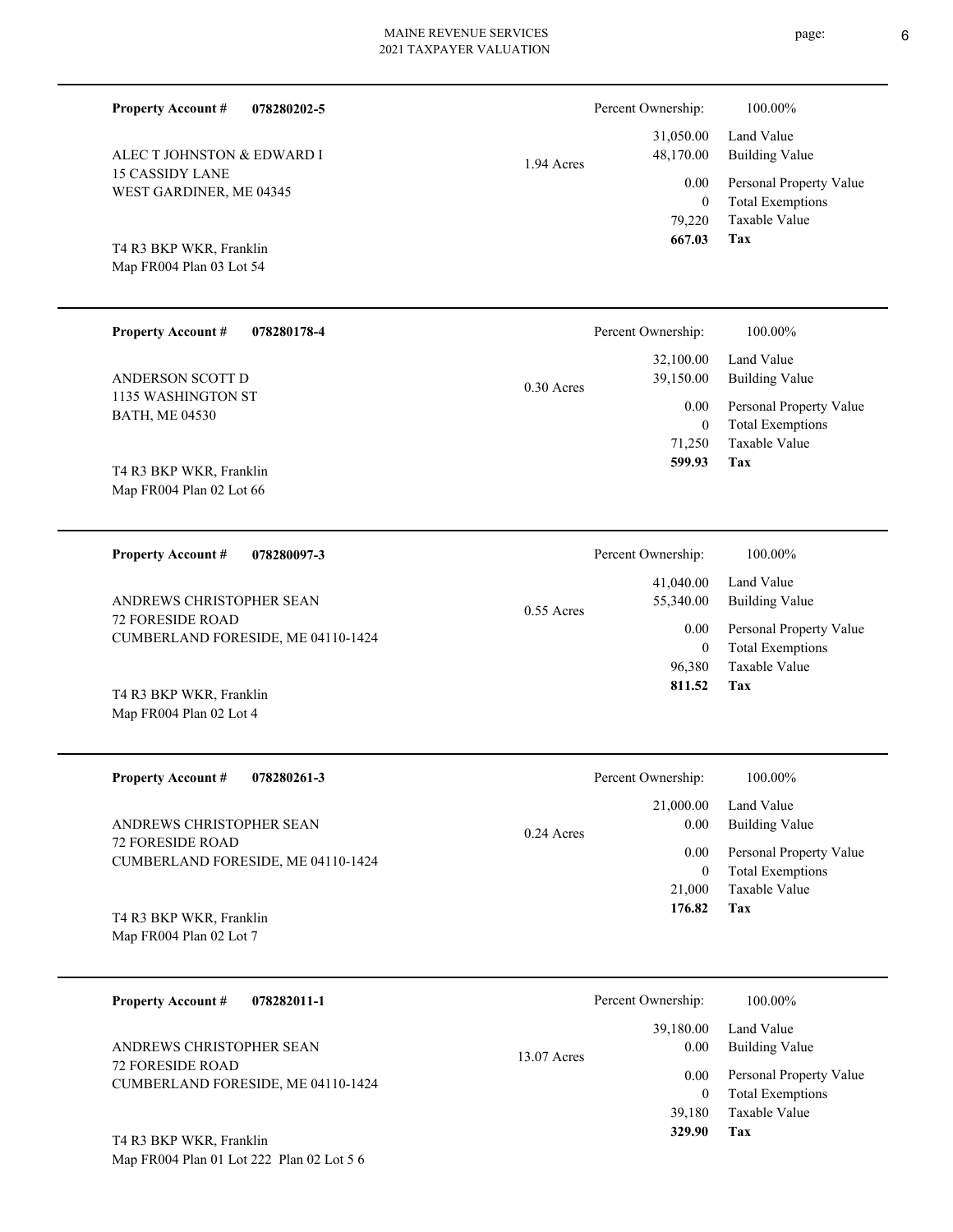| <b>Property Account #</b><br>078280230-4  |              | Percent Ownership:      | 100.00%                                  |
|-------------------------------------------|--------------|-------------------------|------------------------------------------|
| ARBO AUDIE LEE T                          | $0.52$ Acres | 41,010.00<br>160,850.00 | Land Value<br><b>Building Value</b>      |
| 75 OLD LISBON RD                          |              | 0.00                    | Personal Property Value                  |
| TOPSHAM, ME 04086                         |              | $\overline{0}$          | <b>Total Exemptions</b>                  |
|                                           |              | 201,860                 | Taxable Value                            |
| T4 R3 BKP WKR, Franklin                   |              | 1,699.66                | Tax                                      |
| Map FR004 Plan 03 Lot 18 19 20            |              |                         |                                          |
|                                           |              |                         |                                          |
| <b>Property Account #</b><br>078280009P-1 |              | Percent Ownership:      | 100.00%                                  |
|                                           |              |                         |                                          |
| ARRUDA KEVIN & ANTHONY G                  |              | 0.00<br>0.00            | Land Value<br><b>Building Value</b>      |
| <b>RR 1 PO BOX 56</b>                     |              |                         |                                          |
| STRATTON, ME 04982                        |              | 2,000.00                | Personal Property Value                  |
|                                           |              | $\overline{0}$          | <b>Total Exemptions</b>                  |
|                                           |              | 2,000                   | Taxable Value                            |
| T4 R3 BKP WKR, Franklin                   |              | 16.84                   | Tax                                      |
| Map FR004                                 |              |                         |                                          |
|                                           |              |                         |                                          |
| <b>Property Account #</b><br>078280278-2  |              | Percent Ownership:      | 100.00%                                  |
|                                           |              | 39,310.00               | Land Value                               |
| ARRUDA KEVIN & ANTHONY G                  |              | 138,180.00              | <b>Building Value</b>                    |
| <b>RR 1 PO BOX 56</b>                     | $0.92$ Acres |                         |                                          |
| STRATTON, ME 04982                        |              | 0.00                    | Personal Property Value                  |
|                                           |              | 25,000                  | <b>Total Exemptions</b><br>Taxable Value |
|                                           |              | 152,490<br>1,283.97     | Tax                                      |
| T4 R3 BKP WKR, Franklin                   |              |                         |                                          |
| Map FR004 Plan 02 Lot 101                 |              |                         |                                          |
| Homestead Exemption \$25000               |              |                         |                                          |
| <b>Property Account #</b><br>078280027-1  |              | Percent Ownership:      | 100.00%                                  |
|                                           |              | 35,900.00               | Land Value                               |
| ASHERMAN EDWARD G & NORTON H LAMB JR      | $0.36$ Acres | 30,990.00               | <b>Building Value</b>                    |
| 275 FALMOUTH RD                           |              | 0.00                    | Personal Property Value                  |
| FALMOUTH, ME 04105                        |              | $\boldsymbol{0}$        | <b>Total Exemptions</b>                  |
|                                           |              | 66,890                  | Taxable Value                            |
|                                           |              | 563.21                  | Tax                                      |
| T4 R3 BKP WKR, Franklin                   |              |                         |                                          |
| Map FR004 Plan 03 Lot 12                  |              |                         |                                          |
|                                           |              |                         |                                          |
| 078280063-2<br><b>Property Account #</b>  |              | Percent Ownership:      | 100.00%                                  |
|                                           |              | 39,890.00               | Land Value                               |

58 FERRY ROAD ORRINGTON, ME 04474 AYGARN SUSAN M

Map FR004 Plan 02 Lot 143 T4 R3 BKP WKR, Franklin

**Tax**

 102,150  $\boldsymbol{0}$ 

0.00

62,260.00

3.30 Acres

 **860.10**

Taxable Value Total Exemptions Personal Property Value

Building Value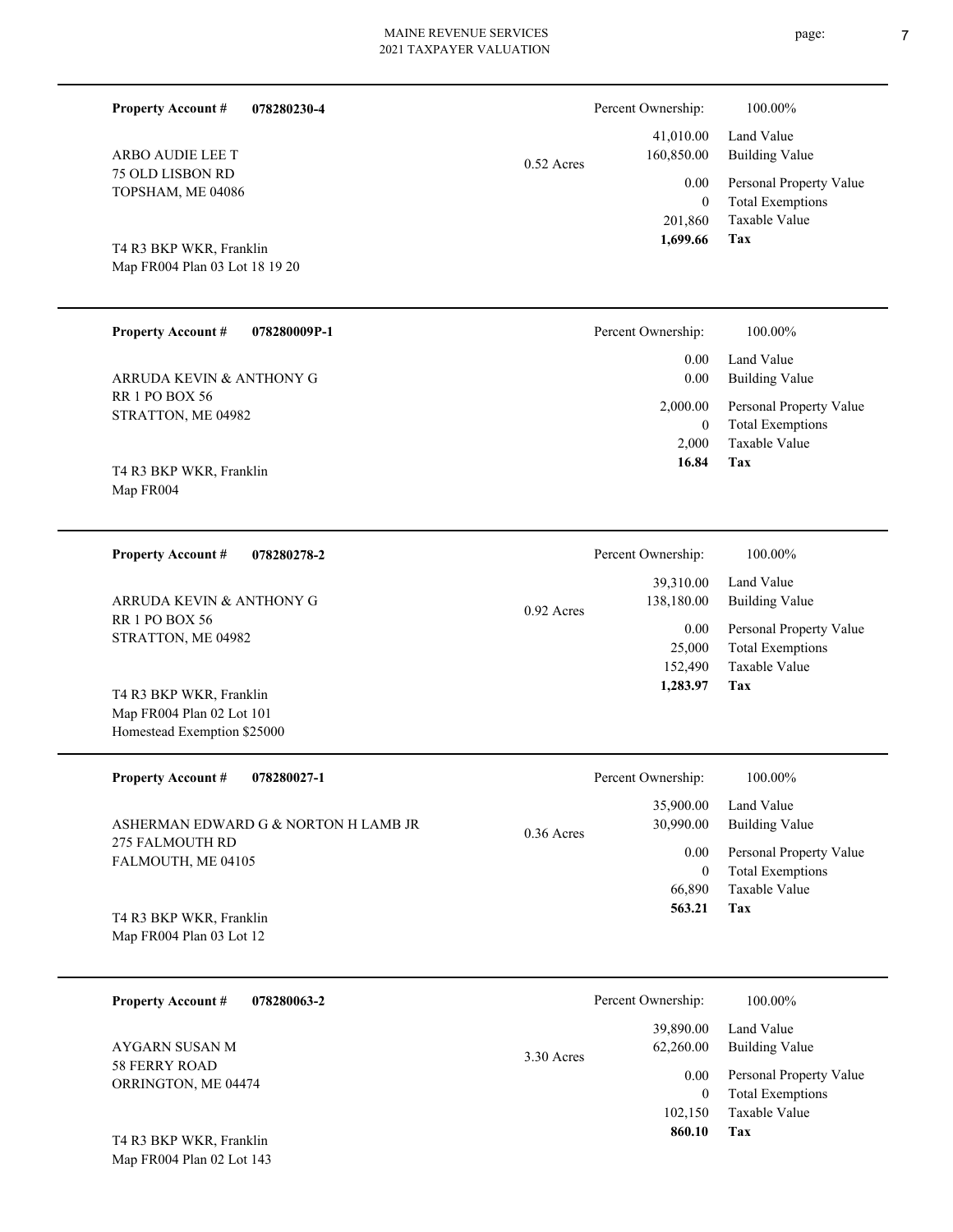| 078280070-3<br><b>Property Account #</b>                     |              | Percent Ownership:                  | 100.00%                                                             |
|--------------------------------------------------------------|--------------|-------------------------------------|---------------------------------------------------------------------|
| BAILLARGEON DANIEL G & CATHY F                               | 1.33 Acres   | 39,610.00<br>127,950.00             | Land Value<br><b>Building Value</b>                                 |
| <b>3 SEAFIELDS LANE</b><br>SACO, ME 04072                    |              | 0.00<br>$\theta$                    | Personal Property Value<br><b>Total Exemptions</b><br>Taxable Value |
| T4 R3 BKP WKR, Franklin<br>Map FR004 Plan 02 Lot 24 25 26 27 |              | 167,560<br>1,410.86                 | <b>Tax</b>                                                          |
| <b>Property Account #</b><br>078280014-1                     |              | Percent Ownership:                  | 100.00%                                                             |
| <b>BARD RALPH L</b>                                          | $0.12$ Acres | 17,000.00<br>25,290.00              | Land Value<br><b>Building Value</b>                                 |
| 407 MAIN ST<br>LISBON FALLS, ME 04252                        |              | 0.00<br>$\overline{0}$              | Personal Property Value<br><b>Total Exemptions</b>                  |
| T4 R3 BKP WKR, Franklin                                      |              | 42,290<br>356.08                    | Taxable Value<br>Tax                                                |
| Map FR004 Plan 03 Lot 51                                     |              |                                     |                                                                     |
| <b>Property Account #</b><br>078280205-2                     |              | Percent Ownership:                  | 100.00%                                                             |
| <b>BARNUM RICHARD &amp; SARAH</b>                            | $0.60$ Acres | 30,070.00<br>2,190.00               | Land Value<br><b>Building Value</b>                                 |
| <b>664 CHURCH HILL RD</b><br>AUGUSTA, ME 04330               |              | 0.00<br>$\overline{0}$              | Personal Property Value<br><b>Total Exemptions</b>                  |
| T4 R3 BKP WKR, Franklin                                      |              | 32,260<br>271.63                    | Taxable Value<br>Tax                                                |
| Map FR004 Plan 02 Lot 108                                    |              |                                     |                                                                     |
| Property Account #<br>078280090-6                            |              | Percent Ownership:                  | 100.00%                                                             |
| <b>BARRON MEREDITH MULLEN</b>                                | 0.76 Acres   | 41,190.00<br>33,190.00              | Land Value<br><b>Building Value</b>                                 |
| 241 BLACK POINT ROAD<br>SCARBOROUGH, ME 04074                |              | 0.00<br>$\boldsymbol{0}$            | Personal Property Value<br><b>Total Exemptions</b>                  |
| T4 R3 BKP WKR, Franklin<br>Map FR004 Plan 01 Lot 12.1        |              | 74,380<br>626.28                    | Taxable Value<br>Tax                                                |
|                                                              |              |                                     |                                                                     |
| <b>Property Account #</b><br>078280189-1                     |              | Percent Ownership:                  | 100.00%                                                             |
| <b>BARTLETT JEFFREY R</b><br><b>18 CAPTAIN PERRY DRIVE</b>   | 0.21 Acres   | 29,900.00<br>70,230.00              | Land Value<br><b>Building Value</b>                                 |
| PHIPPSBURG, ME 04562                                         |              | 0.00<br>$\boldsymbol{0}$<br>100,130 | Personal Property Value<br><b>Total Exemptions</b><br>Taxable Value |
| $D$ <i>Izp</i> $H$ <i>IIzp</i>                               |              | 843.09                              | <b>Tax</b>                                                          |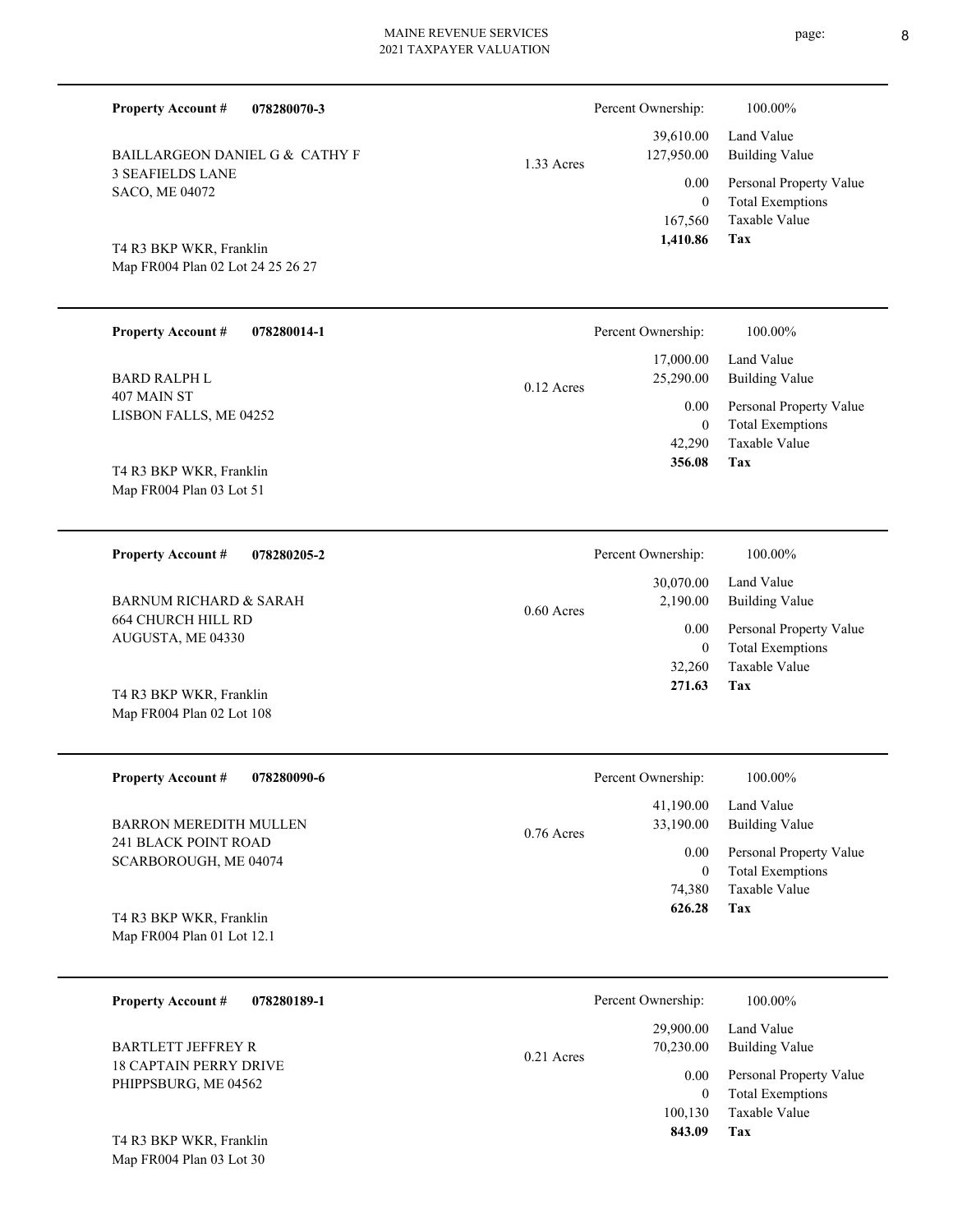| <b>Property Account #</b><br>078280016-1<br><b>BEALE STEPHEN P</b><br>462 AUBURN POWNAL RD | $1.05$ Acres                | Percent Ownership:<br>39,400.00<br>88,130.00<br>0.00 | 100.00%<br>Land Value<br><b>Building Value</b><br>Personal Property Value  |
|--------------------------------------------------------------------------------------------|-----------------------------|------------------------------------------------------|----------------------------------------------------------------------------|
| DURHAM, ME 04222<br>T4 R3 BKP WKR, Franklin<br>Map FR004 Plan 02 Lot 15 16                 |                             | $\mathbf{0}$<br>127,530<br>1,073.80                  | <b>Total Exemptions</b><br><b>Taxable Value</b><br>Tax                     |
| <b>Property Account #</b><br>078282007-2                                                   |                             | Percent Ownership:                                   | 100.00%                                                                    |
| <b>BEAN LINDA L TRUSTEE</b>                                                                | Tree Growth<br>913.00 Acres | 343, 343. 00<br>51,880.00                            | Land Value<br><b>Building Value</b>                                        |
| THE CAMDEN TRUST<br>PO BOX 156<br>NORTH VASSALBORO, ME 04962                               |                             | 0.00<br>$\mathbf{0}$<br>395,223                      | Personal Property Value<br><b>Total Exemptions</b><br><b>Taxable Value</b> |
| T4 R3 BKP WKR, Franklin<br>Map FR004 Plan 01 Lot 2 4                                       |                             | 3,327.78                                             | Tax                                                                        |
| <b>Property Account #</b><br>078280139-2                                                   |                             | Percent Ownership:                                   | 100.00%                                                                    |
| <b>BELTIS LAURA TTE</b>                                                                    | $0.25$ Acres                | 21,000.00<br>0.00                                    | Land Value<br><b>Building Value</b>                                        |
| <b>71 SUMMER STREET</b><br>FRANKLIN, MA 02038                                              |                             | 0.00<br>$\mathbf{0}$<br>21,000                       | Personal Property Value<br><b>Total Exemptions</b><br>Taxable Value        |
| T4 R3 BKP WKR, Franklin<br>Map FR004 Plan 03 Lot 57                                        |                             | 176.82                                               | Tax                                                                        |
| <b>Property Account #</b><br>078280206-3                                                   |                             | Percent Ownership:                                   | 100.00%                                                                    |
| BENGTSSON JEFFREY L & DONNA L                                                              | 0.32 Acres                  | 34,100.00<br>63,110.00                               | Land Value<br><b>Building Value</b>                                        |
| 50 OSPREY COVE ROAD<br>FREEPORT, ME 04032                                                  |                             | 0.00<br>$\mathbf{0}$<br>97,210                       | Personal Property Value<br><b>Total Exemptions</b><br>Taxable Value        |
| T4 R3 BKP WKR, Franklin<br>Map FR004 Plan 02 Lot 57                                        |                             | 818.51                                               | Tax                                                                        |

| <b>Property Account #</b><br>078280185-2     | Percent Ownership:                      | 100.00%                                            |
|----------------------------------------------|-----------------------------------------|----------------------------------------------------|
| BIGELOW JAMES L & LINDA A                    | 41,160.00<br>140,950.00<br>$0.72$ Acres | Land Value<br>Building Value                       |
| <b>PO BOX 241</b><br>STRATTON, ME 04982-0241 | 0.00<br>31,000                          | Personal Property Value<br><b>Total Exemptions</b> |
|                                              | 151,110                                 | Taxable Value                                      |
| T4 R3 BKP WKR, Franklin                      | 1,272.35                                | Tax                                                |

Map FR004 Plan 02 Lot 85 86 87 Homestead Exemption \$25000; Veteran Exemption \$6000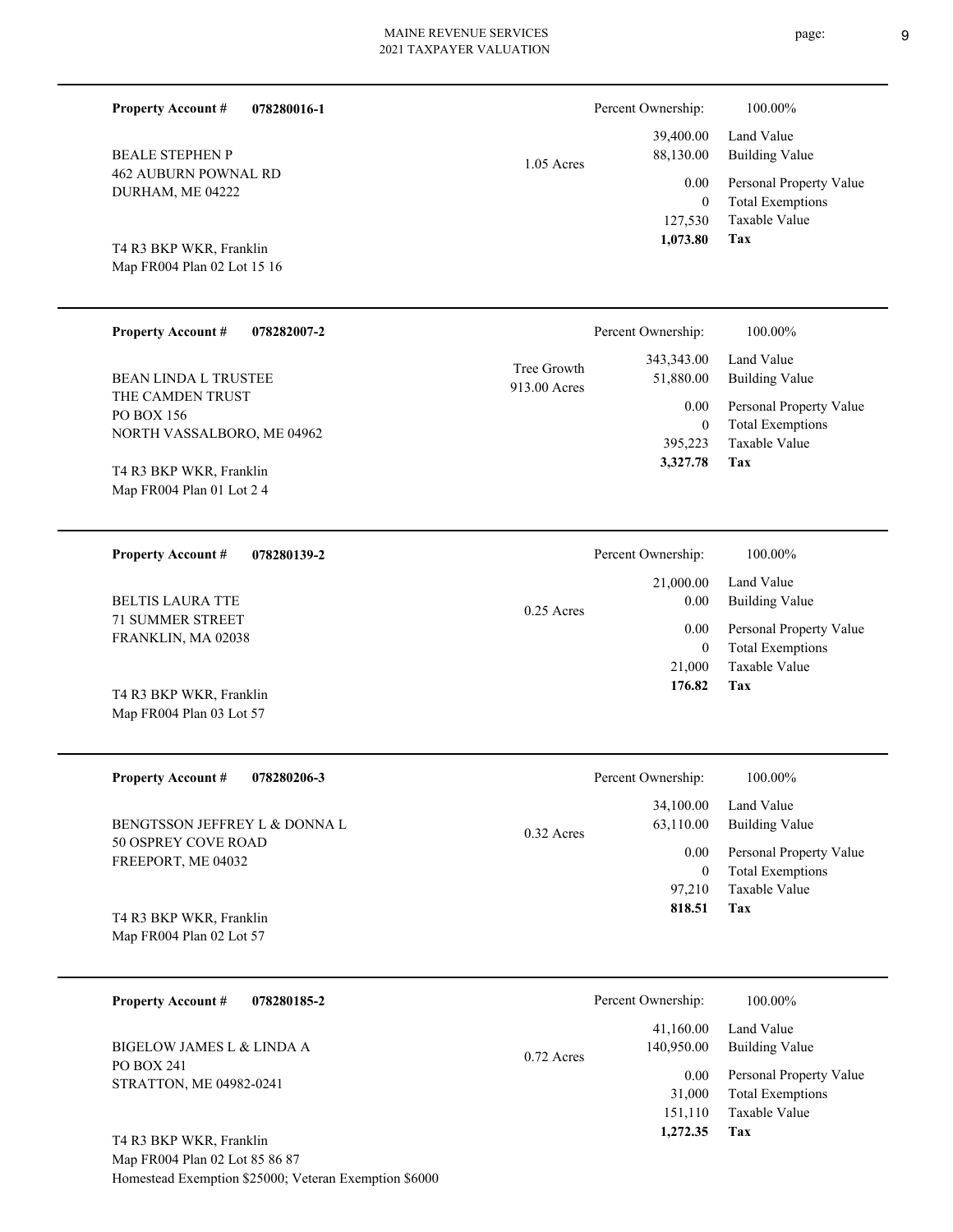**078280080-3** BIGELOW OUTDOOR PARTNERS LLC

|             | 581.49   | Tax                          |
|-------------|----------|------------------------------|
|             |          | 69,060 Taxable Value         |
|             |          | 0 Total Exemptions           |
|             |          | 0.00 Personal Property Value |
| 54.00 Acres | $0.00\,$ | Building Value               |
|             |          | 69,060.00 Land Value         |

Percent Ownership: 100.00%

Map FR004 Plan 01 Lot 9 T4 R3 BKP WKR, Franklin

AUGUSTA, ME 04330

**Property Account #**

109 ALLENWOOD PARK ROAD

| <b>Property Account #</b><br>078282013-1                                                 | Percent Ownership:                                        | 100.00%                                                                                   |
|------------------------------------------------------------------------------------------|-----------------------------------------------------------|-------------------------------------------------------------------------------------------|
| <b>BINTLIFF KIMBERLY A</b><br>PO BOX 395<br>STRATTON, ME 04982                           | 39,440.00<br>114,790.00<br>$1.10$ Acres<br>0.00<br>25,000 | Land Value<br><b>Building Value</b><br>Personal Property Value<br><b>Total Exemptions</b> |
| T4 R3 BKP WKR, Franklin<br>Map FR004 Plan 02 Lot 33 46 47<br>Homestead Exemption \$25000 | 129,230<br>1,088.12                                       | Taxable Value<br>Tax                                                                      |
| 078280019-3<br><b>Property Account #</b>                                                 | Percent Ownership:<br>21,000.00                           | 100.00%<br>Land Value                                                                     |

0.23 Acres

%PHIL BISSONETTE PO BOX 176, 127 PHILLIPS RD SAGAMORE BEACH, MA 02562 BISSONETTE JOSEPH & NANCY E

Map FR004 Plan 02 Lot 92 T4 R3 BKP WKR, Franklin

**078282022-1 Property Account #**

13 JUSTIN WAY WATERBORO, ME 04087 BLAIR LOREN G & JENNIFER M

**Tax** Taxable Value Total Exemptions Personal Property Value Building Value Land Value 30,620 0  **257.82** 30,620.00 0.00 0.00 1.35 Acres Percent Ownership:  $100.00\%$ 

**Tax**

 21,000 0

 0.00 0.00

 **176.82**

Taxable Value Total Exemptions Personal Property Value

Building Value

Map FR004 Plan 02 Lot 199.2 T4 R3 BKP WKR, Franklin

Map FR004 Plan 03 Lot 55 56

| 078280140-1<br><b>Property Account #</b>               | Percent Ownership:                     | 100.00%                                            |
|--------------------------------------------------------|----------------------------------------|----------------------------------------------------|
| <b>BOB-LOU REALTY TRUST</b><br><b>41 SUMMER STREET</b> | 32,100.00<br>43,850.00<br>$0.32$ Acres | Land Value<br>Building Value                       |
| FRANKLIN, MA 02038                                     | 0.00                                   | Personal Property Value<br><b>Total Exemptions</b> |
|                                                        | 75,950                                 | Taxable Value                                      |
| T4 R3 BKP WKR, Franklin                                | 639.50                                 | Tax                                                |

#### page: 10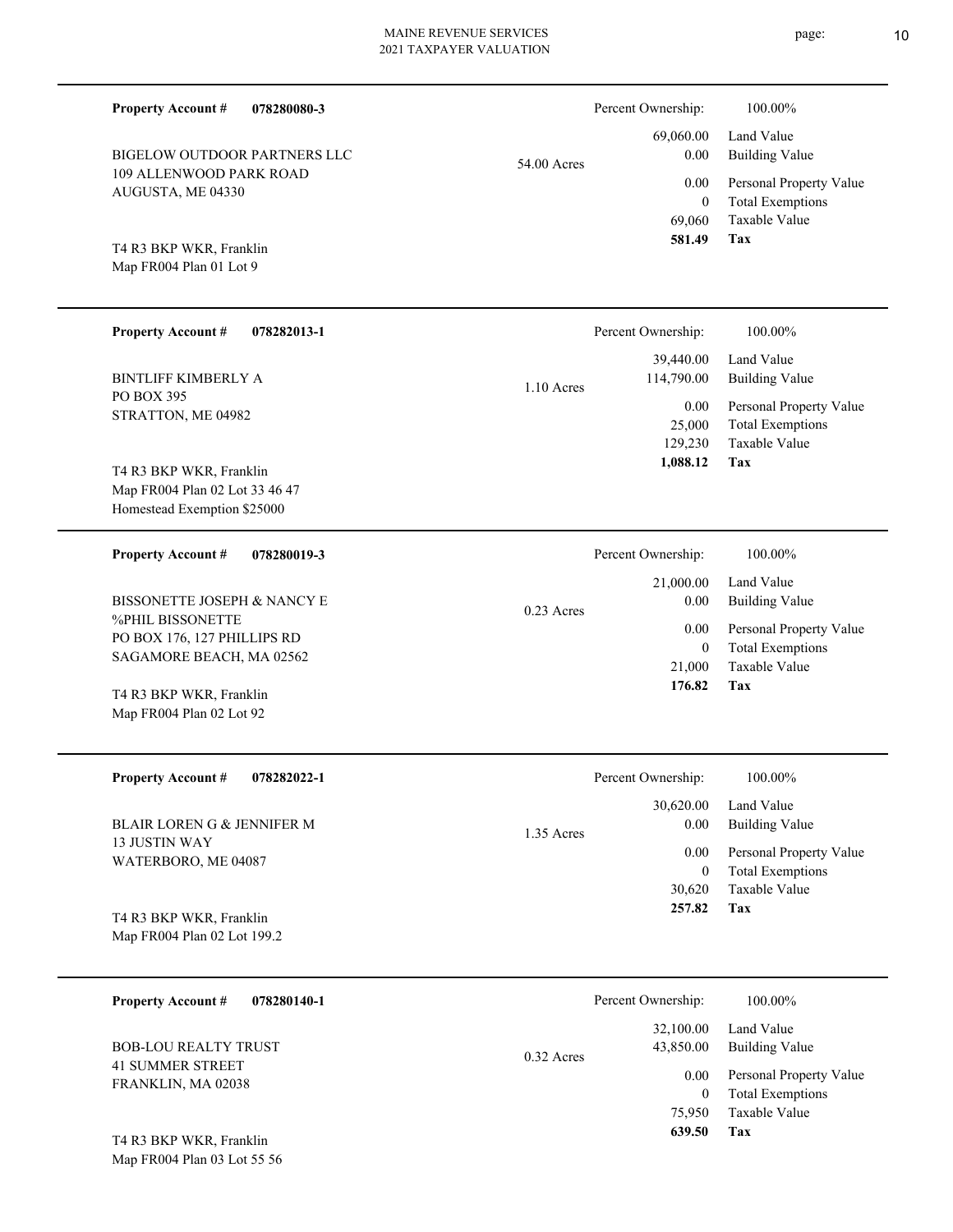| <b>Property Account #</b><br>078280285-2               |              | Percent Ownership:                    | 100.00%                                            |
|--------------------------------------------------------|--------------|---------------------------------------|----------------------------------------------------|
| BOLDUC THOMAS J & DONNA M                              | $1.06$ Acres | 41,410.00<br>125,720.00               | Land Value<br><b>Building Value</b>                |
| <b>6 WESTVIEW DRIVE</b><br>WATERVILLE, ME 04901        |              | 0.00                                  | Personal Property Value                            |
|                                                        |              | $\overline{0}$<br>167,130<br>1,407.23 | <b>Total Exemptions</b><br>Taxable Value<br>Tax    |
| T4 R3 BKP WKR, Franklin<br>Map FR004 Plan 02 Lot 202   |              |                                       |                                                    |
|                                                        |              |                                       |                                                    |
| <b>Property Account #</b><br>078282023-1               |              | Percent Ownership:                    | 100.00%                                            |
| BONNVIE WILLIAM E III & JAMIE L                        | $1.13$ Acres | 30,460.00<br>0.00                     | Land Value<br><b>Building Value</b>                |
| <b>14 SULKY WAY</b><br>WINDHAM, ME 04062               |              | 0.00<br>$\overline{0}$                | Personal Property Value<br><b>Total Exemptions</b> |
|                                                        |              | 30,460                                | Taxable Value                                      |
| T4 R3 BKP WKR, Franklin<br>Map FR004 Plan 02 Lot 199.3 |              | 256.47                                | Tax                                                |
|                                                        |              |                                       |                                                    |
| <b>Property Account #</b><br>078282003-3               |              | Percent Ownership:                    | 100.00%                                            |
| <b>BOUTET LAUREN N</b>                                 | 3.47 Acres   | 43,170.00<br>112,890.00               | Land Value<br><b>Building Value</b>                |
| <b>252 NEW COUNTY ROAD</b><br>SACO, ME 04072           |              | 0.00                                  | Personal Property Value                            |
|                                                        |              | $\overline{0}$<br>156,060             | <b>Total Exemptions</b><br>Taxable Value           |
| T4 R3 BKP WKR, Franklin<br>Map FR004 Plan 03 Lot 5.2   |              | 1,314.03                              | Tax                                                |
|                                                        |              |                                       |                                                    |
| 078280271-3<br><b>Property Account #</b>               |              | Percent Ownership:                    | 100.00%                                            |
| BRICKLEY THEODORE SCOTT                                |              | 41,870.00<br>189,490.00               | Land Value<br><b>Building Value</b>                |
| PO BOX 353                                             | 1.69 Acres   | 0.00                                  | Personal Property Value                            |
| STRATTON, ME 04938                                     |              | $\overline{0}$<br>231,360             | <b>Total Exemptions</b><br>Taxable Value           |
| T4 R3 BKP WKR, Franklin                                |              | 1,948.05                              | Tax                                                |
| Map FR004 Plan 02 Lot 208                              |              |                                       |                                                    |
| <b>Property Account #</b><br>078280274-4               |              | Percent Ownership:                    | 100.00%                                            |
|                                                        |              | 31,410.00                             | Land Value                                         |
| BRICKLEY THEODORE SCOTT<br>PO BOX 353                  | 2.43 Acres   | 0.00                                  | <b>Building Value</b>                              |
| STRATTON, ME 04938                                     |              | 0.00                                  | Personal Property Value<br>Total Examptions        |

**Tax 264.47**

31,410

Taxable Value 0 Total Exemptions

Map FR004 Plan 02 Lot 209 T4 R3 BKP WKR, Franklin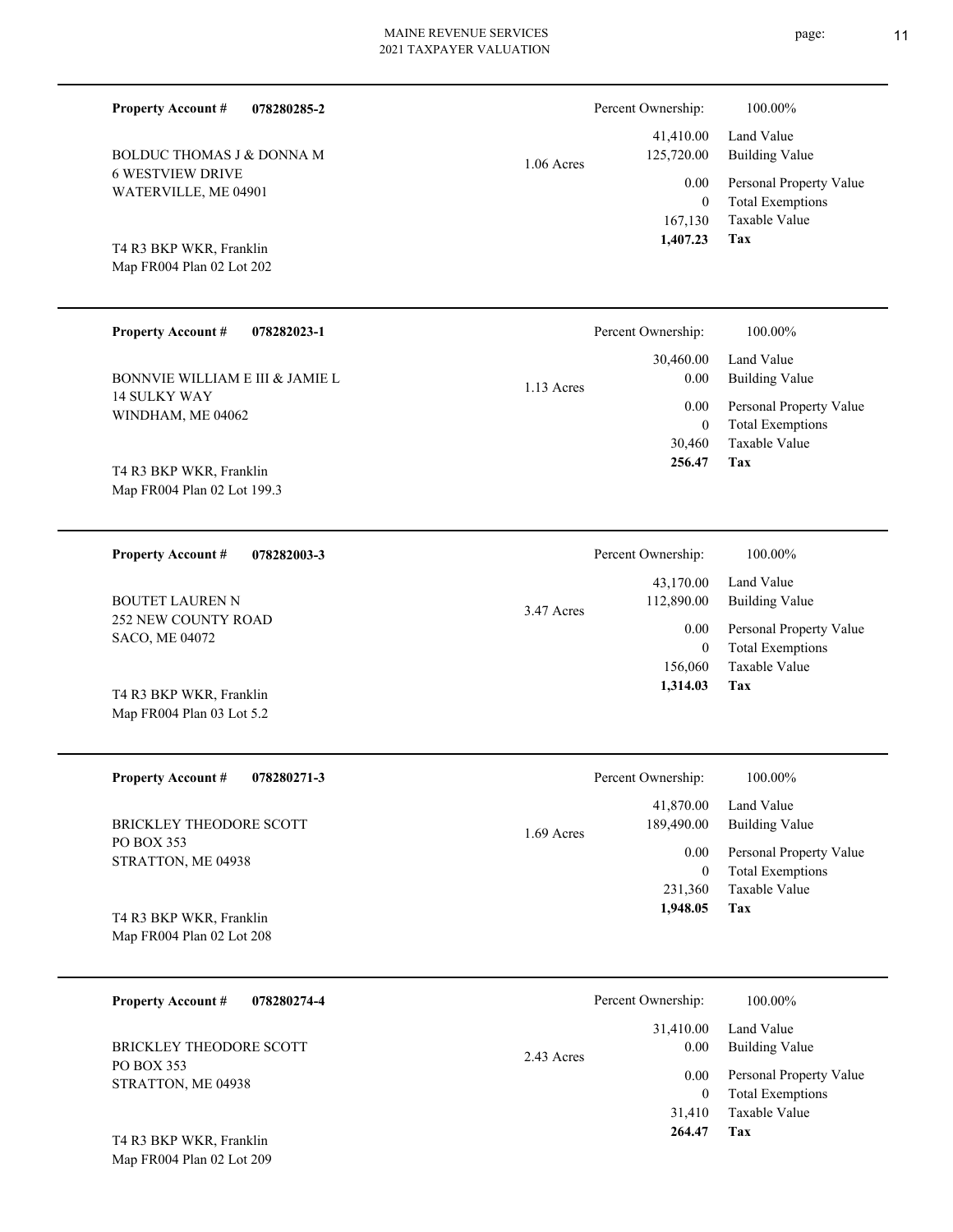| <b>Property Account #</b><br>078280233-3             |                              | Percent Ownership:                                                           | 100.00%                                            |
|------------------------------------------------------|------------------------------|------------------------------------------------------------------------------|----------------------------------------------------|
| <b>BRIDGES MICHAEL</b>                               | $0.46$ Acres                 | 28,200.00<br>Land Value<br><b>Building Value</b><br>0.00<br>0.00<br>$\theta$ |                                                    |
| 2801 APPLETON RIDGE RD<br>APPLETON, ME 04862         |                              |                                                                              | Personal Property Value<br><b>Total Exemptions</b> |
| T4 R3 BKP WKR, Franklin<br>Map FR004 Plan 02 Lot 176 |                              | 28,200<br>237.44                                                             | Taxable Value<br><b>Tax</b>                        |
| <b>Property Account #</b><br>078280200-2             |                              | Percent Ownership:                                                           | 100.00%                                            |
| BRIDGES MICHAEL L & MAUREEN F                        | 1.84 Acres                   | 41,980.00<br>121,740.00                                                      | Land Value<br><b>Building Value</b>                |
| 2801 APPLETON RIDGE<br>APPLETON, ME 04862            |                              | 0.00<br>$\theta$                                                             | Personal Property Value<br><b>Total Exemptions</b> |
|                                                      |                              | 163,720<br>1,378.52                                                          | <b>Taxable Value</b><br>Tax                        |
| T4 R3 BKP WKR, Franklin<br>Map FR004 Plan 02 Lot 175 |                              |                                                                              |                                                    |
| <b>Property Account #</b><br>078280300-5             |                              | Percent Ownership:                                                           | 100.00%                                            |
| <b>BROCHU J L INC</b>                                | Tree Growth<br>$40.00$ Acres | 44,870.00<br>1,840.00                                                        | Land Value<br><b>Building Value</b>                |
| <b>PO BOX 180</b><br>STRATTON, ME 04982-0180         |                              | 0.00<br>$\theta$                                                             | Personal Property Value<br><b>Total Exemptions</b> |
|                                                      |                              | 46,710<br>393.30                                                             | <b>Taxable Value</b><br>Tax                        |
| T4 R3 BKP WKR, Franklin<br>Map FR004 Plan 01 Lot 1.5 |                              |                                                                              |                                                    |
| <b>Property Account #</b><br>078282015-1             |                              | Percent Ownership:                                                           | 100.00%                                            |
| <b>BUFALINO ALFRED T</b>                             | 1.00 Acres                   | 41,000.00<br>123,680.00                                                      | Land Value<br><b>Building Value</b>                |
| PO BOX 476<br>STRATTON, ME 04982                     |                              | 0.00<br>$\boldsymbol{0}$                                                     | Personal Property Value<br><b>Total Exemptions</b> |
|                                                      |                              | 164,680<br>1,386.61                                                          | Taxable Value<br><b>Tax</b>                        |
| T4 R3 BKP WKR, Franklin<br>Map FR004 Plan 03 Lot 4.1 |                              |                                                                              |                                                    |
| <b>Property Account #</b><br>078280226-3             |                              | Percent Ownership:                                                           | 100.00%                                            |
| BURKE NICHOLAS C & KENLEIGH ANNE NICOLETTA           | $0.67$ Acres                 | 39,120.00<br>134,670.00                                                      | Land Value<br><b>Building Value</b>                |
| 10 GROVERS XING<br>FREEPORT, ME 04032-6143           |                              | $0.00\,$<br>$\mathbf{0}$                                                     | Personal Property Value<br><b>Total Exemptions</b> |
|                                                      |                              | 173,790                                                                      | Taxable Value                                      |

Map FR004 Plan 02 Lot 18 19 T4 R3 BKP WKR, Franklin

page: 12

**Tax**

 **1,463.31**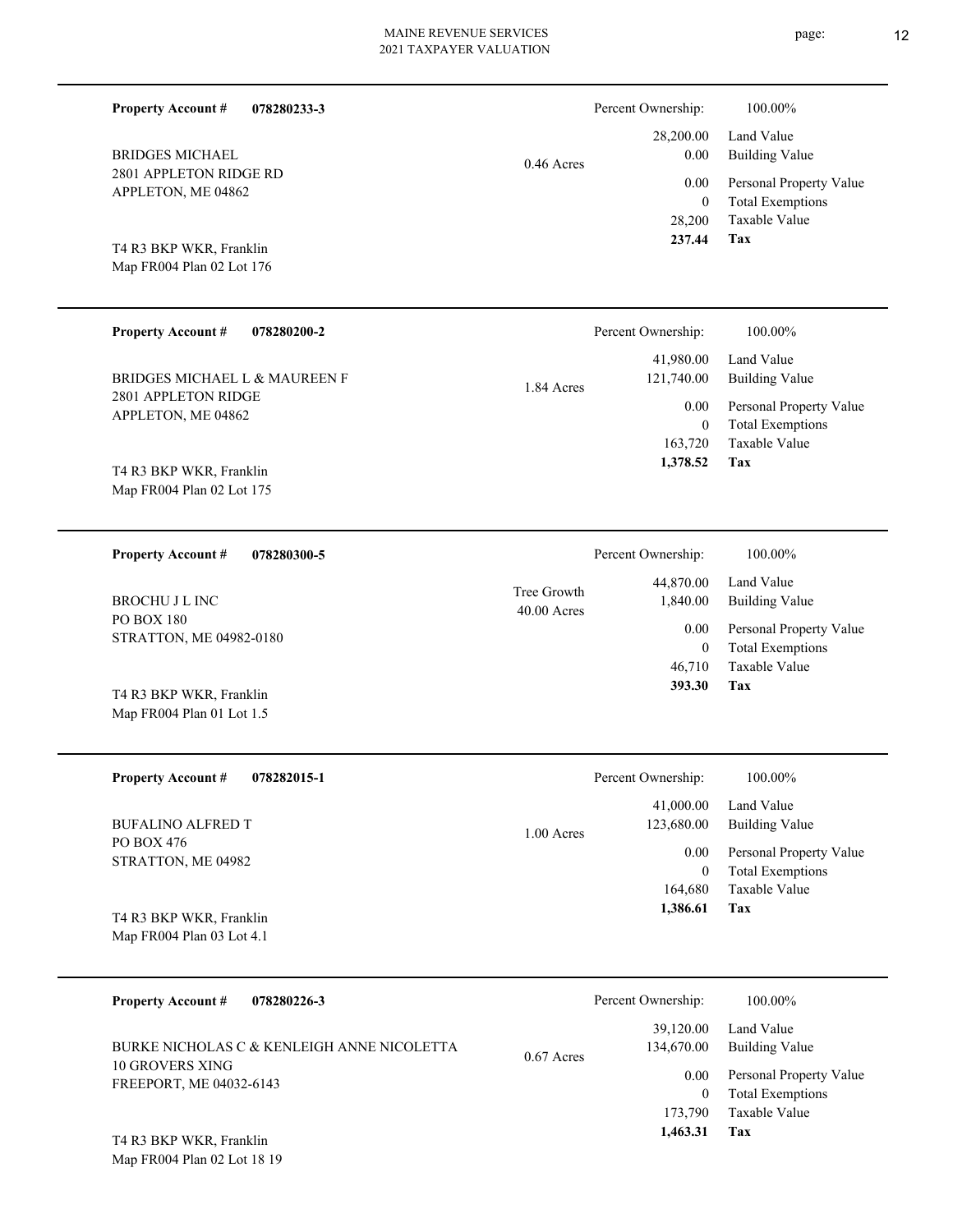| <b>Property Account #</b><br>078280210-3                                                              |              | Percent Ownership:                                                 | 100.00%                                                                           |
|-------------------------------------------------------------------------------------------------------|--------------|--------------------------------------------------------------------|-----------------------------------------------------------------------------------|
| <b>CAMERON BENJAMIN S &amp; CINDY BLAIS</b>                                                           | $0.24$ Acres | 30,000.00<br>46,960.00                                             | Land Value<br><b>Building Value</b>                                               |
| <b>29 ALPHONSE DRIVE</b><br>TOPSHAM, ME 04086<br>T4 R3 BKP WKR, Franklin<br>Map FR004 Plan 02 Lot 158 |              | 0.00<br>$\overline{0}$<br>76,960<br>648.00                         | Personal Property Value<br><b>Total Exemptions</b><br>Taxable Value<br>Tax        |
| <b>Property Account #</b><br>078280039-3                                                              |              | Percent Ownership:                                                 | 100.00%                                                                           |
| CARD WILLIAM C & CHERYL A                                                                             | 1.33 Acres   | 41,610.00<br>45,300.00                                             | Land Value<br><b>Building Value</b>                                               |
| <b>21 SPRING HILL ROAD</b><br>HARPSWELL, ME 04079<br>T4 R3 BKP WKR, Franklin                          |              | 0.00<br>$\overline{0}$<br>86,910<br>731.78                         | Personal Property Value<br><b>Total Exemptions</b><br><b>Taxable Value</b><br>Tax |
| Map FR004 Plan 03 Lot 21                                                                              |              |                                                                    |                                                                                   |
| <b>Property Account #</b><br>078280297-3                                                              |              | Percent Ownership:                                                 | 100.00%                                                                           |
| CAREY FREDERIC L & MARY ALICE                                                                         | 1.37 Acres   | 41,640.00<br>130,860.00<br>0.00<br>$\theta$<br>172,500<br>1,452.45 | Land Value<br><b>Building Value</b>                                               |
| <b>46 TREASURE POINT RD</b><br>ST GEORGE, ME 04860                                                    |              |                                                                    | Personal Property Value<br><b>Total Exemptions</b><br>Taxable Value<br>Tax        |
| T4 R3 BKP WKR, Franklin<br>Map FR004 Plan 02 Lot 203                                                  |              |                                                                    |                                                                                   |
| <b>Property Account #</b><br>078280188-3                                                              |              | Percent Ownership:                                                 | 100.00%                                                                           |
| <b>CARLISLE SUSAN S</b>                                                                               | $0.23$ Acres | 32,000.00<br>32,170.00                                             | Land Value<br><b>Building Value</b>                                               |
| PO BOX 394<br>STRATTON, ME 04982                                                                      |              | 0.00<br>25,000<br>39,170                                           | Personal Property Value<br><b>Total Exemptions</b><br>Taxable Value               |
| T4 R3 BKP WKR, Franklin<br>Map FR004 Plan 02 Lot 94<br>Homestead Exemption \$25000                    |              | 329.81                                                             | Tax                                                                               |
| <b>Property Account #</b><br>078280124-2                                                              |              | Percent Ownership:                                                 | 100.00%                                                                           |
| <b>CARLSON MARC F</b>                                                                                 | $0.60$ Acres | Land Value<br>30,070.00<br><b>Building Value</b><br>$0.00\,$       |                                                                                   |
| 21 RIVER ROAD<br>BOWDOINHAM, ME 04008                                                                 |              | 0.00<br>$\theta$                                                   | Personal Property Value<br><b>Total Exemptions</b>                                |
| $2.5175$ $11775$                                                                                      |              | 30,070<br>253.19                                                   | Taxable Value<br>Tax                                                              |

Map FR004 Plan 02 Lot 21 22 T4 R3 BKP WKR, Franklin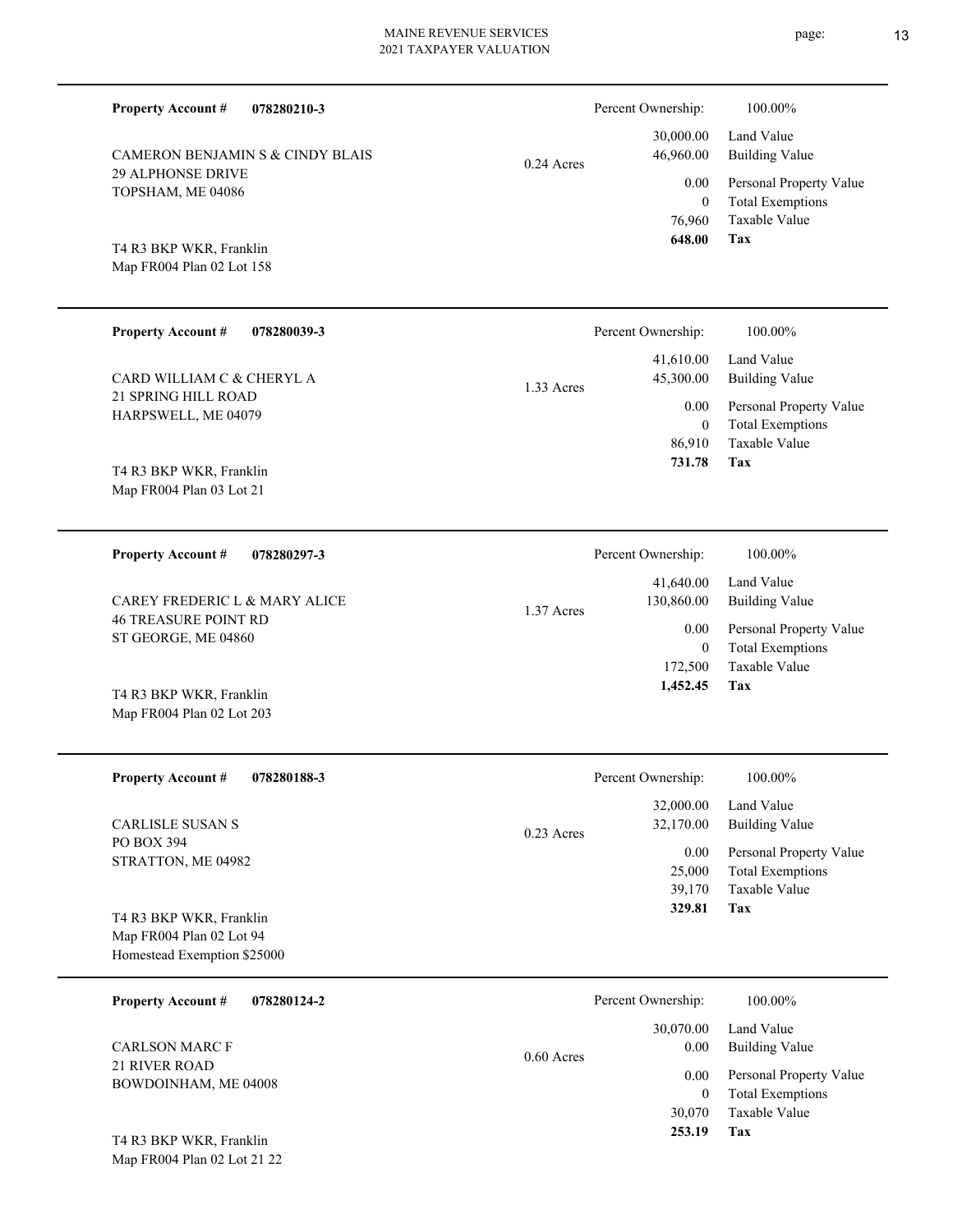| <b>Property Account #</b><br>078280038-2                                |              | Percent Ownership:              | 100.00%                                            |
|-------------------------------------------------------------------------|--------------|---------------------------------|----------------------------------------------------|
| <b>CARNEY JANE C</b>                                                    | $0.34$ Acres | 35,900.00<br>42,690.00          | Land Value<br><b>Building Value</b>                |
| <b>3004 S HILL ST</b><br>ARLINGTON, VA 22202                            |              | 0.00                            | Personal Property Value                            |
|                                                                         |              | $\theta$<br>78,590              | <b>Total Exemptions</b><br>Taxable Value           |
| T4 R3 BKP WKR, Franklin<br>Map FR004 Plan 03 Lot 73                     |              | 661.73                          | Tax                                                |
|                                                                         |              |                                 |                                                    |
| <b>Property Account #</b><br>078282001-1                                |              | Percent Ownership:              | 100.00%                                            |
| <b>CEMETARY LOT</b>                                                     | $0.23$ Acres | 21,000.00<br>0.00               | Land Value<br><b>Building Value</b>                |
| $\overline{\phantom{a}}$                                                |              | 0.00<br>21,000                  | Personal Property Value<br><b>Total Exemptions</b> |
|                                                                         |              | $\Omega$                        | Taxable Value<br>Tax                               |
| T4 R3 BKP WKR, Franklin<br>Map FR004 Plan 02 Lot 122                    |              | 0.00                            |                                                    |
| Charitable Organization exempt                                          |              |                                 |                                                    |
| <b>Property Account #</b><br>078280037-1                                |              | Percent Ownership:              | 100.00%                                            |
| CENTRAL MAINE POWER CO                                                  |              | 317,250.00<br>0.00              | Land Value<br><b>Building Value</b>                |
| %AVANGRID MANAGEMENT<br>COMPANY-LOCAL TA                                |              | 0.00                            | Personal Property Value                            |
| ONE CITY CENTER, 5TH FLOOR<br>DISTRIBUTION SYSTEM<br>PORTLAND, ME 04101 |              | $\theta$<br>317,250             | <b>Total Exemptions</b><br><b>Taxable Value</b>    |
| T4 R3 BKP WKR, Franklin                                                 |              | 2,671.25                        | Tax                                                |
| Map FR004 Plan 01 Lot 500                                               |              |                                 |                                                    |
| <b>Property Account #</b><br>078280053-3                                |              | Percent Ownership:              | 100.00%                                            |
|                                                                         |              | 24,500.00<br>25,530.00          | Land Value<br><b>Building Value</b>                |
| <b>CHAMBERS DAVID R</b><br><b>6 VERA STREET</b>                         | 0.24 Acres   | 0.00                            | Personal Property Value                            |
| PORTLAND, ME 04103                                                      |              | $\mathbf{0}$                    | <b>Total Exemptions</b>                            |
| T4 R3 BKP WKR, Franklin                                                 |              | 50,030<br>421.25                | Taxable Value<br>Tax                               |
| Map FR004 Plan 02 Lot 159                                               |              |                                 |                                                    |
|                                                                         |              |                                 |                                                    |
| <b>Property Account #</b><br>078280192-5                                |              | Percent Ownership:<br>41,280.00 | 100.00%<br>Land Value                              |
| <b>CHERKIS BREWSTER G</b>                                               | 0.89 Acres   | 121,320.00                      | <b>Building Value</b>                              |
| <b>45 ADAMS STREET</b><br>WYMAN TOWNSHIP, ME 04982                      |              | 0.00<br>$\mathbf{0}$            | Personal Property Value<br><b>Total Exemptions</b> |
|                                                                         |              | 162,600                         | Taxable Value                                      |

**Tax 1,369.09**

Map FR004 Plan 02 Lot 3 T4 R3 BKP WKR, Franklin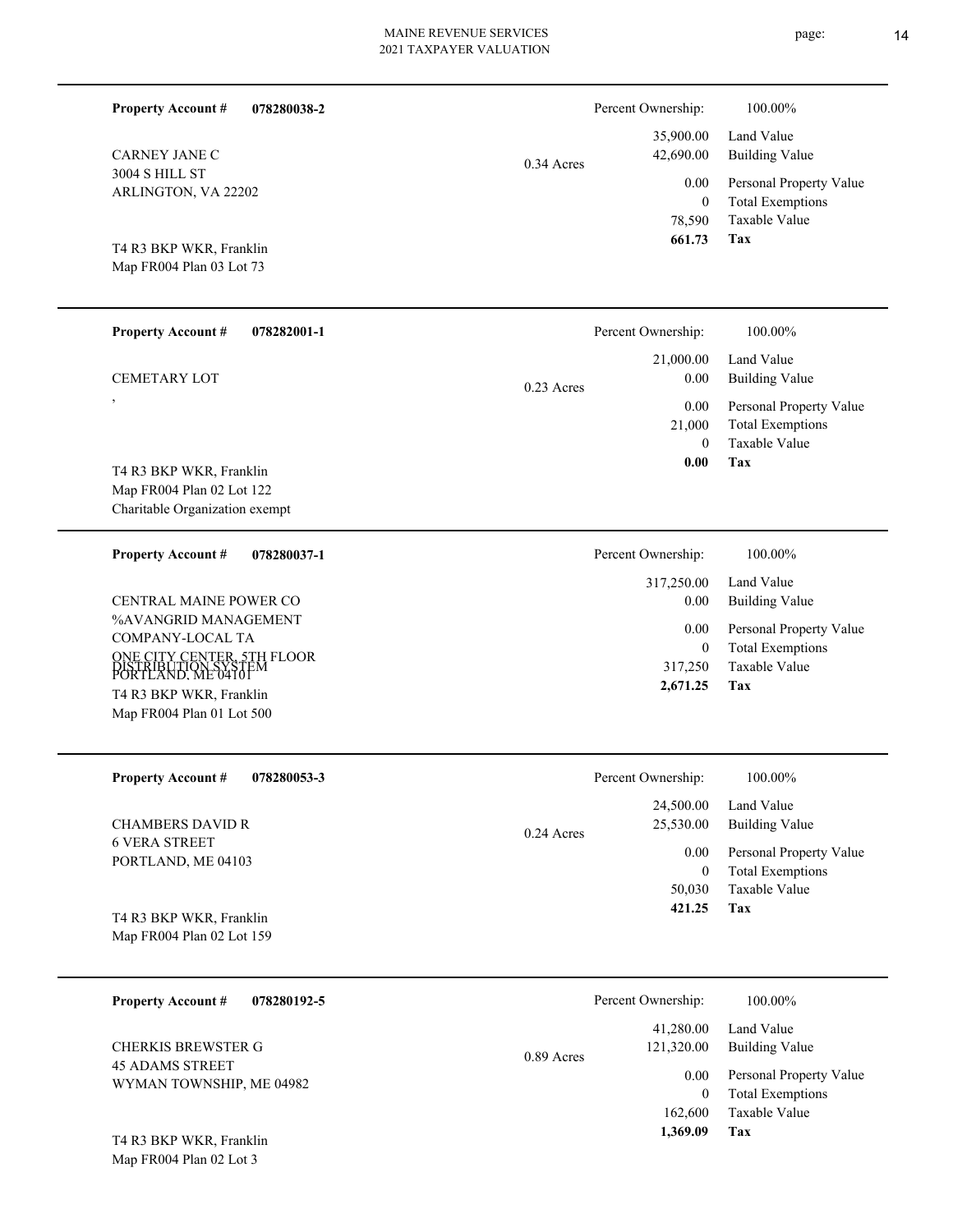| <b>Property Account #</b><br>078280228-2                     |              | Percent Ownership:<br>26,400.00 | 100.00%<br>Land Value                              |
|--------------------------------------------------------------|--------------|---------------------------------|----------------------------------------------------|
| CHURCH CHRISTOPHER C                                         | $0.41$ Acres | 500.00                          | <b>Building Value</b>                              |
| 53 DANFORTH STREET #2C<br>PORTLAND, ME 04101                 |              | 0.00                            | Personal Property Value                            |
|                                                              |              | $\overline{0}$<br>26,900        | <b>Total Exemptions</b><br><b>Taxable Value</b>    |
| T4 R3 BKP WKR, Franklin                                      |              | 226.50                          | Tax                                                |
| Map FR004 Plan 03 Lot 43                                     |              |                                 |                                                    |
|                                                              |              |                                 |                                                    |
| <b>Property Account #</b><br>078280266-3                     |              | Percent Ownership:              | 100.00%                                            |
| CIESLAK AARON & JESSICA A                                    |              | 41,780.00<br>0.00               | Land Value<br><b>Building Value</b>                |
| <b>18 MORAVIAN FARM ROAD</b><br>WINDHAM, ME 04062            | 16.64 Acres  | 0.00                            | Personal Property Value                            |
|                                                              |              | $\overline{0}$<br>41,780        | <b>Total Exemptions</b><br><b>Taxable Value</b>    |
| T4 R3 BKP WKR, Franklin                                      |              | 351.79                          | Tax                                                |
| Map FR004 Plan 02 Lot 199                                    |              |                                 |                                                    |
|                                                              |              |                                 |                                                    |
| <b>Property Account #</b><br>078280149-2                     |              | Percent Ownership:              | 100.00%                                            |
|                                                              |              | 30,190.00                       | Land Value                                         |
| <b>CLARK GINA M</b><br>270 RIDGE RD                          | $0.76$ Acres | 0.00<br>0.00<br>$\overline{0}$  | <b>Building Value</b>                              |
| OAKFIELD, ME 04763                                           |              |                                 | Personal Property Value<br><b>Total Exemptions</b> |
|                                                              |              | 30,190<br>254.20                | <b>Taxable Value</b><br>Tax                        |
| T4 R3 BKP WKR, Franklin<br>Map FR004 Plan 02 Lot 58 59 60 61 |              |                                 |                                                    |
|                                                              |              |                                 |                                                    |
| <b>Property Account #</b><br>078280046-2                     |              | Percent Ownership:              | 100.00%                                            |
|                                                              |              | 16,500.00                       | Land Value                                         |
| <b>CORSON DOANE B</b>                                        | $0.15$ Acres | 5,700.00                        | <b>Building Value</b>                              |
| 114 WATKINS SHORES RD<br>CASCO, ME 04015-4311                |              | $0.00\,$                        | Personal Property Value                            |
|                                                              |              | $\bf{0}$<br>22,200              | <b>Total Exemptions</b><br>Taxable Value           |
| T4 R3 BKP WKR, Franklin                                      |              | 186.92                          | Tax                                                |
| Map FR004 Plan 03 Lot 15                                     |              |                                 |                                                    |
| <b>Property Account #</b><br>078280218-7                     |              | Percent Ownership:              | 50.00%                                             |
|                                                              |              | 9,450.00                        | Land Value                                         |
| CORSON MACDONALD MILDRED; DOANE CORSON;<br>0.20 Acres        |              | 8,515.00                        | <b>Building Value</b>                              |
| & LINDA A CORSON PR                                          |              | $0.00\,$                        | Personal Property Value                            |

**Tax 151.27**

17,965

Taxable Value 0 Total Exemptions

Map FR004 Plan 03 Lot 17 T4 R3 BKP WKR, Franklin

518 WISCASSET ROAD PITTSTON, ME 04345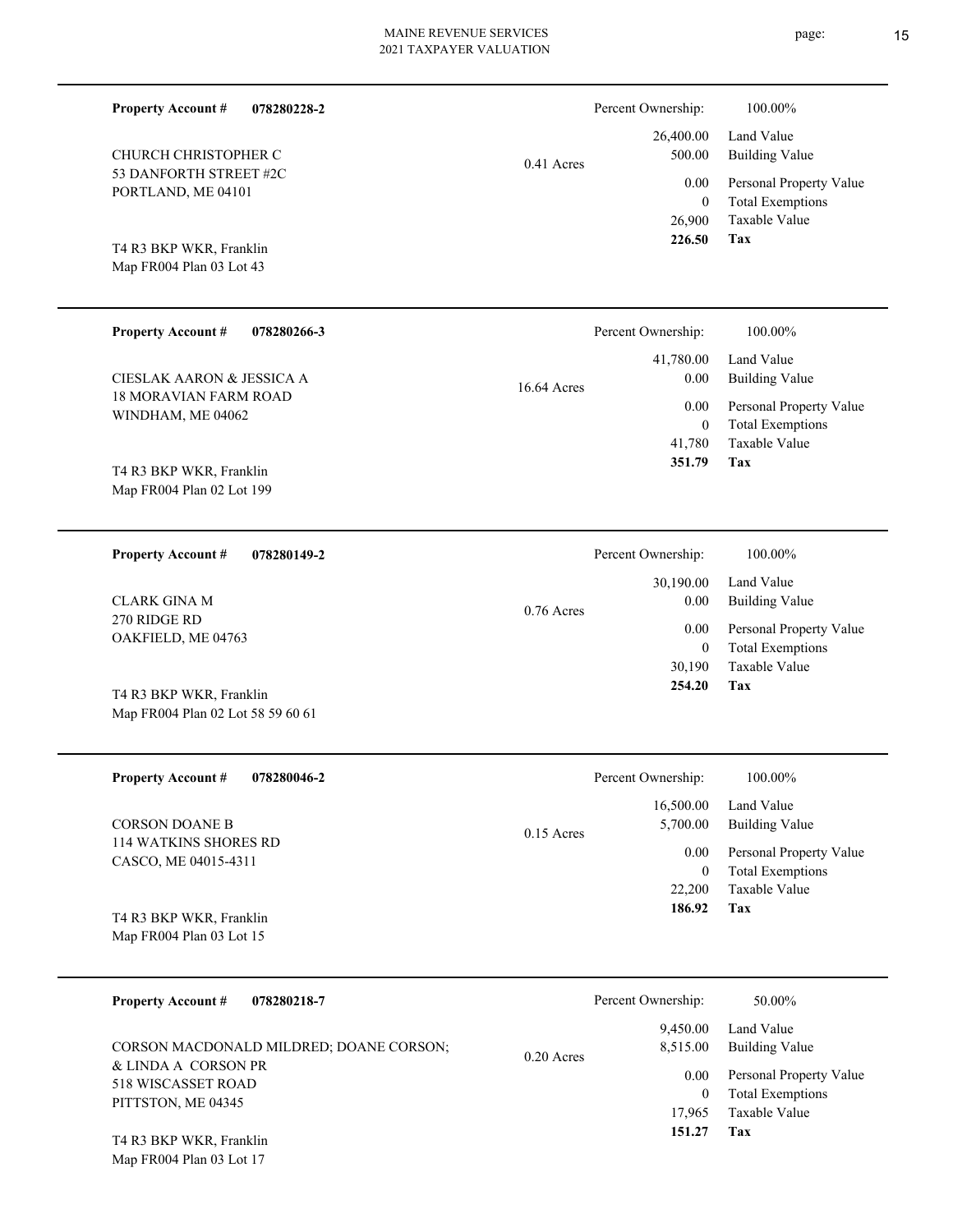1.58 Acres

**078280105-2 Property Account #**

823 DUNOWAY COURT MYRTLE BEACH, SC 29579 CORTHELL MARK A & RICHARD L

Map FR004 Plan 02 Lot 124 125 T4 R3 BKP WKR, Franklin

| <b>Property Account #</b><br>078280229-1             | Percent Ownership:                        | 100.00%                                                        |
|------------------------------------------------------|-------------------------------------------|----------------------------------------------------------------|
| COURTEMANCH DAVID & CAROLYN WHEELER<br>1245 NORTH RD | 32,010.00<br>0.00<br>$3.25$ Acres<br>0.00 | Land Value<br><b>Building Value</b><br>Personal Property Value |
| MT VERNON, ME 04352<br>T4 R3 BKP WKR, Franklin       | $\mathbf{0}$<br>32,010<br>269.52          | <b>Total Exemptions</b><br>Taxable Value<br>Tax                |
| Map FR004 Plan 02 Lot 102.1                          |                                           |                                                                |
| 078280152-1<br><b>Property Account #</b>             | Percent Ownership:                        | $100.00\%$                                                     |

| CURRAN GREGORY & CORALIE CURRAN              | $0.53$ Acres | Land Value<br>41,020.00<br>Building Value<br>46,930.00 |                                                    |
|----------------------------------------------|--------------|--------------------------------------------------------|----------------------------------------------------|
| 181 HARRIET ST<br>SO PORTLAND, ME 04106-2937 |              | 0.00                                                   | Personal Property Value<br><b>Total Exemptions</b> |
|                                              |              | 87.950                                                 | Taxable Value                                      |
| T4 R3 BKP WKR, Franklin                      |              | 740.54                                                 | Tax                                                |

| <b>Property Account #</b><br>078280209-5                        | Percent Ownership:        | 100.00%                 |
|-----------------------------------------------------------------|---------------------------|-------------------------|
|                                                                 | 24,900.00                 | Land Value              |
| CURTIS JULIE A & KENNETH W                                      | 21,350.00<br>$0.37$ Acres | <b>Building Value</b>   |
| 140 HAYES HILL ROAD<br>GREENWODD, ME 04255                      | 0.00                      | Personal Property Value |
|                                                                 | $\overline{0}$            | <b>Total Exemptions</b> |
|                                                                 | 46,250                    | Taxable Value           |
| $TA$ D <sub>2</sub> D <sub><i>VD</i></sub> W <i>VD</i> Frontlin | 389.43                    | Tax                     |

Map FR004 Plan 02 Lot 152 T4 R3 BKP WKR, Franklin

Map FR004 Plan 02 Lot 107 220

| 078280013-2<br><b>Property Account #</b>         | Percent Ownership:                     | 100.00%                                                             |
|--------------------------------------------------|----------------------------------------|---------------------------------------------------------------------|
| DALRYMPLE SCOTT R                                | 21,000.00<br>15,740.00<br>$0.23$ Acres | Land Value<br><b>Building Value</b>                                 |
| <b>7 BLUE HERON DRIVE</b><br>BRUNSWICK, ME 04011 | 0.00                                   | Personal Property Value<br><b>Total Exemptions</b><br>Taxable Value |
| T4 R3 BKP WKR, Franklin                          | 36,740<br>309.35                       | Tax                                                                 |

Map FR004 Plan 03 Lot 82

**Tax**

 118,910 0

0.00

Percent Ownership:  $100.00\%$ 

 41,790.00 77,120.00

 **1,001.22**

Taxable Value Total Exemptions Personal Property Value

Building Value Land Value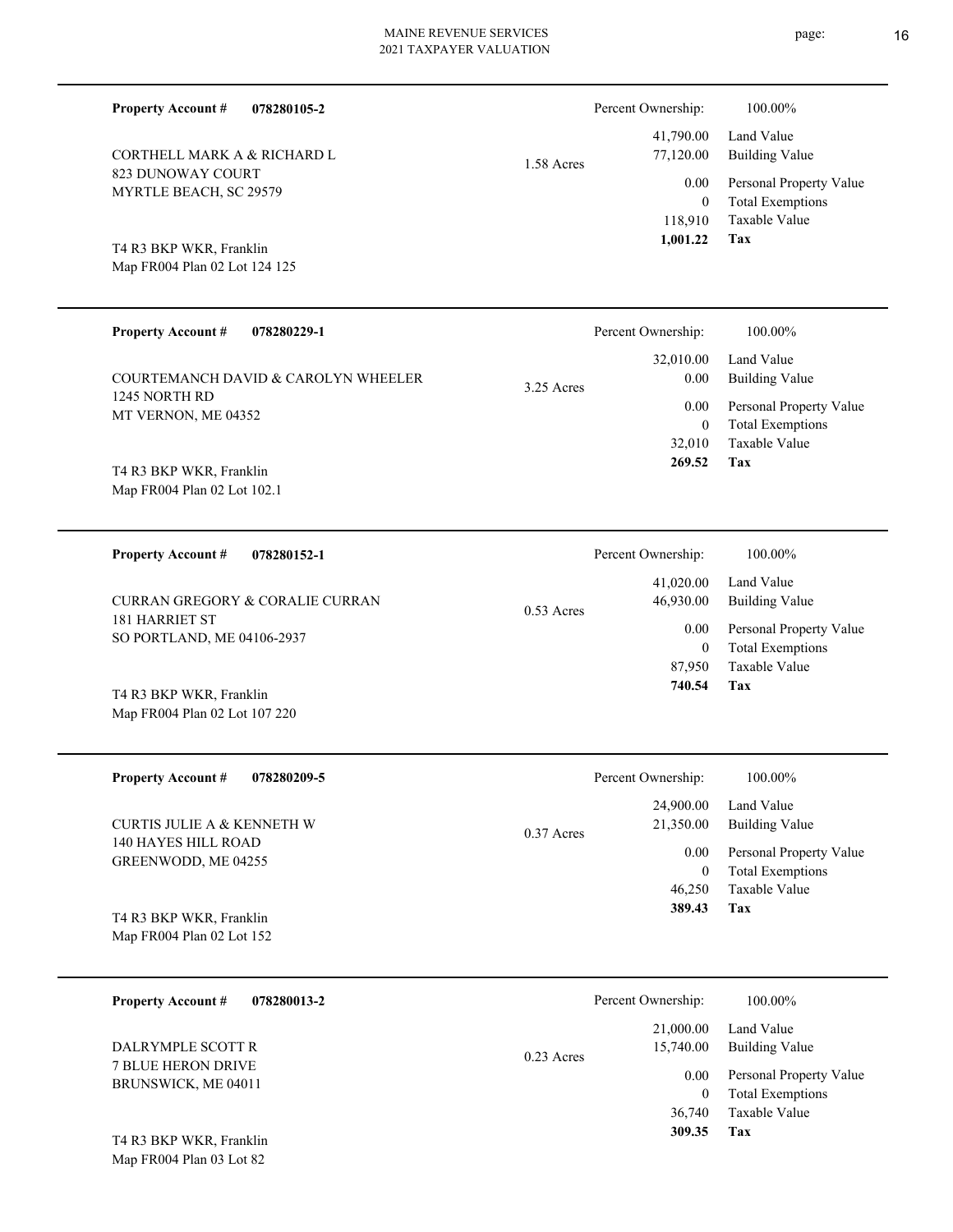| <b>Property Account #</b><br>078280221-2                               |              | Percent Ownership:                          | 100.00%                                                                    |
|------------------------------------------------------------------------|--------------|---------------------------------------------|----------------------------------------------------------------------------|
| DALRYMPLE SCOTT R                                                      | $0.15$ Acres | 8,250.00<br>0.00                            | Land Value<br><b>Building Value</b>                                        |
| 7 BLUE HERON DRIVE<br>BRUNSWICK, ME 04011                              |              | 0.00<br>$\mathbf{0}$<br>8,250               | Personal Property Value<br><b>Total Exemptions</b><br>Taxable Value        |
| T4 R3 BKP WKR, Franklin<br>Map FR004 Plan 03 Lot 81                    |              | 69.47                                       | Tax                                                                        |
| <b>Property Account #</b><br>078280186-2                               |              | Percent Ownership:                          | 100.00%                                                                    |
| DAM CHARLES J & MICHAEL V NELSON                                       | $0.48$ Acres | 41,000.00<br>123,430.00                     | Land Value<br><b>Building Value</b>                                        |
| % MIKE NELSON<br>2 WORCESTOR SQUARE UNIT 5<br>BOSTON, MA 02118         |              | 0.00<br>$\mathbf{0}$<br>164,430<br>1,384.50 | Personal Property Value<br><b>Total Exemptions</b><br>Taxable Value<br>Tax |
| T4 R3 BKP WKR, Franklin<br>Map FR004 Plan 02 Lot 52 53                 |              |                                             |                                                                            |
| <b>Property Account #</b><br>078280045-3                               |              | Percent Ownership:                          | 100.00%                                                                    |
| DAMBOISE MICHAEL J                                                     | $0.21$ Acres | 18,900.00<br>0.00                           | Land Value<br><b>Building Value</b>                                        |
| <b>5 ADELBERT STREET</b><br>SOUTH PORTLAND, ME 04106                   |              | 0.00<br>$\mathbf{0}$                        | Personal Property Value<br><b>Total Exemptions</b>                         |
| T4 R3 BKP WKR, Franklin<br>Map FR004 Plan 03 Lot 87                    |              | 18,900<br>159.14                            | Taxable Value<br>Tax                                                       |
| <b>Property Account #</b><br>078280008-3                               |              | Percent Ownership:                          | 100.00%                                                                    |
| D'AMBOISE MICHAEL J                                                    | 0.22 Acres   | 18,900.00<br>0.00                           | Land Value<br><b>Building Value</b>                                        |
| 130 CUMBERLAND AVENUE<br>PORTLAND, ME 04101                            |              | 0.00<br>$\overline{0}$                      | Personal Property Value<br><b>Total Exemptions</b>                         |
| T4 R3 BKP WKR, Franklin<br>Map FR004 Plan 03 Lot 86                    |              | 18,900<br>159.14                            | Taxable Value<br>Tax                                                       |
| <b>Property Account #</b><br>078280091-1                               |              | Percent Ownership:                          | 100.00%                                                                    |
| DAVEE JOHN STEPHEN                                                     | 0.20 Acres   | 22,400.00<br>37,780.00                      | Land Value<br><b>Building Value</b>                                        |
| 408 HATCHET MOUNTAIN ROAD<br>HOPE, ME 04847<br>T4 R3 BKP WKR, Franklin |              | 0.00<br>$\overline{0}$<br>60,180<br>506.72  | Personal Property Value<br><b>Total Exemptions</b><br>Taxable Value<br>Tax |
| Map FR004 Plan 03 Lot 40                                               |              |                                             |                                                                            |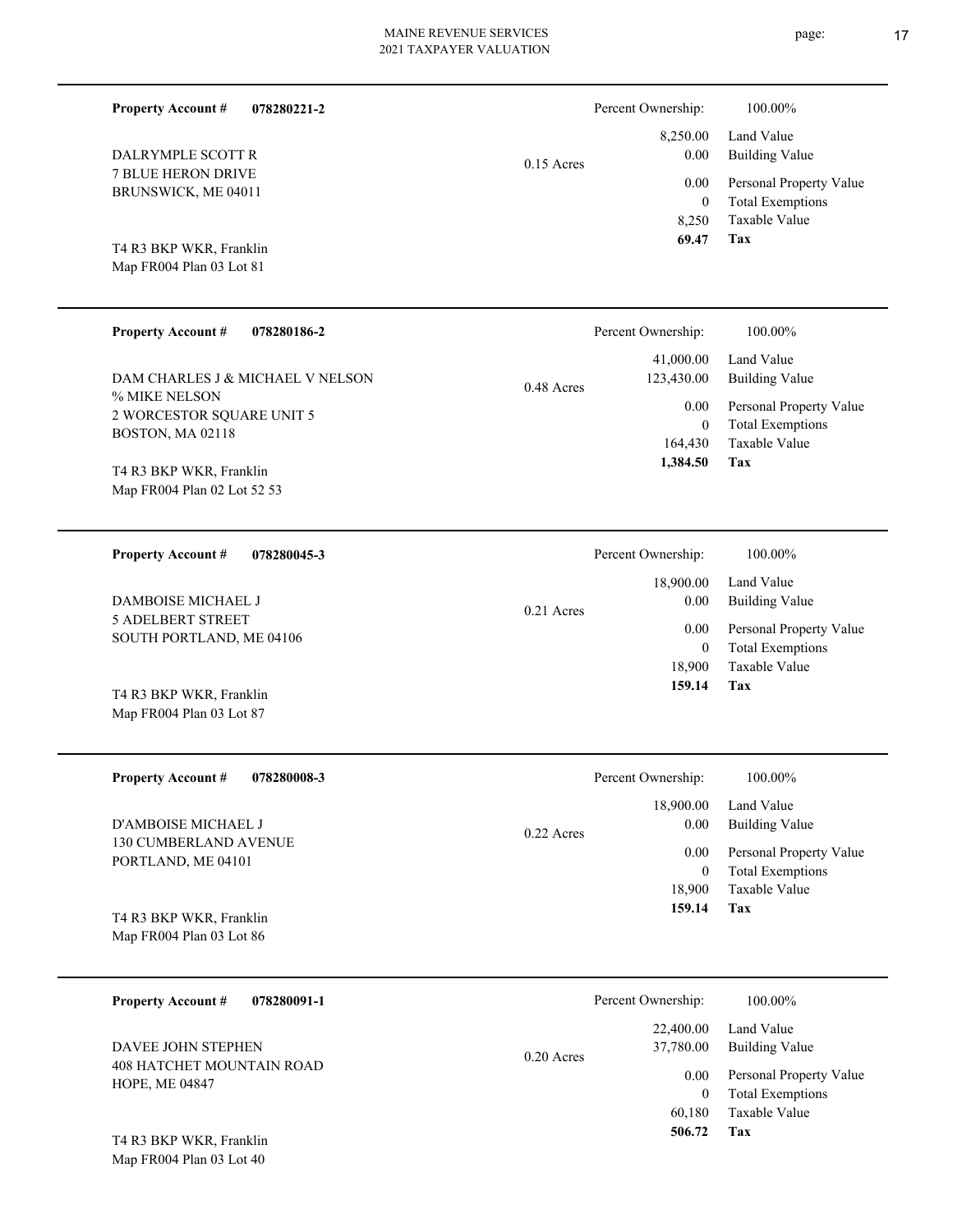page: 18

| <b>Property Account #</b><br>078280131-2             |              | Percent Ownership:                        | 100.00%                                                             |
|------------------------------------------------------|--------------|-------------------------------------------|---------------------------------------------------------------------|
| DAVEE JOHN STEPHEN                                   | $0.20$ Acres | 18,900.00<br>0.00                         | Land Value<br><b>Building Value</b>                                 |
| 408 HATCHET MOUNTAIN ROAD<br>HOPE, ME 04847          |              | 0.00<br>$\theta$<br>18,900                | Personal Property Value<br><b>Total Exemptions</b><br>Taxable Value |
| T4 R3 BKP WKR, Franklin<br>Map FR004 Plan 03 Lot 41  |              | 159.14                                    | <b>Tax</b>                                                          |
| <b>Property Account #</b><br>078280146-4             |              | Percent Ownership:                        | 100.00%                                                             |
| DEGONE ROBERT J & DEANNE OBERTON                     | 1.00 Acres   | 30,370.00<br>33,400.00                    | Land Value<br><b>Building Value</b>                                 |
| <b>11 SUGAR HILL DR</b><br>CHESTERVILLE, ME 04938    |              | 0.00<br>$\mathbf{0}$<br>63,770            | Personal Property Value<br><b>Total Exemptions</b><br>Taxable Value |
| T4 R3 BKP WKR, Franklin<br>Map FR004 Plan 02 Lot 131 |              | 536.94                                    | Tax                                                                 |
| <b>Property Account #</b><br>078280054-1             |              | Percent Ownership:                        | 100.00%                                                             |
| <b>DIMILLO REMO A</b>                                | 0.32 Acres   | 23,100.00<br>0.00<br>0.00<br>$\mathbf{0}$ | Land Value<br><b>Building Value</b>                                 |
| 197 MIDDLE RD<br>FALMOUTH, ME 04105                  |              |                                           | Personal Property Value<br><b>Total Exemptions</b>                  |
| T4 R3 BKP WKR, Franklin<br>Map FR004 Plan 02 Lot 160 |              | 23,100<br>194.50                          | Taxable Value<br>Tax                                                |
| Property Account #<br>078280058-2                    |              | Percent Ownership:                        | $100.00\%$                                                          |
| DOYLE MICHAEL J PER REP                              | 0.43 Acres   | 39,200.00<br>32,960.00                    | Land Value<br><b>Building Value</b>                                 |
| 25 PYA ROAD<br>PORTLAND, ME 04103                    |              | 0.00<br>$\overline{0}$<br>72,160          | Personal Property Value<br><b>Total Exemptions</b><br>Taxable Value |
| T4 R3 BKP WKR, Franklin<br>Map FR004 Plan 03 Lot 68  |              | 607.59                                    | Tax                                                                 |
| <b>Property Account #</b><br>078280061-2             |              | Percent Ownership:                        | 100.00%                                                             |
| DRESSER THOMAS L                                     | 0.29 Acres   | 34,100.00<br>62,590.00                    | Land Value<br><b>Building Value</b>                                 |
| 32 FOSTER CIRCLE<br>ANDOVER, MA 01810                |              | 0.00<br>$\overline{0}$<br>96,690          | Personal Property Value<br><b>Total Exemptions</b><br>Taxable Value |
| T4 R3 BKP WKR, Franklin<br>Map FR004 Plan 03 Lot 84  |              | 814.13                                    | Tax                                                                 |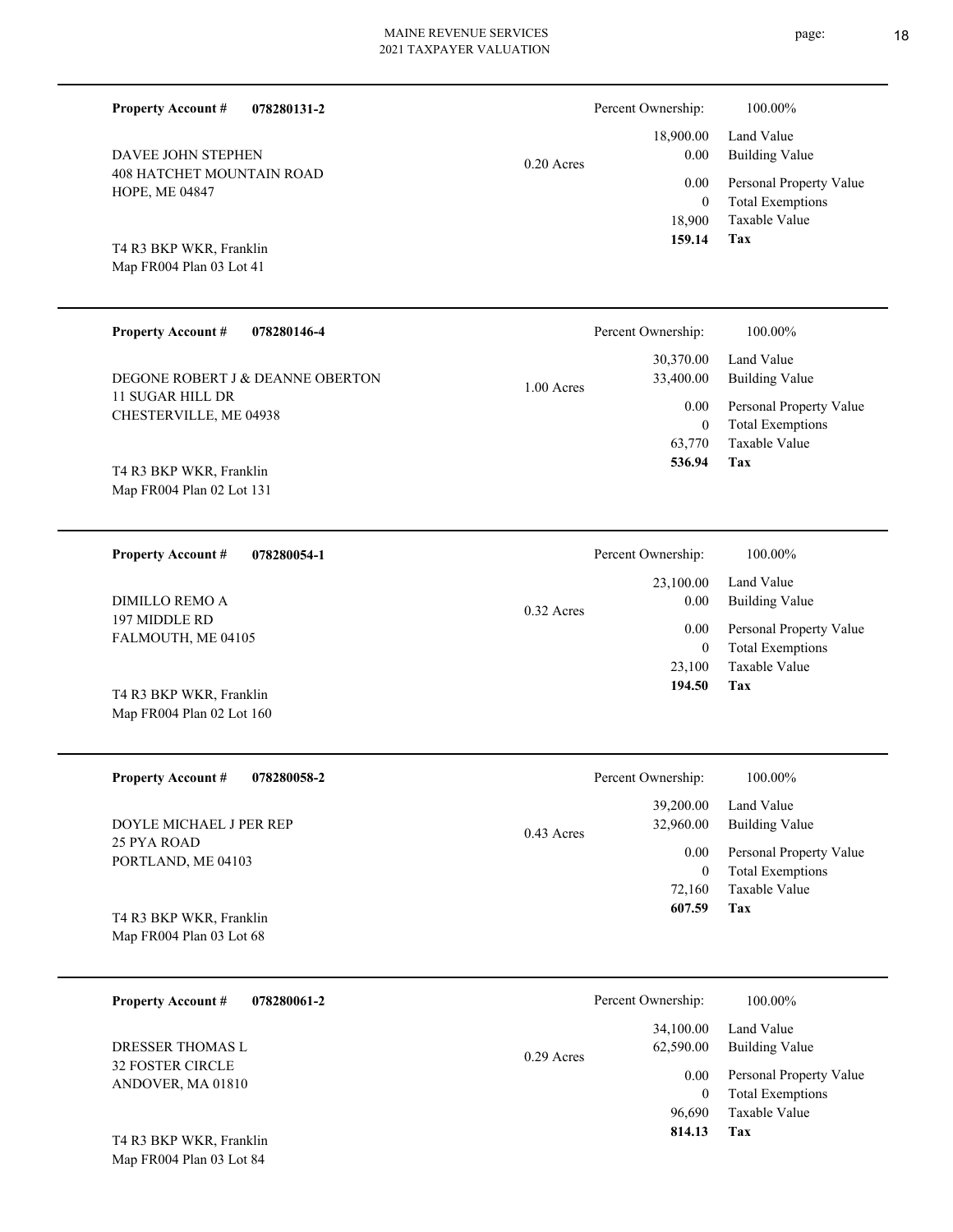| <b>Property Account #</b><br>078280062-1                           |              | Percent Ownership:                                              | 100.00%                                                                                                           |
|--------------------------------------------------------------------|--------------|-----------------------------------------------------------------|-------------------------------------------------------------------------------------------------------------------|
| DRUMHELLER DONALD R<br>5845 S WHEELOCK RD<br>WEST MILTON, OH 45383 | $0.23$ Acres | 21,000.00<br>0.00<br>0.00<br>$\overline{0}$<br>21,000<br>176.82 | Land Value<br><b>Building Value</b><br>Personal Property Value<br><b>Total Exemptions</b><br>Taxable Value<br>Tax |
| T4 R3 BKP WKR, Franklin<br>Map FR004 Plan 02 Lot 97                |              |                                                                 |                                                                                                                   |
| <b>Property Account #</b><br>078280047-2                           |              | Percent Ownership:                                              | 100.00%                                                                                                           |
| <b>DRUMMOND EILEEN</b>                                             | $0.34$ Acres | 33,900.00<br>121,830.00                                         | Land Value<br><b>Building Value</b>                                                                               |
| <b>PO BOX 484</b><br>STRATTON, ME 04982                            |              | 0.00<br>$\mathbf{0}$<br>155,730<br>1,311.25                     | Personal Property Value<br><b>Total Exemptions</b><br>Taxable Value<br>Tax                                        |
| T4 R3 BKP WKR, Franklin<br>Map FR004 Plan 03 Lot 77                |              |                                                                 |                                                                                                                   |
| <b>Property Account #</b><br>078280052-5                           |              | Percent Ownership:                                              | 100.00%                                                                                                           |
| DUGAN MATTHEW C & CHELSEA J                                        | $0.69$ Acres | 41,140.00<br>59,080.00                                          | Land Value<br><b>Building Value</b>                                                                               |
| 1 STAPLEFORD DRIVE<br>FALMOUTH, ME 04105                           |              | 0.00<br>$\overline{0}$<br>100,220                               | Personal Property Value<br><b>Total Exemptions</b><br><b>Taxable Value</b>                                        |
| T4 R3 BKP WKR, Franklin<br>Map FR004 Plan 02 Lot 70 71 81          |              | 843.85                                                          | Tax                                                                                                               |
| <b>Property Account #</b><br>078280290-3                           |              | Percent Ownership:                                              | 100.00%                                                                                                           |
| DUMAIS ANN M & DANIEL R & VALERIE A & MATTHI                       | 1.62 Acres   | 41,820.00<br>83,900.00                                          | Land Value<br><b>Building Value</b>                                                                               |
| 185 MONTELLO STREET<br>LEWISTON, ME 04240                          |              | 0.00<br>$\boldsymbol{0}$<br>125,720                             | Personal Property Value<br><b>Total Exemptions</b><br>Taxable Value                                               |
| T4 R3 BKP WKR, Franklin<br>Map FR004 Plan 02 Lot 210               |              | 1,058.56                                                        | <b>Tax</b>                                                                                                        |
| <b>Property Account #</b><br>078280288-2                           |              | Percent Ownership:                                              | 100.00%                                                                                                           |
| EVANS MARIA-AUSILIA                                                | $0.10$ Acres | 6,750.00<br>0.00                                                | Land Value<br><b>Building Value</b>                                                                               |

Map FR004 Plan 03 Lot 5.1 T4 R3 BKP WKR, Franklin **Tax**

 6,750 0

 **56.84**

Taxable Value Total Exemptions 0.00 Personal Property Value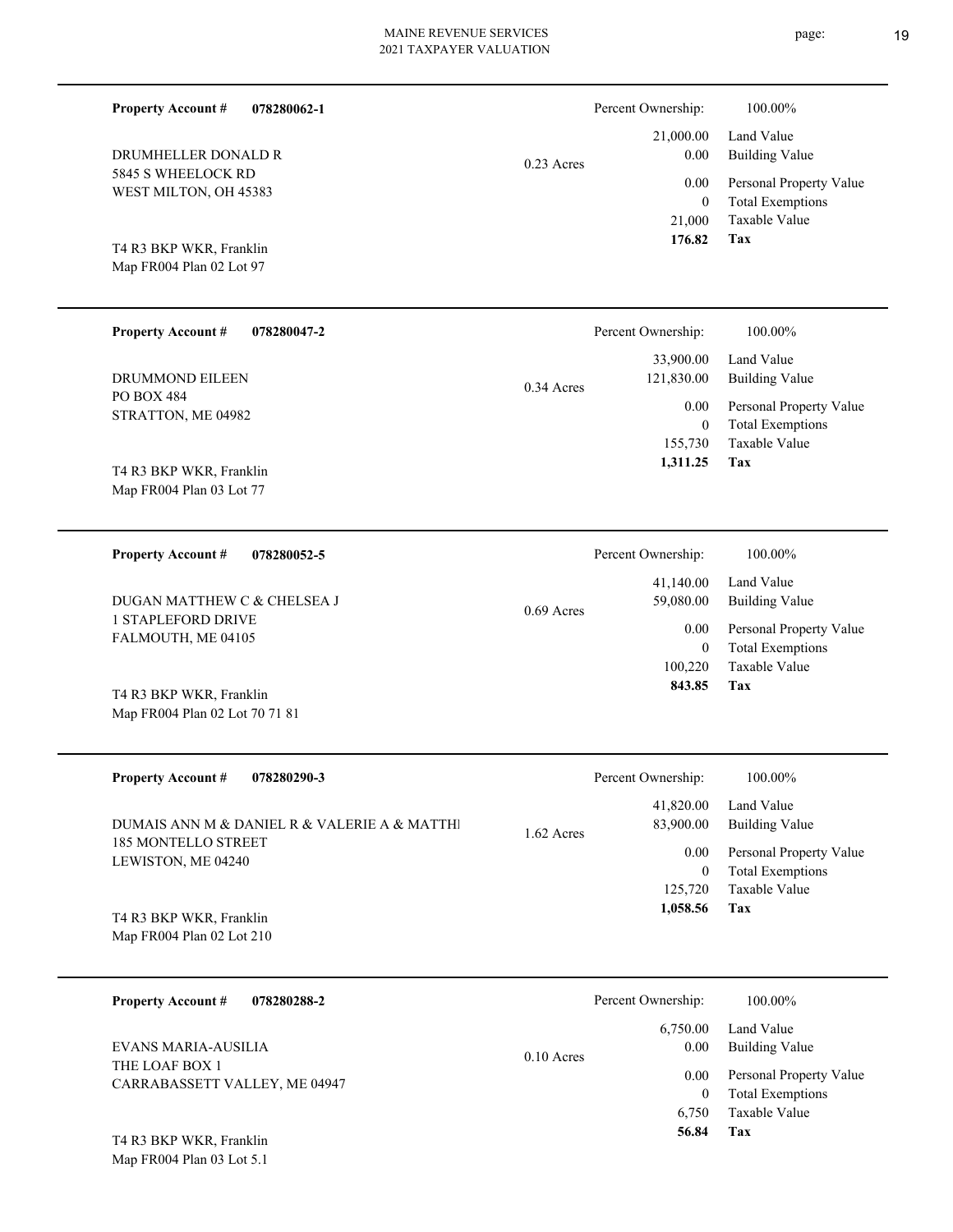| <b>Property Account #</b>                              | 078280066-4 |              | Percent Ownership:       | 100.00%                                  |
|--------------------------------------------------------|-------------|--------------|--------------------------|------------------------------------------|
| <b>FALT JEANNE B</b>                                   |             | 1.04 Acres   | 39,390.00<br>101,950.00  | Land Value<br><b>Building Value</b>      |
| PO BOX 443                                             |             |              | 0.00                     | Personal Property Value                  |
| MT DESERT, ME 04660                                    |             |              | $\mathbf{0}$             | <b>Total Exemptions</b>                  |
|                                                        |             |              | 141,340                  | Taxable Value                            |
| T4 R3 BKP WKR, Franklin                                |             |              | 1,190.08                 | Tax                                      |
| Map FR004 Plan 02 Lot 13 14                            |             |              |                          |                                          |
|                                                        |             |              |                          |                                          |
| <b>Property Account #</b>                              | 078280067-3 |              | Percent Ownership:       | 100.00%                                  |
|                                                        |             |              | 39,000.00                | Land Value                               |
| FARRELL JEFFREY                                        |             | $0.50$ Acres | 61,230.00                | <b>Building Value</b>                    |
| 210 FREMONT STREET<br>SANDOWN, NH 03873                |             |              | 0.00                     | Personal Property Value                  |
|                                                        |             |              | $\mathbf{0}$             | <b>Total Exemptions</b>                  |
|                                                        |             |              | 100,230<br>843.94        | <b>Taxable Value</b><br>Tax              |
| T4 R3 BKP WKR, Franklin                                |             |              |                          |                                          |
| Map FR004 Plan 02 Lot 110                              |             |              |                          |                                          |
|                                                        |             |              |                          |                                          |
|                                                        |             |              |                          |                                          |
| <b>Property Account #</b>                              | 078280031-1 |              | Percent Ownership:       | 100.00%                                  |
|                                                        |             |              | 39,090.00                | Land Value                               |
| <b>FICKETT THOMAS E</b>                                |             | $0.62$ Acres | 58,620.00                | <b>Building Value</b>                    |
| <b>10 TERAN ST</b>                                     |             |              | 0.00                     | Personal Property Value                  |
| GORHAM, ME 04038                                       |             |              | $\mathbf{0}$             | <b>Total Exemptions</b>                  |
|                                                        |             |              | 97,710<br>822.72         | <b>Taxable Value</b>                     |
| T4 R3 BKP WKR, Franklin                                |             |              |                          | Tax                                      |
| Map FR004 Plan 02 Lot 8 9                              |             |              |                          |                                          |
|                                                        | 078280263-2 |              |                          | 100.00%                                  |
| <b>Property Account #</b>                              |             |              | Percent Ownership:       |                                          |
| FINN AMIE & TIM                                        |             |              | 8,250.00                 | Land Value                               |
| 5 ROUGH DR                                             |             | 0.14 Acres   | 0.00                     | <b>Building Value</b>                    |
| STRONG, ME 04983                                       |             |              | 0.00<br>$\boldsymbol{0}$ | Personal Property Value                  |
|                                                        |             |              | 8,250                    | <b>Total Exemptions</b><br>Taxable Value |
|                                                        |             |              | 69.47                    | Tax                                      |
| T4 R3 BKP WKR, Franklin<br>Map FR004 Plan 02 Lot 149.2 |             |              |                          |                                          |
|                                                        |             |              |                          |                                          |

| 078280022-3<br><b>Property Account #</b> | Percent Ownership:   | 100.00%                 |
|------------------------------------------|----------------------|-------------------------|
|                                          | 18,900.00            | Land Value              |
| FITCH ANTHONY R & VICTORIA W WILLAUER    | 0.00<br>$0.22$ Acres | Building Value          |
| PO BOX 4<br>ROCKPORT, ME 04856-0004      | 0.00                 | Personal Property Value |
|                                          |                      | <b>Total Exemptions</b> |
|                                          | 18.900               | Taxable Value           |
| T4 R3 RKP WKR Franklin                   | 159.14               | Tax                     |
|                                          |                      |                         |

Map FR004 Plan 03 Lot 38 T4 R3 BKP WKR, Franklin page: 20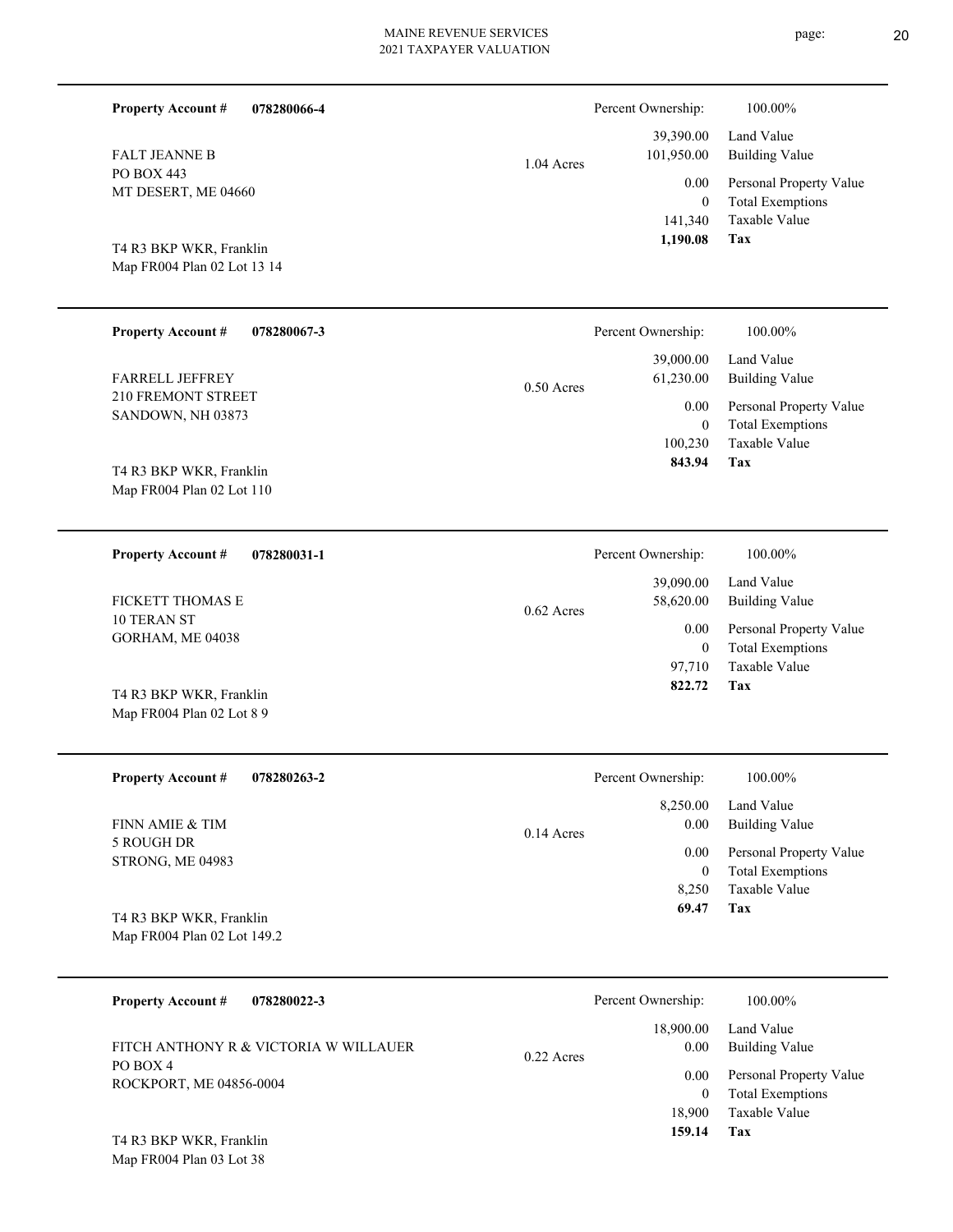**078280023-3 Tax** Taxable Value Total Exemptions Personal Property Value Building Value Land Value PO BOX 4 ROCKPORT, ME 04856-0004 **Property Account #** Map FR004 Plan 03 Lot 47 T4 R3 BKP WKR, Franklin FITCH ANTHONY R & VICTORIA W WILLAUER 16,500 0  **138.93** 16,500.00 0.00 0.00 0.14 Acres Percent Ownership:  $100.00\%$ **078280043-4 Tax** Taxable Value Total Exemptions Personal Property Value Building Value Land Value PO BOX 4 ROCKPORT, ME 04856-0004 **Property Account #** Map FR004 Plan 03 Lot 58 59 60 T4 R3 BKP WKR, Franklin FITCH ANTHONY R & VICTORIA W WILLAUER 31,260 0  **263.21** 31,260.00 0.00 0.00 2.23 Acres Percent Ownership:  $100.00\%$ **078280181-3 Tax** Taxable Value Total Exemptions Personal Property Value Building Value Land Value PO BOX 4 ROCKPORT, ME 04856-0004 **Property Account #** Map FR004 Plan 03 Lot 48 T4 R3 BKP WKR, Franklin FITCH ANTHONY R & VICTORIA W WILLAUER 16,500 0  **138.93** 16,500.00 0.00 0.00 0.15 Acres Percent Ownership:  $100.00\%$ **078280249-3 Tax** Taxable Value Total Exemptions Personal Property Value Building Value Land Value PO BOX 4 ROCKPORT, ME 04856-0004 **Property Account #** Map FR004 Plan 03 Lot 44 45 T4 R3 BKP WKR, Franklin FITCH ANTHONY R & VICTORIA W WILLAUER 35,750 0  **301.02** 31,700.00 4,050.00 0.00 0.43 Acres Percent Ownership:  $100.00\%$ **078280156-3** Land Value **Property Account #** FITTS KIRK J & SANDRA L DEIGHAN 9,450.00 0.00 0.20 Acres Percent Ownership:  $100.00\%$ 

PALMYRA, ME 04965

Map FR004 Plan 02 Lot 103 T4 R3 BKP WKR, Franklin

371 ELL HILL ROAD

- page: 21
- 
- 

**Tax** Taxable Value Total Exemptions Personal Property Value Building Value 9,450 0  **79.57** 0.00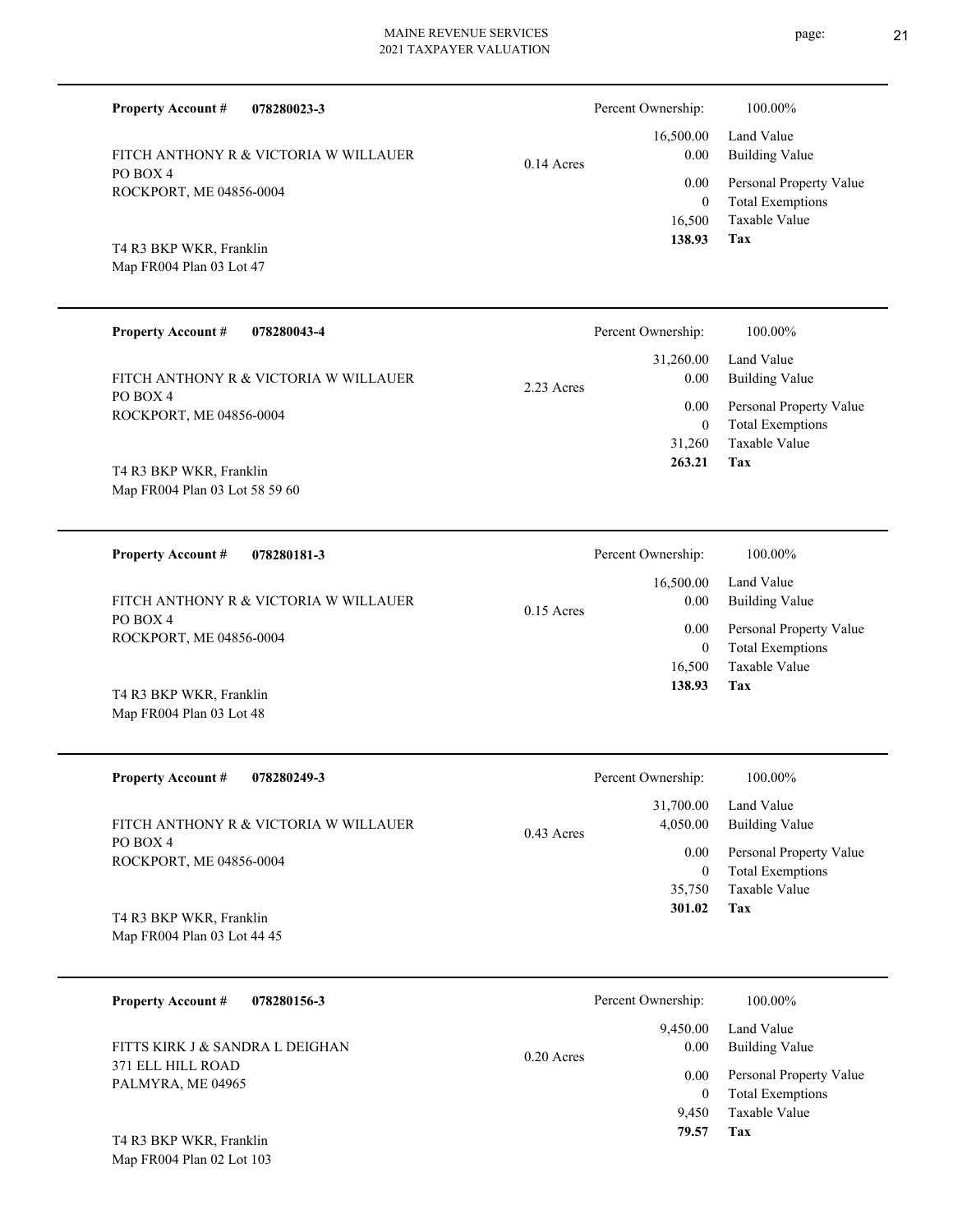|  | <b>Property Account #</b><br>078280224-4                                                    |              | Percent Ownership:             | 100.00%                                                                    |
|--|---------------------------------------------------------------------------------------------|--------------|--------------------------------|----------------------------------------------------------------------------|
|  | FITTS KIRK J & SANDRA L DEIGHAN                                                             | $0.26$ Acres | 30,000.00<br>101,070.00        | Land Value<br><b>Building Value</b>                                        |
|  | 371 ELL HILL ROAD<br>PALMYRA, ME 04965                                                      |              | 0.00<br>$\theta$<br>131,070    | Personal Property Value<br><b>Total Exemptions</b><br>Taxable Value        |
|  | T4 R3 BKP WKR, Franklin<br>Map FR004 Plan 02 Lot 104                                        |              | 1,103.61                       | Tax                                                                        |
|  | <b>Property Account #</b><br>078280072-3                                                    |              | Percent Ownership:             | 100.00%                                                                    |
|  | FLYNT WILLIAM A & CONSTANCE D                                                               | $0.35$ Acres | 35,900.00<br>73,290.00         | Land Value<br><b>Building Value</b>                                        |
|  | 149 MARLBORO BEACH ROAD<br>LAMOINE, ME 04605                                                |              | 0.00<br>$\overline{0}$         | Personal Property Value<br><b>Total Exemptions</b>                         |
|  | T4 R3 BKP WKR, Franklin<br>Map FR004 Plan 02 Lot 62                                         |              | 109,190<br>919.38              | <b>Taxable Value</b><br>Tax                                                |
|  |                                                                                             |              |                                |                                                                            |
|  | <b>Property Account #</b><br>078280034-2                                                    |              | Percent Ownership:             | 100.00%                                                                    |
|  | <b>FOLEY THOMAS</b>                                                                         | 0.42 Acres   | 26,400.00<br>2,400.00          | Land Value<br><b>Building Value</b>                                        |
|  | 17 LONGWOOD TERRACE<br>PORTLAND, ME 04102                                                   |              | 0.00<br>$\mathbf{0}$           | Personal Property Value<br><b>Total Exemptions</b>                         |
|  | T4 R3 BKP WKR, Franklin<br>Map FR004 Plan 02 Lot 173                                        |              | 28,800<br>242.50               | Taxable Value<br>Tax                                                       |
|  | <b>Property Account #</b><br>078280074-1                                                    |              | Percent Ownership:             | 100.00%                                                                    |
|  | FOTTER RICHARD E & LYNN D                                                                   |              | 39,630.00<br>112,420.00        | Land Value<br><b>Building Value</b>                                        |
|  | PO BOX 45<br>STRATTON, ME 04982                                                             | 1.36 Acres   | 0.00<br>25,000<br>127,050      | Personal Property Value<br><b>Total Exemptions</b><br>Taxable Value<br>Tax |
|  | T4 R3 BKP WKR, Franklin<br>Map FR004 Plan 02 Lot 36 37 42 43<br>Homestead Exemption \$25000 |              | 1,069.76                       |                                                                            |
|  | <b>Property Account #</b><br>078280084-2                                                    |              | Percent Ownership:             | 100.00%                                                                    |
|  | FOTTER RICHARD E & LYNN D<br>PO BOX 45<br>STRATTON, ME 04982                                | 0.68 Acres   | 30,130.00<br>0.00              | Land Value<br><b>Building Value</b>                                        |
|  |                                                                                             |              | 0.00<br>$\mathbf{0}$<br>30,130 | Personal Property Value<br><b>Total Exemptions</b><br>Taxable Value        |
|  | $T_A$ D2 DIZD WIZD $T_{\text{max}}(1)$                                                      |              | 253.69                         | Tax                                                                        |

Map FR004 Plan 02 Lot 34 35 T4 R3 BKP WKR, Franklin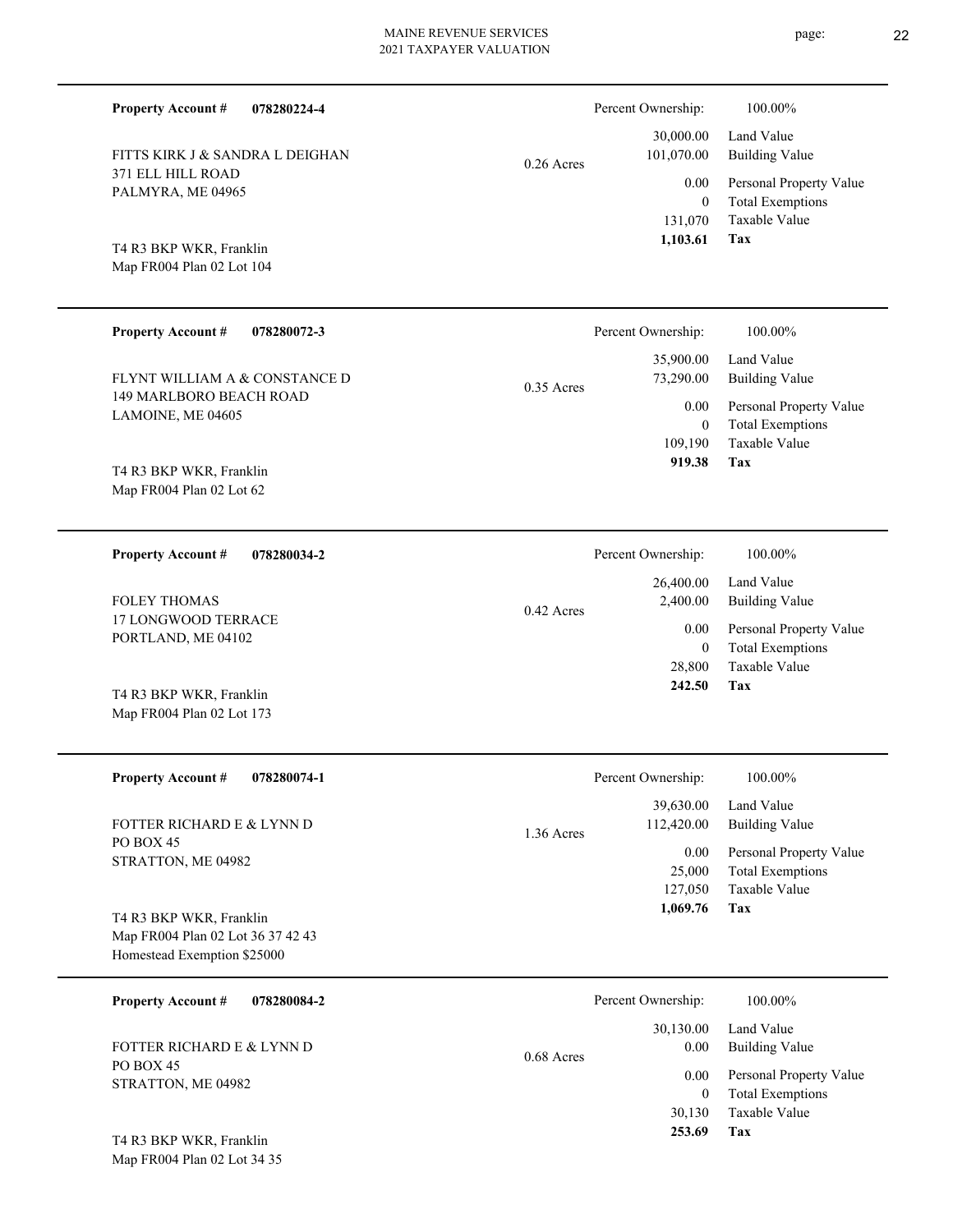| 078280086-2<br><b>Property Account #</b>               |              | Percent Ownership:        | 100.00%                                            |
|--------------------------------------------------------|--------------|---------------------------|----------------------------------------------------|
| FOTTER RICHARD E & LYNN D                              | $0.65$ Acres | 30,110.00<br>0.00         | Land Value<br><b>Building Value</b>                |
| PO BOX 45<br>STRATTON, ME 04982                        |              | 0.00<br>$\overline{0}$    | Personal Property Value<br><b>Total Exemptions</b> |
|                                                        |              | 30,110                    | Taxable Value                                      |
| T4 R3 BKP WKR, Franklin<br>Map FR004 Plan 02 Lot 44 45 |              | 253.53                    | Tax                                                |
|                                                        |              |                           |                                                    |
| <b>Property Account #</b><br>078280231-3               |              | Percent Ownership:        | 100.00%                                            |
| <b>FRASER ALAN H &amp; SUSAN E</b>                     | $0.90$ Acres | 30,290.00<br>87,020.00    | Land Value<br><b>Building Value</b>                |
| PO BOX 342<br>STRATTON, ME 04982                       |              | 0.00                      | Personal Property Value                            |
|                                                        |              | $\overline{0}$<br>117,310 | <b>Total Exemptions</b><br><b>Taxable Value</b>    |
| T4 R3 BKP WKR, Franklin                                |              | 987.75                    | Tax                                                |
| Map FR004 Plan 02 Lot 169                              |              |                           |                                                    |
| <b>Property Account #</b><br>078280170-4               |              | Percent Ownership:        | 100.00%                                            |
| <b>FRASER SUSAN E &amp; ALAN H</b>                     |              | 27,900.00<br>67,020.00    | Land Value<br><b>Building Value</b>                |
| PO BOX 342                                             | $0.22$ Acres | 0.00                      | Personal Property Value                            |
| STRATTON, ME 04982                                     |              | $\overline{0}$<br>94,920  | <b>Total Exemptions</b><br><b>Taxable Value</b>    |
| T4 R3 BKP WKR, Franklin                                |              | 799.23                    | Tax                                                |
| Map FR004 Plan 02 Lot 156                              |              |                           |                                                    |
| <b>Property Account #</b><br>078280162-4               |              | Percent Ownership:        | 100.00%                                            |
|                                                        |              | 39,290.00                 | Land Value                                         |
| FREEDMAN BERNARD<br>17 TALL PINES ROAD                 | 0.90 Acres   | 84,510.00                 | <b>Building Value</b>                              |
| SCARBOROUGH, ME 04074                                  |              | 0.00<br>$\boldsymbol{0}$  | Personal Property Value<br><b>Total Exemptions</b> |
|                                                        |              | 123,800<br>1,042.40       | Taxable Value<br>Tax                               |
| T4 R3 BKP WKR, Franklin<br>Map FR004 Plan 02 Lot 10    |              |                           |                                                    |
|                                                        |              |                           |                                                    |
| <b>Property Account #</b><br>078280121-2               |              | Percent Ownership:        | 100.00%                                            |
| GAGNON KEVIN S & STEVE J                               | $0.28$ Acres | 32,100.00<br>8,450.00     | Land Value<br><b>Building Value</b>                |
| PO BOX 28<br>N SALEM, NH 03073                         |              | 0.00                      | Personal Property Value                            |
|                                                        |              | $\overline{0}$<br>40,550  | <b>Total Exemptions</b><br>Taxable Value           |

**Tax 341.43**

Map FR004 Plan 02 Lot 155 T4 R3 BKP WKR, Franklin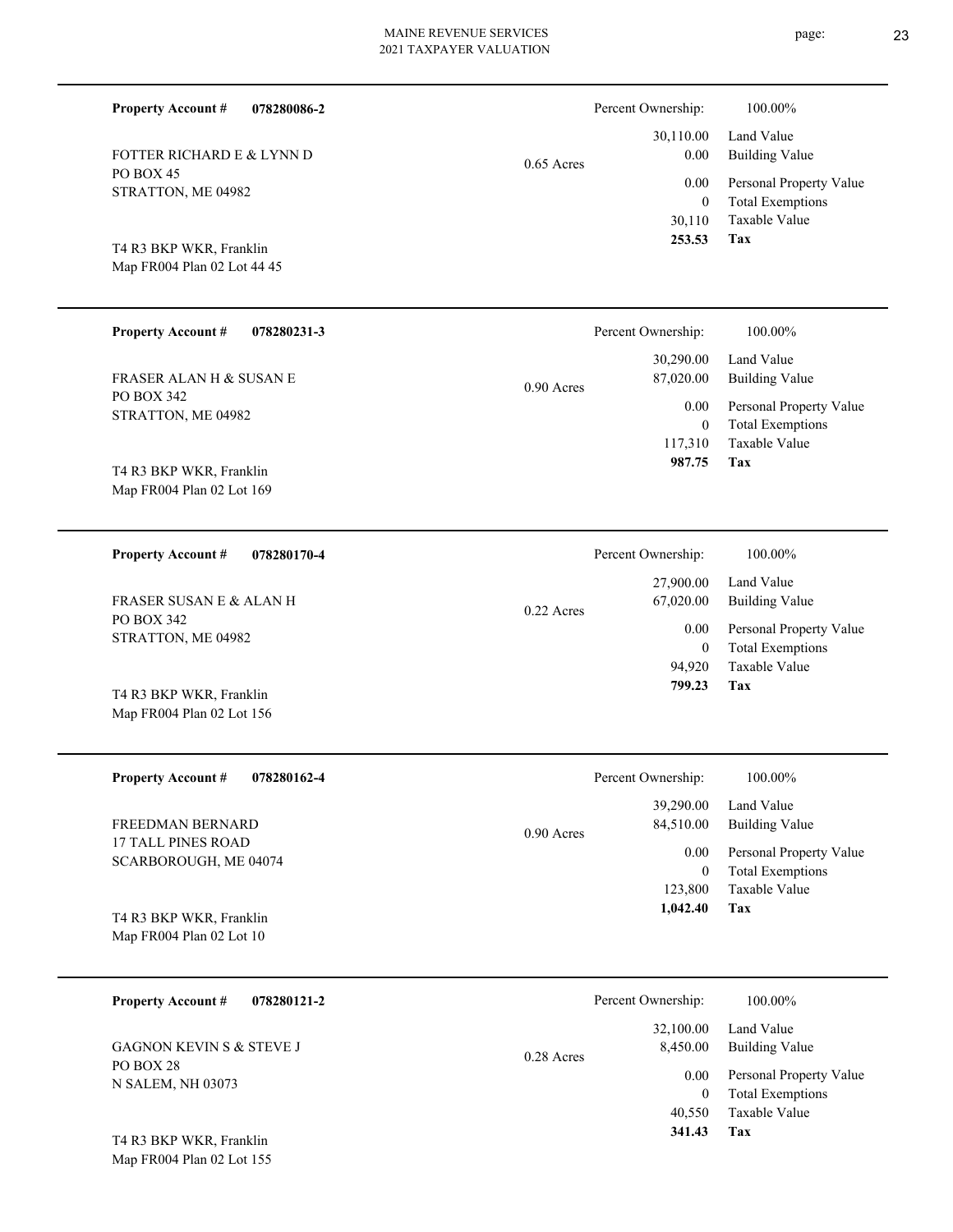| 078280275-2<br><b>Property Account #</b>                  | Percent Ownership:                     | 100.00%                                                                |
|-----------------------------------------------------------|----------------------------------------|------------------------------------------------------------------------|
| <b>GARAND SANDRA G &amp; THOMAS M BELL</b>                | 42,730.00<br>212,860.00<br>2.87 Acres  | Land Value<br><b>Building Value</b>                                    |
| <b>PO BOX 173</b><br>MILLINOCKET LAKE, ME 04462           | 0.00                                   | Personal Property Value<br><b>Total Exemptions</b><br>$\mathbf{0}$     |
| T4 R3 BKP WKR, Franklin                                   | 255,590<br>2,152.07                    | Taxable Value<br><b>Tax</b>                                            |
| Map FR004 Plan 01 Lot 7.4 Plan 03 Lot 63                  |                                        |                                                                        |
| <b>Property Account #</b><br>078280060-5                  | Percent Ownership:                     | 100.00%                                                                |
| <b>GARLAND JOSHUA &amp; KATHERINE</b>                     | 30,140.00<br>0.00<br>$0.69$ Acres      | Land Value<br><b>Building Value</b>                                    |
| 130 MILL LANE<br>CLIFTON, ME 04428                        | 0.00                                   | Personal Property Value<br><b>Total Exemptions</b><br>$\boldsymbol{0}$ |
|                                                           | 30,140<br>253.78                       | <b>Taxable Value</b><br><b>Tax</b>                                     |
| T4 R3 BKP WKR, Franklin<br>Map FR004 Plan 02 Lot 67 68 69 |                                        |                                                                        |
| <b>Property Account #</b><br>078280033-4                  | Percent Ownership:                     | 100.00%                                                                |
| <b>GARVEY CONNOR NELSON &amp; AMANDA</b>                  | 41,120.00<br>41,140.00<br>$0.66$ Acres | Land Value<br><b>Building Value</b>                                    |
| <b>3 BEVERLY STREET</b><br>SOUTH PORTLAND, ME 04106       | 0.00                                   | Personal Property Value<br><b>Total Exemptions</b><br>$\mathbf{0}$     |
| T4 R3 BKP WKR, Franklin                                   | 82,260<br>692.63                       | <b>Taxable Value</b><br>Tax                                            |
| Map FR004 Plan 02 Lot 114                                 |                                        |                                                                        |

| <b>Property Account #</b><br>078280153-2             | Percent Ownership:        | 100.00%                 |
|------------------------------------------------------|---------------------------|-------------------------|
|                                                      | 39,470.00                 | Land Value              |
| <b>GENDREAU KEVIN &amp; DEBBIE</b><br>20 NORWAY DR   | 62,030.00<br>$1.15$ Acres | Building Value          |
| HAMPDEN, ME 04444                                    | 0.00                      | Personal Property Value |
|                                                      | $\bf{0}$                  | <b>Total Exemptions</b> |
|                                                      | 101,500                   | Taxable Value           |
| T4 R3 BKP WKR, Franklin<br>Map FR004 Plan 02 Lot 144 | 854.63                    | Tax                     |

| 078280001-1<br><b>Property Account #</b>                  | Percent Ownership:                      | 100.00%                                            |
|-----------------------------------------------------------|-----------------------------------------|----------------------------------------------------|
| <b>GIFFORD LAURIE</b><br>PO BOX 218<br>MONMOUTH, ME 04259 | 34,100.00<br>120,980.00<br>$0.30$ Acres | Land Value<br><b>Building Value</b>                |
|                                                           | 0.00<br>0                               | Personal Property Value<br><b>Total Exemptions</b> |
|                                                           | 155,080                                 | Taxable Value                                      |
| T4 R3 BKP WKR, Franklin                                   | 1,305.77                                | Tax                                                |

Map FR004 Plan 02 Lot 56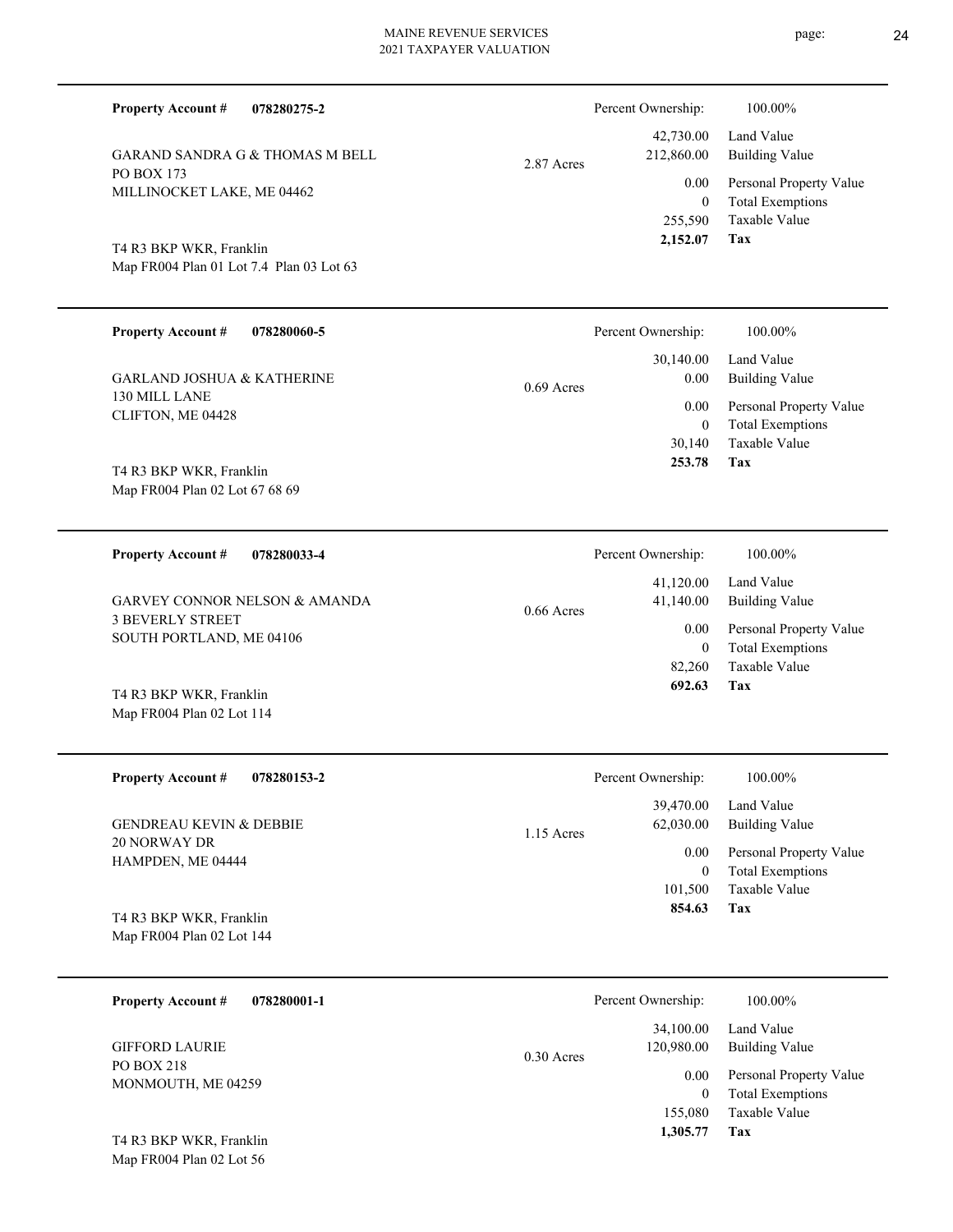| <b>Property Account #</b><br>078280245-5            |              | Percent Ownership:          | 100.00%                                         |
|-----------------------------------------------------|--------------|-----------------------------|-------------------------------------------------|
| <b>GOLAS ROBERT P</b>                               | $0.34$ Acres | 35,900.00<br>119,320.00     | Land Value<br><b>Building Value</b>             |
| <b>1578 GREENVILLE ROAD</b><br>ASHBY, MA 01431      |              | 0.00                        | Personal Property Value                         |
|                                                     |              | $\boldsymbol{0}$<br>155,220 | <b>Total Exemptions</b><br>Taxable Value        |
| T4 R3 BKP WKR, Franklin<br>Map FR004 Plan 03 Lot 70 |              | 1,306.95                    | Tax                                             |
|                                                     |              |                             |                                                 |
| <b>Property Account #</b><br>078280095-5            |              | Percent Ownership:          | 100.00%                                         |
| <b>GOLLER STEPHEN T</b>                             | $0.52$ Acres | 39,010.00<br>43,590.00      | Land Value<br><b>Building Value</b>             |
| <b>43 PINEWOOD DRIVE</b><br>TOPSHAM, ME 04086       |              | 0.00                        | Personal Property Value                         |
|                                                     |              | $\mathbf{0}$<br>82,600      | <b>Total Exemptions</b><br>Taxable Value        |
| T4 R3 BKP WKR, Franklin                             |              | 695.49                      | Tax                                             |
| Map FR004 Plan 02 Lot 174                           |              |                             |                                                 |
| <b>Property Account #</b><br>078282024-1            |              | Percent Ownership:          | 100.00%                                         |
| <b>GREANLEAF MATTHEW S &amp; JENNA M</b>            |              | 30,620.00<br>0.00           | Land Value<br><b>Building Value</b>             |
| <b>20 NORWAY ROAD</b><br>GORHAM, ME 04038           | 1.35 Acres   | 0.00                        | Personal Property Value                         |
|                                                     |              | $\mathbf{0}$<br>30,620      | <b>Total Exemptions</b><br><b>Taxable Value</b> |
| T4 R3 BKP WKR, Franklin                             |              | 257.82                      | Tax                                             |
| Map FR004 Plan 02 Lot 199.5                         |              |                             |                                                 |
| <b>Property Account #</b><br>078280227-3            |              | Percent Ownership:          | 100.00%                                         |
| HAEFELE WILLIAM G                                   |              | 39,420.00<br>63,910.00      | Land Value<br><b>Building Value</b>             |
| 1007 COMMONS CIRCLE                                 | 1.07 Acres   | 0.00                        | Personal Property Value                         |
| CARRABASSETT VALLEY, ME 04947                       |              | $\boldsymbol{0}$<br>103,330 | <b>Total Exemptions</b><br>Taxable Value        |
| T4 R3 BKP WKR, Franklin                             |              | 870.04                      | Tax                                             |
| Map FR004 Plan 02 Lot 145 146 147                   |              |                             |                                                 |
| <b>Property Account #</b><br>078280094-4            |              | Percent Ownership:          | 100.00%                                         |
|                                                     |              | 35,900.00                   | Land Value                                      |
| HAGENBUCH SEAN C & MARGARET B RIELEY                |              | 85,060.00                   | <b>Building Value</b>                           |

490 VALLEY AVENUE BANGOR, ME 04401

Map FR004 Plan 03 Lot 79 T4 R3 BKP WKR, Franklin

**Tax** Taxable Value Total Exemptions 0.00 Personal Property Value 120,960  $\boldsymbol{0}$  **1,018.48** 0.34 Acres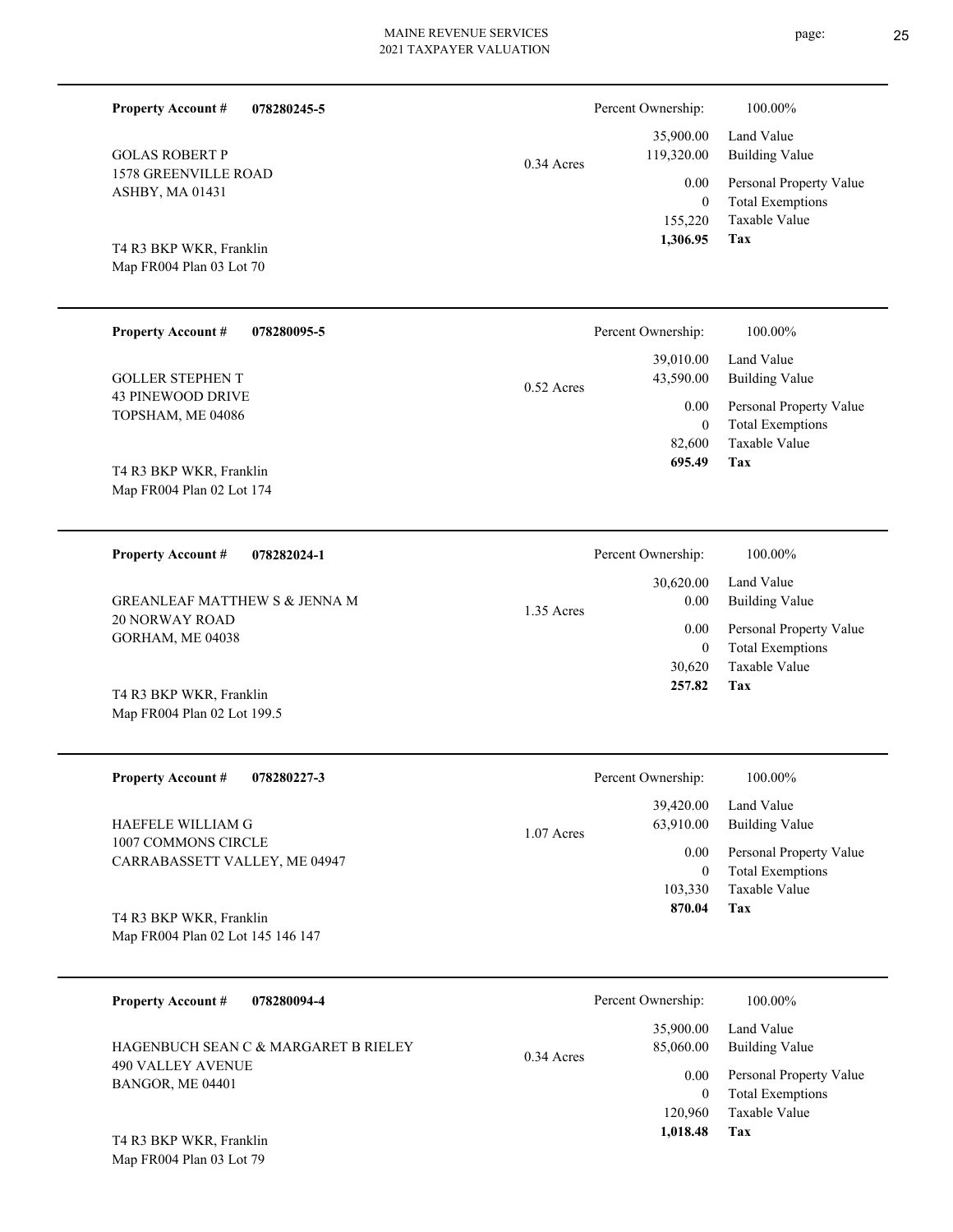| <b>Property Account #</b><br>078280032-2            |              | Percent Ownership:         | 100.00%                                          |
|-----------------------------------------------------|--------------|----------------------------|--------------------------------------------------|
| HAMILTON VICKI J & DONNA J BERSANINI PER REPS       | $0.51$ Acres | 30,010.00<br>$0.00\,$      | Land Value<br><b>Building Value</b>              |
| PO BOX 633<br>WEST KENNEBUNK, ME 04094              |              | 0.00                       | Personal Property Value                          |
|                                                     |              | $\overline{0}$<br>30,010   | <b>Total Exemptions</b><br>Taxable Value         |
| T4 R3 BKP WKR, Franklin                             |              | 252.68                     | Tax                                              |
| Map FR004 Plan 02 Lot 187                           |              |                            |                                                  |
| <b>Property Account #</b><br>078280291-3            |              | Percent Ownership:         | 100.00%                                          |
| HASSETT MARK A & KELLY F                            |              | 30,570.00<br>0.00          | Land Value<br><b>Building Value</b>              |
| <b>14 TAMARACK LANE</b><br>SCARBOROUGH, ME 04074    | 1.28 Acres   | 0.00                       | Personal Property Value                          |
|                                                     |              | $\theta$<br>30,570         | <b>Total Exemptions</b><br>Taxable Value         |
| T4 R3 BKP WKR, Franklin                             |              | 257.40                     | Tax                                              |
| Map FR004 Plan 02 Lot 206                           |              |                            |                                                  |
| <b>Property Account #</b><br>078280298-3            |              | Percent Ownership:         | 100.00%                                          |
|                                                     |              | 42,010.00                  | Land Value                                       |
| HASSETT MARK A & KELLY F<br><b>14 TAMARACK LANE</b> | 1.89 Acres   | 143,910.00<br>0.00         | <b>Building Value</b><br>Personal Property Value |
| SCARBOROUGH, ME 04074                               |              | $\theta$                   | <b>Total Exemptions</b>                          |
| T4 R3 BKP WKR, Franklin                             |              | 185,920<br>1,565.45        | <b>Taxable Value</b><br>Tax                      |
| Map FR004 Plan 02 Lot 207                           |              |                            |                                                  |
|                                                     |              |                            |                                                  |
| <b>Property Account #</b><br>078280021-4            |              | Percent Ownership:         | 100.00%                                          |
| HAYDEN LESLIE C & CHERYLON K                        | $0.23$ Acres | 21,000.00<br>24,440.00     | Land Value<br><b>Building Value</b>              |
| PO BOX 364<br>STRATTON, ME 04982                    |              | 0.00                       | Personal Property Value                          |
|                                                     |              | $\boldsymbol{0}$<br>45,440 | <b>Total Exemptions</b><br>Taxable Value         |
| T4 R3 BKP WKR, Franklin                             |              | 382.60                     | Tax                                              |
| Map FR004 Plan 02 Lot 76                            |              |                            |                                                  |
| <b>Property Account #</b><br>078280076-3            |              | Percent Ownership:         | 100.00%                                          |
| HAYDEN LESLIE C & CHERYLON K                        | 1.15 Acres   | 39,470.00<br>148,520.00    | Land Value<br><b>Building Value</b>              |
| PO BOX 364<br>STRATTON, ME 04982                    |              | 0.00                       | Personal Property Value                          |
|                                                     |              | 25,000<br>162,990          | <b>Total Exemptions</b><br>Taxable Value         |
| T4 R3 BKP WKR, Franklin                             |              | 1,372.38                   | Tax                                              |

Map FR004 Plan 02 Lot 73 74 75 77 78 Homestead Exemption \$25000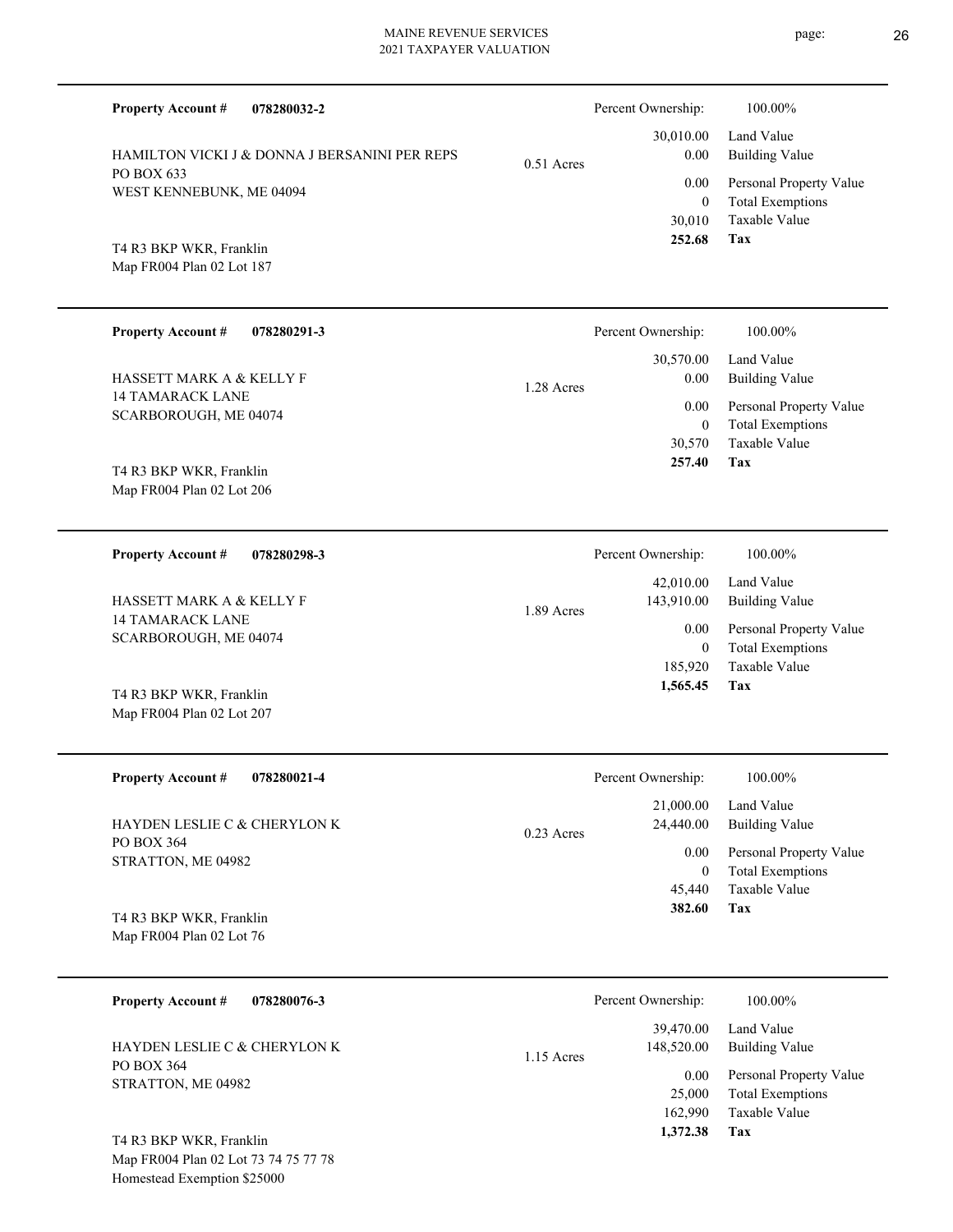| <b>Property Account #</b><br>078280101-1                 |              | Percent Ownership:        | 100.00%                                            |
|----------------------------------------------------------|--------------|---------------------------|----------------------------------------------------|
| HAYMAN JEFFREY, SCOTT & TODD                             | $0.30$ Acres | 34,100.00<br>80,220.00    | Land Value<br><b>Building Value</b>                |
| PO BOX 232<br>NO WINDHAM, ME 04062                       |              | 0.00<br>$\overline{0}$    | Personal Property Value<br><b>Total Exemptions</b> |
|                                                          |              | 114,320                   | Taxable Value                                      |
| T4 R3 BKP WKR, Franklin<br>Map FR004 Plan 02 Lot 171     |              | 962.57                    | Tax                                                |
|                                                          |              |                           |                                                    |
| <b>Property Account #</b><br>078280123-2                 |              | Percent Ownership:        | 100.00%                                            |
| HEALY LINDA C & TIMOTHY M                                | 1.01 Acres   | 39,370.00<br>36,840.00    | Land Value<br><b>Building Value</b>                |
| 174 WEST HAMLET ROAD<br>NEWCASTLE, ME 04553              |              | 0.00                      | Personal Property Value                            |
|                                                          |              | $\mathbf{0}$<br>76,210    | <b>Total Exemptions</b><br>Taxable Value           |
| T4 R3 BKP WKR, Franklin                                  |              | 641.69                    | Tax                                                |
| Map FR004 Plan 02 Lot 183 184                            |              |                           |                                                    |
| 078280098-2<br><b>Property Account #</b>                 |              | Percent Ownership:        | 100.00%                                            |
| HERRIDGE BRENNA K & VAN KEITH JR                         |              | 21,000.00<br>4,770.00     | Land Value                                         |
| PO BOX 544                                               | $0.27$ Acres | 0.00                      | <b>Building Value</b><br>Personal Property Value   |
| STRATTON, ME 04982-0544                                  |              | $\mathbf{0}$<br>25,770    | <b>Total Exemptions</b><br>Taxable Value           |
| T4 R3 BKP WKR, Franklin                                  |              | 216.98                    | Tax                                                |
| Map FR004 Plan 03 Lot 9                                  |              |                           |                                                    |
| <b>Property Account #</b><br>078280303-3                 |              | Percent Ownership:        | 100.00%                                            |
|                                                          |              | 30,820.00                 | Land Value                                         |
| HERRIDGE VAN KEITH & BRENNA K<br><b>PO BOX 544</b>       | $1.63$ Acres | 20,490.00                 | <b>Building Value</b>                              |
| STRATTON, ME 04982                                       |              | $0.00\,$<br>$\mathbf{0}$  | Personal Property Value<br><b>Total Exemptions</b> |
|                                                          |              | 51,310<br>432.03          | Taxable Value<br>Tax                               |
| T4 R3 BKP WKR, Franklin<br>Map FR004 Plan 01 Lot 13 15.1 |              |                           |                                                    |
|                                                          |              |                           |                                                    |
| <b>Property Account #</b><br>078280299-3                 |              | Percent Ownership:        | 100.00%                                            |
| HERRIDGE VAN KEITH JR & BRENNA K                         |              | 72,240.00<br>304,290.00   | Land Value<br><b>Building Value</b>                |
| PO BOX 544<br>STRATTON, ME 04982-0544                    | 1.35 Acres   | 0.00                      | Personal Property Value                            |
|                                                          |              | $\overline{0}$<br>376,530 | <b>Total Exemptions</b><br>Taxable Value           |

**Tax 3,170.38**

Map FR004 Plan 01 Lot 14 T4 R3 BKP WKR, Franklin page: 27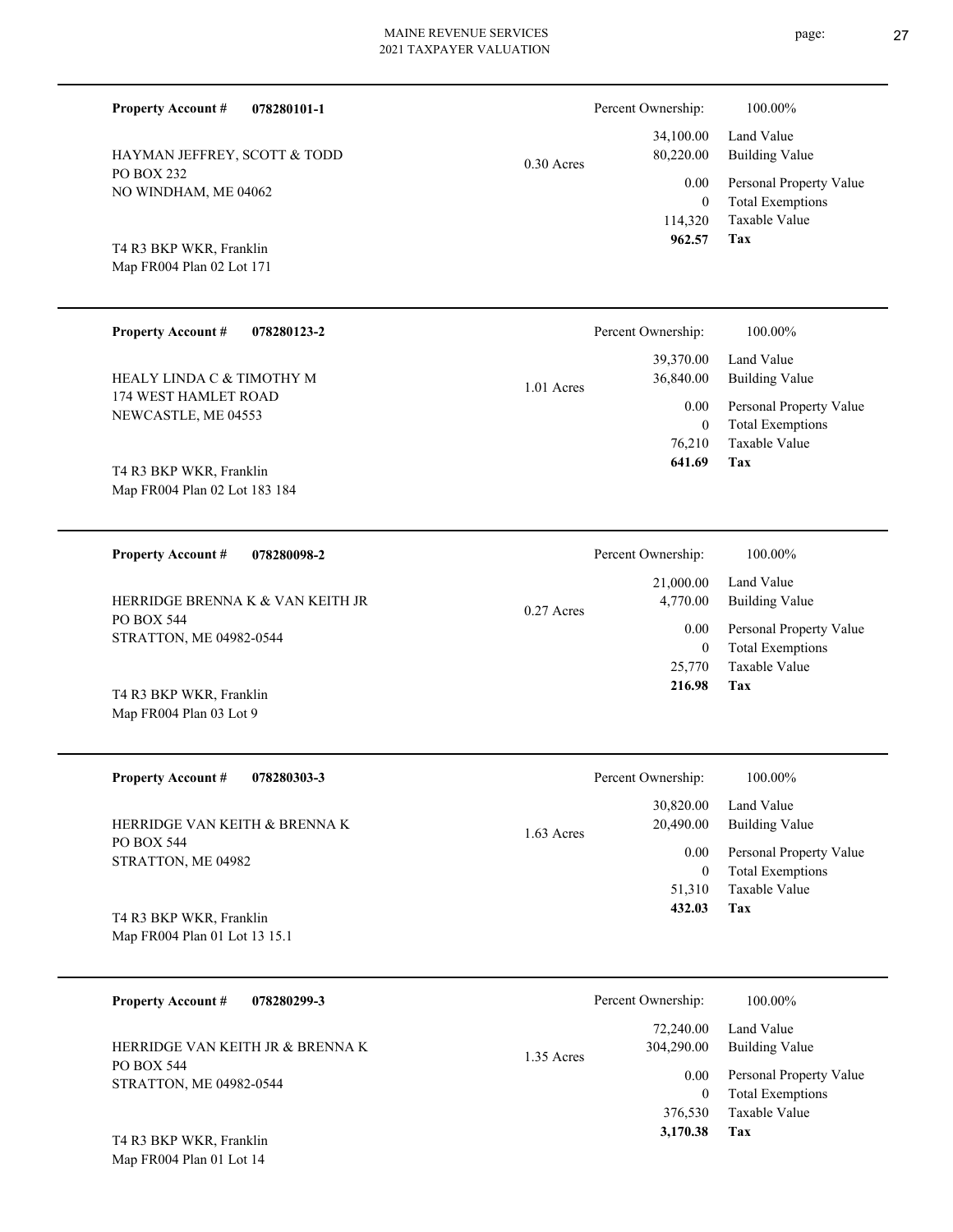| <b>Property Account #</b><br>078282004-3              |              | Percent Ownership:   | 100.00%                                            |
|-------------------------------------------------------|--------------|----------------------|----------------------------------------------------|
| HERRIDGE VAN KEITH JR & BRENNA K                      | $0.98$ Acres | 30,350.00<br>0.00    | Land Value<br><b>Building Value</b>                |
| <b>PO BOX 544</b><br>STRATTON, ME 04982-0544          |              | 0.00<br>$\mathbf{0}$ | Personal Property Value<br><b>Total Exemptions</b> |
| T4 R3 BKP WKR, Franklin<br>Map FR004 Plan 01 Lot 15   |              | 30,350<br>255.55     | <b>Taxable Value</b><br>Tax                        |
| <b>Property Account #</b><br>078282020-1              |              | Percent Ownership:   | 100.00%                                            |
| HERRIDGE VAN KEITH JR & BRENNA K                      | $0.82$ Acres | 30,230.00<br>0.00    | Land Value<br><b>Building Value</b>                |
| <b>PO BOX 544</b><br>STRATTON, ME 04982-0544          |              | 0.00<br>$\theta$     | Personal Property Value<br><b>Total Exemptions</b> |
| T4 R3 BKP WKR, Franklin<br>Map FR004 Plan 01 Lot 16.1 |              | 30,230<br>254.54     | <b>Taxable Value</b><br>Tax                        |
| 078282025-1                                           |              | Percent Ownership:   | 100.00%                                            |
| <b>Property Account #</b>                             |              |                      |                                                    |
| HERRIDGE VAN KEITH JR & BRENNA K<br>PO BOX 544        | 1.00 Acres   | 30,370.00<br>0.00    | Land Value<br><b>Building Value</b>                |
| $GED + FEDM + HEDA$                                   |              | 0.00                 | Personal Property Value                            |

PO BOX 544 STRATTON, ME 04982-0544

Map FR004 Plan 01 Lot 10.1 T4 R3 BKP WKR, Franklin

| <b>Property Account #</b><br>078280180-2                          | Percent Ownership:                     | 100.00%                                            |
|-------------------------------------------------------------------|----------------------------------------|----------------------------------------------------|
| HILFRANK BRUCE W & MARGARET A<br>44 MAST RD<br>FALMOUTH, ME 04105 | 41,150.00<br>83,810.00<br>$0.70$ Acres | Land Value<br>Building Value                       |
|                                                                   | 0.00<br>$\bf{0}$                       | Personal Property Value<br><b>Total Exemptions</b> |
|                                                                   | 124,960                                | Taxable Value                                      |
| T4 R3 BKP WKR, Franklin<br>Map FR004 Plan 02 Lot 63 64 65         | 1,052.16                               | Tax                                                |

| <b>Property Account #</b><br>078280106-1                | Percent Ownership:                      | 100.00%                                            |
|---------------------------------------------------------|-----------------------------------------|----------------------------------------------------|
| <b>HOBBS EDWARD</b><br>PO BOX 336<br>STRATTON, ME 04982 | 305,080.00<br>51,060.00<br>364.99 Acres | Land Value<br><b>Building Value</b>                |
|                                                         | 0.00<br>$\bf{0}$                        | Personal Property Value<br><b>Total Exemptions</b> |
| T4 R3 BKP WKR, Franklin                                 | 356,140<br>2,998.70                     | Taxable Value<br>Tax                               |

Map FR004 Plan 01 Lot 6.1 7.1 Plan 02 Lot 127 128 130 132 133 134 135 136 137 138 139 140 141 142 149 153 198

**Tax 255.72**

0

30,370 Taxable Value

Total Exemptions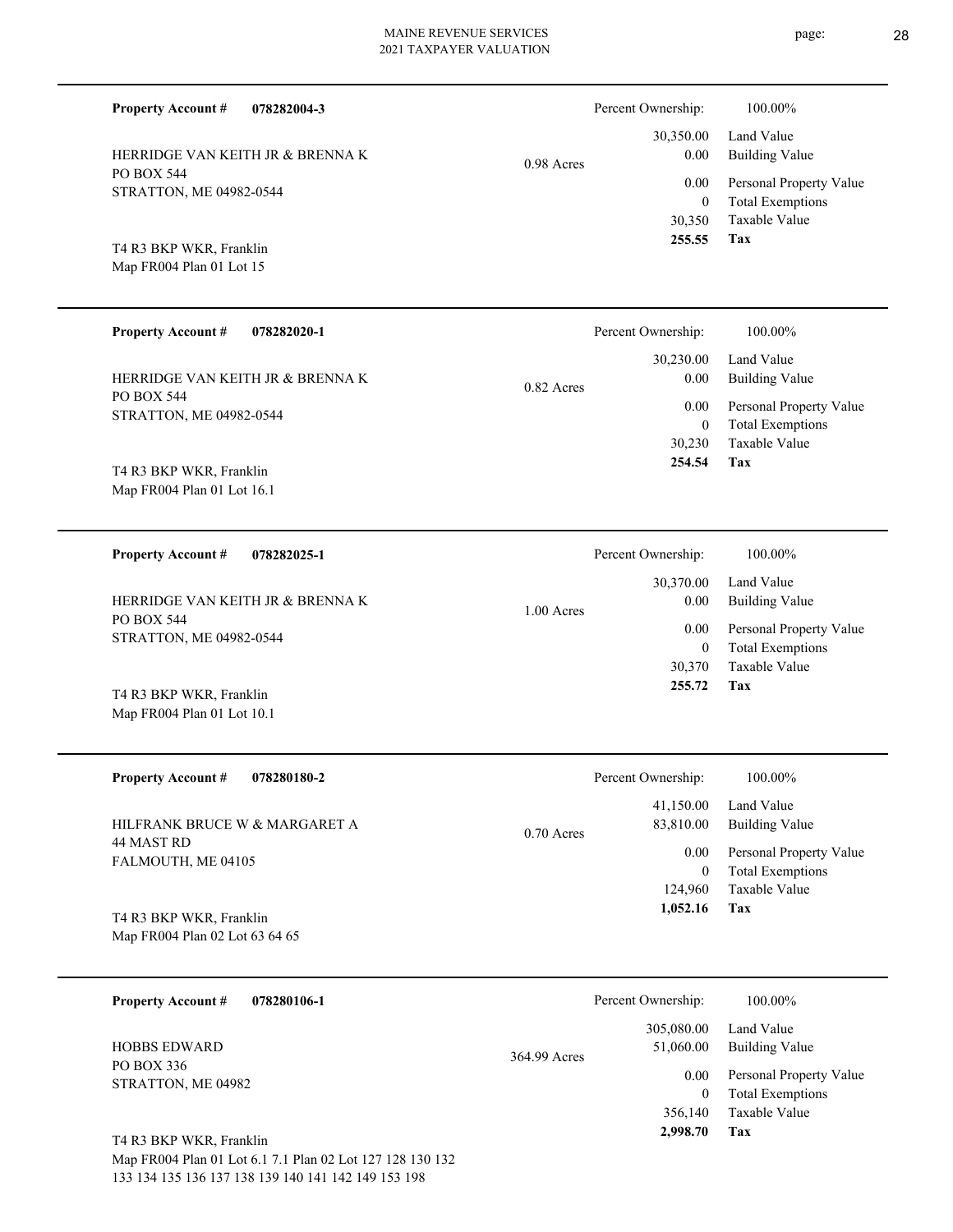| 078282006-1<br><b>Property Account #</b>                  |              | Percent Ownership:         | 100.00%                                                             |
|-----------------------------------------------------------|--------------|----------------------------|---------------------------------------------------------------------|
| HOBBS EDWARD L & CHRISTINE A                              | $3.00$ Acres | 42,830.00<br>200,300.00    | Land Value<br><b>Building Value</b>                                 |
| PO BOX 336<br>STRATTON, ME 04982                          |              | 0.00<br>31,000<br>212,130  | Personal Property Value<br><b>Total Exemptions</b><br>Taxable Value |
| T4 R3 BKP WKR, Franklin                                   |              | 1,786.13                   | <b>Tax</b>                                                          |
| Map FR004 Plan 01 Lot 6.11                                |              |                            |                                                                     |
| Homestead Exemption \$25000; Veteran Exemption \$6000     |              |                            |                                                                     |
| <b>Property Account #</b><br>078280190-3                  |              | Percent Ownership:         | 100.00%                                                             |
| HODGKINS HERBERT O & PATRICIA B TRUSTEES                  | $0.12$ Acres | 15,500.00<br>35,350.00     | Land Value<br><b>Building Value</b>                                 |
| HERBERT/PAT B HODGKINS TRUST<br><b>64 TIDAL FALL ROAD</b> |              | 0.00                       | Personal Property Value                                             |
| HANCOCK, ME 04640                                         |              | $\overline{0}$<br>50,850   | <b>Total Exemptions</b><br>Taxable Value                            |
| T4 R3 BKP WKR, Franklin                                   |              | 428.16                     | Tax                                                                 |
| Map FR004 Plan 03 Lot 52                                  |              |                            |                                                                     |
|                                                           |              |                            |                                                                     |
| <b>Property Account #</b><br>078280214-1                  |              | Percent Ownership:         | 100.00%                                                             |
|                                                           |              | 28,500.00                  | Land Value                                                          |
| <b>HOWLEY KEVIN F</b><br>343 EAST STREET                  | 0.27 Acres   | 52,900.00                  | <b>Building Value</b>                                               |
| WRENTHAM, MA 02093                                        |              | 0.00<br>$\overline{0}$     | Personal Property Value<br><b>Total Exemptions</b>                  |
|                                                           |              | 81,400                     | Taxable Value                                                       |
| T4 R3 BKP WKR, Franklin                                   |              | 685.39                     | Tax                                                                 |
| Map FR004 Plan 02 Lot 112                                 |              |                            |                                                                     |
|                                                           |              |                            |                                                                     |
| <b>Property Account #</b><br>078280036-2                  |              | Percent Ownership:         | 100.00%                                                             |
| HOYT COLLEEN M ET AL                                      | 0.13 Acres   | 16,500.00<br>12,480.00     | Land Value<br><b>Building Value</b>                                 |
| <b>13 RUST ROAD</b><br>GORHAM, ME 04038                   |              | 0.00                       | Personal Property Value                                             |
|                                                           |              | $\boldsymbol{0}$<br>28,980 | <b>Total Exemptions</b><br>Taxable Value                            |
| T4 R3 BKP WKR, Franklin                                   |              | 244.01                     | Tax                                                                 |
| Map FR004 Plan 03 Lot 64                                  |              |                            |                                                                     |
|                                                           |              |                            |                                                                     |
| <b>Property Account #</b><br>078282008-2                  |              | Percent Ownership:         | 100.00%                                                             |
|                                                           |              | 41,770.00                  | Land Value                                                          |
| HUBBARD JOHN B, DAVID J &<br>DANIEL D                     | 1.56 Acres   | 169,300.00                 | <b>Building Value</b>                                               |
| PO BOX 5                                                  |              | $0.00\,$<br>$\overline{0}$ | Personal Property Value<br><b>Total Exemptions</b>                  |
| CORNWALL, CT 06753                                        |              | 0.70                       | $-1.1 - 37 - 1$                                                     |

**Tax 1,777.21**

211,070

Taxable Value

Map FR004 Plan 02 Lot 192 193 196 T4 R3 BKP WKR, Franklin

page: 29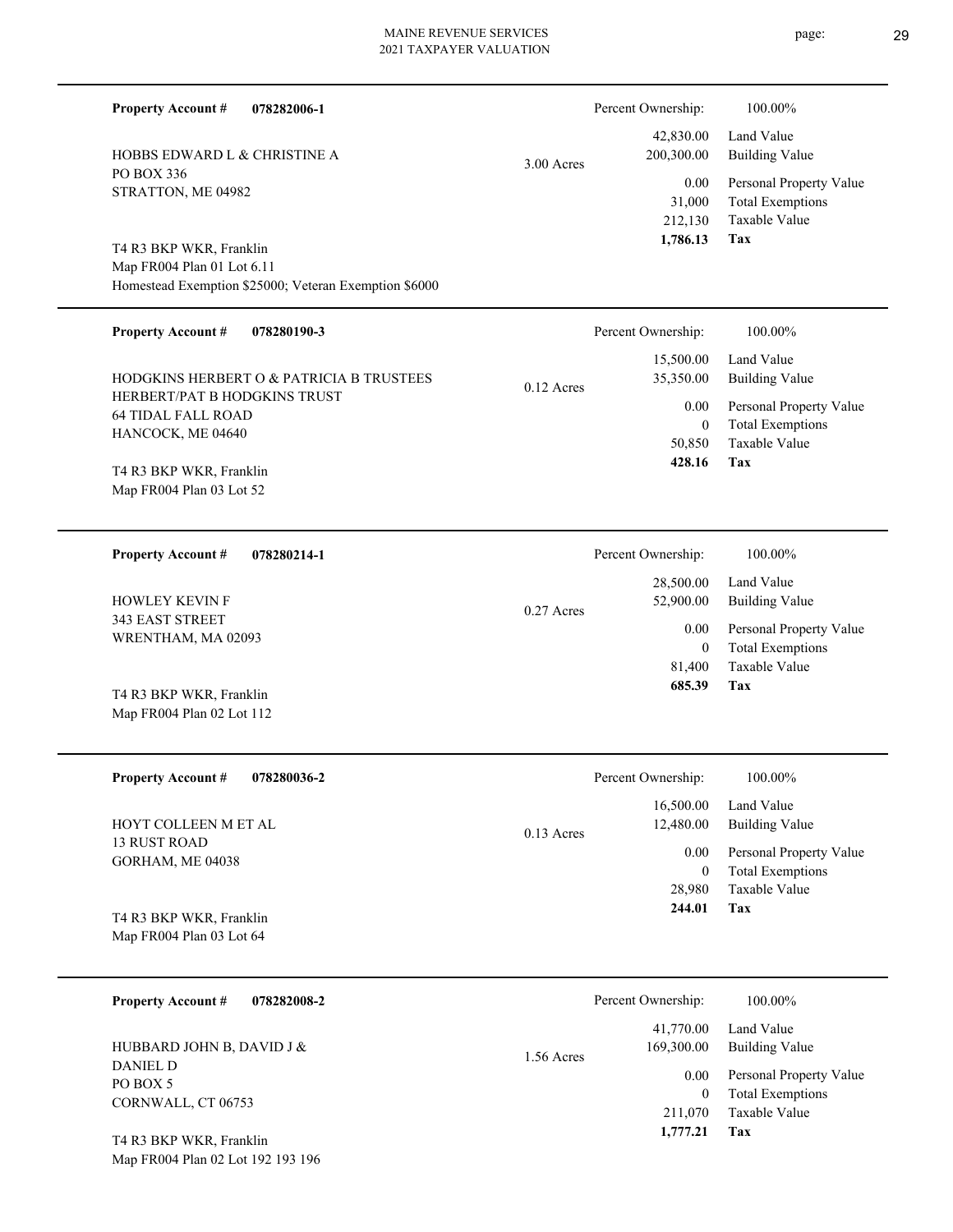| <b>Property Account #</b><br>078280120-1                   |            | Percent Ownership:       | 100.00%                                            |
|------------------------------------------------------------|------------|--------------------------|----------------------------------------------------|
| <b>HUGHES PETER &amp; PATRICK</b>                          | 5.45 Acres | 33,610.00<br>0.00        | Land Value<br><b>Building Value</b>                |
| PO BOX 981<br>YORK BEACH, ME 03910                         |            | 0.00<br>$\overline{0}$   | Personal Property Value<br><b>Total Exemptions</b> |
| T4 R3 BKP WKR, Franklin                                    |            | 33,610<br>283.00         | Taxable Value<br><b>Tax</b>                        |
| Map FR004 Plan 02 Lot 180 181 182                          |            |                          |                                                    |
| <b>Property Account #</b><br>078280125-2                   |            | Percent Ownership:       | 100.00%                                            |
| HUNTER PHILIP LIVING TRUST                                 | 0.34 Acres | 35,900.00<br>58,600.00   | Land Value<br><b>Building Value</b>                |
| PO BOX 2249<br>BANGOR, ME 04402-2249                       |            | 0.00<br>$\boldsymbol{0}$ | Personal Property Value<br><b>Total Exemptions</b> |
| T4 R3 BKP WKR, Franklin                                    |            | 94,500<br>795.69         | Taxable Value<br>Tax                               |
| Map FR004 Plan 03 Lot 69                                   |            |                          |                                                    |
| 078280253-1<br><b>Property Account #</b>                   |            | Percent Ownership:       | 100.00%                                            |
| HURLEY WALTER E                                            | 3.90 Acres | 43,480.00<br>195,910.00  | Land Value<br><b>Building Value</b>                |
| PO BOX 87<br>STRATTON, ME 04982                            |            | 0.00<br>25,000           | Personal Property Value<br><b>Total Exemptions</b> |
| T4 R3 BKP WKR, Franklin                                    |            | 214,390<br>1,805.16      | Taxable Value<br>Tax                               |
| Map FR004 Plan 02 Lot 115.1<br>Homestead Exemption \$25000 |            |                          |                                                    |
| <b>Property Account #</b><br>078280130-2                   |            | Percent Ownership:       | 100.00%                                            |
| JARDINE PETER S & ANNMARIE                                 | 1.99 Acres | 40,090.00<br>70,990.00   | Land Value<br><b>Building Value</b>                |
| 35 DENSMORE LANE<br>DRESDEN, ME 04342                      |            | 0.00<br>$\boldsymbol{0}$ | Personal Property Value<br><b>Total Exemptions</b> |
| T4 R3 BKP WKR, Franklin                                    |            | 111,080<br>935.29        | Taxable Value<br>Tax                               |
| Map FR004 Plan 02 Lot 162 163                              |            |                          |                                                    |
| <b>Property Account #</b><br>078280057-2                   |            | Percent Ownership:       | 100.00%                                            |
| JOHNSON DEAN P                                             | 0.34 Acres | 33,900.00<br>85,460.00   | Land Value<br><b>Building Value</b>                |
| 156 WOODFORD STREET                                        |            | $0.00\,$                 | Personal Property Value                            |

Map FR004 Plan 02 Lot 177 T4 R3 BKP WKR, Franklin

PORTLAND, ME 04103

**Tax**

 119,360 0

 **1,005.01**

Taxable Value Total Exemptions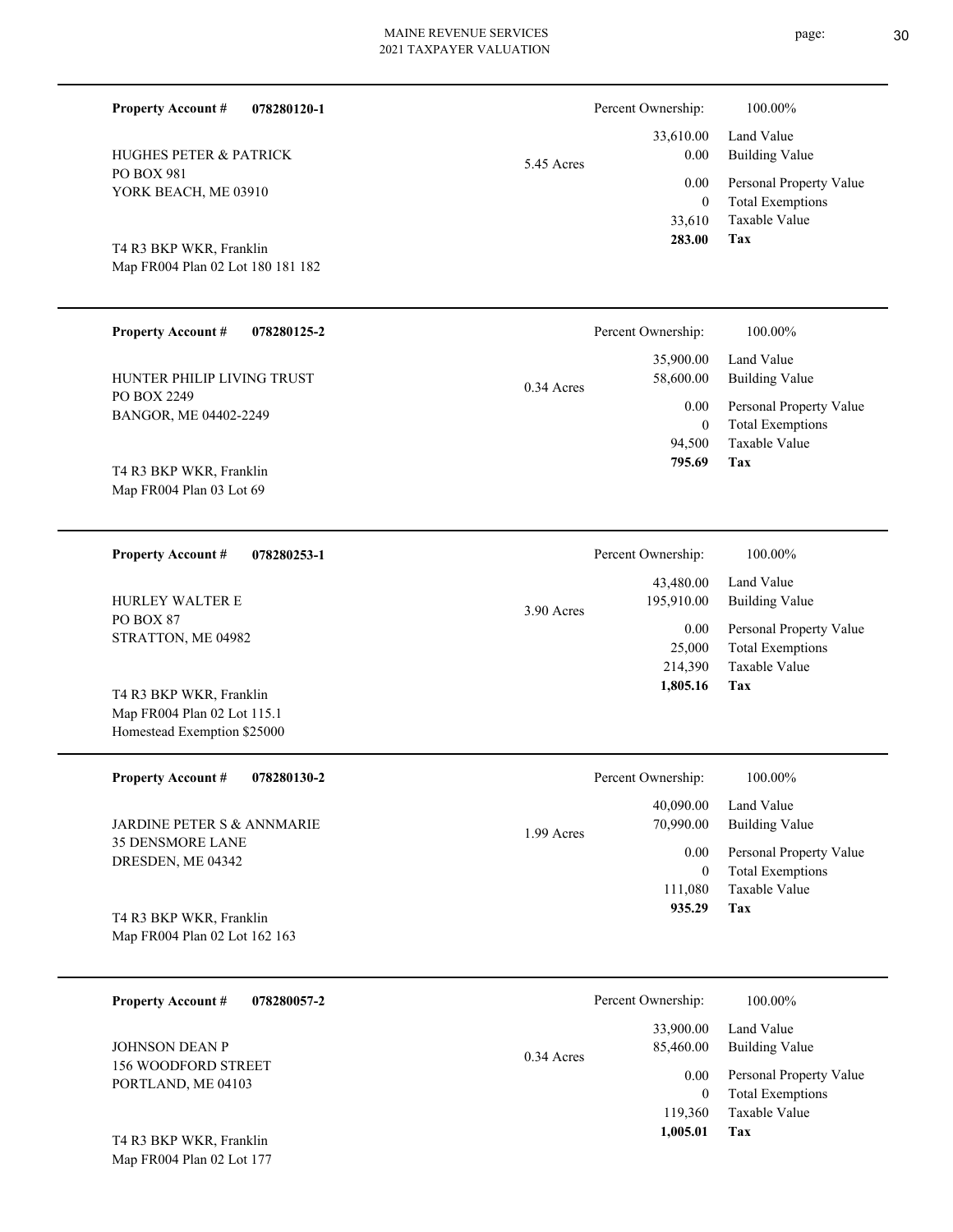|  | <b>Property Account #</b><br>078280268-3                                           |              | Percent Ownership:                    | 100.00%                                                                           |
|--|------------------------------------------------------------------------------------|--------------|---------------------------------------|-----------------------------------------------------------------------------------|
|  | JORDAN RODNEY D & RAE JEAN RAMOS                                                   | 4.58 Acres   | 42,970.00<br>154,650.00               | Land Value<br><b>Building Value</b>                                               |
|  | <b>PO BOX 220</b><br>STRATTON, ME 04982-0220                                       |              | 0.00<br>25,000<br>172,620             | Personal Property Value<br><b>Total Exemptions</b><br>Taxable Value               |
|  | T4 R3 BKP WKR, Franklin<br>Map FR004 Plan 01 Lot 18<br>Homestead Exemption \$25000 |              | 1,453.46                              | Tax                                                                               |
|  | <b>Property Account #</b><br>078280079-3                                           |              | Percent Ownership:                    | 100.00%                                                                           |
|  | KILDARE PROPERTIES LLC                                                             | 5.00 Acres   | 33,290.00<br>5,170.00                 | Land Value<br><b>Building Value</b>                                               |
|  | 15 BIRCH DRIVE<br>RAYMOND, ME 04071                                                |              | 0.00<br>$\theta$<br>38,460            | Personal Property Value<br><b>Total Exemptions</b><br>Taxable Value               |
|  | T4 R3 BKP WKR, Franklin<br>Map FR004 Plan 01 Lot 8                                 |              | 323.83                                | Tax                                                                               |
|  | <b>Property Account #</b><br>078280136-3                                           |              | Percent Ownership:                    | 100.00%                                                                           |
|  | KING RONALD P & GERLADINE M<br><b>46 KENNEBEC DRIVE</b><br>BENTON, ME 04901        | $0.26$ Acres | 21,000.00<br>21,080.00                | Land Value<br><b>Building Value</b>                                               |
|  |                                                                                    |              | 0.00<br>$\mathbf{0}$                  | Personal Property Value<br><b>Total Exemptions</b>                                |
|  | T4 R3 BKP WKR, Franklin<br>Map FR004 Plan 03 Lot 23 24                             |              | 42,080<br>354.31                      | Taxable Value<br>Tax                                                              |
|  | <b>Property Account #</b><br>078280179-6                                           |              | Percent Ownership:                    | 100.00%                                                                           |
|  | KLADDER ANDREW R & JULIA FD CLUKEY                                                 | 0.23 Acres   | 32,000.00<br>82,610.00                | Land Value<br><b>Building Value</b>                                               |
|  | 20 SPRING STREET<br>AUGUSTA, ME 04330                                              |              | 0.00<br>$\boldsymbol{0}$              | Personal Property Value<br><b>Total Exemptions</b>                                |
|  | T4 R3 BKP WKR, Franklin<br>Map FR004 Plan 02 Lot 90                                |              | 114,610<br>965.02                     | <b>Taxable Value</b><br>Tax                                                       |
|  | <b>Property Account #</b><br>078280011-4                                           |              | Percent Ownership:                    | 100.00%                                                                           |
|  | KNIESER JEFFREY & MEGHAN L                                                         | 0.62 Acres   | 41,090.00<br>121,080.00               | Land Value<br><b>Building Value</b>                                               |
|  | PO BOX 111<br>STRATTON, ME 04982                                                   |              | 0.00<br>25,000<br>137,170<br>1,154.97 | Personal Property Value<br><b>Total Exemptions</b><br>Taxable Value<br><b>Tax</b> |

Map FR004 Plan 02 Lot 219 Homestead Exemption \$25000 T4 R3 BKP WKR, Franklin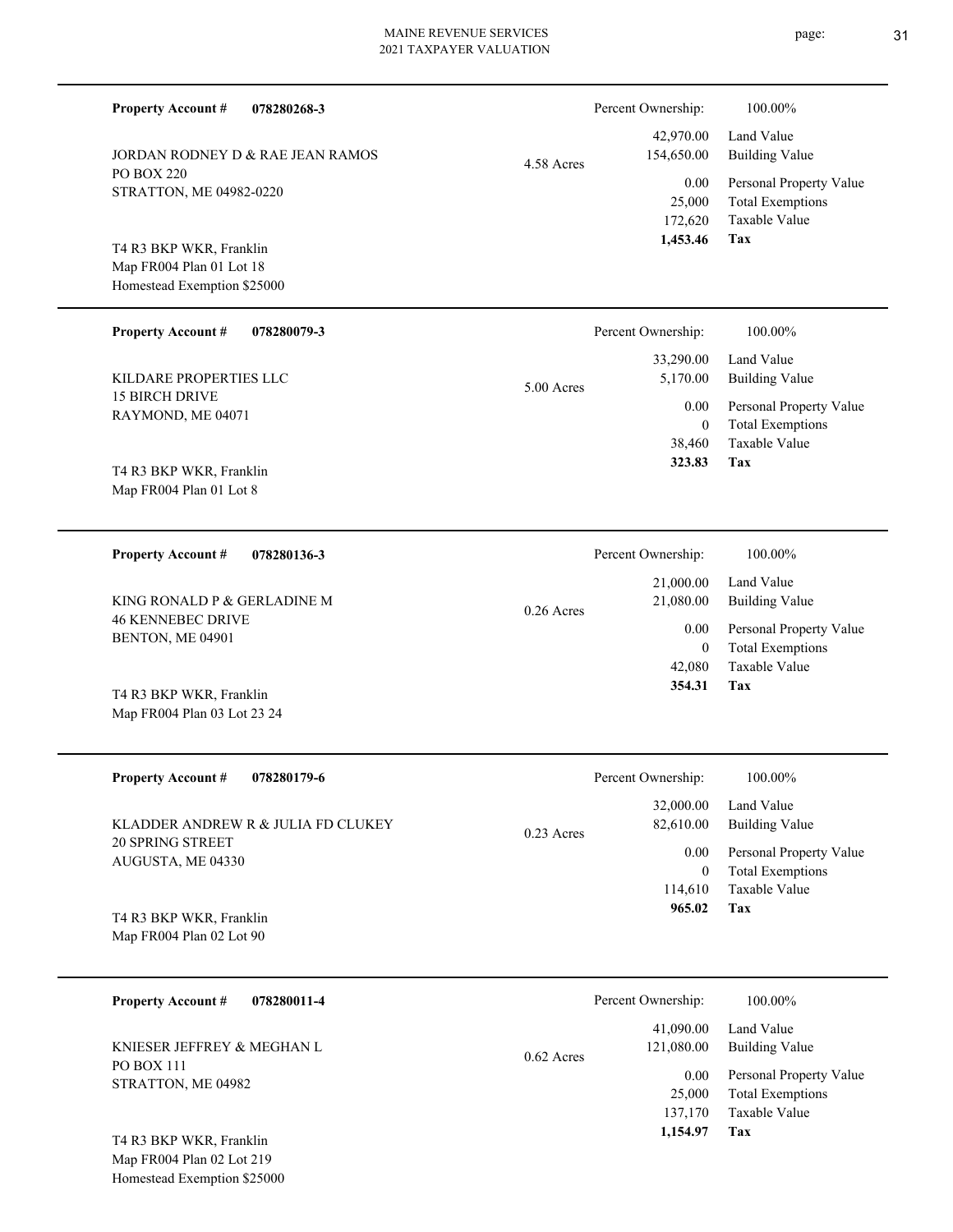0.50 Acres

**078280138-1**

236 BARTLETT RD BELGRADE, ME 04917

Map FR004 Plan 02 Lot 129 T4 R3 BKP WKR, Franklin

KOHLER FREDERICK H III

**Property Account #**

| <b>Property Account #</b><br>078280273-5                                       | Percent Ownership:                                                               | 100.00%                                                                                                                  |
|--------------------------------------------------------------------------------|----------------------------------------------------------------------------------|--------------------------------------------------------------------------------------------------------------------------|
| KRAKOFF PETER A & JENNIFER E MCGOWAN<br><b>PO BOX 53</b><br>STRATTON, ME 04982 | 39,610.00<br>231,760.00<br>1.33 Acres<br>0.00<br>$\theta$<br>271,370<br>2,284.94 | Land Value<br><b>Building Value</b><br>Personal Property Value<br><b>Total Exemptions</b><br><b>Taxable Value</b><br>Tax |
| T4 R3 BKP WKR, Franklin<br>Map FR004 Plan 02 Lot 205                           |                                                                                  |                                                                                                                          |
| <b>Property Account #</b><br>078280064-4                                       | Percent Ownership:                                                               | 100.00%                                                                                                                  |
| LABBE WILLIAM P & LAURA J M<br><b>43 MACMILLAN DR</b>                          | 41,450.00<br>230,600.00<br>1.11 Acres                                            | Land Value<br><b>Building Value</b>                                                                                      |
| BRUNSWICK, ME 04011                                                            | 0.00<br>$\mathbf{0}$                                                             | Personal Property Value<br><b>Total Exemptions</b>                                                                       |
| T4 R3 BKP WKR, Franklin<br>Map FR004 Plan 02 Lot 49 50 51                      | 272,050<br>2,290.66                                                              | <b>Taxable Value</b><br>Tax                                                                                              |
| <b>Property Account #</b><br>078280142-1                                       | Percent Ownership:                                                               | 100.00%                                                                                                                  |
| <b>LAMB NORTON H JR</b><br>119 COBBS BRIDGE RD                                 | 35,400.00<br>28,630.00<br>$0.40$ Acres                                           | Land Value<br><b>Building Value</b>                                                                                      |
| NEW GLOUCESTER, ME 04260                                                       | 0.00<br>$\mathbf{0}$                                                             | Personal Property Value<br><b>Total Exemptions</b>                                                                       |

Map FR004 Plan 03 Lot 13 T4 R3 BKP WKR, Franklin

| 078280232-3<br><b>Property Account #</b>                                       | Percent Ownership:                           | 100.00%                                                        |
|--------------------------------------------------------------------------------|----------------------------------------------|----------------------------------------------------------------|
| LANCASTER JAMES C & REBECCA J<br><b>36 HARDY FARM ROAD</b><br>WILTON, ME 04294 | 39,660.00<br>83,610.00<br>1.41 Acres<br>0.00 | Land Value<br><b>Building Value</b><br>Personal Property Value |
|                                                                                | $\theta$<br>123,270                          | <b>Total Exemptions</b><br>Taxable Value                       |
| T4 R3 BKP WKR, Franklin                                                        | 1,037.93                                     | Tax                                                            |

Map FR004 Plan 02 Lot 197

**Tax**

**Tax**

64,030

 **539.13**

Taxable Value

 50,860 0

0.00

Percent Ownership:  $100.00\%$ 

 30,000.00 20,860.00

 **428.24**

Taxable Value Total Exemptions Personal Property Value

Building Value Land Value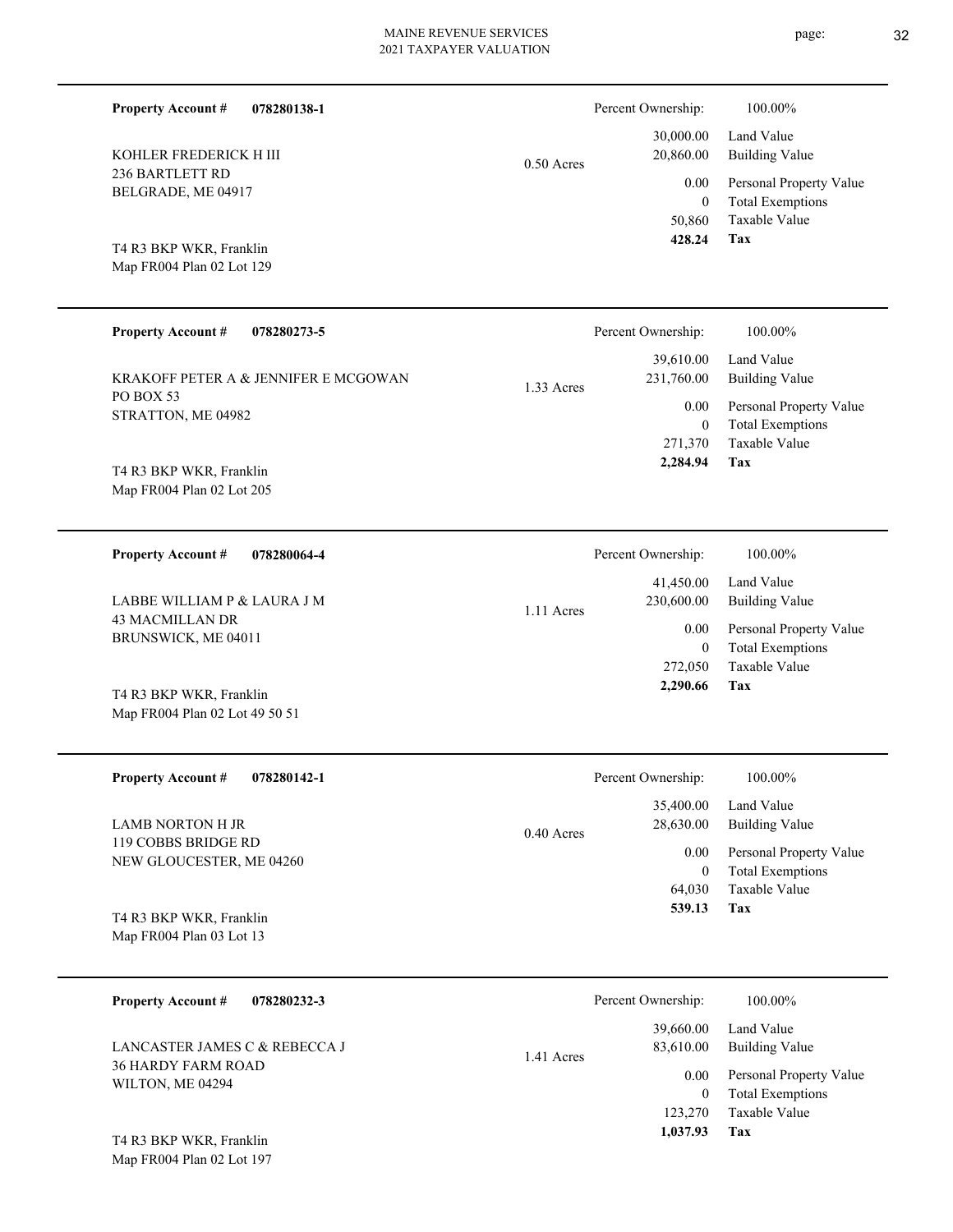| <b>Property Account #</b><br>078280096-2             |              | Percent Ownership:           | 100.00%                                            |
|------------------------------------------------------|--------------|------------------------------|----------------------------------------------------|
| LANDRY STEPHEN & EMILY JAN                           | $0.59$ Acres | 41,070.00<br>34,960.00       | Land Value<br><b>Building Value</b>                |
| <b>10 DAYTON STREET</b><br>AUGUSTA, ME 04330         |              | 0.00<br>$\mathbf{0}$         | Personal Property Value<br><b>Total Exemptions</b> |
|                                                      |              | 76,030<br>640.17             | Taxable Value<br>Tax                               |
| T4 R3 BKP WKR, Franklin<br>Map FR004 Plan 02 Lot 105 |              |                              |                                                    |
|                                                      |              |                              |                                                    |
| <b>Property Account #</b><br>078280116-4             |              | Percent Ownership:           | 100.00%                                            |
| LAPOINTE KATHLEEN C & MICHAEL J                      | $0.17$ Acres | 27,500.00<br>48,640.00       | Land Value<br><b>Building Value</b>                |
| <b>43 BEAVER WOODS DRIVE</b><br>DURHAM, ME 04222     |              | 0.00                         | Personal Property Value                            |
|                                                      |              | $\boldsymbol{0}$<br>76,140   | <b>Total Exemptions</b><br>Taxable Value           |
| T4 R3 BKP WKR, Franklin                              |              | 641.10                       | Tax                                                |
| Map FR004 Plan 03 Lot 25                             |              |                              |                                                    |
| <b>Property Account #</b><br>078280005P-4            |              | Percent Ownership:           | 100.00%                                            |
|                                                      |              | 0.00                         | Land Value                                         |
| LENEHAN DAVID E & LORA L                             |              | 0.00                         | <b>Building Value</b>                              |
| 13 BOND ROAD<br>KITTERY POINT, ME 03905              |              | 4,420.00<br>$\boldsymbol{0}$ | Personal Property Value<br><b>Total Exemptions</b> |
| F/F                                                  |              | 4,420                        | Taxable Value                                      |
| T4 R3 BKP WKR, Franklin                              |              | 37.22                        | Tax                                                |
| Map FR004                                            |              |                              |                                                    |
| <b>Property Account #</b><br>078280215-4             |              | Percent Ownership:           | 100.00%                                            |
|                                                      |              | 71,440.00                    | Land Value                                         |
| LENEHAN DAVID E & LORA L<br>13 BOND ROAD             | 1.80 Acres   | 162,080.00                   | <b>Building Value</b>                              |
| KITTERY POINT, ME 03905                              |              | 0.00<br>$\boldsymbol{0}$     | Personal Property Value<br><b>Total Exemptions</b> |
|                                                      |              | 233,520                      | Taxable Value                                      |
| T4 R3 BKP WKR, Franklin                              |              | 1,966.24                     | Tax                                                |
| Map FR004 Plan 02 Lot 115.3                          |              |                              |                                                    |
| <b>Property Account #</b><br>078280151-1             |              | Percent Ownership:           | 100.00%                                            |
|                                                      |              | 22,400.00                    | Land Value                                         |

Map FR004 Plan 02 Lot 150 T4 R3 BKP WKR, Franklin

**Tax 501.92**

 59,610  $\boldsymbol{0}$ 

0.00

0.19 Acres

37,210.00 Building Value

Taxable Value Total Exemptions Personal Property Value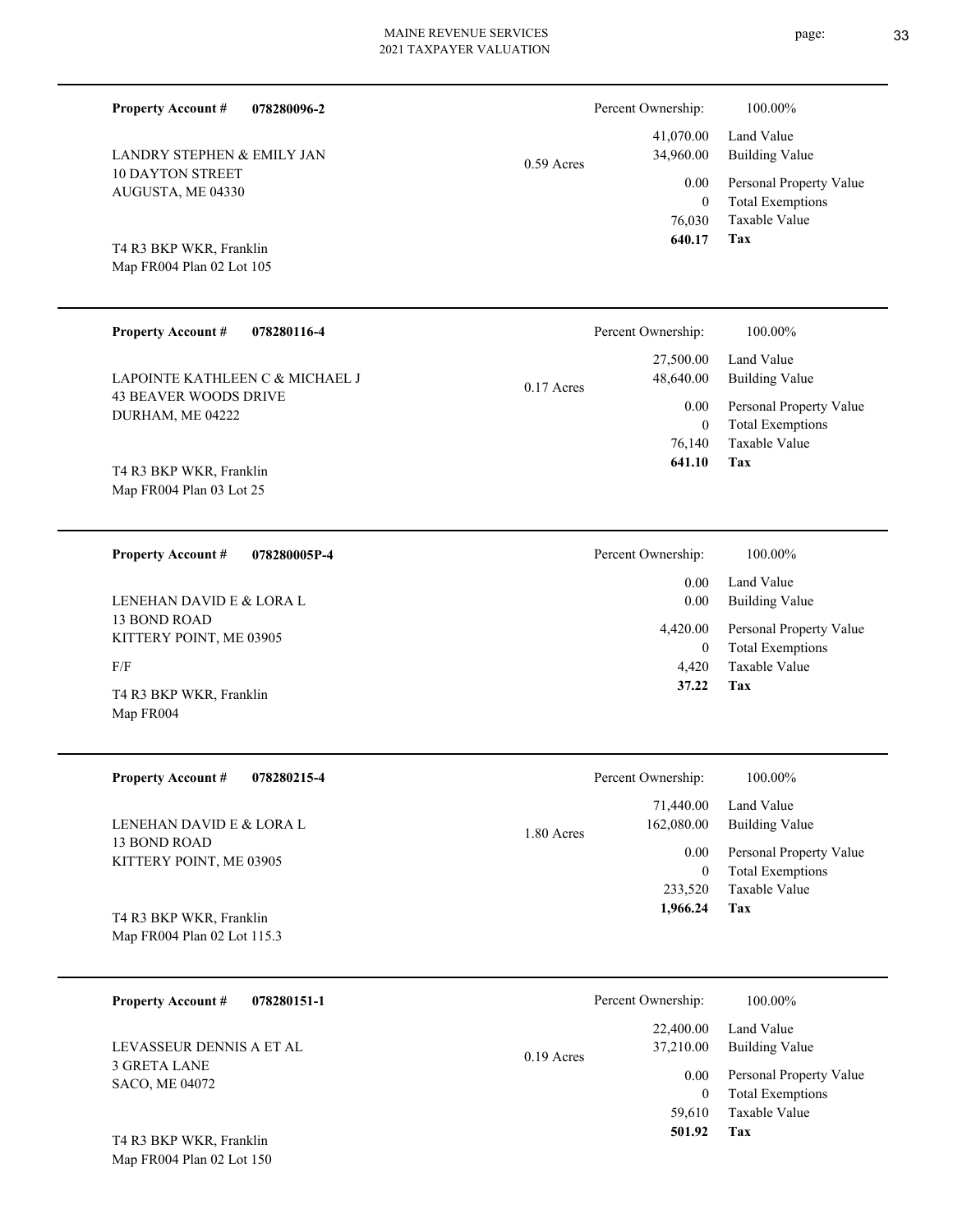| <b>Property Account #</b><br>078280301-2                                        |                               | Percent Ownership:                            | 100.00%                                            |
|---------------------------------------------------------------------------------|-------------------------------|-----------------------------------------------|----------------------------------------------------|
| <b>LOCKWOOD PETER A &amp; KAREN L</b><br>139 MOUNTAIN ROAD<br>RAYMOND, ME 04071 | 1.54 Acres                    | 30,760.00<br>0.00                             | Land Value<br><b>Building Value</b>                |
|                                                                                 |                               | 0.00<br>$\overline{0}$                        | Personal Property Value<br><b>Total Exemptions</b> |
| T4 R3 BKP WKR, Franklin<br>Map FR004 Plan 02 Lot 123                            |                               | 30,760<br>259.00                              | <b>Taxable Value</b><br>Tax                        |
| <b>Property Account #</b><br>078280068-1                                        |                               | Percent Ownership:                            | 100.00%                                            |
| LYNCH JAMES M & JENNIFER G                                                      | $1.00$ Acres                  | 41,370.00<br>110,900.00                       | Land Value<br><b>Building Value</b>                |
| PO BOX 181<br>LEWISTON, ME 04243-0181                                           |                               | 0.00<br>$\overline{0}$<br>152,270<br>1,282.11 | Personal Property Value                            |
| T4 R3 BKP WKR, Franklin<br>Map FR004 Plan 02 Lot 116                            |                               |                                               | <b>Total Exemptions</b><br>Taxable Value<br>Tax    |
| <b>Property Account #</b><br>078280247-3                                        |                               | Percent Ownership:                            | 100.00%                                            |
| MACLEAN SCOTT C & AMEE M RICE                                                   | 0.24 Acres                    | 30,000.00<br>50,060.00                        | Land Value<br><b>Building Value</b>                |
| 917 MAIN STREET UNIT 1<br>WESTBROOK, ME 04902                                   |                               | 0.00<br>$\overline{0}$                        | Personal Property Value<br><b>Total Exemptions</b> |
| T4 R3 BKP WKR, Franklin<br>Map FR004 Plan 03 Lot 72                             |                               | 80,060<br>674.11                              | <b>Taxable Value</b><br>Tax                        |
| <b>Property Account #</b><br>078282017-1                                        |                               | Percent Ownership:                            | 100.00%                                            |
| MAINE DEPARTMENT OF CONSERVATION<br>AUGUSTA, ME 04333                           | 154.38 Acres                  | 142,330.00<br>0.00                            | Land Value<br><b>Building Value</b>                |
|                                                                                 |                               | 0.00<br>142,330                               | Personal Property Value<br><b>Total Exemptions</b> |
| T4 R3 BKP WKR, Franklin<br>Map FR004 Plan 01 Lot 4.3<br><b>Exempt Property</b>  |                               | $\mathbf{0}$<br>0.00                          | Taxable Value<br>Tax                               |
| <b>Property Account #</b><br>078280119-2                                        |                               | Percent Ownership:                            | 100.00%                                            |
| MAINE STATE OF                                                                  | Tree Growth<br>1,189.00 Acres | 308,290.00<br>0.00                            | Land Value<br><b>Building Value</b>                |
| PARKS AND LANDS<br>AUGUSTA, ME 04333                                            |                               | 0.00<br>308,290                               | Personal Property Value<br><b>Total Exemptions</b> |
| DID HID                                                                         |                               | $\theta$<br>$\boldsymbol{0.00}$               | Taxable Value<br>Tax                               |

Map FR004 Plan 01 Lot 1.3 3 3.2 7.2 Exempt Property T4 R3 BKP WKR, Franklin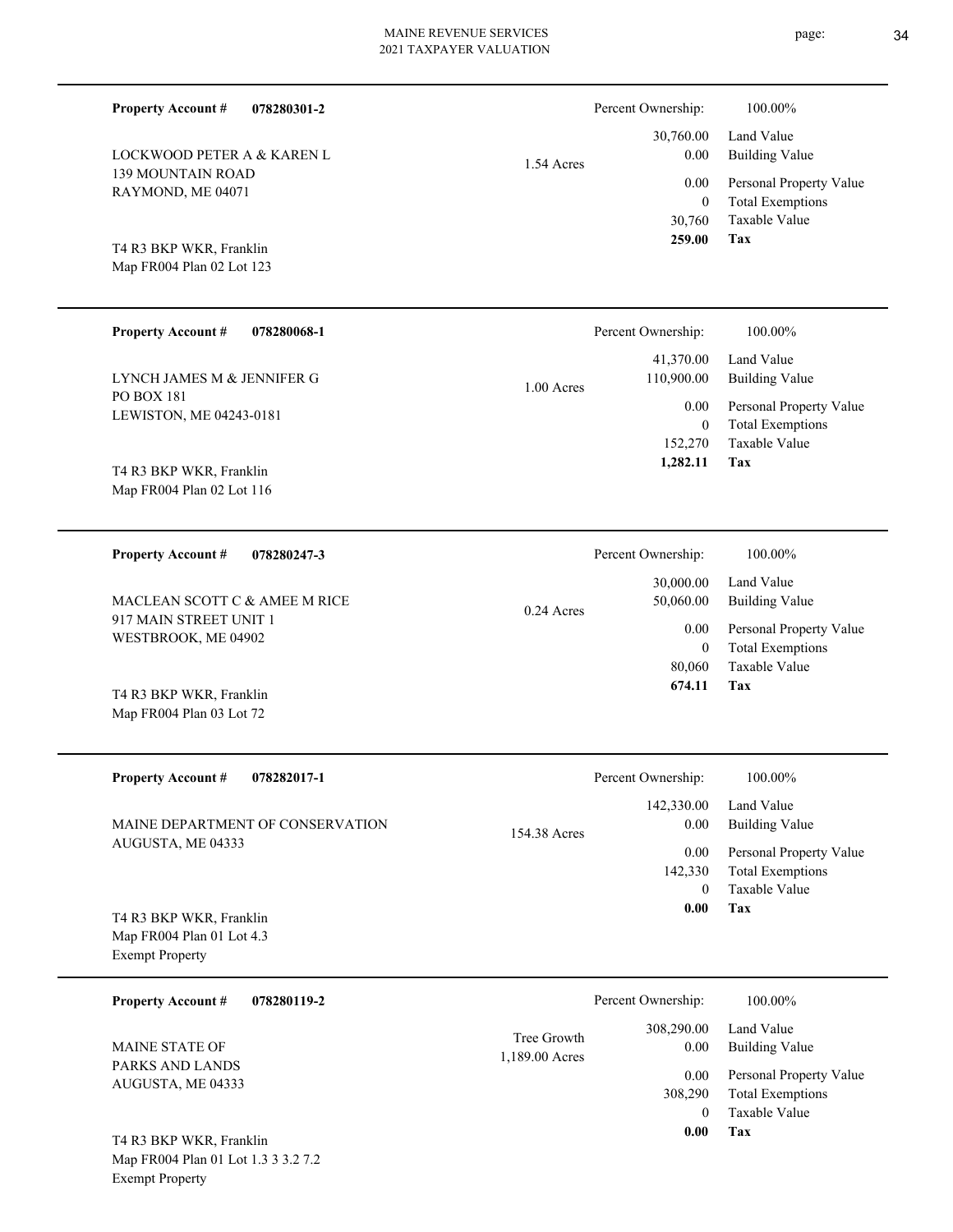page: 35

| 078280296-2<br><b>Property Account #</b>                        |                | Percent Ownership:         | 100.00%                                            |
|-----------------------------------------------------------------|----------------|----------------------------|----------------------------------------------------|
| <b>MAINE STATE OF</b>                                           | $0.30$ Acres   | 23,100.00<br>0.00          | Land Value<br><b>Building Value</b>                |
| PUBLIC LANDS<br>AUGUSTA, ME 04333                               |                | 0.00<br>23,100             | Personal Property Value<br><b>Total Exemptions</b> |
| T4 R3 BKP WKR, Franklin                                         |                | $\overline{0}$<br>0.00     | Taxable Value<br><b>Tax</b>                        |
| Map FR004 Plan 03 Lot 67<br><b>Exempt Property</b>              |                |                            |                                                    |
|                                                                 |                |                            |                                                    |
| <b>Property Account #</b><br>078282002-1                        |                | Percent Ownership:         | 100.00%                                            |
| <b>MAINE STATE OF</b>                                           | 9,385.00 Acres | 6,880,690.00<br>0.00       | Land Value<br><b>Building Value</b>                |
| DEPT OF CONS-PARKS & LANDS<br>22 SHS                            |                | 0.00                       | Personal Property Value                            |
| AUGUSTA, ME 04333                                               |                | 6,880,690<br>$\mathbf{0}$  | <b>Total Exemptions</b><br>Taxable Value           |
| T4 R3 BKP WKR, Franklin                                         |                | 0.00                       | Tax                                                |
| Map FR004 Plan 01 Lot 1.1 1.2 6.2 220<br><b>Exempt Property</b> |                |                            |                                                    |
|                                                                 |                |                            |                                                    |
| <b>Property Account #</b><br>078280155-3                        |                | Percent Ownership:         | 100.00%                                            |
| MAINES MARTIN J & KATHLEEN COSEO & CHRISTINI                    | $0.39$ Acres   | 35,400.00<br>104,870.00    | Land Value<br><b>Building Value</b>                |
| & STEPHEN OUILETTE<br>51 ALBION RD                              |                | 0.00                       | Personal Property Value                            |
| UNITY, ME 04988                                                 |                | $\overline{0}$<br>140,270  | <b>Total Exemptions</b><br>Taxable Value           |
| T4 R3 BKP WKR, Franklin                                         |                | 1,181.07                   | Tax                                                |
| Map FR004 Plan 03 Lot 80                                        |                |                            |                                                    |
| 078280145-2<br><b>Property Account #</b>                        |                | Percent Ownership:         | 100.00%                                            |
|                                                                 |                | 41,010.00                  | Land Value                                         |
| MANTER TODD S & MAI LIEN<br>270 EASTERN PROMENADE #5            | 0.52 Acres     | 149,030.00                 | <b>Building Value</b>                              |
| PORTLAND, ME 04101                                              |                | $0.00\,$<br>$\overline{0}$ | Personal Property Value<br><b>Total Exemptions</b> |
|                                                                 |                | 190,040                    | Taxable Value                                      |
| T4 R3 BKP WKR, Franklin                                         |                | 1,600.14                   | Tax                                                |
| Map FR004 Plan 03 Lot 34 53                                     |                |                            |                                                    |
| <b>Property Account #</b><br>078280235-2                        |                | Percent Ownership:         | 100.00%                                            |
|                                                                 |                | 30,000.00                  | Land Value                                         |
| MANTER TODD S & MAI LIEN<br>270 EASTERN PROMENADE #5            | 0.48 Acres     | 0.00<br>$0.00\,$           | <b>Building Value</b><br>Personal Property Value   |
| PORTLAND, ME 04101                                              |                | $\overline{0}$             | <b>Total Exemptions</b>                            |
|                                                                 |                | 30,000<br>252.60           | Taxable Value<br>Tax                               |
| T4 R3 BKP WKR, Franklin<br>Map FR004 Plan 03 Lot 7.2 35         |                |                            |                                                    |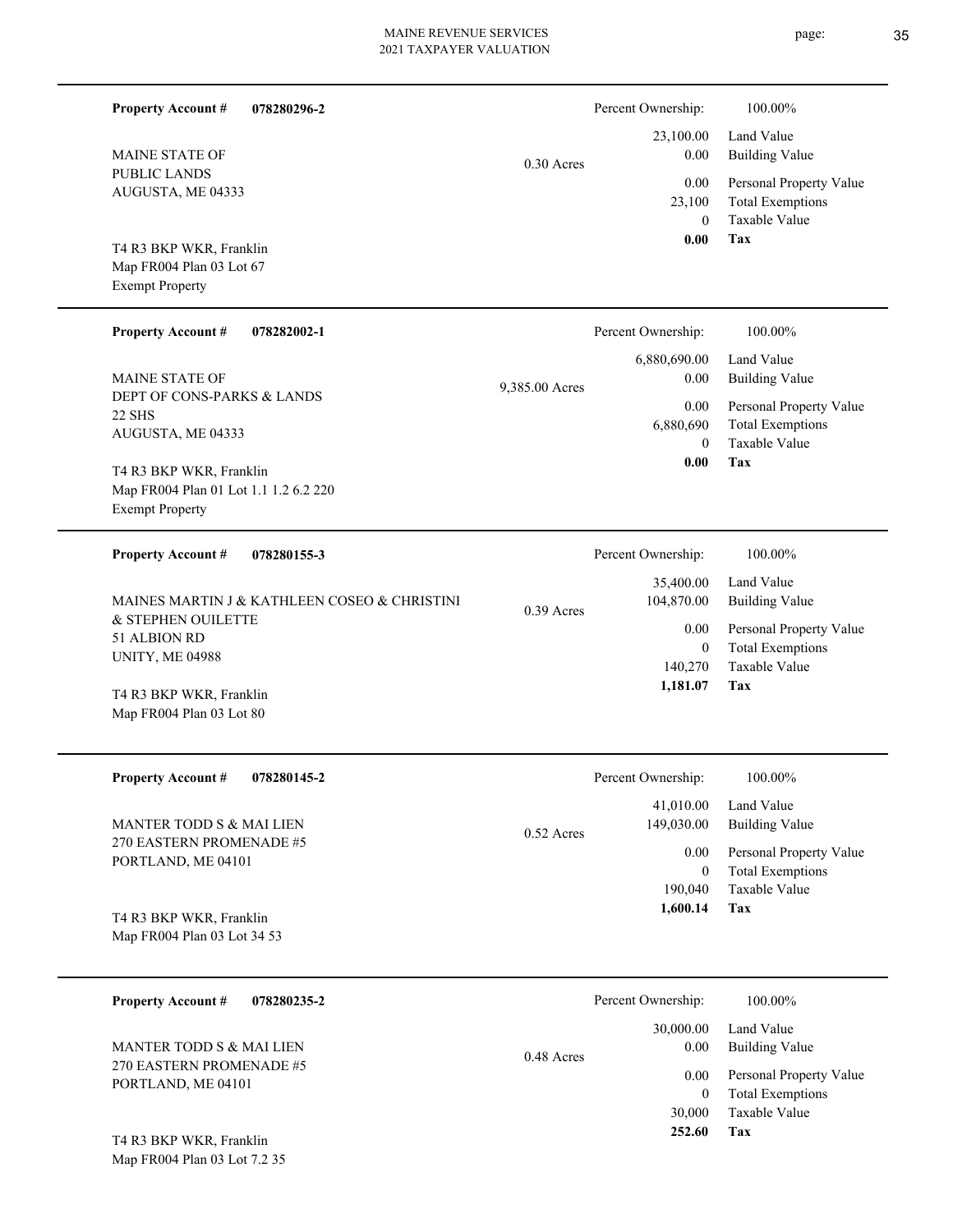| <b>Property Account #</b><br>078280157-3               |              | Percent Ownership:      | 100.00%                                            |
|--------------------------------------------------------|--------------|-------------------------|----------------------------------------------------|
| MARTIN JEFFREY P                                       | $0.14$ Acres | 8,250.00<br>0.00        | Land Value<br><b>Building Value</b>                |
| 215 TOWN FARM ROAD<br>HARTFORD, ME 04220               |              | 0.00<br>$\mathbf{0}$    | Personal Property Value<br><b>Total Exemptions</b> |
|                                                        |              | 8,250<br>69.47          | Taxable Value<br><b>Tax</b>                        |
| T4 R3 BKP WKR, Franklin<br>Map FR004 Plan 02 Lot 119   |              |                         |                                                    |
|                                                        |              |                         |                                                    |
| <b>Property Account #</b><br>078280050-1               |              | Percent Ownership:      | 100.00%                                            |
| <b>MASON LARRY A</b>                                   | $1.07$ Acres | 41,420.00<br>98,170.00  | Land Value<br><b>Building Value</b>                |
| 16 HASKELL ST<br>AUGUSTA, ME 04330                     |              | 0.00                    | Personal Property Value                            |
|                                                        |              | $\mathbf{0}$<br>139,590 | <b>Total Exemptions</b><br>Taxable Value           |
| T4 R3 BKP WKR, Franklin                                |              | 1,175.35                | Tax                                                |
| Map FR004 Plan 02 Lot 11 12                            |              |                         |                                                    |
| <b>Property Account #</b><br>078282018-1               |              | Percent Ownership:      | 100.00%                                            |
|                                                        |              | 30,500.00               | Land Value                                         |
| MATHIEU DEREK & JENNIFER<br><b>54 THRUSH TERRACE</b>   | 1.19 Acres   | 0.00                    | <b>Building Value</b>                              |
| WINDHAM, ME 04062                                      |              | 0.00<br>$\mathbf{0}$    | Personal Property Value<br><b>Total Exemptions</b> |
|                                                        |              | 30,500<br>256.81        | Taxable Value<br>Tax                               |
| T4 R3 BKP WKR, Franklin<br>Map FR004 Plan 02 Lot 199.4 |              |                         |                                                    |
|                                                        |              |                         |                                                    |
| <b>Property Account #</b><br>078280302-3               |              | Percent Ownership:      | $100.00\%$                                         |
| MCNEIL SCOTT J                                         |              | 42,040.00<br>113,150.00 | Land Value<br><b>Building Value</b>                |
| 90 MIDDLE ROAD                                         | 1.92 Acres   | 0.00                    | Personal Property Value                            |
| FALMOUTH, ME 04105                                     |              | $\boldsymbol{0}$        | <b>Total Exemptions</b>                            |
|                                                        |              | 155,190<br>1,306.70     | Taxable Value<br><b>Tax</b>                        |
| T4 R3 BKP WKR, Franklin<br>Map FR004 Plan 02 Lot 123.2 |              |                         |                                                    |
|                                                        |              |                         |                                                    |
| <b>Property Account #</b><br>078280195-2               |              | Percent Ownership:      | 100.00%                                            |
| MEADER HEIDI H & WILLIAM F                             | 0.34 Acres   | 35,900.00<br>54,040.00  | Land Value<br><b>Building Value</b>                |
| <b>46 HILLVIEW ROAD</b><br>GORHAM, ME 04038            |              | 0.00                    | Personal Property Value<br>$T - 1$ . $T - 1$       |

**Tax**

 89,940  **757.29**

Taxable Value 0 Total Exemptions

Map FR004 Plan 02 Lot 111 T4 R3 BKP WKR, Franklin page: 36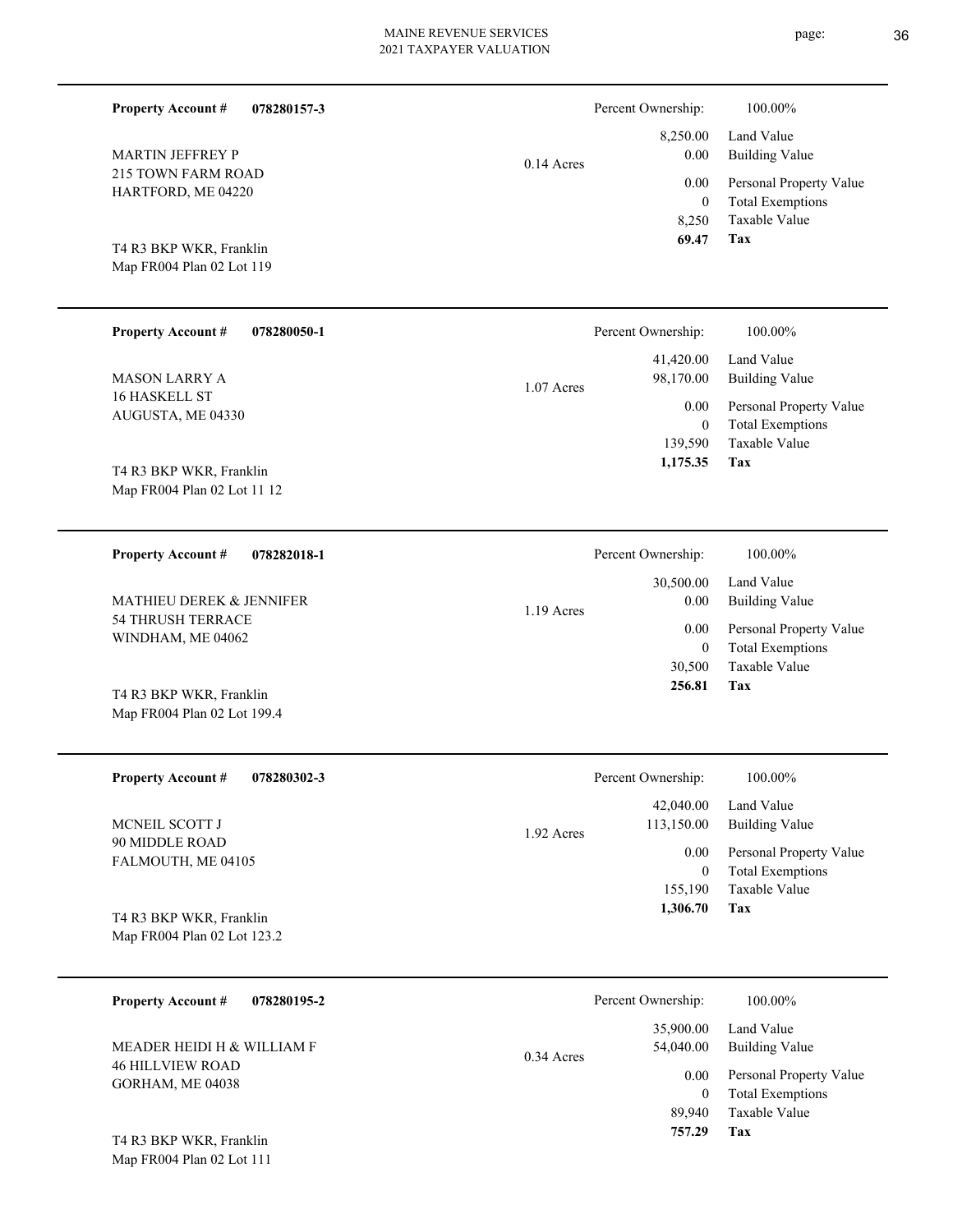| <b>Property Account #</b><br>078280025-6                   |              | Percent Ownership:                           | 100.00%                                                                    |
|------------------------------------------------------------|--------------|----------------------------------------------|----------------------------------------------------------------------------|
| MERRILL RAYMOND W ET AL                                    | $0.26$ Acres | 21,000.00<br>8,420.00                        | Land Value<br><b>Building Value</b>                                        |
| 182 VALLEY ROAD<br>WATERFORD, ME 04088-3410                |              | 0.00<br>$\boldsymbol{0}$<br>29,420<br>247.72 | Personal Property Value<br><b>Total Exemptions</b><br>Taxable Value<br>Tax |
| T4 R3 BKP WKR, Franklin<br>Map FR004 Plan 02 Lot 151       |              |                                              |                                                                            |
| <b>Property Account #</b><br>078280255-5                   |              | Percent Ownership:                           | 100.00%                                                                    |
| MERRILL RAYMOND W ET AL                                    | 0.31 Acres   | 34,100.00<br>90,510.00                       | Land Value<br><b>Building Value</b>                                        |
| 182 VALLEY ROAD<br>WATERFORD, ME 04088-3410                |              | 0.00<br>$\boldsymbol{0}$<br>124,610          | Personal Property Value<br><b>Total Exemptions</b><br>Taxable Value        |
| T4 R3 BKP WKR, Franklin<br>Map FR004 Plan 02 Lot 152.2     |              | 1,049.22                                     | Tax                                                                        |
| <b>Property Account #</b><br>078280163-3                   |              | Percent Ownership:                           | 100.00%                                                                    |
| METCALF ANDREW & JON C TRUSTEES WYMAN CAN                  | 1.52 Acres   | 32,240.00<br>26,890.00                       | Land Value<br><b>Building Value</b>                                        |
| % JONATHAN METCALF<br>145 ALNA ROAD<br>WISCASSET, ME 04578 |              | 0.00<br>$\boldsymbol{0}$<br>59,130           | Personal Property Value<br><b>Total Exemptions</b><br>Taxable Value        |
| T4 R3 BKP WKR, Franklin<br>Map FR004 Plan 02 Lot 168       |              | 497.87                                       | Tax                                                                        |
| <b>Property Account #</b><br>078280164-2                   |              | Percent Ownership:                           | 100.00%                                                                    |
|                                                            |              | 30,330.00                                    | Land Value                                                                 |
| METCALF ANDREW & JON C TRUSTEES WYMAN CAN                  | 0.95 Acres   | 0.00                                         | <b>Building Value</b>                                                      |
| % JONATHAN METCALF<br>145 ALNA ROAD                        |              | 0.00                                         | Personal Property Value                                                    |
| WISCASSET, ME 04578                                        |              | $\boldsymbol{0}$<br>30,330                   | <b>Total Exemptions</b><br>Taxable Value                                   |
| $T_{\rm A}$ part $\overline{D}$                            |              | 255.38                                       | <b>Tax</b>                                                                 |

Map FR004 Plan 02 Lot 161 T4 R3 BKP WKR, Franklin

| 078280158-2<br><b>Property Account #</b> | Percent Ownership:                      | 100.00%                                                             |
|------------------------------------------|-----------------------------------------|---------------------------------------------------------------------|
| MORRELL GLENN S                          | 39,260.00<br>180,880.00<br>$0.85$ Acres | Land Value<br>Building Value                                        |
| <b>PO BOX 147</b><br>STRATTON, ME 04982  | 0.00<br>25,000<br>195,140               | Personal Property Value<br><b>Total Exemptions</b><br>Taxable Value |
| T4 R3 BKP WKR, Franklin                  | 1,643.08                                | Tax                                                                 |

Map FR004 Plan 02 Lot 102.2 Homestead Exemption \$25000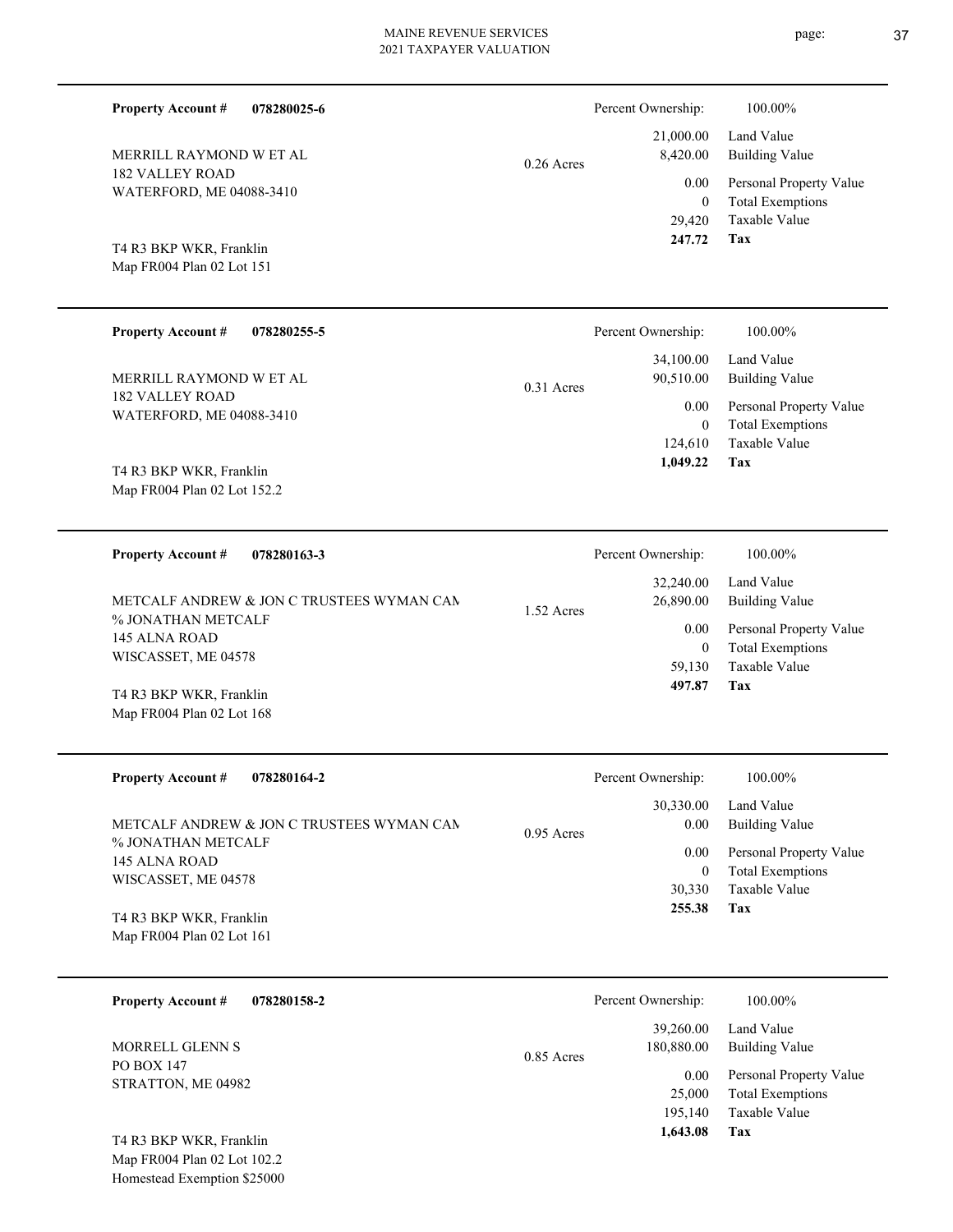| <b>Property Account #</b><br>078280171-1   |              | Percent Ownership:     | 100.00%                             |
|--------------------------------------------|--------------|------------------------|-------------------------------------|
| MOULIGNE PATRICK                           | 3.00 Acres   | 40,830.00<br>60,310.00 | Land Value<br><b>Building Value</b> |
| % TRISTAN MOULIGNE                         |              | 0.00                   | Personal Property Value             |
| <b>87 HARGRAVES DRIVE</b>                  |              | $\overline{0}$         | <b>Total Exemptions</b>             |
| PORTSMOUTH, RI 02871                       |              | 101,140                | Taxable Value                       |
| T4 R3 BKP WKR, Franklin                    |              | 851.60                 | <b>Tax</b>                          |
| Map FR004 Plan 02 Lot 106 217              |              |                        |                                     |
|                                            |              |                        |                                     |
| <b>Property Account #</b><br>078280147-1   |              | Percent Ownership:     | 100.00%                             |
|                                            |              | 18,900.00              | Land Value                          |
| NADEAU KIRK, BETHANY A & DEREK A           | $0.20$ Acres | 0.00                   | <b>Building Value</b>               |
| <b>65 DANBURY DR</b>                       |              | 0.00                   | Personal Property Value             |
| AUBURN, ME 04210-8632                      |              | $\overline{0}$         | <b>Total Exemptions</b>             |
|                                            |              | 18,900                 | Taxable Value                       |
| T4 R3 BKP WKR, Franklin                    |              | 159.14                 | Tax                                 |
| Map FR004 Plan 03 Lot 61                   |              |                        |                                     |
|                                            |              |                        |                                     |
| <b>Property Account #</b><br>078280173-1   |              | Percent Ownership:     | 100.00%                             |
|                                            |              | 23,100.00              | Land Value                          |
| NEAL SAMUEL W                              | 0.31 Acres   | 0.00                   | <b>Building Value</b>               |
| <b>8 LADY SLIPPER LANE</b>                 |              | 0.00                   | Personal Property Value             |
| FREEPORT, ME 04032                         |              | $\overline{0}$         | <b>Total Exemptions</b>             |
|                                            |              | 23,100                 | Taxable Value                       |
| T4 R3 BKP WKR, Franklin                    |              | 194.50                 | Tax                                 |
| Map FR004 Plan 02 Lot 172                  |              |                        |                                     |
|                                            |              |                        |                                     |
| <b>Property Account #</b><br>078280280-1   |              | Percent Ownership:     | 100.00%                             |
|                                            |              | 30,440.00              | Land Value                          |
| NELSON KENNETH M & LORRAINE                | 1.10 Acres   | 0.00                   | <b>Building Value</b>               |
| 370 COMMACK ROAD<br>COMMACK, NY 11725-4528 |              | 0.00                   | Personal Property Value             |
|                                            |              | $\boldsymbol{0}$       | <b>Total Exemptions</b>             |
|                                            |              | 30,440                 | Taxable Value                       |
| T4 R3 BKP WKR, Franklin                    |              | 256.30                 | Tax                                 |
| Map FR004 Plan 02 Lot 201                  |              |                        |                                     |
|                                            |              |                        |                                     |
| <b>Property Account #</b><br>078280213-4   |              | Percent Ownership:     | 100.00%                             |
|                                            |              | 41,000.00              | Land Value                          |
| NUTT DAVID C JR                            | 0.49 Acres   | 51,290.00              | <b>Building Value</b>               |
| 113 RIVER ROAD                             |              | 0.00                   | Personal Property Value             |
| EDGECOMB, ME 04556-3410                    |              | $\overline{0}$         | <b>Total Exemptions</b>             |
|                                            |              | 92,290                 | Taxable Value                       |
|                                            |              | 777.08                 | Tax                                 |

Map FR004 Plan 02 Lot 185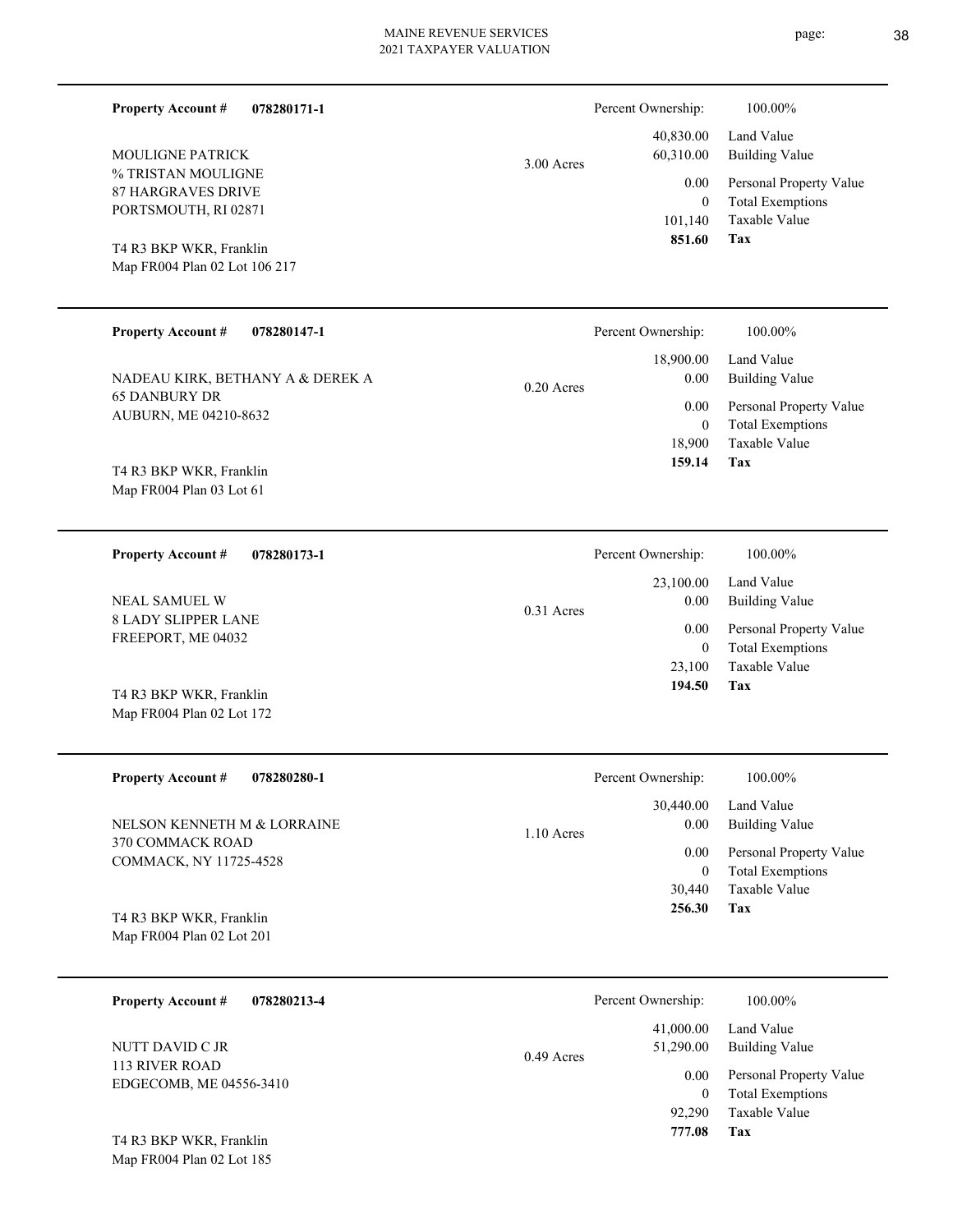| <b>Property Account #</b><br>078280286-3                                            |              | Percent Ownership:                            | 100.00%                                                                           |
|-------------------------------------------------------------------------------------|--------------|-----------------------------------------------|-----------------------------------------------------------------------------------|
| <b>OLSSON JOHN &amp; DANY JO BAILEY</b>                                             | $2.50$ Acres | 42,460.00<br>83,460.00                        | Land Value<br><b>Building Value</b>                                               |
| <b>656 DUCK POND RD</b><br>WESTBROOK, ME 04092                                      |              | 0.00<br>$\overline{0}$<br>125,920<br>1,060.25 | Personal Property Value<br><b>Total Exemptions</b><br><b>Taxable Value</b><br>Tax |
| T4 R3 BKP WKR, Franklin<br>Map FR004 Plan 02 Lot 200                                |              |                                               |                                                                                   |
| <b>Property Account #</b><br>078280166-2                                            |              | Percent Ownership:                            | 100.00%                                                                           |
| PANGBURN MIA L & STEVEN                                                             | $0.25$ Acres | 32,000.00<br>24,210.00                        | Land Value<br><b>Building Value</b>                                               |
| <b>PO BOX 197</b><br>EASTON, ME 04740                                               |              | 0.00<br>$\mathbf{0}$<br>56,210<br>473.29      | Personal Property Value<br><b>Total Exemptions</b><br><b>Taxable Value</b><br>Tax |
| T4 R3 BKP WKR, Franklin<br>Map FR004 Plan 03 Lot 16                                 |              |                                               |                                                                                   |
| <b>Property Account #</b><br>078280259-4                                            |              | Percent Ownership:                            | 100.00%                                                                           |
| PARKER PHILIP E & DEBORAH J                                                         | $0.28$ Acres | 26,600.00<br>30,210.00                        | Land Value<br><b>Building Value</b>                                               |
| <b>PO BOX 105</b><br>STRATTON, ME 04982                                             |              | 0.00<br>25,000<br>31,810<br>267.84            | Personal Property Value<br><b>Total Exemptions</b><br><b>Taxable Value</b><br>Tax |
| T4 R3 BKP WKR, Franklin<br>Map FR004 Plan 02 Lot 157<br>Homestead Exemption \$25000 |              |                                               |                                                                                   |
| <b>Property Account #</b><br>078280143-5                                            |              | Percent Ownership:                            | 100.00%                                                                           |
| PARKER WILLIAM E                                                                    | 0.46 Acres   | 28,200.00<br>0.00                             | Land Value<br><b>Building Value</b>                                               |
| <b>15 JACKSON AVENUE</b><br>AUGUSTA, ME 04330                                       |              | 0.00<br>$\mathbf{0}$<br>28,200<br>237.44      | Personal Property Value<br><b>Total Exemptions</b><br>Taxable Value<br>Tax        |
| T4 R3 BKP WKR, Franklin<br>Map FR004 Plan 02 Lot 72 79                              |              |                                               |                                                                                   |
| <b>Property Account #</b><br>078280294-1                                            |              | Percent Ownership:                            | 100.00%                                                                           |
| PATRY STEPHEN & KIM ET AL                                                           | 0.68 Acres   | 30,130.00<br>0.00                             | Land Value<br><b>Building Value</b>                                               |
| 8 VINES RD<br>SACO, ME 04072                                                        |              | 0.00<br>$\mathbf{0}$<br>30,130                | Personal Property Value<br><b>Total Exemptions</b><br>Taxable Value               |

Map FR004 Plan 02 Lot 213 T4 R3 BKP WKR, Franklin

**Tax 253.69**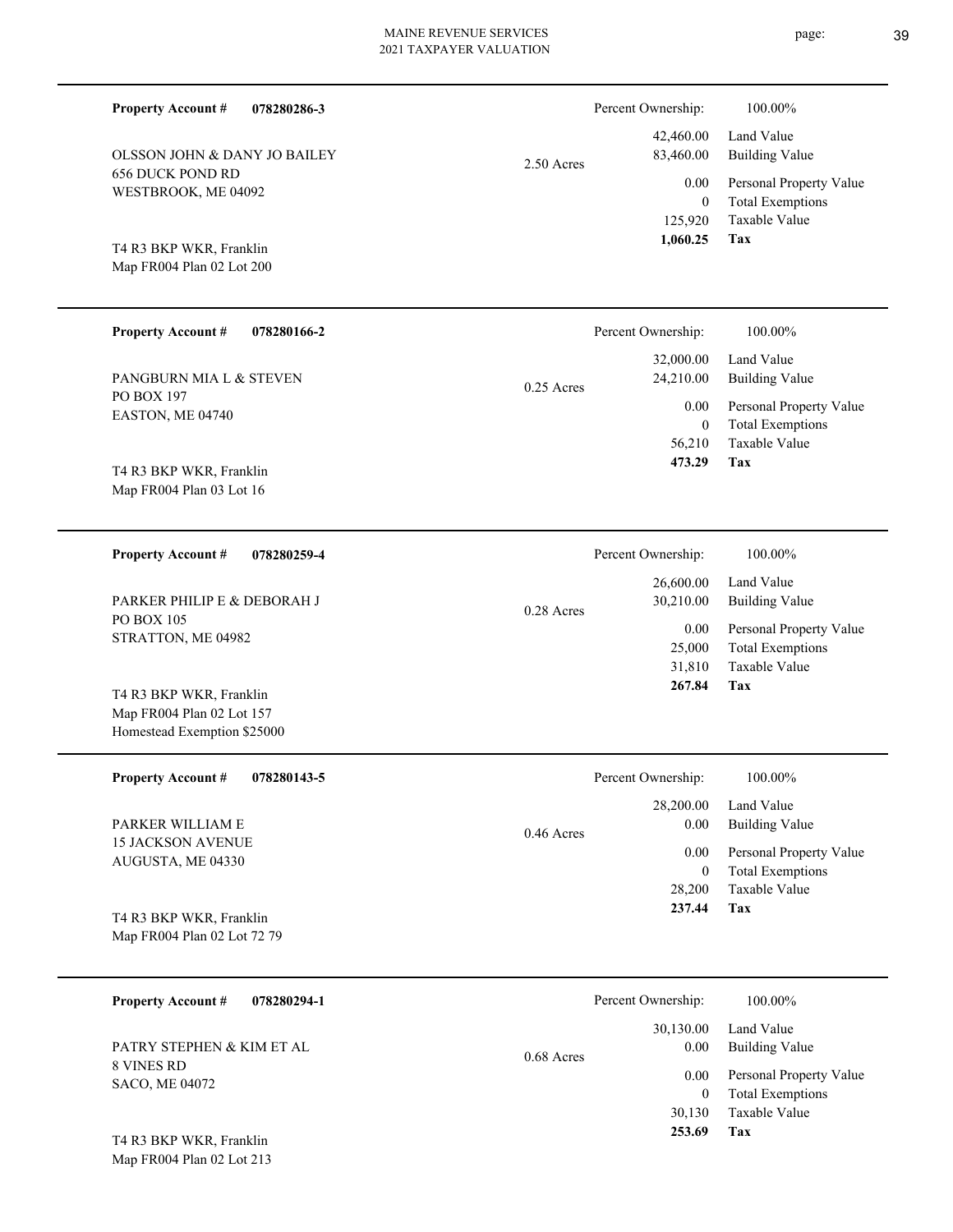| <b>Property Account #</b><br>078280295-1                                                    |              | Percent Ownership:                         | 100.00%                                                                    |
|---------------------------------------------------------------------------------------------|--------------|--------------------------------------------|----------------------------------------------------------------------------|
| PATRY STEPHEN & KIM ET AL                                                                   | $0.25$ Acres | 21,000.00<br>0.00                          | Land Value<br><b>Building Value</b>                                        |
| 8 VINES RD<br>SACO, ME 04072<br>T4 R3 BKP WKR, Franklin                                     |              | 0.00<br>$\overline{0}$<br>21,000<br>176.82 | Personal Property Value<br><b>Total Exemptions</b><br>Taxable Value<br>Tax |
| Map FR004 Plan 02 Lot 214                                                                   |              |                                            |                                                                            |
| <b>Property Account #</b><br>078280035-2                                                    |              | Percent Ownership:                         | 100.00%                                                                    |
| PELTON ERIK L                                                                               | 0.98 Acres   | 41,350.00<br>153,120.00                    | Land Value<br><b>Building Value</b>                                        |
| PO BOX 365<br>STRATTON, ME 04982                                                            |              | 0.00<br>25,000<br>169,470<br>1,426.94      | Personal Property Value<br><b>Total Exemptions</b><br>Taxable Value<br>Tax |
| T4 R3 BKP WKR, Franklin<br>Map FR004 Plan 02 Lot 166 167 170<br>Homestead Exemption \$25000 |              |                                            |                                                                            |
| <b>Property Account #</b><br>078280183-2                                                    |              | Percent Ownership:                         | 100.00%                                                                    |
| PELTON KENNETH P                                                                            | $0.32$ Acres | 34,100.00<br>83,290.00                     | Land Value<br><b>Building Value</b>                                        |
| 32 OLD CART RD<br>CHEBEAGUE ISLAND, ME 04017                                                |              | 0.00<br>$\overline{0}$<br>117,390          | Personal Property Value<br><b>Total Exemptions</b><br>Taxable Value        |
| T4 R3 BKP WKR, Franklin<br>Map FR004 Plan 02 Lot 165                                        |              | 988.42                                     | Tax                                                                        |
| <b>Property Account #</b><br>078280103-4                                                    |              | Percent Ownership:                         | 100.00%                                                                    |
| PELTON KENNETH P & SUSAN SAWYER                                                             | $0.52$ Acres | 30,010.00<br>0.00                          | Land Value<br><b>Building Value</b>                                        |
| <b>32 OLD CART ROAD</b><br>CHEBEAGUE ISLAND, ME 04017                                       |              | 0.00<br>$\boldsymbol{0}$<br>30,010         | Personal Property Value<br><b>Total Exemptions</b><br>Taxable Value        |
| T4 R3 BKP WKR, Franklin<br>Map FR004 Plan 02 Lot 164                                        |              | 252.68                                     | Tax                                                                        |
| <b>Property Account #</b><br>078280128-5                                                    |              | Percent Ownership:                         | 100.00%                                                                    |
| PENNY MURPHY REALTY LLC                                                                     | 0.53 Acres   | 390.00<br>0.00                             | Land Value<br><b>Building Value</b>                                        |
| 122 E MAPLE AVENUE<br>FAYETTEVILLE, WV 25840                                                |              | 0.00<br>$\overline{0}$                     | Personal Property Value<br><b>Total Exemptions</b>                         |

page: 40

**Tax 3.28**

Taxable Value 390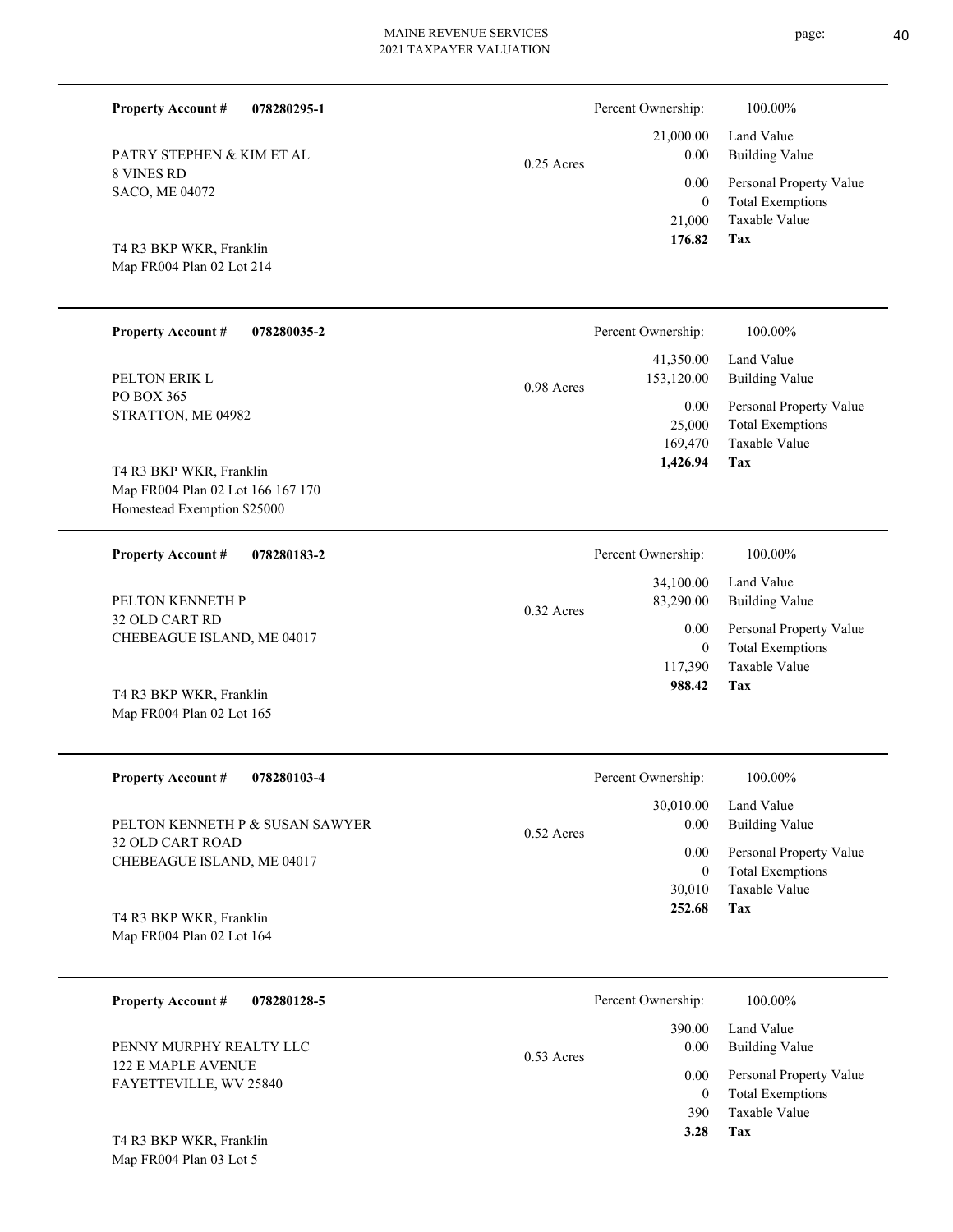| <b>Property Account #</b>                            | 078280154-2 |                            | Percent Ownership:                                | 100.00%                                                                           |
|------------------------------------------------------|-------------|----------------------------|---------------------------------------------------|-----------------------------------------------------------------------------------|
| PETERS JEFFREY C                                     |             | Tree Growth<br>36.00 Acres | 37,067.00<br>6,500.00                             | Land Value<br><b>Building Value</b>                                               |
| 18436 91ST ROAD<br>MCALPIN, FL 32062                 |             |                            | 0.00<br>$\theta$<br>43,567                        | Personal Property Value<br><b>Total Exemptions</b><br>Taxable Value               |
| T4 R3 BKP WKR, Franklin<br>Map FR004 Plan 01 Lot 10  |             |                            | 366.83                                            | Tax                                                                               |
| <b>Property Account #</b>                            | 078280269-2 |                            | Percent Ownership:                                | 100.00%                                                                           |
| PETERS JEFFREY C                                     |             | 0.32 Acres                 | 23,100.00<br>1,720.00                             | Land Value<br><b>Building Value</b>                                               |
| 18436 91ST ROAD<br>MCALPIN, FL 32062                 |             |                            | 0.00<br>$\overline{0}$<br>24,820<br>208.98        | Personal Property Value<br><b>Total Exemptions</b><br>Taxable Value<br>Tax        |
| T4 R3 BKP WKR, Franklin<br>Map FR004 Plan 01 Lot 16  |             |                            |                                                   |                                                                                   |
| <b>Property Account #</b>                            | 078280270-3 |                            | Percent Ownership:                                | 100.00%                                                                           |
| PETERS JEFFREY C                                     |             | 1.45 Acres                 | 30,690.00<br>0.00                                 | Land Value<br><b>Building Value</b>                                               |
| 18436 91ST ROAD<br>MCALPIN, FL 32062                 |             |                            | 0.00<br>$\mathbf{0}$<br>30,690                    | Personal Property Value<br><b>Total Exemptions</b><br>Taxable Value               |
| T4 R3 BKP WKR, Franklin<br>Map FR004 Plan 01 Lot 17  |             |                            | 258.41                                            | Tax                                                                               |
| <b>Property Account #</b>                            | 078280044-1 |                            | Percent Ownership:                                | $100.00\%$                                                                        |
| POITRAS GARY E                                       |             | 0.47 Acres                 | 37,200.00<br>12,350.00                            | Land Value<br><b>Building Value</b>                                               |
| 17 ETHEL AVE<br>WESTBROOK, ME 04092                  |             |                            | 0.00<br>$\overline{0}$<br>49,550                  | Personal Property Value<br><b>Total Exemptions</b><br>Taxable Value<br>Tax        |
| T4 R3 BKP WKR, Franklin<br>Map FR004 Plan 02 Lot 179 |             |                            | 417.21                                            |                                                                                   |
| <b>Property Account #</b>                            | 078280169-2 |                            | Percent Ownership:                                | 100.00%                                                                           |
| POTVIN BRIAN M & MARTHA S                            |             | 1.00 Acres                 | 39,370.00<br>113,830.00                           | Land Value<br><b>Building Value</b>                                               |
| 83 GREEN STREET<br>MARBLEHEAD, MA 01945              |             |                            | $0.00\,$<br>$\overline{0}$<br>153,200<br>1,289.94 | Personal Property Value<br><b>Total Exemptions</b><br>Taxable Value<br><b>Tax</b> |
| T4 R3 BKP WKR, Franklin                              |             |                            |                                                   |                                                                                   |

Map FR004 Plan 03 Lot 26 31 33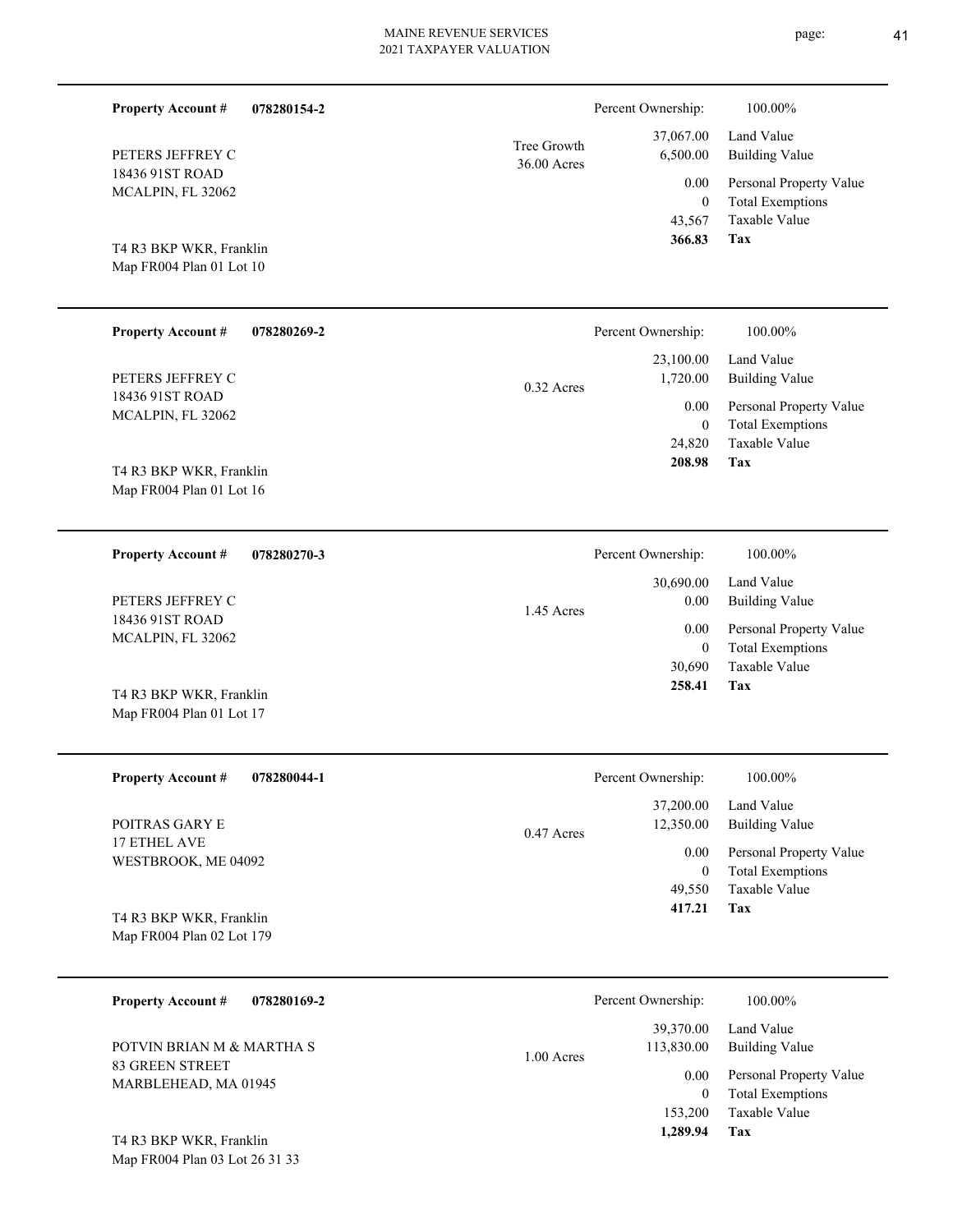| <b>Property Account #</b><br>078280207-4 | Percent Ownership:         | 100.00%                 |
|------------------------------------------|----------------------------|-------------------------|
|                                          | 41,370.00                  | Land Value              |
| POULIN THOMAS E & KIM E                  | 102,780.00<br>$1.00$ Acres | <b>Building Value</b>   |
| PO BOX 133                               | 0.00                       | Personal Property Value |
| OAKLAND, ME 04963                        | $\overline{0}$             | <b>Total Exemptions</b> |
|                                          | 144,150                    | Taxable Value           |
| T4 R3 BKP WKR, Franklin                  | 1,213.74                   | Tax                     |
| Map FR004 Plan 03 Lot 1.2                |                            |                         |

| <b>Property Account #</b><br>078280150-3  | Percent Ownership:                     | 100.00%                                            |
|-------------------------------------------|----------------------------------------|----------------------------------------------------|
| PRUDENTE CHRISTIAN A & J MICHAEL TIGHE JR | 41,390.00<br>94,240.00<br>$1.04$ Acres | Land Value<br>Building Value                       |
| <b>PO BOX 151</b><br>STRATTON, ME 04982   | 0.00<br>$\mathbf{0}$                   | Personal Property Value<br><b>Total Exemptions</b> |
| T4 R3 BKP WKR, Franklin                   | 135,630<br>1,142.00                    | Taxable Value<br>Tax                               |
|                                           |                                        |                                                    |

**078280174-4 Tax** Taxable Value Total Exemptions Personal Property Value Building Value Land Value 650 115TH AVE TREASURE IS, FL 33706-3050 **Property Account #** T4 R3 BKP WKR, Franklin PULKKINEN BRUCE W SR 198,850  $\boldsymbol{0}$  **1,674.32** 39,470.00 159,380.00 0.00 1.14 Acres Percent Ownership:  $100.00\%$ 

| <b>Property Account #</b><br>078280083-3                     | Percent Ownership:                      | 100.00%                                            |
|--------------------------------------------------------------|-----------------------------------------|----------------------------------------------------|
| PULKKINEN JR BRUCE W & CELESTE D<br><b>18 LOCKLAND DRIVE</b> | 39,310.00<br>150,960.00<br>$0.92$ Acres | Land Value<br>Building Value                       |
| WINDHAM, ME 04062                                            | 0.00<br>0                               | Personal Property Value<br><b>Total Exemptions</b> |
|                                                              | 190,270                                 | Taxable Value                                      |
| T4 R3 BKP WKR, Franklin<br>Map FR004 Plan 02 Lot 28 29 30    | 1,602.07                                | Tax                                                |

| <b>Property Account #</b><br>078280191-1      | Percent Ownership:                | 100.00%                                            |
|-----------------------------------------------|-----------------------------------|----------------------------------------------------|
| PURTLE THOMAS                                 | 21,000.00<br>0.00<br>$0.23$ Acres | Land Value<br><b>Building Value</b>                |
| 47TYNG ST APT 1<br>NEWBURYPORT, MA 01950-2132 | 0.00                              | Personal Property Value<br><b>Total Exemptions</b> |
|                                               | 21,000                            | Taxable Value                                      |
| T4 R3 BKP WKR, Franklin                       | 176.82                            | Tax                                                |

Map FR004 Plan 02 Lot 99

Map FR004 Plan 02 Lot 123.1

Map FR004 Plan 02 Lot 31 32 48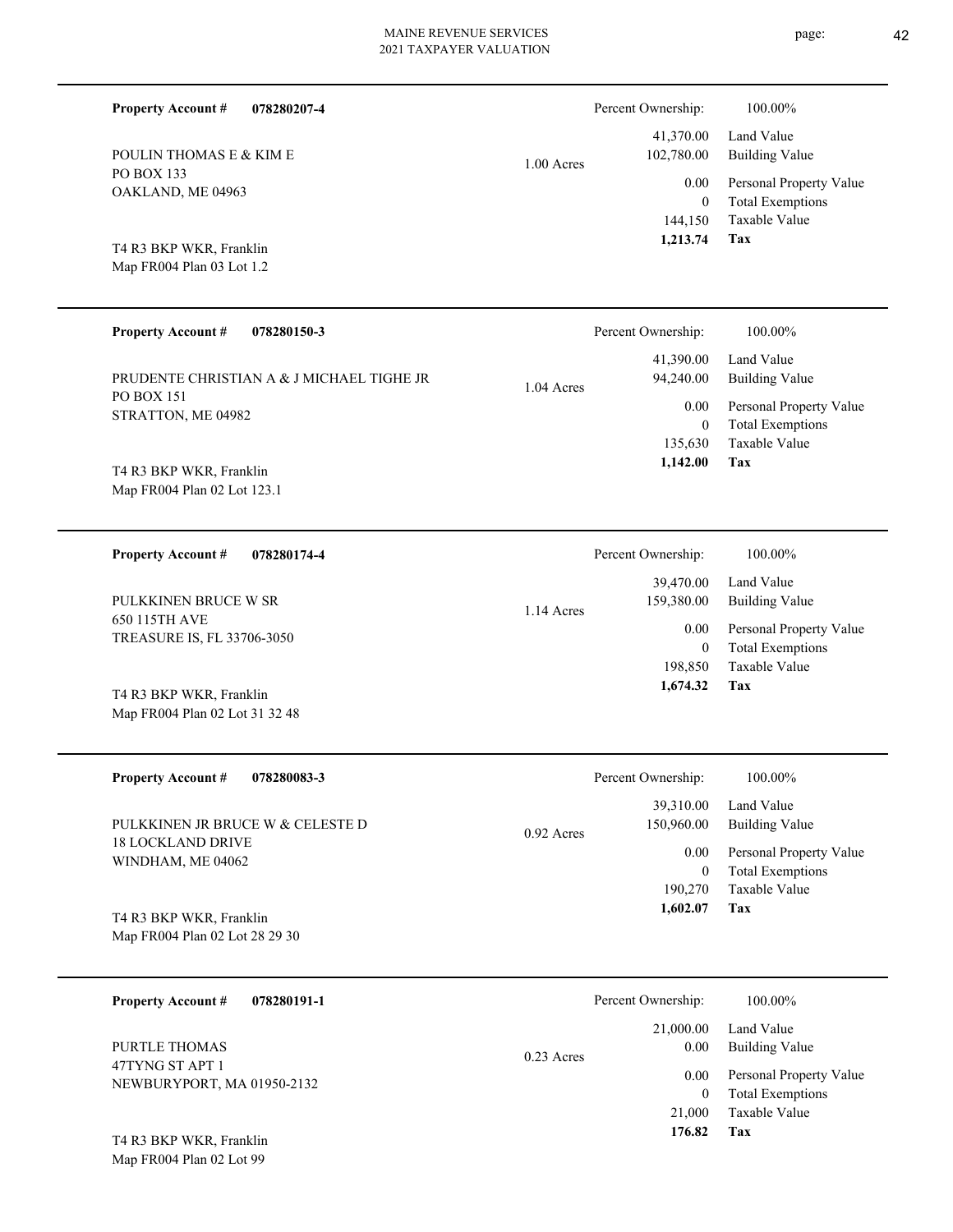0.28 Acres

**078280234-1**

6655 RIDGEWOOD AVENUE APARTMENT 201 COCOA BEACH, FL 32931-4084 RANDELL FREDERIC R

Map FR004 Plan 02 Lot 113 T4 R3 BKP WKR, Franklin

Map FR004 Plan 03 Lot 32 36 37

**Property Account #**

| <b>Property Account #</b><br>078280196-3                                 | Percent Ownership:           | 100.00%                                   |
|--------------------------------------------------------------------------|------------------------------|-------------------------------------------|
|                                                                          | 34,310.00                    | Land Value                                |
| RATHBUN JAMES A & PATRICIA A TRUSTEES<br>PATRICIA A RATHBUN LIVING TRUST | 0.00<br>$6.40$ Acres<br>0.00 | Building Value<br>Personal Property Value |
| <b>129 HARDY STREET</b><br>PRESOUE ISLE, ME 04769                        | $\mathbf{0}$                 | <b>Total Exemptions</b>                   |
|                                                                          | 34,310<br>288.89             | Taxable Value<br>Tax                      |
| T4 R3 BKP WKR, Franklin<br>Map FR004 Plan 03 Lot 642                     |                              |                                           |

**078280250-3 Tax** Taxable Value Total Exemptions Personal Property Value Building Value Land Value PATRICIA A RATHBUN LIVING TRUST 129 HARDY STREET PRESQUE ISLE, ME 04769 **Property Account #** T4 R3 BKP WKR, Franklin RATHBUN JAMES A & PATRICIA A TRUSTEES 189,500 0  **1,595.59** 41,000.00 148,500.00 0.00 0.49 Acres Percent Ownership:  $100.00\%$ 

| <b>Property Account #</b><br>078280289-2                                             | Percent Ownership:   | 100.00%                                                             |
|--------------------------------------------------------------------------------------|----------------------|---------------------------------------------------------------------|
|                                                                                      | 24,470.00            | Land Value                                                          |
| RATHBUN JAMES A & PATRICIA A TRUSTEES                                                | 0.00<br>$1.31$ Acres | <b>Building Value</b>                                               |
| PATRICIA A RATHBUN LIVING TRUST<br><b>129 HARDY STREET</b><br>PRESOUE ISLE, ME 04769 | 0.00                 | Personal Property Value<br><b>Total Exemptions</b><br>Taxable Value |
| T4 R3 BKP WKR, Franklin<br>Map FR004 Plan 03 Lot 7.1                                 | 24,470<br>206.04     | Tax                                                                 |

| 078280115-3<br><b>Property Account #</b>     | Percent Ownership:                     | 100.00%                                            |
|----------------------------------------------|----------------------------------------|----------------------------------------------------|
| RAY MATT & RYAN TRIPP                        | 16,500.00<br>62,570.00<br>$0.13$ Acres | Land Value<br>Building Value                       |
| 1151 LEWISTON RD<br>NEW GLOUCESTER, ME 04260 | 0.00                                   | Personal Property Value<br><b>Total Exemptions</b> |
|                                              | 79,070                                 | Taxable Value                                      |
| T4 R3 BKP WKR, Franklin                      | 665.77                                 | Tax                                                |

Map FR004 Plan 03 Lot 49

**Tax**

 141,560 0

0.00

Percent Ownership:  $100.00\%$ 

 34,100.00 107,460.00

 **1,191.94**

Taxable Value Total Exemptions Personal Property Value

Building Value Land Value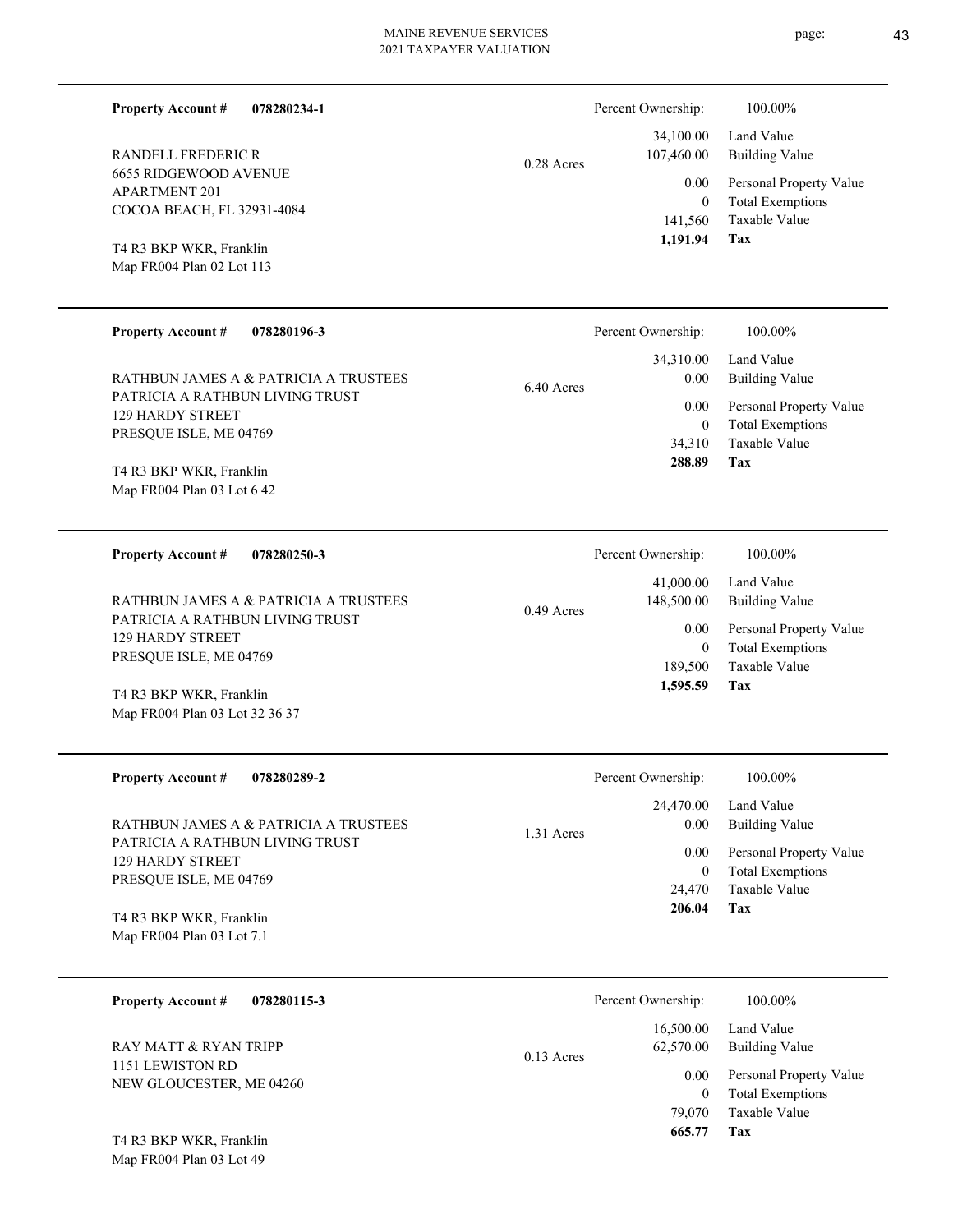| <b>Property Account #</b><br>078280283-3                          |                                           | Percent Ownership:         | 100.00%                                                        |
|-------------------------------------------------------------------|-------------------------------------------|----------------------------|----------------------------------------------------------------|
| RE ENERGY STRATTON LLC<br><b>PO BOX 140</b><br>STRATTON, ME 04982 | 343,870.00<br>0.00<br>65.00 Acres<br>0.00 |                            | Land Value<br><b>Building Value</b><br>Personal Property Value |
| TRANSMISSION 22,018 FT                                            |                                           | $\mathbf{0}$<br>343,870    | <b>Total Exemptions</b><br>Taxable Value                       |
| T4 R3 BKP WKR, Franklin                                           |                                           | 2,895.39                   | Tax                                                            |
| Map FR004 Plan 01 Lot 2.1                                         |                                           |                            |                                                                |
| <b>Property Account #</b><br>078280284-3                          |                                           | Percent Ownership:         | 100.00%                                                        |
| RE ENERGY STRATTON LLC                                            |                                           | 130,610.00<br>5,880.00     | Land Value<br><b>Building Value</b>                            |
| PO BOX 140<br>STRATTON, ME 04982                                  |                                           | 0.00                       | Personal Property Value                                        |
| WATER PIPELINE 2,588 FT                                           |                                           | $\mathbf{0}$<br>136,490    | <b>Total Exemptions</b><br>Taxable Value                       |
| T4 R3 BKP WKR, Franklin<br>Map FR004 Plan 01 Lot                  |                                           | 1,149.25                   | Tax                                                            |
| 078280198-2<br><b>Property Account #</b>                          |                                           | Percent Ownership:         | 100.00%                                                        |
| REED SAMUEL LEONARD                                               | $0.50$ Acres                              | 41,000.00<br>142,020.00    | Land Value<br><b>Building Value</b>                            |
| <b>PO BOX 178</b><br>STRATTON, ME 04982                           |                                           | 0.00                       | Personal Property Value                                        |
|                                                                   |                                           | $\mathbf{0}$<br>183,020    | <b>Total Exemptions</b><br>Taxable Value                       |
| T4 R3 BKP WKR, Franklin                                           |                                           | 1,541.03                   | Tax                                                            |
| Map FR004 Plan 02 Lot 186                                         |                                           |                            |                                                                |
| <b>Property Account #</b><br>078280160-5                          |                                           | Percent Ownership:         | 100.00%                                                        |
| REINHOLT IAN M, SASKIA W HAUGEN-REINHOLT,                         | $0.46$ Acres                              | 39,200.00<br>43,500.00     | Land Value<br><b>Building Value</b>                            |
| & NICOLE A REINHOLT<br><b>4 MAPLE LANE</b>                        |                                           | 0.00                       | Personal Property Value                                        |
| PHILLIPS, ME 04966                                                |                                           | $\boldsymbol{0}$<br>82,700 | <b>Total Exemptions</b><br>Taxable Value                       |
| T4 R3 BKP WKR, Franklin                                           |                                           | 696.33                     | Tax                                                            |
| Map FR004 Plan 02 Lot 95 96                                       |                                           |                            |                                                                |
| <b>Property Account #</b><br>078280144-4                          |                                           | Percent Ownership:         | 100.00%                                                        |
| RENZI RICHARD M & SUSAN                                           | 1.22 Acres                                | 53,460.00<br>168,400.00    | Land Value<br><b>Building Value</b>                            |
| PO BOX 412<br>STRATTON, ME 04982-0412                             |                                           | 0.00                       | Personal Property Value                                        |

Map FR004 Plan 03 Lot 10.1 10.2 11 T4 R3 BKP WKR, Franklin

**Tax**

 221,860  **1,868.06**

Taxable Value 0 Total Exemptions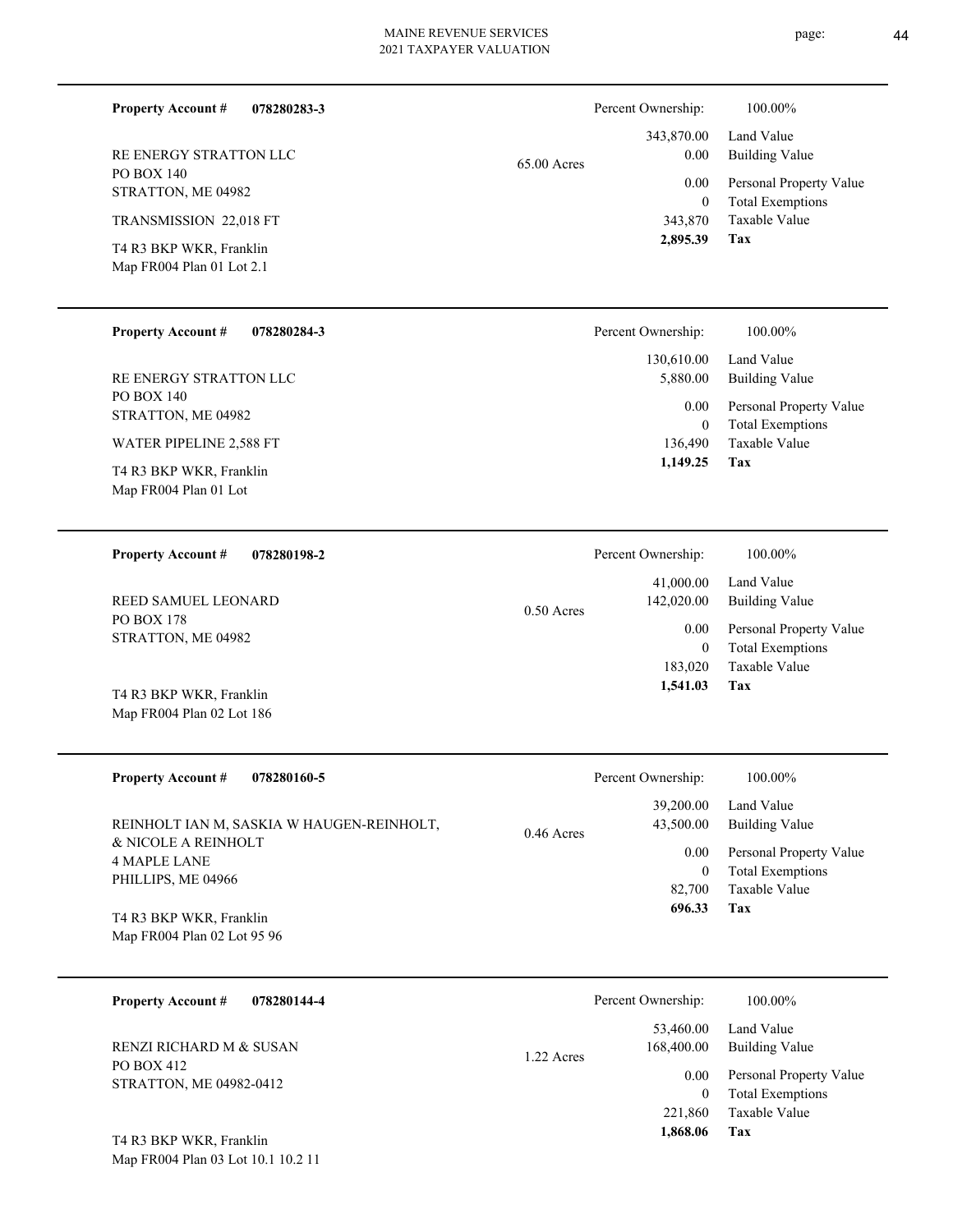| <b>Property Account #</b><br>078280199-5               |              | Percent Ownership:              | 100.00%                                                                    |
|--------------------------------------------------------|--------------|---------------------------------|----------------------------------------------------------------------------|
| <b>RICHTER BRENDA</b>                                  | 0.47 Acres   | 37,200.00<br>167,380.00         | Land Value<br><b>Building Value</b>                                        |
| <b>19 CAMPBELL SHORE ROAD</b><br>GRAY, ME 04039        |              | 0.00<br>$\mathbf{0}$            | Personal Property Value<br><b>Total Exemptions</b>                         |
| T4 R3 BKP WKR, Franklin<br>Map FR004 Plan 03 Lot 27    |              | 204,580<br>1,722.56             | Taxable Value<br>Tax                                                       |
| <b>Property Account #</b><br>078282009-6               |              | Percent Ownership:              | 100.00%                                                                    |
| RICHTER JONATHAN D                                     | $0.52$ Acres | 39,010.00<br>32,080.00          | Land Value<br><b>Building Value</b>                                        |
| <b>19 CAMPBELL SHORE ROAD</b><br>GRAY, ME 04039        |              | 0.00<br>$\mathbf{0}$<br>71,090  | Personal Property Value<br><b>Total Exemptions</b><br>Taxable Value<br>Tax |
| T4 R3 BKP WKR, Franklin<br>Map FR004 Plan 03 Lot 28 29 |              | 598.58                          |                                                                            |
| <b>Property Account #</b><br>078280212-3               |              | Percent Ownership:              | 100.00%                                                                    |
| ROIG FREDERICK & COLLEEN ALLEN ROIG                    | $0.23$ Acres | 21,000.00<br>0.00               | Land Value<br><b>Building Value</b>                                        |
| 16 PIKE ST<br>AUGUSTA, ME 04330                        |              | 0.00<br>$\mathbf{0}$<br>21,000  | Personal Property Value<br><b>Total Exemptions</b><br>Taxable Value        |
| T4 R3 BKP WKR, Franklin<br>Map FR004 Plan 02 Lot 80    |              | 176.82                          | Tax                                                                        |
| 078280238-2<br><b>Property Account #</b>               |              | Percent Ownership:              | 100.00%                                                                    |
| ROWLAND CHERYL A & MICHAEL J                           | 0.43 Acres   | 39,200.00<br>127,290.00         | Land Value<br><b>Building Value</b>                                        |
| 1 POINSETTIA LANE<br>SIDNEY, ME 04330                  |              | 0.00<br>$\mathbf{0}$<br>166,490 | Personal Property Value<br><b>Total Exemptions</b><br>Taxable Value        |
| T4 R3 BKP WKR, Franklin<br>Map FR004 Plan 02 Lot 115.2 |              | 1,401.85                        | Tax                                                                        |
| <b>Property Account #</b><br>078282021-1               |              | Percent Ownership:              | 100.00%                                                                    |
| RUSSELL JUSTIN C & LINDSAY MJ                          | 2.41 Acres   | 31,390.00<br>0.00               | Land Value<br><b>Building Value</b>                                        |
| 60 BLISS ROAD<br>STANDISH, ME 04084                    |              | 0.00<br>$\mathbf{0}$            | Personal Property Value<br><b>Total Exemptions</b>                         |

**Tax 264.30**

Taxable Value 31,390

Map FR004 Plan 02 Lot 199.1 T4 R3 BKP WKR, Franklin

page: 45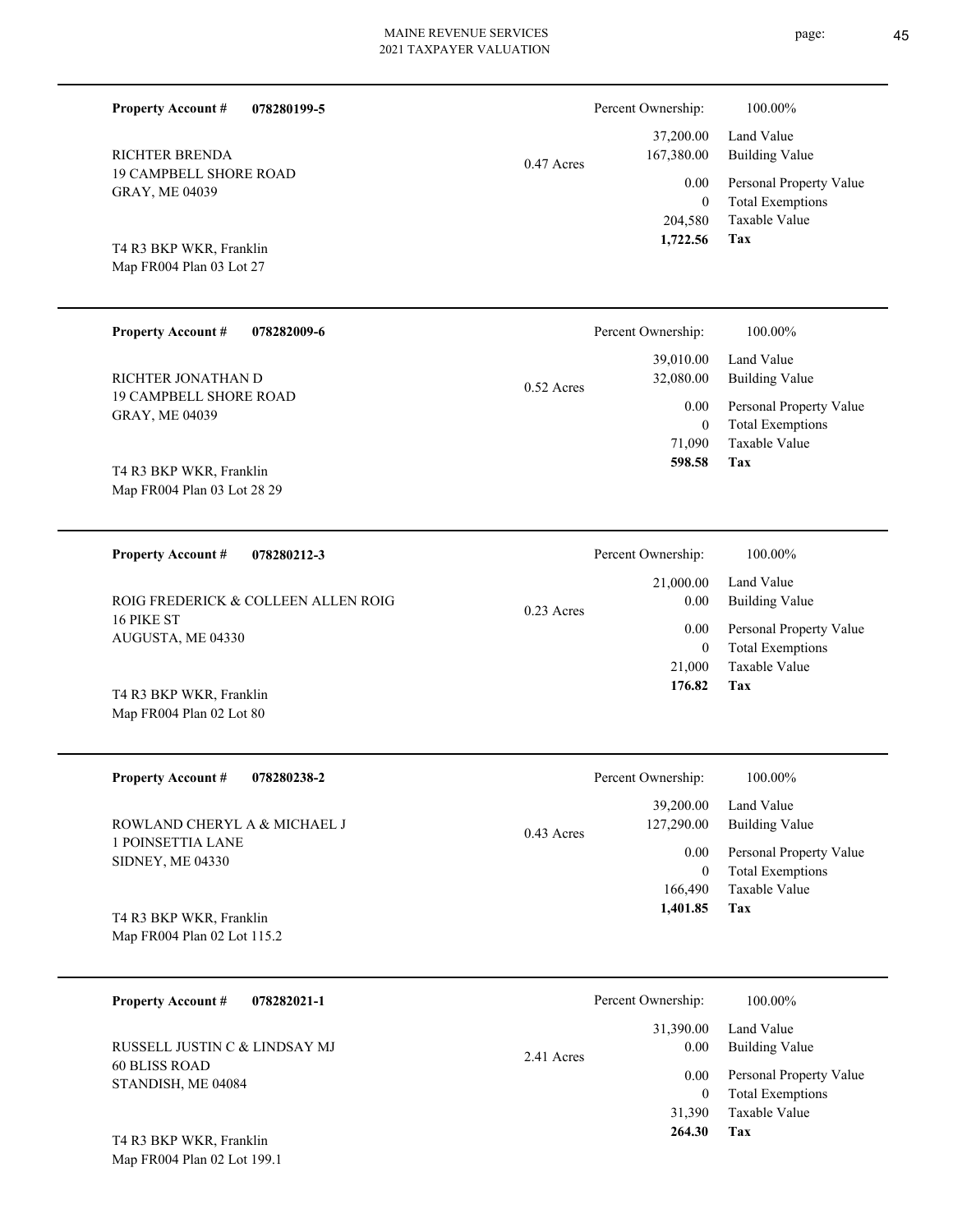| <b>Property Account #</b><br>078280018-4<br>RYAN MICHAEL R & LORNA M<br>PO BOX 90 | $0.29$ Acres | Percent Ownership:<br>34,100.00<br>138,610.00 | 100.00%<br>Land Value<br><b>Building Value</b>                             |
|-----------------------------------------------------------------------------------|--------------|-----------------------------------------------|----------------------------------------------------------------------------|
| WOOLWICH, ME 04579<br>T4 R3 BKP WKR, Franklin<br>Map FR004 Plan 03 Lot 71         |              | 0.00<br>$\mathbf{0}$<br>172,710<br>1,454.22   | Personal Property Value<br><b>Total Exemptions</b><br>Taxable Value<br>Tax |
| <b>Property Account #</b><br>078280017-3                                          |              | Percent Ownership:                            | 100.00%                                                                    |
| RYAN RICHARD E & MICHAEL R                                                        | $0.24$ Acres | 21,000.00<br>0.00                             | Land Value<br><b>Building Value</b>                                        |
| <b>469 MERRIMAC ST</b><br>NEWBURYPORT, MA 01950<br>T4 R3 BKP WKR, Franklin        |              | 0.00<br>$\mathbf{0}$<br>21,000<br>176.82      | Personal Property Value<br><b>Total Exemptions</b><br>Taxable Value<br>Tax |
| Map FR004 Plan 03 Lot 83                                                          |              |                                               |                                                                            |
| <b>Property Account #</b><br>078280203-2                                          |              | Percent Ownership:                            | 100.00%                                                                    |
| RYAN RICHARD E & MICHAEL R<br><b>469 MERRIMAC ST</b>                              | 0.34 Acres   | 28,400.00<br>39,930.00                        | Land Value<br><b>Building Value</b>                                        |
| NEWBURYPORT, MA 01950                                                             |              | 0.00<br>$\boldsymbol{0}$<br>68,330<br>575.34  | Personal Property Value<br><b>Total Exemptions</b><br>Taxable Value<br>Tax |
| T4 R3 BKP WKR, Franklin<br>Map FR004 Plan 03 Lot 74                               |              |                                               |                                                                            |
| <b>Property Account #</b><br>078280236-1                                          |              | Percent Ownership:                            | 100.00%                                                                    |
| <b>SECOR DAVID</b>                                                                | 1.00 Acres   | 41,370.00<br>95,690.00                        | Land Value<br><b>Building Value</b>                                        |
| 139 WEST 7TH STREET<br>LEADVILLE, CO 80461                                        |              | 0.00<br>$\boldsymbol{0}$<br>137,060           | Personal Property Value<br><b>Total Exemptions</b><br>Taxable Value        |
| T4 R3 BKP WKR, Franklin<br>Map FR004 Plan 03 Lot 3                                |              | 1,154.05                                      | Tax                                                                        |
| <b>Property Account #</b><br>078280176-1                                          |              | Percent Ownership:                            | 100.00%                                                                    |
| <b>SEWALL GWYN</b>                                                                | 0.30 Acres   | 23,100.00<br>0.00                             | Land Value<br><b>Building Value</b>                                        |
| 24 MAPLE ST<br>WILTON, ME 04294                                                   |              | 0.00<br>$\overline{0}$                        | Personal Property Value<br><b>Total Exemptions</b>                         |

**Tax 194.50**

23,100

Taxable Value

Map FR004 Plan 03 Lot 62 T4 R3 BKP WKR, Franklin page: 46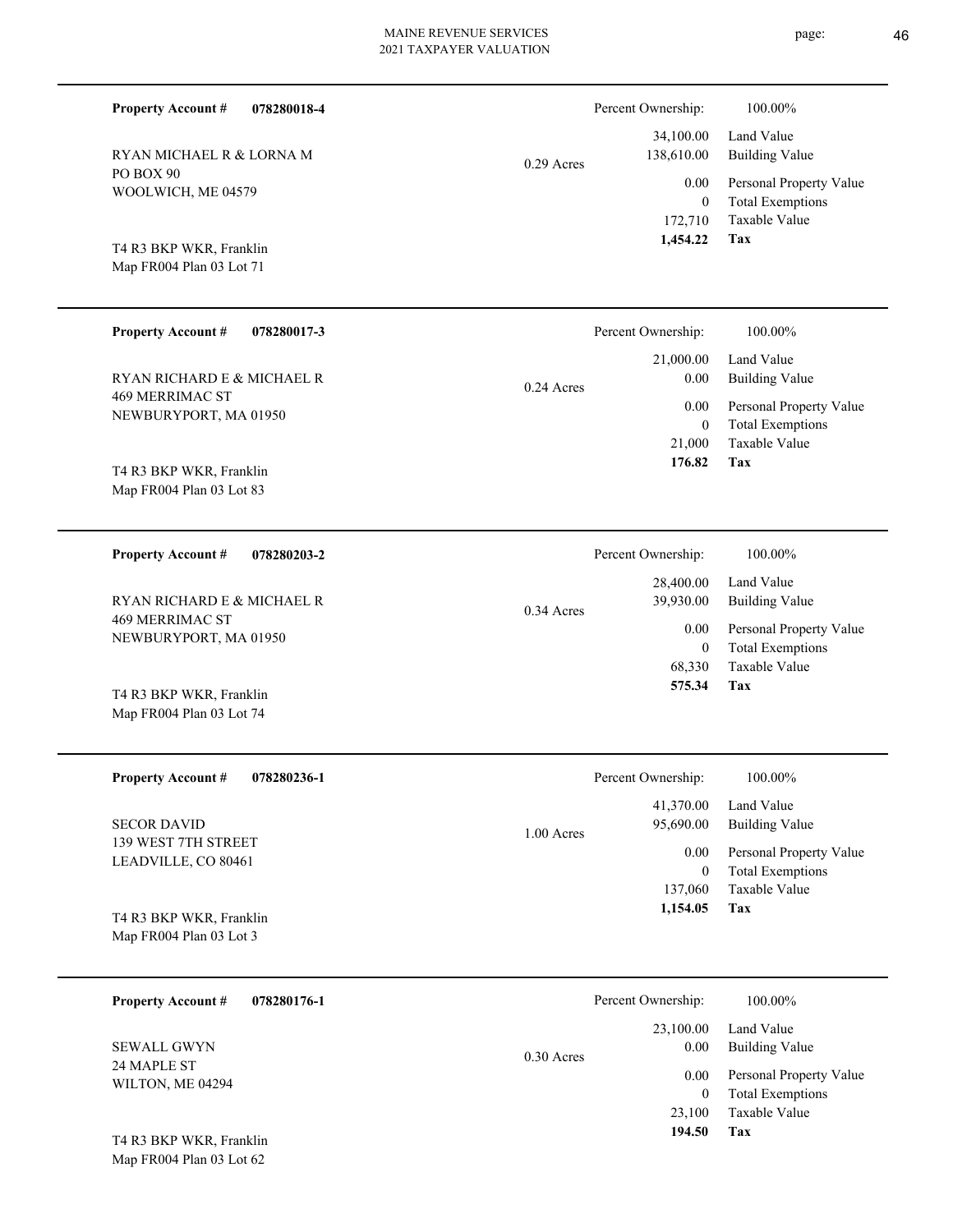| <b>Property Account #</b><br>078280220-3                  |              | Percent Ownership:                       | 100.00%                                                                    |
|-----------------------------------------------------------|--------------|------------------------------------------|----------------------------------------------------------------------------|
| SMITH WALTER L III & EILEEN M                             |              | 21,000.00<br>0.00                        | Land Value<br><b>Building Value</b>                                        |
| <b>5 BROOKVIEW CIRCLE</b><br>ELIZABETHTOWN, PA 17022-1445 | $0.23$ Acres | 0.00<br>$\overline{0}$<br>21,000         | Personal Property Value<br><b>Total Exemptions</b><br>Taxable Value        |
| T4 R3 BKP WKR, Franklin<br>Map FR004 Plan 02 Lot 98       |              | 176.82                                   | Tax                                                                        |
| <b>Property Account #</b><br>078280218-8                  |              | Percent Ownership:                       | 50.00%                                                                     |
| SMITH-BOUCHARD SHARON A                                   | $0.20$ Acres | 9,450.00<br>8,515.00                     | Land Value<br><b>Building Value</b>                                        |
| 250 TORY HILL ROAD<br>PHILLIPS, ME 04966                  |              | 0.00<br>$\mathbf{0}$<br>17,965<br>151.27 | Personal Property Value<br><b>Total Exemptions</b><br>Taxable Value<br>Tax |
| T4 R3 BKP WKR, Franklin<br>Map FR004 Plan 03 Lot 17       |              |                                          |                                                                            |
| <b>Property Account #</b><br>078280219-2                  |              | Percent Ownership:                       | 100.00%                                                                    |
| SMITH-BOUCHARD SHARON A                                   | $0.15$ Acres | 16,500.00<br>21,100.00                   | Land Value<br><b>Building Value</b>                                        |
| 250 TORY HILL ROAD<br>PHILLIPS, ME 04966                  |              | 0.00                                     | Personal Property Value                                                    |
|                                                           |              | $\overline{0}$<br>37,600                 | <b>Total Exemptions</b><br>Taxable Value                                   |
| T4 R3 BKP WKR, Franklin<br>Map FR004 Plan 03 Lot 22       |              | 316.59                                   | Tax                                                                        |
| <b>Property Account #</b><br>078280197-2                  |              | Percent Ownership:                       | 100.00%                                                                    |
| SNOWBALL PROPERTIES LLC                                   |              | 30,100.00<br>0.00                        | Land Value<br><b>Building Value</b>                                        |
| 156 WOODFORD STREET<br>PORTLAND, ME 04103                 | 0.64 Acres   | 0.00<br>$\mathbf{0}$<br>30,100           | Personal Property Value<br><b>Total Exemptions</b><br>Taxable Value        |

Map FR004 Plan 02 Lot 178

Map FR004

| 078280011P-2<br><b>Property Account #</b>                                                                                    | Percent Ownership:                 | 100.00%                                                                    |
|------------------------------------------------------------------------------------------------------------------------------|------------------------------------|----------------------------------------------------------------------------|
| SPECTRUM NORTHEAST LLC                                                                                                       | 0.00<br>0.00                       | Land Value<br>Building Value                                               |
| % CHARTER COMMUNICATIONS TAX<br><b>DEPARTMENT</b><br><b>PO BOX 74</b><br>CHARLOTTE, NC 28241-7647<br>T4 R3 BKP WKR, Franklin | 73,107.00<br>0<br>73,107<br>615.56 | Personal Property Value<br><b>Total Exemptions</b><br>Taxable Value<br>Tax |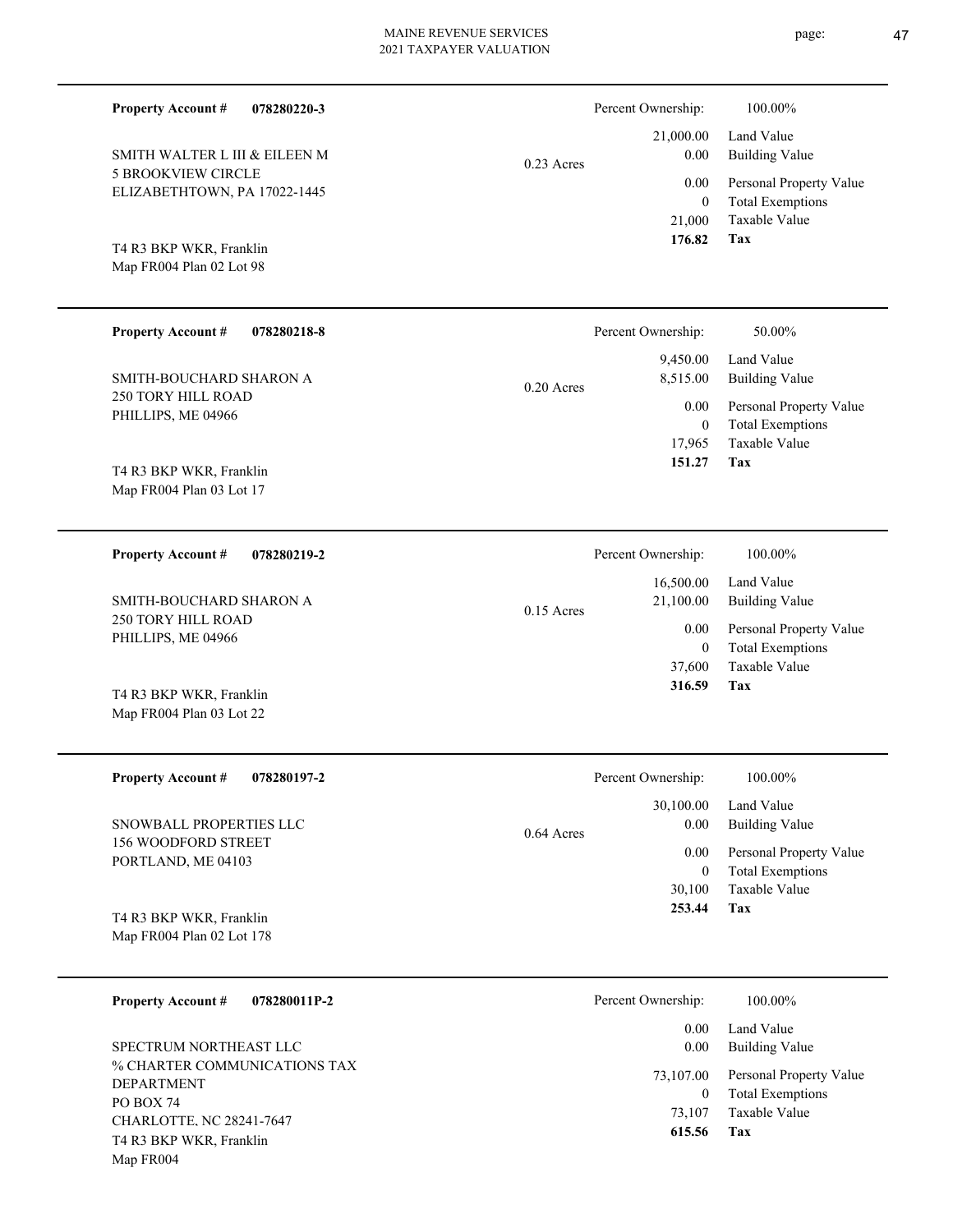**078280020-5 Property Account #**

% CHARTER COMMUNICATIONS TAX DEPARTMENT PO BOX 74 CHARLOTTE, NC 28241-7647 Map FR004 Plan 02 Lot 54 T4 R3 BKP WKR, Franklin SPECTRUM NORTHEAST LLC

Map FR004 Plan 02 Lot 55 T4 R3 BKP WKR, Franklin

Map FR004 Plan 03 Lot 2

Exempt Property

# 0.26 Acres

| Percent Ownership:     | 100.00%                             |
|------------------------|-------------------------------------|
| 21,000.00<br>10,510.00 | Land Value<br><b>Building Value</b> |
| $0.00\,$               | Personal Property Value             |
| 0                      | <b>Total Exemptions</b>             |
| 31,510                 | Taxable Value                       |
| 265.31                 | Tax                                 |

| <b>Property Account # 078280167-5</b>                  |              |
|--------------------------------------------------------|--------------|
| SPECTRUM NORTHEAST LLC<br>% CHARTER COMMUNICATIONS TAX | $0.23$ Acres |
| <b>DEPARTMENT</b>                                      |              |
| <b>PO BOX 74</b>                                       |              |
| CHARLOTTE, NC 28241-7647                               |              |

#### **Tax** Taxable Value Total Exemptions Personal Property Value Building Value Land Value 21,000 0  **176.82** 21,000.00 0.00 0.00 Percent Ownership:  $100.00\%$

| 078280093-3<br><b>Property Account #</b>   | Percent Ownership:                      | 100.00%                      |
|--------------------------------------------|-----------------------------------------|------------------------------|
| SPIZUOCO COMMERCIAL LLC                    | 41,070.00<br>161,920.00<br>$0.60$ Acres | Land Value<br>Building Value |
| 116 CHANDLER HILL ROAD<br>RIPLEY, ME 04930 | 0.00                                    | Personal Property Value      |
|                                            | 0                                       | <b>Total Exemptions</b>      |
|                                            | 202,990                                 | Taxable Value                |
| T4 R3 BKP WKR, Franklin                    | 1,709.18                                | Tax                          |

| <b>Property Account #</b><br>078282012-2 | Percent Ownership: | 100.00%                 |
|------------------------------------------|--------------------|-------------------------|
|                                          | 30,710.00          | Land Value              |
| SPRUCE KYLE & CATRINA                    | 0.00<br>1.47 Acres | Building Value          |
| 174 OTTER CREEEK DRIVE                   | 0.00               | Personal Property Value |
| BAR HARBOR, ME 04609                     | 0                  | <b>Total Exemptions</b> |
|                                          | 30,710             | Taxable Value           |
| T4 R3 BKP WKR, Franklin                  | 258.58             | Tax                     |
| Map FR004 Plan 02 Lot 205.1              |                    |                         |

| <b>Property Account #</b><br>078280030-2                      | Percent Ownership: | 100.00%                         |
|---------------------------------------------------------------|--------------------|---------------------------------|
|                                                               | 18,900.00          | Land Value                      |
| STATE OWNED TAX ACQUIRED 2018<br>FORMERLY CAIL ROBERT G ET AL | $0.21$ Acres       | Building Value<br>0.00          |
|                                                               |                    | Personal Property Value<br>0.00 |
| , ME                                                          | 18,900             | <b>Total Exemptions</b>         |
|                                                               |                    | Taxable Value<br>$\theta$       |
| T4 R3 BKP WKR, Franklin                                       |                    | 0.00<br>Tax                     |
| Map FR004 Plan 02 Lot 88                                      |                    |                                 |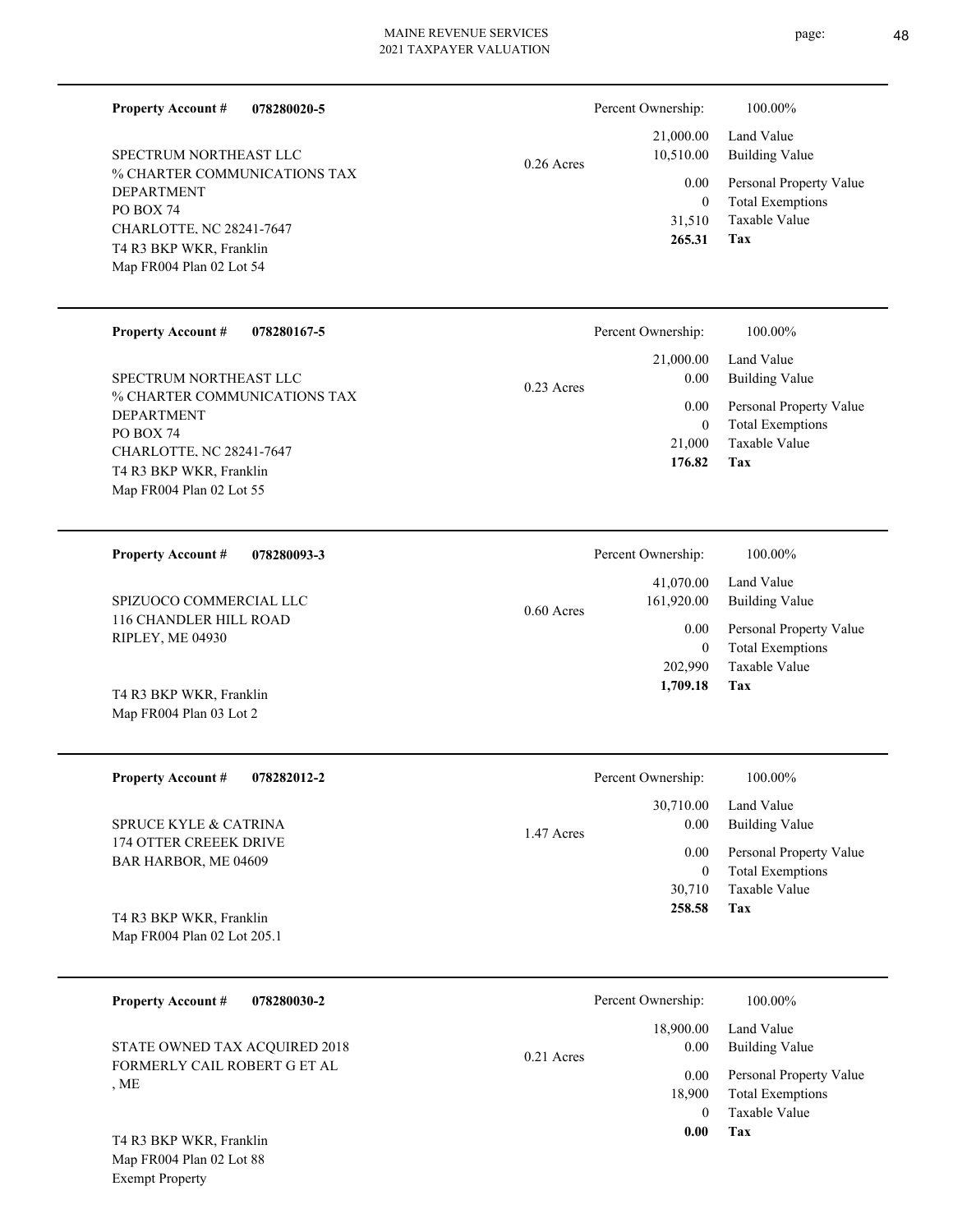| <b>Property Account #</b><br>078280048-3                                       |              | Percent Ownership:                              | 100.00%                                                                           |
|--------------------------------------------------------------------------------|--------------|-------------------------------------------------|-----------------------------------------------------------------------------------|
| STATE OWNED TAX ACQUIRED 2018                                                  | $0.23$ Acres | 21,000.00<br>0.00                               | Land Value<br><b>Building Value</b>                                               |
| FORMERLY CULLEN BRIAN S & PATRICK M<br>$\ensuremath{\mathrm{CULL}}$<br>, ME    |              | 0.00<br>21,000<br>$\overline{0}$                | Personal Property Value<br><b>Total Exemptions</b><br>Taxable Value               |
| T4 R3 BKP WKR, Franklin<br>Map FR004 Plan 02 Lot 100<br><b>Exempt Property</b> |              | 0.00                                            | Tax                                                                               |
| <b>Property Account #</b><br>078280243-2                                       |              | Percent Ownership:                              | 100.00%                                                                           |
| STEFANAKOS MICHAEL K & VICTORIA S                                              | $0.46$ Acres | 39,200.00<br>54,430.00                          | Land Value<br><b>Building Value</b>                                               |
| PO BOX 97<br>STRATTON, ME 04982                                                |              | 0.00<br>$\overline{0}$<br>93,630<br>788.36      | Personal Property Value<br><b>Total Exemptions</b><br><b>Taxable Value</b><br>Tax |
| T4 R3 BKP WKR, Franklin<br>Map FR004 Plan 02 Lot 109                           |              |                                                 |                                                                                   |
| <b>Property Account #</b><br>078280132-2                                       |              | Percent Ownership:                              | 100.00%                                                                           |
| TADDEO ARTHUR R & CAROL-ANNE M TRUSTEE                                         | $0.50$ Acres | 32,000.00<br>54,100.00                          | Land Value<br><b>Building Value</b>                                               |
| <b>138 SOUTH ROAD</b><br>PEPPERELL, MA 01463-1279                              |              | 0.00<br>$\overline{0}$<br>86,100                | Personal Property Value<br><b>Total Exemptions</b><br><b>Taxable Value</b>        |
| T4 R3 BKP WKR, Franklin<br>Map FR004 Plan 02 Lot 126                           |              | 724.96                                          | Tax                                                                               |
| <b>Property Account #</b><br>078280204-4                                       |              | Percent Ownership:                              | 100.00%                                                                           |
| TAMMARO NICHOLAS J & NICOLE A                                                  | 0.60 Acres   | 39,070.00<br>111,260.00                         | Land Value<br><b>Building Value</b>                                               |
| 539 OCEAN HOUSE ROAD<br>CAPE ELIZABETH, ME 04107                               |              | 0.00<br>$\boldsymbol{0}$<br>150,330<br>1,265.78 | Personal Property Value<br><b>Total Exemptions</b><br>Taxable Value<br>Tax        |
| T4 R3 BKP WKR, Franklin<br>Map FR004 Plan 02 Lot 20 23                         |              |                                                 |                                                                                   |
| <b>Property Account #</b><br>078280217-4                                       |              | Percent Ownership:                              | 100.00%                                                                           |
| TEE CAROLS & CHARLES KINGSLEY SLEIGHT                                          | 5.00 Acres   | 27,370.00<br>0.00                               | Land Value<br><b>Building Value</b>                                               |
| 41 JASON ST<br>ARLINGTON, MA 02476                                             |              | 0.00<br>$\boldsymbol{0}$<br>27,370              | Personal Property Value<br><b>Total Exemptions</b><br>Taxable Value               |

**Tax 230.46**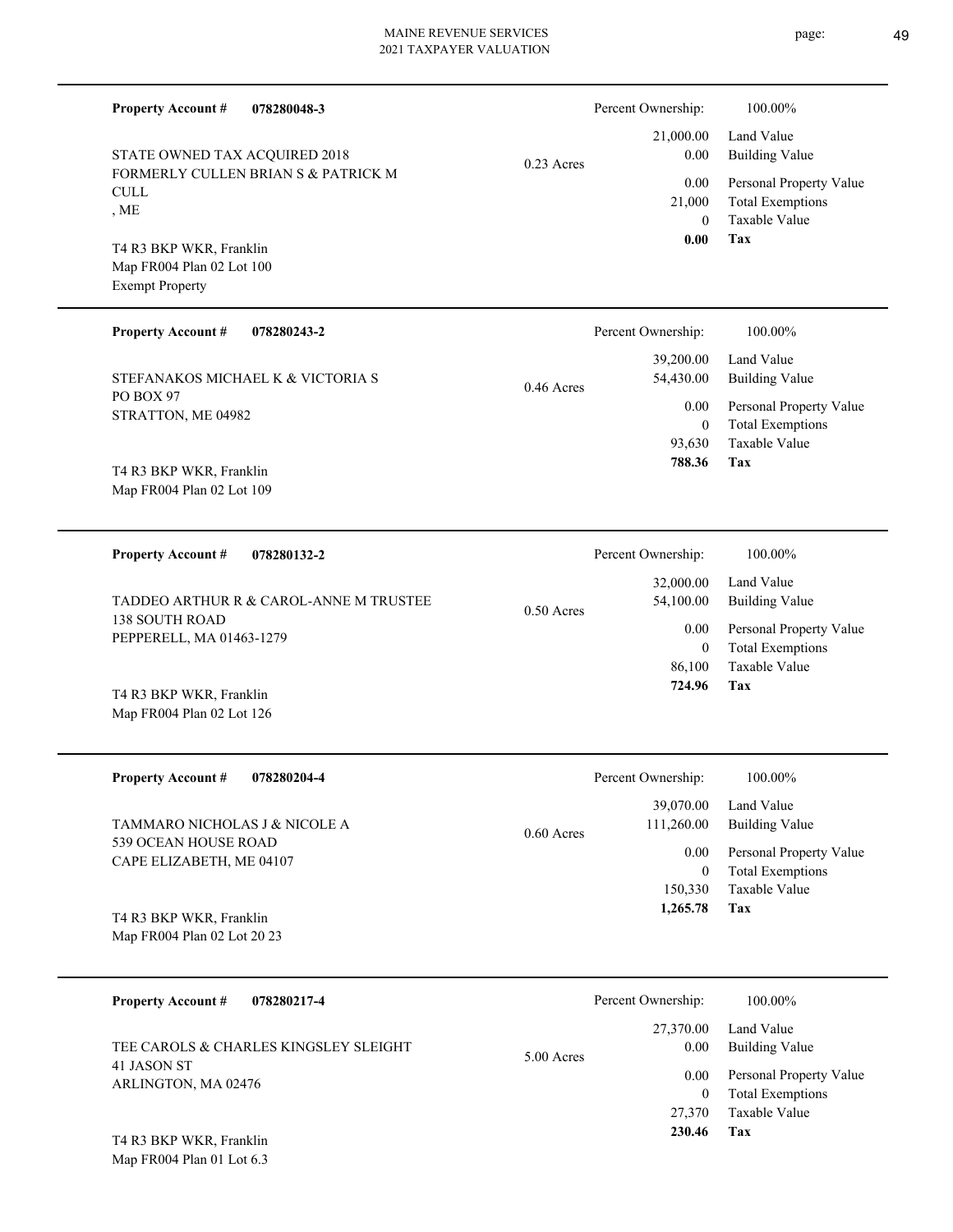**078280148-3 Tax** Taxable Value Total Exemptions Personal Property Value Building Value Land Value 168 GRAYTOWN RD SEDGWICK, ME 04676 **Property Account #** Map FR004 Plan 03 Lot 50 T4 R3 BKP WKR, Franklin TENNEY KEITH MCBLAIR & ZOE ROBBINS 48,280 0  **406.52** 13,500.00 34,780.00 0.00 0.12 Acres Percent Ownership:  $100.00\%$ **078280292-5 Tax** Taxable Value Total Exemptions Personal Property Value Building Value Land Value 10 THOREAU DRIVE NASHUA, NH 03062 **Property Account #** Map FR004 Plan 02 Lot 204 T4 R3 BKP WKR, Franklin THOMPSON BRAD & SAMUEL JENNESS 214,170 0  **1,803.31** 41,740.00 172,430.00 0.00 1.52 Acres Percent Ownership:  $100.00\%$ **078280009-4 Tax** Taxable Value Total Exemptions Personal Property Value Building Value Land Value 161 KIDDER HILL ROAD HOLDEN, ME 04429 **Property Account #** Map FR004 Plan 02 Lot 89 T4 R3 BKP WKR, Franklin TRAINOR JOHN F & COLLEEN AC 72,720 0  **612.30** 32,000.00 40,720.00 0.00 0.23 Acres Percent Ownership:  $100.00\%$ **078282010-1 Tax** Taxable Value Total Exemptions Personal Property Value Building Value Land Value %DUFF & PHELPS PO BOX 2629 ADDISON, TX 75001 WIND FARM ASSETS **Property Account #** Map FR004 Plan 01 Lot 4 T4 R3 BKP WKR, Franklin TRANSCANADA MAINE WIND DEV INC 1,198,960 0  **10,095.24** 62,840.00 1,136,120.00 0.00 1.00 Acres Percent Ownership:  $100.00\%$ **078280010-3** Taxable Value Total Exemptions Personal Property Value Building Value Land Value PO BOX 173 EUSTIS, ME 04936-0173 **Property Account #** TRILLIUM LOOP LLC 90,100 0 32,000.00 58,100.00 0.00 0.23 Acres Percent Ownership:  $100.00\%$ 

Map FR004 Plan 02 Lot 84 T4 R3 BKP WKR, Franklin page: 50

**Tax**

 **758.64**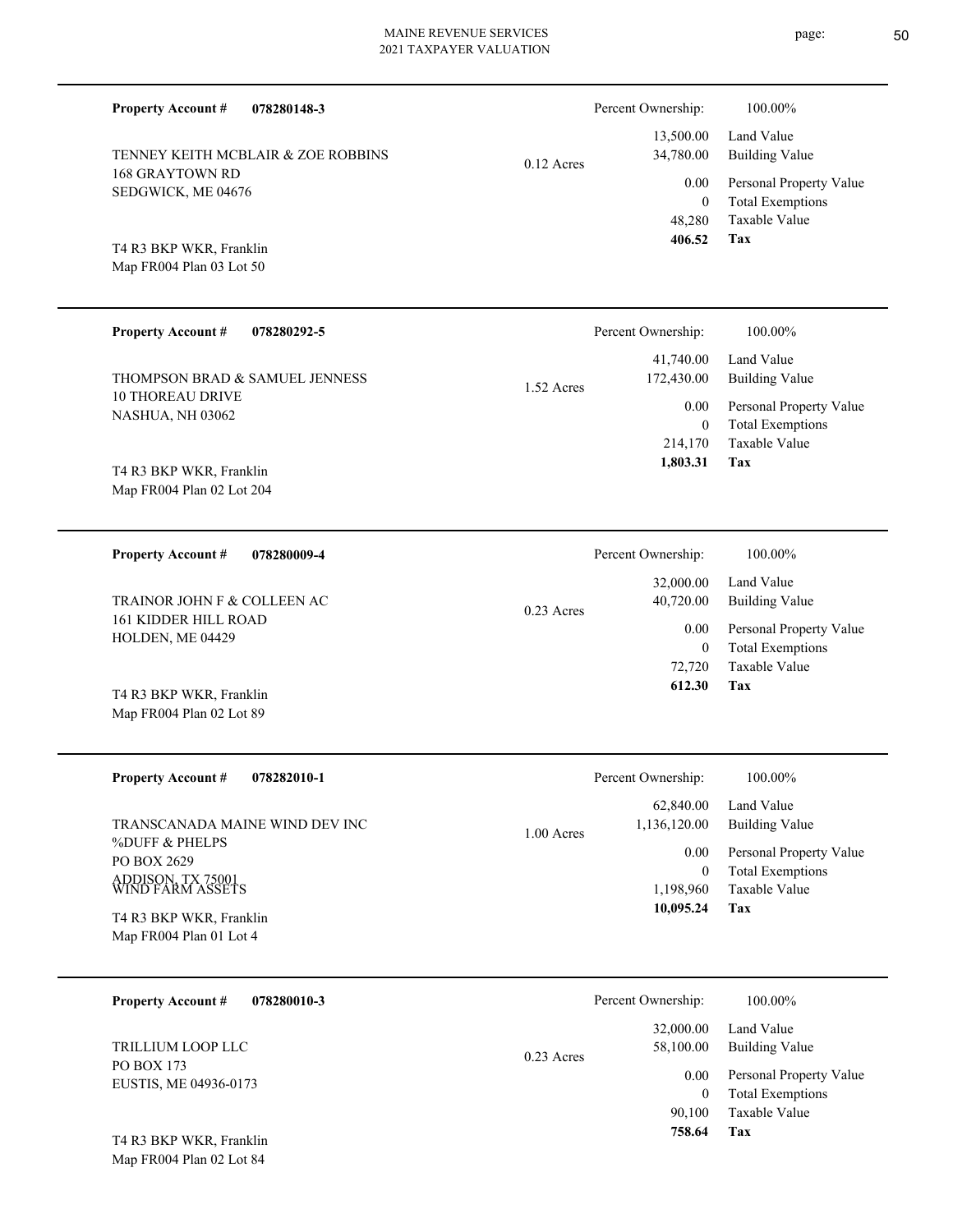| <b>Property Account #</b><br>078280099-2            |              | Percent Ownership:       | 100.00%                                            |
|-----------------------------------------------------|--------------|--------------------------|----------------------------------------------------|
| TRILLIUM LOOP LLC                                   | $0.23$ Acres | 32,000.00<br>86,440.00   | Land Value<br><b>Building Value</b>                |
| PO BOX 173<br>EUSTIS, ME 04936-0173                 |              | 0.00<br>$\theta$         | Personal Property Value<br><b>Total Exemptions</b> |
| T4 R3 BKP WKR, Franklin<br>Map FR004 Plan 02 Lot 93 |              | 118,440<br>997.26        | Taxable Value<br>Tax                               |
| <b>Property Account #</b><br>078280241-1            |              | Percent Ownership:       | 100.00%                                            |
| TRUE LYNNE M                                        | $0.60$ Acres | 41,070.00<br>124,440.00  | Land Value<br><b>Building Value</b>                |
| 1475 WASHINGTON ST<br><b>BATH, ME 04530</b>         |              | 0.00<br>$\mathbf{0}$     | Personal Property Value<br><b>Total Exemptions</b> |
| T4 R3 BKP WKR, Franklin                             |              | 165,510<br>1,393.59      | Taxable Value<br>Tax                               |
| Map FR004 Plan 03 Lot 75 76                         |              |                          |                                                    |
| <b>Property Account #</b><br>078280129-1            |              | Percent Ownership:       | 100.00%                                            |
| <b>TUCKER DONALD</b>                                | 1.20 Acres   | 34,010.00<br>40,080.00   | Land Value<br><b>Building Value</b>                |
| 7 GRANITE ST<br>MEXICO, ME 04257                    |              | 0.00<br>$\theta$         | Personal Property Value<br><b>Total Exemptions</b> |
| T4 R3 BKP WKR, Franklin                             |              | 74,090<br>623.84         | <b>Taxable Value</b><br>Tax                        |
| Map FR004 Plan 03 Lot 39                            |              |                          |                                                    |
| <b>Property Account #</b><br>078280276-1            |              | Percent Ownership:       | 100.00%                                            |
| TURGEON ALLAN R & SUZANNE P                         | 0.23 Acres   | 32,000.00<br>108,730.00  | Land Value<br><b>Building Value</b>                |
| 99 LAKE AUBURN AVE<br>AUBURN, ME 04210-4373         |              | 0.00<br>$\boldsymbol{0}$ | Personal Property Value<br><b>Total Exemptions</b> |
| T4 R3 BKP WKR, Franklin                             |              | 140,730<br>1,184.95      | Taxable Value<br>Tax                               |
| Map FR004 Plan 02 Lot 121                           |              |                          |                                                    |
| 078280237-2<br><b>Property Account #</b>            |              | Percent Ownership:       | 100.00%                                            |
| TURGEON SUZANNE P                                   | 0.26 Acres   | 21,000.00<br>7,210.00    | Land Value<br><b>Building Value</b>                |
| 99 LAKE AUBURN AVE<br>AUBURN, ME 04210              |              | 0.00<br>$\boldsymbol{0}$ | Personal Property Value<br><b>Total Exemptions</b> |
|                                                     |              | 28,210                   | Taxable Value                                      |

**Tax 237.53**

Map FR004 Plan 02 Lot 120 T4 R3 BKP WKR, Franklin

## page: 51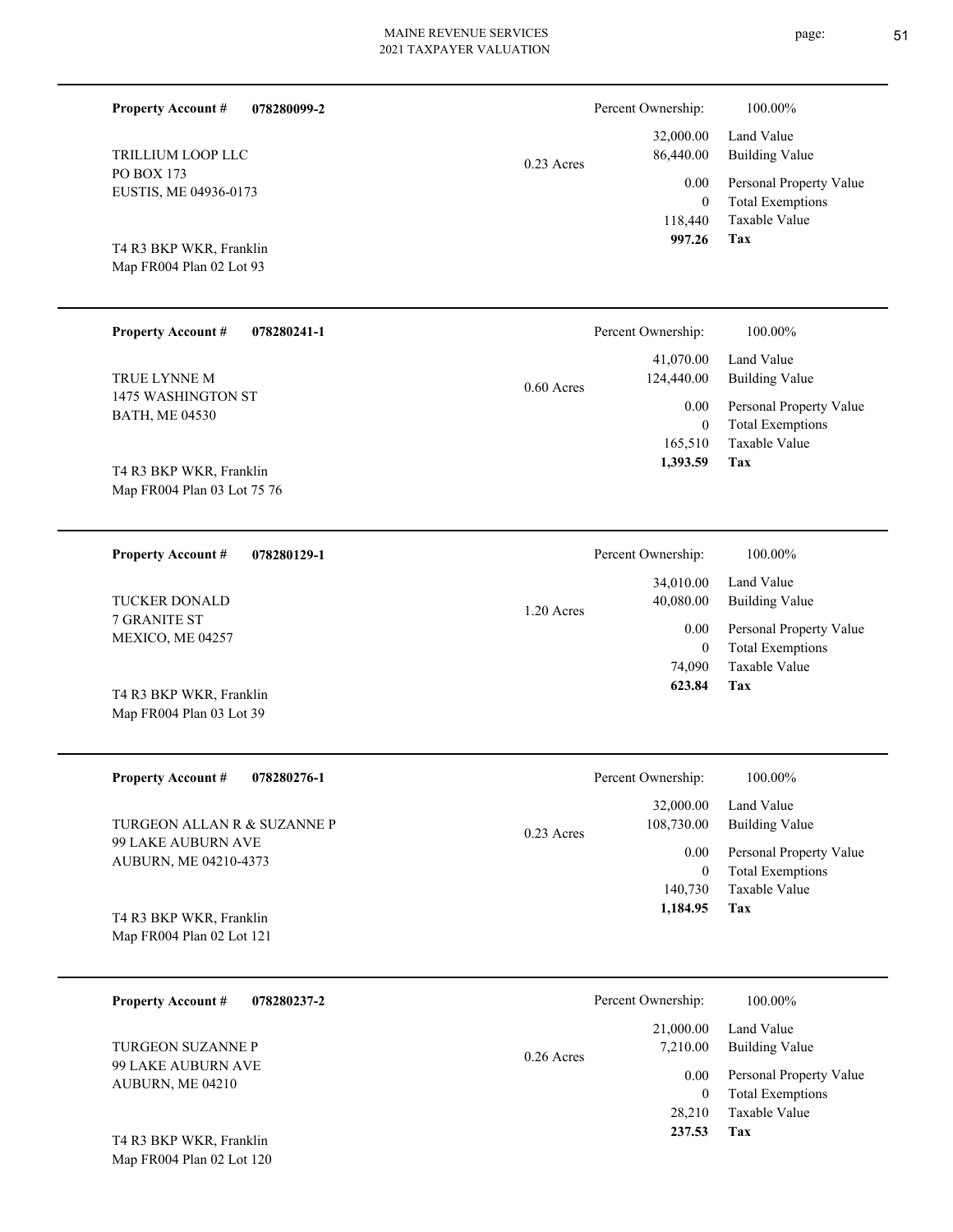Percent Ownership:  $100.00\%$ 

**Tax 1,458.85**

| <b>ULMER WALTER F III</b>                                                          | 15.00 Acres                | 40,590.00<br>0.00                   | Land Value<br><b>Building Value</b>                                 |
|------------------------------------------------------------------------------------|----------------------------|-------------------------------------|---------------------------------------------------------------------|
| <b>10 FURNACE ST</b><br>COLD SPRING, NY 10516                                      |                            | 0.00<br>$\mathbf{0}$                | Personal Property Value<br><b>Total Exemptions</b>                  |
| T4 R3 BKP WKR, Franklin<br>Map FR004 Plan 01 Lot 7.3                               |                            | 40,590<br>341.77                    | Taxable Value<br><b>Tax</b>                                         |
| <b>Property Account #</b><br>078280073-1                                           |                            | Percent Ownership:                  | 100.00%                                                             |
| UNITED STATES OF AMERICA<br>APPALACHIAN NATIONAL SCENIC TRAIL                      | 251.00 Acres               | 557,750.00<br>0.00                  | Land Value<br><b>Building Value</b>                                 |
| PO BOX 50<br>HARPERS FERRY, WV 25425                                               |                            | 0.00<br>557,750<br>$\mathbf{0}$     | Personal Property Value<br><b>Total Exemptions</b><br>Taxable Value |
| T4 R3 BKP WKR, Franklin<br>Map FR004 Plan 01 Lot 5<br><b>Exempt Property</b>       |                            | 0.00                                | Tax                                                                 |
| <b>Property Account #</b><br>078280293-1                                           |                            | Percent Ownership:                  | 100.00%                                                             |
| UNITED STATES OF AMERICA                                                           | 92.87 Acres                | 97,430.00<br>0.00                   | Land Value<br><b>Building Value</b>                                 |
| APPALACHIAN NATIONAL SCENIC TRAIL<br>PO BOX 50<br>HARPERS FERRY, WV 25425          |                            | 0.00<br>97,430<br>$\mathbf{0}$      | Personal Property Value<br><b>Total Exemptions</b><br>Taxable Value |
| T4 R3 BKP WKR, Franklin<br>Map FR004 Plan 01 Lot 3.1 4.1<br><b>Exempt Property</b> |                            | 0.00                                | Tax                                                                 |
| <b>Property Account #</b><br>078280127-5                                           |                            | Percent Ownership:                  | 100.00%                                                             |
| URSA MAJOR LLC                                                                     | Tree Growth<br>77.00 Acres | 22,298.00<br>$0.00\,$               | Land Value<br><b>Building Value</b>                                 |
| $%$ AFM<br>PO BOX 978<br>FARMINGTON, ME 04938                                      |                            | 0.00<br>$\mathbf{0}$<br>22,298      | Personal Property Value<br><b>Total Exemptions</b><br>Taxable Value |
| T4 R3 BKP WKR, Franklin<br>Map FR004 Plan 01 Lot 12                                |                            | 187.75                              | <b>Tax</b>                                                          |
| <b>Property Account #</b><br>078280077-4                                           |                            | Percent Ownership:                  | 100.00%                                                             |
| VALENTE MEGHANN L TRUSTEE                                                          | 0.46 Acres                 | 39,200.00<br>134,060.00             | Land Value<br><b>Building Value</b>                                 |
| <b>20 REYNOLDS LANE</b><br>BURNHAM, ME 04922                                       |                            | 0.00<br>$\boldsymbol{0}$<br>173,260 | Personal Property Value<br><b>Total Exemptions</b><br>Taxable Value |

Map FR004 Plan 02 Lot 82 83 T4 R3 BKP WKR, Franklin

#### **078280254-1 Property Account #**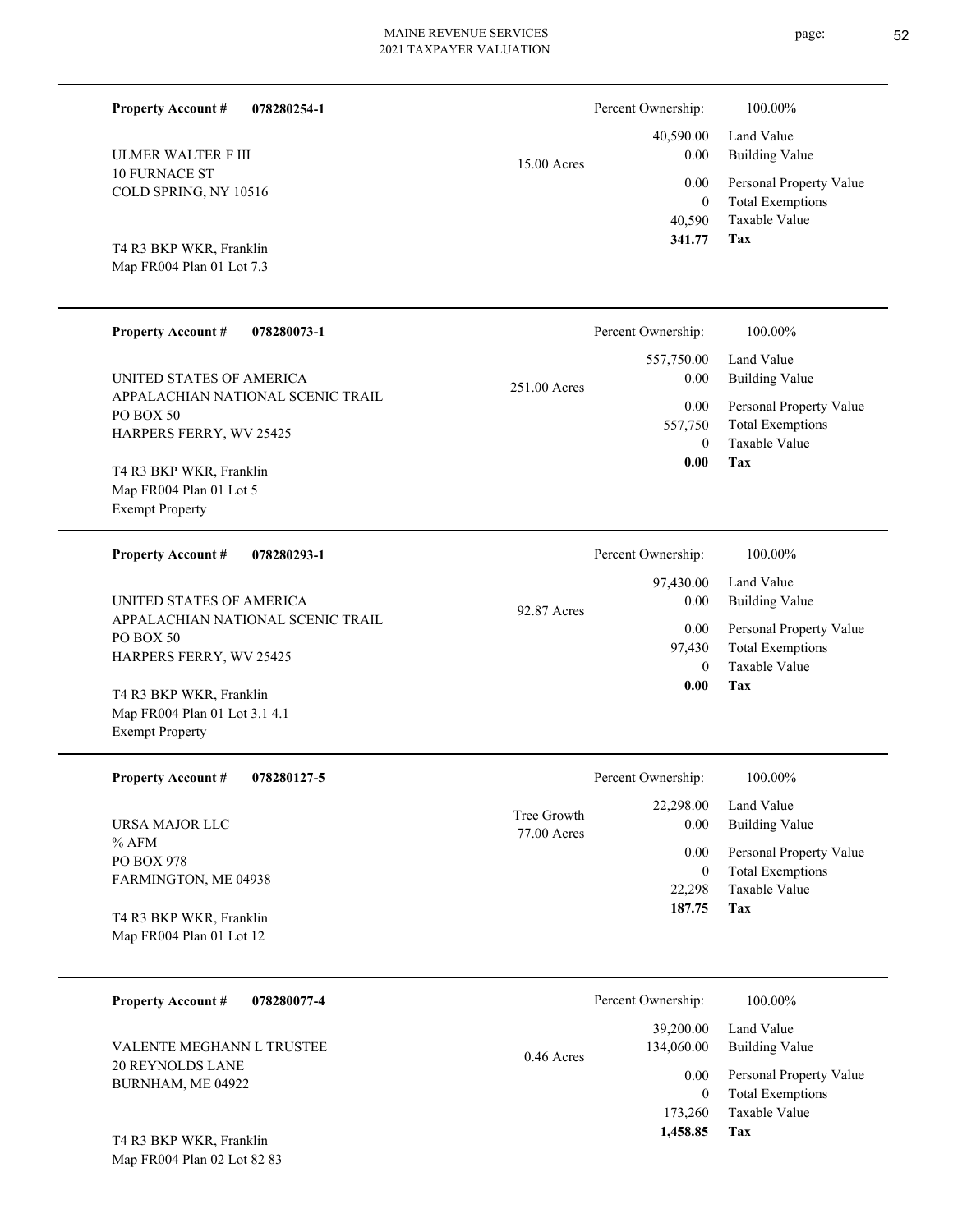| <b>Property Account #</b><br>078280262-2               |              | Percent Ownership:     | 100.00%                                            |
|--------------------------------------------------------|--------------|------------------------|----------------------------------------------------|
| VAN RYSWOOD SCOTT                                      | 7.00 Acres   | 45,750.00<br>62,520.00 | Land Value<br><b>Building Value</b>                |
| PO BOX 1104<br>EASTHAM, MA 02642                       |              | 0.00<br>$\overline{0}$ | Personal Property Value<br><b>Total Exemptions</b> |
| T4 R3 BKP WKR, Franklin                                |              | 108,270<br>911.63      | Taxable Value<br>Tax                               |
| Map FR004 Plan 03 Lot 6.2                              |              |                        |                                                    |
| <b>Property Account #</b><br>078280264-1               |              | Percent Ownership:     | 100.00%                                            |
| <b>VASHON DAVID R</b>                                  | 1.60 Acres   | 39,800.00<br>88,910.00 | Land Value<br><b>Building Value</b>                |
| <b>8 OAK KNOLL DR</b><br>WATERVILLE, ME 04901          |              | 0.00<br>$\theta$       | Personal Property Value<br><b>Total Exemptions</b> |
|                                                        |              | 128,710<br>1,083.74    | Taxable Value<br>Tax                               |
| T4 R3 BKP WKR, Franklin<br>Map FR004 Plan 02 Lot 143.2 |              |                        |                                                    |
|                                                        |              |                        |                                                    |
| <b>Property Account #</b><br>078280024-2               |              | Percent Ownership:     | 100.00%                                            |
| VERRILL ARTHUR H & JACQUELINE                          | $0.49$ Acres | 33,500.00<br>800.00    | Land Value<br><b>Building Value</b>                |
| PO BOX 301<br>LIMINGTON, ME 04049                      |              | 0.00<br>$\theta$       | Personal Property Value<br><b>Total Exemptions</b> |
|                                                        |              | 34,300<br>288.81       | <b>Taxable Value</b><br>Tax                        |
| T4 R3 BKP WKR, Franklin<br>Map FR004 Plan 03 Lot 14    |              |                        |                                                    |
| <b>Property Account #</b><br>078280007-3               |              | Percent Ownership:     | $100.00\%$                                         |
| VIENNEAU ANDREW J & AMY Y & CAROLYN HARMS              | 0.34 Acres   | 35,900.00<br>72,470.00 | Land Value<br><b>Building Value</b>                |
| <b>39 DOWNEY STREET</b><br>HOPKINTON, MA 01748         |              | 0.00<br>$\bf{0}$       | Personal Property Value<br><b>Total Exemptions</b> |
|                                                        |              | 108,370<br>912.48      | Taxable Value<br>Tax                               |
| T4 R3 BKP WKR, Franklin<br>Map FR004 Plan 03 Lot 78    |              |                        |                                                    |
|                                                        |              |                        |                                                    |
| <b>Property Account #</b><br>078280184-4               |              | Percent Ownership:     | 100.00%                                            |
| WAGNER PETER B & NANCY M                               | 1.20 Acres   | 41,510.00<br>77,020.00 | Land Value<br><b>Building Value</b>                |
| PO BOX 1<br>STRATTON, ME 04982-0001                    |              | 0.00<br>25,000         | Personal Property Value<br><b>Total Exemptions</b> |

**Tax**

93,530

 **787.52**

Taxable Value

Map FR004 Plan 01 Lot 12.2 Homestead Exemption \$25000 T4 R3 BKP WKR, Franklin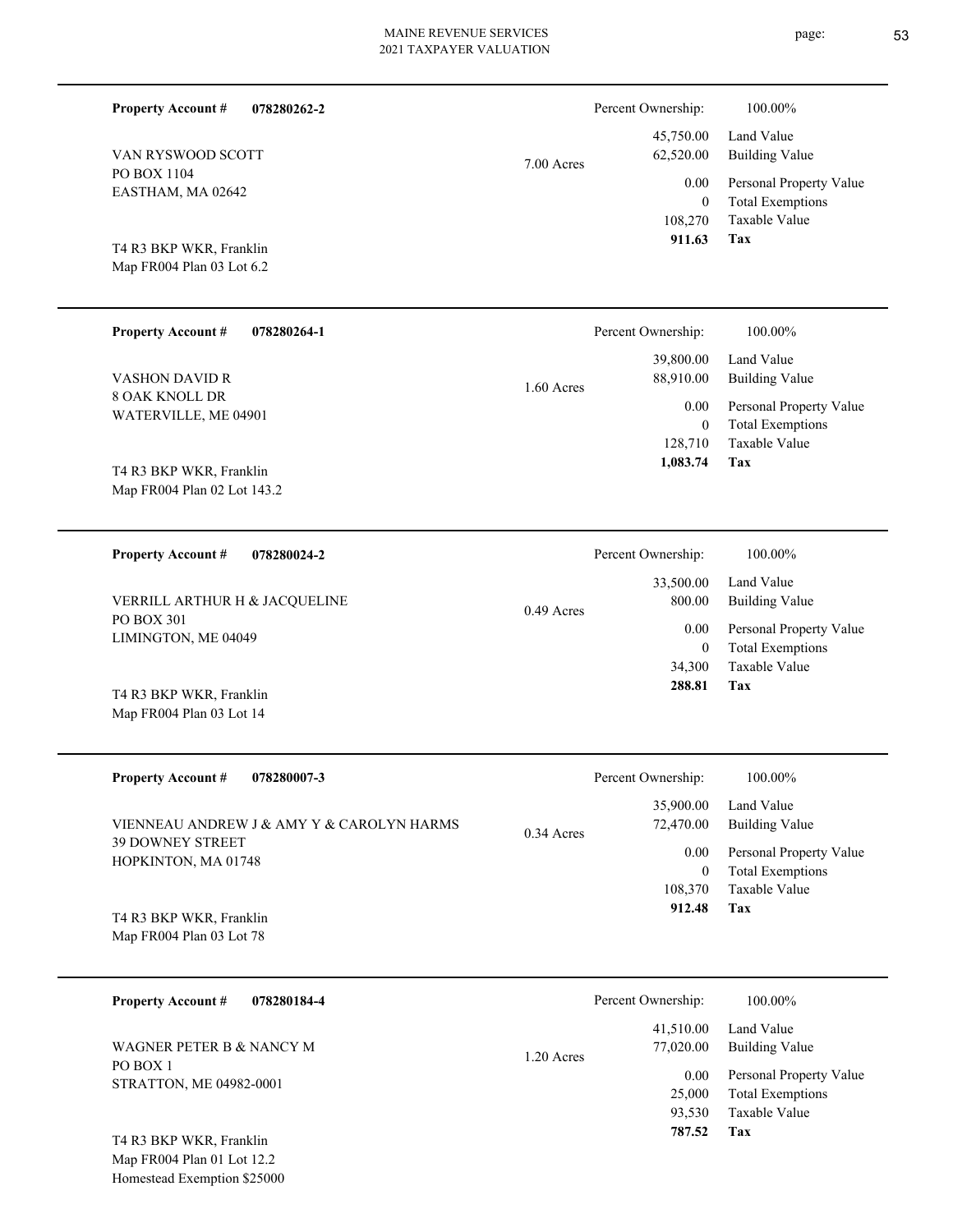| <b>Property Account #</b>                                                                                 | 078280026-2                            |              | Percent Ownership:                              | 100.00%                                                                    |
|-----------------------------------------------------------------------------------------------------------|----------------------------------------|--------------|-------------------------------------------------|----------------------------------------------------------------------------|
| <b>WALKER MARY S &amp; SCOTT W</b>                                                                        |                                        | $1.07$ Acres | 39,420.00<br>116,430.00                         | Land Value<br><b>Building Value</b>                                        |
| <b>30 ROYAL STREET</b><br>WINTHROP, ME 04364<br>T4 R3 BKP WKR, Franklin<br>Map FR004 Plan 03 Lot 10 10.11 |                                        |              | 0.00<br>$\boldsymbol{0}$<br>155,850<br>1,312.26 | Personal Property Value<br><b>Total Exemptions</b><br>Taxable Value<br>Tax |
| <b>Property Account #</b>                                                                                 | 078280172-5                            |              | Percent Ownership:                              | 100.00%                                                                    |
| WALKER TAYLOR E & KAREN H SEILE                                                                           |                                        | 5.37 Acres   | 44,560.00<br>157,440.00                         | Land Value<br><b>Building Value</b>                                        |
| <b>80 CALDWELL LANE</b><br>WYMAN TOWNSHIP, ME 04982                                                       |                                        |              | 0.00<br>$\mathbf{0}$<br>202,000                 | Personal Property Value<br><b>Total Exemptions</b><br>Taxable Value        |
| T4 R3 BKP WKR, Franklin<br>Map FR004 Plan 03 Lot 4                                                        |                                        |              | 1,700.84                                        | Tax                                                                        |
| <b>Property Account #</b>                                                                                 | 078280244-3                            |              | Percent Ownership:                              | 100.00%                                                                    |
|                                                                                                           | WALLACE MARY THAYER & EDWARD N HUGGINS | $0.40$ Acres | 26,400.00<br>18,050.00                          | Land Value<br><b>Building Value</b>                                        |
| % EDWARD HUGGINS<br>216 PERKINS RIDGE ROAD<br>AUBURN, ME 04210-9129                                       |                                        |              | 0.00<br>$\mathbf{0}$<br>44,450                  | Personal Property Value<br><b>Total Exemptions</b><br>Taxable Value        |
| T4 R3 BKP WKR, Franklin<br>Map FR004 Plan 02 Lot 148                                                      |                                        |              | 374.27                                          | <b>Tax</b>                                                                 |
|                                                                                                           |                                        |              |                                                 |                                                                            |

| <b>Property Account #</b><br>078280029-2                            | Percent Ownership:        | 100.00%                                                             |
|---------------------------------------------------------------------|---------------------------|---------------------------------------------------------------------|
|                                                                     | 41,500.00                 | Land Value                                                          |
| <b>WARREN GARETH V</b>                                              | 113,870.00<br>1.18 Acres  | Building Value                                                      |
| PO BOX 57<br>THE LOAF<br>CARRABASSETT VALLEY, ME 04947              | 0.00<br>25,000<br>130,370 | Personal Property Value<br><b>Total Exemptions</b><br>Taxable Value |
| T4 R3 BKP WKR, Franklin<br>Map FR004 Plan 01 Lot 4.2 Plan 03 Lot 66 | 1,097.72                  | Tax                                                                 |
| Homestead Exemption \$25000                                         |                           |                                                                     |
| 078280134-1<br><b>Property Account #</b>                            | Percent Ownership:        | 100.00%                                                             |

| WARREN RICHARD L & SANDRA S<br>55 UPPER MAST LANDING RD | $1.02$ Acres | 41,380.00<br>106,030.00 | Land Value<br>Building Value |
|---------------------------------------------------------|--------------|-------------------------|------------------------------|
| FREEPORT, ME 04032                                      |              | 0.00                    | Personal Property Value      |
|                                                         |              | $\theta$                | <b>Total Exemptions</b>      |
|                                                         |              | 147,410                 | Taxable Value                |
| T4 R3 BKP WKR, Franklin                                 |              | 1,241.19                | Tax                          |

Map FR004 Plan 02 Lot 1 2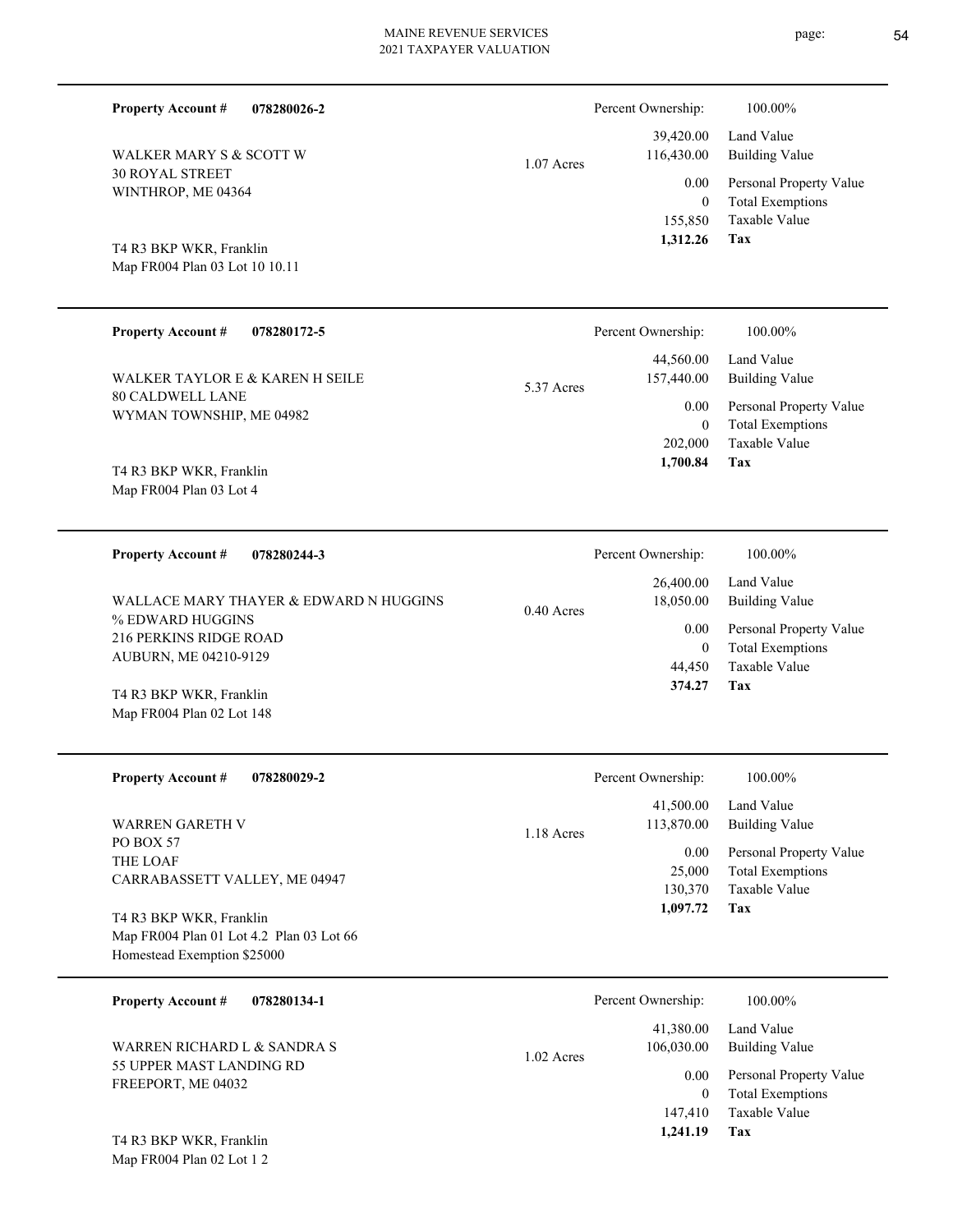| <b>Property Account #</b><br>078280092-3                                             |              | Percent Ownership:                         | 100.00%                                                                    |
|--------------------------------------------------------------------------------------|--------------|--------------------------------------------|----------------------------------------------------------------------------|
| <b>WEBB NATHAN</b>                                                                   | 2.58 Acres   | 31,520.00<br>11,560.00                     | Land Value<br><b>Building Value</b>                                        |
| PO BOX 21<br>STRATTON, ME 04982<br>T4 R3 BKP WKR, Franklin                           |              | 0.00<br>$\overline{0}$<br>43,080<br>362.73 | Personal Property Value<br><b>Total Exemptions</b><br>Taxable Value<br>Tax |
| Map FR004 Plan 01 Lot 11                                                             |              |                                            |                                                                            |
| <b>Property Account #</b><br>078282016-1                                             |              | Percent Ownership:                         | 100.00%                                                                    |
| <b>WEBB NATHAN B</b>                                                                 | $2.00$ Acres | 42,100.00<br>83,750.00                     | Land Value<br><b>Building Value</b>                                        |
| 4718 CARRABASSETT DRIVE #21<br>WYMAN TWP, ME 04982                                   |              | 0.00<br>25,000<br>100,850<br>849.16        | Personal Property Value<br><b>Total Exemptions</b><br>Taxable Value<br>Tax |
| T4 R3 BKP WKR, Franklin<br>Map FR004 Plan 01 Lot 11.1<br>Homestead Exemption \$25000 |              |                                            |                                                                            |
| <b>Property Account #</b><br>078280265-2                                             |              | Percent Ownership:                         | 100.00%                                                                    |
| WESCOTT JENNIFER A & PETER D III                                                     | $1.00$ Acres | 41,370.00<br>125,230.00                    | Land Value<br><b>Building Value</b>                                        |
| <b>42 CONSTITUTION DRIVE</b><br>WESTBROOK, ME 04092                                  |              | 0.00<br>$\overline{0}$                     | Personal Property Value<br><b>Total Exemptions</b>                         |
| T4 R3 BKP WKR, Franklin<br>Map FR004 Plan 03 Lot 1.1                                 |              | 166,600<br>1,402.77                        | Taxable Value<br>Tax                                                       |
| <b>Property Account #</b><br>078280246-2                                             |              | Percent Ownership:                         | 100.00%                                                                    |
| WHITE ISAAC O                                                                        | $0.17$ Acres | 27,500.00<br>38,080.00                     | Land Value<br><b>Building Value</b>                                        |
| PO BOX 234<br>STRATTON, ME 04982                                                     |              | 0.00<br>$\mathbf{0}$<br>65,580             | Personal Property Value<br><b>Total Exemptions</b><br>Taxable Value        |
| T4 R3 BKP WKR, Franklin<br>Map FR004 Plan 03 Lot 85                                  |              | 552.18                                     | Tax                                                                        |
| <b>Property Account #</b><br>078280267-1                                             |              | Percent Ownership:                         | 100.00%                                                                    |
| WHITE STEPHEN B & MARCIA D                                                           | 20.00 Acres  | 55,240.00<br>216,270.00                    | Land Value<br><b>Building Value</b>                                        |
| <b>BOX 234</b><br>STRATTON, ME 04982                                                 |              | 0.00<br>25,000                             | Personal Property Value<br><b>Total Exemptions</b>                         |

**Tax**

246,510

 **2,075.61**

Taxable Value

Map FR004 Plan 01 Lot 7.11 Homestead Exemption \$25000 T4 R3 BKP WKR, Franklin

page: 55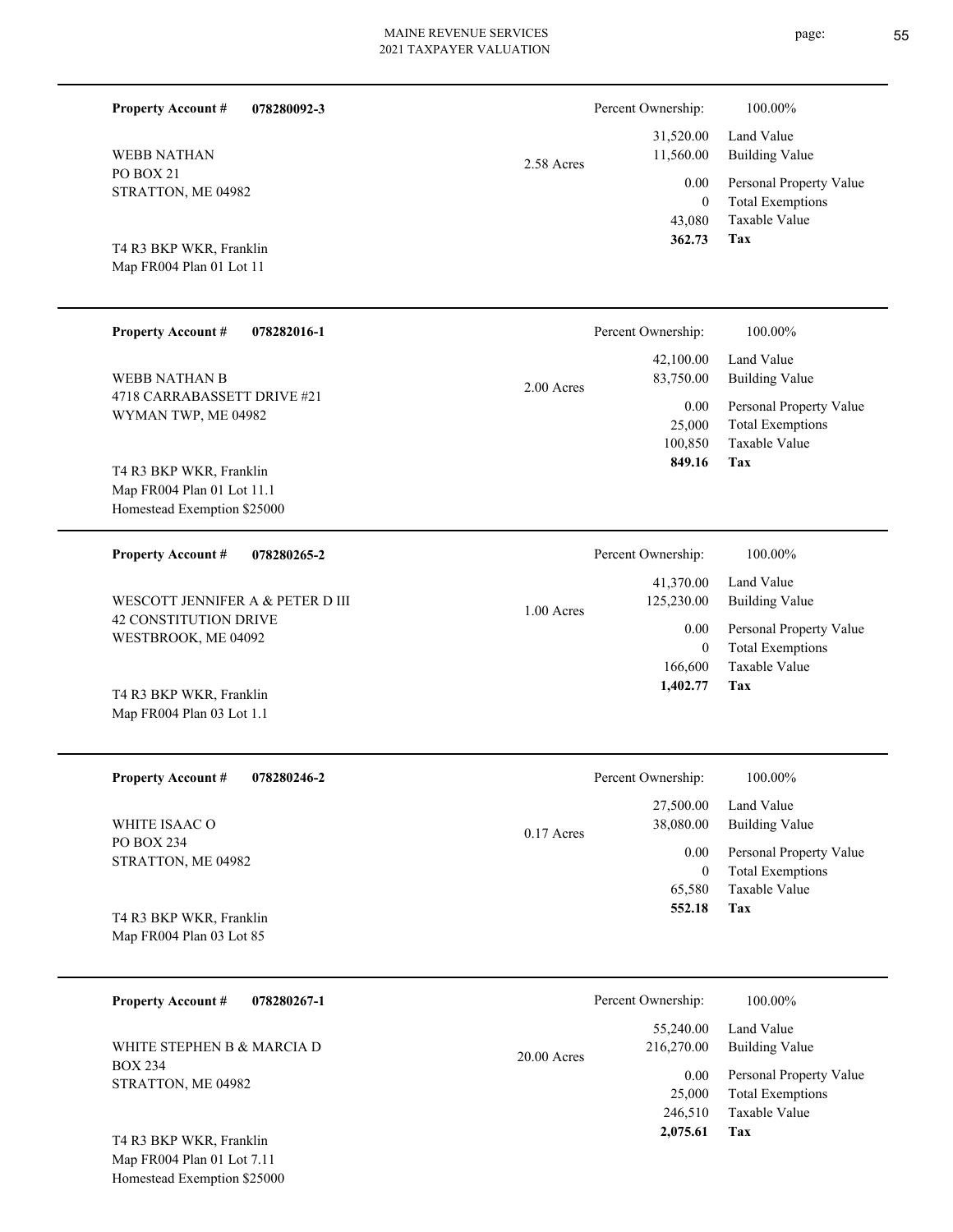Percent Ownership:  $100.00\%$ 

2.53 Acres

0.57 Acres

|              | 253.36   | Tax                          |
|--------------|----------|------------------------------|
|              |          | 30,090 Taxable Value         |
|              | $\theta$ | <b>Total Exemptions</b>      |
|              |          | 0.00 Personal Property Value |
| $0.63$ Acres | 0.00     | Building Value               |
|              |          | 30,090.00 Land Value         |
|              |          |                              |

**Tax**

**Tax**

Taxable Value Total Exemptions Personal Property Value

Building Value Land Value

 177,120 0

0.00

Percent Ownership: 100.00%

 40,480.00 136,640.00

 **1,491.35**

 109,090 0

0.00

Percent Ownership:  $100.00\%$ 

 41,050.00 68,040.00

 **918.54**

Taxable Value Total Exemptions Personal Property Value

Building Value Land Value

ORLEANS, MA 02653 T4 R3 BKP WKR, Franklin

PO BOX 1545

**Property Account #**

THE D & P WYMAN TRUST FUND

WILCOX GLENN P TRUSTEE

**078280005-3**

Map FR004 Plan 02 Lot 17 38

**078280085-2 Property Account #**

THE D & P WYMAN TRUST FUND PO BOX 1545 ORLEANS, MA 02653 WILCOX GLENN P TRUSTEE

Map FR004 Plan 02 Lot 17 38 39 40 41 211 T4 R3 BKP WKR, Franklin

**078280126-4 Property Account #**

24 HOPE HILL ROAD DERRY, NH 03038 WILDER DANIEL A & ELIZABETH A

Map FR004 Plan 02 Lot 117 118 218 T4 R3 BKP WKR, Franklin

Map FR004 Plan 02 Lot 188 189 215 216

| <b>Property Account #</b><br>078280177-3 | Percent Ownership:         | 100.00%                 |
|------------------------------------------|----------------------------|-------------------------|
|                                          | 41,730.00                  | Land Value              |
| WISE WHEELER JR                          | 159,380.00<br>$1.50$ Acres | Building Value          |
| <b>PO BOX 127</b><br>STRATTON, ME 04982  | 0.00                       | Personal Property Value |
|                                          | 0                          | <b>Total Exemptions</b> |
|                                          | 201.110                    | Taxable Value           |
| T4 R3 BKP WKR, Franklin                  | 1,693.35                   | Tax                     |
| Map FR004 Plan 02 Lot 190 191 212        |                            |                         |

| 078280223-1<br><b>Property Account #</b> | Percent Ownership:                      | 100.00%                                            |
|------------------------------------------|-----------------------------------------|----------------------------------------------------|
| WOOLSTON HAROLD J III                    | 41,810.00<br>134,760.00<br>$1.61$ Acres | Land Value<br>Building Value                       |
| 8 ARBORWOOD<br>RAYMOND, ME 04071         | 0.00<br>$\overline{0}$                  | Personal Property Value<br><b>Total Exemptions</b> |
|                                          | 176,570                                 | Taxable Value                                      |
| T4 R3 BKP WKR, Franklin                  | 1,486.72                                | Tax                                                |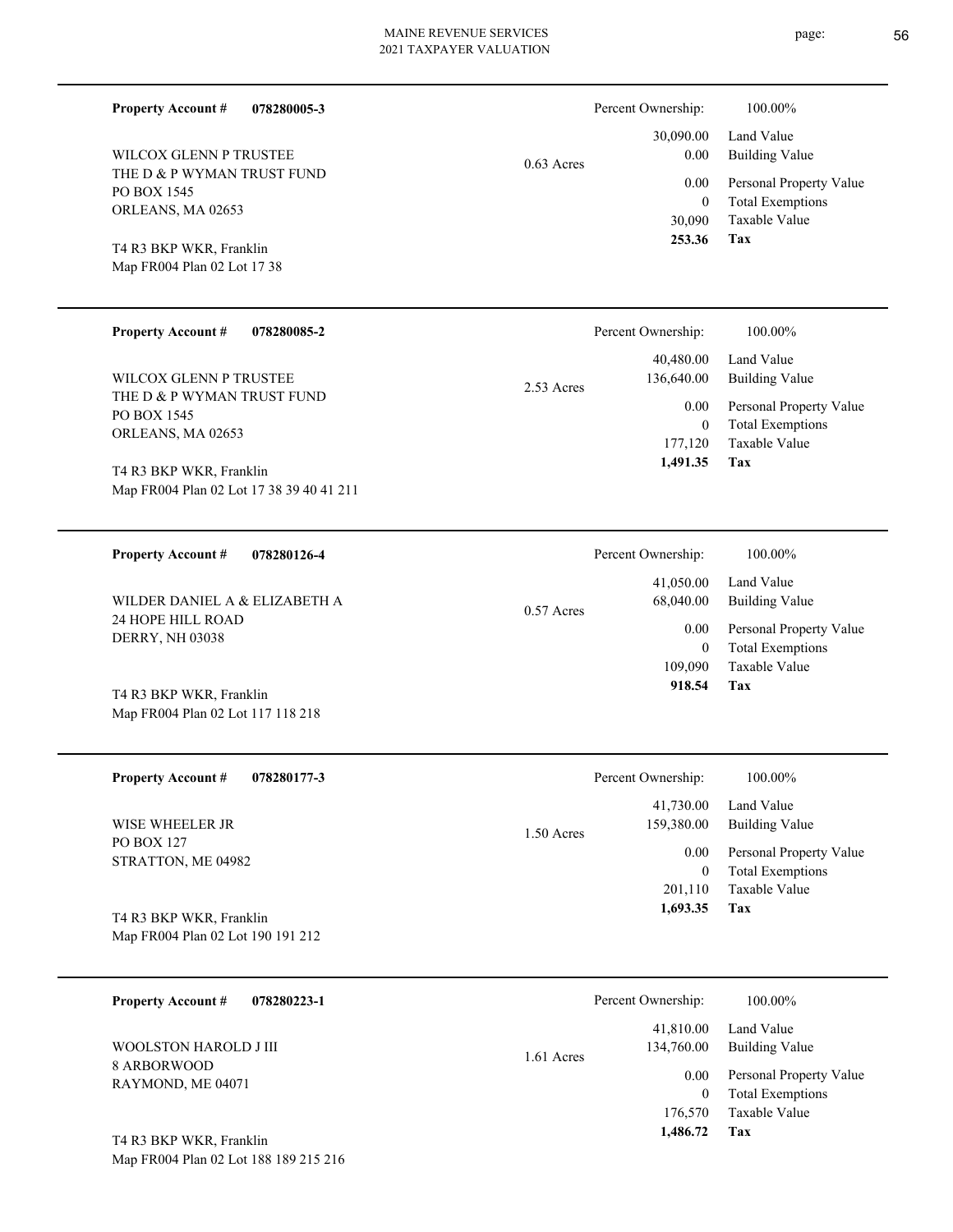| 078280281-3<br><b>Property Account #</b> | Percent Ownership:                    | 100.00%                                            |
|------------------------------------------|---------------------------------------|----------------------------------------------------|
| <b>WUESTE HEIDI E</b>                    | 44,100.00<br>137,000.00<br>4.74 Acres | Land Value<br>Building Value                       |
| PO BOX 490<br>STRATTON, ME 04982         | 0.00<br>$\mathbf{0}$                  | Personal Property Value<br><b>Total Exemptions</b> |
|                                          | 181.100                               | Taxable Value                                      |
| T4 R3 BKP WKR, Franklin                  | 1,524.86                              | Tax                                                |
| Map FR004 Plan 01 Lot 19                 |                                       |                                                    |

| <b>Property Account #</b><br>078282019-1                      | Percent Ownership:                | 100.00%                             |
|---------------------------------------------------------------|-----------------------------------|-------------------------------------|
| WYMAN FARM ROAD ASSOCIATION                                   | 30,680.00<br>0.00<br>$1.43$ Acres | Land Value<br><b>Building Value</b> |
| 18 MORAVIAN FARM ROAD<br>WINDHAM, ME 04062                    | 0.00                              | Personal Property Value             |
|                                                               | $\theta$                          | <b>Total Exemptions</b>             |
|                                                               | 30,680                            | Taxable Value                       |
| T4 R3 BKP WKR, Franklin<br>Map FR004 Plan 02 Lot 199.11 199.7 | 258.33                            | Tax                                 |
|                                                               |                                   |                                     |
| <b>Property Account #</b><br>078280248-1                      | Percent Ownership:                | 100.00%                             |
|                                                               | 6,520.00                          | Land Value                          |
| WYMAN PROPERTY OWNERS ASSOC                                   | 0.00<br>8.93 Acres                | <b>Building Value</b>               |
| %ABIGAIL TRUE DELANO (TREASURER)                              | 0.00                              | Personal Property Value             |
| 16 DELANO DR<br>WEST BATH, ME 04530                           | $\mathbf{0}$                      | <b>Total Exemptions</b>             |

**Tax 54.90**

Map FR004 Plan 03 Lot 65 T4 R3 BKP WKR, Franklin page: 57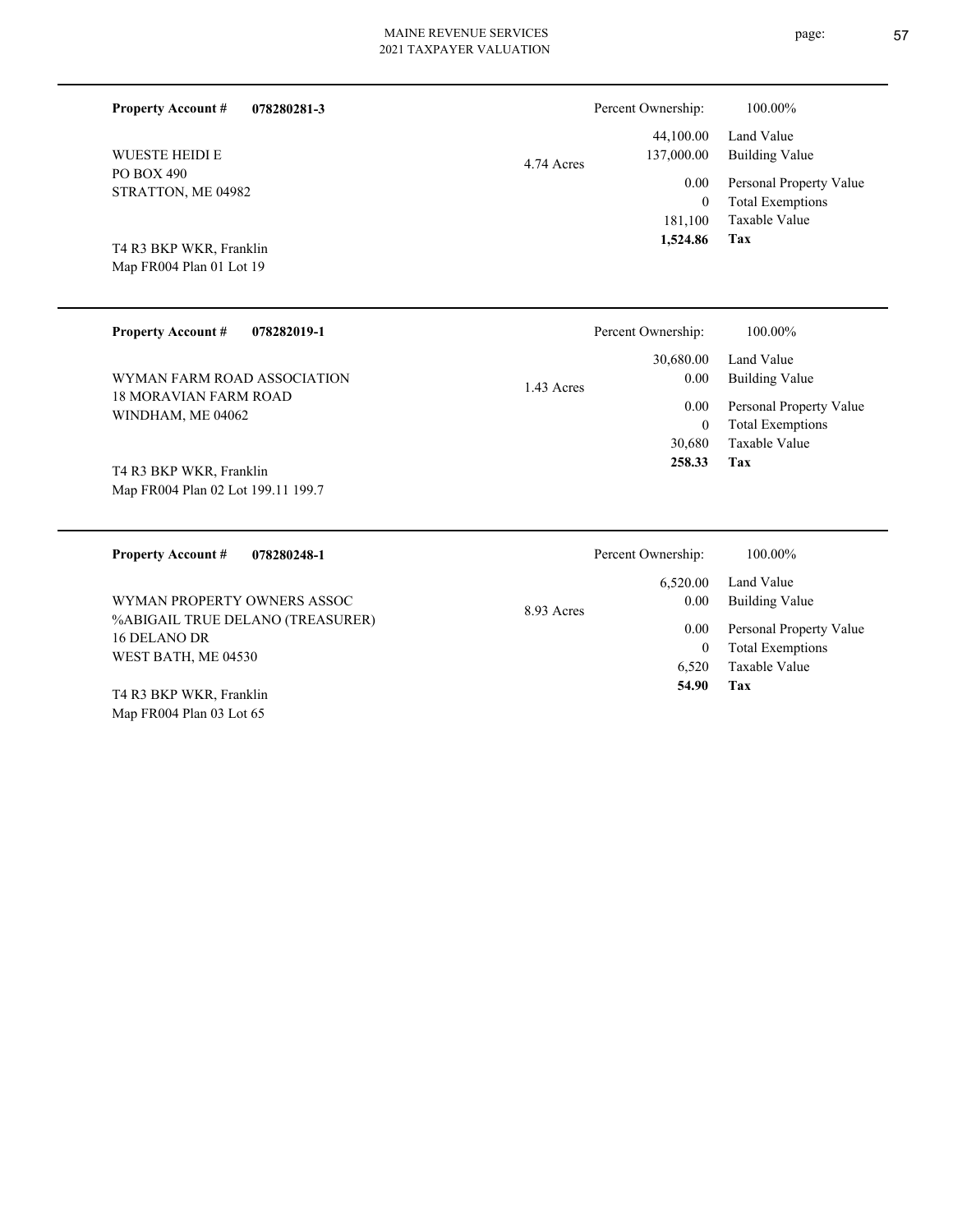### **Totals for: T4 R3 BKP WKR, Franklin**

 **12,922.83 acres**

 **17,630,708.00 Land Value 15,723,410.00 Building Value 79,527.00 Personal Property Value 8,507,490.00 Total Exemptions 209,878 Tax Taxable Value 24,926,155.00**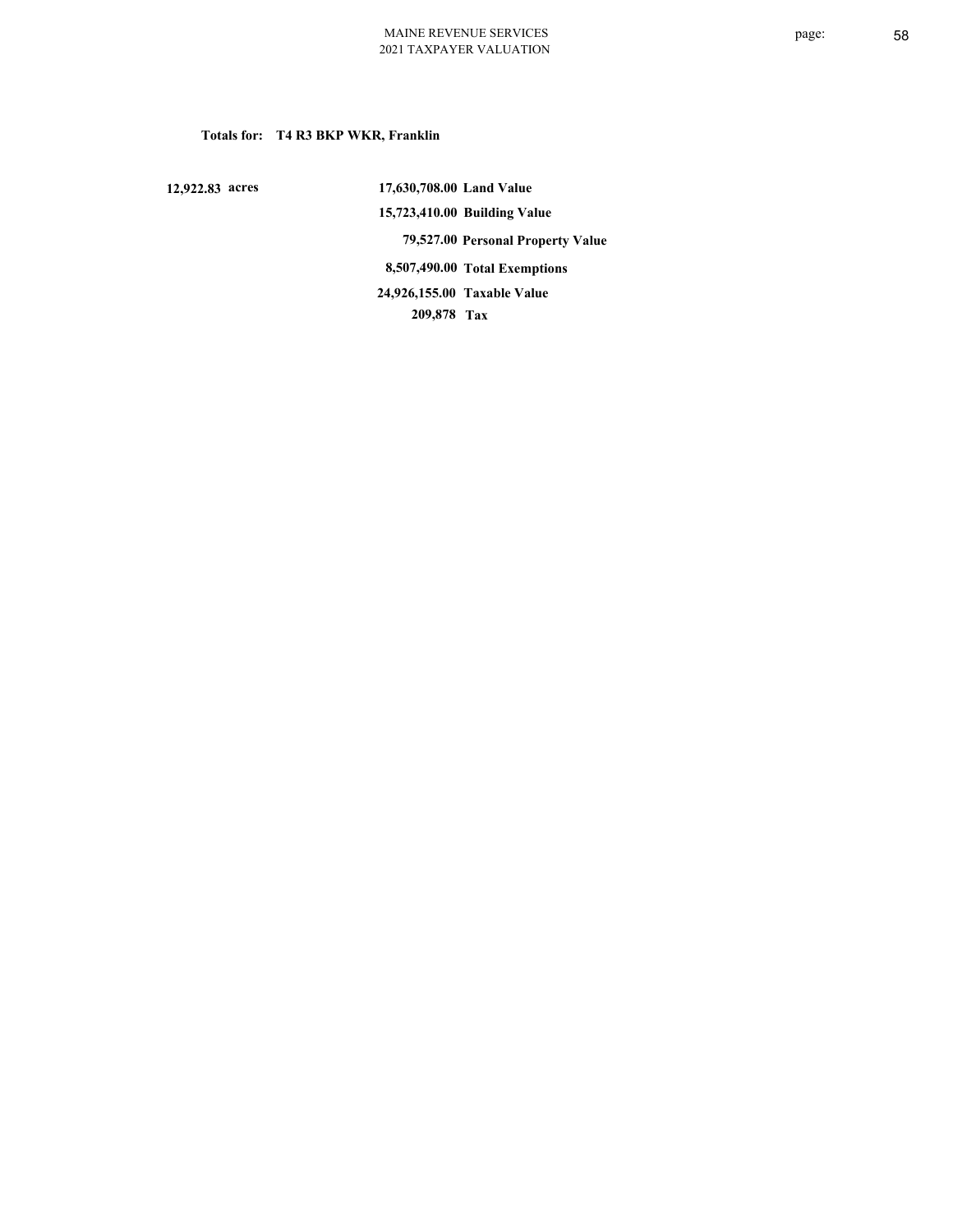| <b>Property Account #</b><br>078192005-2                            |                             | Percent Ownership:        | 100.00%                                            |
|---------------------------------------------------------------------|-----------------------------|---------------------------|----------------------------------------------------|
| ADRIEN A & CELINE T BROCHU JOINT REVOC TRUST                        | Tree Growth<br>738.00 Acres | 205,065.00<br>0.00        | Land Value<br><b>Building Value</b>                |
| JASON A BROCHU CO TRUSTEE ET AL<br><b>365 GREELEYS LANDING ROAD</b> |                             | 0.00                      | Personal Property Value                            |
| DOVER FOXCROFT, ME 04426                                            |                             | $\overline{0}$<br>205,065 | <b>Total Exemptions</b><br>Taxable Value           |
| T1 R2 WBKP, Franklin                                                |                             | 1.726.65                  | Tax                                                |
| Map FR005 Plan 01 Lot 1.10                                          |                             |                           |                                                    |
|                                                                     |                             |                           |                                                    |
| <b>Property Account #</b><br>078190001-3                            |                             | Percent Ownership:        | 100.00%                                            |
| <b>BILLION PINE LLC</b>                                             | Tree Growth                 | 2,207,666.25<br>0.00      | Land Value<br><b>Building Value</b>                |
| % FW FORESTRY SERVICES INC                                          | 6,530.05 Acres              |                           |                                                    |
| 79 RIVER ST SUITE 301                                               |                             | 0.00<br>$\overline{0}$    | Personal Property Value<br><b>Total Exemptions</b> |
| MONTPELIER, VT 05602-3763                                           |                             | 2,207,666                 | Taxable Value                                      |
| T1 R2 WBKP, Franklin                                                |                             | 18,588.55                 | Tax                                                |
| Map FR005 Plan 01 Lot 1                                             |                             |                           |                                                    |
| <b>Property Account #</b><br>078192006-1                            |                             | Percent Ownership:        | 100.00%                                            |
|                                                                     |                             | 73,470.00                 | Land Value                                         |
| CENTRAL MAINE POWER CO                                              |                             | 0.00                      | <b>Building Value</b>                              |
| %AVANGRID MANAGEMENT<br>COMPANY-LOCAL TA                            |                             | 0.00                      | Personal Property Value                            |
| ONE CITY CENTER, 5TH FLOOR                                          |                             | $\overline{0}$<br>73,470  | <b>Total Exemptions</b><br><b>Taxable Value</b>    |
| PORTLAND, ME 0410FM<br>T1 R2 WBKP, Franklin                         |                             | 618.62                    | Tax                                                |
| Map FR005 Plan 00 Lot 0                                             |                             |                           |                                                    |
|                                                                     |                             |                           |                                                    |
| <b>Property Account #</b><br>078192001-1                            |                             | Percent Ownership:        | 100.00%                                            |
| MAINE STATE OF                                                      |                             | 742,270.00<br>0.00        | Land Value<br><b>Building Value</b>                |
| DEPT OF CONS-PARKS & LANDS                                          | 1,000.00 Acres              | 0.00                      | Personal Property Value                            |
| <b>22 SHS</b><br>AUGUSTA, ME 04333                                  |                             | 742,270                   | <b>Total Exemptions</b>                            |
|                                                                     |                             | $\overline{0}$<br>0.00    | <b>Taxable Value</b><br>Tax                        |
| T1 R2 WBKP, Franklin<br>Map FR005 Plan 01 Lot 2                     |                             |                           |                                                    |
| <b>Exempt Property</b>                                              |                             |                           |                                                    |
| 078192007-1<br><b>Property Account #</b>                            |                             | Percent Ownership:        | 100.00%                                            |
|                                                                     | Tree Growth                 | 158,418.00                | Land Value                                         |
| NORTHEAST WILDERNESS TRUST CORPORATION                              | 677.00 Acres                | 0.00                      | <b>Building Value</b>                              |
| <b>17 STATE STREET</b><br><b>SUITE 302</b>                          |                             | 0.00                      | Personal Property Value                            |
| MONTPELIER, VT 05602-2961                                           |                             | 158,418<br>$\overline{0}$ | <b>Total Exemptions</b><br>Taxable Value           |
| T1 R2 WBKP, Franklin                                                |                             | 0.00                      | Tax                                                |
|                                                                     |                             |                           |                                                    |

Map FR005 Plan 01 Lot 1.11 Charitable Organization exempt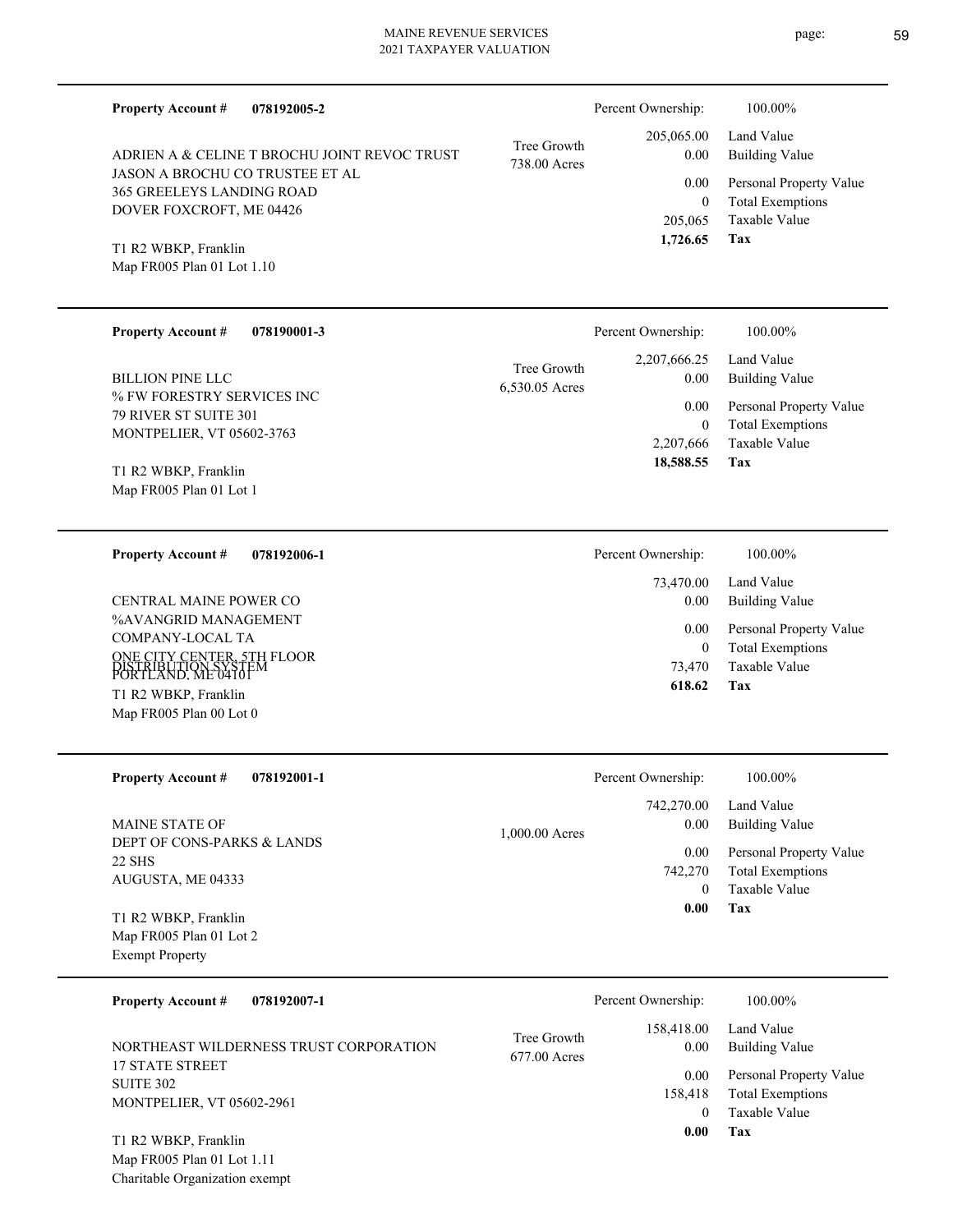| <b>Property Account #</b><br>078192008-1          |                               | Percent Ownership:   | 100.00%                                            |
|---------------------------------------------------|-------------------------------|----------------------|----------------------------------------------------|
| NORTHEAST WILDERNESS TRUST CORPORATION            | Tree Growth<br>2,738.00 Acres | 640,692.00<br>0.00   | Land Value<br><b>Building Value</b>                |
| <b>17 STATE STREET</b><br><b>SUITE 302</b>        |                               | 0.00                 | Personal Property Value                            |
| MONTPELIER, VT 05602-2961                         |                               | 640,692<br>$\theta$  | <b>Total Exemptions</b><br><b>Taxable Value</b>    |
| T1 R2 WBKP, Franklin                              |                               | 0.00                 | Tax                                                |
| Map FR005 Plan 01 Lot 1.12                        |                               |                      |                                                    |
| Charitable Organization exempt                    |                               |                      |                                                    |
|                                                   |                               |                      |                                                    |
| <b>Property Account #</b><br>078190007-2          |                               | Percent Ownership:   | 100.00%                                            |
|                                                   | Tree Growth                   | 124,500.00           | Land Value                                         |
| REDINGTON MOUNTAIN WINDPOWER LLC                  | 516.00 Acres                  | 0.00                 | <b>Building Value</b>                              |
| % HARLEY LEE                                      |                               | 0.00                 | Personal Property Value                            |
| <b>44 SPANKER ST</b><br>JAMESTOWN, RI 02835       |                               | $\overline{0}$       | <b>Total Exemptions</b>                            |
|                                                   |                               | 124,500              | Taxable Value                                      |
| T1 R2 WBKP, Franklin                              |                               | 1,048.29             | Tax                                                |
| Map FR005 Plan 01 Lot 1.2                         |                               |                      |                                                    |
|                                                   |                               |                      |                                                    |
|                                                   |                               |                      |                                                    |
|                                                   |                               |                      |                                                    |
| <b>Property Account #</b><br>078192003-1          |                               | Percent Ownership:   | 100.00%                                            |
|                                                   |                               | 125,724.00           | Land Value                                         |
| REDINGTON MOUNTAIN WINDPOWER LLC                  | Tree Growth                   | 0.00                 | <b>Building Value</b>                              |
| % HARLEY LEE                                      | 519.00 Acres                  |                      |                                                    |
| <b>44 SPANKER ST</b>                              |                               | 0.00<br>$\mathbf{0}$ | Personal Property Value<br><b>Total Exemptions</b> |
| JAMESTOWN, RI 02835                               |                               | 125,724              | <b>Taxable Value</b>                               |
|                                                   |                               | 1,058.60             | Tax                                                |
| T1 R2 WBKP, Franklin                              |                               |                      |                                                    |
| Map FR005 Plan 01 Lot 1.3 1.5 1.6 1.7 1.8 1.9     |                               |                      |                                                    |
|                                                   |                               |                      |                                                    |
| <b>Property Account #</b><br>078192004-1          |                               | Percent Ownership:   | 100.00%                                            |
|                                                   |                               | 15,920.00            | Land Value                                         |
| REDINGTON MOUNTAIN WINDPOWER LLC                  | 5.00 Acres                    | 0.00                 | <b>Building Value</b>                              |
| % HARLEY LEE                                      |                               | 0.00                 | Personal Property Value                            |
| <b>44 SPANKER ST</b>                              |                               | $\mathbf{0}$         | <b>Total Exemptions</b>                            |
| JAMESTOWN, RI 02835                               |                               | 15,920               | Taxable Value                                      |
|                                                   |                               | 134.05               | Tax                                                |
| T1 R2 WBKP, Franklin<br>Map FR005 Plan 01 Lot 1.4 |                               |                      |                                                    |
|                                                   |                               |                      |                                                    |

| 078190003-3<br><b>Property Account #</b>                      | Percent Ownership:                                | 100.00%                      |
|---------------------------------------------------------------|---------------------------------------------------|------------------------------|
| SADDLEBACK COMMUNITY LOAN COMPANY LLC<br>1330 BOYLSTON STREET | 137,570.00<br>Tree Growth<br>0.00<br>548.00 Acres | Land Value<br>Building Value |
| SUITE 600                                                     | 0.00                                              | Personal Property Value      |
| CHESTNUT HILL, MA 02467                                       |                                                   | <b>Total Exemptions</b>      |
|                                                               | 137,570                                           | Taxable Value                |
| T1 R2 WBKP, Franklin                                          | 1,158.34                                          | Tax                          |

Map FR005 Plan 01 Lot 3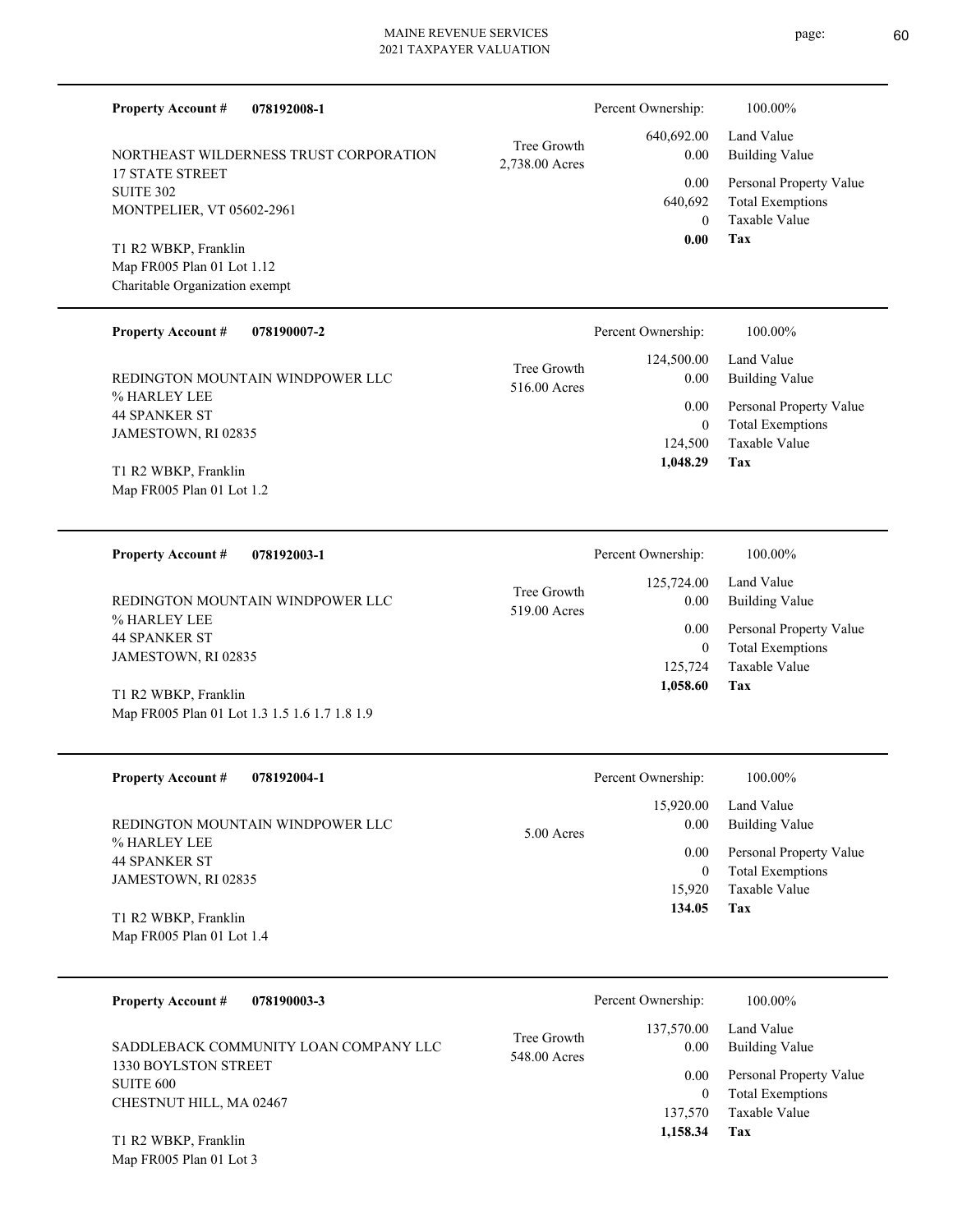page: 61

| <b>Property Account #</b><br>078190004-1                                                       |                | Percent Ownership:                | 100.00%                                                                    |
|------------------------------------------------------------------------------------------------|----------------|-----------------------------------|----------------------------------------------------------------------------|
| UNITED STATES OF AMERICA                                                                       | 887.29 Acres   | 659,990.00<br>0.00                | Land Value<br><b>Building Value</b>                                        |
| APPALACHIAN NATIONAL SCENIC TRAIL<br>PO BOX 50<br>HARPERS FERRY, WV 25425                      |                | 0.00<br>659,990<br>$\mathbf{0}$   | Personal Property Value<br><b>Total Exemptions</b><br><b>Taxable Value</b> |
| T1 R2 WBKP, Franklin<br>Map FR005 Plan 01 Lot 5<br><b>Exempt Property</b>                      |                | 0.00                              | Tax                                                                        |
| <b>Property Account #</b><br>078190005-1                                                       |                | Percent Ownership:                | 100.00%                                                                    |
| UNITED STATES OF AMERICA                                                                       | 46.00 Acres    | 45,850.00<br>0.00                 | Land Value<br><b>Building Value</b>                                        |
| APPALACHIAN NATIONAL SCENIC TRAIL<br>PO BOX 50<br>HARPERS FERRY, WV 25425                      |                | 0.00<br>45,850<br>$\theta$        | Personal Property Value<br><b>Total Exemptions</b><br><b>Taxable Value</b> |
| T1 R2 WBKP, Franklin<br>Map FR005 Plan 01 Lot 4<br><b>Exempt Property</b>                      |                | 0.00                              | Tax                                                                        |
| <b>Property Account #</b><br>078190006-1                                                       |                | Percent Ownership:                | 100.00%                                                                    |
|                                                                                                |                | 2,109,560.00                      | Land Value                                                                 |
| UNITED STATES OF AMERICA                                                                       |                | 0.00                              | <b>Building Value</b>                                                      |
| US CUSTOMS AND BORDER PROTECTION<br>10 CAUSEWAY STREET ROOM 801<br>BOSTON, MA 02222            | 2,873.00 Acres | 0.00<br>2,109,560<br>$\theta$     | Personal Property Value<br><b>Total Exemptions</b><br>Taxable Value        |
| T1 R2 WBKP, Franklin<br>Map FR005 Plan 01 Lot 6 7 8 9<br><b>Exempt Property</b>                |                | 0.00                              | <b>Tax</b>                                                                 |
| <b>Property Account #</b><br>078192002-1                                                       |                | Percent Ownership:                | 100.00%                                                                    |
| UNITED STATES OF AMERICA                                                                       | 9,572.00 Acres | 7,023,370.00<br>599,120.00        | Land Value<br><b>Building Value</b>                                        |
| US CUSTOMS AND BORDER PROTECTION<br>10 CAUSEWAY STREET ROOM 801<br>BOSTON, MA 02222<br>LOC ABC |                | 0.00<br>7,622,490<br>$\mathbf{0}$ | Personal Property Value<br><b>Total Exemptions</b><br>Taxable Value        |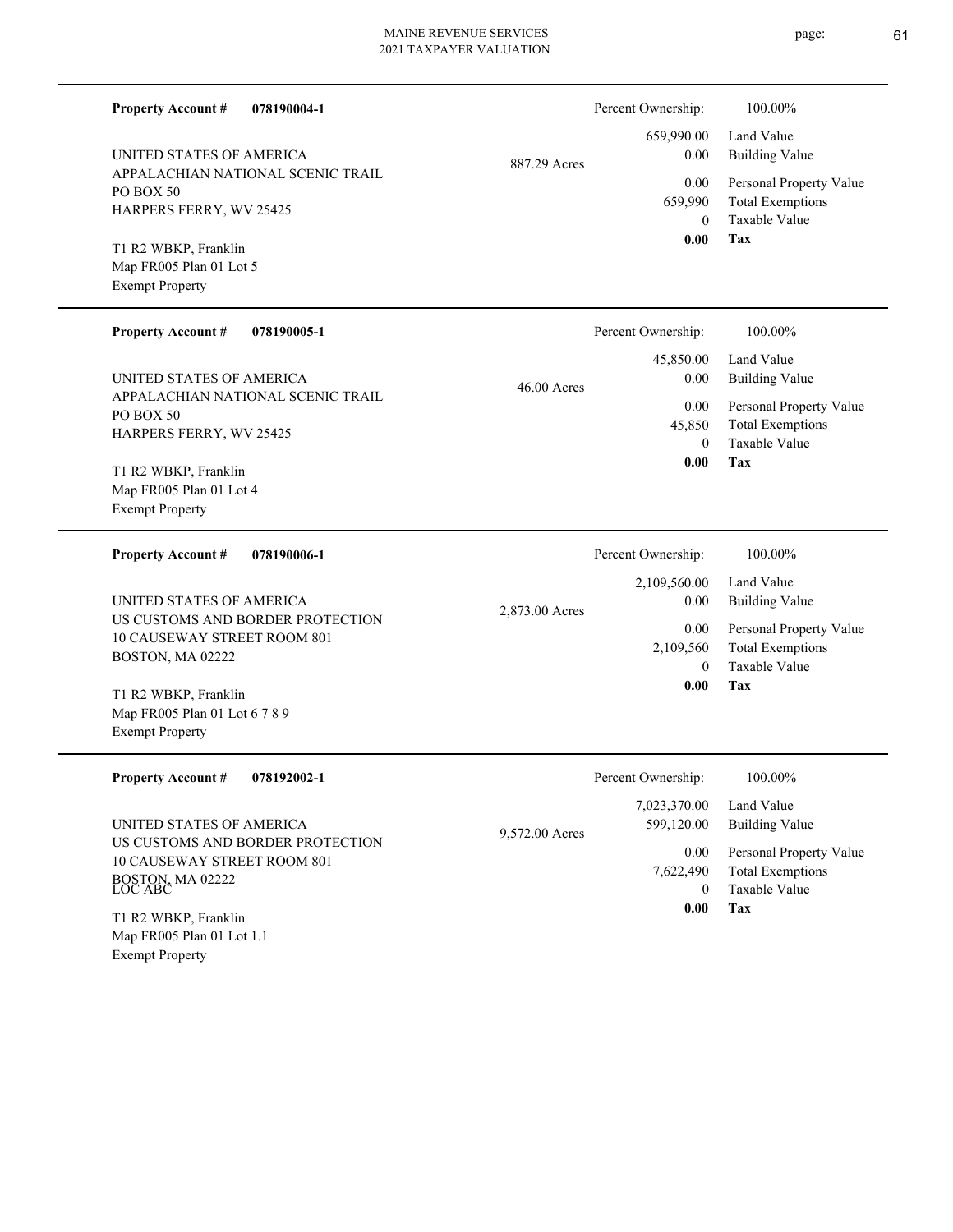### **Totals for: T1 R2 WBKP, Franklin**

 **26,649.34 acres**

 **14,270,065.25 Land Value 599,120.00 Building Value 0.00 Personal Property Value 11,979,270.00 Total Exemptions 24,333 Tax Taxable Value 2,889,915.25**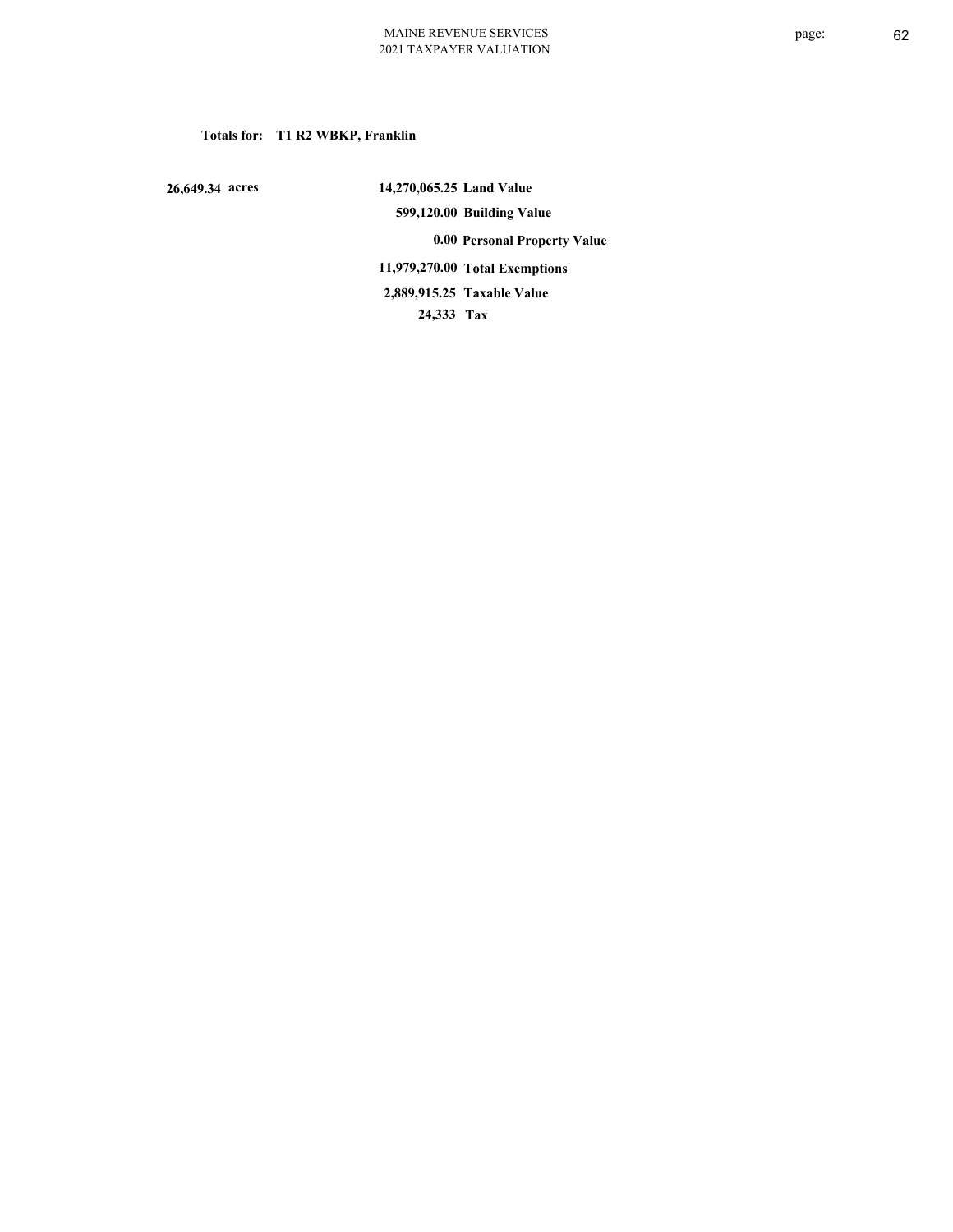**078130036-4 Tax** Taxable Value Total Exemptions Personal Property Value Building Value Land Value 26 STONECREST DRIVE FALMOUTH, ME 04105 **Property Account #** Map FR006 Plan 03 Lot 41 41.1 T2 R3 WBKP, Franklin ADAMS ROBERT G & CYNTHIA A BLANCHARD 42,360 0  **356.67** 7,670.00 34,690.00 0.00 0.34 Acres Percent Ownership:  $100.00\%$ **078130025-2 Tax** 2599 NORTH PALERMO RD PALERMO, ME 04354 **Property Account #** Map FR006 Plan 01 Lot 1.1 T2 R3 WBKP, Franklin BAYROOT 34 LOC A ALBEE ERIC M II & LISA J 11,440 0  **96.32** 0.00 11,440.00 0.00 Percent Ownership:  $100.00\%$ **078130032-2 Tax** 302 SAWYE ROAD GREENE, ME 04236 **Property Account #** Map FR006 Plan 01 Lot 1.1 T2 R3 WBKP, Franklin BAYROOT L30 LOC E ANNEAR ETHAN J 18,700  $\Omega$  **157.45** 0.00 18,700.00 0.00 **078130069-2 Tax** PO BOX 186 RICHMOND, ME 04357 **Property Account #** Map FR006 Plan 03 Lot 32 T2 R3 WBKP, Franklin BABB RONALD J 26,230 0  **220.86** 13,000.00 13,230.00 0.00 1.00 Acres **078130007-2** 865 OAK HILL RD N YARMOUTH, ME 04097-6242 **Property Account #** BACHELDER ODIAS II 42,310.00 251,810.00 0.00 26.08 Acres

Taxable Value Total Exemptions Personal Property Value Building Value Land Value Taxable Value Total Exemptions Personal Property Value Building Value Land Value Percent Ownership:  $100.00\%$ Taxable Value Total Exemptions Personal Property Value Building Value Land Value Percent Ownership:  $100.00\%$ Total Exemptions Personal Property Value Building Value Land Value 0 Percent Ownership:  $100.00\%$ 

**Tax**

294,120

 **2,476.49**

Taxable Value

Map FR006 Plan 02 Lot 4.1 T2 R3 WBKP, Franklin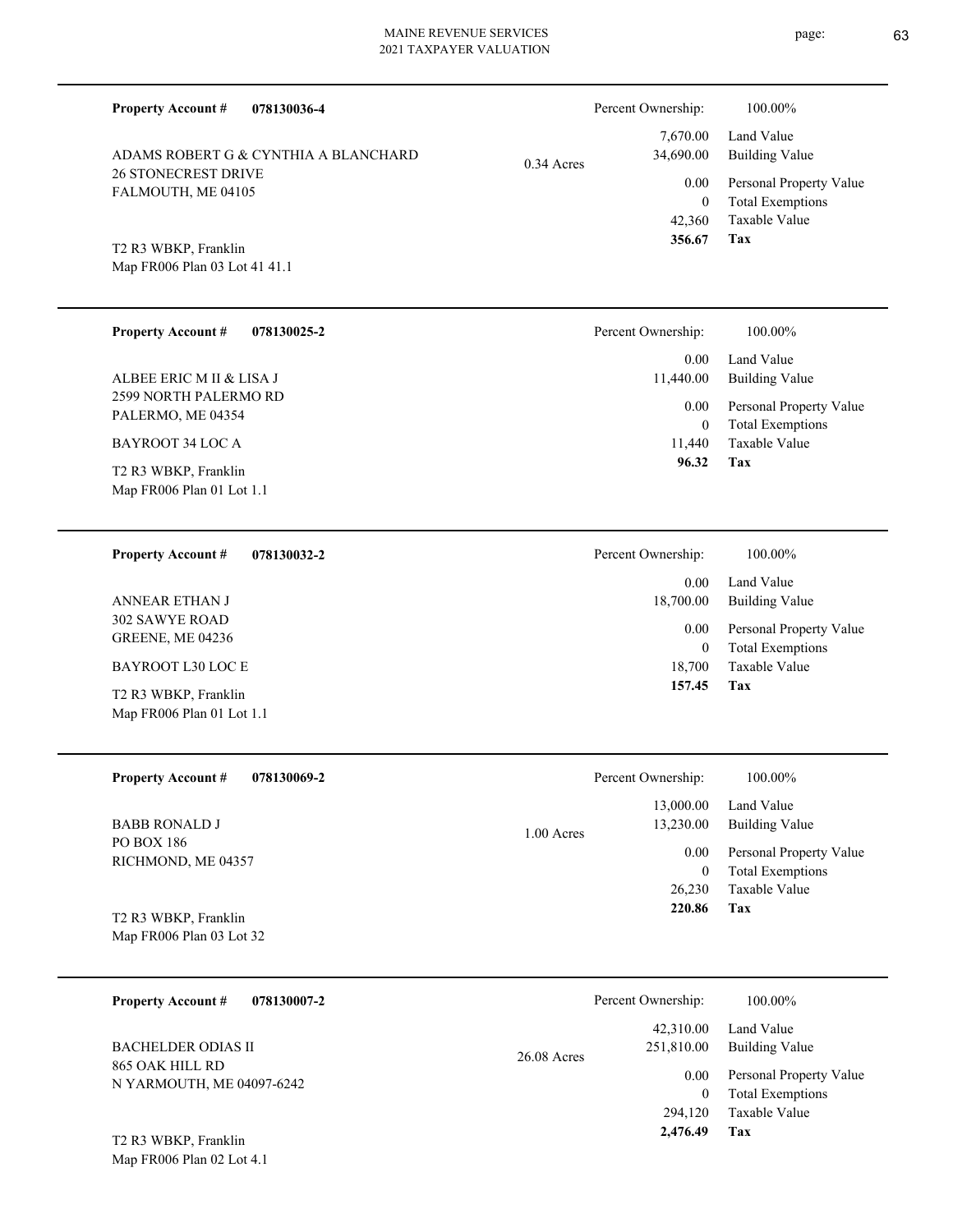|               | 100.00%                                   |
|---------------|-------------------------------------------|
|               | Land Value                                |
| $14.00$ Acres | Building Va<br>0.00                       |
|               | Personal Pro<br>0.00                      |
|               | Total Exemp<br>$\theta$                   |
|               | Taxable Val                               |
|               | Percent Ownership:<br>22,490.00<br>22,490 |

Map FR006 Plan 02 Lot 2 3 T2 R3 WBKP, Franklin

|       | T CICCIII OWIICISHIP. | 100.0070                     |
|-------|-----------------------|------------------------------|
|       |                       | 22,490.00 Land Value         |
| Acres | 0.00                  | Building Value               |
|       |                       | 0.00 Personal Property Value |
|       | $\Omega$              | <b>Total Exemptions</b>      |
|       |                       | 22,490 Taxable Value         |
|       | 189.37 Tax            |                              |

| <b>Property Account #</b><br>078130011-2     | Percent Ownership:               | 100.00%                                            |
|----------------------------------------------|----------------------------------|----------------------------------------------------|
| <b>BACHELDER ODIAS II</b>                    | 9,230.00<br>0.00<br>$0.50$ Acres | Land Value<br>Building Value                       |
| 865 OAK HILL RD<br>N YARMOUTH, ME 04097-6242 | 0.00<br>0                        | Personal Property Value<br><b>Total Exemptions</b> |
| T2 R3 WBKP, Franklin                         | 9.230<br>77.72                   | Taxable Value<br>Tax                               |

Map FR006 Plan 02 Lot 5

**078130085-5 Tax** Taxable Value Total Exemptions Personal Property Value Building Value Land Value 27 TRUE STREET MECHANIC FALLS, ME 04256 **Property Account #** T2 R3 WBKP, Franklin BALLARD MICHAEL JAMES II 27,780 0  **233.91** 9,230.00 18,550.00 0.00 0.50 Acres Percent Ownership:  $100.00\%$ 

| <b>Property Account #</b><br>078130014-4 | Percent Ownership:                    | 100.00%                                  |
|------------------------------------------|---------------------------------------|------------------------------------------|
| BARNARD STEPHEN L TRUSTEE<br>PO BOX 952  | 8,710.00<br>14,650.00<br>$0.46$ Acres | Land Value<br>Building Value             |
| GARDINER, ME 04345                       | 0.00                                  | Personal Property Value                  |
|                                          | 0<br>23,360                           | <b>Total Exemptions</b><br>Taxable Value |
| T2 R3 WBKP, Franklin                     | 196.69                                | Tax                                      |

Map FR006 Plan 01 Lot 14

Map FR006 Plan 01 Lot 1.1 2.1 3 4

Map FR006 Plan 02 Lot 13

| 078130018-3<br><b>Property Account #</b>                               | Percent Ownership:                                         | 100.00%                                            |
|------------------------------------------------------------------------|------------------------------------------------------------|----------------------------------------------------|
| BAYROOT LLC                                                            | 6,080,873.00<br>Tree Growth<br>6.230.00<br>20,294.00 Acres | Land Value<br>Building Value                       |
| % WAGNER FOREST MANAGEMENT<br><b>150 ORFORD ROAD</b><br>LYME, NH 03768 | 0.00                                                       | Personal Property Value<br><b>Total Exemptions</b> |
| T <sub>2</sub> R <sub>3</sub> WBKP, Franklin                           | 6,087,103<br>51,253.41                                     | Taxable Value<br>Tax                               |

page: 64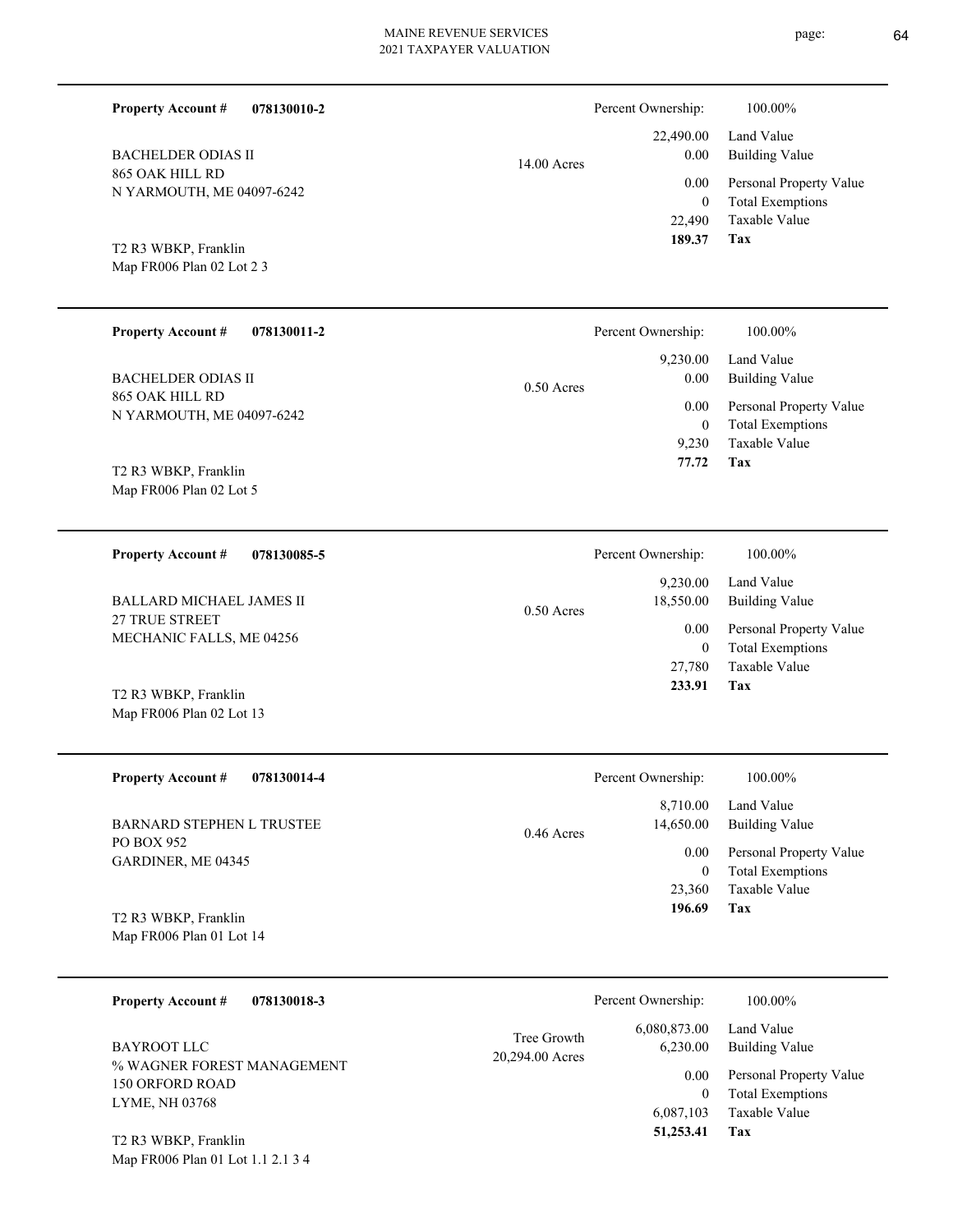**078130033-4**

% WAGNER FOREST MANAGEMENT 150 ORFORD ROAD LYME, NH 03768 BAYROOT L31 LOC F BAYROOT LLC

Map FR006 Plan 01 Lot 1.1 T2 R3 WBKP, Franklin

**Property Account #**

#### **078130088-4 Property Account #**

% WAGNER FOREST MANAGEMENT 150 ORFORD ROAD LYME, NH 03768 BAYROOT 32 LOC D BAYROOT LLC

Map FR006 Plan 01 Lot 1.1 T2 R3 WBKP, Franklin

**078130089-4 Property Account #**

510 CARTHAGE ROAD CARTHAGE, ME 04224 BEAN PAMELA M

Map FR006 Plan 02 Lot 15 T2 R3 WBKP, Franklin

**078130118-1 Property Account #**

PO BOX 93 EDGECOMB, ME 04556-0093 BLAKE JOHN

Map FR006 Plan 01 Lot 9.12 9.13 T2 R3 WBKP, Franklin

Map FR006 Plan 01 Lot 9.1

| 078130104-3<br><b>Property Account #</b> | Percent Ownership:                    | 100.00%                                            |
|------------------------------------------|---------------------------------------|----------------------------------------------------|
| <b>BLAKE MAUREEN</b>                     | 62,800.00<br>68,660.00<br>54.15 Acres | Land Value<br><b>Building Value</b>                |
| PO BOX 630<br>STRATTON, ME 04982         | 0.00<br>$\mathbf{0}$                  | Personal Property Value<br><b>Total Exemptions</b> |
|                                          | 131.460                               | Taxable Value                                      |
| T2 R3 WBKP, Franklin                     | 1,106.89                              | Tax                                                |

0.92 Acres

**Tax** Taxable Value Total Exemptions Personal Property Value Building Value Land Value 12,570 0  **105.84** 0.00 12,570.00 0.00

Percent Ownership: 100.00%

| Percent Ownership: | 100.00%                                            |
|--------------------|----------------------------------------------------|
| 0.00<br>14,360.00  | Land Value<br>Building Value                       |
| 0.00<br>0          | Personal Property Value<br><b>Total Exemptions</b> |
| 14,360             | Taxable Value                                      |
| 120.91             | Tax                                                |

| Percent Ownership: | 100.00%                 |
|--------------------|-------------------------|
| 12,350.00          | Land Value              |
| 13,920.00          | Building Value          |
| 0.00               | Personal Property Value |
| 0                  | <b>Total Exemptions</b> |
| 26,270             | Taxable Value           |
| 221.19             | Tax                     |
|                    |                         |

|            | Percent Ownership: | 100.00%                 |
|------------|--------------------|-------------------------|
| 4.09 Acres |                    | $22,760.00$ Land Value  |
|            | 50,590.00          | <b>Building Value</b>   |
|            | 0.00               | Personal Property Value |
|            | $\theta$           | <b>Total Exemptions</b> |
|            | 73,350             | Taxable Value           |
|            | 617.61             | Tax                     |
|            |                    |                         |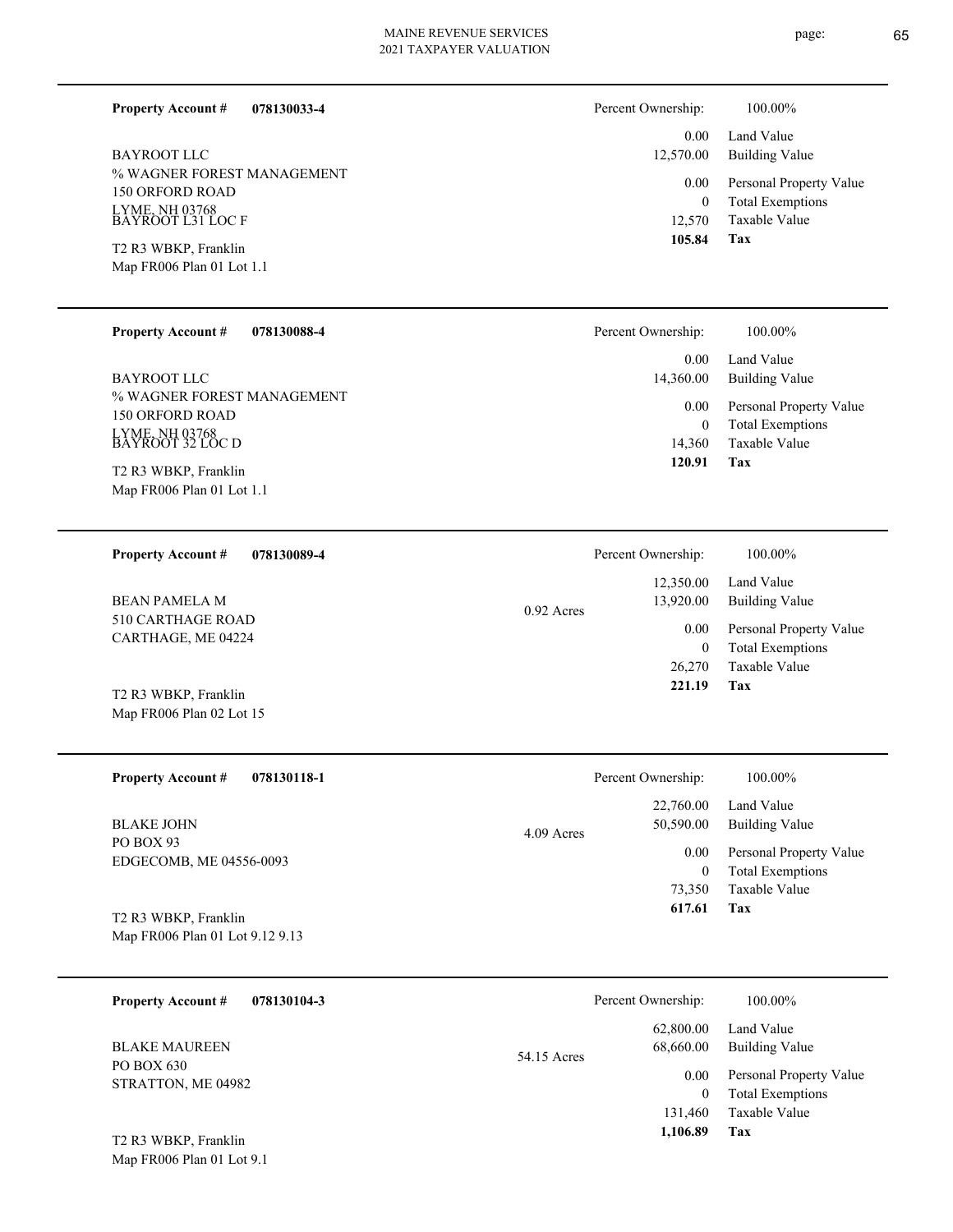| <b>Property Account #</b><br>078130068-7              |              | Percent Ownership:      | 100.00%                                  |
|-------------------------------------------------------|--------------|-------------------------|------------------------------------------|
| <b>BOWLEY LAWERENCE D &amp; REBECCA L</b>             | 20.00 Acres  | 26,870.00<br>0.00       | Land Value<br><b>Building Value</b>      |
| 33 TIMBER LANE<br>HOLLIS, ME 04042                    |              | 0.00                    | Personal Property Value                  |
|                                                       |              | $\mathbf{0}$<br>26,870  | <b>Total Exemptions</b><br>Taxable Value |
| T2 R3 WBKP, Franklin                                  |              | 226.25                  | <b>Tax</b>                               |
| Map FR006 Plan 01 Lot 12.1                            |              |                         |                                          |
| <b>Property Account #</b><br>078130021-1              |              | Percent Ownership:      | 100.00%                                  |
|                                                       |              | 19,710.00               | Land Value                               |
| <b>BOWLEY LAWRENCE D &amp; REBECCA L</b>              | $0.46$ Acres | 43,380.00               | <b>Building Value</b>                    |
| 33 TIMBER LANE<br>HOLLIS CENTER, ME 04042             |              | 0.00                    | Personal Property Value                  |
|                                                       |              | $\mathbf{0}$<br>63,090  | <b>Total Exemptions</b><br>Taxable Value |
| T2 R3 WBKP, Franklin                                  |              | 531.22                  | Tax                                      |
| Map FR006 Plan 03 Lot 53 53.1                         |              |                         |                                          |
|                                                       |              |                         |                                          |
| <b>Property Account #</b><br>078130060-2              |              | Percent Ownership:      | 100.00%                                  |
| BRYANT RAYMOND E & MARILYN F                          | $0.30$ Acres | 7,150.00<br>2,260.00    | Land Value<br><b>Building Value</b>      |
| PO BOX 302<br>STRATTON, ME 04982-0302                 |              | 0.00                    | Personal Property Value                  |
|                                                       |              | $\mathbf{0}$<br>9,410   | <b>Total Exemptions</b><br>Taxable Value |
| T2 R3 WBKP, Franklin                                  |              | 79.23                   | Tax                                      |
| Map FR006 Plan 03 Lot 51                              |              |                         |                                          |
|                                                       |              |                         |                                          |
| <b>Property Account #</b><br>078130070-1              |              | Percent Ownership:      | 100.00%                                  |
| BRYANT RAYMOND E & MARILYN F                          |              | 18,670.00<br>121,330.00 | Land Value<br><b>Building Value</b>      |
| PO BOX 302                                            | 0.37 Acres   | 0.00                    | Personal Property Value                  |
| STRATTON, ME 04982-0302                               |              | 31,000                  | <b>Total Exemptions</b>                  |
|                                                       |              | 109,000<br>917.78       | Taxable Value<br><b>Tax</b>              |
| T2 R3 WBKP, Franklin<br>Map FR006 Plan 03 Lot 47      |              |                         |                                          |
| Homestead Exemption \$25000; Veteran Exemption \$6000 |              |                         |                                          |
| <b>Property Account #</b><br>078130126-1              |              | Percent Ownership:      | 100.00%                                  |
|                                                       |              | 14,020.00               | Land Value                               |
| BRYANT RAYMOND E & RHONDA J                           |              | $0.00\,$                | <b>Building Value</b>                    |

PO BOX 302 STRATTON, ME 04982 BRYANT RAYMOND E & RHONDA J

Map FR006 Plan 03 Lot 61.1 T2 R3 WBKP, Franklin

**Tax 118.05**

0.00

 14,020  $\boldsymbol{0}$ 

2.40 Acres

Taxable Value Total Exemptions Personal Property Value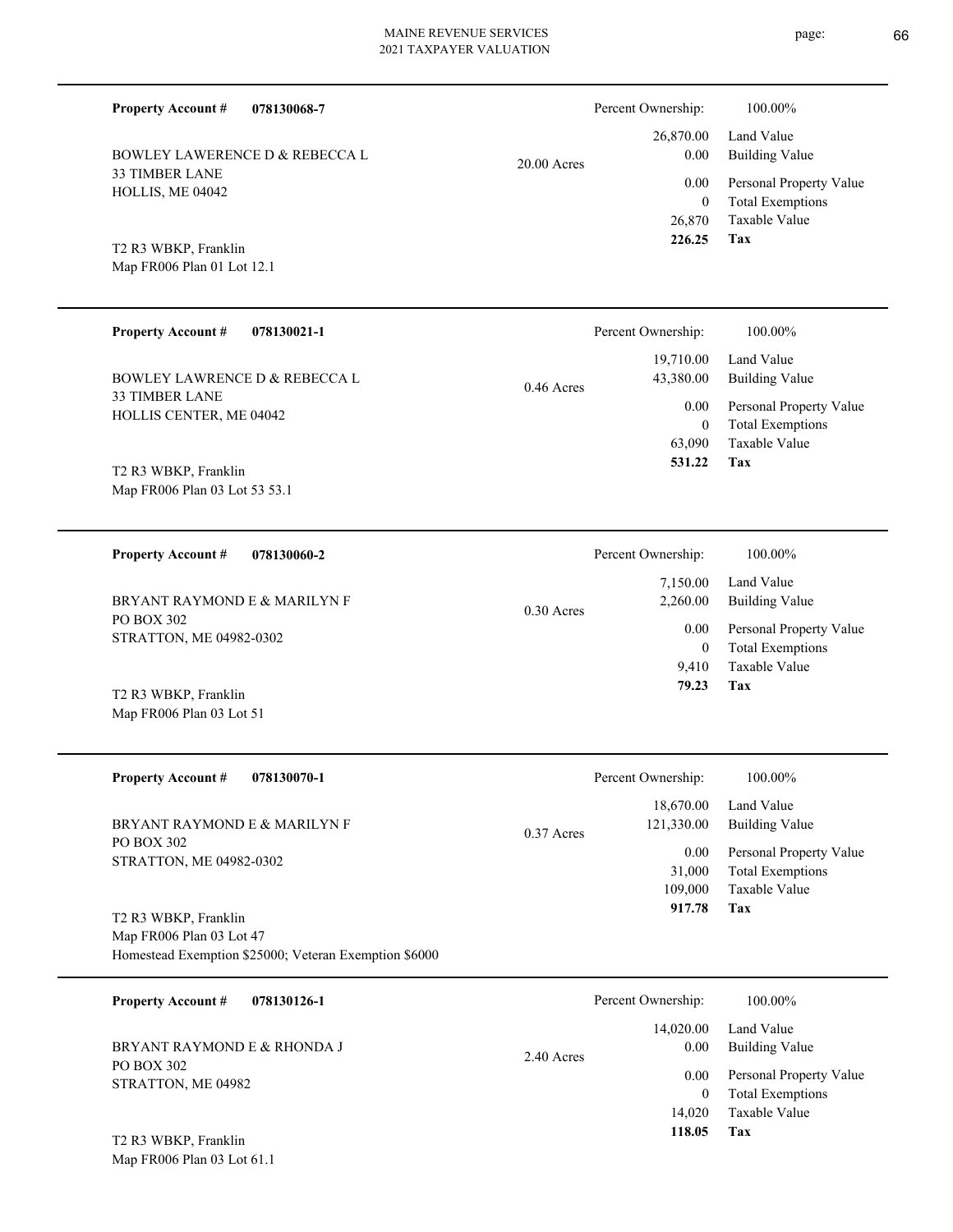| page: | 67 |
|-------|----|
|       |    |

| <b>Property Account #</b><br>078130035-1                                |              | Percent Ownership:          | 100.00%                                            |
|-------------------------------------------------------------------------|--------------|-----------------------------|----------------------------------------------------|
| <b>BUSWELL GERALD &amp; STEPHANIE</b>                                   | 1.45 Acres   | 16,830.00<br>45,680.00      | Land Value<br><b>Building Value</b>                |
| <b>68 SOUTH HILL ROAD</b><br>BUCKFIELD, ME 04220-4128                   |              | 0.00<br>$\overline{0}$      | Personal Property Value<br><b>Total Exemptions</b> |
| T2 R3 WBKP, Franklin                                                    |              | 62,510<br>526.33            | Taxable Value<br>Tax                               |
| Map FR006 Plan 01 Lot 8.2                                               |              |                             |                                                    |
| <b>Property Account #</b><br>078130015-7                                |              | Percent Ownership:          | 100.00%                                            |
| <b>BUZZELL CAROL</b>                                                    | $0.17$ Acres | 5,070.00<br>45,810.00       | Land Value<br><b>Building Value</b>                |
| PO BOX 661<br>CANTON, ME 04221                                          |              | 0.00<br>$\overline{0}$      | Personal Property Value<br><b>Total Exemptions</b> |
|                                                                         |              | 50,880<br>428.41            | Taxable Value<br><b>Tax</b>                        |
| T2 R3 WBKP, Franklin<br>Map FR006 Plan 03 Lot 35                        |              |                             |                                                    |
|                                                                         |              |                             |                                                    |
| <b>Property Account #</b><br>078130030-1                                |              | Percent Ownership:          | 100.00%                                            |
| <b>BUZZELL MERTON &amp; CAROL</b>                                       | $0.57$ Acres | 21,140.00<br>94,850.00      | Land Value<br><b>Building Value</b>                |
| PO BOX 661<br>CANTON, ME 04221                                          |              | 0.00<br>$\theta$            | Personal Property Value<br><b>Total Exemptions</b> |
|                                                                         |              | 115,990<br>976.64           | <b>Taxable Value</b><br>Tax                        |
| T2 R3 WBKP, Franklin<br>Map FR006 Plan 03 Lot 10 13                     |              |                             |                                                    |
|                                                                         |              |                             |                                                    |
| <b>Property Account #</b><br>078130045-2                                |              | Percent Ownership:          | 100.00%                                            |
| <b>BUZZELL MERTON H</b>                                                 | 0.12 Acres   | 15,160.00<br>53,830.00      | Land Value<br><b>Building Value</b>                |
| PO BOX 661<br>CANTON, ME 04221                                          |              | 0.00<br>$\boldsymbol{0}$    | Personal Property Value<br><b>Total Exemptions</b> |
|                                                                         |              | 68,990                      | Taxable Value                                      |
| T2 R3 WBKP, Franklin<br>Map FR006 Plan 03 Lot 11                        |              | 580.90                      | Tax                                                |
|                                                                         |              |                             |                                                    |
| <b>Property Account #</b><br>078130022-1                                |              | Percent Ownership:          | 100.00%                                            |
| CENTRAL MAINE POWER CO                                                  |              | 910,570.00<br>0.00          | Land Value<br><b>Building Value</b>                |
| %AVANGRID MANAGEMENT<br>COMPANY-LOCAL TA                                |              | 0.00                        | Personal Property Value                            |
| ONE CITY CENTER, 5TH FLOOR<br>DISTRIBUTION SYSTEM<br>PORTLAND. ME 04101 |              | $\boldsymbol{0}$<br>910,570 | <b>Total Exemptions</b><br>Taxable Value           |
| T2 R3 WBKP, Franklin                                                    |              | 7,667.00                    | Tax                                                |

Map FR006 Plan 01 Lot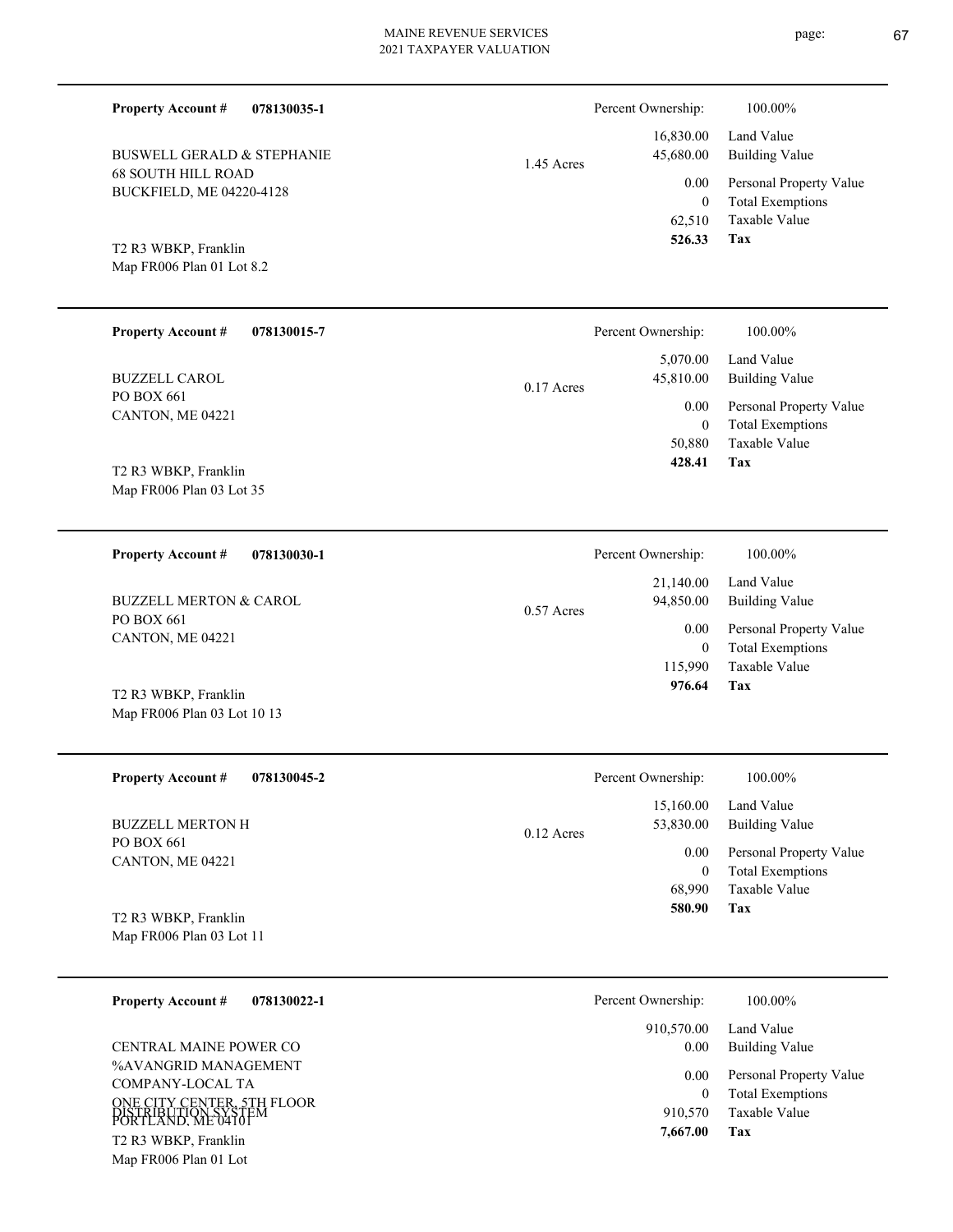| <b>Property Account #</b><br>078130097-2           |              | Percent Ownership:                   | 100.00%                                                             |
|----------------------------------------------------|--------------|--------------------------------------|---------------------------------------------------------------------|
| CHICKERING TROY W PERSONAL REP & MABEL L BO        | 5.66 Acres   | 16,400.00<br>0.00                    | Land Value<br><b>Building Value</b>                                 |
| <b>3 FIELDSTONE WAY</b><br>FRAMINGHAM, MA 01701    |              | 0.00<br>$\overline{0}$               | Personal Property Value<br><b>Total Exemptions</b>                  |
| T2 R3 WBKP, Franklin<br>Map FR006 Plan 01 Lot 13   |              | 16,400<br>138.09                     | Taxable Value<br>Tax                                                |
| <b>Property Account #</b><br>078130019-3           |              | Percent Ownership:                   | 50.00%                                                              |
| <b>COCARUS JOHN</b>                                | $0.50$ Acres | 4,615.00<br>1,600.00                 | Land Value<br><b>Building Value</b>                                 |
| <b>83 BAY ROAD</b><br>FARMINGTON, NH 03835         |              | 0.00<br>$\mathbf{0}$                 | Personal Property Value<br><b>Total Exemptions</b>                  |
| T2 R3 WBKP, Franklin<br>Map FR006 Plan 03 Lot 24   |              | 6,215<br>52.33                       | Taxable Value<br>Tax                                                |
| Property Account #<br>078130059-2                  |              | Percent Ownership:                   | 100.00%                                                             |
| COUILLARD YVON & ALBERTA                           | $0.56$ Acres | 13,120.00<br>55,250.00               | Land Value<br><b>Building Value</b>                                 |
| <b>PO BOX 184</b><br>JAY, ME 04239                 |              | 0.00<br>$\overline{0}$               | Personal Property Value<br><b>Total Exemptions</b>                  |
| T2 R3 WBKP, Franklin<br>Map FR006 Plan 03 Lot 45   |              | 68,370<br>575.68                     | Taxable Value<br>Tax                                                |
| <b>Property Account #</b><br>078130017-1           |              | Percent Ownership:                   | 100.00%                                                             |
| CROCKER RICHARD A                                  | 0.46 Acres   | 19,710.00<br>64,060.00               | Land Value<br><b>Building Value</b>                                 |
| 159 NORTON RD<br>LIVERMORE, ME 04253               |              | $0.00\,$<br>$\mathbf{0}$<br>83,770   | Personal Property Value<br><b>Total Exemptions</b><br>Taxable Value |
| T2 R3 WBKP, Franklin<br>Map FR006 Plan 03 Lot 62.4 |              | 705.34                               | Tax                                                                 |
| <b>Property Account #</b><br>078130071-2           |              | Percent Ownership:                   | 100.00%                                                             |
| CROCKER RICHARD A                                  | $0.57$ Acres | 10,140.00<br>14,000.00               | Land Value<br><b>Building Value</b>                                 |
| 159 NORTON RD<br>LIVERMORE, ME 04253               |              | $0.00\,$<br>$\overline{0}$<br>24,140 | Personal Property Value<br><b>Total Exemptions</b><br>Taxable Value |
| T2 R3 WBKP, Franklin                               |              | 203.26                               | Tax                                                                 |

Map FR006 Plan 03 Lot 62.3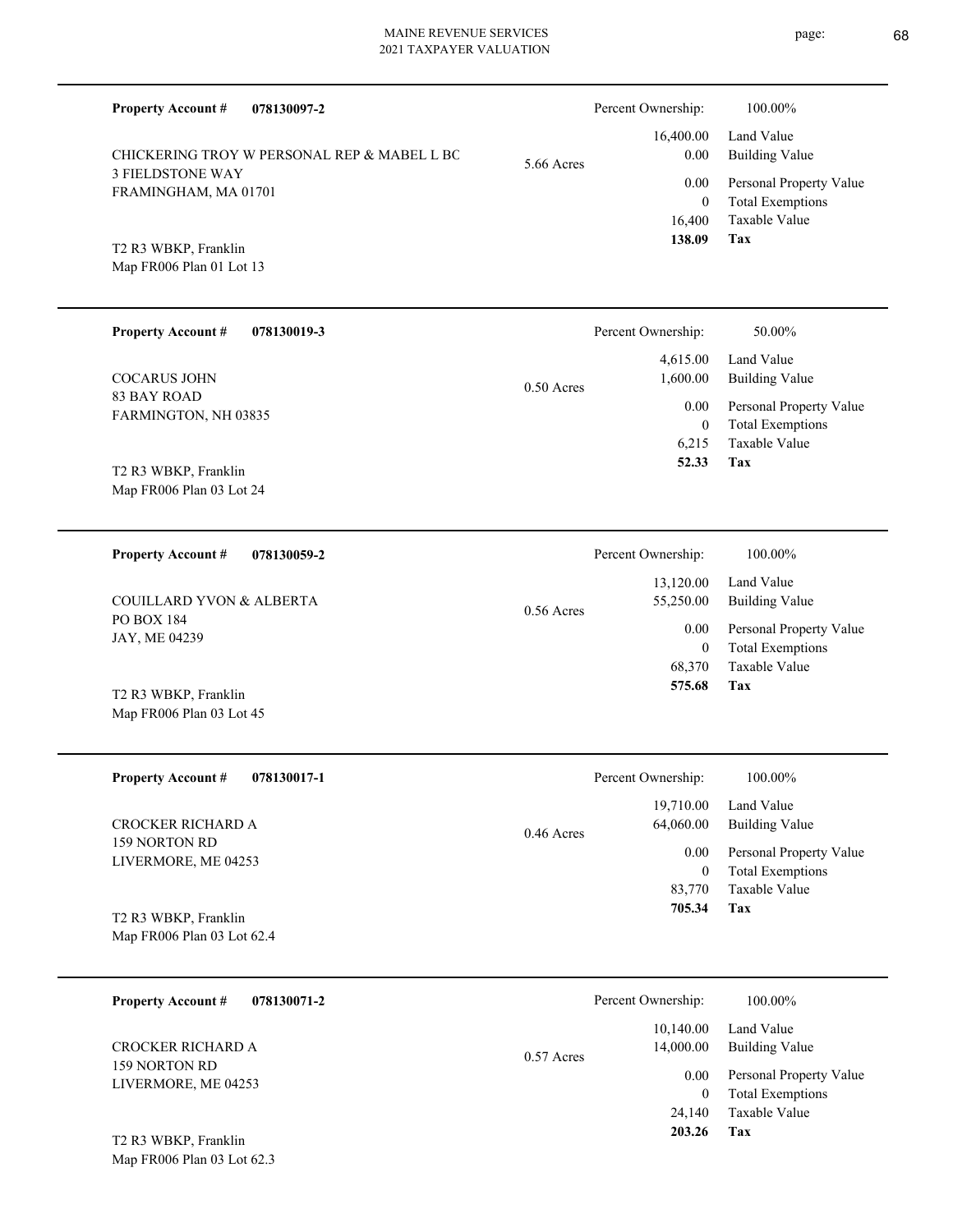0.78 Acres

**078130115-1**

4 RIVER RIDGE RD NO WATERBORO, ME 04061 DAVIS ARDEN N & PATRICIA A

Map FR006 Plan 03 Lot 21 T2 R3 WBKP, Franklin

**Property Account #**

| <b>Property Account #</b><br>078130099-3 | Percent Ownership:        | 100.00%                 |
|------------------------------------------|---------------------------|-------------------------|
|                                          | 22,550.00                 | Land Value              |
| DAY RICHARD E & DENISE J                 | 72,930.00<br>$1.76$ Acres | <b>Building Value</b>   |
| PO BOX 260                               | 0.00                      | Personal Property Value |
| PARSONSFIELD, ME 04047                   | $\mathbf{0}$              | <b>Total Exemptions</b> |
|                                          | 95.480                    | Taxable Value           |
| T2 R3 WBKP, Franklin                     | 803.94                    | Tax                     |
| Map FR006 Plan 03 Lot 60                 |                           |                         |

| 078130028-3<br><b>Property Account #</b>                                                                                | Percent Ownership:                     | 100.00%                      |
|-------------------------------------------------------------------------------------------------------------------------|----------------------------------------|------------------------------|
| DAY TERRY L & MICHAEL, & SUSAN C HAMILTON                                                                               | 16.150.00<br>33,990.00<br>$0.28$ Acres | Land Value<br>Building Value |
| 126 MUDGETT MEADOW ROAD<br>PARSONSFIELD, ME 04047                                                                       | 0.00                                   | Personal Property Value      |
|                                                                                                                         | 0                                      | Total Exemptions             |
|                                                                                                                         | 50,140                                 | Taxable Value                |
| $\pi$ <sup>2</sup> $\pi$ <sup>2</sup> $\pi$ <sup>2</sup> $\pi$ $\pi$ <sup>2</sup> $\pi$ <sup>2</sup> $\pi$ <sup>2</sup> | 422.18                                 | Tax                          |

Map FR006 Plan 03 Lot 3.1 T2 R3 WBKP, Franklin

| <b>Property Account #</b><br>078130012-3         | Percent Ownership:                    | 100.00%                                            |
|--------------------------------------------------|---------------------------------------|----------------------------------------------------|
| DOUGHTY CHARLES & TONYA                          | 24,310.00<br>119,740.00<br>1.43 Acres | Land Value<br><b>Building Value</b>                |
| 5 CROCKET ROAD<br>GORHAM, ME 04038               | 0.00<br>0                             | Personal Property Value<br><b>Total Exemptions</b> |
|                                                  | 144,050<br>1,212.90                   | Taxable Value<br>Tax                               |
| T2 R3 WBKP, Franklin<br>Map FR006 Plan 03 Lot 14 |                                       |                                                    |

| 078130040-2<br><b>Property Account #</b>              | Percent Ownership:                     | 100.00%                                                        |
|-------------------------------------------------------|----------------------------------------|----------------------------------------------------------------|
| DRAKE GLENDON R & SANDRA D                            | 17,500.00<br>60,460.00<br>$0.26$ Acres | Land Value<br><b>Building Value</b>                            |
| <b>266 HEBRON CENTER ROAD</b><br>HEBRON, ME 04238     | 0.00                                   | Personal Property Value<br><b>Total Exemptions</b><br>$\theta$ |
|                                                       | 77,960                                 | Taxable Value                                                  |
| $T^{\prime}$ D $^{\prime}$ WDVD $E_{\text{non}}$ l.1. | 656.42                                 | Tax                                                            |

Map FR006 Plan 03 Lot 46 T2 R3 WBKP, Franklin

**Tax**

 87,140 0

0.00

Percent Ownership:  $100.00\%$ 

 22,310.00 64,830.00

 **733.72**

Taxable Value Total Exemptions Personal Property Value

Building Value Land Value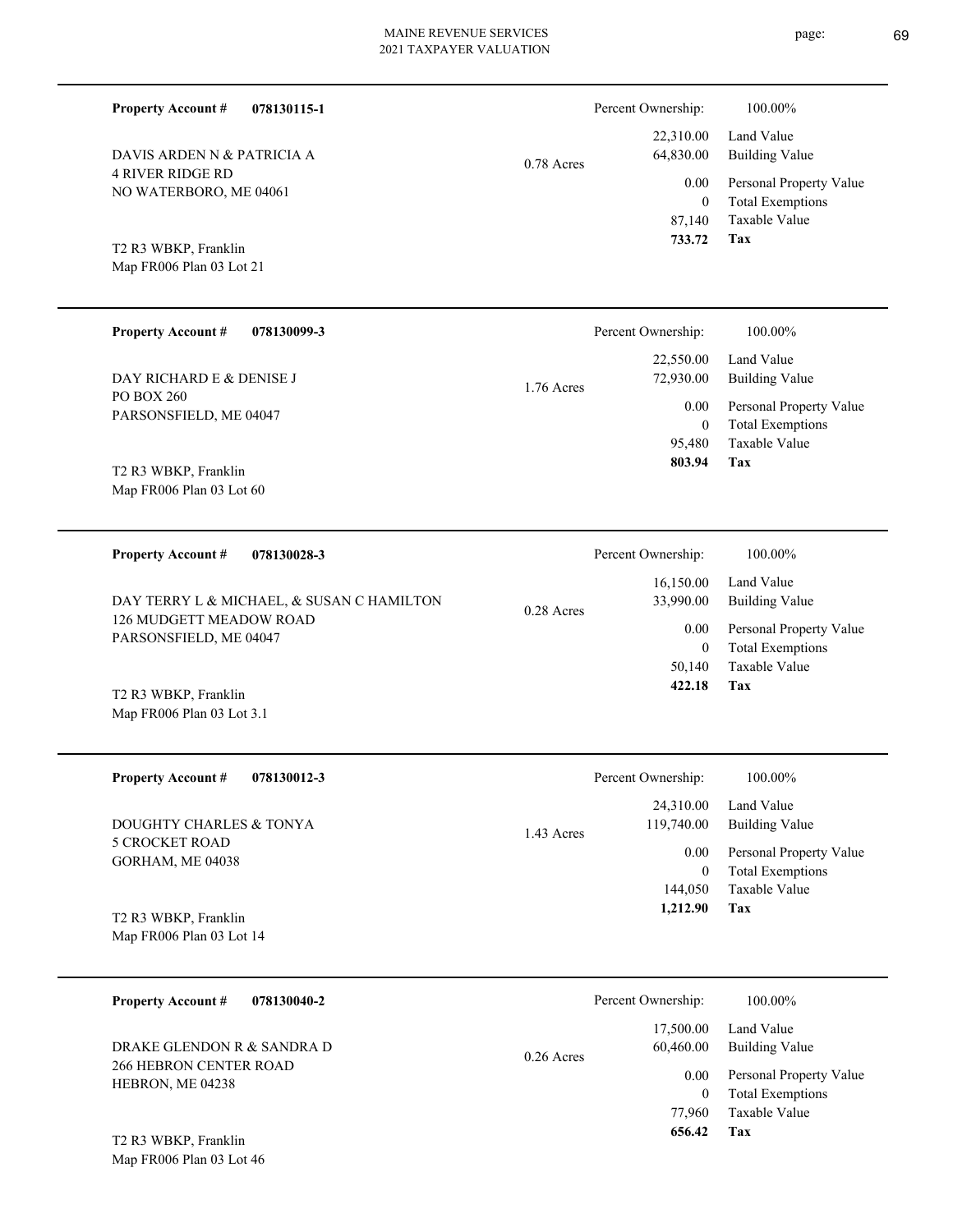| <b>Property Account #</b><br>078130044-1              |              | Percent Ownership:        | 100.00%                                  |
|-------------------------------------------------------|--------------|---------------------------|------------------------------------------|
| <b>DUNTON RALPH J</b>                                 | $0.14$ Acres | 2,540.00<br>0.00          | Land Value<br><b>Building Value</b>      |
| PO BOX 333<br>ROCKWOOD, ME 04478                      |              | 0.00                      | Personal Property Value                  |
|                                                       |              | $\boldsymbol{0}$<br>2,540 | <b>Total Exemptions</b><br>Taxable Value |
| T2 R3 WBKP, Franklin                                  |              | 21.39                     | Tax                                      |
| Map FR006 Plan 03 Lot 49.2                            |              |                           |                                          |
|                                                       |              |                           |                                          |
| <b>Property Account #</b><br>078130002-2              |              | Percent Ownership:        | 100.00%                                  |
| <b>FAIRWEATHER JESSICA J</b>                          |              | 15,920.00<br>0.00         | Land Value<br><b>Building Value</b>      |
| 22 UPLAND DRIVE                                       | 5.00 Acres   | 0.00                      | Personal Property Value                  |
| GILFORD, NH 03249                                     |              | $\mathbf{0}$              | <b>Total Exemptions</b>                  |
|                                                       |              | 15,920<br>134.05          | Taxable Value<br>Tax                     |
| T2 R3 WBKP, Franklin<br>Map FR006 Plan 02 Lot 6.1 7.1 |              |                           |                                          |
|                                                       |              |                           |                                          |
| 078130096-2<br><b>Property Account #</b>              |              | Percent Ownership:        | 100.00%                                  |
| <b>FAIRWEATHER JESSICA J</b>                          | $0.58$ Acres | 10,140.00<br>2,750.00     | Land Value<br><b>Building Value</b>      |
| 22 UPLAND DRIVE<br>GILFORD, NH 03249                  |              | 0.00                      | Personal Property Value                  |
|                                                       |              | $\mathbf{0}$<br>12,890    | <b>Total Exemptions</b><br>Taxable Value |
| T2 R3 WBKP, Franklin                                  |              | 108.53                    | Tax                                      |
| Map FR006 Plan 02 Lot 12                              |              |                           |                                          |
|                                                       |              |                           |                                          |
| <b>Property Account #</b><br>078130094-7              |              | Percent Ownership:        | 100.00%                                  |
| <b>FINNEGAN NANCY</b>                                 |              | 6,500.00<br>0.00          | Land Value<br><b>Building Value</b>      |
| 143 YOUNG ROAD                                        | 0.25 Acres   | 0.00                      | Personal Property Value                  |
| AUGUSTA, ME 04330                                     |              | $\bf{0}$                  | <b>Total Exemptions</b>                  |
|                                                       |              |                           |                                          |
|                                                       |              | 6,500<br>54.73            | Taxable Value<br>Tax                     |
| T2 R3 WBKP, Franklin<br>Map FR006 Plan 02 Lot 14      |              |                           |                                          |
|                                                       |              |                           |                                          |

| $110 \mu m$ , $1000 \mu m$                           | 1.313333333333337373447                | .                            |
|------------------------------------------------------|----------------------------------------|------------------------------|
| FISH WALLACE A II & STANLEY A FISH<br>% STANLEY FISH | 10.140.00<br>30.250.00<br>$0.58$ Acres | Land Value<br>Building Value |
| 1843 RT 106                                          | 0.00                                   | Personal Property Value      |
| LEEDS, ME 04263                                      |                                        | <b>Total Exemptions</b><br>0 |
|                                                      | 40,390                                 | Taxable Value                |
| T2 R3 WBKP, Franklin                                 | 340.08                                 | Tax                          |

Map FR006 Plan 03 Lot 58 58.1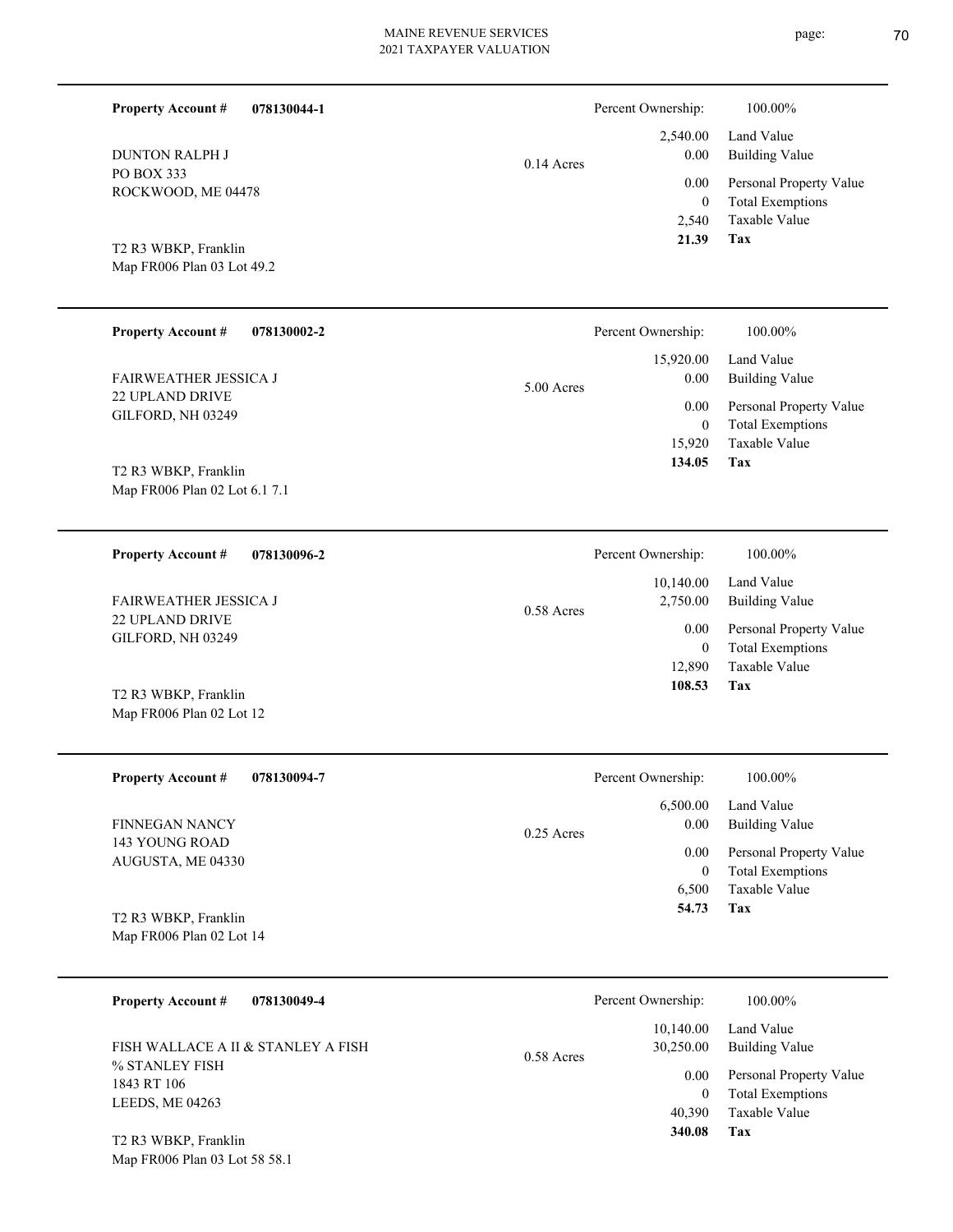| <b>Property Account #</b><br>078130031-1              |              | Percent Ownership:                                              | 100.00%                                            |
|-------------------------------------------------------|--------------|-----------------------------------------------------------------|----------------------------------------------------|
| FLAGG EARLE D ET AL                                   | $0.55$ Acres | 9,620.00<br>10,100.00                                           | Land Value<br><b>Building Value</b>                |
| % CLAIRE FLAGG<br>166 PARK STREET APARTMENT 507       |              | 0.00                                                            | Personal Property Value                            |
| LIVERMORE FALLS, ME 04254                             |              | $\mathbf{0}$<br>19,720                                          | <b>Total Exemptions</b><br>Taxable Value           |
| T2 R3 WBKP, Franklin<br>Map FR006 Plan 03 Lot 5.2 6   |              | 166.04                                                          | Tax                                                |
|                                                       |              |                                                                 |                                                    |
| <b>Property Account #</b><br>078130008-4              |              | Percent Ownership:                                              | 100.00%                                            |
| FOTTER SCOTT                                          | 116.55 Acres | 97,350.00<br>0.00                                               | Land Value<br><b>Building Value</b>                |
| 1415 RANGELEY ROAD<br>LANG TWP, ME 04970              |              | 0.00<br>$\mathbf{0}$                                            | Personal Property Value<br><b>Total Exemptions</b> |
|                                                       |              | 97,350                                                          | Taxable Value                                      |
| T2 R3 WBKP, Franklin<br>Map FR006 Plan 02 Lot 1       |              | 819.69                                                          | Tax                                                |
|                                                       |              |                                                                 |                                                    |
| 078130124-2<br><b>Property Account #</b>              |              | Percent Ownership:                                              | 100.00%                                            |
| FOTTER SCOTT                                          | 15.00 Acres  | 23,220.00<br>0.00<br>0.00<br>$\overline{0}$<br>23,220<br>195.51 | Land Value<br><b>Building Value</b>                |
| 1415 RANGELEY ROAD<br>LANG TWP, ME 04970              |              |                                                                 | Personal Property Value<br><b>Total Exemptions</b> |
|                                                       |              |                                                                 | Taxable Value                                      |
| T2 R3 WBKP, Franklin<br>Map FR006 Plan 02 Lot 2.1 3.1 |              |                                                                 | Tax                                                |
| <b>Property Account #</b><br>078130034-2              |              | Percent Ownership:                                              | 100.00%                                            |
| <b>GAGNE KATHERINE A</b>                              | $0.46$ Acres | 19,710.00<br>90,900.00                                          | Land Value<br><b>Building Value</b>                |
| PO BOX 82<br>STRATTON, ME 04982                       |              | 0.00                                                            | Personal Property Value                            |
|                                                       |              | $\overline{0}$<br>110,610                                       | <b>Total Exemptions</b><br>Taxable Value           |
| T2 R3 WBKP, Franklin                                  |              | 931.34                                                          | Tax                                                |
| Map FR006 Plan 03 Lot 40 40.1                         |              |                                                                 |                                                    |
| <b>Property Account #</b><br>078130024-1              |              | Percent Ownership:                                              | 100.00%                                            |
|                                                       |              | 9,230.00                                                        | Land Value                                         |
| <b>GLIDDEN VICTOR ET AL</b><br>410 BENNETT WAY        | $0.50$ Acres | 7,200.00                                                        | <b>Building Value</b><br>Personal Property Value   |
| NEW MARKET, NH 03857                                  |              | 0.00<br>$\overline{0}$                                          | <b>Total Exemptions</b>                            |
|                                                       |              | 16,430<br>138.34                                                | Taxable Value<br>Tax                               |
| T2 R3 WBKP, Franklin<br>Map FR006 Plan 03 Lot 23.2    |              |                                                                 |                                                    |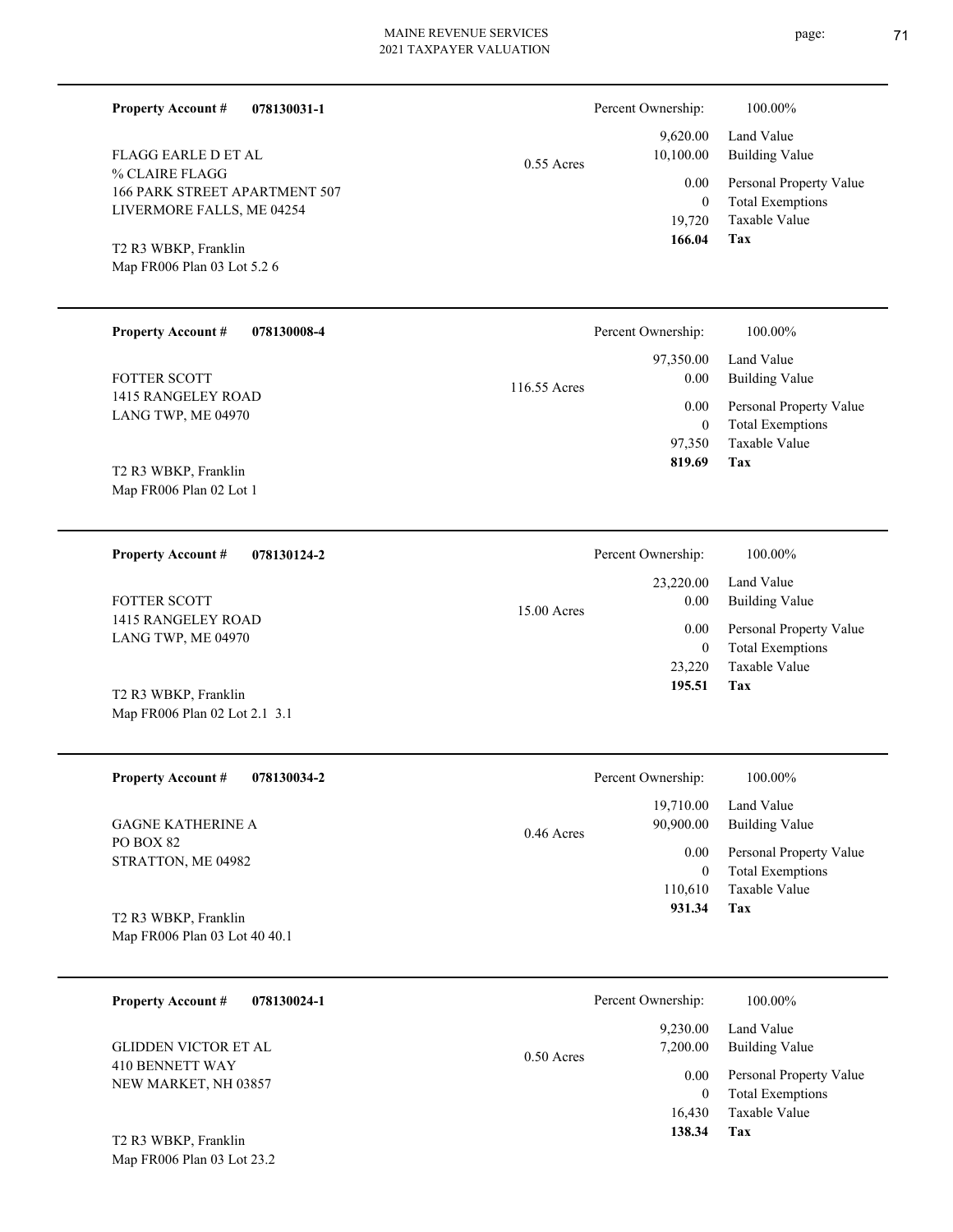| <b>Property Account #</b><br>078130039-3          |              | Percent Ownership:              | 100.00%                                                             |
|---------------------------------------------------|--------------|---------------------------------|---------------------------------------------------------------------|
| <b>GOULD PHILLIP L</b>                            | 38.59 Acres  | 43,940.00<br>36,590.00          | Land Value<br><b>Building Value</b>                                 |
| 123 EASTVIEW DR<br>COVENTRY, CT 06238             |              | 0.00<br>$\mathbf{0}$<br>80,530  | Personal Property Value<br><b>Total Exemptions</b><br>Taxable Value |
| T2 R3 WBKP, Franklin                              |              | 678.06                          | Tax                                                                 |
| Map FR006 Plan 03 Lot 28 61                       |              |                                 |                                                                     |
| <b>Property Account #</b><br>078130095-2          |              | Percent Ownership:              | 100.00%                                                             |
| <b>GROPPE RICHARD J TRUSTEE</b>                   | 35.00 Acres  | 48,820.00<br>267,320.00         | Land Value<br><b>Building Value</b>                                 |
| RICHARD J GROPPE REVOCABLE LIVING<br><b>TRUST</b> |              | 0.00<br>$\overline{0}$          | Personal Property Value<br><b>Total Exemptions</b>                  |
| PO BOX 595<br>STRATTON. ME 04982                  |              | 316,140                         | Taxable Value                                                       |
| T2 R3 WBKP, Franklin<br>Map FR006 Plan 02 Lot 11  |              | 2,661.90                        | Tax                                                                 |
|                                                   |              |                                 |                                                                     |
| <b>Property Account #</b><br>078130091-1          |              | Percent Ownership:<br>20,230.00 | 100.00%<br>Land Value                                               |
| <b>GUY JAMES W &amp; SUSAN M</b>                  | $0.50$ Acres | 74,650.00                       | <b>Building Value</b>                                               |
| PO BOX 890<br>BERWICK, ME 03901                   |              | 0.00<br>$\overline{0}$          | Personal Property Value<br><b>Total Exemptions</b>                  |
|                                                   |              | 94,880<br>798.89                | Taxable Value<br>Tax                                                |
| T2 R3 WBKP, Franklin<br>Map FR006 Plan 03 Lot 33  |              |                                 |                                                                     |
|                                                   |              |                                 |                                                                     |
| <b>Property Account #</b><br>078130006-3          |              | Percent Ownership:              | 100.00%                                                             |
| HAMBLEN JEREMY J                                  | 0.62 Acres   | 21,140.00<br>103,990.00         | Land Value<br><b>Building Value</b>                                 |
| 144 GRAY ROAD<br>GORHAM, ME 04038                 |              | 0.00                            | Personal Property Value                                             |
|                                                   |              | $\mathbf{0}$<br>125,130         | <b>Total Exemptions</b><br>Taxable Value                            |
| T2 R3 WBKP, Franklin                              |              | 1,053.59                        | Tax                                                                 |
| Map FR006 Plan 03 Lot 22                          |              |                                 |                                                                     |
| <b>Property Account #</b><br>078130041-1          |              | Percent Ownership:              | 100.00%                                                             |
| <b>HARRIS BETTY J</b>                             |              | 10,530.00<br>0.00               | Land Value<br><b>Building Value</b>                                 |
| 301 RT 133                                        | $0.65$ Acres | 0.00                            | Personal Property Value                                             |
| WINTHROP, ME 04364                                |              | $\overline{0}$<br>10,530        | <b>Total Exemptions</b><br>Taxable Value                            |
| T2 R3 WBKP, Franklin                              |              | 88.66                           | Tax                                                                 |
| Map FR006 Plan 03 Lot 19                          |              |                                 |                                                                     |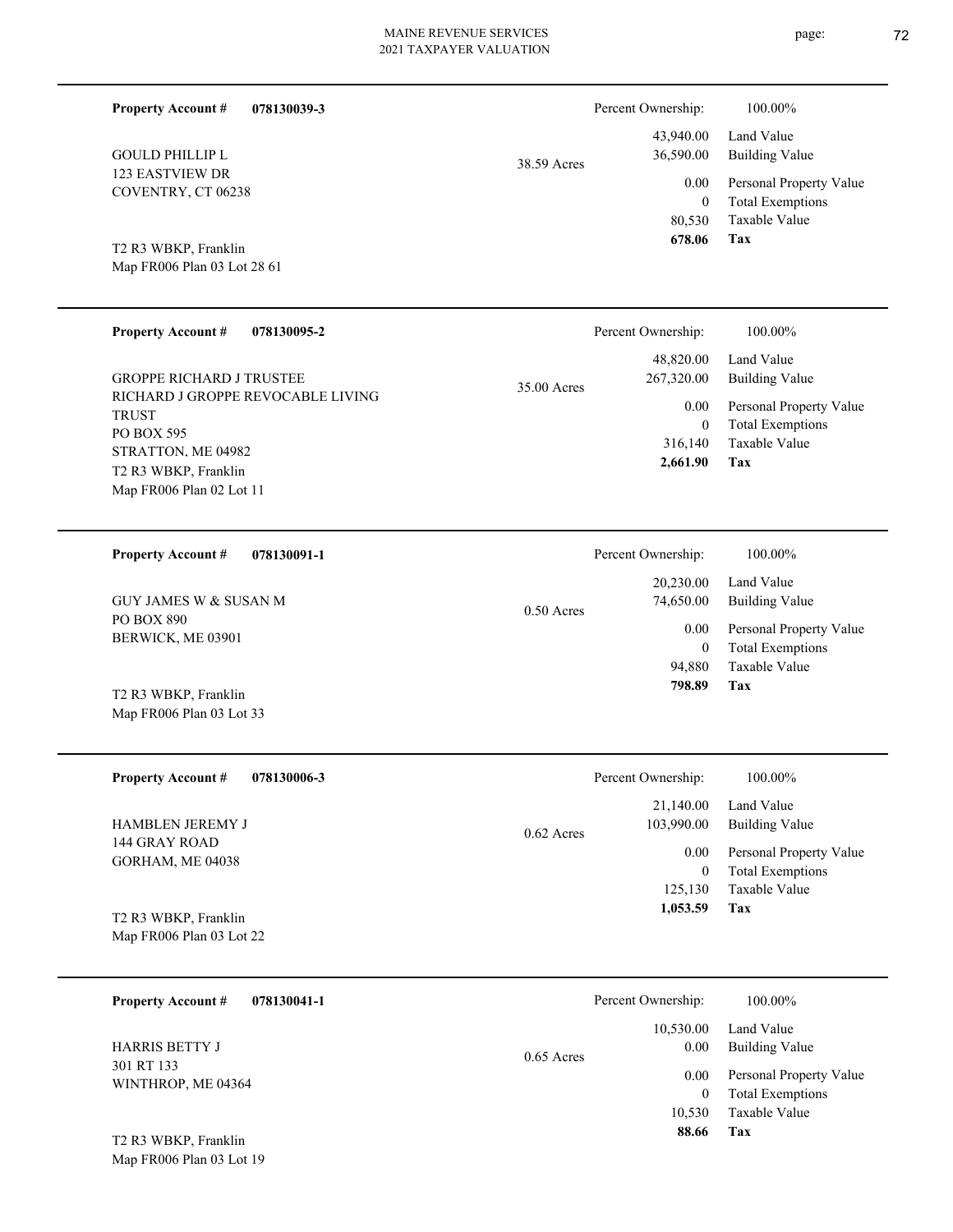4.37 Acres

| <b>Property Account #</b> | 078130125-1 |
|---------------------------|-------------|

3 ZIONS ROAD CHESTERVILLE, ME 04938 HARRIS ELIZABETH & TIMOTHY W

# Map FR006 Plan 02 Lot 4.11 T2 R3 WBKP, Franklin

| <b>Property Account #</b><br>078130043-2 | Percent Ownership:        | 100.00%                                            |
|------------------------------------------|---------------------------|----------------------------------------------------|
|                                          | 2,080.00                  | Land Value                                         |
| <b>HARRIS MERTON</b>                     | 23,790.00<br>$0.09$ Acres | <b>Building Value</b>                              |
| % INA ASSELIN<br>52 MAIN ST APT 1        | 0.00<br>$\theta$          | Personal Property Value<br><b>Total Exemptions</b> |
| JAY, ME 04239                            | 25,870                    | Taxable Value                                      |
| T2 R3 WBKP, Franklin                     | 217.83                    | Tax                                                |
| Map FR006 Plan 02 Lot 18                 |                           |                                                    |
|                                          |                           |                                                    |
| 078130084-2<br><b>Property Account #</b> | Percent Ownership:        | 100.00%                                            |

| HARTFORD LICHA & ELIZABETH HARRIS        | $0.41$ Acres | 8.190.00<br>18,440.00 | Land Value<br>Building Value |
|------------------------------------------|--------------|-----------------------|------------------------------|
| 185 BACK STREET<br>NO MONMOUTH, ME 04265 |              | 0.00                  | Personal Property Value      |
|                                          |              | 0                     | Total Exemptions             |
|                                          |              | 26.630                | Taxable Value                |
| T2 R3 WBKP, Franklin                     |              | 224.22                | Tax                          |

| <b>Property Account #</b><br>078130077-2                                         | Percent Ownership:                     | 100.00%                                            |
|----------------------------------------------------------------------------------|----------------------------------------|----------------------------------------------------|
| <b>HELLIE JOHN S &amp; LINDA J</b>                                               | 92,460.00<br>490,640.00<br>94.78 Acres | Land Value<br>Building Value                       |
| PO BOX 601<br>RANGELEY, ME 04970-0601                                            | 0.00<br>25,000                         | Personal Property Value<br><b>Total Exemptions</b> |
|                                                                                  | 558,100<br>4,699.20                    | Taxable Value<br>Tax                               |
| T2 R3 WBKP, Franklin<br>Map FR006 Plan 01 Lot 8.1<br>Homestead Exemption \$25000 |                                        |                                                    |

| 078130075-2<br><b>Property Account #</b>      | Percent Ownership:                    | 100.00%                      |
|-----------------------------------------------|---------------------------------------|------------------------------|
| <b>HOWARD MILLIE &amp; GARY</b><br>PO BOX 333 | 6.500.00<br>13,970.00<br>$0.23$ Acres | Land Value<br>Building Value |
| STRATTON, ME 04982                            | 0.00                                  | Personal Property Value      |
|                                               | $\theta$                              | <b>Total Exemptions</b>      |
|                                               | 20,470                                | Taxable Value                |
| T <sub>2</sub> R <sub>3</sub> WBKP, Franklin  | 172.36                                | Tax                          |

Map FR006 Plan 03 Lot 57

Map FR006 Plan 02 Lot 17

Percent Ownership:  $100.00\%$ 

**Tax**

 15,460 0

 15,460.00 0.00 0.00

 **130.17**

Taxable Value Total Exemptions Personal Property Value

Building Value Land Value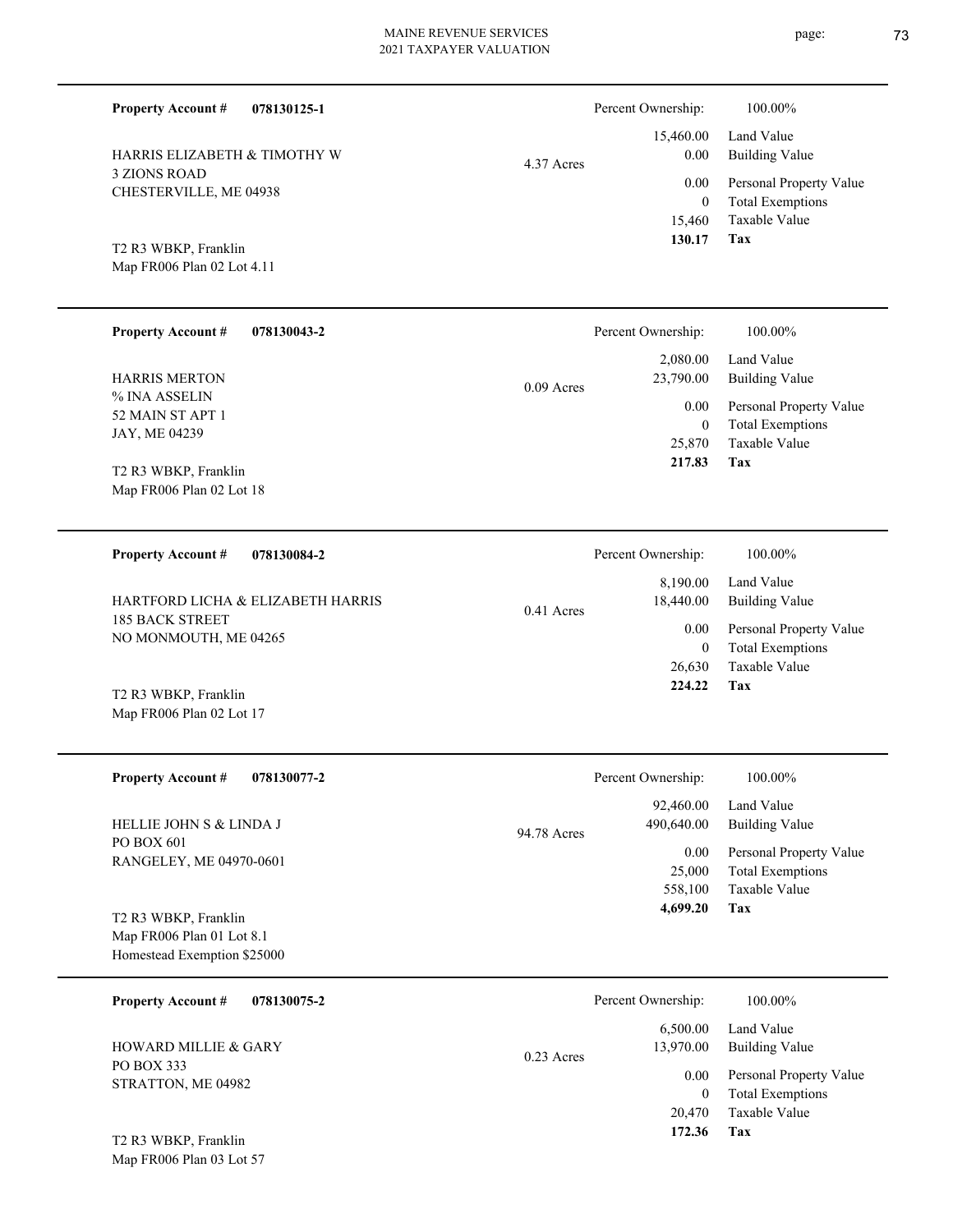| <b>Property Account #</b><br>078130082-3                                                                                            |              | Percent Ownership:                                           | 100.00%                                                                                                                  |
|-------------------------------------------------------------------------------------------------------------------------------------|--------------|--------------------------------------------------------------|--------------------------------------------------------------------------------------------------------------------------|
| JACKMAN BERCHARD L, SUSAN A<br>& KEVIN L<br>130 KEEP ROAD<br>JAY, ME 04239<br>T2 R3 WBKP, Franklin<br>Map FR006 Plan 03 Lot 16 21.1 | $0.72$ Acres | 10,920.00<br>0.00<br>0.00<br>$\mathbf{0}$<br>10,920<br>91.95 | Land Value<br><b>Building Value</b><br>Personal Property Value<br><b>Total Exemptions</b><br><b>Taxable Value</b><br>Tax |
| <b>Property Account #</b><br>078130046-3                                                                                            |              | Percent Ownership:                                           | 100.00%                                                                                                                  |
| JACKMAN KEVIN & DAVID                                                                                                               | $0.75$ Acres | 11,310.00<br>10,510.00                                       | Land Value<br><b>Building Value</b>                                                                                      |
| <b>129 KEEP ROAD</b><br>JAY, ME 04239-4047                                                                                          |              | 0.00<br>$\mathbf{0}$<br>21,820                               | Personal Property Value<br><b>Total Exemptions</b><br><b>Taxable Value</b>                                               |
| T2 R3 WBKP, Franklin<br>Map FR006 Plan 03 Lot 15                                                                                    |              | 183.72                                                       | Tax                                                                                                                      |
| <b>Property Account #</b><br>078130098-5                                                                                            |              | Percent Ownership:                                           | 100.00%                                                                                                                  |
| <b>JANSEN RAE-LYNN A</b>                                                                                                            | $0.25$ Acres | 6,500.00<br>27,360.00                                        | Land Value<br><b>Building Value</b>                                                                                      |
| 115 N SHORE LANE<br>WINTHROP, ME 04364                                                                                              |              | 0.00<br>$\mathbf{0}$                                         | Personal Property Value<br><b>Total Exemptions</b>                                                                       |
| T2 R3 WBKP, Franklin<br>Map FR006 Plan 01 Lot 3.1                                                                                   |              | 33,860<br>285.10                                             | Taxable Value<br>Tax                                                                                                     |
| <b>Property Account #</b><br>078130047-2                                                                                            |              | Percent Ownership:                                           | 100.00%                                                                                                                  |
| KEENE DONALD A & STEPHEN LAILER                                                                                                     | 0.50 Acres   | 20,230.00<br>53,720.00                                       | Land Value<br><b>Building Value</b>                                                                                      |
| <b>258 TURKEY LANE</b><br>BUXTON, ME 04093                                                                                          |              | 0.00<br>$\bf{0}$<br>73,950                                   | Personal Property Value<br><b>Total Exemptions</b><br>Taxable Value                                                      |
| T2 R3 WBKP, Franklin<br>Map FR006 Plan 03 Lot 25                                                                                    |              | 622.66                                                       | <b>Tax</b>                                                                                                               |

| 078130105-1<br><b>Property Account #</b>            | Percent Ownership:                    | 100.00%                                                             |
|-----------------------------------------------------|---------------------------------------|---------------------------------------------------------------------|
| LEAVITT STEPHEN R & TRACY<br>4950 60TH AVENUE SOUTH | 29,040.00<br>205,850.00<br>7.90 Acres | Land Value<br>Building Value                                        |
| ST PETERSBURG, FL 33715                             | 0.00<br>0<br>234,890                  | Personal Property Value<br><b>Total Exemptions</b><br>Taxable Value |
| T2 R3 WBKP, Franklin                                | 1,977.77                              | Tax                                                                 |

Map FR006 Plan 03 Lot 62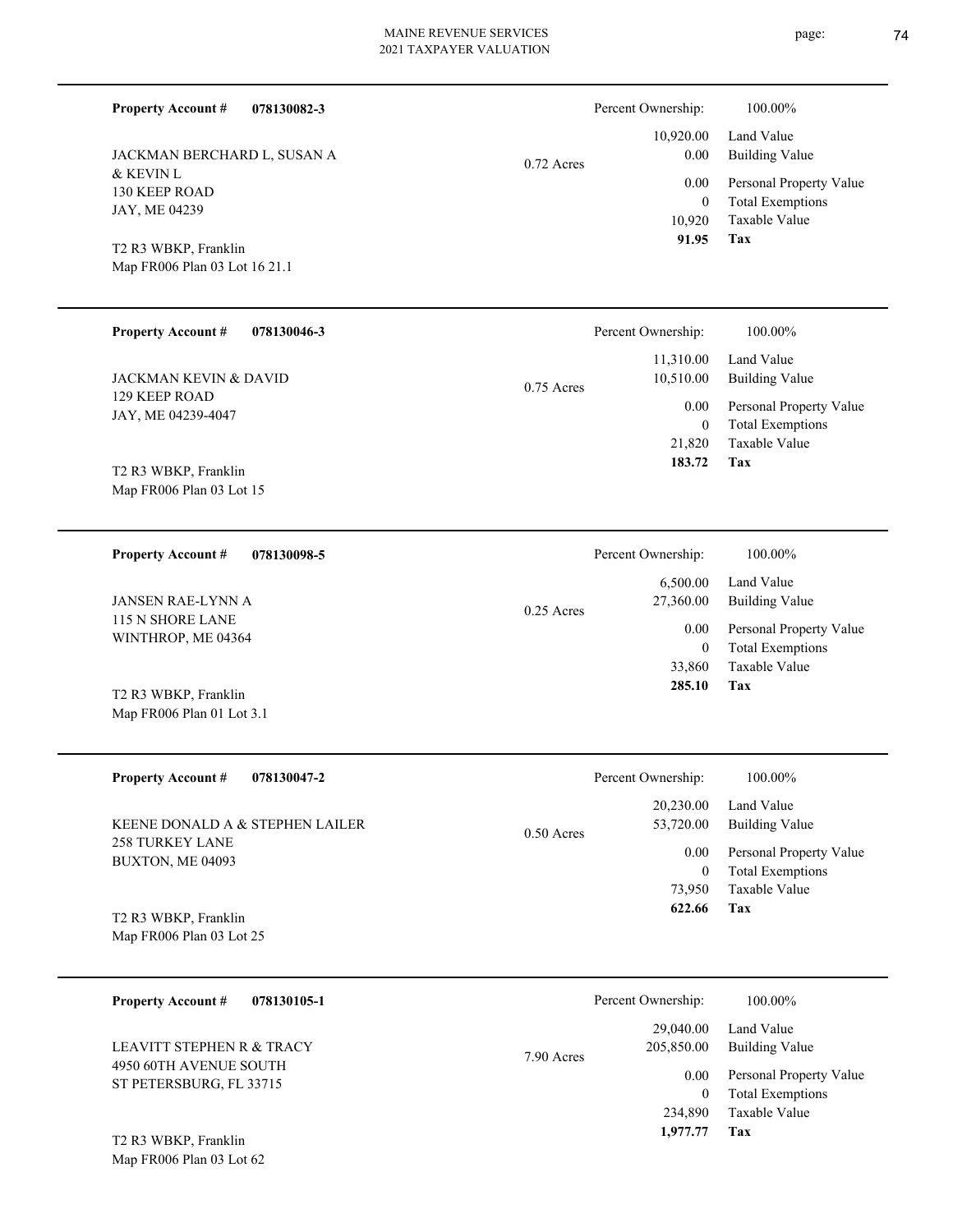| <b>Property Account #</b><br>078130116-1                                          |              | Percent Ownership:                          | 100.00%                                                                    |
|-----------------------------------------------------------------------------------|--------------|---------------------------------------------|----------------------------------------------------------------------------|
| LECOURS DONALD J                                                                  | 11.16 Acres  | 29,420.00<br>173,040.00                     | Land Value<br><b>Building Value</b>                                        |
| PO BOX 403<br>STRATTON, ME 04982                                                  |              | 0.00<br>25,000<br>177,460                   | Personal Property Value<br><b>Total Exemptions</b><br>Taxable Value        |
| T2 R3 WBKP, Franklin<br>Map FR006 Plan 03 Lot 65<br>Homestead Exemption \$25000   |              | 1,494.21                                    | Tax                                                                        |
| <b>Property Account #</b><br>078130107-4                                          |              | Percent Ownership:                          | 100.00%                                                                    |
| LECOURS HILDRED E & DONALD J                                                      | 98.59 Acres  | 84,240.00<br>0.00                           | Land Value<br><b>Building Value</b>                                        |
| P.O BOX 403<br>STRATTON, ME 04982-0403                                            |              | 0.00<br>$\mathbf{0}$<br>84,240              | Personal Property Value<br><b>Total Exemptions</b><br>Taxable Value        |
| T2 R3 WBKP, Franklin<br>Map FR006 Plan 01 Lot 11 12                               |              | 709.30                                      | Tax                                                                        |
| 078130111-2<br><b>Property Account #</b>                                          |              | Percent Ownership:                          | 100.00%                                                                    |
| LECOURS HILDRED E & DONALD J                                                      | 17.50 Acres  | 34,050.00<br>114,210.00                     | Land Value<br><b>Building Value</b>                                        |
| P.O BOX 403<br>STRATTON, ME 04982-0403                                            |              | 0.00<br>25,000<br>123,260                   | Personal Property Value<br><b>Total Exemptions</b><br>Taxable Value        |
| T2 R3 WBKP, Franklin<br>Map FR006 Plan 01 Lot 11.2<br>Homestead Exemption \$25000 |              | 1,037.85                                    | Tax                                                                        |
| <b>Property Account #</b><br>078130004-3                                          |              | Percent Ownership:                          | 100.00%                                                                    |
| LIBBY FRANK E TRUSTEE                                                             | 0.52 Acres   | 9,230.00<br>4,400.00                        | Land Value<br><b>Building Value</b>                                        |
| 5667 GULF STREAM STREET<br>TAVARES, FL 32778-9239                                 |              | 0.00<br>$\mathbf{0}$                        | Personal Property Value<br><b>Total Exemptions</b>                         |
| T2 R3 WBKP, Franklin<br>Map FR006 Plan 03 Lot 4                                   |              | 13,630<br>114.76                            | Taxable Value<br>Tax                                                       |
| <b>Property Account #</b><br>078130055-3                                          |              | Percent Ownership:                          | 100.00%                                                                    |
| LOPILATO MARC                                                                     | Tree Growth  | 60,017.00<br>93,980.00                      | Land Value<br><b>Building Value</b>                                        |
| <b>8 ALBERT ST</b><br>CANTON, MA 02021-1959                                       | 136.00 Acres | 0.00<br>$\mathbf{0}$<br>153,997<br>1,296.65 | Personal Property Value<br><b>Total Exemptions</b><br>Taxable Value<br>Tax |
| T2 R3 WBKP, Franklin<br>Map FR006 Plan 01 Lot 6                                   |              |                                             |                                                                            |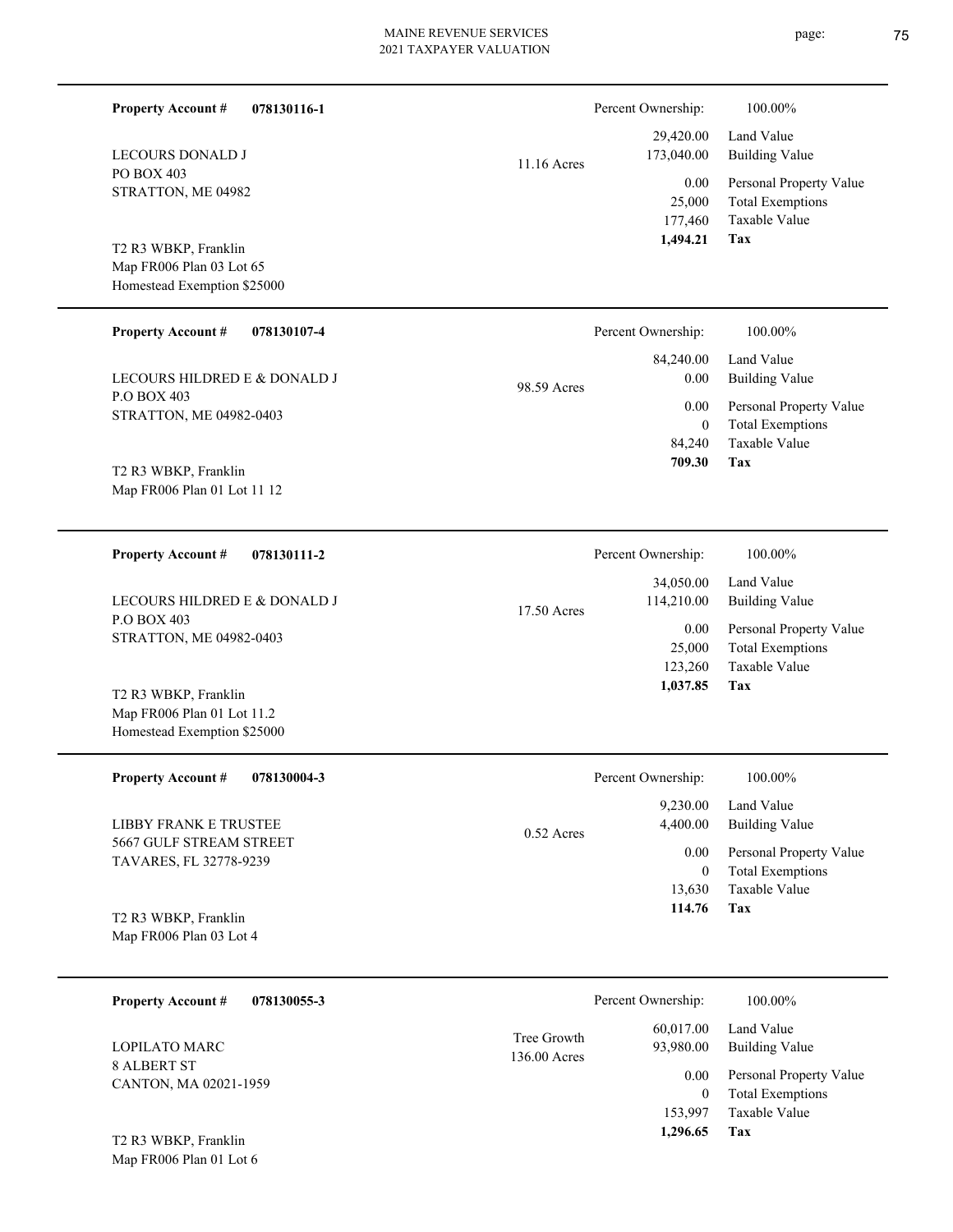| <b>Property Account #</b><br>078130123-1          |                             | Percent Ownership:      | 100.00%                                            |
|---------------------------------------------------|-----------------------------|-------------------------|----------------------------------------------------|
| <b>MACHOS GREGORY J</b>                           | Tree Growth<br>102.00 Acres | 56,622.00<br>139,600.00 | Land Value<br><b>Building Value</b>                |
| & JOYCE L MURRAY<br>PO BOX 314                    |                             | 0.00                    | Personal Property Value                            |
| STRATTON, ME 04982-0314                           |                             | $\overline{0}$          | <b>Total Exemptions</b><br>Taxable Value           |
|                                                   |                             | 196,222<br>1,652.19     | Tax                                                |
| T2 R3 WBKP, Franklin<br>Map FR006 Plan 01 Lot 6.2 |                             |                         |                                                    |
|                                                   |                             |                         |                                                    |
| <b>Property Account #</b><br>078130042-3          |                             | Percent Ownership:      | 100.00%                                            |
|                                                   |                             | 8,710.00                | Land Value                                         |
| <b>MAILHOT ROLAND</b><br>108 GRAMMAR STREET       | 0.46 Acres                  | 26,430.00               | <b>Building Value</b>                              |
| SANFORD, ME 04073                                 |                             | 0.00<br>$\overline{0}$  | Personal Property Value<br><b>Total Exemptions</b> |
|                                                   |                             | 35,140                  | Taxable Value                                      |
| T2 R3 WBKP, Franklin                              |                             | 295.88                  | Tax                                                |
| Map FR006 Plan 03 Lot 42                          |                             |                         |                                                    |
|                                                   |                             |                         |                                                    |
| <b>Property Account #</b><br>078130019-5          |                             | Percent Ownership:      | 50.00%                                             |
|                                                   |                             | 4,615.00                | Land Value                                         |
| MATHEWS BEVERLY TRUSTEE<br>PO BOX 837             | $0.50$ Acres                | 1,600.00                | <b>Building Value</b>                              |
| BERWICK, ME 03901                                 |                             | 0.00<br>$\mathbf{0}$    | Personal Property Value<br><b>Total Exemptions</b> |
|                                                   |                             | 6,215                   | <b>Taxable Value</b>                               |
| T2 R3 WBKP, Franklin                              |                             | 52.33                   | Tax                                                |
| Map FR006 Plan 03 Lot 24                          |                             |                         |                                                    |
|                                                   |                             |                         |                                                    |
| <b>Property Account #</b><br>078130067-5          |                             | Percent Ownership:      | 100.00%                                            |
| MCDANIEL LEE L & PATRICIA L                       |                             | 9,230.00<br>0.00        | Land Value<br><b>Building Value</b>                |
| <b>256 ROBINSON ROAD</b>                          | 0.50 Acres                  | 0.00                    | Personal Property Value                            |
| LIVERMORE, ME 04253                               |                             | $\mathbf{0}$            | <b>Total Exemptions</b>                            |
|                                                   |                             | 9,230<br>77.72          | Taxable Value<br>Tax                               |
| T2 R3 WBKP, Franklin<br>Map FR006 Plan 03 Lot 20  |                             |                         |                                                    |
|                                                   |                             |                         |                                                    |
| <b>Property Account #</b><br>078130073-2          |                             | Percent Ownership:      | 100.00%                                            |
|                                                   |                             | 13,800.00               | Land Value                                         |
| MCDANIEL LEE L & PATRICIA L<br>256 ROBINSON ROAD  | 2.10 Acres                  | 27,320.00               | <b>Building Value</b>                              |
| LIVERMORE, ME 04253                               |                             | 0.00                    | Personal Property Value<br>$-1$ T <sub>2</sub>     |

**Tax 346.23**

Taxable Value 41,120 0 Total Exemptions

Map FR006 Plan 03 Lot 18 37 T2 R3 WBKP, Franklin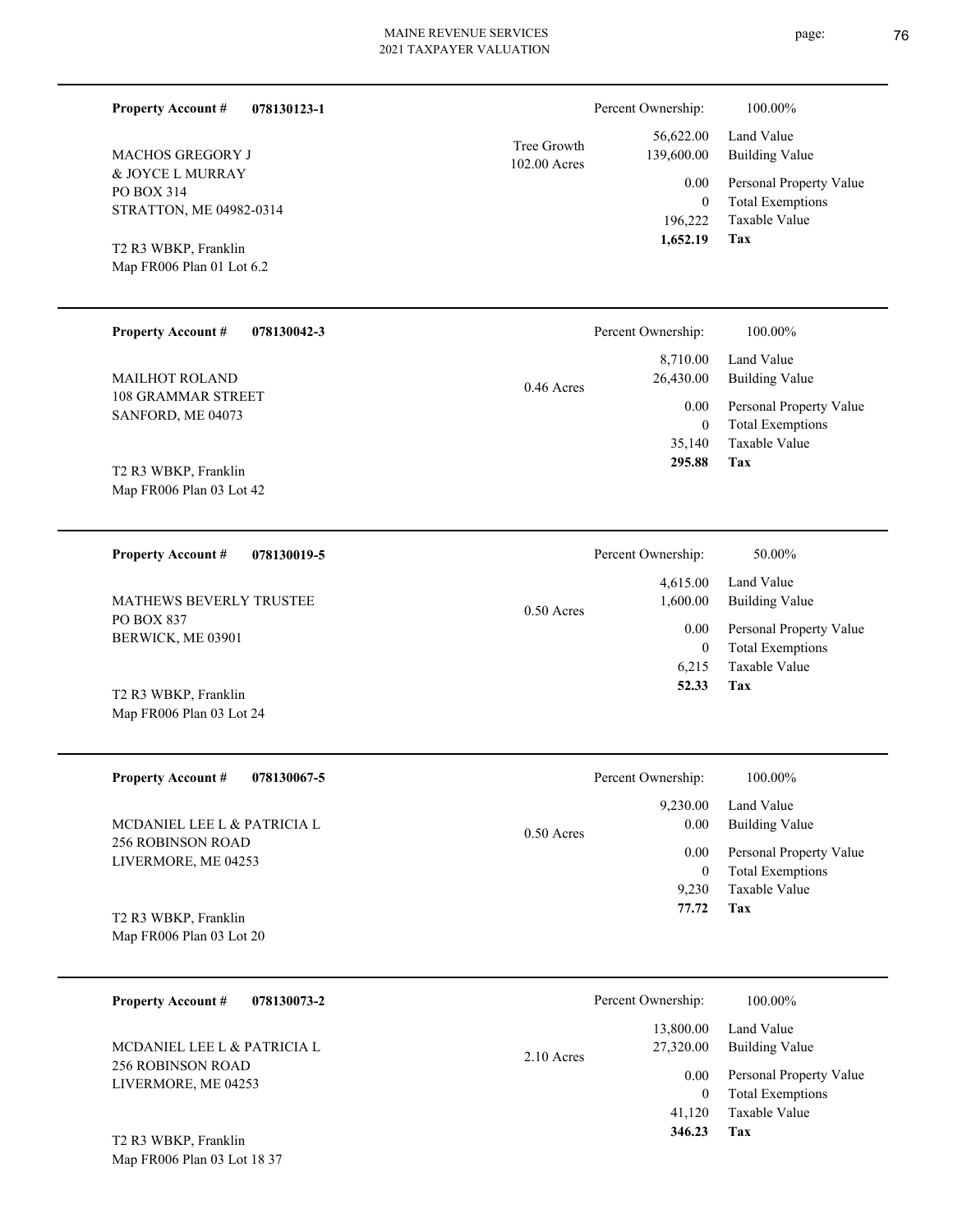| <b>Property Account #</b>                                                | 078130054-1                     |              | Percent Ownership:<br>6,500.00              | 100.00%<br>Land Value                                                                               |
|--------------------------------------------------------------------------|---------------------------------|--------------|---------------------------------------------|-----------------------------------------------------------------------------------------------------|
| <b>MCIVER MICHAEL</b><br>106 SOUTH TAYLOR ROAD<br>MOUNT VERNON, ME 04352 |                                 | $0.25$ Acres | 10,050.00<br>0.00<br>$\mathbf{0}$<br>16,550 | <b>Building Value</b><br>Personal Property Value<br><b>Total Exemptions</b><br><b>Taxable Value</b> |
| T2 R3 WBKP, Franklin<br>Map FR006 Plan 03 Lot 44.1                       |                                 |              | 139.35                                      | Tax                                                                                                 |
| <b>Property Account #</b>                                                | 078130023-2                     |              | Percent Ownership:                          | 100.00%                                                                                             |
| MCIVER MICHAEL & JANET                                                   |                                 | $0.25$ Acres | 6,500.00<br>7,110.00                        | Land Value<br><b>Building Value</b>                                                                 |
| 106 SOUTH TAYLOR ROAD<br>MOUNT VERNON, ME 04352-3356                     |                                 |              | 0.00<br>$\mathbf{0}$<br>13,610              | Personal Property Value<br><b>Total Exemptions</b><br>Taxable Value                                 |
| T2 R3 WBKP, Franklin<br>Map FR006 Plan 03 Lot 44.2                       |                                 |              | 114.60                                      | Tax                                                                                                 |
| <b>Property Account #</b>                                                | 078130037-3                     |              | Percent Ownership:                          | 100.00%                                                                                             |
|                                                                          | MCPHERSON WAYNE & DANIEL FOWLER | $0.25$ Acres | 6,500.00<br>10,150.00                       | Land Value<br><b>Building Value</b>                                                                 |
| <b>45 MIDDLE AVE</b><br>MEXICO, ME 04257-1234                            |                                 |              | 0.00<br>$\mathbf{0}$<br>16,650              | Personal Property Value<br><b>Total Exemptions</b><br><b>Taxable Value</b>                          |
| T2 R3 WBKP, Franklin<br>Map FR006 Plan 03 Lot 17                         |                                 |              | 140.19                                      | Tax                                                                                                 |
| <b>Property Account #</b>                                                | 078130066-3                     |              | Percent Ownership:                          | 100.00%                                                                                             |
| MENARD ROBIN M & STACY L SARGENT                                         |                                 | 1.96 Acres   | 13,700.00<br>12,970.00                      | Land Value<br><b>Building Value</b>                                                                 |
| 14 WEST 51ST STREET<br>NORTH BERWICK, ME 03906                           |                                 |              | 0.00<br>$\boldsymbol{0}$<br>26,670          | Personal Property Value<br><b>Total Exemptions</b><br>Taxable Value                                 |
| T2 R3 WBKP, Franklin<br>Map FR006 Plan 03 Lot 29 30 62.2                 |                                 |              | 224.56                                      | Tax                                                                                                 |

| 078130027-4<br><b>Property Account #</b>                         | Percent Ownership:                                        | 100.00%                                                                                   |
|------------------------------------------------------------------|-----------------------------------------------------------|-------------------------------------------------------------------------------------------|
| MENARD TIMOTHY R & GALE M<br>PO BOX 58<br>MILTON MILLS, NH 03852 | 7,150.00<br>10.440.00<br>$0.30$ Acres<br>0.00<br>$\Omega$ | Land Value<br><b>Building Value</b><br>Personal Property Value<br><b>Total Exemptions</b> |
| T2 R3 WBKP, Franklin                                             | 17.590<br>148.11                                          | Taxable Value<br>Tax                                                                      |

Map FR006 Plan 03 Lot 31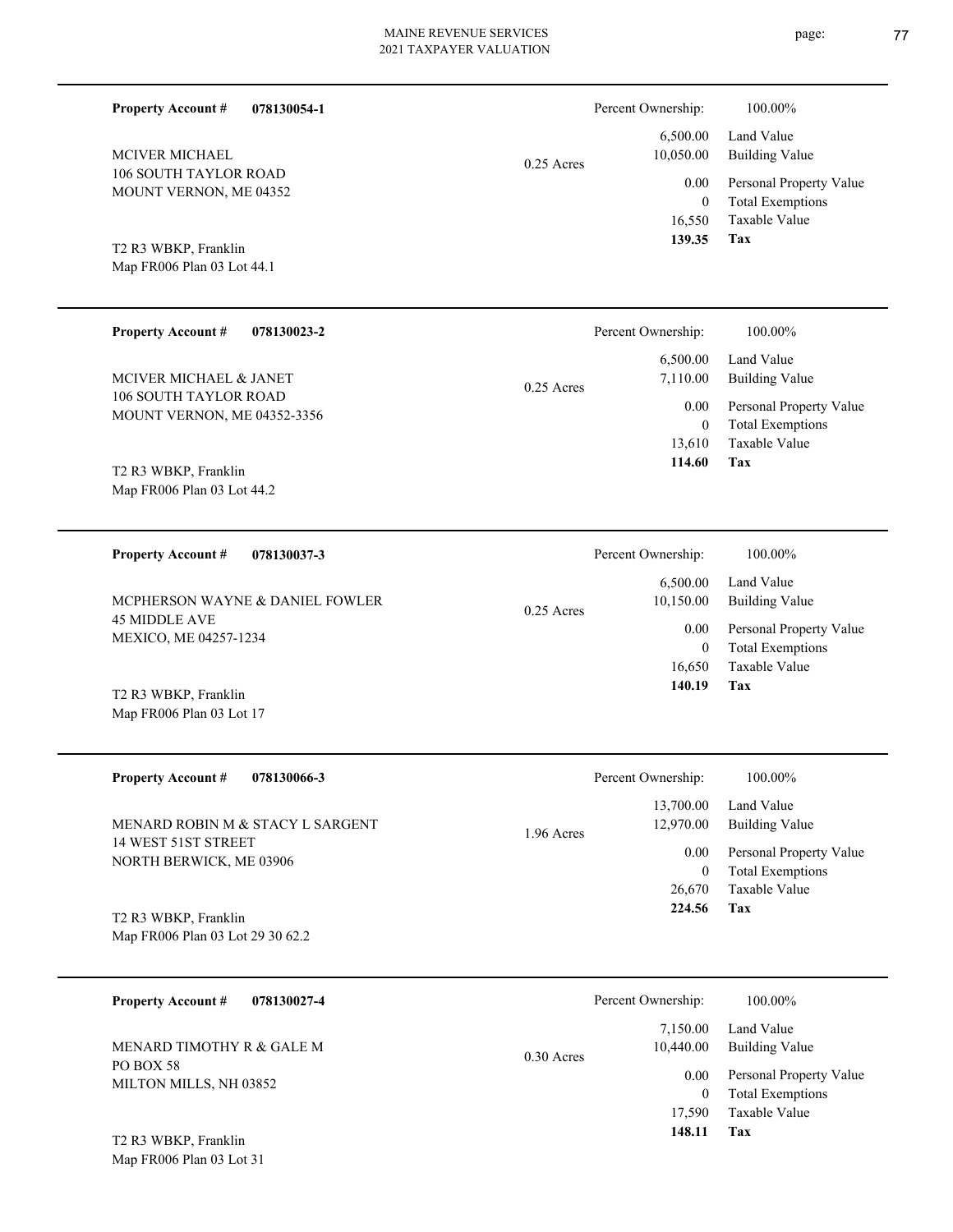| 078130048-2                                                                                                                                                                                            | $0.92$ Acres | Percent Ownership:                                                                     | 100.00%                                                                                                                      |
|--------------------------------------------------------------------------------------------------------------------------------------------------------------------------------------------------------|--------------|----------------------------------------------------------------------------------------|------------------------------------------------------------------------------------------------------------------------------|
| <b>Property Account #</b>                                                                                                                                                                              |              | 21,350.00                                                                              | Land Value                                                                                                                   |
| MILLIARD GARY                                                                                                                                                                                          |              | 106,400.00                                                                             | <b>Building Value</b>                                                                                                        |
| 32 OSCAR LITTLEFIELD RD                                                                                                                                                                                |              | 0.00                                                                                   | Personal Property Value                                                                                                      |
| LYMAN, ME 04002-6933                                                                                                                                                                                   |              | $\boldsymbol{0}$                                                                       | <b>Total Exemptions</b>                                                                                                      |
| T2 R3 WBKP, Franklin                                                                                                                                                                                   |              | 127,750                                                                                | Taxable Value                                                                                                                |
| Map FR006 Plan 02 Lot 16                                                                                                                                                                               |              | 1,075.66                                                                               | Tax                                                                                                                          |
| <b>Property Account #</b>                                                                                                                                                                              | $0.23$ Acres | Percent Ownership:                                                                     | 100.00%                                                                                                                      |
| 078130056-2                                                                                                                                                                                            |              | 6,500.00                                                                               | Land Value                                                                                                                   |
| MITHCELL ANNE ELIZABETH                                                                                                                                                                                |              | 0.00                                                                                   | <b>Building Value</b>                                                                                                        |
| <b>26 SAUGUS STREET</b>                                                                                                                                                                                |              | 0.00                                                                                   | Personal Property Value                                                                                                      |
| PORTLAND, ME 04103                                                                                                                                                                                     |              | $\boldsymbol{0}$                                                                       | <b>Total Exemptions</b>                                                                                                      |
| T2 R3 WBKP, Franklin                                                                                                                                                                                   |              | 6,500                                                                                  | Taxable Value                                                                                                                |
| Map FR006 Plan 03 Lot 43                                                                                                                                                                               |              | 54.73                                                                                  | Tax                                                                                                                          |
| <b>Property Account #</b>                                                                                                                                                                              | 0.91 Acres   | Percent Ownership:                                                                     | 100.00%                                                                                                                      |
| 078130016-1                                                                                                                                                                                            |              | 23,350.00                                                                              | Land Value                                                                                                                   |
| MORRIS DOUGLAS W                                                                                                                                                                                       |              | 109,740.00                                                                             | <b>Building Value</b>                                                                                                        |
| 74 RIVER ROAD                                                                                                                                                                                          |              | 0.00                                                                                   | Personal Property Value                                                                                                      |
| LEEDS, ME 04263                                                                                                                                                                                        |              | $\boldsymbol{0}$                                                                       | <b>Total Exemptions</b>                                                                                                      |
| T2 R3 WBKP, Franklin                                                                                                                                                                                   |              | 133,090                                                                                | Taxable Value                                                                                                                |
| Map FR006 Plan 03 Lot 49.1                                                                                                                                                                             |              | 1,120.62                                                                               | Tax                                                                                                                          |
| <b>Property Account #</b><br>078130106-1<br><b>MORRIS GARY &amp; PATRICIA</b><br>PO BOX 547<br>STRATTON, ME 04982<br>T2 R3 WBKP, Franklin<br>Map FR006 Plan 03 Lot 62.1<br>Homestead Exemption \$25000 | 6.40 Acres   | Percent Ownership:<br>27,940.00<br>129,990.00<br>0.00<br>25,000<br>132,930<br>1,119.27 | 100.00%<br>Land Value<br><b>Building Value</b><br>Personal Property Value<br><b>Total Exemptions</b><br>Taxable Value<br>Tax |
| <b>Property Account #</b><br>078130053-2<br>MOULTON REYNOLDS E JR & DAVID BAER TRU<br>% HOLLY WHALL                                                                                                    | 123.66 Acres | Percent Ownership:<br>113,540.00<br>6,610.00                                           | 100.00%<br>Land Value<br><b>Building Value</b><br>$T = 1.$                                                                   |

Map FR006 Plan 01 Lot 10 T2 R3 WBKP, Franklin

1399 MORO AVENUE LOS OSOS, CA 93402

**Tax**

 120,150 0

 **1,011.66**

Taxable Value Total Exemptions 0.00 Personal Property Value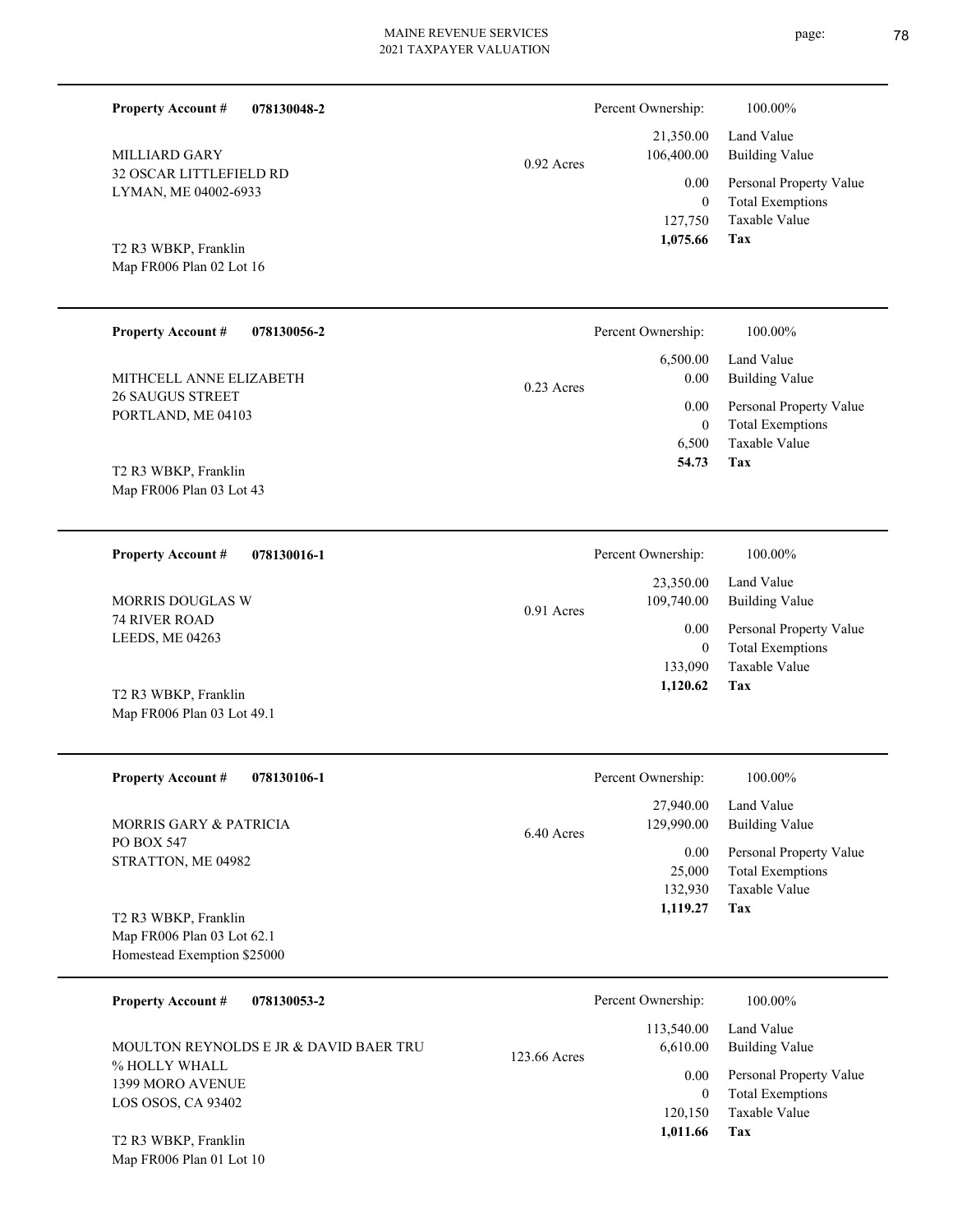| <b>Property Account #</b><br>078130052-3          |                             | Percent Ownership:                         | 100.00%                                                                    |
|---------------------------------------------------|-----------------------------|--------------------------------------------|----------------------------------------------------------------------------|
| NEWELL JOHN A                                     | Tree Growth<br>109.00 Acres | 32,174.00<br>0.00                          | Land Value<br><b>Building Value</b>                                        |
| <b>66 GRANITE STREET</b><br>MEDFIELD, MA 02052    |                             | 0.00<br>$\overline{0}$<br>32,174           | Personal Property Value<br><b>Total Exemptions</b><br>Taxable Value        |
| T2 R3 WBKP, Franklin<br>Map FR006 Plan 01 Lot 7   |                             | 270.91                                     | Tax                                                                        |
| <b>Property Account #</b><br>078130061-3          |                             | Percent Ownership:                         | 100.00%                                                                    |
| NEWTON JAMES W & MARY V                           | 0.23 Acres                  | 6,500.00<br>25,100.00                      | Land Value<br><b>Building Value</b>                                        |
| <b>166 BUCKFIELD ROAD</b><br>BUCKFIELD, ME 04220  |                             | 0.00<br>$\overline{0}$<br>31,600<br>266.07 | Personal Property Value<br><b>Total Exemptions</b><br>Taxable Value<br>Tax |
| T2 R3 WBKP, Franklin<br>Map FR006 Plan 03 Lot 50  |                             |                                            |                                                                            |
| <b>Property Account #</b><br>078130103-2          |                             | Percent Ownership:                         | 100.00%                                                                    |
| NEWTON TRUDY J & LAWRENCE R                       | $0.06$ Acres                | 4,160.00<br>11,150.00                      | Land Value<br><b>Building Value</b>                                        |
| <b>136 KNOWLES ROAD</b><br>BELGRADE, ME 04917     |                             | 0.00<br>$\mathbf{0}$                       | Personal Property Value<br><b>Total Exemptions</b>                         |
| T2 R3 WBKP, Franklin<br>Map FR006 Plan 01 Lot 6.1 |                             | 15,310<br>128.91                           | Taxable Value<br><b>Tax</b>                                                |
|                                                   |                             |                                            |                                                                            |
| <b>Property Account #</b><br>078130064-3          |                             | Percent Ownership:                         | 100.00%                                                                    |
| NILE FRANK S & BROOKE N BABB                      | 1.00 Acres                  | 13,000.00<br>17,110.00                     | Land Value<br><b>Building Value</b>                                        |
| 475 RIVER ROAD<br>BOWDOINHAM, ME 04008            |                             | 0.00<br>$\overline{0}$                     | Personal Property Value<br><b>Total Exemptions</b>                         |
| T2 R3 WBKP, Franklin<br>Map FR006 Plan 03 Lot 56  |                             | 30,110<br>253.53                           | Taxable Value<br>Tax                                                       |
|                                                   |                             |                                            |                                                                            |
| <b>Property Account #</b><br>078130001-1          |                             | Percent Ownership:<br>42,380.00            | 100.00%<br>Land Value                                                      |
| PARRETT STEPHEN C & ANN K<br>PO BOX 132           | 34.00 Acres                 | 102,810.00                                 | <b>Building Value</b>                                                      |
| STRATTON, ME 04982<br>יו ת <i>זותו</i> ווי מי     |                             | 0.00<br>25,000<br>120,190<br>1,012.00      | Personal Property Value<br><b>Total Exemptions</b><br>Taxable Value<br>Tax |

Map FR006 Plan 02 Lot 6 7 8 9 Homestead Exemption \$25000 T2 R3 WBKP, Franklin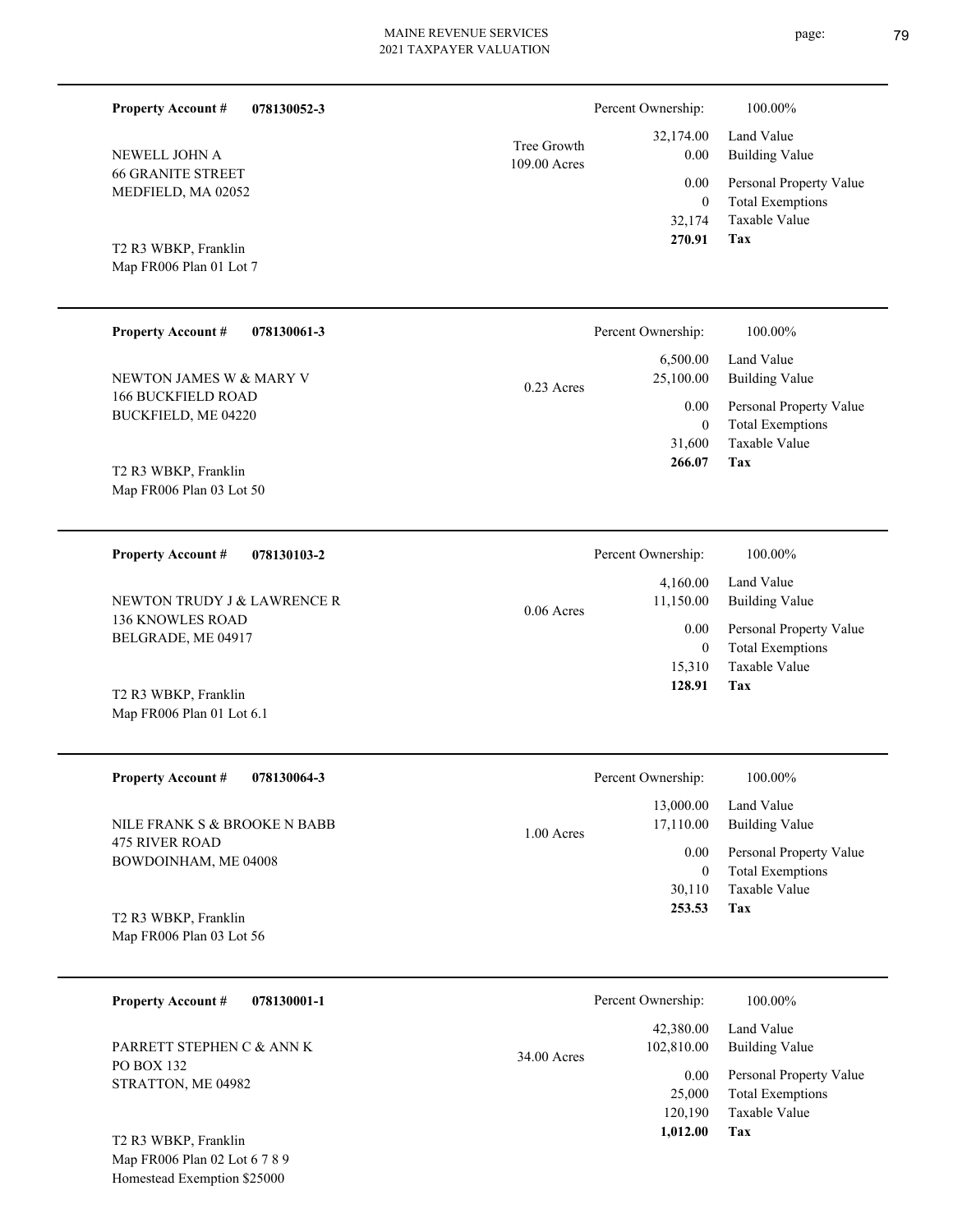22,250.00 40,710.00 1.34 Acres Percent Ownership:  $100.00\%$ 

2831 H ROAD ACTON, ME 04001 PARSONS MALCOLM E

**Property Account #**

**078130121-1**

Map FR006 Plan 03 Lot 65.1 T2 R3 WBKP, Franklin

| <b>Property Account #</b><br>078130029-4              | Percent Ownership:        | 100.00%                 |
|-------------------------------------------------------|---------------------------|-------------------------|
|                                                       | 20,230.00                 | Land Value              |
| PERRY ERIN L<br><b>39 MAXWELL RD</b><br>JAY, ME 04239 | 46,630.00<br>$0.49$ Acres | Building Value          |
|                                                       | 0.00                      | Personal Property Value |
|                                                       | $\overline{0}$            | <b>Total Exemptions</b> |
|                                                       | 66,860                    | Taxable Value           |
| $T2$ D <sub>2</sub> WD <sub>K</sub> D Fronklin        | 562.96                    | Tax                     |

0.51 Acres

Map FR006 Plan 03 Lot 48 T2 R3 WBKP, Franklin

**078130057-1 Property Account #**

441 BOOTHBY RD LIVERMORE, ME 04253 PETTENGILL GARY

Map FR006 Plan 03 Lot 38 T2 R3 WBKP, Franklin

| <b>Property Account #</b><br>078130100-7           | Percent Ownership:                   | 100.00%                                            |
|----------------------------------------------------|--------------------------------------|----------------------------------------------------|
| PINETTE LEO J & DOLORES                            | 13,580.00<br>11,630.00<br>1.80 Acres | Land Value<br>Building Value                       |
| PO BOX 172<br>GEORGETOWN, ME 04548                 | 0.00<br>0                            | Personal Property Value<br><b>Total Exemptions</b> |
|                                                    | 25,210                               | Taxable Value                                      |
| T2 R3 WBKP, Franklin<br>Map FR006 Plan 01 Lot 11.1 | 212.27                               | Tax                                                |

| 078130102-3<br><b>Property Account #</b> | Percent Ownership: | 100.00%                                            |
|------------------------------------------|--------------------|----------------------------------------------------|
|                                          | 0.00               | Land Value                                         |
| <b>POLLIS DARREN</b>                     | 9,040.00           | Building Value                                     |
| PO BOX 5211<br>NORTH JAY, ME 04262       | 0.00<br>$\theta$   | Personal Property Value<br><b>Total Exemptions</b> |
| LAND OF WAYNE MCPHERSON                  | 9.040              | Taxable Value                                      |
| T2 R3 WBKP, Franklin                     | 76.12              | Tax                                                |

Map FR006 Plan 03 Lot 17

| Percent Ownership:    | 100.00%                      |  |
|-----------------------|------------------------------|--|
| 9,230.00<br>36,070.00 | Land Value<br>Building Value |  |

**Tax**

 62,960 0

0.00

 **530.12**

Taxable Value Total Exemptions Personal Property Value

Building Value Land Value

| Personal Property Value |
|-------------------------|
| <b>Total Exemptions</b> |
| Taxable Value           |
| Tax                     |
|                         |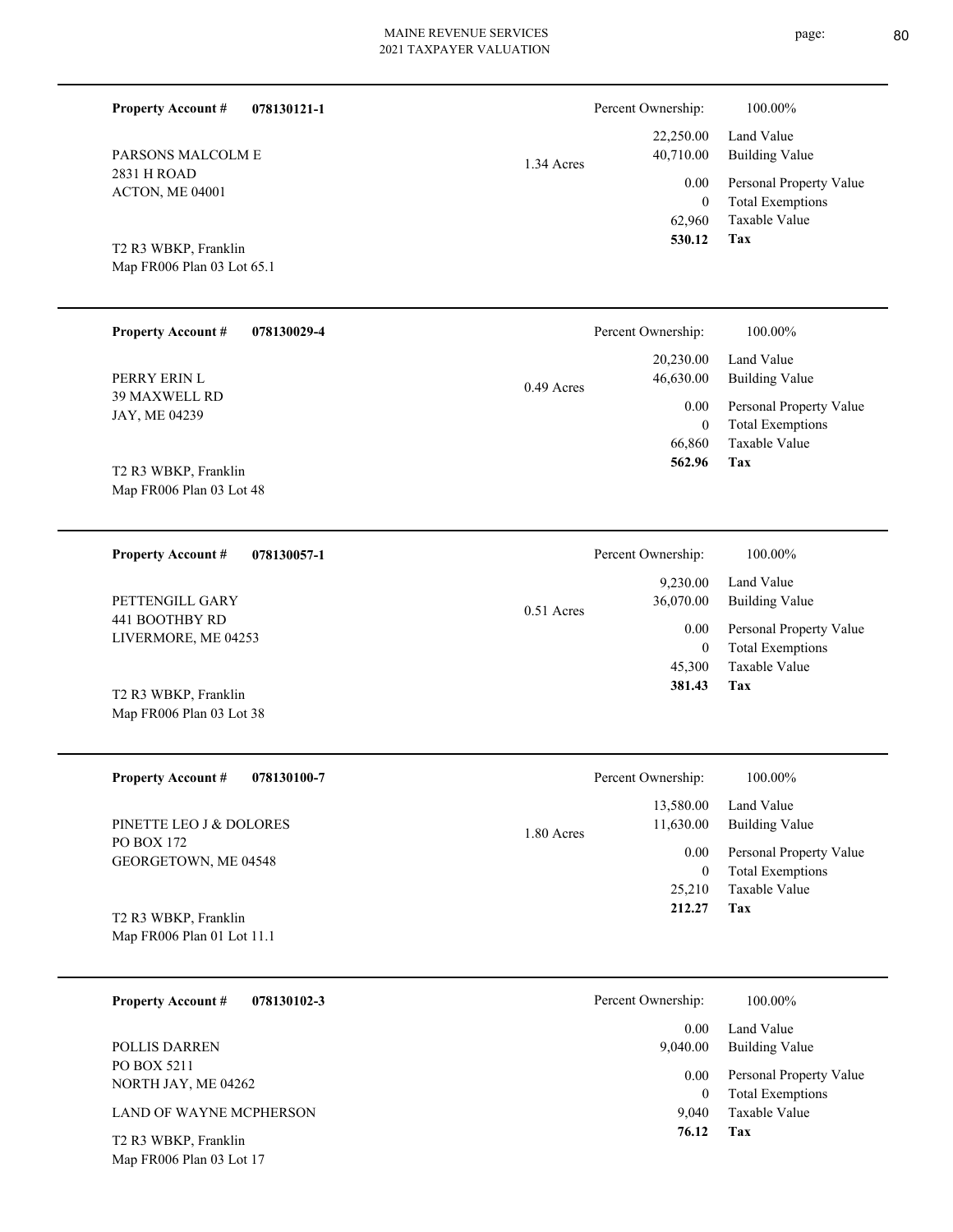|                                          | 2021 IAALATER VALUATION   |                         |
|------------------------------------------|---------------------------|-------------------------|
| <b>Property Account #</b><br>078130058-1 | Percent Ownership:        | 100.00%                 |
|                                          | 24,180.00                 | Land Value              |
| PORTER BLAINE & KATHARINE                | 67,370.00<br>$1.25$ Acres | <b>Building Value</b>   |
| PO BOX 507<br>SPRINGVALE, ME 04083       | 0.00                      | Personal Property Value |
|                                          | $\mathbf{0}$              | <b>Total Exemptions</b> |
|                                          | 91,550                    | Taxable Value           |
| T2 R3 WBKP, Franklin                     | 770.85                    | Tax                     |
| Map FR006 Plan 03 Lot 36                 |                           |                         |
|                                          |                           |                         |
| <b>Property Account #</b><br>078130087-2 | Percent Ownership:        | 100 00%                 |

| <b>Property Account #</b><br>078130087-2                                                          |            | Percent Ownership:             | 100.00%                                                                            |
|---------------------------------------------------------------------------------------------------|------------|--------------------------------|------------------------------------------------------------------------------------|
| PRATT EUGENE & MURIEL & RUSSELL E & AUDREY J<br><b>8 SOUTH LIVERMORE ROAD</b><br>TURNER, ME 04282 | 1.36 Acres | 24,260.00<br>41,700.00<br>0.00 | Land Value<br>Building Value<br>Personal Property Value<br><b>Total Exemptions</b> |
|                                                                                                   |            | 65,960                         | Taxable Value                                                                      |
| T2 R3 WBKP, Franklin                                                                              |            | 555.38                         | Tax                                                                                |

Map FR006 Plan 03 Lot 26

| 078130110-1<br><b>Property Account #</b>     | Percent Ownership:                 | 100.00%                                  |
|----------------------------------------------|------------------------------------|------------------------------------------|
| RANGELEY SAND & GRAVEL LLC                   | 58,260.00<br>0.00<br>$63.00$ Acres | Land Value<br><b>Building Value</b>      |
| PO BOX 565<br>RANGELEY, ME 04970-0565        | 0.00                               | Personal Property Value                  |
|                                              | $\boldsymbol{0}$<br>58,260         | <b>Total Exemptions</b><br>Taxable Value |
| T <sub>2</sub> R <sub>3</sub> WBKP, Franklin | 490.55                             | Tax                                      |

| 12 R. WDRI, FIAMMIN        |
|----------------------------|
| Map FR006 Plan 01 Lot 1.12 |

| <b>Property Account #</b><br>078130117-2                                          | Percent Ownership:                    | 100.00%                                                             |
|-----------------------------------------------------------------------------------|---------------------------------------|---------------------------------------------------------------------|
| RAYMOND JOANNE LECOURS                                                            | 29,420.00<br>136,660.00<br>8.43 Acres | Land Value<br><b>Building Value</b>                                 |
| <b>PO BOX 373</b><br>STRATTON, ME 04982-0373                                      | 0.00<br>25,000<br>141,080             | Personal Property Value<br><b>Total Exemptions</b><br>Taxable Value |
| T2 R3 WBKP, Franklin<br>Map FR006 Plan 01 Lot 12.3<br>Homestead Exemption \$25000 | 1,187.89                              | Tax                                                                 |

| 078130119-2<br><b>Property Account #</b>       | Percent Ownership: |                                                                          | 100.00%                             |
|------------------------------------------------|--------------------|--------------------------------------------------------------------------|-------------------------------------|
| <b>RAYMOND JOANNE LECOURS</b>                  | $1.69$ Acres       | 22,500.00                                                                | Land Value<br><b>Building Value</b> |
| PO BOX 373<br>STRATTON, ME 04982-0373          |                    | 101,710.00<br>Personal Property Value<br>0.00<br><b>Total Exemptions</b> |                                     |
| $T2$ D <sub>2</sub> WD <sub>K</sub> D Frontlin |                    | 124,210<br>1,045.85                                                      | Taxable Value<br>Tax                |

Map FR006 Plan 01 Lot 12.31 T2 R3 WBKP, Franklin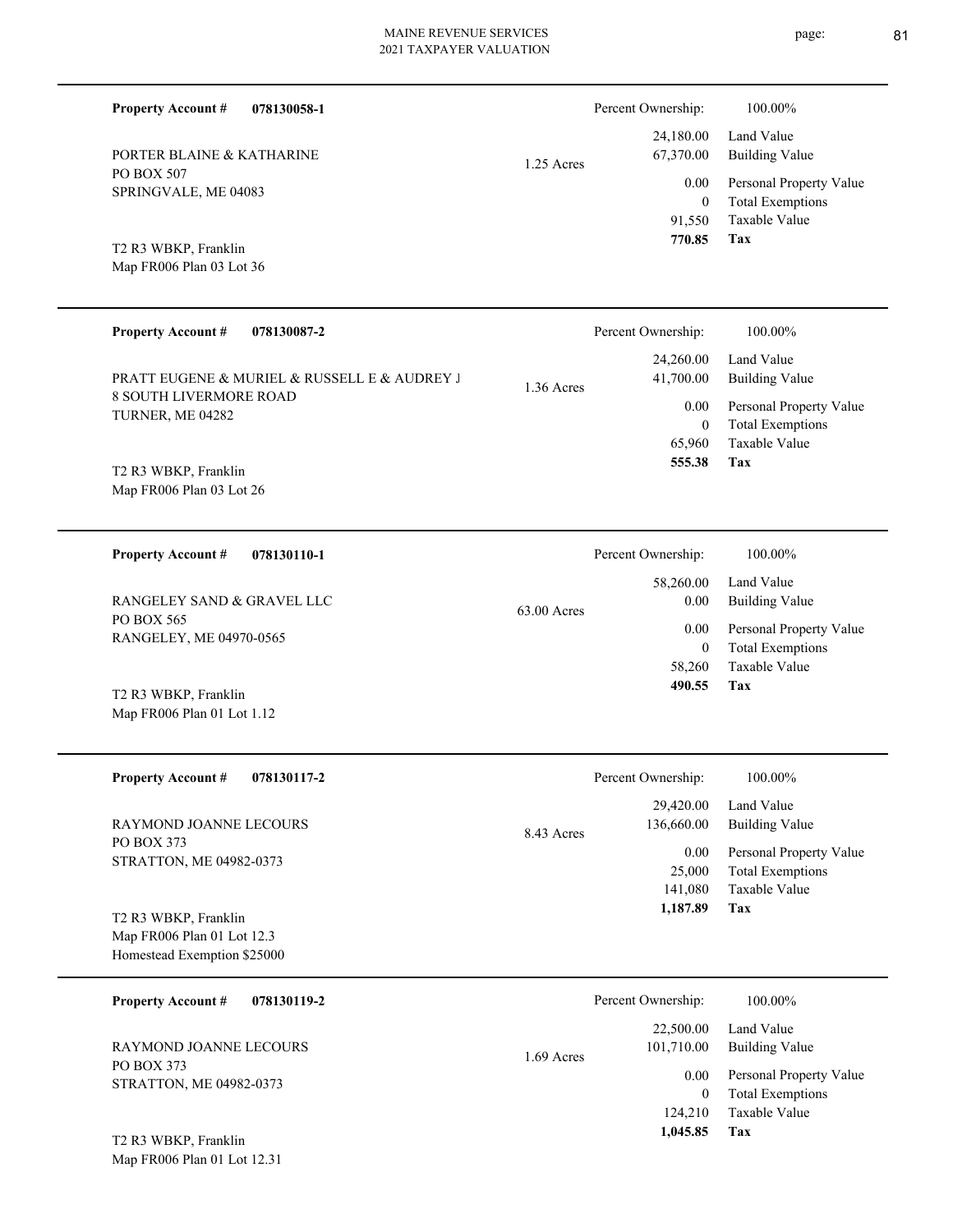| <b>Property Account #</b><br>078130026-2                                                                  |              | Percent Ownership:                       | 100.00%                                                                           |
|-----------------------------------------------------------------------------------------------------------|--------------|------------------------------------------|-----------------------------------------------------------------------------------|
| RIDLEY PATRICIA CHARLES CRAFTS & ANN B CRAFT                                                              | 1.75 Acres   | 13,550.00<br>3,980.00                    | Land Value<br><b>Building Value</b>                                               |
| PO BOX 805<br>WILTON, ME 04294                                                                            |              | 0.00<br>$\overline{0}$                   | Personal Property Value<br><b>Total Exemptions</b>                                |
| T2 R3 WBKP, Franklin<br>Map FR006 Plan 03 Lot 2 59 64                                                     |              | 17,530<br>147.60                         | Taxable Value<br>Tax                                                              |
| <b>Property Account #</b><br>078130076-3                                                                  |              | Percent Ownership:                       | 100.00%                                                                           |
| RYAN GREGORY A & HOLLY M                                                                                  | $0.23$ Acres | 6,500.00<br>21,010.00                    | Land Value<br><b>Building Value</b>                                               |
| <b>129 CROWELL ROAD</b><br><b>UNITY, ME 04988</b><br>T2 R3 WBKP, Franklin                                 |              | 0.00<br>$\mathbf{0}$<br>27,510<br>231.63 | Personal Property Value<br><b>Total Exemptions</b><br><b>Taxable Value</b><br>Tax |
| Map FR006 Plan 03 Lot 55                                                                                  |              |                                          |                                                                                   |
| 078130078-1<br><b>Property Account #</b>                                                                  |              | Percent Ownership:                       | 100.00%                                                                           |
| <b>SAVAGE DONALD E</b>                                                                                    | $3.75$ Acres | 15,010.00<br>52,950.00                   | Land Value<br><b>Building Value</b>                                               |
| 1515 FRANKLIN ROAD<br>JAY, ME 04239                                                                       |              | 0.00<br>$\mathbf{0}$<br>67,960           | Personal Property Value<br><b>Total Exemptions</b><br><b>Taxable Value</b>        |
| T2 R3 WBKP, Franklin<br>Map FR006 Plan 03 Lot 1                                                           |              | 572.22                                   | Tax                                                                               |
| <b>Property Account #</b><br>078130093-5                                                                  |              | Percent Ownership:                       | $100.00\%$                                                                        |
| <b>SMALL THOMAS D</b>                                                                                     | $2.50$ Acres | 25,100.00<br>132,670.00                  | Land Value<br><b>Building Value</b>                                               |
| 1409 RANGELEY ROAD<br>LANG TOWN MILLS, ME 04970                                                           |              | 0.00<br>31,000<br>126,770<br>1,067.40    | Personal Property Value<br><b>Total Exemptions</b><br>Taxable Value<br>Tax        |
| T2 R3 WBKP, Franklin<br>Map FR006 Plan 02 Lot 10<br>Homestead Exemption \$25000; Veteran Exemption \$6000 |              |                                          |                                                                                   |
| 078130051-1<br><b>Property Account #</b>                                                                  |              | Percent Ownership:                       | 100.00%                                                                           |
| SOUTHER RANDALL J                                                                                         | 0.85 Acres   | 11,960.00<br>15,000.00                   | Land Value<br><b>Building Value</b>                                               |
| 257 HAINES CORNER ROAD<br>LIVERMORE FALLS, ME 04254                                                       |              | 0.00<br>$\boldsymbol{0}$<br>26,960       | Personal Property Value<br><b>Total Exemptions</b><br>Taxable Value               |

**Tax 227.00**

Map FR006 Plan 03 Lot 27 52 T2 R3 WBKP, Franklin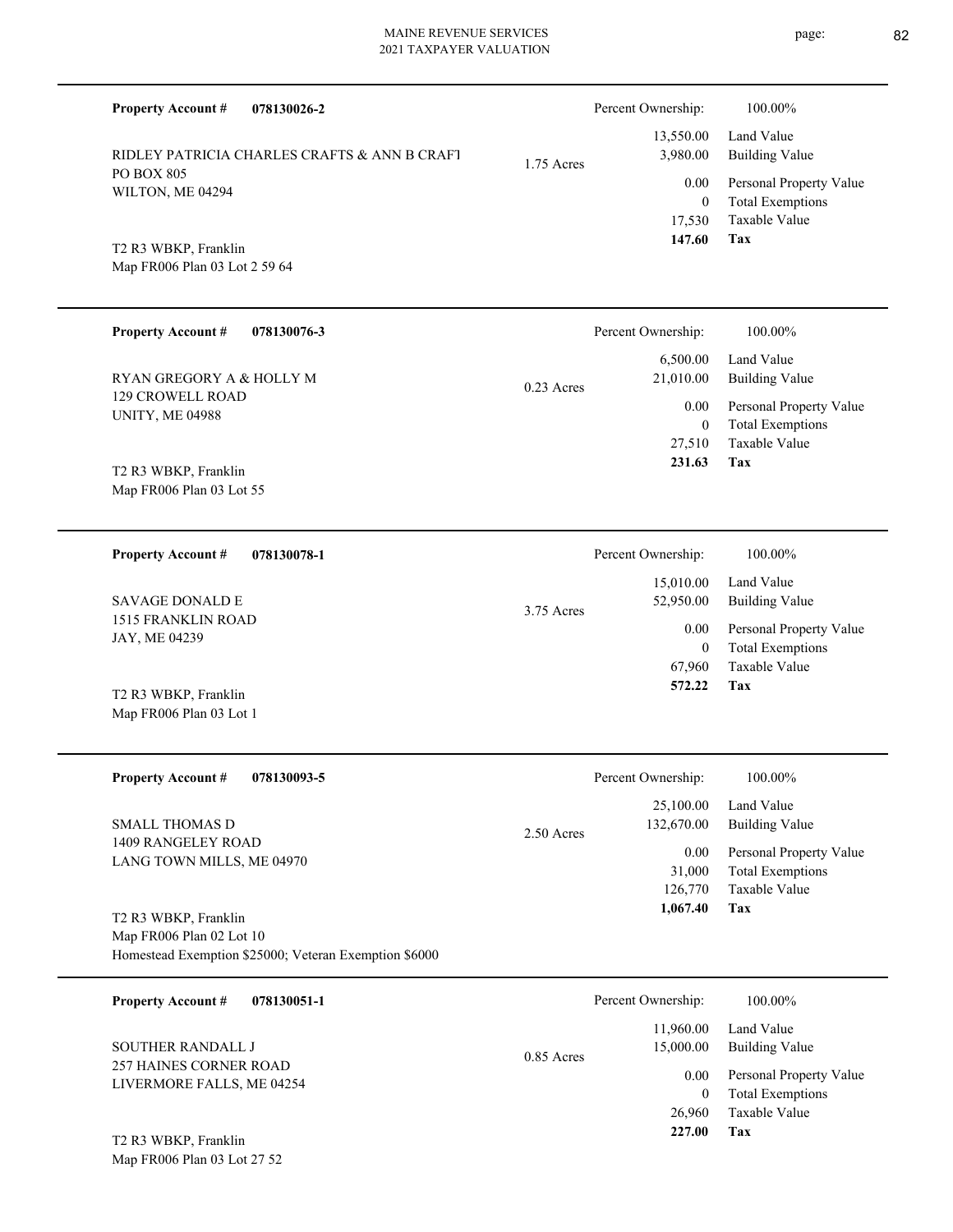| <b>Property Account #</b><br>078130090-4              |              | Percent Ownership:             | 100.00%                                                             |
|-------------------------------------------------------|--------------|--------------------------------|---------------------------------------------------------------------|
| SPENCER DENNIS C & JUDY C                             | $0.57$ Acres | 21,140.00<br>63,180.00         | Land Value<br><b>Building Value</b>                                 |
| 11 GENERAL TURN HILL ROAD<br>TURNER, ME 04282         |              | 0.00<br>$\mathbf{0}$           | Personal Property Value<br><b>Total Exemptions</b>                  |
| T2 R3 WBKP, Franklin<br>Map FR006 Plan 03 Lot 6.3 7   |              | 84,320<br>709.97               | Taxable Value<br>Tax                                                |
| <b>Property Account #</b><br>078130063-4              |              | Percent Ownership:             | 100.00%                                                             |
| STATE OWNED TAX ACQUIRED 2018                         | 56.76 Acres  | 64,700.00<br>159,150.00        | Land Value<br><b>Building Value</b>                                 |
| FORMERLY FERRER ALYCE BELL<br>, ME                    |              | 0.00<br>223,850                | Personal Property Value<br><b>Total Exemptions</b><br>Taxable Value |
| T2 R3 WBKP, Franklin                                  |              | $\Omega$<br>0.00               | Tax                                                                 |
| Map FR006 Plan 01 Lot 9<br><b>Exempt Property</b>     |              |                                |                                                                     |
| 078130072-3<br><b>Property Account #</b>              |              | Percent Ownership:             | 100.00%                                                             |
| <b>STIMSON NANCY</b>                                  | $0.51$ Acres | 9,230.00<br>18,430.00          | Land Value<br><b>Building Value</b>                                 |
| <b>19 HIGHLAND AVENUE</b><br>MECHANIC FALLS, ME 04256 |              | 0.00<br>$\mathbf{0}$<br>27,660 | Personal Property Value<br><b>Total Exemptions</b><br>Taxable Value |
| T2 R3 WBKP, Franklin<br>Map FR006 Plan 03 Lot 39      |              | 232.90                         | Tax                                                                 |
| <b>Property Account #</b><br>078130038-4              |              | Percent Ownership:             | 100.00%                                                             |
| STRICKLAND DONALD J                                   | 0.15 Acres   | 5,070.00<br>3,720.00           | Land Value<br><b>Building Value</b>                                 |
| 68 MATTSON HTS<br>GARDINER, ME 04345-3811             |              | 0.00<br>$\bf{0}$               | Personal Property Value<br><b>Total Exemptions</b>                  |
| T2 R3 WBKP, Franklin<br>Map FR006 Plan 01 Lot 15      |              | 8,790<br>74.01                 | Taxable Value<br>Tax                                                |
| <b>Property Account #</b><br>078130083-2              |              | Percent Ownership:             | $100.00\%$                                                          |
| SWAIN GREGORY ANDREW & TERRYLL A                      | 0.12 Acres   | 4,160.00<br>17,100.00          | Land Value<br><b>Building Value</b>                                 |
| <b>65A HIGHLAND CLIFF ROAD</b><br>WINDHAM, ME 04062   |              | 0.00                           | Personal Property Value                                             |

**Tax 179.01**

21,260 Taxable Value 0 Total Exemptions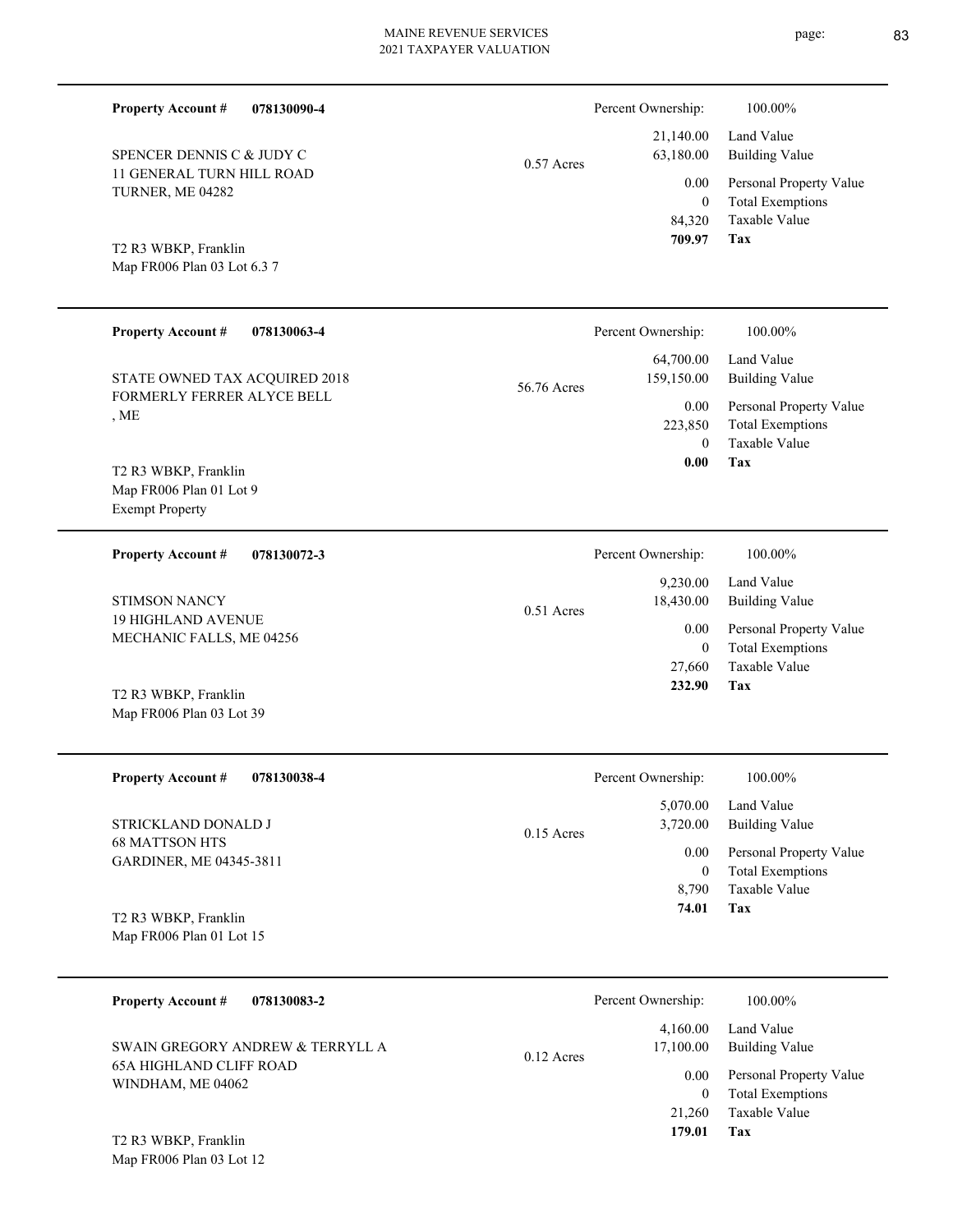| <b>Property Account #</b><br>078130114-2          |                             | Percent Ownership: | 100.00%                             |
|---------------------------------------------------|-----------------------------|--------------------|-------------------------------------|
| TIMBERLAKE JESSIE A &                             | Tree Growth<br>11.00 Acres  | 3,080.00<br>0.00   | Land Value<br><b>Building Value</b> |
| <b>GUY MCCHESNEY</b><br><b>29 OAKHURST ROAD</b>   |                             | 0.00               | Personal Property Value             |
| CAPE ELIZABETH, ME 04107                          |                             | $\theta$           | <b>Total Exemptions</b>             |
|                                                   |                             | 3,080<br>25.93     | Taxable Value<br>Tax                |
| T2 R3 WBKP, Franklin<br>Map FR006 Plan 01 Lot 7.1 |                             |                    |                                     |
|                                                   |                             |                    |                                     |
| <b>Property Account #</b><br>078130079-2          |                             | Percent Ownership: | 100.00%                             |
|                                                   |                             | 147,560.00         | Land Value                          |
| VENUTO JOHN R & DORIS TRUSTEE                     | Tree Growth<br>395.00 Acres | 85,740.00          | <b>Building Value</b>               |
| JOHN R VENUTO REVOCABLE TRUST                     |                             | 0.00               | Personal Property Value             |
| 320 VILNO DRIVE<br>LEHIGHTON, PA 18235            |                             | $\mathbf{0}$       | <b>Total Exemptions</b>             |
|                                                   |                             | 233,300            | Taxable Value                       |
| T2 R3 WBKP, Franklin                              |                             | 1,964.39           | Tax                                 |
| Map FR006 Plan 01 Lot 1.2 2.2                     |                             |                    |                                     |
|                                                   |                             |                    |                                     |
| <b>Property Account #</b><br>078130109-3          |                             | Percent Ownership: | 100.00%                             |
|                                                   |                             | 13,000.00          | Land Value                          |
| WARD KIM & JERRY FLAGG JR &                       | 1.00 Acres                  | 500.00             | <b>Building Value</b>               |
| <b>JOSEPH FLAGG</b><br><b>692 DAVID ROAD</b>      |                             | 0.00               | Personal Property Value             |
| STEWARTSTOWN, PA 17363                            |                             | $\mathbf{0}$       | <b>Total Exemptions</b>             |
|                                                   |                             | 13,500<br>113.67   | Taxable Value<br>Tax                |
| T2 R3 WBKP, Franklin                              |                             |                    |                                     |
| Map FR006 Plan 03 Lot 63                          |                             |                    |                                     |
| <b>Property Account #</b><br>078130086-4          |                             | Percent Ownership: | 100.00%                             |
|                                                   |                             | 110,827.00         | Land Value                          |
| WAUGH BRUCE & LISETTE                             | Tree Growth                 | 133,050.00         | <b>Building Value</b>               |
| PO BOX 175                                        | 223.00 Acres                | 0.00               | Personal Property Value             |
| ROXBURY, ME 04275                                 |                             | $\boldsymbol{0}$   | <b>Total Exemptions</b>             |
|                                                   |                             | 243,877            | Taxable Value                       |
| T2 R3 WBKP, Franklin                              |                             | 2,053.44           | <b>Tax</b>                          |
| Map FR006 Plan 01 Lot 5                           |                             |                    |                                     |
|                                                   |                             |                    |                                     |
| <b>Property Account #</b><br>078130122-2          |                             | Percent Ownership: | 100.00%                             |
|                                                   |                             | 114,380.00         | Land Value                          |
| WEAVER MICHAEL W & NICHOLE R                      | 124.81 Acres                | 486,580.00         | <b>Building Value</b>               |

Map FR006 Plan 01 Lot 12.11 12.2 T2 R3 WBKP, Franklin

**Tax**

 600,960  $\boldsymbol{0}$ 

 **5,060.08**

Taxable Value Total Exemptions 0.00 Personal Property Value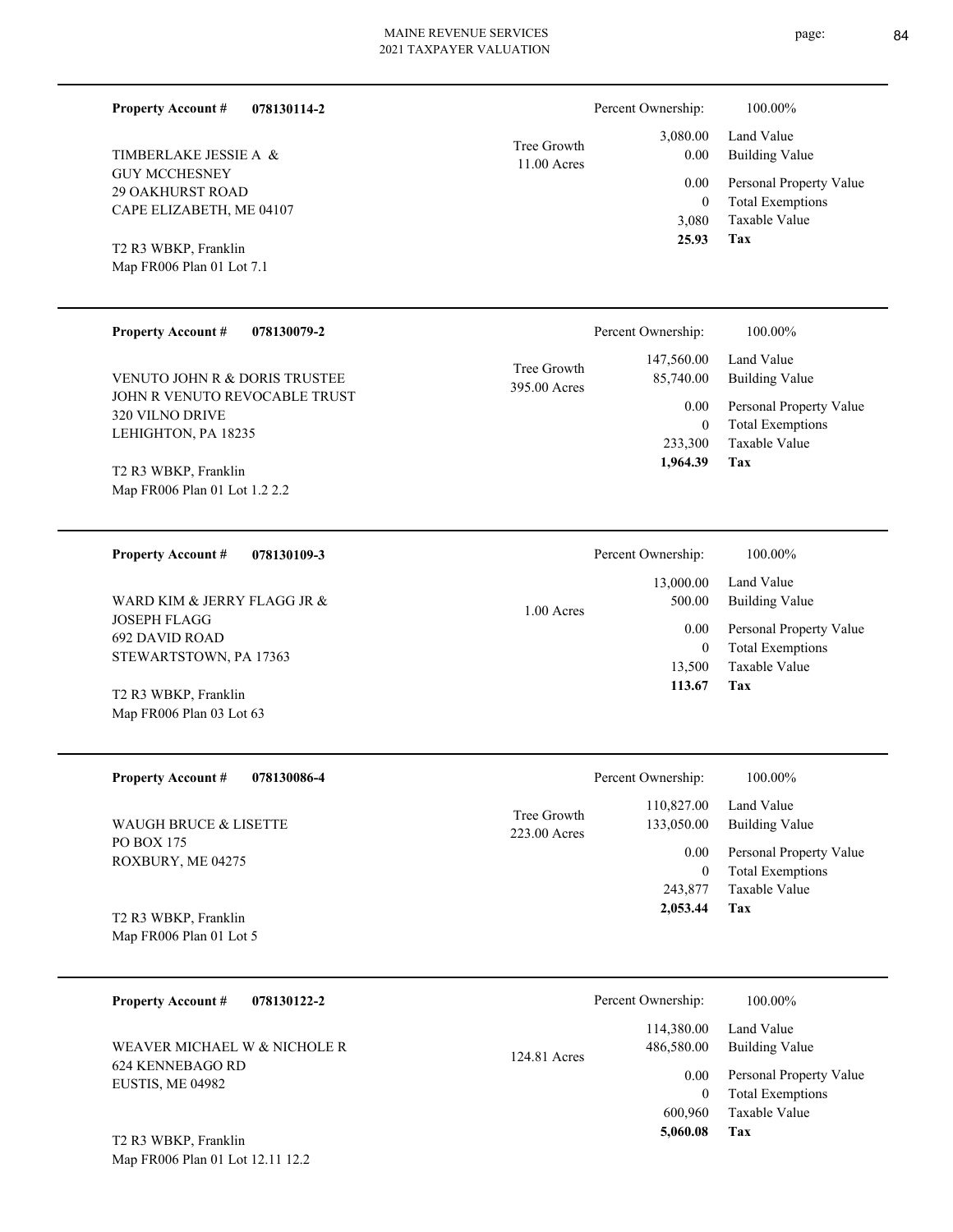| <b>Property Account #</b><br>078130065-2                               |              | Percent Ownership:               | 100.00%                                                             |
|------------------------------------------------------------------------|--------------|----------------------------------|---------------------------------------------------------------------|
| WHITE TOM & BARBARA                                                    | $0.53$ Acres | 9,620.00<br>19,320.00            | Land Value<br><b>Building Value</b>                                 |
| <b>4 HOPE STREET</b><br>SANFORD, ME 04073                              |              | 0.00<br>$\mathbf{0}$<br>28,940   | Personal Property Value<br><b>Total Exemptions</b><br>Taxable Value |
| T2 R3 WBKP, Franklin                                                   |              | 243.67                           | <b>Tax</b>                                                          |
| Map FR006 Plan 03 Lot 23.1                                             |              |                                  |                                                                     |
| <b>Property Account #</b><br>078130092-2                               |              | Percent Ownership:               | 100.00%                                                             |
| WING BETTY                                                             | 3.00 Acres   | 14,460.00<br>35,960.00           | Land Value<br><b>Building Value</b>                                 |
| % MARK HAMBLIN<br><b>263 LIBBY AVENUE</b>                              |              | 0.00                             | Personal Property Value                                             |
| GORHAM, ME 04038                                                       |              | $\mathbf{0}$<br>50,420           | <b>Total Exemptions</b><br>Taxable Value                            |
| T2 R3 WBKP, Franklin                                                   |              | 424.54                           | Tax                                                                 |
| Map FR006 Plan 01 Lot 16                                               |              |                                  |                                                                     |
| <b>Property Account #</b><br>078130020-3                               |              | Percent Ownership:               | 100.00%                                                             |
| YORKS ROBERT C & ANN R                                                 | 1.36 Acres   | 22,260.00<br>76,730.00           | Land Value<br><b>Building Value</b>                                 |
| PO BOX 546<br>FARMINGTON, ME 04938                                     |              | 0.00                             | Personal Property Value                                             |
|                                                                        |              | $\mathbf{0}$<br>98,990<br>833.50 | <b>Total Exemptions</b><br>Taxable Value<br>Tax                     |
| T2 R3 WBKP, Franklin<br>Map FR006 Plan 03 Lot 3.2 5.1 5.21 5.3 5.4 5.5 |              |                                  |                                                                     |
|                                                                        |              |                                  |                                                                     |
| 078130112-1<br><b>Property Account #</b>                               |              | Percent Ownership:               | 100.00%                                                             |
| YOULAND KELVIN & DAWN                                                  | 3.50 Acres   | 25,830.00<br>208,420.00          | Land Value<br><b>Building Value</b>                                 |
| PO BOX 332<br>TURNER, ME 04282                                         |              | 0.00<br>$\mathbf{0}$             | Personal Property Value<br><b>Total Exemptions</b>                  |
|                                                                        |              | 234,250                          | Taxable Value                                                       |
| T2 R3 WBKP, Franklin<br>Map FR006 Plan 03 Lot 62.12                    |              | 1,972.39                         | Tax                                                                 |
|                                                                        |              |                                  |                                                                     |
| <b>Property Account #</b><br>078130108-2                               |              | Percent Ownership:               | 100.00%                                                             |
| YOULAND KELVIN I & DAWN A                                              | 6.00 Acres   | 16,650.00<br>0.00                | Land Value<br><b>Building Value</b>                                 |
| PO BOX 332<br>TURNER, ME 04282                                         |              | 0.00                             | Personal Property Value                                             |
|                                                                        |              | $\mathbf{0}$<br>16,650           | <b>Total Exemptions</b><br>Taxable Value                            |
| T2 R3 WBKP, Franklin<br>Map FR006 Plan 03 Lot 62.11                    |              | 140.19                           | <b>Tax</b>                                                          |
|                                                                        |              |                                  |                                                                     |

page: 85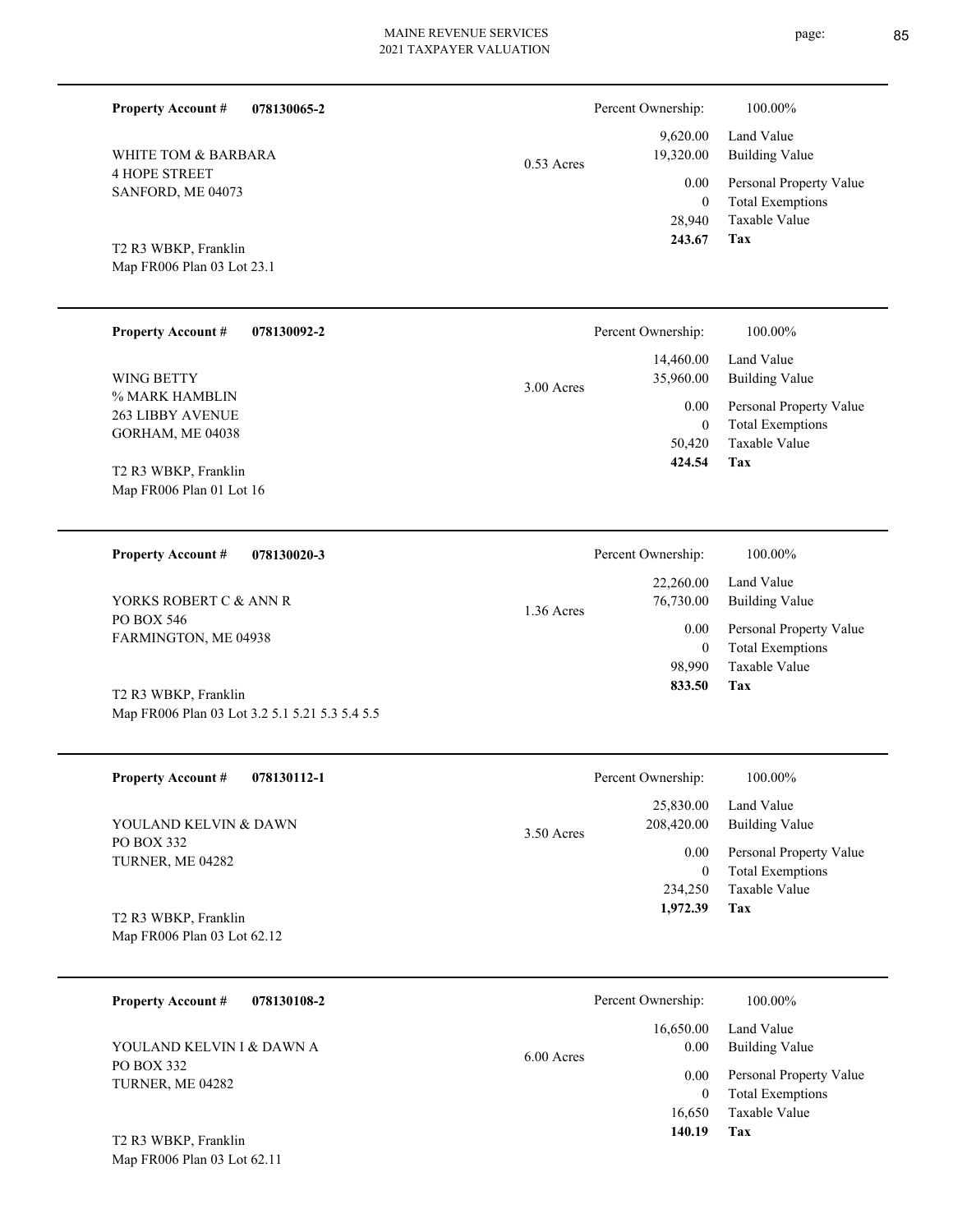# MAINE REVENUE SERVICES **TION**

| 2021 TAXPAYER VALUAT |  |
|----------------------|--|
|                      |  |

| 078130120-1<br><b>Property Account #</b>           | Percent Ownership:                    | 100.00%                                                                                                                                                                                                                                                                                                                                                                                 |
|----------------------------------------------------|---------------------------------------|-----------------------------------------------------------------------------------------------------------------------------------------------------------------------------------------------------------------------------------------------------------------------------------------------------------------------------------------------------------------------------------------|
| YOULAND KURT & KAREN                               | 13,730.00<br>$0.00\,$<br>2.00 Acres   | Land Value<br><b>Building Value</b>                                                                                                                                                                                                                                                                                                                                                     |
| <b>200 AUBURN ROAD</b><br>TURNER, ME 04282         | 0.00<br>$\mathbf{0}$<br>13,730        | Personal Property Value<br><b>Total Exemptions</b><br>Taxable Value                                                                                                                                                                                                                                                                                                                     |
| T2 R3 WBKP, Franklin<br>Map FR006 Plan 03 Lot 62.6 | 115.61                                | Tax                                                                                                                                                                                                                                                                                                                                                                                     |
| <b>Property Account #</b><br>078130113-2           | Percent Ownership:                    | 100.00%                                                                                                                                                                                                                                                                                                                                                                                 |
| YOULAND KURT R & KAREN G<br><b>200 AUBURN ROAD</b> | 27,650.00<br>349,880.00<br>6.00 Acres | Land Value<br><b>Building Value</b><br>$0.00 \t B$ 1 $\overline{D}$ 1 $\overline{D}$ 1 $\overline{I}$ 1 $\overline{I}$ 1 $\overline{I}$ 1 $\overline{I}$ 1 $\overline{I}$ 1 $\overline{I}$ 1 $\overline{I}$ 1 $\overline{I}$ 1 $\overline{I}$ 1 $\overline{I}$ 1 $\overline{I}$ 1 $\overline{I}$ 1 $\overline{I}$ 1 $\overline{I}$ 1 $\overline{I}$ 1 $\overline{I}$ 1 $\overline{I}$ 1 |

TURNER, ME 04282

Map FR006 Plan 03 Lot 62.5 T2 R3 WBKP, Franklin

**Tax**

 377,530  $\mathbf{0}$ 

 **3,178.80**

Taxable Value Total Exemptions 0.00 Personal Property Value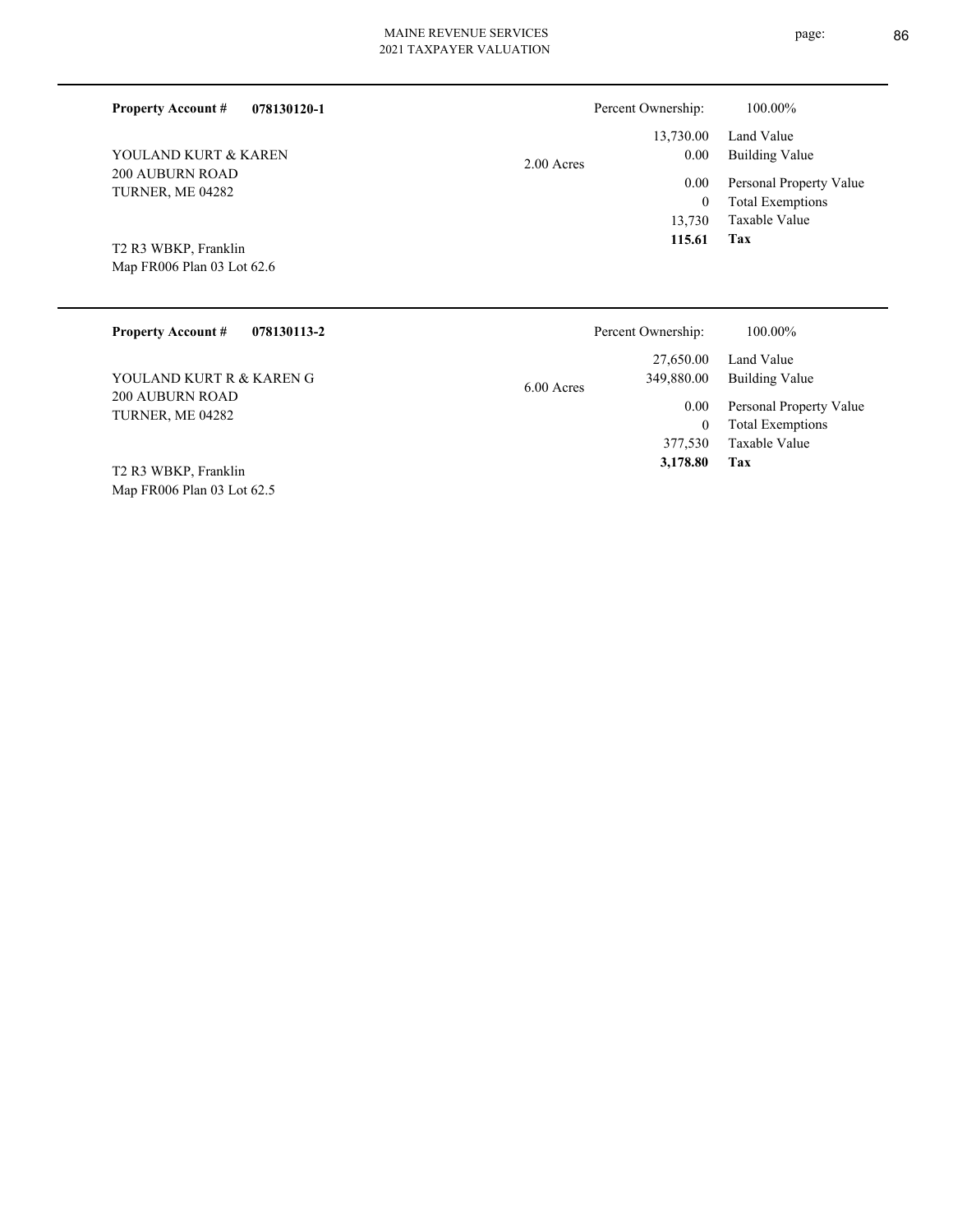# **Totals for: T2 R3 WBKP, Franklin**

 **22,331.62 acres**

 **9,625,693.00 Land Value 6,406,530.00 Building Value 0.00 Personal Property Value 435,850.00 Total Exemptions 131,321 Tax Taxable Value 15,596,373.00**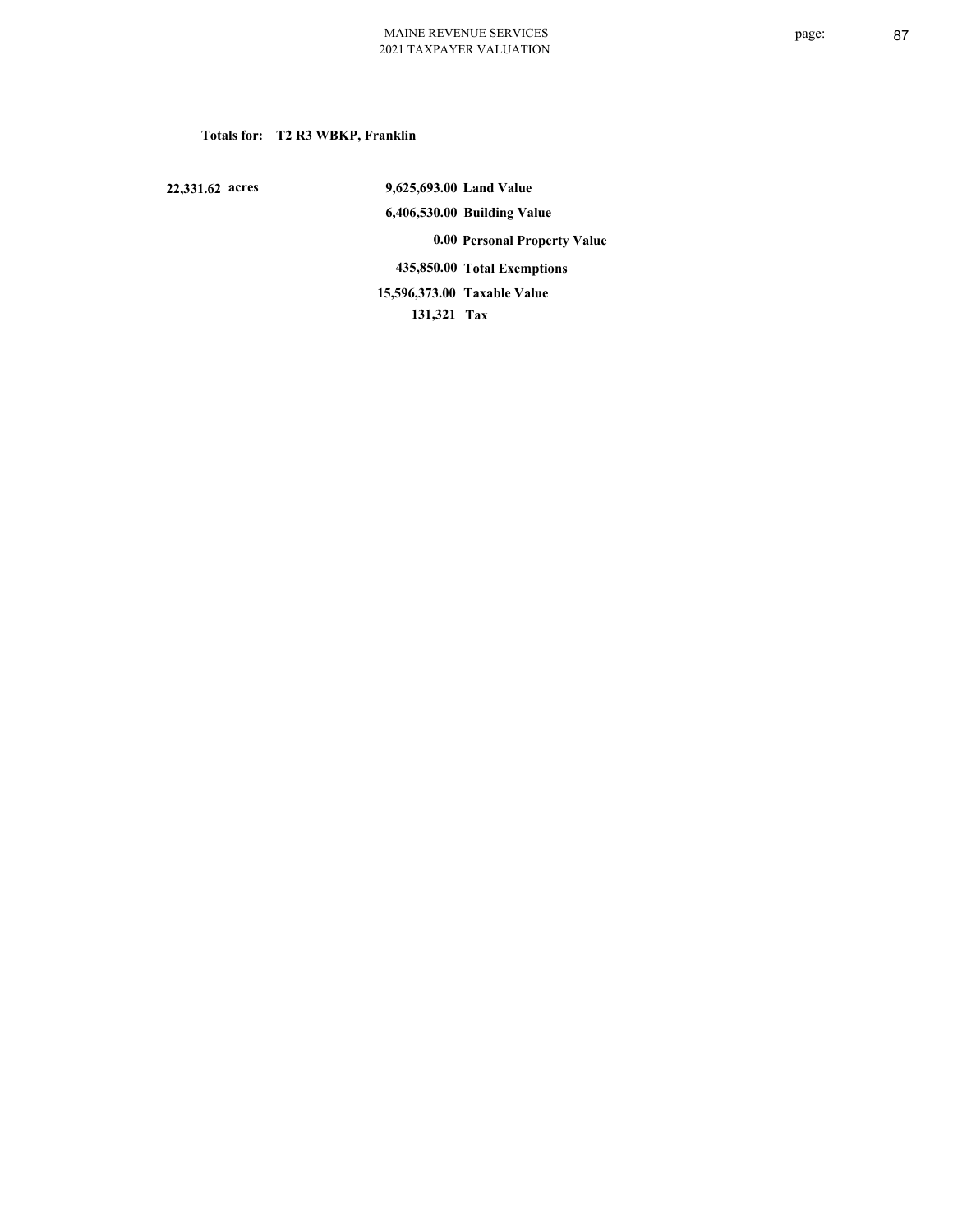page: 88

| 078060001-2<br><b>Property Account #</b>          | Percent Ownership: | 100.00%                                  |
|---------------------------------------------------|--------------------|------------------------------------------|
| <b>ALLEN ROBERT</b>                               | 0.00<br>19,670.00  | Land Value<br>Building Value             |
| 25 COMSTOCK DRIVE<br>WRENTHAM, MA 02093           | 0.00               | Personal Property Value                  |
| NORTHEAST TIMBERLAND LLC LOC A L504               | 0<br>19.670        | <b>Total Exemptions</b><br>Taxable Value |
| T3 R3 WBKP, Franklin<br>Map FR007 Plan 01 Lot 4.1 | 165.62             | Tax                                      |

| <b>Property Account #</b>                                               | 078060002-1 | Percent Ownership: | 100.00%                 |
|-------------------------------------------------------------------------|-------------|--------------------|-------------------------|
| CENTRAL MAINE POWER CO                                                  |             | 175,550.00         | Land Value              |
| %AVANGRID MANAGEMENT                                                    |             | 0.00               | Building Value          |
| COMPANY-LOCAL TA                                                        |             | 0.00               | Personal Property Value |
| ONE CITY CENTER, 5TH FLOOR<br>DISTRIBUTION SYSTEM<br>PORTLAND. ME 04101 |             | $\overline{0}$     | <b>Total Exemptions</b> |
| T3 R3 WBKP, Franklin                                                    |             | 175,550            | Taxable Value           |
| Map FR007 Plan 01 Lot 6                                                 |             | 1,478.13           | Tax                     |

| <b>Property Account #</b><br>078060045-3                                               | Percent Ownership:                         | 100.00%                                                             |
|----------------------------------------------------------------------------------------|--------------------------------------------|---------------------------------------------------------------------|
| DEUTSCH DAVID A & CARL TRUSTEES                                                        | 1,338,040.00<br>203,570.00<br>136.00 Acres | Land Value<br>Building Value                                        |
| DAVID A DEUTSCH TRUST<br>40 BOND STREET TH1<br>NEW YORK, NY 10012<br>OPEN SPACE 133 AC | 0.00<br>$\theta$<br>1,541,610              | Personal Property Value<br><b>Total Exemptions</b><br>Taxable Value |
| T3 R3 WBKP, Franklin<br>Map FR007 Plan 01 Lot 1.1                                      | 12,980.36                                  | Tax                                                                 |

| <b>Property Account #</b><br>078060042-2        | Percent Ownership: | 100.00%                                            |
|-------------------------------------------------|--------------------|----------------------------------------------------|
|                                                 | 11,000.00          | Land Value                                         |
| INGRAHAM TIMOTHY & JOAN                         | 93,080.00          | <b>Building Value</b>                              |
| PO BOX 187<br>PRIDES CROSSING, MA 01965-0187    | 0.00<br>$\theta$   | Personal Property Value<br><b>Total Exemptions</b> |
| PHILLIPS FAMILY TRUST L789 LOC E                | 104.080            | Taxable Value                                      |
| T3 R3 WBKP, Franklin<br>Map FR007 Plan 01 Lot 4 | 876.35             | Tax                                                |

| Percent Ownership:   | 100.00%                                            |
|----------------------|----------------------------------------------------|
| 0.00<br>1,755,240.00 | Land Value<br>Building Value                       |
| 0.00<br>0            | Personal Property Value<br><b>Total Exemptions</b> |
| 1.755.240            | Taxable Value                                      |
| 14,779.12            | Tax                                                |

**078060004-1 Property Account #**

%NATE BOWDITCH, PRESIDENT 12 MUSKIE PL TOPSHAM, ME 04056-1466 PUBLIC LANDS L182 KENNEBAGO LAKE CAMPS INC

Map FR007 Plan 01 Lot 7 T3 R3 WBKP, Franklin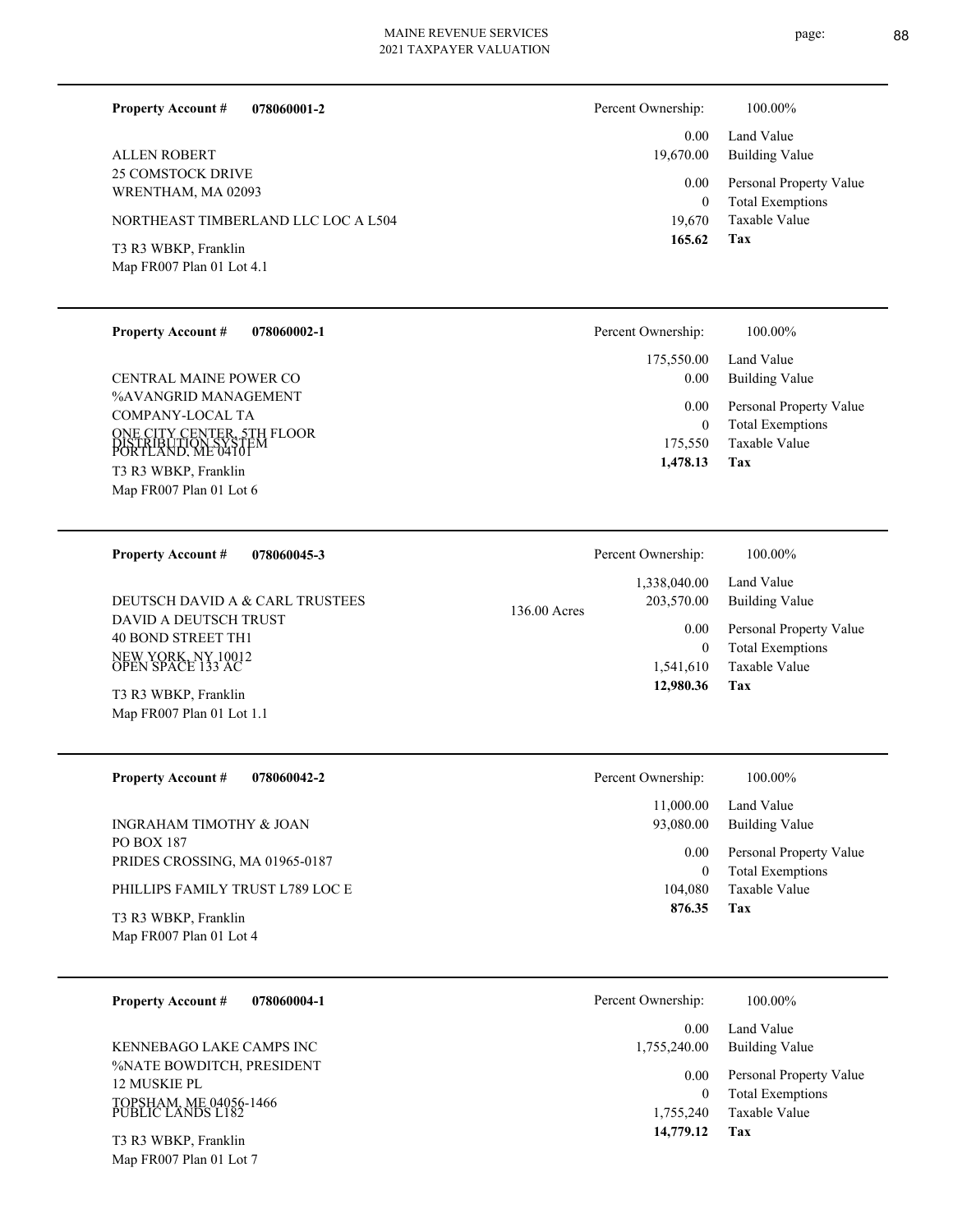| <b>Property Account #</b><br>078060019-1        |                             | Percent Ownership:        | 33.33%                                          |
|-------------------------------------------------|-----------------------------|---------------------------|-------------------------------------------------|
| KENNEBAGO LAKE CAMPS INC                        | Tree Growth                 | 605,909.44<br>0.00        | Land Value<br><b>Building Value</b>             |
| %NATE BOWDITCH, PRESIDENT                       | 957.27 Acres                | 0.00                      | Personal Property Value                         |
| 12 MUSKIE PL                                    |                             | $\boldsymbol{0}$          | <b>Total Exemptions</b>                         |
| TOPSHAM, ME 04056-1466<br>640 AC STATE FEE      |                             | 605,909<br>5,101.76       | Taxable Value<br>Tax                            |
| T3 R3 WBKP, Franklin<br>Map FR007 Plan 01 Lot 7 |                             |                           |                                                 |
| <b>Property Account #</b><br>078060024-3        |                             | Percent Ownership:        | 100.00%                                         |
| LEWIS EDWIN H TRUSTEE                           | 24.70 Acres                 | 895,750.00<br>379,400.00  | Land Value<br><b>Building Value</b>             |
| 9260 JOE MARSH LN<br>EASTON, MD 21601-7035      |                             | 0.00                      | Personal Property Value                         |
|                                                 |                             | $\mathbf{0}$<br>1,275,150 | <b>Total Exemptions</b><br>Taxable Value        |
| T3 R3 WBKP, Franklin<br>Map FR007 Plan 01 Lot 2 |                             | 10,736.76                 | Tax                                             |
| <b>Property Account #</b><br>078060019-2        |                             | Percent Ownership:        | 66.67%                                          |
| <b>MAINE STATE OF</b>                           | Tree Growth<br>957.27 Acres | 1,212,000.63<br>0.00      | Land Value<br><b>Building Value</b>             |
| DEPT OF CONS-PARKS & LANDS<br>22 SHS            |                             | 0.00                      | Personal Property Value                         |
| AUGUSTA, ME 04333<br>640 AC STATE FEE           |                             | 1,212,001<br>$\theta$     | <b>Total Exemptions</b><br><b>Taxable Value</b> |
| T3 R3 WBKP, Franklin<br>Map FR007 Plan 01 Lot 7 |                             | 0.00                      | Tax                                             |
| <b>Exempt Property</b>                          |                             |                           |                                                 |
| <b>Property Account #</b><br>078060048-3        |                             | Percent Ownership:        | 100.00%                                         |
| NORTHEAST TIMBERLAND LLC                        | Tree Growth                 | 806,568.00<br>0.00        | Land Value<br><b>Building Value</b>             |
| $\frac{1}{2}$                                   | 3,226.00 Acres              |                           |                                                 |

% VERDANTHOLZ ADVISORY LLC 10134 CITATION CT BAINBRIDGE ISLAND, WA 98110

Map FR007 Plan 01 Lot 5 T3 R3 WBKP, Franklin

| <b>Property Account #</b><br>078060003-2                                                                                                                                                                                                                                                               | Percent Ownership: | 100.00%                                            |
|--------------------------------------------------------------------------------------------------------------------------------------------------------------------------------------------------------------------------------------------------------------------------------------------------------|--------------------|----------------------------------------------------|
|                                                                                                                                                                                                                                                                                                        | 0.00               | Land Value                                         |
| PALMER BOBBI-JEAN & SHANE T SLICER                                                                                                                                                                                                                                                                     | 78,180.00          | Building Value                                     |
| 107 PARSONS RD<br>NORWAY, ME 04268                                                                                                                                                                                                                                                                     | 0.00<br>0          | Personal Property Value<br><b>Total Exemptions</b> |
| PHILLIPS FAMILY TRUST LOC C L507                                                                                                                                                                                                                                                                       | 78.180             | Taxable Value                                      |
| $\mathbf{m}$ a $\mathbf{v}$ $\mathbf{m}$ and $\mathbf{m}$ and $\mathbf{m}$ and $\mathbf{m}$ and $\mathbf{m}$ and $\mathbf{m}$ and $\mathbf{m}$ and $\mathbf{m}$ and $\mathbf{m}$ and $\mathbf{m}$ and $\mathbf{m}$ and $\mathbf{m}$ and $\mathbf{m}$ and $\mathbf{m}$ and $\mathbf{m}$ and $\mathbf{m$ | 658.28             | Tax                                                |

**Tax 6,791.30**

 806,568 0

Taxable Value Total Exemptions 0.00 Personal Property Value

Map FR007 Plan 01 Lot 4 T3 R3 WBKP, Franklin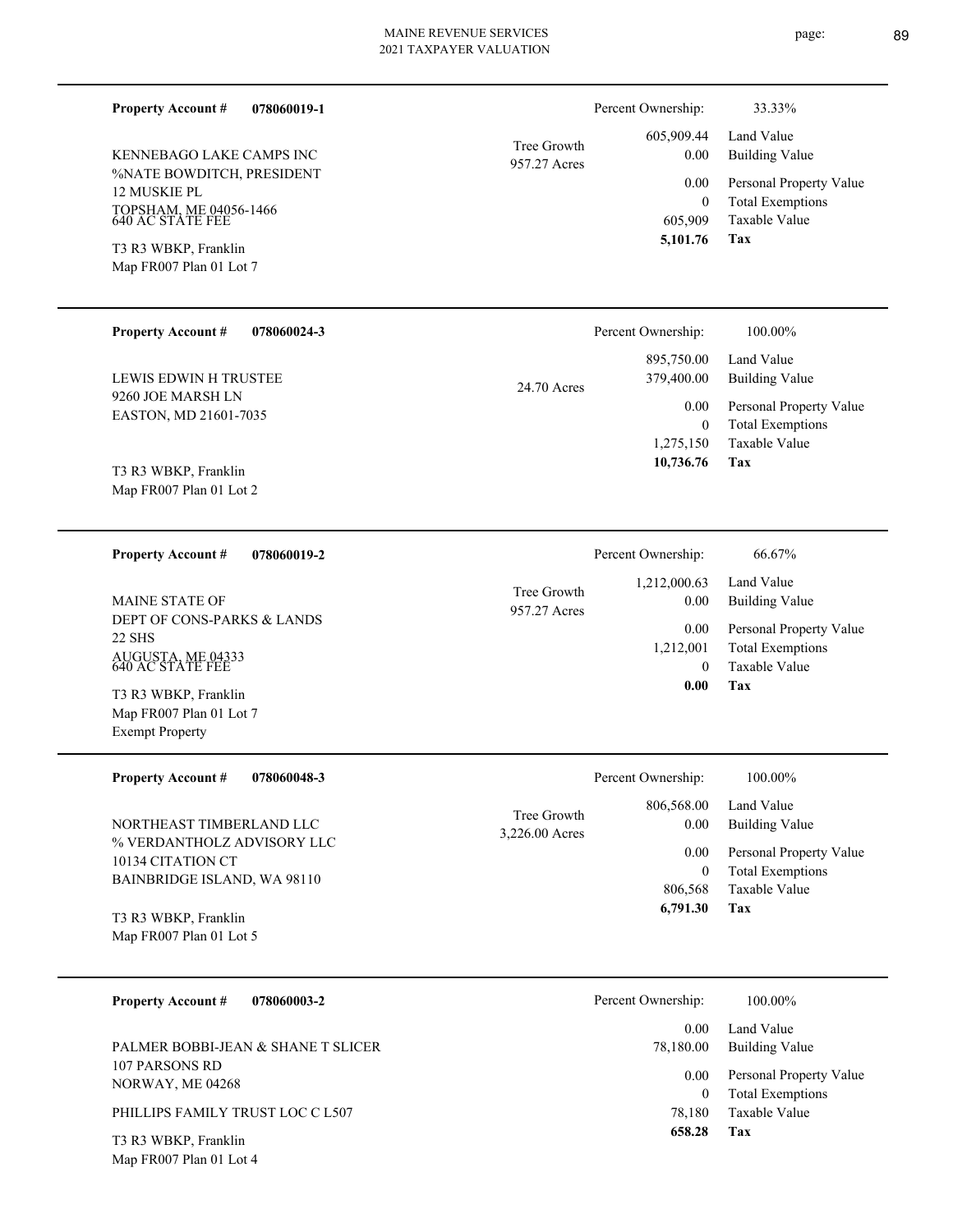| <b>Property Account #</b> | 078060049-1 |
|---------------------------|-------------|
|                           |             |

% SEVEN ISLANDS LAND COMPANY PO BOX 1168 BANGOR, ME 04402-1168 PHILLIPS 1973 - APW LLC

Map FR007 Plan 01 Lot 4.2 T3 R3 WBKP, Franklin

| <b>Property Account #</b><br>078060050-1                                                        | Percent Ownership:                                                     | 100.00%                                                                                             |
|-------------------------------------------------------------------------------------------------|------------------------------------------------------------------------|-----------------------------------------------------------------------------------------------------|
| PHILLIPS 1973 - JAP LLC<br>% SEVEN ISLANDS LAND COMPANY<br>PO BOX 1168<br>BANGOR, ME 04402-1168 | 488,592.00<br>Tree Growth<br>0.00<br>1,570.00 Acres<br>0.00<br>488.592 | Land Value<br>Building Value<br>Personal Property Value<br><b>Total Exemptions</b><br>Taxable Value |
| T3 R3 WBKP, Franklin                                                                            | 4,113.94                                                               | Tax                                                                                                 |

1,292.00 Acres Tree Growth

11,508.86 Acres Tree Growth

Map FR007 Plan 01 Lot 4.3

**078060014-3 Property Account #**

% SEVEN ISLANDS LAND COMPANY PO BOX 1168 BANGOR, ME 04402-1168 PHILLIPS ARTICLE 8 LLC

Map FR007 Plan 01 Lot 4 T3 R3 WBKP, Franklin

| <b>Property Account #</b><br>078060009-3 | Percent Ownership:                                | 100.00%                                  |
|------------------------------------------|---------------------------------------------------|------------------------------------------|
| PHILLIPS JANE A                          | 102,878.00<br>Tree Growth<br>0.00<br>598.00 Acres | Land Value<br>Building Value             |
| PO BOX 353<br>OQUOSSOC, ME 04964         | 0.00                                              | Personal Property Value                  |
|                                          | $\theta$<br>102,878                               | <b>Total Exemptions</b><br>Taxable Value |
| T3 R3 WBKP, Franklin                     | 866.23                                            | Tax                                      |
| Map FR007 Plan 01 Lot 1                  |                                                   |                                          |

| 078060039-2<br><b>Property Account #</b>                                                                                     | Percent Ownership:                                     | 100.00%                                                                                                    |
|------------------------------------------------------------------------------------------------------------------------------|--------------------------------------------------------|------------------------------------------------------------------------------------------------------------|
| PINGREE ASSOCIATES INC<br>%SEVEN ISLANDS LAND CO<br>PO BOX 1168<br>BANGOR, ME 04402-1168<br>PHILLIPS FAMILY TRUST L809 LOC D | 0.00<br>123,430.00<br>0.00<br>0<br>123,430<br>1,039.28 | Land Value<br>Building Value<br>Personal Property Value<br><b>Total Exemptions</b><br>Taxable Value<br>Tax |
| T3 R3 WBKP, Franklin                                                                                                         |                                                        |                                                                                                            |

Map FR007 Plan 01 Lot 4

| v                |        |
|------------------|--------|
|                  |        |
| ×<br>r<br>I<br>I | I<br>I |
| ×                |        |
| ٧                | ۰,     |
|                  |        |

Land Value 4,756,222.00 Percent Ownership:  $100.00\%$ 

**Tax**

 401,595 0

 401,595.00 0.00 0.00

Percent Ownership:  $100.00\%$ 

 **3,381.43**

Taxable Value Total Exemptions Personal Property Value

Building Value Land Value

**Tax** Taxable Value Total Exemptions Personal Property Value Building Value 4,756,222 0  **40,047.39** 0.00 0.00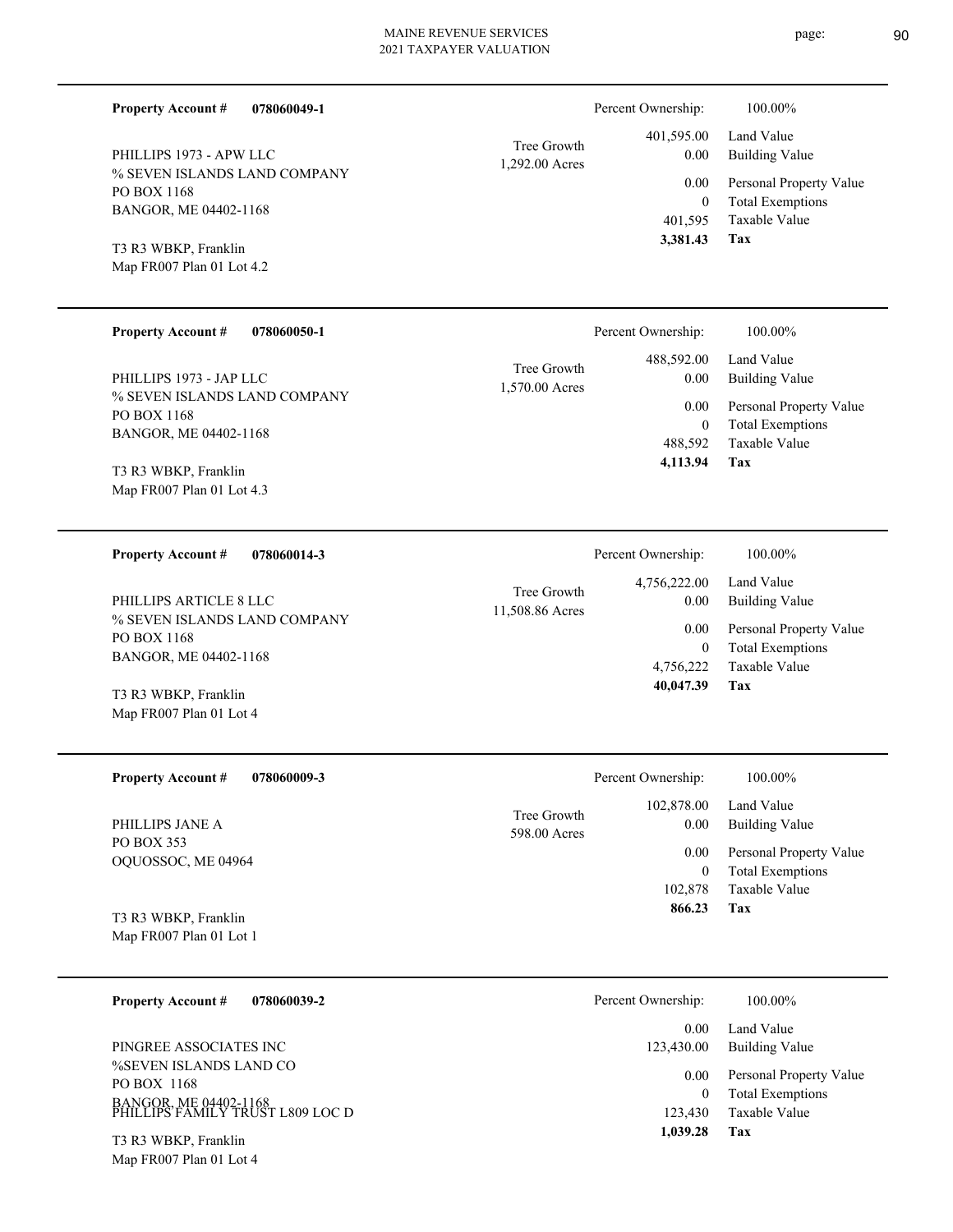| <b>Property Account #</b><br>078060047-2                                                                             |                               | Percent Ownership:                        | 100.00%                                                                    |
|----------------------------------------------------------------------------------------------------------------------|-------------------------------|-------------------------------------------|----------------------------------------------------------------------------|
| STEPHEN PHILLIPS MEMORIAL SCHOLARSHIP FUND                                                                           | Tree Growth<br>2,486.61 Acres | 1,085,626.00<br>0.00                      | Land Value<br><b>Building Value</b>                                        |
| % SEVEN ISLANDS LAND CO<br>PO BOX 1168<br>BANGOR, ME 04402-1168<br>T3 R3 WBKP, Franklin<br>Map FR007 Plan 01 Lot 4.1 |                               | 0.00<br>$\theta$<br>1,085,626<br>9,140.97 | Personal Property Value<br><b>Total Exemptions</b><br>Taxable Value<br>Tax |
| <b>Property Account #</b><br>078060006-2                                                                             |                               | Percent Ownership:                        | 100.00%                                                                    |
| WALTERS JOHN J JR & GERALDINE A TRUSTEES                                                                             | Tree Growth<br>$21.00$ Acres  | 686,920.00<br>249,930.00                  | Land Value<br><b>Building Value</b>                                        |
| 112 BIMINI DR<br>DUCK KEY, FL 33050                                                                                  |                               | 0.00<br>$\overline{0}$                    | Personal Property Value<br><b>Total Exemptions</b>                         |
| T3 R3 WBKP, Franklin<br>Map FR007 Plan 01 Lot 3                                                                      |                               | 936,850<br>7,888.28                       | <b>Taxable Value</b><br>Tax                                                |
| <b>Property Account #</b><br>078060040-1                                                                             |                               | Percent Ownership:                        | 100.00%                                                                    |
| <b>WILBUR ROBERT W</b>                                                                                               |                               | 0.00<br>58,340.00                         | Land Value<br><b>Building Value</b>                                        |
| PO BOX 475<br>RANGELEY, ME 04970                                                                                     |                               | 0.00<br>$\overline{0}$                    | Personal Property Value<br><b>Total Exemptions</b>                         |
| NORTHEAST TIMBERLAND LLC LOC B L768                                                                                  |                               | 58,340                                    | Taxable Value                                                              |
| $ma \overline{b}$ a $m \overline{b}$                                                                                 |                               | 491.22                                    | Tax                                                                        |

Map FR007 Plan 01 Lot 4.1 T3 R3 WBKP, Franklin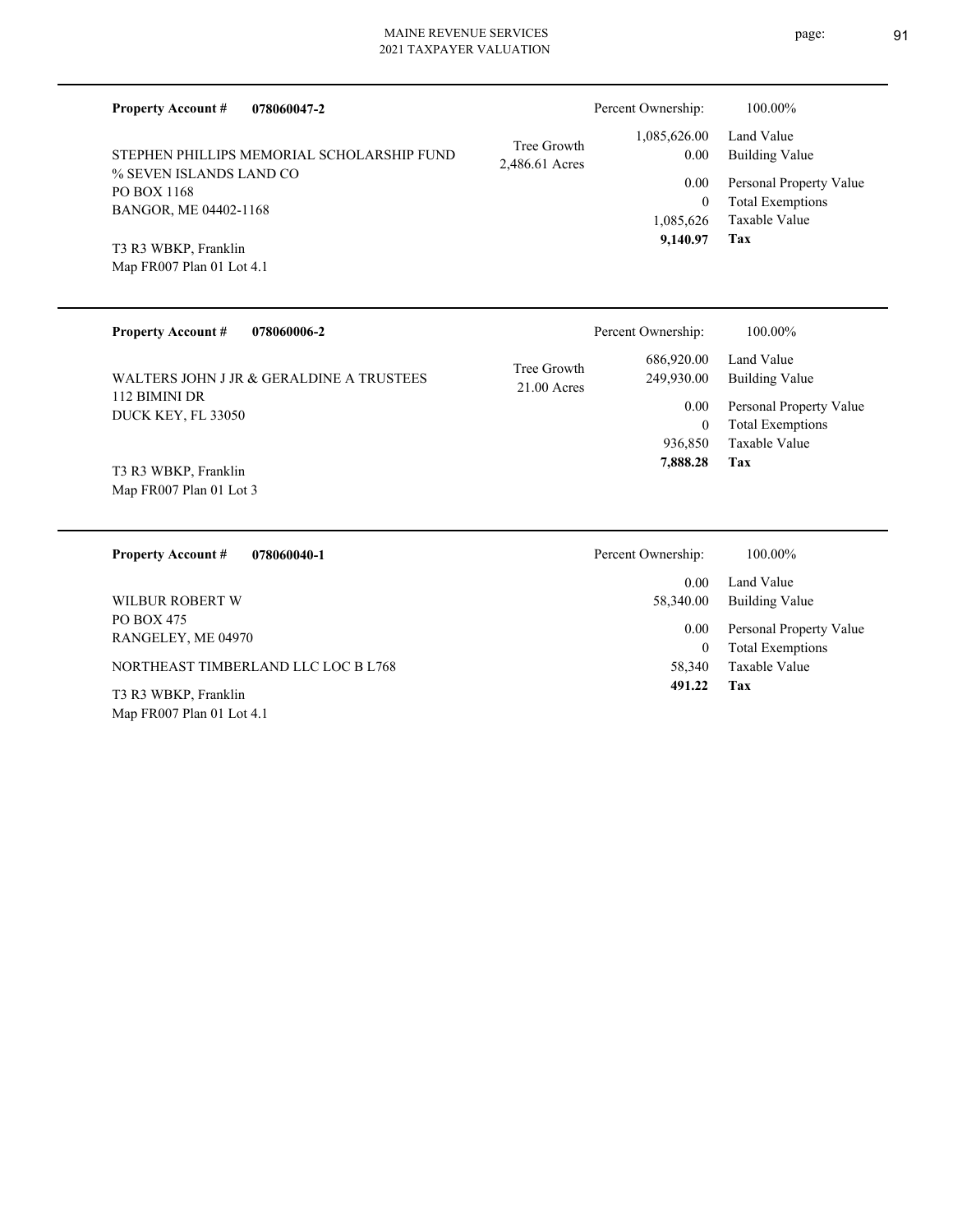# **Totals for: T3 R3 WBKP, Franklin**

 **21,820.44 acres**

 **12,566,651.07 Land Value 2,960,840.00 Building Value 0.00 Personal Property Value 1,212,000.63 Total Exemptions 120,536 Tax Taxable Value 14,315,490.44**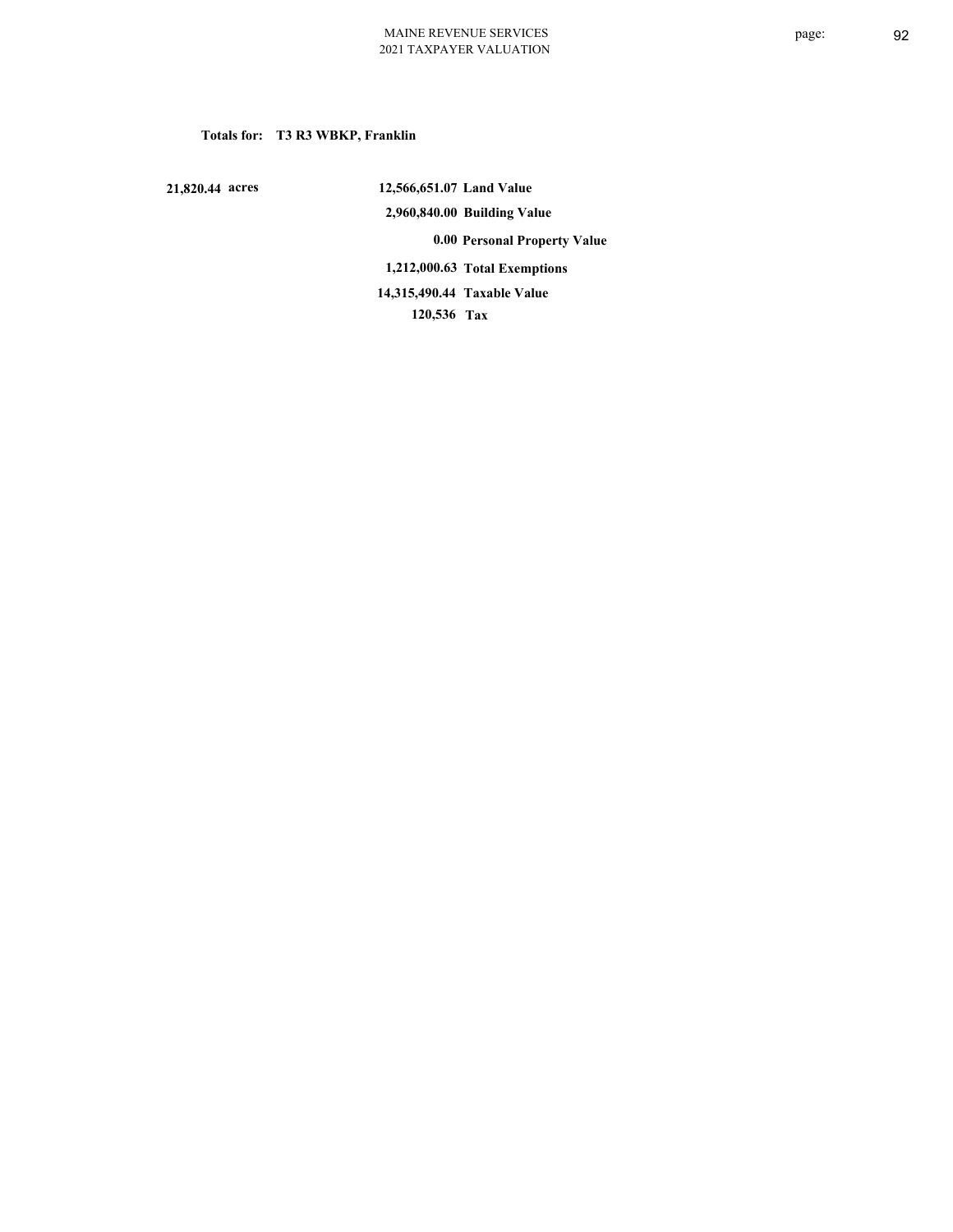| 078250001-3<br><b>Property Account #</b><br><b>BAYROOT LLC</b><br>% WAGNER FOREST MANAGEMENT<br><b>150 ORFORD ROAD</b><br>LYME, NH 03768<br>T2 R4 WBKP, Franklin<br>Map FR008 Plan 01 Lot 1 | Percent Ownership:<br>8,520,435.00<br>Tree Growth<br>26,223.00 Acres<br>8,520,435<br>71,742.06 | 0.00<br>0.00<br>$\mathbf{0}$                                     | 100.00%<br>Land Value<br><b>Building Value</b><br>Personal Property Value<br><b>Total Exemptions</b><br><b>Taxable Value</b><br>Tax |
|---------------------------------------------------------------------------------------------------------------------------------------------------------------------------------------------|------------------------------------------------------------------------------------------------|------------------------------------------------------------------|-------------------------------------------------------------------------------------------------------------------------------------|
| <b>Property Account #</b><br>078250005-2                                                                                                                                                    | Percent Ownership:                                                                             |                                                                  | 100.00%                                                                                                                             |
| <b>BAYROOT LLC</b><br>% WAGNER FOREST MANAGEMENT<br><b>150 ORFORD ROAD</b><br>LYME, NH 03768<br>BAYROOT L 6018<br>T2 R4 WBKP, Franklin<br>Map FR008 Plan 01 Lot 1                           |                                                                                                | 0.00<br>0.00<br>0.00<br>$\boldsymbol{0}$<br>$\mathbf{0}$<br>0.00 | Land Value<br><b>Building Value</b><br>Personal Property Value<br><b>Total Exemptions</b><br>Taxable Value<br>Tax                   |
|                                                                                                                                                                                             |                                                                                                |                                                                  |                                                                                                                                     |
| <b>Property Account #</b><br>078250006-2<br><b>BLUETREE LAND HOLDINGS LLC</b><br><b>PO BOX 160</b><br>LYME, NH 03768<br>BAYROOT L 6017<br>T2 R4 WBKP, Franklin<br>Map FR008 Plan 01 Lot 1   | Percent Ownership:                                                                             | 0.00<br>0.00<br>0.00<br>$\mathbf{0}$<br>$\theta$<br>0.00         | 100.00%<br>Land Value<br><b>Building Value</b><br>Personal Property Value<br><b>Total Exemptions</b><br>Taxable Value<br>Tax        |
| <b>Property Account #</b><br>078250001P-1<br>TIM POND WILDERNESS CAMPS<br>PO BOX 22                                                                                                         | Percent Ownership:                                                                             | 0.00<br>0.00                                                     | 100.00%<br>Land Value<br><b>Building Value</b>                                                                                      |
| EUSTIS, ME 04936                                                                                                                                                                            |                                                                                                | 7,180.00<br>$\boldsymbol{0}$                                     | Personal Property Value<br><b>Total Exemptions</b>                                                                                  |

F/F

Map FR008 T2 R4 WBKP, Franklin

| <b>Property Account #</b> | 078250003-1 |
|---------------------------|-------------|
|---------------------------|-------------|

PO BOX 22 EUSTIS, ME 04936 TIM POND WILDERNESS CAMPS

MEAD 5211 LOC A

Map FR008 Plan 01 Lot 1 T2 R4 WBKP, Franklin

page: 93

**Tax** Taxable Value 7,180  **60.46 Tax** Taxable Value Total Exemptions Personal Property Value Building Value Land Value 288,880  $\boldsymbol{0}$  **2,432.37** 0.00 288,880.00 0.00 Percent Ownership:  $100.00\%$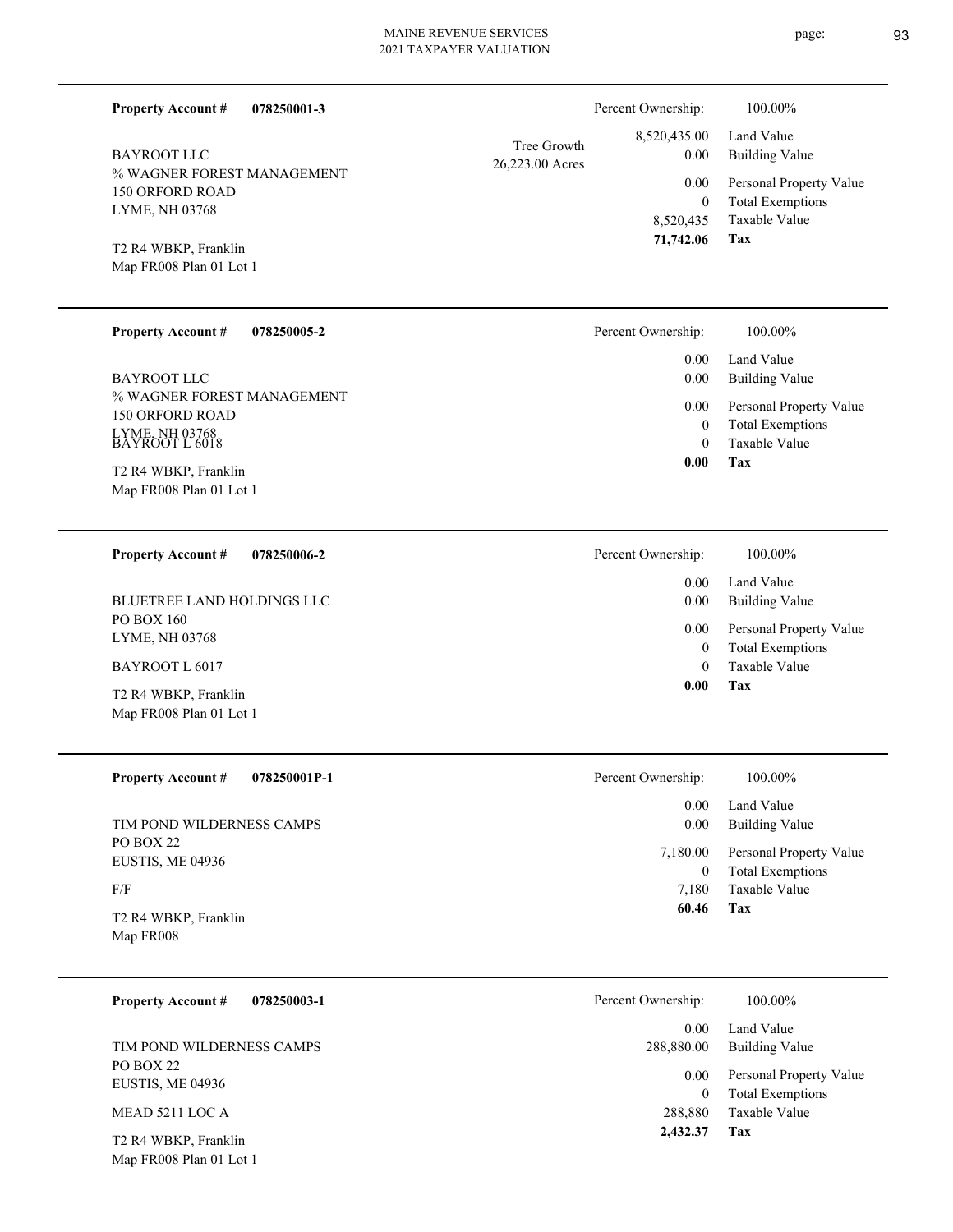| <b>Property Account #</b>                       | 078250004-4 | Percent Ownership: | 100.00%                 |
|-------------------------------------------------|-------------|--------------------|-------------------------|
|                                                 |             | 0.00               | Land Value              |
| <b>TITCOMB AMY</b>                              |             | 6,610.00           | Building Value          |
| PO BOX 51<br>ALFRED, ME 04002                   |             | 0.00               | Personal Property Value |
|                                                 |             | $\mathbf{0}$       | <b>Total Exemptions</b> |
| MEAD 5212 LOC B                                 |             | 6.610              | Taxable Value           |
| T2 R4 WBKP, Franklin<br>Map FR008 Plan 01 Lot 1 |             | 55.66              | Tax                     |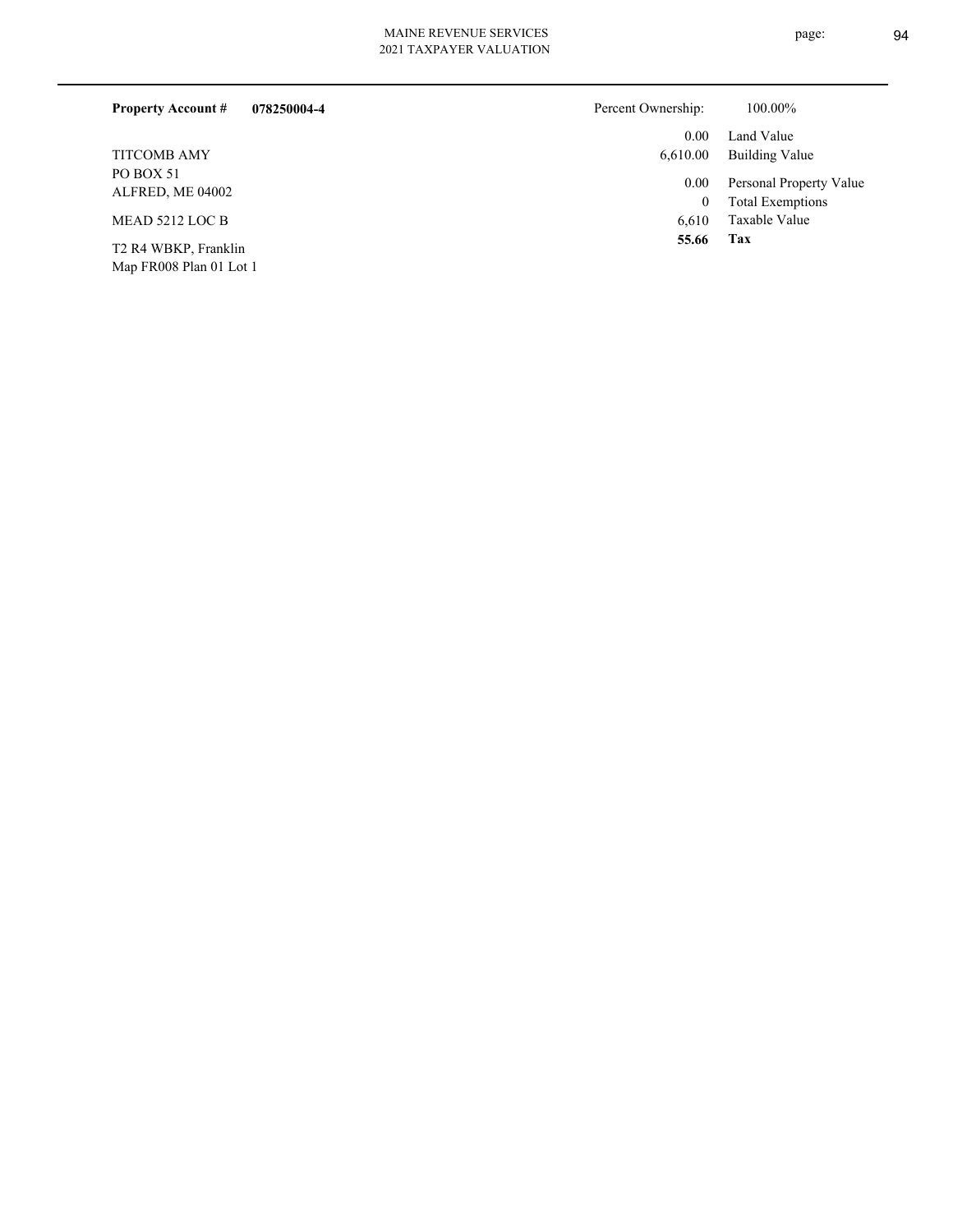# **Totals for: T2 R4 WBKP, Franklin**

 **26,223.00 acres**

 **8,520,435.00 Land Value 295,490.00 Building Value 7,180.00 Personal Property Value 0.00 Total Exemptions 74,291 Tax Taxable Value 8,823,105.00**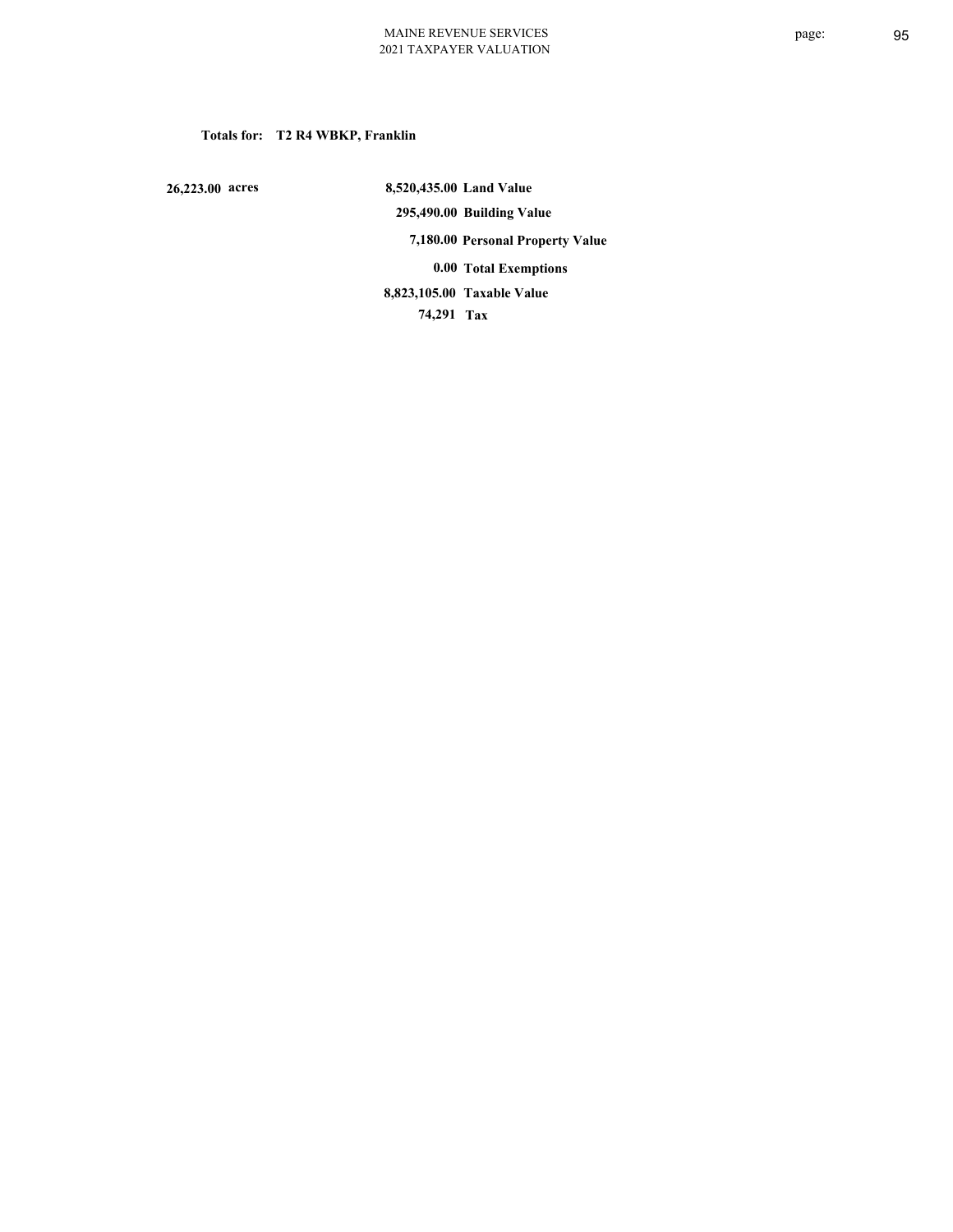| <b>Property Account #</b><br>078230070-2                 |              | Percent Ownership:               | 100.00%                                            |
|----------------------------------------------------------|--------------|----------------------------------|----------------------------------------------------|
| <b>AGNEW CHARLES D JR</b>                                |              | 252,550.00<br>41,850.00          | Land Value<br><b>Building Value</b>                |
| 395 MIDDLE RD                                            | $1.05$ Acres | 0.00                             | Personal Property Value                            |
| SABATTUS, ME 04280                                       |              | $\mathbf{0}$                     | <b>Total Exemptions</b><br>Taxable Value           |
| T3 R4 WBKP, Franklin                                     |              | 294,400<br>2,478.85              | Tax                                                |
| Map FR009 Plan 04 Lot 24                                 |              |                                  |                                                    |
|                                                          |              |                                  |                                                    |
| <b>Property Account #</b><br>078230078-2                 |              | Percent Ownership:<br>153,490.00 | 100.00%<br>Land Value                              |
| ALDRICH RALPH E & NANCY C TTEE                           | 0.92 Acres   | 74,820.00                        | <b>Building Value</b>                              |
| 109 HILLSIDE DRIVE<br>SOUTH DENNIS, MA 02660             |              | 0.00<br>$\theta$                 | Personal Property Value                            |
|                                                          |              | 228,310                          | <b>Total Exemptions</b><br>Taxable Value           |
| T3 R4 WBKP, Franklin                                     |              | 1,922.37                         | Tax                                                |
| Map FR009 Plan 04 Lot 16                                 |              |                                  |                                                    |
|                                                          |              |                                  |                                                    |
| <b>Property Account #</b><br>078230017-3                 |              | Percent Ownership:               | 100.00%                                            |
|                                                          |              | 96,970.00                        | Land Value                                         |
| ALLEN PAUL S & SCOTT TRAFTON<br><b>5 HENDERSON COURT</b> | $0.22$ Acres | 35,260.00                        | <b>Building Value</b>                              |
| WINDHAM, ME 04062                                        |              | 0.00<br>$\mathbf{0}$             | Personal Property Value<br><b>Total Exemptions</b> |
|                                                          |              | 132,230<br>1,113.38              | Taxable Value<br>Tax                               |
| T3 R4 WBKP, Franklin<br>Map FR009 Plan 04 Lot 31         |              |                                  |                                                    |
|                                                          |              |                                  |                                                    |
| <b>Property Account #</b><br>078230039-3                 |              | Percent Ownership:               | 100.00%                                            |
| ANDERSON DEVIN J & CYNTHIA J                             |              | 144,840.00<br>49,710.00          | Land Value<br><b>Building Value</b>                |
| <b>6 PLEASANT STREET</b>                                 | 0.55 Acres   | 0.00                             | Personal Property Value                            |
| SOUTH DARTMOUTH, MA 02748                                |              | $\boldsymbol{0}$<br>194,550      | <b>Total Exemptions</b><br>Taxable Value           |

Map FR009 Plan 03 Lot 1 T3 R4 WBKP, Franklin

| 078230008-3<br><b>Property Account #</b> |                 | Percent Ownership:     | 100.00%                 |
|------------------------------------------|-----------------|------------------------|-------------------------|
| BAYROOT LLC                              | Tree Growth     | 8,437,295.00           | Land Value              |
| % WAGNER FOREST MANAGEMENT               | 25,520.69 Acres | 0.00                   | Building Value          |
| <b>150 ORFORD ROAD</b>                   |                 | 0.00                   | Personal Property Value |
| <b>LYME, NH 03768</b>                    |                 | 0                      | <b>Total Exemptions</b> |
| T3 R4 WRKP Franklin                      |                 | 8,437,295<br>71,042.02 | Taxable Value<br>Tax    |

Map FR009 Plan 01 Lot 3 5 6 T3 R4 WBKP, Franklin

page: 96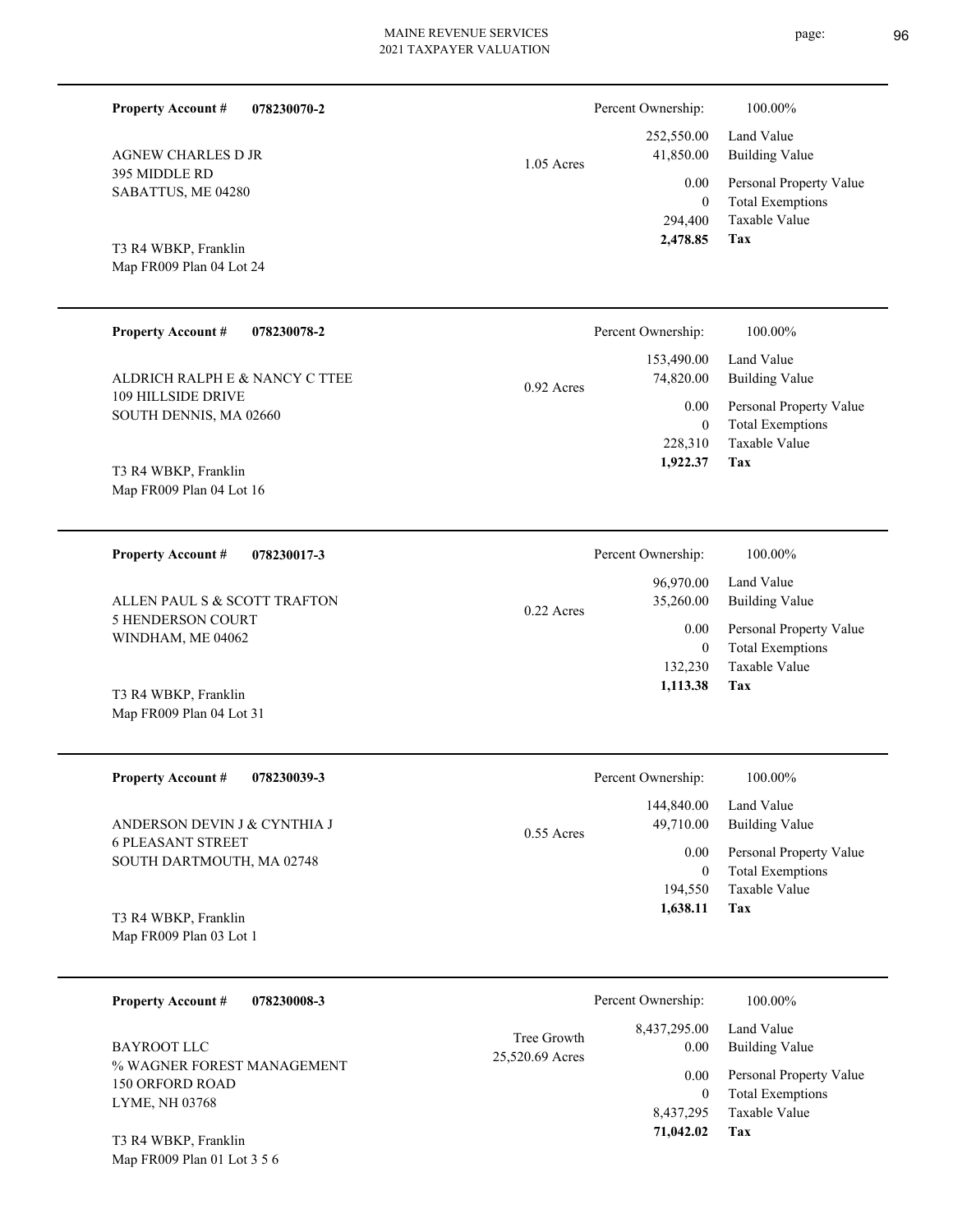**078230016-3 Property Account #**

% WAGNER FOREST MANAGEMENT 150 ORFORD ROAD LYME, NH 03768 BAYROOT 5175 LOC V BAYROOT LLC

Map FR009 Plan 01 Lot 3 T3 R4 WBKP, Franklin

Map FR009 Plan 04 Lot 29

Map FR009 Plan 02 Lot 18 19

| Percent Ownership: | 100.00%                                     |
|--------------------|---------------------------------------------|
|                    | 0.00 Land Value<br>50,820.00 Building Value |
|                    | 0.00 Personal Property V                    |

**Tax** Taxable Value 0 Total Exemptions 'alue 50,820  **427.90**

| <b>Property Account #</b><br>078230035-7           |              | Percent Ownership: | 100.00%                 |
|----------------------------------------------------|--------------|--------------------|-------------------------|
|                                                    |              | 204,030.00         | Land Value              |
| BLUNT JOHN & CAROLYN                               | $0.50$ Acres | 242,010.00         | Building Value          |
| <b>21 EDGEWATER ACRES</b><br><b>SACO, ME 04072</b> |              | 0.00               | Personal Property Value |
|                                                    |              | 0                  | <b>Total Exemptions</b> |
|                                                    |              | 446,040            | Taxable Value           |
| T3 R4 WBKP, Franklin<br>Map FR009 Plan 02 Lot 17   |              | 3,755.66           | Tax                     |

| 078230041-1<br><b>Property Account #</b> | Percent Ownership:                       | 100.00%                      |
|------------------------------------------|------------------------------------------|------------------------------|
| BOWIE DAVID A & SANDRA J                 | 123,160.00<br>142,740.00<br>$0.36$ Acres | Land Value<br>Building Value |
| 540 DUCK POND RD<br>WESTBROOK, ME 04092  | 0.00                                     | Personal Property Value      |
|                                          | 0                                        | <b>Total Exemptions</b>      |
|                                          | 265,900                                  | Taxable Value                |
| T3 R4 WBKP, Franklin                     | 2.238.88                                 | Tax                          |

| <b>Property Account #</b><br>078230082-3  | Percent Ownership:                       | 100.00%                                            |
|-------------------------------------------|------------------------------------------|----------------------------------------------------|
| BREWER HAROLD & RAMONA                    | 299,360.00<br>258,990.00<br>$2.60$ Acres | Land Value<br>Building Value                       |
| <b>24 DOCKSIDE LANE</b><br><b>PMB 387</b> | 0.00                                     | Personal Property Value<br><b>Total Exemptions</b> |
| KEY LARGO, FL 33037                       | 558,350                                  | Taxable Value                                      |
| T3 R4 WBKP, Franklin                      | 4,701.31                                 | Tax                                                |
| Map FR009 Plan 04 Lot 17 17.1             |                                          |                                                    |

| 078230100-2<br><b>Property Account #</b> | Percent Ownership:                    | 100.00%                                  |
|------------------------------------------|---------------------------------------|------------------------------------------|
| BREWER RAMONA<br>24 DOCKSIDE LANE        | 439,490.00<br>31,430.00<br>1.37 Acres | Land Value<br>Building Value             |
| <b>PMB 387</b>                           | 0.00                                  | Personal Property Value                  |
| KEY LARGO, FL 33037                      | 0<br>470,920                          | <b>Total Exemptions</b><br>Taxable Value |
| T3 R4 WBKP, Franklin                     | 3,965.15                              | Tax                                      |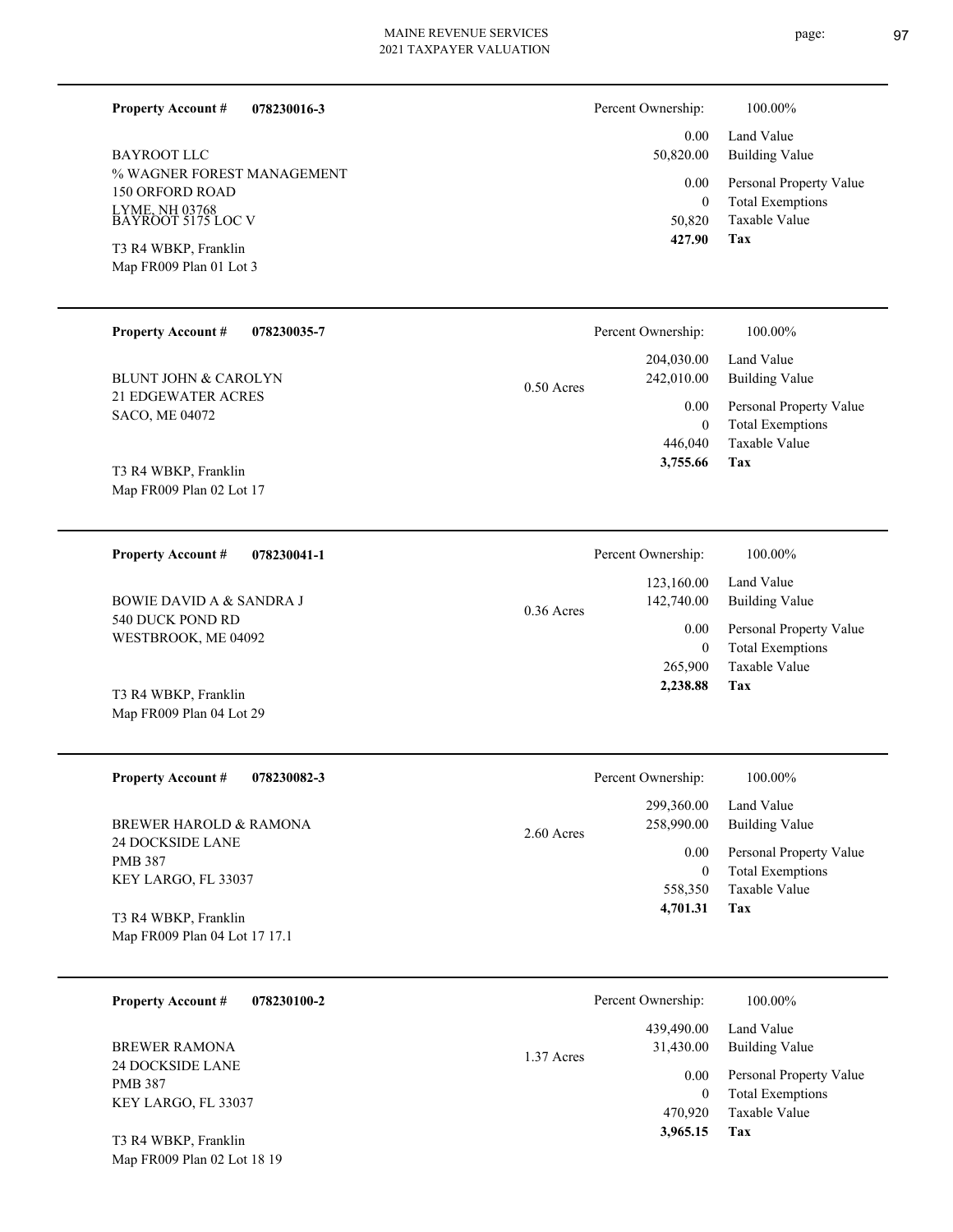| <b>Property Account #</b><br>078230113-2                                                        |              | Percent Ownership:                                | 100.00%                                                                    |
|-------------------------------------------------------------------------------------------------|--------------|---------------------------------------------------|----------------------------------------------------------------------------|
| CARLETON KEVIN E & JEFFREY C RICHARDSON                                                         | $1.00$ Acres | 146,920.00<br>74,350.00                           | Land Value<br><b>Building Value</b>                                        |
| PO BOX 2<br>PARIS, ME 04271                                                                     |              | 0.00                                              | Personal Property Value                                                    |
| T3 R4 WBKP, Franklin<br>Map FR009 Plan 03 Lot 1.1                                               |              | $\mathbf{0}$<br>221,270<br>1,863.09               | <b>Total Exemptions</b><br>Taxable Value<br>Tax                            |
|                                                                                                 |              |                                                   |                                                                            |
| <b>Property Account #</b><br>078230011-1                                                        |              | Percent Ownership:                                | 100.00%                                                                    |
| CENTRAL MAINE POWER CO                                                                          |              | 174,660.00<br>0.00                                | Land Value<br><b>Building Value</b>                                        |
| %AVANGRID MANAGEMENT<br>COMPANY-LOCAL TA                                                        |              | 0.00                                              | Personal Property Value                                                    |
| ONE CITY CENTER, 5TH FLOOR<br>DISTRIBUTION SYSTEM<br>PORTLAND. ME 04101<br>T3 R4 WBKP, Franklin |              | $\mathbf{0}$<br>174,660<br>1,470.64               | <b>Total Exemptions</b><br>Taxable Value<br>Tax                            |
| Map FR009                                                                                       |              |                                                   |                                                                            |
| <b>Property Account #</b><br>078230091-4                                                        |              | Percent Ownership:                                | 100.00%                                                                    |
| CHADBOURNE MARK W & LORI SANSOUCY                                                               | $0.50$ Acres | 148,300.00<br>49,420.00                           | Land Value<br><b>Building Value</b>                                        |
| 2130 HALLOWELL ROAD<br>LITCHFIELD, ME 04350                                                     |              | 0.00                                              | Personal Property Value                                                    |
|                                                                                                 |              | $\mathbf{0}$<br>197,720<br>1,664.80               | <b>Total Exemptions</b><br>Taxable Value<br>Tax                            |
| T3 R4 WBKP, Franklin<br>Map FR009 Plan 03 Lot 1.3                                               |              |                                                   |                                                                            |
| <b>Property Account #</b><br>078230076-3                                                        |              | Percent Ownership:                                | 100.00%                                                                    |
| CHERNEFF JONATHAN M                                                                             | $0.34$ Acres | 138,820.00<br>65,710.00                           | Land Value<br><b>Building Value</b>                                        |
| PO BOX 56<br>ADAMSVILLE, RI 02801                                                               |              | $0.00\,$<br>$\overline{0}$                        | Personal Property Value<br><b>Total Exemptions</b>                         |
| T3 R4 WBKP, Franklin<br>Map FR009 Plan 02 Lot 11                                                |              | 204,530<br>1,722.14                               | Taxable Value<br>Tax                                                       |
|                                                                                                 |              |                                                   |                                                                            |
| <b>Property Account #</b><br>078230012-2                                                        |              | Percent Ownership:                                | 100.00%                                                                    |
| CLUNIE WARREN MARSHAL & JANE E TTEE<br><b>158 SOUTHWEST ROAD</b>                                | 1.25 Acres   | 346,670.00<br>121,100.00                          | Land Value<br><b>Building Value</b>                                        |
| CANTERBURY, NH 03224                                                                            |              | $0.00\,$<br>$\overline{0}$<br>467,770<br>3,938.62 | Personal Property Value<br><b>Total Exemptions</b><br>Taxable Value<br>Tax |
| T3 R4 WBKP, Franklin                                                                            |              |                                                   |                                                                            |

Map FR009 Plan 02 Lot 15 16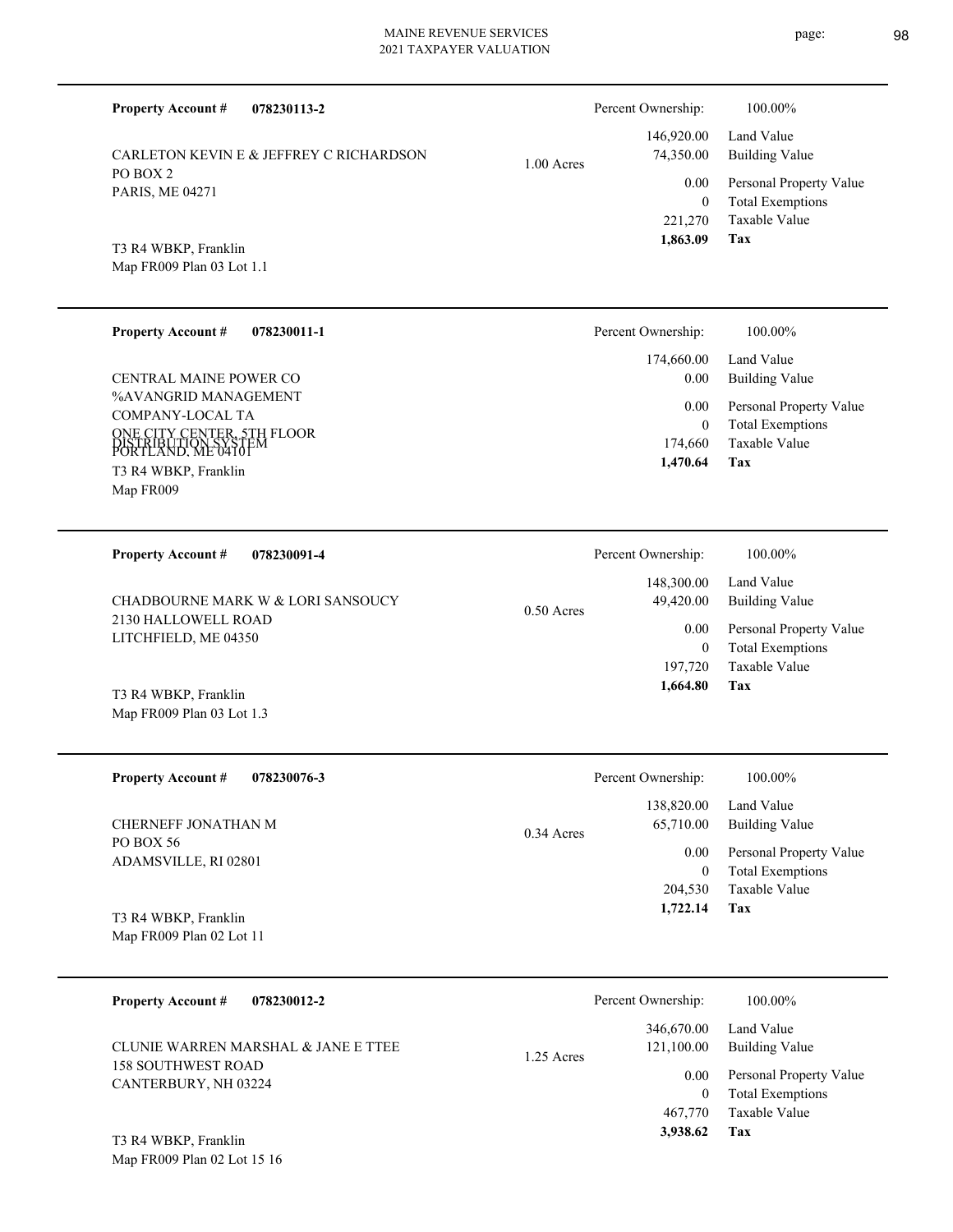| 078230014-4<br><b>Property Account #</b>         |              | Percent Ownership:          | 100.00%                                            |
|--------------------------------------------------|--------------|-----------------------------|----------------------------------------------------|
| <b>COBB JAMES R JR</b>                           | $0.52$ Acres | 148,310.00<br>27,340.00     | Land Value<br><b>Building Value</b>                |
| 2419 NORTH ELM STREET<br>HENDERSON, KY 42420     |              | 0.00<br>$\boldsymbol{0}$    | Personal Property Value<br><b>Total Exemptions</b> |
| T3 R4 WBKP, Franklin                             |              | 175,650<br>1,478.97         | Taxable Value<br>Tax                               |
| Map FR009 Plan 03 Lot 4                          |              |                             |                                                    |
| <b>Property Account #</b><br>078230071-6         |              | Percent Ownership:          | 100.00%                                            |
| <b>COLEMAN LINDA A &amp; JOHN R TTEE</b>         | $0.92$ Acres | 238,630.00<br>172,760.00    | Land Value<br><b>Building Value</b>                |
| <b>26 CUSHMAN ST</b><br>PORTLAND, ME 04102       |              | 0.00<br>$\mathbf{0}$        | Personal Property Value<br><b>Total Exemptions</b> |
|                                                  |              | 411,390<br>3,463.90         | Taxable Value<br>Tax                               |
| T3 R4 WBKP, Franklin<br>Map FR009 Plan 04 Lot 27 |              |                             |                                                    |
|                                                  |              |                             |                                                    |
| <b>Property Account #</b><br>078230019-3         |              | Percent Ownership:          | 100.00%<br>Land Value                              |
| CRANSTON CATHERINE M & RICHARD R                 | $0.56$ Acres | 148,340.00<br>89,080.00     | <b>Building Value</b>                              |
| 240 CAMP FULLER ROAD<br>WAKEFIELD, RI 02879      |              | 0.00<br>$\mathbf{0}$        | Personal Property Value<br><b>Total Exemptions</b> |
|                                                  |              | 237,420<br>1,999.08         | Taxable Value<br>Tax                               |
| T3 R4 WBKP, Franklin<br>Map FR009 Plan 02 Lot 14 |              |                             |                                                    |
|                                                  |              |                             |                                                    |
| <b>Property Account #</b><br>078230015-2         |              | Percent Ownership:          | 100.00%                                            |
| CRITES WALTER W III & LISA M ST. HILIAIRE        | 0.87 Acres   | 336,230.00<br>56,320.00     | Land Value<br><b>Building Value</b>                |
| 108 LORING AVENUE<br>AUBURN, ME 04210            |              | $0.00\,$                    | Personal Property Value<br><b>Total Exemptions</b> |
|                                                  |              | $\boldsymbol{0}$<br>392,550 | Taxable Value                                      |
| T3 R4 WBKP, Franklin<br>Map FR009 Plan 03 Lot 19 |              | 3,305.27                    | Tax                                                |
| <b>Property Account #</b><br>078230021-4         |              | Percent Ownership:          | 100.00%                                            |
| DAVIS JOAN M TTE                                 | 0.00 A       | 226,080.00<br>68,590.00     | Land Value<br><b>Building Value</b>                |

6 RICHMOND DRIVE CONCORD, NH 03301 DAVIS JOAN M TTE

Map FR009 Plan 04 Lot 32 T3 R4 WBKP, Franklin

page: 99

**Tax**

 294,670  $\boldsymbol{0}$ 

0.92 Acres

0.00

 **2,481.12**

Taxable Value Total Exemptions Personal Property Value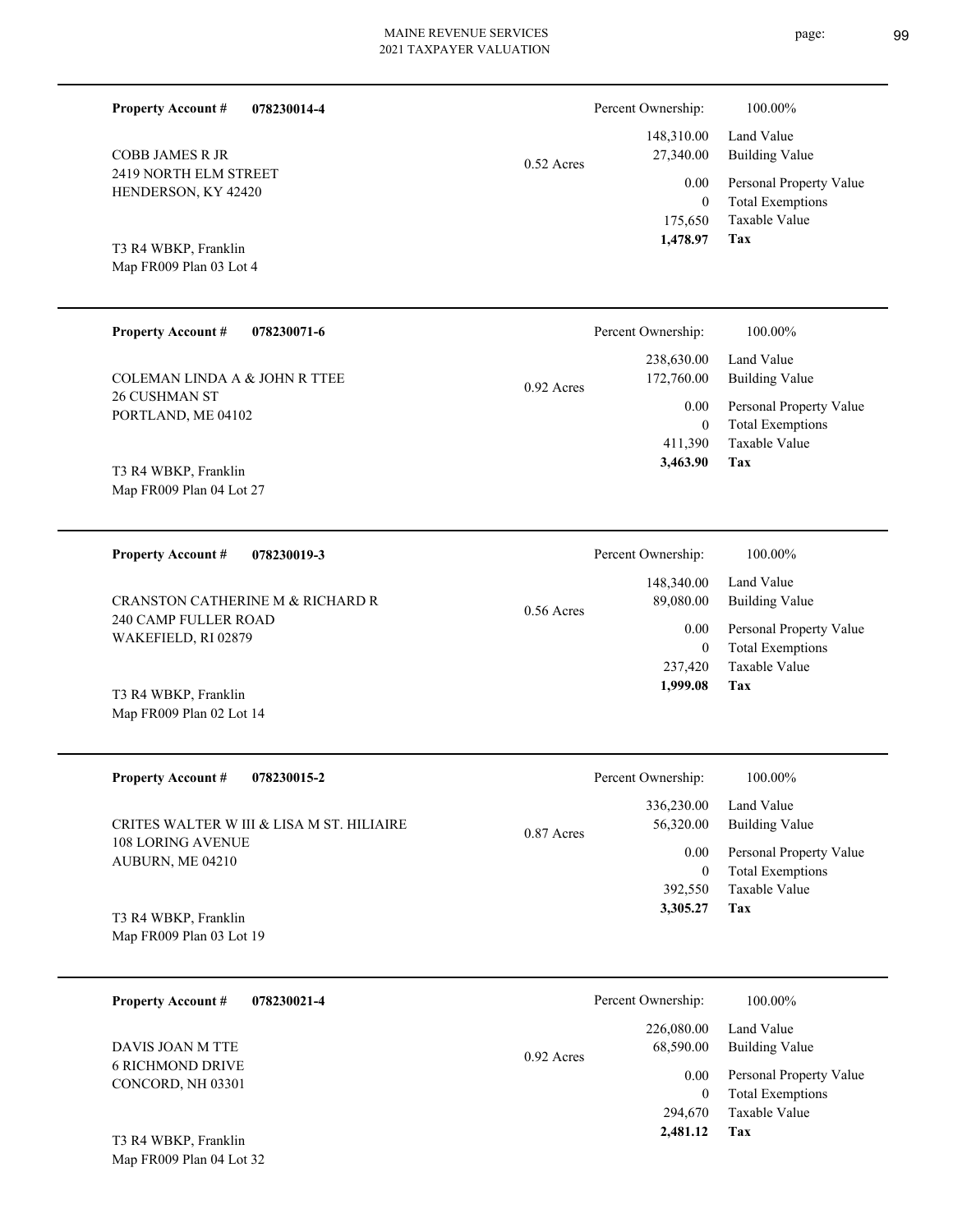page: 100

| <b>Property Account #</b><br>078230023-2           |              | Percent Ownership:              | 100.00%                                                             |
|----------------------------------------------------|--------------|---------------------------------|---------------------------------------------------------------------|
| DOUGLASS DUANE G                                   | $0.46$ Acres | 129,060.00<br>11,100.00         | Land Value<br><b>Building Value</b>                                 |
| 301 MORRILL'S MILL ROAD<br>NORTH BERWICK, ME 03906 |              | 0.00<br>$\mathbf{0}$<br>140,160 | Personal Property Value<br><b>Total Exemptions</b><br>Taxable Value |
| T3 R4 WBKP, Franklin<br>Map FR009 Plan 03 Lot 13   |              | 1,180.15                        | <b>Tax</b>                                                          |
| <b>Property Account #</b><br>078230111-2           |              | Percent Ownership:              | 100.00%                                                             |
| FIVEK RICHARD A TRUSTEE                            | $0.77$ Acres | 145,000.00<br>50,200.00         | Land Value<br><b>Building Value</b>                                 |
| 96 WHITTEMORE STREET<br>CONCORD, MA 01742          |              | 0.00<br>$\mathbf{0}$<br>195,200 | Personal Property Value<br><b>Total Exemptions</b><br>Taxable Value |
| T3 R4 WBKP, Franklin<br>Map FR009 Plan 03 Lot 1.5  |              | 1,643.58                        | Tax                                                                 |
| <b>Property Account #</b><br>078230062-3           |              | Percent Ownership:              | 100.00%                                                             |
| FOGLIO DOUGLAS C SR & DOUGLAS C JR                 | $0.45$ Acres | 136,560.00<br>27,790.00         | Land Value<br><b>Building Value</b>                                 |
| PO BOX 308<br>WATERBORO, ME 04087                  |              | 0.00<br>$\mathbf{0}$<br>164,350 | Personal Property Value<br><b>Total Exemptions</b><br>Taxable Value |
| T3 R4 WBKP, Franklin<br>Map FR009 Plan 03 Lot 10   |              | 1,383.83                        | Tax                                                                 |
| <b>Property Account #</b><br>078232002-3           |              | Percent Ownership:              | 100.00%                                                             |
| FOURNIER RICHARD P & MICHAEL T COUCH               |              | 0.00<br>38,390.00               | Land Value<br><b>Building Value</b>                                 |
| 39 RAYCREST DRIVE<br>RANDOLPH, NH 03593            |              | 0.00<br>$\overline{0}$          | Personal Property Value<br><b>Total Exemptions</b>                  |
| UWP LEASE LOT 21<br>T3 R4 WBKP, Franklin           |              | 38,390<br>323.24                | Taxable Value<br>Tax                                                |
| Map FR009 Plan 03 Lot 21                           |              |                                 |                                                                     |
| <b>Property Account #</b><br>078230020-4           |              | Percent Ownership:              | 100.00%                                                             |
| <b>FULLER LINDA L &amp; ROBERT TRUSTEES</b>        | $1.00$ Acres | 279,900.00<br>392,140.00        | Land Value<br><b>Building Value</b>                                 |
| LINDA L FULLER LIVING TRUST<br>PO BOX 1440         |              | 0.00<br>$\mathbf{0}$            | Personal Property Value<br><b>Total Exemptions</b>                  |
| YARMOUTH, ME 04096                                 |              | 672,040<br>5,658.58             | Taxable Value<br>Tax                                                |
| T3 R4 WBKP, Franklin<br>Map FR009 Plan 02 Lot 27   |              |                                 |                                                                     |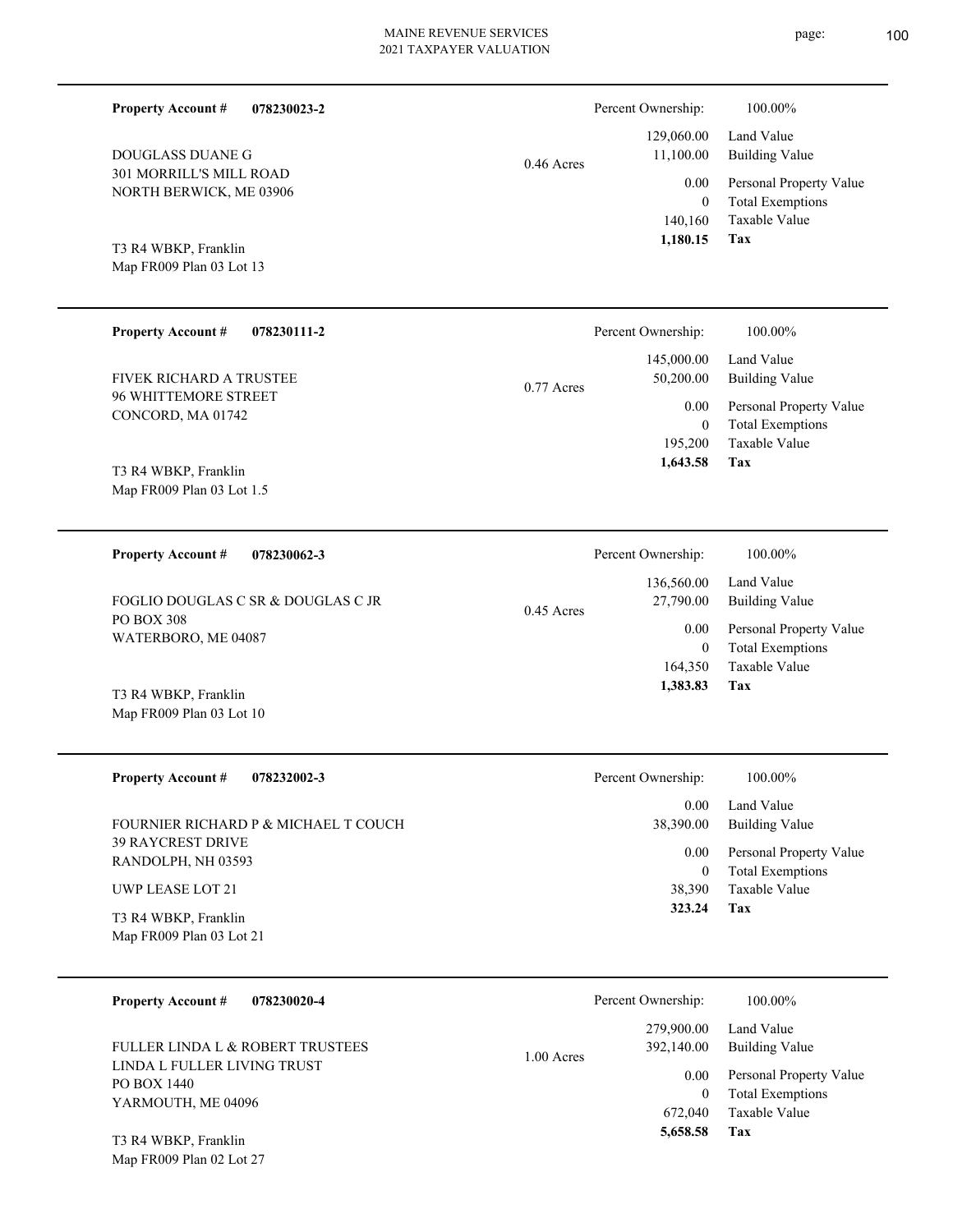ROBERT F FULLER LIVING TRUST P.O BOX 1440 FULLER ROBERT F & LINDA L TRUSTEES

**078230026-4**

|            | 3,338.19 Tax |                                         |
|------------|--------------|-----------------------------------------|
|            |              | 396,460 Taxable Value                   |
|            | $\Omega$     | <b>Total Exemptions</b>                 |
|            |              | 0.00 Personal Property Value            |
| 1.75 Acres | 0.00         | 396,460.00 Land Value<br>Building Value |
|            |              |                                         |

Percent Ownership: 100.00%

Map FR009 Plan 02 Lot 26 T3 R4 WBKP, Franklin

YARMOUTH, ME 04096

**Property Account #**

| <b>Property Account #</b><br>078230028-2                   | Percent Ownership:        | 100.00%                 |
|------------------------------------------------------------|---------------------------|-------------------------|
|                                                            | 136,560.00                | Land Value              |
| <b>FURBUSH CHARLES</b>                                     | 13,150.00<br>$0.46$ Acres | Building Value          |
| % TRUE CAPITAL MANAGEMENT<br>101 MONTGOMERY ST, SUITE 2800 | 0.00                      | Personal Property Value |
| SAN FRANCISCO, CA 94104-4141                               |                           | <b>Total Exemptions</b> |
|                                                            | 149.710                   | Taxable Value           |
| T3 R4 WRKP Franklin                                        | 1,260.56                  | Tax                     |

Map FR009 Plan 03 Lot 7 T3 R4 WBKP, Franklin

**078230033-2 Tax** Taxable Value Total Exemptions Personal Property Value Building Value Land Value 3 CREEKS EDGE DRIVE SACO, ME 04072-6714 **Property Account #** T3 R4 WBKP, Franklin GALLANT SUE P & DEBORAH A LANDREVILLE 201,080 0  **1,693.09** 138,060.00 63,020.00 0.00 0.45 Acres Percent Ownership:  $100.00\%$ 

Map FR009 Plan 03 Lot 11

Map FR009 Plan 04 Lot 37

| <b>Property Account #</b><br>078230030-2   | Percent Ownership:      | 100.00%                 |
|--------------------------------------------|-------------------------|-------------------------|
|                                            | 275,490.00              | Land Value              |
| GIMBEL JENNIFER WARREN                     | 51,240.00<br>1.46 Acres | Building Value          |
| 1675 OLD OAK ROAD<br>LOS ANGELES, CA 90049 | 0.00                    | Personal Property Value |
|                                            | 0                       | <b>Total Exemptions</b> |
|                                            | 326,730                 | Taxable Value           |
| T3 R4 WBKP, Franklin                       | 2,751.07                | Tax                     |
| Map FR009 Plan 02 Lot 5                    |                         |                         |

| 078230068-5<br><b>Property Account #</b> | Percent Ownership:                      | 100.00%                                            |
|------------------------------------------|-----------------------------------------|----------------------------------------------------|
| <b>GOSS BRENDA N</b><br>1061 COUNTY ROAD | 227,220.00<br>47,710.00<br>$0.92$ Acres | Land Value<br><b>Building Value</b>                |
| <b>GROTON, VT 05046</b>                  | 0.00                                    | Personal Property Value<br><b>Total Exemptions</b> |
|                                          | 274,930                                 | Taxable Value                                      |
| T3 R4 WBKP, Franklin                     | 2,314.91                                | Tax                                                |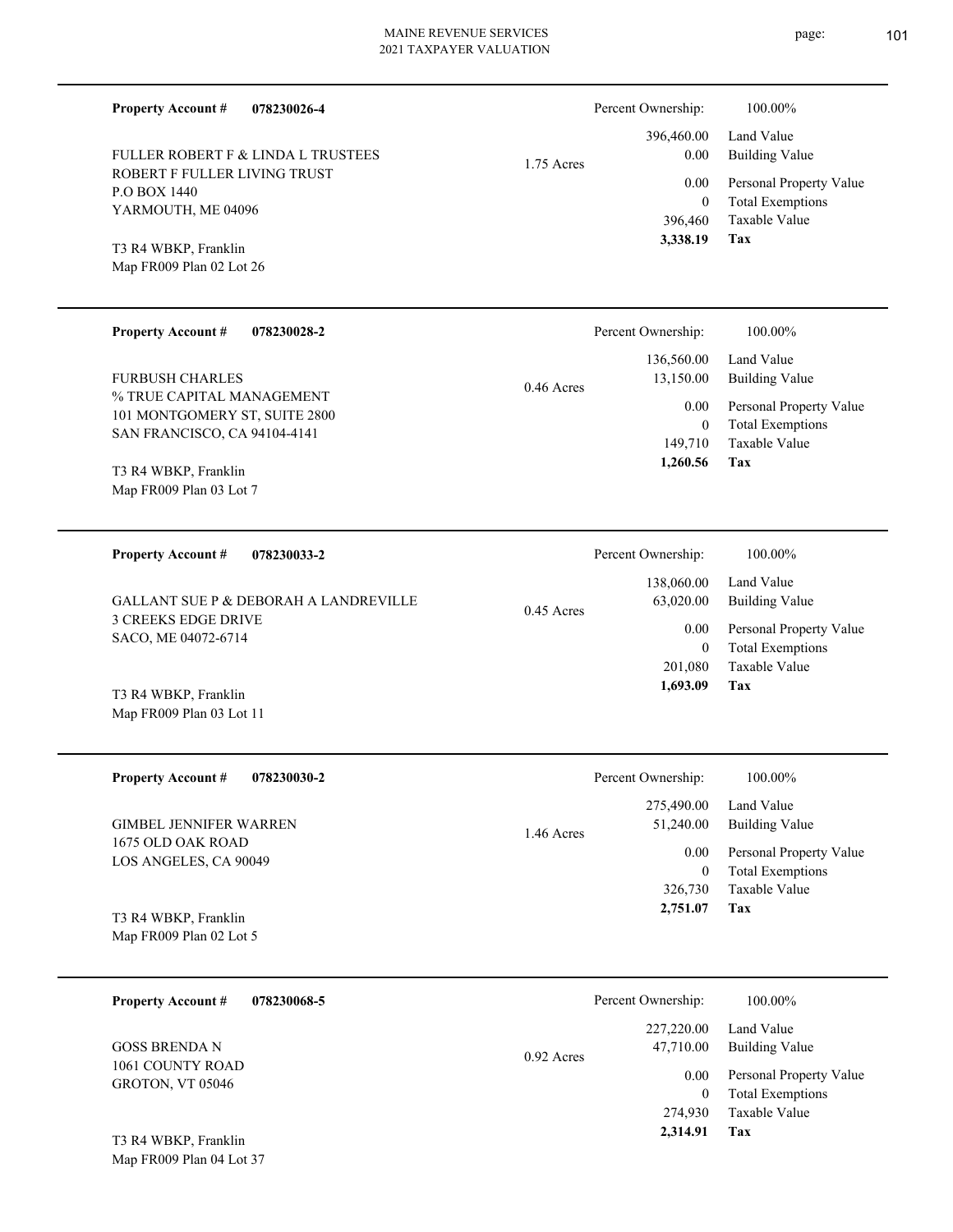Percent Ownership:  $100.00\%$ 

|              | 1.485.29  | Tax                          |
|--------------|-----------|------------------------------|
|              |           | 176,400 Taxable Value        |
|              | $\theta$  | <b>Total Exemptions</b>      |
|              |           | 0.00 Personal Property Value |
| $0.69$ Acres | 29,960.00 | Building Value               |
|              |           | 146,440.00 Land Value        |
|              |           |                              |

Map FR009 Plan 03 Lot 5 T3 R4 WBKP, Franklin

Map FR009 Plan 01 Lot 4

**Property Account #**

12 BONNEVIE TRAILER PARK LIVERMORE, ME 04253

GRANT DAVID & ROBERT CATSAVAS

**078230032-5**

| <b>Property Account #</b><br>078230011P-1 | Percent Ownership:        | $100.00\%$                                         |
|-------------------------------------------|---------------------------|----------------------------------------------------|
| <b>GRANTS KENNEBAGO LAKE CAMPS INC</b>    | 0.00<br>0.00              | Land Value<br><b>Building Value</b>                |
| PO BOX 786<br>RANGELEY, ME 04970          | 11,400.00<br>$\mathbf{0}$ | Personal Property Value<br><b>Total Exemptions</b> |
| F/F                                       | 11.400                    | Taxable Value                                      |
| T3 R4 WBKP, Franklin<br>Map FR009         | 95.99                     | Tax                                                |

**078230031-2 Tax** Taxable Value Total Exemptions Personal Property Value Building Value Land Value PO BOX 786 RANGELEY, ME 04970 **Property Account #** T3 R4 WBKP, Franklin PUBLIC LANDS L3 LOC EB GRANTS KENNEBAGO LAKE CAMPS INC 835,030 0  **7,030.95** 0.00 835,030.00 0.00 Percent Ownership:  $100.00\%$ 

| <b>Property Account #</b><br>078230074-3                   | Percent Ownership: | 100.00%                                            |
|------------------------------------------------------------|--------------------|----------------------------------------------------|
|                                                            | 0.00               | Land Value                                         |
| HAEMMERLE ROBERT & MINDY WENKERT                           | 16,760.00          | Building Value                                     |
| 4500 NORTH FLAGLER DRIVE C-18<br>WEST PALM BEACH, FL 33407 | 0.00<br>0          | Personal Property Value<br><b>Total Exemptions</b> |
| PUBLIC LANDS L6 LOC CB                                     | 16,760             | Taxable Value                                      |
| T3 R4 WBKP, Franklin<br>Map FR009 Plan 01 Lot 4            | 141.12             | Tax                                                |

| 078230086-4<br><b>Property Account #</b>                               | Percent Ownership:                       | 100.00%                      |
|------------------------------------------------------------------------|------------------------------------------|------------------------------|
| HALEY DAVID L; E SCOTT MILLBURY; RICHARD A EI<br>& CHRISTIAN J RAYMOND | 148,330.00<br>171,210.00<br>$0.54$ Acres | Land Value<br>Building Value |
| <b>PO BOX 788</b>                                                      | 0.00                                     | Personal Property Value      |
| RANGELEY, ME 04970                                                     |                                          | <b>Total Exemptions</b>      |
|                                                                        | 319.540                                  | Taxable Value                |
| T3 R4 WBKP, Franklin                                                   | 2.690.53                                 | Tax                          |

Map FR009 Plan 03 Lot 1.21

page: 102

**Tax 1,485.29**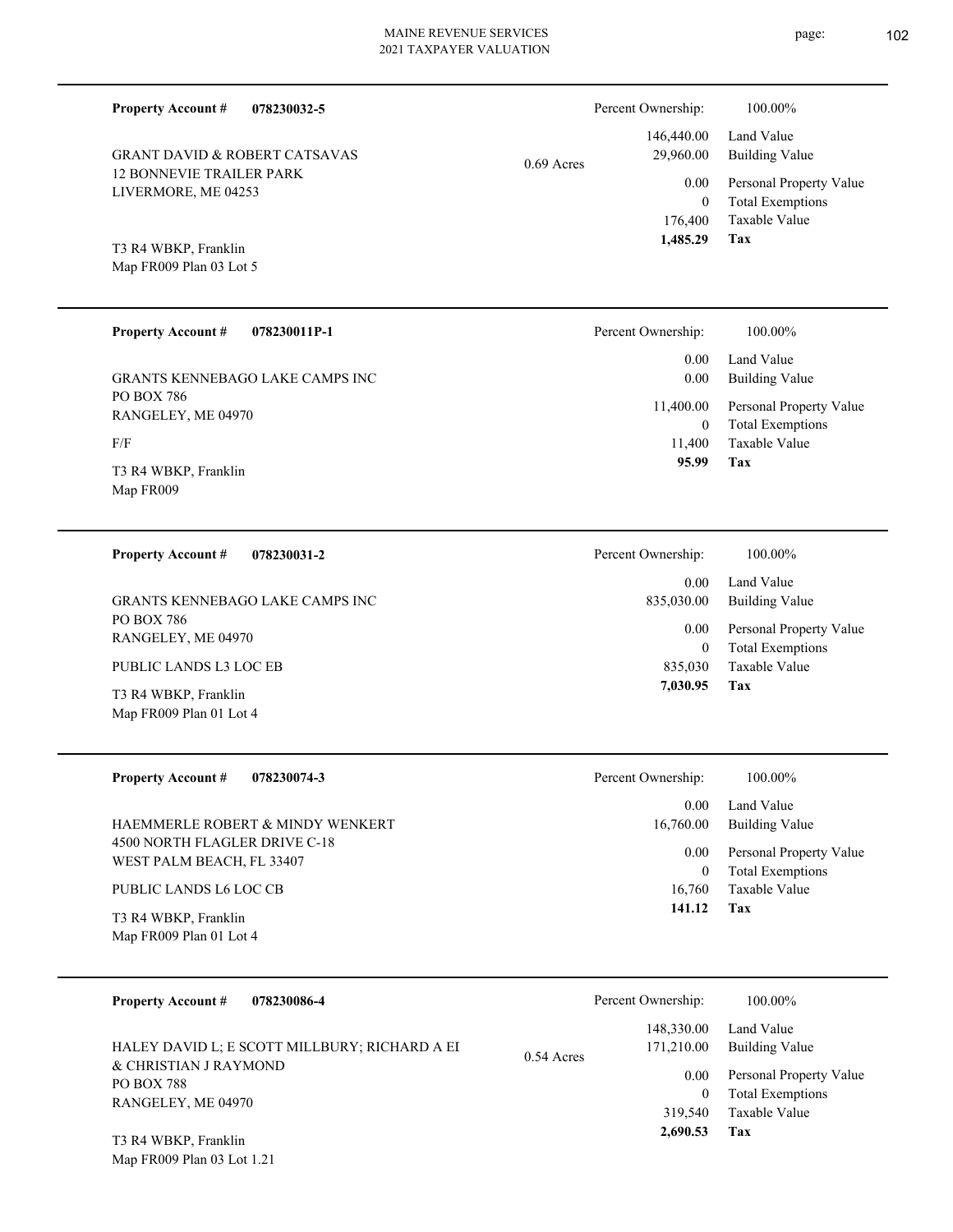| <b>Property Account #</b><br>078230069-2              |              | Percent Ownership:                    | 100.00%                                                |
|-------------------------------------------------------|--------------|---------------------------------------|--------------------------------------------------------|
| HAMMOND REGINALD R & JANET C WAUGAMAN                 | 3.30 Acres   | 216,890.00<br>124,220.00              | Land Value<br><b>Building Value</b>                    |
| PO BOX 677<br>RANGELEY, ME 04970                      |              | 0.00<br>$\overline{0}$                | Personal Property Value<br><b>Total Exemptions</b>     |
| T3 R4 WBKP, Franklin<br>Map FR009 Plan 04 Lot 19 19.1 |              | 341,110<br>2,872.15                   | <b>Taxable Value</b><br>Tax                            |
| <b>Property Account #</b><br>078230104-2              |              | Percent Ownership:                    | 100.00%                                                |
| HAMMOND REGINALD R & JANET C WAUGAMAN                 | $0.71$ Acres | 142,300.00<br>39,080.00               | Land Value<br><b>Building Value</b>                    |
| PO BOX 677<br>RANGELEY, ME 04970                      |              | 0.00                                  | Personal Property Value                                |
| T3 R4 WBKP, Franklin<br>Map FR009 Plan 04 Lot 20      |              | $\overline{0}$<br>181,380<br>1,527.22 | <b>Total Exemptions</b><br>Taxable Value<br>Tax        |
| <b>Property Account #</b><br>078230064-1              |              | Percent Ownership:                    | 100.00%                                                |
| <b>HOTELLING DAVID R</b>                              | $0.46$ Acres | 129,060.00<br>18,180.00               | Land Value<br><b>Building Value</b>                    |
| 3 FOGGS POINT RD<br>FREEPORT, ME 04032                |              | 0.00                                  | Personal Property Value                                |
| T3 R4 WBKP, Franklin<br>Map FR009 Plan 03 Lot 15      |              | $\overline{0}$<br>147,240<br>1,239.76 | <b>Total Exemptions</b><br><b>Taxable Value</b><br>Tax |
| <b>Property Account #</b><br>078230057-1              |              | Percent Ownership:                    | 100.00%                                                |
| HOULE TERRANCE                                        |              | 0.00<br>44,210.00                     | Land Value<br><b>Building Value</b>                    |
| <b>47 BAILEY RD</b><br>CHICHESTER, NH 03258-6026      |              | $0.00\,$                              | Personal Property Value                                |
| BAYROOT 5186 LOC O                                    |              | $\boldsymbol{0}$<br>44,210            | <b>Total Exemptions</b><br>Taxable Value<br>Tax        |
| T3 R4 WBKP, Franklin<br>Map FR009 Plan 04 Lot 23      |              | 372.25                                |                                                        |
| <b>Property Account #</b><br>078230114-1              |              | Percent Ownership:                    | 100.00%                                                |
| <b>JACKSON PAUL</b>                                   | 1.16 Acres   | 147,030.00<br>71,260.00               | Land Value<br><b>Building Value</b>                    |
| 21 SALT ISLAND RD<br>GLOUCESTER, MA 01950             |              | $0.00\,$<br>$\mathbf{0}$              | Personal Property Value<br><b>Total Exemptions</b>     |
| T3 R4 WRKP Franklin                                   |              | 218,290<br>1,838.00                   | Taxable Value<br>Tax                                   |

Map FR009 Plan 03 Lot 1.6 T3 R4 WBKP, Franklin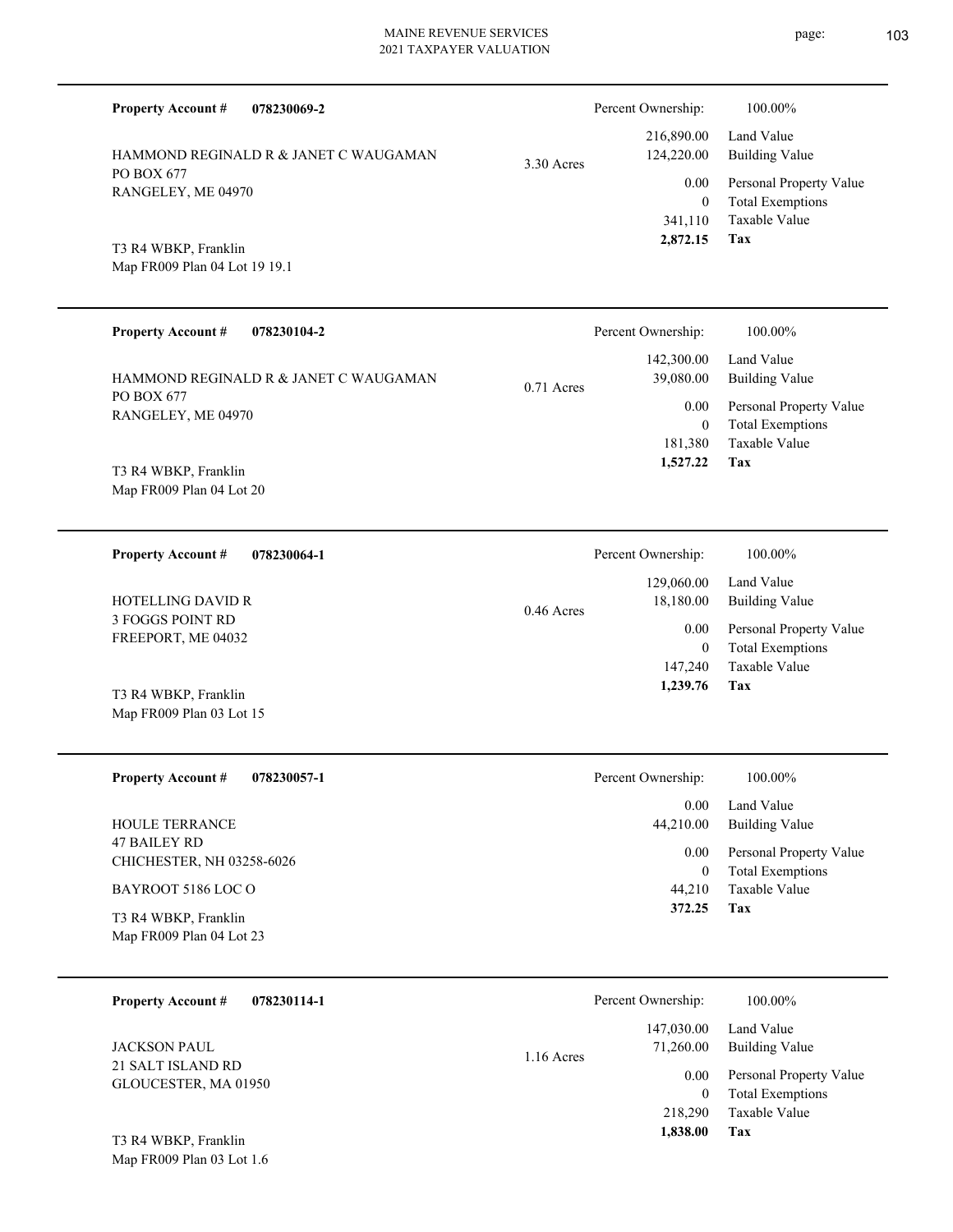| 078230036-1<br><b>Property Account #</b> | Percent Ownership:              | 100.00%                 |
|------------------------------------------|---------------------------------|-------------------------|
|                                          | 282,970.00                      | Land Value              |
| JOHNSON MICHAEL D                        | 52,330.00<br>1.23 Acres<br>0.00 | <b>Building Value</b>   |
| 888 SUMMER HILL RD                       |                                 | Personal Property Value |
| MADISON, CT 06443                        | $\boldsymbol{0}$                | <b>Total Exemptions</b> |
|                                          |                                 |                         |
|                                          | 335,300                         | Taxable Value           |
| T3 R4 WBKP, Franklin                     | 2,823.23                        | Tax                     |
| Map FR009 Plan 02 Lot 4                  |                                 |                         |

| <b>Property Account #</b><br>078230024-4        | Percent Ownership:   | 100.00%                                            |
|-------------------------------------------------|----------------------|----------------------------------------------------|
|                                                 | 0.00                 | Land Value                                         |
| KASPRZAK STEPHEN M & PAULA J                    | 62,730.00            | <b>Building Value</b>                              |
| PO BOX 756<br>KENNEBUNKPORT, ME 04046-0756      | 0.00<br>$\mathbf{0}$ | Personal Property Value<br><b>Total Exemptions</b> |
| PUBLIC LANDS L5 LOC FB                          | 62,730               | Taxable Value                                      |
| T3 R4 WBKP, Franklin<br>Map FR009 Plan 01 Lot 4 | 528.19               | Tax                                                |

| 078230060-3<br><b>Property Account #</b>                                                                               | Percent Ownership:                                       | 100.00%                                                                                             |
|------------------------------------------------------------------------------------------------------------------------|----------------------------------------------------------|-----------------------------------------------------------------------------------------------------|
| KELLER ADAM & MARCIA PIAMPIANO KELLER TRUS<br>STONEY BATTER TRUST<br><b>16 HANCOCK STREET</b><br>NEWBURYPORT, MA 01950 | 193,010.00<br>0.00<br>0.48 Acres<br>0.00<br>0<br>193,010 | Land Value<br>Building Value<br>Personal Property Value<br><b>Total Exemptions</b><br>Taxable Value |
| T3 R4 WBKP, Franklin<br>Map FR009 Plan 02 Lot 22.1                                                                     | 1,625.14                                                 | Tax                                                                                                 |

| <b>Property Account #</b><br>078230048-2                                                            | Percent Ownership:         | 100.00%                                                             |
|-----------------------------------------------------------------------------------------------------|----------------------------|---------------------------------------------------------------------|
|                                                                                                     | 0.00                       | Land Value                                                          |
| KENNEBAGO DIVIDE LLC                                                                                | 57,340.00                  | Building Value                                                      |
| % CHRISTOPHER POULIN<br>33 SILVER STREET SUITE 300<br>PORTLAND, ME 04101-4132<br>BAYROOT 5185 LOC H | 0.00<br>$\theta$<br>57,340 | Personal Property Value<br><b>Total Exemptions</b><br>Taxable Value |
| T3 R4 WBKP, Franklin<br>Map FR009 Plan 04 Lot 30                                                    | 482.80                     | Tax                                                                 |

| <b>Property Account #</b><br>078230021P-1 | Percent Ownership: | 100.00%                                            |
|-------------------------------------------|--------------------|----------------------------------------------------|
| KENNEBAGO HYDRO CORP                      | 0.00<br>0.00       | Land Value<br>Building Value                       |
| <b>PO BOX 298</b><br>OQUOSSOC, ME 04964   | 186,450.00         | Personal Property Value<br><b>Total Exemptions</b> |
| M/E                                       | 186,450            | Taxable Value                                      |
| T3 R4 WBKP, Franklin                      | 1,569.91           | Tax                                                |

Map FR009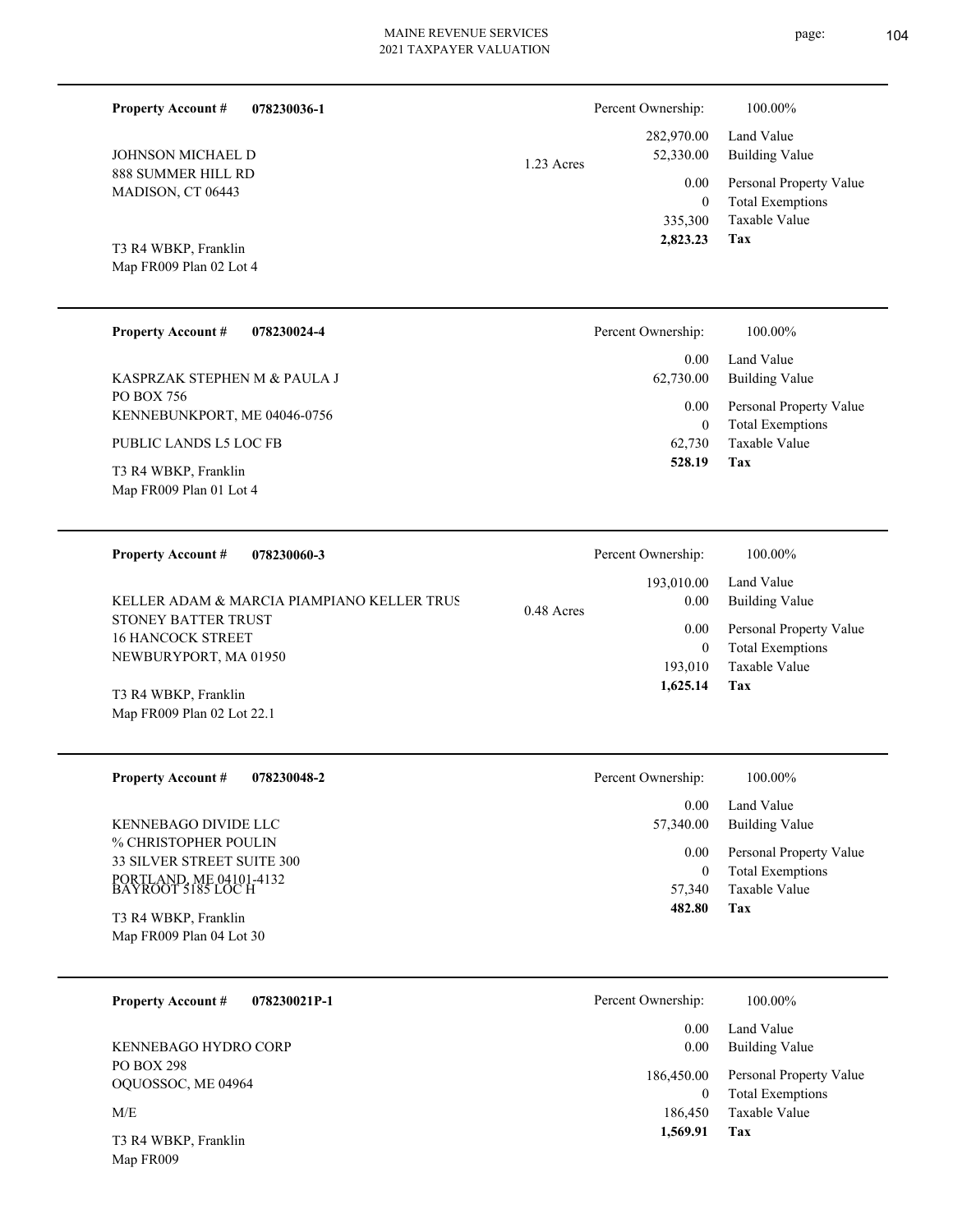| <b>Property Account #</b><br>078230088-1          |            | Percent Ownership:        | 100.00%                                  |
|---------------------------------------------------|------------|---------------------------|------------------------------------------|
| KENNEBAGO HYDRO CORP                              | 9.50 Acres | 463,160.00<br>158,870.00  | Land Value<br><b>Building Value</b>      |
| PO BOX 298<br>OQUOSSOC, ME 04964                  |            | 0.00                      | Personal Property Value                  |
| <b>DAM STATION</b>                                |            | $\overline{0}$<br>622,030 | <b>Total Exemptions</b><br>Taxable Value |
| T3 R4 WBKP, Franklin                              |            | 5,237.49                  | Tax                                      |
| Map FR009 Plan 03 Lot 1.2 1.7                     |            |                           |                                          |
| <b>Property Account #</b><br>078230093-1          |            | Percent Ownership:        | 100.00%                                  |
|                                                   |            | 105,000.00                | Land Value                               |
| KENNEBAGO LAKE CAMP OWNERS ASSOC<br>PO BOX 18     |            | 0.00                      | <b>Building Value</b>                    |
| OQUOSSOC, ME 04964                                |            | 0.00                      | Personal Property Value                  |
| <b>DAM</b>                                        |            | $\overline{0}$<br>105,000 | <b>Total Exemptions</b><br>Taxable Value |
| T3 R4 WBKP, Franklin                              |            | 884.10                    | Tax                                      |
| Map FR009 Plan 03 Lot 1                           |            |                           |                                          |
| <b>Property Account #</b><br>078230094-1          |            | Percent Ownership:        | 100.00%                                  |
|                                                   |            | 0.00                      | Land Value                               |
| KENNEBAGO LAKE CAMP OWNERS ASSOC                  |            | 0.00                      | <b>Building Value</b>                    |
| PO BOX 18<br>OQUOSSOC, ME 04964                   |            | 0.00                      | Personal Property Value                  |
| BAYROOT 5178 GATE SITE                            |            | $\bf{0}$<br>$\theta$      | <b>Total Exemptions</b><br>Taxable Value |
| T3 R4 WBKP, Franklin                              |            | 0.00                      | Tax                                      |
| Map FR009 Plan 01 Lot 3                           |            |                           |                                          |
| <b>Property Account #</b><br>078230056-2          |            | Percent Ownership:        | 100.00%                                  |
|                                                   |            | 163,750.00                | Land Value                               |
| KING III ANGUS S & CATHERINE M                    | 0.60 Acres | 63,070.00                 | <b>Building Value</b>                    |
| 25 BAY STREET<br>PORTLAND, ME 04103               |            | 0.00                      | Personal Property Value                  |
|                                                   |            | $\bf{0}$<br>226,820       | <b>Total Exemptions</b><br>Taxable Value |
|                                                   |            | 1,909.82                  | Tax                                      |
| T3 R4 WBKP, Franklin<br>Map FR009 Plan 02 Lot 3.2 |            |                           |                                          |
| <b>Property Account #</b><br>078230083-5          |            | Percent Ownership:        | 100.00%                                  |
|                                                   |            | 124,960.00                | Land Value                               |
| LATHROP LLOYD L III                               | 0.70 Acres | 53,980.00                 | <b>Building Value</b>                    |
| <b>449 LAWRENCE ROAD</b><br>POWNAL, ME 04069      |            | 0.00                      | Personal Property Value                  |
|                                                   |            | $\bf{0}$                  | <b>Total Exemptions</b>                  |
|                                                   |            | 178,940<br>1,506.67       | Taxable Value<br>Tax                     |
| T3 R4 WBKP, Franklin                              |            |                           |                                          |
| Map FR009 Plan 03 Lot 18                          |            |                           |                                          |

page: 105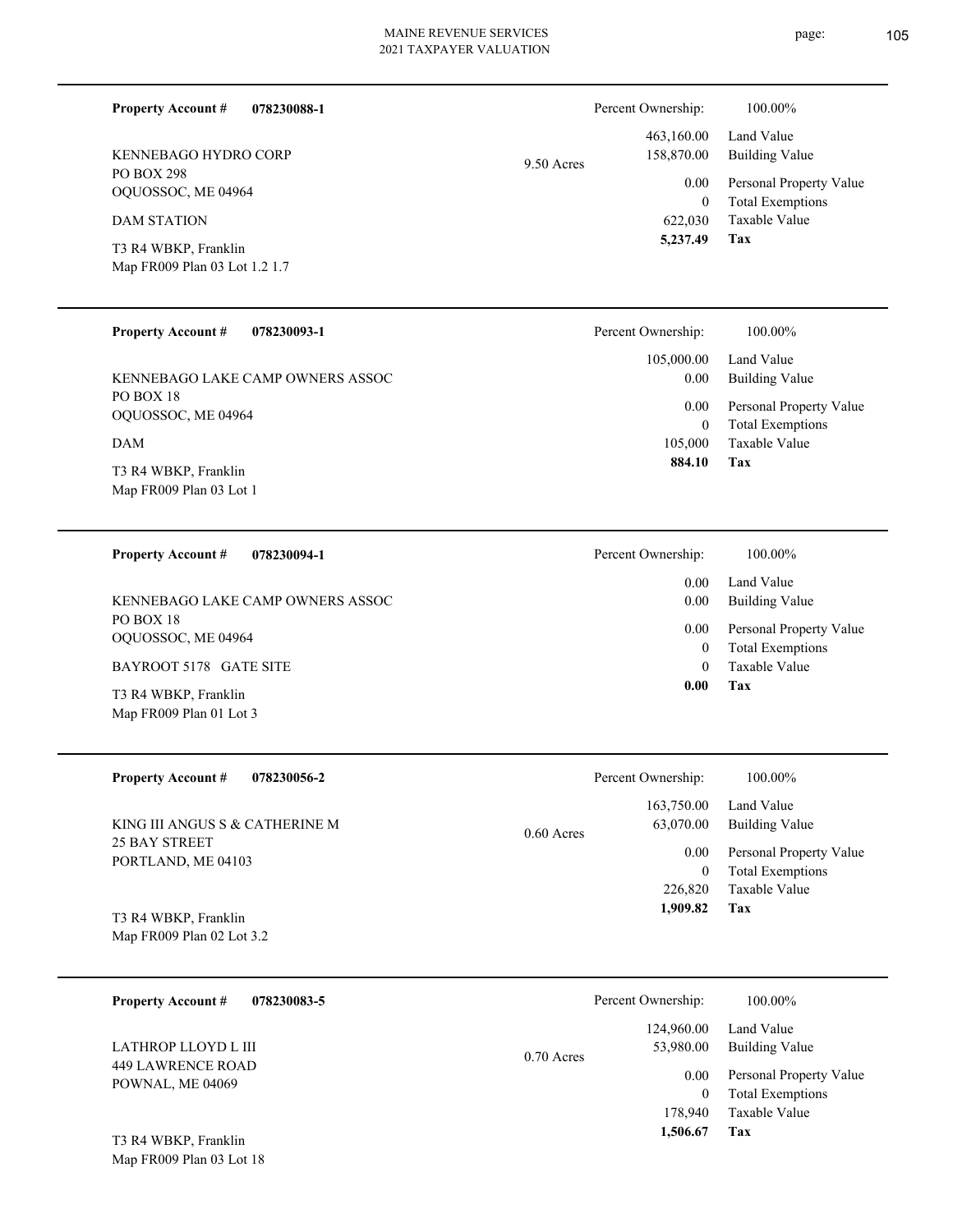| <b>Property Account #</b><br>078230027-3                                                                                                                             |              | Percent Ownership:       | 100.00%                                            |
|----------------------------------------------------------------------------------------------------------------------------------------------------------------------|--------------|--------------------------|----------------------------------------------------|
| LAURENT BREHON C & BRET C TRUSTEES<br>JOHN L LAURENT GST EXEMPT FAMILY TRUST<br>PO BOX 2339<br>OGUNQUIT, ME 03907<br>T3 R4 WBKP, Franklin<br>Map FR009 Plan 03 Lot 2 | $0.90$ Acres | 148,590.00<br>47,440.00  | Land Value<br><b>Building Value</b>                |
|                                                                                                                                                                      |              | 0.00<br>$\mathbf{0}$     | Personal Property Value<br><b>Total Exemptions</b> |
|                                                                                                                                                                      |              | 196,030<br>1,650.57      | Taxable Value<br>Tax                               |
|                                                                                                                                                                      |              |                          |                                                    |
| <b>Property Account #</b><br>078230084-2                                                                                                                             |              | Percent Ownership:       | 100.00%                                            |
| <b>LEWIS EDWIN</b>                                                                                                                                                   |              | 0.00<br>14,180.00        | Land Value<br><b>Building Value</b>                |
| 9260 JOE MARSH LANE<br>EASTON, MD 21601                                                                                                                              |              | 0.00<br>$\mathbf{0}$     | Personal Property Value<br><b>Total Exemptions</b> |
| PUBLIC LANDS L7 LOC DB                                                                                                                                               |              | 14,180<br>119.40         | Taxable Value<br>Tax                               |
| T3 R4 WBKP, Franklin<br>Map FR009 Plan 01 Lot 4                                                                                                                      |              |                          |                                                    |
| <b>Property Account #</b><br>078230043-3<br>LINDQUIST WILLIAM GAMMON, LESLIE S MCMULLIN<br>3362 ST. KILDA ROAD<br>SANIBEL, FL 33957                                  |              | Percent Ownership:       | 100.00%                                            |
|                                                                                                                                                                      | 2.43 Acres   | 437,530.00<br>290,120.00 | Land Value<br><b>Building Value</b>                |
|                                                                                                                                                                      |              | 0.00<br>$\mathbf{0}$     | Personal Property Value<br><b>Total Exemptions</b> |
| T3 R4 WBKP, Franklin                                                                                                                                                 |              | 727,650<br>6,126.81      | Taxable Value<br>Tax                               |
| Map FR009 Plan 02 Lot 1 2                                                                                                                                            |              |                          |                                                    |
| <b>Property Account #</b><br>078230025-5                                                                                                                             | $0.68$ Acres | Percent Ownership:       | 100.00%                                            |
| LUCAS JOHN HARLAND & REBECCA JANE WEBSTER<br>PO BOX 628<br>FARMINGTON, ME 04938                                                                                      |              | 223,880.00<br>74,030.00  | Land Value<br><b>Building Value</b>                |
|                                                                                                                                                                      |              | 0.00<br>$\boldsymbol{0}$ | Personal Property Value<br><b>Total Exemptions</b> |
| T3 R4 WBKP, Franklin<br>Map FR009 Plan 02 Lot 7                                                                                                                      |              | 297,910<br>2,508.40      | Taxable Value<br>Tax                               |
|                                                                                                                                                                      |              |                          |                                                    |
| <b>Property Account #</b><br>078230018-2                                                                                                                             |              | Percent Ownership:       | 100.00%                                            |
| LUKENS JAMES W & MARGARET CONNELL                                                                                                                                    | 0.76 Acres   | 319,670.00<br>218,350.00 | Land Value<br><b>Building Value</b>                |
| 502 MAIN ST<br>AMESBURY, MA 01913                                                                                                                                    |              | 0.00<br>$\mathbf{0}$     | Personal Property Value<br><b>Total Exemptions</b> |
| $\mathbf{X} \mathbf{X} \mathbf{I} \mathbf{D} \mathbf{I} \mathbf{Z} \mathbf{I}$                                                                                       |              | 538,020<br>4,530.13      | Taxable Value<br>Tax                               |

Map FR009 Plan 02 Lot 23 T3 R4 WBKP, Franklin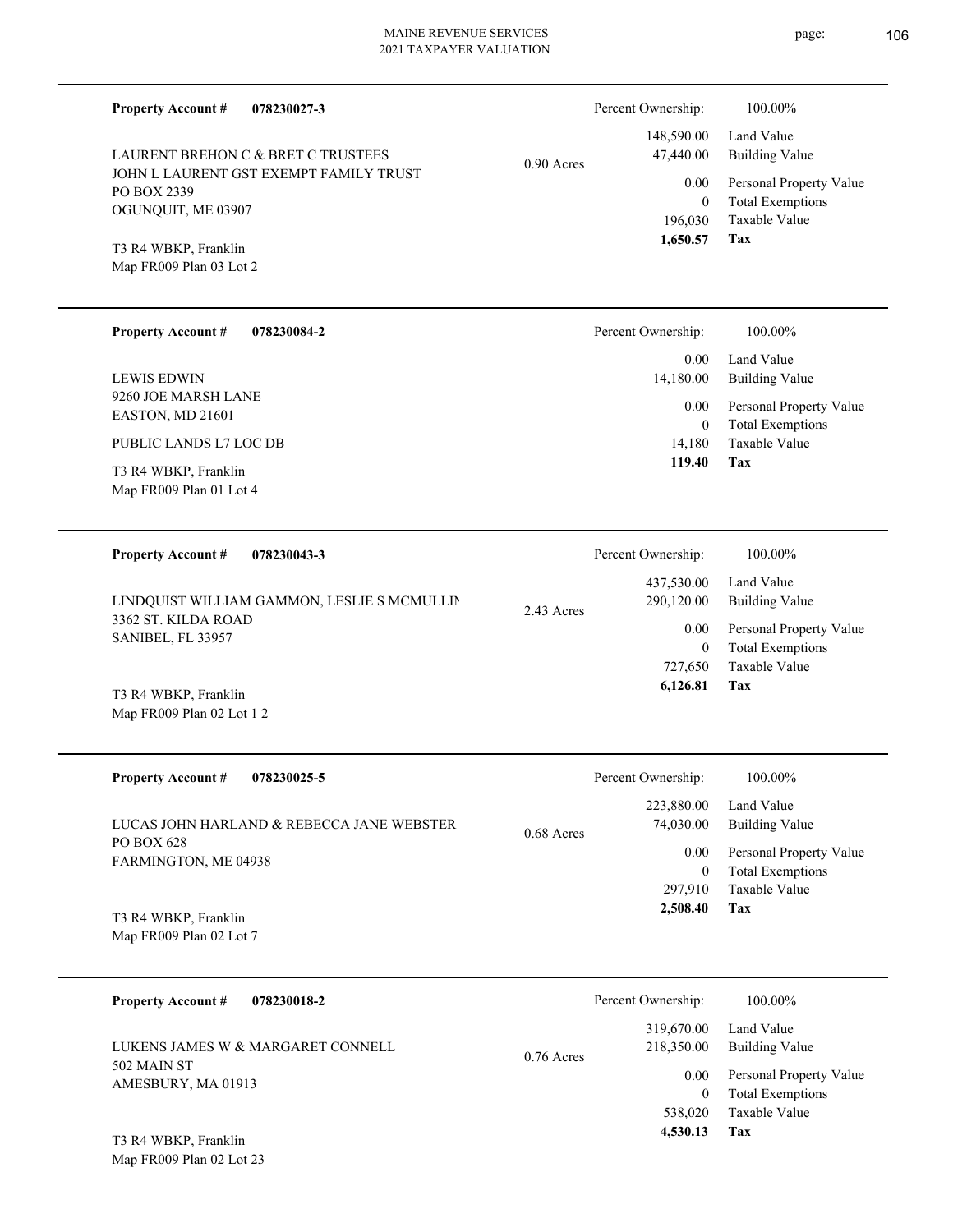| <b>Property Account #</b><br>078232001-1                                                  |              | Percent Ownership:                          | 100.00%                                                                           |
|-------------------------------------------------------------------------------------------|--------------|---------------------------------------------|-----------------------------------------------------------------------------------|
| <b>MAINE STATE OF</b><br>DEPT OF CONS-PARKS & LANDS<br><b>22 SHS</b><br>AUGUSTA, ME 04333 | 46.66 Acres  | 2,891,760.00<br>0.00                        | Land Value<br><b>Building Value</b>                                               |
|                                                                                           |              | 0.00<br>2,891,760                           | Personal Property Value<br><b>Total Exemptions</b>                                |
| T3 R4 WBKP, Franklin<br>Map FR009 Plan 01 Lot 4<br><b>Exempt Property</b>                 |              | $\overline{0}$<br>0.00                      | <b>Taxable Value</b><br>Tax                                                       |
| <b>Property Account #</b><br>078230109-3                                                  |              | Percent Ownership:                          | 100.00%                                                                           |
| MCLAUGHLIN CHARLES H IV & SUSAN E                                                         |              | 10,580.00<br>0.00                           | Land Value<br><b>Building Value</b>                                               |
| <b>49 PIER ROAD</b><br>KENNEBUNKPORT, ME 04045-6916                                       | $0.02$ Acres | 0.00<br>$\boldsymbol{0}$<br>10,580          | Personal Property Value<br><b>Total Exemptions</b><br><b>Taxable Value</b>        |
| T3 R4 WBKP, Franklin<br>Map FR009 Plan 02 Lot 14.1                                        |              | 89.08                                       | Tax                                                                               |
| <b>Property Account #</b><br>078230053-5                                                  |              | Percent Ownership:                          | 100.00%                                                                           |
| <b>MEIRS MARY ANN</b>                                                                     | 0.46 Acres   | 130,560.00<br>38,070.00                     | Land Value<br><b>Building Value</b>                                               |
| 470 BRIGHTON AVE #2<br>PORTLAND, ME 04102                                                 |              | 0.00<br>$\mathbf{0}$<br>168,630<br>1,419.86 | Personal Property Value<br><b>Total Exemptions</b><br>Taxable Value<br><b>Tax</b> |
| UWP LOC LA L9<br>T3 R4 WBKP, Franklin<br>Map FR009 Plan 03 Lot 9                          |              |                                             |                                                                                   |
|                                                                                           |              |                                             |                                                                                   |
| <b>Property Account #</b><br>078230065-3                                                  |              | Percent Ownership:<br>146,320.00            | 100.00%<br>Land Value                                                             |
| MEIRS SHERRI K<br>44 ARNEYTOWN HORNERSTOWN RD                                             | 0.53 Acres   | 104,110.00                                  | <b>Building Value</b>                                                             |
| CREAM RIDGE, NJ 08514-1805                                                                |              | 0.00<br>$\boldsymbol{0}$                    | Personal Property Value<br><b>Total Exemptions</b>                                |
| T3 R4 WBKP, Franklin<br>Map FR009 Plan 03 Lot 8                                           |              | 250,430<br>2,108.62                         | Taxable Value<br>Tax                                                              |
| <b>Property Account #</b><br>078230085-2                                                  |              | Percent Ownership:                          | 100.00%                                                                           |
| MILLER MICHAEL M & KENNETH H MAGOON III                                                   |              | 0.00<br>49,240.00                           | Land Value<br><b>Building Value</b>                                               |
| 289 ANDOVER ROAD<br>RUMFORD, ME 04276                                                     |              | 0.00                                        | Personal Property Value                                                           |
| BAYROOT L 5202 LOC Z                                                                      |              | $\boldsymbol{0}$<br>49,240                  | <b>Total Exemptions</b><br>Taxable Value                                          |
| T3 R4 WBKP, Franklin<br>Map FR009 Plan 01 Lot 3                                           |              | 414.60                                      | Tax                                                                               |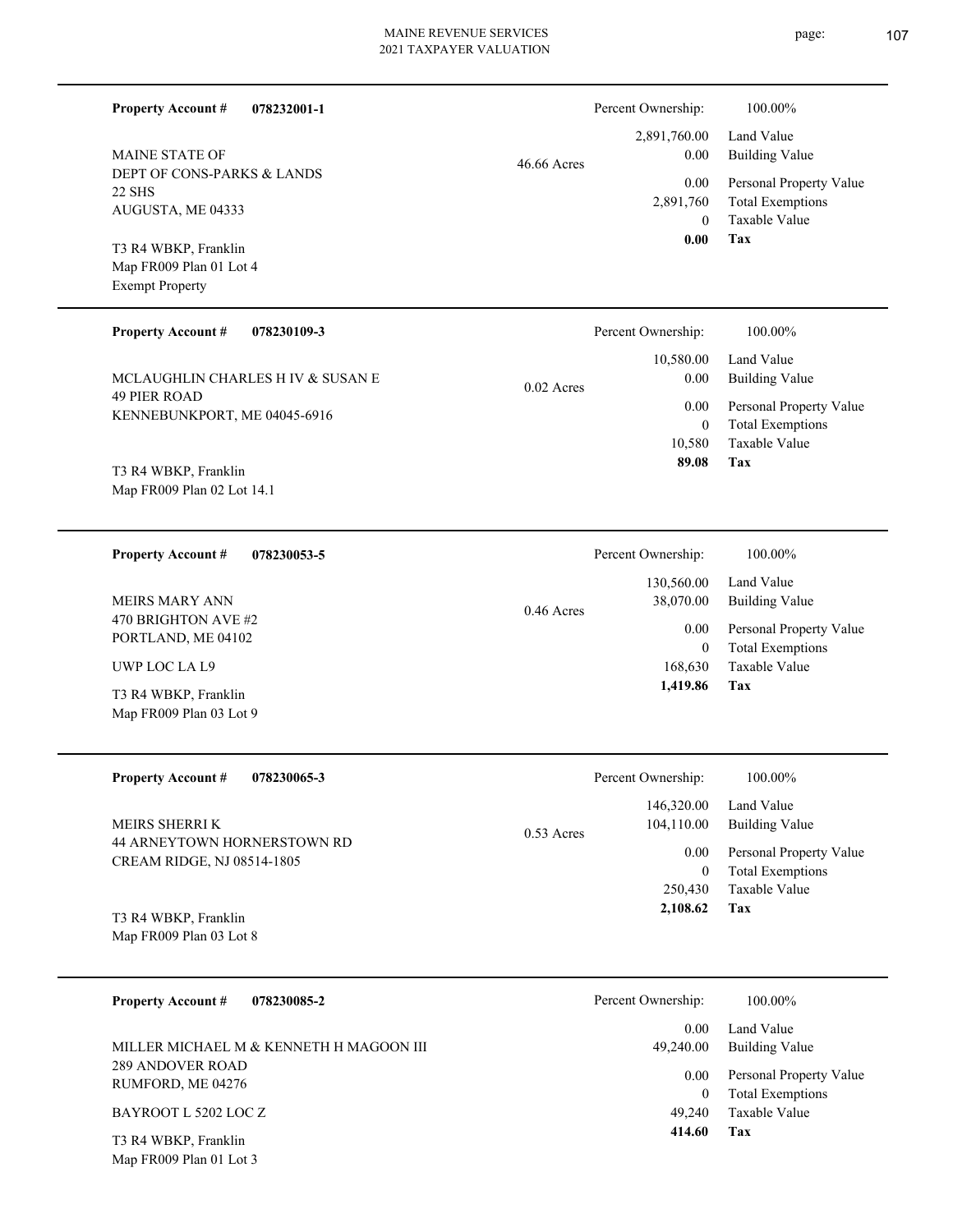**078230049-2**

**Property Account #**

Percent Ownership: 100.00%

| <b>MIRAK EDWARD</b><br><b>5 GREENBRIER RD</b><br>MANCHESTER, MA 01944<br>T3 R4 WBKP, Franklin<br>Map FR009 Plan 02 Lot 20<br><b>Property Account #</b><br>078230050-3<br>MOYNIHAN MICHAEL T & MATTHEW P & PETER J<br><b>103 BROOKSIDE ROAD</b><br>PORTLAND, ME 04103<br>T3 R4 WBKP, Franklin | 0.89 Acres<br>3.40 Acres | 336,230.00<br>58,860.00<br>0.00<br>$\boldsymbol{0}$<br>395,090<br>3,326.66<br>Percent Ownership:<br>548,240.00<br>169,550.00<br>0.00<br>$\boldsymbol{0}$<br>717,790<br>6,043.79 | Land Value<br><b>Building Value</b><br>Personal Property Value<br><b>Total Exemptions</b><br>Taxable Value<br>Tax<br>100.00%<br>Land Value<br><b>Building Value</b><br>Personal Property Value<br><b>Total Exemptions</b><br>Taxable Value<br>Tax |
|----------------------------------------------------------------------------------------------------------------------------------------------------------------------------------------------------------------------------------------------------------------------------------------------|--------------------------|---------------------------------------------------------------------------------------------------------------------------------------------------------------------------------|---------------------------------------------------------------------------------------------------------------------------------------------------------------------------------------------------------------------------------------------------|
| Map FR009 Plan 02 Lot 24 25                                                                                                                                                                                                                                                                  |                          |                                                                                                                                                                                 |                                                                                                                                                                                                                                                   |
| <b>Property Account #</b><br>078230022-3<br>MOYNIHAN PETER J & KAREN S TRUSTEES<br>PETER MOYNIHAN LIVING TRUST<br><b>103 BROOKSIDE ROAD</b><br>PORTLAND, ME 04103<br>T3 R4 WBKP, Franklin<br>Map FR009 Plan 03 Lot 6                                                                         | $0.45$ Acres             | Percent Ownership:<br>132,560.00<br>51,840.00<br>0.00<br>$\mathbf{0}$<br>184,400<br>1,552.65                                                                                    | 100.00%<br>Land Value<br><b>Building Value</b><br>Personal Property Value<br><b>Total Exemptions</b><br>Taxable Value<br>Tax                                                                                                                      |
| Property Account #<br>078232003-4<br>NEMI GREGORY J<br>PO BOX 1124<br>WILTON, ME 04294<br>T3 R4 WBKP, Franklin<br>Map FR009 Plan 03 Lot 16                                                                                                                                                   | $0.73$ Acres             | Percent Ownership:<br>148,470.00<br>43,650.00<br>0.00<br>$\mathbf{0}$<br>192,120<br>1,617.65                                                                                    | 100.00%<br>Land Value<br><b>Building Value</b><br>Personal Property Value<br><b>Total Exemptions</b><br>Taxable Value<br>Tax                                                                                                                      |
| <b>Property Account #</b><br>078232005-2<br>NEMI RICHARD & NOREEN<br>30 MAVIS DRIVE<br>TURNER, ME 04282<br>UNION WATER POWER LOT 22<br>T3 R4 WBKP, Franklin<br>Map FR009 Plan 03 Lot 22                                                                                                      | 1.16 Acres               | Percent Ownership:<br>146,070.00<br>73,230.00<br>0.00<br>$\mathbf{0}$<br>219,300<br>1,846.51                                                                                    | 100.00%<br>Land Value<br><b>Building Value</b><br>Personal Property Value<br><b>Total Exemptions</b><br>Taxable Value<br>Tax                                                                                                                      |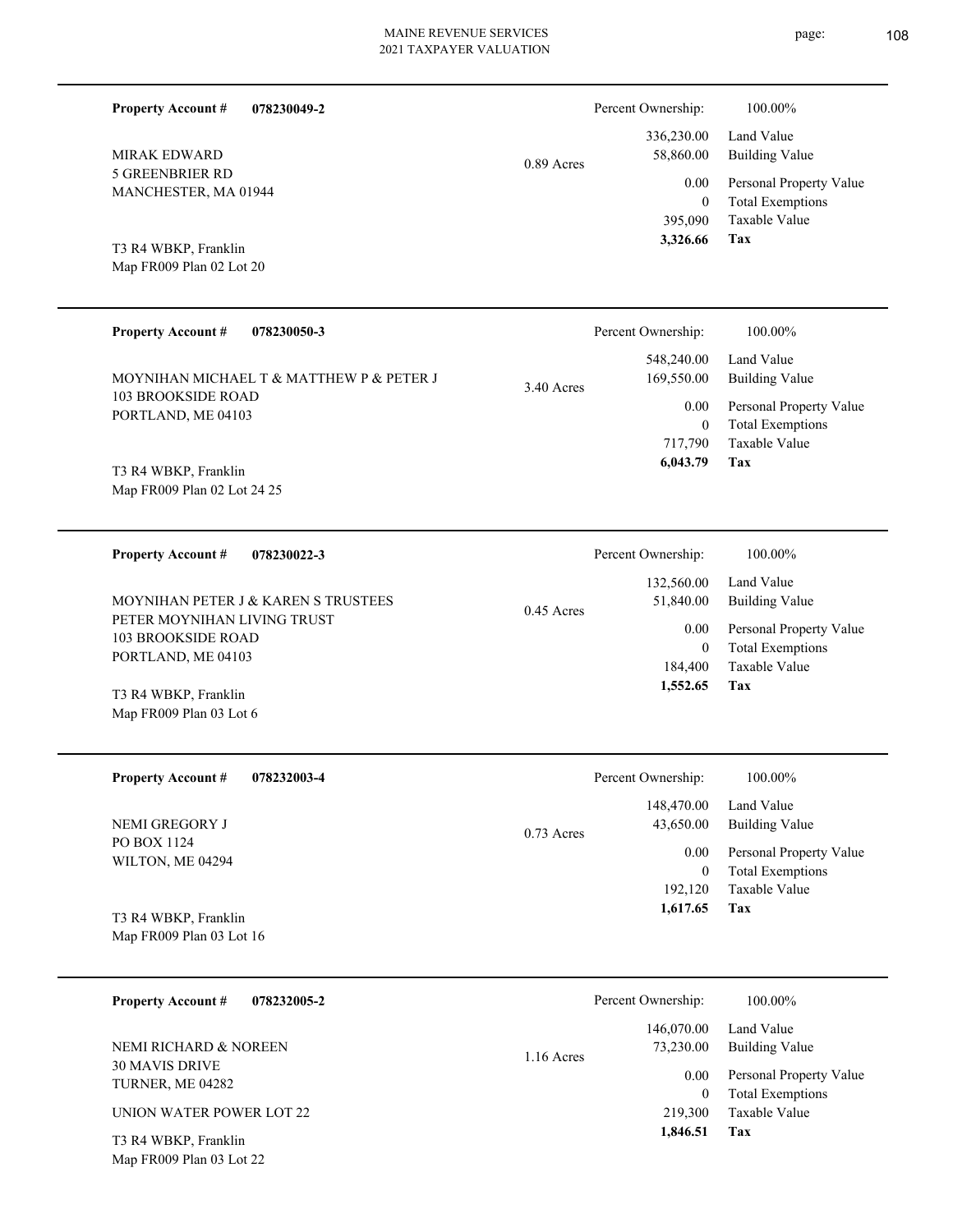PO BOX 491 SOUTH FREEPORT, ME 04078 NOYES BRIAN H & EUGENIE S FRANCINE

**078230046-5**

**078230055-2**

Map FR009 Plan 04 Lot 40 41 T3 R4 WBKP, Franklin

**Property Account #**

| <b>Property Account #</b><br>078230003-1         | Percent Ownership:               | 100.00%                                            |
|--------------------------------------------------|----------------------------------|----------------------------------------------------|
| O'ROURKE THOMAS B                                | 148,690.00<br>139,870.00         | Land Value<br><b>Building Value</b>                |
| 4819 MARBLE HILL<br>LAFAYETTE HILL, PA 19444     | $1.03$ Acres<br>0.00<br>$\Omega$ | Personal Property Value<br><b>Total Exemptions</b> |
| T3 R4 WBKP, Franklin<br>Map FR009 Plan 03 Lot 12 | 288,560<br>2,429.68              | Taxable Value<br>Tax                               |
|                                                  |                                  |                                                    |

183 CHRISTY RD PORTLAND, ME 04103 PENDLETON MARYANN

UWP LOC RA L3

**Property Account #**

Map FR009 Plan 03 Lot 3 T3 R4 WBKP, Franklin

| <b>Property Account #</b> | 078230067-3 |
|---------------------------|-------------|
|---------------------------|-------------|

PO BOX 844 FRANCONIA, NH 03580 PERAINO LOIS R

Map FR009 Plan 02 Lot 8 9 T3 R4 WBKP, Franklin

| <b>Property Account #</b><br>078230061-1 | Percent Ownership:                      | 100.00%                                            |
|------------------------------------------|-----------------------------------------|----------------------------------------------------|
| PRICE MICHAEL J<br>71 ARROWHEAD RD       | 140,690.00<br>40,880.00<br>$0.91$ Acres | Land Value<br><b>Building Value</b>                |
| <b>WESTON, MA 02493</b>                  | 0.00                                    | Personal Property Value<br><b>Total Exemptions</b> |
| T3 R4 WBKP, Franklin                     | 181,570<br>1,528.82                     | Taxable Value<br>Tax                               |

0.56

Map FR009 Plan 04 Lot 36

**Tax** Taxable Value Total Exemptions Personal Property Value Building Value Land Value 1,596,990 0  **13,446.66** 1,355,380.00 241,610.00 0.00 18.42 Acres Percent Ownership:  $100.00\%$ 

> **Tax** Taxable Value Total Exemptions Personal Property Value Building Value Land Value 48,530 0  **408.62** 0.00 48,530.00 0.00 Percent Ownership:  $100.00\%$

|       | 870.46             | Tax                     |
|-------|--------------------|-------------------------|
|       | 103,380            | Taxable Value           |
|       | 0                  | <b>Total Exemptions</b> |
|       | 0.00               | Personal Property Value |
| Acres | 1,500.00           | <b>Building Value</b>   |
|       | 101,880.00         | Land Value              |
|       | Percent Ownership: | 100.00%                 |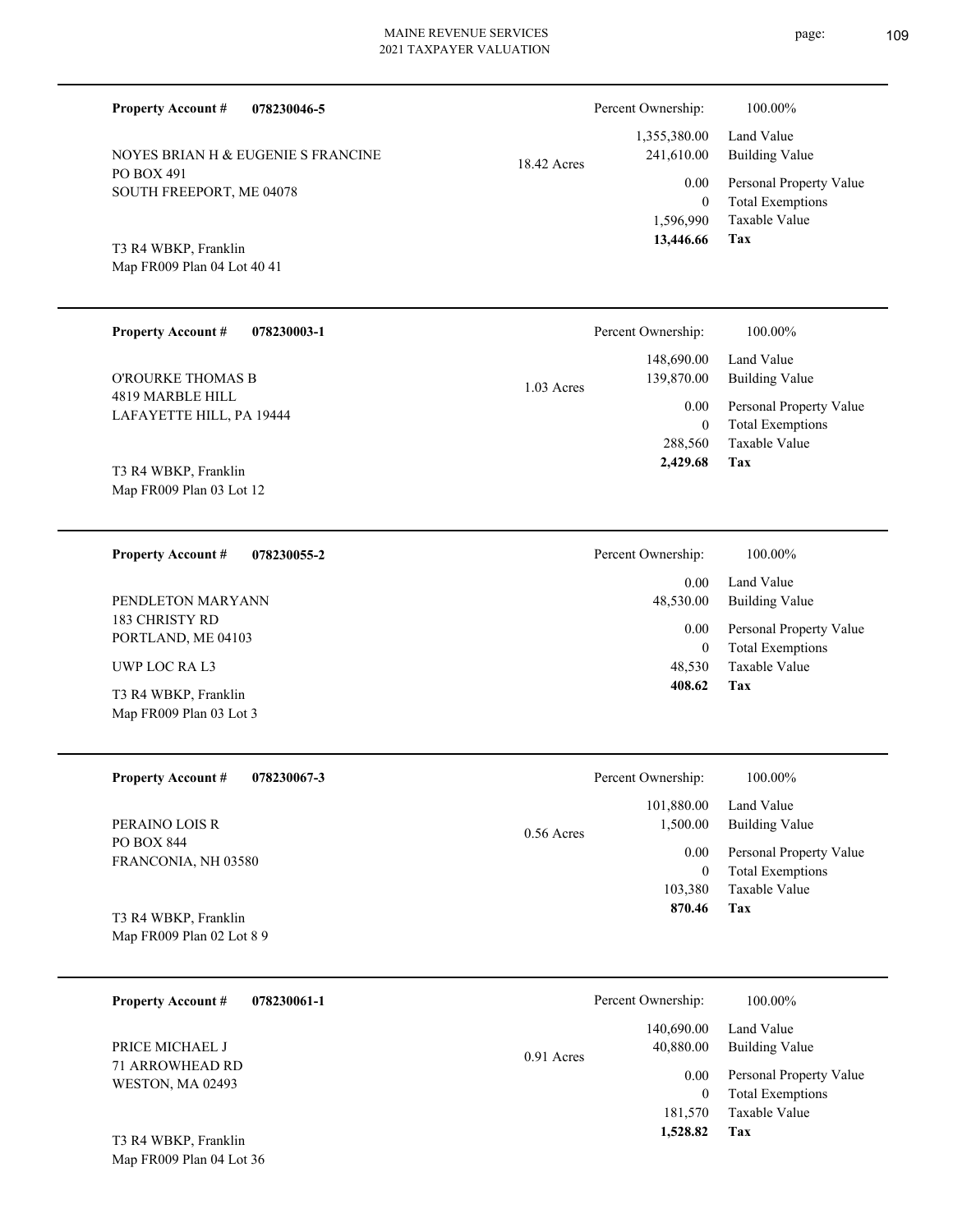# 2021 TAXPAYER VALUATION

**078230037-1**

400 WEST DEMING PL APT 9J CHICAGO, IL 60614 SARGENT GEORGE K III

UWP LOC EA L14

**Property Account #**

Map FR009 Plan 03 Lot 14 T3 R4 WBKP, Franklin

| <b>Property Account #</b> | 078230001-2 |
|---------------------------|-------------|
|---------------------------|-------------|

293 ROUTE 148 KILLINGWORTH, CT 06419 SARGENT JENNIFER

UWP LOC DA L17

Map FR009 Plan 03 Lot 17 T3 R4 WBKP, Franklin

#### **078230063-1 Property Account #**

317 AUSTRALIAN DR ROTONDA WEST, FL 33947-4802 SHARPE ANDREW & SUSAN WYKA

BAYROOT L 5188 LOC C

Map FR009 Plan 04 Lot 38 T3 R4 WBKP, Franklin

| <b>Property Account #</b> | 078230042-3 |
|---------------------------|-------------|
|                           |             |

609 STATE STREET UNIT #1 PORTSMOUTH, NH 03801 SIROIS MICHAEL E & SUSANNE

Map FR009 Plan 04 Lot 22 T3 R4 WBKP, Franklin

| 078230029-3<br><b>Property Account #</b>   | Percent Ownership:                      | 100.00%                                            |
|--------------------------------------------|-----------------------------------------|----------------------------------------------------|
| SMITH MARK E & MARYBETH                    | 233,640.00<br>53,190.00<br>$0.92$ Acres | Land Value<br><b>Building Value</b>                |
| 90 JIMTOWN ROAD<br><b>GORHAM, NH 03581</b> | 0.00<br>0                               | Personal Property Value<br><b>Total Exemptions</b> |
| $T2 D/MWDFD$ Franklin                      | 286,830<br>2,415.11                     | Taxable Value<br>Tax                               |

Map FR009 Plan 04 Lot 28 T3 R4 WBKP, Franklin

| Percent Ownership:    | 100.00%                                            |
|-----------------------|----------------------------------------------------|
| $0.00 -$<br>55,150.00 | Land Value<br>Building Value                       |
| $0.00\,$<br>0         | Personal Property Value<br><b>Total Exemptions</b> |
| 55,150                | Taxable Value                                      |
| 464.36                | Tax                                                |

| 100.00%                                            |
|----------------------------------------------------|
| Land Value<br><b>Building Value</b>                |
| Personal Property Value<br><b>Total Exemptions</b> |
| Taxable Value<br>Tax                               |
|                                                    |

| Percent Ownership:    | 100.00%                                            |
|-----------------------|----------------------------------------------------|
| $0.00 -$<br>43,950.00 | Land Value<br>Building Value                       |
| $0.00\,$<br>0         | Personal Property Value<br><b>Total Exemptions</b> |
| 43,950                | Taxable Value                                      |
| 370.06                | Tax                                                |

|              | Percent Ownership: | 100.00%                 |
|--------------|--------------------|-------------------------|
|              |                    | 241,150.00 Land Value   |
| $0.92$ Acres | 44,190.00          | Building Value          |
|              | 0.00 <sub>1</sub>  | Personal Property Value |
|              | 0                  | <b>Total Exemptions</b> |
|              | 285,340            | Taxable Value           |
|              | 2,402.56           | Tax                     |
|              |                    |                         |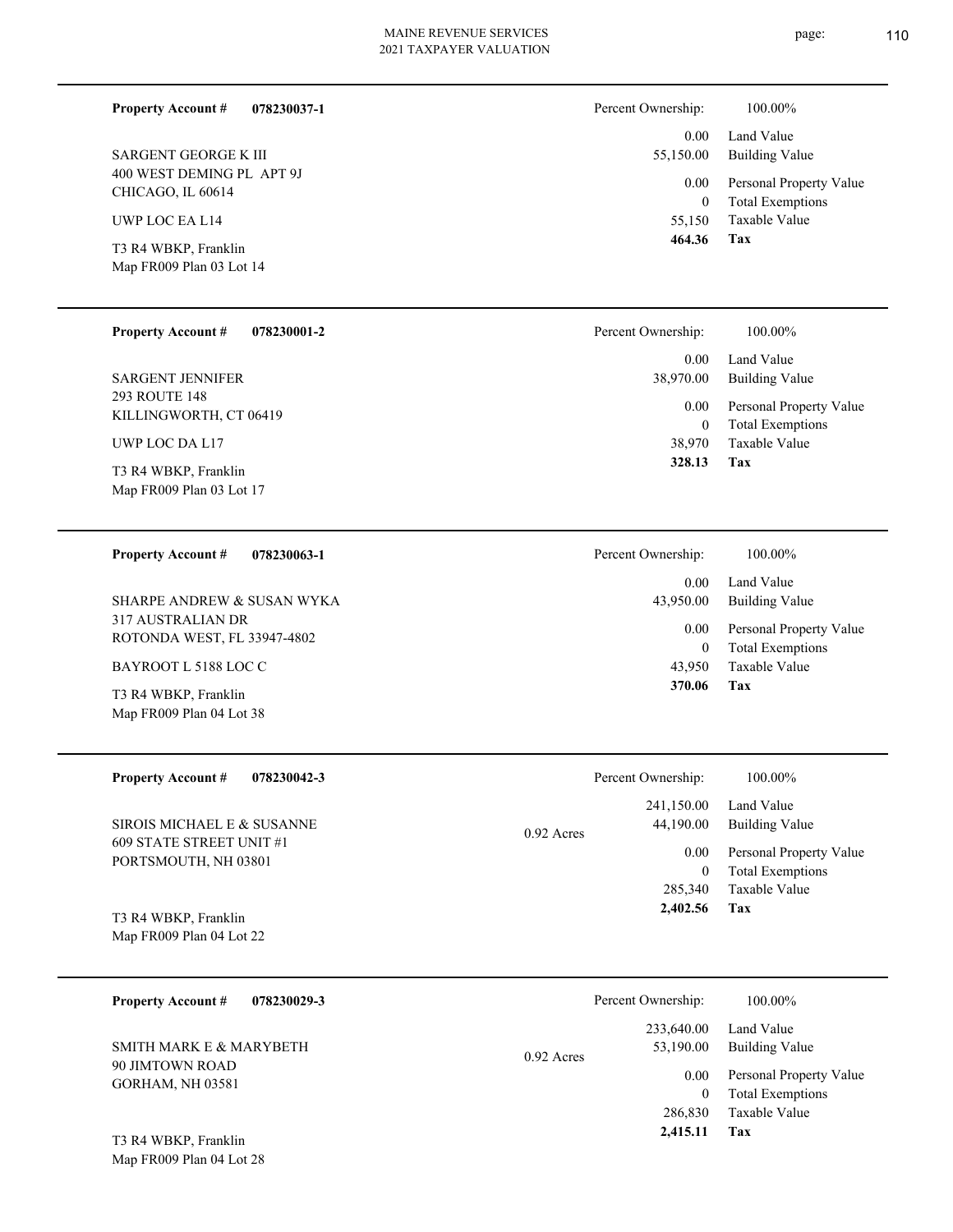| <b>Property Account #</b><br>078230004-3         | Percent Ownership:                              | 100.00%                                                                |
|--------------------------------------------------|-------------------------------------------------|------------------------------------------------------------------------|
| SODERLAND DIANE & CARL A TTEE                    | 238,960.00<br>72,100.00<br>1.29 Acres           | Land Value<br><b>Building Value</b>                                    |
| <b>2 GREEN STREET</b><br>IPSWICH, MA 01938       | 0.00                                            | Personal Property Value<br><b>Total Exemptions</b><br>$\mathbf{0}$     |
|                                                  | 311,060<br>2,619.13                             | Taxable Value<br>Tax                                                   |
| T3 R4 WBKP, Franklin<br>Map FR009 Plan 04 Lot 26 |                                                 |                                                                        |
|                                                  |                                                 |                                                                        |
| <b>Property Account #</b><br>078230080-4         | Percent Ownership:                              | 100.00%                                                                |
| SPENCER RICHARD A & ALICE B TRUSTEE              | 595,350.00<br>179,840.00<br>4.38 Acres          | Land Value<br><b>Building Value</b>                                    |
| 52 BOWDOIN STREET<br>PORTLAND, ME 04102          | 0.00                                            | Personal Property Value<br><b>Total Exemptions</b><br>$\mathbf{0}$     |
|                                                  | 775,190<br>6,527.10                             | <b>Taxable Value</b><br>Tax                                            |
| T3 R4 WBKP, Franklin<br>Map FR009 Plan 01 Lot 39 |                                                 |                                                                        |
|                                                  |                                                 |                                                                        |
| <b>Property Account #</b><br>078232004-1         | Percent Ownership:                              | 100.00%                                                                |
| SPENCER RICHARD A & ALICE B TRUSTEE              | 15,760.70<br>Tree Growth<br>0.00<br>51.00 Acres | Land Value<br><b>Building Value</b>                                    |
| 52 BOWDOIN STREET<br>PORTLAND, ME 04102          | 0.00                                            | Personal Property Value<br><b>Total Exemptions</b><br>$\boldsymbol{0}$ |
|                                                  | 15,761                                          | Taxable Value                                                          |
| T3 R4 WBKP, Franklin<br>Map FR009 Plan 04 Lot 42 | 132.71                                          | Tax                                                                    |
|                                                  |                                                 |                                                                        |
| <b>Property Account #</b><br>078230005-5         | Percent Ownership:                              | $100.00\%$                                                             |
| STINSON ELLEN K & WALTER P TTEE                  | 225,120.00<br>94,680.00                         | Land Value<br><b>Building Value</b>                                    |
| <b>PO BOX 788</b>                                | 0.64 Acres<br>$0.00\,$                          | Personal Property Value                                                |
| GORHAM, ME 04038-0788                            | 319,800                                         | <b>Total Exemptions</b><br>$\boldsymbol{0}$<br>Taxable Value           |
| $D$ $\leftarrow$ $NIDID$                         | 2,692.72                                        | <b>Tax</b>                                                             |

Map FR009 Plan 02 Lot 10 T3 R4 WBKP, Franklin

| 078230058-3<br><b>Property Account #</b>    | Percent Ownership: | 100.00%                                            |
|---------------------------------------------|--------------------|----------------------------------------------------|
|                                             | 0.00               | Land Value                                         |
| SWAN JOHN G                                 | 50,870.00          | <b>Building Value</b>                              |
| 1246 WESTBROOK STREET<br>PORTLAND, ME 04102 | 0.00               | Personal Property Value<br><b>Total Exemptions</b> |
| PUBLIC LANDS L1 LOC BB                      | 50,870             | Taxable Value                                      |
| T3 R4 WBKP, Franklin                        | 428.33             | Tax                                                |

Map FR009 Plan 01 Lot 4

page: 111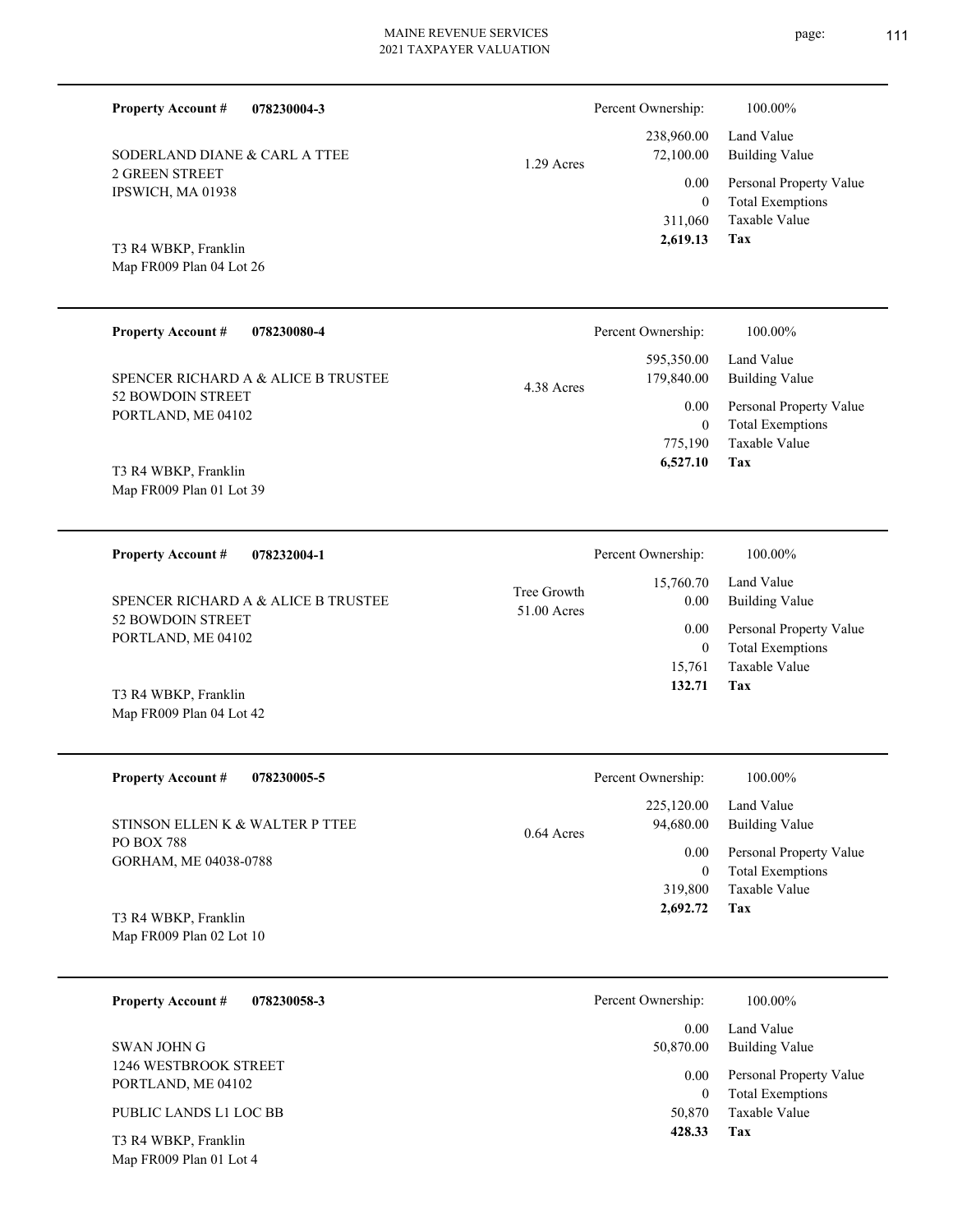|            | 243,540.00 |
|------------|------------|
| 0.80 Acres | 96,630.00  |
|            | 0.00       |
|            | $_{0}$     |

T3 R4 WBKP, Franklin

**078230052-2**

Map FR009 Plan 02 Lot 13

Map FR009 Plan 02 Lot 3.1

221 SPURWINK ROAD SCARBOROUGH, ME 04074

THOMPSON NATHANIEL P

**Property Account #**

| <b>Property Account #</b><br>078230077-2         | Percent Ownership:       | 100.00%                 |
|--------------------------------------------------|--------------------------|-------------------------|
|                                                  | 150,920.00               | Land Value              |
| THOMPSON NATHANIEL P                             | 6,090.00<br>$0.53$ Acres | Building Value          |
| 221 SPURWINK ROAD<br>SCARBOROUGH, ME 04074       | 0.00                     | Personal Property Value |
|                                                  | 0                        | <b>Total Exemptions</b> |
| DAM STATION                                      | 157,010<br>1,322.02      | Taxable Value<br>Tax    |
| T3 R4 WBKP, Franklin<br>Map FR009 Plan 02 Lot 12 |                          |                         |

| 078230010-1<br><b>Property Account #</b>   | Percent Ownership:                      | 100.00%                                            |
|--------------------------------------------|-----------------------------------------|----------------------------------------------------|
| ULLMAN JAMES R & JUDITH R                  | 161,510.00<br>95,340.00<br>$0.53$ Acres | Land Value<br>Building Value                       |
| 52 SPRUCE HILL RD<br>WESTON, MA 02493-2134 | 0.00<br>0                               | Personal Property Value<br><b>Total Exemptions</b> |
| T3 R4 WBKP, Franklin                       | 256,850<br>2,162.68                     | Taxable Value<br>Tax                               |

| <b>Property Account #</b><br>078230073-1                                                  | Percent Ownership:                                        | 100.00%                                                        |
|-------------------------------------------------------------------------------------------|-----------------------------------------------------------|----------------------------------------------------------------|
| UNION WATER POWER CO<br>C/O AVANGRID MANAGEMENT CO LOCAL TAX<br>5TH FLOOR ONE CITY CENTER | 122.910.00<br>Tree Growth<br>0.00<br>368.00 Acres<br>0.00 | Land Value<br><b>Building Value</b><br>Personal Property Value |
| PORTLAND, ME 04101                                                                        | 122,910                                                   | <b>Total Exemptions</b><br>Taxable Value                       |
| T3 R4 WBKP, Franklin                                                                      | 1.034.90                                                  | Tax                                                            |
| Map FR009 Plan 01 Lot 1 1.2 2                                                             |                                                           |                                                                |

| 078230101-1<br><b>Property Account #</b>                                               | Percent Ownership:                 | 100.00%                                                             |
|----------------------------------------------------------------------------------------|------------------------------------|---------------------------------------------------------------------|
| UNION WATER POWER CO                                                                   | 560,660.00<br>0.00<br>$3.54$ Acres | Land Value<br><b>Building Value</b>                                 |
| CO AVANGRID MANAGEMENT CO LOCAL TAX<br>ONE CITY CENTER 5TH FLOOR<br>PORTLAND, ME 04101 | 0.00<br>$\mathbf{0}$<br>560,660    | Personal Property Value<br><b>Total Exemptions</b><br>Taxable Value |
| T3 R4 WBKP, Franklin                                                                   | 4,720.76                           | Tax                                                                 |

Map FR009 Plan 03 Lot 1.4 3 14 17 20 21 23

**Tax**

340,170

Percent Ownership:  $100.00\%$ 

 **2,864.23**

Taxable Value Total Exemptions Personal Property Value

Building Value Land Value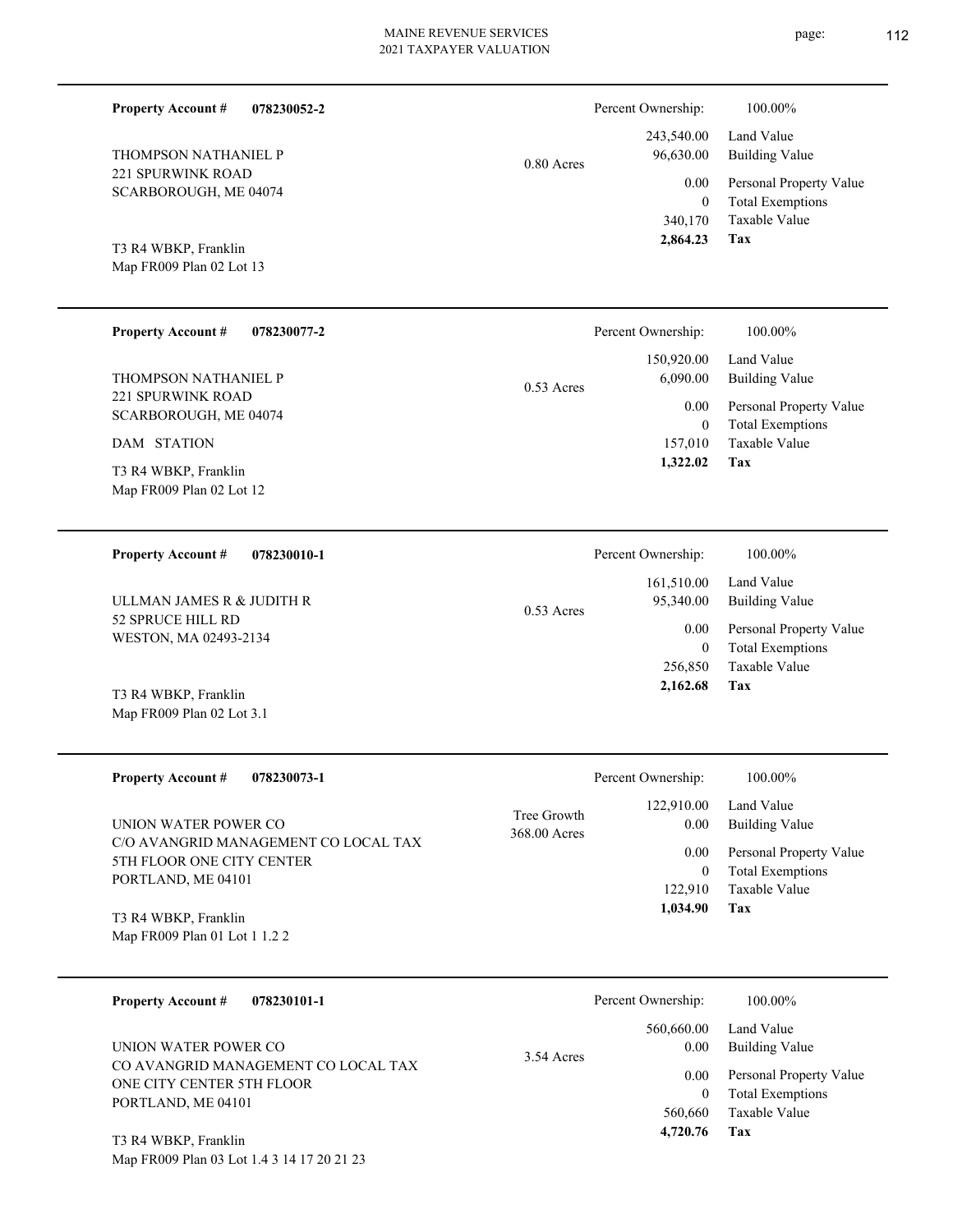**078230038-4 Tax** Taxable Value Building Value Land Value 25 MARLBOROUGH ROAD SOUTHBOROUGH, MA 01772 **Property Account #** Map FR009 Plan 04 Lot 34 T3 R4 WBKP, Franklin WARREN ETHAN R A & AMANDA P A 274,880 0  **2,314.49** 245,770.00 29,110.00 0.00 0.92 Acres Percent Ownership:  $100.00\%$ **078230066-3** Land Value **Property Account #** 270,600.00 Percent Ownership: 100.00%

25 MARLBOROUGH ROAD SOUTHBOROUGH, MA 01772 WARREN JOHN C & LAURA APPELL-WARREN 1.46 Acres

Map FR009 Plan 04 Lot 33 T3 R4 WBKP, Franklin

**078230002-2 Property Account #**

ST MARK'S SCHOOL 25 MARLBOROUGH ROAD SOUTHBOROUGH, MA 01772 WARREN LAURA P APPELL & JOHN C

Map FR009 Plan 04 Lot 35 T3 R4 WBKP, Franklin

| <b>Property Account #</b><br>078230079-3                                                           | Percent Ownership:                                              | 100.00%                                                                                             |
|----------------------------------------------------------------------------------------------------|-----------------------------------------------------------------|-----------------------------------------------------------------------------------------------------|
| WATERMAN LITTLE KENNEBAGO CAMP LLC<br>%ROBERT D WATERMAN, SR<br>552 RIDGE RD<br>MONMOUTH, ME 04259 | 242,160.00<br>77,170.00<br>$1.18$ Acres<br>0.00<br>0<br>319,330 | Land Value<br>Building Value<br>Personal Property Value<br><b>Total Exemptions</b><br>Taxable Value |
| T3 R4 WBKP, Franklin<br>Map FR009 Plan 04 Lot 25                                                   | 2,688.76                                                        | Tax                                                                                                 |

1.49 Acres

| 078230112-3<br><b>Property Account #</b> | Percent Ownership:                       | 100.00%                                                             |
|------------------------------------------|------------------------------------------|---------------------------------------------------------------------|
| WATSON DAVID M                           | 318,970.00<br>132,020.00<br>$1.65$ Acres | Land Value<br><b>Building Value</b>                                 |
| 92 NELSON STREET<br>GEORGETOWN, MA 01833 | 0.00<br>$\boldsymbol{0}$<br>450,990      | Personal Property Value<br><b>Total Exemptions</b><br>Taxable Value |
| T3 R4 WBKP, Franklin                     | 3,797.34                                 | Tax                                                                 |

Map FR009 Plan 04 Lot 15

page: 113

Total Exemptions Personal Property Value

**Tax**

**Tax**

Taxable Value Total Exemptions Personal Property Value

Building Value Land Value

 505,080 0

0.00

234,480.00

 **4,252.77**

 405,490 0

0.00

Percent Ownership:  $100.00\%$ 

 329,650.00 75,840.00

 **3,414.23**

Taxable Value Total Exemptions Personal Property Value

Building Value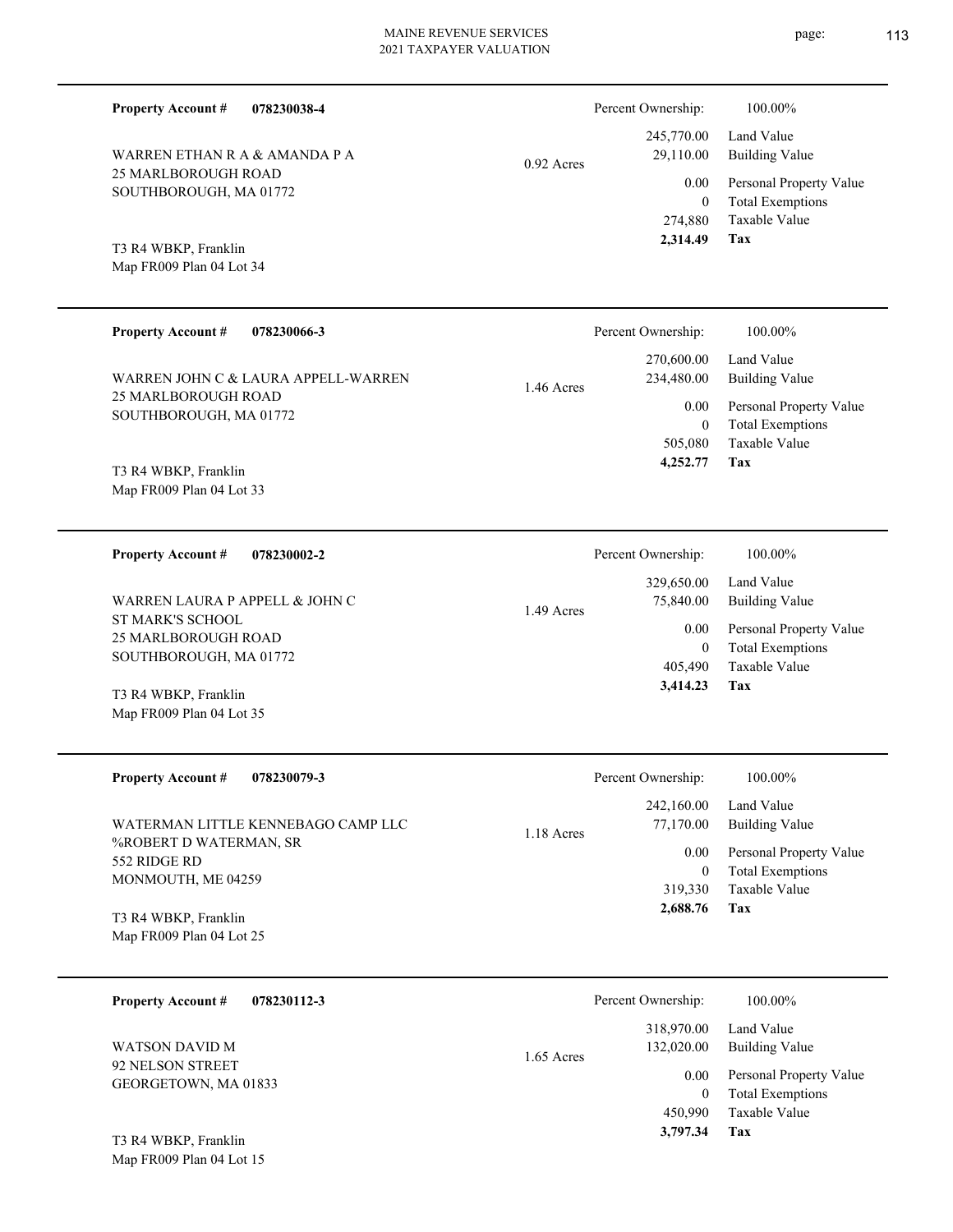| <b>Property Account #</b><br>078230081-2                                                     |              | Percent Ownership:                                             | 100.00%                                                                                                    |
|----------------------------------------------------------------------------------------------|--------------|----------------------------------------------------------------|------------------------------------------------------------------------------------------------------------|
| WATSON MICHAEL L JR<br><b>39 RAYNOR ROAD</b><br>SUDBURY, MA 01776                            | 1.10 Acres   | 318,830.00<br>79,420.00<br>0.00<br>$\boldsymbol{0}$<br>398,250 | Land Value<br><b>Building Value</b><br>Personal Property Value<br><b>Total Exemptions</b><br>Taxable Value |
| T3 R4 WBKP, Franklin<br>Map FR009 Plan 02 Lot 29                                             |              | 3,353.27                                                       | <b>Tax</b>                                                                                                 |
| <b>Property Account #</b><br>078230072-2                                                     |              | Percent Ownership:                                             | 100.00%                                                                                                    |
| WHITE ELEANOR T & WILLIS A                                                                   | $0.92$ Acres | 163,630.00<br>51,130.00                                        | Land Value<br><b>Building Value</b>                                                                        |
| 530 ROSCOE RD<br>ELIZABETHTOWN, NY 12932<br>T3 R4 WBKP, Franklin<br>Map FR009 Plan 04 Lot 18 |              | 0.00<br>$\mathbf{0}$<br>214,760<br>1,808.28                    | Personal Property Value<br><b>Total Exemptions</b><br><b>Taxable Value</b><br><b>Tax</b>                   |
| <b>Property Account #</b><br>078230040-2                                                     |              | Percent Ownership:                                             | 100.00%                                                                                                    |
| WHITESELL FRANK C<br>% STEVEN A WHITESELL<br>1504 KINGSWAY DR                                | 1.38 Acres   | 334,920.00<br>84,430.00<br>0.00                                | Land Value<br><b>Building Value</b><br>Personal Property Value                                             |
| GAMBRILLS, MD 21054                                                                          |              | $\boldsymbol{0}$<br>419,350                                    | <b>Total Exemptions</b><br>Taxable Value                                                                   |
| T3 R4 WBKP, Franklin<br>Map FR009 Plan 02 Lot 6                                              |              | 3,530.93                                                       | <b>Tax</b>                                                                                                 |

| <b>Property Account #</b><br>078230075-1 | Percent Ownership:                       | 100.00%                                                             |
|------------------------------------------|------------------------------------------|---------------------------------------------------------------------|
| ZAMBELLO LOUIS V & LINDSEY E RUSTAD      | 408,380.00<br>121,260.00<br>$1.19$ Acres | Land Value<br>Building Value                                        |
| 53 DUNDEE ROAD<br>WINDHAM, ME 04062      | 0.00<br>0<br>529,640                     | Personal Property Value<br><b>Total Exemptions</b><br>Taxable Value |
| T3 R4 WBKP, Franklin                     | 4,459.57                                 | Tax                                                                 |

Map FR009 Plan 02 Lot 21 22.2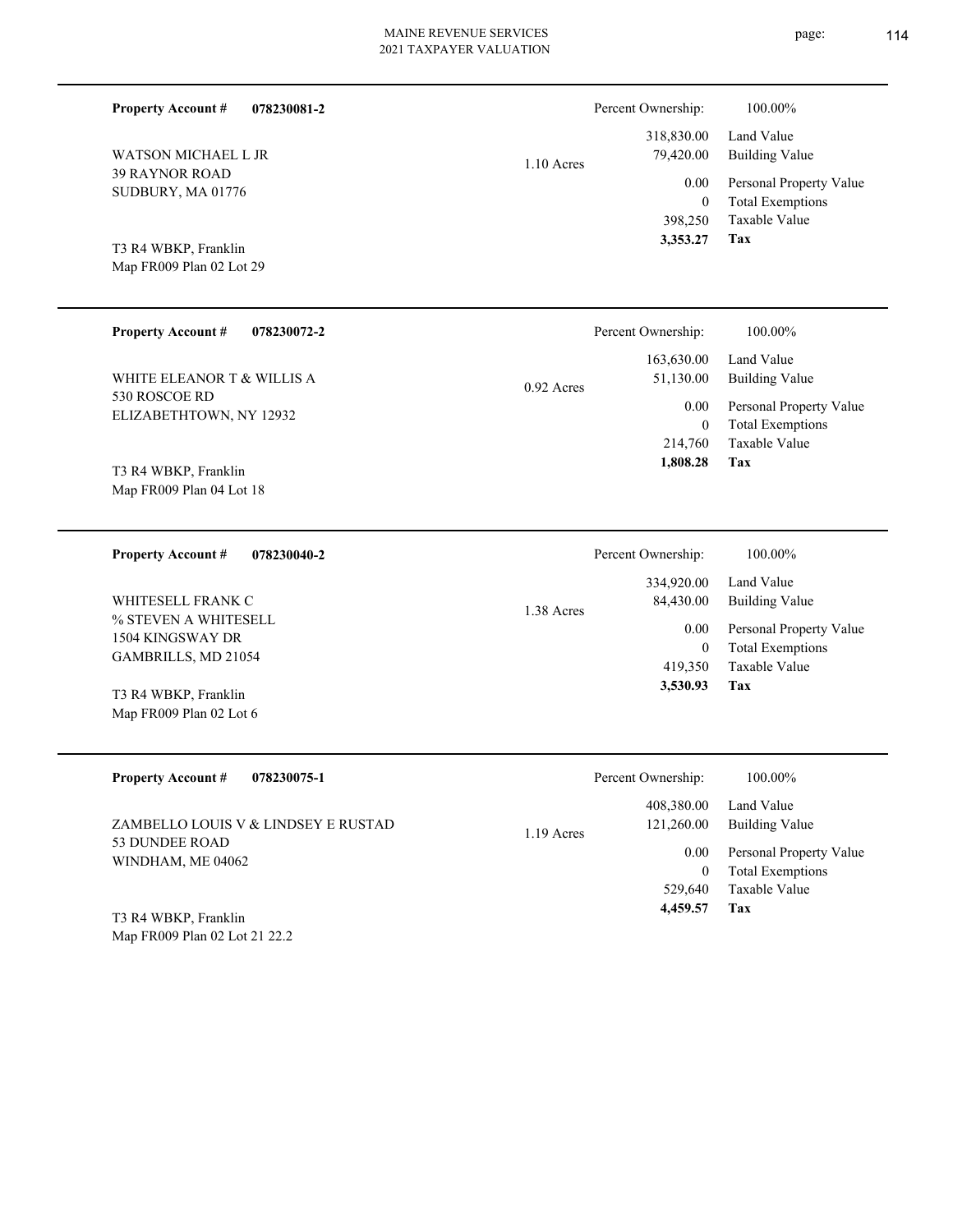### **Totals for: T3 R4 WBKP, Franklin**

 **26,086.06 acres**

 **29,120,885.70 Land Value 7,566,190.00 Building Value 197,850.00 Personal Property Value 2,891,760.00 Total Exemptions 286,222 Tax Taxable Value 33,993,165.70**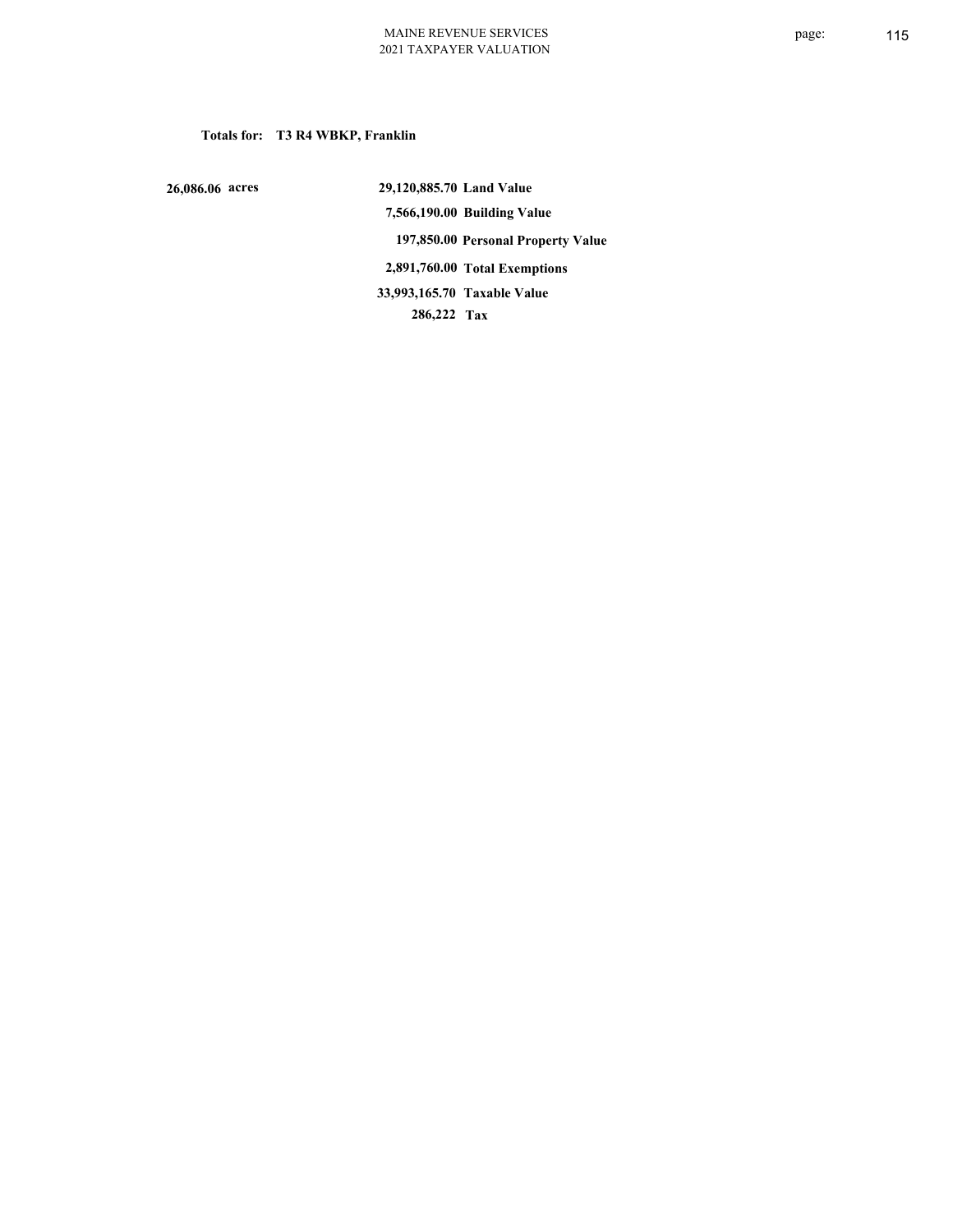| 078110045-2<br><b>Property Account #</b>           | Percent Ownership:              | 100.00%                                                             |
|----------------------------------------------------|---------------------------------|---------------------------------------------------------------------|
| <b>BBC LAND LLC</b>                                | 13,200.00<br>0.00<br>1.28 Acres | Land Value<br>Building Value                                        |
| % AFM<br><b>PO BOX 978</b><br>FARMINGTON, ME 04938 | 0.00<br>$\bf{0}$<br>13,200      | Personal Property Value<br><b>Total Exemptions</b><br>Taxable Value |
| T1 R5 WBKP, Franklin<br>Map FR010 Plan 01 Lot 1    | 111.14                          | Tax                                                                 |

| <b>Property Account #</b><br>078110028-4                                         | Percent Ownership:                    | 100.00%                                                             |
|----------------------------------------------------------------------------------|---------------------------------------|---------------------------------------------------------------------|
| CARRIER MICHAELF & PETER N, & CHRISTPHER M M<br>1644 ARNOLD TRAIL                | 26,560.00<br>126,300.00<br>4.50 Acres | Land Value<br>Building Value                                        |
| JIM POND TWP, ME 04963                                                           | 0.00<br>25,000<br>127,860             | Personal Property Value<br><b>Total Exemptions</b><br>Taxable Value |
| T1 R5 WBKP, Franklin<br>Map FR010 Plan 01 Lot 1.3<br>Homestead Exemption \$25000 | 1,076.58                              | Tax                                                                 |

| 078110047-1<br><b>Property Account #</b>                                                                                                                 | Percent Ownership:                          | 100.00%                                                                    |
|----------------------------------------------------------------------------------------------------------------------------------------------------------|---------------------------------------------|----------------------------------------------------------------------------|
|                                                                                                                                                          | 148,820.00                                  | Land Value                                                                 |
| CENTRAL MAINE POWER CO                                                                                                                                   | 0.00                                        | Building Value                                                             |
| %AVANGRID MANAGEMENT<br>COMPANY-LOCAL TA<br>ONE CITY CENTER, 5TH FLOOR<br>DISTRIBUTION SYSTEM<br>PORTLAND, ME 04101<br>T1 R5 WBKP, Franklin<br>Map FR010 | 0.00<br>$\mathbf{0}$<br>148,820<br>1,253.06 | Personal Property Value<br><b>Total Exemptions</b><br>Taxable Value<br>Tax |

| <b>Property Account #</b><br>078110009-2 | Percent Ownership:                   | 100.00%                                            |
|------------------------------------------|--------------------------------------|----------------------------------------------------|
| CHASE POND LLC                           | 87,030.00<br>58,610.00<br>2.32 Acres | Land Value<br><b>Building Value</b>                |
| 2211 ROUTE 3<br>PALERMO, ME 04354        | 0.00<br>0                            | Personal Property Value<br><b>Total Exemptions</b> |
| T1 R5 WBKP, Franklin                     | 145,640<br>1.226.29                  | Taxable Value<br>Tax                               |
| Map $FR010$ Plan 01 Lot 3.1              |                                      |                                                    |

| 078110001-4<br><b>Property Account #</b>                   | Percent Ownership:                     | 100.00%                                            |
|------------------------------------------------------------|----------------------------------------|----------------------------------------------------|
| <b>CURREN ANNE E</b><br>PO BOX 774<br>CHILIOQUIN, OR 97624 | 84,610.00<br>19,840.00<br>$1.18$ Acres | Land Value<br><b>Building Value</b>                |
|                                                            | 0.00<br>0                              | Personal Property Value<br><b>Total Exemptions</b> |
|                                                            | 104,450                                | Taxable Value                                      |
| T1 R5 WBKP, Franklin                                       | 879.47                                 | Tax                                                |

Map FR010 Plan 01 Lot 3

page: 116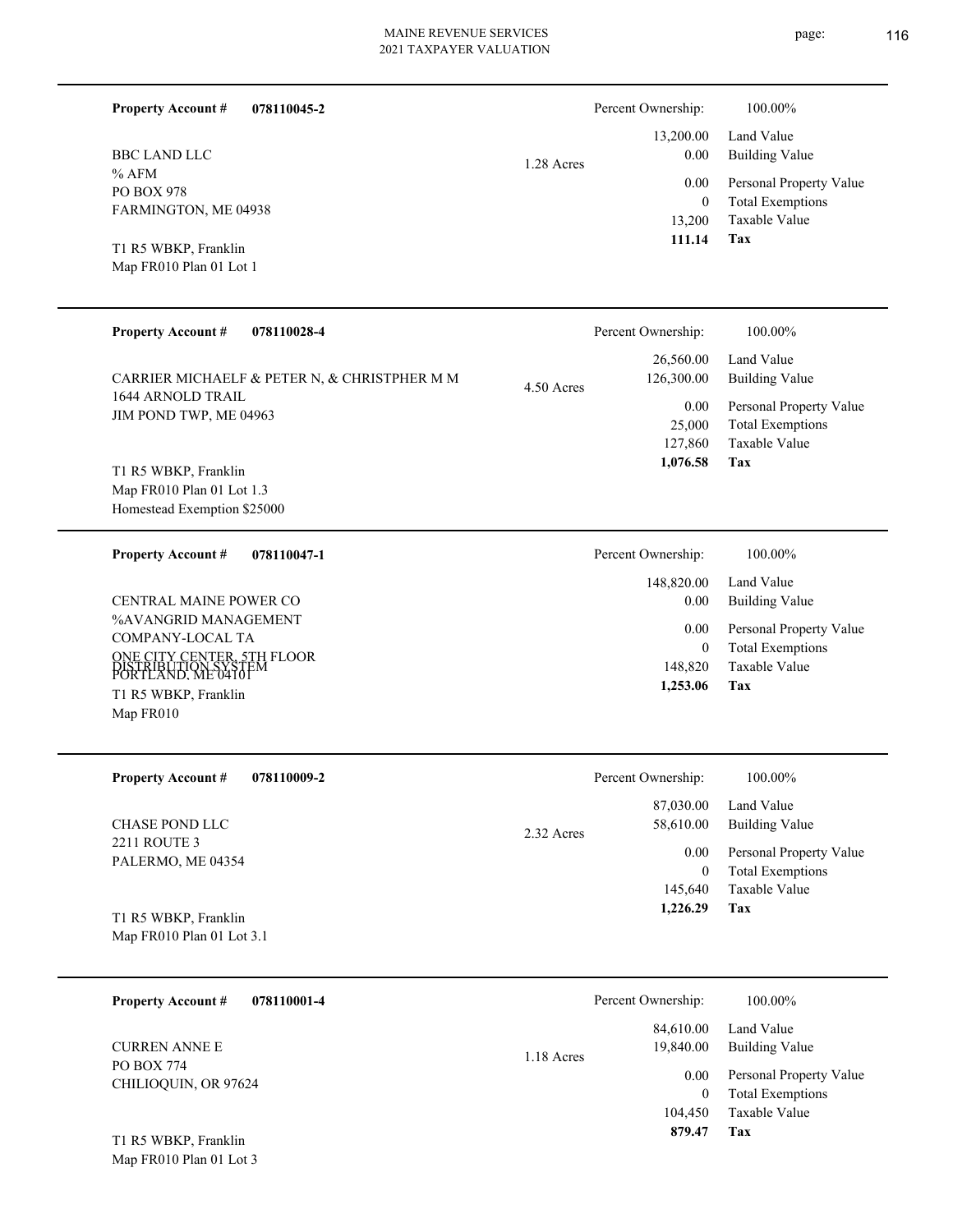DONNELLY DAVID A & SANDRA K 1.57 Acres

**Tax** Taxable Value Total Exemptions Personal Property Value Building Value Land Value 214,720 0  **1,807.94** 89,790.00 124,930.00 0.00

Percent Ownership:  $100.00\%$ 

Map FR010 Plan 01 Lot 2.4 T1 R5 WBKP, Franklin

Map FR010 Plan 01 Lot 1.2 Homestead Exemption \$25000

11 KENNARD ROAD WINDHAM, ME 04062

**Property Account #**

**078110011-3**

| <b>Property Account #</b><br>078110035-5             | Percent Ownership:                                | $100.00\%$                                                   |
|------------------------------------------------------|---------------------------------------------------|--------------------------------------------------------------|
| FRANCOEUR DAVID A & JOLENE M                         | 89,470.00<br>34,520.00                            | Land Value<br><b>Building Value</b>                          |
| <b>17 PARK VIEW TERRACE</b><br>SOMERSWORTH, NH 03878 | $1.26$ Acres<br>0.00<br>$\overline{0}$<br>123,990 | Personal Property Value<br>Total Exemptions<br>Taxable Value |
| T1 R5 WBKP, Franklin<br>Map FR010 Plan 01 Lot 3.4    | 1,044.00                                          | Tax                                                          |

| 078110010-1<br><b>Property Account #</b>  | Percent Ownership:                    | 100.00%                      |
|-------------------------------------------|---------------------------------------|------------------------------|
| <b>HOLT ROBERT &amp; ETHEL</b>            | 24,620.00<br>122,460.00<br>1.85 Acres | Land Value<br>Building Value |
| <b>HCR 73 BOX 220</b><br>EUSTIS, ME 04936 | 0.00                                  | Personal Property Value      |
|                                           | 25,000                                | <b>Total Exemptions</b>      |
|                                           | 122,080                               | Taxable Value                |
| T1 R5 WBKP, Franklin                      | 1,027.91                              | Tax                          |

| <b>Property Account #</b><br>078110002-3            | Percent Ownership:                     | 100.00%                                            |
|-----------------------------------------------------|----------------------------------------|----------------------------------------------------|
| IRELAND JOHN M & LORI L                             | 68,940.00<br>42,280.00<br>$1.03$ Acres | Land Value<br>Building Value                       |
| 62 W MILLS RD<br>INDUSTRY, ME 04938                 | 0.00<br>$\bf{0}$                       | Personal Property Value<br><b>Total Exemptions</b> |
|                                                     | 111.220                                | Taxable Value                                      |
| T1 R5 WBKP, Franklin<br>Map $FR010$ Plan 01 Lot 3.2 | 936.47                                 | Tax                                                |

| 078110006-3<br><b>Property Account #</b>              | Percent Ownership:                     | 100.00%                                            |
|-------------------------------------------------------|----------------------------------------|----------------------------------------------------|
| JORDAN JOHN S & KIMBERLEY A                           | 15,010.00<br>52,130.00<br>$1.02$ Acres | Land Value<br><b>Building Value</b>                |
| 1839 ARNOLD TRAIL<br>JIM POND TOWNSHIP, ME 04936-6402 | 0.00<br>$\theta$                       | Personal Property Value<br><b>Total Exemptions</b> |
| T1 R5 WBKP, Franklin                                  | 67.140<br>565.32                       | Taxable Value<br>Tax                               |

Map FR010 Plan 01 Lot 3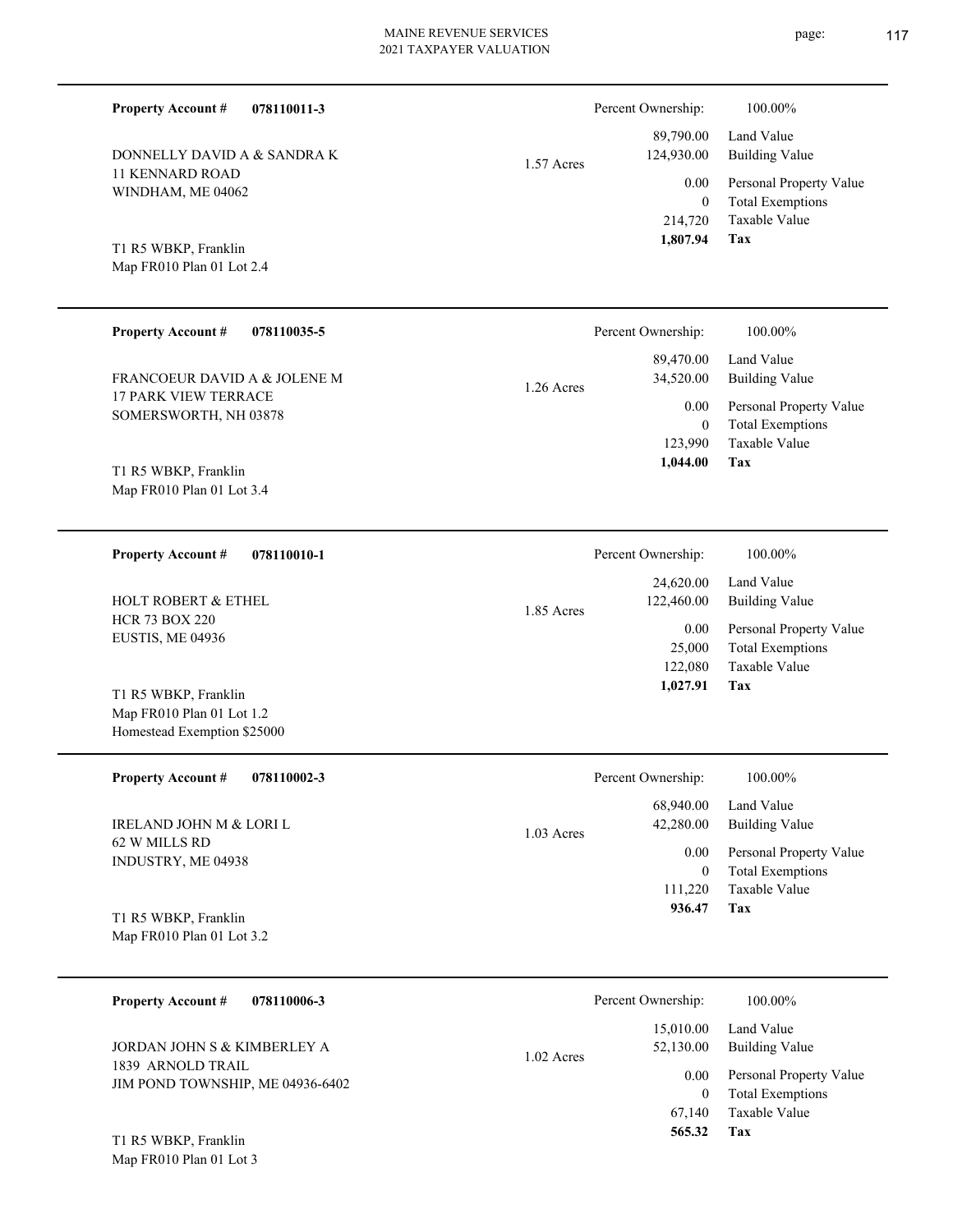| <b>Property Account #</b><br>078110014-4          |            | Percent Ownership:       | 100.00%                                            |
|---------------------------------------------------|------------|--------------------------|----------------------------------------------------|
| JORDAN KEITH L                                    | 1.24 Acres | 13,180.00<br>25,350.00   | Land Value<br><b>Building Value</b>                |
| 522 OCEAN HOUSE ROAD<br>CAPE ELIZABETH, ME 04107  |            | 0.00<br>$\boldsymbol{0}$ | Personal Property Value<br><b>Total Exemptions</b> |
|                                                   |            | 38,530<br>324.42         | Taxable Value<br>Tax                               |
| T1 R5 WBKP, Franklin<br>Map FR010 Plan 01 Lot 2.2 |            |                          |                                                    |
| <b>Property Account #</b><br>078110007-2          |            | Percent Ownership:       | 100.00%                                            |
| KEI (MAINE) POWER MGMT (I) LLC                    |            | 24,280.00<br>0.00        | Land Value<br><b>Building Value</b>                |
| <b>423 BRUNSWICK AVE</b><br>GARDINER, ME 04345    | 2.00 Acres | 0.00                     | Personal Property Value                            |
| DISTRIBUTION SYSTEM                               |            | $\mathbf{0}$<br>24,280   | <b>Total Exemptions</b><br>Taxable Value           |
| T1 R5 WBKP, Franklin<br>Map FR010 Plan 01 Lot 2.1 |            | 204.44                   | Tax                                                |
|                                                   |            |                          |                                                    |
| 078110032-1<br><b>Property Account #</b>          |            | Percent Ownership:       | 100.00%                                            |
| KING & BARTLETT INC                               | 1.00 Acres | 20,500.00<br>40,350.00   | Land Value<br><b>Building Value</b>                |
| PO BOX 500<br>NEW GLOUCESTER, ME 04260            |            | 0.00<br>$\mathbf{0}$     | Personal Property Value<br><b>Total Exemptions</b> |
|                                                   |            | 60,850<br>512.36         | Taxable Value<br>Tax                               |
| T1 R5 WBKP, Franklin<br>Map FR010 Plan 01 Lot 6   |            |                          |                                                    |
| <b>Property Account #</b><br>078110015-3          |            | Percent Ownership:       | 100.00%                                            |
| <b>MAINS JENNIFER</b>                             |            | 0.00<br>58,560.00        | Land Value<br><b>Building Value</b>                |
| 27 MURCH LANDING ROAD<br>RAYMOND, ME 04071-6719   |            | 0.00                     | Personal Property Value                            |
| BBC LAND (S) 2135 LOC M SITE 50                   |            | $\overline{0}$<br>58,560 | <b>Total Exemptions</b><br>Taxable Value           |
| T1 R5 WBKP, Franklin<br>Map FR010 Plan 01 Lot 3   |            | 493.08                   | Tax                                                |
|                                                   |            |                          |                                                    |
| <b>Property Account #</b><br>078110003-4          |            | Percent Ownership:       | 100.00%                                            |
| MCKIRRYHER GREG                                   |            | 0.00<br>20,460.00        | Land Value<br><b>Building Value</b>                |
| 175 VT RT 155N<br>E WALLINGFORD, VT 05742         |            | 0.00<br>$\overline{0}$   | Personal Property Value<br><b>Total Exemptions</b> |
| URSA MAJOR (S) 2153 LOC H                         |            | 20,460<br>172.27         | Taxable Value<br>Tax                               |
| T1 R5 WBKP, Franklin<br>Map FR010 Plan 01 Lot 1   |            |                          |                                                    |
|                                                   |            |                          |                                                    |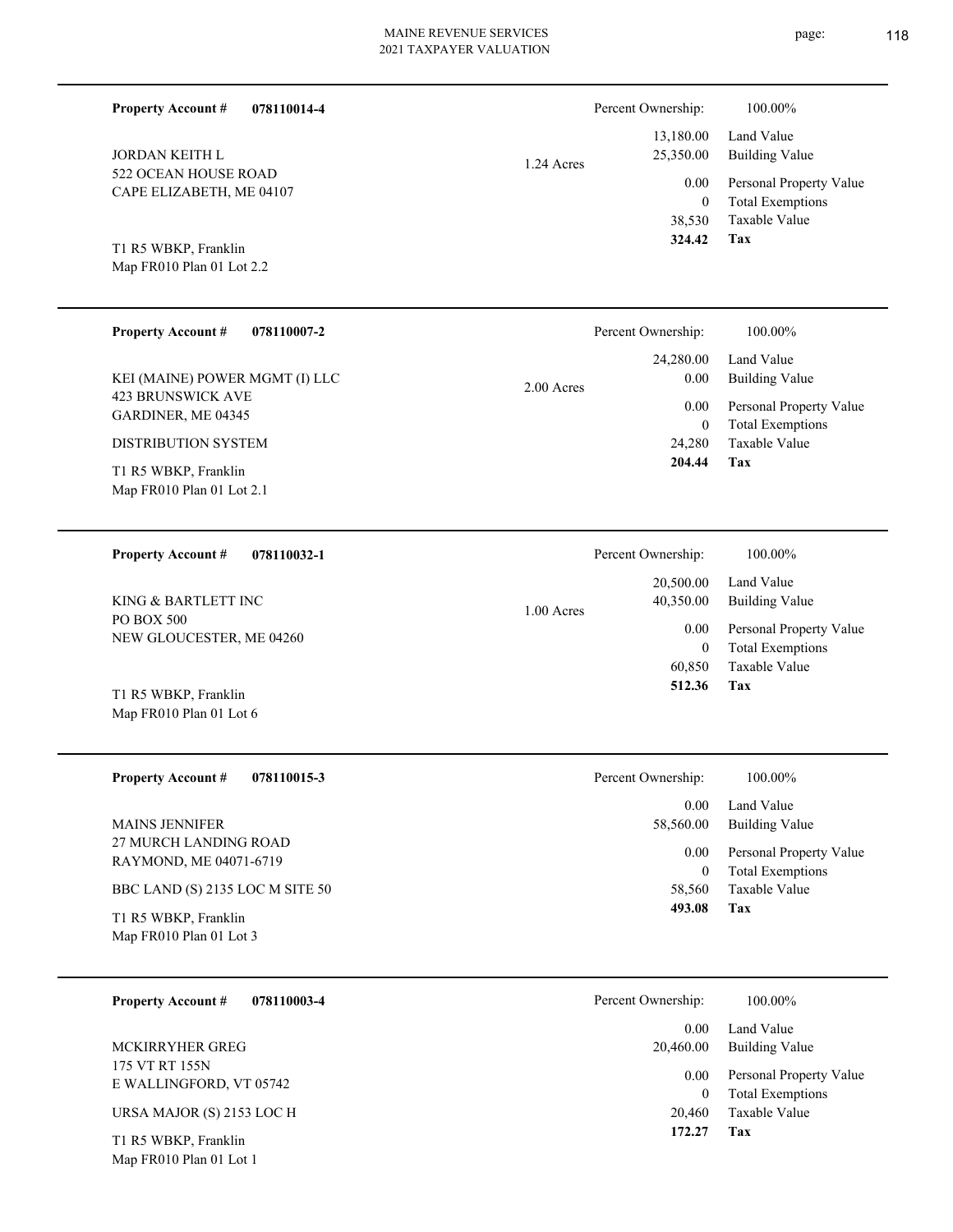**078110013-2 Property Account #**

975 ARNOLD TRAIL EUSTIS, ME 04936 MORRIS JOHN B

1.11 Acres

| 76,190.00<br>32,700.00 | Land Value<br>Building Value |
|------------------------|------------------------------|
| $0.00\,$               | Personal Property Value      |
| 0                      | <b>Total Exemptions</b>      |
| 108,890                | Taxable Value                |
| 916.85                 | Tax                          |

Percent Ownership:  $100.00\%$ 

Map FR010 Plan 01 Lot 1.1 T1 R5 WBKP, Franklin

| <b>Property Account #</b><br>078110033-2                                                                     | Percent Ownership:  | 100.00%                                                             |
|--------------------------------------------------------------------------------------------------------------|---------------------|---------------------------------------------------------------------|
| <b>NBJ CAMP</b>                                                                                              | 0.00<br>38,850.00   | Land Value<br>Building Value                                        |
| % VICKI LYNN SEBELL<br>61 EAGLE WING LANE<br>BOWDOINHAM, ME 04008-5688<br>URSA MAJOR (S) C2160 LOC C SITE 71 | 0.00<br>0<br>38,850 | Personal Property Value<br><b>Total Exemptions</b><br>Taxable Value |
| T1 R5 WBKP, Franklin<br>Map FR010 Plan 01 Lot 1                                                              | 327.12              | Tax                                                                 |

| 078110005-1<br><b>Property Account #</b>        | Percent Ownership: | 100.00%                                            |
|-------------------------------------------------|--------------------|----------------------------------------------------|
|                                                 | 0.00               | Land Value                                         |
| POULIN PAUL M                                   | 16,220.00          | Building Value                                     |
| PO BOX 754<br><b>GRAY, ME 04039</b>             | 0.00<br>0          | Personal Property Value<br><b>Total Exemptions</b> |
| URSA MAJOR (S) C2142 LOC J SITE 70              | 16.220             | Taxable Value                                      |
| T1 R5 WBKP, Franklin<br>Map FR010 Plan 01 Lot 3 | 136.57             | Tax                                                |

| <b>Property Account #</b><br>078110042-4                        | Percent Ownership:                      | 100.00%                      |
|-----------------------------------------------------------------|-----------------------------------------|------------------------------|
| REID DAVID H TRUSTEE, DAVID H REID TRUST<br>279 ATLANTIC AVENUE | 94.100.00<br>117,120.00<br>$1.15$ Acres | Land Value<br>Building Value |
| NORTH HAMPTON, NH 03862                                         | 0.00                                    | Personal Property Value      |
|                                                                 |                                         | <b>Total Exemptions</b>      |
|                                                                 | 211,220                                 | Taxable Value                |
| T1 R5 WBKP, Franklin                                            | 1,778.47                                | Tax                          |

Map FR010 Plan 01 Lot 2.7

| 078110044-6<br><b>Property Account #</b>  | Percent Ownership:                      | 100.00%                                                             |
|-------------------------------------------|-----------------------------------------|---------------------------------------------------------------------|
| ROY JAMIE M & CATHY A<br>99 J M ROY DRIVE | 24,480.00<br>124,300.00<br>$1.66$ Acres | Land Value<br>Building Value                                        |
| LIVERMORE, ME 04253                       | 0.00<br>$\boldsymbol{0}$<br>148,780     | Personal Property Value<br><b>Total Exemptions</b><br>Taxable Value |
| T1 R5 WBKP, Franklin                      | 1,252.73                                | Tax                                                                 |

Map FR010 Plan 01 Lot 2.5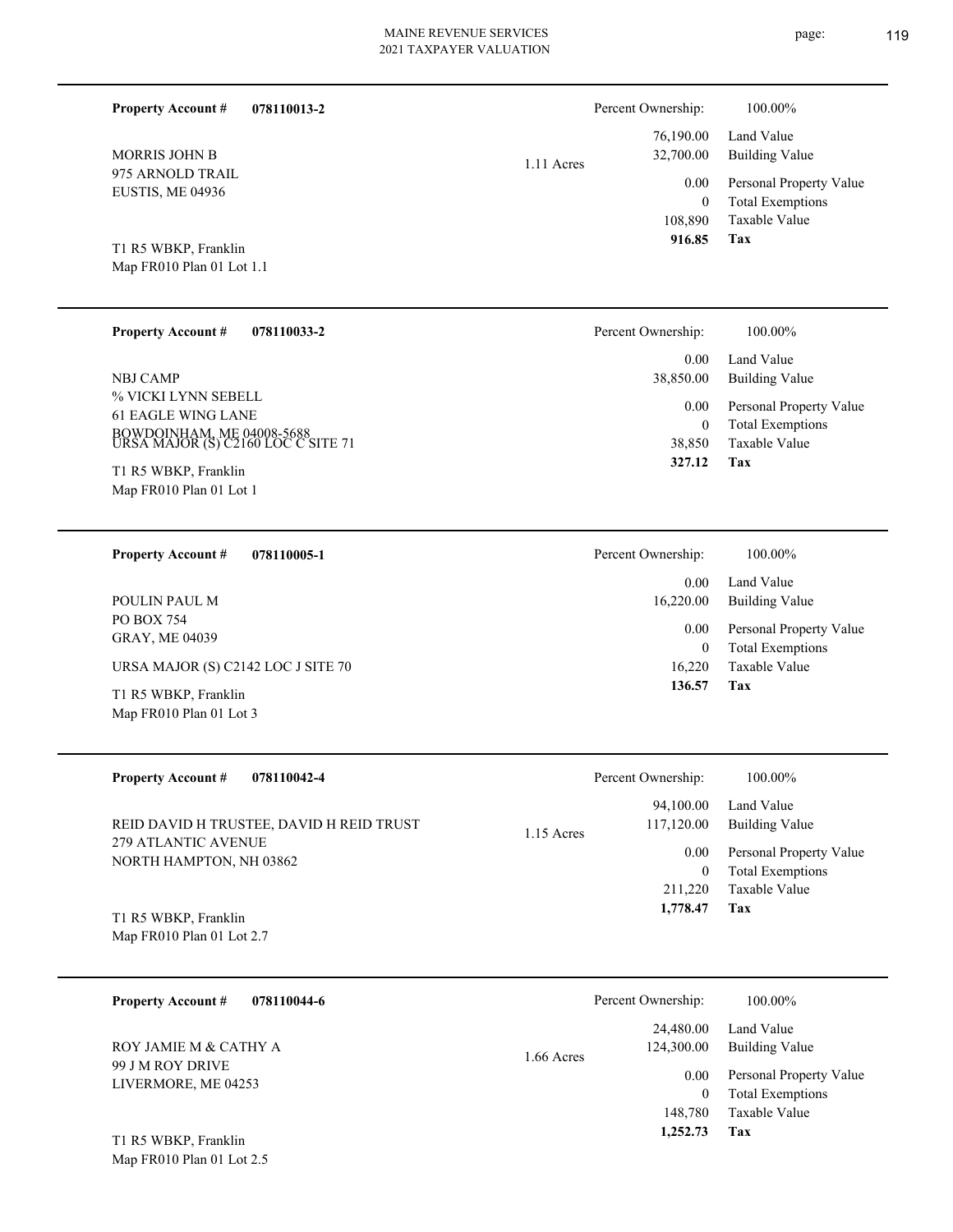| <b>Property Account #</b><br>078110004-3                      |            | Percent Ownership:               | 100.00%                                                             |
|---------------------------------------------------------------|------------|----------------------------------|---------------------------------------------------------------------|
| ROYALL JANICE M                                               | 1.13 Acres | 82,890.00<br>25,290.00           | Land Value<br><b>Building Value</b>                                 |
| <b>3 BLUEBERRY FIELD ROAD</b><br>KINGFIELD, ME 04947          |            | 0.00<br>$\mathbf{0}$<br>108,180  | Personal Property Value<br><b>Total Exemptions</b><br>Taxable Value |
| T1 R5 WBKP, Franklin<br>Map FR010 Plan 01 Lot 3.6             |            | 910.88                           | Tax                                                                 |
| <b>Property Account #</b><br>078110021-4                      |            | Percent Ownership:               | 100.00%                                                             |
| ROYALL JANICE M                                               | 1.13 Acres | 94,100.00<br>59,350.00           | Land Value<br><b>Building Value</b>                                 |
| <b>3 BLUEBERRY FIELD ROAD</b><br>KINGFIELD, ME 04947          |            | 0.00<br>$\mathbf{0}$             | Personal Property Value<br><b>Total Exemptions</b>                  |
| T1 R5 WBKP, Franklin<br>Map FR010 Plan 01 Lot 3.7             |            | 153,450<br>1,292.05              | Taxable Value<br>Tax                                                |
| <b>Property Account #</b><br>078110019-2                      |            | Percent Ownership:               | 100.00%                                                             |
| SHADAGEE FALLS CLUB LLC                                       | 1.59 Acres | 15,430.00<br>52,230.00           | Land Value<br><b>Building Value</b>                                 |
| % AUSTIN H FARRAR<br>10 SUSAN LANE<br>FALMOUTH, ME 04105-2528 |            | 0.00<br>$\mathbf{0}$             | Personal Property Value<br><b>Total Exemptions</b>                  |
| T1 R5 WBKP, Franklin<br>Map FR010 Plan 01 Lot 2.3             |            | 67,660<br>569.70                 | Taxable Value<br>Tax                                                |
| <b>Property Account #</b><br>078110012-2                      |            | Percent Ownership:               | 100.00%                                                             |
| SMALL TIMOTHY & CATHY                                         |            | 0.00<br>27,730.00                | Land Value<br><b>Building Value</b>                                 |
| <b>108 SPEARS CORNER RD</b><br>W GARDINER, ME 04345           |            | 0.00<br>$\overline{0}$           | Personal Property Value<br><b>Total Exemptions</b>                  |
| URSA MAJOR (S) C2167 LOC N SITE 85<br>T1 R5 WBKP, Franklin    |            | 27,730<br>233.49                 | Taxable Value<br>Tax                                                |
| Map FR010 Plan 01 Lot 3                                       |            |                                  |                                                                     |
| <b>Property Account #</b><br>078110034-2                      |            | Percent Ownership:               | 100.00%                                                             |
| SMITH MARK L & STEPHANIE L DUNN                               | 1.15 Acres | 83,800.00<br>14,050.00           | Land Value<br><b>Building Value</b>                                 |
| PO BOX 575<br>KINGFIELD, ME 04947-0575                        |            | 0.00<br>$\overline{0}$<br>97,850 | Personal Property Value<br><b>Total Exemptions</b><br>Taxable Value |
| T1 R5 WBKP, Franklin<br>Map FR010 Plan 01 Lot 3.3             |            | 823.90                           | Tax                                                                 |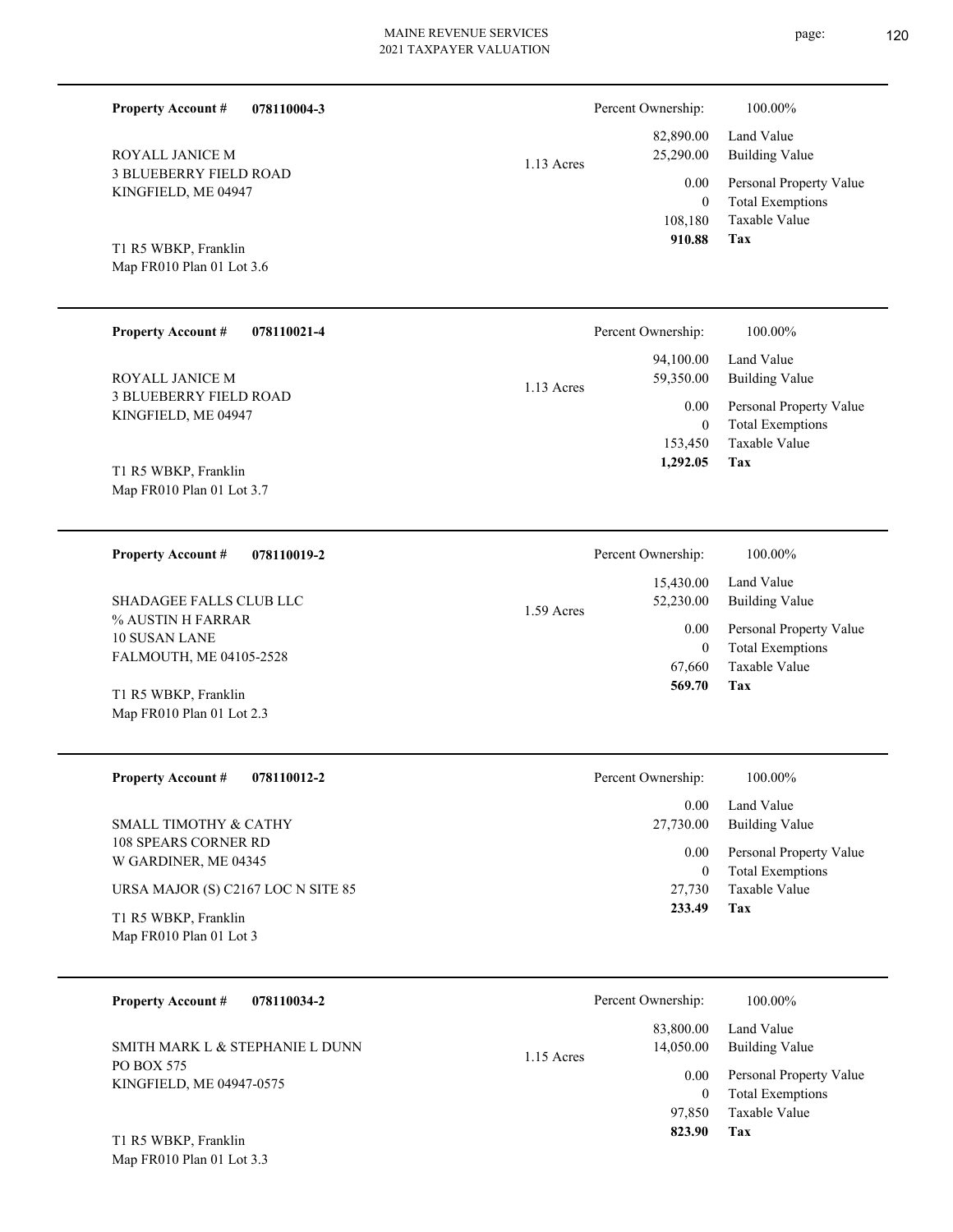**078110020-4**

279 VARNUM POND ROAD TEMPLE, ME 04984 SPEAR JAMISON R & ALFLOYD G LADD

URSA MAJOR (S) C2137 LOC T SITE 86

Map FR010 Plan 01 Lot 1 T1 R5 WBKP, Franklin

**Property Account #**

#### **078110003P-2 Property Account #**

P.O BOX 155 EUSTIS, ME 04936 TEA POND LODGE & CABINS LLC

F/F

Map FR010 Plan 01 Lot 1.4 T1 R5 WBKP, Franklin

#### **078110040-2 Property Account #**

P.O BOX 155 EUSTIS, ME 04936 TEA POND LODGE & CABINS LLC

Map FR010 Plan 01 Lot 1.4 T1 R5 WBKP, Franklin

| <b>Property Account #</b> | 078110046-1 |
|---------------------------|-------------|
|---------------------------|-------------|

%DUFF & PHELPS PO BOX 2629 ADDISON, TX 75001 WIND FARM ASSETS TRANSCANADA MAINE WIND DEV INC

Map FR010 Plan 01 Lot 1 T1 R5 WBKP, Franklin

Map FR010 Plan 01 Lot 1 2 3 4 5

| 078110030-4<br><b>Property Account #</b>           |                                | Percent Ownership:     | 100.00%                                            |
|----------------------------------------------------|--------------------------------|------------------------|----------------------------------------------------|
| URSA MAJOR LLC                                     | Tree Growth<br>23,519.00 Acres | 6,754,017.00<br>0.00   | Land Value<br>Building Value                       |
| % AFM<br><b>PO BOX 978</b><br>FARMINGTON, ME 04938 |                                | 0.00<br>$\theta$       | Personal Property Value<br><b>Total Exemptions</b> |
| T1 R5 WBKP, Franklin                               |                                | 6,754,017<br>56,868.82 | Taxable Value<br>Tax                               |

Percent Ownership:  $100.00\%$ 

| $0.00 -$  | Land Value              |
|-----------|-------------------------|
| 16,580.00 | Building Value          |
| $0.00\,$  | Personal Property Value |
| 0         | <b>Total Exemptions</b> |
| 16,580    | Taxable Value           |
| 139.60    | Tax                     |

| Percent Ownership: | 100.00%                                            |
|--------------------|----------------------------------------------------|
| $0.00 -$<br>0.00   | Land Value<br><b>Building Value</b>                |
| 3,970.00<br>0      | Personal Property Value<br><b>Total Exemptions</b> |
| 3,970              | Taxable Value                                      |
| 33.43              | Tax                                                |

|                            | Percent Ownership:       | 100.00%                             |
|----------------------------|--------------------------|-------------------------------------|
| Tree Growth<br>42.25 Acres | 170,664.00<br>701,470.00 | Land Value<br><b>Building Value</b> |
|                            | 0.00                     | Personal Property Value             |
|                            | $\theta$                 | <b>Total Exemptions</b>             |
|                            | 872,134                  | Taxable Value                       |
|                            | 7,343.37                 | Tax                                 |
|                            |                          |                                     |

#### **Tax** Taxable Value Total Exemptions Personal Property Value Building Value Land Value 3,295,190 0  **27,745.50** 71,060.00 3,224,130.00 0.00 Percent Ownership:  $100.00\%$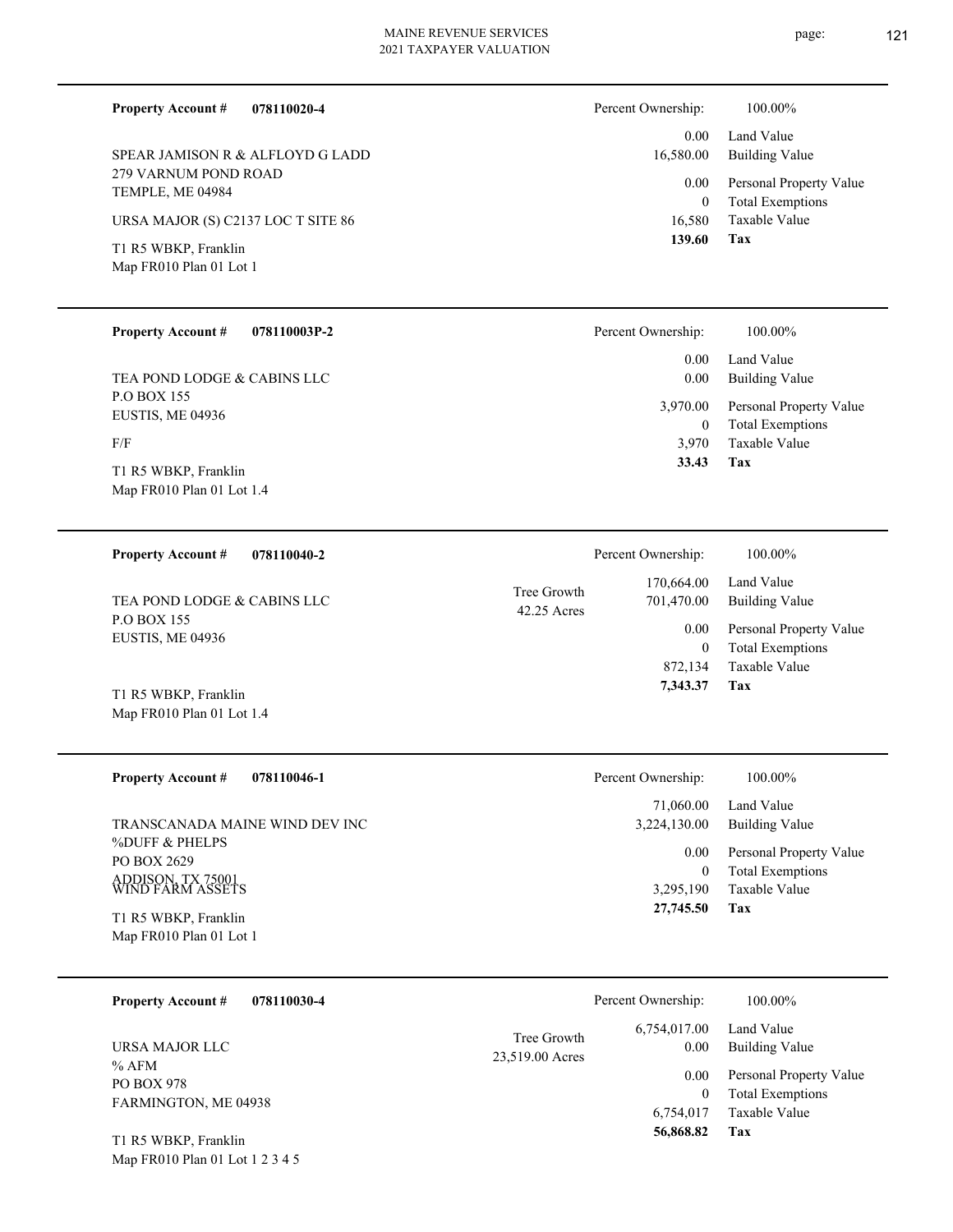| 078110016-1<br><b>Property Account #</b> | Percent Ownership: | 100.00%                                            |
|------------------------------------------|--------------------|----------------------------------------------------|
|                                          | 0.00 <sub>1</sub>  | Land Value                                         |
| <b>WOODBREY BRADLEY</b>                  | 20.510.00          | Building Value                                     |
| 179 SPILLER HILL RD<br>RAYMOND, ME 04071 | 0.00<br>$\bf{0}$   | Personal Property Value<br><b>Total Exemptions</b> |
| URSA MAJOR (S) C2136 LOC P SITE 105      | 20.510             | Taxable Value                                      |
| T1 R5 WBKP, Franklin                     | 172.69             | Tax                                                |

Map FR010 Plan 01 Lot 3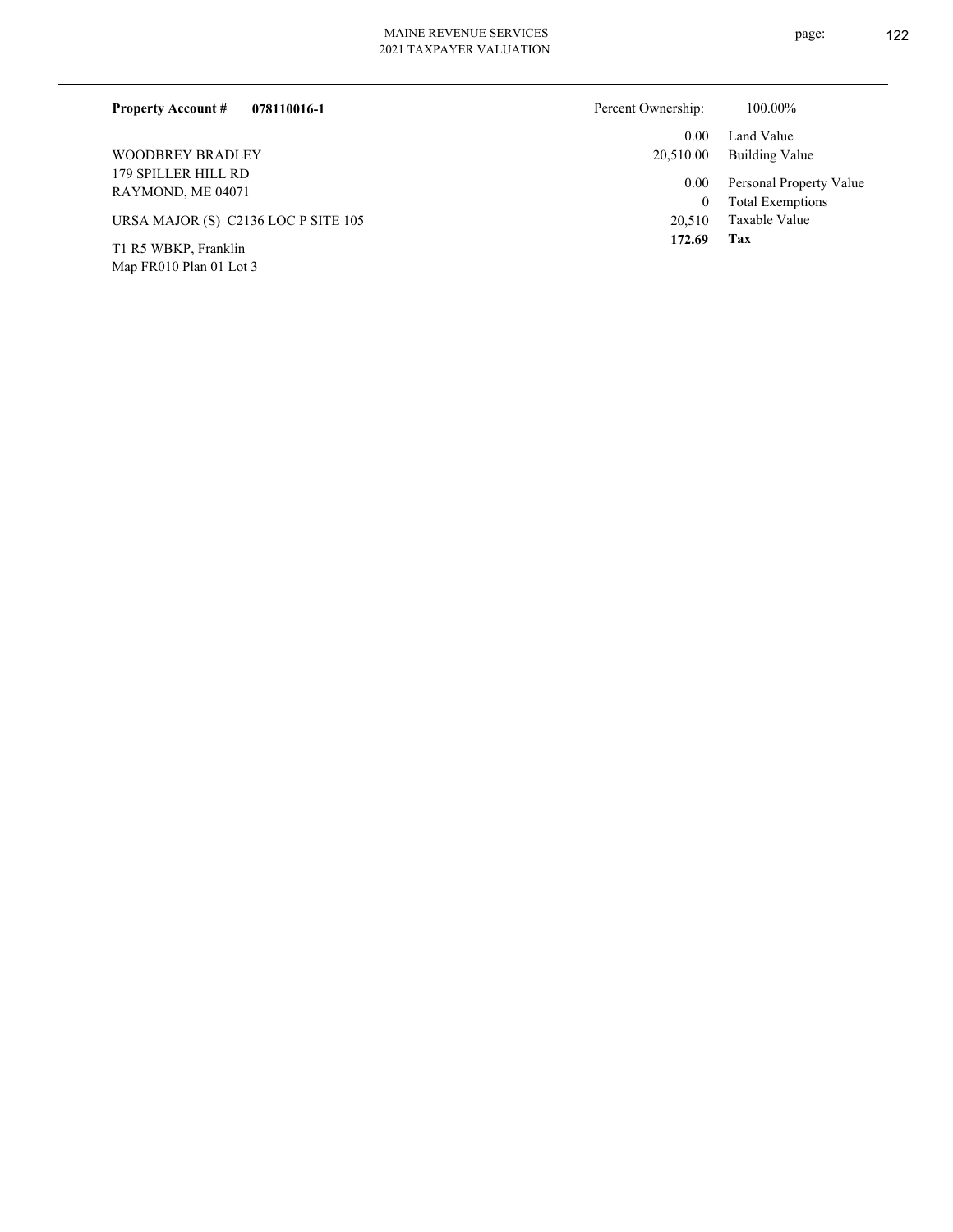### **Totals for: T1 R5 WBKP, Franklin**

 **23,590.42 acres**

 **8,172,741.00 Land Value 5,196,320.00 Building Value 3,970.00 Personal Property Value 50,000.00 Total Exemptions 112,180 Tax Taxable Value 13,323,031.00**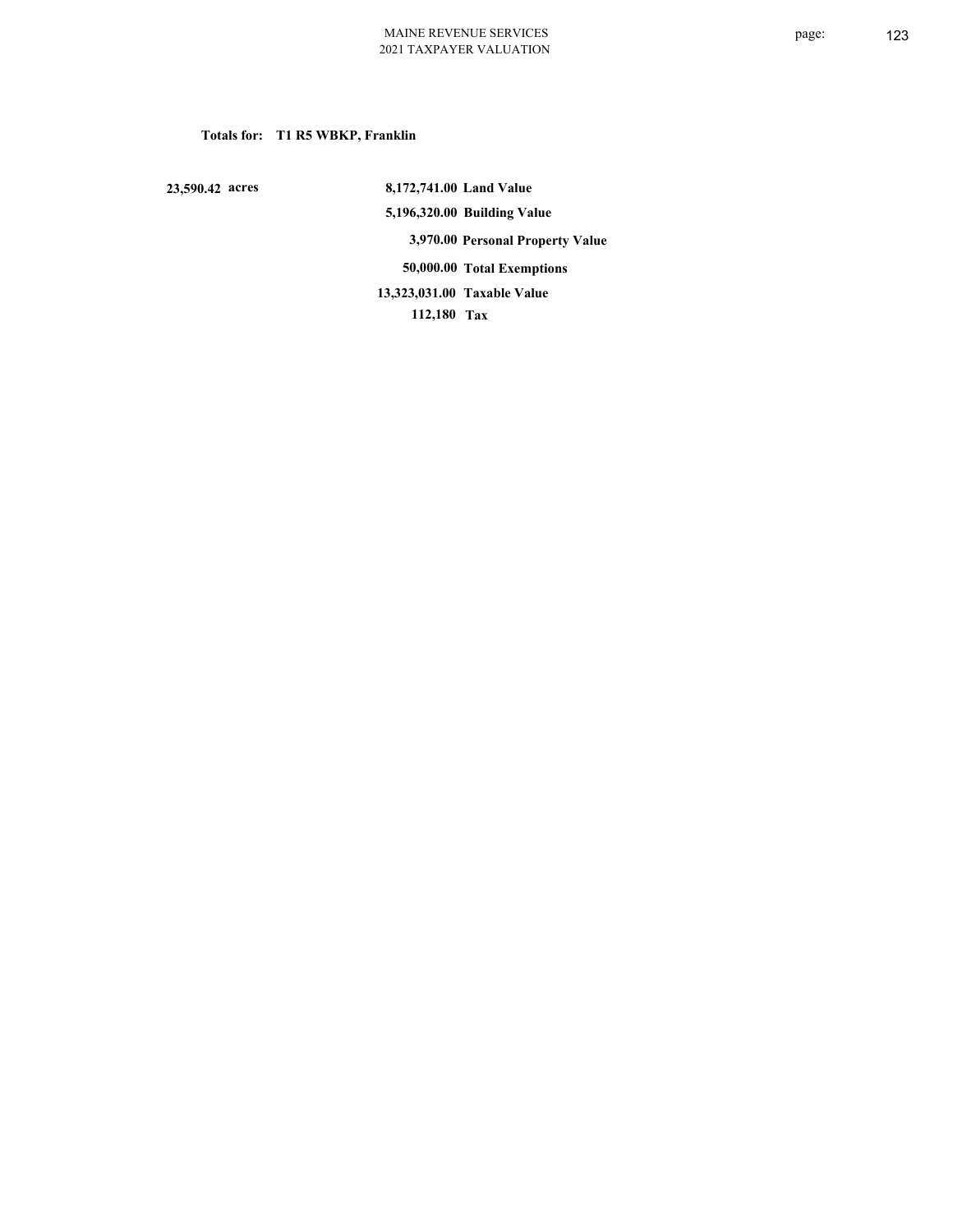**078010024-3**

260 HOLMES ROAD SCARBOROUGH, ME 04074

ANDERSON PAUL RICHARD

Map FR011 Plan 01 Lot 45 T2 R5 WBKP, Franklin

**Property Account #**

| 22,070.00        | 0.69 Acres |  |
|------------------|------------|--|
| $0.00\,$         |            |  |
| $\boldsymbol{0}$ |            |  |
| 41,780           |            |  |
| 351.79           |            |  |
|                  |            |  |
|                  |            |  |
|                  |            |  |

| <b>Property Account #</b><br>078010007-2                                                                                                             |              | Percent Ownership:                                                 | 100.00%                                                                                                           |
|------------------------------------------------------------------------------------------------------------------------------------------------------|--------------|--------------------------------------------------------------------|-------------------------------------------------------------------------------------------------------------------|
| ANDERSON PAULA JUTTING, CYNTHIA JEANNE ROBI<br>& COLE RUSSELL ANDERSON<br><b>14 CHARLES CIRCLE</b>                                                   | 0.48 Acres   | 21,500.00<br>28,520.00<br>0.00                                     | Land Value<br><b>Building Value</b><br>Personal Property Value                                                    |
| SCARBOROUGH, ME 04074<br>T2 R5 WBKP, Franklin                                                                                                        |              | $\mathbf{0}$<br>50,020<br>421.17                                   | <b>Total Exemptions</b><br>Taxable Value<br>Tax                                                                   |
| Map FR011 Plan 01 Lot 8                                                                                                                              |              |                                                                    |                                                                                                                   |
| <b>Property Account #</b><br>078010073-1                                                                                                             |              | Percent Ownership:                                                 | 100.00%                                                                                                           |
| BARKER JULIE A & ROBERT J JR                                                                                                                         | $0.59$ Acres | 13,070.00<br>51,640.00                                             | Land Value<br><b>Building Value</b>                                                                               |
| 82 FALMOUTH ROAD<br>WINDHAM, ME 04062-4541                                                                                                           |              | 0.00<br>$\boldsymbol{0}$<br>64,710                                 | Personal Property Value<br><b>Total Exemptions</b><br>Taxable Value                                               |
| T2 R5 WBKP, Franklin<br>Map FR011 Plan 01 Lot 53                                                                                                     |              | 544.86                                                             | <b>Tax</b>                                                                                                        |
| <b>Property Account #</b><br>078010059-2                                                                                                             |              | Percent Ownership:                                                 | 100.00%                                                                                                           |
| <b>BARNABY GILBERT J JR</b><br><b>15 BOOTHBY STREET</b><br>APT <sub>3</sub><br>AUGUSTA, ME 04330<br>T2 R5 WBKP, Franklin<br>Map FR011 Plan 01 Lot 19 | 1.57 Acres   | 27,080.00<br>49,400.00<br>0.00<br>$\mathbf{0}$<br>76,480<br>643.96 | Land Value<br><b>Building Value</b><br>Personal Property Value<br><b>Total Exemptions</b><br>Taxable Value<br>Tax |
| <b>Property Account #</b><br>078010071-3                                                                                                             |              | Percent Ownership:                                                 | 100.00%                                                                                                           |
| <b>BARNETT JASON &amp; GILBERT</b>                                                                                                                   | 0.50 Acres   | 13,000.00<br>24,480.00                                             | Land Value<br><b>Building Value</b>                                                                               |
| 23 NORTH STREET<br>DIXFIELD, ME 04224                                                                                                                |              | 0.00<br>$\boldsymbol{0}$<br>37,480                                 | Personal Property Value<br><b>Total Exemptions</b><br>Taxable Value                                               |
|                                                                                                                                                      |              | 315.58                                                             | <b>Tax</b>                                                                                                        |

Map FR011 Plan 01 Lot 47 T2 R5 WBKP, Franklin

**Tax**

 19,710.00 22,070.00

Percent Ownership:  $100.00\%$ 

Taxable Value Total Exemptions Personal Property Value

Building Value Land Value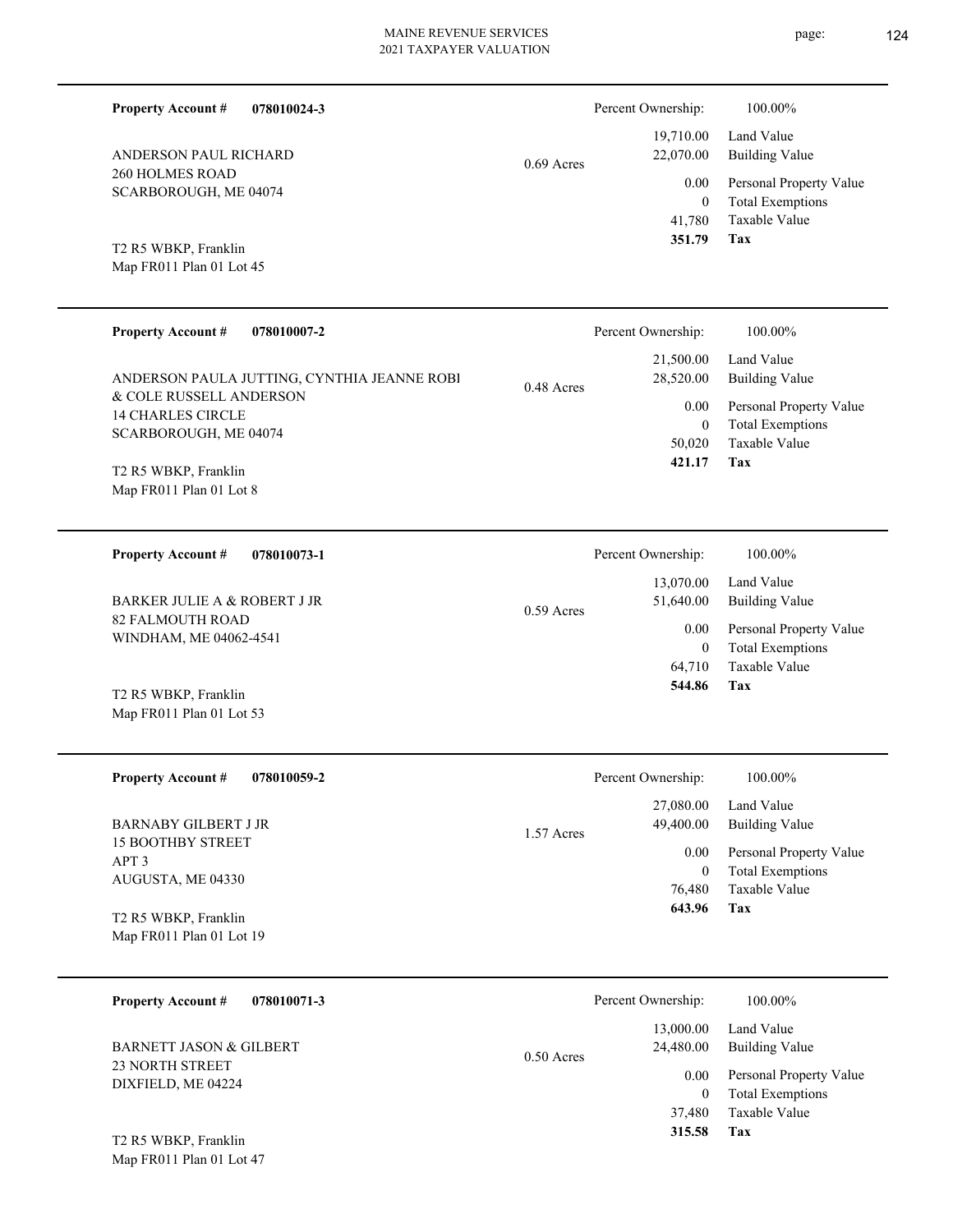| T CALE NOAD<br>RAYMOND, ME 04071                 |                               | 0.00<br>$\mathbf{0}$ | Personal Pro<br>Total Exemp |
|--------------------------------------------------|-------------------------------|----------------------|-----------------------------|
|                                                  |                               | 28,490               | Taxable Val                 |
| T2 R5 WBKP, Franklin<br>Map FR011 Plan 01 Lot 38 |                               | 239.89               | Tax                         |
| <b>Property Account #</b><br>078010005-3         |                               | Percent Ownership:   | 100.00%                     |
| <b>BAYROOT LLC</b>                               | Tree Growth<br>1,103.50 Acres | 322,977.00<br>0.00   | Land Value<br>Building Va   |

0.35 Acres

% WAGNER FOREST MANAGEMENT 150 ORFORD ROAD LYME, NH 03768 BAYROOT LLC

BATES ABEL J JR & J CLARK STIVERS

**078010003-2**

Map FR011 Plan 01 Lot 2.1 T2 R5 WBKP, Franklin

Map FR011 Plan 01 Lot 36

Map FR011 Plan 01 Lot 20

1 CAPE ROAD

**Property Account #**

**078010062-2 Tax** Taxable Value Total Exemptions Personal Property Value Building Value Land Value PO BOX 205 POLLOCK, ID 83547 **Property Account #** T2 R5 WBKP, Franklin BEAMIS JAMES E & MARY J LEONARD 57,600 0  **484.99** 15,720.00 41,880.00 0.00 4.22 Acres Percent Ownership:  $100.00\%$ 

| <b>Property Account #</b><br>078010004-2        | Percent Ownership:                     | 100.00%                                            |
|-------------------------------------------------|----------------------------------------|----------------------------------------------------|
| BEEDY CONSTANCE A                               | 19,580.00<br>20,980.00<br>$0.57$ Acres | Land Value<br>Building Value                       |
| PO BOX 192<br>EAST DIXFIELD, ME 04227           | 0.00<br>$\bf{0}$                       | Personal Property Value<br><b>Total Exemptions</b> |
|                                                 | 40.560                                 | Taxable Value                                      |
| T2 R5 WBKP, Franklin<br>Map FR011 Plan 01 Lot 9 | 341.52                                 | Tax                                                |

| 078010028-2<br><b>Property Account #</b>    | Percent Ownership:                | 100.00%                                            |
|---------------------------------------------|-----------------------------------|----------------------------------------------------|
| <b>BUBIER MICHAEL O</b><br>1043 MAIN STREET | 11,440.00<br>0.00<br>$0.40$ Acres | Land Value<br><b>Building Value</b>                |
| JAY, ME 04239                               | 0.00<br>$\theta$                  | Personal Property Value<br><b>Total Exemptions</b> |
|                                             | 11.440                            | Taxable Value                                      |
| T2 R5 WBKP, Franklin                        | 96.32                             | Tax                                                |

page: 125

**Tax**

 322,977 0

0.00

 **2,719.47**

Taxable Value Total Exemptions Personal Property Value

Building Value Land Value

 10,790.00 17,700.00

Percent Ownership: 100.00%

Taxable Value Total Exemptions Personal Property Value

Building Value Land Value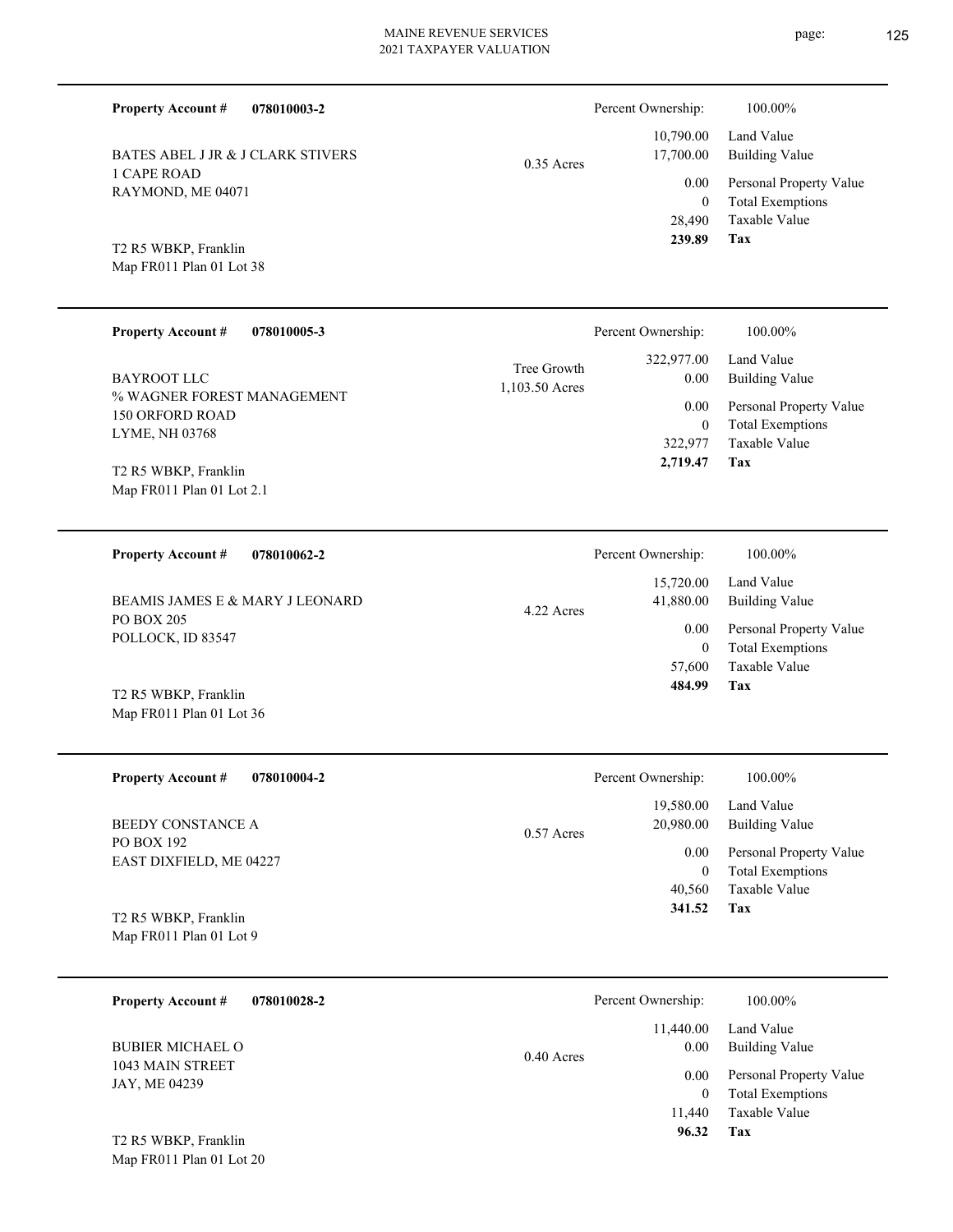Percent Ownership:  $100.00\%$ 

| <b>BURNHAM PATRICIA &amp; H PAGE ET AL</b> |  |
|--------------------------------------------|--|
| C/O KENNETH BURNHAM                        |  |

**078010044-1**

0.91 Acres

#### Taxable Value Total Exemptions Personal Property Value Building Value Land Value 95,700 0 21,450.00 74,250.00 0.00

**Tax**

 **805.79**

Map FR011 Plan 01 Lot 42 T2 R5 WBKP, Franklin

SCARBOROUGH, ME 04070-0034

PO BOX 34

**Property Account #**

| <b>Property Account #</b><br>078010002-2     | Percent Ownership:                     | 100.00%                                            |
|----------------------------------------------|----------------------------------------|----------------------------------------------------|
| CANNING CAROLE F                             | 13.120.00<br>26,560.00<br>$0.66$ Acres | Land Value<br>Building Value                       |
| 43 TOWN HOUSE RD<br>E WATERBORO, ME 04030    | 0.00<br>0                              | Personal Property Value<br><b>Total Exemptions</b> |
| T <sub>2</sub> R <sub>5</sub> WBKP, Franklin | 39,680<br>334.11                       | Taxable Value<br>Tax                               |

Map FR011 Plan 01 Lot 26

| <b>Property Account #</b><br>078010006-1        | Percent Ownership:               | 100.00%                                            |
|-------------------------------------------------|----------------------------------|----------------------------------------------------|
| <b>CARPENTER HAROLD</b>                         | 19,580.00<br>20,390.00           | Land Value<br>Building Value                       |
| 14 HAZEN DR<br>SPRINGVALE, ME 04083             | $0.57$ Acres<br>0.00<br>$\bf{0}$ | Personal Property Value<br><b>Total Exemptions</b> |
|                                                 | 39,970                           | Taxable Value                                      |
| T2 R5 WBKP, Franklin<br>Map FR011 Plan 01 Lot 7 | 336.55                           | Tax                                                |

| <b>Property Account #</b><br>078012003-1                                                                                                    | Percent Ownership:       | 100.00%                                                                    |
|---------------------------------------------------------------------------------------------------------------------------------------------|--------------------------|----------------------------------------------------------------------------|
|                                                                                                                                             | 70,230.00                | Land Value                                                                 |
| CENTRAL MAINE POWER CO                                                                                                                      | 0.00                     | Building Value                                                             |
| %AVANGRID MANAGEMENT<br>COMPANY-LOCAL TA<br>ONE CITY CENTER, 5TH FLOOR<br>DISTRIBUTION SYSTEM<br>PORTLAND, ME 04101<br>T2 R5 WBKP, Franklin | 0.00<br>70,230<br>591.34 | Personal Property Value<br><b>Total Exemptions</b><br>Taxable Value<br>Tax |
| Map FR011                                                                                                                                   |                          |                                                                            |

| <b>Property Account #</b><br>078010008-1                 | Percent Ownership:                    | 100.00%                                            |
|----------------------------------------------------------|---------------------------------------|----------------------------------------------------|
| CHUTE STEVEN C ET AL                                     | 19,520.00<br>1,860.00<br>$0.52$ Acres | Land Value<br>Building Value                       |
| % BRUCE STEVENS<br>PO BOX 612<br><b>NAPLES, ME 04055</b> | 0.00<br>0                             | Personal Property Value<br><b>Total Exemptions</b> |
| T <sub>2</sub> R <sub>5</sub> WRKP Franklin              | 21,380<br>180.02                      | Taxable Value<br>Tax                               |

Map FR011 Plan 01 Lot 10 T2 R5 WBKP, Franklin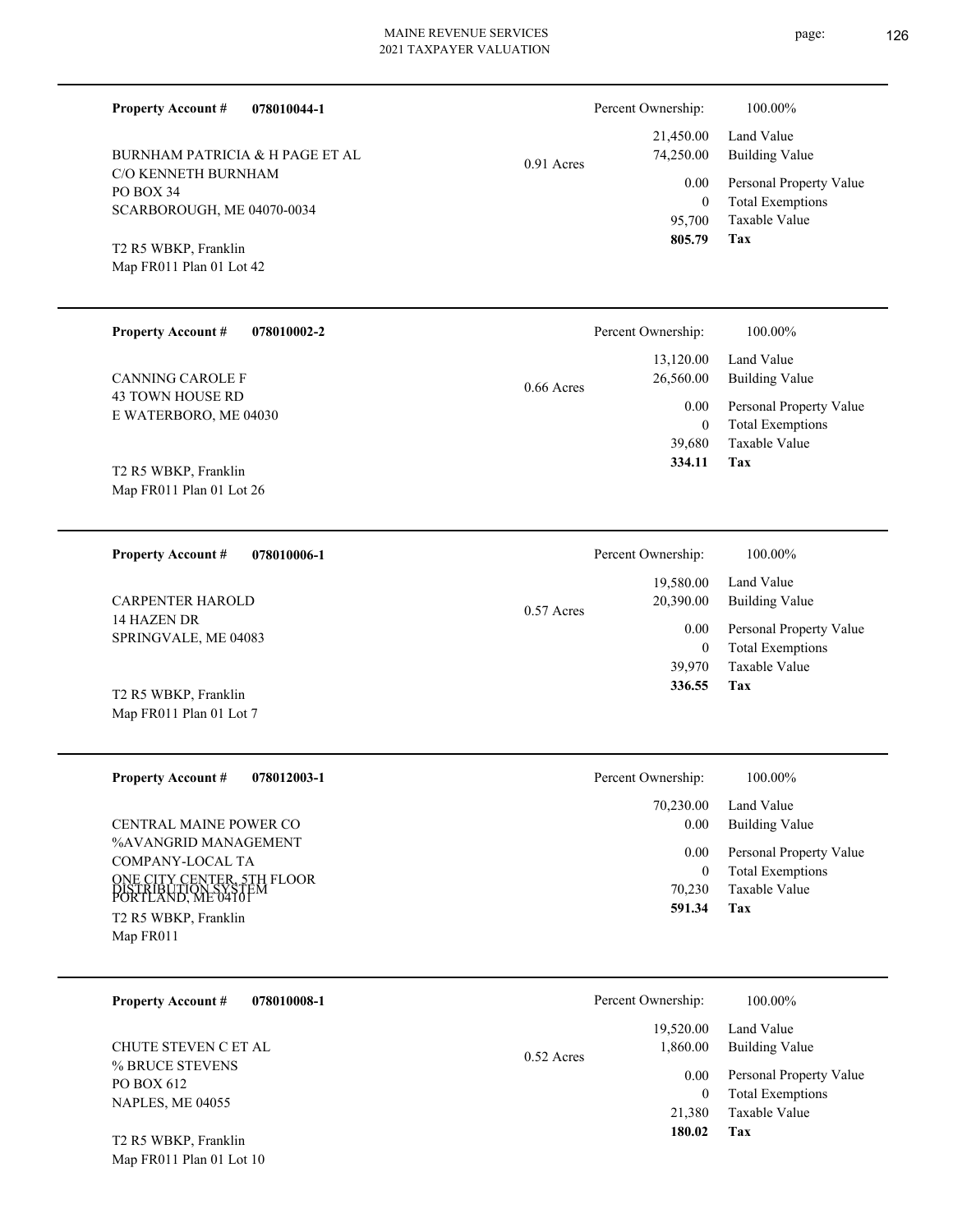3379 ARNOLD TRAIL 0.40 Acres

Map FR011 Plan 01 Lot 27 T2 R5 WBKP, Franklin

Map FR011 Plan 01 Lot 11

EUSTIS, ME 04936

CLARK RONALD

**Property Account #**

**078010032-2**

| <b>Property Account #</b><br>078010009-3     |              | Percent Ownership: | 100.00%                 |
|----------------------------------------------|--------------|--------------------|-------------------------|
|                                              |              | 19,730.00          | Land Value              |
| COBB DANIEL P & TIMOTHY W & JOHN M TRUSTEES  | $0.71$ Acres | 16,170.00          | Building Value          |
| % 133 CAMBELL SHORE ROAD                     |              | 0.00               | Personal Property Value |
| <b>GRAY, ME 04039</b>                        |              | $\mathbf{0}$       | <b>Total Exemptions</b> |
|                                              |              | 35,900             | Taxable Value           |
| T <sub>2</sub> R <sub>5</sub> WBKP, Franklin |              | 302.28             | Tax                     |
| Map FR011 Plan 01 Lot 39                     |              |                    |                         |

| 078010058-1<br><b>Property Account #</b>     | Percent Ownership:        | 100.00%                 |
|----------------------------------------------|---------------------------|-------------------------|
|                                              | 19,590.00                 | Land Value              |
| COBB DAVID ET AL                             | 12,390.00<br>$0.58$ Acres | Building Value          |
| % HELEN MORRELL<br><b>31 HASKELL RD</b>      | 0.00                      | Personal Property Value |
| WINDHAM, ME 04062                            | 0                         | <b>Total Exemptions</b> |
|                                              | 31,980                    | Taxable Value           |
| T <sub>2</sub> R <sub>5</sub> WBKP, Franklin | 269.27                    | Tax                     |
| Map FR011 Plan 01 Lot 41                     |                           |                         |

| <b>Property Account #</b><br>078010015-3     | Percent Ownership:                     | 100.00%                                            |
|----------------------------------------------|----------------------------------------|----------------------------------------------------|
| DAMON JOAN & HOLLY BEAN TRUSTEES             | 13,030.00<br>14,000.00<br>$0.54$ Acres | Land Value<br>Building Value                       |
| 31 FORBES RD<br>WEST PARIS, ME 04289         | 0.00<br>$\theta$                       | Personal Property Value<br><b>Total Exemptions</b> |
|                                              | 27,030                                 | Taxable Value                                      |
| T <sub>2</sub> R <sub>5</sub> WBKP, Franklin | 227.59                                 | Tax                                                |
| Map FR011 Plan 01 Lot 59                     |                                        |                                                    |

| 078010016-3<br><b>Property Account #</b>      | Percent Ownership:                     | 100.00%                                            |
|-----------------------------------------------|----------------------------------------|----------------------------------------------------|
| DEARNLEY FRANK C II                           | 13,020.00<br>13,820.00<br>$0.53$ Acres | Land Value<br>Building Value                       |
| <b>8 SHORE ROAD</b><br>DAMARISCOTTA, ME 04543 | 0.00<br>0                              | Personal Property Value<br><b>Total Exemptions</b> |
| T <sub>2</sub> R <sub>5</sub> WBKP, Franklin  | 26,840<br>225.99                       | Taxable Value<br>Tax                               |

page: 127

**Tax**

 99,130 0

0.00

Percent Ownership:  $100.00\%$ 

 26,440.00 72,690.00

 **834.67**

Taxable Value Total Exemptions Personal Property Value

Building Value Land Value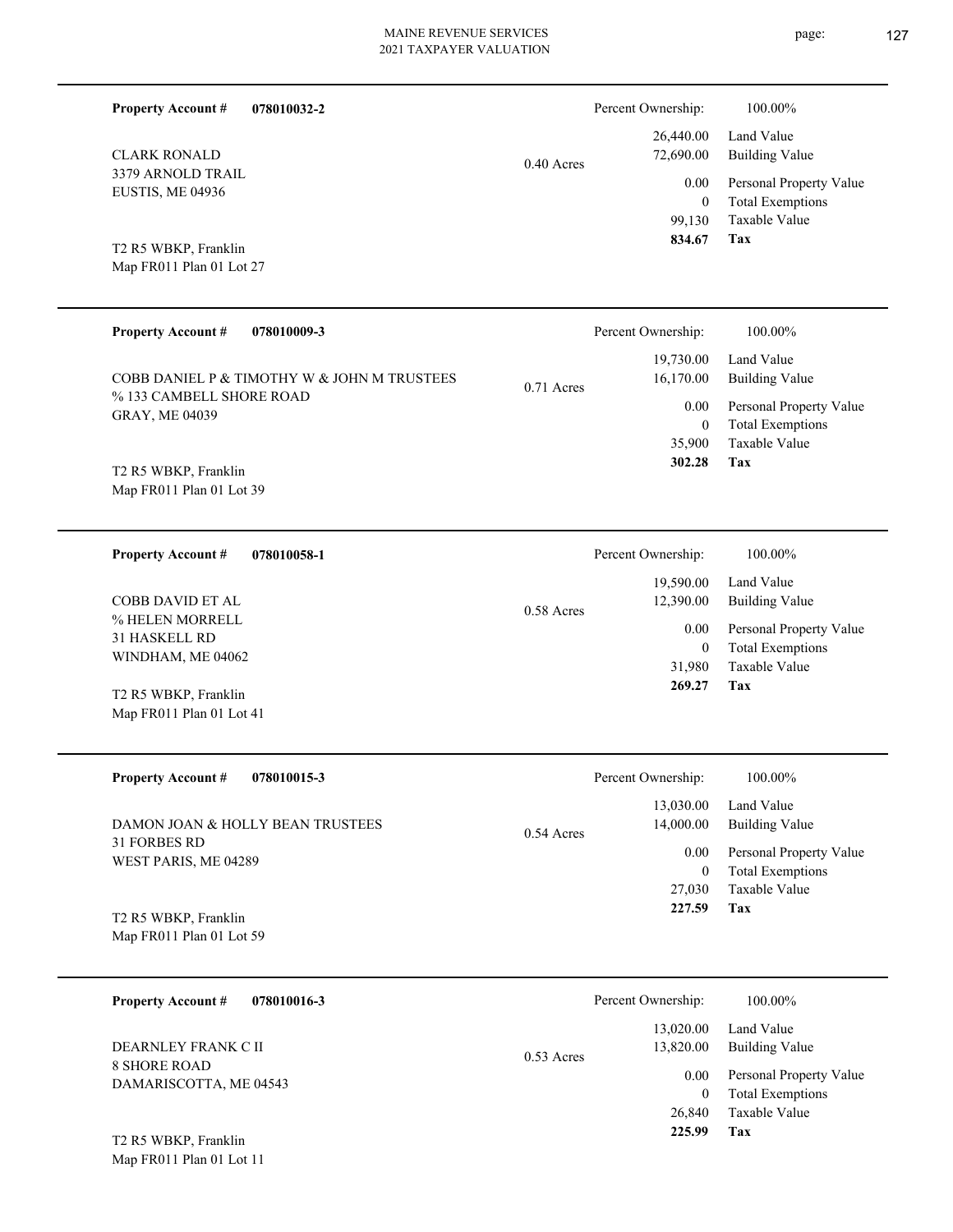| <b>Property Account #</b><br>078010079-1         |              | Percent Ownership:         | 100.00%                                            |
|--------------------------------------------------|--------------|----------------------------|----------------------------------------------------|
| DEVOE LEWIS & DEBORAH                            | $1.13$ Acres | 20,190.00<br>40,430.00     | Land Value<br><b>Building Value</b>                |
| <b>55 TAYLOR ROAD</b><br>WINSLOW, ME 04901       |              | $0.00\,$<br>$\overline{0}$ | Personal Property Value<br><b>Total Exemptions</b> |
|                                                  |              | 60,620<br>510.42           | Taxable Value<br>Tax                               |
| T2 R5 WBKP, Franklin<br>Map FR011 Plan 01 Lot 25 |              |                            |                                                    |
|                                                  |              |                            |                                                    |
| <b>Property Account #</b><br>078010022-1         |              | Percent Ownership:         | 100.00%                                            |
| DYER DONALD SR & PAULINE M                       | $0.59$ Acres | 19,610.00<br>18,930.00     | Land Value<br><b>Building Value</b>                |
| <b>136 TANDBERG TRAIL</b><br>WINDHAM, ME 04062   |              | $0.00\,$<br>$\overline{0}$ | Personal Property Value<br><b>Total Exemptions</b> |
|                                                  |              | 38,540<br>324.51           | Taxable Value<br>Tax                               |
| T2 R5 WBKP, Franklin<br>Map FR011 Plan 01 Lot 43 |              |                            |                                                    |
|                                                  |              |                            |                                                    |
| <b>Property Account #</b><br>078010047-3         |              | Percent Ownership:         | 100.00%                                            |
| FINLEY SHELLEY R & DAREN P RAINEY                | $0.81$ Acres | 19,850.00<br>19,890.00     | Land Value<br><b>Building Value</b>                |
| <b>39 CHIPMAN AVENUE</b><br>MELROSE, MA 02176    |              | 0.00<br>$\overline{0}$     | Personal Property Value<br><b>Total Exemptions</b> |
|                                                  |              | 39,740<br>334.61           | <b>Taxable Value</b><br>Tax                        |
| T2 R5 WBKP, Franklin<br>Map FR011 Plan 01 Lot 49 |              |                            |                                                    |
|                                                  |              |                            |                                                    |
| <b>Property Account #</b><br>078010025-2         |              | Percent Ownership:         | 100.00%                                            |
| <b>GAUCH DOROTHY M</b>                           | $0.53$ Acres | 19,530.00<br>18,440.00     | Land Value<br><b>Building Value</b>                |
| %YVONNE BARNICKEL<br>338 LAFAYETTE AVE           |              | $0.00\,$                   | Personal Property Value                            |
| PITTSBURGH, PA 15214                             |              | $\boldsymbol{0}$<br>37,970 | <b>Total Exemptions</b><br>Taxable Value           |
| T2 R5 WBKP, Franklin<br>Map FR011 Plan 01 Lot 50 |              | 319.71                     | Tax                                                |
|                                                  |              |                            |                                                    |
| <b>Property Account #</b><br>078010074-2         |              | Percent Ownership:         | 100.00%                                            |
| <b>GAUCH HARRY R</b>                             |              | 19,560.00<br>13,020.00     | Land Value<br><b>Building Value</b>                |
| <b>6 TOWERS STREET</b><br>JERSEY CITY, NJ 07305  | $0.55$ Acres | $0.00\,$                   | Personal Property Value                            |
|                                                  |              | $\mathbf{0}$<br>32,580     | <b>Total Exemptions</b><br>Taxable Value           |
| T2 R5 WBKP, Franklin                             |              | 274.32                     | Tax                                                |
| Map FR011 Plan 01 Lot 58                         |              |                            |                                                    |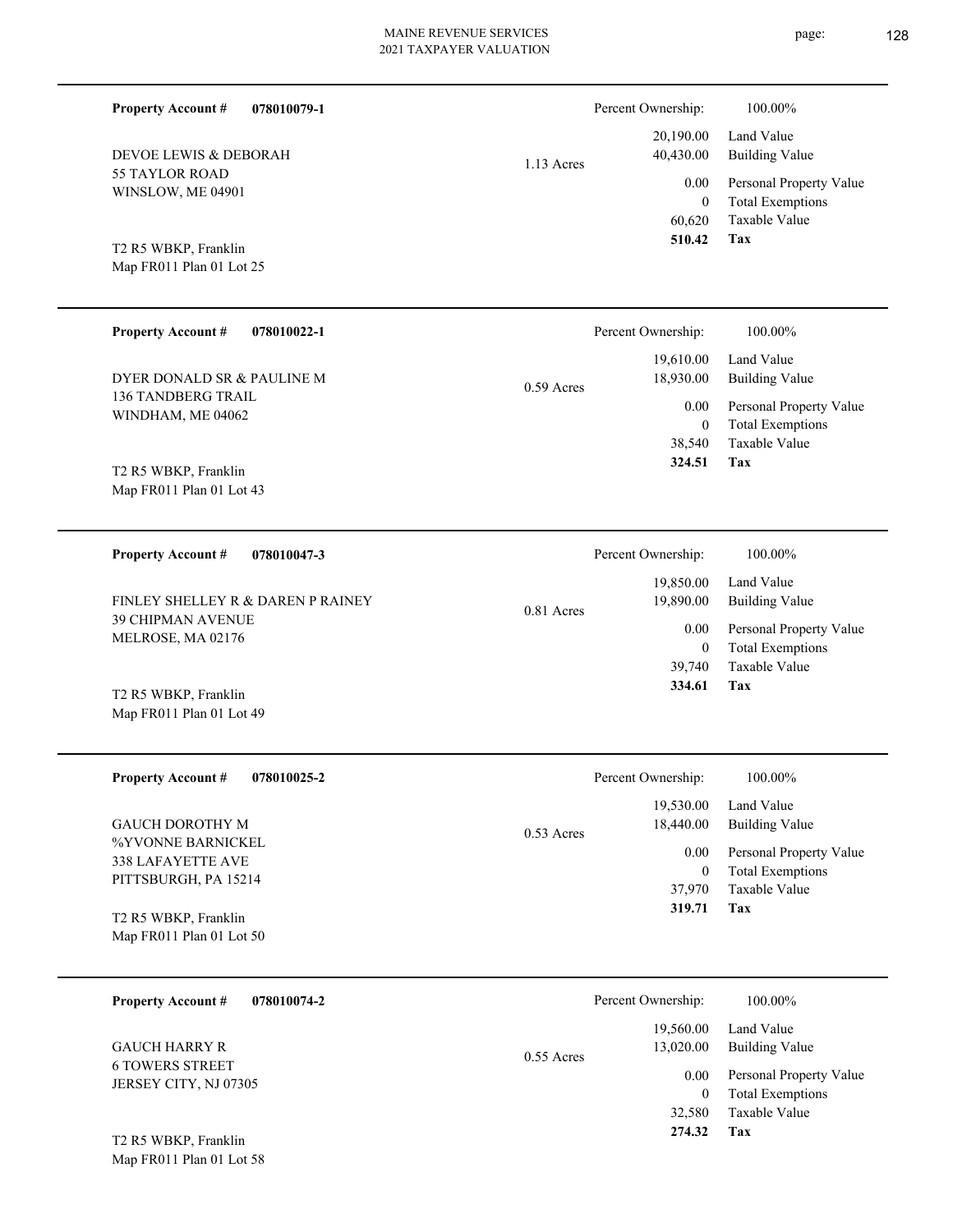| <b>Property Account #</b><br>078010026-2         |              | Percent Ownership:             | 100.00%                                                             |
|--------------------------------------------------|--------------|--------------------------------|---------------------------------------------------------------------|
| <b>GORDON TERRY &amp; DARRYL</b>                 | $0.67$ Acres | 19,680.00<br>18,520.00         | Land Value<br><b>Building Value</b>                                 |
| PO BOX 622<br>BREWER, ME 04412                   |              | 0.00<br>$\theta$<br>38,200     | Personal Property Value<br><b>Total Exemptions</b><br>Taxable Value |
| T2 R5 WBKP, Franklin<br>Map FR011 Plan 01 Lot 46 |              | 321.64                         | <b>Tax</b>                                                          |
| <b>Property Account #</b><br>078010056-1         |              | Percent Ownership:             | 100.00%                                                             |
| HAWK ROBERT G & LISE M                           | $0.57$ Acres | 13,050.00<br>25,190.00         | Land Value<br><b>Building Value</b>                                 |
| BOX 541 BOG RD<br>VASSALBORO, ME 04989           |              | 0.00<br>$\mathbf{0}$<br>38,240 | Personal Property Value<br><b>Total Exemptions</b><br>Taxable Value |
| T2 R5 WBKP, Franklin<br>Map FR011 Plan 01 Lot 29 |              | 321.98                         | Tax                                                                 |
| <b>Property Account #</b><br>078010027-1         |              | Percent Ownership:             | 100.00%                                                             |
| HIRST NORMAN & BARBARA M                         | $0.73$ Acres | 19,760.00<br>28,560.00         | Land Value<br><b>Building Value</b>                                 |
| 24 PARKER FARM RD<br>BUXTON, ME 04093            |              | 0.00<br>$\mathbf{0}$<br>48,320 | Personal Property Value<br><b>Total Exemptions</b><br>Taxable Value |
| T2 R5 WBKP, Franklin<br>Map FR011 Plan 01 Lot 48 |              | 406.85                         | Tax                                                                 |
| <b>Property Account #</b><br>078010029-2         |              | Percent Ownership:             | 100.00%                                                             |
| HOISINGTON STEVEN & JAMES SCOTT                  | $0.64$ Acres | 41,760.00<br>29,580.00         | Land Value<br><b>Building Value</b>                                 |
| <b>47 MAPLE STREET</b><br>KINGFIELD, ME 04947    |              | 0.00<br>$\overline{0}$         | Personal Property Value<br><b>Total Exemptions</b>                  |
| T2 R5 WBKP, Franklin<br>Map FR011 Plan 01 Lot 30 |              | 71,340<br>600.68               | Taxable Value<br>Tax                                                |
| <b>Property Account #</b><br>078010055-1         |              | Percent Ownership:             | 100.00%                                                             |
| HUNTER JAMES N                                   |              | 12,220.00<br>11,470.00         | Land Value<br><b>Building Value</b>                                 |
| <b>48 FLORAL STREET</b><br><b>BATH, ME 04530</b> | $0.43$ Acres | $0.00\,$<br>$\overline{0}$     | Personal Property Value<br><b>Total Exemptions</b>                  |
| <b>TRAILERS</b>                                  |              | 23,690<br>199.47               | Taxable Value<br>Tax                                                |
| T2 R5 WBKP, Franklin<br>Map FR011 Plan 01 Lot 12 |              |                                |                                                                     |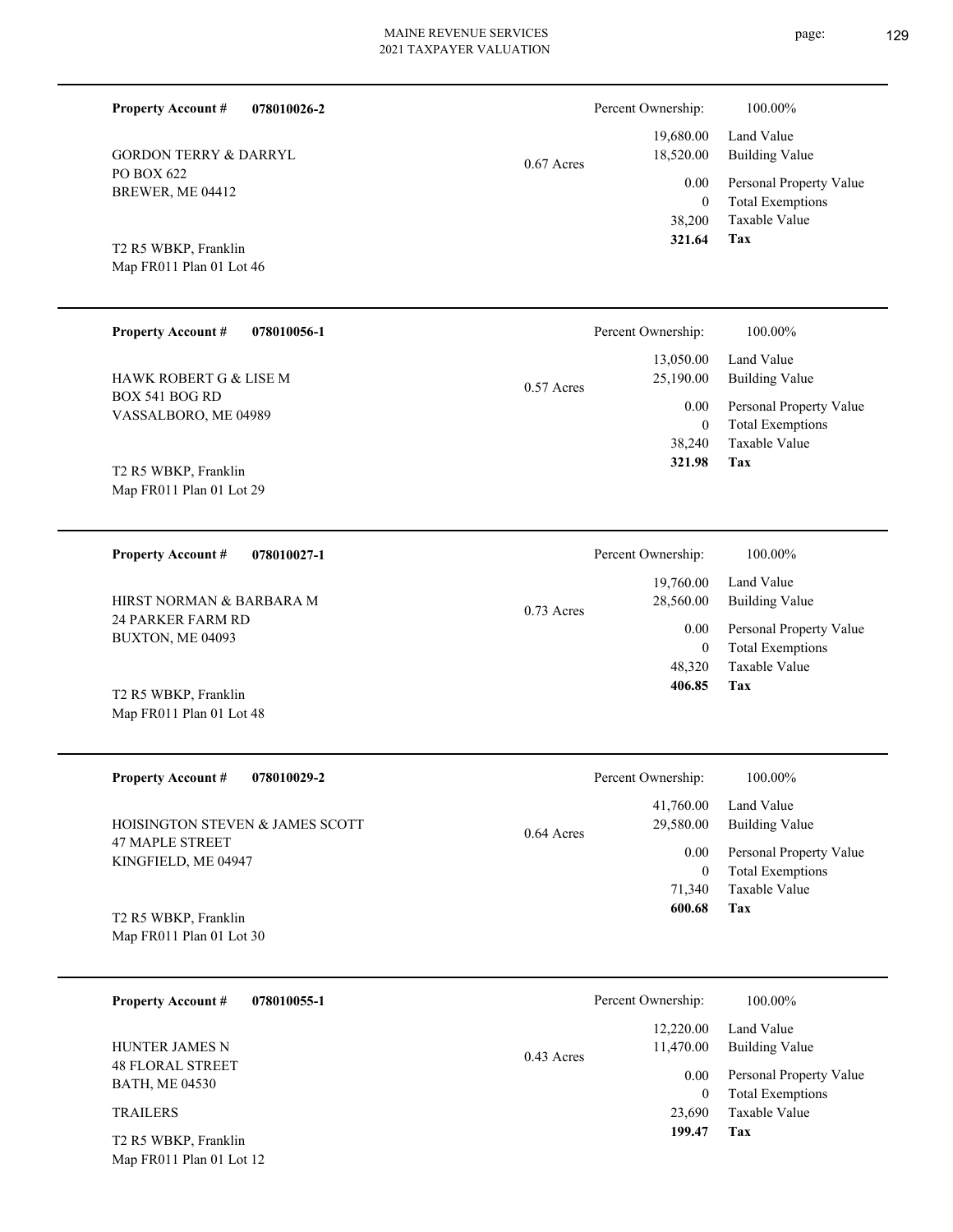Percent Ownership:  $100.00\%$ 

|              | 549.66    | Tax                          |
|--------------|-----------|------------------------------|
|              |           | 65,280 Taxable Value         |
|              | $\theta$  | <b>Total Exemptions</b>      |
| $1.10$ Acres |           | 0.00 Personal Property Value |
|              | 50,340.00 | Building Value               |
|              |           | 14,940.00 Land Value         |

Map FR011 Plan 01 Lot 3 T2 R5 WBKP, Franklin

85 BEECH HILL ROAD FREEPORT, ME 04032

JACKSON DENNIS M & BARRY W

**Property Account #**

**078010033-2**

| <b>Property Account #</b><br>078010036-3                                                                     | Percent Ownership:                                                   | 100.00%                                                                                             |
|--------------------------------------------------------------------------------------------------------------|----------------------------------------------------------------------|-----------------------------------------------------------------------------------------------------|
| KENISTON FLOYD F & EVANGELINE A ET AL<br>% KENDRA OUELLETTE<br>934 NEW VINEYARD ROAD<br>FARMINGTON, ME 04938 | 19,550.00<br>17,320.00<br>$0.54$ Acres<br>0.00<br>$\theta$<br>36,870 | Land Value<br>Building Value<br>Personal Property Value<br><b>Total Exemptions</b><br>Taxable Value |
| T <sub>2</sub> R <sub>5</sub> WBKP, Franklin<br>Map $FR011$ Plan 01 Lot 16                                   | 310.45                                                               | Tax                                                                                                 |

| 078010030-4<br><b>Property Account #</b> | Percent Ownership:        | 100.00%                 |
|------------------------------------------|---------------------------|-------------------------|
|                                          | 24,000.00                 | Land Value              |
| KNOX CARRIE A & TIMOTHY                  | 61,440.00<br>$0.49$ Acres | Building Value          |
| 17 ROYAL AVE<br>RUMFORD, ME 04276        | 0.00                      | Personal Property Value |
|                                          | 0                         | <b>Total Exemptions</b> |
|                                          | 85,440                    | Taxable Value           |
| T2 R5 WBKP, Franklin                     | 719.40                    | Tax                     |

| <b>Property Account #</b><br>078010046-2       | Percent Ownership:        | 100.00%                 |
|------------------------------------------------|---------------------------|-------------------------|
|                                                | 13,000.00                 | Land Value              |
| KRAUTH WAYNE C & DEAN R<br>27 ROYAL PINE DRIVE | 61,020.00<br>$0.48$ Acres | Building Value          |
| STEEP FALLS, ME 04085                          | 0.00                      | Personal Property Value |
|                                                | $\theta$                  | <b>Total Exemptions</b> |
|                                                | 74,020                    | Taxable Value           |
| T2 R5 WBKP, Franklin                           | 623.25                    | Tax                     |
| Map FR011 Plan 01 Lot 23                       |                           |                         |

| 078010050-1<br><b>Property Account #</b>                 | Percent Ownership:                     | 100.00%                                            |
|----------------------------------------------------------|----------------------------------------|----------------------------------------------------|
| <b>LAMB WALTER JR</b><br>PO BOX 784<br>WINDHAM, ME 04062 | 20,330.00<br>63,840.00<br>$0.43$ Acres | Land Value<br><b>Building Value</b>                |
|                                                          | 0.00<br>$\mathbf{0}$                   | Personal Property Value<br><b>Total Exemptions</b> |
| T <sub>2</sub> R <sub>5</sub> WBKP, Franklin             | 84,170<br>708.71                       | Taxable Value<br>Tax                               |

Map FR011 Plan 01 Lot 31

Map FR011 Plan 01 Lot 34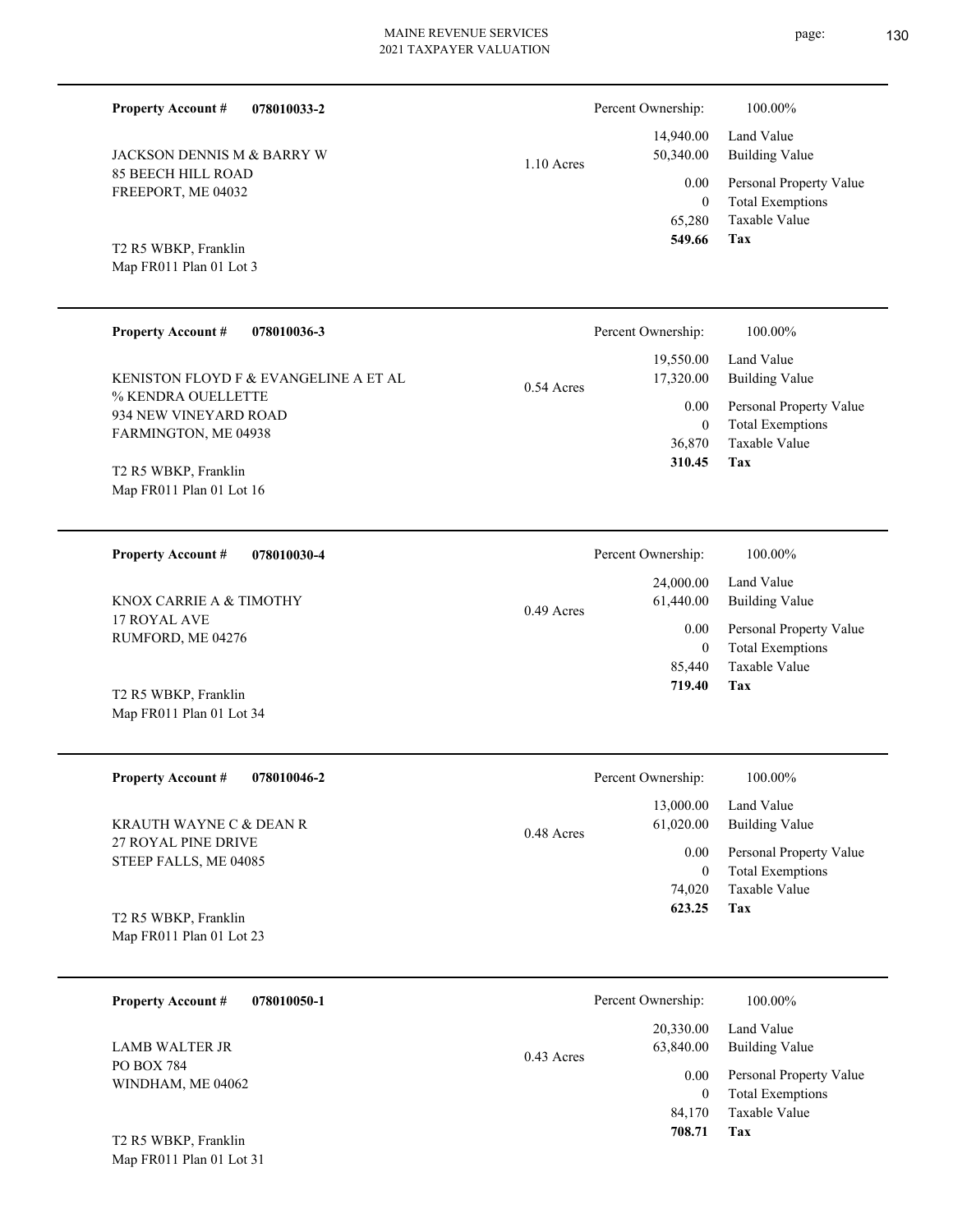| 078010061-2<br><b>Property Account #</b>            |              | Percent Ownership:             | 100.00%                                                             |
|-----------------------------------------------------|--------------|--------------------------------|---------------------------------------------------------------------|
| LATHAM HAROLD W & NANCY L                           | $0.57$ Acres | 13,050.00<br>7,260.00          | Land Value<br><b>Building Value</b>                                 |
| <b>48 LONG HILL ROAD</b><br>GRAY, ME 04039          |              | 0.00<br>$\mathbf{0}$<br>20,310 | Personal Property Value<br><b>Total Exemptions</b><br>Taxable Value |
| T2 R5 WBKP, Franklin                                |              | 171.01                         | Tax                                                                 |
| Map FR011 Plan 01 Lot 14                            |              |                                |                                                                     |
| <b>Property Account #</b><br>078010083-1            |              | Percent Ownership:             | 100.00%                                                             |
| <b>MACPHEE HOPE</b>                                 | $0.70$ Acres | 13,150.00<br>0.00              | Land Value<br><b>Building Value</b>                                 |
| 3162 THE ARNOLD TRAIL<br>ALDER STREAM TWP, ME 04936 |              | 0.00                           | Personal Property Value<br><b>Total Exemptions</b>                  |
|                                                     |              | 13,150<br>$\theta$             | <b>Taxable Value</b>                                                |
| T2 R5 WBKP, Franklin                                |              | 0.00                           | Tax                                                                 |
| Map FR011 Plan 01 Lot 67<br>Penobscot Indian        |              |                                |                                                                     |
| <b>Property Account #</b><br>078010041-2            |              | Percent Ownership:             | 100.00%                                                             |
| MAHONEY BINH & TIMOTHY P                            | $1.01$ Acres | 13,370.00<br>28,720.00         | Land Value<br><b>Building Value</b>                                 |
| PO BOX 83<br>LEBANON, ME 04027                      |              | 0.00<br>$\mathbf{0}$           | Personal Property Value<br><b>Total Exemptions</b>                  |
|                                                     |              | 42,090<br>354.40               | Taxable Value<br><b>Tax</b>                                         |
| T2 R5 WBKP, Franklin<br>Map FR011 Plan 01 Lot 33    |              |                                |                                                                     |
| <b>Property Account #</b><br>078010040-3            |              | Percent Ownership:             | 100.00%                                                             |
| MCCUBREY CAROL C, MARION F WHEELER, & ROBEI         | $0.56$ Acres | 19,560.00<br>30,890.00         | Land Value<br><b>Building Value</b>                                 |
| % ROBERT A MCCUBREY<br><b>5 WASHOUT WAY</b>         |              | 0.00                           | Personal Property Value                                             |
| WINDHAM, ME 04062                                   |              | $\boldsymbol{0}$<br>50,450     | <b>Total Exemptions</b><br>Taxable Value                            |
| T2 R5 WBKP, Franklin                                |              | 424.79                         | Tax                                                                 |
| Map FR011 Plan 01 Lot 56                            |              |                                |                                                                     |
| <b>Property Account #</b><br>078010042-2            |              | Percent Ownership:             | 100.00%                                                             |
| MCQUILLAN RORY M ET AL                              | $0.53$ Acres | 13,020.00<br>16,570.00         | Land Value<br><b>Building Value</b>                                 |
| 179 TIFFANY RD<br>SIDNEY, ME 04330                  |              | 0.00                           | Personal Property Value                                             |
|                                                     |              | $\mathbf{0}$<br>29,590         | <b>Total Exemptions</b><br>Taxable Value                            |
| T2 R5 WBKP, Franklin                                |              | 249.15                         | Tax                                                                 |
| Map FR011 Plan 01 Lot 44                            |              |                                |                                                                     |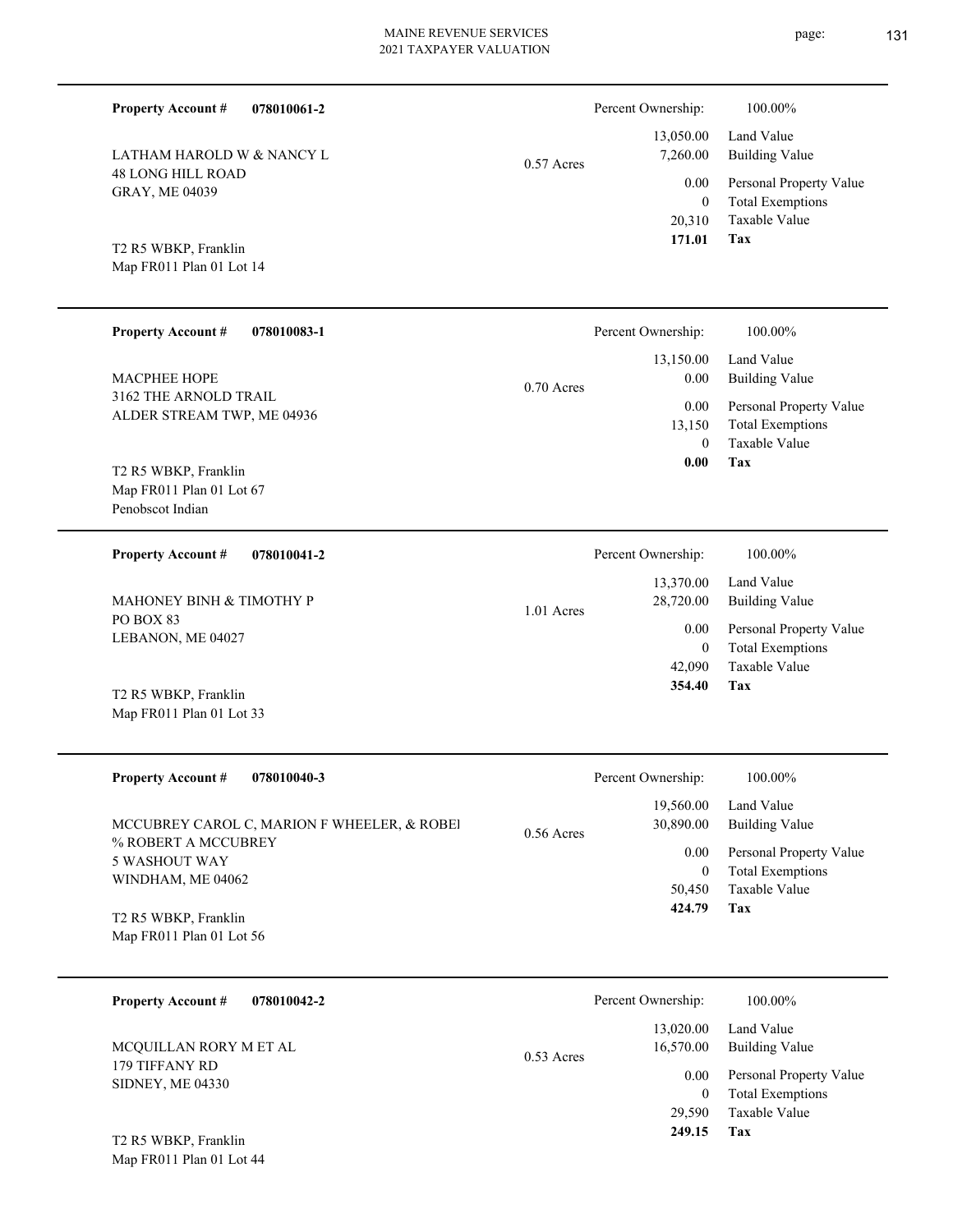0.67 Acres

1.00 Acres

| <b>Property Account #</b><br>078010084-1         | Percent Ownership:<br>12.270.00. | 100.00%<br>$L_{end}$ Value |
|--------------------------------------------------|----------------------------------|----------------------------|
| T2 R5 WBKP, Franklin<br>Map FR011 Plan 01 Lot 17 | 302.19                           | Tax                        |
|                                                  | 35,890                           | Taxable Val                |
|                                                  | $\bf{0}$                         | Total Exemp                |
| SCARBOROUGH, ME 04074                            | v.vv                             | <b>FUSOIIAI FIU</b>        |

13 WINGS MILL ROAD READFIELD, ME 04355-3148 MINOTY DAWN NEPTUNE

5 DEERING DRIVE

MEECH DIANE PER REP

**Property Account #**

**078010018-2**

Map FR011 Plan 01 Lot 68 Penobscot Indian T2 R5 WBKP, Franklin

**078010043-1** 549 LAKE AVE BAYHEAD, NJ 08742 **Property Account #** OBRIEN DAVID & RENEE G 0.81 Acres

Map FR011 Plan 01 Lot 51 T2 R5 WBKP, Franklin

| <b>Property Account #</b><br>078010081-1                                     | Percent Ownership:                | 100.00%                                                             |
|------------------------------------------------------------------------------|-----------------------------------|---------------------------------------------------------------------|
| PAUL EDWARD JAMES                                                            | 13,370.00<br>0.00<br>$1.00$ Acres | Land Value<br><b>Building Value</b>                                 |
| 430 GRANDVIEW AVE APT 16<br>BANGOR, ME 04401-3243                            | 0.00<br>13,370<br>$\Omega$        | Personal Property Value<br><b>Total Exemptions</b><br>Taxable Value |
| T2 R5 WBKP, Franklin<br>Map FR011 Plan 01 Lot 65<br>Penobscot Indian         | 0.00                              | Tax                                                                 |
| <b>Property Account #</b><br>078010069-1                                     | Percent Ownership:                | 100.00%                                                             |
| PENOBSCOT INDIAN NATION                                                      | 9,100.00<br>0.00<br>$0.26$ Acres  | Land Value<br><b>Building Value</b>                                 |
| <b>COMMUNITY BUILDING</b><br>12 WABANAKI WAY<br>INIDI ANI JOI ANID ALE 04460 | 0.00<br>9,100                     | Personal Property Value<br><b>Total Exemptions</b>                  |

Map FR011 Plan 01 Lot 35 Penobscot Indian T2 R5 WBKP, Franklin

INDIAN ISLAND, ME 04468



| Building Value          |
|-------------------------|
| Personal Property Value |
| <b>Total Exemptions</b> |
| Taxable Value           |
|                         |
|                         |

| Percent Ownership: | 100.00%                 |
|--------------------|-------------------------|
|                    | 13,230.00 Land Value    |
| 18,080.00          | Building Value          |
| 0.00               | Personal Property Value |
| 0                  | <b>Total Exemptions</b> |

**Tax**

**Tax**

0

 **0.00**

Taxable Value

Taxable Value

**Tax**

 0 13,370

 **0.00**

31,310

 **263.63**

 13,370.00 0.00 0.00

Taxable Value Total Exemptions Personal Property Value

Building Value Land Value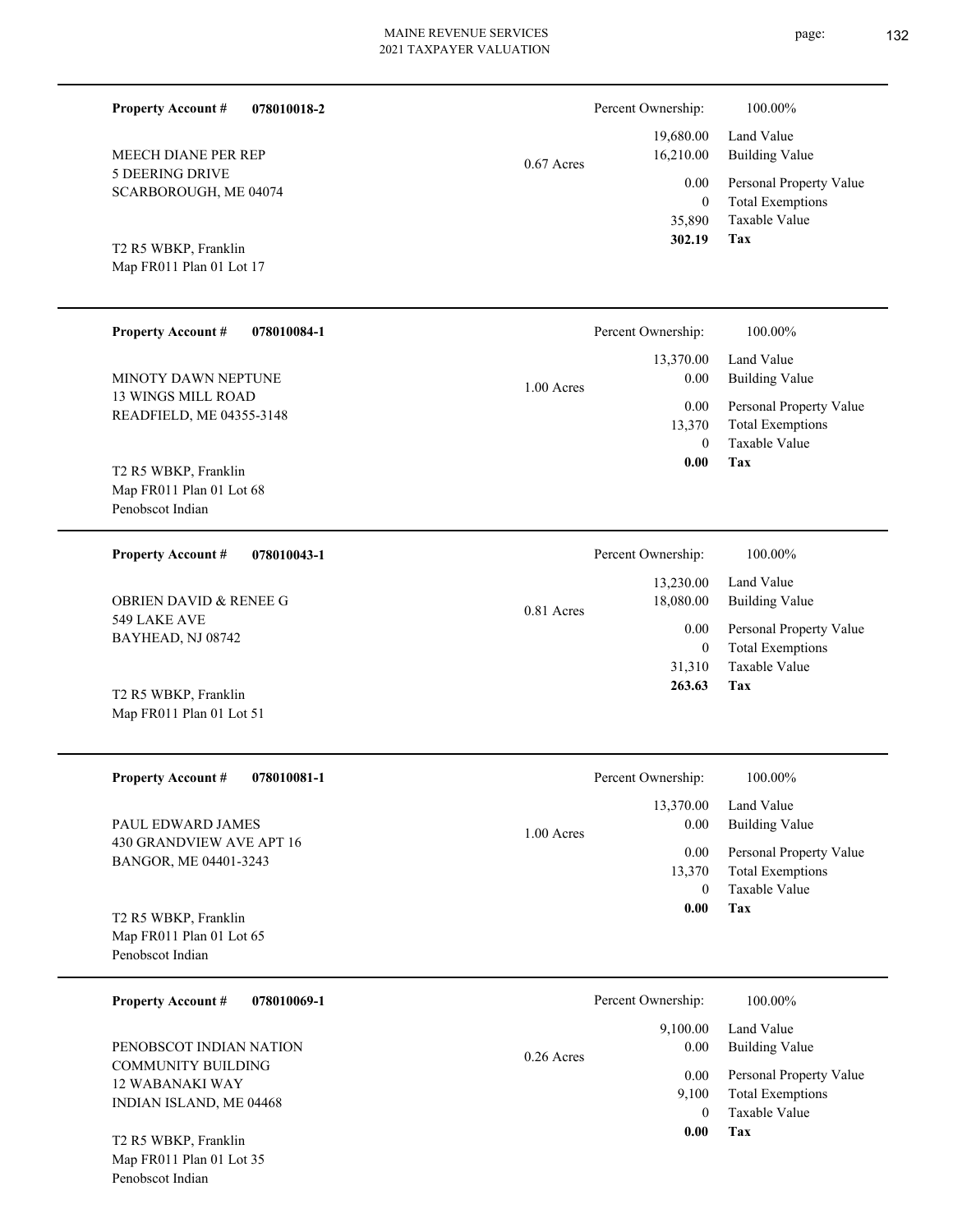**078010070-1**

COMMUNITY BUILDING

PENOBSCOT INDIAN NATION

**Property Account #**

| 21 TAXPAYER VALUATION |                    |                    |
|-----------------------|--------------------|--------------------|
|                       | Percent Ownership: | 100.00%            |
|                       | 41,510.00          | Land Value         |
| 4.94 Acres            | 0.00               | <b>Building Va</b> |
|                       | 0.00               | Personal Pro       |
|                       | 41,510             | Total Exem         |
|                       | $\mathbf{0}$       | Taxable Val        |
|                       | 0.00               | Tax                |
|                       |                    |                    |
|                       | Percent Ownership: | 100.00%            |
|                       | 13,370.00          | Land Value         |

| <b>12 WABANAKI WAY</b><br>INDIAN ISLAND, ME 04468<br>T2 R5 WBKP, Franklin<br>Map FR011 Plan 01 Lot 32 60 61<br>Penobscot Indian | 0.00<br>41,510<br>$\mathbf{0}$<br>0.00                 | Personal Property Value<br><b>Total Exemptions</b><br>Taxable Value<br>Tax |
|---------------------------------------------------------------------------------------------------------------------------------|--------------------------------------------------------|----------------------------------------------------------------------------|
| <b>Property Account #</b><br>078010078-2                                                                                        | Percent Ownership:                                     | 100.00%                                                                    |
| PENOBSCOT INDIAN NATION                                                                                                         | 13,370.00<br>0.00<br>1.00 Acres                        | Land Value<br><b>Building Value</b>                                        |
| <b>COMMUNITY BUILDING</b><br><b>12 WABANAKI WAY</b><br>INDIAN ISLAND, ME 04468                                                  | 0.00<br>13,370<br>$\mathbf{0}$<br>0.00                 | Personal Property Value<br><b>Total Exemptions</b><br>Taxable Value<br>Tax |
| T2 R5 WBKP, Franklin<br>Map FR011 Plan 01 Lot 64<br>Penobscot Indian                                                            |                                                        |                                                                            |
| <b>Property Account #</b><br>078012001-1                                                                                        | Percent Ownership:                                     | 100.00%                                                                    |
| PENOBSCOT INDIAN NATION                                                                                                         | 6,254,308.00<br>Tree Growth<br>0.00<br>23,027.00 Acres | Land Value<br><b>Building Value</b>                                        |
| <b>COMMUNITY BUILDING</b><br><b>12 WABANAKI WAY</b><br>INDIAN ISLAND, ME 04468                                                  | 0.00<br>6,254,308<br>$\mathbf{0}$                      | Personal Property Value<br><b>Total Exemptions</b><br>Taxable Value        |
| T2 R5 WBKP, Franklin<br>Map FR011 Plan 01 Lot 1.1<br>Penobscot Indian                                                           | 0.00                                                   | Tax                                                                        |
| <b>Property Account #</b><br>078012002-1                                                                                        | Percent Ownership:                                     | 100.00%                                                                    |
| PENOBSCOT INDIAN NATION                                                                                                         | 0.00<br>55,800.00                                      | Land Value<br><b>Building Value</b>                                        |
| <b>COMMUNITY BUILDING</b><br><b>12 WABANAKI WAY</b><br>INDIAN ISLAND, ME 04468                                                  | 0.00<br>55,800<br>$\mathbf{0}$                         | Personal Property Value<br><b>Total Exemptions</b><br>Taxable Value        |
| T2 R5 WBKP, Franklin<br>Map FR011 Plan 01 Lot 1.1<br>Penobscot Indian                                                           | 0.00                                                   | Tax                                                                        |
| 078010012-1<br><b>Property Account #</b>                                                                                        | Percent Ownership:                                     | 100.00%                                                                    |
| PEPIN DONNA & CLAUDE                                                                                                            | 13,010.00<br>32,980.00<br>$0.52$ Acres                 | Land Value<br><b>Building Value</b>                                        |
| PO BOX 129<br>STRATTON, ME 04982                                                                                                | 0.00<br>$\mathbf{0}$<br>45,990                         | Personal Property Value<br><b>Total Exemptions</b><br>Taxable Value        |
|                                                                                                                                 | 387.24                                                 | Tax                                                                        |

Map FR011 Plan 01 Lot 13 T2 R5 WBKP, Franklin

## page: **133**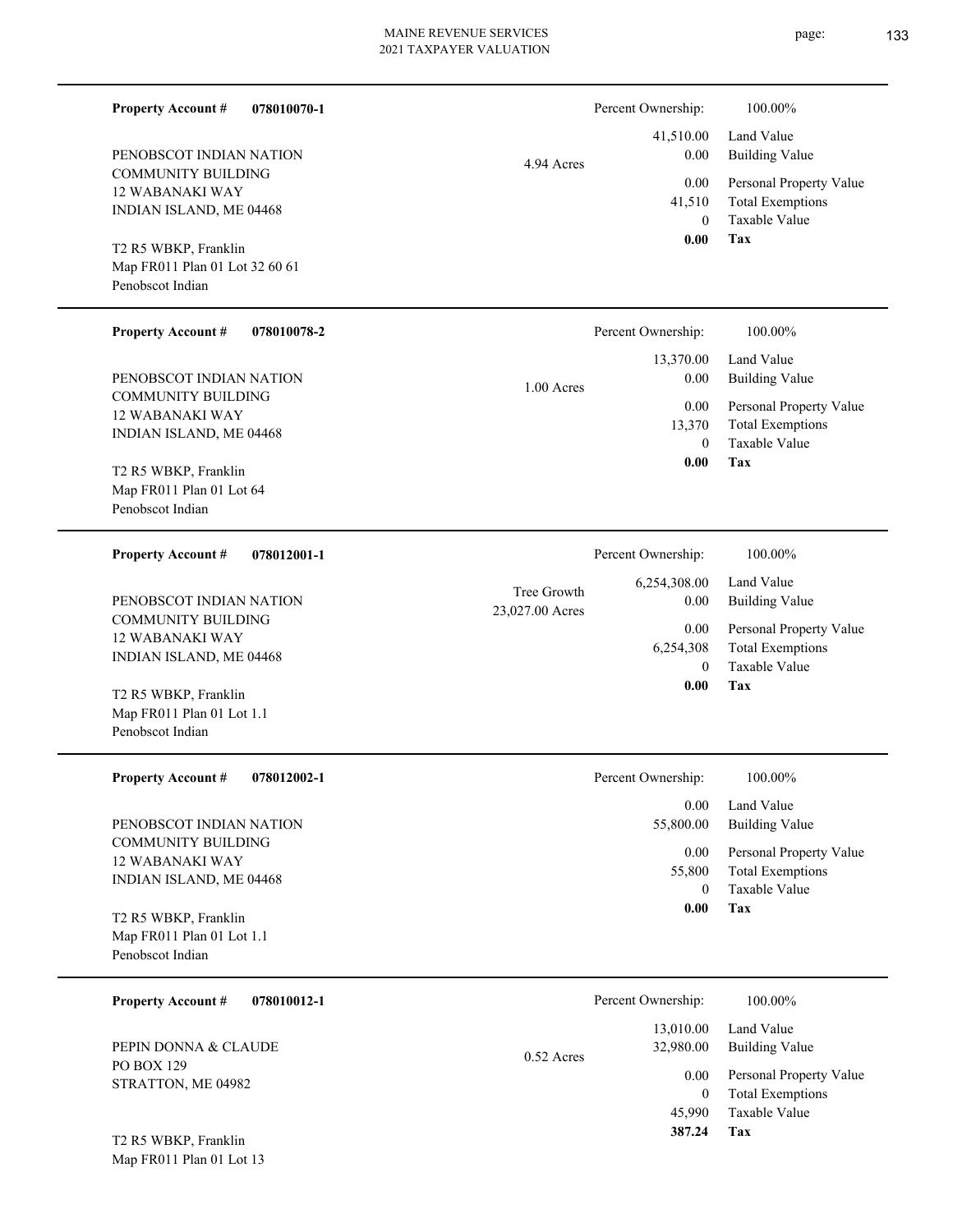page: 134

| <b>Property Account #</b>                                            | 078010085-1                           |              | Percent Ownership:               | 100.00%                                                             |
|----------------------------------------------------------------------|---------------------------------------|--------------|----------------------------------|---------------------------------------------------------------------|
| PULLEN RICHARD O                                                     |                                       | $1.00$ Acres | 13,370.00<br>0.00                | Land Value<br><b>Building Value</b>                                 |
| <b>145 BANGOR ROAD</b><br>BENTON, ME 04901                           |                                       |              | 0.00<br>13,370<br>$\theta$       | Personal Property Value<br><b>Total Exemptions</b><br>Taxable Value |
| T2 R5 WBKP, Franklin<br>Map FR011 Plan 01 Lot 69<br>Penobscot Indian |                                       |              | 0.00                             | Tax                                                                 |
| <b>Property Account #</b>                                            | 078010037-4                           |              | Percent Ownership:               | 100.00%                                                             |
| REITZE JARED C & SHANE F                                             |                                       | $0.53$ Acres | 22,020.00<br>52,330.00           | Land Value<br><b>Building Value</b>                                 |
| 1175 EAST PITTSTON ROAD<br>PITTSTON, ME 04345                        |                                       |              | 0.00<br>$\overline{0}$           | Personal Property Value<br><b>Total Exemptions</b>                  |
| T2 R5 WBKP, Franklin<br>Map FR011 Plan 01 Lot 15                     |                                       |              | 74,350<br>626.03                 | Taxable Value<br>Tax                                                |
|                                                                      |                                       |              |                                  |                                                                     |
| <b>Property Account #</b>                                            | 078010019-2                           |              | Percent Ownership:               | 100.00%                                                             |
|                                                                      | RICHARDSON JEFFREY & RICHARD E II PR  | $0.34$ Acres | 10,790.00<br>14,980.00           | Land Value<br><b>Building Value</b>                                 |
| PO BOX 1807<br>WINDHAM, ME 04062                                     |                                       |              | 0.00<br>$\overline{0}$<br>25,770 | Personal Property Value<br><b>Total Exemptions</b><br>Taxable Value |
| T2 R5 WBKP, Franklin<br>Map FR011 Plan 01 Lot 28                     |                                       |              | 216.98                           | Tax                                                                 |
| <b>Property Account #</b>                                            | 078010076-1                           |              | Percent Ownership:               | 100.00%                                                             |
|                                                                      | RICKARD SHERRY L & MICHAEL R MCCUBREY | 0.41 Acres   | 17,160.00<br>22,900.00           | Land Value<br><b>Building Value</b>                                 |
| 51 WILLIS PK RD<br>BRIDGTON, ME 04009-9554                           |                                       |              | 0.00<br>$\mathbf{0}$             | Personal Property Value<br><b>Total Exemptions</b>                  |
| T2 R5 WBKP, Franklin<br>Map FR011 Plan 01 Lot 57                     |                                       |              | 40,060<br>337.31                 | Taxable Value<br>Tax                                                |
| <b>Property Account #</b>                                            | 078010075-1                           |              | Percent Ownership:               | 100.00%                                                             |
| RIVER CABIN PARTNERSHIP                                              |                                       | 0.57 Acres   | 19,580.00<br>45,760.00           | Land Value<br><b>Building Value</b>                                 |
| 500 SHEEPSCOTT RD<br>NEWCASTLE, ME 04553                             |                                       |              | 0.00<br>$\overline{0}$           | Personal Property Value<br><b>Total Exemptions</b>                  |
| T2 R5 WBKP, Franklin<br>Map FR011 Plan 01 Lot 55                     |                                       |              | 65,340<br>550.16                 | Taxable Value<br>Tax                                                |
|                                                                      |                                       |              |                                  |                                                                     |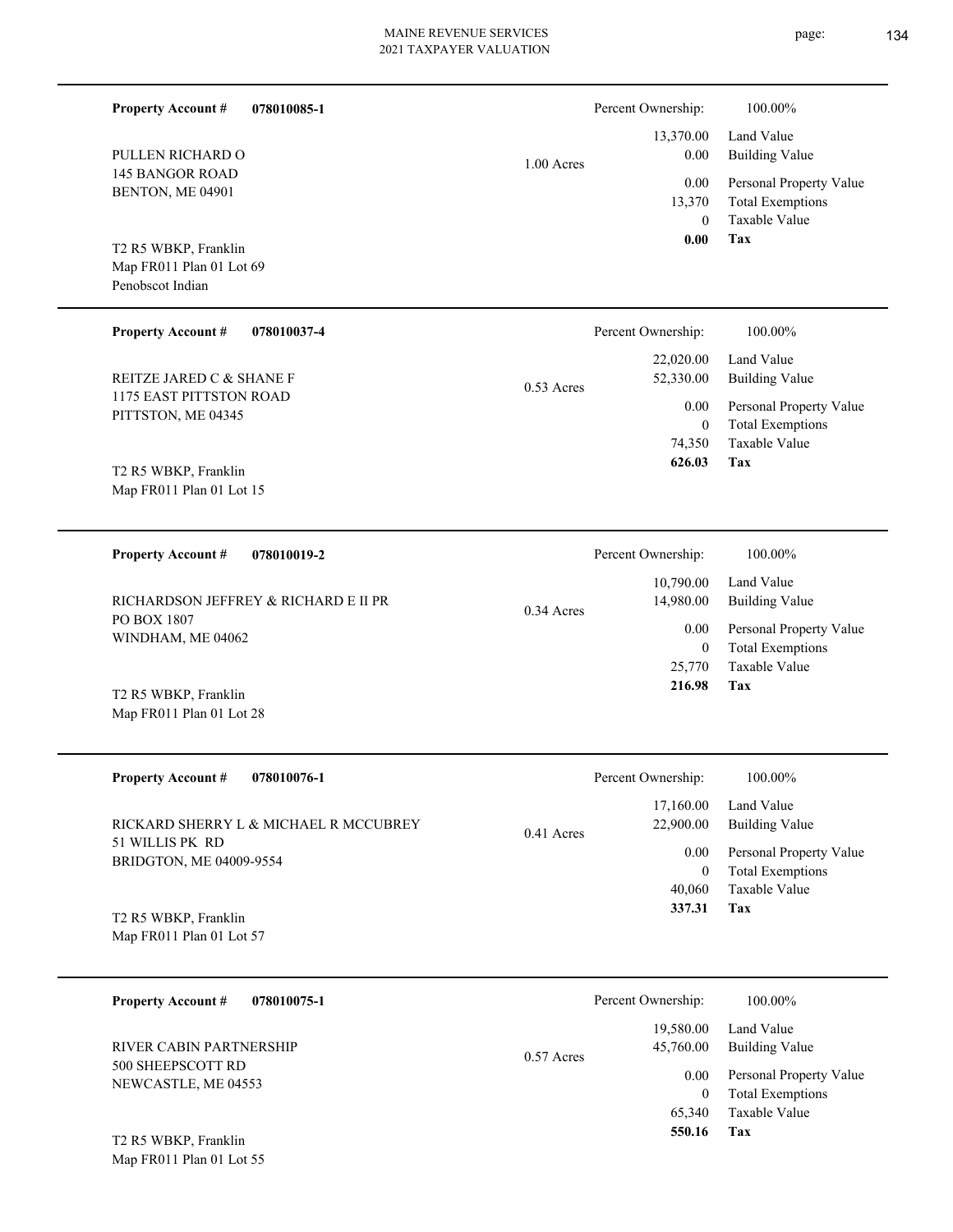÷,

 $\overline{\phantom{0}}$ 

 $\overline{\phantom{a}}$ 

| <b>Property Account #</b>                                            | 078010052-1 |              | Percent Ownership:                            | 100.00%                                                                    |
|----------------------------------------------------------------------|-------------|--------------|-----------------------------------------------|----------------------------------------------------------------------------|
| ROUND MTN FISH & GAME CLUB                                           |             | 7.83 Acres   | 205,950.00<br>302,110.00                      | Land Value<br><b>Building Value</b>                                        |
| % THOMAS SCOTT<br><b>76 WOODLAND ROAD</b><br>DURHAM, ME 04222        |             |              | 0.00<br>$\overline{0}$<br>508,060<br>4,277.87 | Personal Property Value<br><b>Total Exemptions</b><br>Taxable Value<br>Tax |
| T2 R5 WBKP, Franklin<br>Map FR011 Plan 01 Lot 62                     |             |              |                                               |                                                                            |
| <b>Property Account #</b>                                            | 078010082-1 |              | Percent Ownership:                            | 100.00%                                                                    |
| <b>SAPPIER JAMES G</b>                                               |             | 1.20 Acres   | 13,510.00<br>0.00                             | Land Value<br><b>Building Value</b>                                        |
| <b>12 WEST STREET</b><br>INDIAN ISLAND, ME 04468                     |             |              | 0.00<br>13,510<br>$\theta$<br>0.00            | Personal Property Value<br><b>Total Exemptions</b><br>Taxable Value<br>Tax |
| T2 R5 WBKP, Franklin<br>Map FR011 Plan 01 Lot 66<br>Penobscot Indian |             |              |                                               |                                                                            |
| <b>Property Account #</b>                                            | 078010054-2 |              | Percent Ownership:                            | 100.00%                                                                    |
| <b>SCHIFFEL PETER &amp; STEVEN</b>                                   |             | $0.66$ Acres | 19,680.00<br>22,530.00                        | Land Value<br><b>Building Value</b>                                        |
| <b>18 COLDFAX DRIVE</b><br>PEQUANNOCK, NJ 07440                      |             |              | 0.00<br>$\overline{0}$<br>42,210              | Personal Property Value<br><b>Total Exemptions</b><br>Taxable Value        |
| T2 R5 WBKP, Franklin<br>Map FR011 Plan 01 Lot 54                     |             |              | 355.41                                        | Tax                                                                        |
| <b>Property Account #</b>                                            | 078010077-1 |              | Percent Ownership:                            | 100.00%                                                                    |
| <b>SECORD THERESA</b>                                                |             | 1.00 Acres   | 70,460.00<br>31,480.00                        | Land Value<br><b>Building Value</b>                                        |
| 173 W SHORE RD<br>ENDUSTRY, ME 04958-4516                            |             |              | 0.00<br>101,940<br>$\overline{0}$<br>0.00     | Personal Property Value<br><b>Total Exemptions</b><br>Taxable Value<br>Tax |
| T2 R5 WBKP, Franklin<br>Map FR011 Plan 01 Lot 63<br>Penobscot Indian |             |              |                                               |                                                                            |
| <b>Property Account #</b>                                            | 078010010-2 |              | Percent Ownership:                            | 100.00%                                                                    |
| <b>SHAW DANIEL LEE</b>                                               |             | $0.46$ Acres | 23,220.00<br>36,850.00                        | Land Value<br><b>Building Value</b>                                        |
| 62 WEST KINGFIELD RD<br>APT <sub>4</sub><br>KINGFIELD, ME 04947      |             |              | 0.00<br>$\overline{0}$<br>60,070<br>505.79    | Personal Property Value<br><b>Total Exemptions</b><br>Taxable Value<br>Tax |
| T2 R5 WBKP, Franklin<br>Map FR011 Plan 01 Lot 22                     |             |              |                                               |                                                                            |

page: 135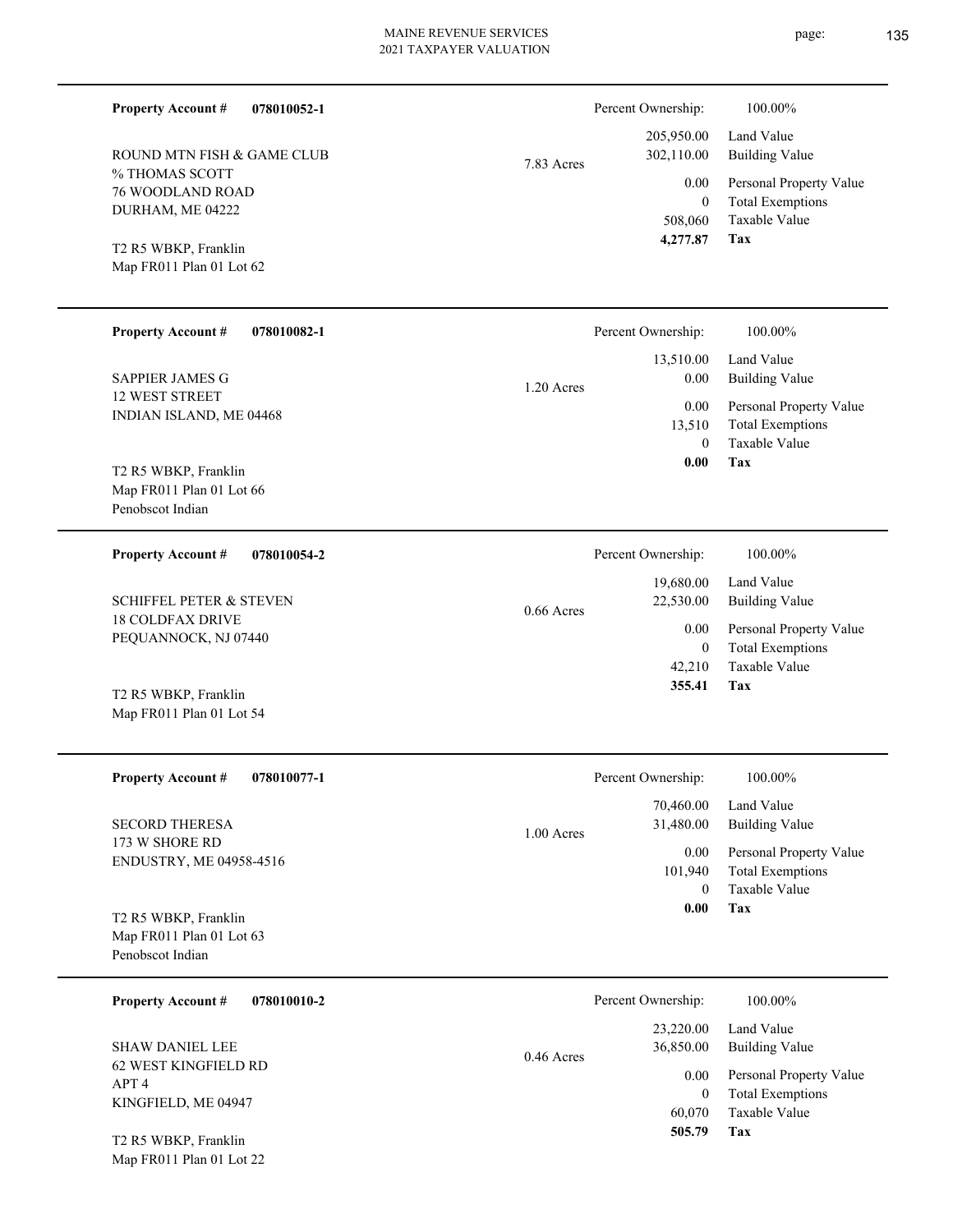| <b>Property Account #</b><br>078010038-4                     |              | Percent Ownership:             | 100.00%                                                                    |  |
|--------------------------------------------------------------|--------------|--------------------------------|----------------------------------------------------------------------------|--|
| SMITH MICHAEL A & BETH A                                     | $0.63$ Acres | 16,590.00<br>50,050.00         | Land Value<br><b>Building Value</b>                                        |  |
| 147 OLD BATH RD<br>WISCASSET, ME 04578                       |              | 0.00<br>$\mathbf{0}$           | Personal Property Value<br><b>Total Exemptions</b>                         |  |
| T2 R5 WBKP, Franklin<br>Map FR011 Plan 01 Lot 2              |              | 66,640<br>561.11               | Taxable Value<br>Tax                                                       |  |
| <b>Property Account #</b><br>078010053-2                     |              | Percent Ownership:             | 100.00%                                                                    |  |
| ST JEAN DOUGLAS P & SCOTT J                                  | $0.42$ Acres | 11,440.00<br>16,760.00         | Land Value<br><b>Building Value</b>                                        |  |
| <b>761 TUNK HILL ROAD</b><br><b>FOSTER, RI 02825</b>         |              | 0.00<br>$\mathbf{0}$<br>28,200 | Personal Property Value<br><b>Total Exemptions</b><br><b>Taxable Value</b> |  |
| T2 R5 WBKP, Franklin<br>Map FR011 Plan 01 Lot 21             |              | 237.44                         | Tax                                                                        |  |
| 078010049-1<br><b>Property Account #</b>                     |              | Percent Ownership:             | 100.00%                                                                    |  |
| <b>STACK WILMA ANN</b>                                       | $0.62$ Acres | 15,090.00<br>28,970.00         | Land Value<br><b>Building Value</b>                                        |  |
| <b>686 WHITES BRIDGE ROAD</b><br>STANDISH, ME 04084          |              | 0.00<br>$\mathbf{0}$<br>44,060 | Personal Property Value<br><b>Total Exemptions</b><br>Taxable Value        |  |
| T2 R5 WBKP, Franklin<br>Map FR011 Plan 01 Lot 4              |              | 370.99                         | Tax                                                                        |  |
| <b>Property Account #</b><br>078010011-2                     |              | Percent Ownership:             | 100.00%                                                                    |  |
| TALBOT CHRISTOPHER G & DAVID W                               | $0.30$ Acres | 10,010.00<br>28,540.00         | Land Value<br><b>Building Value</b>                                        |  |
| 33 JEWELL STREET<br>JAY, ME 04239                            |              | 0.00<br>$\boldsymbol{0}$       | Personal Property Value<br><b>Total Exemptions</b>                         |  |
| T2 R5 WBKP, Franklin<br>Map FR011 Plan 01 Lot 6              |              | 38,550<br>324.59               | Taxable Value<br>Tax                                                       |  |
| <b>Property Account #</b><br>078010001-2                     |              | Percent Ownership:             | 100.00%                                                                    |  |
| THE ALLAIRE REVOCABLE TRUST                                  |              | 13,100.00<br>23,920.00         | Land Value<br><b>Building Value</b>                                        |  |
| % DANILE ALLAIRE & NANCY<br>PO BOX 54<br>SHAPLEIGH, ME 04076 | $0.64$ Acres | 0.00<br>$\boldsymbol{0}$       | Personal Property Value<br><b>Total Exemptions</b>                         |  |
| T2 R5 WBKP, Franklin<br>Map FR011 Plan 01 Lot 1              |              | 37,020<br>311.71               | Taxable Value<br>Tax                                                       |  |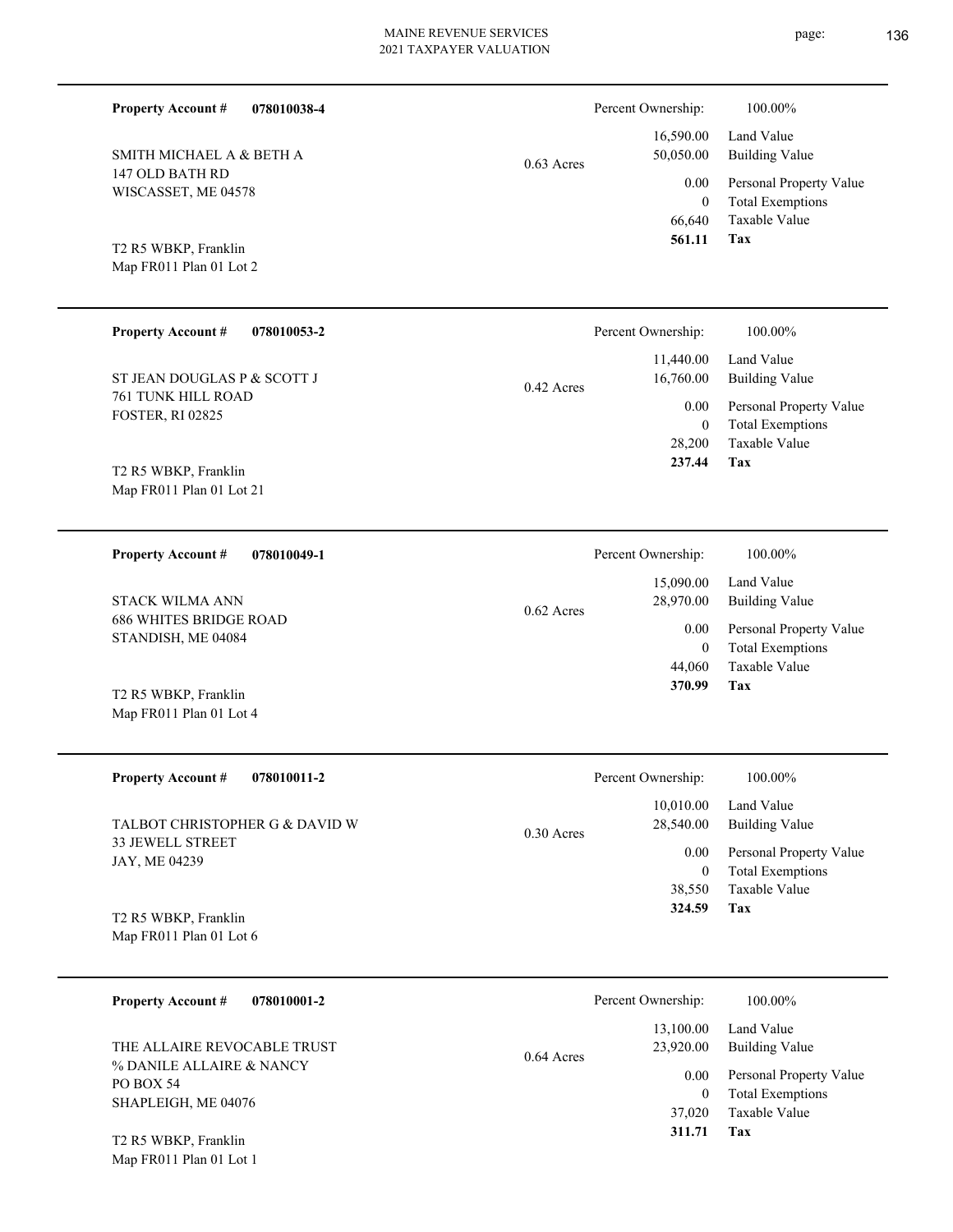▃

page: **137** 

| <b>Property Account #</b><br>THOMPSON THERESA M<br>88 WINDSOR RD<br>CHELSEA, ME 04330           | 078010086-1 | 1.00 Acres   | Percent Ownership:<br>13,370.00<br>0.00<br>0.00<br>13,370 | 100.00%<br>Land Value<br><b>Building Value</b><br>Personal Property Value<br><b>Total Exemptions</b> |
|-------------------------------------------------------------------------------------------------|-------------|--------------|-----------------------------------------------------------|------------------------------------------------------------------------------------------------------|
| T2 R5 WBKP, Franklin<br>Map FR011 Plan 01 Lot 70<br>Penobscot Indian                            |             |              | $\overline{0}$<br>0.00                                    | Taxable Value<br>Tax                                                                                 |
| <b>Property Account #</b>                                                                       | 078010057-2 |              | Percent Ownership:                                        | 100.00%                                                                                              |
| TOBIN TERENCE, TIMOTHY & THOMAS                                                                 |             | $0.61$ Acres | 19,620.00<br>20,620.00                                    | Land Value<br><b>Building Value</b>                                                                  |
| 243 SOUTH HIGH STREET<br>BRIDGTON, ME 04009<br>T2 R5 WBKP, Franklin<br>Map FR011 Plan 01 Lot 18 |             |              | 0.00<br>$\boldsymbol{0}$<br>40,240<br>338.82              | Personal Property Value<br><b>Total Exemptions</b><br>Taxable Value<br>Tax                           |
| <b>Property Account #</b>                                                                       | 078010020-3 |              | Percent Ownership:                                        | 100.00%                                                                                              |
| <b>WARREN KYLES &amp; SAMANTHA</b>                                                              |             | $0.74$ Acres | 13,180.00<br>21,120.00                                    | Land Value<br><b>Building Value</b>                                                                  |
| <b>DEPOY-WARREN</b><br><b>70 KENT STREET</b><br>PORTLAND, ME 04102                              |             |              | 0.00<br>$\mathbf{0}$<br>34,300                            | Personal Property Value<br><b>Total Exemptions</b><br>Taxable Value                                  |
| T2 R5 WBKP, Franklin<br>Map FR011 Plan 01 Lot 40                                                |             |              | 288.81                                                    | Tax                                                                                                  |
| <b>Property Account #</b>                                                                       | 078010031-4 |              | Percent Ownership:                                        | 100.00%                                                                                              |
| WILES BICKFORD L & TRACY L                                                                      |             | 0.62 Acres   | 23,140.00<br>43,360.00                                    | Land Value<br><b>Building Value</b>                                                                  |
| 15 SUNSHINE DR<br>HOLLIS CENTER, ME 04042                                                       |             |              | 0.00<br>$\overline{0}$<br>66,500<br>559.93                | Personal Property Value<br><b>Total Exemptions</b><br>Taxable Value<br>Tax                           |
| T2 R5 WBKP, Franklin<br>Map FR011 Plan 01 Lot 52                                                |             |              |                                                           |                                                                                                      |
| <b>Property Account #</b>                                                                       | 078010060-2 |              | Percent Ownership:                                        | 100.00%                                                                                              |
| <b>WILSON CHARLES N</b>                                                                         |             | 0.50 Acres   | 13,000.00<br>29,090.00                                    | Land Value<br><b>Building Value</b>                                                                  |
| 11 BORDER RD<br>SCARBOROUGH, ME 04074-9687                                                      |             |              | 0.00<br>$\overline{0}$<br>42,090<br>354.40                | Personal Property Value<br><b>Total Exemptions</b><br>Taxable Value<br>Tax                           |
| T2 R5 WBKP, Franklin<br>Map FR011 Plan 01 Lot 24                                                |             |              |                                                           |                                                                                                      |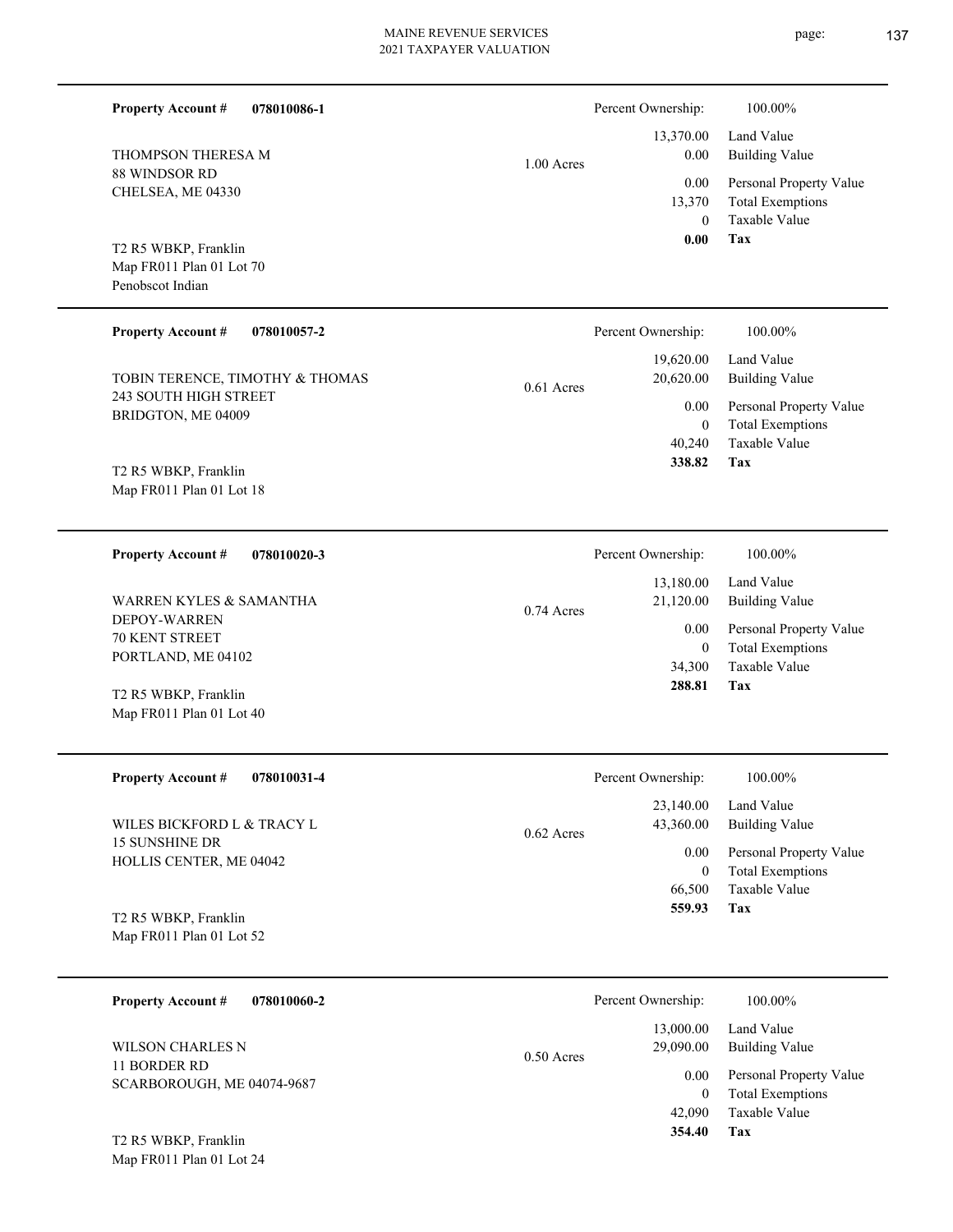Map FR011 Plan 01 Lot 5 T2 R5 WBKP, Franklin

**Tax**

 **308.26**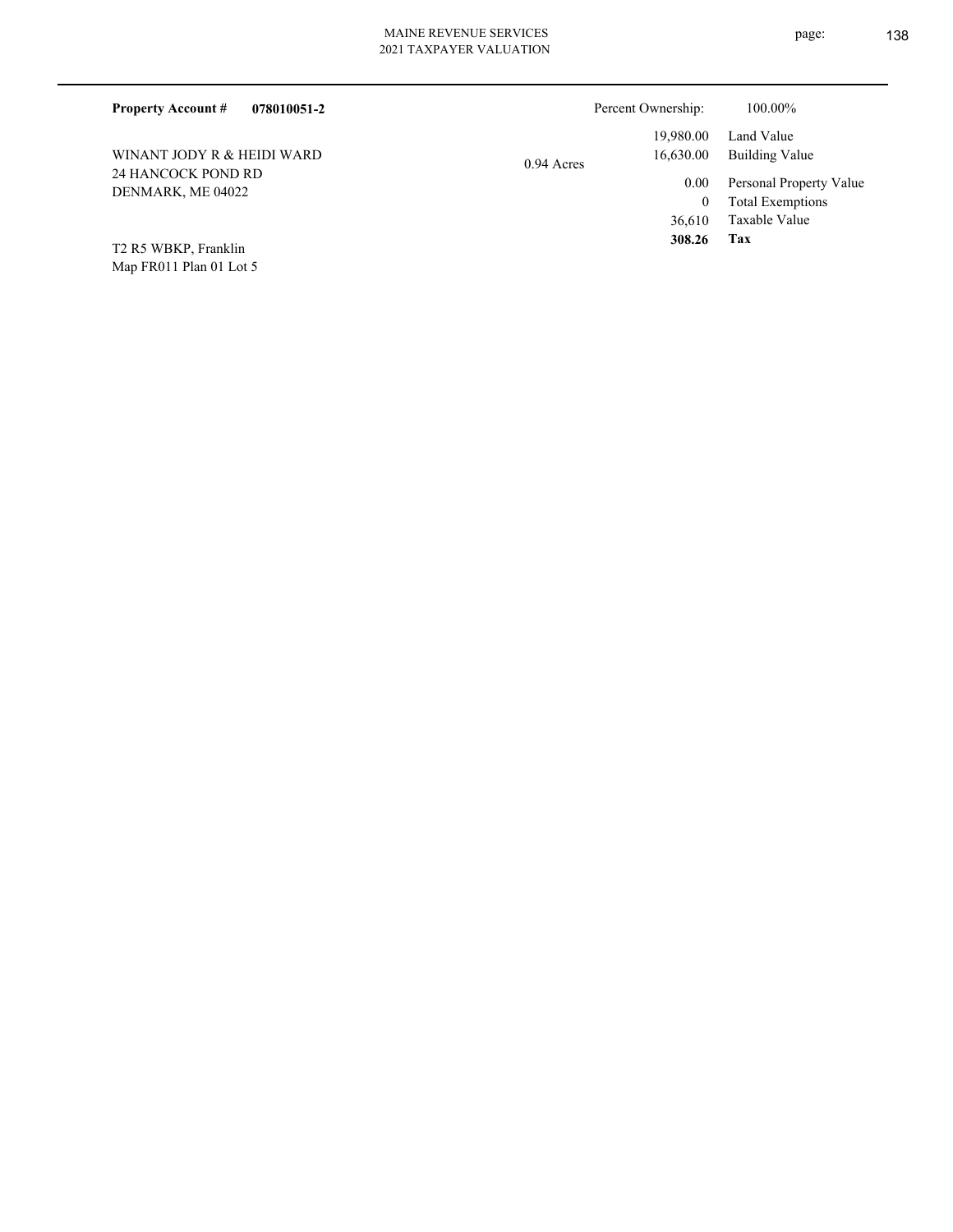### **Totals for: T2 R5 WBKP, Franklin**

 **24,189.57 acres**

 **8,054,965.00 Land Value 2,001,300.00 Building Value 0.00 Personal Property Value 6,556,168.00 Total Exemptions 29,471 Tax Taxable Value 3,500,097.00**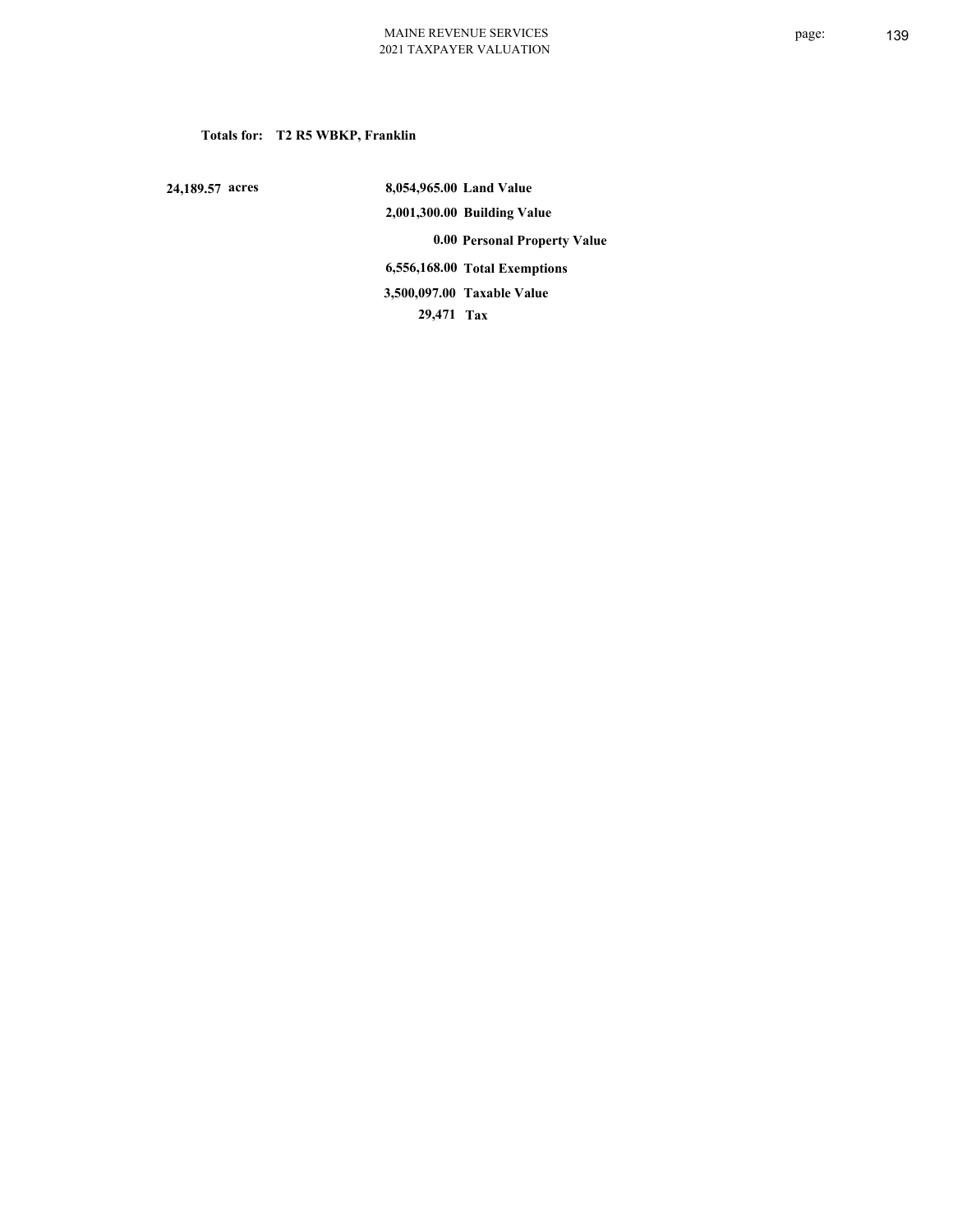page: 140

**Tax**

 114,960 0

0.00

114,960.00

 **967.96**

0.00 Land Value

Taxable Value Total Exemptions Personal Property Value

Building Value

| 078210004-2<br><b>Property Account #</b> | Percent Ownership: | 100.00%                                         |
|------------------------------------------|--------------------|-------------------------------------------------|
|                                          | 0.00               | Land Value                                      |
| <b>CHAPMAN JOHN</b>                      | 56,360.00          | <b>Building Value</b>                           |
| 12 MONMOUTH CT                           | 0.00               | Personal Property Value                         |
| BROOKLINE, MA 02446-5634                 | $\theta$           | <b>Total Exemptions</b>                         |
| <b>MFG</b>                               | 56,360             | Taxable Value                                   |
|                                          | 474.55             | Tax                                             |
| T3 R5 WBKP, Franklin                     |                    |                                                 |
| Map FR012 Plan 01 Lot 2                  |                    |                                                 |
|                                          |                    |                                                 |
| <b>Property Account #</b><br>078210019-1 | Percent Ownership: | 100.00%                                         |
|                                          | 0.00               | Land Value                                      |
| DAVIS MARK A                             | 42,110.00          | <b>Building Value</b>                           |
| <b>17 FIELD AVENUE</b>                   |                    |                                                 |
| YORK, ME 03909                           | 0.00               | Personal Property Value                         |
|                                          | $\Omega$<br>42,110 | <b>Total Exemptions</b><br><b>Taxable Value</b> |
| URSA MAJOR (S)-2523-SL LOC C SITE 18     | 354.57             | Tax                                             |
| T3 R5 WBKP, Franklin                     |                    |                                                 |
| Map FR012 Plan 01 Lot 1                  |                    |                                                 |
|                                          |                    |                                                 |
| 078210013-1<br><b>Property Account #</b> | Percent Ownership: | 100.00%                                         |

7 OYSTER POINT WARREN, RI 02885 FLUCK LINTON A

MFG L

Map FR012 Plan 01 Lot 2 T3 R5 WBKP, Franklin

| <b>Property Account #</b><br>078210006-4 | Percent Ownership: | 100.00%                 |
|------------------------------------------|--------------------|-------------------------|
| GRIMM STEPHEN K & JOHNATHAN M WELLS      | 0.00               | Land Value              |
| %WILLIAMS S KIES III                     | 57,450.00          | Building Value          |
| 15 GRANT AVE                             | 0.00               | Personal Property Value |
| OLD GREENWICH, CT 06870<br>MFG L         | 0                  | <b>Total Exemptions</b> |
| T3 R5 WBKP, Franklin                     | 57.450             | Taxable Value           |
| Map FR012 Plan 01 Lot 2                  | 483.73             | Tax                     |

| <b>Property Account #</b><br>078210005-3    | Percent Ownership:<br>100.00%                              |  |
|---------------------------------------------|------------------------------------------------------------|--|
|                                             | Land Value<br>0.00                                         |  |
| <b>HARTZOG GRETCHEN</b>                     | <b>Building Value</b><br>141,900.00                        |  |
| <b>71 SHIPLEY RD</b><br>S BRISTOL, ME 04568 | Personal Property Value<br>0.00<br><b>Total Exemptions</b> |  |
| MFG L                                       | Taxable Value<br>141,900                                   |  |
| T3 R5 WBKP, Franklin                        | 1,194.80<br>Tax                                            |  |

Map FR012 Plan 01 Lot 2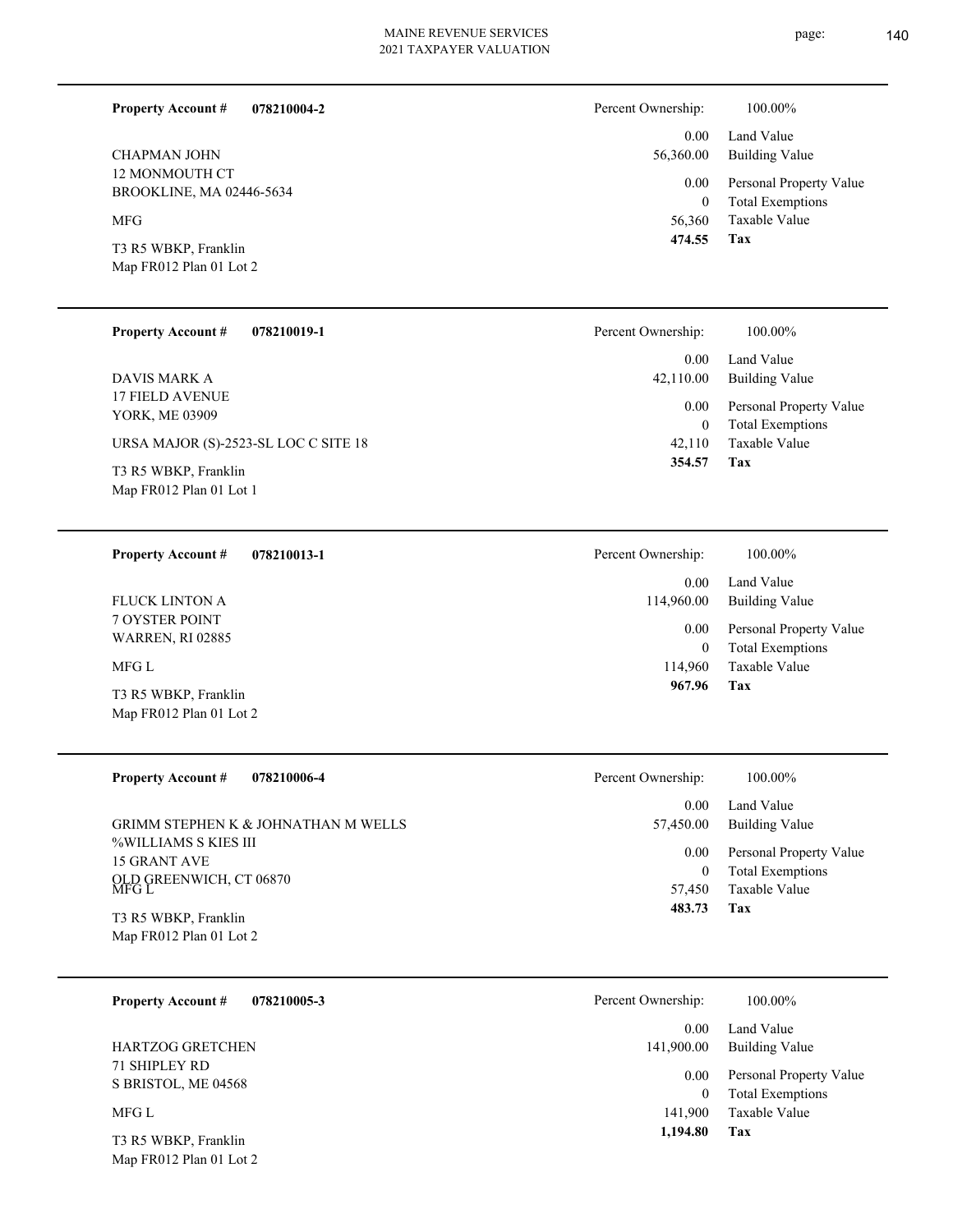| 078210008-2<br><b>Property Account #</b>        | Percent Ownership:   | $100.00\%$                                         |  |
|-------------------------------------------------|----------------------|----------------------------------------------------|--|
| <b>KILGUSS HOWARD</b>                           | 0.00<br>62,700.00    | Land Value<br><b>Building Value</b>                |  |
| <b>121 PERRYVILLE RD</b><br>REHOBOTH, MA 02769  | 0.00<br>$\mathbf{0}$ | Personal Property Value<br><b>Total Exemptions</b> |  |
| MFG L                                           | 62,700               | Taxable Value                                      |  |
| T3 R5 WBKP, Franklin<br>Map FR012 Plan 01 Lot 2 | 527.93               | Tax                                                |  |
| <b>Property Account #</b><br>078210007-3        | Percent Ownership:   | 100.00%                                            |  |

| LEACH EDWIN F II & DAVID & WILLIAM GARNER<br>80 RIDGEWOOD ROAD | 0.00 <sub>1</sub><br>Land Value<br>72,080.00<br>Building Value<br>$0.00\,$<br>Personal Property Value |                                          |  |
|----------------------------------------------------------------|-------------------------------------------------------------------------------------------------------|------------------------------------------|--|
| ATTLEBORO, MA 02703<br>MFG L                                   | $\theta$<br>72,080                                                                                    | <b>Total Exemptions</b><br>Taxable Value |  |
| T3 R5 WBKP, Franklin<br>Map FR012 Plan 01 Lot 2                | 606.91                                                                                                | Tax                                      |  |
| 078210012-2<br><b>Property Account #</b>                       | Percent Ownership:                                                                                    | 100.00%                                  |  |
|                                                                | 0.00                                                                                                  | Land Value                               |  |
| LEVERING WALTER B JR                                           | 58,360.00                                                                                             | <b>Building Value</b>                    |  |
| 425 SKY ACRE DR                                                |                                                                                                       |                                          |  |

STOWE, VT 05672

MFG L

Map FR012 Plan 01 Lot 2 T3 R5 WBKP, Franklin

Map FR012 Plan 01 Lot 1

**Tax 491.39** Taxable Value Total Exemptions 0.00 Personal Property Value 58,360 0

| <b>Property Account #</b><br>078210009-1                | Percent Ownership:                                        | 100.00%                                            |
|---------------------------------------------------------|-----------------------------------------------------------|----------------------------------------------------|
| MEGANTIC FISH & GAME CORP                               | 1,590,968.00<br>Tree Growth<br>515,300.00<br>146.50 Acres | Land Value<br>Building Value                       |
| <b>6 FUNDY CIRCLE</b><br>FALMOUTH, ME 04105             | 0.00<br>0                                                 | Personal Property Value<br><b>Total Exemptions</b> |
|                                                         | 2.106.268                                                 | Taxable Value                                      |
| T3 R5 WBKP, Franklin<br>Map FR012 Plan 01 Lot 1.2 1.3 2 | 17,734.78                                                 | Tax                                                |

| 078210010-1<br><b>Property Account #</b>    | Percent Ownership:<br>100.00%                              |  |
|---------------------------------------------|------------------------------------------------------------|--|
|                                             | Land Value<br>0.00                                         |  |
| MEGANTIC FISH & GAME CORP                   | Building Value<br>61,050.00                                |  |
| <b>6 FUNDY CIRCLE</b><br>FALMOUTH, ME 04105 | Personal Property Value<br>0.00<br><b>Total Exemptions</b> |  |
| URSA MAJOR (S) CAMPS LOC D                  | Taxable Value<br>61,050                                    |  |
| T3 R5 WBKP, Franklin                        | 514.04<br>Tax                                              |  |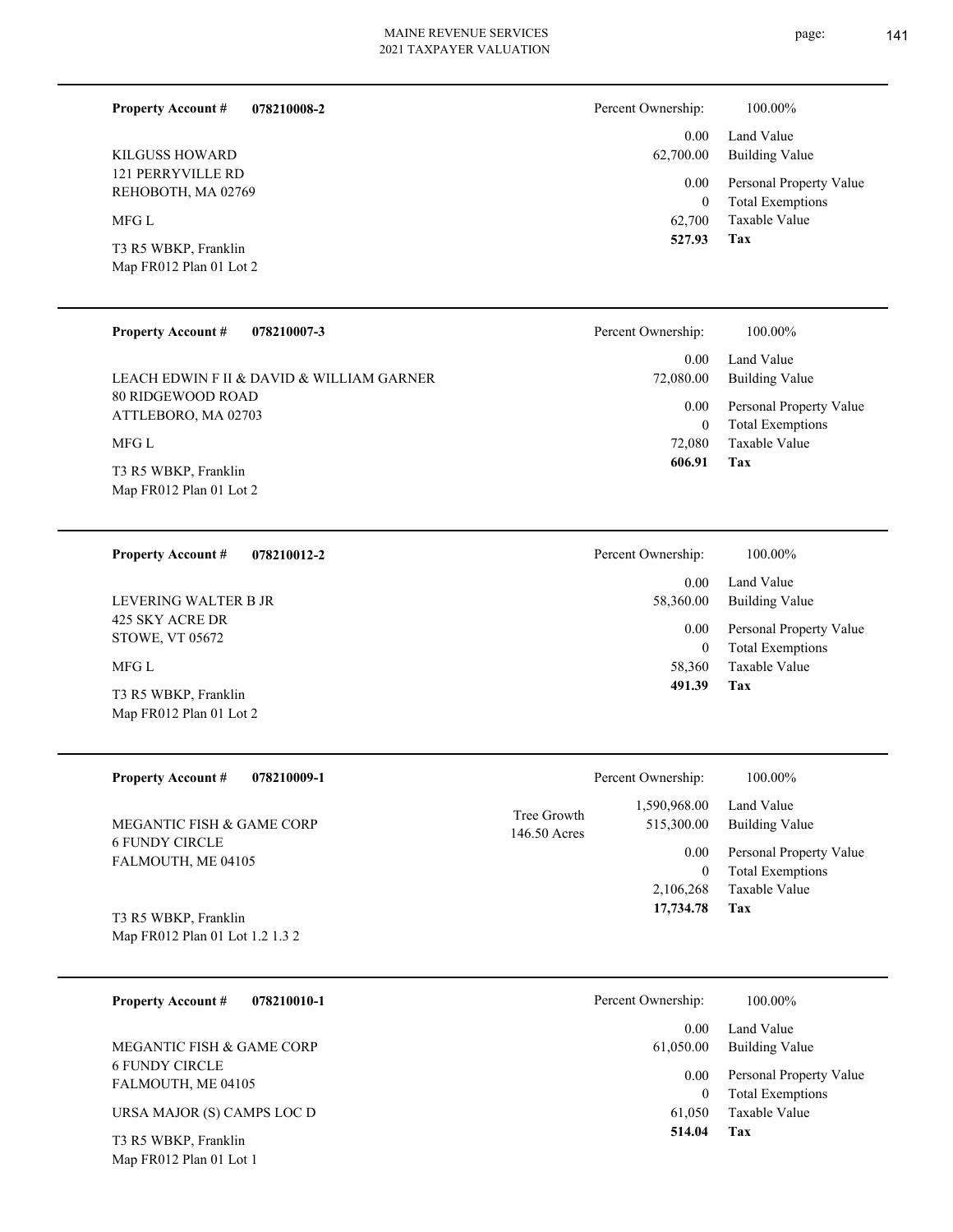| 078210010P-1<br><b>Property Account #</b>   | Percent Ownership:    | 100.00%                     |
|---------------------------------------------|-----------------------|-----------------------------|
|                                             | 0.00                  | Land Value                  |
| MEGANTIC FISH & GAME CORP                   | 0.00                  | Building Va                 |
| <b>6 FUNDY CIRCLE</b><br>FALMOUTH, ME 04105 | 10,000.00<br>$\bf{0}$ | Personal Pro<br>Total Exemp |
| F/F                                         | 10.000                | Taxable Val                 |
| T3 R5 WBKP, Franklin<br>Map FR012           | 84.20                 | Tax                         |

|  | <b>Property Account #</b> | 078210015-2 |
|--|---------------------------|-------------|
|--|---------------------------|-------------|

6 FUNDY CIRCLE FALMOUTH, ME 04105 MEGANTIC FISH & GAME CORP

MFG L

Map FR012 Plan 01 Lot 2 T3 R5 WBKP, Franklin

# **078210018-1 Property Account #**

6 FUNDY CIRCLE FALMOUTH, ME 04105 MEGANTIC FISH & GAME CORP

URSA MAJOR (S) BOATHOUSE LOC A

Map FR012 Plan 01 Lot 1 T3 R5 WBKP, Franklin

#### **078210014-3 Property Account #**

181 ROSSLYN LANE INVERNESS, IL 60067 METCALF PAMELA

### MFG L

Map FR012 Plan 01 Lot 2 T3 R5 WBKP, Franklin

Map FR012 Plan 01 Lot 1.1

| 078210020-1<br><b>Property Account #</b>                        |                              | Percent Ownership:       | 100.00%                                            |
|-----------------------------------------------------------------|------------------------------|--------------------------|----------------------------------------------------|
| <b>ROUX DAVID</b>                                               | Tree Growth<br>$31.10$ Acres | 144,820.00<br>379,460.00 | Land Value<br>Building Value                       |
| % SANDRA DELAMO<br>9323 ST BRIDE'S LANE<br>UPPERVILLE, VA 20184 |                              | 0.00<br>0                | Personal Property Value<br><b>Total Exemptions</b> |
| T3 R5 WBKP, Franklin                                            |                              | 524,280<br>4,414.44      | Taxable Value<br>Tax                               |

|          | 0.00 Land Value<br>0.00 Building Value          |
|----------|-------------------------------------------------|
|          | 10,000.00 Personal Property Value               |
| $\Omega$ | <b>Total Exemptions</b><br>10,000 Taxable Value |

Percent

Percent

| Ownership: | 100.00%                 |
|------------|-------------------------|
| 0.00       | Land Value              |
| 64,510.00  | <b>Building Value</b>   |
| 0.00       | Personal Property Value |
| 0          | <b>Total Exemptions</b> |
| 64,510     | Taxable Value           |
| 543.17     | Tax                     |

| Ownership: | 100.00%                 |
|------------|-------------------------|
| 0.00       | Land Value              |
| 4,080.00   | Building Value          |
| 0.00       | Personal Property Value |
| $\Omega$   | <b>Total Exemptions</b> |
| 4,080      | Taxable Value           |
| 34.35      | Tax                     |
|            |                         |

| Percent Ownership: | 100.00%                 |
|--------------------|-------------------------|
| $0.00 -$           | Land Value              |
| 46,700.00          | <b>Building Value</b>   |
| $0.00\,$           | Personal Property Value |
| $\theta$           | <b>Total Exemptions</b> |
| 46,700             | Taxable Value           |
| 393.21             | Tax                     |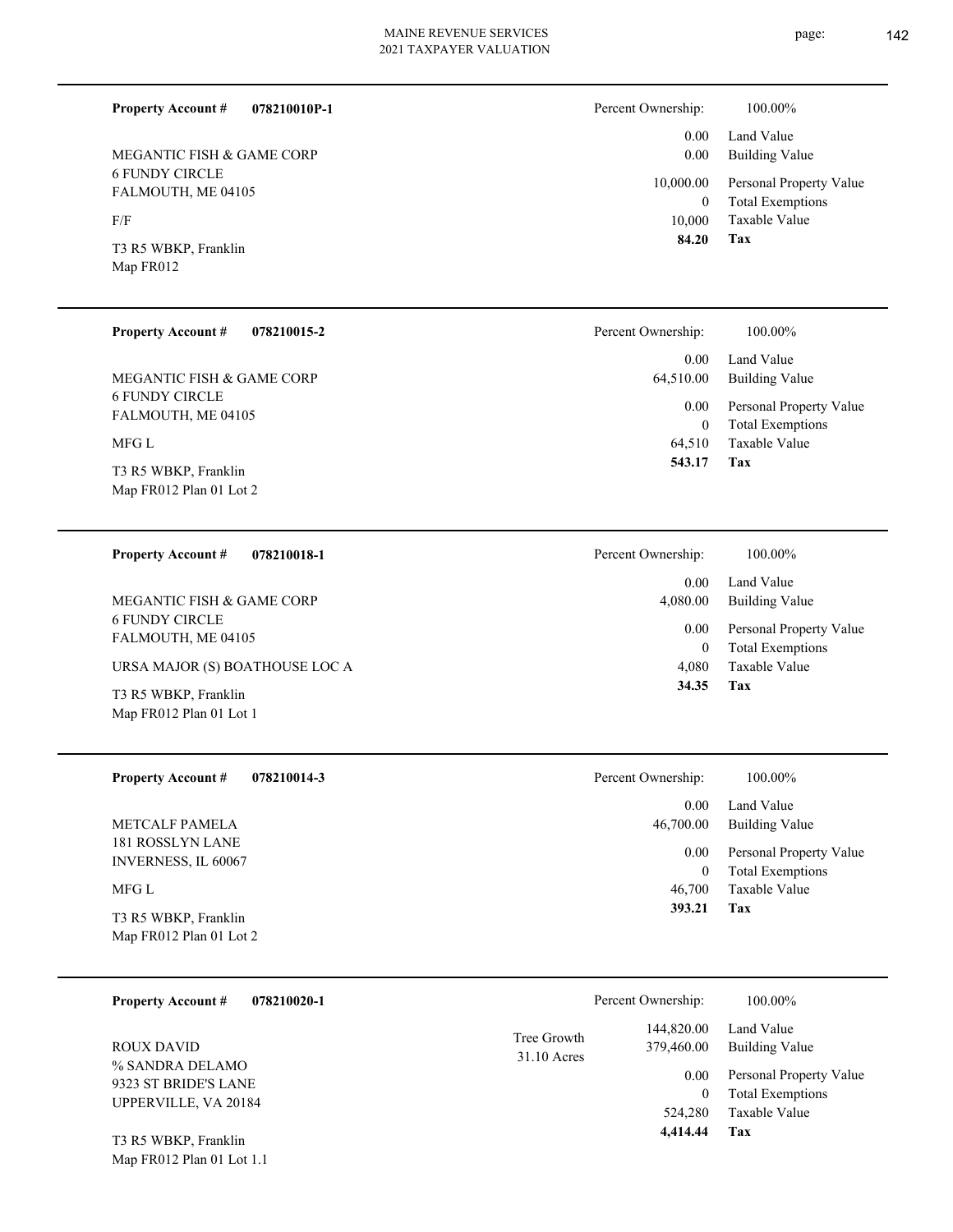#### **078210011-4 Property Account #**

45 SOUTH MAIN STREET COLEBROOK, NH 03576 TASE DON ET AL

MFG L

Map FR012 Plan 01 Lot 2 T3 R5 WBKP, Franklin

#### Land Value 0.00 Percent Ownership:  $100.00\%$

| v.w       | Land value              |
|-----------|-------------------------|
| 66,980.00 | Building Value          |
| $0.00\,$  | Personal Property Value |
| 0         | <b>Total Exemptions</b> |
| 66,980    | Taxable Value           |
| 563.97    | Tax                     |

**Tax**

 **980.26**

| <b>Property Account #</b><br>078210002-5             | Percent Ownership:                                         | 100.00%                                                             |
|------------------------------------------------------|------------------------------------------------------------|---------------------------------------------------------------------|
| URSA MAJOR LLC                                       | 6,893,615.00<br>Tree Growth<br>$0.00\,$<br>23,792.34 Acres | Land Value<br><b>Building Value</b>                                 |
| $%$ AFM<br><b>PO BOX 978</b><br>FARMINGTON, ME 04938 | $0.00\,$<br>$\theta$<br>6,893,615                          | Personal Property Value<br><b>Total Exemptions</b><br>Taxable Value |
| T3 R5 WBKP, Franklin<br>Map FR012 Plan 01 Lot 1      | 58,044.24                                                  | Tax                                                                 |
| 078210001-3<br><b>Property Account #</b>             | Percent Ownership:                                         | 100.00%                                                             |
|                                                      | 0.00                                                       | Land Value                                                          |
| WILLIAMS TIMOTHY P                                   | 116,420.00                                                 | <b>Building Value</b>                                               |
| 128 BRIGHAM HILL ROAD<br>NORTH GRAFTON, MA 01526     | $0.00\,$<br>$\overline{0}$                                 | Personal Property Value<br><b>Total Exemptions</b>                  |
| MFG L                                                | 116,420                                                    | Taxable Value                                                       |

Map FR012 Plan 01 Lot 2 T3 R5 WBKP, Franklin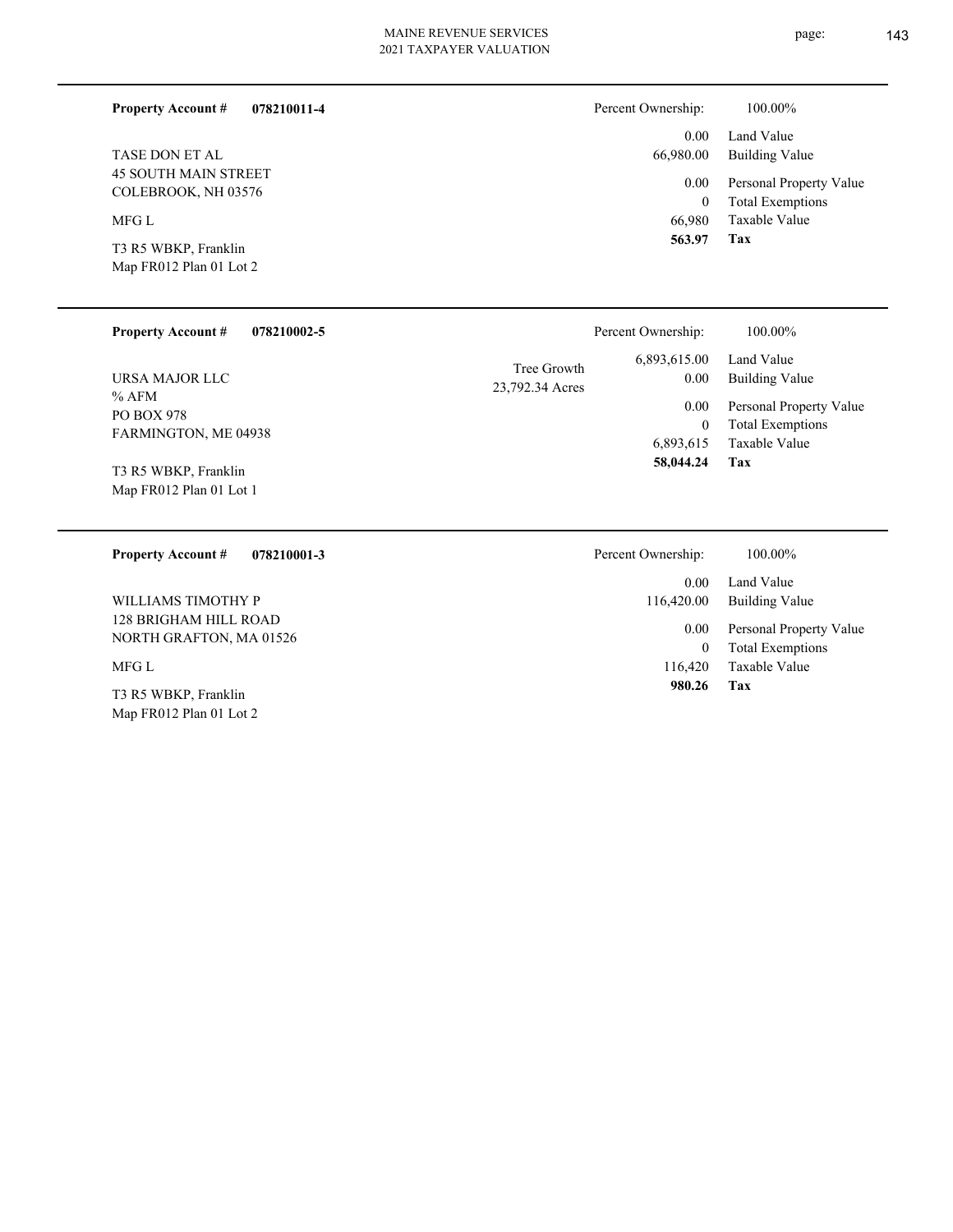### **Totals for: T3 R5 WBKP, Franklin**

 **23,969.94 acres**

 **8,629,403.00 Land Value 1,860,420.00 Building Value 10,000.00 Personal Property Value 0.00 Total Exemptions 88,409 Tax Taxable Value 10,499,823.00**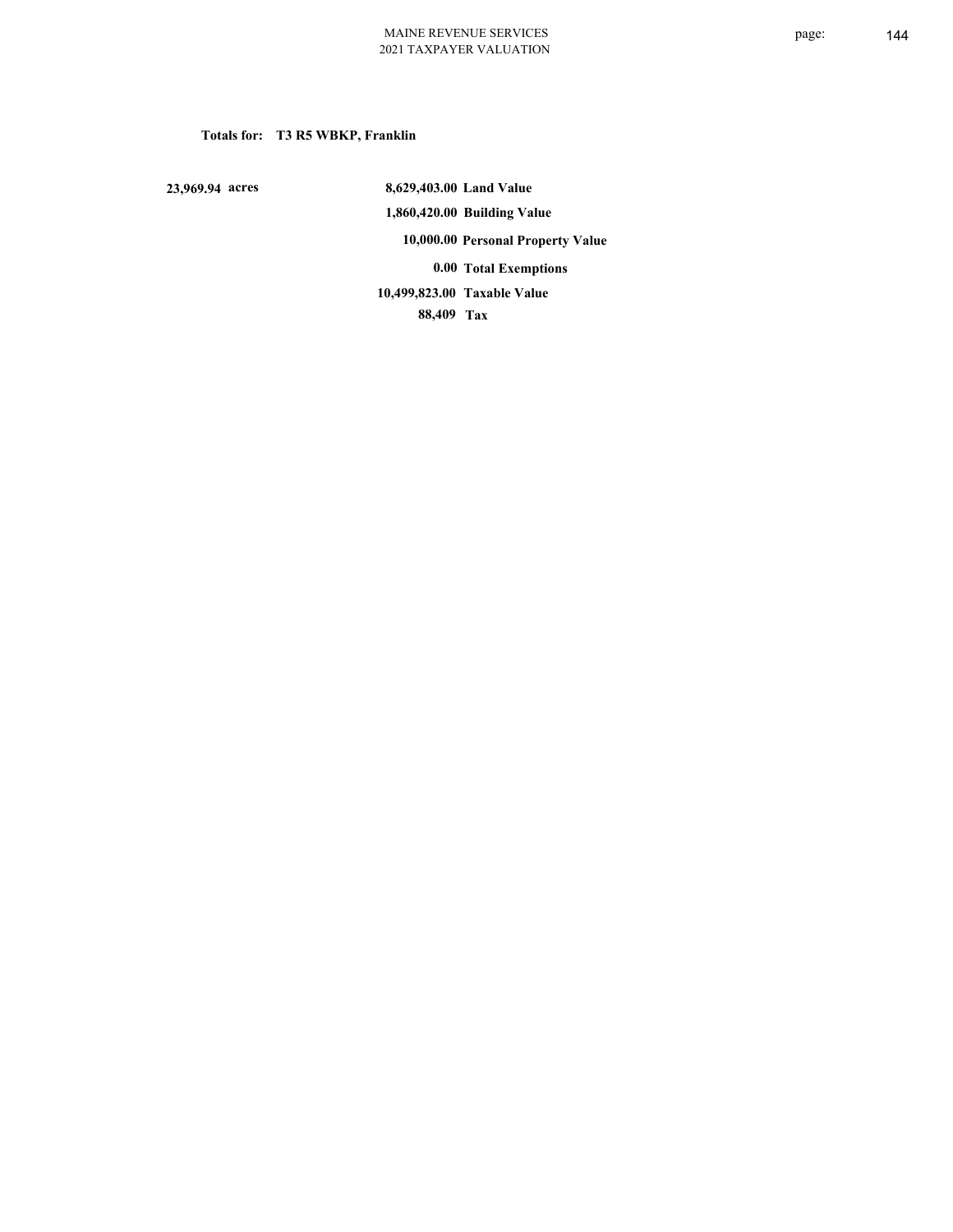**078120001-2 Property Account #**

KEVIN & NANCY NORCROSS 378 COLLINS MILLS ROAD WEST GARDINER, ME 04345 WEYERHAEUSER 392 LOC B BERNIER JOEL A

Map FR013 Plan 01 Lot 1.2 T1 R6 WBKP, Franklin

#### **078120011-1 Property Account #**

%AVINGRID MANAGEMENT COMPANY-LOCAL TAX ONE CITY CENTER, 5TH FLOOR PORTLAND, ME 04101 Map FR013 Plan 01 Lot 01 T1 R6 WBKP, Franklin CENTRAL MAINE POWER COMPANY

**078120002-1 Property Account #**

PO BOX 387 GRAY, ME 04039-0387 GRAY DAVID A

WEYERHAEUSER 390 LOC A

Map FR013 Plan 01 Lot 1.2 T1 R6 WBKP, Franklin

**078120010-1 Property Account #**

%DUFF & PHELPS PO BOX 2629 ADDISON, TX 75001 WIND FARM ASSETS TRANSCANADA MAINE WIND DEV INC

Map FR013 Plan 01 Lot 1.1 T1 R6 WBKP, Franklin

| Property Account #<br>078120004-4 |                                | Percent Ownership:    | 100.00%                                                             |
|-----------------------------------|--------------------------------|-----------------------|---------------------------------------------------------------------|
| WEYERHAEUSER COMPANY              | Tree Growth<br>27,287.36 Acres | 10.014.371.00<br>0.00 | Land Value<br>Building Value                                        |
| PO BOX 89<br>FAIRFIELD, ME 04937  |                                | 0.00<br>10,014,371    | Personal Property Value<br><b>Total Exemptions</b><br>Taxable Value |

Map FR013 Plan 01 Lot 1.1 2 3 T1 R6 WBKP, Franklin

| Percent Ownership: | 100.00%                                                    |
|--------------------|------------------------------------------------------------|
| $0.00 -$           | Land Value<br>28,860.00 Building Value                     |
|                    | Personal Property Value<br>0.00<br><b>Total Exemptions</b> |

Percent

| Percent Ownership: | 100.00%                             |
|--------------------|-------------------------------------|
| $0.00\,$           | 460.00 Land Value<br>Building Value |
| $0.00\,$           | Personal Property Value             |
| 0                  | <b>Total Exemptions</b>             |
| 460                | Taxable Value                       |
| 3.87               | Tax                                 |

**Tax**

28,860

 **243.00**

Taxable Value

| 76.54      | Tax                     |
|------------|-------------------------|
| 9,090      | Taxable Value           |
| 0          | <b>Total Exemptions</b> |
| 0.00       | Personal Property Value |
| 9,090.00   | Building Value          |
| 0.00       | Land Value              |
| Ownership: | 100.00%                 |

| Percent Ownership: | 100.00%                 |
|--------------------|-------------------------|
| 11,374,790.00      | Land Value              |
| 86,048,896.00      | <b>Building Value</b>   |
| 0.00               | Personal Property Value |
| 0                  | <b>Total Exemptions</b> |
| 97,423,686         | Taxable Value           |
| 820,307.44         | Tax                     |

**Tax 84,321.00**

| 021 TAXPAYER VALUATION |  |
|------------------------|--|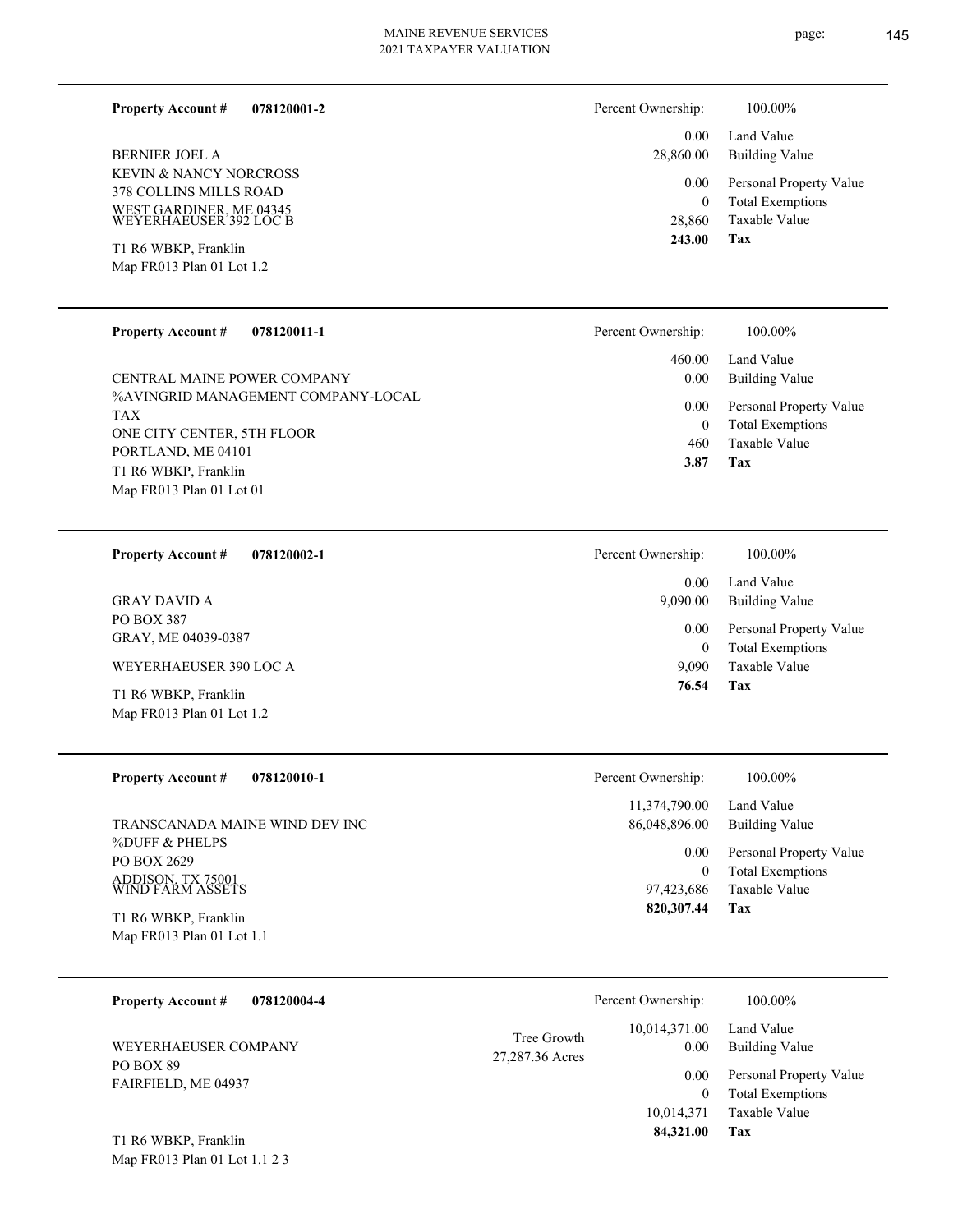| <b>Property Account #</b><br>078120005-4 | Percent Ownership:       | 100.00%                 |
|------------------------------------------|--------------------------|-------------------------|
|                                          | 87,220.00                | Land Value              |
| WEYERHAEUSER COMPANY                     | $0.00\,$<br>$1.03$ Acres | <b>Building Value</b>   |
| PO BOX 89<br>FAIRFIELD, ME 04937         | $0.00\,$                 | Personal Property Value |
|                                          | $\bf{0}$                 | <b>Total Exemptions</b> |
|                                          | 87,220                   | Taxable Value           |
| T1 R6 WBKP, Franklin                     | 734.39                   | Tax                     |

Map FR013 Plan 01 Lot 1.2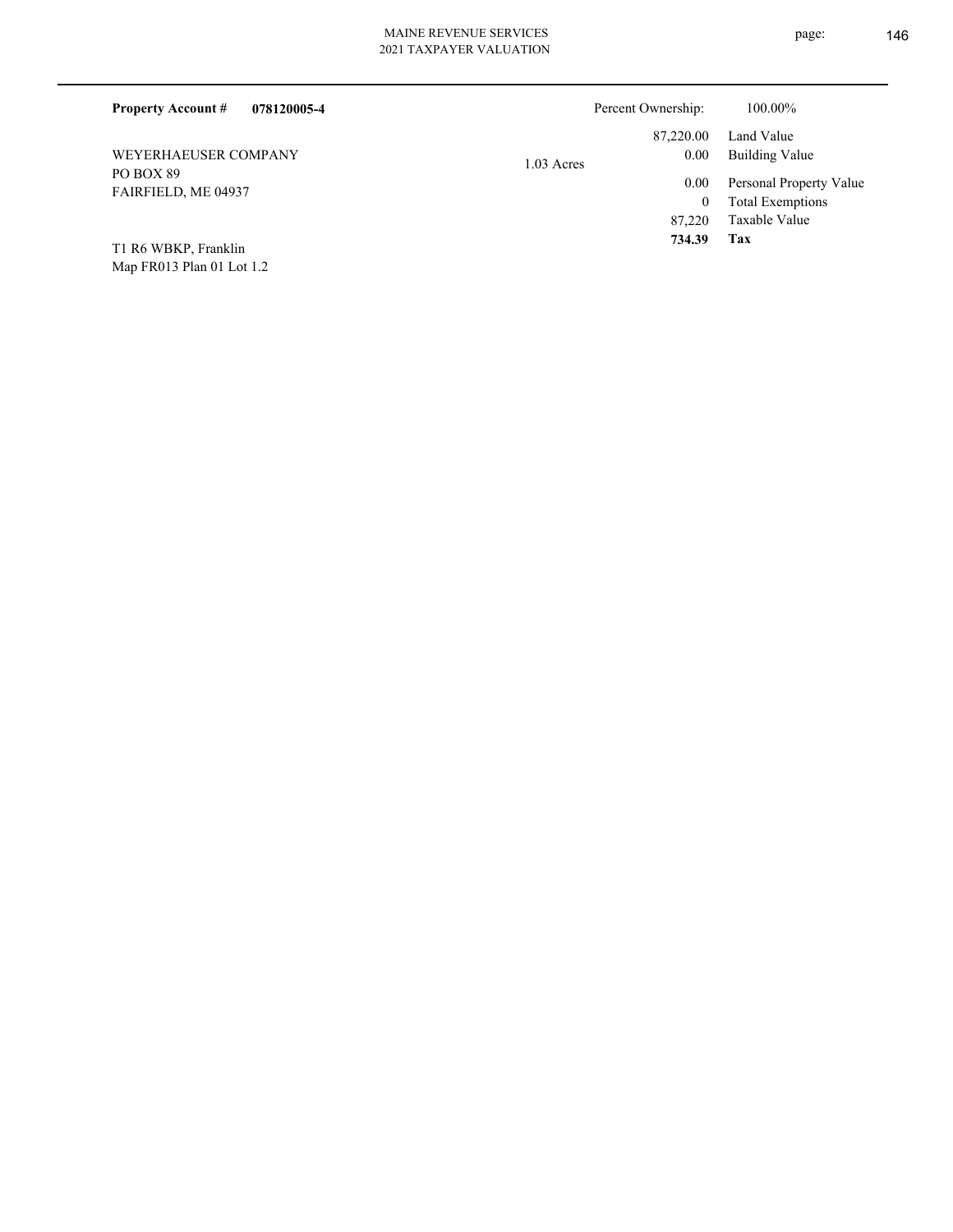# **Totals for: T1 R6 WBKP, Franklin**

 **27,288.39 acres**

 **21,476,841.00 Land Value 86,086,846.00 Building Value 0.00 Personal Property Value 0.00 Total Exemptions**

 **905,686 Tax Taxable Value 107,563,687.00**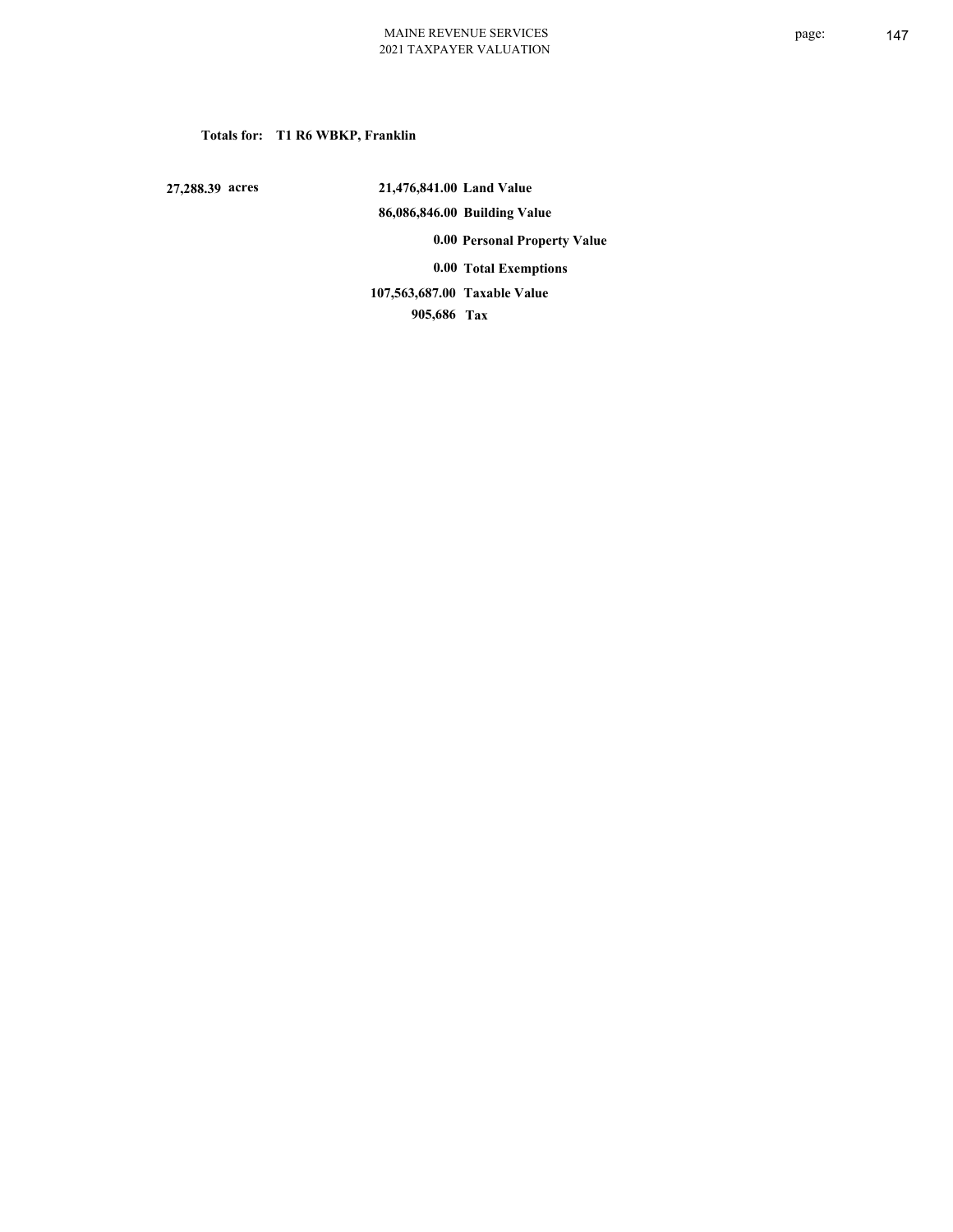**078030008-3**

**Property Account #**

Percent Ownership:  $100.00\%$ 

| <b>ADAMS TARSHA &amp; ROBERT</b><br>236 STARKS RD<br>NEW SHARON, ME 04955<br>PUBLIC LANDS L1 LOC E NATANIS CAMPGROUND<br>T2 R6 WBKP, Franklin<br>Map FR014 Plan 01 Lot 7 | 0.00<br>72,390.00<br>0.00<br>$\mathbf{0}$<br>72,390<br>609.52  | Land Value<br><b>Building Value</b><br>Personal Property Value<br><b>Total Exemptions</b><br>Taxable Value<br>Tax |
|--------------------------------------------------------------------------------------------------------------------------------------------------------------------------|----------------------------------------------------------------|-------------------------------------------------------------------------------------------------------------------|
| <b>Property Account #</b><br>078030008P-2                                                                                                                                | Percent Ownership:                                             | 100.00%                                                                                                           |
| <b>ADAMS TARSHA &amp; ROBERT</b><br>236 STARKS RD<br>NEW SHARON, ME 04955<br><b>NATANIS CAMPGROUND</b><br>T2 R6 WBKP, Franklin<br>Map FR014                              | 0.00<br>0.00<br>3,520.00<br>$\boldsymbol{0}$<br>3,520<br>29.64 | Land Value<br><b>Building Value</b><br>Personal Property Value<br><b>Total Exemptions</b><br>Taxable Value<br>Tax |
|                                                                                                                                                                          |                                                                |                                                                                                                   |
| 078030034-7<br><b>Property Account #</b>                                                                                                                                 | Percent Ownership:                                             | 25.00%                                                                                                            |
| <b>ANTRAM JOHN</b>                                                                                                                                                       | 12,392.50<br>0.00<br>1.50 Acres                                | Land Value<br><b>Building Value</b>                                                                               |
| 18 SOUTHDOWN COURT<br>ESSEX JUNCTION, VT 05452                                                                                                                           | 0.00<br>$\mathbf{0}$                                           | Personal Property Value<br><b>Total Exemptions</b>                                                                |
| <b>BOAT LANDING</b><br>T2 R6 WBKP, Franklin<br>Map FR014 Plan 01 Lot 3.5                                                                                                 | 12,393<br>104.34                                               | Taxable Value<br>Tax                                                                                              |
| <b>Property Account #</b><br>078030037-9                                                                                                                                 | Percent Ownership:                                             | 25.00%                                                                                                            |
| <b>ANTRAM JOHN</b><br>18 SOUTHDOWN COURT                                                                                                                                 | 14,540.00<br>0.00<br>1.50 Acres                                | Land Value<br><b>Building Value</b>                                                                               |
| ESSEX JUNCTION, VT 05452                                                                                                                                                 | 0.00<br>$\boldsymbol{0}$<br>14,540                             | Personal Property Value<br><b>Total Exemptions</b><br>Taxable Value                                               |
| T2 R6 WBKP, Franklin<br>Map FR014 Plan 01 Lot 3.2                                                                                                                        | 122.43                                                         | Tax                                                                                                               |
| <b>Property Account #</b><br>078030009-4                                                                                                                                 | Percent Ownership:                                             | 100.00%                                                                                                           |
| <b>BARKER DOUGLAS</b>                                                                                                                                                    | 0.00<br>27,960.00                                              | Land Value<br><b>Building Value</b>                                                                               |
| 69 GOULD RD<br>LEEDS, ME 04263                                                                                                                                           | 0.00<br>$\mathbf{0}$                                           | Personal Property Value<br><b>Total Exemptions</b>                                                                |
| URSA MAJOR (S) C2148 LOC D SITE 101<br>T2 R6 WBKP, Franklin<br>Map FR014 Plan 01 Lot 1                                                                                   | 27,960<br>235.42                                               | Taxable Value<br>Tax                                                                                              |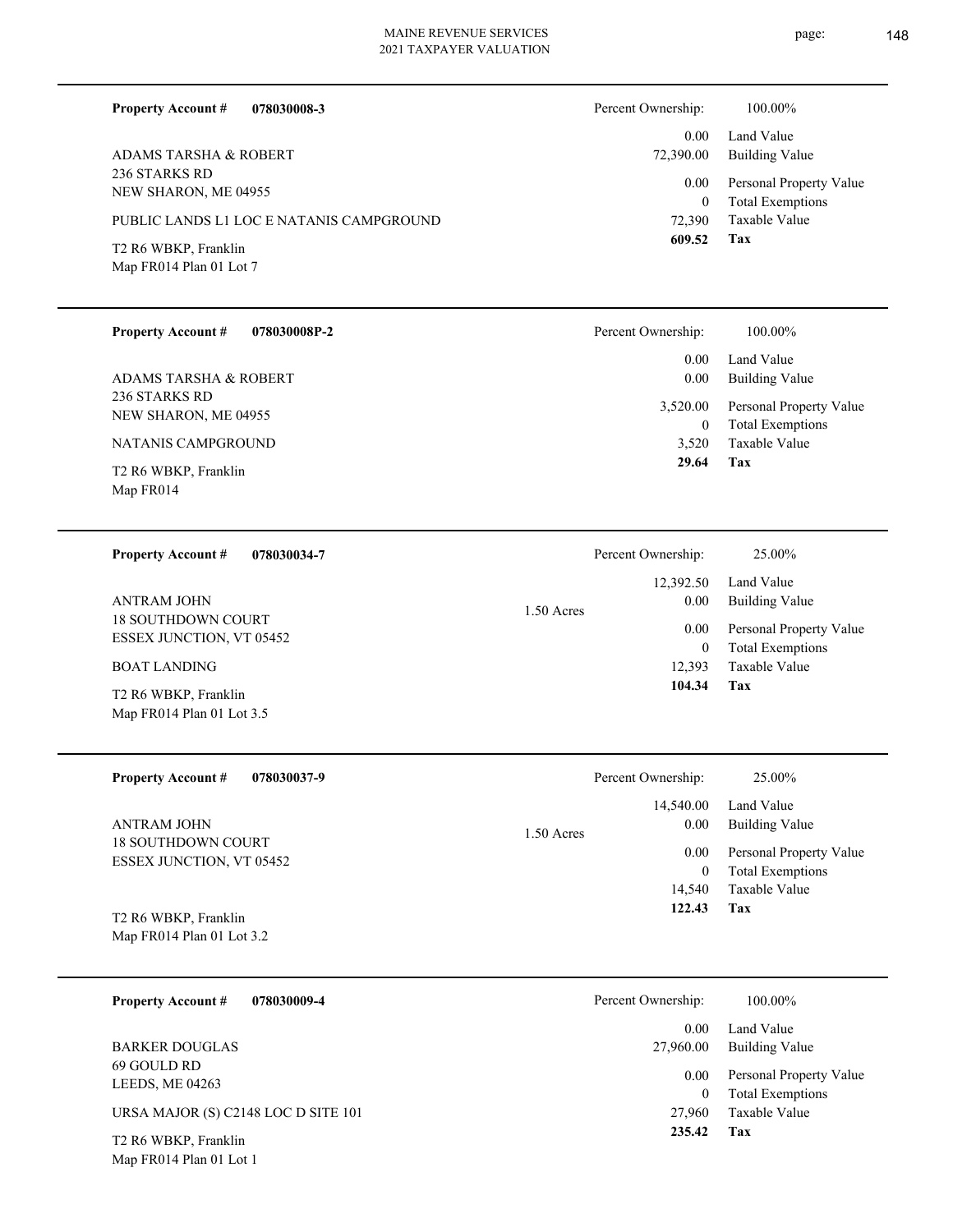| <b>Property Account #</b><br>078030030-2                                                                                                                     |                            | Percent Ownership:                                                | 100.00%                                                                                                           |
|--------------------------------------------------------------------------------------------------------------------------------------------------------------|----------------------------|-------------------------------------------------------------------|-------------------------------------------------------------------------------------------------------------------|
| <b>BATE ROBERT &amp; TRACY MEADE</b><br><b>20 WINTHROP STREET</b><br>BROOKLYN, NY 11225                                                                      | Tree Growth<br>25.00 Acres | 104,310.00<br>46,260.00<br>0.00<br>$\theta$                       | Land Value<br><b>Building Value</b><br>Personal Property Value<br><b>Total Exemptions</b><br>Taxable Value        |
| T2 R6 WBKP, Franklin<br>Map FR014 Plan 01 Lot 5.2 9                                                                                                          |                            | 150,570<br>1,267.80                                               | Tax                                                                                                               |
| <b>Property Account #</b><br>078030034-8                                                                                                                     |                            | Percent Ownership:                                                | 50.00%                                                                                                            |
| <b>BATE ROBERT &amp; TRACY MEADE</b><br>20 WINTHROP STREET<br>BROOKLYN, NY 11225<br><b>BOAT LANDING</b><br>T2 R6 WBKP, Franklin<br>Map FR014 Plan 01 Lot 3.5 | $1.50$ Acres               | 24,785.00<br>0.00<br>0.00<br>$\boldsymbol{0}$<br>24,785<br>208.69 | Land Value<br><b>Building Value</b><br>Personal Property Value<br><b>Total Exemptions</b><br>Taxable Value<br>Tax |
| <b>Property Account#</b><br>078030037-10                                                                                                                     |                            | Percent Ownership:                                                | 50.00%                                                                                                            |
| <b>BATE ROBERT &amp; TRACY MEADE</b><br><b>20 WINTHROP STREET</b><br>BROOKLYN, NY 11225                                                                      | 1.50 Acres                 | 29,080.00<br>0.00<br>0.00<br>$\mathbf{0}$                         | Land Value<br><b>Building Value</b><br>Personal Property Value<br><b>Total Exemptions</b>                         |

Map FR014 Plan 01 Lot 3.2 T2 R6 WBKP, Franklin

Map FR014 Plan 01 Lot 7

| <b>Property Account #</b><br>078032005-3        | Percent Ownership:   | 100.00%                 |
|-------------------------------------------------|----------------------|-------------------------|
|                                                 | 9,230.00             | Land Value              |
| <b>BBC LAND LLC</b><br>$%$ AFM                  | 0.00<br>$0.50$ Acres | <b>Building Value</b>   |
| <b>PO BOX 978</b>                               | 0.00                 | Personal Property Value |
| FARMINGTON, ME 04938                            | 0                    | <b>Total Exemptions</b> |
|                                                 | 9.230                | Taxable Value           |
| T2 R6 WBKP, Franklin<br>Map FR014 Plan 01 Lot 1 | 77.72                | Tax                     |

| <b>Property Account #</b><br>078030011-3      | Percent Ownership:     | 100.00%                                            |
|-----------------------------------------------|------------------------|----------------------------------------------------|
|                                               | 0.00                   | Land Value                                         |
| BOULAY ROBERT JR PERSONAL REP                 | 13,540.00              | Building Value                                     |
| 105 ROLLING ROCK LANE<br>FARMINGTON, ME 04938 | 0.00 <sub>1</sub><br>0 | Personal Property Value<br><b>Total Exemptions</b> |
| PUBLIC LANDS L9 LOC M                         | 13.540                 | Taxable Value                                      |
| T <sub>2</sub> R <sub>6</sub> WBKP, Franklin  | 114.01                 | Tax                                                |

**Tax**

29,080

 **244.85**

Taxable Value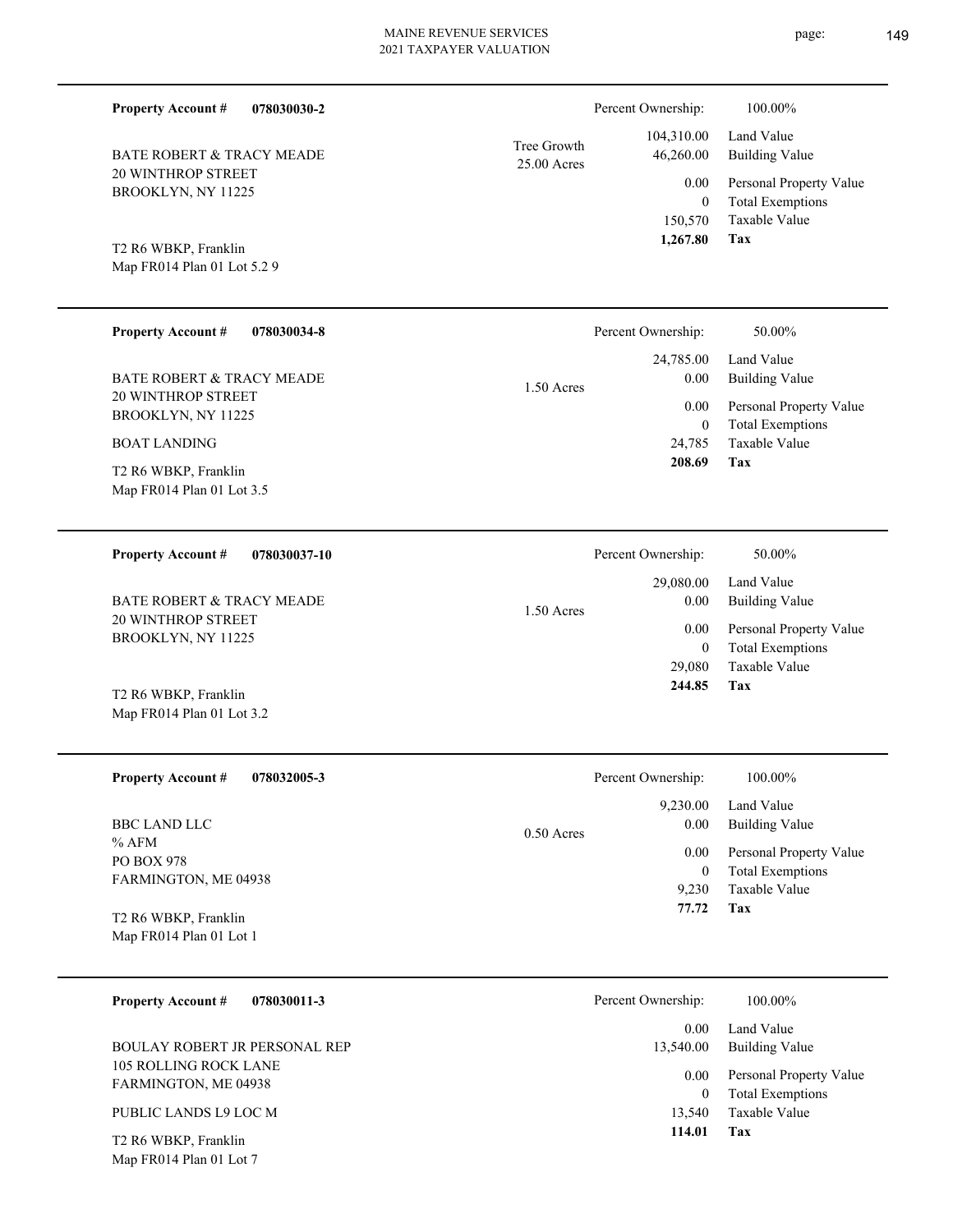#### **078032007-1 Property Account #**

%AVANGRID MANAGEMENT COMPANY-LOCAL TA ONE CITY CENTER, 5TH FLOOR PORTLAND, ME 04101 DISTRIBUTION SYSTEM Map FR014 T2 R6 WBKP, Franklin CENTRAL MAINE POWER CO

#### Building Value Land Value 25,020.00 0.00 Percent Ownership:  $100.00\%$

| 0.00   | Personal Property Value |
|--------|-------------------------|
| 0      | <b>Total Exemptions</b> |
| 25,020 | Taxable Value           |
| 210.67 | Тах                     |

**Tax**

 154,150 0

0.00

Percent Ownership:  $100.00\%$ 

 105,930.00 48,220.00

 **1,297.94**

Taxable Value Total Exemptions Personal Property Value

Building Value Land Value

| <b>Property Account #</b><br>078030036-1     | Percent Ownership: | 100.00%                 |
|----------------------------------------------|--------------------|-------------------------|
|                                              | 319,430.00         | Land Value              |
| CHAIN OF POND CAMP OWNERS ASSOC              | 0.00<br>9.14 Acres | Building Value          |
| <b>%SCOTT KENNEY</b>                         | 0.00               | Personal Property Value |
| 121 ROLLING MEADOW DRIVE<br>BANGOR, ME 04401 | $\bf{0}$           | <b>Total Exemptions</b> |
|                                              | 319,430            | Taxable Value           |
| T2 R6 WBKP, Franklin                         | 2.689.60           | Tax                     |

1.50 Acres

Map FR014 Plan 01 Lot 3 T2 R6 WBKP, Franklin

**078030032-2 Property Account #**

SETTLERS LOTS #7 CARRABASSETT VALLEY, ME 04947 GLENN WENDY A

Map FR014 Plan 01 Lot 3.1 T2 R6 WBKP, Franklin

| <b>Property Account #</b><br>078030012-3                                  | Percent Ownership:                     | 100.00%                                            |
|---------------------------------------------------------------------------|----------------------------------------|----------------------------------------------------|
| <b>GOINGS ROBERT H &amp; TERESE M</b>                                     | 16,600.00<br>32,810.00<br>$1.14$ Acres | Land Value<br>Building Value                       |
| <b>116 CHESTER TURNPIKE</b><br>HOOKSETT, NH 03106                         | 0.00<br>0                              | Personal Property Value<br><b>Total Exemptions</b> |
|                                                                           | 49.410                                 | Taxable Value                                      |
| T <sub>2</sub> R <sub>6</sub> WBKP, Franklin<br>Map FR014 Plan 01 Lot 2.3 | 416.03                                 | Tax                                                |

| 078030026-4<br><b>Property Account #</b> | Percent Ownership:                    | 100.00%                                            |
|------------------------------------------|---------------------------------------|----------------------------------------------------|
| <b>JLC REALTY</b>                        | 148,700.00<br>96,900.00<br>1.80 Acres | Land Value<br><b>Building Value</b>                |
| 479 MAIN ST<br>KINGFIELD, ME 04947       | 0.00                                  | Personal Property Value<br><b>Total Exemptions</b> |
|                                          | 245,600                               | Taxable Value                                      |
| T2 R6 WBKP, Franklin                     | 2,067.95                              | Tax                                                |

Map FR014 Plan 01 Lot 8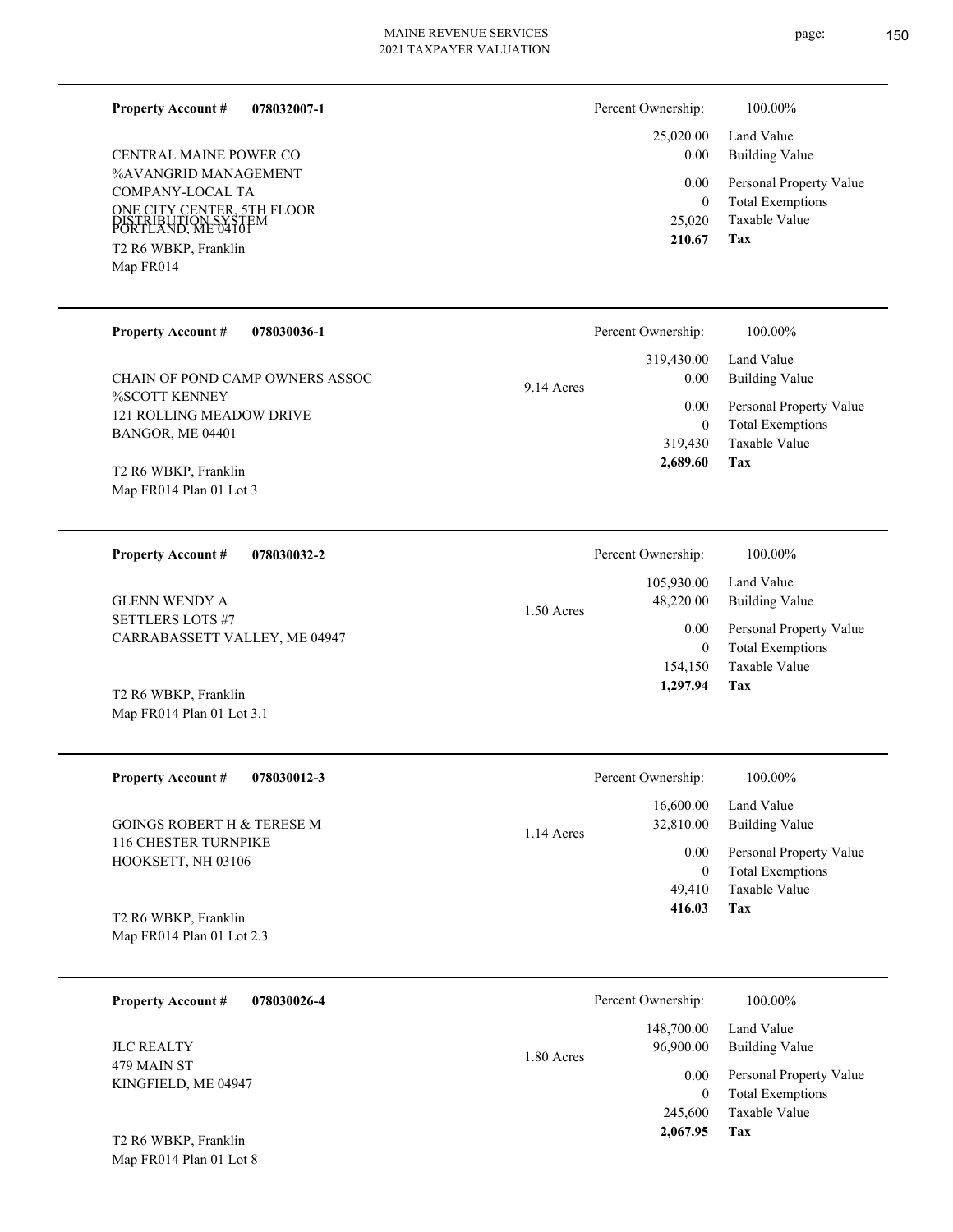▃

-

| <b>Property Account #</b><br><b>JONES KEN</b><br><b>30 RED GATE LANE</b><br>MEREDITH, NH 03253<br>T2 R6 WBKP, Franklin<br>Map FR014 Plan 01 Lot 1.1 | 078030023-2                                                     | 1.49 Acres   | Percent Ownership:<br>13,360.00<br>20,150.00<br>0.00<br>$\boldsymbol{0}$<br>33,510<br>282.15 | 100.00%<br>Land Value<br><b>Building Value</b><br>Personal Property Value<br><b>Total Exemptions</b><br>Taxable Value<br>Tax |
|-----------------------------------------------------------------------------------------------------------------------------------------------------|-----------------------------------------------------------------|--------------|----------------------------------------------------------------------------------------------|------------------------------------------------------------------------------------------------------------------------------|
| <b>Property Account #</b><br>KENNEY SCOTT M<br>121 ROLLING MEADOWS DR<br>BANGOR, ME 04401<br>T2 R6 WBKP, Franklin<br>Map FR014 Plan 01 Lot 3.3      | 078030024-5                                                     | 1.50 Acres   | Percent Ownership:<br>113,440.00<br>77,300.00<br>0.00<br>$\mathbf{0}$<br>190,740<br>1,606.03 | 100.00%<br>Land Value<br><b>Building Value</b><br>Personal Property Value<br><b>Total Exemptions</b><br>Taxable Value<br>Tax |
| <b>Property Account #</b><br>145 WHITE PINE DRIVE<br>WAITSFIELD, VT 05673<br>T2 R6 WBKP, Franklin<br>Map FR014 Plan 01 Lot 3.8                      | 078030018-2<br>KIENDL PHILIP R JR TTE & AUDREY O KIENDL 2004 T. | $0.75$ Acres | Percent Ownership:<br>11,310.00<br>4,160.00<br>0.00<br>$\theta$<br>15,470<br>130.26          | 100.00%<br>Land Value<br><b>Building Value</b><br>Personal Property Value<br><b>Total Exemptions</b><br>Taxable Value<br>Tax |
| <b>Property Account #</b><br>145 WHITE PINE DRIVE<br>WAITSFIELD, VT 05673<br>T2 R6 WBKP, Franklin<br>Map FR014 Plan 01 Lot 5.1                      | 078030019-2<br>KIENDL PHILIP R JR TTE & AUDREY O KIENDL 2004 T. | 3.00 Acres   | Percent Ownership:<br>236,390.00<br>89,090.00<br>0.00<br>$\mathbf{0}$<br>325,480<br>2,740.54 | 100.00%<br>Land Value<br><b>Building Value</b><br>Personal Property Value<br><b>Total Exemptions</b><br>Taxable Value<br>Tax |
| <b>Property Account #</b><br>145 WHITE PINE DRIVE<br>WAITSFIELD, VT 05673<br>T2 R6 WBKP, Franklin<br>Map FR014 Plan 01 Lot 3.4                      | 078030035-2<br>KIENDL PHILIP R JR TTE & AUDREY O KIENDL 2004 T. | $0.75$ Acres | Percent Ownership:<br>5,660.00<br>0.00<br>0.00<br>$\mathbf{0}$<br>5,660<br>47.66             | 100.00%<br>Land Value<br><b>Building Value</b><br>Personal Property Value<br><b>Total Exemptions</b><br>Taxable Value<br>Tax |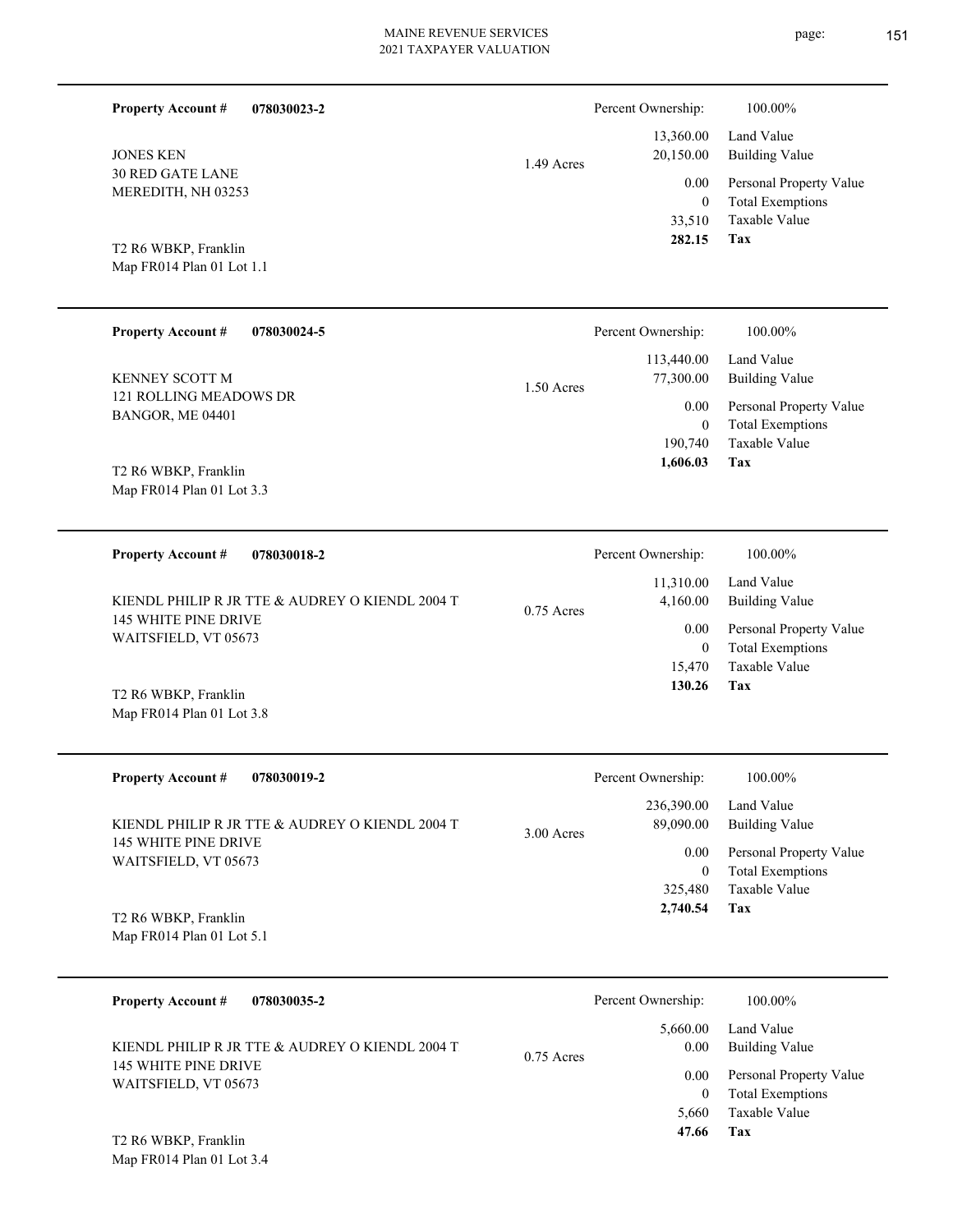page: 152

| <b>Property Account #</b><br>078030005-5                                   |              | Percent Ownership:                 | 100.00%                                                                    |
|----------------------------------------------------------------------------|--------------|------------------------------------|----------------------------------------------------------------------------|
| LEBLANC JAIMIE, JESSE & LUCAS & MARYBETH MAV                               |              | 0.00<br>60,880.00                  | Land Value<br><b>Building Value</b>                                        |
| 279 WEBSTER ST.<br>LEWISTON, ME 04240                                      |              | 0.00<br>$\overline{0}$             | Personal Property Value<br><b>Total Exemptions</b>                         |
| PUBLIC LANDS L11 LOC K                                                     |              | 60,880                             | Taxable Value                                                              |
| T2 R6 WBKP, Franklin<br>Map FR014 Plan 01 Lot 7                            |              | 512.61                             | Tax                                                                        |
| <b>Property Account #</b><br>078030013-2                                   |              | Percent Ownership:                 | 100.00%                                                                    |
| LIDSTONE FAMILY CAMP INC                                                   | $1.50$ Acres | 142,110.00<br>75,810.00            | Land Value<br><b>Building Value</b>                                        |
| 1820 PERKINS RIDGE RD<br>AUBURN, ME 04210                                  |              | 0.00<br>$\overline{0}$<br>217,920  | Personal Property Value<br><b>Total Exemptions</b><br><b>Taxable Value</b> |
| T2 R6 WBKP, Franklin<br>Map FR014 Plan 01 Lot 3.7                          |              | 1,834.89                           | Tax                                                                        |
| <b>Property Account #</b><br>078030015-4                                   |              | Percent Ownership:                 | 100.00%                                                                    |
| LUCARELLI JASON                                                            | $1.50$ Acres | 145,750.00<br>0.00                 | Land Value<br><b>Building Value</b>                                        |
| <b>61 LUCARELLI ROAD</b><br>JAY, ME 04239                                  |              | 0.00<br>$\overline{0}$<br>145,750  | Personal Property Value<br><b>Total Exemptions</b><br><b>Taxable Value</b> |
| T2 R6 WBKP, Franklin<br>Map FR014 Plan 01 Lot 3.6                          |              | 1,227.22                           | Tax                                                                        |
| <b>Property Account #</b><br>078030038-1                                   |              | Percent Ownership:                 | 100.00%                                                                    |
| MAINE STATE OF                                                             | 2.00 Acres   | 85,420.00<br>0.00                  | Land Value<br><b>Building Value</b>                                        |
| DEPT OF CONS-PARKS & LANDS<br><b>22 SHS</b><br>AUGUSTA, ME 04333           |              | 0.00<br>85,420<br>$\boldsymbol{0}$ | Personal Property Value<br><b>Total Exemptions</b><br>Taxable Value        |
| T2 R6 WBKP, Franklin<br>Map FR014 Plan 01 Lot 10<br><b>Exempt Property</b> |              | 0.00                               | Tax                                                                        |

| 078030039-1<br><b>Property Account #</b>                  | Percent Ownership:                 | 100.00%                                                             |
|-----------------------------------------------------------|------------------------------------|---------------------------------------------------------------------|
| <b>MAINE STATE OF</b>                                     | 116,550.00<br>0.00<br>$3.00$ Acres | Land Value<br><b>Building Value</b>                                 |
| DEPT OF CONS-PARKS & LANDS<br>22 SHS<br>AUGUSTA, ME 04333 | 0.00<br>116,550                    | Personal Property Value<br><b>Total Exemptions</b><br>Taxable Value |
| T2 R6 WBKP, Franklin                                      | 0.00                               | Tax                                                                 |

Map FR014 Plan 01 Lot 11 Exempt Property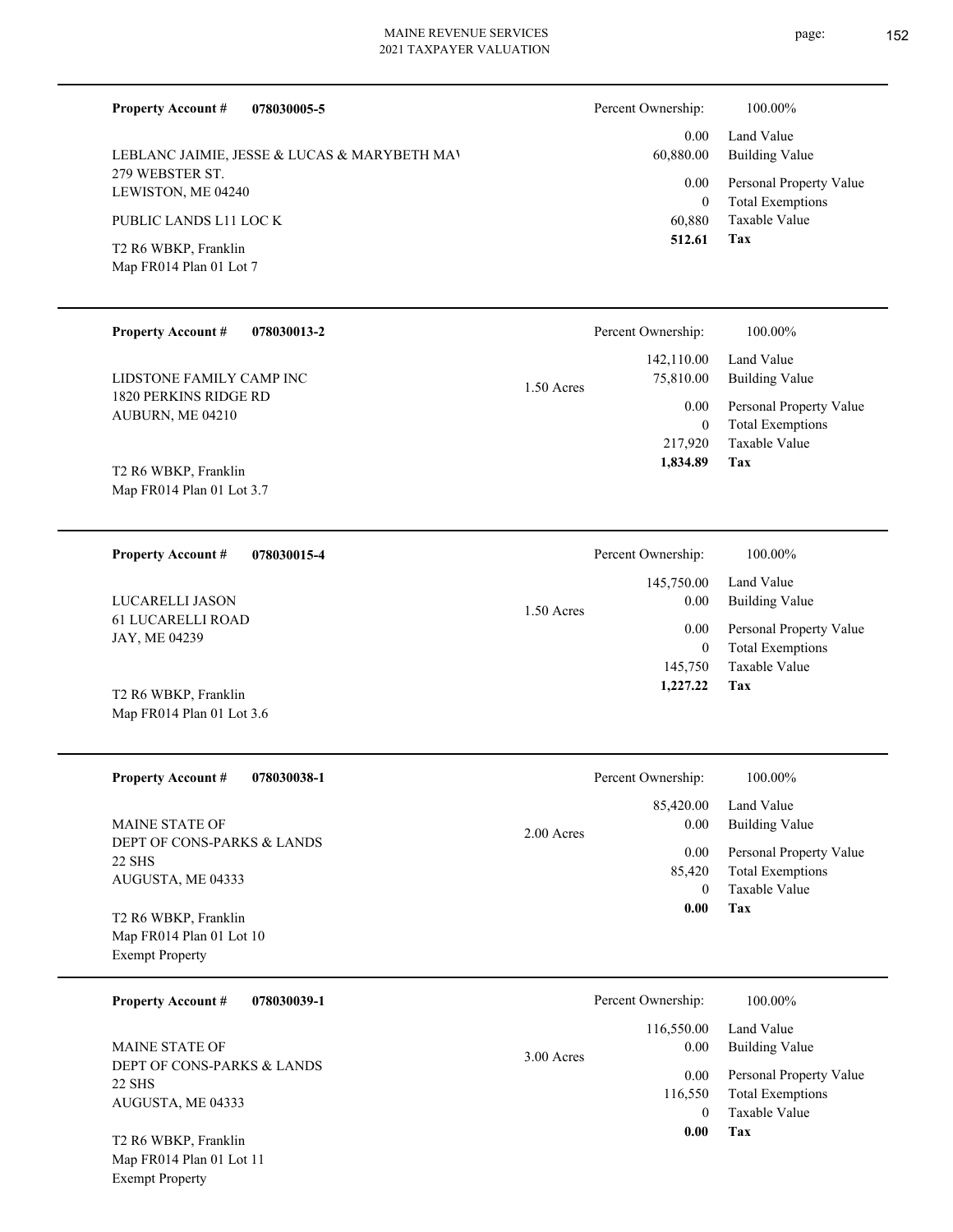| <b>Property Account #</b><br>078030040-1                                      |                            | Percent Ownership:                            | 100.00%                                                                    |
|-------------------------------------------------------------------------------|----------------------------|-----------------------------------------------|----------------------------------------------------------------------------|
| <b>MAINE STATE OF</b>                                                         | 2.50 Acres                 | 119,240.00<br>0.00                            | Land Value<br><b>Building Value</b>                                        |
| DEPT OF CONS-PARKS & LANDS<br>22 SHS<br>AUGUSTA, ME 04333                     |                            | 0.00<br>119,240<br>$\theta$                   | Personal Property Value<br><b>Total Exemptions</b><br><b>Taxable Value</b> |
| T2 R6 WBKP, Franklin<br>Map FR014 Plan 01 Lot 12<br><b>Exempt Property</b>    |                            | 0.00                                          | Tax                                                                        |
| <b>Property Account #</b><br>078030041-1                                      |                            | Percent Ownership:                            | 100.00%                                                                    |
| <b>MAINE STATE OF</b>                                                         | $3.00$ Acres               | 133,050.00<br>$0.00\,$                        | Land Value<br><b>Building Value</b>                                        |
| DEPT OF CONS-PARKS & LANDS<br><b>22 SHS</b><br>AUGUSTA, ME 04333              |                            | 0.00<br>133,050                               | Personal Property Value<br><b>Total Exemptions</b><br>Taxable Value        |
| T2 R6 WBKP, Franklin<br>Map FR014 Plan 01 Lot 13<br><b>Exempt Property</b>    |                            | $\theta$<br>0.00                              | <b>Tax</b>                                                                 |
| <b>Property Account #</b><br>078032001-1                                      |                            | Percent Ownership:                            | 100.00%                                                                    |
| <b>MAINE STATE OF</b>                                                         | 1,105.60 Acres             | 3,990,110.00<br>$0.00\,$                      | Land Value<br><b>Building Value</b>                                        |
| DEPT OF CONS-PARKS & LANDS<br>22 SHS<br>AUGUSTA, ME 04333                     |                            | 0.00<br>3,990,110                             | Personal Property Value<br><b>Total Exemptions</b>                         |
| T2 R6 WBKP, Franklin<br>Map FR014 Plan 01 Lot 4 7 7.1 14                      |                            | $\theta$<br>0.00                              | <b>Taxable Value</b><br>Tax                                                |
| <b>Exempt Property</b>                                                        |                            |                                               |                                                                            |
| <b>Property Account #</b><br>078032002-2                                      |                            | Percent Ownership:                            | 100.00%                                                                    |
| MAINE STATE OF                                                                | 4.06 Acres                 | 24,230.00<br>107,530.00                       | Land Value<br><b>Building Value</b>                                        |
| DOT, M&O LOT 56741<br>16 SHS ATTN: PROPERTY MANAGER<br>AUGUSTA, ME 04333-0016 |                            | $0.00\,$<br>131,760                           | Personal Property Value<br><b>Total Exemptions</b>                         |
| T2 R6 WBKP, Franklin<br>Map FR014 Plan 01 Lot 1<br><b>Exempt Property</b>     |                            | $\overline{0}$<br>0.00                        | Taxable Value<br>Tax                                                       |
| <b>Property Account #</b><br>078032003-1                                      |                            | Percent Ownership:                            | 100.00%                                                                    |
| MEGANTIC FISH & GAME CORP                                                     | Tree Growth<br>36.50 Acres | 137,820.00<br>0.00                            | Land Value<br><b>Building Value</b>                                        |
| <b>6 FUNDY CIRCLE</b><br>FALMOUTH, ME 04105<br>T2 R6 WBKP, Franklin           |                            | 0.00<br>$\overline{0}$<br>137,820<br>1,160.44 | Personal Property Value<br><b>Total Exemptions</b><br>Taxable Value<br>Tax |
| Map FR014 Plan 01 Lot 2.1 6                                                   |                            |                                               |                                                                            |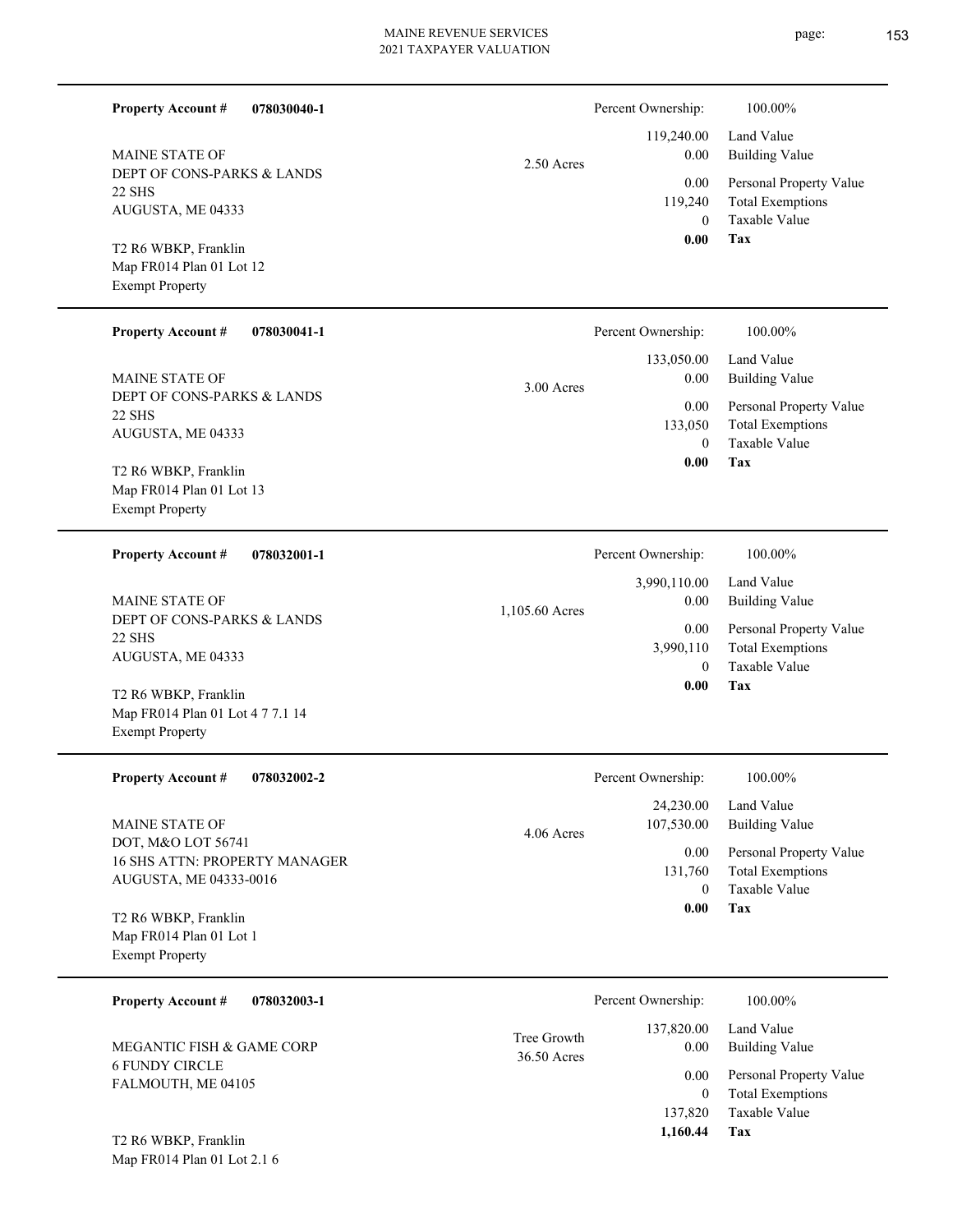| NIXON NYOKA D                                                      |            | 15,110.00                                    | <b>Building Value</b>                                                      |
|--------------------------------------------------------------------|------------|----------------------------------------------|----------------------------------------------------------------------------|
| 864 BARRYMOORE LOOP<br>THE VILLAGES, FL 32162-3363                 |            | 0.00<br>$\boldsymbol{0}$                     | Personal Property Value<br><b>Total Exemptions</b>                         |
| PUBLIC LANDS L12 LOC R                                             |            | 15,110                                       | Taxable Value                                                              |
| T2 R6 WBKP, Franklin<br>Map FR014 Plan 01 Lot 4                    |            | 127.23                                       | Tax                                                                        |
| <b>Property Account #</b><br>078030001-2                           |            | Percent Ownership:                           | 100.00%                                                                    |
| OLEN DONALD E SR & DONALD E JR                                     | 1.25 Acres | 66,800.00<br>15,870.00                       | Land Value<br><b>Building Value</b>                                        |
| 142 WOODVILLE ROAD<br>FALMOUTH, ME 04105                           |            | 0.00<br>$\boldsymbol{0}$<br>82,670<br>696.08 | Personal Property Value<br><b>Total Exemptions</b><br>Taxable Value<br>Tax |
| T2 R6 WBKP, Franklin<br>Map FR014 Plan 01 Lot 2.2                  |            |                                              |                                                                            |
| <b>Property Account #</b><br>078030014-3                           |            | Percent Ownership:                           | 100.00%                                                                    |
| OSBORNE WESLEY W & BARBARA                                         |            | 0.00<br>23,400.00                            | Land Value<br><b>Building Value</b>                                        |
| 767 HIGH HILL ROAD<br>PULASKI, PA 16143                            |            | 0.00                                         | Personal Property Value                                                    |
| PUBLIC LANDS L7 LOC N                                              |            | $\boldsymbol{0}$<br>23,400                   | <b>Total Exemptions</b><br>Taxable Value                                   |
| T2 R6 WBKP, Franklin<br>Map FR014 Plan 01 Lot 7.1                  |            | 197.03                                       | Tax                                                                        |
| <b>Property Account #</b><br>078030028-1                           |            | Percent Ownership:                           | 100.00%                                                                    |
| REEVE MICHAEL & LINDA                                              |            | 0.00<br>14,600.00                            | Land Value<br><b>Building Value</b>                                        |
| 23 MORRIS SPRINGER RD<br>FAYETTE, ME 04349                         |            | 0.00                                         | Personal Property Value                                                    |
| URSA MAJOR (S) C2191 LOC U SITE 72                                 |            | $\boldsymbol{0}$<br>14,600<br>122.93         | <b>Total Exemptions</b><br>Taxable Value<br>Tax                            |
| T2 R6 WBKP, Franklin<br>Map FR014 Plan 01 Lot 1                    |            |                                              |                                                                            |
| <b>Property Account #</b><br>078030034-6                           |            | Percent Ownership:                           | 25.00%                                                                     |
| RUGGERIO CHRISTOPHER T & JANET N TRUSTEES                          | 1.50 Acres | 12,392.50<br>0.00                            | Land Value<br><b>Building Value</b>                                        |
| CHRISTOPHER T AND JANET N RUGGERIO<br><b>TRUST</b>                 |            | 0.00<br>$\boldsymbol{0}$                     | Personal Property Value<br><b>Total Exemptions</b>                         |
| 250 AUTUMN HILL ROAD<br>BOAT LANDING<br>SOUTH BURLINGTON. VT 05403 |            | 12,393<br>104.34                             | Taxable Value<br>Tax                                                       |
| T2 R6 WBKP, Franklin<br>Map FR014 Plan 01 Lot 3.5                  |            |                                              |                                                                            |
|                                                                    |            |                                              |                                                                            |

#### **078030002-1 Property Account #**

# Land Value 0.00 Percent Ownership:  $100.00\%$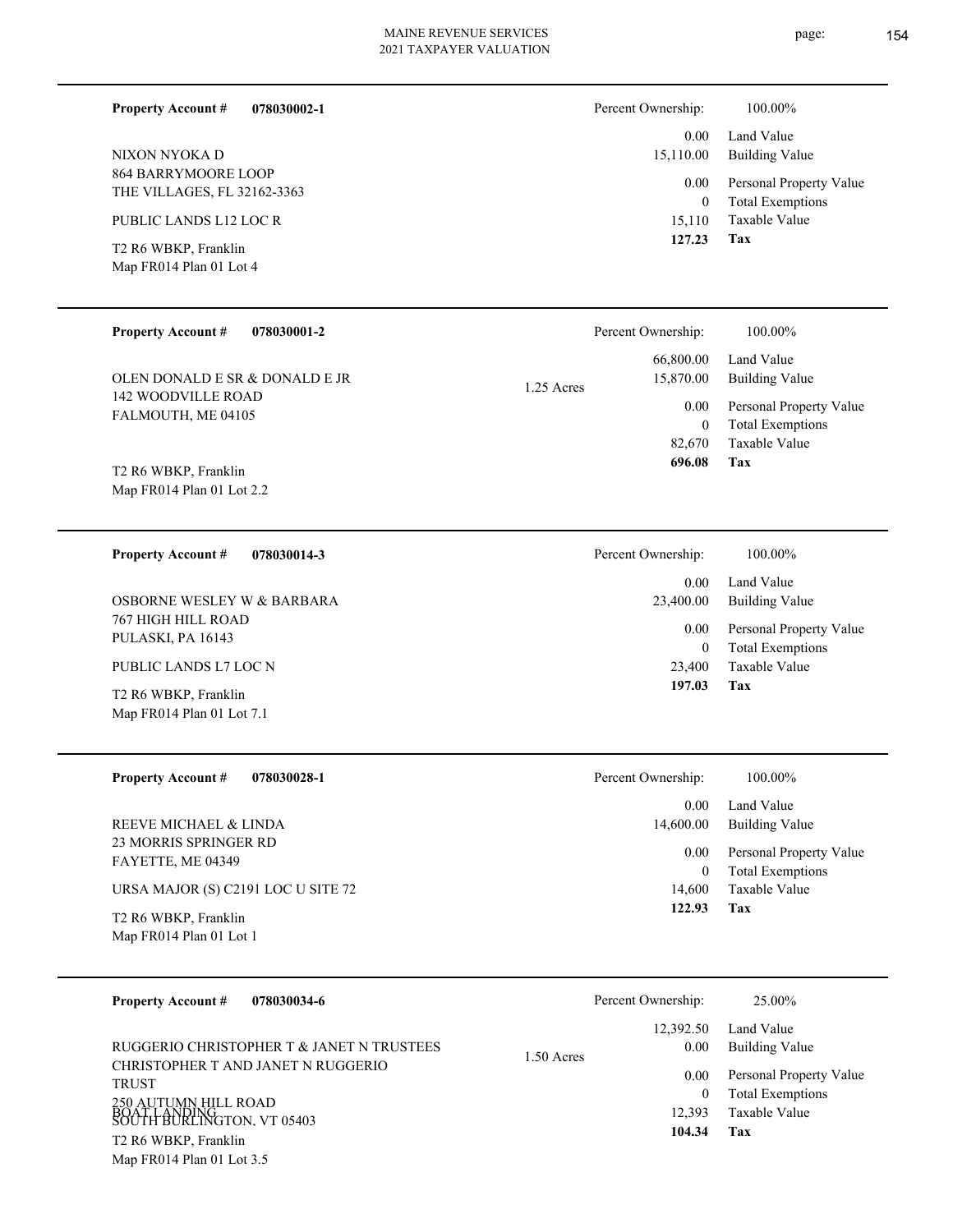| <b>Property Account #</b><br>078030037-8                  |                            | Percent Ownership:        | 25.00%                                             |
|-----------------------------------------------------------|----------------------------|---------------------------|----------------------------------------------------|
| RUGGERIO CHRISTOPHER T & JANET N TRUSTEES                 | $1.50$ Acres               | 14,540.00<br>0.00         | Land Value<br><b>Building Value</b>                |
| CHRISTOPHER T AND JANET N RUGGERIO<br><b>TRUST</b>        |                            | 0.00                      | Personal Property Value                            |
| <b>250 AUTUMN HILL ROAD</b><br>SOUTH BURLINGTON, VT 05403 |                            | $\overline{0}$<br>14,540  | <b>Total Exemptions</b><br>Taxable Value           |
| T2 R6 WBKP, Franklin                                      |                            | 122.43                    | Tax                                                |
| Map FR014 Plan 01 Lot 3.2                                 |                            |                           |                                                    |
| <b>Property Account #</b><br>078030042-7                  |                            | Percent Ownership:        | 100.00%                                            |
| RUGGERIO JANET N & JOHN ANTRAN                            | Tree Growth<br>22.70 Acres | 103,896.00<br>71,410.00   | Land Value<br><b>Building Value</b>                |
| % CHRISTOPHER RUGGERIO<br>250 AUTUM HILL ROAD             |                            | 0.00                      | Personal Property Value                            |
| SOUTH BURLINGTON, VT 05403                                |                            | $\overline{0}$<br>175,306 | <b>Total Exemptions</b><br>Taxable Value           |
| T2 R6 WBKP, Franklin                                      |                            | 1,476.08                  | Tax                                                |
| Map FR014 Plan 01 Lot 5.3 5.4 9.1                         |                            |                           |                                                    |
| <b>Property Account #</b><br>078030010-3                  |                            | Percent Ownership:        | 100.00%                                            |
|                                                           |                            | $0.00\,$                  | Land Value                                         |
| <b>SCHANZ MATTHEW</b><br>PO BOX 6                         |                            | 14,410.00<br>0.00         | <b>Building Value</b><br>Personal Property Value   |
| EUSTIS, ME 04936                                          |                            | $\overline{0}$            | <b>Total Exemptions</b>                            |
| URSA MAJOR (S) C2150 LOC J L57                            |                            | 14,410<br>121.33          | <b>Taxable Value</b><br>Tax                        |
| T2 R6 WBKP, Franklin<br>Map FR014 Plan 01 Lot 1           |                            |                           |                                                    |
| <b>Property Account #</b><br>078030025-1                  |                            | Percent Ownership:        | 100.00%                                            |
|                                                           |                            | 0.00                      | Land Value                                         |
| <b>SMITH ROBERT S</b>                                     |                            | 27,090.00                 | <b>Building Value</b>                              |
| 50 RIVERSIDE DR<br>APT <sub>10</sub>                      |                            | 0.00<br>$\boldsymbol{0}$  | Personal Property Value<br><b>Total Exemptions</b> |
| NEW YORK, NY 10024<br>URSA MAJOR (S) C2173 LOC V SITE 87  |                            | 27,090                    | Taxable Value                                      |
| T2 R6 WBKP, Franklin                                      |                            | 228.10                    | Tax                                                |
| Map FR014 Plan 01 Lot 2                                   |                            |                           |                                                    |
| <b>Property Account #</b><br>078030027-1                  |                            | Percent Ownership:        | 100.00%                                            |
| THIBODEAU WAYNE G & RUTHANN                               |                            | 0.00                      | Land Value<br><b>Building Value</b>                |
| 17 MCLELLAN ST                                            |                            | 28,020.00<br>0.00         | Personal Property Value                            |
| BRUNSWICK, ME 04011                                       |                            | $\overline{0}$            | <b>Total Exemptions</b>                            |
| PUBLIC LANDS L10 LOC K                                    |                            | 28,020                    | Taxable Value                                      |

**Tax 235.93**

Map FR014 Plan 01 Lot 7.1 T2 R6 WBKP, Franklin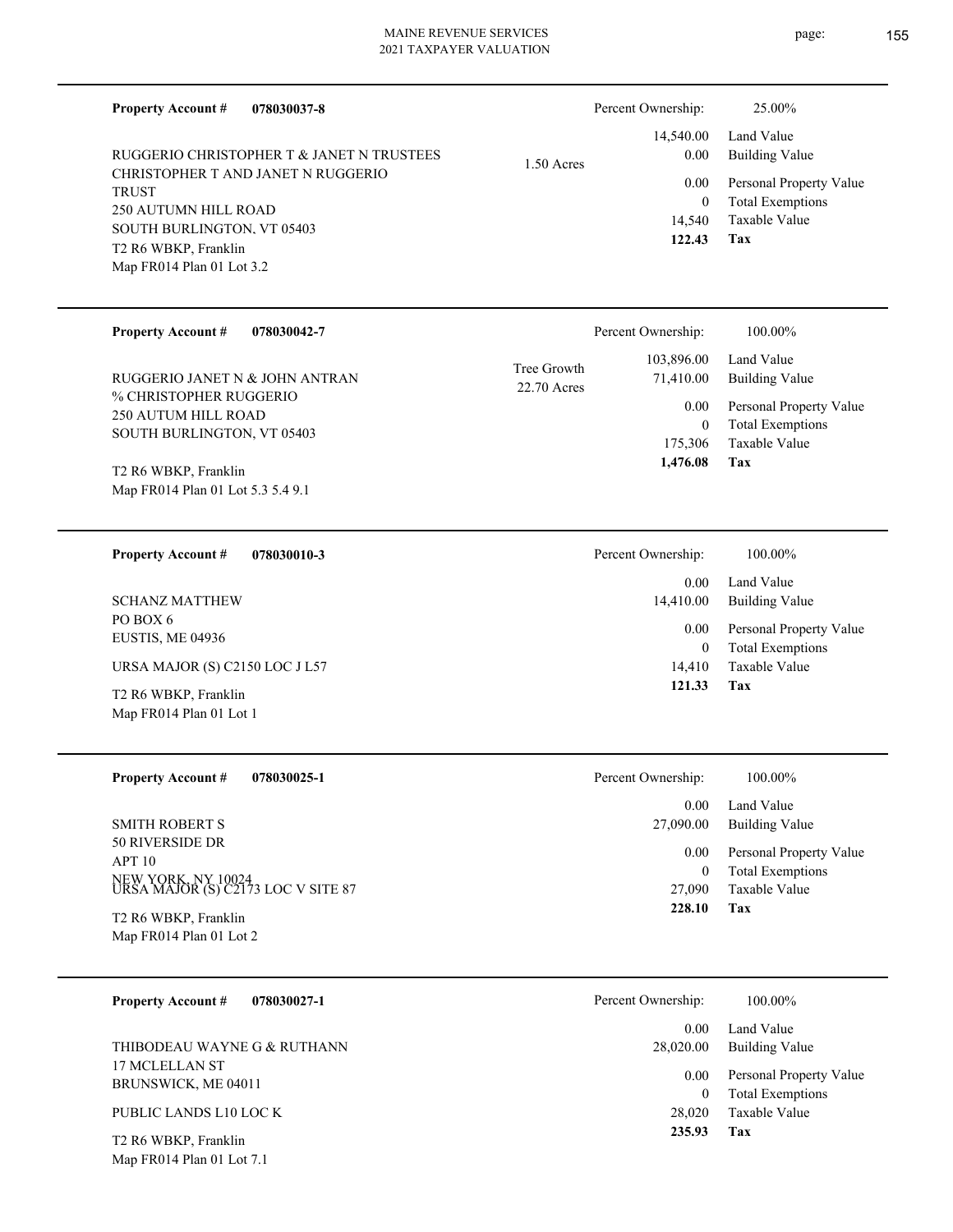**078030020P-1 Property Account #**

%DUFF & PHELPS PO BOX 2629 ADDISON, TX 75001 WIND FARM ASSETS TRANSCANADA MAINE WIND DEV INC

Map FR014 Plan 01 Lot 1.2 T2 R6 WBKP, Franklin

|  | <b>Property Account #</b> | 078032006-1 |
|--|---------------------------|-------------|
|--|---------------------------|-------------|

%DUFF & PHELPS PO BOX 2629 ADDISON, TX 75001 WIND FARM ASSETS TRANSCANADA MAINE WIND DEV INC

Map FR014 Plan 01 Lot 1.2 T2 R6 WBKP, Franklin

**Tax** Taxable Value Total Exemptions Personal Property Value Building Value Land Value 639,530 0  **5,384.84** 0.00 0.00 639,530.00 Percent Ownership:  $100.00\%$ 

| Percent Ownership:       | 100.00%                                            |
|--------------------------|----------------------------------------------------|
| 166,270.00<br>958,400.00 | Land Value<br>Building Value                       |
| 0.00<br>0                | Personal Property Value<br><b>Total Exemptions</b> |
| 1,124,670                | Taxable Value                                      |
| 9,469.72                 | Tax                                                |

| 078030004-5<br><b>Property Account #</b>            |                 | Percent Ownership: | 100.00%                 |
|-----------------------------------------------------|-----------------|--------------------|-------------------------|
| URSA MAJOR LLC                                      | Tree Growth     | 7,269,240.00       | Land Value              |
|                                                     | 25,495.00 Acres | 0.00               | Building Value          |
| % AFM                                               |                 | 0.00               | Personal Property Value |
| <b>PO BOX 978</b>                                   |                 | 0                  | <b>Total Exemptions</b> |
| FARMINGTON, ME 04938                                |                 | 7.269.240          | Taxable Value           |
| T2 R6 WBKP, Franklin<br>Map $FR014$ Plan 01 Lot 1 2 |                 | 61,207.00          | Tax                     |

| <b>Property Account #</b><br>078030007-3                                | 100.00%<br>Percent Ownership:                              |  |
|-------------------------------------------------------------------------|------------------------------------------------------------|--|
|                                                                         | Land Value<br>0.00                                         |  |
| WITHERLY WESLEY S.D.                                                    | Building Value<br>37,280.00                                |  |
| <b>61 CHICKS ROAD</b><br>INDUSTRY, ME 04938                             | Personal Property Value<br>0.00<br><b>Total Exemptions</b> |  |
| BBC LAND (S) ME 2138 LOC C                                              | Taxable Value<br>37,280                                    |  |
| T <sub>2</sub> R <sub>6</sub> WBKP, Franklin<br>Map FR014 Plan 01 Lot 1 | Tax<br>313.90                                              |  |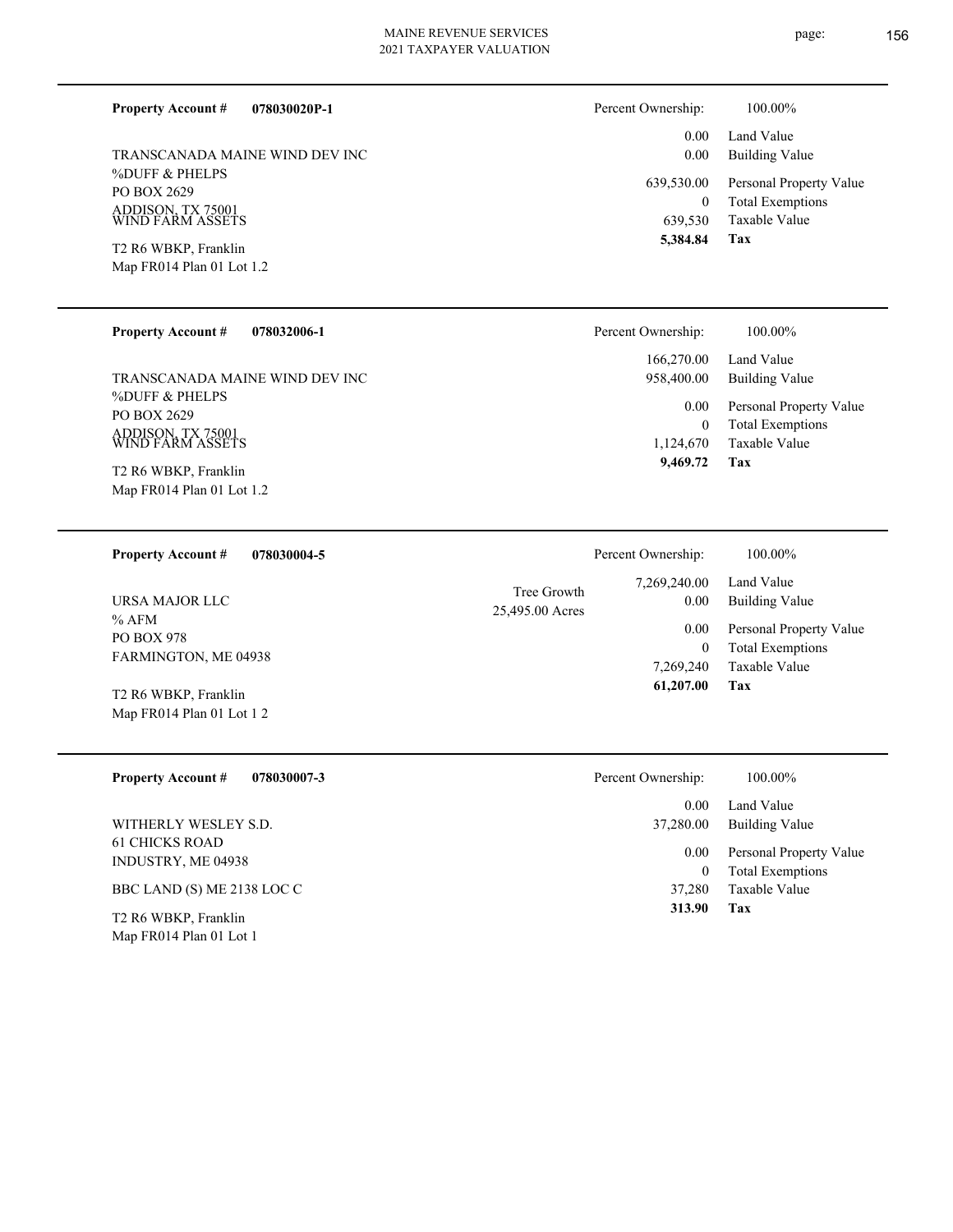# **Totals for: T2 R6 WBKP, Franklin**

 **26,728.18 acres**

 **13,717,596.00 Land Value 1,978,590.00 Building Value 643,050.00 Personal Property Value 4,576,130.00 Total Exemptions 99,045 Tax Taxable Value 11,763,106.00**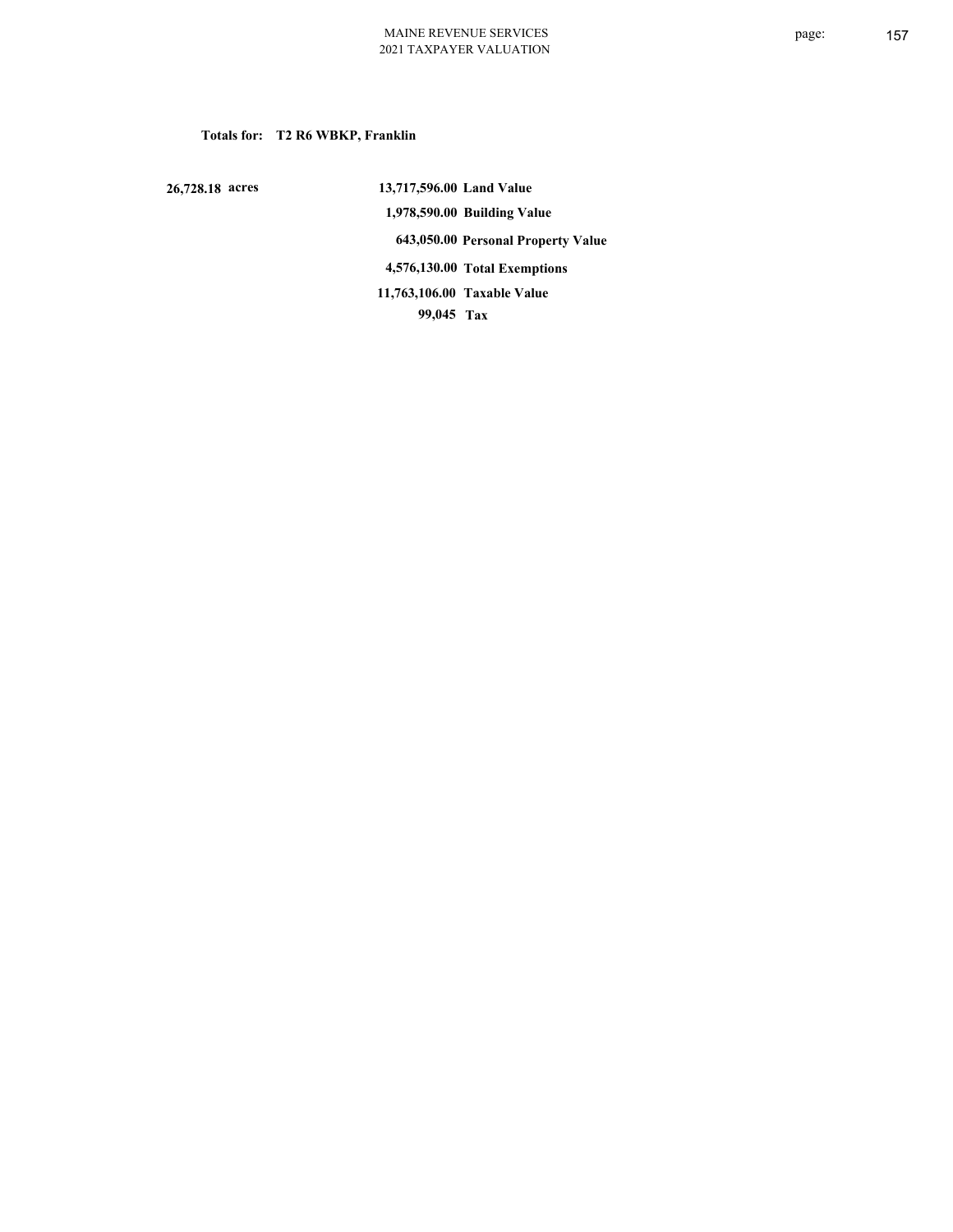L

| <b>Property Account #</b><br>078152002-1                                  | Percent Ownership:                  | 100.00%                                            |
|---------------------------------------------------------------------------|-------------------------------------|----------------------------------------------------|
| <b>MAINE STATE OF</b>                                                     | 0.00<br>20,260.00                   | Land Value<br><b>Building Value</b>                |
| WARDEN SERVICE DIV K DIST 92<br>AUGUSTA, ME 04333                         | 0.00<br>20,260                      | Personal Property Value<br><b>Total Exemptions</b> |
| URSA MAJOR (S) 2399                                                       | $\mathbf{0}$                        | Taxable Value                                      |
| T3 R6 WBKP, Franklin<br>Map FR015 Plan 01 Lot 1<br><b>Exempt Property</b> | 0.00                                | Tax                                                |
| <b>Property Account #</b><br>078150003-1                                  | Percent Ownership:                  | 100.00%                                            |
| MEGANTIC FISH & GAME CORP                                                 | 0.00<br>44,370.00                   | Land Value<br><b>Building Value</b>                |
| <b>6 FUNDY CIRCLE</b><br>FALMOUTH, ME 04105                               | 0.00<br>$\boldsymbol{0}$            | Personal Property Value<br><b>Total Exemptions</b> |
| URSA MAJOR LITTLE NW POND BLDG 1 LOC A                                    | 44,370                              | Taxable Value                                      |
| T3 R6 WBKP, Franklin<br>Map FR015 Plan 01 Lot 1                           | 373.60                              | Tax                                                |
|                                                                           |                                     |                                                    |
| 078150001-5<br><b>Property Account #</b>                                  | Percent Ownership:                  | 100.00%                                            |
| URSA MAJOR LLC                                                            | 2,803,711.00<br>Tree Growth<br>0.00 | Land Value<br><b>Building Value</b>                |
| $%$ AFM<br>PO BOX 978                                                     | 9,150.92 Acres<br>0.00              | Personal Property Value                            |
| FARMINGTON, ME 04938                                                      | $\boldsymbol{0}$<br>2,803,711       | <b>Total Exemptions</b><br>Taxable Value           |
| T3 R6 WBKP, Franklin                                                      | 23,607.25                           | Tax                                                |
| Map FR015 Plan 01 Lot 1                                                   |                                     |                                                    |
| <b>Property Account #</b><br>078150006-4                                  | Percent Ownership:                  | 100.00%                                            |
| URSA MAJOR LLC                                                            | 15,000.00<br>0.00                   | Land Value<br><b>Building Value</b>                |
| $%$ AFM<br>PO BOX 978                                                     | 0.00                                | Personal Property Value                            |
| FARMINGTON, ME 04938<br>DAM ON MASS BOG                                   | $\boldsymbol{0}$<br>15,000          | <b>Total Exemptions</b><br>Taxable Value           |
| T3 R6 WBKP, Franklin<br>Map FR015 Plan 01 Lot 1                           | 126.30                              | <b>Tax</b>                                         |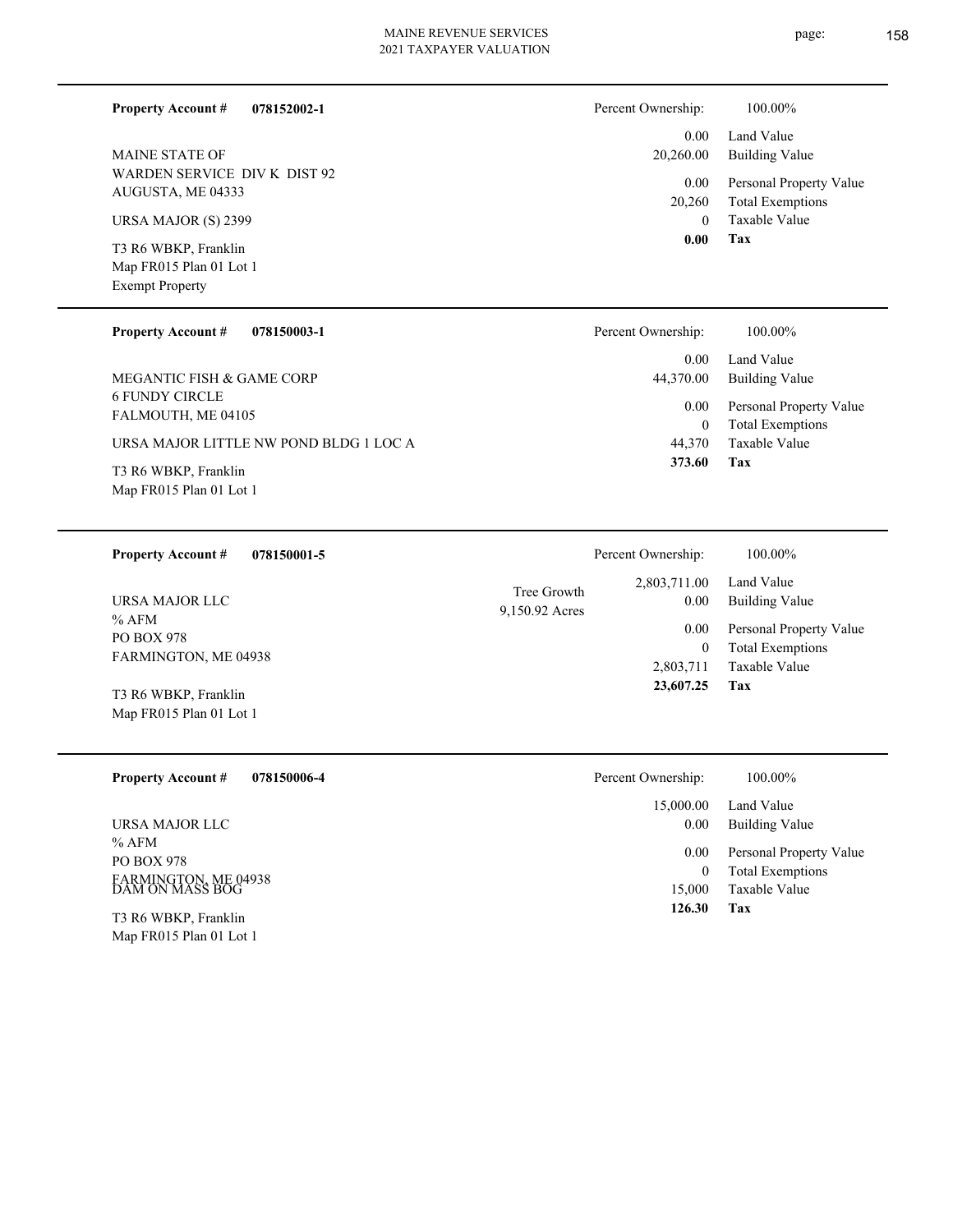# **Totals for: T3 R6 WBKP, Franklin**

 **9,150.92 acres**

 **2,818,711.00 Land Value 64,630.00 Building Value 0.00 Personal Property Value 20,260.00 Total Exemptions 24,107 Tax Taxable Value 2,863,081.00**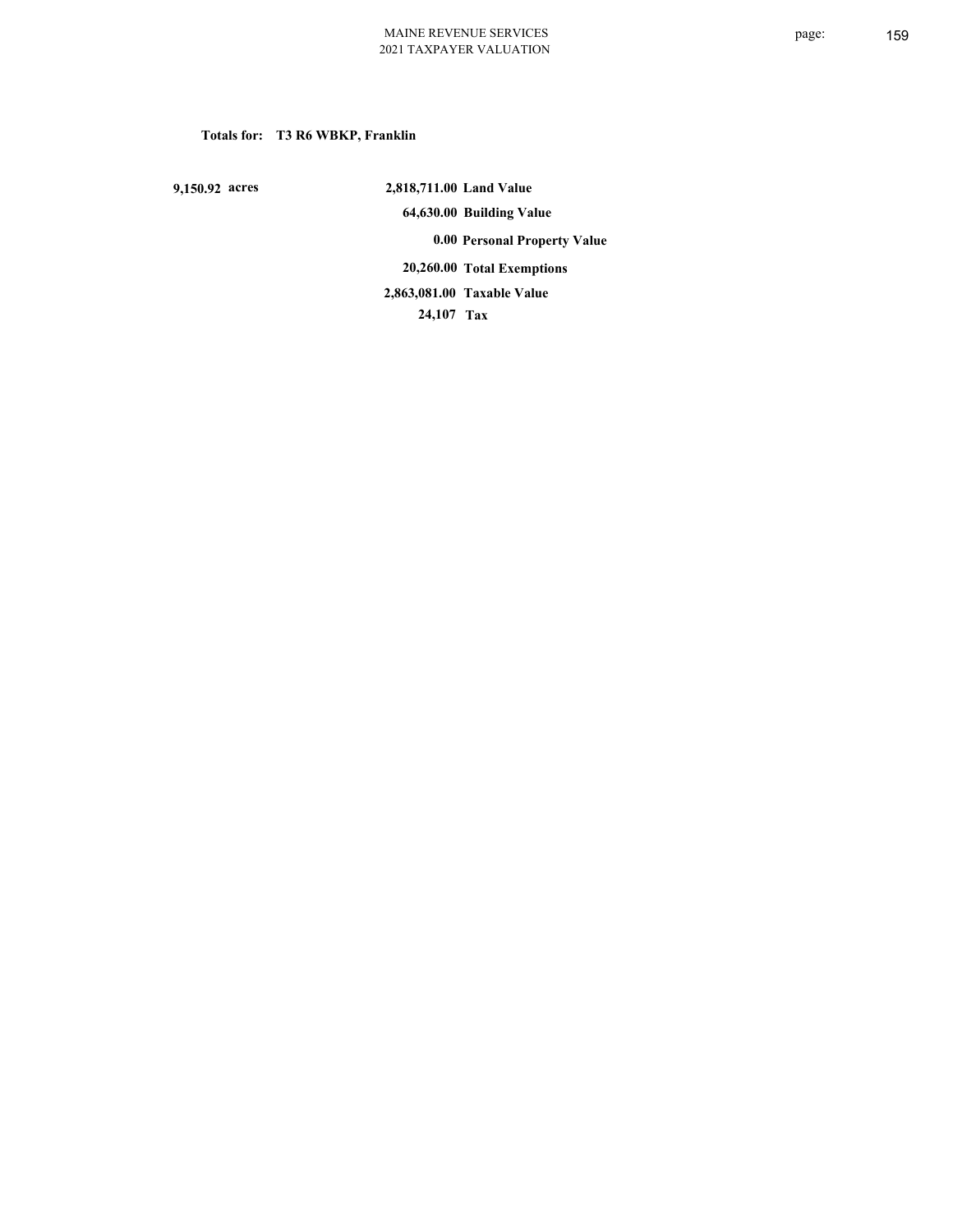| 078040011-4<br><b>Property Account #</b>                                                    |              | Percent Ownership:                | 100.00%                                                                    |
|---------------------------------------------------------------------------------------------|--------------|-----------------------------------|----------------------------------------------------------------------------|
| ALLARD WILLIAM J & SUSAN W                                                                  | $0.75$ Acres | 106,430.00<br>79,070.00           | Land Value<br><b>Building Value</b>                                        |
| 155 MERFIELD LN<br>N CHITTENDEN, VT 05763-9569                                              |              | 0.00<br>$\overline{0}$<br>185,500 | Personal Property Value<br><b>Total Exemptions</b><br>Taxable Value        |
| Gore N. of T2 & 3 R6 WBKP, Franklin<br>Map FR016 Plan 02 Lot 21                             |              | 1,561.91                          | Tax                                                                        |
| <b>Property Account #</b><br>078040015-5                                                    |              | Percent Ownership:                | 100.00%                                                                    |
| BARIBEAU MICHAEL H & DIANNA S                                                               | $0.58$ Acres | 97,610.00<br>60,960.00            | Land Value<br><b>Building Value</b>                                        |
| <b>754 FORESIDE ROAD</b><br>TOPSHAM, ME 04086                                               |              | 0.00<br>$\overline{0}$<br>158,570 | Personal Property Value<br><b>Total Exemptions</b><br><b>Taxable Value</b> |
| Gore N. of T2 & 3 R6 WBKP, Franklin<br>Map FR016 Plan 02 Lot 32                             |              | 1,335.16                          | Tax                                                                        |
| <b>Property Account #</b><br>078040006-3                                                    |              | Percent Ownership:                | 100.00%                                                                    |
| BERGERON CHRISTIAN ET AL                                                                    | $0.15$ Acres | 61,040.00<br>65,630.00            | Land Value<br><b>Building Value</b>                                        |
| % FRANCINE BERGERON-PAPANTONIO<br><b>40 WINTERHILL ROAD</b><br>MADISON, CT 06443            |              | 0.00<br>$\theta$<br>126,670       | Personal Property Value<br><b>Total Exemptions</b><br><b>Taxable Value</b> |
| Gore N. of T2 & 3 R6 WBKP, Franklin<br>Map FR016 Plan 02 Lot 24                             |              | 1,066.56                          | Tax                                                                        |
| <b>Property Account #</b><br>078040008-2                                                    |              | Percent Ownership:                | 100.00%                                                                    |
| BERGERON CLAUDE & LOUIS                                                                     | 1.00 Acres   | 101,130.00<br>80,770.00           | Land Value<br><b>Building Value</b>                                        |
| PLACE DE LA CITE<br>2590 BOUL. LAURIER, SUITE 750                                           |              | $0.00\,$<br>$\overline{0}$        | Personal Property Value<br><b>Total Exemptions</b>                         |
| QUEBEC, PQ G1V 4M6 CANADA<br>Gore N. of T2 & 3 R6 WBKP, Franklin<br>Map FR016 Plan 03 Lot 2 |              | 181,900<br>1,531.60               | Taxable Value<br>Tax                                                       |
|                                                                                             |              |                                   |                                                                            |
| <b>Property Account #</b><br>078040007-1                                                    |              | Percent Ownership:                | 100.00%                                                                    |
| BERGERON PHILLIPE ET AL                                                                     | 0.20 Acres   | 51,260.00<br>96,660.00            | Land Value<br><b>Building Value</b>                                        |
| 242 PONTON ST<br>SHERBROOKE, PQ J1C 0S5 CANADA                                              |              | 0.00<br>$\mathbf{0}$<br>147,920   | Personal Property Value<br><b>Total Exemptions</b><br>Taxable Value        |
| Gore N. of T2 & 3 R6 WBKP, Franklin<br>Map FR016 Plan 02 Lot 23                             |              | 1,245.49                          | Tax                                                                        |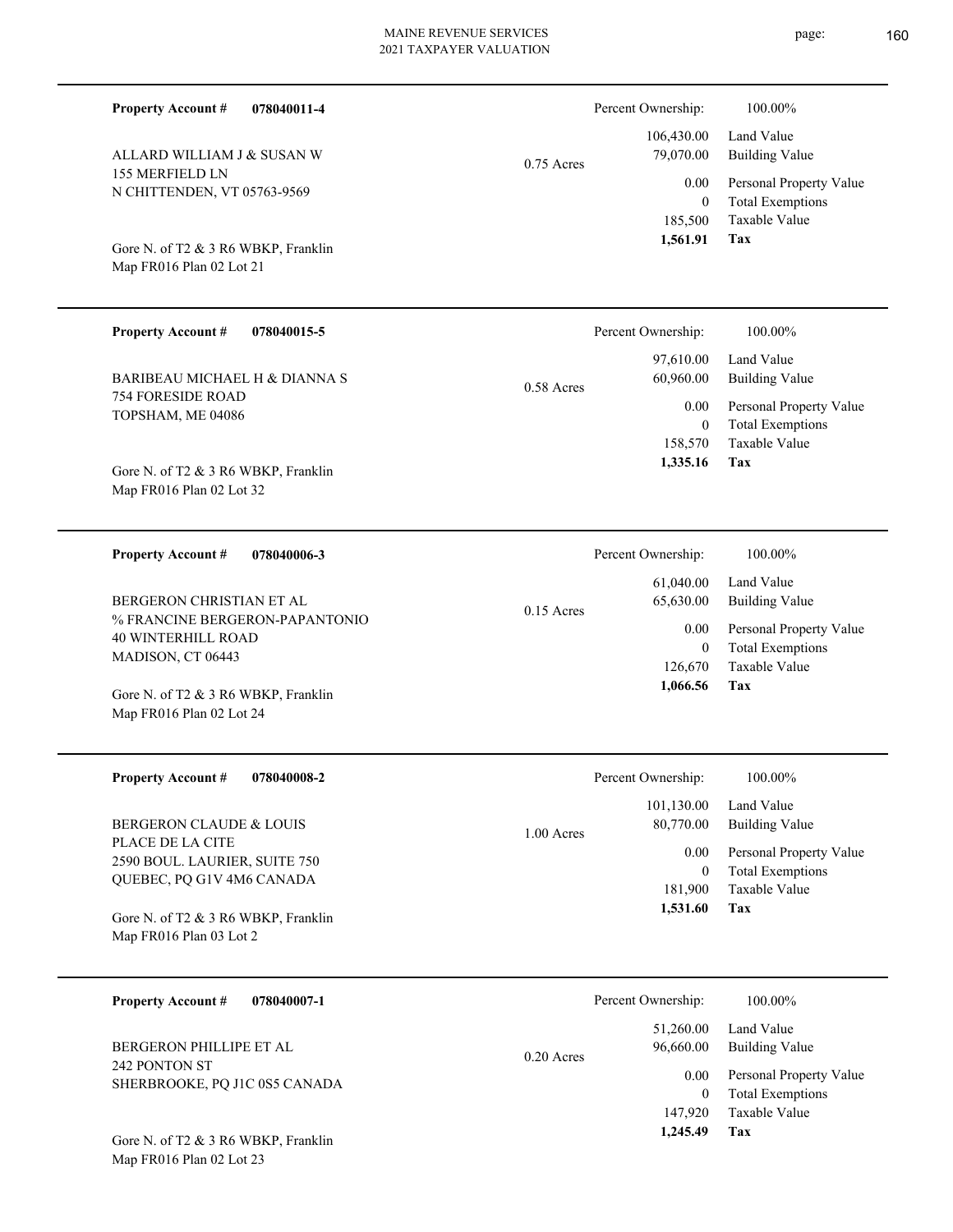| <b>Property Account #</b><br>078040042-2                                                           |              | Percent Ownership:          | 100.00%                                                             |
|----------------------------------------------------------------------------------------------------|--------------|-----------------------------|---------------------------------------------------------------------|
| <b>BILODEAU ADAM R</b>                                                                             | $0.30$ Acres | 13,510.00<br>33,100.00      | Land Value<br><b>Building Value</b>                                 |
| <b>451 SWEDEN STREET</b><br>BERLIN, NH 03570                                                       |              | 0.00<br>$\theta$<br>46,610  | Personal Property Value<br><b>Total Exemptions</b><br>Taxable Value |
| Gore N. of T2 & 3 R6 WBKP, Franklin<br>Map FR016 Plan 02 Lot 16                                    |              | 392.46                      | Tax                                                                 |
| <b>Property Account #</b><br>078040010-2                                                           |              | Percent Ownership:          | 100.00%                                                             |
| <b>BLACKBURN PIERRE</b><br>1151 ESPLANADE #1                                                       | $0.40$ Acres | 65,600.00<br>37,300.00      | Land Value<br><b>Building Value</b>                                 |
| SHERBROOKE, QC J1H 1S9 CANADA                                                                      |              | 0.00<br>$\theta$<br>102,900 | Personal Property Value<br><b>Total Exemptions</b><br>Taxable Value |
| Gore N. of T2 & 3 R6 WBKP, Franklin<br>Map FR016 Plan 02 Lot 27                                    |              | 866.42                      | Tax                                                                 |
| <b>Property Account #</b><br>078040013-2                                                           |              | Percent Ownership:          | 100.00%                                                             |
| BOULANGER COLETTE LABONTE & REAL J                                                                 | $1.05$ Acres | 16,900.00<br>0.00           | Land Value<br><b>Building Value</b>                                 |
| <b>6064 THE ARNOLD TRAIL</b><br>COBURN GORE, ME 04936                                              |              | 0.00<br>$\theta$<br>16,900  | Personal Property Value<br><b>Total Exemptions</b><br>Taxable Value |
| Gore N. of T2 & 3 R6 WBKP, Franklin<br>Map FR016 Plan 02 Lot 5                                     |              | 142.30                      | Tax                                                                 |
| <b>Property Account #</b><br>078040014-3                                                           |              | Percent Ownership:          | 100.00%                                                             |
| BOULANGER COLETTE LABONTE & REAL J                                                                 | $0.70$ Acres | 24,150.00<br>195,920.00     | Land Value<br><b>Building Value</b>                                 |
| <b>6064 THE ARNOLD TRAIL</b><br>COBURN GORE, ME 04936                                              |              | 0.00<br>25,000<br>195,070   | Personal Property Value<br><b>Total Exemptions</b><br>Taxable Value |
| Gore N. of T2 & 3 R6 WBKP, Franklin<br>Map FR016 Plan 02 Lot 9 12.2<br>Homestead Exemption \$25000 |              | 1,642.49                    | Tax                                                                 |
| <b>Property Account #</b><br>078040021-2                                                           |              | Percent Ownership:          | 100.00%                                                             |
| BOULANGER COLETTE LABONTE & REAL J                                                                 | $0.32$ Acres | 10,010.00<br>0.00           | Land Value<br><b>Building Value</b>                                 |
| <b>6064 THE ARNOLD TRAIL</b><br>COBURN GORE, ME 04936                                              |              | 0.00<br>$\overline{0}$      | Personal Property Value<br><b>Total Exemptions</b>                  |
| Gore N. of T2 & 3 R6 WBKP, Franklin<br>Map FR016 Plan 02 Lot 8                                     |              | 10,010<br>84.28             | Taxable Value<br>Tax                                                |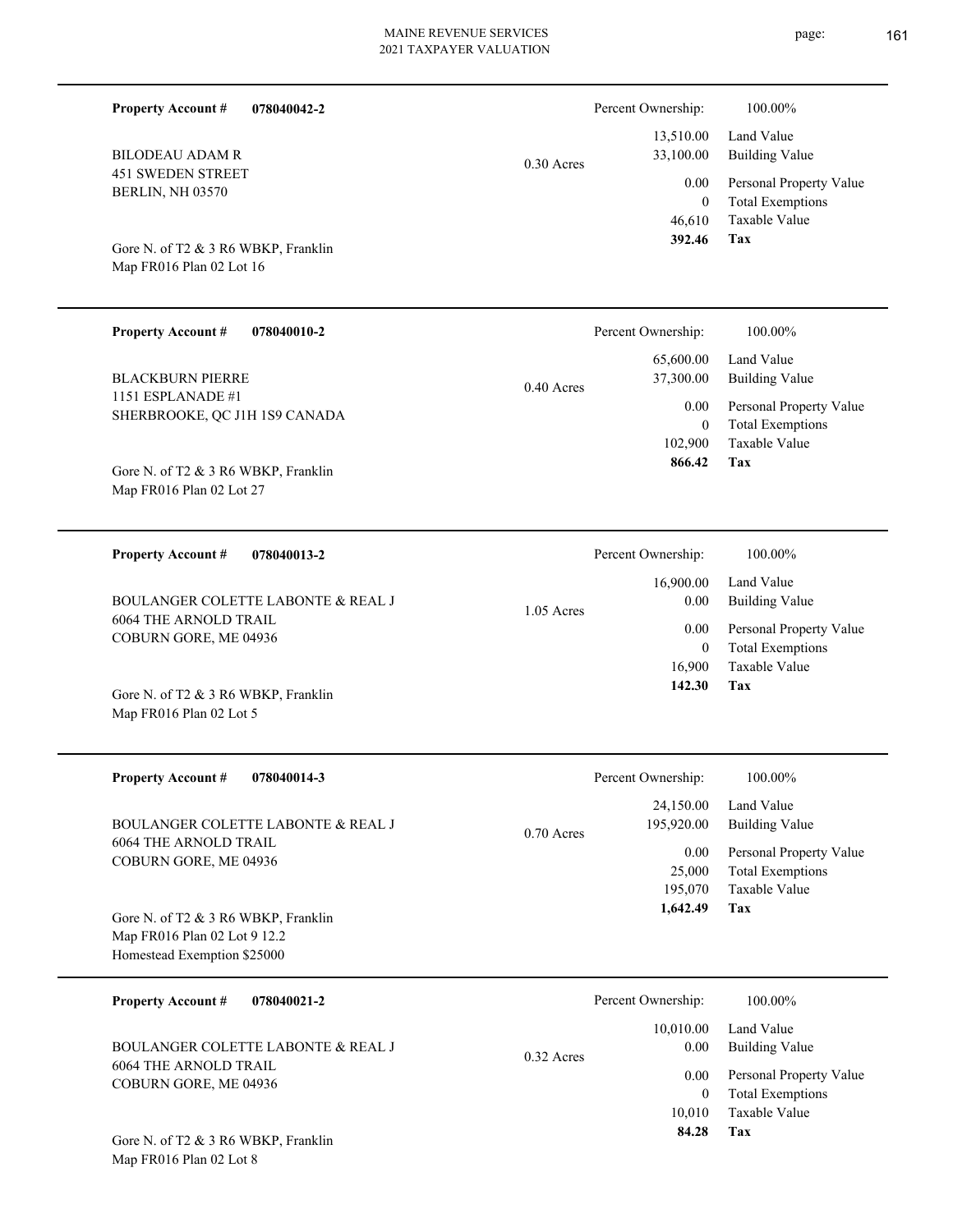| <b>Property Account #</b><br>078040009-2                                      |                                          | Percent Ownership:                    | 100.00%                                                             |
|-------------------------------------------------------------------------------|------------------------------------------|---------------------------------------|---------------------------------------------------------------------|
| BRIGGS GEORGE R & HOLLY L ROGERS                                              | $0.64$ Acres                             | 16,600.00<br>28,910.00                | Land Value<br><b>Building Value</b>                                 |
| <b>15 MAST LANE</b><br>BRUNSWICK, ME 04011                                    |                                          | 0.00<br>$\mathbf{0}$                  | Personal Property Value<br><b>Total Exemptions</b>                  |
| Gore N. of T2 & 3 R6 WBKP, Franklin<br>Map FR016 Plan 02 Lot 19               |                                          | 45,510<br>383.19                      | Taxable Value<br>Tax                                                |
| <b>Property Account #</b><br>078040012-1                                      |                                          | Percent Ownership:                    | 100.00%                                                             |
| CENTRAL MAINE POWER CO                                                        |                                          | 78,510.00<br>0.00                     | Land Value<br><b>Building Value</b>                                 |
| %AVANGRID MANAGEMENT<br><b>COMPANY-LOCAL TA</b><br>ONE CITY CENTER, STH FLOOR |                                          | 0.00<br>$\overline{0}$                | Personal Property Value<br><b>Total Exemptions</b>                  |
| Gore N. of T2 & 3 R6 WBKP, Franklin<br>Map FR016                              | DISTRIBUTION SYSTE<br>PORTLAND. ME 04101 | 78,510<br>661.05                      | <b>Taxable Value</b><br>Tax                                         |
| <b>Property Account #</b><br>078040051-2                                      |                                          | Percent Ownership:                    | 100.00%                                                             |
| <b>COBURN GORE LLC</b>                                                        | Tree Growth<br>1,551.00 Acres            | 579,103.00<br>93,270.00               | Land Value<br><b>Building Value</b>                                 |
| %ROY VAN VLECK<br><b>196 PINNACLE ROAD</b><br>LYME, NH 03768                  |                                          | $0.00\,$<br>$\overline{0}$<br>672,373 | Personal Property Value<br><b>Total Exemptions</b><br>Taxable Value |
| Gore N. of T2 & 3 R6 WBKP, Franklin<br>Map FR016 Plan 01 Lot 1 2.11 3 4       |                                          | 5,661.38                              | Tax                                                                 |
| <b>Property Account #</b><br>078040029-4                                      |                                          | Percent Ownership:                    | 100.00%                                                             |
| CROSS RANDAL A & AMANDA S                                                     | $0.92$ Acres                             | 105,480.00<br>47,300.00               | Land Value<br><b>Building Value</b>                                 |
| 34 HENRY CREEK WAY<br>HARPSWELL, ME 04049                                     |                                          | $0.00\,$<br>$\overline{0}$            | Personal Property Value<br><b>Total Exemptions</b>                  |
| Gore N. of T2 & 3 R6 WBKP, Franklin<br>Map FR016 Plan 03 Lot 1                |                                          | 152,780<br>1,286.41                   | Taxable Value<br>Tax                                                |
| <b>Property Account #</b><br>078040055-3                                      |                                          | Percent Ownership:                    | 100.00%                                                             |
| DICK JOSEPH W & MICHELE MAYKEL                                                | $0.62$ Acres                             | 92,720.00<br>66,660.00                | Land Value<br><b>Building Value</b>                                 |
| 17 SUMMER STREET<br>YARMOUTH PORT, MA 02675                                   |                                          | $0.00\,$<br>$\overline{0}$<br>159,380 | Personal Property Value<br><b>Total Exemptions</b><br>Taxable Value |
| Gore N. of T2 & 3 R6 WBKP, Franklin<br>Map FR016 Plan 03 Lot 3                |                                          | 1,341.98                              | Tax                                                                 |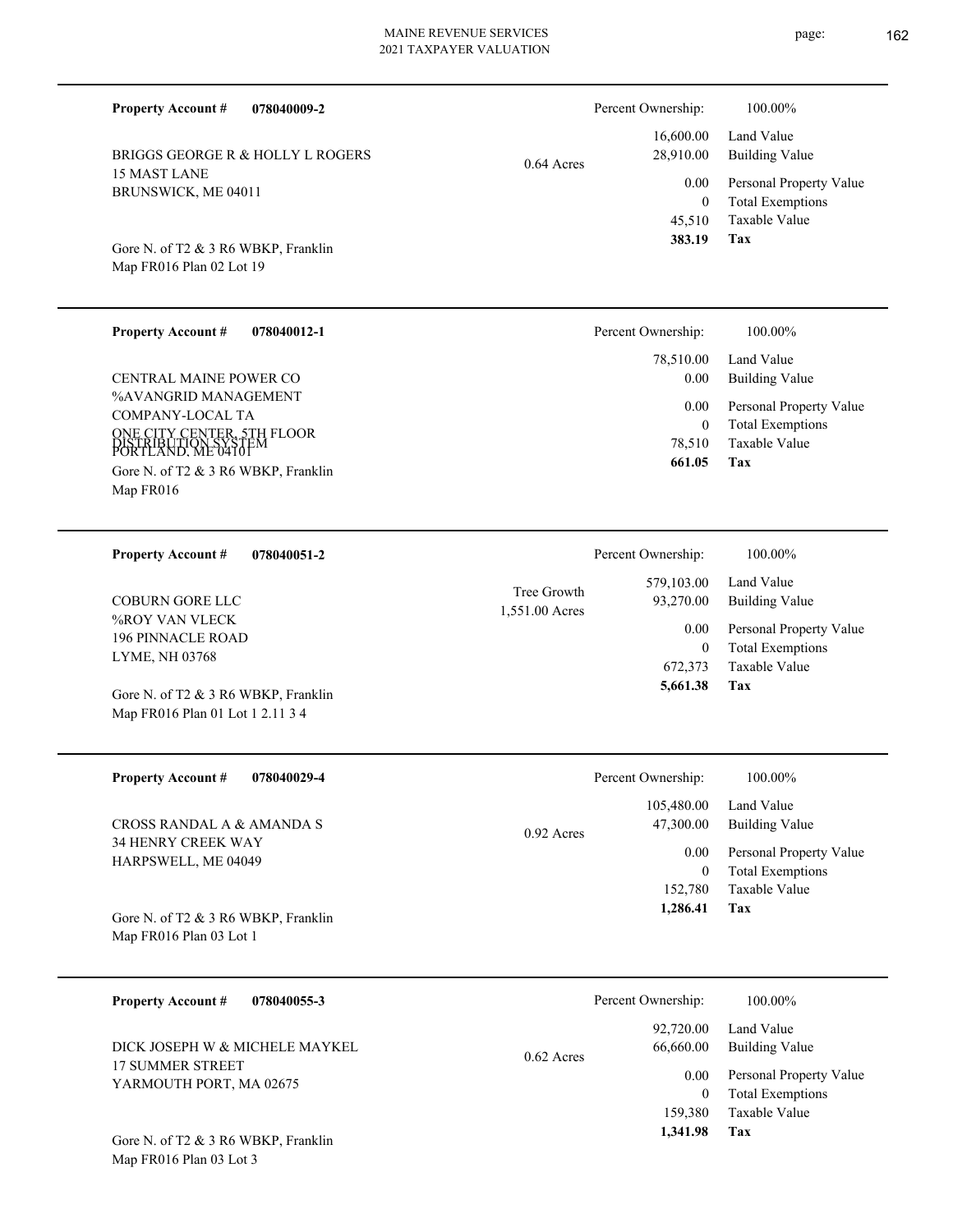| <b>Property Account #</b><br>078040024-2                        |              | Percent Ownership:                 | 100.00%                                                                    |
|-----------------------------------------------------------------|--------------|------------------------------------|----------------------------------------------------------------------------|
| <b>DUPUIS JEAN R</b>                                            | $0.28$ Acres | 10,010.00<br>19,130.00             | Land Value<br><b>Building Value</b>                                        |
| PO BOX 2312<br>LEWISTON, ME 04240-2312                          |              | 0.00<br>$\theta$<br>29,140         | Personal Property Value<br><b>Total Exemptions</b><br>Taxable Value        |
| Gore N. of T2 & 3 R6 WBKP, Franklin<br>Map FR016 Plan 02 Lot 15 |              | 245.36                             | Tax                                                                        |
| <b>Property Account #</b><br>078040032-1                        |              | Percent Ownership:                 | 100.00%                                                                    |
| <b>GRIMARD LOUISE</b>                                           | $0.09$ Acres | 7,850.00<br>42,970.00              | Land Value<br><b>Building Value</b>                                        |
| <b>28 BOURGAULT ST</b><br>SHERBROOKE, PQ J1C 0K8 CANADA         |              | 0.00<br>$\overline{0}$             | Personal Property Value<br><b>Total Exemptions</b>                         |
| Gore N. of T2 & 3 R6 WBKP, Franklin<br>Map FR016 Plan 02 Lot 20 |              | 50,820<br>427.90                   | <b>Taxable Value</b><br>Tax                                                |
| <b>Property Account #</b><br>078040023-2                        |              | Percent Ownership:                 | 100.00%                                                                    |
| <b>GURNEY JEFFREY T</b>                                         | $0.30$ Acres | 15,510.00<br>59,490.00             | Land Value<br><b>Building Value</b>                                        |
| 1080 AUBURN RD<br>PERU, ME 04290                                |              | 0.00<br>$\theta$<br>75,000         | Personal Property Value<br><b>Total Exemptions</b><br><b>Taxable Value</b> |
| Gore N. of T2 & 3 R6 WBKP, Franklin<br>Map FR016 Plan 02 Lot 13 |              | 631.50                             | Tax                                                                        |
| <b>Property Account #</b><br>078040022-1                        |              | Percent Ownership:                 | 100.00%                                                                    |
| HOWARD JOHN BALL                                                | $0.30$ Acres | 19,010.00<br>54,260.00             | Land Value<br><b>Building Value</b>                                        |
| 3050 HWY 174<br>EDISTO ISLE, SC 29438                           |              | 0.00<br>$\boldsymbol{0}$<br>73,270 | Personal Property Value<br><b>Total Exemptions</b><br><b>Taxable Value</b> |
| Gore N. of T2 & 3 R6 WBKP, Franklin<br>Map FR016 Plan 02 Lot 14 |              | 616.93                             | <b>Tax</b>                                                                 |
| <b>Property Account #</b><br>078040053-1                        |              | Percent Ownership:                 | 100.00%                                                                    |
| INHABITANTS OF THE COUNTY FRANKLIN                              | 3.60 Acres   | 11,490.00<br>0.00                  | Land Value<br><b>Building Value</b>                                        |
| 140 MAIN STREET<br>FARMINGTON, ME 04938                         |              | 0.00<br>11,490                     | Personal Property Value<br><b>Total Exemptions</b>                         |
| <b>DUMP SITE</b><br>Gore N. of T2 & 3 R6 WBKP, Franklin         |              | $\overline{0}$<br>0.00             | Taxable Value<br>Tax                                                       |
| Map FR016 Plan 02 Lot 37<br><b>Exempt Property</b>              |              |                                    |                                                                            |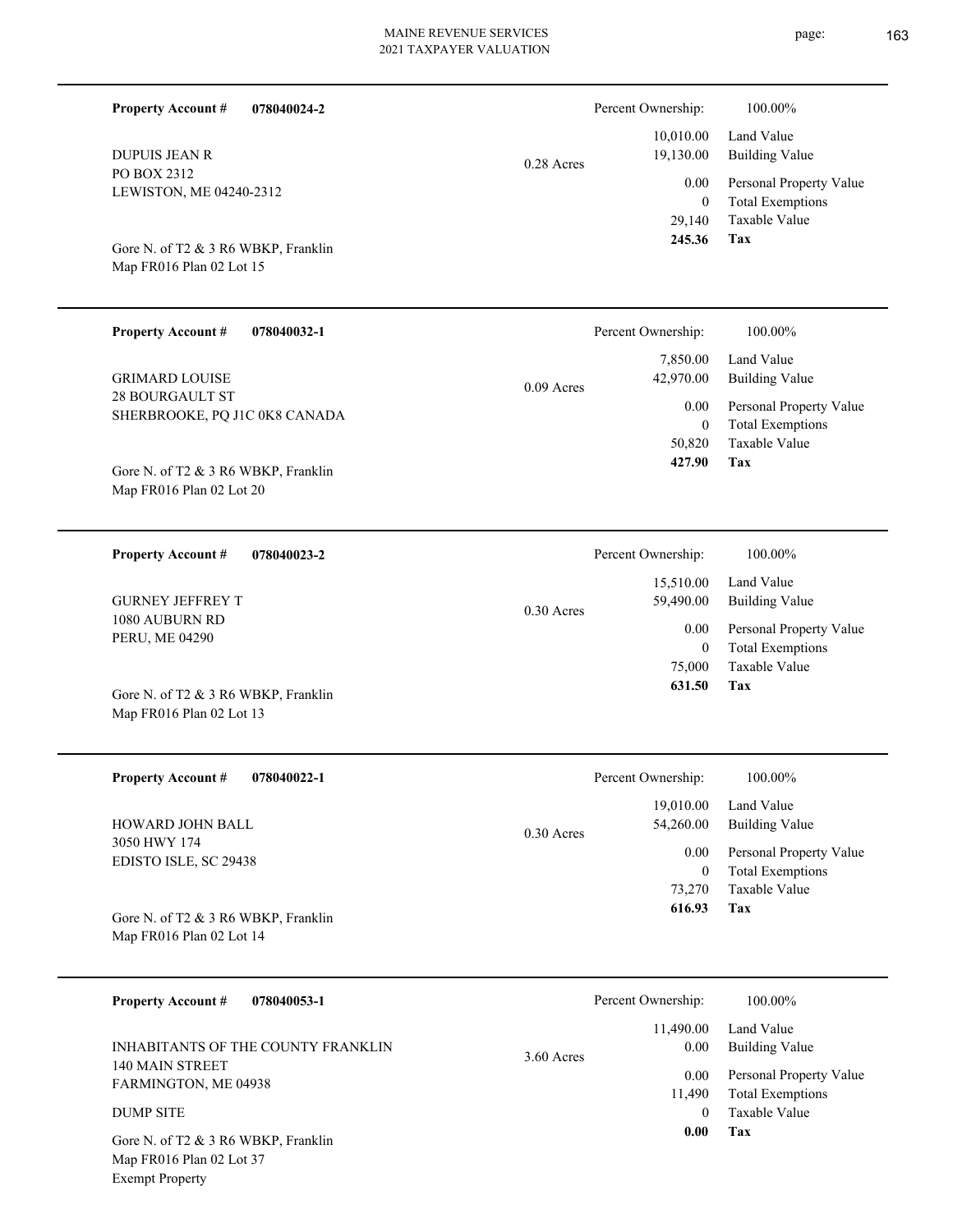| <b>Property Account #</b><br>078040001-4                        |              | Percent Ownership:                        | 100.00%                                                                    |
|-----------------------------------------------------------------|--------------|-------------------------------------------|----------------------------------------------------------------------------|
| <b>LAPOINTE JEAN-DENIS</b>                                      | $0.28$ Acres | 21,010.00<br>52,740.00                    | Land Value<br><b>Building Value</b>                                        |
| 204-4929 BOUL DES VETERANS<br>LAC MEGANTIC, PQ G6B 0C1 CANADA   |              | 0.00<br>$\overline{0}$<br>73,750          | Personal Property Value<br><b>Total Exemptions</b><br>Taxable Value        |
| Gore N. of T2 & 3 R6 WBKP, Franklin<br>Map FR016 Plan 02 Lot 17 |              | 620.98                                    | Tax                                                                        |
| <b>Property Account #</b><br>078040028-2                        |              | Percent Ownership:                        | 100.00%                                                                    |
| <b>LAPOINTE JEAN-DENIS</b>                                      | 0.34 Acres   | 10,790.00<br>0.00                         | Land Value<br><b>Building Value</b>                                        |
| 204-4929 BOUL DES VETERANS<br>LAC MEGANTIC, PQ G6B 0C7 CANADA   |              | 0.00<br>$\overline{0}$<br>10,790<br>90.85 | Personal Property Value<br><b>Total Exemptions</b><br>Taxable Value<br>Tax |
| Gore N. of T2 & 3 R6 WBKP, Franklin<br>Map FR016 Plan 02 Lot 18 |              |                                           |                                                                            |
| <b>Property Account #</b><br>078040048-1                        |              | Percent Ownership:                        | 100.00%                                                                    |
| <b>LAPOINTE RAYMOND</b>                                         | $0.28$ Acres | 19,010.00<br>29,800.00                    | Land Value<br><b>Building Value</b>                                        |
| 1890 SILVER OAK WAY<br>HEMET, CA 92545-7742                     |              | 0.00<br>$\overline{0}$<br>48,810          | Personal Property Value<br><b>Total Exemptions</b><br><b>Taxable Value</b> |
| Gore N. of T2 & 3 R6 WBKP, Franklin<br>Map FR016 Plan 02 Lot 31 |              | 410.98                                    | Tax                                                                        |
| <b>Property Account #</b><br>078040004-1                        |              | Percent Ownership:                        | 100.00%                                                                    |
| LEMAY JULES E & CLAUDETTE                                       | $0.50$ Acres | 76,440.00<br>221,360.00                   | Land Value<br><b>Building Value</b>                                        |
| 1350 RUE EMILE-NELLIGAN<br>SHERBROOKE, QC J1L 2W8 CANADA        |              | $0.00\,$<br>$\overline{0}$                | Personal Property Value<br><b>Total Exemptions</b>                         |
| Gore N. of T2 & 3 R6 WBKP, Franklin<br>Map FR016 Plan 02 Lot 26 |              | 297,800<br>2,507.48                       | Taxable Value<br>Tax                                                       |
| <b>Property Account #</b><br>078040026-2                        |              | Percent Ownership:                        | 100.00%                                                                    |
| MARCHAND CAROLLE                                                | 0.40 Acres   | 79,750.00<br>80,930.00                    | Land Value<br><b>Building Value</b>                                        |
| 2651 RUE JUSTINE-POIRIER<br>VAUDREUIL-DORION, PQ J7V 8Z1 CANADA |              | 0.00<br>$\overline{0}$<br>160,680         | Personal Property Value<br><b>Total Exemptions</b><br>Taxable Value<br>Tax |
| Gore N. of T2 & 3 R6 WBKP, Franklin<br>Map FR016 Plan 02 Lot 28 |              | 1,352.93                                  |                                                                            |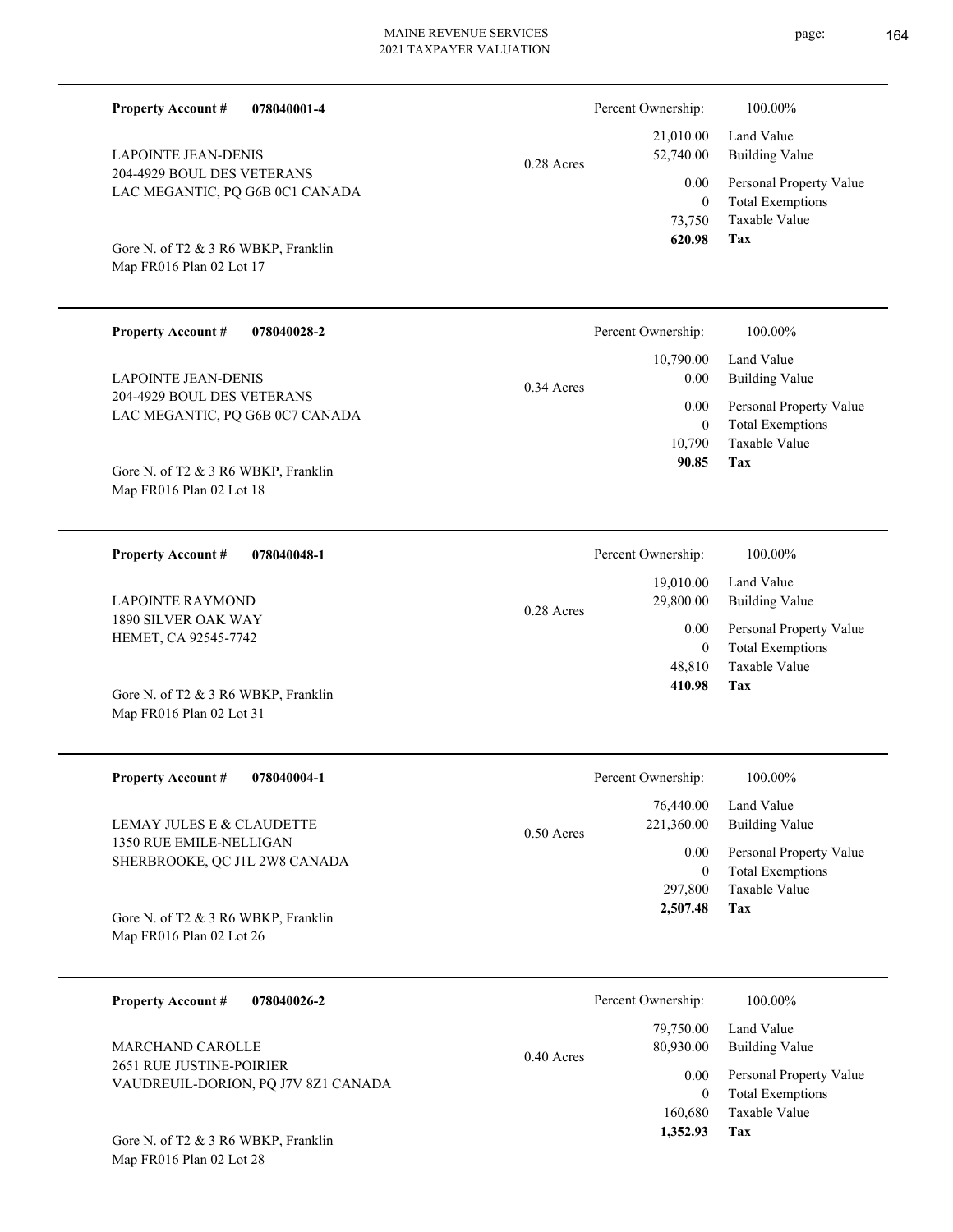| FALMOUTH, ME 04105<br>Gore N. of T2 & 3 R6 WBKP, Franklin<br>Map FR016 Plan 01 Lot 1.1                  | 0.00<br>47,890<br>403.23                     |
|---------------------------------------------------------------------------------------------------------|----------------------------------------------|
| <b>Property Account #</b><br>078040005-3                                                                | Percent Ownership:                           |
| <b>OUELLET FERNAND &amp; MARIE &amp; STEPHANE</b><br>2970 DE CHAMPAGNE<br>SHERBROOKE, PQ J1K 1W8 CANADA | 56,780.00<br>90,940.00<br>0.41 Acres<br>0.00 |
| Gore N. of T2 & 3 R6 WBKP, Franklin<br>Map FR016 Plan 02 Lot 22.1                                       | 147,720<br>1,243.80                          |
| 078040002-6<br><b>Property Account #</b>                                                                | Percent Ownership:                           |
|                                                                                                         | 24,100.00                                    |

6064 THE ARNOLD TRAIL COBURN GORE, ME 04936 PEPIN ALEX & CHRISTINE CARRIER

**078042003-1**

6 FUNDY CIRCLE

MEGANTIC FISH & GAME CORP

**Property Account #**

Map FR016 Plan 02 Lot 4 Homestead Exemption \$25000 Gore N. of T2 & 3 R6 WBKP, Franklin

| <b>Property Account #</b><br>078042004-1          | Percent Ownership:         | 100.00%                 |
|---------------------------------------------------|----------------------------|-------------------------|
|                                                   | 24,300.00                  | Land Value              |
| PEPIN CEDRIC                                      | 249,170.00<br>$0.91$ Acres | Building Value          |
| 6062 ARNOLD TRAIL<br><b>COBURN GORE, ME 04936</b> | 0.00                       | Personal Property Value |
|                                                   | 25,000                     | <b>Total Exemptions</b> |
|                                                   | 248,470                    | Taxable Value           |
| Gore N. of T2 & 3 R6 WBKP, Franklin               | 2,092.12                   | Tax                     |
| Map FR016 Plan 02 Lot 38                          |                            |                         |
| Homestead Exemption \$25000                       |                            |                         |
| 078040009P-2<br><b>Property Account #</b>         | Percent Ownership:         | 100.00%                 |

0.64 Acres

RTE 27 COBURN GORE, ME 04936 PEPIN GENERAL STORE

F/F PUMPS

Map FR016 Gore N. of T2 & 3 R6 WBKP, Franklin

**Tax** Taxable Value  $\overline{0}$  $\overline{\mathbf{3}}$ 

 $100.00\%$ 

| 56,780.00<br>90,940.00 | Land Value<br><b>Building Value</b>                |
|------------------------|----------------------------------------------------|
| $0.00\,$<br>$\theta$   | Personal Property Value<br><b>Total Exemptions</b> |
|                        | 147,720 Taxable Value                              |
| 1,243.80               | Tax                                                |

| Percent Ownership:      | 100.00%                      |
|-------------------------|------------------------------|
| 24,100.00<br>224,520.00 | Land Value<br>Building Value |
| 0.00                    | Personal Property Value      |
| 25,000                  | <b>Total Exemptions</b>      |
| 223,620                 | Taxable Value                |
| 1,882.88                | Tax                          |

| nt Ownership: | 100.00%                 |
|---------------|-------------------------|
| 0.00          | Land Value              |
| 0.00          | Building Value          |
| 24,000.00     | Personal Property Value |
| 0             | <b>Total Exemptions</b> |
| 24,000        | Taxable Value           |
| 202.08        | Tax                     |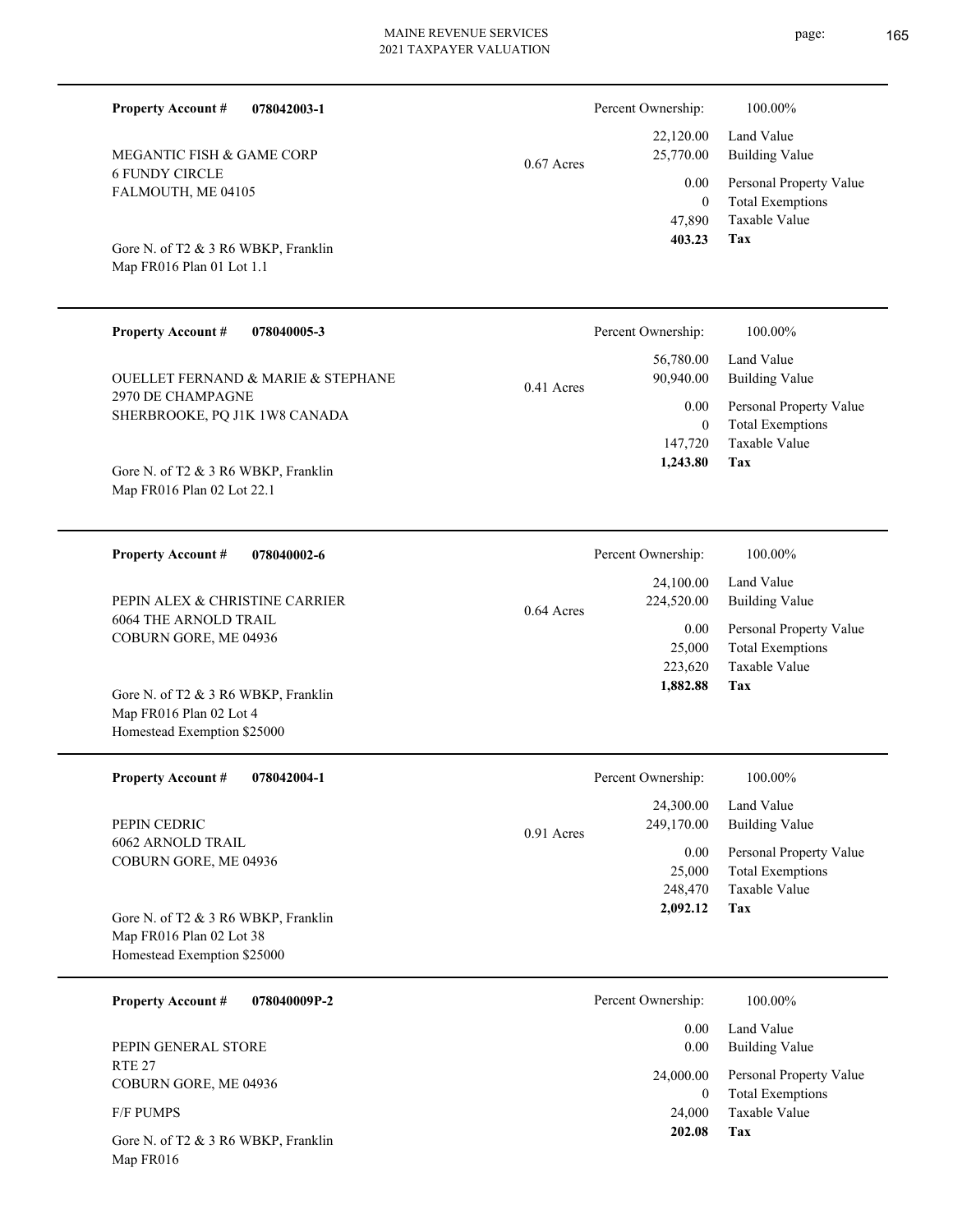$\overline{\phantom{0}}$ 

| <b>Property Account #</b><br>078040016P-1                       | Percent Ownership:        | 100.00%                                            |
|-----------------------------------------------------------------|---------------------------|----------------------------------------------------|
| PEPIN LUMBER INC                                                | 0.00<br>0.00              | Land Value<br><b>Building Value</b>                |
| ATT MAURICE PEPIN                                               | 6,331,500.00              | Personal Property Value                            |
| RTE 27 BOX 320<br>COBURN GORE, ME 04936                         | 5,441,000<br>890,500      | <b>Total Exemptions</b><br>Taxable Value           |
| Gore N. of T2 & 3 R6 WBKP, Franklin                             | 7,498.01                  | Tax                                                |
| Map FR016 Plan 00 Lot 0                                         |                           |                                                    |
| <b>BETE \$5441000</b>                                           |                           |                                                    |
| <b>Property Account #</b><br>078040016-2                        | Percent Ownership:        | 100.00%                                            |
|                                                                 | 16,970.00                 | Land Value                                         |
| PEPIN MARIO<br>6065 ARNOLD TRAIL                                | 106,210.00<br>1.15 Acres  | <b>Building Value</b>                              |
| COBURN GORE, ME 04936                                           | 0.00<br>$\mathbf{0}$      | Personal Property Value<br><b>Total Exemptions</b> |
|                                                                 | 123,180                   | Taxable Value                                      |
| Gore N. of T2 & 3 R6 WBKP, Franklin                             | 1,037.18                  | Tax                                                |
| Map FR016 Plan 02 Lot 12.1 12.3 12.4                            |                           |                                                    |
|                                                                 |                           |                                                    |
| <b>Property Account #</b><br>078040020-2                        | Percent Ownership:        | 100.00%                                            |
|                                                                 | 8,190.00                  | Land Value                                         |
| PEPIN MAURICE J & JULIE R                                       | 13,840.00<br>$0.20$ Acres | <b>Building Value</b>                              |
| PO BOX 6069<br>COBURN GORE, ME 04936                            | 0.00                      | Personal Property Value                            |
|                                                                 | $\mathbf{0}$<br>22,030    | <b>Total Exemptions</b><br>Taxable Value           |
|                                                                 | 185.49                    | Tax                                                |
| Gore N. of T2 & 3 R6 WBKP, Franklin<br>Map FR016 Plan 02 Lot 6  |                           |                                                    |
|                                                                 |                           |                                                    |
| <b>Property Account #</b><br>078040054-3                        | Percent Ownership:        | 100.00%                                            |
|                                                                 | 24,000.00                 | Land Value                                         |
| PEPIN MAURICE J & JULIE R                                       | 85,310.00<br>0.50 Acres   | <b>Building Value</b>                              |
| PO BOX 6069<br>COBURN GORE, ME 04936                            | 0.00                      | Personal Property Value                            |
|                                                                 | $\boldsymbol{0}$          | <b>Total Exemptions</b>                            |
|                                                                 | 109,310<br>920.39         | Taxable Value<br>Tax                               |
| Gore N. of T2 & 3 R6 WBKP, Franklin<br>Map FR016 Plan 02 Lot 33 |                           |                                                    |
|                                                                 |                           |                                                    |
|                                                                 |                           |                                                    |
| <b>Property Account #</b><br>078040010P-3                       | Percent Ownership:        | 100.00%                                            |
| PEPINS GENERAL STORE INC                                        | 0.00<br>0.00              | Land Value<br><b>Building Value</b>                |
| <b>6065 THE ARNOLD TRAIL</b>                                    |                           |                                                    |
| COBURN GORE, ME 04936                                           | 5,600.00<br>$\bf{0}$      | Personal Property Value<br><b>Total Exemptions</b> |
| F/F                                                             | 5,600                     | Taxable Value                                      |
| Gore N. of T2 & 3 R6 WBKP, Franklin                             | 47.15                     | Tax                                                |
| Map FR016                                                       |                           |                                                    |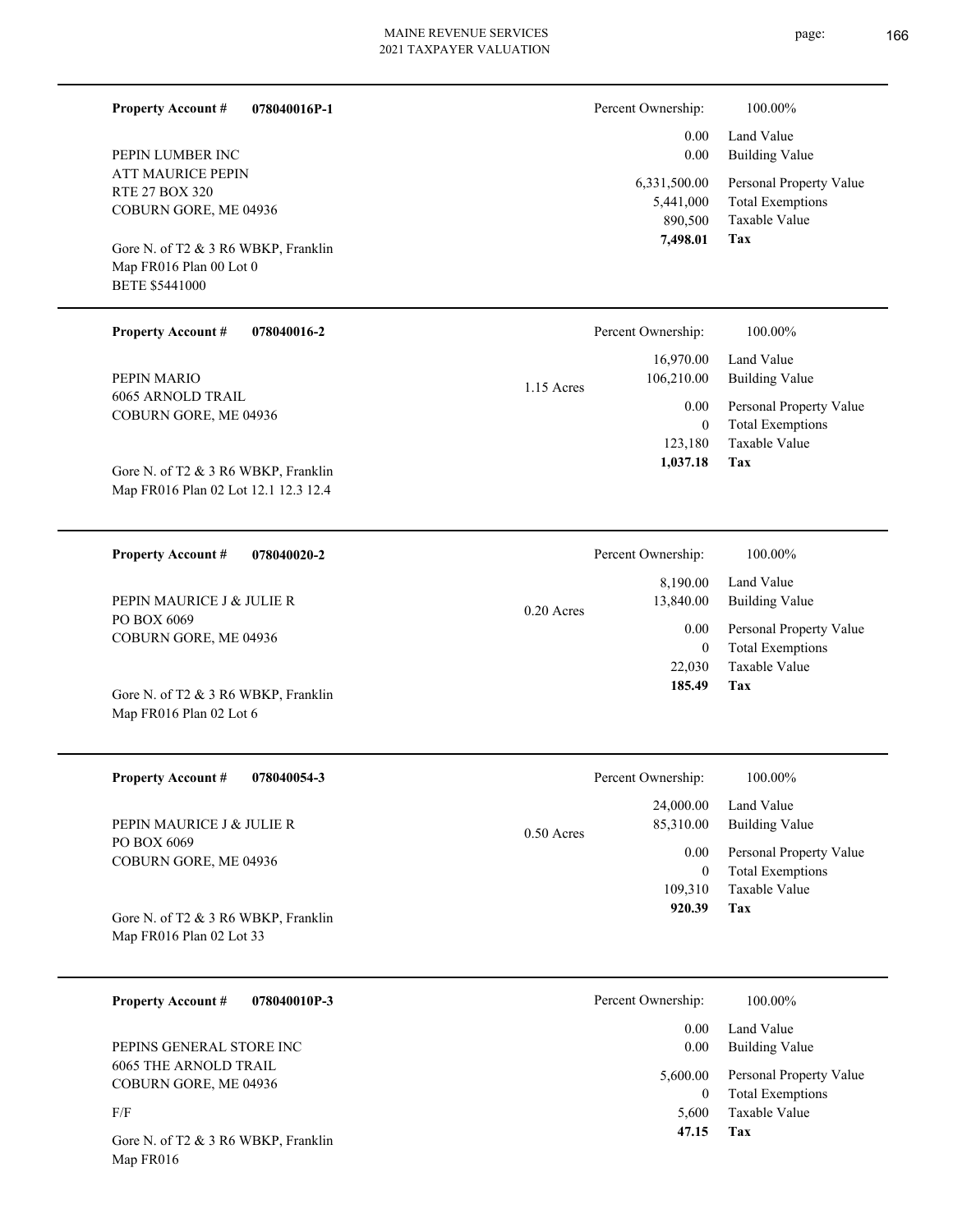|                                                                         |              | Percent Ownership:                | 100.00%                                                             |
|-------------------------------------------------------------------------|--------------|-----------------------------------|---------------------------------------------------------------------|
| PEPINS GENERAL STORE INC                                                | 2.50 Acres   | 39,920.00<br>163,300.00           | Land Value<br><b>Building Value</b>                                 |
| <b>6065 THE ARNOLD TRAIL</b><br>COBURN GORE, ME 04936                   |              | 0.00<br>$\overline{0}$<br>203,220 | Personal Property Value<br><b>Total Exemptions</b><br>Taxable Value |
| Gore N. of T2 & 3 R6 WBKP, Franklin<br>Map FR016 Plan 02 Lot 7 10 11 35 |              | 1,711.11                          | Tax                                                                 |
| <b>Property Account #</b><br>078040045-3                                |              | Percent Ownership:                | 100.00%                                                             |
| PLOURDE MARIE CHRISTINE ET AL                                           | $0.15$ Acres | 48,950.00<br>106,000.00           | Land Value<br><b>Building Value</b>                                 |
| 915 CHEMIN DUCLAS<br>ST DENIS DE BROMPTON, QC J0B 2P0 CANADA            |              | 0.00<br>$\overline{0}$<br>154,950 | Personal Property Value<br><b>Total Exemptions</b><br>Taxable Value |
| Gore N. of T2 & 3 R6 WBKP, Franklin<br>Map FR016 Plan 02 Lot 25         |              | 1,304.68                          | Tax                                                                 |
| <b>Property Account #</b><br>078040013P-1                               |              | Percent Ownership:                | 100.00%                                                             |
| SCOTSMAN WILLIAM, INC                                                   |              | 0.00<br>0.00                      | Land Value<br><b>Building Value</b>                                 |
| % MARVIN F POER & COMPANY<br>PO BOX 802809                              |              | 0.00<br>$\overline{0}$            | Personal Property Value<br><b>Total Exemptions</b>                  |
| DALLAS, TX 75380<br>Gore N. of T2 & 3 R6 WBKP, Franklin<br>Map FR016    |              | $\theta$<br>0.00                  | Taxable Value<br>Tax                                                |
|                                                                         |              |                                   |                                                                     |
| <b>Property Account #</b><br>078040030-1                                |              | Percent Ownership:                | 100.00%                                                             |
| SOMERSET TELEPHONE CO                                                   |              | 24,440.00<br>29,850.00            | Land Value<br><b>Building Value</b>                                 |
| C/O PROPERTY TAX TEAM<br>525 JUNCTION RD                                | 0.46 Acres   | 0.00<br>$\boldsymbol{0}$          | Personal Property Value<br><b>Total Exemptions</b>                  |
| MADISON, WI 53717<br>LOC A                                              |              | 54,290<br>457.12                  | Taxable Value<br>Tax                                                |
| Gore N. of T2 & 3 R6 WBKP, Franklin<br>Map FR016 Plan 02 Lot 36         |              |                                   |                                                                     |
| <b>Property Account #</b><br>078040025-2                                |              | Percent Ownership:                | 100.00%                                                             |
| TANGUAY ERIC & JUSTINE                                                  | $0.50$ Acres | 35,900.00<br>95,700.00            | Land Value<br><b>Building Value</b>                                 |
| 13785 BELLETERRE DR<br>MILTON, GA 30004                                 |              | 0.00<br>$\mathbf{0}$              | Personal Property Value<br><b>Total Exemptions</b>                  |
| Gore N. of T2 & 3 R6 WBKP, Franklin<br>Map FR016 Plan 02 Lot 22.2       |              | 131,600<br>1,108.07               | Taxable Value<br>Tax                                                |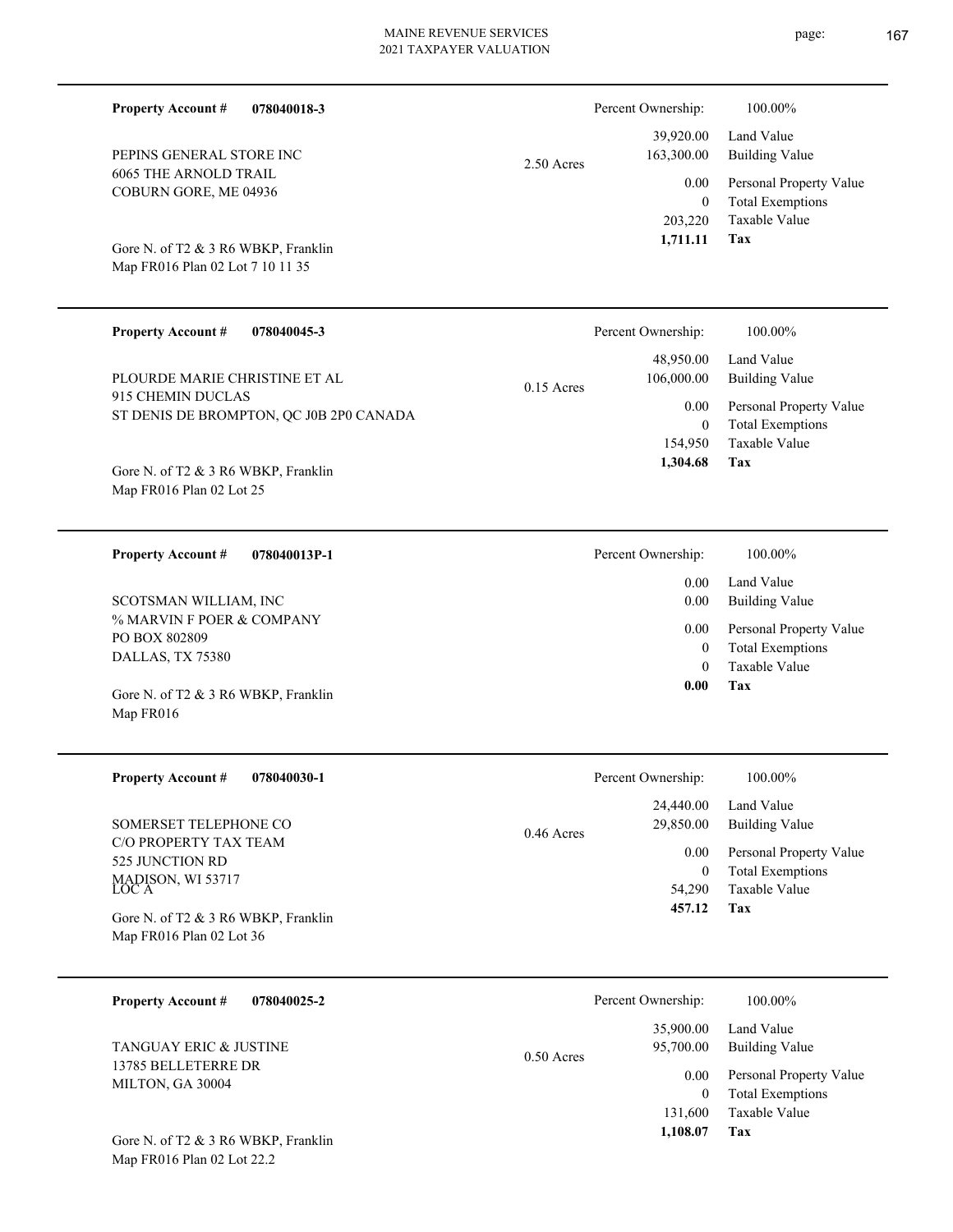page: 168

| <b>Property Account #</b><br>078042001-1                           |                | Percent Ownership:      | 100.00%                                            |
|--------------------------------------------------------------------|----------------|-------------------------|----------------------------------------------------|
| UNITED STATES OF AMERICA                                           | 4.36 Acres     | 32,090.00<br>450,940.00 | Land Value<br><b>Building Value</b>                |
| US CUSTOMS AND BORDER PROTECTION<br>10 CAUSEWAY STREET ROOM 801    |                | 0.00                    | Personal Property Value                            |
| BOSTON, MA 02222                                                   |                | 483,030<br>$\theta$     | <b>Total Exemptions</b><br>Taxable Value           |
| Gore N. of T2 & 3 R6 WBKP, Franklin                                |                | 0.00                    | Tax                                                |
| Map FR016 Plan 02 Lot 1<br><b>Exempt Property</b>                  |                |                         |                                                    |
|                                                                    |                |                         |                                                    |
| <b>Property Account #</b><br>078042002-1                           |                | Percent Ownership:      | 100.00%                                            |
| UNITED STATES OF AMERICA                                           |                | 22,610.00<br>206,330.00 | Land Value<br><b>Building Value</b>                |
| US CUSTOMS AND BORDER PROTECTION                                   | 1.34 Acres     | 0.00                    | Personal Property Value                            |
| 10 CAUSEWAY STREET ROOM 801<br>BOSTON, MA 02222                    |                | 228,940                 | <b>Total Exemptions</b>                            |
|                                                                    |                | $\theta$<br>0.00        | Taxable Value<br>Tax                               |
| Gore N. of T2 & 3 R6 WBKP, Franklin<br>Map FR016 Plan 02 Lot 2     |                |                         |                                                    |
| <b>Exempt Property</b>                                             |                |                         |                                                    |
| <b>Property Account #</b><br>078040052-3                           |                | Percent Ownership:      | 100.00%                                            |
|                                                                    |                | 58,290.00               | Land Value                                         |
| VAN VLECK HARRIET E & ATLEE REILLY<br>184 BAY ROAD                 | 2.40 Acres     | 0.00<br>0.00            | <b>Building Value</b>                              |
| BOWDOINHAM, ME 04008                                               |                | $\overline{0}$          | Personal Property Value<br><b>Total Exemptions</b> |
| <b>OPEN SPACE 2.4 ACRES</b>                                        |                | 58,290<br>490.80        | Taxable Value<br>Tax                               |
| Gore N. of T2 & 3 R6 WBKP, Franklin<br>Map FR016 Plan 02 Lot 34    |                |                         |                                                    |
| <b>Property Account #</b><br>078040041-2                           |                | Percent Ownership:      | 100.00%                                            |
| VAN VLECK TIMBERLANDS LLC                                          | Tree Growth    | 1,697,020.00<br>0.00    | Land Value<br><b>Building Value</b>                |
| % ROY VAN VLECK                                                    | 6,968.00 Acres | 0.00                    | Personal Property Value                            |
| <b>196 PINNACLE ROAD</b><br>LYME, NH 03768                         |                | $\overline{0}$          | <b>Total Exemptions</b>                            |
|                                                                    |                | 1,697,020<br>14,288.91  | Taxable Value<br>Tax                               |
| Gore N. of T2 & 3 R6 WBKP, Franklin<br>Map FR016 Plan 01 Lot 2.1 3 |                |                         |                                                    |
|                                                                    |                |                         |                                                    |
| 078040015P-1<br><b>Property Account #</b>                          |                | Percent Ownership:      | 100.00%                                            |
| WELLS FARGO VENDOR FINANCIAL SERV LLC                              |                | 0.00<br>0.00            | Land Value<br><b>Building Value</b>                |
| PO BOX 36200<br>PROPERTY TAX COMPLIANCE                            |                | 4,434.00                | Personal Property Value                            |
| BILLINGS, MT 59107<br>B/E                                          |                | 4,434<br>$\overline{0}$ | <b>Total Exemptions</b><br>Taxable Value           |
| Gore N. of T2 & 3 R6 WBKP, Franklin                                |                | 0.00                    | Tax                                                |
| Map FR016 Plan 00 Lot 0                                            |                |                         |                                                    |

BETE \$4434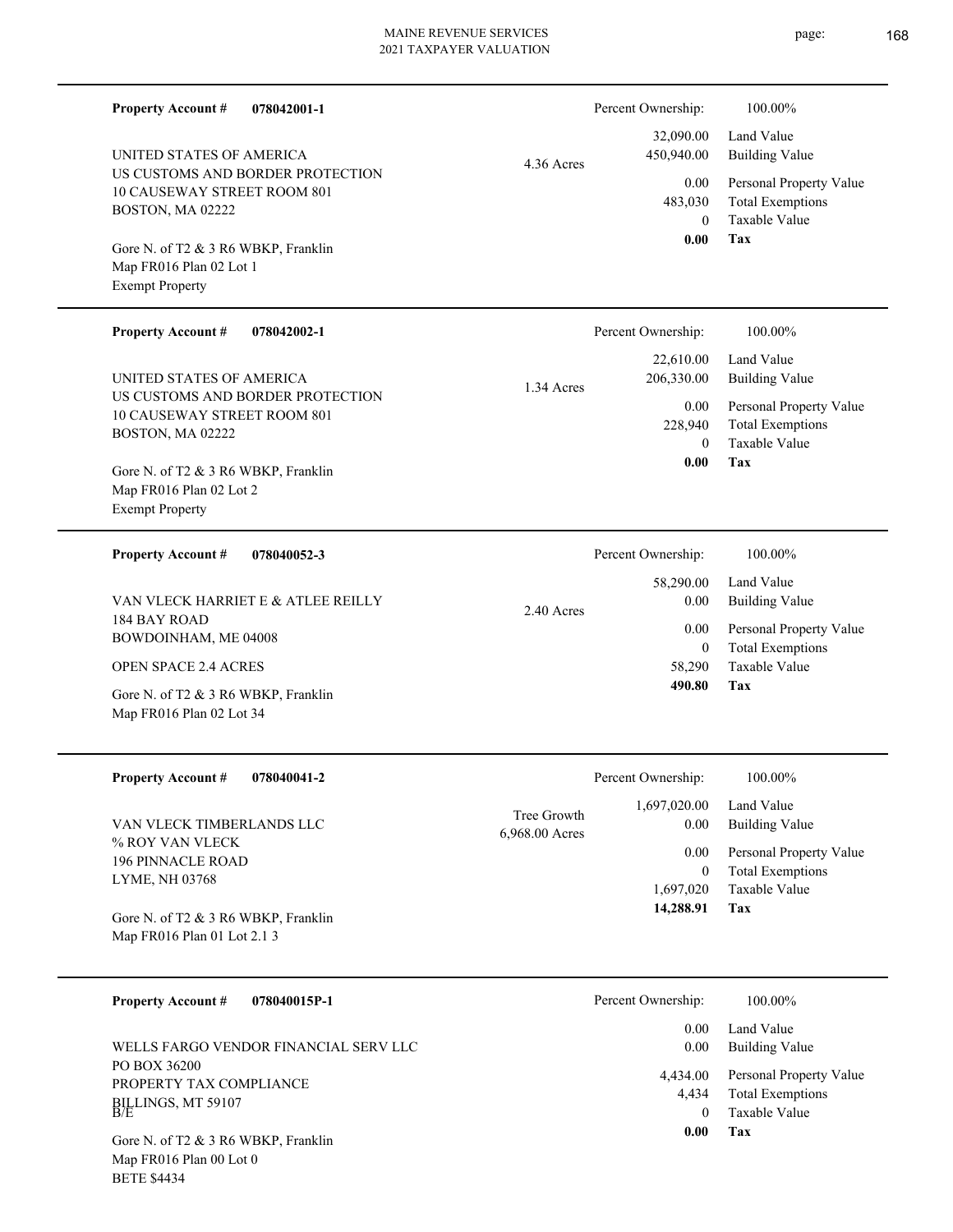**Totals for: Gore N. of T2 & 3 R6 WBKP, Franklin**

 **8,549.19 acres**

 **3,826,603.00 Land Value 3,294,110.00 Building Value 6,365,534.00 Personal Property Value 6,243,894.00 Total Exemptions 60,981 Tax Taxable Value 7,242,353.00**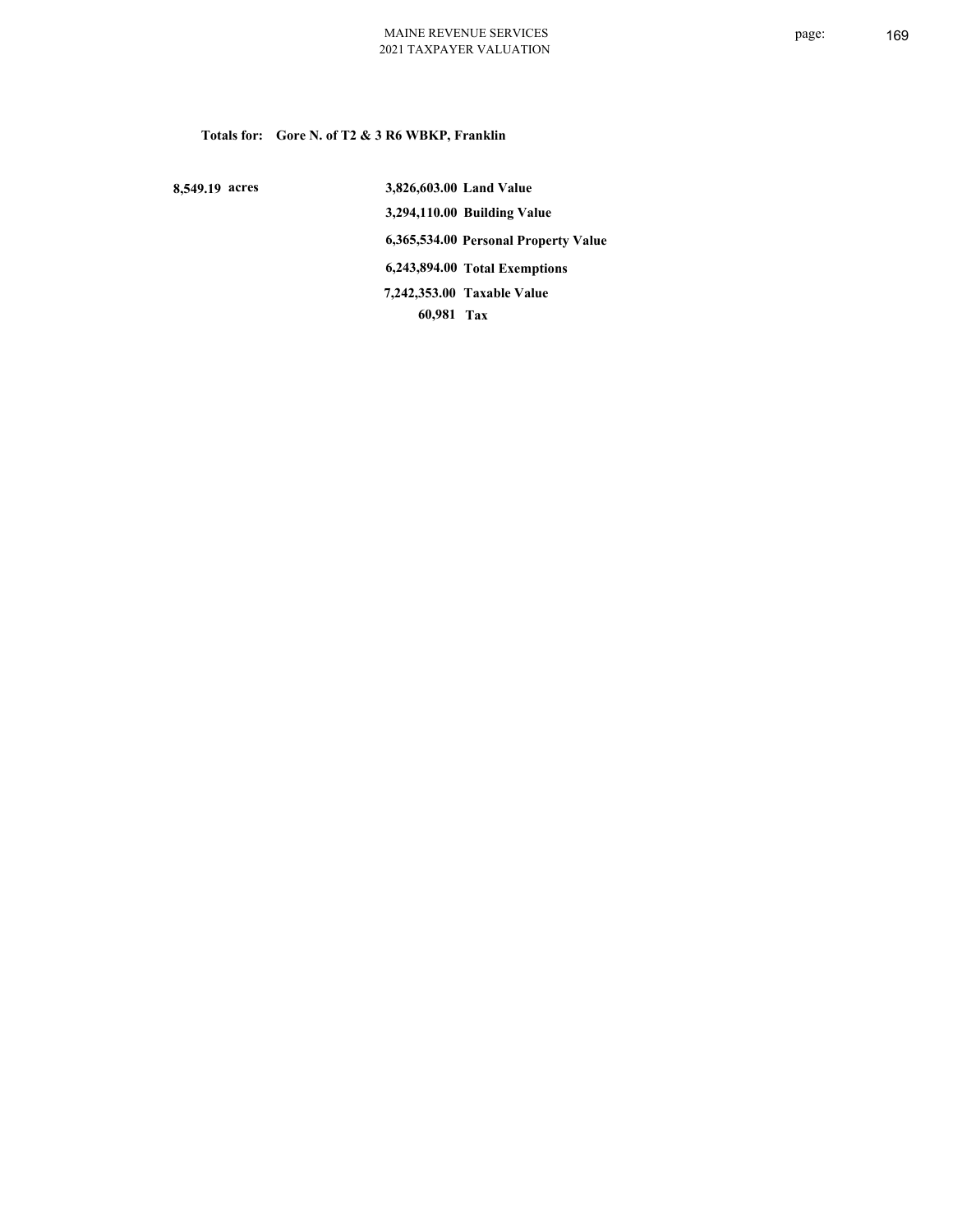| 078220011-1<br><b>Property Account #</b>                  |                 | Percent Ownership:        | 100.00%                                            |
|-----------------------------------------------------------|-----------------|---------------------------|----------------------------------------------------|
| <b>CENTRAL MAINE POWER COMPANY</b>                        | Tree Growth     | 94,330.20<br>0.00         | Land Value<br><b>Building Value</b>                |
| %AVINGRID MANAGEMENT COMPANY-LOCAL                        | 272.00 Acres    | 0.00                      | Personal Property Value                            |
| TAX<br>ONE CITY CENTER, 5TH FLOOR                         |                 | $\boldsymbol{0}$          | <b>Total Exemptions</b>                            |
| PORTLAND, ME 04101                                        |                 | 94,330<br>794.26          | <b>Taxable Value</b><br>Tax                        |
| T1 R7 WBKP, Franklin<br>Map FR017 Plan 01 Lot 1.1         |                 |                           |                                                    |
|                                                           |                 |                           |                                                    |
| <b>Property Account #</b><br>078220012-1                  |                 | Percent Ownership:        | 100.00%                                            |
|                                                           |                 | 8,329,660.00              | Land Value                                         |
| NEW ENGLAND CLEAN ENERGY CONNECT                          |                 | 0.00                      | <b>Building Value</b>                              |
| %AVANGRID MANAGEMENT COMPANY<br>ONE CITY CENTER 5TH FLOOR |                 | 0.00                      | Personal Property Value                            |
| PORTLAND, ME 04101                                        |                 | $\mathbf{0}$<br>8,329,660 | <b>Total Exemptions</b><br>Taxable Value           |
| T1 R7 WBKP, Franklin                                      |                 | 70,135.74                 | Tax                                                |
| Map FR017 Plan 00 Lot 0                                   |                 |                           |                                                    |
|                                                           |                 |                           |                                                    |
| <b>Property Account #</b><br>078220004-2                  |                 | Percent Ownership:        | 100.00%                                            |
| PELLETIER OLIVER                                          |                 | 0.00<br>6,320.00          | Land Value<br><b>Building Value</b>                |
| 132 MAIN ST<br>ANSON, ME 04911                            |                 | 0.00                      | Personal Property Value                            |
| <b>WEYERHAEUSER LOC B 621</b>                             |                 | $\mathbf{0}$<br>6,320     | <b>Total Exemptions</b><br>Taxable Value           |
| T1 R7 WBKP, Franklin                                      |                 | 53.21                     | Tax                                                |
| Map FR017 Plan 01 Lot 1                                   |                 |                           |                                                    |
|                                                           |                 |                           |                                                    |
| <b>Property Account #</b><br>078220010-1                  |                 | Percent Ownership:        | 100.00%                                            |
|                                                           |                 | 383,450.00                | Land Value                                         |
| TRANSCANADA MAINE WIND DEV INC<br>%DUFF & PHELPS          | 1.00 Acres      | 3,653,020.00              | <b>Building Value</b>                              |
| PO BOX 2629                                               |                 | 0.00<br>$\boldsymbol{0}$  | Personal Property Value<br><b>Total Exemptions</b> |
| ADDISON, TX 75001<br>WIND FARM ASSETS                     |                 | 4,036,470                 | <b>Taxable Value</b>                               |
| T1 R7 WBKP, Franklin                                      |                 | 33,987.08                 | Tax                                                |
| Map FR017 Plan 01 Lot 1                                   |                 |                           |                                                    |
|                                                           |                 |                           |                                                    |
| <b>Property Account #</b><br>078220001-4                  |                 | Percent Ownership:        | 100.00%                                            |
| WEYERHAEUSER COMPANY                                      | Tree Growth     | 7,986,760.00<br>0.00      | Land Value<br><b>Building Value</b>                |
| PO BOX 89                                                 | 25,180.72 Acres | 0.00                      | Personal Property Value                            |
| FAIRFIELD, ME 04937                                       |                 | $\boldsymbol{0}$          | <b>Total Exemptions</b>                            |

**Tax 67,248.52**

7,986,760

Taxable Value

Map FR017 Plan 01 Lot 1 2 T1 R7 WBKP, Franklin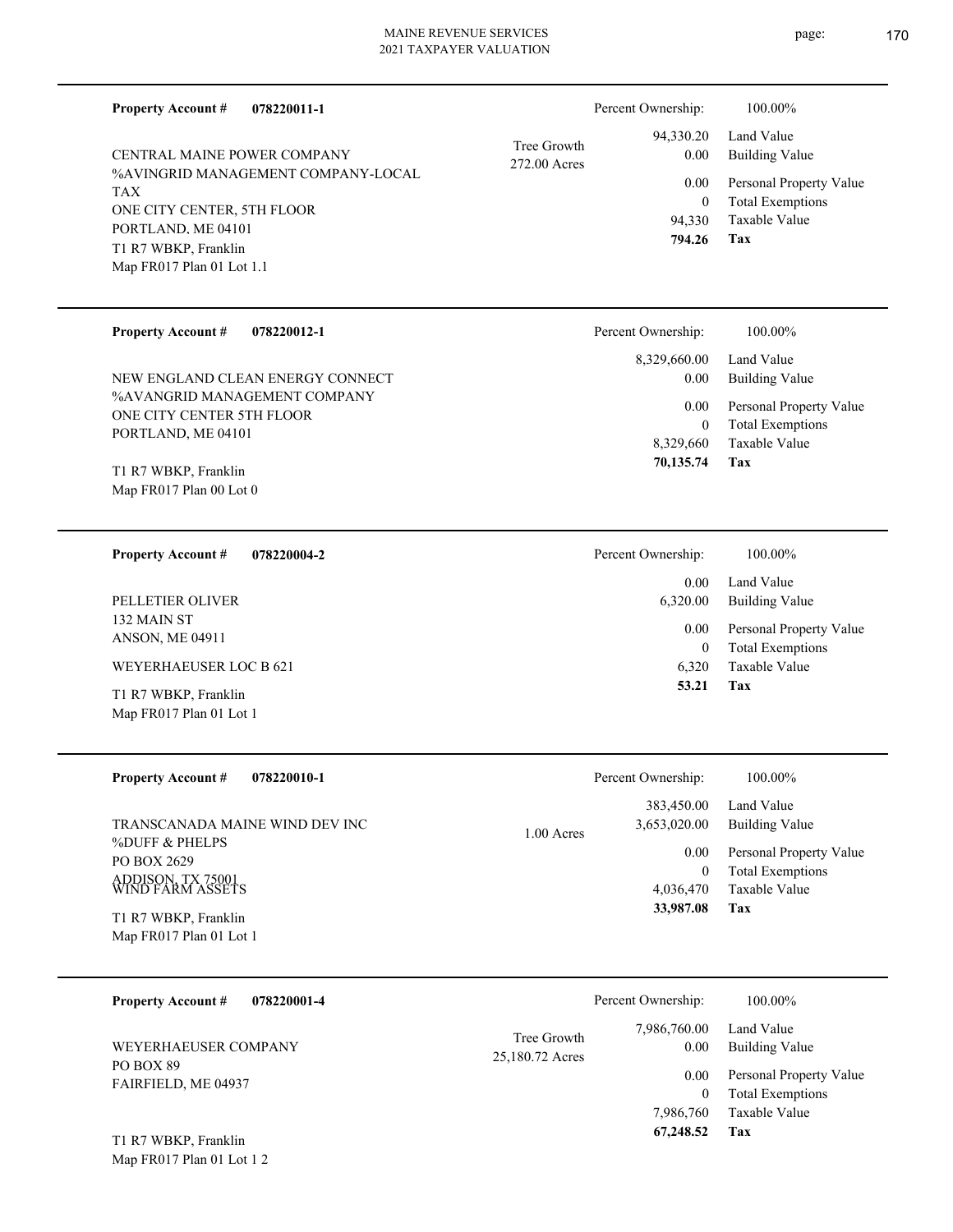Map FR017 Plan 01 Lot 1

| 078220008-3<br><b>Property Account #</b> | Percent Ownership:             | 100.00%                                            |
|------------------------------------------|--------------------------------|----------------------------------------------------|
| WEYERHAEUSER COMPANY                     | 0.00 <sub>1</sub><br>29,700.00 | Land Value<br>Building Value                       |
| PO BOX 89<br>FAIRFIELD, ME 04937         | 0.00<br>$\theta$               | Personal Property Value<br><b>Total Exemptions</b> |
| WEYERHAEUSER COMPANY LOC A               | 29,700                         | Taxable Value                                      |
| T1 R7 WBKP, Franklin                     | 250.07                         | Tax                                                |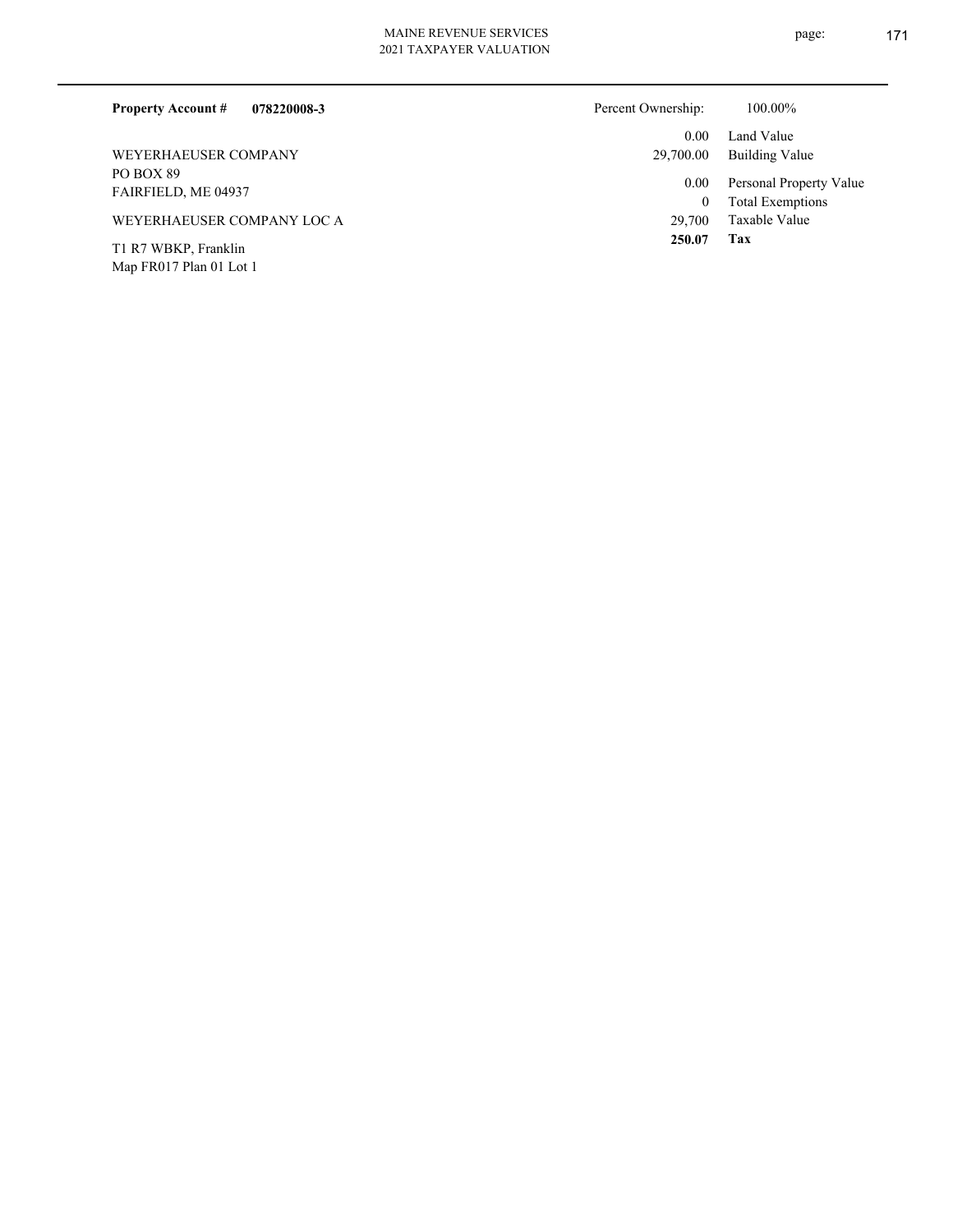# **Totals for: T1 R7 WBKP, Franklin**

 **25,453.72 acres**

 **16,794,200.20 Land Value 3,689,040.00 Building Value 0.00 Personal Property Value 0.00 Total Exemptions Taxable Value 20,483,240.20**

 **172,469 Tax**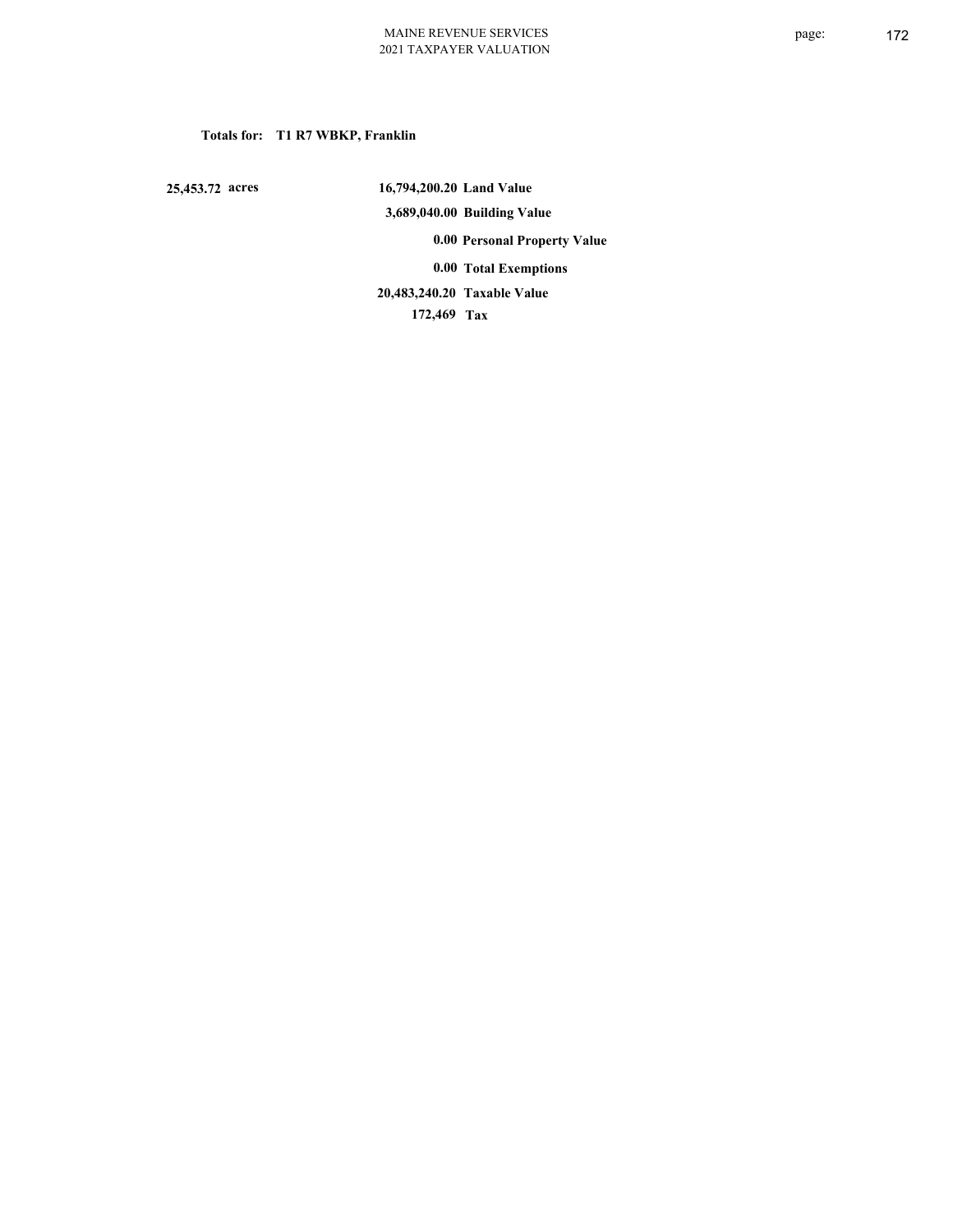page: 173

| <b>Property Account #</b><br>078160004-1            |                | Percent Ownership: | 100.00%                                         |
|-----------------------------------------------------|----------------|--------------------|-------------------------------------------------|
|                                                     |                | 0.00               | Land Value                                      |
| <b>KENETECH WINDPOWER</b>                           |                | 0.00               | <b>Building Value</b>                           |
| <b>6952 PRESTON AVE</b><br>LIVERMORE, CA 04550      |                | 0.00               | Personal Property Value                         |
|                                                     |                | $\mathbf{0}$       | <b>Total Exemptions</b><br><b>Taxable Value</b> |
| MEAD <sub>27</sub>                                  |                | $\theta$<br>0.00   | Tax                                             |
| T2 R7 WBKP, Franklin                                |                |                    |                                                 |
| Map FR018 Plan 01 Lot 1                             |                |                    |                                                 |
| <b>Property Account #</b><br>078160001-4            |                | Percent Ownership: | 100.00%                                         |
|                                                     |                | 2,654,585.50       | Land Value                                      |
| NATURE CONSERVANCY                                  | Tree Growth    | 0.00               | <b>Building Value</b>                           |
| <b>14 MAINE STREET SUITE 401</b>                    | 9,582.33 Acres | 0.00               | Personal Property Value                         |
| <b>FORT ANDROSS BOX 22</b>                          |                | 2,654,586          | <b>Total Exemptions</b>                         |
| BRUNSWICK, ME 04011                                 |                | $\Omega$           | <b>Taxable Value</b>                            |
| T2 R7 WBKP, Franklin                                |                | 0.00               | Tax                                             |
| Map FR018 Plan 01 Lot 1                             |                |                    |                                                 |
| Charitable Organization exempt                      |                |                    |                                                 |
| <b>Property Account #</b><br>078160005-1            |                | Percent Ownership: | 100.00%                                         |
|                                                     |                | 30,280.00          | Land Value                                      |
| NATURE CONSERVANCY                                  | 24.67 Acres    | 0.00               | <b>Building Value</b>                           |
| 14 MAIN STREET SUITE 401                            |                | 0.00               | Personal Property Value                         |
| <b>FORT ANDROSS BOX 22</b><br>BRUNSWICK, ME 04011   |                | $\boldsymbol{0}$   | <b>Total Exemptions</b>                         |
|                                                     |                | 30,280             | Taxable Value                                   |
| $\mathbb{R}^n$ be winter $\mathbb{R}^n$<br>$\cdots$ |                | 254.96             | Tax                                             |

| T2 R7 WBKP, Franklin              |
|-----------------------------------|
| Map FR018 Plan 01 Lot 1.1 1.2 1.4 |

| <b>Property Account #</b><br>078160006-1          | Percent Ownership:                | 100.00%                                                             |
|---------------------------------------------------|-----------------------------------|---------------------------------------------------------------------|
| NATURE CONSERVANCY<br>14 MAIN STREET SUITE 401    | 13,000.00<br>0.00<br>$1.00$ Acres | Land Value<br>Building Value                                        |
| <b>FORT ANDROSS BOX 22</b><br>BRUNSWICK, ME 04011 | 0.00<br>$\mathbf{0}$<br>13,000    | Personal Property Value<br><b>Total Exemptions</b><br>Taxable Value |
| T2 R7 WBKP, Franklin<br>Map FR018 Plan 01 Lot 1.3 | 109.46                            | Tax                                                                 |

| <b>Property Account #</b><br>078160003-1                                                                    | Percent Ownership:               | 100.00%                                                             |
|-------------------------------------------------------------------------------------------------------------|----------------------------------|---------------------------------------------------------------------|
|                                                                                                             | 0.00                             | Land Value                                                          |
| VAN DYKE MOUNTAIN CLUB                                                                                      | 11,340.00                        | Building Value                                                      |
| <b>ANDRE BEAUDRY</b><br>385 RANG DES GRENIER<br>PIOPOLIS, PO G0Y 1H0 CANADA<br>NATURE CONSERVANCY L35 LOC A | 0.00 <sub>1</sub><br>0<br>11.340 | Personal Property Value<br><b>Total Exemptions</b><br>Taxable Value |
| $T^{\prime}$ D $T$ WD $V$ D $\Gamma_{\text{max}}$ let $\Gamma_{\text{max}}$                                 | 95.48                            | Tax                                                                 |

Map FR018 Plan 01 Lot 1.3 T2 R7 WBKP, Franklin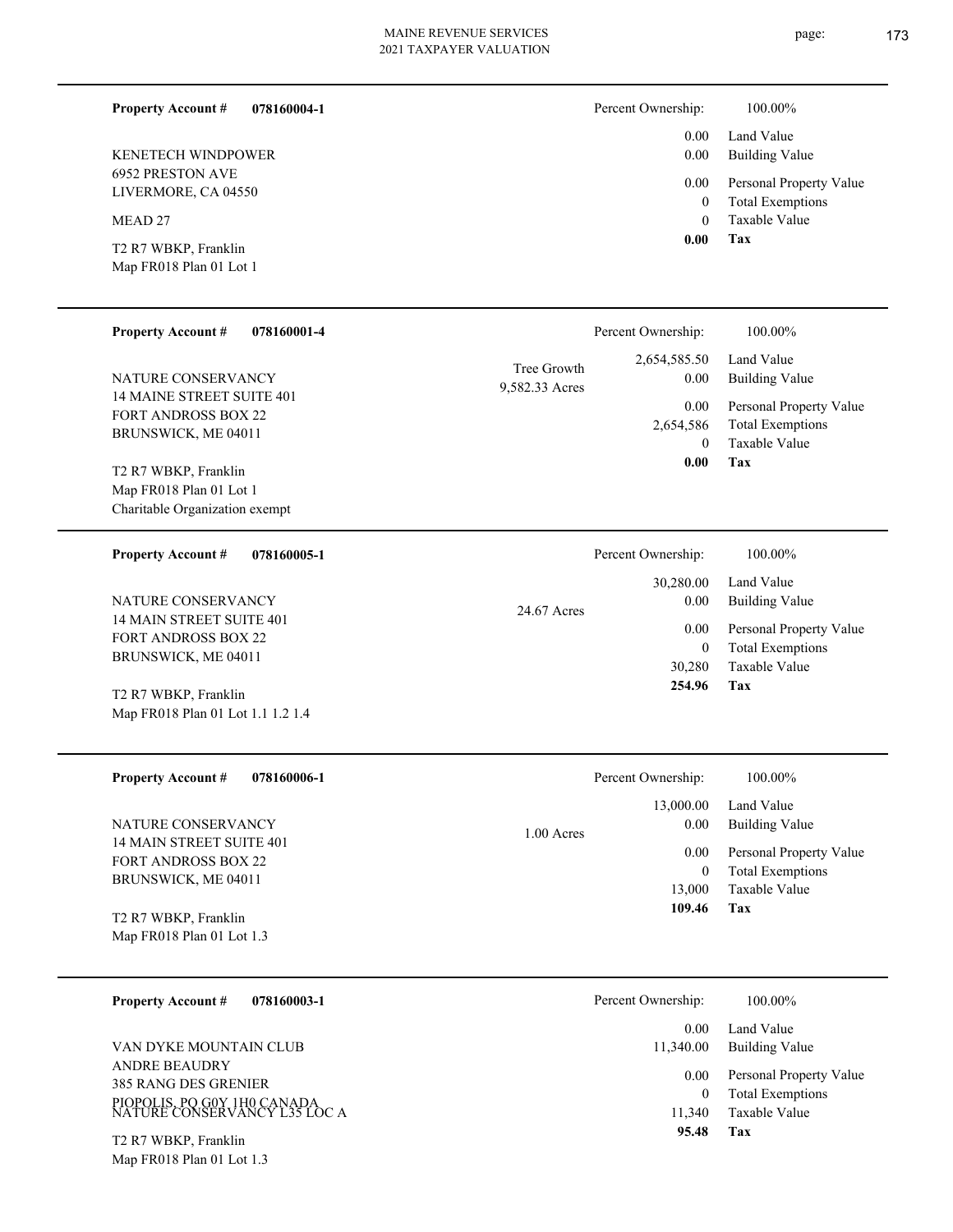# **Totals for: T2 R7 WBKP, Franklin**

 **9,608.00 acres**

 **2,697,865.50 Land Value 11,340.00 Building Value 0.00 Personal Property Value 2,654,585.50 Total Exemptions 460 Tax Taxable Value 54,620.00**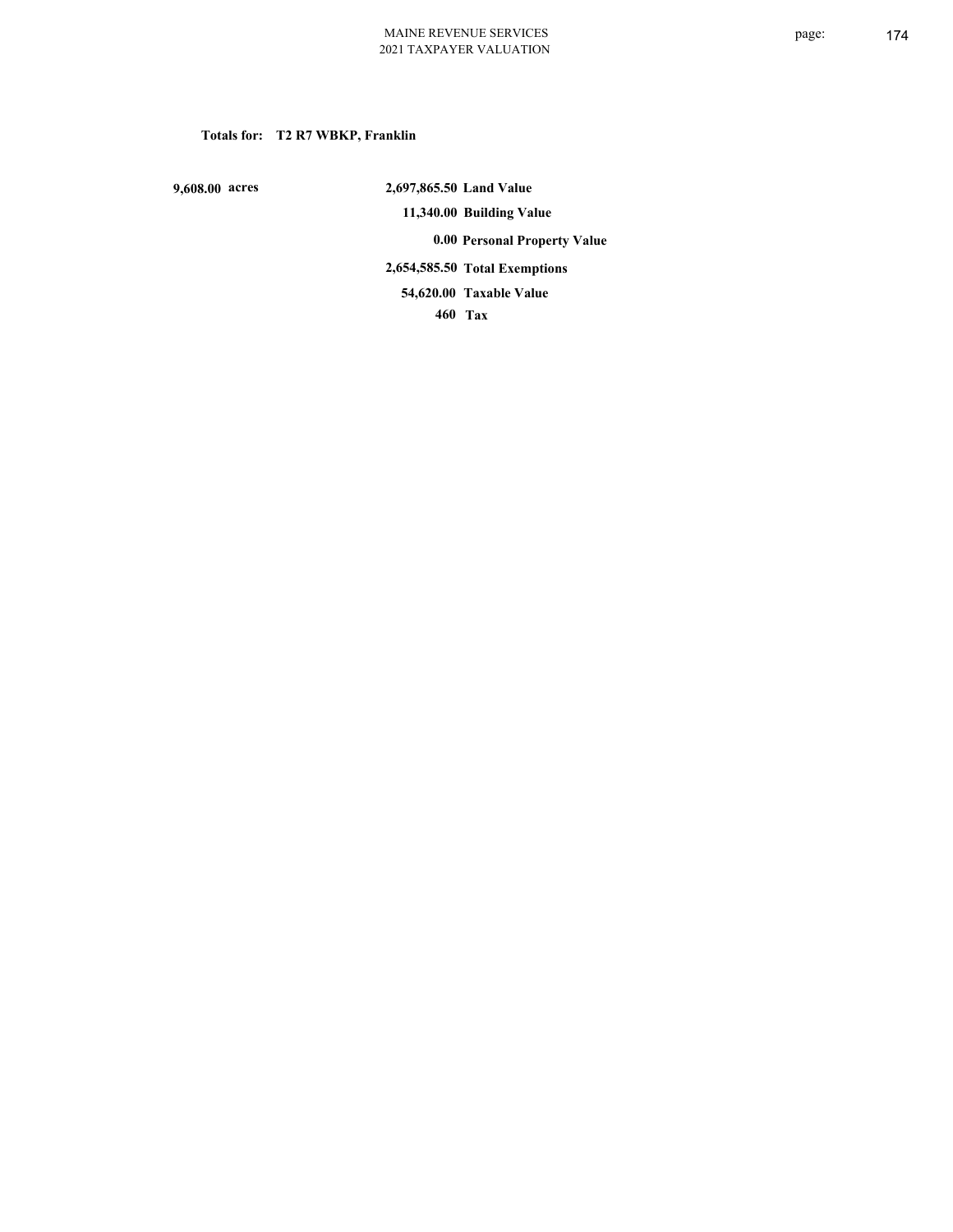**078140016-2 Tax** Taxable Value Total Exemptions Personal Property Value Building Value Land Value 3035 MIDDLE ROAD SIDNEY, ME 04330 **Property Account #** Map FR019 Plan 01 Lot 2.6 T1 R8 WBKP, Franklin AMES LESLIE D, MICHAEL R, & PAMELA J 61,410 0  **517.07** 51,570.00 9,840.00 0.00 0.52 Acres Percent Ownership:  $100.00\%$ **078140015-4 Tax** Taxable Value Total Exemptions Personal Property Value Building Value Land Value 7TH FLOOR TAX DEPARTMENT 120 S 6TH STREET MINNEAPOLIS, MN 55402 RR R/W **Property Account #** Map FR019 Plan 01 Lot 2.9 T1 R8 WBKP, Franklin CENTRAL MAINE & QUEBEC RAILWAYS US INC 200 0  **1.68** 0.00 200.00 0.00 Percent Ownership:  $100.00\%$ **078140001-3** Land Value **Property Account #** Percent Ownership:  $100.00\%$ 

**Tax** Taxable Value Total Exemptions Personal Property Value Building Value PO BOX 68 JACKMAN, ME 04945 CHAMPAGNE ALOMA B & BEVERLY A KNOWLTON 27,960 0  **235.42** 9,050.00 18,910.00 0.00 0.76 Acres

Map FR019 Plan 01 Lot 2.1 T1 R8 WBKP, Franklin

| <b>Property Account #</b><br>078140005-3     | Percent Ownership:                    | 100.00%                      |
|----------------------------------------------|---------------------------------------|------------------------------|
| CORMIER STEVEN A & ELIZABETH A               | 51,570.00<br>1,440.00<br>$0.52$ Acres | Land Value<br>Building Value |
| <b>674 RIVER ROAD</b><br>BRUNSWICK, ME 04011 | 0.00                                  | Personal Property Value      |
|                                              | $\overline{0}$                        | <b>Total Exemptions</b>      |
|                                              | 53,010                                | Taxable Value                |
| T1 R8 WBKP, Franklin                         | 446.34                                | Tax                          |
| Map FR019 Plan 01 Lot 2.5                    |                                       |                              |

| 078140007-3<br><b>Property Account #</b>                                  | Percent Ownership:                                  | 100.00%                                                                            |
|---------------------------------------------------------------------------|-----------------------------------------------------|------------------------------------------------------------------------------------|
| CURRY THOMAS & JOSEPH CUSHMAN<br>85 OLD LISBON ROAD<br>LEWISTON, ME 04240 | 13,060.00<br>84,280.00<br>$0.14$ Acres<br>0.00<br>0 | Land Value<br>Building Value<br>Personal Property Value<br><b>Total Exemptions</b> |
| T1 R8 WBKP, Franklin                                                      | 97.340<br>819.60                                    | Taxable Value<br>Tax                                                               |

Map FR019 Plan 01 Lot 1.4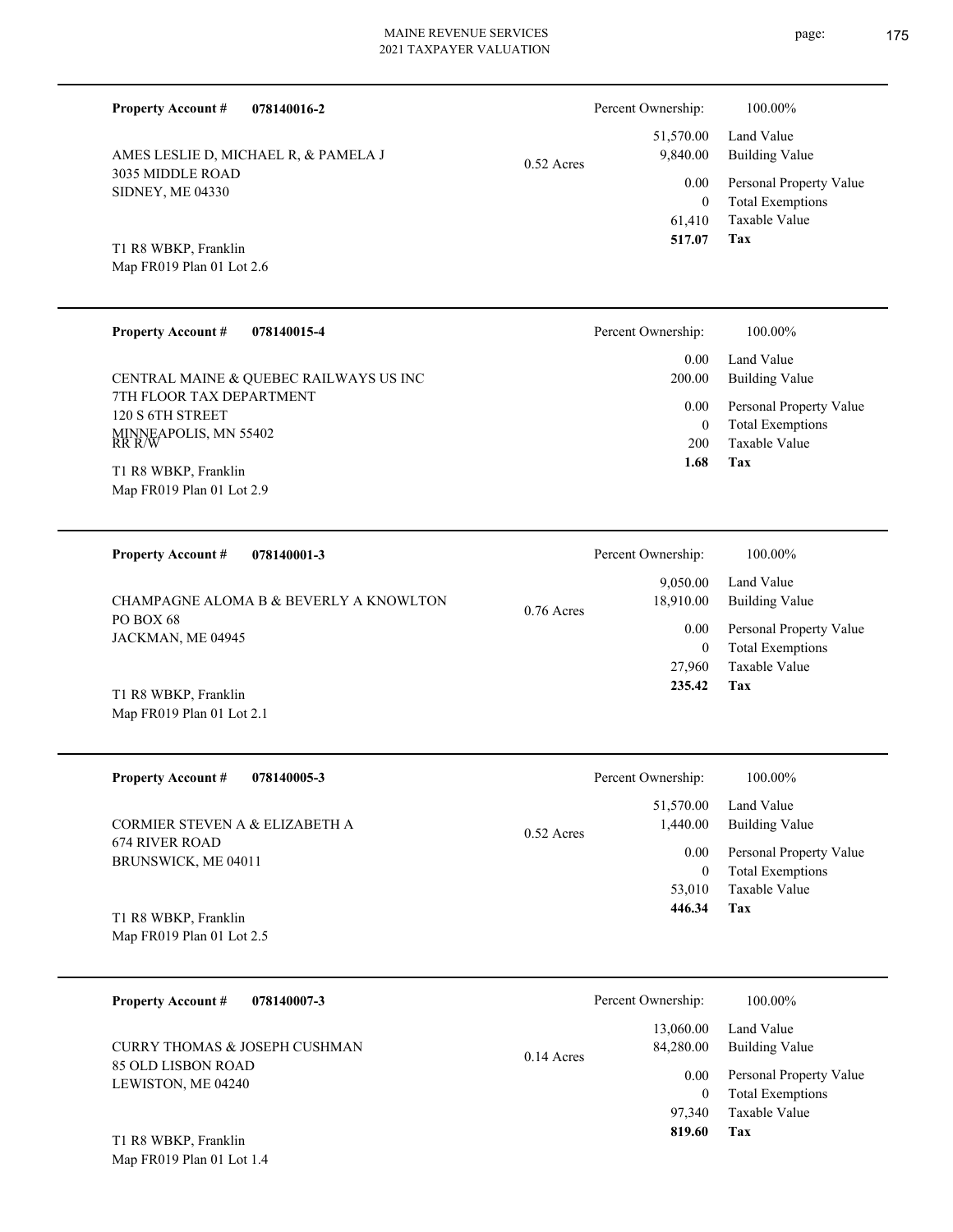| <u>02 ULD LIDDUN NUAD</u><br>LEWISTON, ME 04240 | 0.00                      |
|-------------------------------------------------|---------------------------|
|                                                 | $\theta$                  |
|                                                 | 37,360                    |
| T1 R8 WBKP, Franklin                            | 314.57                    |
| Map FR019 Plan 01 Lot 1.1                       |                           |
|                                                 |                           |
| <b>Property Account #</b><br>078140014-3        | Percent Ownership:        |
|                                                 | 10,180.00                 |
| <b>CURRY THOMAS &amp; JOSEPH CUSHMAN</b>        | 11,780.00<br>$0.77$ Acres |
| 85 OLD LISBON ROAD                              |                           |
| LEWISTON, ME 04240                              | 0.00                      |
|                                                 | $\Omega$                  |
|                                                 | 21,960                    |

0.52 Acres

Map FR019 Plan 01 Lot 1.2 T1 R8 WBKP, Franklin

Map FR019 Plan 01 Lot 1.21

85 OLD LISBON ROAD

CURRY THOMAS & JOSEPH CUSHMAN

**Property Account #**

**078140012-3**

**078140017-3 Tax** Taxable Value Total Exemptions Personal Property Value Building Value Land Value 85 OLD LISBON ROAD LEWISTON, ME 04240 **Property Account #** T1 R8 WBKP, Franklin CURRY THOMAS & JOSEPH CUSHMAN 8,740 0  **73.59** 8,740.00 0.00 0.00 0.69 Acres Percent Ownership:  $100.00\%$ 

| <b>Property Account #</b><br>078140003-3            | Percent Ownership:                    | 100.00%                                            |
|-----------------------------------------------------|---------------------------------------|----------------------------------------------------|
| DEWITT RICHARD                                      | 7,380.00<br>15,070.00<br>$0.52$ Acres | Land Value<br>Building Value                       |
| PO BOX 795<br>BROWNVILLE, ME 04414                  | 0.00<br>$\bf{0}$                      | Personal Property Value<br><b>Total Exemptions</b> |
|                                                     | 22,450                                | Taxable Value                                      |
| T1 R8 WBKP, Franklin<br>Map $FR019$ Plan 01 Lot 2.2 | 189.03                                | Tax                                                |

| 078140008-4<br><b>Property Account #</b>                  | Percent Ownership:                    | 100.00%                                            |
|-----------------------------------------------------------|---------------------------------------|----------------------------------------------------|
| GUAY RENE P, JOSHUA P, DANIELLE & BRAD<br>926 MAIN STREET | 9,230.00<br>23,920.00<br>$0.52$ Acres | Land Value<br><b>Building Value</b>                |
| DENNISTOWN, ME 04945                                      | 0.00<br>$\Omega$                      | Personal Property Value<br><b>Total Exemptions</b> |
|                                                           | 33.150                                | Taxable Value                                      |
| T1 R8 WBKP, Franklin                                      | 279.12                                | Tax                                                |

Map FR019 Plan 01 Lot 2.8

**Tax**

**Tax**

 **184.90**

Taxable Value Total Exemptions Personal Property Value

Building Value Land Value

100.00%

 11,810.00 25,550.00

Percent Ownership:  $100.00\%$ 

Taxable Value Total Exemptions Personal Property Value

Building Value Land Value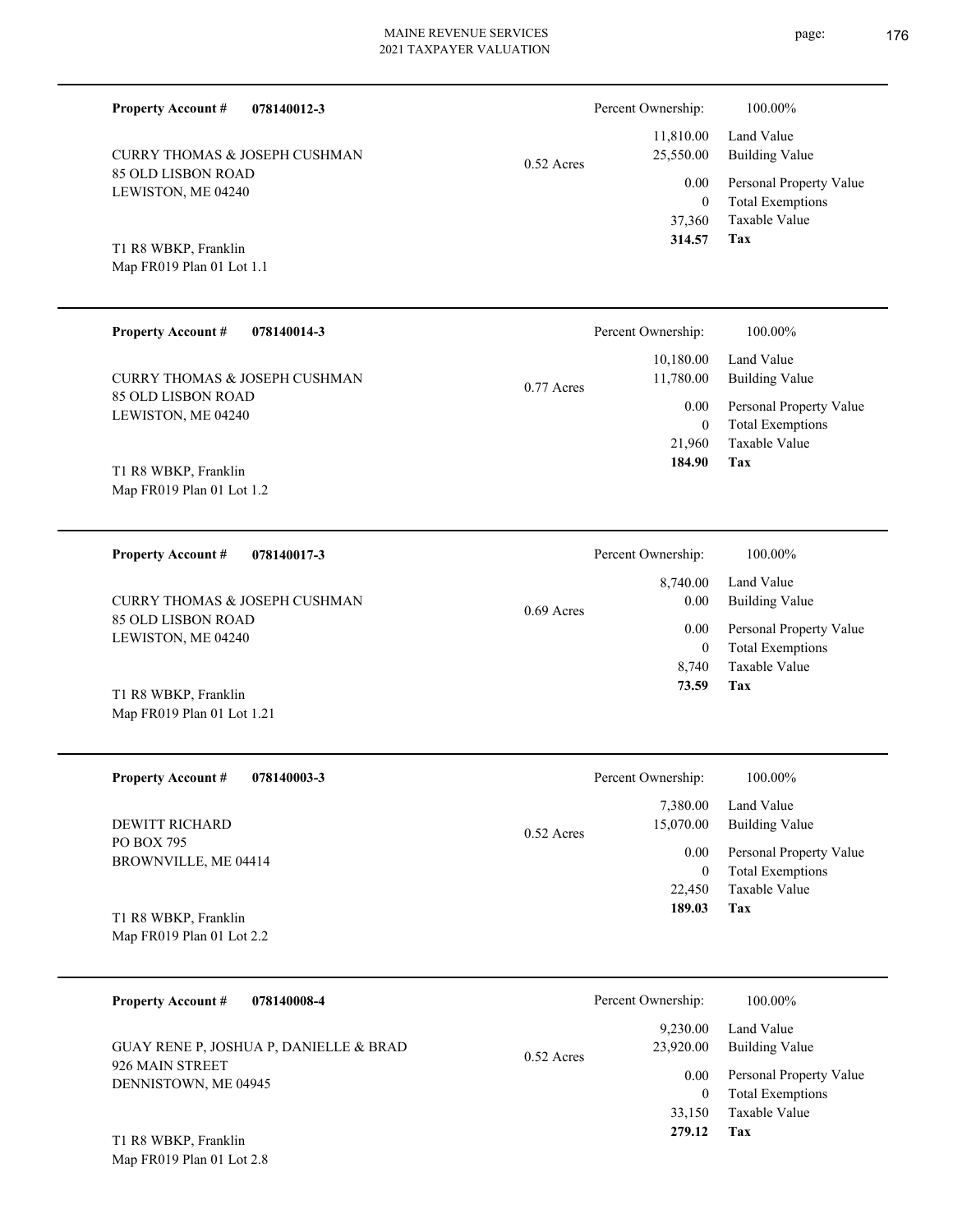**078140009-2 Tax** Taxable Value Total Exemptions Personal Property Value Building Value Land Value 28 TOWN FARM ROAD NORTH YARMOUTH, ME 04097 **Property Account #** Map FR019 Plan 01 Lot 2.7 T1 R8 WBKP, Franklin MILLER FRED W ET AL 82,840 0  **697.51** 51,570.00 31,270.00 0.00 0.52 Acres Percent Ownership:  $100.00\%$ **078142002-1 Tax** Taxable Value Total Exemptions Personal Property Value Building Value Land Value %AVANGRID MANAGEMENT COMPANY ONE CITY CENTER 5TH FLOOR PORTLAND, ME 04101 **Property Account #** Map FR019 Plan 00 Lot 0 T1 R8 WBKP, Franklin NEW ENGLAND CLEAN ENERGY CONNECT 272,580 0  **2,295.12** 272,580.00 0.00 0.00 Percent Ownership:  $100.00\%$ **078142001-1** Personal Property Value Building Value Land Value % PASSAMAQUODDY WILD BLUEBERRY **Property Account #** PASSAMAQUODDY INDIAN RESERVATION 5,780,493.00 0.00 0.00 22,548.00 Acres Tree Growth Percent Ownership:  $100.00\%$ 

**COMPANY** PO BOX 93 COLUMBIA FALLS, ME 04623 Map FR019 Plan 01 Lot 1 2 Passamaquoddy Indian T1 R8 WBKP, Franklin

| <b>Property Account #</b><br>078140010-2                | Percent Ownership:                    | 100.00%                                            |
|---------------------------------------------------------|---------------------------------------|----------------------------------------------------|
| POULIN DAVID & RICHARD                                  | 8,660.00<br>20,630.00<br>$0.54$ Acres | Land Value<br>Building Value                       |
| <b>536 OVERLOCK HILL ROAD</b><br><b>UNION, ME 04862</b> | 0.00<br>$\theta$                      | Personal Property Value<br><b>Total Exemptions</b> |
|                                                         | 29.290                                | Taxable Value                                      |
| T1 R8 WBKP, Franklin<br>Map $FR019$ Plan 01 Lot 2.3     | 246.62                                | Tax                                                |

| 078140006-1<br><b>Property Account #</b> | Percent Ownership:                   | 100.00%                                            |
|------------------------------------------|--------------------------------------|----------------------------------------------------|
| <b>STORER ARTHUR J</b>                   | 8,710.00<br>8,090.00<br>$0.46$ Acres | Land Value<br><b>Building Value</b>                |
| PO BOX 94<br>PHILLIPS, ME 04966-0094     | 0.00                                 | Personal Property Value<br><b>Total Exemptions</b> |
| T1 R8 WBKP, Franklin                     | 16,800<br>141.46                     | Taxable Value<br>Tax                               |

Map FR019 Plan 01 Lot 2.4

**Tax**

 0 5,780,493

 **0.00**

Taxable Value Total Exemptions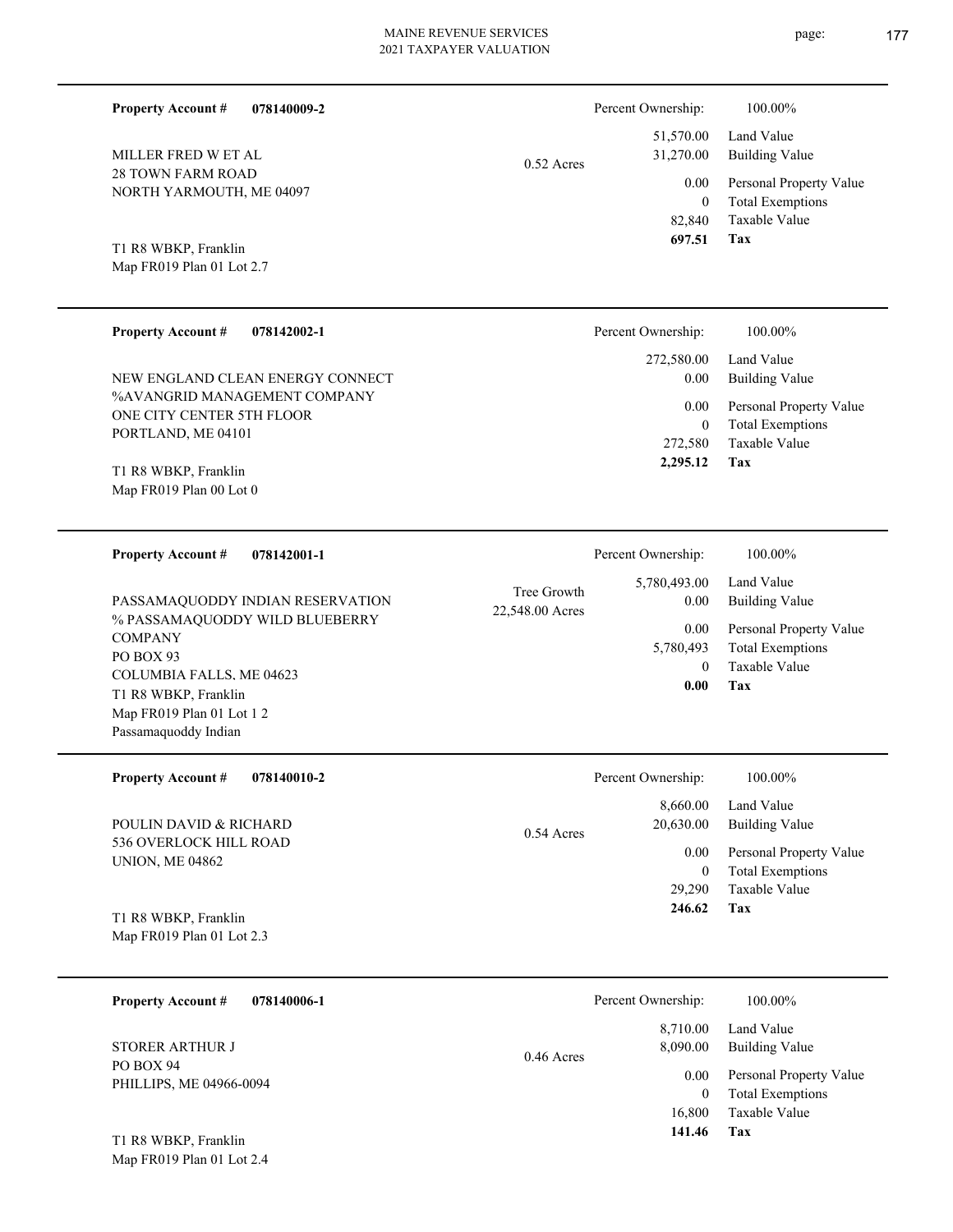| 078140011-3<br><b>Property Account #</b> | Percent Ownership:                      | 100.00%                                                             |
|------------------------------------------|-----------------------------------------|---------------------------------------------------------------------|
| VEARY ROBERT C & DEBRA Y TRUSTEES        | 31,870.00<br>70,380.00<br>$18.00$ Acres | Land Value<br>Building Value                                        |
| 377 WALLACE ROAD<br>GOFFSTOWN, NH 03045  | 0.00<br>0<br>102,250                    | Personal Property Value<br><b>Total Exemptions</b><br>Taxable Value |
| T1 R8 WBKP, Franklin                     | 860.95                                  | Tax                                                                 |

Map FR019 Plan 01 Lot 1.3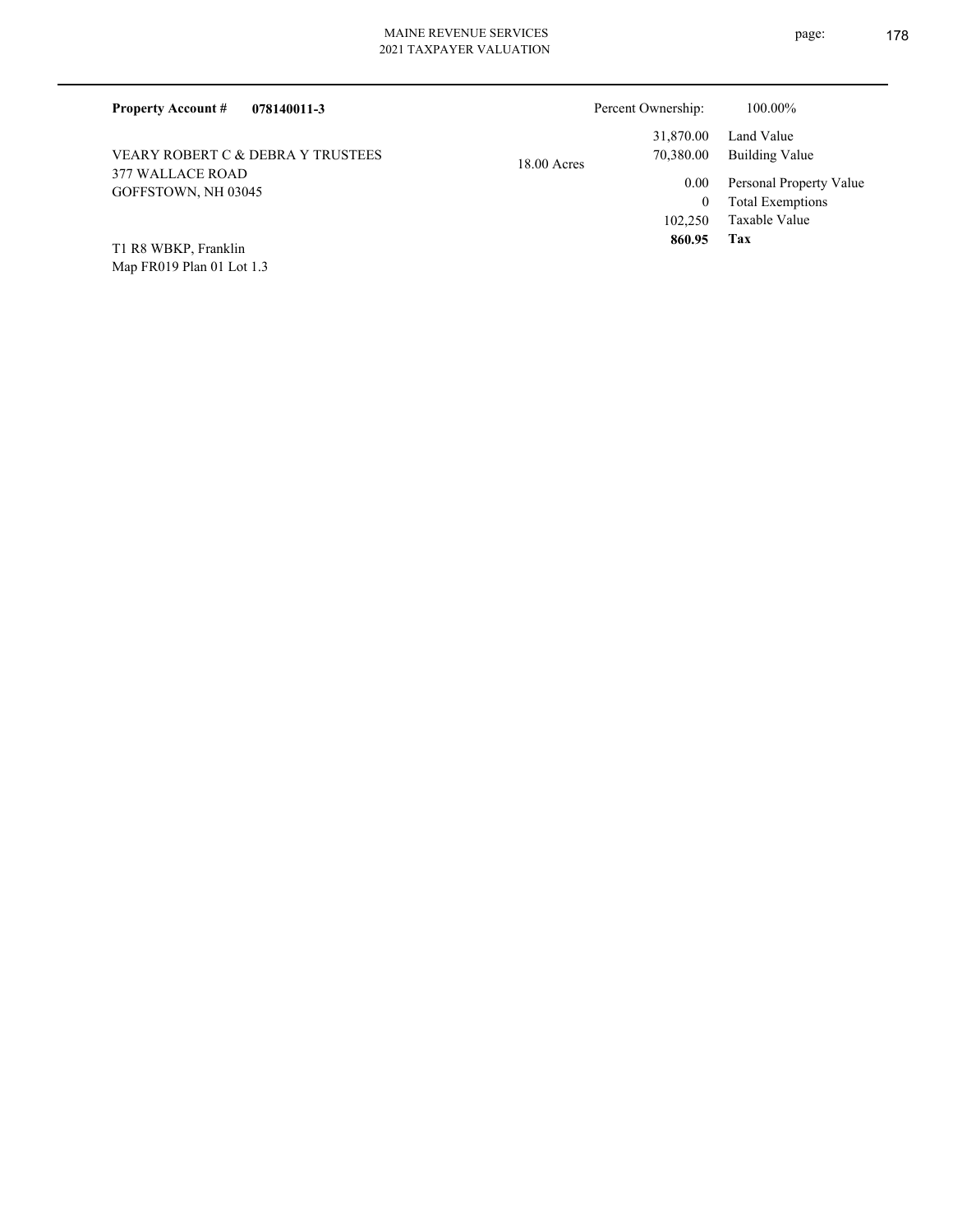# **Totals for: T1 R8 WBKP, Franklin**

 **22,572.48 acres**

 **6,326,473.00 Land Value 321,360.00 Building Value 0.00 Personal Property Value 5,780,493.00 Total Exemptions 7,303 Tax Taxable Value 867,340.00**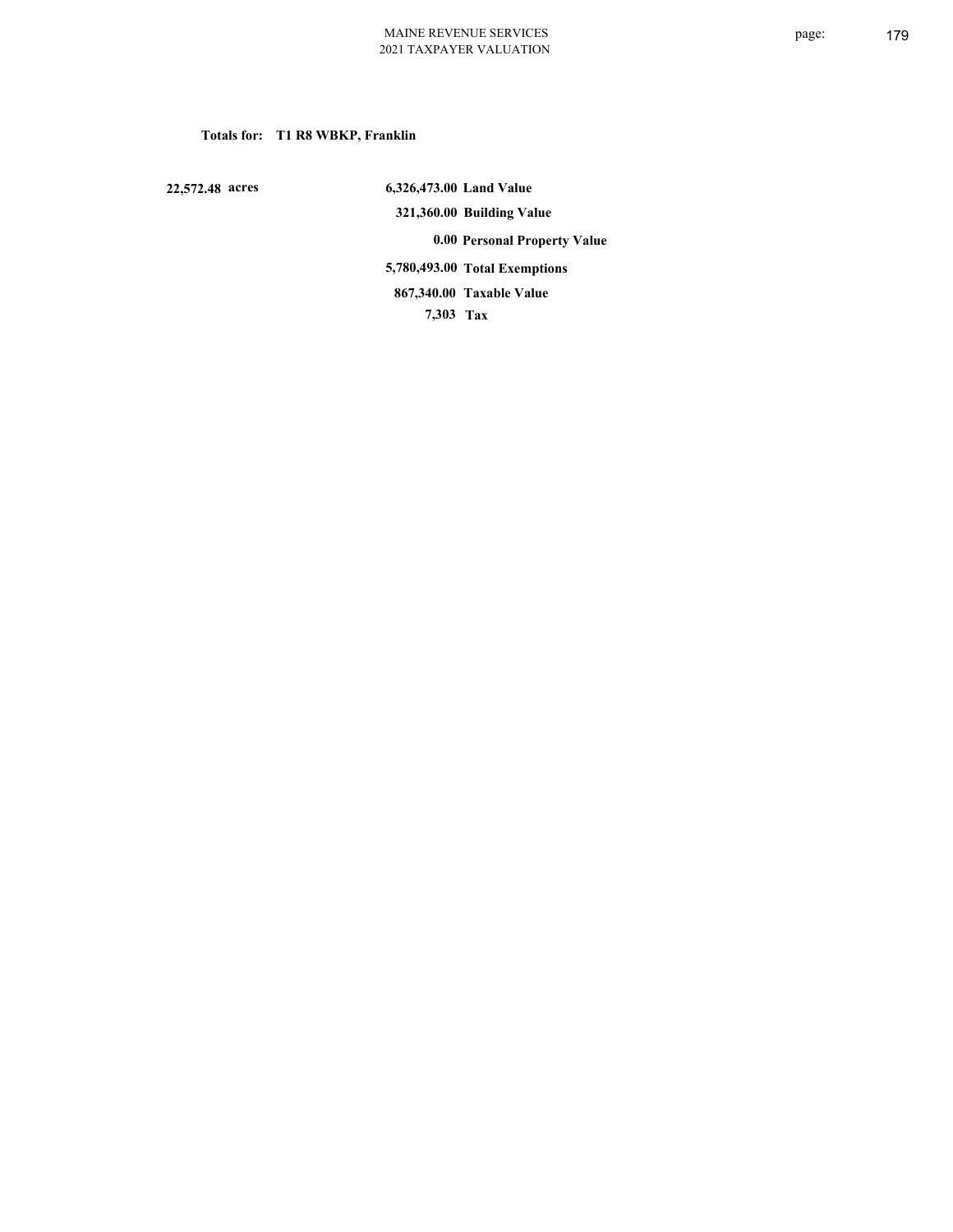page: 180

| <b>Property Account #</b><br>078090001P-2    | Percent Ownership:           | 100.00%                                            |
|----------------------------------------------|------------------------------|----------------------------------------------------|
| BEDARD MORISSETTE SUGAR CAMP                 | 0.00<br>0.00                 | Land Value<br>Building Value                       |
| PO BOX 456<br>JACKMAN, ME 04945              | 204,220.00<br>$\overline{0}$ | Personal Property Value<br><b>Total Exemptions</b> |
| TAPS - 48,000                                | 204,220                      | Taxable Value                                      |
| Gore N. of T1 R9 WBKP, Franklin<br>Map FR020 | 1,719.53                     | Tax                                                |

| <b>Property Account #</b><br>078090005-2                   | Percent Ownership:       | 100.00%                                     |
|------------------------------------------------------------|--------------------------|---------------------------------------------|
|                                                            | 0.00                     | Land Value                                  |
| BEDARD MORISSETTE SUGAR CAMP                               | 51,060.00                | Building Value                              |
| PO BOX 456<br>JACKMAN, ME 04945                            | 0.00<br>$\boldsymbol{0}$ | Personal Property Value<br>Total Exemptions |
| <b>TAPS</b>                                                | 51,060                   | Taxable Value                               |
| Gore N. of T1 R9 WBKP, Franklin<br>Map FR020 Plan 01 Lot 1 | 429.93                   | Tax                                         |
|                                                            |                          |                                             |

| <b>Property Account #</b><br>078090006-1 | Percent Ownership:                                | 100.00%                      |
|------------------------------------------|---------------------------------------------------|------------------------------|
| BEDARD MORISSETTE SUGAR CAMP             | 107,885.00<br>Tree Growth<br>0.00<br>385.30 Acres | Land Value<br>Building Value |
| PO BOX 456<br>JACKMAN, ME 04945          | 0.00                                              | Personal Property Value      |
|                                          | $\theta$                                          | <b>Total Exemptions</b>      |
|                                          | 107.885                                           | Taxable Value                |
| Gore N. of T1 R9 WBKP, Franklin          | 908.39                                            | Tax                          |

| <b>Property Account #</b><br>078090002-2                   | Percent Ownership:                                    | 100.00%                                            |
|------------------------------------------------------------|-------------------------------------------------------|----------------------------------------------------|
| CARRIER E J INC                                            | 2,057,579.50<br>Tree Growth<br>0.00<br>5,816.70 Acres | Land Value<br>Building Value                       |
| <b>PO BOX 489</b><br>JACKMAN, ME 04945                     | 0.00                                                  | Personal Property Value<br><b>Total Exemptions</b> |
| <b>DISTRIBUTION SYSTEM</b>                                 | 2,057,580                                             | Taxable Value                                      |
| Gore N. of T1 R9 WBKP, Franklin<br>Map FR020 Plan 01 Lot 2 | 17,324.82                                             | Tax                                                |

| 078090001-2<br><b>Property Account #</b>                                                                                 |                               | Percent Ownership:                                                | 100.00%                                                                                                    |
|--------------------------------------------------------------------------------------------------------------------------|-------------------------------|-------------------------------------------------------------------|------------------------------------------------------------------------------------------------------------|
| HILTON TIMBERLANDS LLC<br>% WILLIAM R JARVIS AGENT<br>PO BOX 563<br>JACKMAN, ME 04945<br>Gore N. of T1 R9 WBKP, Franklin | Tree Growth<br>3,162.00 Acres | 998,786.00<br>0.00<br>0.00<br>$\mathbf{0}$<br>998.786<br>8,409.78 | Land Value<br>Building Value<br>Personal Property Value<br><b>Total Exemptions</b><br>Taxable Value<br>Tax |

Map FR020 Plan 01 Lot 1

Map FR020 Plan 01 Lot 2.1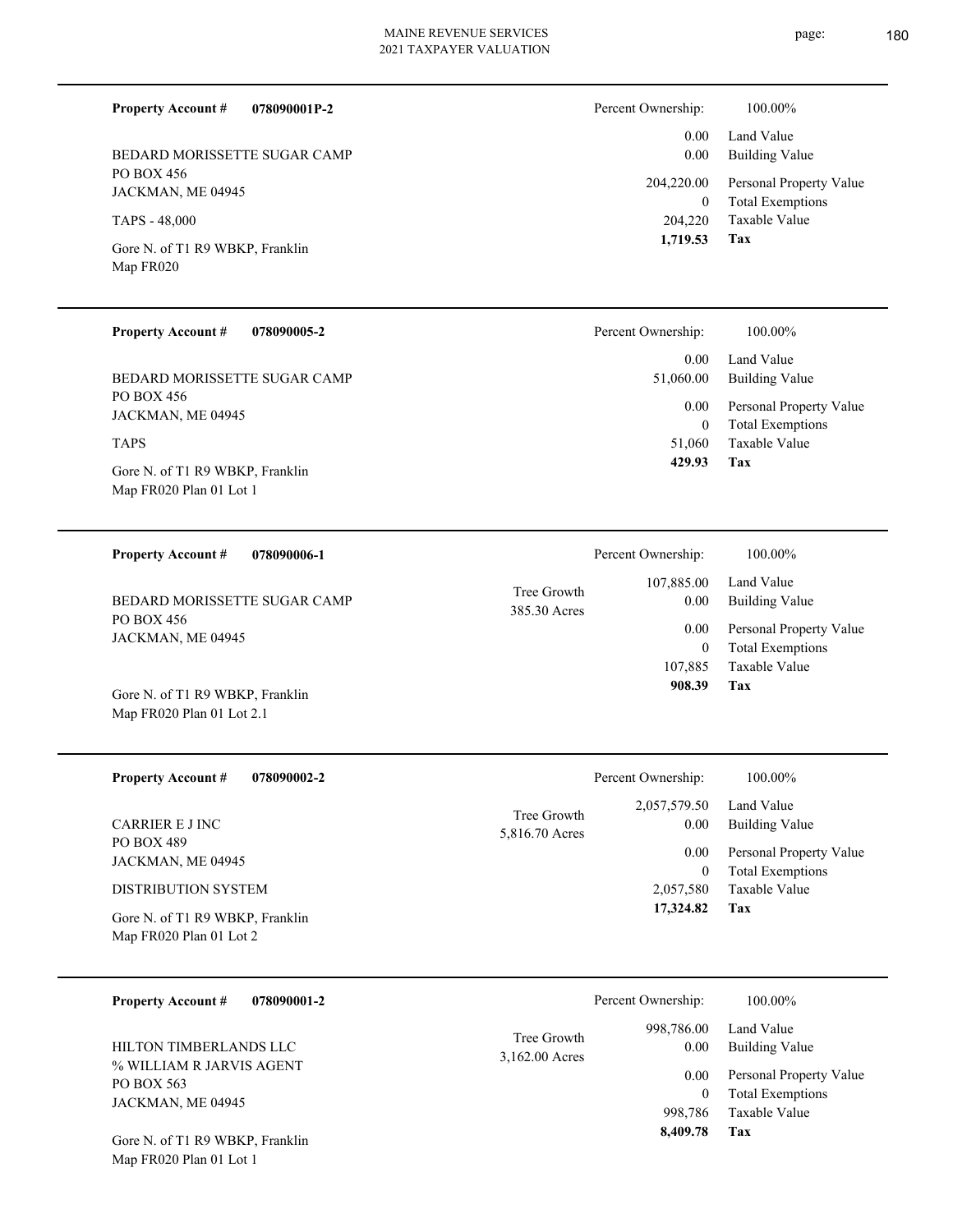## **Totals for: Gore N. of T1 R9 WBKP, Franklin**

 **9,364.00 acres**

 **3,164,250.50 Land Value 51,060.00 Building Value 204,220.00 Personal Property Value 0.00 Total Exemptions 28,792 Tax Taxable Value 3,419,530.50**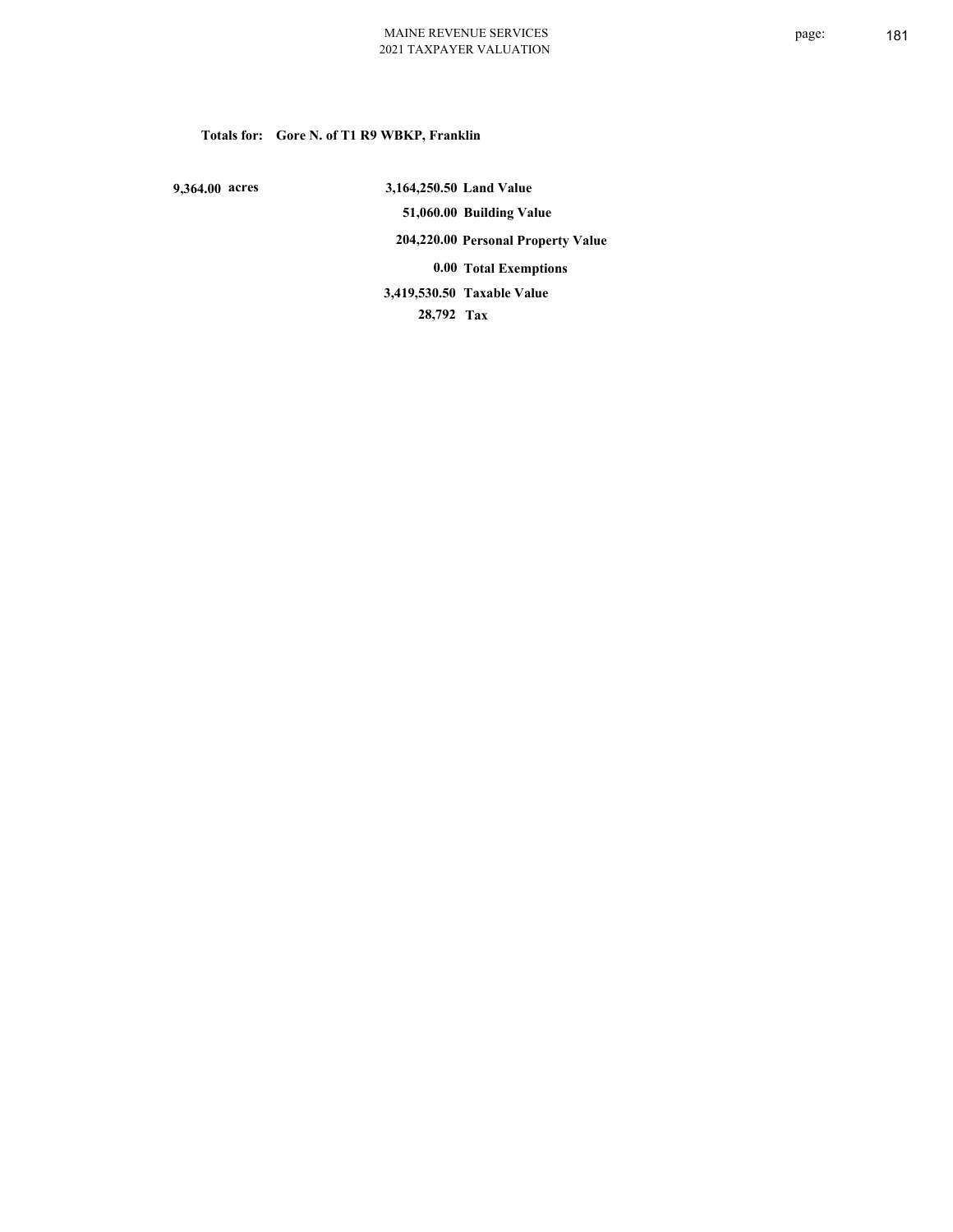page: 182

| <b>Property Account #</b><br>078020011-4           |                                | Percent Ownership:                 | 100.00%                                                             |
|----------------------------------------------------|--------------------------------|------------------------------------|---------------------------------------------------------------------|
| <b>BEGIN STEVEN &amp; REBECCA</b>                  | 0.98 Acres                     | 60,840.00<br>35,840.00             | Land Value<br><b>Building Value</b>                                 |
| 175 LONG POND ROAD<br>JACKMAN, ME 04945            |                                | 0.00<br>$\boldsymbol{0}$<br>96,680 | Personal Property Value<br><b>Total Exemptions</b><br>Taxable Value |
| T2 R8 WBKP, Franklin<br>Map FR021 Plan 01 Lot 2.3  |                                | 814.05                             | Tax                                                                 |
| <b>Property Account #</b><br>078020004-2           |                                | Percent Ownership:                 | 100.00%                                                             |
| <b>CARRIER E J INC</b>                             | Tree Growth<br>11,316.20 Acres | 3,653,897.25<br>0.00               | Land Value<br><b>Building Value</b>                                 |
| PO BOX 489<br>JACKMAN, ME 04945                    |                                | 0.00<br>$\boldsymbol{0}$           | Personal Property Value<br><b>Total Exemptions</b>                  |
| T2 R8 WBKP, Franklin<br>Map FR021 Plan 01 Lot 2.1  |                                | 3,653,897<br>30,765.81             | Taxable Value<br>Tax                                                |
| <b>Property Account #</b><br>078020005-4           |                                | Percent Ownership:                 | 100.00%                                                             |
| <b>CARRIER E J INC</b>                             | 1.52 Acres                     | 79,690.00<br>0.00                  | Land Value<br><b>Building Value</b>                                 |
| PO BOX 489<br>JACKMAN, ME 04945                    |                                | 0.00<br>$\boldsymbol{0}$           | Personal Property Value<br><b>Total Exemptions</b>                  |
| T2 R8 WBKP, Franklin<br>Map FR021 Plan 01 Lot 2.2  |                                | 79,690<br>670.99                   | Taxable Value<br>Tax                                                |
| <b>Property Account #</b><br>078020007-4           |                                | Percent Ownership:                 | 100.00%                                                             |
| CENTRAL MAINE & QUEBEC RAILWAYS US INC             |                                | 0.00<br>0.00                       | Land Value<br><b>Building Value</b>                                 |
| 7TH FLOOR TAX DEPARTMENT<br>120 S 6TH STREET       |                                | 0.00<br>$\overline{0}$             | Personal Property Value<br><b>Total Exemptions</b>                  |
| MINNEAPOLIS, MN 55402<br>RR R/W LOC B              |                                | $\mathbf{0}$<br>0.00               | <b>Taxable Value</b><br>Tax                                         |
| T2 R8 WBKP, Franklin<br>Map FR021 Plan 01 Lot 3    |                                |                                    |                                                                     |
| 078020015-1<br><b>Property Account #</b>           |                                | Percent Ownership:                 | 100.00%                                                             |
| CENTRAL MAINE POWER CO                             | Tree Growth<br>169.80 Acres    | 48,028.00<br>0.00                  | Land Value<br><b>Building Value</b>                                 |
| %AVANGRID MANAGEMENT<br>COMPANY-LOCAL TA           |                                | 0.00<br>$\boldsymbol{0}$           | Personal Property Value<br><b>Total Exemptions</b>                  |
| ONE CITY CENTER, 5TH FLOOR<br>PORTLAND. ME 04101   |                                | 48,028<br>404.40                   | Taxable Value<br>Tax                                                |
| T2 R8 WBKP, Franklin<br>Map FR021 Plan 01 Lot 2.11 |                                |                                    |                                                                     |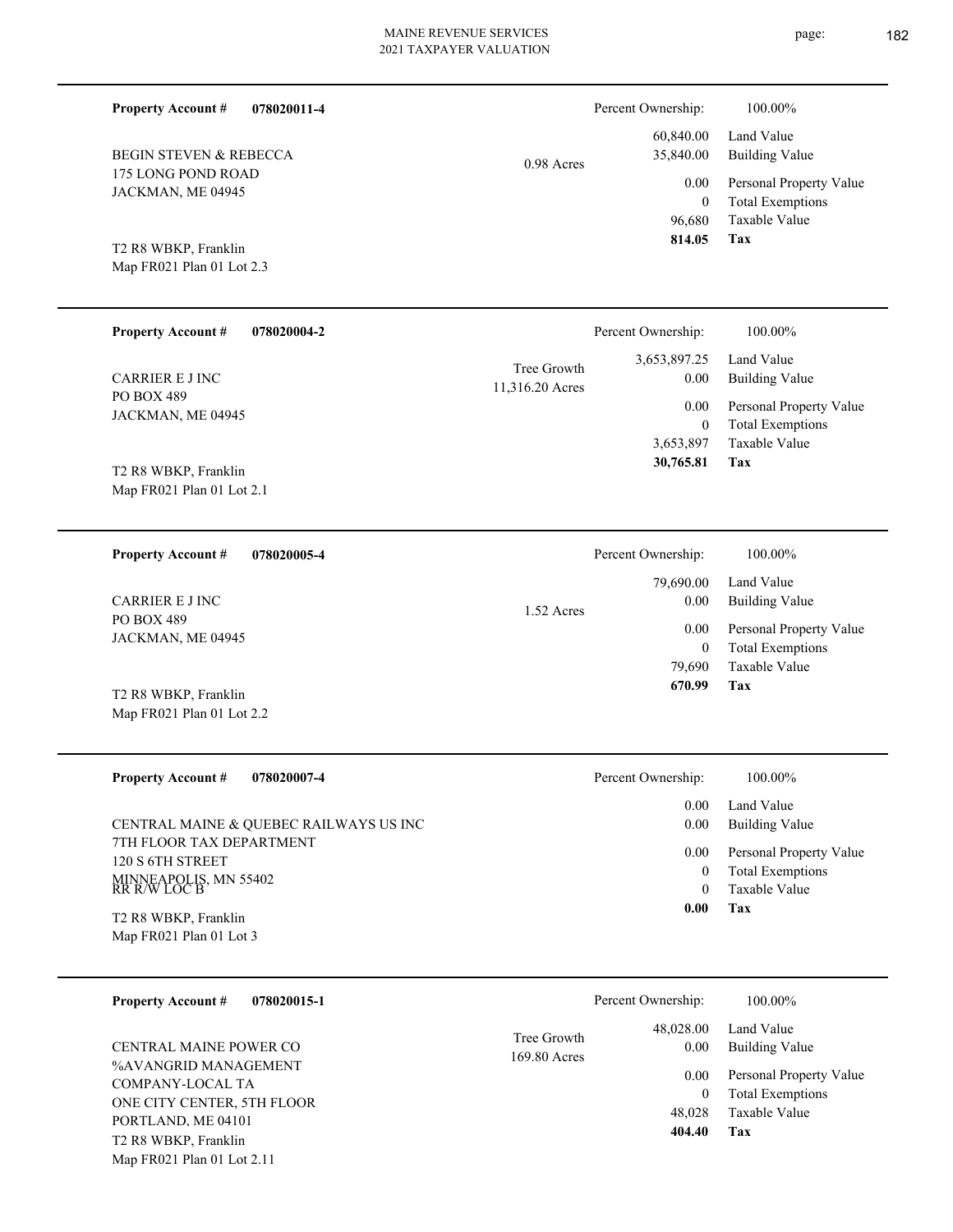page: 183

| <b>Property Account #</b><br>078020003-1<br><b>CHAMPOUX GHISLAIN</b><br>3537 LEMIEUX<br>LAC MEGANTIC, PQ G6B 1S6 CANADA<br>CP LOC A<br>T2 R8 WBKP, Franklin<br>Map FR021 Plan 01 Lot 3 | Percent Ownership:<br>0.00<br>43,880.00<br>0.00<br>$\mathbf{0}$<br>43,880<br>369.47 | 100.00%<br>Land Value<br><b>Building Value</b><br>Personal Property Value<br><b>Total Exemptions</b><br>Taxable Value<br>Tax |
|----------------------------------------------------------------------------------------------------------------------------------------------------------------------------------------|-------------------------------------------------------------------------------------|------------------------------------------------------------------------------------------------------------------------------|
|                                                                                                                                                                                        |                                                                                     |                                                                                                                              |
| <b>Property Account #</b><br>078020010-2                                                                                                                                               | Percent Ownership:                                                                  | 100.00%                                                                                                                      |
| <b>COLLET ALFRED L &amp; ANDRE</b>                                                                                                                                                     | 63,540.00<br>27,410.00<br>0.98 Acres                                                | Land Value<br><b>Building Value</b>                                                                                          |
| 25 HIGH STREET APARTMENT 3<br>WINTHROP, ME 04364                                                                                                                                       | 0.00<br>$\boldsymbol{0}$<br>90,950                                                  | Personal Property Value<br><b>Total Exemptions</b><br>Taxable Value                                                          |
| T2 R8 WBKP, Franklin<br>Map FR021 Plan 01 Lot 2.4                                                                                                                                      | 765.80                                                                              | Tax                                                                                                                          |
| <b>Property Account #</b><br>078020008-3                                                                                                                                               | Percent Ownership:                                                                  | 100.00%                                                                                                                      |
| <b>CORMIER STEVEN</b>                                                                                                                                                                  | 0.00<br>35,260.00                                                                   | Land Value<br><b>Building Value</b>                                                                                          |
| <b>674 RIVER ROAD</b><br>BRUNSWICK, ME 04011                                                                                                                                           | $0.00\,$<br>$\mathbf{0}$                                                            | Personal Property Value<br><b>Total Exemptions</b>                                                                           |
| CP L LOC D                                                                                                                                                                             | 35,260                                                                              | <b>Taxable Value</b>                                                                                                         |
| T2 R8 WBKP, Franklin<br>Map FR021 Plan 01 Lot 3                                                                                                                                        | 296.89                                                                              | Tax                                                                                                                          |
| <b>Property Account #</b><br>078020001-1                                                                                                                                               | Percent Ownership:                                                                  | 100.00%                                                                                                                      |
| DOME MOUNTAIN CLUB INC                                                                                                                                                                 | 110,460.00<br>194,830.00<br>4.20 Acres                                              | Land Value<br><b>Building Value</b>                                                                                          |
| % GUY DALLAIRE<br>4196 LAVAL<br>LAC MEGANTIC, QC G6B 1B4 CANADA                                                                                                                        | 0.00<br>$\overline{0}$<br>305,290                                                   | Personal Property Value<br><b>Total Exemptions</b><br>Taxable Value                                                          |

Map FR021 Plan 01 Lot 1 T2 R8 WBKP, Franklin

Map FR021 Plan 01 Lot 2.1

| <b>Property Account #</b><br>078020002-1                                         | Percent Ownership: | 100.00%                                                             |
|----------------------------------------------------------------------------------|--------------------|---------------------------------------------------------------------|
| DOME MOUNTAIN CLUB INC                                                           | 0.00<br>0.00       | Land Value<br>Building Value                                        |
| % GUY DALLAIRE<br>4196 LAVAL<br>LAC MEGANTIC, QC G6B 1B4 CANADA<br>SHERDON ASSOC | 0.00               | Personal Property Value<br><b>Total Exemptions</b><br>Taxable Value |
| T2 R8 WBKP, Franklin                                                             | 0.00               | Tax                                                                 |

**Tax 2,570.54**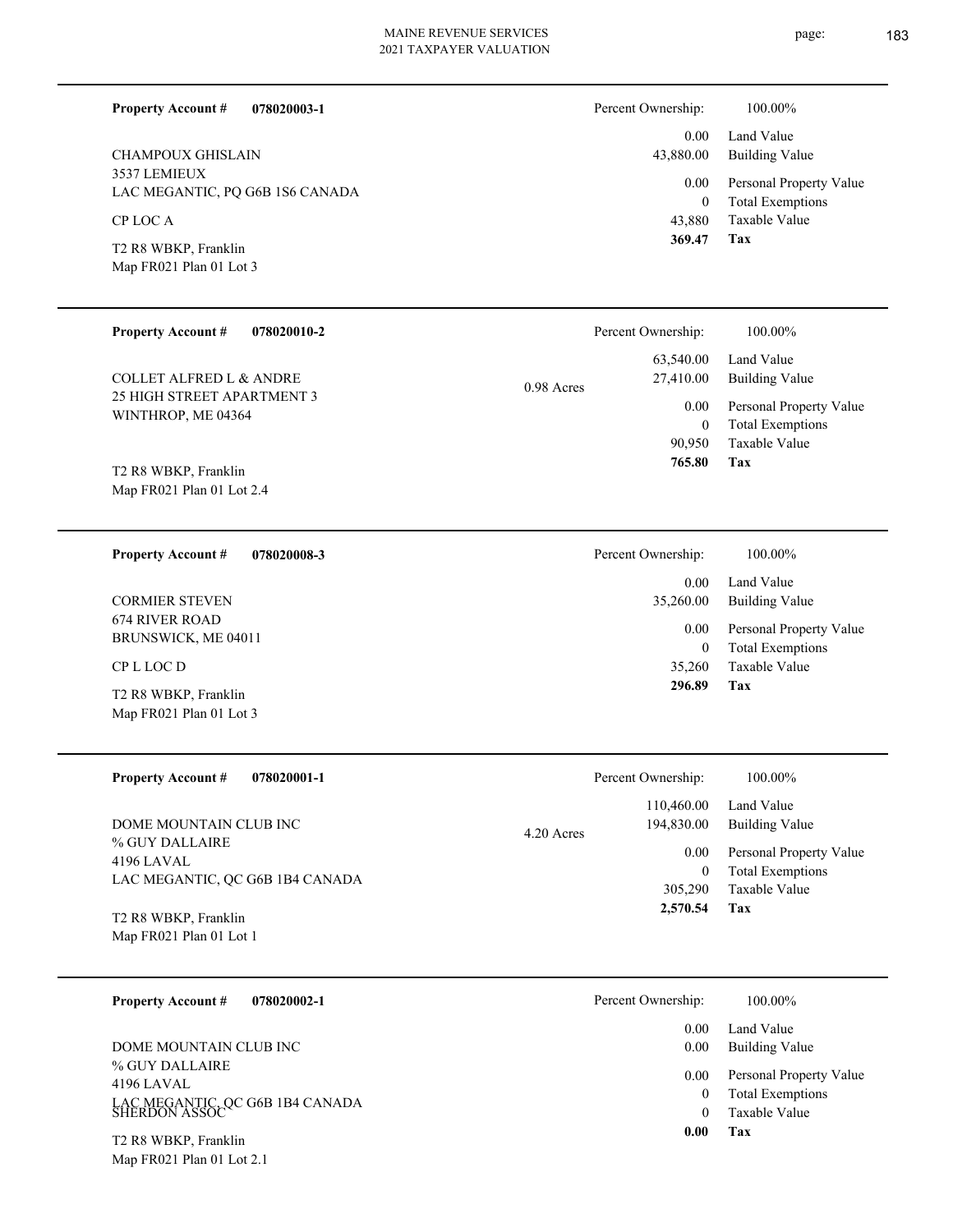÷,

 $\overline{\phantom{0}}$ 

L

| <b>Property Account #</b><br>078020014-2                  | Percent Ownership:                   | 100.00%                                                             |
|-----------------------------------------------------------|--------------------------------------|---------------------------------------------------------------------|
| FEENEY STUART                                             | 15,000.00<br>17,010.00<br>1.00 Acres | Land Value<br><b>Building Value</b>                                 |
| PO BOX 671<br>RANGELEY, ME 04970                          | 0.00<br>$\theta$<br>32,010           | Personal Property Value<br><b>Total Exemptions</b><br>Taxable Value |
| T2 R8 WBKP, Franklin<br>Map FR021 Plan 01 Lot 2.1         | 269.52                               | Tax                                                                 |
| <b>Property Account #</b><br>078020013-1                  | Percent Ownership:                   | 100.00%                                                             |
| <b>GINGRAS BERNARD</b>                                    | 0.00<br>10,870.00                    | Land Value<br><b>Building Value</b>                                 |
| <b>615 5IEME RANGE NORD</b><br>MARSTON, PQ GOY 1GO CANADA | 0.00<br>$\overline{0}$               | Personal Property Value<br><b>Total Exemptions</b>                  |
| <b>CARRIER EJ INC</b><br>T2 R8 WBKP, Franklin             | 10,870<br>91.53                      | Taxable Value<br>Tax                                                |
| Map FR021 Plan 01 Lot 2.1                                 |                                      |                                                                     |
| <b>Property Account #</b><br>078020012-2                  | Percent Ownership:                   | 100.00%                                                             |
| <b>JEAN CARRIER</b>                                       | 0.00<br>53,520.00                    | Land Value<br><b>Building Value</b>                                 |
| PO BOX 115<br>JACKMAN, ME 04945                           | 0.00<br>$\overline{0}$               | Personal Property Value<br><b>Total Exemptions</b>                  |
| <b>CARRIER E J INC</b><br>T2 R8 WBKP, Franklin            | 53,520<br>450.64                     | Taxable Value<br>Tax                                                |
| Map FR021 Plan 01 Lot 2.1                                 |                                      |                                                                     |
| <b>Property Account #</b><br>078020016-1                  | Percent Ownership:                   | 100.00%                                                             |
| NEW ENGLAND CLEAN ENERGY CONNECT                          | 7,574,340.00<br>0.00                 | Land Value<br><b>Building Value</b>                                 |
| %AVANGRID MANAGEMENT COMPANY<br>ONE CITY CENTER 5TH FLOOR | 0.00<br>$\overline{0}$               | Personal Property Value<br><b>Total Exemptions</b>                  |
| PORTLAND, ME 04101                                        | 7,574,340<br>63,775.94               | Taxable Value<br><b>Tax</b>                                         |
| T2 R8 WBKP, Franklin<br>Map FR021 Plan 00 Lot 0           |                                      |                                                                     |
| 078020006-3<br><b>Property Account #</b>                  | Percent Ownership:                   | 100.00%                                                             |
| THERRIEN MICHEL & ANDRE LETOURNEAU                        | 0.00<br>23,140.00                    | Land Value<br><b>Building Value</b>                                 |
| 3596 RANG 3<br>FRONTENAC, PQ G6B 2S1 CANADA               | 0.00                                 | Personal Property Value                                             |
| CP L LOC C                                                | $\overline{0}$<br>23,140             | <b>Total Exemptions</b><br>Taxable Value                            |
| T2 R8 WBKP, Franklin<br>Map FR021 Plan 01 Lot 3           | 194.84                               | Tax                                                                 |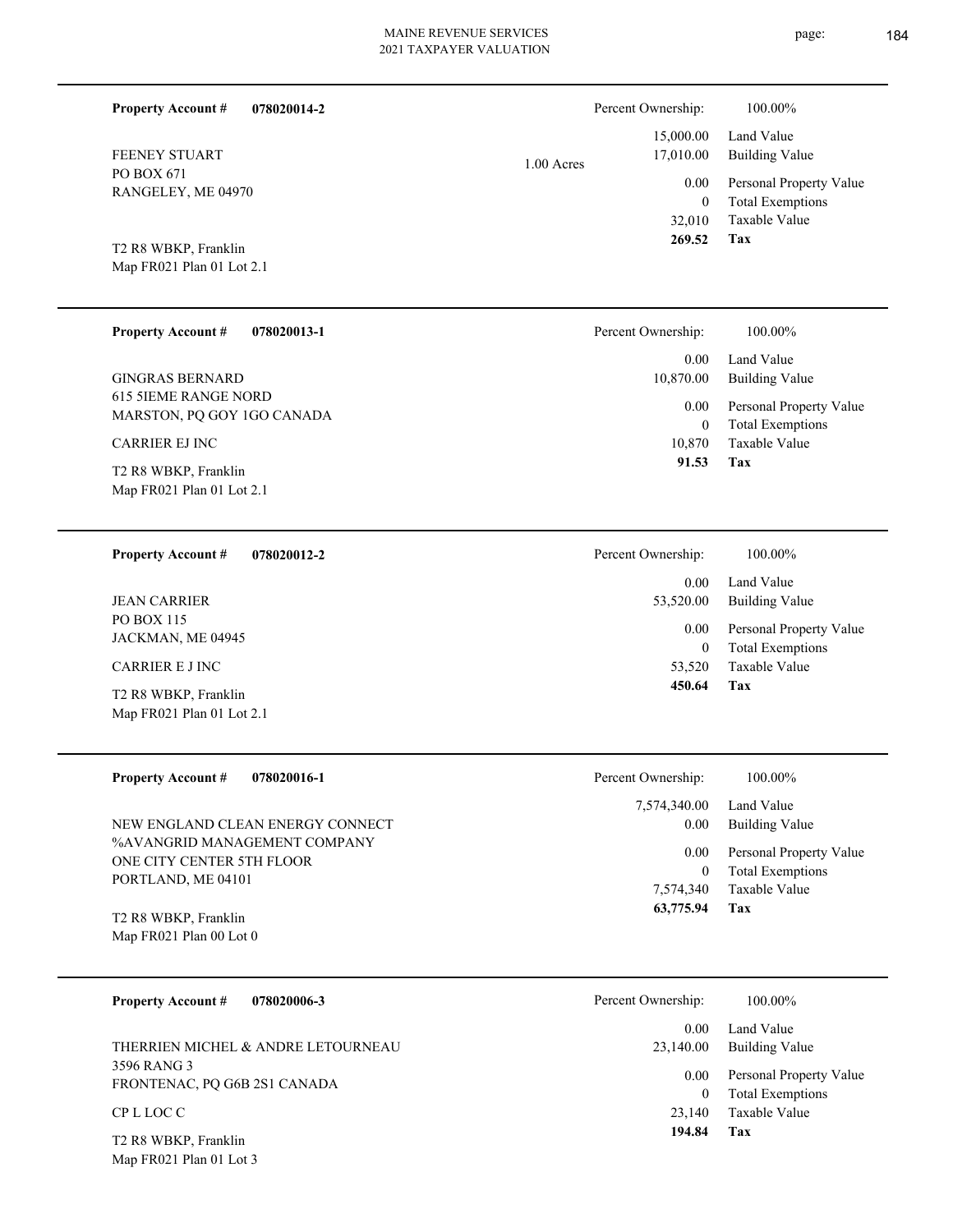## **Totals for: T2 R8 WBKP, Franklin**

 **11,494.68 acres**

 **11,605,795.25 Land Value 441,760.00 Building Value 0.00 Personal Property Value 0.00 Total Exemptions Taxable Value 12,047,555.25**

 **101,440 Tax**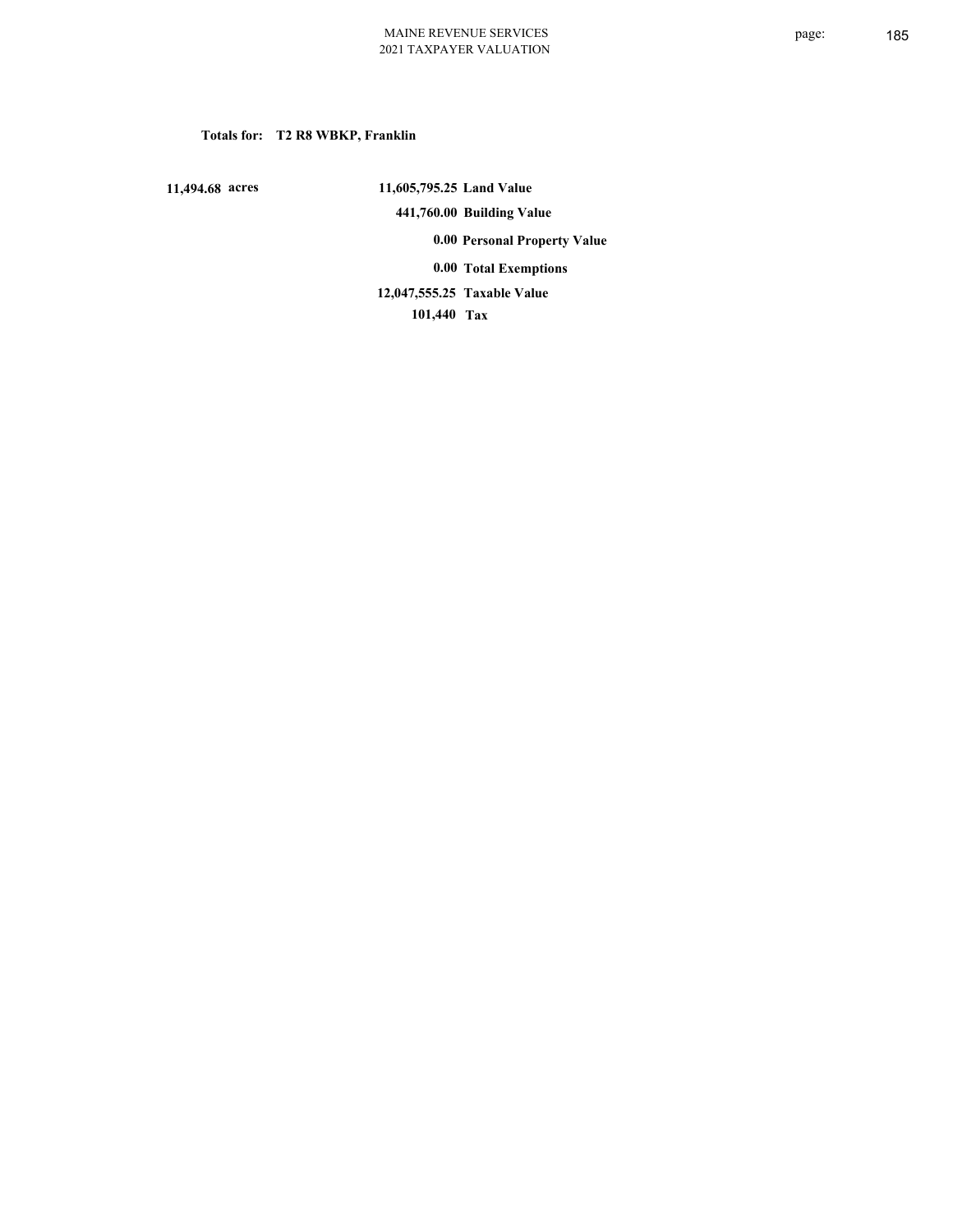| 078050001-3<br><b>Property Account #</b>             | Percent Ownership:                                     | 100.00%                     |
|------------------------------------------------------|--------------------------------------------------------|-----------------------------|
| <b>BAYROOT LLC</b>                                   | 5,276,722.00<br>Tree Growth<br>0.00<br>17,933.00 Acres | Land Value<br>Building Va   |
| % WAGNER FOREST MANAGEMENT<br><b>150 ORFORD ROAD</b> | 0.00<br>$\theta$                                       | Personal Pro<br>Total Exemp |
| LYME, NH 03768                                       | 5,276,722                                              | Taxable Val                 |
| T D, Franklin<br>Map FR022 Plan 01 Lot 1 1.1 4       | 44,430.00                                              | Tax                         |
|                                                      |                                                        |                             |
| <b>Property Account #</b><br>078050003-3             | Percent Ownership:                                     | 100.00%                     |
| CUNNINGHAM ZACHARY & MITCHELL                        | 0.00<br>49,000.00                                      | Land Value<br>Building Va   |

148 ROXBURY NOTCH ROAD ROXBURY, ME 04275 CUNNINGHAM ZACH

BAYROOT 5035 LOC C

Map FR022 Plan 01 Lot 1 T D, Franklin

| <b>Property Account #</b> | 078050004-2 |
|---------------------------|-------------|
|                           |             |

5 EAST NORMANDY DRIVE WEST HARTFORD, CT 06107 GUERRAZ BRIAN & ROBERT

PUBLIC LANDS 07805-0001 LOC B

Map FR022 Plan 01 Lot 2 T D, Franklin

**078050006-3 Property Account #**

8315 EAGLE STREET GLEN BURNIE, MD 21060 HANSEN CHRISTOPHER

#### BAYROOT 5036 LOC D

Map FR022 Plan 01 Lot 1 T D, Franklin

Exempt Property

| 078052001-1<br><b>Property Account #</b>                | Percent Ownership:                 | 100.00%                                                             |
|---------------------------------------------------------|------------------------------------|---------------------------------------------------------------------|
| <b>MAINE STATE OF</b>                                   | 638,820.00<br>0.00<br>150.00 Acres | Land Value<br><b>Building Value</b>                                 |
| <b>BUREAU OF PARKS &amp; LANDS</b><br>AUGUSTA, ME 04333 | 0.00<br>638,820<br>$\theta$        | Personal Property Value<br><b>Total Exemptions</b><br>Taxable Value |
| T D, Franklin<br>Map FR022 Plan 01 Lot 2                | 0.00                               | Tax                                                                 |

# **Property Account #**

page: 186

|                      | Percent Ownership:              | 100.00%                 |
|----------------------|---------------------------------|-------------------------|
| e Growth<br>00 Acres | 5,276,722.00 Land Value<br>0.00 | Building Value          |
|                      | 0.00                            | Personal Property Value |
|                      | $\theta$                        | <b>Total Exemptions</b> |
|                      |                                 | 5,276,722 Taxable Value |
|                      | 44,430.00                       | Tax                     |

| 0.00      | Land Value              |
|-----------|-------------------------|
| 49,000.00 | Building Value          |
| $0.00\,$  | Personal Property Value |
| 0         | <b>Total Exemptions</b> |
| 49,000    | Taxable Value           |
| 412.58    | Tax                     |

| Percent Ownership:    | 100.00%                                            |
|-----------------------|----------------------------------------------------|
| $0.00 -$<br>15,910.00 | Land Value<br><b>Building Value</b>                |
| $0.00\,$<br>0         | Personal Property Value<br><b>Total Exemptions</b> |
| 15,910                | Taxable Value                                      |
| 133.96                | Tax                                                |

| 101.38                | Tax                          |
|-----------------------|------------------------------|
|                       | 12.040 Taxable Value         |
| $\theta$              | <b>Total Exemptions</b>      |
| $0.00\,$              | Personal Property Value      |
| $0.00 -$<br>12,040.00 | Land Value<br>Building Value |
| Percent Ownership:    | 100.00%                      |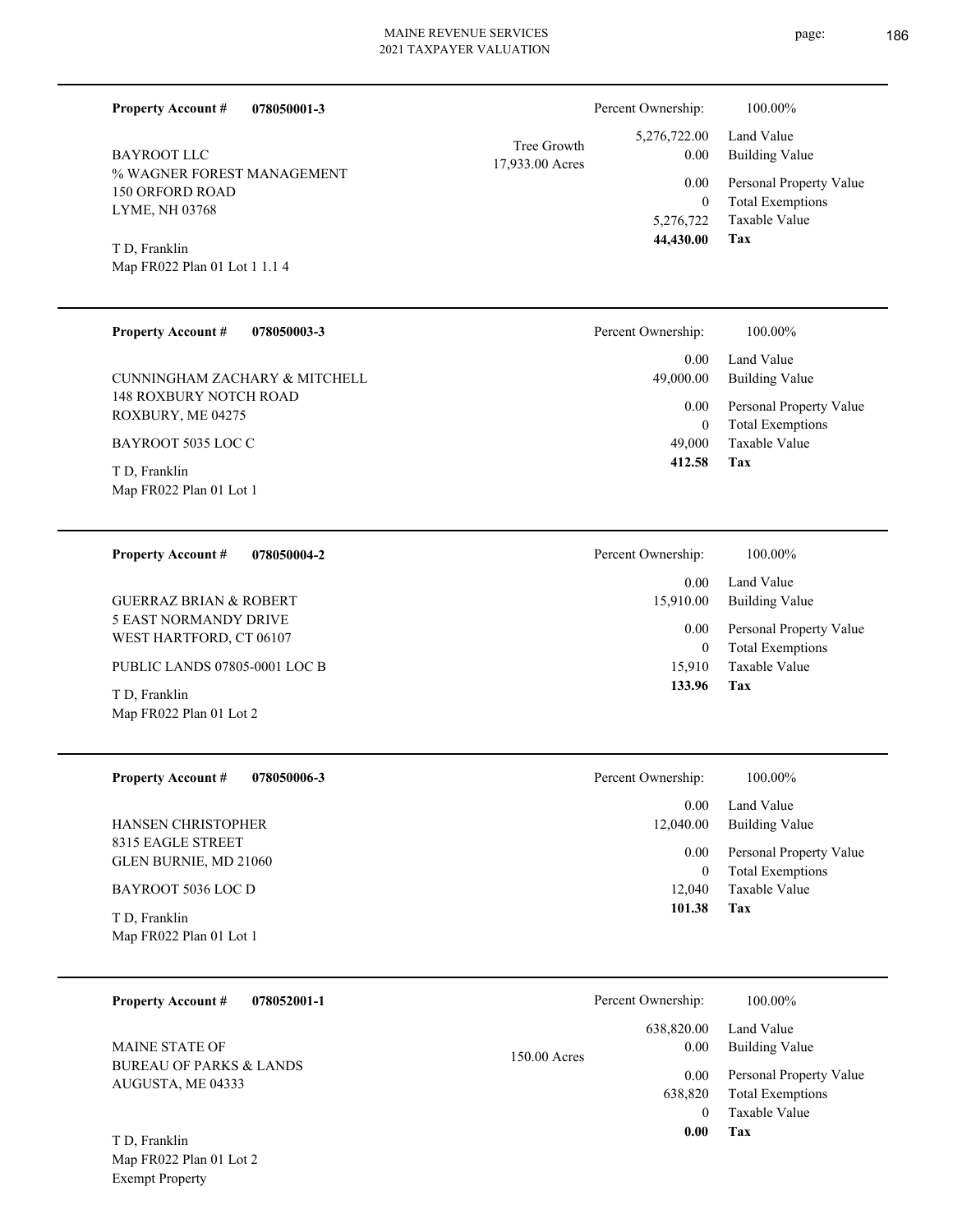# 2021 TAXPAYER VALUATION

**078050005-2**

**078052003-2**

129 LEDGEVIEW RD GREENE, ME 04236 MORISSETTE LEO & JANET

STATE R/W LOC A

**Property Account #**

**Property Account #**

Map FR022 Plan 01 Lot 1 T D, Franklin

| Percent Ownership:    | 100.00%                             |
|-----------------------|-------------------------------------|
| $0.00 -$<br>25,700.00 | Land Value<br><b>Building Value</b> |
| $0.00\,$              | Personal Property Value             |
| $\theta$              | <b>Total Exemptions</b>             |
|                       | 25,700 Taxable Value                |

**Tax**

 **216.39**

|            | Percent Ownership: | 100.00%                 |
|------------|--------------------|-------------------------|
| 1.17 Acres |                    | 9,870.00 Land Value     |
|            | 0.00               | <b>Building Value</b>   |
|            | 0.00 <sub>1</sub>  | Personal Property Value |
|            | 0                  | <b>Total Exemptions</b> |
|            | 9.870              | Taxable Value           |
|            | 83.11              | Tax                     |

Map FR022 Plan 01 Lot 2.1 T D, Franklin

Map FR022 Plan 01 Lot 4.1 4.2

TOPSHAM, ME 04086

6E SCHOOLHOUSE CROSSING

NOYES TODD W & MATTHEW A

**078052002-1 Tax** Taxable Value Total Exemptions Personal Property Value Building Value Land Value 2424 MAIN ST RANGELEY, ME 04970-4024 **Property Account #** T D, Franklin RANGELEY LAKES HERITAGE TRUST 201,453 0  **1,696.24** 201,453.20 0.00 0.00 495.20 Acres Tree Growth Percent Ownership:  $100.00\%$ 

| <b>Property Account #</b><br>078050008-1                      |                | Percent Ownership: | 100.00%                 |
|---------------------------------------------------------------|----------------|--------------------|-------------------------|
|                                                               |                | 1,156,180.00       | Land Value              |
| UNITED STATES OF AMERICA<br>APPALACHIAN NATIONAL SCENIC TRAIL | 1,567.00 Acres | 0.00               | <b>Building Value</b>   |
| <b>PO BOX 50</b>                                              |                | 0.00               | Personal Property Value |
|                                                               |                | 1,156,180          | <b>Total Exemptions</b> |
| <b>HARPERS FERRY, WV 25425</b>                                |                | $\Omega$           | Taxable Value           |
| T D, Franklin                                                 |                | 0.00               | Tax                     |
| Map FR022 Plan 01 Lot 3 3.1                                   |                |                    |                         |
| <b>Exempt Property</b>                                        |                |                    |                         |

| <b>Property Account #</b><br>078050007-1 | Percent Ownership:<br>100.00%   |  |
|------------------------------------------|---------------------------------|--|
|                                          | Land Value<br>0.00              |  |
| WEBB RIVER SPORTSMAN CLUB                | <b>Building Value</b><br>0.00   |  |
| PO BOX 551                               | Personal Property Value<br>0.00 |  |
| DIXFIELD, ME 04224                       | <b>Total Exemptions</b><br>0    |  |
| BAYROOT 5038 LOC E                       | Taxable Value<br>0              |  |
| T D, Franklin                            | Tax<br>0.00                     |  |

Map FR022 Plan 01 Lot 1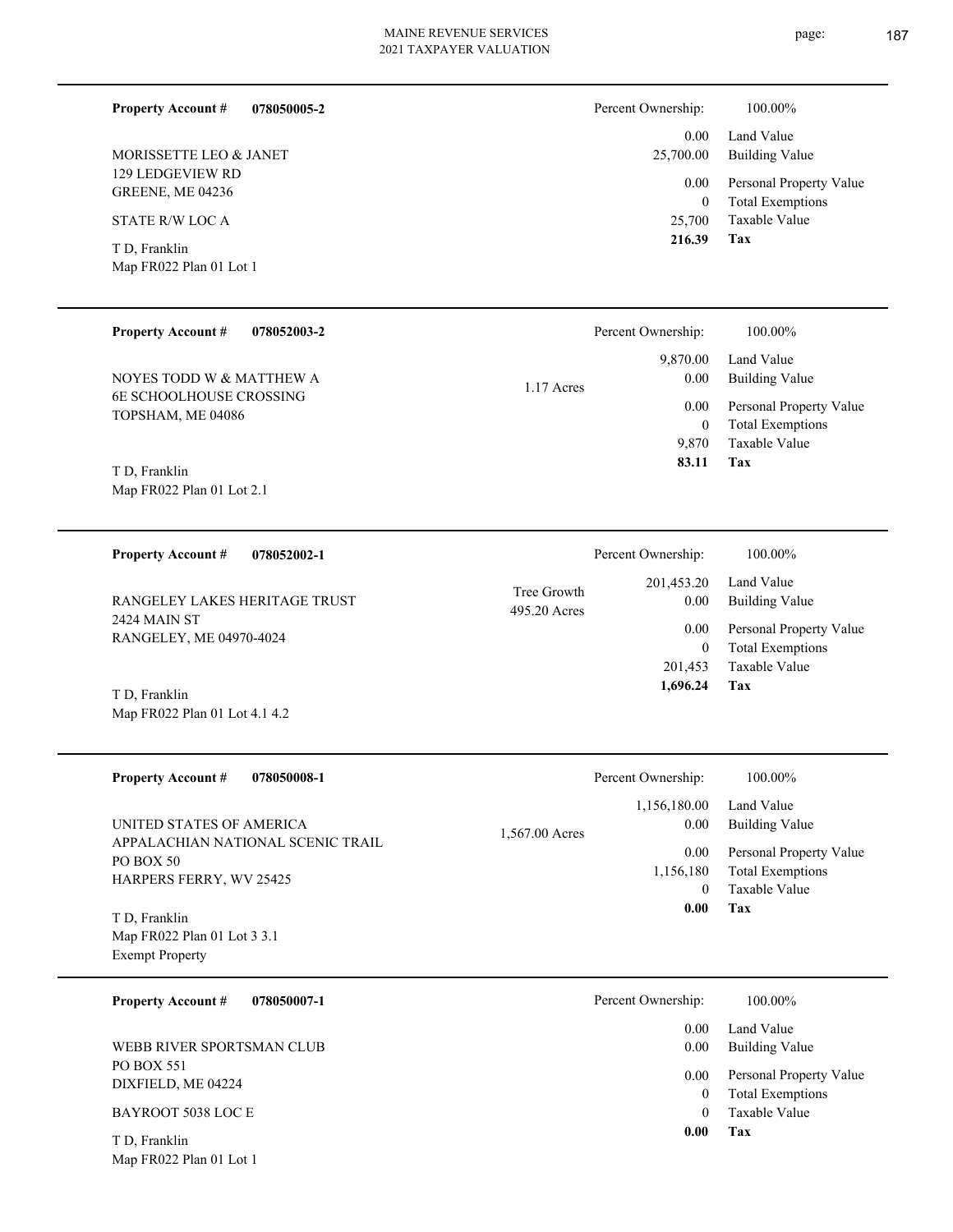**Totals for: T D, Franklin**

 **20,146.37 acres**

 **7,283,045.20 Land Value 102,650.00 Building Value 0.00 Personal Property Value 1,795,000.00 Total Exemptions 47,074 Tax Taxable Value 5,590,695.20**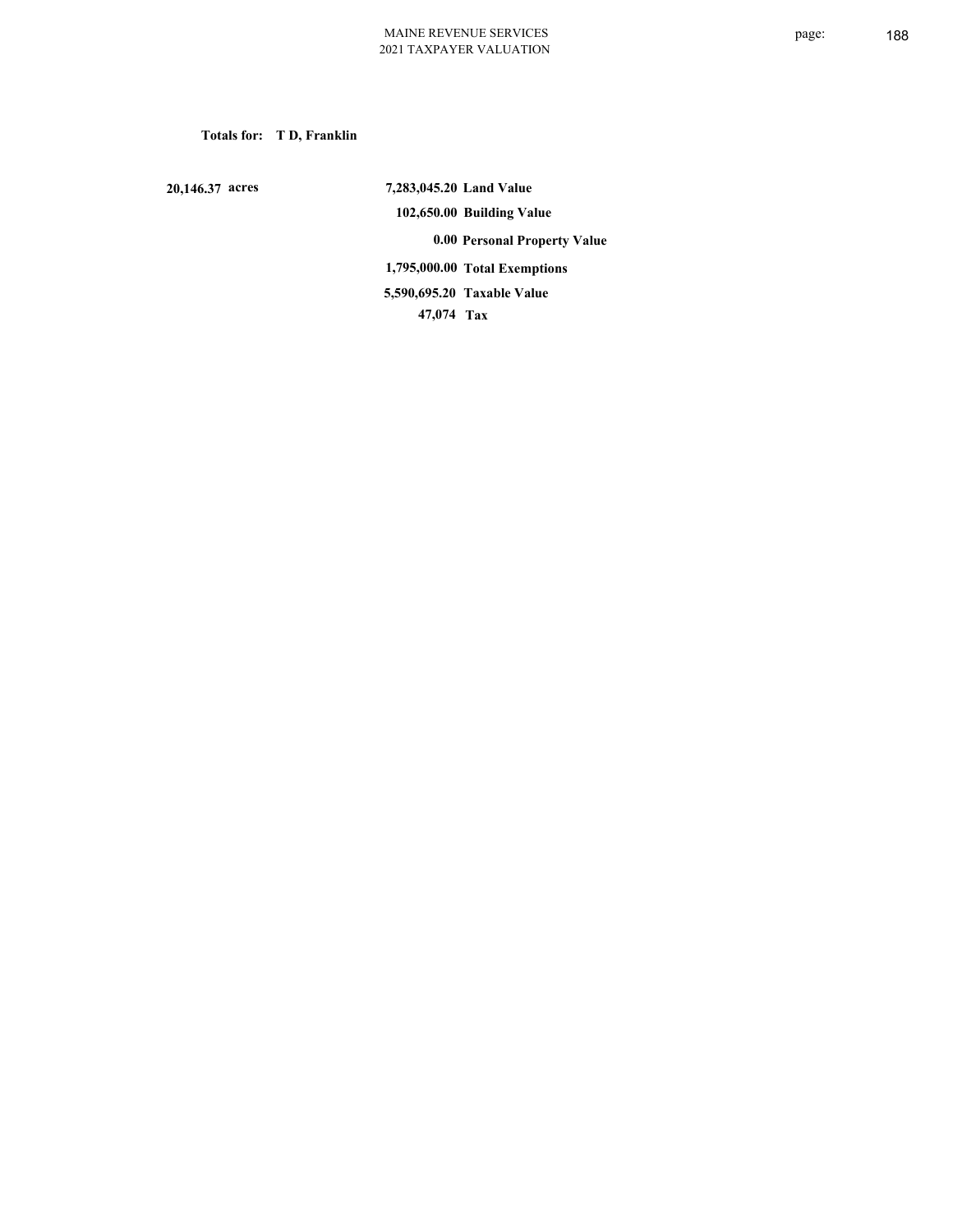**078070013-6**

**Property Account #**

Percent Ownership:  $100.00\%$ 

page: 189

| ALLEN MICHAEL R<br>35 OLD STANDISH ROAD<br>STANDISH, ME 04084<br>PUBLIC LANDS 07807 L33 LOC V<br>T E, Franklin<br>Map FR023 Plan 01 Lot 5<br><b>Property Account #</b><br>078070007-3<br><b>BARNETT JEFFREY R &amp; CARRIE A</b><br>57 HUNTINGTON HILL ROAD<br>LITCHFIELD, ME 04350-3707<br>PUBLIC LANDS L5 LOC J ID#62<br>T E, Franklin<br>Map FR023 Plan 01 Lot 5 | 0.00<br>30,100.00<br>0.00<br>$\mathbf{0}$<br>30,100<br>253.44<br>Percent Ownership:<br>0.00<br>18,180.00<br>0.00<br>$\boldsymbol{0}$<br>18,180<br>153.08 | Land Value<br><b>Building Value</b><br>Personal Property Value<br><b>Total Exemptions</b><br>Taxable Value<br>Tax<br>100.00%<br>Land Value<br><b>Building Value</b><br>Personal Property Value<br><b>Total Exemptions</b><br>Taxable Value<br>Tax |
|---------------------------------------------------------------------------------------------------------------------------------------------------------------------------------------------------------------------------------------------------------------------------------------------------------------------------------------------------------------------|----------------------------------------------------------------------------------------------------------------------------------------------------------|---------------------------------------------------------------------------------------------------------------------------------------------------------------------------------------------------------------------------------------------------|
| <b>Property Account #</b><br>078070031-4<br><b>BEDARD MELINDA S</b><br>16 FOX RUN<br>NEW GLOUCESTER, ME 04260<br>PUBLIC LANDS L13 LOC D<br>T E, Franklin<br>Map FR023 Plan 01 Lot 5                                                                                                                                                                                 | Percent Ownership:<br>0.00<br>34,370.00<br>0.00<br>$\boldsymbol{0}$<br>34,370<br>289.40                                                                  | 100.00%<br>Land Value<br><b>Building Value</b><br>Personal Property Value<br><b>Total Exemptions</b><br>Taxable Value<br>Tax                                                                                                                      |
| <b>Property Account #</b><br>078070025-3<br><b>BERRY JOHN T</b><br><b>167 FRANKLIN ROAD</b><br>JAY, ME 04735<br>PUBLIC LANDS L2 LOC K, LOC D<br>T E, Franklin<br>Map FR023 Plan 01 Lot 5                                                                                                                                                                            | Percent Ownership:<br>0.00<br>14,500.00<br>0.00<br>$\boldsymbol{0}$<br>14,500<br>122.09                                                                  | 100.00%<br>Land Value<br><b>Building Value</b><br>Personal Property Value<br><b>Total Exemptions</b><br>Taxable Value<br>Tax                                                                                                                      |
| <b>Property Account #</b><br>078070002-3<br><b>BERRY MICHAEL</b><br>PO BOX 553<br>LIVERMORE, ME 04253<br>PUBLIC LANDS L1 LOC L<br>T E, Franklin<br>Map FR023 Plan 01 Lot 5                                                                                                                                                                                          | Percent Ownership:<br>0.00<br>12,240.00<br>0.00<br>$\boldsymbol{0}$<br>12,240<br>103.06                                                                  | 100.00%<br>Land Value<br><b>Building Value</b><br>Personal Property Value<br><b>Total Exemptions</b><br>Taxable Value<br>Tax                                                                                                                      |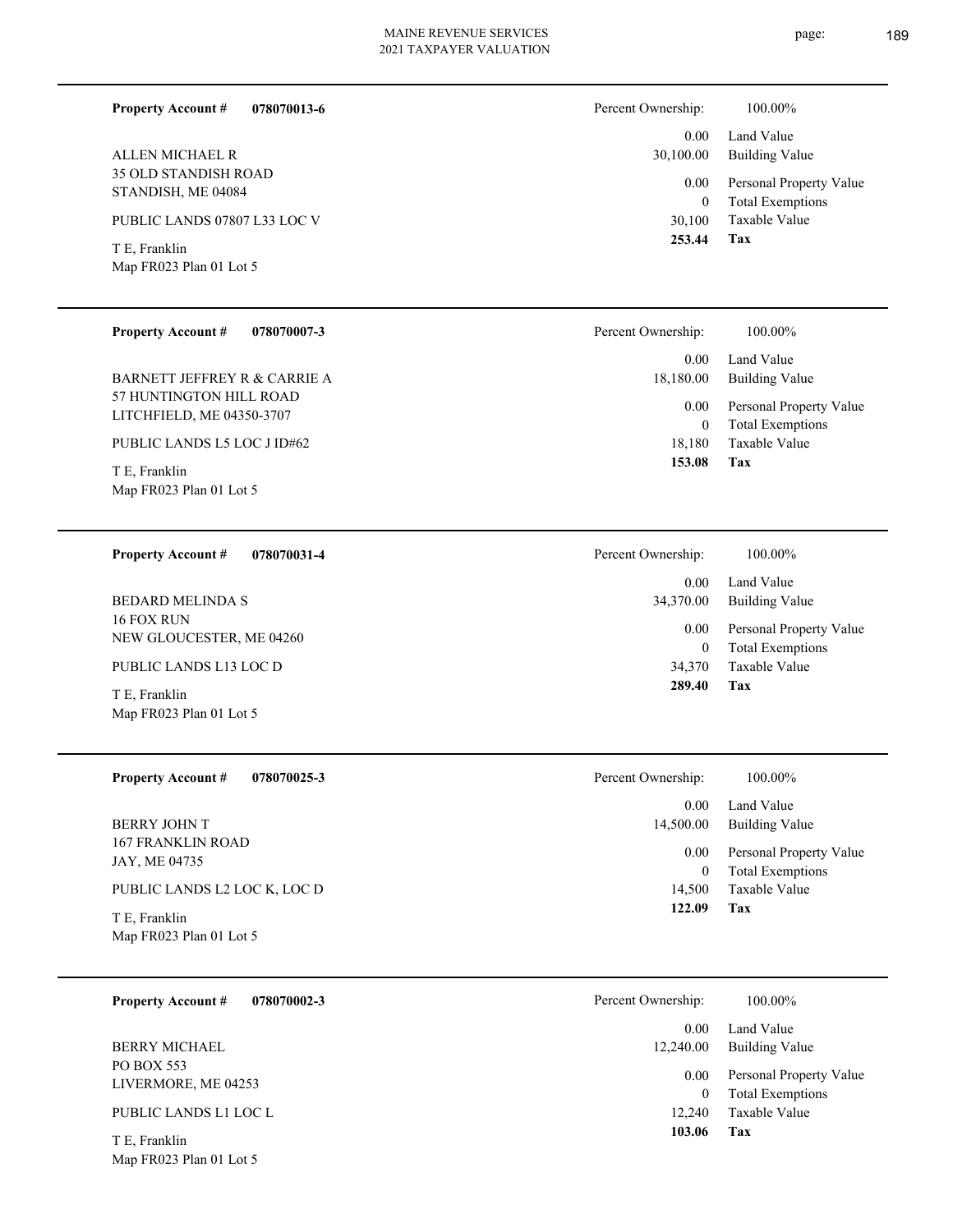| 078070016-2<br><b>Property Account #</b> | Percent Ownership:     | 100.00%                                  |
|------------------------------------------|------------------------|------------------------------------------|
| <b>BICKFORD MICHAEL</b>                  | 0.00<br>14,020.00      | Land Value<br>Building Value             |
| 17 BLUE JAY WAY<br>FAYETTE, ME 04349     | 0.00                   | Personal Property Value                  |
| PUBLIC LANDS L9 LOC G                    | $\mathbf{0}$<br>14,020 | <b>Total Exemptions</b><br>Taxable Value |
| T E, Franklin<br>Map FR023 Plan 01 Lot 5 | 118.05                 | Tax                                      |
|                                          |                        |                                          |

| <b>Property Account #</b><br>078070023-6    | Percent Ownership: | 100.00%                                            |
|---------------------------------------------|--------------------|----------------------------------------------------|
|                                             | 0.00               | Land Value                                         |
| BREAU DAVID, PETER & KATHY THERIAULT        | 22,710.00          | Building Value                                     |
| <b>8 SCHOOL STREET</b><br>AUGUSTA, ME 04333 | 0.00<br>$\bf{0}$   | Personal Property Value<br><b>Total Exemptions</b> |
| PUBLIC LANDS L 07807-20 LOC N               | 22.710             | Taxable Value                                      |
| T E, Franklin<br>Map FR023 Plan 01 Lot 5    | 191.22             | Tax                                                |

| 078070004-1<br><b>Property Account #</b>                                                                                                          | Percent Ownership:               | 100.00%                                                                    |
|---------------------------------------------------------------------------------------------------------------------------------------------------|----------------------------------|----------------------------------------------------------------------------|
|                                                                                                                                                   | 486,700.00                       | Land Value                                                                 |
| <b>CENTRAL MAINE POWER CO</b>                                                                                                                     | 0.00                             | Building Value                                                             |
| %AVANGRID MANAGEMENT<br>COMPANY-LOCAL TA<br>ONE CITY CENTER, 5TH FLOOR<br>ĎISTRIBÚTION SÝŠŤĖM<br>PORTLAND, ME 04101<br>T E, Franklin<br>Map FR023 | 0.00<br>0<br>486,700<br>4,098.01 | Personal Property Value<br><b>Total Exemptions</b><br>Taxable Value<br>Tax |

| <b>Property Account #</b><br>078070006-1 | Percent Ownership: | 100.00%                                            |
|------------------------------------------|--------------------|----------------------------------------------------|
|                                          | 0.00               | Land Value                                         |
| CLARKE JEFFREY GREGORY & LYNDEN          | 10,140.00          | <b>Building Value</b>                              |
| 112 HINCKLEY RD<br>CANAAN, ME 04924      | 0.00               | Personal Property Value<br><b>Total Exemptions</b> |
| PUBLIC LANDS L35 LOC P                   | 10.140             | Taxable Value                                      |
| T E, Franklin<br>Map FR023 Plan 01 Lot 5 | 85.38              | Tax                                                |

| 078070033-4<br><b>Property Account #</b>   | Percent Ownership: | 100.00%                 |
|--------------------------------------------|--------------------|-------------------------|
|                                            | 0.00               | Land Value              |
| FERGOLA GREGORY P                          | 31,030.00          | <b>Building Value</b>   |
| <b>45 DOLLOFF STREET</b><br>PERU, ME 04290 | 0.00               | Personal Property Value |
|                                            | $\Omega$           | <b>Total Exemptions</b> |
| URSA MAJOR (S) 2414 SITE 7                 | 31,030             | Taxable Value           |
| T E, Franklin                              | 261.27             | Tax                     |

Map FR023 Plan 01 Lot 2.1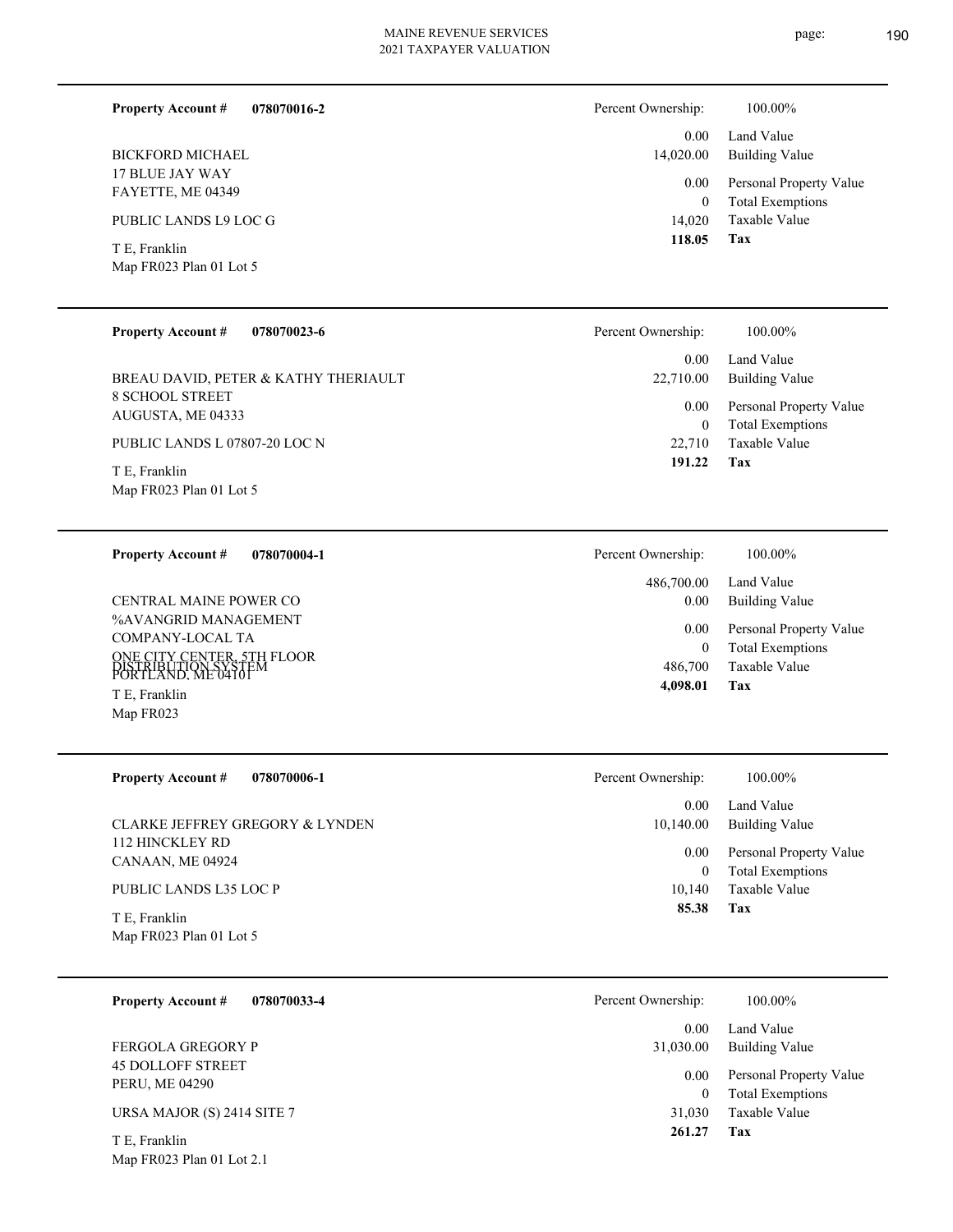**Tax**

**Tax**

Taxable Value Total Exemptions Personal Property Value

Building Value Land Value

 21,020 0

 0.00 21,020.00

Percent Ownership:  $100.00\%$ 

0.00

 **176.99**

 20,270 0

 0.00 20,270.00

Percent Ownership:  $100.00\%$ 

0.00

 **170.67**

Taxable Value Total Exemptions Personal Property Value

Building Value Land Value

| <b>Property Account #</b><br>078070015-5 | Percent Ownership: | 100.00%                 |
|------------------------------------------|--------------------|-------------------------|
|                                          | 0.00               | Land Value              |
| <b>GAGNON KEITH ET AL</b>                | 15,290.00          | <b>Building Value</b>   |
| <b>22 MEADOWBROOK TERRACE</b>            | 0.00               | Personal Property Value |
| DIXFIELD, ME 04224-9217                  | $\theta$           | <b>Total Exemptions</b> |
| PUBLIC LANDS L15 LOC F                   | 15,290             | Taxable Value           |
| T E, Franklin                            | 128.74             | Tax                     |
| Map FR023 Plan 01 Lot 5                  |                    |                         |
|                                          |                    |                         |
| <b>Property Account #</b><br>078070010-1 | Percent Ownership: | 100.00%                 |
|                                          | 0.00               | Land Value              |
| <b>HOLMES BRUCE &amp; GLEN E</b>         | 32,160.00          | <b>Building Value</b>   |
| <b>BOX 372</b>                           | $0.00\,$           | Personal Property Value |
| <b>BUCKFIELD, ME 04220</b>               | $\theta$           | <b>Total Exemptions</b> |
| PUBLIC LANDS L30 LOC S                   | 32,160             | Taxable Value           |
|                                          |                    |                         |

Map FR023 Plan 01 Lot 5 T E, Franklin

#### **078070009-3 Property Account #**

166 NORTH RAYMOND ROAD GRAY, ME 04039 JOHNSON STEPHEN & RICHARD AYERS

PUBLIC LANDS L10 LOC A

Map FR023 Plan 01 Lot 5 T E, Franklin

| <b>Property Account #</b> | 078070014-2 |
|---------------------------|-------------|
|---------------------------|-------------|

151 SWIFT RIVER RD BYRON, ME 04275 LADD ALBERT

## PUBLIC LANDS L12 LOC C

Map FR023 Plan 01 Lot 5 T E, Franklin

| <b>Property Account #</b><br>078070022-1 |              | Percent Ownership: | 100.00%                 |
|------------------------------------------|--------------|--------------------|-------------------------|
|                                          |              | 293,320.00         | Land Value              |
| <b>MAINE STATE OF</b>                    | 385.00 Acres | 0.00               | <b>Building Value</b>   |
| DEPT OF CONSERVATION<br>22 SHS           |              | 0.00               | Personal Property Value |
| AUGUSTA, ME 04333                        |              | 293,320            | <b>Total Exemptions</b> |
|                                          |              | $\theta$           | Taxable Value           |
| T E. Franklin<br>16.500000101017         |              | 0.00               | Tax                     |

# Map FR023 Plan 01 Lot 1 Exempt Property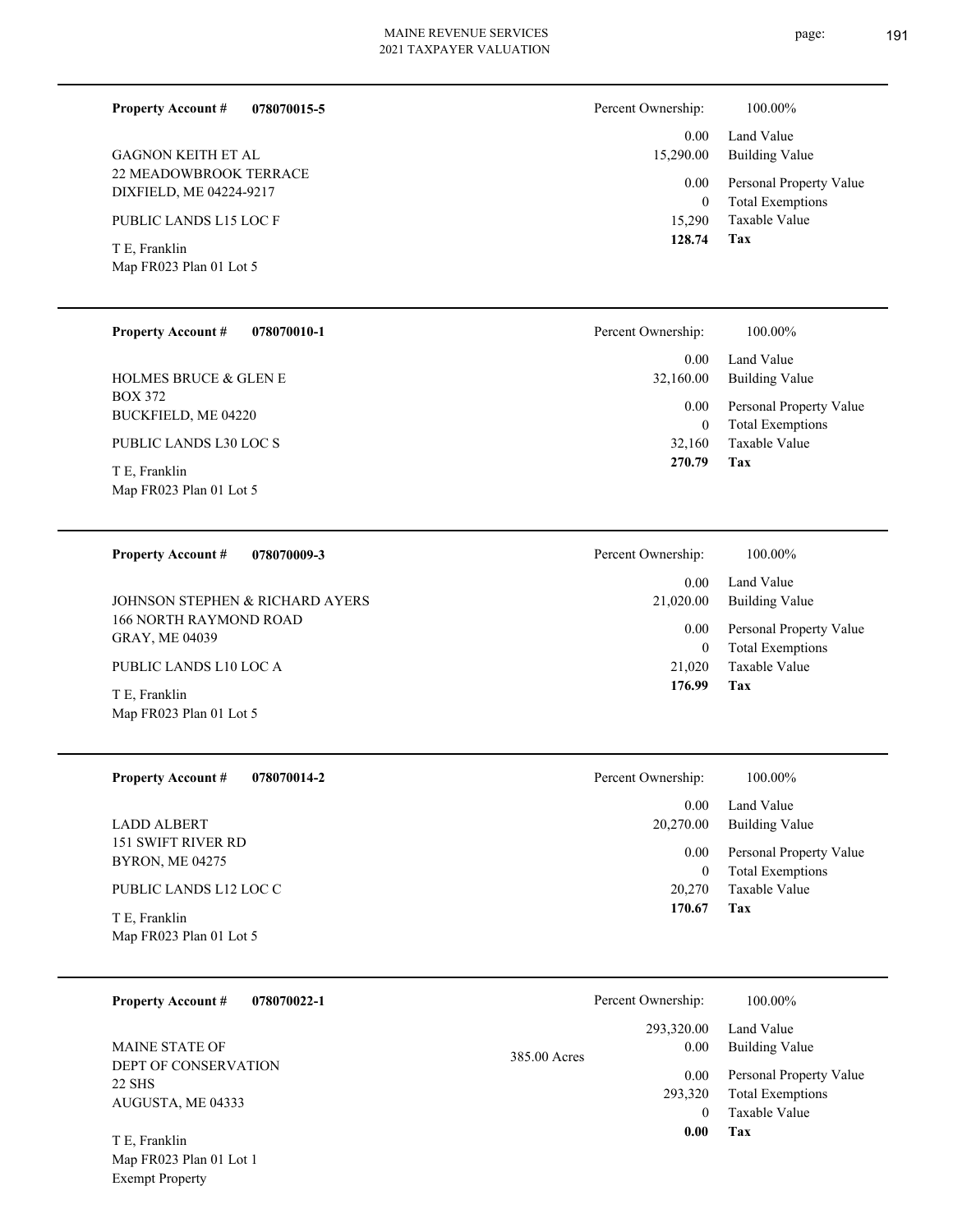| <b>Property Account #</b><br>078072001-1            | Percent Ownership:                 | 100.00%                                            |
|-----------------------------------------------------|------------------------------------|----------------------------------------------------|
| <b>MAINE STATE OF</b>                               | 22,490.00<br>0.00<br>14.00 Acres   | Land Value<br><b>Building Value</b>                |
| PICNIC AREA<br>AUGUSTA, ME 04333                    | 0.00                               | Personal Property Value                            |
| <b>SMALLS FALLS</b>                                 | 22,490<br>$\mathbf{0}$             | <b>Total Exemptions</b><br>Taxable Value           |
| T E, Franklin                                       | 0.00                               | Tax                                                |
| Map FR023 Plan 01 Lot 6<br><b>Exempt Property</b>   |                                    |                                                    |
| <b>Property Account #</b><br>078072002-1            | Percent Ownership:                 | 100.00%                                            |
|                                                     | 5,498,790.00                       | Land Value                                         |
| <b>MAINE STATE OF</b><br>DEPT OF CONS-PARKS & LANDS | 4,740.00<br>3,198.82 Acres<br>0.00 | <b>Building Value</b><br>Personal Property Value   |
| 22 SHS                                              | 5,503,530                          | <b>Total Exemptions</b>                            |
| AUGUSTA, ME 04333<br>LOC D & BB                     | $\Omega$<br>0.00                   | Taxable Value<br>Tax                               |
| T E, Franklin<br>Map FR023 Plan 01 Lot 5            |                                    |                                                    |
| <b>Exempt Property</b>                              |                                    |                                                    |
| 078070003-2<br><b>Property Account #</b>            | Percent Ownership:                 | 100.00%                                            |
| MORRISON ROBIN ET AL                                | 0.00<br>22,260.00                  | Land Value<br><b>Building Value</b>                |
| <b>14 MORRISON ROAD</b><br>DIXFIELD, ME 04224       | 0.00<br>$\boldsymbol{0}$           | Personal Property Value<br><b>Total Exemptions</b> |
| PUBLIC LANDS L11 LOC B                              | 22,260                             | Taxable Value                                      |
| T E, Franklin                                       | 187.43                             | Tax                                                |
| Map FR023 Plan 01 Lot 5                             |                                    |                                                    |
| <b>Property Account #</b><br>078070017-2            | Percent Ownership:                 | 100.00%                                            |
|                                                     | 0.00                               | Land Value                                         |
| NADEAU FREDERICK J JR<br>44 NOTCHEL POND ROAD       | 13,920.00                          | <b>Building Value</b>                              |
| RAYMOND, ME 04071                                   | 0.00<br>$\boldsymbol{0}$           | Personal Property Value<br><b>Total Exemptions</b> |
| PUBLIC LANDS L32 LOC U                              | 13,920                             | Taxable Value                                      |
| T E, Franklin                                       | 117.21                             | Tax                                                |
| Map FR023 Plan 01 Lot 5                             |                                    |                                                    |
| 078070019-3<br><b>Property Account #</b>            | Percent Ownership:                 | 100.00%                                            |
|                                                     | 0.00                               | Land Value                                         |
| NYE PERRY & ALLYSON<br>657 WATSON POND RD           | 19,270.00                          | <b>Building Value</b>                              |
| ROME, ME 04963                                      | 0.00<br>$\boldsymbol{0}$           | Personal Property Value<br><b>Total Exemptions</b> |
| PUBLIC LANDS L8 LOC H ID #64                        | 19,270                             | Taxable Value                                      |
| T E, Franklin                                       | 162.25                             | Tax                                                |
| Map FR023 Plan 01 Lot 5                             |                                    |                                                    |
|                                                     |                                    |                                                    |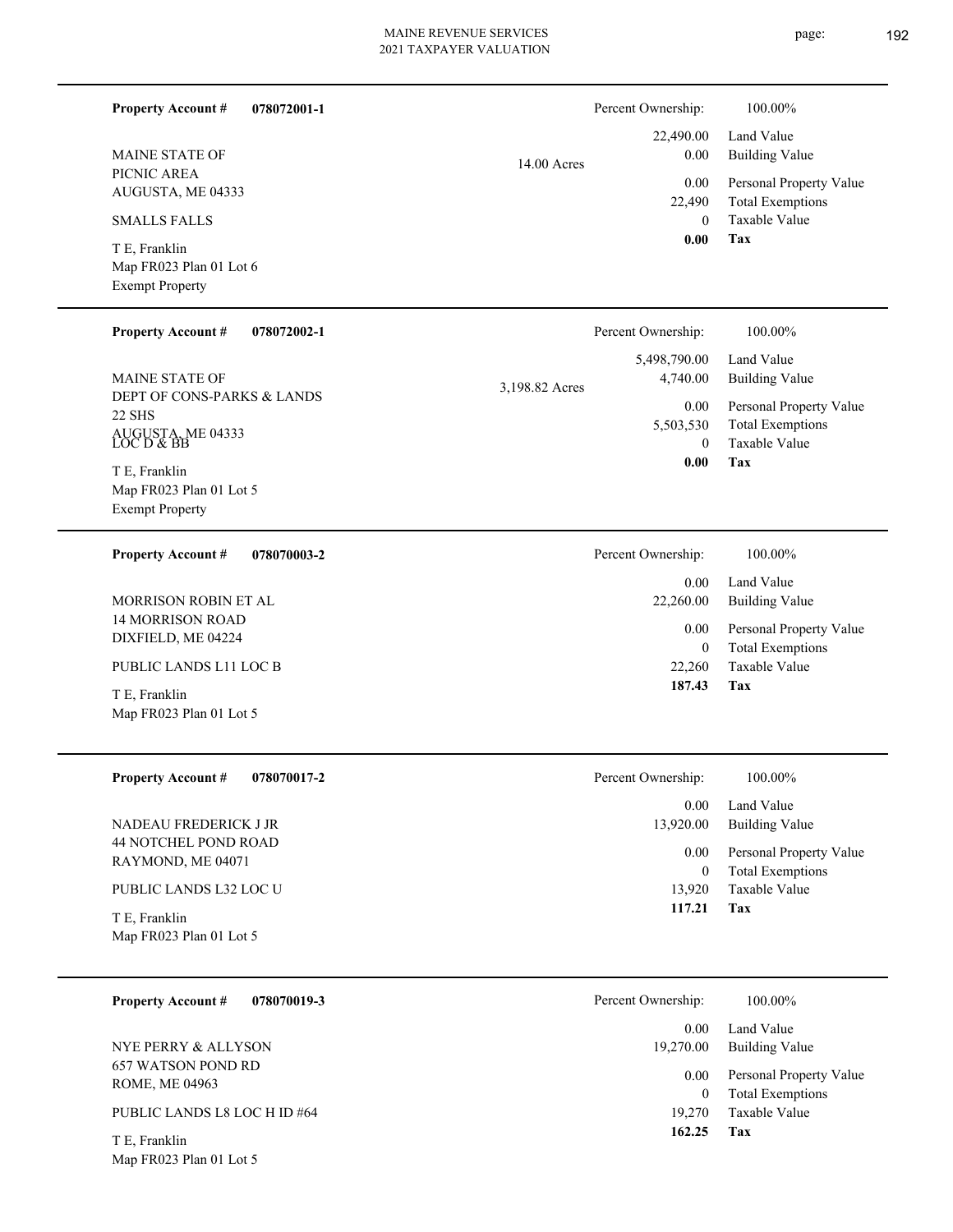| 078070026-2<br><b>Property Account #</b> | Percent Ownership: | 100.00%                 |
|------------------------------------------|--------------------|-------------------------|
| RICHARDSON ALAN M                        | 0.00 <sub>1</sub>  | Land Value              |
| 100 A SOUTH STREET                       | 19,600.00          | <b>Building Value</b>   |
| UXBRIDGE, MA 01569                       | 0.00               | Personal Property Value |
| PUBLIC LANDS L3 LOC CC                   | $\overline{0}$     | <b>Total Exemptions</b> |
| T E, Franklin                            | 19.600             | Taxable Value           |
| Map FR023 Plan 01 Lot 5                  | 165.03             | Tax                     |
| <b>Property Account #</b>                | Percent Ownership: | 100.00%                 |
| 078070021-3                              | 0.00               | Land Value              |

10 WHIPOORWILL LANE PHILLIPS, ME 04966 SCRIBNER DANNY L & FREDRICK J NADEAU

PUBLIC LANDS L34 LOC R

Map FR023 Plan 01 Lot 5 T E, Franklin

**078070037-2 Property Account #**

36 RANGERS DRIVE HUDSON, NH 03051 SILVERI KIMBERLY

PUBLIC LANDS L25 LOC O

T E, Franklin

| Map FR023 Plan 01 Lot 5                         |                      |                                                    |
|-------------------------------------------------|----------------------|----------------------------------------------------|
| <b>Property Account #</b><br>078070018-4        | Percent Ownership:   | 100.00%                                            |
|                                                 | 0.00 <sub>1</sub>    | Land Value                                         |
| SIROIS JOSEPH & DAVID BELLEGARDE                | 13,020.00            | Building Value                                     |
| <b>640 HILLSIDE AVENUE</b><br>RUMFORD, ME 04276 | $0.00\,$<br>$\theta$ | Personal Property Value<br><b>Total Exemptions</b> |
| PUBLIC LANDS L19 LOC M                          | 13,020               | Taxable Value                                      |
| T E, Franklin                                   | 109.63               | Tax                                                |
| Map FR023 Plan 01 Lot 5                         |                      |                                                    |

| 078070036-2<br><b>Property Account #</b>   | Percent Ownership: | 100.00%                                            |
|--------------------------------------------|--------------------|----------------------------------------------------|
|                                            | 0.00               | Land Value                                         |
| STEBBINS NICOLE L LIVING TRUST             | 39,710.00          | Building Value                                     |
| <b>6 HULIT WAY</b><br>CUMBERLAND, ME 04021 | 0.00<br>$\Omega$   | Personal Property Value<br><b>Total Exemptions</b> |
| URSA MAJOR (S) LME2590SL SITE 33           | 39.710             | Taxable Value                                      |
| T E. Franklin                              | 334.36             | Tax                                                |

Map FR023 Plan 01 Lot 2.1

|        | 12,730.00 Building Value     |
|--------|------------------------------|
|        | 0.00 Personal Property Value |
| 0      | <b>Total Exemptions</b>      |
| 12,730 | Taxable Value                |
| 107.19 | Tax                          |

| Ownership: | 100.00%                 |
|------------|-------------------------|
| 0.00       | Land Value              |
| 6,700.00   | <b>Building Value</b>   |
| 0.00       | Personal Property Value |
| 0          | <b>Total Exemptions</b> |
| 6,700      | Taxable Value           |
| 56.41      | Tax                     |

Percent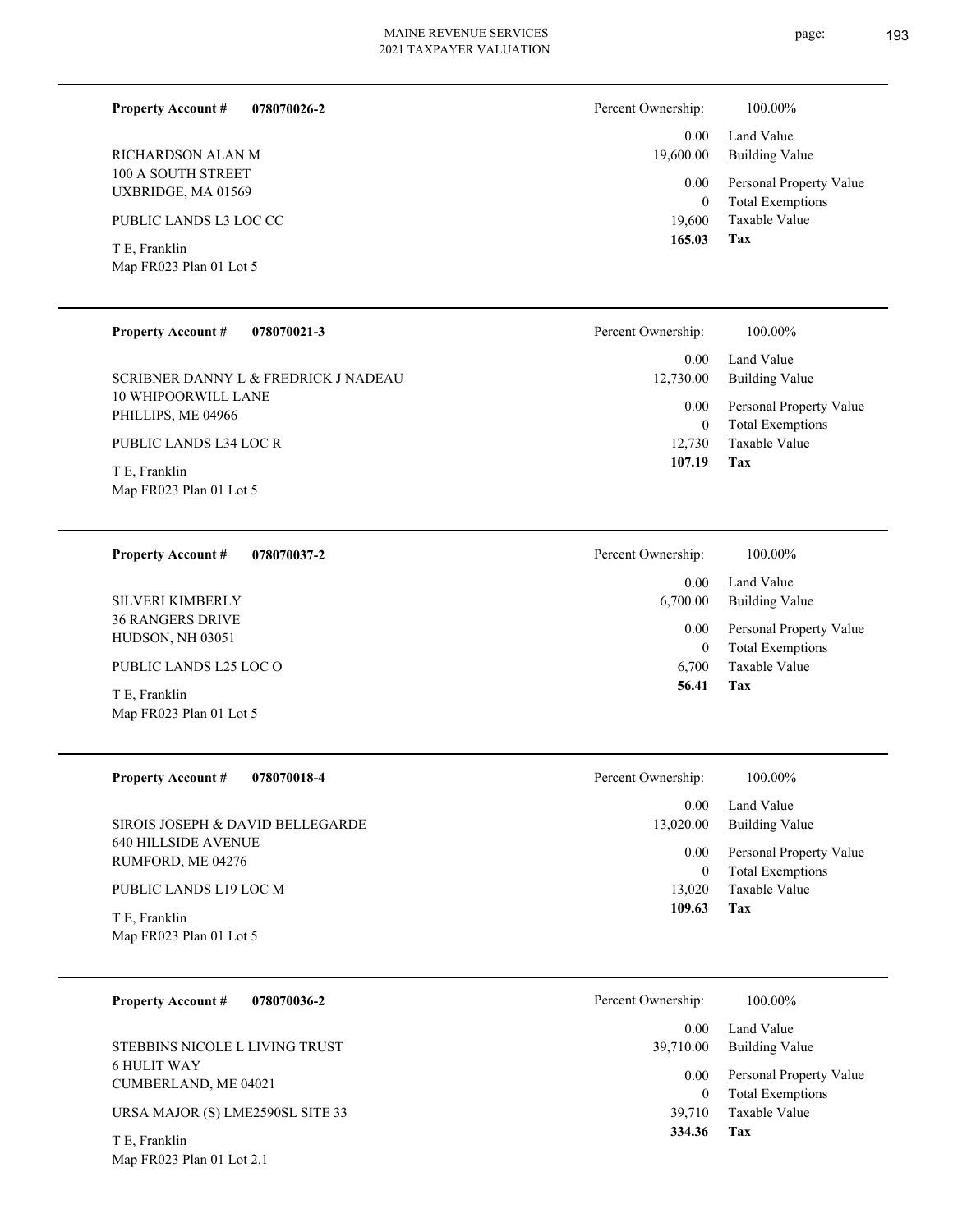| <b>Property Account #</b><br>078070024-2                                                                                                | Percent Ownership:                                                         | 100.00%                                                                                                    |
|-----------------------------------------------------------------------------------------------------------------------------------------|----------------------------------------------------------------------------|------------------------------------------------------------------------------------------------------------|
| THOMAS DOUTEN & DONNA M<br>1684 ROXBURY ROAD<br>ROXBURY, ME 04275<br>PUBLIC LANDS L14 LOC E<br>T E, Franklin<br>Map FR023 Plan 01 Lot 5 | 0.00 <sub>1</sub><br>28,210.00<br>0.00<br>$\mathbf{0}$<br>28,210<br>237.53 | Land Value<br>Building Value<br>Personal Property Value<br><b>Total Exemptions</b><br>Taxable Value<br>Tax |
|                                                                                                                                         |                                                                            |                                                                                                            |
| <b>Property Account #</b><br>078070005-2                                                                                                | Percent Ownership:                                                         | 100.00%                                                                                                    |
|                                                                                                                                         | 0.00                                                                       | Land Value                                                                                                 |
| THOMAS MICHAEL & STEVEN                                                                                                                 | 22,060.00                                                                  | Building Value                                                                                             |

PO BOX 126 ROXBURY, ME 04275

PUBLIC LANDS L7 LOC I ID #63

Map FR023 Plan 01 Lot 5 T E, Franklin

**078070012-3 Property Account #**

16 MEADOW DRIVE TURNER, ME 04282-4265 TIFFT ROBERT, SUZANNE, JEFF, NICK & MATT

PUBLIC LANDS L31 LOC T

Map FR023 Plan 01 Lot 5 T E, Franklin

**078070027-1 Property Account #**

CHESTNUT CIRCLE BOX 11 GORHAM, ME 04038 TUCKER JEFFREY A

PUBLIC LANDS L26 LOC Q

Map FR023 Plan 01 Lot 5 T E, Franklin

| <b>Property Account #</b><br>078070034-1       |             | Percent Ownership: | 100.00%                 |
|------------------------------------------------|-------------|--------------------|-------------------------|
|                                                |             | 73,230.00          | Land Value              |
| UNITED STATES OF AMERICA                       | 83.50 Acres | 0.00               | Building Value          |
| APPALACHIAN NATIONAL SCENIC TRAIL<br>PO BOX 50 |             | 0.00               | Personal Property Value |
| HARPERS FERRY, WV 25425                        |             | 73,230             | <b>Total Exemptions</b> |
|                                                |             |                    | Taxable Value           |
| T E, Franklin                                  |             | 0.00               | Tax                     |

Map FR023 Plan 01 Lot 7 Exempt Property

| 22,060.00     | 0.00 Land Value<br>Building Value                  |
|---------------|----------------------------------------------------|
| $0.00\,$<br>0 | Personal Property Value<br><b>Total Exemptions</b> |
| 22,060        | Taxable Value                                      |
| 185.75        | Tax                                                |

| Percent Ownership:    | 100.00%                                            |
|-----------------------|----------------------------------------------------|
| $0.00 -$<br>16,550.00 | Land Value<br>Building Value                       |
| $0.00\,$<br>0         | Personal Property Value<br><b>Total Exemptions</b> |
| 16,550                | Taxable Value                                      |
| 139.35                | Tax                                                |

| Percent Ownership:    | 100.00%                                         |
|-----------------------|-------------------------------------------------|
| $0.00\,$<br>14,630.00 | Land Value<br><b>Building Value</b>             |
| $0.00\,$              | Personal Property Value                         |
| $\theta$              | <b>Total Exemptions</b><br>14,630 Taxable Value |
| 123.18                | Tax                                             |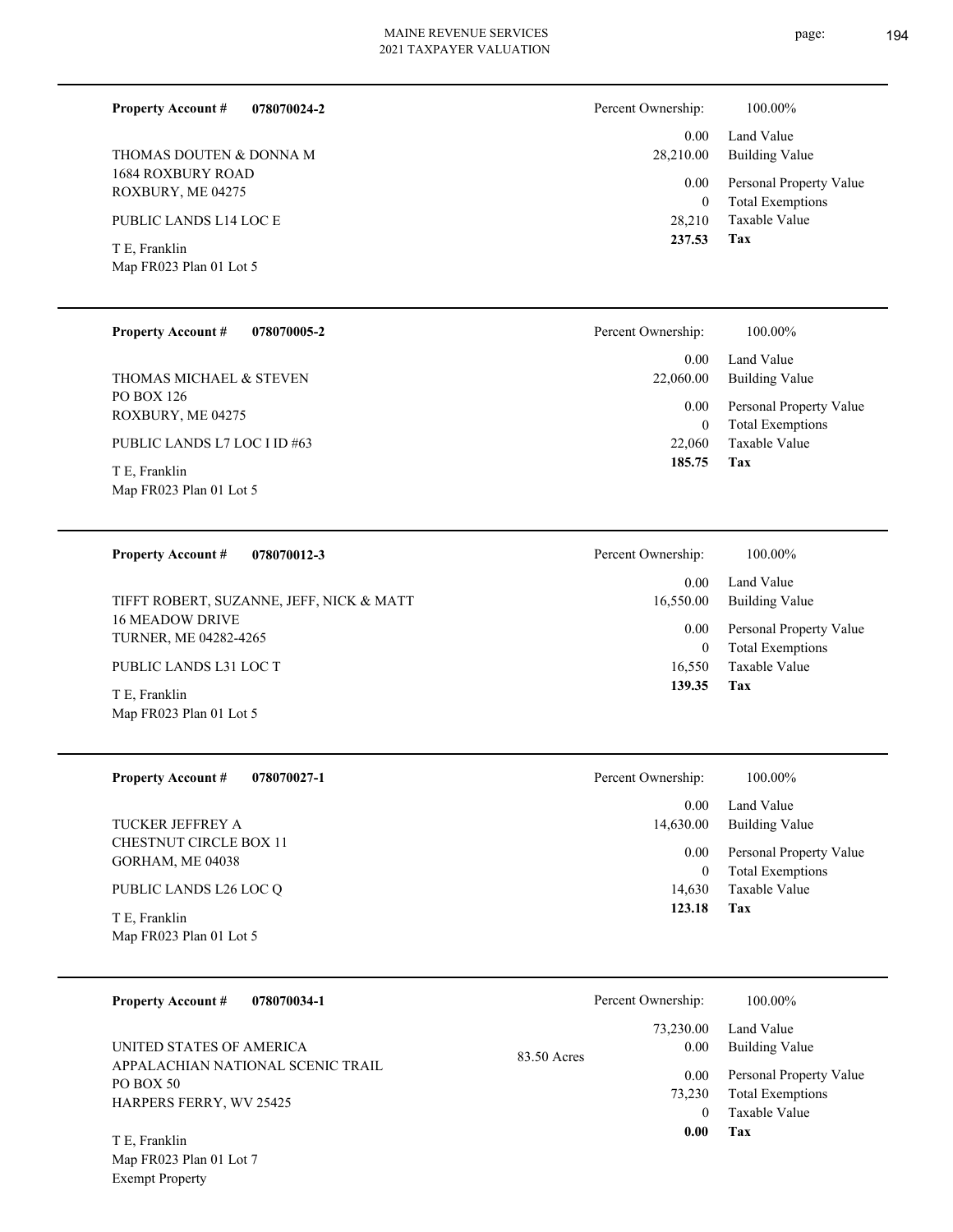| 078070011-5<br><b>Property Account #</b>                                                                                   | Percent Ownership:                                                                                       | 100.00%                                                                                                           |  |
|----------------------------------------------------------------------------------------------------------------------------|----------------------------------------------------------------------------------------------------------|-------------------------------------------------------------------------------------------------------------------|--|
| URSA MAJOR LLC<br>% AFM<br><b>PO BOX 978</b><br>FARMINGTON, ME 04938<br>T E, Franklin<br>Map FR023 Plan 01 Lot 2.1 2.2 3 4 | 4,327,107.00<br>Tree Growth<br>0.00<br>14,270.60 Acres<br>0.00<br>$\mathbf{0}$<br>4,327,107<br>36,434.24 | Land Value<br><b>Building Value</b><br>Personal Property Value<br><b>Total Exemptions</b><br>Taxable Value<br>Tax |  |
| <b>Property Account #</b><br>078070008-2                                                                                   | Percent Ownership:                                                                                       | 100.00%                                                                                                           |  |
|                                                                                                                            | 0.00<br>$\sim$ $\sim$ $\sim$ $\sim$                                                                      | Land Value<br>$T = 111$                                                                                           |  |

239 GAMMON RD PERU, ME 04290 WOODS RONALD JR

URSA MAJOR (S) C1247 LOC W SITE 33

Map FR023 Plan 01 Lot 2.1 T E, Franklin

Taxable Value 0 Total Exemptions 0.00 Personal Property Value 20,630.00 Building Value 20,630

**Tax 173.70**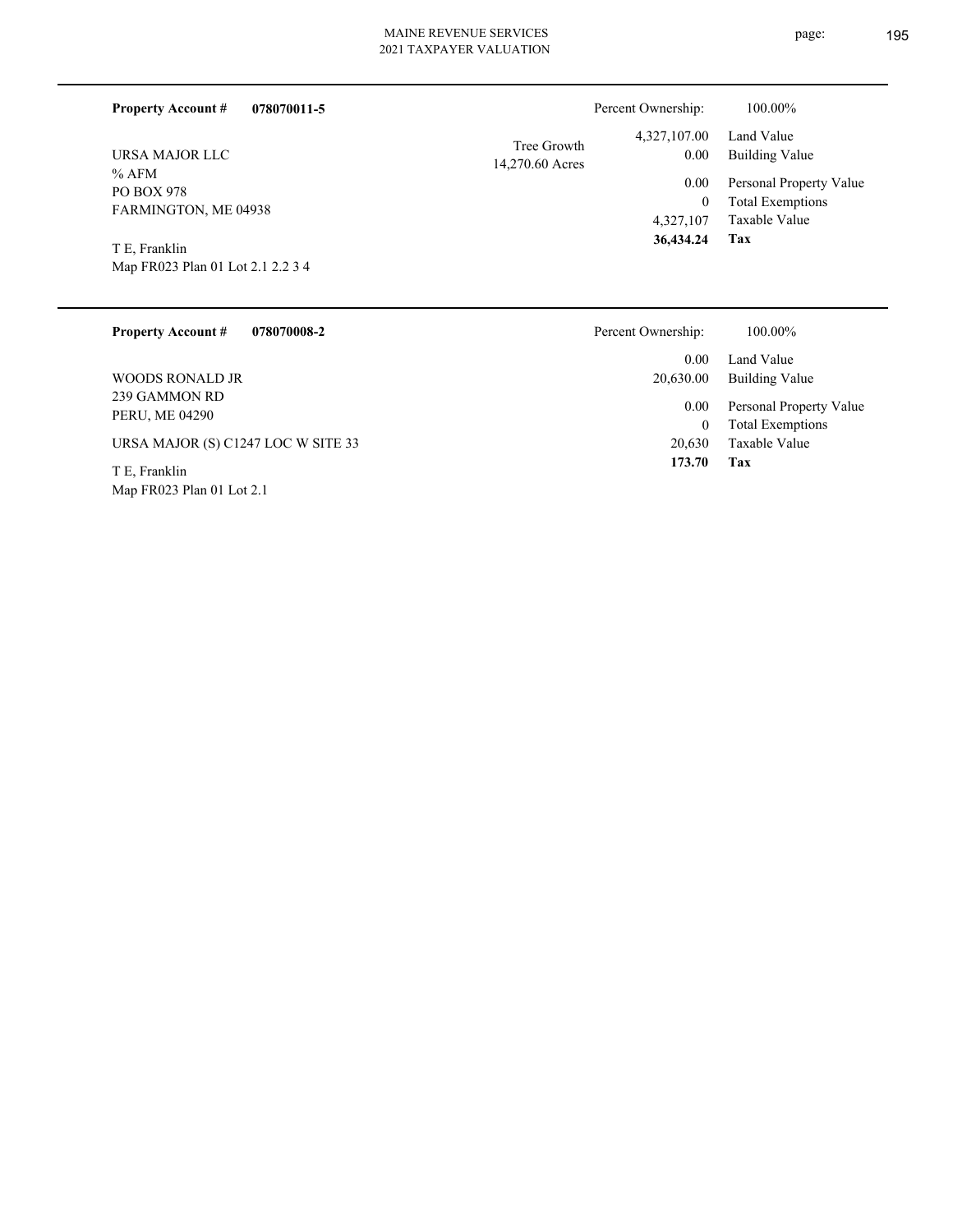**Totals for: T E, Franklin**

 **17,951.92 acres**

 **10,701,637.00 Land Value 530,060.00 Building Value 0.00 Personal Property Value 5,892,570.00 Total Exemptions 44,955 Tax Taxable Value 5,339,127.00**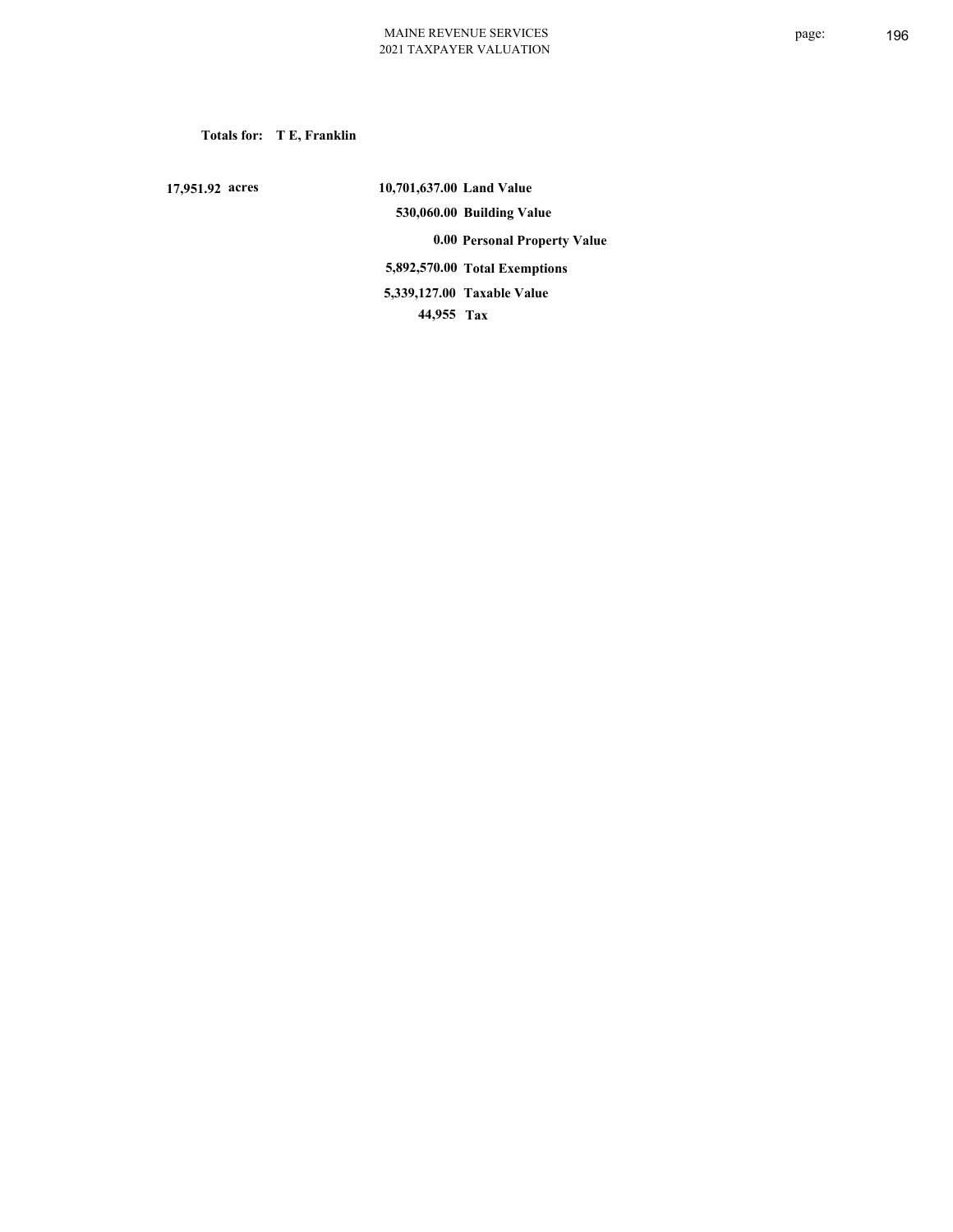9,405.00 Acres Tree Growth

% WAGNER FOREST MANAGEMENT 150 ORFORD ROAD LYME, NH 03768 BAYROOT LLC

**Property Account #**

Map FR024 Plan 01 Lot 1

Map FR024 Plan 01 Lot 2 3 4 5 7 9 10 11 12 15 16 17 22 23 T6 North of Weld, Franklin

**078260002-3**

| <b>Property Account #</b><br>078260014-4<br><b>BILLION PINE ENTERPRISES CORP</b><br>% FW FORESTRY SERVICES INC<br><b>79 RIVER ST SUITE 301</b><br>MONTPELIER, VT 05602-3763<br>T6 North of Weld, Franklin<br>Map FR024 Plan 01 Lot 1 | Percent Ownership:<br>2,489,499.75<br>Tree Growth<br>0.00<br>7,819.00 Acres<br>0.00<br>$\theta$<br>2,489,500<br>20,961.59 | 100.00%<br>Land Value<br><b>Building Value</b><br>Personal Property Value<br><b>Total Exemptions</b><br><b>Taxable Value</b><br>Tax |
|--------------------------------------------------------------------------------------------------------------------------------------------------------------------------------------------------------------------------------------|---------------------------------------------------------------------------------------------------------------------------|-------------------------------------------------------------------------------------------------------------------------------------|
| <b>Property Account #</b><br>078260002P-1<br>CENTRAL MAINE POWER CO<br>%AVANGRID MANAGEMENT<br>COMPANY-LOCAL TA<br>ONE CITY CENTER, 5TH FLOOR<br>ME<br>PORTLAND, ME 04101<br>T6 North of Weld, Franklin<br>Map FR024                 | Percent Ownership:<br>0.00<br>0.00<br>64,484.00<br>$\theta$<br>64,484<br>542.96                                           | 100.00%<br>Land Value<br><b>Building Value</b><br>Personal Property Value<br><b>Total Exemptions</b><br><b>Taxable Value</b><br>Tax |
| <b>Property Account #</b><br>078260001-2                                                                                                                                                                                             | Percent Ownership:                                                                                                        | 100.00%                                                                                                                             |

| CHILD EVANGELISM FELLOWSHIP OF MAINE INC<br>413 CAMPGROUND ROAD | 300.00 Acres | 242,270.00<br>818,670.00 | Land Value<br>Building Value |
|-----------------------------------------------------------------|--------------|--------------------------|------------------------------|
| LIVERMORE FALLS, ME 04254                                       |              | 0.00                     | Personal Property Value      |
|                                                                 |              | 1,060,940                | <b>Total Exemptions</b>      |
|                                                                 |              | 0                        | Taxable Value                |
| T6 North of Weld, Franklin                                      |              | 0.00                     | Tax                          |
| Map FR024 Plan 01 Lot 20                                        |              |                          |                              |
| Charitable Organization exempt                                  |              |                          |                              |

| 078260022-3<br><b>Property Account #</b> | Percent Ownership: | 100.00%                                            |
|------------------------------------------|--------------------|----------------------------------------------------|
| DOUCETTE BRIAN & GERALD                  | 0.00<br>20.620.00  | Land Value<br><b>Building Value</b>                |
| <b>PO BOX 108</b><br>BOOTHBAY, ME 04537  | 0.00<br>$\theta$   | Personal Property Value<br><b>Total Exemptions</b> |
| BILLION PINE ENTERPRISES LOC B CP19-01   | 20,620             | Taxable Value                                      |
| T6 North of Weld, Franklin               | 173.62             | Tax                                                |

Land Value 2,924,543.00 Percent Ownership:  $100.00\%$ 

**Tax**

2,924,543

 **24,624.65**

0

 0.00 0.00

Taxable Value Total Exemptions Personal Property Value

Building Value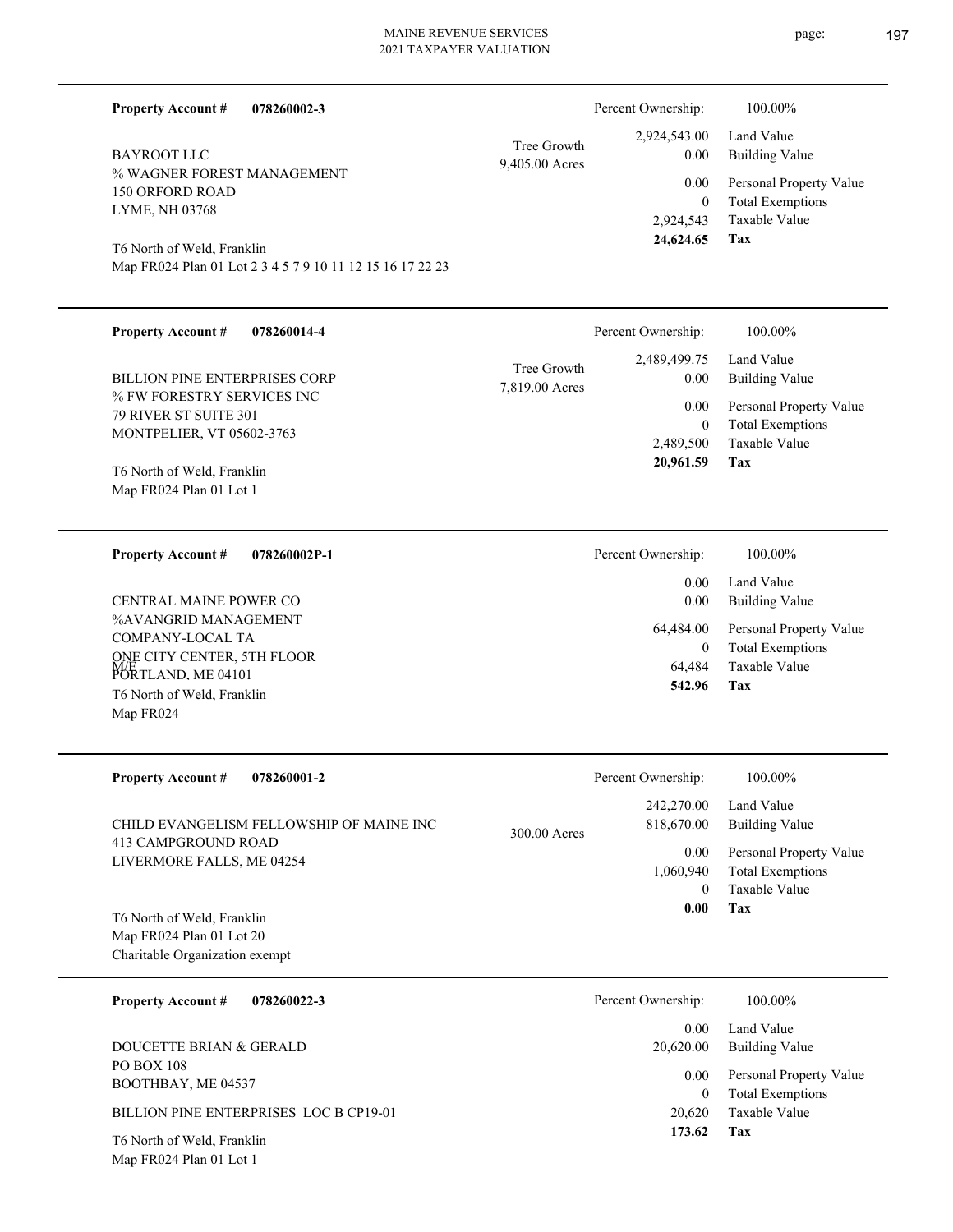Tree Growth Percent Ownership: 100.00%

|             | 142.26 Tax |                              |
|-------------|------------|------------------------------|
|             |            | 16,896 Taxable Value         |
|             |            | 0 Total Exemptions           |
|             |            | 0.00 Personal Property Value |
| 59.00 Acres | 0.00       | Building Value               |
| Tree Growth |            | 16,896.00 Land Value         |

BROWNVILLE, ME 04414-3208

EASTBROOK TIMBER CO INC

**078260015-1**

Map FR024 Plan 01 Lot 6 T6 North of Weld, Franklin

Map FR024 Plan 01 Lot 18.1

1013 MAIN RD

**Property Account #**

| <b>Property Account #</b><br>078260030-1 | Percent Ownership: | 100.00%                 |
|------------------------------------------|--------------------|-------------------------|
|                                          | 13,730.00          | Land Value              |
| <b>LANK JARED</b>                        | 0.00<br>2.00 Acres | Building Value          |
| <b>139 WILLIAM STREET</b>                | 0.00               | Personal Property Value |
| APT <sub>4</sub><br>PORTLAND, ME 04103   | $\mathbf{0}$       | <b>Total Exemptions</b> |
|                                          | 13.730             | Taxable Value           |
| T6 North of Weld, Franklin               | 115.61             | Tax                     |

**078260027-1 Tax** Taxable Value Total Exemptions Personal Property Value Building Value Land Value DEPARTMENT OF CONSERVATION ATTN : GAYLE KOYANAGI 22 STATE HOUSE STA AUGUSTA, ME 04333 **Property Account #** Map FR024 Plan 01 Lot 1.1 Exempt Property T6 North of Weld, Franklin MAINE STATE OF 0 989,956  **0.00** 989,956.00 0.00 0.00 3,778.00 Acres Tree Growth Percent Ownership:  $100.00\%$ 

| <b>Property Account #</b><br>078260029-2                                                      | Percent Ownership:                                                                               | 100.00%                                                                        |
|-----------------------------------------------------------------------------------------------|--------------------------------------------------------------------------------------------------|--------------------------------------------------------------------------------|
| MAINE STATE OF DEPT OF CONSERVATION<br>22 SHS<br>AUGUSTA, ME 04333                            | 1,444,406.00<br>Tree Growth<br>$6,116.00$ Acres                                                  | Land Value<br><b>Building Value</b><br>0.00<br>Personal Property Value<br>0.00 |
|                                                                                               | 1,444,406                                                                                        | <b>Total Exemptions</b><br>Taxable Value<br>$\Omega$                           |
| T6 North of Weld, Franklin<br>Map FR024 Plan 01 Lot 15.1 15.2 19 21<br><b>Exempt Property</b> |                                                                                                  | Tax<br>0.00                                                                    |
| <b>Property Account #</b><br>078260016-2                                                      | Percent Ownership:                                                                               | 100.00%                                                                        |
| <b>MOOSE RIDGE CO</b>                                                                         | 86,290.00<br>39,470.00<br>$\begin{array}{ccccccccccccccccc}\n1 & 0 & 1 & 1 & 0 & 1\n\end{array}$ | Land Value<br>Building Value                                                   |

BOX 41 PHILLIPS, ME 04966

Map FR024 Plan 01 Lot 14 14.1 T6 North of Weld, Franklin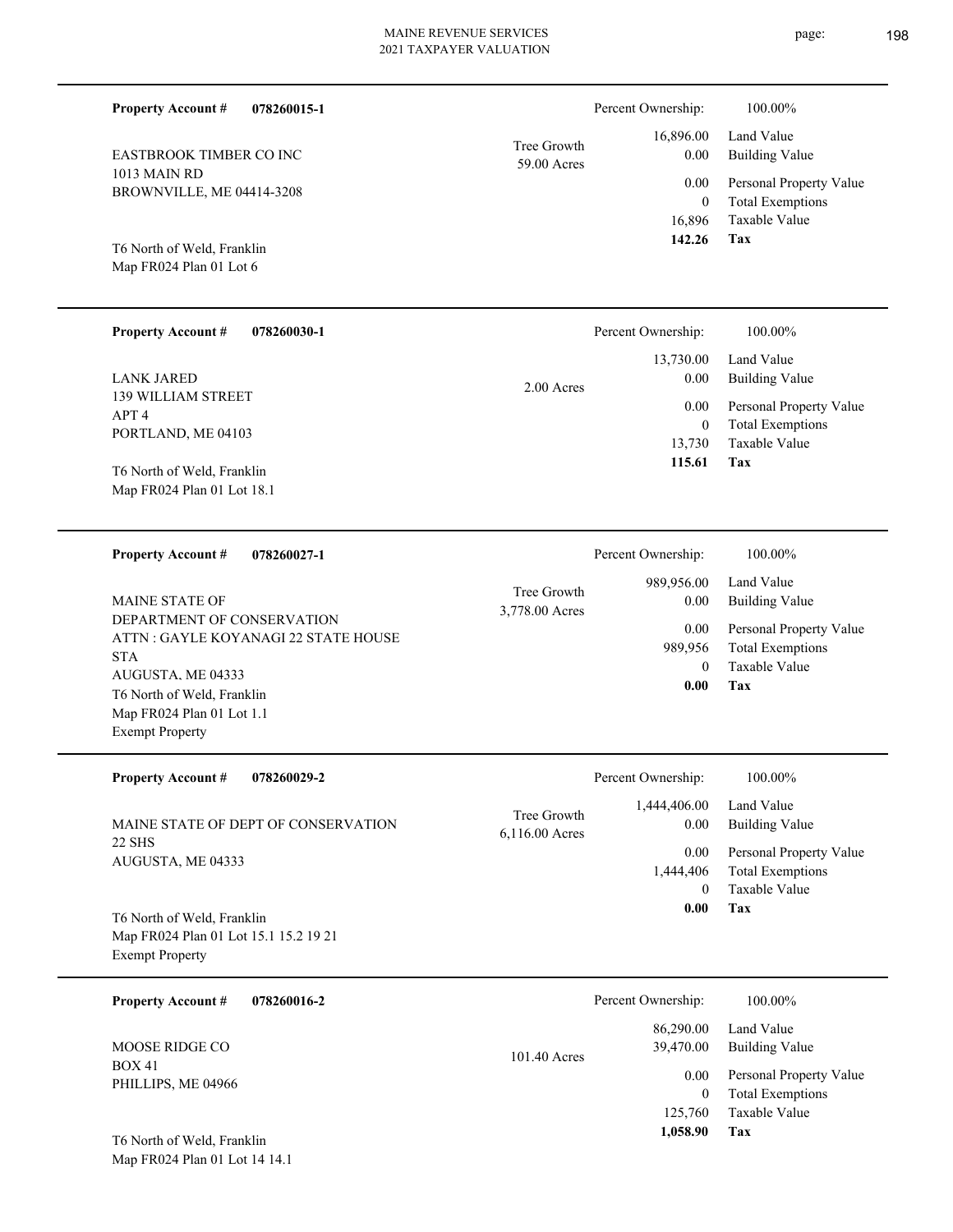| <b>Property Account #</b><br>078260018-3         |                             | Percent Ownership:       | 100.00%                                            |
|--------------------------------------------------|-----------------------------|--------------------------|----------------------------------------------------|
| NILE RAYMOND B & ROBERT E NEAL                   | Tree Growth<br>140.00 Acres | 61,827.00<br>53,510.00   | Land Value<br><b>Building Value</b>                |
| <b>34 EDES BROOK ROAD</b><br>TEMPLE, ME 04984    |                             | 0.00<br>$\boldsymbol{0}$ | Personal Property Value<br><b>Total Exemptions</b> |
| T6 North of Weld, Franklin                       |                             | 115,337<br>971.14        | Taxable Value<br>Tax                               |
| Map FR024 Plan 01 Lot 8                          |                             |                          |                                                    |
| <b>Property Account #</b><br>078260019-4         |                             | Percent Ownership:       | 100.00%                                            |
| PIERCE MICHAEL O & DENISE ANN                    | Tree Growth<br>259.00 Acres | 93,992.00<br>44,640.00   | Land Value<br><b>Building Value</b>                |
| 317 SCHOOL STREET<br>NEW PORTLAND, ME 04961-3420 |                             | 0.00<br>$\boldsymbol{0}$ | Personal Property Value<br><b>Total Exemptions</b> |
| T6 North of Weld, Franklin                       |                             | 138,632<br>1,167.28      | Taxable Value<br>Tax                               |
| Map FR024 Plan 01 Lot 18                         |                             |                          |                                                    |
| <b>Property Account #</b><br>078260017-2         |                             | Percent Ownership:       | 100.00%                                            |
| STINCHFIELD MILTON J III & ROBERT GUY            | Tree Growth<br>118.00 Acres | 34,574.00<br>$0.00\,$    | Land Value<br><b>Building Value</b>                |
| PO BOX 390<br>PHILLIPS, ME 04966                 |                             | $0.00\,$<br>$\mathbf{0}$ | Personal Property Value<br><b>Total Exemptions</b> |
| T6 North of Weld, Franklin                       |                             | 34,574<br>291.11         | Taxable Value<br>Tax                               |
| Map FR024 Plan 01 Lot 13                         |                             |                          |                                                    |
| <b>Property Account #</b><br>078260023-2         |                             | Percent Ownership:       | 100.00%                                            |
| THOMAS MICHAEL                                   |                             | 0.00<br>1,780.00         | Land Value<br><b>Building Value</b>                |

BOX 126 ROXBURY, ME 04275 THOMAS MICHAEL

STATE OF MAINE LOC C

Map FR024 Plan 01 Lot 1.1 T6 North of Weld, Franklin **Tax**

 1,780  **14.99**

Taxable Value 0 Total Exemptions 0.00 Personal Property Value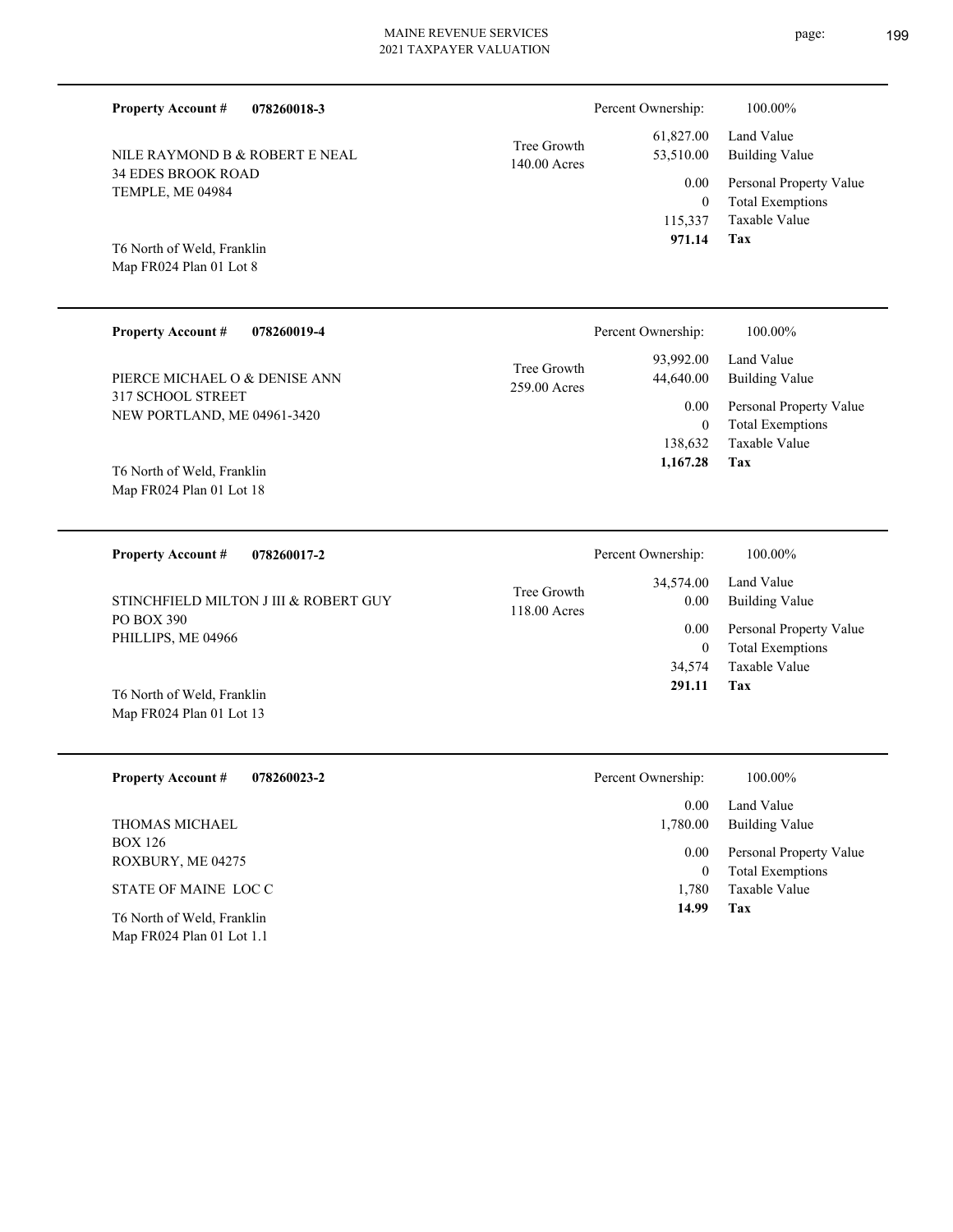## **Totals for: T6 North of Weld, Franklin**

 **28,097.40 acres**

 **8,397,983.75 Land Value 978,690.00 Building Value 64,484.00 Personal Property Value 3,495,302.00 Total Exemptions 50,064 Tax Taxable Value 5,945,855.75**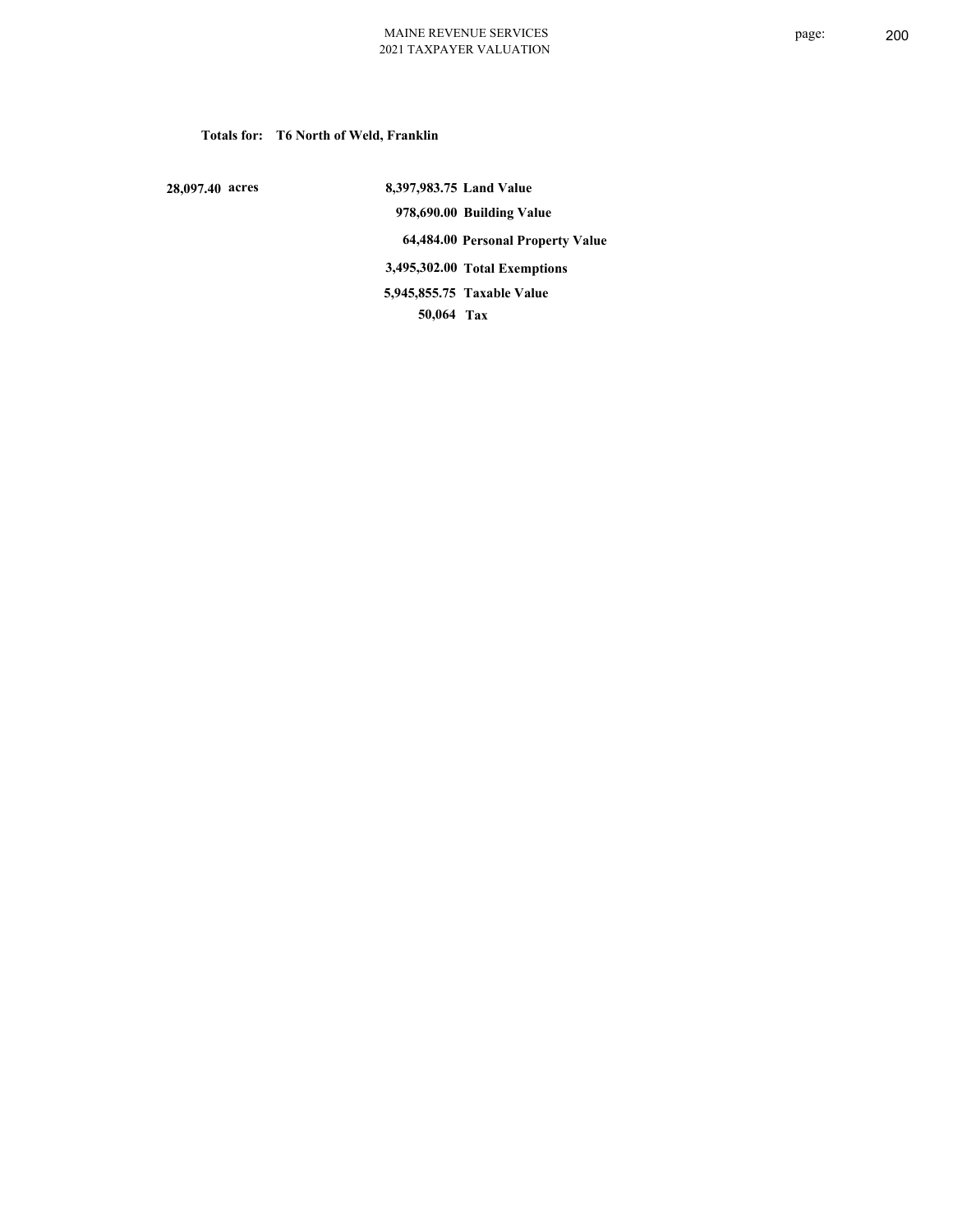| <b>Property Account #</b>                             | 078080078-3                             |                               | Percent Ownership:                | 100.00%                                                             |
|-------------------------------------------------------|-----------------------------------------|-------------------------------|-----------------------------------|---------------------------------------------------------------------|
| ABBOTT LYNETTE & CHAD BEEDY                           |                                         | 19.50 Acres                   | 33,510.00<br>86,990.00            | Land Value<br><b>Building Value</b>                                 |
| 1866 REEDS MILL ROAD<br>PHILLIPS, ME 04966            |                                         |                               | 0.00<br>$\overline{0}$<br>120,500 | Personal Property Value<br><b>Total Exemptions</b><br>Taxable Value |
| Freeman, Franklin                                     |                                         |                               | 1,014.61                          | Tax                                                                 |
| Map FR025 Plan 02 Lot 77 78.1                         |                                         |                               |                                   |                                                                     |
| <b>Property Account #</b>                             | 078080532-3                             |                               | Percent Ownership:                | 100.00%                                                             |
| ADAMS ERIC G & MARGARET M N                           |                                         | $5.26$ Acres                  | 21,110.00<br>169,910.00           | Land Value<br><b>Building Value</b>                                 |
| PO BOX 302<br>STRONG, ME 04983                        |                                         |                               | 0.00<br>$\overline{0}$            | Personal Property Value<br><b>Total Exemptions</b>                  |
| Freeman, Franklin                                     |                                         |                               | 191,020<br>1,608.39               | <b>Taxable Value</b><br>Tax                                         |
| Map FR025 Plan 02 Lot 127.3                           |                                         |                               |                                   |                                                                     |
| <b>Property Account #</b>                             | 078082074-1                             |                               | Percent Ownership:                | 100.00%                                                             |
| <b>AGREN EVAN</b>                                     |                                         | Tree Growth<br>19.60 Acres    | 14,874.80<br>7,290.00             | Land Value<br><b>Building Value</b>                                 |
| <b>PO BOX 128</b><br>MOODY, ME 04054                  |                                         |                               | 0.00<br>$\overline{0}$            | Personal Property Value<br><b>Total Exemptions</b>                  |
|                                                       |                                         |                               | 22,165<br>186.63                  | <b>Taxable Value</b><br>Tax                                         |
| Freeman, Franklin<br>Map FR025 Plan 02 Lot 29.3 30 31 |                                         |                               |                                   |                                                                     |
| <b>Property Account #</b>                             | 078080408-1                             |                               | Percent Ownership:                | 100.00%                                                             |
| AGREN GARY C & BETH R                                 |                                         | Tree Growth<br>61.50 Acres    | 28,489.00<br>0.00                 | Land Value<br><b>Building Value</b>                                 |
| <b>250 DUNBAR HILL ROAD</b><br>EMBDEN, ME 04958       |                                         |                               | 0.00<br>$\mathbf{0}$              | Personal Property Value<br><b>Total Exemptions</b>                  |
|                                                       |                                         |                               | 28,489<br>239.88                  | Taxable Value<br>Tax                                                |
| Freeman, Franklin<br>Map FR025 Plan 02 Lot 33.2       |                                         |                               |                                   |                                                                     |
| <b>Property Account #</b>                             | 078080050-4                             |                               | Percent Ownership:                | 100.00%                                                             |
|                                                       | ALLEN M & JOYCELYN M BRACKLEY REV TRUST | Tree Growth<br>$100.00$ Acres | 38,412.40<br>0.00                 | Land Value<br><b>Building Value</b>                                 |
| % ALLEN M & JOYCELYN BRACKLEY<br><b>TRUSTEES</b>      |                                         |                               | 0.00<br>$\mathbf{0}$              | Personal Property Value<br><b>Total Exemptions</b>                  |
| 1011 EDGECUMBE DRIVE<br><b>SITKA. AK 99835</b>        |                                         |                               | 38,412                            | Taxable Value                                                       |
| Freeman, Franklin<br>Map FR025 Plan 02 Lot 60         |                                         |                               | 323.43                            | Tax                                                                 |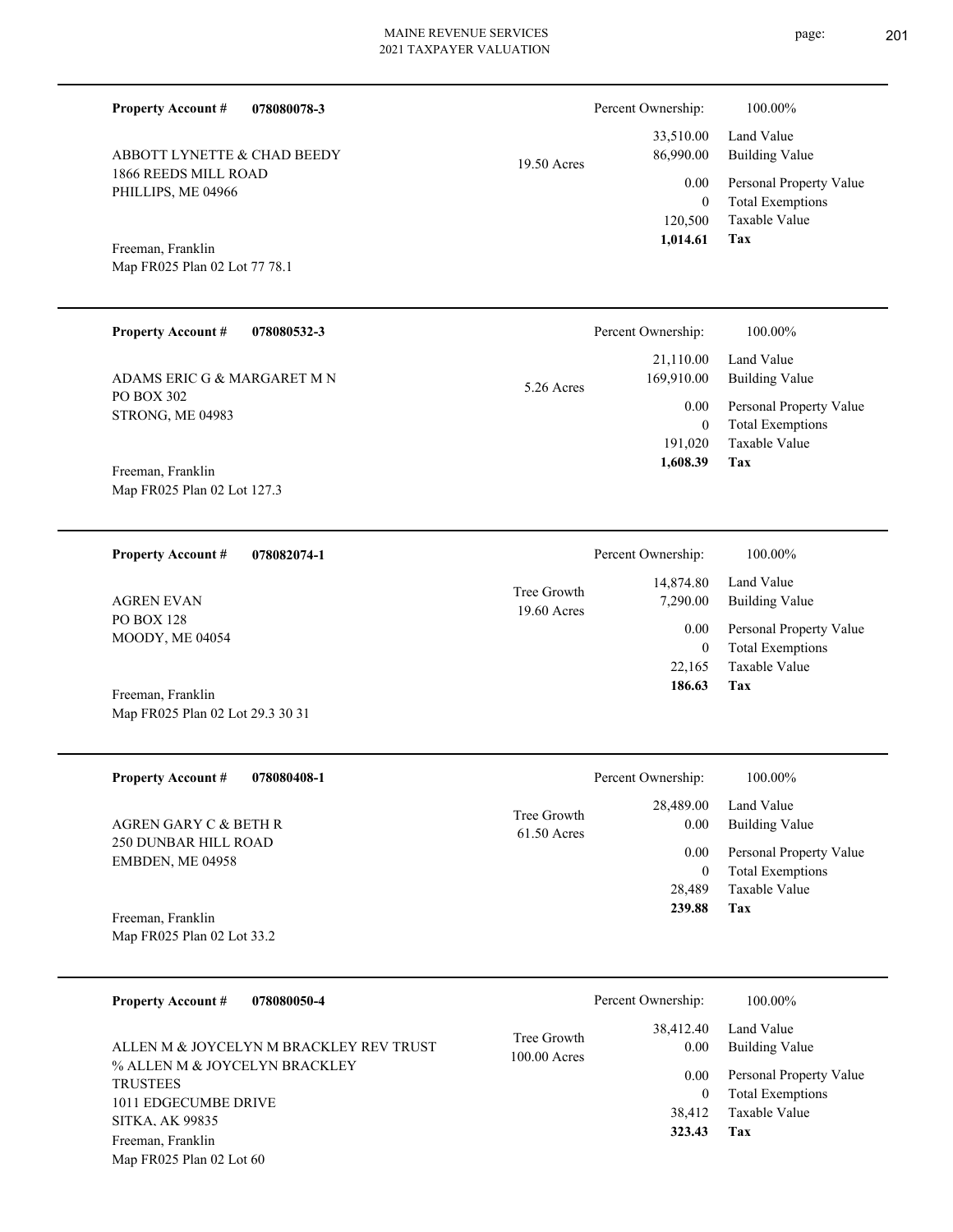| <b>Property Account #</b><br>078080290-3                   |               | Percent Ownership:       | 100.00%                                            |
|------------------------------------------------------------|---------------|--------------------------|----------------------------------------------------|
| ALLEN SANDRA L                                             | 0.84 Acres    | 8,280.00<br>14,230.00    | Land Value<br><b>Building Value</b>                |
| <b>PO BOX 193</b><br>BAILEY ISLAND, ME 04003-0193          |               | 0.00<br>$\boldsymbol{0}$ | Personal Property Value<br><b>Total Exemptions</b> |
|                                                            |               | 22,510<br>189.53         | Taxable Value<br>Tax                               |
| Freeman, Franklin<br>Map FR025 Plan 03 Lot 18 19           |               |                          |                                                    |
| <b>Property Account #</b><br>078080008-2                   |               | Percent Ownership:       | 100.00%                                            |
| ALLEN SCOTT B & SANDRA L                                   | $4.50$ Acres  | 15,060.00<br>34,170.00   | Land Value<br><b>Building Value</b>                |
| PO BOX 193<br>BAILEY ISLAND, ME 04003                      |               | 0.00<br>$\mathbf{0}$     | Personal Property Value<br><b>Total Exemptions</b> |
|                                                            |               | 49,230<br>414.52         | Taxable Value<br><b>Tax</b>                        |
| Freeman, Franklin<br>Map FR025 Plan 03 Lot 3 15 17 22 23.1 |               |                          |                                                    |
| <b>Property Account #</b><br>078080009-1                   |               | Percent Ownership:       | 100.00%                                            |
| ALLEN SCOTT B & SANDRA L                                   | $21.00$ Acres | 23,600.00<br>0.00        | Land Value<br><b>Building Value</b>                |
| PO BOX 193<br>BAILEY ISLAND, ME 04003                      |               | 0.00<br>$\mathbf{0}$     | Personal Property Value<br><b>Total Exemptions</b> |
|                                                            |               | 23,600<br>198.71         | Taxable Value<br>Tax                               |
| Freeman, Franklin<br>Map FR025 Plan 01 Lot 12.1            |               |                          |                                                    |
| <b>Property Account #</b><br>078080438-2                   |               | Percent Ownership:       | 100.00%                                            |
| ALLEN SCOTT B & SANDRA L                                   |               | 7,830.00<br>0.00         | Land Value<br><b>Building Value</b>                |
| PO BOX 193<br>BAILEY ISLAND, ME 04003                      | $0.73$ Acres  | 0.00<br>$\overline{0}$   | Personal Property Value<br><b>Total Exemptions</b> |

Map FR025 Plan 03 Lot 7 8 Freeman, Franklin

Map FR025 Plan 03 Lot 16

| <b>Property Account #</b><br>078080495-1 | Percent Ownership:   | 100.00%                 |
|------------------------------------------|----------------------|-------------------------|
|                                          | 4.050.00             | Land Value              |
| ALLEN SCOTT B & SANDRA L                 | 0.00<br>$0.20$ Acres | <b>Building Value</b>   |
| PO BOX 193                               | 0.00                 | Personal Property Value |
| BAILEY ISLAND, ME 04003                  |                      | <b>Total Exemptions</b> |
|                                          | 4.050                | Taxable Value           |
| Freeman, Franklin                        | 34.10                | Tax                     |

**Tax 65.93**

Taxable Value 7,830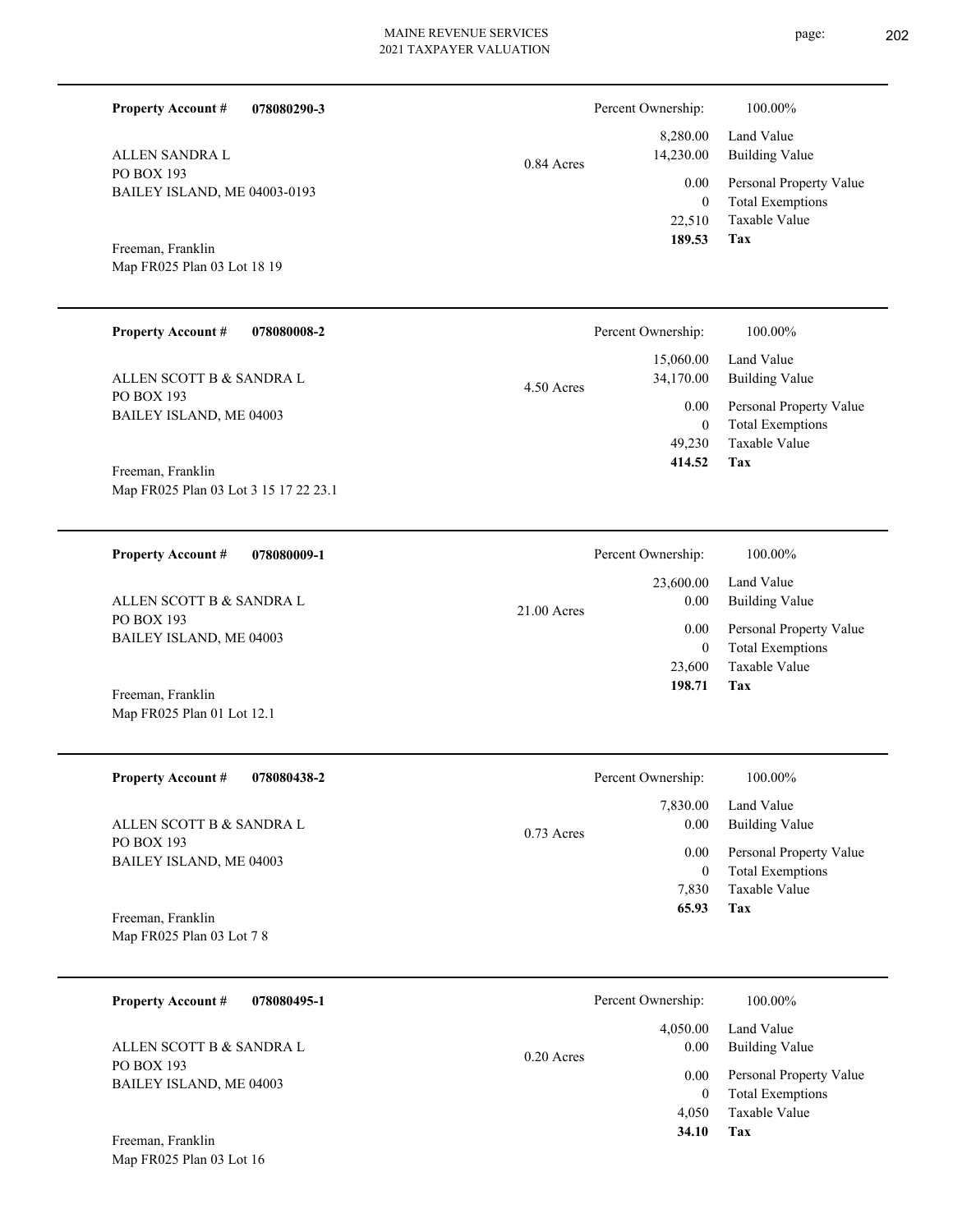**078080264-5**

%SHELLEY SALA PO BOX 83 KINGFIELD, ME 04947 AMES DAVID B & SHELLEY SALA

Map FR025 Plan 02 Lot 73 Freeman, Franklin

**Property Account #**

| <b>Property Account #</b> | 078080488-5 |
|---------------------------|-------------|
|                           |             |

%SHELLEY SALA PO BOX 83 KINGFIELD, ME 04947 AMES DAVID B ET AL

Map FR025 Plan 02 Lot 75 122 Freeman, Franklin

#### **078080501-2 Property Account #**

802 FOSTER HILL ROAD FREEMAN TWP, ME 04983-9715 ANDERSON LEE D & DIANA R

Map FR025 Plan 01 Lot 119.2 Homestead Exemption \$25000 Freeman, Franklin

| <b>Property Account #</b><br>078082072-1    | Percent Ownership:                                      | 100.00%                             |
|---------------------------------------------|---------------------------------------------------------|-------------------------------------|
| ANDREOZZI ROCCO J & SALLY ANN               | 25,789.16<br>Tree Growth<br>143,350.00<br>$29.00$ Acres | Land Value<br><b>Building Value</b> |
| <b>19 BOW STREET</b><br>JAMESTOWN, RI 02835 | 0.00                                                    | Personal Property Value             |
|                                             | $\mathbf{0}$                                            | <b>Total Exemptions</b>             |
|                                             | 169,139                                                 | Taxable Value                       |
| Freeman, Franklin                           | 1,424.15                                                | Tax                                 |
| Map FR025 Plan 01 Lot 54.11                 |                                                         |                                     |
|                                             |                                                         |                                     |

| 078082057-2<br><b>Property Account #</b>         | Percent Ownership:                     | 100.00%                                            |
|--------------------------------------------------|----------------------------------------|----------------------------------------------------|
| ANDREW MICHAEL S                                 | 18,010.00<br>94,470.00<br>$1.02$ Acres | Land Value<br>Building Value                       |
| 335 FOSTER HILL RD<br>FREEMAN, ME 04983          | 0.00<br>25,000                         | Personal Property Value<br><b>Total Exemptions</b> |
|                                                  | 87.480                                 | Taxable Value                                      |
| Freeman, Franklin<br>Map FR025 Plan 02 Lot 113.1 | 736.58                                 | Tax                                                |

Homestead Exemption \$25000

|              | Percent Ownership: | 100.00%                 |
|--------------|--------------------|-------------------------|
|              |                    | 5,330.00 Land Value     |
| $0.56$ Acres | 0.00               | <b>Building Value</b>   |
|              | $0.00\,$           | Personal Property Value |
|              | $\theta$           | <b>Total Exemptions</b> |
|              | 5.330              | Taxable Value           |
|              | 44.88              | Tax                     |

|    | Percent Ownership: | 100.00%                 |
|----|--------------------|-------------------------|
|    | 26,570.00          | Land Value              |
| .s | 154,470.00         | <b>Building Value</b>   |
|    | 0.00               | Personal Property Value |
|    | 25,000             | <b>Total Exemptions</b> |
|    | 156,040            | Taxable Value           |
|    | 1.313.86           | Tax                     |

**Tax**

 226,190  $\boldsymbol{0}$ 

 226,190.00 0.00 0.00

Percent Ownership: 100.00%

298.52 Acres

 **1,904.52**

Taxable Value Total Exemptions Personal Property Value

Building Value Land Value

| $10.00$ Acres | 154,470.00<br>0.00<br>25,000<br>156,040 | 26,570.00 Land Value<br><b>Building Value</b><br>Personal Property Value<br><b>Total Exemptions</b><br>Taxable Value |
|---------------|-----------------------------------------|----------------------------------------------------------------------------------------------------------------------|
|               | 1,313.86                                | Tax                                                                                                                  |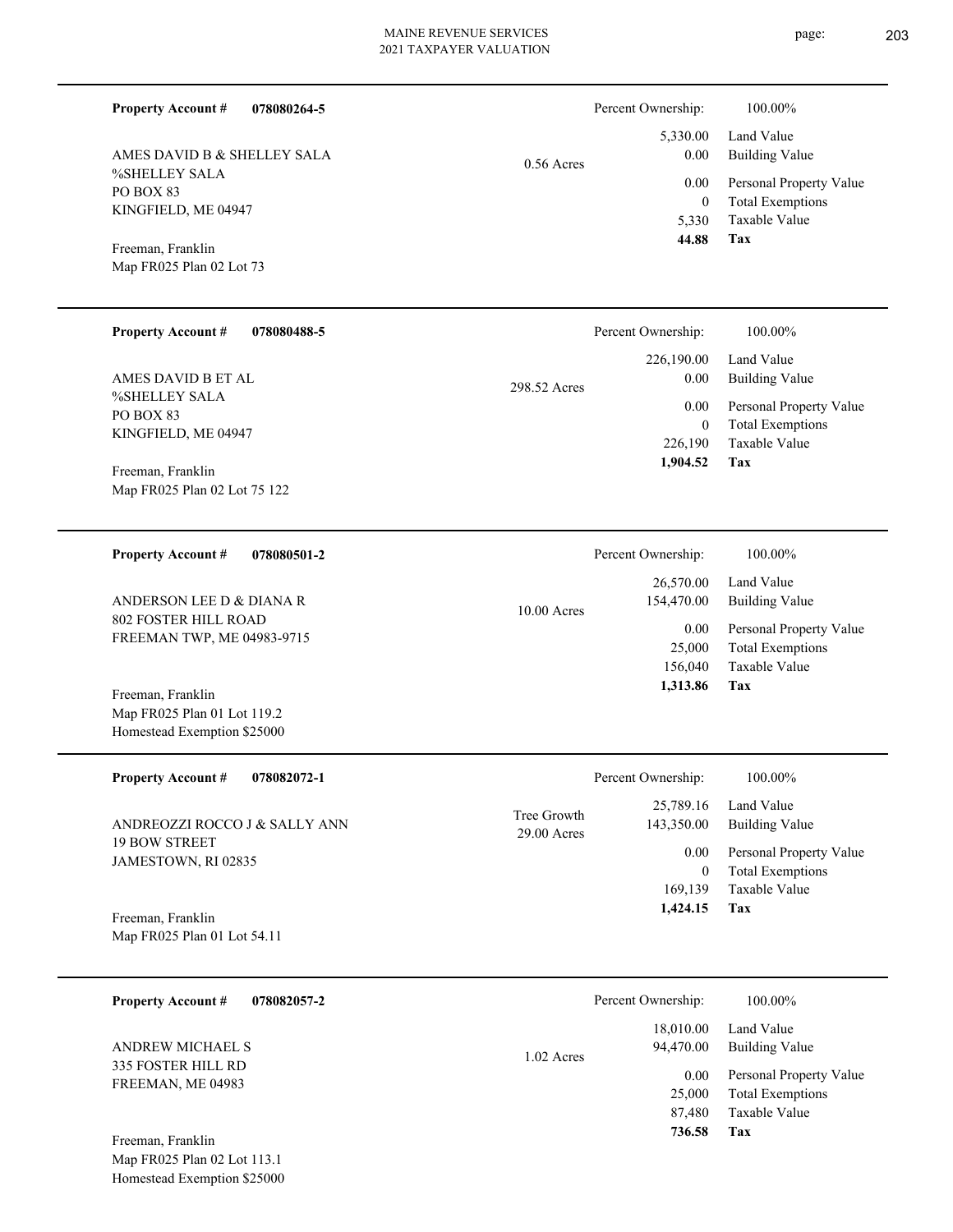| <b>Property Account #</b><br>078080356-1              |                             | Percent Ownership:                   | 100.00%                                                                    |
|-------------------------------------------------------|-----------------------------|--------------------------------------|----------------------------------------------------------------------------|
| ANDREWS JEANNE D & JAMES E                            | $41.00$ Acres               | 47,200.00<br>6,700.00                | Land Value<br><b>Building Value</b>                                        |
| <b>457 PICKERING ROAD</b><br>ROCHESTER, NH 03867-4626 |                             | 0.00<br>$\theta$<br>53,900           | Personal Property Value<br><b>Total Exemptions</b><br>Taxable Value        |
| Freeman, Franklin<br>Map FR025 Plan 02 Lot 112.1      |                             | 453.84                               | Tax                                                                        |
| <b>Property Account #</b><br>078080358-2              |                             | Percent Ownership:                   | 100.00%                                                                    |
| ANDREWS JEANNE D & JAMES E                            | 54.00 Acres                 | 47,690.00<br>0.00                    | Land Value<br><b>Building Value</b>                                        |
| <b>457 PICKERING ROAD</b><br>ROCHESTER, NH 03867-4626 |                             | 0.00<br>$\theta$<br>47,690<br>401.55 | Personal Property Value<br><b>Total Exemptions</b><br>Taxable Value<br>Tax |
| Freeman, Franklin<br>Map FR025 Plan 02 Lot 112.3      |                             |                                      |                                                                            |
| <b>Property Account #</b><br>078080478-6              |                             | Percent Ownership:                   | 100.00%                                                                    |
| ANDREWS PHILIP N JR & DORIS L                         | $0.98$ Acres                | 20,000.00<br>42,350.00               | Land Value<br><b>Building Value</b>                                        |
| 59 SODOM ROAD<br>HEBRON, ME 04238                     |                             | 0.00<br>$\theta$<br>62,350           | Personal Property Value<br><b>Total Exemptions</b><br>Taxable Value        |
| Freeman, Franklin<br>Map FR025 Plan 02 Lot 14.3       |                             | 524.99                               | Tax                                                                        |
| <b>Property Account #</b><br>078082085-1              |                             | Percent Ownership:                   | $100.00\%$                                                                 |
| ANDREWS PHILIP N JR & DORIS L                         | Tree Growth<br>126.50 Acres | 35,090.00<br>0.00                    | Land Value<br><b>Building Value</b>                                        |
| 59 SODOM ROAD<br>HEBRON, ME 04238                     |                             | 0.00<br>$\boldsymbol{0}$<br>35,090   | Personal Property Value<br><b>Total Exemptions</b><br>Taxable Value        |
| Freeman, Franklin<br>Map FR025 Plan 02 Lot 54.1 55.1  |                             | 295.46                               | Tax                                                                        |
| <b>Property Account #</b><br>078080524-4              |                             | Percent Ownership:                   | 100.00%                                                                    |
| ARMSTRONG ROSEANNA                                    | 11.00 Acres                 | 16,300.00<br>0.00                    | Land Value<br><b>Building Value</b>                                        |
| PO BOX 273<br>NEW VINEYARD, ME 04956                  |                             | 0.00<br>$\boldsymbol{0}$<br>16,300   | Personal Property Value<br><b>Total Exemptions</b><br>Taxable Value        |
| Freeman, Franklin                                     |                             | 137.25                               | Tax                                                                        |

Map FR025 Plan 02 Lot 162.61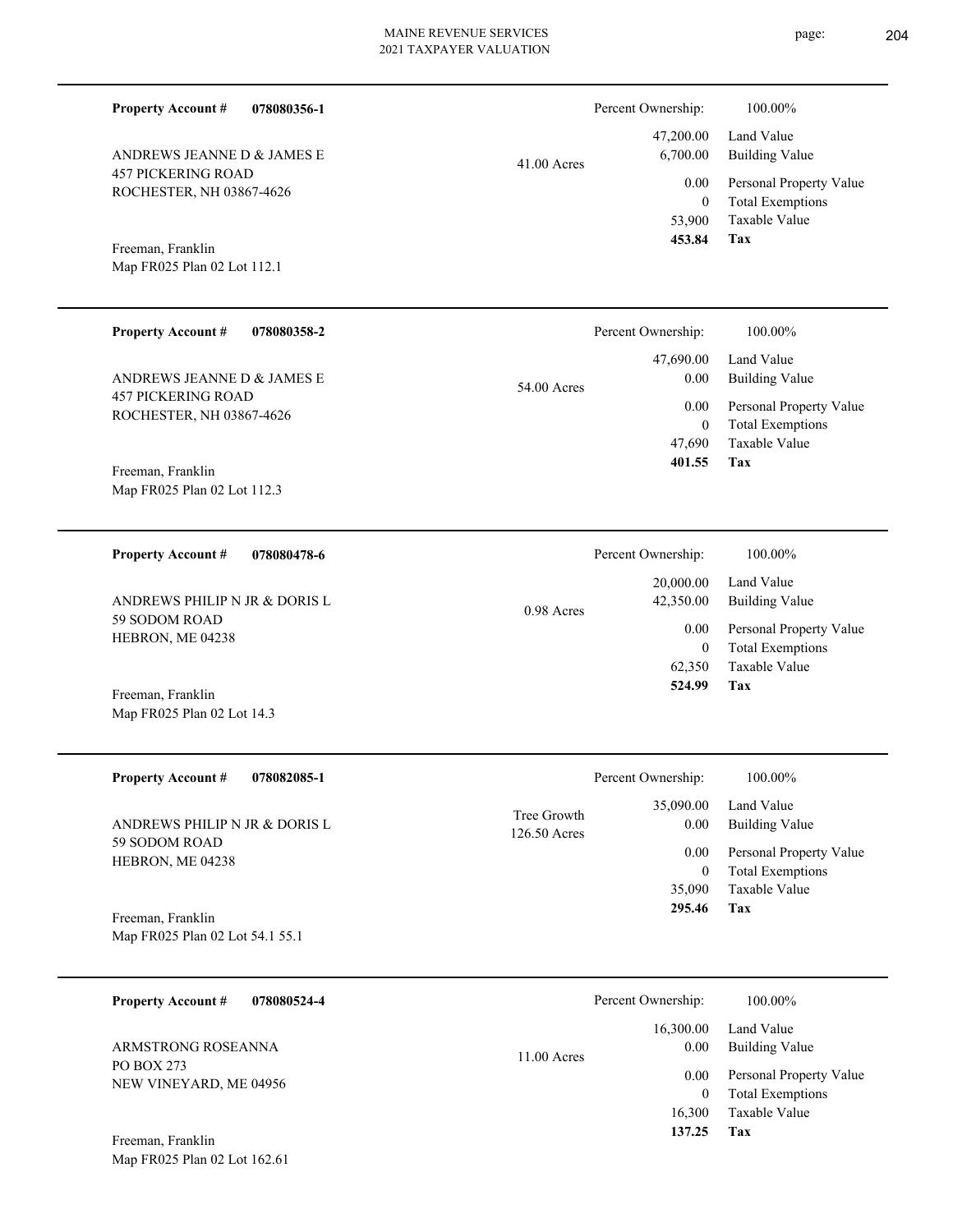| <b>Property Account #</b><br>078080457-1                                        |                            | Percent Ownership:                          | 100.00%                                                                           |
|---------------------------------------------------------------------------------|----------------------------|---------------------------------------------|-----------------------------------------------------------------------------------|
| ARSENAULT PAUL & SYLVIA                                                         | 9.70 Acres                 | 24,350.00<br>140,040.00                     | Land Value<br><b>Building Value</b>                                               |
| 50 SMITH RD<br>FREEMAN TWP, ME 04983-4827                                       |                            | 0.00<br>25,000<br>139,390<br>1,173.66       | Personal Property Value<br><b>Total Exemptions</b><br>Taxable Value<br><b>Tax</b> |
| Freeman, Franklin<br>Map FR025 Plan 02 Lot 124.2<br>Homestead Exemption \$25000 |                            |                                             |                                                                                   |
| <b>Property Account #</b><br>078080016-1                                        |                            | Percent Ownership:                          | 100.00%                                                                           |
| ASHLEY JEAN O                                                                   | 18.45 Acres                | 21,740.00<br>0.00                           | Land Value<br><b>Building Value</b>                                               |
| 1053 KITTREDGE RD<br>DANVILLE, VT 05828                                         |                            | 0.00<br>$\mathbf{0}$<br>21,740<br>183.05    | Personal Property Value<br><b>Total Exemptions</b><br>Taxable Value<br>Tax        |
| Freeman, Franklin<br>Map FR025 Plan 01 Lot 8.2                                  |                            |                                             |                                                                                   |
| <b>Property Account #</b><br>078080340-3                                        |                            | Percent Ownership:                          | 100.00%                                                                           |
| <b>AVERY RALPH R &amp; SONIA J</b>                                              | 5.35 Acres                 | 23,180.00<br>132,340.00                     | Land Value<br><b>Building Value</b>                                               |
| PO BOX 526<br>KINGFIELD, ME 04947                                               |                            | 0.00<br>$\mathbf{0}$<br>155,520<br>1,309.48 | Personal Property Value<br><b>Total Exemptions</b><br>Taxable Value<br>Tax        |
| Freeman, Franklin<br>Map FR025 Plan 03 Lot 36                                   |                            |                                             |                                                                                   |
| <b>Property Account #</b><br>078080369-3                                        |                            | Percent Ownership:                          | 100.00%                                                                           |
| <b>BACHELDER LLOYD &amp; RACHEL</b>                                             | 3.50 Acres                 | 19,830.00<br>29,510.00                      | Land Value<br><b>Building Value</b>                                               |
| <b>183 STARKS ROAD</b><br>NEW SHARON, ME 04955-3230                             |                            | 0.00<br>$\overline{0}$<br>49,340<br>415.44  | Personal Property Value<br><b>Total Exemptions</b><br>Taxable Value<br>Tax        |
| Freeman, Franklin<br>Map FR025 Plan 04 Lot 11.2                                 |                            |                                             |                                                                                   |
| 078080439-1<br><b>Property Account #</b>                                        |                            | Percent Ownership:                          | 100.00%                                                                           |
| BACHRACH MICHAEL ALLEN RONALD                                                   | Tree Growth<br>40.00 Acres | 11,694.00<br>0.00                           | Land Value<br><b>Building Value</b>                                               |
| 19 ONEIDA RD<br>ACTON, MA 01720                                                 |                            | 0.00<br>$\mathbf{0}$<br>11,694<br>98.46     | Personal Property Value<br><b>Total Exemptions</b><br>Taxable Value<br>Tax        |
| Freeman, Franklin                                                               |                            |                                             |                                                                                   |

Map FR025 Plan 01 Lot 68.3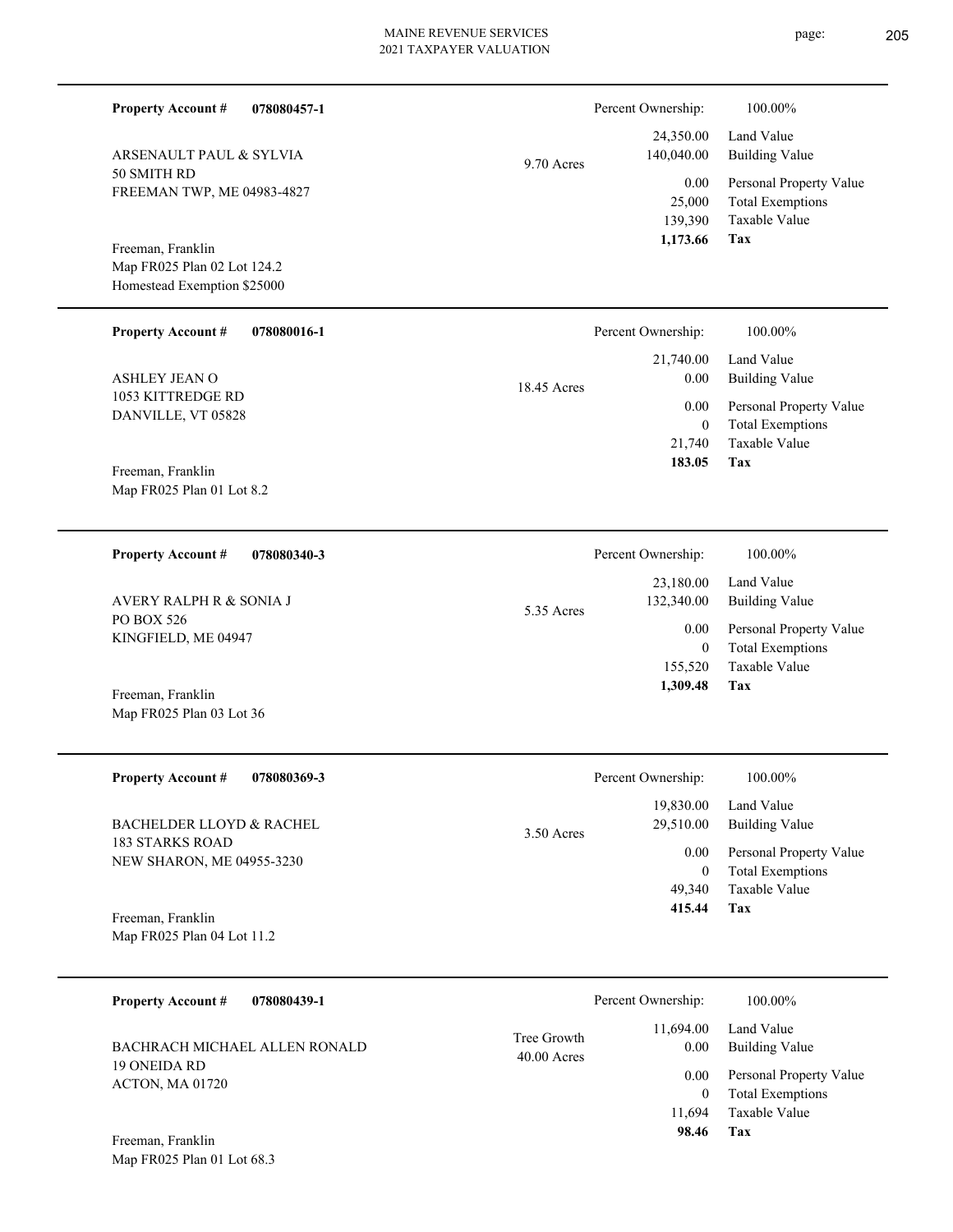Percent Ownership:  $100.00\%$ 

|            | 285.94                | Tax                          |
|------------|-----------------------|------------------------------|
|            |                       | 33,960 Taxable Value         |
|            | $\theta$              | <b>Total Exemptions</b>      |
|            |                       | 0.00 Personal Property Value |
| 3.77 Acres | 11,940.00             | Building Value               |
|            |                       | $22,020.00$ Land Value       |
|            | I CIUCIII OWIICISHID. | 100.0070                     |

**078080414-4 Property Account #**

573 BAKER HILL RD FREEMAN TOWNSHIP, ME 04983 BADERSHALL JODI E

Map FR025 Plan 02 Lot 14.2 Freeman, Franklin

| <b>Property Account #</b><br>078080063-2      | Percent Ownership:        | 100.00%                 |
|-----------------------------------------------|---------------------------|-------------------------|
|                                               | 19,900.00                 | Land Value              |
| BADERSHALL LLEWELLYN A & WINONA               | 69,900.00<br>$3.60$ Acres | Building Value          |
| 573 BAKER HILL ROAD                           | 0.00                      | Personal Property Value |
| FREEMAN TWP, ME 04983                         |                           | <b>Total Exemptions</b> |
|                                               | 89,800                    | Taxable Value           |
| Freeman, Franklin<br>Map FR025 Plan 02 Lot 13 | 756.12                    | Tax                     |

| 078080411-1<br><b>Property Account #</b> | Percent Ownership:       | 100.00%                 |
|------------------------------------------|--------------------------|-------------------------|
|                                          | 26,010.00                | Land Value              |
| BADERSHALL LLEWELLYN A & WINONA G        | 135,340.00<br>9.23 Acres | Building Value          |
| 573 BAKER HILL ROAD                      | 0.00                     | Personal Property Value |
| FREEMAN TWP, ME 04983                    | 25,000                   | <b>Total Exemptions</b> |
|                                          | 136.350                  | Taxable Value           |
| T.<br>$\mathbf{r}$ 11                    | 1,148.07                 | Tax                     |

Map FR025 Plan 02 Lot 14.1 Homestead Exemption \$25000 Freeman, Franklin

| <b>Property Account #</b><br>078080541-3        | Percent Ownership:   | 100.00%                                            |
|-------------------------------------------------|----------------------|----------------------------------------------------|
|                                                 | 14,400.00            | Land Value                                         |
| BADERSHALL WINONA                               | 0.00<br>8.40 Acres   | Building Value                                     |
| 573 BAKER HILL ROAD<br>FREEMAN TWP, ME 04983    | 0.00<br>$\mathbf{0}$ | Personal Property Value<br><b>Total Exemptions</b> |
|                                                 | 14,400               | Taxable Value                                      |
| Freeman, Franklin<br>Map FR025 Plan 02 Lot 13.1 | 121.25               | Tax                                                |

| <b>Property Account #</b><br>078080347-2      | Percent Ownership:                    | 100.00%                                            |
|-----------------------------------------------|---------------------------------------|----------------------------------------------------|
| BANKS SHELBY J & TANYA W WILBUR               | 42,540.00<br>10.970.00<br>46.94 Acres | Land Value<br><b>Building Value</b>                |
| <b>18 CABOOSE LANE</b><br>KINGFIELD, ME 04947 | 0.00<br>0                             | Personal Property Value<br><b>Total Exemptions</b> |
| Freeman Franklin                              | 53,510<br>450.55                      | Taxable Value<br>Tax                               |

Map FR025 Plan 01 Lot 55 Freeman, Franklin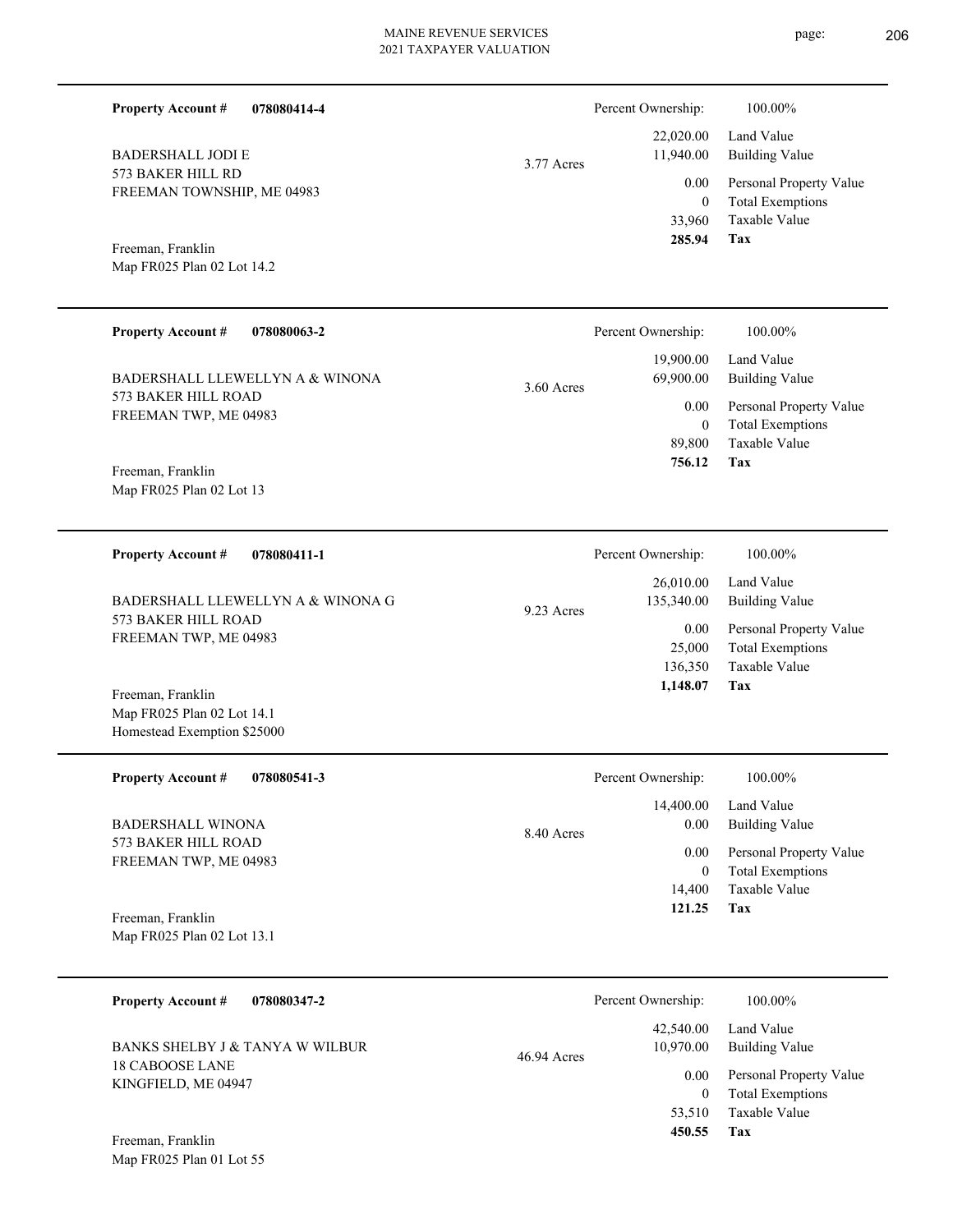| <b>Property Account #</b><br>078080115-3          |                            | Percent Ownership:     | 100.00%                                            |
|---------------------------------------------------|----------------------------|------------------------|----------------------------------------------------|
| <b>BASILE DOMENIC</b>                             | Tree Growth<br>70.00 Acres | 15,732.00<br>0.00      | Land Value<br><b>Building Value</b>                |
| 90 SUNNYSIDE AVE<br>OAKVILLE, CT 06779            |                            | 0.00                   | Personal Property Value                            |
|                                                   |                            | $\mathbf{0}$           | <b>Total Exemptions</b><br>Taxable Value           |
| Freeman, Franklin                                 |                            | 15,732<br>132.46       | Tax                                                |
| Map FR025 Plan 01 Lot 120                         |                            |                        |                                                    |
|                                                   |                            |                        |                                                    |
| <b>Property Account #</b><br>078080093-2          |                            | Percent Ownership:     | 100.00%                                            |
|                                                   |                            | 8,000.00               | Land Value                                         |
| <b>BATES RICHARD A</b><br><b>624 AUGUSTA ROAD</b> | $0.23$ Acres               | 27,520.00              | <b>Building Value</b>                              |
| BELGRADE, ME 04917-4137                           |                            | 0.00<br>$\mathbf{0}$   | Personal Property Value<br><b>Total Exemptions</b> |
|                                                   |                            | 35,520                 | Taxable Value                                      |
| Freeman, Franklin                                 |                            | 299.08                 | Tax                                                |
| Map FR025 Plan 02 Lot 159.2                       |                            |                        |                                                    |
|                                                   |                            |                        |                                                    |
| <b>Property Account #</b><br>078080107-1          |                            | Percent Ownership:     | 100.00%                                            |
|                                                   |                            | 11,670.00              | Land Value                                         |
| <b>BEAN JOHN G</b><br>1801 CLYDESDALE PL NW #214  | 1.92 Acres                 | 2,350.00               | <b>Building Value</b>                              |
| WASHINGTON, DC 20009                              |                            | 0.00<br>$\overline{0}$ | Personal Property Value<br><b>Total Exemptions</b> |
|                                                   |                            | 14,020                 | Taxable Value                                      |
| Freeman, Franklin                                 |                            | 118.05                 | Tax                                                |
| Map FR025 Plan 01 Lot 80                          |                            |                        |                                                    |
|                                                   |                            |                        |                                                    |
| <b>Property Account #</b><br>078080474-4          |                            | Percent Ownership:     | 100.00%                                            |
| BEEDY CHAD E & LYNETTE M ABBOTT                   |                            | 59,250.00<br>0.00      | Land Value<br><b>Building Value</b>                |
| 1866 REEDS MILLS                                  | 1.25 Acres                 | 0.00                   | Personal Property Value                            |
| PHILLIPS, ME 04966                                |                            | $\boldsymbol{0}$       | <b>Total Exemptions</b>                            |
|                                                   |                            | 59,250<br>498.89       | Taxable Value<br>Tax                               |
| Freeman, Franklin<br>Map FR025 Plan 02 Lot 162.9  |                            |                        |                                                    |
|                                                   |                            |                        |                                                    |
| <b>Property Account #</b><br>078080186-1          |                            | Percent Ownership:     | 100.00%                                            |
|                                                   |                            | 23,100.00              | Land Value                                         |
| BEEDY JAMES HAROLD & NORMA J                      | 5.25 Acres                 | 66,830.00              | <b>Building Value</b>                              |
| 787 FOSTER HILL RD<br>FREEMAN TWP, ME 04983       |                            | 0.00<br>31,000         | Personal Property Value<br><b>Total Exemptions</b> |
|                                                   |                            |                        |                                                    |

**Tax**

58,930

 **496.19**

Taxable Value

Map FR025 Plan 05 Lot 8.1 Homestead Exemption \$25000; Veteran Exemption \$6000 Freeman, Franklin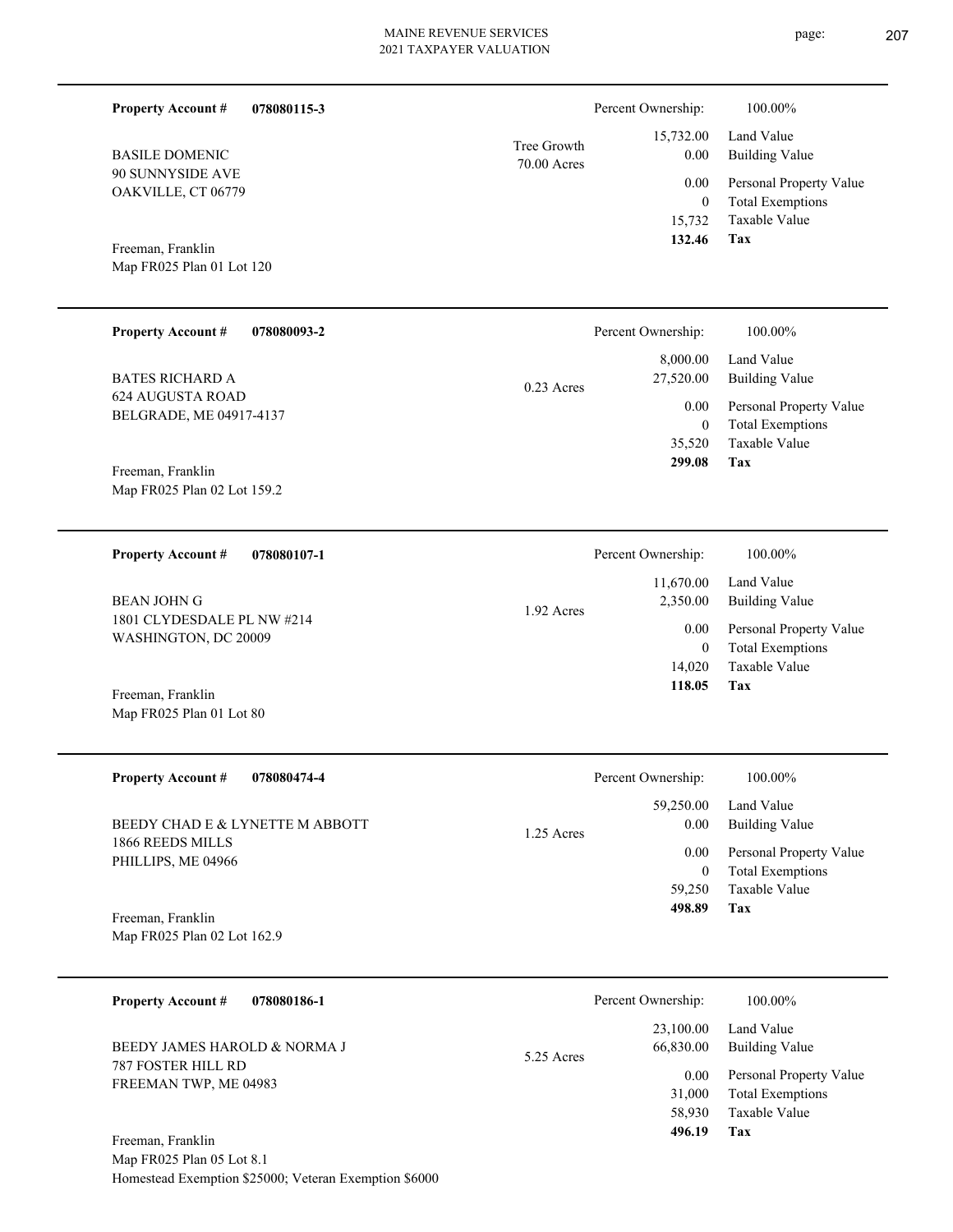Percent Ownership: 100.00%

|              |                   | $6,030.00$ Land Value        |
|--------------|-------------------|------------------------------|
| $0.46$ Acres | 0.00 <sub>1</sub> | Building Value               |
|              |                   | 0.00 Personal Property Value |
|              | $\theta$          | <b>Total Exemptions</b>      |
|              |                   | 6,030 Taxable Value          |
|              | 50.77 Tax         |                              |

Map FR025 Plan 05 Lot 8.2 Freeman, Franklin

787 FOSTER HILL RD FREEMAN TWP, ME 04983

BEEDY JAMES HAROLD & NORMA J

**Property Account #**

**078080261-2**

| <b>Property Account #</b><br>078080077-1       | Percent Ownership: | 100.00%                                            |
|------------------------------------------------|--------------------|----------------------------------------------------|
|                                                | 0.00               | Land Value                                         |
| <b>BEEDY KEN &amp; JAMES D</b>                 | 7.210.00           | <b>Building Value</b>                              |
| <b>RR 1 BOX 1075</b><br>KINGFIELD, ME 04947    | 0.00<br>$\theta$   | Personal Property Value<br><b>Total Exemptions</b> |
| <b>J LANZO L</b>                               | 7.210              | Taxable Value                                      |
| Freeman, Franklin<br>Map FR025 Plan 02 Lot 114 | 60.71              | Tax                                                |

| <b>Property Account #</b><br>078080019-3                     | Percent Ownership:               | 100.00%                                                             |
|--------------------------------------------------------------|----------------------------------|---------------------------------------------------------------------|
| BERRY ALBERT E & MARY JO TUFTS<br>157 CHESTERVILLE HILL ROAD | 38,740.00<br>0.00<br>55.00 Acres | Land Value<br>Building Value                                        |
| CHESTERVILLE, ME 04938                                       | 0.00<br>38,740                   | Personal Property Value<br><b>Total Exemptions</b><br>Taxable Value |
| Freeman, Franklin                                            | 326.19                           | Tax                                                                 |

| <b>Property Account #</b>      | 078080373-3 |             | Percent Ownership: | 100.00%     |
|--------------------------------|-------------|-------------|--------------------|-------------|
|                                |             |             | 41.370.00          | Land Value  |
| BERRY ALBERT E & MARY JO TUFTS |             | 59.51 Acres | 370.00             | Building Va |
| 157 CHESTERVILLE HILL ROAD     |             |             |                    |             |

**Tax** Taxable Value Total Exemptions Personal Property Value Building Value Land Value 41,740 0  **351.45** 41,370.00 370.00 0.00

**078080297-5 Tax** Taxable Value Total Exemptions Personal Property Value Building Value Land Value FAITH ANN BERRY TRUST 18 PICKARD ROAD CANTERBURY, NH 03224 **Property Account #** BERRY FAITH ANN TRUSTEE 34,669 0  **291.91** 34,669.00 0.00 0.00 127.00 Acres Tree Growth Percent Ownership:  $100.00\%$ 

Map FR025 Plan 02 Lot 135 136 Freeman, Franklin

Map FR025 Plan 01 Lot 113.21

CHESTERVILLE, ME 04938

Map FR025 Plan 01 Lot 113.23

Freeman, Franklin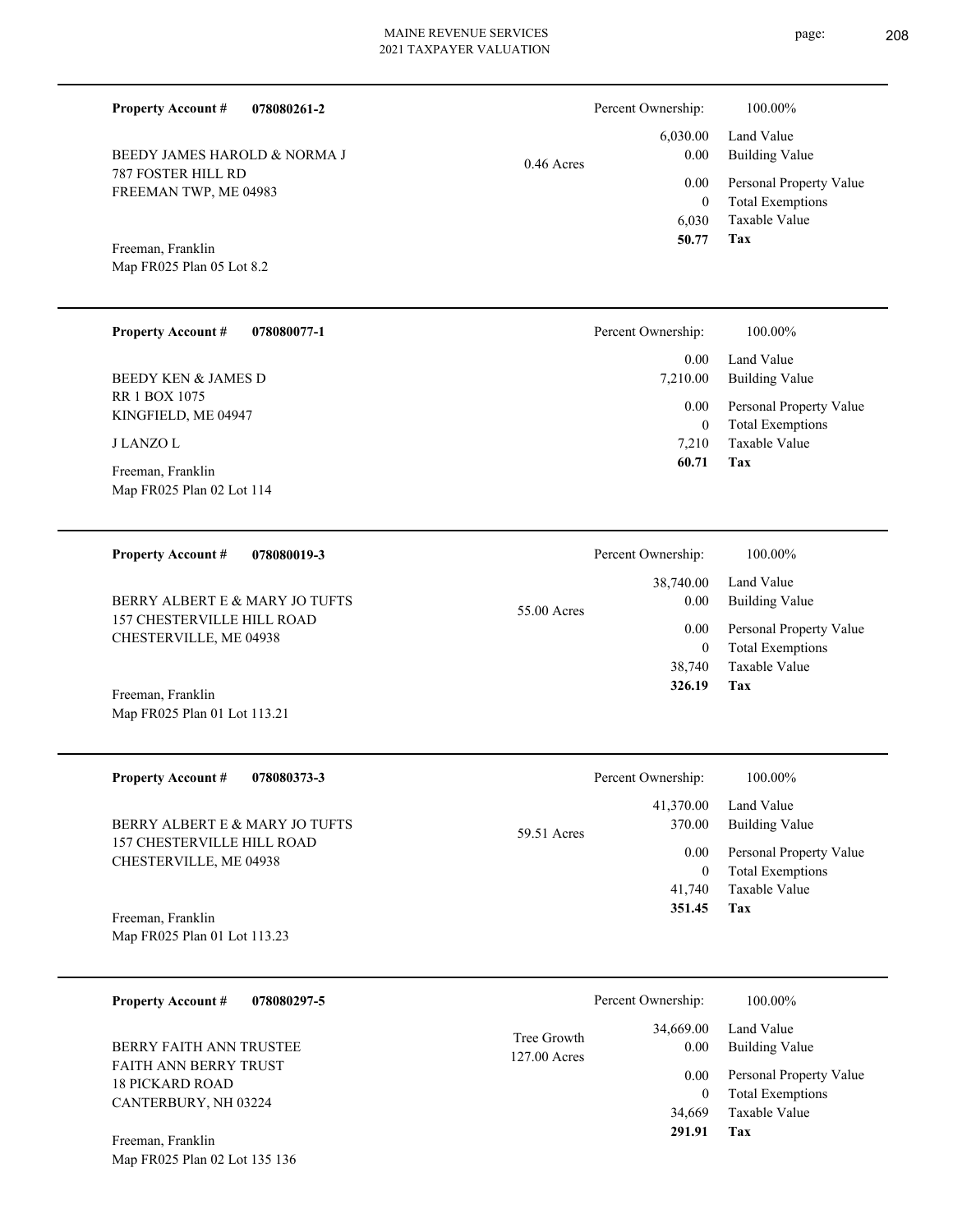| 113.1       |             | 43,519<br>366.43   | Taxable Val<br>Tax |
|-------------|-------------|--------------------|--------------------|
| 078080026-1 |             | Percent Ownership: | 100.00%            |
|             | Tree Growth | 31,720.00          | Land Value         |

25.00 Acres Tree Growth

110.40 Acres

291 VINE RD STAMFORD, CT 06905 BIRO STEVEN

Map FR025 Plan 01 Lot 113.1

% DEXTER BERRY 120 PINEWOODS RD CANTON, ME 04221

BERRY TIMOTHY ET AL

Freeman, Franklin

**Property Account #**

**Property Account #**

Map FR025 Plan 01 Lot 97 117 Freeman, Franklin

**078080305-3**

**078080334-3 Tax** Taxable Value Total Exemptions Personal Property Value Building Value Land Value 74 SOUTH RD FAYETTE, ME 04349 **Property Account #** BLACK ROBERT B SR & WANDA L 16,760 0  **141.12** 16,760.00 0.00 0.00 11.63 Acres Percent Ownership:  $100.00\%$ 

Map FR025 Plan 01 Lot 68.4 69 Freeman, Franklin

| <b>Property Account #</b><br>078082028-1           | Percent Ownership: | 100.00%                                            |
|----------------------------------------------------|--------------------|----------------------------------------------------|
|                                                    | 0.00               | Land Value                                         |
| BLACK ROBERT B SR & WANDA L                        | 56,850.00          | Building Value                                     |
| 74 SOUTH RD<br>FAYETTE, ME 04349                   | 0.00<br>0          | Personal Property Value<br><b>Total Exemptions</b> |
| <b>BLACK LOT</b>                                   | 56,850             | Taxable Value                                      |
| Freeman, Franklin<br>Map FR025 Plan 01 Lot 68.4 69 | 478.68<br>Tax      |                                                    |

| <b>Property Account #</b><br>078082029-2 | Percent Ownership: | 100.00%                                            |
|------------------------------------------|--------------------|----------------------------------------------------|
|                                          | 0.00               | Land Value                                         |
| BLACK ROBERT B SR & WANDA L              | 0.00               | <b>Building Value</b>                              |
| 74 SOUTH RD<br>FAYETTE, ME 04349         | 0.00               | Personal Property Value<br><b>Total Exemptions</b> |
| <b>BLACK LOT</b>                         |                    | Taxable Value                                      |
| Ereeman Franklin                         | 0.00               | Tax                                                |

Map FR025 Plan 01 Lot 68.4 69 Freeman, Franklin

**Tax**

Taxable Value Total Exemptions Personal Property Value

Building Value Land Value

 43,519 0

0.00

Percent Ownership:  $100.00\%$ 

 17,389.00 26,130.00

 31,720 0

 0.00 0.00

 **267.08**

Taxable Value Total Exemptions Personal Property Value

Building Value Land Value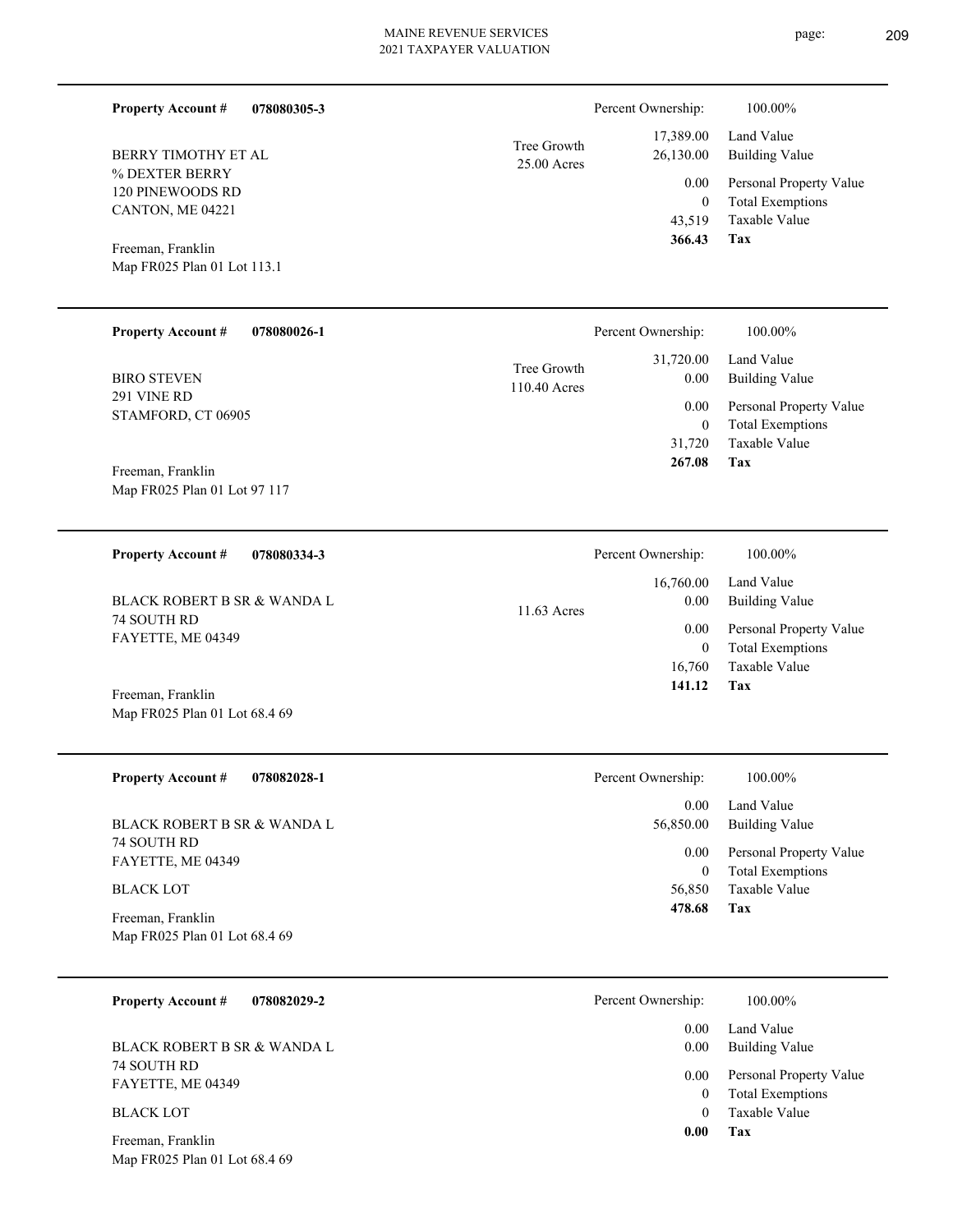page: 210

| <b>Property Account #</b><br>078080499-1                      |               | Percent Ownership:                    | 100.00%                                                                    |
|---------------------------------------------------------------|---------------|---------------------------------------|----------------------------------------------------------------------------|
| <b>BLAKE DENNIS &amp; BARBARA</b>                             | 25.10 Acres   | 37,590.00<br>177,970.00               | Land Value<br><b>Building Value</b>                                        |
| <b>168 GILKEY HILL ROAD</b><br>FREEMAN TWP, ME 04983          |               | 0.00<br>25,000<br>190,560<br>1,604.52 | Personal Property Value<br><b>Total Exemptions</b><br>Taxable Value<br>Tax |
| Freeman, Franklin<br>Map FR025 Plan 02 Lot 145.2 147          |               |                                       |                                                                            |
| Homestead Exemption \$25000                                   |               |                                       |                                                                            |
| <b>Property Account #</b><br>078080182-2                      |               | Percent Ownership:                    | 100.00%                                                                    |
| <b>BLAKE DENNIS C &amp; BARBARA M</b>                         | $26.63$ Acres | 27,710.00<br>570.00                   | Land Value<br><b>Building Value</b>                                        |
| <b>168 GILKEY HILL ROAD</b><br>FREEMAN TWP, ME 04983-4908     |               | 0.00                                  | Personal Property Value                                                    |
|                                                               |               | $\mathbf{0}$<br>28,280                | <b>Total Exemptions</b><br><b>Taxable Value</b>                            |
| Freeman, Franklin<br>Map FR025 Plan 02 Lot 146                |               | 238.12                                | Tax                                                                        |
|                                                               |               |                                       |                                                                            |
| <b>Property Account #</b><br>078080336-4                      |               | Percent Ownership:                    | 100.00%                                                                    |
| <b>BLAKE NATHAN S &amp; ELLA P FAST</b>                       | 3.90 Acres    | 22,120.00<br>7,510.00                 | Land Value<br><b>Building Value</b>                                        |
| <b>4 SCHOOLHOUSE ROAD</b><br>FREEMAN TOWNSHIP, ME 04983       |               | 0.00                                  | Personal Property Value                                                    |
|                                                               |               | $\overline{0}$<br>29,630              | <b>Total Exemptions</b><br>Taxable Value                                   |
| Freeman, Franklin<br>Map FR025 Plan 02 Lot 145.4 147.1        |               | 249.48                                | Tax                                                                        |
| 078080534-6<br><b>Property Account #</b>                      |               | Percent Ownership:                    | 100.00%                                                                    |
|                                                               |               | 14,110.00                             | Land Value                                                                 |
| <b>BOUCHER STEPHENIE &amp; PETER</b><br>1224 FOSTER HILL ROAD | 8.00 Acres    | 38,230.00                             | <b>Building Value</b>                                                      |
| FREEMAN TWP, ME 04983                                         |               | 0.00<br>25,000<br>27,340              | Personal Property Value<br><b>Total Exemptions</b><br>Taxable Value        |
| Freeman, Franklin                                             |               | 230.20                                | Tax                                                                        |
| Map FR025 Plan 01 Lot 72.1<br>Homestead Exemption \$25000     |               |                                       |                                                                            |
| <b>Property Account #</b><br>078080167-3                      |               | Percent Ownership:                    | 100.00%                                                                    |
| BOULAY ROBERT JR PERSONAL REP                                 | 3.33 Acres    | 10,700.00<br>0.00                     | Land Value<br><b>Building Value</b>                                        |
| 105 ROLLING ROCK LANE<br>FARMINGTON, ME 04938                 |               | 0.00                                  | Personal Property Value                                                    |
|                                                               |               | $\mathbf{0}$<br>10,700                | <b>Total Exemptions</b><br>Taxable Value                                   |
| Freeman, Franklin<br>Map FR025 Plan 03 Lot 42                 |               | 90.09                                 | Tax                                                                        |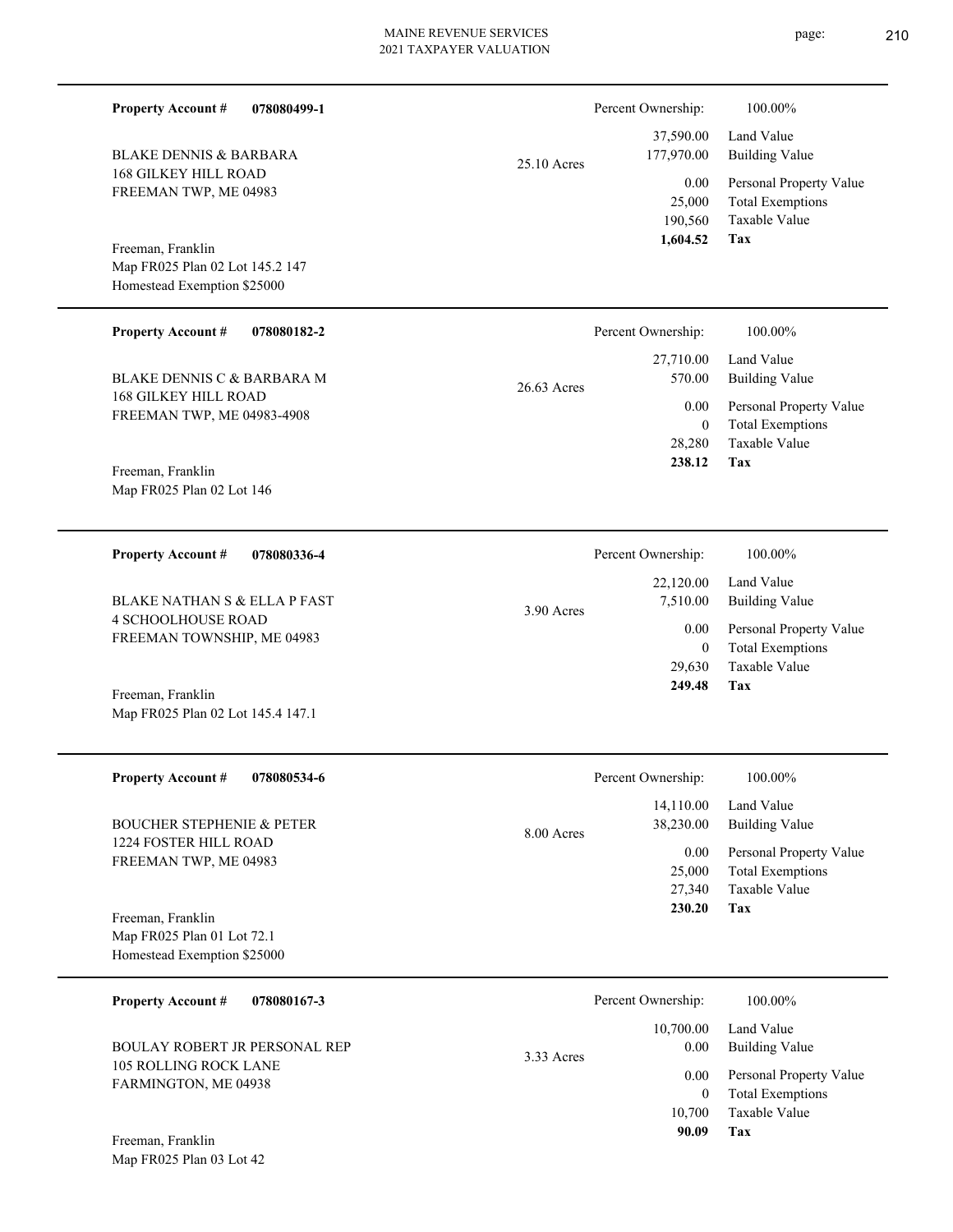page: 211

| <b>Property Account #</b><br>078080033-1                                                     |                             | Percent Ownership:                                                | 100.00%                                                                                                           |
|----------------------------------------------------------------------------------------------|-----------------------------|-------------------------------------------------------------------|-------------------------------------------------------------------------------------------------------------------|
| <b>BOURNE ROBERT &amp; PAMELA</b><br><b>10 DYLAN LANE</b><br>FAIRFIELD GLADE, TN 38558       | $1.00$ Acres                | 9,000.00<br>0.00<br>0.00<br>$\boldsymbol{0}$<br>9,000             | Land Value<br><b>Building Value</b><br>Personal Property Value<br><b>Total Exemptions</b><br>Taxable Value        |
| Freeman, Franklin<br>Map FR025 Plan 03 Lot 27 28                                             |                             | 75.78                                                             | Tax                                                                                                               |
| <b>Property Account #</b><br>078080205-3                                                     |                             | Percent Ownership:                                                | 100.00%                                                                                                           |
| <b>BOWEN BASIL H &amp; LOLITA M</b><br>24 ISLAND DRIVE<br>WOOLWICH, ME 04579                 | Tree Growth<br>118.00 Acres | 46,777.00<br>0.00<br>0.00<br>$\boldsymbol{0}$<br>46,777<br>393.86 | Land Value<br><b>Building Value</b><br>Personal Property Value<br><b>Total Exemptions</b><br>Taxable Value<br>Tax |
| Freeman, Franklin<br>Map FR025 Plan 01 Lot 29 31 32 33 34 35.1                               |                             |                                                                   |                                                                                                                   |
| <b>Property Account #</b><br>078080111-5                                                     |                             | Percent Ownership:                                                | 100.00%                                                                                                           |
| BOWMAN DANA L & LAURIANNE C                                                                  | 100.00 Acres                | 81,270.00<br>0.00                                                 | Land Value<br><b>Building Value</b>                                                                               |
| 178 FOSTER HILL RD<br>STRONG, ME 04983<br>Freeman, Franklin<br>Map FR025 Plan 02 Lot 49 49.1 |                             | 0.00<br>$\boldsymbol{0}$<br>81,270<br>684.29                      | Personal Property Value<br><b>Total Exemptions</b><br>Taxable Value<br>Tax                                        |
| <b>Property Account #</b><br>078080133-3                                                     |                             | Percent Ownership:                                                | 100.00%                                                                                                           |
| BOWMAN LAURIANNE C & DANA L                                                                  | 25.00 Acres                 | 35,520.00<br>89,050.00                                            | Land Value<br><b>Building Value</b>                                                                               |
| 178 FOSTER HILL RD<br>STRONG, ME 04983<br>Freeman, Franklin<br>Map FR025 Plan 02 Lot 139 140 |                             | 0.00<br>$\boldsymbol{0}$<br>124,570<br>1,048.88                   | Personal Property Value<br><b>Total Exemptions</b><br>Taxable Value<br>Tax                                        |
| <b>Property Account #</b><br>078082050-1                                                     |                             | Percent Ownership:                                                | 100.00%                                                                                                           |
| <b>BOYCE ANGELA &amp; JAMES A</b>                                                            | 2.32 Acres                  | 18,960.00<br>137,470.00                                           | Land Value<br><b>Building Value</b>                                                                               |
| 1168 FOSTER HILL ROAD<br>FREEMAN TOWNSHIP, ME 04983                                          |                             | 0.00<br>25,000<br>131,430<br>1,106.64                             | Personal Property Value<br><b>Total Exemptions</b><br>Taxable Value<br>Tax                                        |
| Freeman, Franklin<br>Map FR025 Plan 01 Lot 92.3<br>Homestead Exemption \$25000               |                             |                                                                   |                                                                                                                   |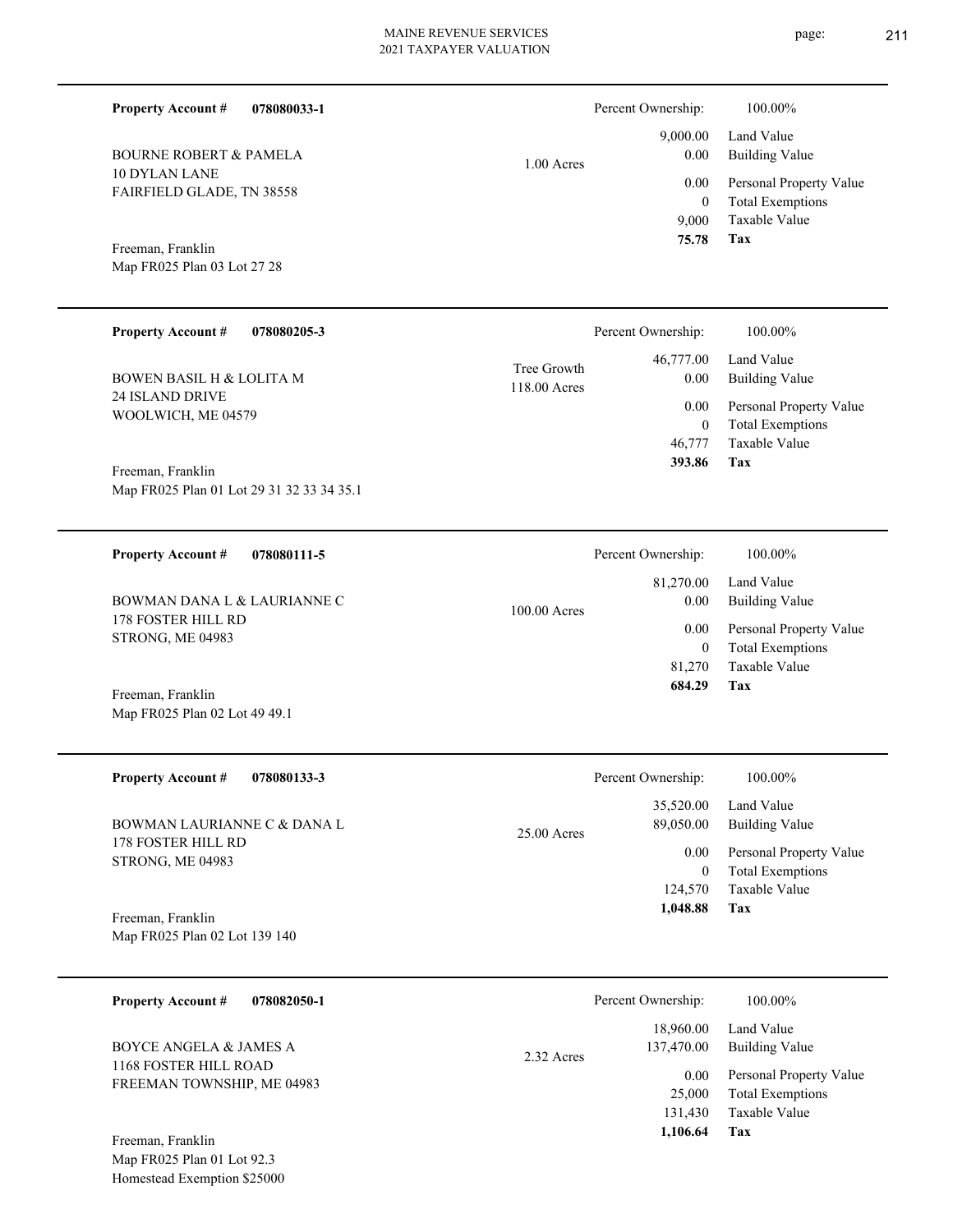| <b>Property Account #</b><br>078080099-3                                                                               |                             | Percent Ownership:                                                | 100.00%                                                                                                                  |
|------------------------------------------------------------------------------------------------------------------------|-----------------------------|-------------------------------------------------------------------|--------------------------------------------------------------------------------------------------------------------------|
| <b>BOYD DORA F</b><br>486 WEST FREEMAN ROAD<br>FREEMAN TWP, ME 04983<br>Freeman, Franklin                              | 18.53 Acres                 | 21,800.00<br>0.00<br>0.00<br>$\boldsymbol{0}$<br>21,800<br>183.56 | Land Value<br><b>Building Value</b><br>Personal Property Value<br><b>Total Exemptions</b><br>Taxable Value<br><b>Tax</b> |
| Map FR025 Plan 02 Lot 126.1                                                                                            |                             |                                                                   |                                                                                                                          |
| <b>Property Account #</b><br>078080101-3                                                                               |                             | Percent Ownership:                                                | 100.00%                                                                                                                  |
| <b>BOYD DORA F</b>                                                                                                     | 27.50 Acres                 | 39,350.00<br>177,760.00                                           | Land Value<br><b>Building Value</b>                                                                                      |
| 486 WEST FREEMAN ROAD<br>FREEMAN TWP, ME 04983                                                                         |                             | 0.00<br>25,000<br>192,110                                         | Personal Property Value<br><b>Total Exemptions</b><br>Taxable Value<br>Tax                                               |
| Freeman, Franklin<br>Map FR025 Plan 02 Lot 126.2<br>Homestead Exemption \$25000                                        |                             | 1,617.57                                                          |                                                                                                                          |
| <b>Property Account #</b><br>078080527-3                                                                               |                             | Percent Ownership:                                                | 100.00%                                                                                                                  |
| BOYNTON CHRISTOPHER D PER REP<br>49 POND LANE<br>POLAND, ME 04274                                                      | Tree Growth<br>123.00 Acres | 62,612.00<br>154,730.00<br>0.00<br>$\mathbf{0}$<br>217,342        | Land Value<br><b>Building Value</b><br>Personal Property Value<br><b>Total Exemptions</b><br>Taxable Value               |
| Freeman, Franklin<br>Map FR025 Plan 01 Lot 92                                                                          |                             | 1,830.02                                                          | Tax                                                                                                                      |
| <b>Property Account #</b><br>078080034P-1                                                                              |                             | Percent Ownership:                                                | 100.00%                                                                                                                  |
| <b>BRACKLEY CLINTON L</b><br>719 FOSTER HILL RD                                                                        |                             | 0.00<br>0.00                                                      | Land Value<br><b>Building Value</b>                                                                                      |
| FREEMAN TWP, ME 04983<br>M/E                                                                                           |                             | 500.00<br>$\boldsymbol{0}$<br>500                                 | Personal Property Value<br><b>Total Exemptions</b><br>Taxable Value                                                      |
| Freeman, Franklin<br>Map FR025                                                                                         |                             | 4.21                                                              | Tax                                                                                                                      |
| 078080042-2<br><b>Property Account #</b>                                                                               |                             | Percent Ownership:                                                | 100.00%                                                                                                                  |
| BRACKLEY CLINTON L & LINDA P & SAMANTHA BUI<br>719 FOSTER HILL ROAD<br>FREEMAN TOWNSHIP, ME 04983<br>Freeman, Franklin | 2.77 Acres                  | 21,290.00<br>68,310.00<br>0.00<br>25,000<br>64,600<br>543.93      | Land Value<br><b>Building Value</b><br>Personal Property Value<br><b>Total Exemptions</b><br>Taxable Value<br>Tax        |
|                                                                                                                        |                             |                                                                   |                                                                                                                          |

Map FR025 Plan 05 Lot 1 Homestead Exemption \$25000 page: 212

L

۰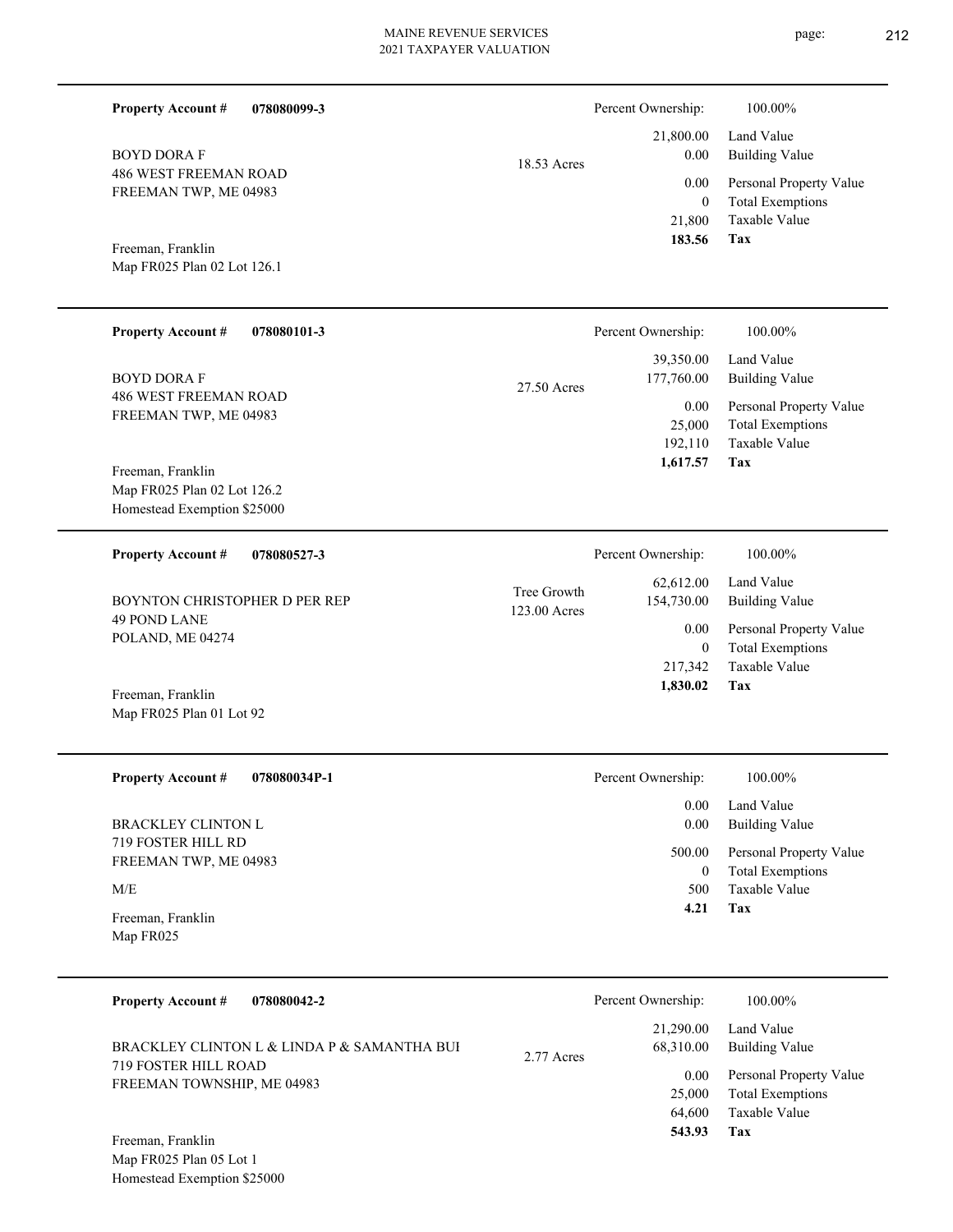| 078080046-2<br><b>Property Account #</b>                     | Percent Ownership:               | 100.00%                                                             |
|--------------------------------------------------------------|----------------------------------|---------------------------------------------------------------------|
| BRACKLEY CLINTON L JR & LINDA P<br><b>719 FOSTER HILL RD</b> | 50,340.00<br>0.00<br>64.65 Acres | Land Value<br><b>Building Value</b>                                 |
| FREEMAN TWP, ME 04983                                        | 0.00<br>$\Omega$<br>50,340       | Personal Property Value<br><b>Total Exemptions</b><br>Taxable Value |
| Freeman, Franklin<br>Map FR025 Plan 02 Lot 17                | 423.86                           | Tax                                                                 |
| <b>Property Account #</b><br>078080048-3                     | Percent Ownership:               | 100.00%                                                             |

20.00 Acres

719 FOSTER HILL RD FREEMAN TWP, ME 04983 BRACKLEY CLINTON L JR ET AL

Map FR025 Plan 02 Lot 11.1 Freeman, Franklin

Map FR025 Plan 05 Lot 9

**078080049-1 Tax** Taxable Value Total Exemptions Personal Property Value Building Value Land Value 74 N MAIN STREET STRONG, ME 04983 **Property Account #** Freeman, Franklin BRACKLEY DURWOOD 22,480 0  **189.28** 22,480.00 0.00 0.00 4.40 Acres Percent Ownership:  $100.00\%$ 

| <b>Property Account #</b><br>078080141-2                                     | Percent Ownership:                     | 100.00%                                                             |
|------------------------------------------------------------------------------|----------------------------------------|---------------------------------------------------------------------|
| <b>BREWER NEIL H</b>                                                         | 18,730.00<br>14,500.00<br>$2.00$ Acres | Land Value<br><b>Building Value</b>                                 |
| 246 COOK HILL ROAD<br>FREEMAN TWP, ME 04983                                  | 0.00<br>25,000<br>8,230                | Personal Property Value<br><b>Total Exemptions</b><br>Taxable Value |
| Freeman, Franklin<br>Map FR025 Plan 02 Lot 83<br>Homestead Exemption \$25000 | 69.30                                  | Tax                                                                 |

| 078080149-2<br><b>Property Account #</b>                                 | Percent Ownership:<br>100.00%                                                         |  |
|--------------------------------------------------------------------------|---------------------------------------------------------------------------------------|--|
|                                                                          | Land Value<br>0.00                                                                    |  |
| <b>BROOKS ROBERT</b>                                                     | Building Value<br>18,230.00                                                           |  |
| <b>620 FOSTER HILL ROAD</b><br>FREEMAN, ME 04983<br>VINING MINING LOT 55 | Personal Property Value<br>0.00<br><b>Total Exemptions</b><br>18,230<br>Taxable Value |  |
| Freeman, Franklin<br>Map FR025 Plan 02 Lot 56                            | 0.00<br>Tax                                                                           |  |

Homestead Exemption \$18230

**Tax**

 22,870 0

 22,870.00 0.00 0.00

 **192.57**

Taxable Value Total Exemptions Personal Property Value

Building Value Land Value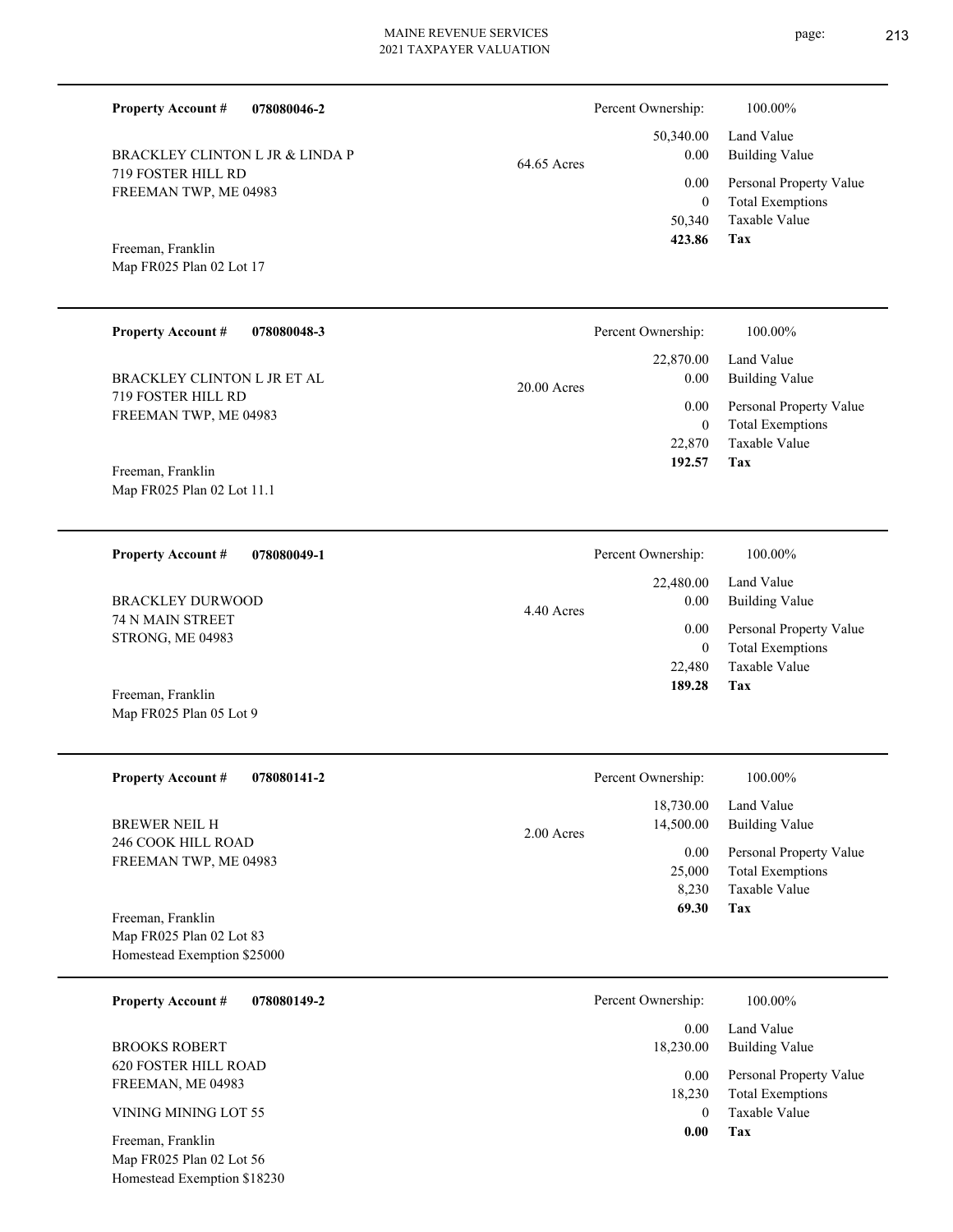| $26.00$ Acres |
|---------------|
|               |

CROFTON, MD 21114

**078080293-3**

#### **Tax** Taxable Value Total Exemptions Personal Property Value Building Value Land Value 27,250 0  **229.45** 27,250.00 0.00 0.00 Percent Ownership:  $100.00\%$

Map FR025 Plan 02 Lot 170 Freeman, Franklin

2064 LAKEGROVE LANE

BROWN CLARENCE G III

**Property Account #**

| <b>Property Account #</b><br>078080148-6        | Percent Ownership:                     | 100.00%                                                             |
|-------------------------------------------------|----------------------------------------|---------------------------------------------------------------------|
| <b>BUBIER SAMANTHA B</b>                        | 15,390.00<br>18,160.00<br>$0.49$ Acres | Land Value<br>Building Value                                        |
| <b>623 BAKER HILL ROAD</b><br>FREEMAN, ME 04983 | 0.00<br>25,000<br>8,550                | Personal Property Value<br><b>Total Exemptions</b><br>Taxable Value |
| Freeman, Franklin<br>Map FR025 Plan 05 Lot 3.1  | 71.99                                  | Tax                                                                 |

Homestead Exemption \$25000

Map FR025 Plan 05 Lot 12 Homestead Exemption \$25000

Map FR025 Plan 02 Lot 23.2

| <b>Property Account #</b><br>078080044-2  | Percent Ownership:                       | 100.00%                                  |
|-------------------------------------------|------------------------------------------|------------------------------------------|
| <b>BUBIER STEVEN L &amp; ARLENE P</b>     | 34,100.00<br>106,570.00<br>$20.32$ Acres | Land Value<br>Building Value             |
| 731 FOSTER HILL ROAD<br>FREEMAN, ME 04983 | 0.00                                     | Personal Property Value                  |
|                                           | 25,000<br>115,670                        | <b>Total Exemptions</b><br>Taxable Value |
| Freeman, Franklin                         | 973.94                                   | Tax                                      |

| <b>Property Account #</b><br>078080054-2  | Percent Ownership:    | 100.00%                 |
|-------------------------------------------|-----------------------|-------------------------|
|                                           | 20,680.00             | Land Value              |
| <b>BURBANK JOHN E III</b>                 | 0.00<br>$17.00$ Acres | Building Value          |
| 106 HAVILAND ROAD<br>RIDGEFIELD, CT 06877 | 0.00                  | Personal Property Value |
|                                           | $\overline{0}$        | <b>Total Exemptions</b> |
|                                           | 20,680                | Taxable Value           |
| Freeman, Franklin                         | 174.13                | Tax                     |
| Map FR025 Plan 02 Lot 71                  |                       |                         |

| 078080055-2<br><b>Property Account #</b> | Percent Ownership:               | 100.00%                                                             |
|------------------------------------------|----------------------------------|---------------------------------------------------------------------|
| BURBANK JOHN E III<br>106 HAVILAND ROAD  | 2,250.00<br>0.00<br>$0.25$ Acres | Land Value<br>Building Value                                        |
| RIDGEFIELD, CT 06877                     | 0.00<br>0<br>2.250               | Personal Property Value<br><b>Total Exemptions</b><br>Taxable Value |
| Freeman, Franklin                        | 18.95                            | Tax                                                                 |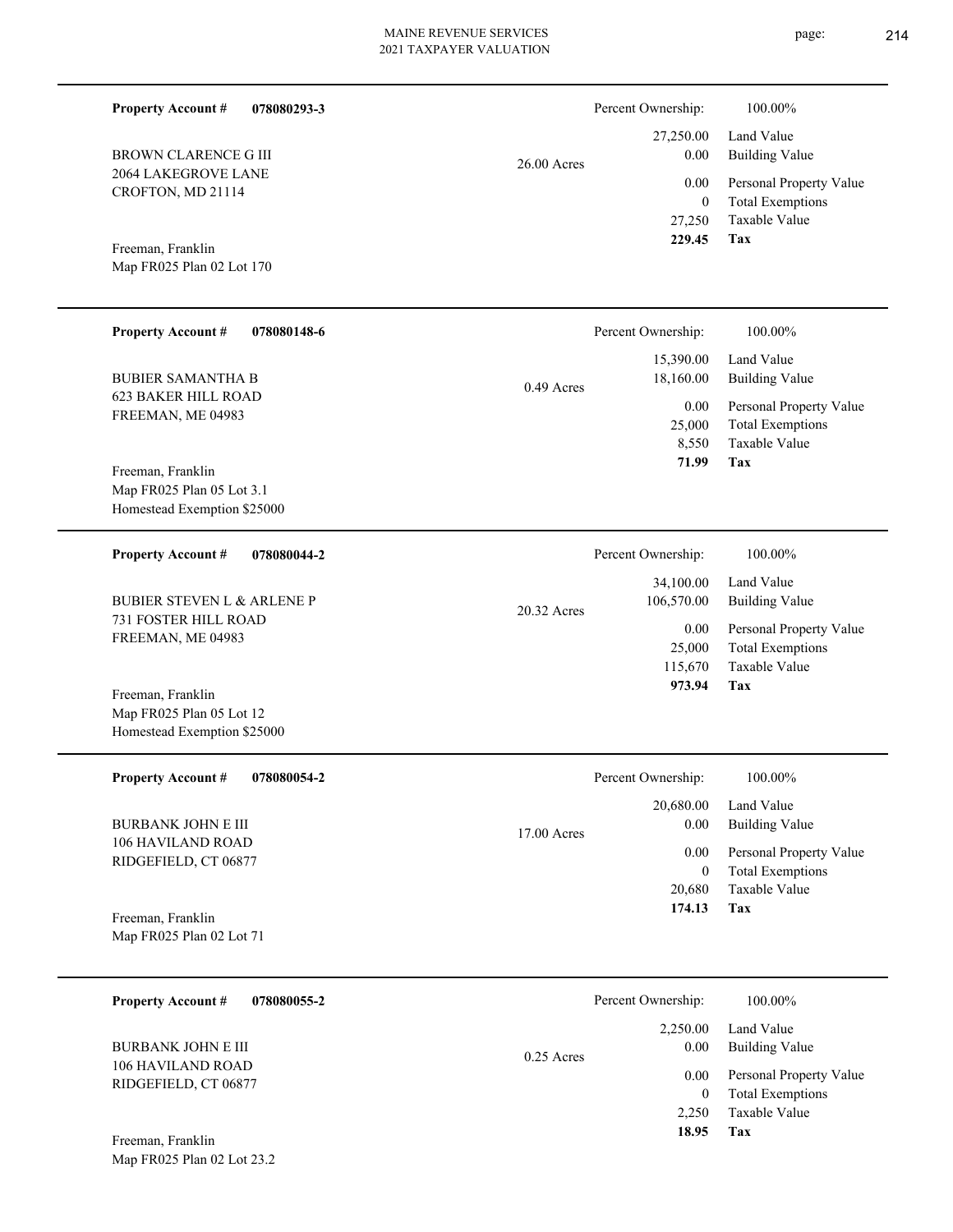| <b>Property Account #</b>                               | 078082079-1 |              | Percent Ownership:                         | 100.00%                                                                    |
|---------------------------------------------------------|-------------|--------------|--------------------------------------------|----------------------------------------------------------------------------|
| <b>BURDICK DOLORES A &amp; VINCENT P</b>                |             |              | 10,460.00<br>0.00                          | Land Value<br><b>Building Value</b>                                        |
| <b>35 NASH PARKWAY</b>                                  |             | $3.00$ Acres | 0.00                                       | Personal Property Value                                                    |
| SOMERSWORTH, NH 03878<br>Freeman, Franklin              |             |              | $\overline{0}$<br>10,460<br>88.07          | <b>Total Exemptions</b><br>Taxable Value<br><b>Tax</b>                     |
| Map FR025 Plan 09 Lot 65.11                             |             |              |                                            |                                                                            |
| <b>Property Account #</b>                               | 078080112-1 |              | Percent Ownership:                         | 100.00%                                                                    |
| CALLAHAN TIMOTHY E                                      |             | $0.96$ Acres | 19,820.00<br>135,790.00                    | Land Value<br><b>Building Value</b>                                        |
| PO BOX 136<br><b>39 HUFF ROAD</b>                       |             |              | $0.00\,$                                   | Personal Property Value                                                    |
| STRONG, ME 04983                                        |             |              | 25,000<br>130,610                          | <b>Total Exemptions</b><br><b>Taxable Value</b>                            |
| Freeman, Franklin                                       |             |              | 1,099.74                                   | Tax                                                                        |
| Map FR025 Plan 06 Lot 14<br>Homestead Exemption \$25000 |             |              |                                            |                                                                            |
|                                                         |             |              |                                            |                                                                            |
| <b>Property Account #</b>                               | 078080377-4 |              | Percent Ownership:                         | 100.00%                                                                    |
| <b>CALLAWAY KEVIN</b>                                   |             | 28.00 Acres  | 37,710.00<br>29,270.00                     | Land Value<br><b>Building Value</b>                                        |
| 9737 BRENTSVILLE ROAD<br>MANASSAS, VA 20112             |             |              | 0.00<br>$\overline{0}$<br>66,980           | Personal Property Value<br><b>Total Exemptions</b><br>Taxable Value        |
| Freeman, Franklin<br>Map FR025 Plan 01 Lot 124.1        |             |              | 563.97                                     | Tax                                                                        |
| <b>Property Account #</b>                               | 078080376-6 |              | Percent Ownership:                         | 100.00%                                                                    |
| <b>CALOURO MELISSA</b>                                  |             |              | 25,790.00<br>88,010.00                     | Land Value<br><b>Building Value</b>                                        |
| 1307 MIDDLE ROAD                                        |             | 8.93 Acres   | $0.00\,$                                   | Personal Property Value                                                    |
| NEW PORTLAND, ME 04961                                  |             |              | $\overline{0}$<br>113,800                  | <b>Total Exemptions</b><br>Taxable Value                                   |
| Freeman, Franklin<br>Map FR025 Plan 03 Lot 45           |             |              | 958.20                                     | Tax                                                                        |
| <b>Property Account #</b>                               | 078080038-4 |              | Percent Ownership:                         | 100.00%                                                                    |
| <b>CAMPBELL JOHN S</b>                                  |             | 33.50 Acres  | 32,730.00<br>0.00                          | Land Value<br><b>Building Value</b>                                        |
| 7 BENTRIDGE DRIVE<br>FALMOUTH, ME 04105                 |             |              | 0.00<br>$\overline{0}$<br>32,730<br>275.59 | Personal Property Value<br><b>Total Exemptions</b><br>Taxable Value<br>Tax |
| Freeman, Franklin<br>Map FR025 Plan 01 Lot 105          |             |              |                                            |                                                                            |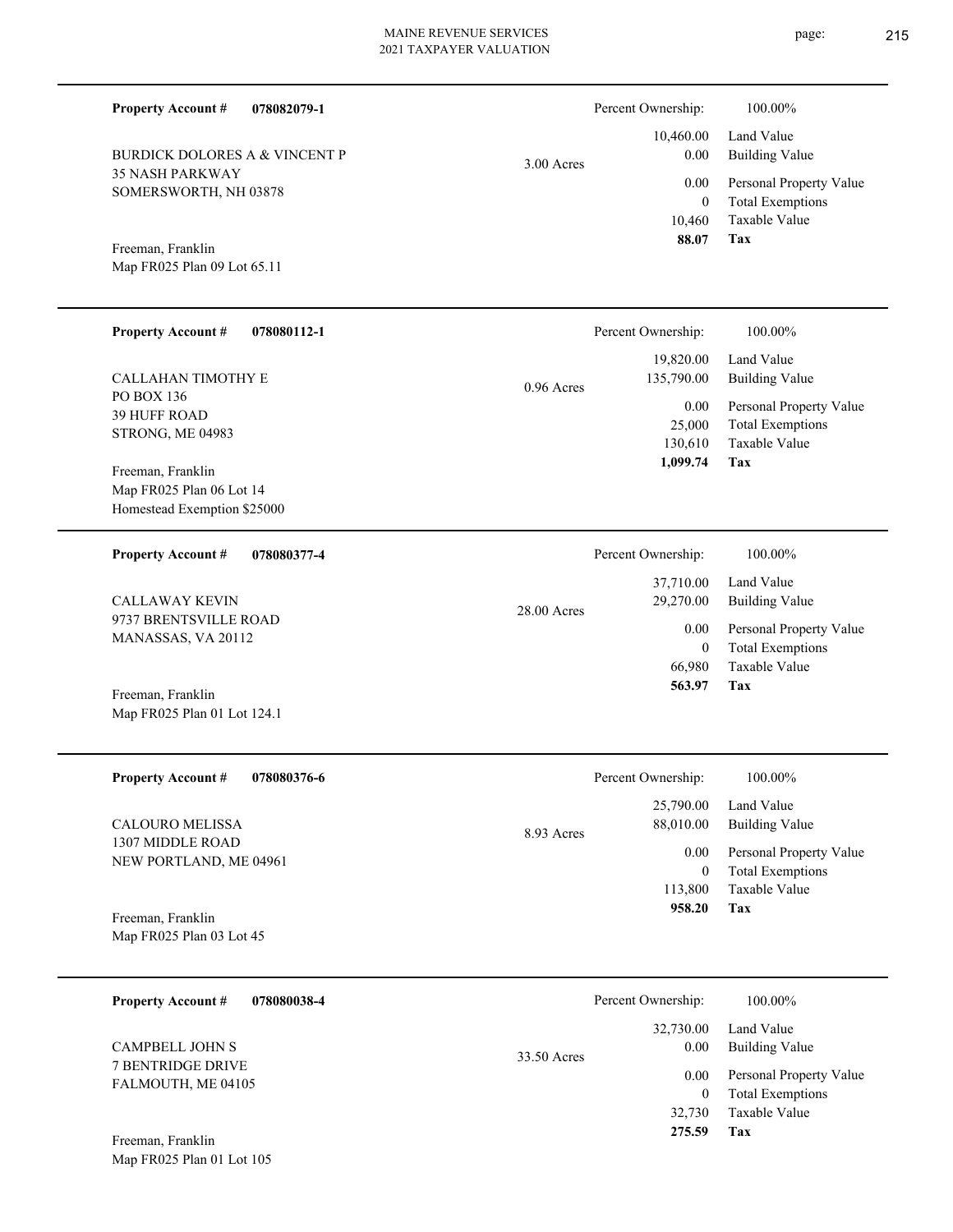| 078080118-3<br><b>Property Account #</b>                   |              | Percent Ownership:                       | 100.00%                                                                           |
|------------------------------------------------------------|--------------|------------------------------------------|-----------------------------------------------------------------------------------|
| CAPEWELL MARTIN J & AMANDA M                               | 120.00 Acres | 76,700.00<br>0.00                        | Land Value<br><b>Building Value</b>                                               |
| 819 WEST FREEMAN RD<br>FREEMAN TWP, ME 04983               |              | 0.00<br>$\mathbf{0}$<br>76,700<br>645.81 | Personal Property Value<br><b>Total Exemptions</b><br><b>Taxable Value</b><br>Tax |
| Freeman, Franklin<br>Map FR025 Plan 02 Lot 64 65 66        |              |                                          |                                                                                   |
| <b>Property Account #</b><br>078080168-4                   |              | Percent Ownership:                       | 100.00%                                                                           |
| CAPEWELL MARTIN J & AMANDA M                               | 3.25 Acres   | 21,640.00<br>162,990.00                  | Land Value<br><b>Building Value</b>                                               |
| <b>819 WEST FREEMAN ROAD</b><br>FREEMAN TOWNSHIP, ME 04983 |              | 0.00<br>$\theta$<br>184,630              | Personal Property Value<br><b>Total Exemptions</b><br>Taxable Value               |
| Freeman, Franklin<br>Map FR025 Plan 02 Lot 67              |              | 1,554.58                                 | Tax                                                                               |
| <b>Property Account #</b><br>078080169-4                   |              | Percent Ownership:                       | 100.00%                                                                           |
| CAPEWELL MARTIN J & AMANDA M                               | 4.53 Acres   | 11,580.00<br>0.00                        | Land Value<br><b>Building Value</b>                                               |
| 819 WEST FREEMAN ROAD<br>FREEMAN TOWNSHIP, ME 04983        |              | 0.00<br>$\mathbf{0}$<br>11,580           | Personal Property Value<br><b>Total Exemptions</b><br>Taxable Value               |
| Freeman, Franklin<br>Map FR025 Plan 02 Lot 68.2            |              | 97.50                                    | <b>Tax</b>                                                                        |
| <b>Property Account #</b><br>078080188-4                   |              | Percent Ownership:                       | 100.00%                                                                           |
| CAPEWELL MARTIN J & AMANDA M                               | 9.13 Acres   | 14,930.00<br>0.00                        | Land Value<br><b>Building Value</b>                                               |
| 819 WEST FREEMAN ROAD<br>FREEMAN TOWNSHIP, ME 04983        |              | 0.00<br>$\boldsymbol{0}$                 | Personal Property Value<br><b>Total Exemptions</b>                                |

Map FR025 Plan 02 Lot 68.1 Freeman, Franklin

| 078080265-9<br><b>Property Account #</b>            | Percent Ownership:    | 100.00%                 |
|-----------------------------------------------------|-----------------------|-------------------------|
|                                                     | 28,490.00             | Land Value              |
| CAPEWELL MARTIN J & AMANDA M                        | 0.00<br>$40.00$ Acres | Building Value          |
| 819 WEST FREEMAN ROAD<br>FREEMAN TOWNSHIP, ME 04983 | 0.00                  | Personal Property Value |
|                                                     | 0                     | <b>Total Exemptions</b> |
| <b>OPEN SPACE 37 ACRES</b>                          | 28,490                | Taxable Value           |
| Freeman, Franklin                                   | 239.89                | Tax                     |
| Map FR025 Plan 02 Lot 70                            |                       |                         |

**Tax**

14,930

 **125.71**

Taxable Value

page: 216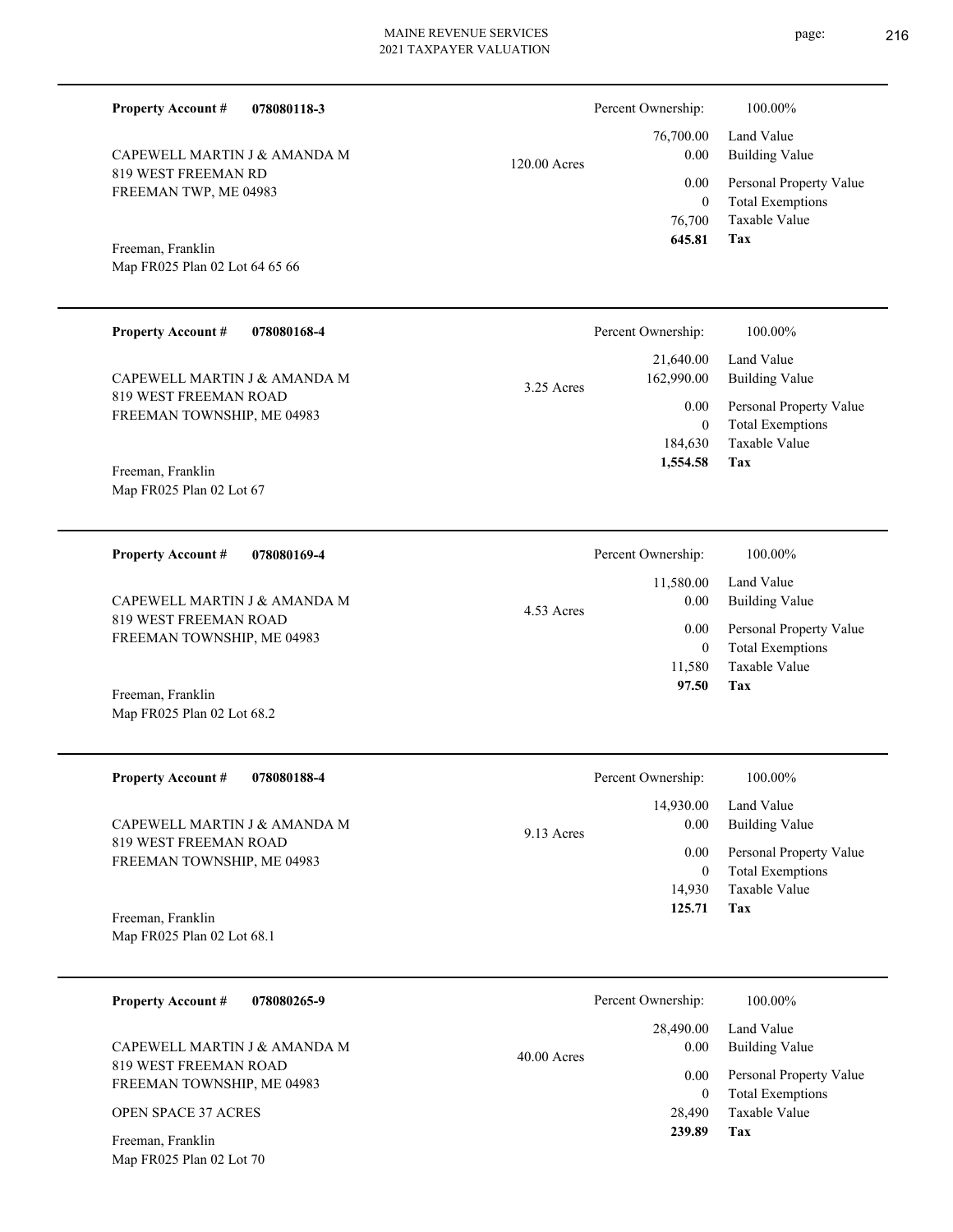| <b>Property Account #</b><br>078080370-2           | Percent Ownership:                     | 100.00%                                                             |
|----------------------------------------------------|----------------------------------------|---------------------------------------------------------------------|
| CAPEWELL MARTIN J & AMANDA M                       | 11,310.00<br>0.00<br>$4.16$ Acres      | Land Value<br><b>Building Value</b>                                 |
| 819 WEST FREEMAN RD<br>FREEMAN TWP, ME 04983       | 0.00<br>$\boldsymbol{0}$<br>11,310     | Personal Property Value<br><b>Total Exemptions</b><br>Taxable Value |
| Freeman, Franklin                                  | 95.23                                  | Tax                                                                 |
| Map FR025 Plan 02 Lot 69.2                         |                                        |                                                                     |
| <b>Property Account #</b><br>078080371-3           | Percent Ownership:                     | 100.00%                                                             |
| CAPEWELL MARTIN J & AMANDA M                       | 11,310.00<br>0.00<br>4.16 Acres        | Land Value<br><b>Building Value</b>                                 |
| 819 WEST FREEMAN RD<br>FREEMAN TWP, ME 04983       | 0.00<br>$\overline{0}$                 | Personal Property Value<br><b>Total Exemptions</b>                  |
| Freeman, Franklin                                  | 11,310<br>95.23                        | Taxable Value<br>Tax                                                |
| Map FR025 Plan 02 Lot 69.3                         |                                        |                                                                     |
| 078080225-3<br><b>Property Account #</b>           | Percent Ownership:                     | 100.00%                                                             |
| <b>CARLOW JEAN A</b>                               | 20,000.00<br>39,700.00<br>1.00 Acres   | Land Value<br><b>Building Value</b>                                 |
| 28 W FREEMAN RD<br>STRONG, ME 04983-3041           | 0.00<br>$\mathbf{0}$                   | Personal Property Value<br><b>Total Exemptions</b>                  |
|                                                    | 59,700<br>502.67                       | Taxable Value<br>Tax                                                |
| Freeman, Franklin<br>Map FR025 Plan 06 Lot 11      |                                        |                                                                     |
| <b>Property Account #</b><br>078080032P-1          | Percent Ownership:                     | 100.00%                                                             |
|                                                    | 0.00                                   | Land Value<br><b>Building Value</b>                                 |
| <b>CARLTON ROBERT S</b><br><b>45 RAMSDELL ROAD</b> | 0.00<br>0.00                           | Personal Property Value                                             |
| KINGFIELD, ME 04947<br>M/E                         | $\overline{0}$<br>$\theta$             | <b>Total Exemptions</b><br>Taxable Value                            |
| Freeman, Franklin<br>Map FR025                     | 0.00                                   | Tax                                                                 |
|                                                    |                                        |                                                                     |
| <b>Property Account #</b><br>078080387-2           | Percent Ownership:                     | 100.00%                                                             |
| <b>CARLTON ROBERT S &amp; SUSAN B</b>              | 40,480.00<br>261,620.00<br>29.05 Acres | Land Value<br><b>Building Value</b>                                 |
| <b>45 RAMSDELL ROAD</b><br>KINGFIELD, ME 04947     | 0.00<br>25,000<br>277,100              | Personal Property Value<br><b>Total Exemptions</b><br>Taxable Value |

**Tax 2,333.18**

Map FR025 Plan 01 Lot 52.2 52.6 Homestead Exemption \$25000 Freeman, Franklin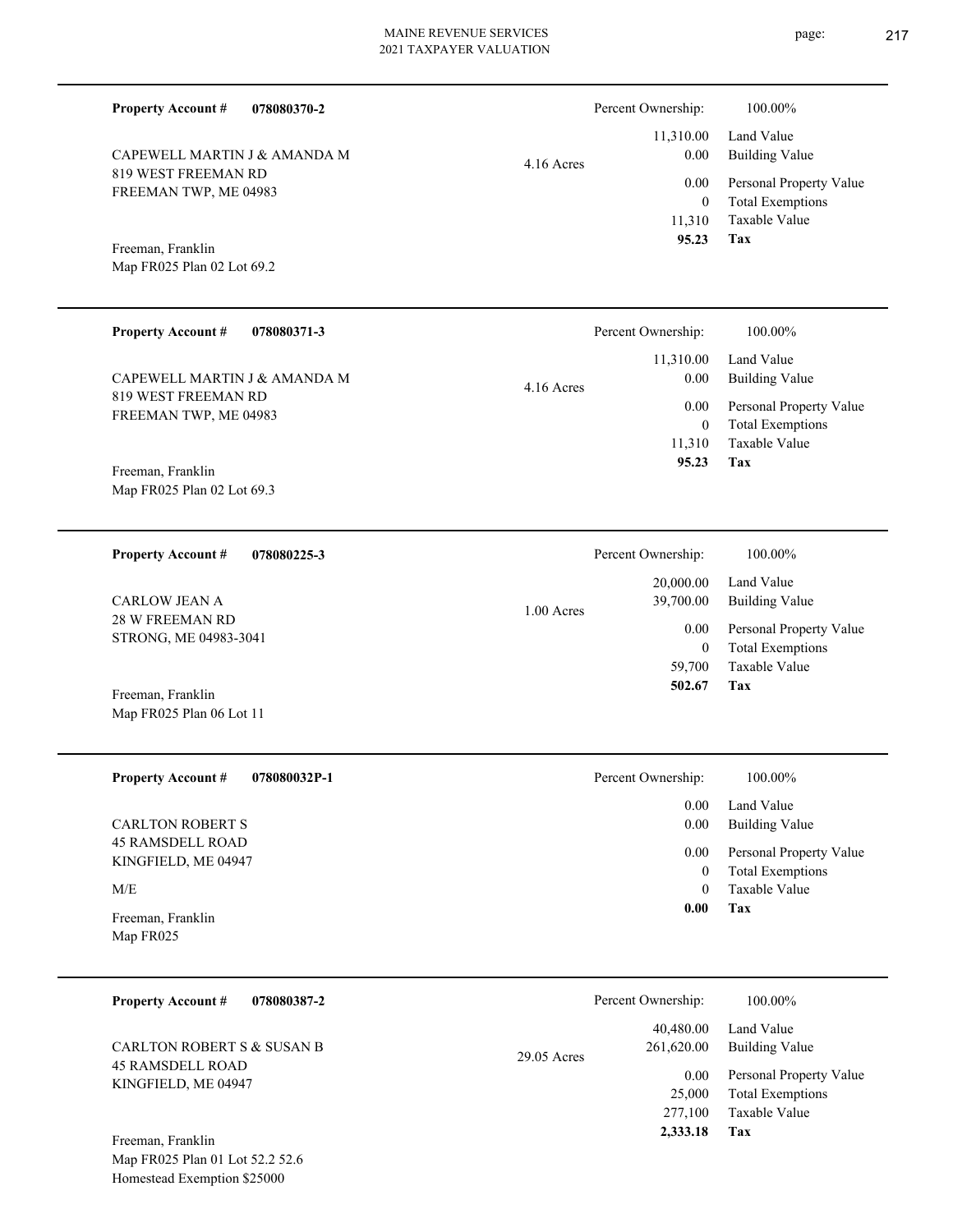| <b>Property Account #</b><br>078080155-3                                                                                 |                             | Percent Ownership:                                 | 100.00%                                                                    |
|--------------------------------------------------------------------------------------------------------------------------|-----------------------------|----------------------------------------------------|----------------------------------------------------------------------------|
| <b>CARRIER E J INC</b>                                                                                                   | Tree Growth<br>428.00 Acres | 131,425.00<br>0.00                                 | Land Value<br><b>Building Value</b>                                        |
| <b>PO BOX 489</b><br>JACKMAN, ME 04945                                                                                   |                             | 0.00                                               | Personal Property Value                                                    |
| Freeman, Franklin<br>Map FR025 Plan 01 Lot 81.1 82                                                                       |                             | $\overline{0}$<br>131,425<br>1,106.60              | <b>Total Exemptions</b><br><b>Taxable Value</b><br>Tax                     |
| <b>Property Account #</b><br>078080274-2                                                                                 |                             | Percent Ownership:                                 | 100.00%                                                                    |
| <b>CAVALIERE LORRAINE E</b>                                                                                              | 5.91 Acres                  | 23,580.00<br>143,970.00                            | Land Value<br><b>Building Value</b>                                        |
| PO BOX 947<br>FARMINGTON, ME 04938                                                                                       |                             | 0.00<br>25,000<br>142,550<br>1,200.27              | Personal Property Value<br><b>Total Exemptions</b><br>Taxable Value<br>Tax |
| Freeman, Franklin<br>Map FR025 Plan 02 Lot 168.3<br>Homestead Exemption \$25000                                          |                             |                                                    |                                                                            |
| <b>Property Account #</b><br>078080064-1                                                                                 |                             | Percent Ownership:                                 | 100.00%                                                                    |
| CENTRAL MAINE POWER CO                                                                                                   |                             | 849,700.00<br>0.00                                 | Land Value<br><b>Building Value</b>                                        |
| %AVANGRID MANAGEMENT<br>COMPANY-LOCAL TA                                                                                 |                             | 0.00<br>$\overline{0}$                             | Personal Property Value<br><b>Total Exemptions</b>                         |
| ONE CITY CENTER, 5TH FLOOR<br>DISTRIBUTION SYSTEM<br>PORTLAND, ME04101<br>Freeman, Franklin<br>Map FR025 Plan 01 Lot 500 |                             | 849,700<br>7,154.47                                | <b>Taxable Value</b><br>Tax                                                |
|                                                                                                                          |                             |                                                    |                                                                            |
| <b>Property Account #</b><br>078080480-1                                                                                 |                             | Percent Ownership:                                 | 100.00%                                                                    |
| CHADBOURNE BASIL C                                                                                                       | $2.03$ Acres                | 20,750.00<br>69,770.00                             | Land Value<br><b>Building Value</b>                                        |
| PO BOX 560<br>STRONG, ME 04983                                                                                           |                             | 0.00<br>25,000<br>65,520<br>551.68                 | Personal Property Value<br><b>Total Exemptions</b><br>Taxable Value<br>Tax |
| Freeman, Franklin<br>Map FR025 Plan 02 Lot 124.3<br>Homestead Exemption \$25000                                          |                             |                                                    |                                                                            |
| <b>Property Account #</b><br>078080385-4                                                                                 |                             | Percent Ownership:                                 | 100.00%                                                                    |
| CHADBOURNE CARL DAMION                                                                                                   | 35.30 Acres                 | 34,040.00<br>0.00                                  | Land Value<br><b>Building Value</b>                                        |
| PO BOX 530<br>BELGRADE LAKES, ME 04918                                                                                   | 0.00<br>$\mathbf{0}$        | Personal Property Value<br><b>Total Exemptions</b> |                                                                            |
|                                                                                                                          |                             | 34,040<br>286.62                                   | Taxable Value<br>Tax                                                       |

Map FR025 Plan 02 Lot 124 Freeman, Franklin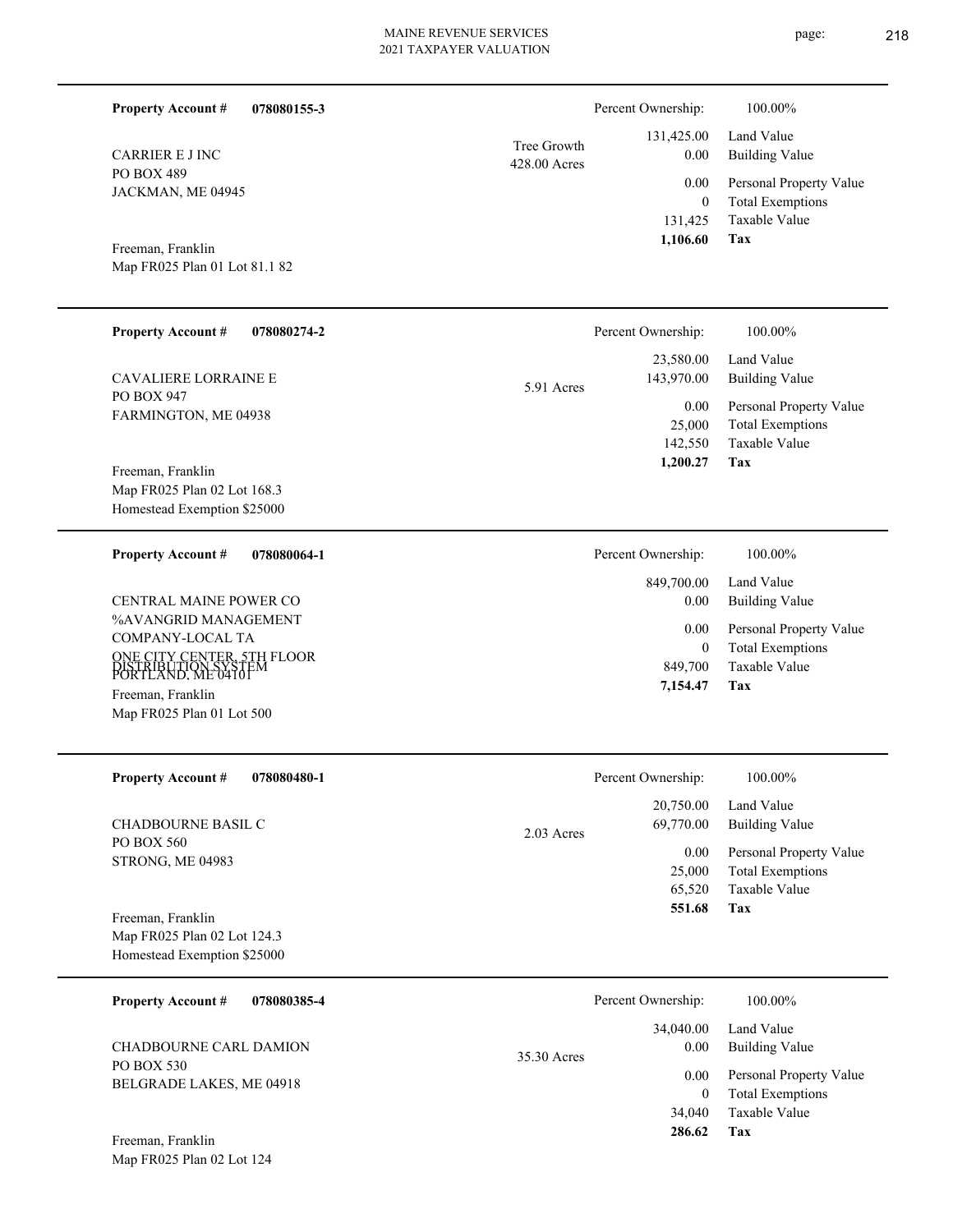| <b>Property Account #</b><br>078080065-1                  |             | Percent Ownership:                         | 100.00%                                                                    |
|-----------------------------------------------------------|-------------|--------------------------------------------|----------------------------------------------------------------------------|
| CHAISSON JOSEPH M ET AL                                   | 11.19 Acres | 16,440.00<br>0.00                          | Land Value<br><b>Building Value</b>                                        |
| 245 ALLEN PT RD<br>SO HARPSWELL, ME 04079                 |             | 0.00<br>$\overline{0}$<br>16,440<br>138.42 | Personal Property Value<br><b>Total Exemptions</b><br>Taxable Value<br>Tax |
| Freeman, Franklin<br>Map FR025 Plan 02 Lot 2.2            |             |                                            |                                                                            |
| <b>Property Account #</b><br>078082052-1                  |             | Percent Ownership:                         | 100.00%                                                                    |
| <b>CHARLES CYNTHIA</b>                                    | 3.62 Acres  | 21,910.00<br>210,610.00                    | Land Value<br><b>Building Value</b>                                        |
| PO BOX 465<br>KINGFIELD, ME 04947<br>Freeman, Franklin    |             | 0.00<br>25,000<br>207,520<br>1,747.32      | Personal Property Value<br><b>Total Exemptions</b><br>Taxable Value<br>Tax |
| Map FR025 Plan 03 Lot 46.1<br>Homestead Exemption \$25000 |             |                                            |                                                                            |
| <b>Property Account #</b><br>078080098-4                  |             | Percent Ownership:                         | 100.00%                                                                    |
| <b>CHARLES KENRIC</b>                                     | 6.25 Acres  | 23,830.00<br>104,220.00                    | Land Value<br><b>Building Value</b>                                        |
| PO BOX 465<br>KINGFIELD, ME 04947                         |             | 0.00<br>$\overline{0}$                     | Personal Property Value<br><b>Total Exemptions</b>                         |
| Freeman, Franklin<br>Map FR025 Plan 03 Lot 37 38 44       |             | 128,050<br>1,078.18                        | Taxable Value<br>Tax                                                       |
| <b>Property Account #</b><br>078080067-2                  |             | Percent Ownership:                         | 100.00%                                                                    |
| <b>CHASE ANDREW F &amp; TAMI J</b>                        | 32.00 Acres | 34,394.00<br>348,080.00                    | Land Value<br><b>Building Value</b>                                        |
| <b>627 SALEM ROAD</b><br>KINGFIELD, ME 04947-9715         |             | 0.00<br>25,000                             | Personal Property Value<br><b>Total Exemptions</b>                         |
| <b>FARM LAND</b><br>Freeman, Franklin                     |             | 357,474<br>3,009.93                        | Taxable Value<br>Tax                                                       |
| Map FR025 Plan 01 Lot 19<br>Homestead Exemption \$25000   |             |                                            |                                                                            |
| <b>Property Account #</b><br>078080434-2                  |             | Percent Ownership:                         | 100.00%                                                                    |
| CHASE ANDREW F & TAMI J                                   | 67.42 Acres | 37,184.40<br>35,210.00                     | Land Value<br><b>Building Value</b>                                        |
| 627 SALEM ROAD<br>KINGFIELD, ME 04947-9715                |             | 0.00<br>$\overline{0}$                     | Personal Property Value<br><b>Total Exemptions</b>                         |
| FARM LAND 04                                              |             | 72,394<br>609.56                           | Taxable Value<br>Tax                                                       |
| Freeman, Franklin<br>Map FR025 Plan 01 Lot 20             |             |                                            |                                                                            |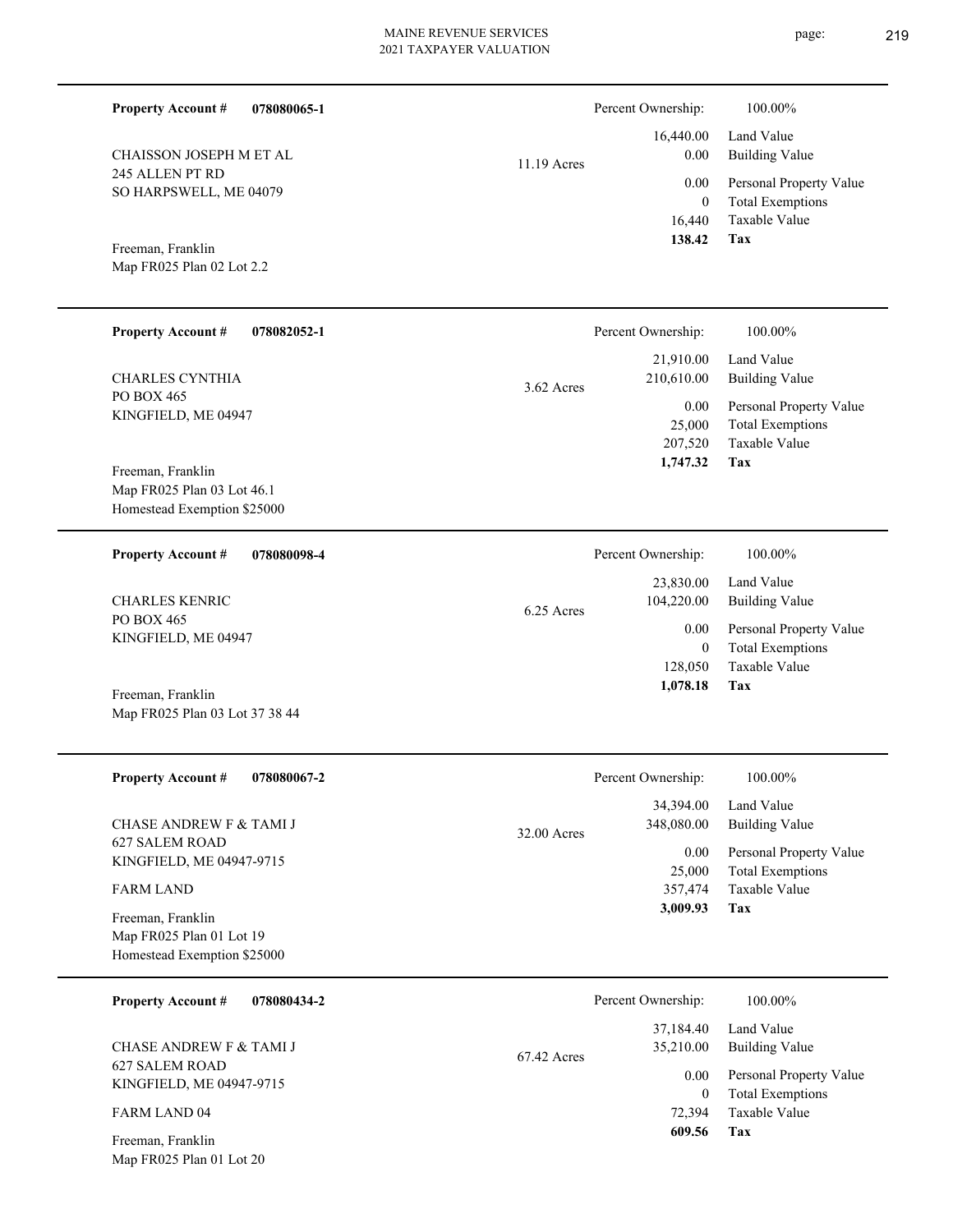page: 220

| <b>Property Account #</b>                                                      | 078080536-2                  |              | Percent Ownership:                         | 100.00%                                                                    |
|--------------------------------------------------------------------------------|------------------------------|--------------|--------------------------------------------|----------------------------------------------------------------------------|
| <b>CHASE FAMILY TRUST</b>                                                      |                              | $2.00$ Acres | 20,730.00<br>96,520.00                     | Land Value<br><b>Building Value</b>                                        |
| <b>609 SALEM ROAD</b><br>KINGFIELD, ME 04947                                   |                              |              | 0.00<br>25,000<br>92,250                   | Personal Property Value<br><b>Total Exemptions</b><br>Taxable Value        |
| Freeman, Franklin                                                              |                              |              | 776.75                                     | Tax                                                                        |
| Map FR025 Plan 01 Lot 21.8<br>Homestead Exemption \$25000                      |                              |              |                                            |                                                                            |
| <b>Property Account #</b>                                                      | 078080412-1                  |              | Percent Ownership:                         | 100.00%                                                                    |
| <b>CHASE MICHAEL &amp; DONNA</b>                                               |                              | 4.70 Acres   | 19,200.00<br>116,920.00                    | Land Value<br><b>Building Value</b>                                        |
| 674 SALEM RD<br>KINGFIELD, ME 04947                                            |                              |              | 0.00<br>25,000<br>111,120                  | Personal Property Value<br><b>Total Exemptions</b><br>Taxable Value        |
| Freeman, Franklin<br>Map FR025 Plan 01 Lot 20.1<br>Homestead Exemption \$25000 |                              |              | 935.63                                     | Tax                                                                        |
| <b>Property Account #</b>                                                      | 078082035-1                  |              | Percent Ownership:                         | 100.00%                                                                    |
| CHICK CHERYL A                                                                 |                              | $1.10$ Acres | 20,070.00<br>168,070.00                    | Land Value<br><b>Building Value</b>                                        |
| <b>35 HUFF ROAD</b><br>FREEMAN TWP, ME 04983                                   |                              |              | 0.00<br>25,000<br>163,140                  | Personal Property Value<br><b>Total Exemptions</b><br>Taxable Value        |
| Freeman, Franklin<br>Map FR025 Plan 06 Lot 12.1<br>Homestead Exemption \$25000 |                              |              | 1,373.64                                   | Tax                                                                        |
| <b>Property Account #</b>                                                      | 078080068-1                  |              | Percent Ownership:                         | 100.00%                                                                    |
|                                                                                | CHICK SR DOUGLAS E & JOYCE L | 5.31 Acres   | 21,150.00<br>7,790.00                      | Land Value<br><b>Building Value</b>                                        |
| 565 FARMINGTON RD<br>STRONG, ME 04983-9801                                     |                              |              | 0.00<br>$\overline{0}$<br>28,940<br>243.67 | Personal Property Value<br><b>Total Exemptions</b><br>Taxable Value<br>Tax |
| Freeman, Franklin<br>Map FR025 Plan 06 Lot 12.1                                |                              |              |                                            |                                                                            |
| <b>Property Account #</b>                                                      | 078080069-1                  |              | Percent Ownership:                         | 100.00%                                                                    |
|                                                                                | CHICK SR DOUGLAS E & JOYCE L |              | 8,820.00<br>0.00                           | Land Value<br><b>Building Value</b>                                        |
| 565 FARMINGTON RD<br>STRONG, ME 04983-9801<br>Freeman, Franklin                |                              | 0.95 Acres   | 0.00<br>$\mathbf{0}$<br>8,820<br>74.26     | Personal Property Value<br><b>Total Exemptions</b><br>Taxable Value<br>Tax |
| Map FR025 Plan 06 Lot 13                                                       |                              |              |                                            |                                                                            |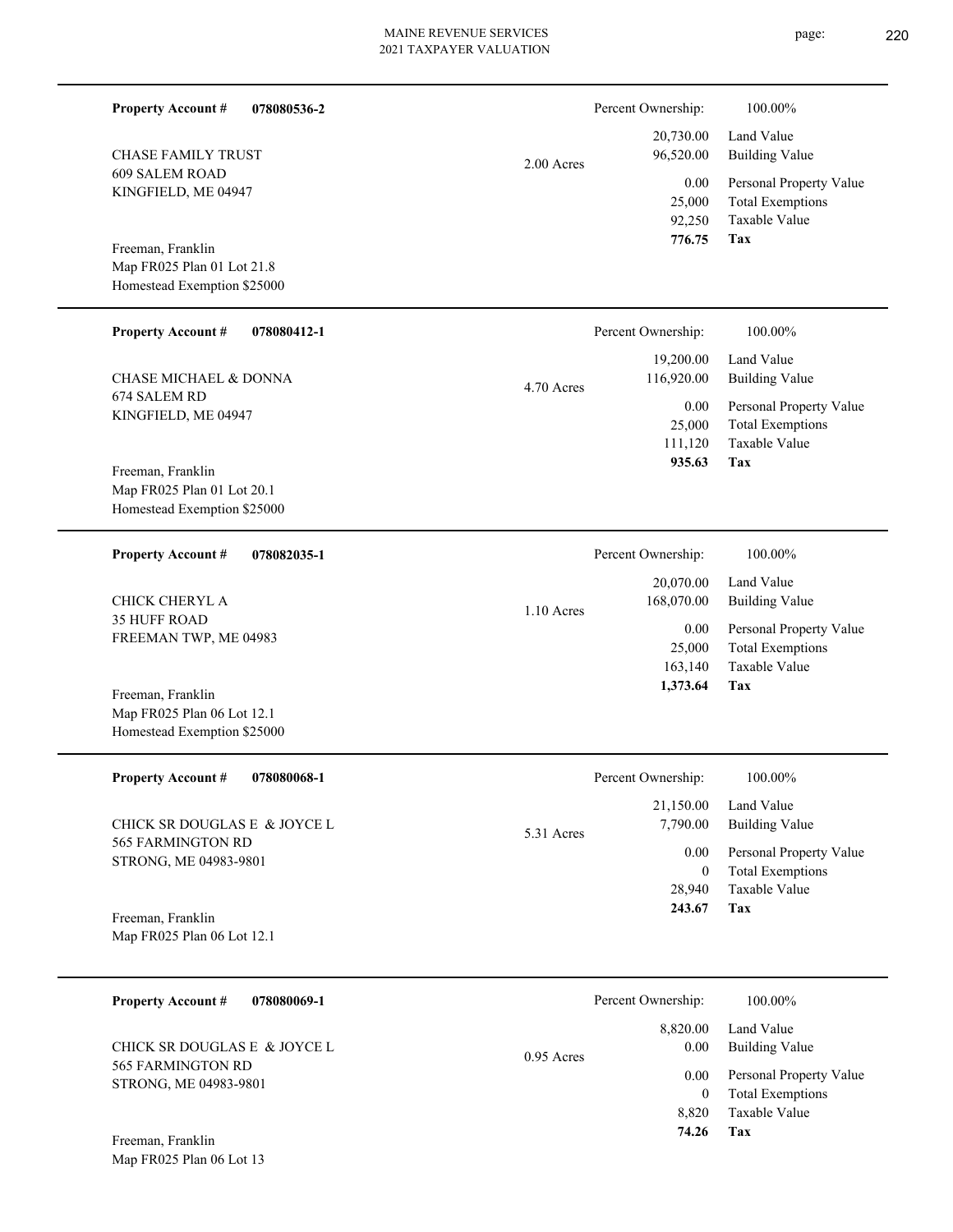12.00 Acres

**078080388-1 Property Account #**

95 LEAVITT RD OSWEGO, NY 13126 CILENTO JOSEPH J

Map FR025 Plan 02 Lot 145.3 Freeman, Franklin

Map FR025 Plan 01 Lot 23.51

| <b>Property Account #</b><br>078082058-2        | Percent Ownership:        | 100.00%                 |
|-------------------------------------------------|---------------------------|-------------------------|
|                                                 | 20,820.00                 | Land Value              |
| COCKERHAM BRENNA M & JAMES M<br>PO BOX 309      | 1,730.00<br>$40.00$ Acres | Building Value          |
| KINGFIELD, ME 04947-0309                        | 0.00                      | Personal Property Value |
|                                                 | $\overline{0}$            | <b>Total Exemptions</b> |
| <b>FARMLAND 04</b>                              | 22,550                    | Taxable Value           |
| Freeman, Franklin<br>Map FR025 Plan 01 Lot 20.3 | 189.87                    | Tax                     |
|                                                 |                           |                         |
|                                                 |                           |                         |

| <b>Property Account #</b><br>078082071-1   | Percent Ownership:                    | 100.00%                                            |
|--------------------------------------------|---------------------------------------|----------------------------------------------------|
| COCKERHAM BRENNA M & JAMES M<br>PO BOX 309 | 22,700.00<br>233,020.00<br>4.70 Acres | Land Value<br>Building Value                       |
| KINGFIELD, ME 04947-0309                   | 0.00<br>$\overline{0}$                | Personal Property Value<br><b>Total Exemptions</b> |
|                                            | 255,720                               | Taxable Value                                      |
| Freeman, Franklin                          | 2,153.16                              | Tax                                                |

| <b>Property Account #</b><br>078080121-3 |             | Percent Ownership: | 100.00%                 |
|------------------------------------------|-------------|--------------------|-------------------------|
|                                          |             | 27,470.00          | Land Value              |
| <b>COFFREN JEFFREY</b>                   | 13.97 Acres | 9,800.00           | <b>Building Value</b>   |
| 513 BAKER HILL ROAD                      |             | 0.00               | Personal Property Value |
| FREEMAN TOWNSHIP, ME 04983               |             | 25,000             | <b>Total Exemptions</b> |
|                                          |             | 12,270             | Taxable Value           |
| Freeman, Franklin                        |             | 103.31             | Tax                     |
| Map FR025 Plan 01 Lot 123                |             |                    |                         |
| Homestead Exemption \$25000              |             |                    |                         |

| <b>Property Account #</b><br>078082014-1 | Percent Ownership: | 100.00%                 |
|------------------------------------------|--------------------|-------------------------|
|                                          | 10.460.00          | Land Value              |
| <b>COLLINS ELIZABETH J</b>               | 0.00<br>3.00 Acres | <b>Building Value</b>   |
| 30 LATHAM ST<br>SOUTH PORTLAND, ME 04106 | 0.00               | Personal Property Value |
|                                          |                    | <b>Total Exemptions</b> |
|                                          | 10.460             | Taxable Value           |
| Freeman, Franklin                        | 88.07              | Tax                     |

Map FR025 Plan 01 Lot 130.2

**Tax**

 17,030 0

 17,030.00 0.00 0.00

Percent Ownership:  $100.00\%$ 

 **143.39**

Taxable Value Total Exemptions Personal Property Value

Building Value Land Value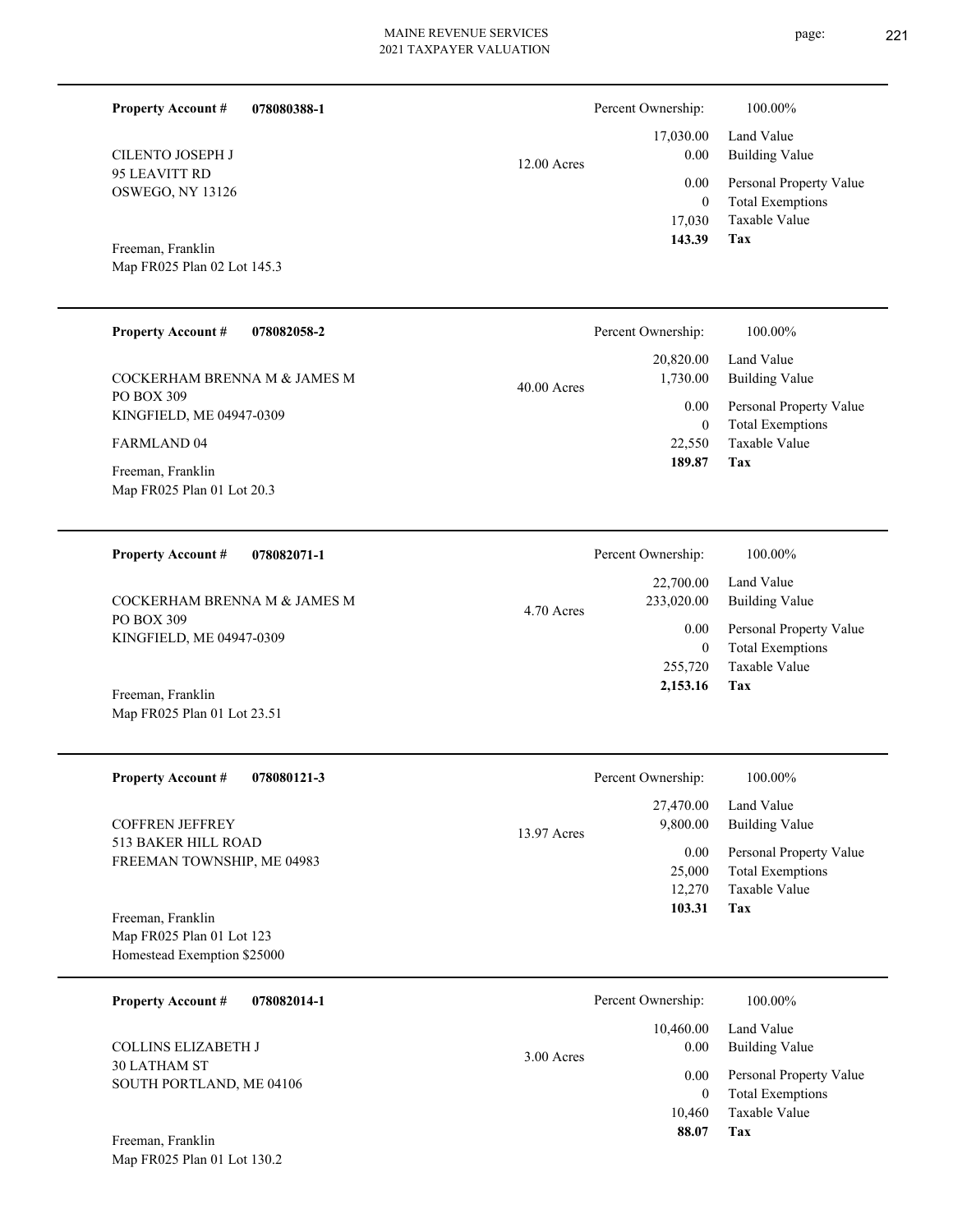| <b>Property Account #</b><br>078080022-1                                  |                            | Percent Ownership:                                                   | 100.00%                                                                                                           |
|---------------------------------------------------------------------------|----------------------------|----------------------------------------------------------------------|-------------------------------------------------------------------------------------------------------------------|
| <b>COOK VIRGINIA</b><br>63 MAIN RD<br>MONTVILLE, NJ 07045                 | 3.88 Acres                 | 12,600.00<br>34,560.00<br>0.00<br>$\overline{0}$<br>47,160<br>397.09 | Land Value<br><b>Building Value</b><br>Personal Property Value<br><b>Total Exemptions</b><br>Taxable Value<br>Tax |
| Freeman, Franklin<br>Map FR025 Plan 02 Lot 6.2                            |                            |                                                                      |                                                                                                                   |
| <b>Property Account #</b><br>078080522-2                                  |                            | Percent Ownership:                                                   | 100.00%                                                                                                           |
| <b>COSSAR MARILYN E</b><br>503 WEST FREEMAN RD                            | 3.94 Acres                 | 24,150.00<br>70,400.00<br>0.00                                       | Land Value<br><b>Building Value</b><br>Personal Property Value                                                    |
| FREEMAN TWP, ME 04983<br>Freeman, Franklin<br>Map FR025 Plan 02 Lot 127.2 |                            | $\boldsymbol{0}$<br>94,550<br>796.11                                 | <b>Total Exemptions</b><br>Taxable Value<br>Tax                                                                   |
| 078080042P-1<br><b>Property Account #</b>                                 |                            | Percent Ownership:                                                   | 100.00%                                                                                                           |
| <b>COTE RONALD</b>                                                        |                            | 0.00<br>0.00                                                         | Land Value<br><b>Building Value</b>                                                                               |
| PO BOX 11<br>KINGFIELD, ME 04947<br><b>BULLDOZER</b>                      |                            | 1,000.00<br>$\boldsymbol{0}$<br>1,000<br>8.42                        | Personal Property Value<br><b>Total Exemptions</b><br>Taxable Value<br>Tax                                        |
| Freeman, Franklin<br>Map FR025                                            |                            |                                                                      |                                                                                                                   |
| <b>Property Account #</b><br>078080477-1                                  |                            | Percent Ownership:                                                   | 100.00%                                                                                                           |
| COTE RONALD P & REBECCA BROWN                                             | 40.40 Acres                | 48,760.00<br>174,100.00                                              | Land Value<br><b>Building Value</b>                                                                               |
| PO BOX 11<br>KINGFIELD, ME 04947<br>Freeman, Franklin                     |                            | 0.00<br>25,000<br>197,860<br>1,665.98                                | Personal Property Value<br><b>Total Exemptions</b><br>Taxable Value<br>Tax                                        |
| Map FR025 Plan 01 Lot 70.4<br>Homestead Exemption \$25000                 |                            |                                                                      |                                                                                                                   |
| <b>Property Account #</b><br>078080144-1                                  |                            | Percent Ownership:                                                   | 100.00%                                                                                                           |
| COUSINEAU LUMBER INC                                                      | Tree Growth<br>70.00 Acres | 19,990.00<br>0.00                                                    | Land Value<br><b>Building Value</b>                                                                               |
| % COUSINEAU INC<br>845 US RT 2 E<br>WILTON, ME 04294                      |                            | 0.00<br>$\boldsymbol{0}$<br>19,990<br>168.32                         | Personal Property Value<br><b>Total Exemptions</b><br>Taxable Value<br>Tax                                        |
| Freeman, Franklin<br>Map FR025 Plan 02 Lot 19                             |                            |                                                                      |                                                                                                                   |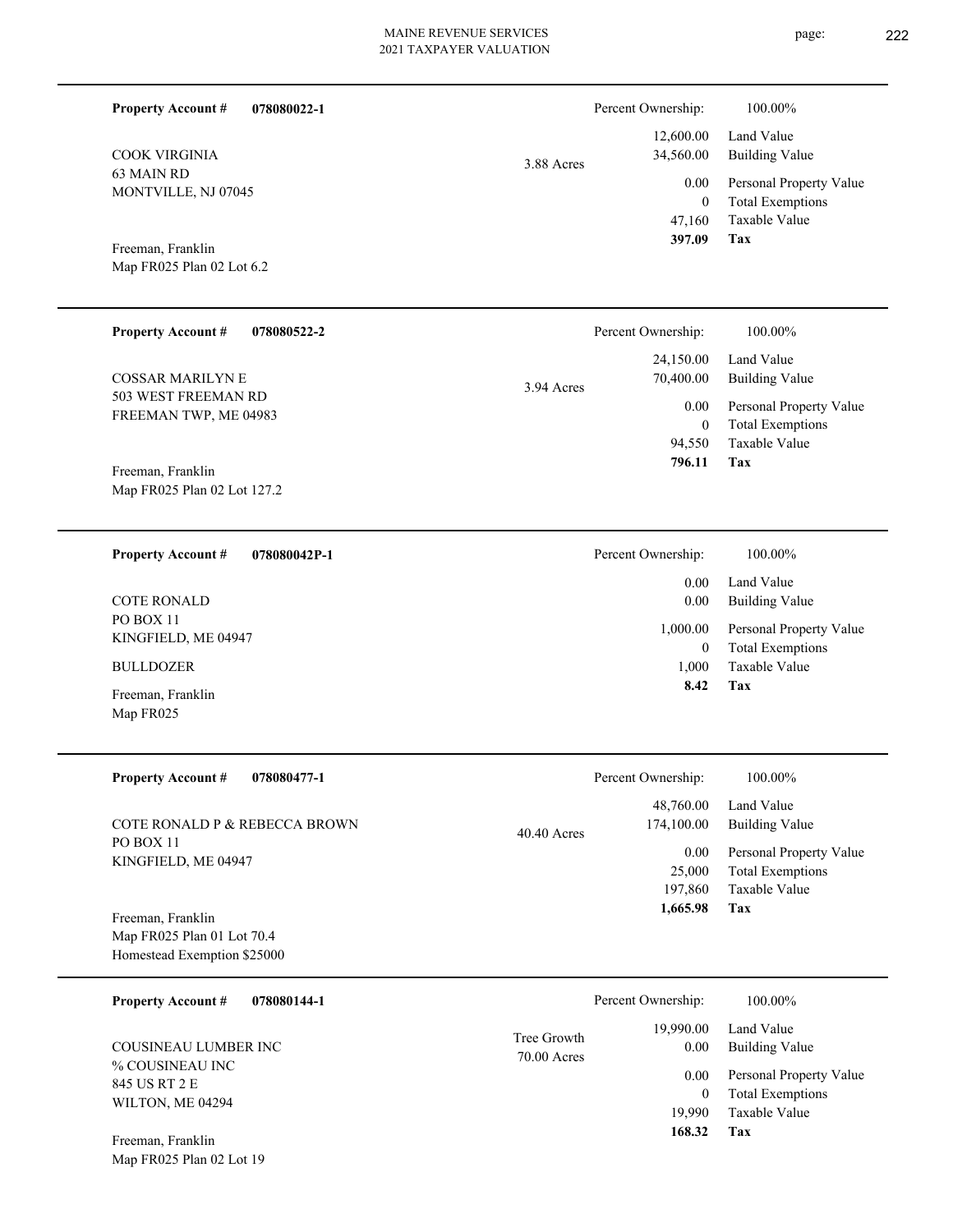| <b>Property Account #</b><br>078080459-2         |                              | Percent Ownership:       | 100.00%                                            |
|--------------------------------------------------|------------------------------|--------------------------|----------------------------------------------------|
| <b>COUSINEAU LUMBER INC</b>                      | Tree Growth<br>$40.00$ Acres | 11,395.00<br>0.00        | Land Value<br><b>Building Value</b>                |
| % COUSINEAU INC<br>845 US RT 2 E                 |                              | 0.00                     | Personal Property Value                            |
| WILTON, ME 04294                                 |                              | $\overline{0}$           | <b>Total Exemptions</b>                            |
|                                                  |                              | 11,395<br>95.95          | <b>Taxable Value</b><br>Tax                        |
| Freeman, Franklin<br>Map FR025 Plan 02 Lot 19.1  |                              |                          |                                                    |
|                                                  |                              |                          |                                                    |
| <b>Property Account #</b><br>078082026-1         |                              | Percent Ownership:       | 100.00%                                            |
|                                                  |                              | 18,990.00                | Land Value                                         |
| <b>CROCKER ROBERT</b><br><b>66 GRANT ROAD</b>    | 2.35 Acres                   | 52,760.00                | <b>Building Value</b>                              |
| FREEPORT, ME 04032                               |                              | 0.00                     | Personal Property Value                            |
|                                                  |                              | $\overline{0}$<br>71,750 | <b>Total Exemptions</b><br><b>Taxable Value</b>    |
| Freeman, Franklin                                |                              | 604.14                   | Tax                                                |
| Map FR025 Plan 01 Lot 105.1                      |                              |                          |                                                    |
|                                                  |                              |                          |                                                    |
| <b>Property Account #</b><br>078082031-4         |                              | Percent Ownership:       | 100.00%                                            |
|                                                  |                              | 14,840.00                | Land Value                                         |
| <b>CROCKER ROBERT L.</b><br><b>66 GRANT ROAD</b> | 9.00 Acres                   | 0.00                     | <b>Building Value</b>                              |
| FREEPORT, ME 04032                               |                              | 0.00<br>$\overline{0}$   | Personal Property Value<br><b>Total Exemptions</b> |
|                                                  |                              | 14,840                   | <b>Taxable Value</b>                               |
| Freeman, Franklin                                |                              | 124.95                   | Tax                                                |
| Map FR025 Plan 01 Lot 105.2                      |                              |                          |                                                    |
|                                                  |                              |                          |                                                    |
| <b>Property Account #</b><br>078080254-3         |                              | Percent Ownership:       | 100.00%                                            |
| CROSS MICHAEL                                    |                              | 6,390.00<br>13,260.00    | Land Value<br><b>Building Value</b>                |
| 328 HANCOCK POND ROAD                            | $0.50$ Acres                 |                          |                                                    |
| SEBAGO, ME 04029                                 |                              | 0.00<br>$\boldsymbol{0}$ | Personal Property Value<br><b>Total Exemptions</b> |
|                                                  |                              | 19,650                   | Taxable Value                                      |
| Freeman, Franklin                                |                              | 165.45                   | Tax                                                |
| Map FR025 Plan 01 Lot 11                         |                              |                          |                                                    |
| <b>Property Account #</b><br>078080441-1         |                              | Percent Ownership:       | 100.00%                                            |
|                                                  |                              | 11,720.00                | Land Value                                         |
| <b>CURRIER DAVID J &amp; SUSAN B</b>             | Tree Growth<br>40.00 Acres   | 0.00                     | <b>Building Value</b>                              |
| 17 NONESUCH COVE ROAD                            |                              | 0.00                     | Personal Property Value                            |
| SCARBOROUGH, ME 04074                            |                              | $\mathbf{0}$             | <b>Total Exemptions</b>                            |
|                                                  |                              | 11,720                   | Taxable Value                                      |

**Tax 98.68**

Map FR025 Plan 01 Lot 68.9 Freeman, Franklin

- page: 223
	-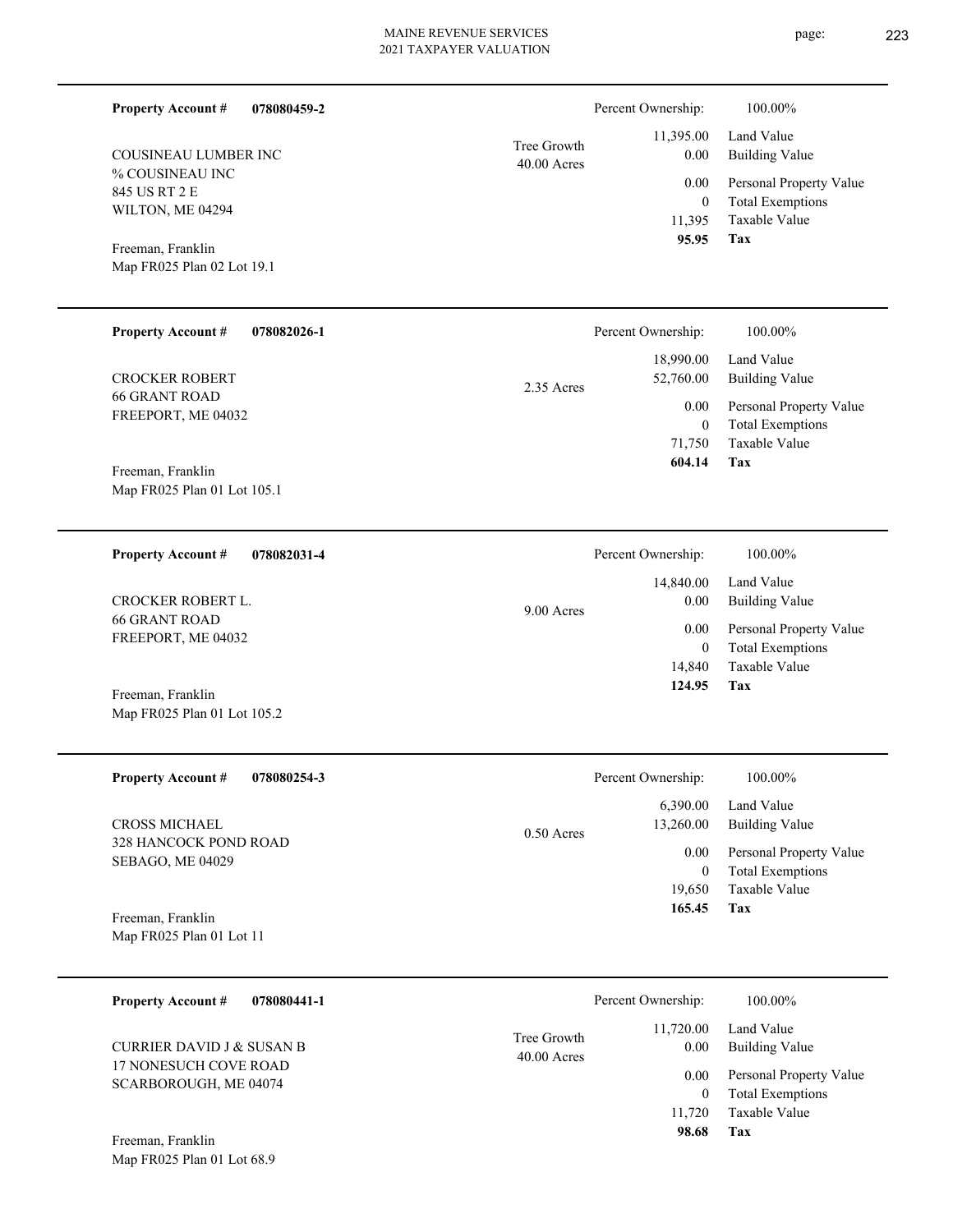| <b>Property Account #</b><br>078080154-4                                           |              | Percent Ownership:                            | 100.00%                                                                           |
|------------------------------------------------------------------------------------|--------------|-----------------------------------------------|-----------------------------------------------------------------------------------|
| <b>CURTIS CLIFTON</b>                                                              | 232.50 Acres | 178,000.00<br>$0.00\,$                        | Land Value<br><b>Building Value</b>                                               |
| 52 DRAGONFLY LANE<br>RICHMOND, ME 04357                                            |              | 0.00<br>$\overline{0}$<br>178,000<br>1,498.76 | Personal Property Value<br><b>Total Exemptions</b><br>Taxable Value<br>Tax        |
| Freeman, Franklin<br>Map FR025 Plan 02 Lot 104 105 106                             |              |                                               |                                                                                   |
| <b>Property Account #</b><br>078080079-1                                           |              | Percent Ownership:                            | 100.00%                                                                           |
| <b>CURTIS STEPHEN O</b>                                                            | 2.32 Acres   | 9,960.00<br>0.00                              | Land Value<br><b>Building Value</b>                                               |
| 98 WEDGEWOOD DR<br>WINTHROP, ME 04364<br>Freeman, Franklin                         |              | 0.00<br>$\mathbf{0}$<br>9,960<br>83.86        | Personal Property Value<br><b>Total Exemptions</b><br>Taxable Value<br><b>Tax</b> |
| Map FR025 Plan 02 Lot 63                                                           |              |                                               |                                                                                   |
| <b>Property Account #</b><br>078080025P-1                                          |              | Percent Ownership:                            | 100.00%                                                                           |
| <b>CUTLER DONALD J</b>                                                             |              | 0.00<br>0.00                                  | Land Value<br><b>Building Value</b>                                               |
| PO BOX 126<br>KINGFIELD, ME 04947                                                  |              | 1,800.00<br>$\overline{0}$                    | Personal Property Value<br><b>Total Exemptions</b>                                |
| M/E                                                                                |              | 1,800<br>15.16                                | Taxable Value<br>Tax                                                              |
| Freeman, Franklin<br>Map FR025                                                     |              |                                               |                                                                                   |
| <b>Property Account #</b><br>078080059-2                                           |              | Percent Ownership:                            | 100.00%                                                                           |
| <b>CUTLER DONALD J</b>                                                             | 16.44 Acres  | 29,270.00<br>141,440.00                       | Land Value<br><b>Building Value</b>                                               |
| PO BOX 126<br>KINGFIELD, ME 04947                                                  |              | 0.00<br>25,000<br>145,710                     | Personal Property Value<br><b>Total Exemptions</b><br>Taxable Value               |
| Freeman, Franklin<br>Map FR025 Plan 03 Lot 32 34 35<br>Homestead Exemption \$25000 |              | 1,226.88                                      | Tax                                                                               |
| <b>Property Account #</b><br>078080348-2                                           |              | Percent Ownership:                            | 100.00%                                                                           |
| <b>CUTLER DONALD J</b>                                                             |              | 32,240.00<br>0.00                             | Land Value<br><b>Building Value</b>                                               |
| PO BOX 126<br>KINGFIELD, ME 04947<br>Freeman, Franklin                             | 32.83 Acres  | 0.00<br>$\overline{0}$<br>32,240<br>271.46    | Personal Property Value<br><b>Total Exemptions</b><br>Taxable Value<br>Tax        |
| Map FR025 Plan 01 Lot 62                                                           |              |                                               |                                                                                   |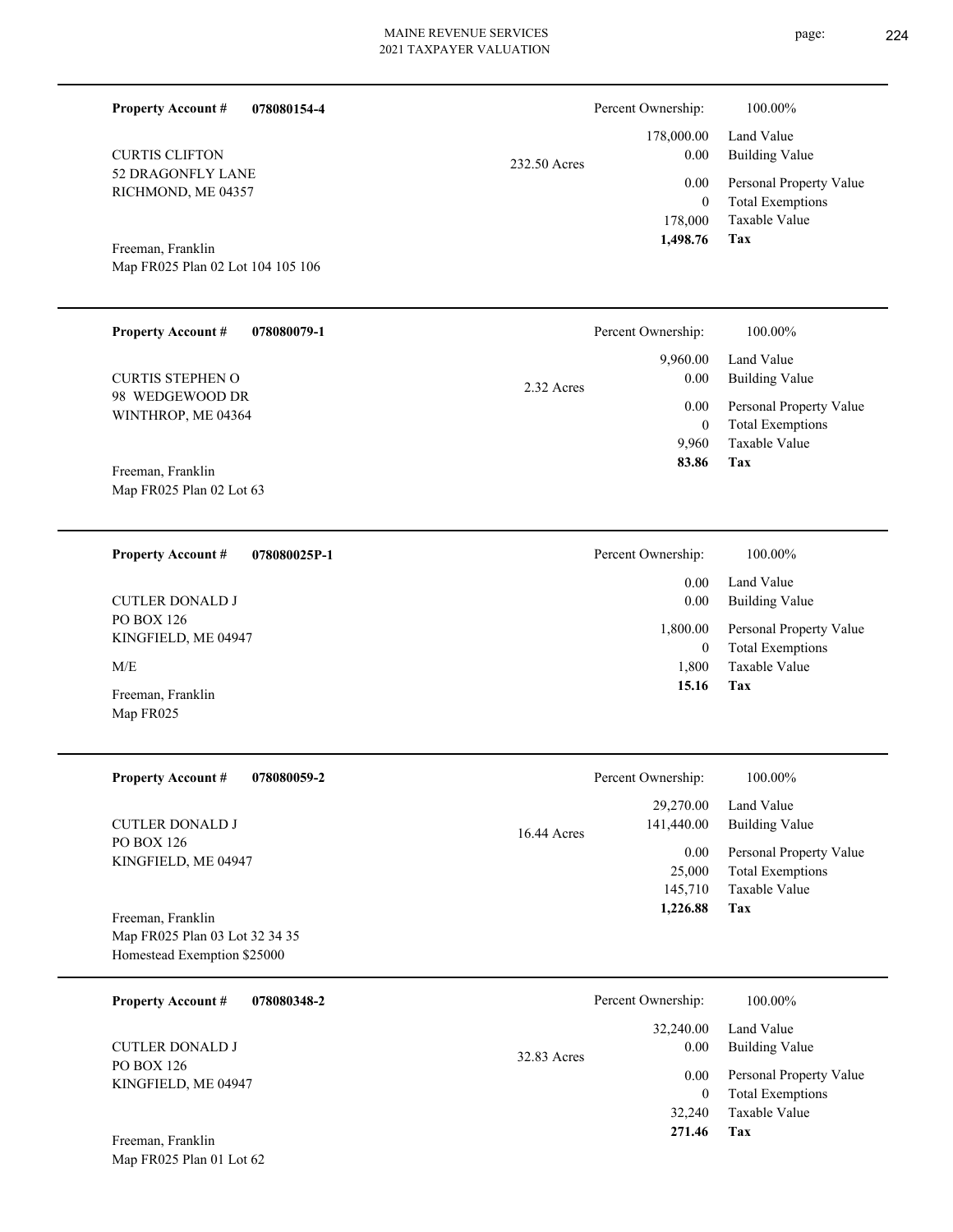| <b>Property Account #</b><br>078080193-4                |                             | Percent Ownership:        | 100.00%                                            |
|---------------------------------------------------------|-----------------------------|---------------------------|----------------------------------------------------|
| D AND D LAND LLC                                        | Tree Growth<br>410.00 Acres | 142,963.00<br>69,760.00   | Land Value<br><b>Building Value</b>                |
| <b>224 ANDREWS ROAD</b>                                 |                             | 0.00                      | Personal Property Value                            |
| <b>WALES, ME 04280</b>                                  |                             | $\overline{0}$            | <b>Total Exemptions</b>                            |
|                                                         |                             | 212,723<br>1,791.13       | <b>Taxable Value</b><br><b>Tax</b>                 |
| Freeman, Franklin<br>Map FR025 Plan 02 Lot 48 91 92 107 |                             |                           |                                                    |
|                                                         |                             |                           |                                                    |
| <b>Property Account #</b><br>078082069-1                |                             | Percent Ownership:        | 100.00%                                            |
|                                                         |                             | 21,310.00                 | Land Value                                         |
| DAGGETT EUGENE L & CAROL M RAPP                         | 2.80 Acres                  | 243,680.00                | <b>Building Value</b>                              |
| 43 SMITH RD<br>FREEMAN TOWNSHIP, ME 04983               |                             | 0.00                      | Personal Property Value                            |
|                                                         |                             | $\overline{0}$<br>264,990 | <b>Total Exemptions</b><br><b>Taxable Value</b>    |
| Freeman, Franklin                                       |                             | 2,231.22                  | Tax                                                |
| Map FR025 Plan 02 Lot 123.21                            |                             |                           |                                                    |
|                                                         |                             |                           |                                                    |
| <b>Property Account #</b><br>078080479-4                |                             | Percent Ownership:        | 100.00%                                            |
|                                                         |                             | 21,480.00                 | Land Value                                         |
| DALY JOHN J JR & CHRISTINE M<br><b>16 BELMONT ST</b>    | 3.03 Acres                  | 153,410.00                | <b>Building Value</b>                              |
| LOWELL, MA 01851                                        |                             | 0.00<br>$\mathbf{0}$      | Personal Property Value<br><b>Total Exemptions</b> |
|                                                         |                             | 174,890                   | Taxable Value                                      |
| Freeman, Franklin                                       |                             | 1,472.57                  | Tax                                                |
| Map FR025 Plan 02 Lot 124.4                             |                             |                           |                                                    |
|                                                         |                             |                           |                                                    |
| <b>Property Account #</b><br>078082030-3                |                             | Percent Ownership:        | 100.00%                                            |
| DALY JOHN J JR & CHRISTINE M                            |                             | 10,960.00<br>0.00         | Land Value<br><b>Building Value</b>                |
| <b>16 BELMONT ST</b>                                    | 3.68 Acres                  | 0.00                      | Personal Property Value                            |
| LOWELL, MA 01851                                        |                             | $\boldsymbol{0}$          | <b>Total Exemptions</b>                            |
|                                                         |                             | 10,960<br>92.28           | Taxable Value<br>Tax                               |
| Freeman, Franklin<br>Map FR025 Plan 02 Lot 20.211       |                             |                           |                                                    |
|                                                         |                             |                           |                                                    |
| 078082049-1<br><b>Property Account #</b>                |                             | Percent Ownership:        | 100.00%                                            |
|                                                         | Tree Growth                 | 14,291.26                 | Land Value                                         |
| DALY JOHN J JR & CHRISTINE M<br>16 BELMONT ST           | 48.82 Acres                 | 0.00                      | <b>Building Value</b>                              |
| LOWELL, MA 01851                                        |                             | 0.00<br>$\mathbf{0}$      | Personal Property Value<br><b>Total Exemptions</b> |

**Tax 120.33**

14,291

Taxable Value

Map FR025 Plan 02 Lot 20.21 20.23 Freeman, Franklin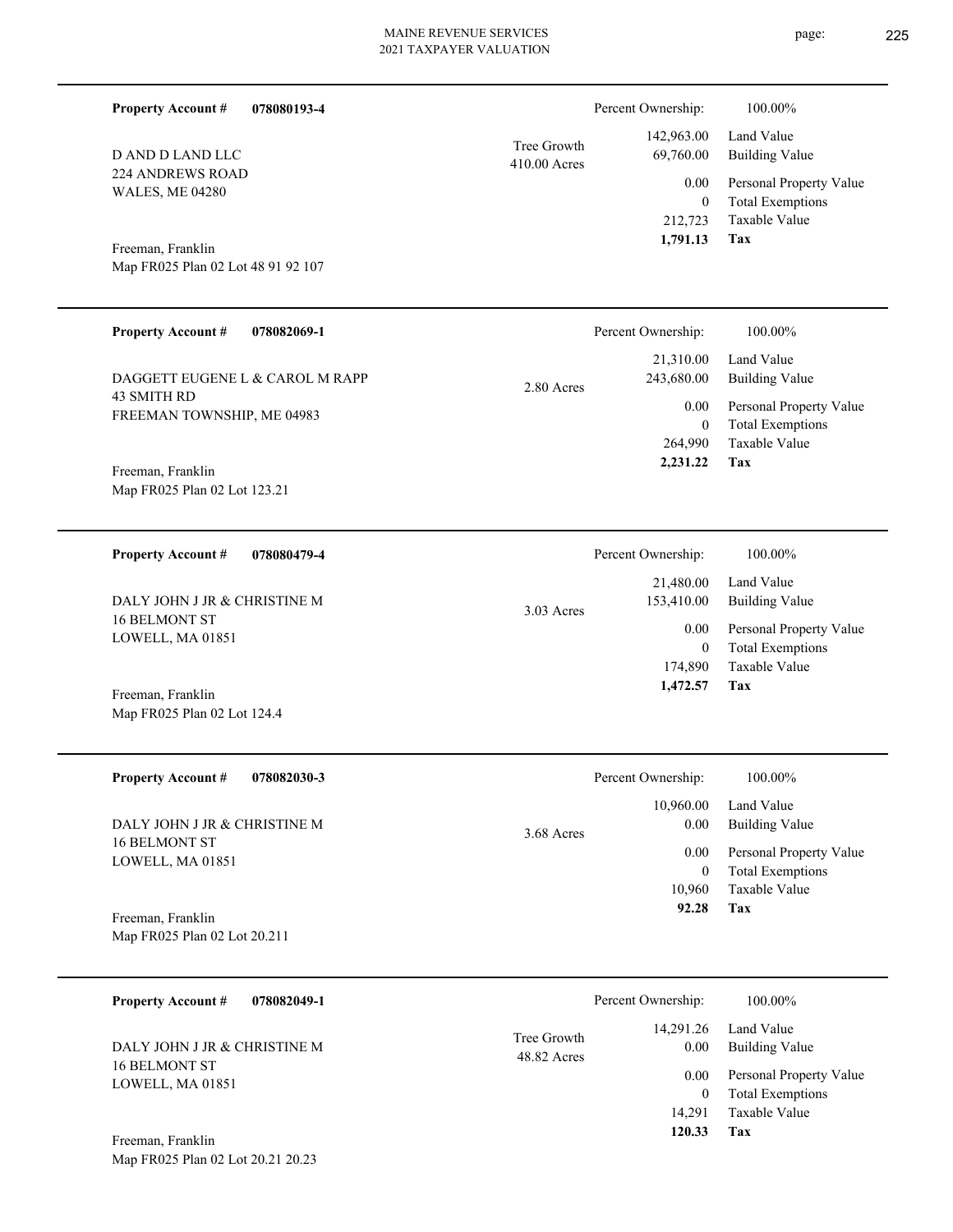**078080289-3**

57 WOODWARD AVENUE GLOUCESTER, MA 01930 DANIKAS NICHOLAS A

**Property Account #**

Map FR025 Plan 01 Lot 98.2 Freeman, Franklin

|       | Percent Ownership: | 100.00%                 |
|-------|--------------------|-------------------------|
|       |                    | 19,550.00 Land Value    |
| Acres | 58,970.00          | <b>Building Value</b>   |
|       | 0.00               | Personal Property Value |
|       | 0                  | <b>Total Exemptions</b> |
|       | 78.520             | Taxable Value           |
|       | 661.14             | Tax                     |

**Tax**

 9,020 0

 9,020.00 0.00 0.00

Percent Ownership:  $100.00\%$ 

 **75.95**

Taxable Value Total Exemptions Personal Property Value

Building Value Land Value

| <b>Property Account #</b>             | 078080328-2 |              | Percent Ownership:                 | 100.00%                                                             |
|---------------------------------------|-------------|--------------|------------------------------------|---------------------------------------------------------------------|
| DARNELL DENA M                        |             | $0.46$ Acres | 15,030.00<br>61,600.00             | Land Value<br>Building Value                                        |
| PO BOX 220<br><b>STRONG, ME 04983</b> |             |              | 0.00<br>$\boldsymbol{0}$<br>76.630 | Personal Property Value<br><b>Total Exemptions</b><br>Taxable Value |
| Freeman, Franklin                     |             |              | 645.22                             | Tax                                                                 |

0.92

1.03 Acres

Map FR025 Plan 02 Lot 108.4

**078080051-1 Property Account #**

PO BOX 377 STRONG, ME 04983 DAUTEUIL DOROTHY M

Map FR025 Plan 04 Lot 2 Freeman, Franklin

| <b>Property Account #</b><br>078080219-1                                                                                                                                                                                                                                                                       | Percent Ownership:                     | 100.00%                 |
|----------------------------------------------------------------------------------------------------------------------------------------------------------------------------------------------------------------------------------------------------------------------------------------------------------------|----------------------------------------|-------------------------|
|                                                                                                                                                                                                                                                                                                                | 20,020.00                              | Land Value              |
| DAUTEUIL DOROTHY M<br><b>PO BOX 377</b>                                                                                                                                                                                                                                                                        | 90,750.00<br>$1.03$ Acres              | <b>Building Value</b>   |
| <b>STRONG, ME 04983</b>                                                                                                                                                                                                                                                                                        | 0.00                                   | Personal Property Value |
|                                                                                                                                                                                                                                                                                                                | 25,000                                 | <b>Total Exemptions</b> |
|                                                                                                                                                                                                                                                                                                                | 85,770                                 | Taxable Value           |
| Freeman, Franklin                                                                                                                                                                                                                                                                                              | 722.18                                 | Tax                     |
| Map FR025 Plan 04 Lot 1                                                                                                                                                                                                                                                                                        |                                        |                         |
| Homestead Exemption \$25000                                                                                                                                                                                                                                                                                    |                                        |                         |
| $\mathbf{R}$ and $\mathbf{R}$ and $\mathbf{R}$ and $\mathbf{R}$ and $\mathbf{R}$ and $\mathbf{R}$ and $\mathbf{R}$ and $\mathbf{R}$ and $\mathbf{R}$ and $\mathbf{R}$ and $\mathbf{R}$ and $\mathbf{R}$ and $\mathbf{R}$ and $\mathbf{R}$ and $\mathbf{R}$ and $\mathbf{R}$ and $\mathbf{R}$ and<br>AROOQOOA 1 | $\mathbf{n}$ $\alpha$ $\alpha$ $\beta$ | 100000                  |

| 078080082-1<br><b>Property Account #</b> | Percent Ownership: | 100.00%                 |
|------------------------------------------|--------------------|-------------------------|
|                                          | 10,770.00          | Land Value              |
| <b>DEFOE GARDNER</b>                     | 0.00<br>3.42 Acres | <b>Building Value</b>   |
| % DARREN DEFOE<br>149 EASTERN AVE APT 4  | 0.00               | Personal Property Value |
| AUGUSTA, ME 04330                        | 0                  | <b>Total Exemptions</b> |
|                                          | 10.770             | Taxable Value           |
| Freeman, Franklin                        | 90.68              | Tax                     |
| Map FR025 Plan 01 Lot 52.42              |                    |                         |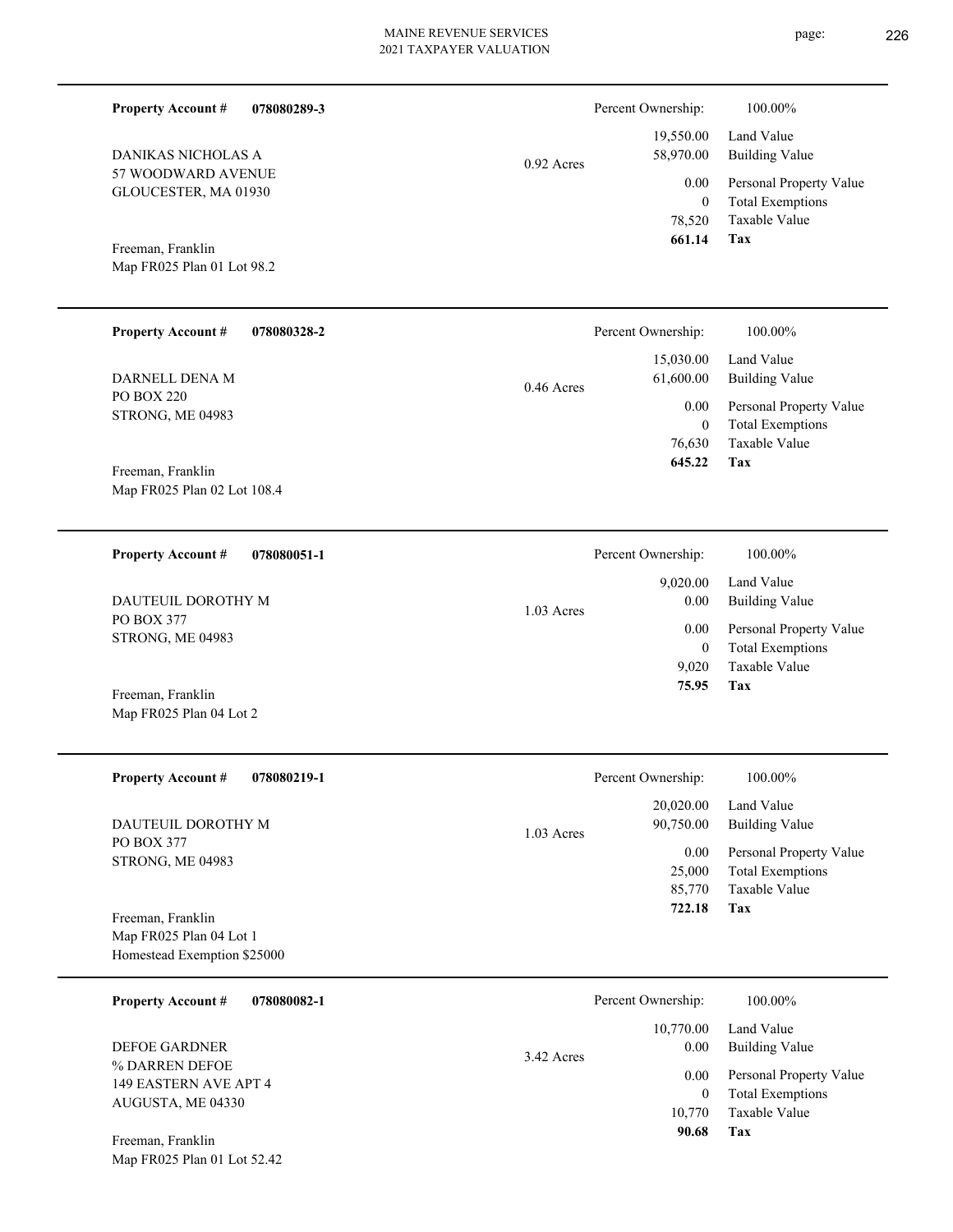page: 227

| 078080083-1<br><b>Property Account #</b>         |              | Percent Ownership:       | 100.00%                                            |
|--------------------------------------------------|--------------|--------------------------|----------------------------------------------------|
| <b>DEFOE GARDNER</b>                             | 2.77 Acres   | 10,290.00<br>0.00        | Land Value<br><b>Building Value</b>                |
| % DARREN DEFOE<br>149 EASTERN AVE APT 4          |              | 0.00                     | Personal Property Value                            |
| AUGUSTA, ME 04330                                |              | $\overline{0}$<br>10,290 | <b>Total Exemptions</b><br>Taxable Value           |
|                                                  |              | 86.64                    | Tax                                                |
| Freeman, Franklin<br>Map FR025 Plan 01 Lot 52.33 |              |                          |                                                    |
|                                                  |              |                          |                                                    |
| <b>Property Account #</b><br>078080239-1         |              | Percent Ownership:       | 100.00%                                            |
|                                                  |              | 20,000.00                | Land Value                                         |
| DELUCA DAVID J<br>1024 FOSTER HILL RD            | 1.00 Acres   | 71,640.00                | <b>Building Value</b>                              |
| FREEMAN TWP, ME 04983                            |              | 0.00<br>25,000           | Personal Property Value<br><b>Total Exemptions</b> |
|                                                  |              | 66,640                   | Taxable Value                                      |
| Freeman, Franklin                                |              | 561.11                   | Tax                                                |
| Map FR025 Plan 04 Lot 9                          |              |                          |                                                    |
| Homestead Exemption \$25000                      |              |                          |                                                    |
| <b>Property Account #</b><br>078082034-2         |              | Percent Ownership:       | 100.00%                                            |
|                                                  |              | 11,920.00                | Land Value                                         |
| <b>DELUCA DAVID J</b><br>1024 FOSTER HILL RD     | 5.00 Acres   | 1,500.00                 | <b>Building Value</b>                              |
| FREEMAN TWP, ME 04983                            |              | 0.00                     | Personal Property Value                            |
|                                                  |              | $\overline{0}$<br>13,420 | <b>Total Exemptions</b><br>Taxable Value           |
| Freeman, Franklin                                |              | 113.00                   | Tax                                                |
| Map FR025 Plan 04 Lot 11.3                       |              |                          |                                                    |
|                                                  |              |                          |                                                    |
| <b>Property Account #</b><br>078080087-1         |              | Percent Ownership:       | 50.00%                                             |
|                                                  | Tree Growth  | 40,934.00                | Land Value                                         |
| DES TIMBERLAND TRUST<br>% BERNARD NEWELL         | 271.00 Acres | 0.00                     | <b>Building Value</b>                              |
| PO BOX 582                                       |              | 0.00<br>$\overline{0}$   | Personal Property Value<br><b>Total Exemptions</b> |
| NEW PORTLAND, ME 04954                           |              | 40,934                   | Taxable Value                                      |
| Freeman, Franklin                                |              | 344.66                   | Tax                                                |
| Map FR025 Plan 01 Lot 52.1                       |              |                          |                                                    |
|                                                  |              |                          |                                                    |
| <b>Property Account #</b><br>078080375-4         |              | Percent Ownership:       | 100.00%                                            |
| DEXTER KELLY                                     | 6.30 Acres   | 23,870.00<br>103,310.00  | Land Value<br><b>Building Value</b>                |
| PO BOX 313                                       |              | 0.00                     | Personal Property Value                            |
| STRONG, ME 04983                                 |              | $\mathbf{0}$             | <b>Total Exemptions</b>                            |
|                                                  |              | 127,180                  | Taxable Value                                      |
| Freeman, Franklin                                |              | 1,070.86                 | <b>Tax</b>                                         |

Map FR025 Plan 01 Lot 19.2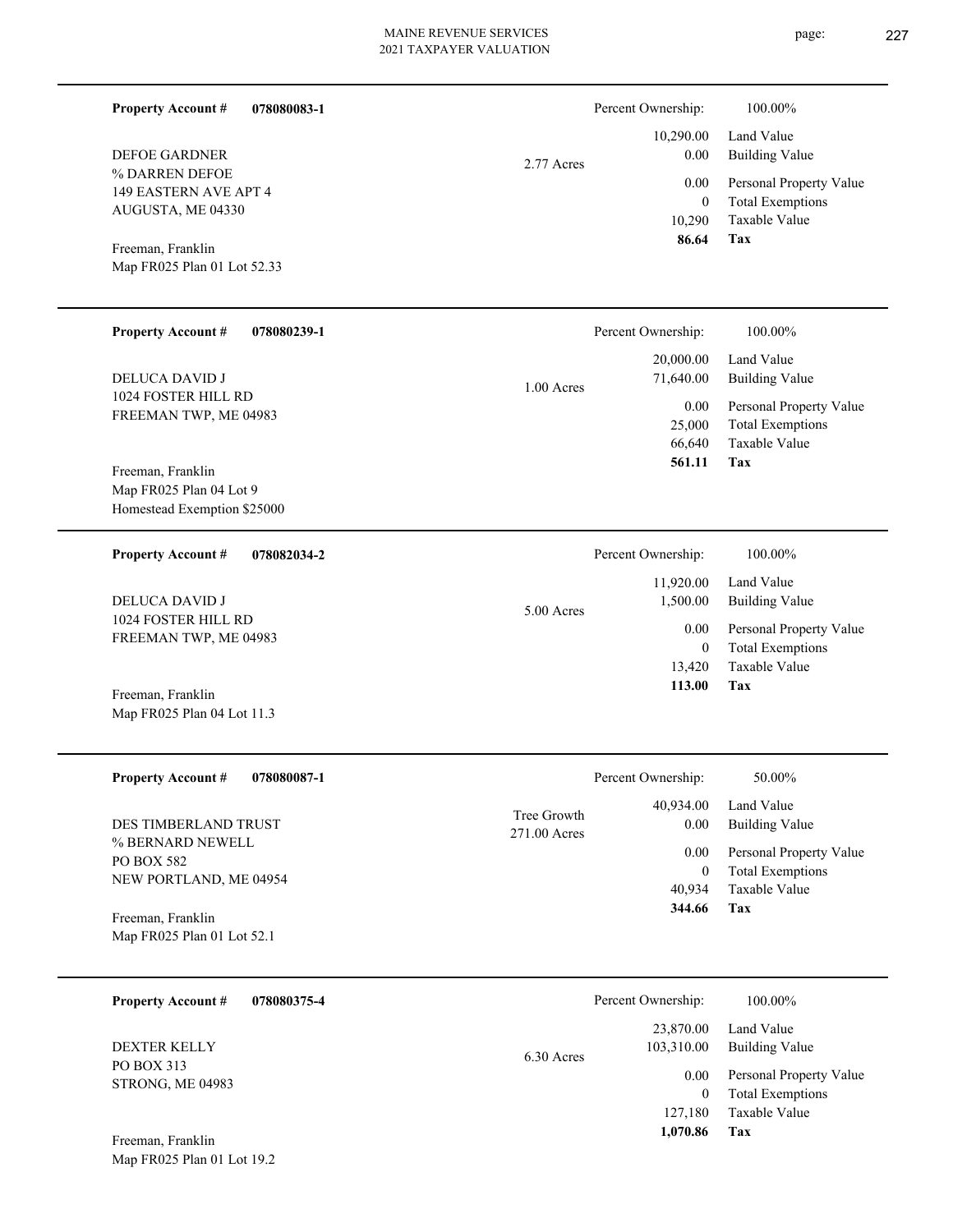1.91 Acres

STRONG, ME 04983

| <b>Property Account #</b><br>078082015-3          | 100.00%<br>Percent Ownership:                                                           |  |
|---------------------------------------------------|-----------------------------------------------------------------------------------------|--|
| DEXTER MATTHEW P & MISTY L<br>PO BOX 102          | 74,922.00<br>Land Value<br>Tree Growth<br>0.00<br><b>Building Value</b><br>214.00 Acres |  |
| STRONG, ME 04983                                  | 0.00<br>Personal Property Value                                                         |  |
|                                                   | $\mathbf{0}$<br><b>Total Exemptions</b>                                                 |  |
|                                                   | Taxable Value<br>74,922                                                                 |  |
| Freeman, Franklin<br>Map FR025 Plan 02 Lot 80     | Tax<br>630.84                                                                           |  |
| <b>Property Account #</b><br>078082061-1          | 100.00%<br>Percent Ownership:                                                           |  |
|                                                   | 32,730.00<br>Land Value                                                                 |  |
| <b>DIPIETRO JAY</b>                               | 0.00<br><b>Building Value</b><br>33.50 Acres                                            |  |
| <b>24 VALLEY VIEW CIRCLE</b><br>RUTLAND, MA 01543 | 0.00<br>Personal Property Value                                                         |  |
|                                                   | m 1 m 1                                                                                 |  |

Map FR025 Plan 01 Lot 105.4 Freeman, Franklin

| <b>Property Account #</b><br>078080105-1       | Percent Ownership:                               | 100.00%                                            |
|------------------------------------------------|--------------------------------------------------|----------------------------------------------------|
| DISTEFANO JOHN A                               | 32,523.00<br>Tree Growth<br>0.00<br>111.00 Acres | Land Value<br>Building Value                       |
| 301 TEMPLE RD<br>FARMINGTON, ME 04938          | 0.00<br>0                                        | Personal Property Value<br><b>Total Exemptions</b> |
|                                                | 32,523                                           | Taxable Value                                      |
| Freeman, Franklin<br>Map FR025 Plan 01 Lot 110 | 273.84                                           | Tax                                                |

| 078080029-6<br><b>Property Account #</b> | Percent Ownership:                              | 100.00%                      |
|------------------------------------------|-------------------------------------------------|------------------------------|
| DODD THOMAS A & AGNES C<br>368 CHICK RD  | 25,728.00<br>Tree Growth<br>0.00<br>87.00 Acres | Land Value<br>Building Value |
|                                          | 0.00                                            | Personal Property Value      |
| NEW PORTLAND, ME 04961                   |                                                 | <b>Total Exemptions</b>      |
|                                          | 25,728                                          | Taxable Value                |
| Freeman, Franklin                        | 216.63                                          | Tax                          |

DEXTER KELLY

**Property Account #**

PO BOX 313

Map FR025 Plan 03 Lot 40 Freeman, Franklin

**078082011-2**

Map FR025 Plan 02 Lot 26

page: 228

**Tax**

**Tax**

 32,730  **275.59**

Taxable Value 0 Total Exemptions

 26,690 0

 18,660.00 8,030.00 0.00

Percent Ownership:  $100.00\%$ 

 **224.73**

Taxable Value Total Exemptions Personal Property Value

Building Value Land Value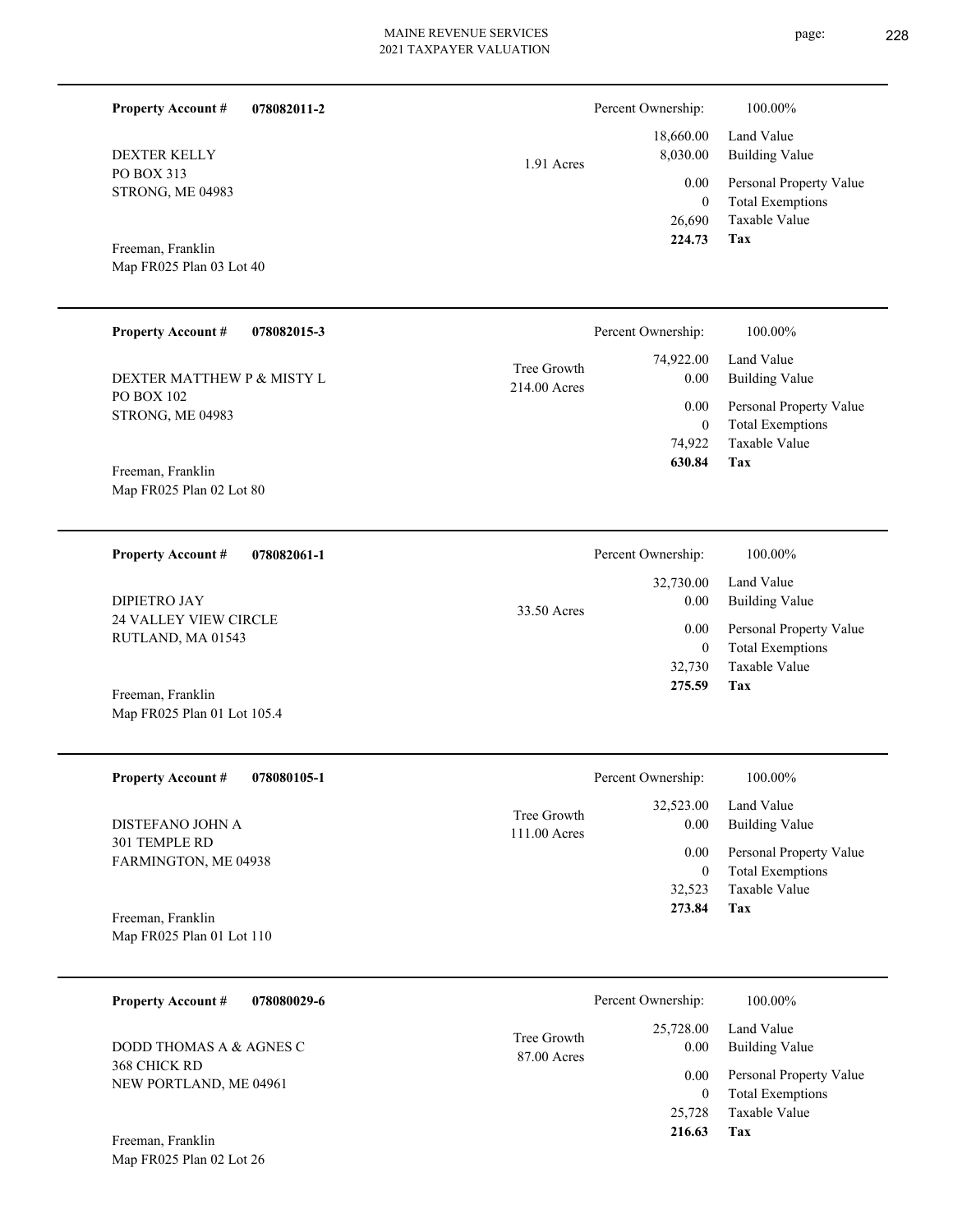| 078080319-3 |               |
|-------------|---------------|
| AGNES G     | Tree Growth   |
|             | $67.00$ Acres |

368 CHICK RD NEW PORTLAND, ME 04961-3838 DODD THOMAS A  $\&$ 

Map FR025 Plan 02 Lot 27 28 Freeman, Franklin

**Property Account #**

| <b>Property Account #</b>                         | 078080243-1 | Percent Ownership:  | 100.00%                                                        |
|---------------------------------------------------|-------------|---------------------|----------------------------------------------------------------|
| <b>DONATI BRUCE A</b>                             |             | 26,130.00<br>0.00   | Land Value<br>Building Value                                   |
| PO BOX 457<br>RINDGE, NH 03461                    |             | 24.46 Acres<br>0.00 | Personal Property Value<br><b>Total Exemptions</b><br>$\theta$ |
|                                                   |             | 26,130              | Taxable Value                                                  |
| Freeman, Franklin<br>Map FR025 Plan 01 Lot 113.22 |             | 220.01              | Tax                                                            |

| 078080053-7<br><b>Property Account #</b>     | Percent Ownership:                   | 100.00%                                            |
|----------------------------------------------|--------------------------------------|----------------------------------------------------|
| DOUIN CATHERINE T & VINCENT D                | 13,960.00<br>32,110.00<br>7.80 Acres | Land Value<br>Building Value                       |
| 299 DRUMMOND ROAD<br><b>SIDNEY, ME 04330</b> | 0.00<br>0                            | Personal Property Value<br><b>Total Exemptions</b> |
| Freeman, Franklin                            | 46,070<br>387.91                     | Taxable Value<br>Tax                               |

| <b>Property Account #</b><br>078080023-2  | Percent Ownership:       | 100.00%                 |
|-------------------------------------------|--------------------------|-------------------------|
|                                           | 23,180.00                | Land Value              |
| DUDLEY MACKENZIE M<br>1094 FOSTER HILL RD | 100,830.00<br>5.35 Acres | Building Value          |
| FREEMAN TWP, ME 04983-5123                | 0.00                     | Personal Property Value |
|                                           | 25,000                   | <b>Total Exemptions</b> |
|                                           | 99,010                   | Taxable Value           |
| Freeman, Franklin                         | 833.66                   | Tax                     |
| Map FR025 Plan 01 Lot 93                  |                          |                         |
| Homestead Exemption \$25000               |                          |                         |

| <b>Property Account #</b><br>078082044-2                 | Percent Ownership:                    | 100.00%                             |
|----------------------------------------------------------|---------------------------------------|-------------------------------------|
| DUNHAM ADAM R & BRITTANY L<br><b>482 BAKER HILL ROAD</b> | 25,230.00<br>118,320.00<br>8.17 Acres | Land Value<br><b>Building Value</b> |
| FREEMAN TOWNSHIP, ME 04983                               | 0.00                                  | Personal Property Value             |
|                                                          | $\theta$                              | <b>Total Exemptions</b>             |
|                                                          | 143,550                               | Taxable Value                       |
| Freeman, Franklin                                        | 1,208.69                              | Tax                                 |

Map FR025 Plan 01 Lot 124.4

Map FR025 Plan 02 Lot 42

**Tax**

 22,730 0

 22,730.00 0.00 0.00

Percent Ownership:  $100.00\%$ 

 **191.39**

Taxable Value Total Exemptions Personal Property Value

Building Value Land Value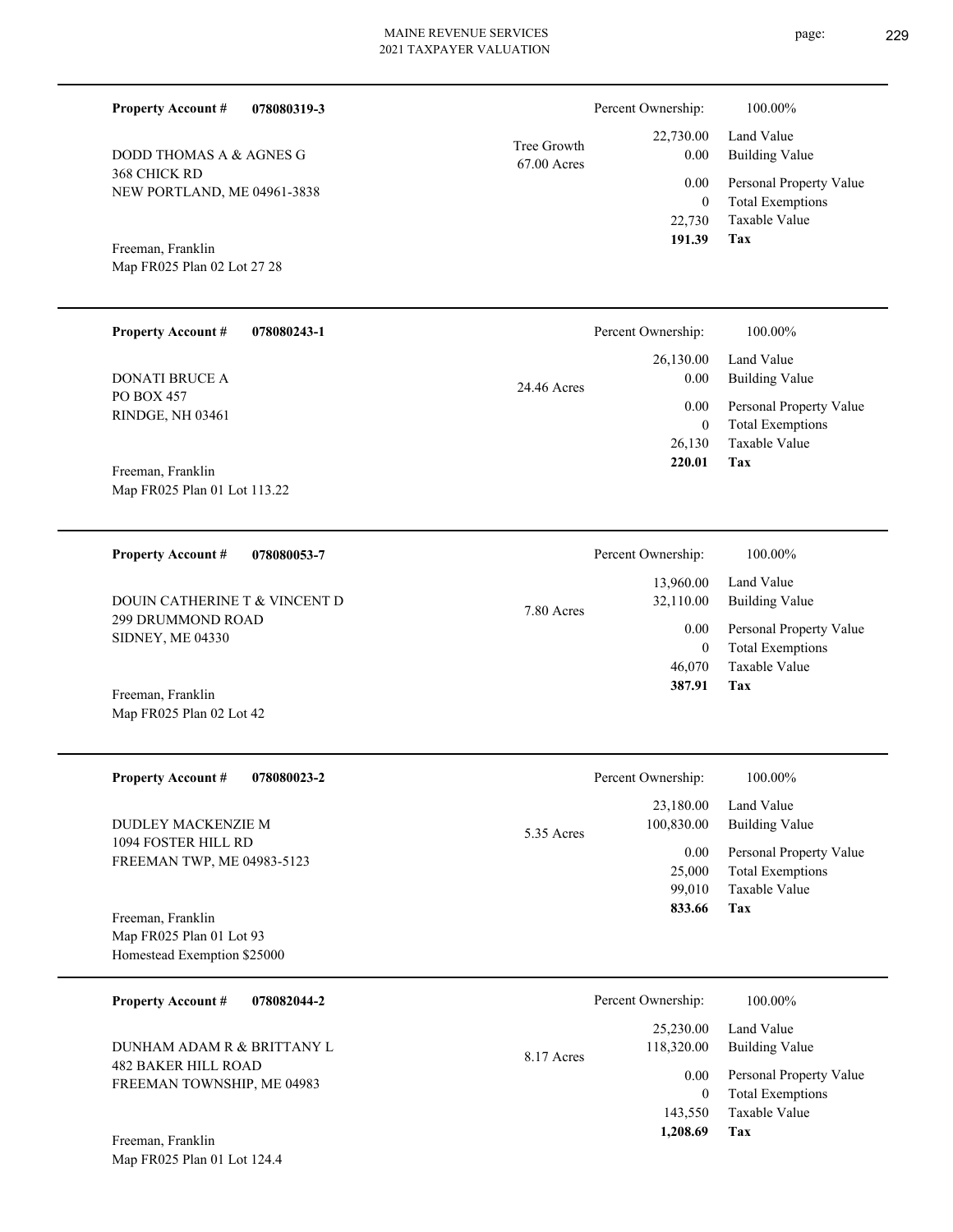**078080057P-1**

483 SALEM ROAD KINGFIELD, ME 04947 DUNHAM RODNEY & SUZANNE

**078080338-1**

Map FR025 Plan 01 Lot 24 Freeman, Franklin

**Property Account #**

| Percent Ownership: | 100.00%                           |
|--------------------|-----------------------------------|
| $0.00\,$           | 0.00 Land Value<br>Building Value |
|                    | 2,500.00 Personal Property Value  |
| 0                  | <b>Total Exemptions</b>           |
|                    | 2,500 Taxable Value               |

**Tax**

 **21.05**

|              | Percent Ownership: | 100.00%                 |
|--------------|--------------------|-------------------------|
|              | 19,610.00          | Land Value              |
| $3.20$ Acres | 107,580.00         | <b>Building Value</b>   |
|              | 0.00               | Personal Property Value |
|              | 0                  | <b>Total Exemptions</b> |
|              | 127,190            | Taxable Value           |
|              | 1,070.94           | Tax                     |

Map FR025 Plan 01 Lot 24 Freeman, Franklin

483 SALEM ROAD KINGFIELD, ME 04947

**Property Account #**

**078080355-1 Property Account #**

DUNHAM RODNEY & SUZANNE

483 SALEM ROAD KINGFIELD, ME 04947 DUNHAM RODNEY & SUZANNE

Map FR025 Plan 01 Lot 25.12 Freeman, Franklin

| <b>Property Account #</b><br>078080094-2 | Percent Ownership:        | 100.00%                                  |
|------------------------------------------|---------------------------|------------------------------------------|
| DURRELL MICHAEL K                        | 92,560.00<br>82,660.00    | Land Value<br><b>Building Value</b>      |
| 236 TEMPLE RD<br>TEMPLE, ME 04984        | 115.46 Acres<br>0.00      | Personal Property Value                  |
|                                          | $\overline{0}$<br>175,220 | <b>Total Exemptions</b><br>Taxable Value |
| Freeman, Franklin                        | 1,475.35                  | Tax                                      |
| Map FR025 Plan 02 Lot 110 111            |                           |                                          |

42.50 Acres

| 078080140-2<br><b>Property Account #</b>               | Percent Ownership:                 | 100.00%                                            |
|--------------------------------------------------------|------------------------------------|----------------------------------------------------|
| DURRELL MICHAEL K<br>236 TEMPLE RD<br>TEMPLE, ME 04984 | 42,580.00<br>0.00<br>$47.00$ Acres | Land Value<br><b>Building Value</b>                |
|                                                        | 0.00                               | Personal Property Value<br><b>Total Exemptions</b> |
|                                                        | 42,580                             | Taxable Value                                      |
| Freeman, Franklin                                      | 358.52                             | Tax                                                |

page: 230

Percent Ownership:  $100.00\%$ 

|          | 39,300.00 Land Value         |
|----------|------------------------------|
| $0.00\,$ | <b>Building Value</b>        |
|          | 0.00 Personal Property Value |
| 0        | <b>Total Exemptions</b>      |
| 39,300   | Taxable Value                |
| 330.91   | Тях                          |

| <b>Property Account #</b> | 078080140-2 |
|---------------------------|-------------|
|                           |             |

Map FR025 Plan 02 Lot 89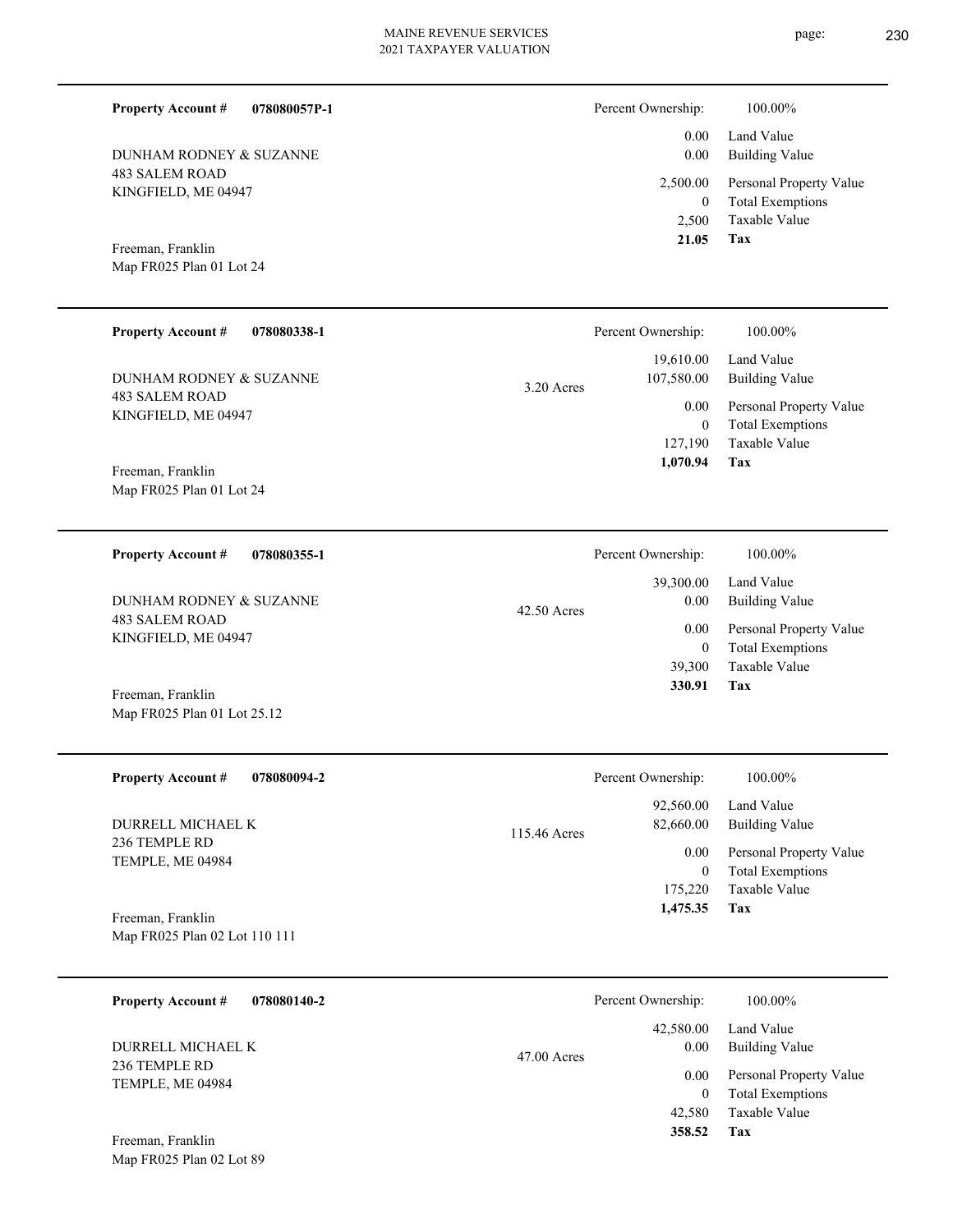| <b>Property Account #</b><br>078080095-1                        |                             | Percent Ownership:                                | 100.00%                                                                                   |
|-----------------------------------------------------------------|-----------------------------|---------------------------------------------------|-------------------------------------------------------------------------------------------|
| <b>DZVILESKI RICHARD</b><br>PO BOX 567<br>STRONG, ME 04983      | 25.31 Acres                 | 26,750.00<br>5,530.00<br>0.00<br>$\boldsymbol{0}$ | Land Value<br><b>Building Value</b><br>Personal Property Value<br><b>Total Exemptions</b> |
| Freeman, Franklin<br>Map FR025 Plan 01 Lot 94                   |                             | 32,280<br>271.80                                  | Taxable Value<br>Tax                                                                      |
| <b>Property Account #</b><br>078080304-2                        |                             | Percent Ownership:                                | 100.00%                                                                                   |
| EATON ANN G & REX E & AMY J MULHERIN & TODD<br>1203 RICHMOND RD | 2.92 Acres                  | 21,400.00<br>80,890.00                            | Land Value<br><b>Building Value</b>                                                       |
| LITCHFIELD, ME 04350<br>Freeman, Franklin                       |                             | 0.00<br>$\boldsymbol{0}$<br>102,290<br>861.28     | Personal Property Value<br><b>Total Exemptions</b><br><b>Taxable Value</b><br>Tax         |
| Map FR025 Plan 02 Lot 92.1 92.21 93                             |                             |                                                   |                                                                                           |
| 078080066-3<br><b>Property Account #</b>                        |                             | Percent Ownership:                                | 100.00%                                                                                   |
| ELLIOTT HEIDI B & ROBERT C                                      | Tree Growth<br>204.00 Acres | 77,710.00<br>3,740.00                             | Land Value<br><b>Building Value</b>                                                       |
| PO BOX 69<br>STRONG, ME 04983                                   |                             | 0.00<br>$\mathbf{0}$<br>81,450<br>685.81          | Personal Property Value<br><b>Total Exemptions</b><br>Taxable Value<br>Tax                |
| Freeman, Franklin<br>Map FR025 Plan 02 Lot 163                  |                             |                                                   |                                                                                           |
| <b>Property Account #</b><br>078080126-4                        |                             | Percent Ownership:                                | 100.00%                                                                                   |
| ELLIOTT ROBERT C & HEIDI L                                      | 52.00 Acres                 | 46,230.00<br>3,010.00                             | Land Value<br><b>Building Value</b>                                                       |
| PO BOX 69<br>STRONG, ME 04983                                   |                             | 0.00<br>$\bf{0}$<br>49,240                        | Personal Property Value<br><b>Total Exemptions</b><br>Taxable Value                       |
| Freeman, Franklin<br>Map FR025 Plan 02 Lot 141.1                |                             | 414.60                                            | Tax                                                                                       |
| <b>Property Account #</b><br>078080394-4                        |                             | Percent Ownership:                                | 100.00%                                                                                   |
| ELLIS BRUCE T & SANDRA L                                        | Tree Growth<br>153.00 Acres | 52,806.70<br>30,090.00                            | Land Value<br><b>Building Value</b>                                                       |
| 89 DURHAM ROAD<br>NEW GLOUCESTER, ME 04260<br>Freeman, Franklin |                             | 0.00<br>$\boldsymbol{0}$<br>82,897<br>697.99      | Personal Property Value<br><b>Total Exemptions</b><br>Taxable Value<br>Tax                |
| Map FR025 Plan 02 Lot 20.2                                      |                             |                                                   |                                                                                           |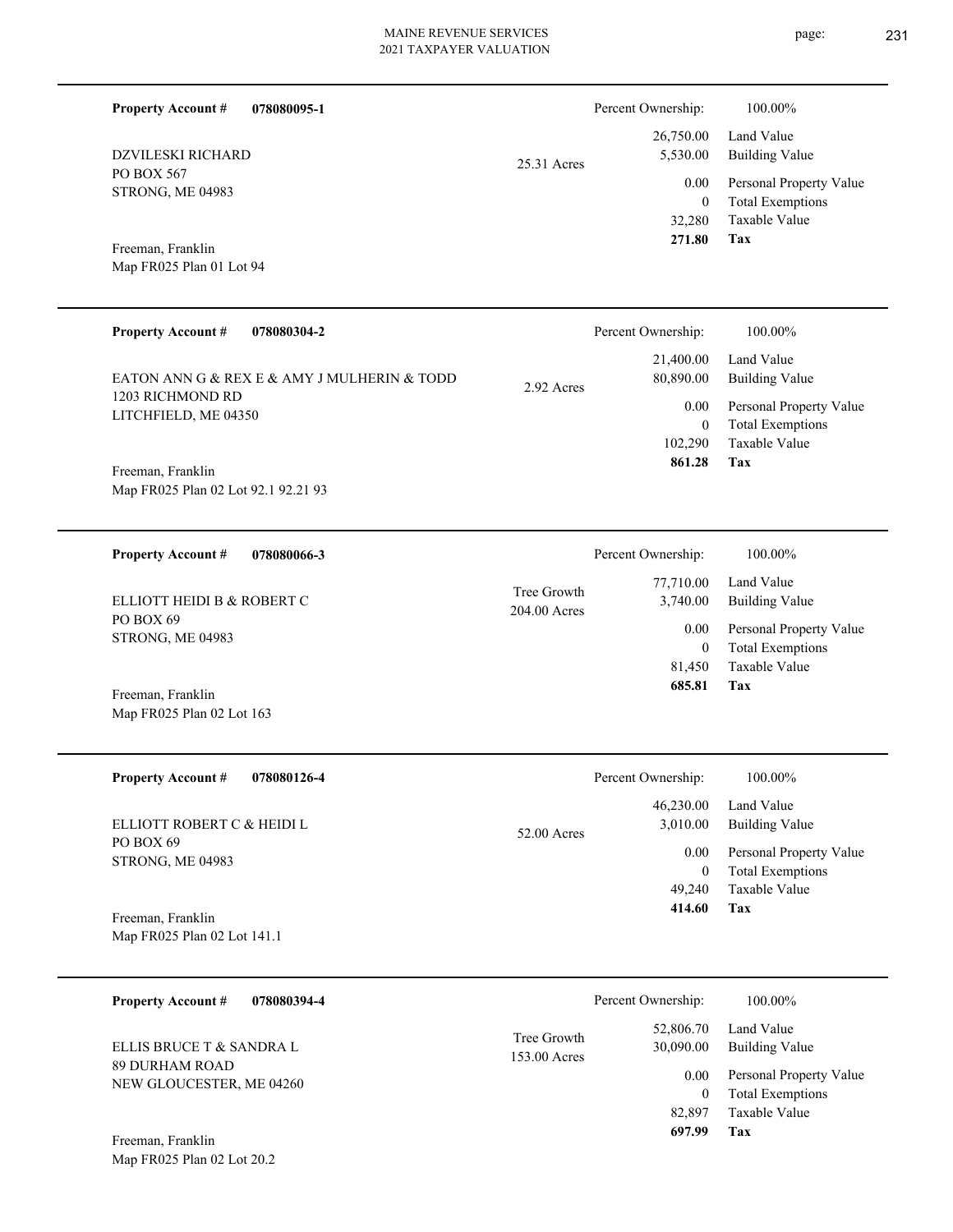|              | Percent Ownership: | 100.00%                 |
|--------------|--------------------|-------------------------|
|              |                    | 2,880.00 Land Value     |
| $0.03$ Acres | 0.00               | <b>Building Value</b>   |
|              | 0.00               | Personal Property Value |
|              | 0                  | <b>Total Exemptions</b> |
|              | 2,880              | Taxable Value           |
|              | 24.25              | Tax                     |

**Tax**

 27,510 0

0.00

 **231.63**

Taxable Value Total Exemptions Personal Property Value

4465 HENRY ST EASTON, PA 18045 ERICKSON SHAUN T

**Property Account #**

**078080309-1**

Map FR025 Plan 02 Lot 44 Freeman, Franklin

| <b>Property Account #</b><br>078080084-3                                                                    | Percent Ownership:                                                         | 100.00%                                                                                                           |
|-------------------------------------------------------------------------------------------------------------|----------------------------------------------------------------------------|-------------------------------------------------------------------------------------------------------------------|
| FAGAN PAULINE ANN, PAUL T, CHRISTINE M,<br>& JOHN J DEROSA<br>180 MELBA STREET APT 206<br>MILFORD, CT 06460 | 10,740.00<br>0.00<br>3.38 Acres<br>0.00<br>$\mathbf{0}$<br>10.740<br>90.43 | Land Value<br><b>Building Value</b><br>Personal Property Value<br><b>Total Exemptions</b><br>Taxable Value<br>Tax |
| Freeman, Franklin<br>Map FR025 Plan 01 Lot 23.3                                                             |                                                                            |                                                                                                                   |
| <b>Property Account #</b><br>078080085-3                                                                    | Percent Ownership:                                                         | 100.00%                                                                                                           |
| FAGAN PAULINE ANN, PAUL T, CHRISTINE M,<br>$\alpha$ rather than $\alpha \alpha$ .                           | 7,020.00<br>20,490.00<br>$0.57$ Acres                                      | Land Value<br><b>Building Value</b>                                                                               |

& JOHN J DEROSA 180 MELBA STREET APT 206 MILFORD, CT 06460

Map FR025 Plan 01 Lot 23.1 Freeman, Franklin

| <b>Property Account #</b><br>078080074-2 | Percent Ownership:   | 100.00%                 |
|------------------------------------------|----------------------|-------------------------|
|                                          | 8.550.00             | Land Value              |
| FAVREAU NEAL H & SUSAN A                 | 0.00<br>$0.90$ Acres | Building Value          |
| PO BOX 410<br>BAILEY ISLAND, ME 04003    | 0.00                 | Personal Property Value |
|                                          | $\bf{0}$             | <b>Total Exemptions</b> |
|                                          | 8.550                | Taxable Value           |
| Freeman, Franklin                        | 71.99                | Tax                     |
| Map FR025 Plan 01 Lot 12.3               |                      |                         |

| 078080378-1<br><b>Property Account #</b> | Percent Ownership:                    | 100.00%                                            |
|------------------------------------------|---------------------------------------|----------------------------------------------------|
| FAVREAU SUSAN & NEAL<br>PO BOX 410       | 40,810.00<br>56,720.00<br>29.50 Acres | Land Value<br><b>Building Value</b>                |
| BAILEY ISLAND, ME 04003                  | 0.00<br>$\mathbf{0}$                  | Personal Property Value<br><b>Total Exemptions</b> |
| Freeman, Franklin                        | 97.530<br>821.20                      | Taxable Value<br>Tax                               |

Map FR025 Plan 01 Lot 12.5 Plan 03 Lot 29 30 31 31.2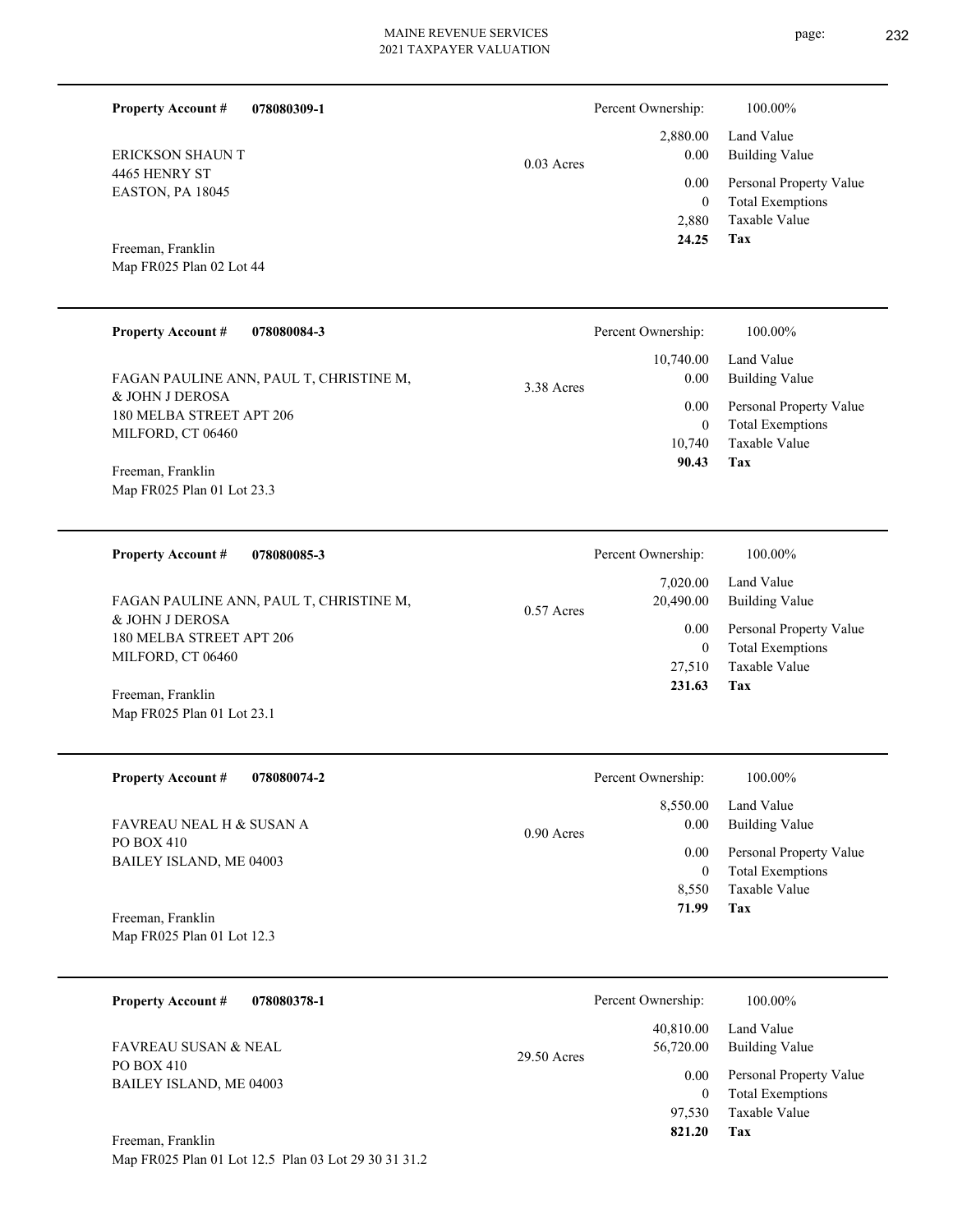| <b>Property Account #</b><br>078082042-2<br>FENWICK ANDREA T<br><b>PO BOX 182</b><br>KINGFIELD, ME 04947<br>Freeman, Franklin<br>Map FR025 Plan 01 Lot 67.12<br>Homestead Exemption \$25000 | $11.00$ Acres              | Percent Ownership:<br>27,300.00<br>342,970.00<br>0.00<br>25,000<br>345,270<br>2,907.17      | 100.00%<br>Land Value<br><b>Building Value</b><br>Personal Property Value<br><b>Total Exemptions</b><br>Taxable Value<br>Tax |
|---------------------------------------------------------------------------------------------------------------------------------------------------------------------------------------------|----------------------------|---------------------------------------------------------------------------------------------|------------------------------------------------------------------------------------------------------------------------------|
| <b>Property Account #</b><br>078080515-2<br><b>FENWICK BRENDA M &amp; TELLIS F</b><br>PO BOX 116<br>KINGFIELD, ME 04947<br>Freeman, Franklin<br>Map FR025 Plan 01 Lot 42.1                  | 5.30 Acres                 | Percent Ownership:<br>12,140.00<br>0.00<br>0.00<br>$\boldsymbol{0}$<br>12,140<br>102.22     | 100.00%<br>Land Value<br><b>Building Value</b><br>Personal Property Value<br><b>Total Exemptions</b><br>Taxable Value<br>Tax |
| <b>Property Account #</b><br>078080440-3<br>FENWICK BRETT<br>PO BOX 182<br>KINGFIELD, ME 04947<br>Freeman, Franklin<br>Map FR025 Plan 01 Lot 68.1                                           | Tree Growth<br>21.26 Acres | Percent Ownership:<br>14,107.24<br>4,000.00<br>0.00<br>$\boldsymbol{0}$<br>18,107<br>152.46 | 100.00%<br>Land Value<br><b>Building Value</b><br>Personal Property Value<br><b>Total Exemptions</b><br>Taxable Value<br>Tax |
| <b>Property Account#</b><br>078082081-1<br>FENWICK BRETT<br>PO BOX 182<br>KINGFIELD, ME 04947<br>Freeman, Franklin<br>Map FR025 Plan 01 Lot 68.11<br>Homestead Exemption \$25000            | 8.74 Acres                 | Percent Ownership:<br>25,650.00<br>41,920.00<br>0.00<br>25,000<br>42,570<br>358.44          | 100.00%<br>Land Value<br><b>Building Value</b><br>Personal Property Value<br><b>Total Exemptions</b><br>Taxable Value<br>Tax |
| <b>Property Account #</b><br>078082091-1<br><b>FENWICK CHAD</b><br>PO BOX 239<br>KINGFIELD, ME 04947<br>Freeman, Franklin<br>Map FR025 Plan 01 Lot 67.111<br>Homestead Exemption \$25000    | 16.00 Acres                | Percent Ownership:<br>19,950.00<br>11,310.00<br>0.00<br>25,000<br>6,260<br>52.71            | 100.00%<br>Land Value<br><b>Building Value</b><br>Personal Property Value<br><b>Total Exemptions</b><br>Taxable Value<br>Tax |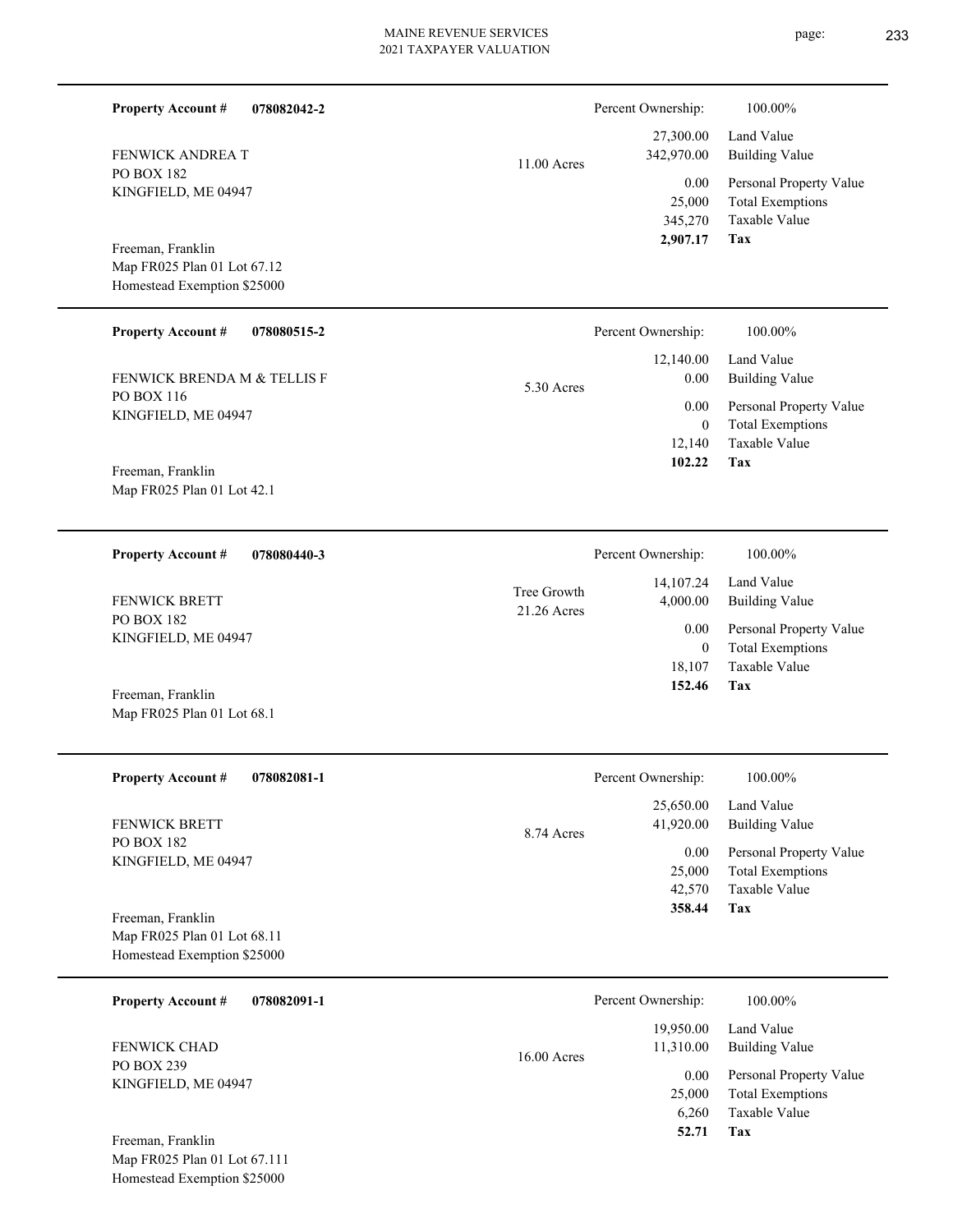37,470.00 Percent Ownership:  $100.00\%$ 

40.00 Acres

| 343.62   | Tax                     |
|----------|-------------------------|
|          | 40,810 Taxable Value    |
| $\theta$ | <b>Total Exemptions</b> |
| 0.00     | Personal Property Value |
| 3,340.00 | Building Value          |
|          | 37,470.00 Land Value    |

Map FR025 Plan 01 Lot 68.10 Freeman, Franklin

Map FR025 Plan 01 Lot 67.1

KINGFIELD, ME 04947

**Property Account #**

FENWICK CHAD T

PO BOX 239

**078080453-2**

| Percent Ownership:       | 100.00%                                            |
|--------------------------|----------------------------------------------------|
| 0.00                     | Land Value                                         |
| 0.00                     | <b>Building Value</b>                              |
| 2,000.00<br>$\mathbf{0}$ | Personal Property Value<br><b>Total Exemptions</b> |
| 2.000                    | Taxable Value                                      |
| 16.84                    | Tax                                                |
|                          |                                                    |

| 078080232-5<br><b>Property Account #</b> | Percent Ownership:                     | 100.00%                      |
|------------------------------------------|----------------------------------------|------------------------------|
| FISCHER HEATHER G & SAM S                | 34,270.00<br>272,770.00<br>20.55 Acres | Land Value<br>Building Value |
| 750 COTUIT ROAD<br>MASHPEE, MA 02649     | 0.00                                   | Personal Property Value      |
|                                          | $\theta$                               | <b>Total Exemptions</b>      |
|                                          | 307,040                                | Taxable Value                |
| Freeman, Franklin                        | 2,585.28                               | Tax                          |

| <b>Property Account #</b><br>078080025-2 | Percent Ownership:              | 100.00%                                   |
|------------------------------------------|---------------------------------|-------------------------------------------|
| FITCH BRYAN L & CRYSTAL W                | 20,480.00                       | Land Value                                |
| <b>403 FOSTER HILL ROAD</b>              | 89,510.00<br>4.40 Acres<br>0.00 | Building Value<br>Personal Property Value |
| FREEMAN TOWNSHIP, ME 04983               | 25,000                          | <b>Total Exemptions</b>                   |
|                                          | 84,990                          | Taxable Value                             |
| Freeman, Franklin                        | 715.62                          | Tax                                       |
| Map FR025 Plan 02 Lot 115                |                                 |                                           |
| Homestead Exemption \$25000              |                                 |                                           |

| <b>Property Account #</b><br>078082036-4       | Percent Ownership:                      | 100.00%                                            |
|------------------------------------------------|-----------------------------------------|----------------------------------------------------|
| FLAGG GEOFFREY & DORA FLAGG YORK CO-CONSEL     | 24,380.00<br>235,630.00<br>$7.00$ Acres | Land Value<br><b>Building Value</b>                |
| <b>688 ASCOT DRIVE</b><br>MAINEVILLE, OH 45039 | 0.00                                    | Personal Property Value<br><b>Total Exemptions</b> |
|                                                | 260,010                                 | Taxable Value                                      |
| $E$ rooman $E$ ranklin                         | 2,189.28                                | Tax                                                |

Map FR025 Plan 02 Lot 127.4 Freeman, Franklin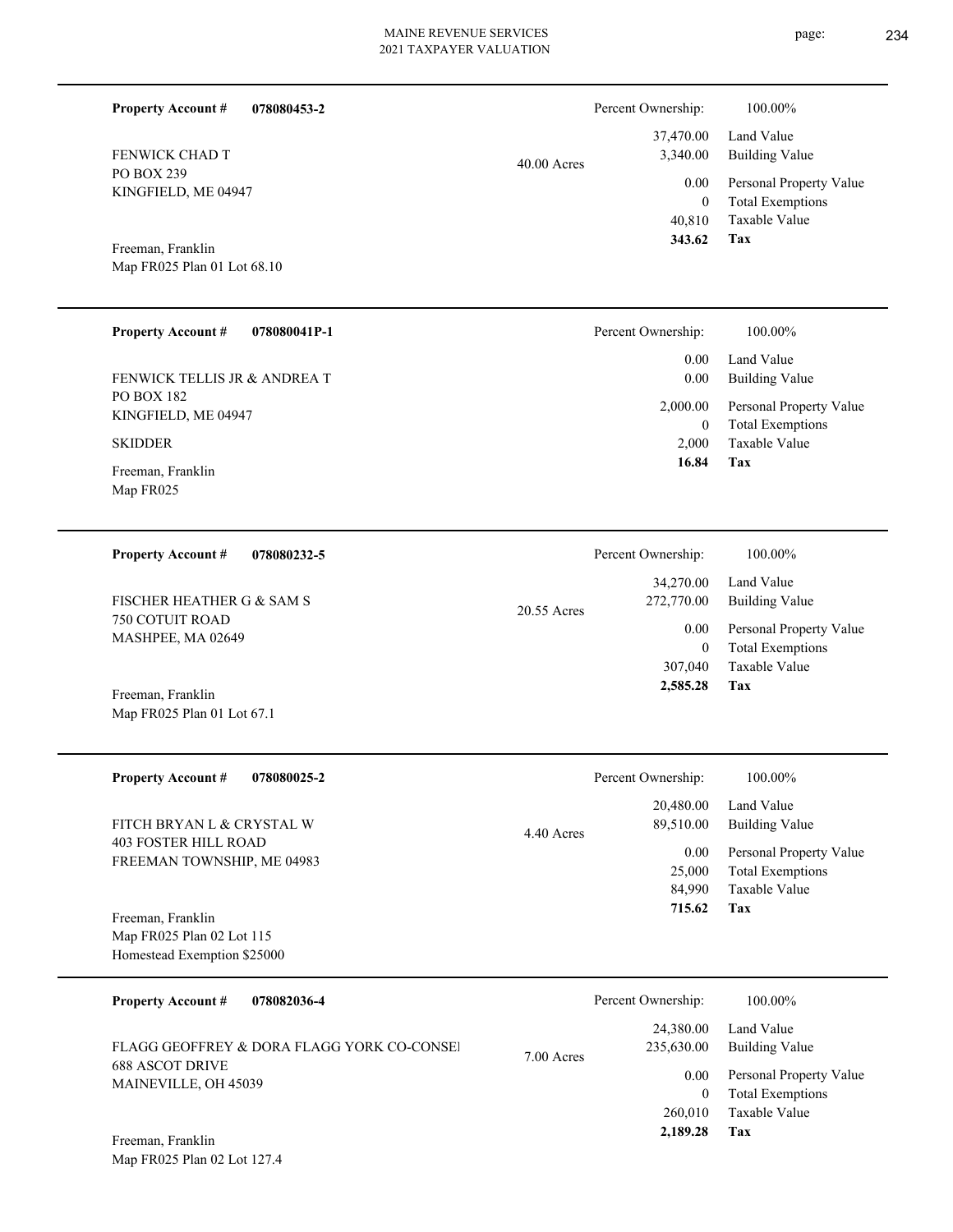page: 235

| <b>Property Account #</b><br>078080272-4                                                            |                            | Percent Ownership:                      | 100.00%                                                                    |
|-----------------------------------------------------------------------------------------------------|----------------------------|-----------------------------------------|----------------------------------------------------------------------------|
| FLAGG JUNE R & KENNETH A                                                                            | $3.12$ Acres               | 10,550.00<br>0.00                       | Land Value<br><b>Building Value</b>                                        |
| 187 WEST FREEMAN ROAD<br>STRONG, ME 04983                                                           |                            | 0.00<br>$\mathbf{0}$<br>10,550<br>88.83 | Personal Property Value<br><b>Total Exemptions</b><br>Taxable Value<br>Tax |
| Freeman, Franklin<br>Map FR025 Plan 02 Lot 87                                                       |                            |                                         |                                                                            |
| <b>Property Account #</b><br>078080273-3                                                            |                            | Percent Ownership:                      | 100.00%                                                                    |
| <b>FLAGG JUNE R &amp; KENNETH A</b>                                                                 | Tree Growth<br>90.00 Acres | 25,720.00<br>0.00                       | Land Value<br><b>Building Value</b>                                        |
| <b>187 WEST FREEMAN ROAD</b><br>STRONG, ME 04983                                                    |                            | 0.00<br>$\bf{0}$<br>25,720              | Personal Property Value<br><b>Total Exemptions</b><br>Taxable Value        |
| Freeman, Franklin<br>Map FR025 Plan 02 Lot 90.1                                                     |                            | 216.56                                  | Tax                                                                        |
| <b>Property Account #</b><br>078082086-2                                                            |                            | Percent Ownership:                      | 100.00%                                                                    |
| FLAGG JUNE R & KENNETH A                                                                            | Tree Growth<br>44.00 Acres | 12,684.00<br>0.00                       | Land Value<br><b>Building Value</b>                                        |
| <b>187 WEST FREEMAN ROAD</b><br>STRONG, ME 04983                                                    |                            | 0.00<br>$\mathbf{0}$                    | Personal Property Value<br><b>Total Exemptions</b>                         |
| Freeman, Franklin<br>Map fr025 Plan 02 Lot 88                                                       |                            | 12,684<br>106.80                        | <b>Taxable Value</b><br>Tax                                                |
| <b>Property Account #</b><br>078080250-1                                                            |                            | Percent Ownership:                      | 100.00%                                                                    |
| FLAGG RANDOLPH & BERYL                                                                              | 108.81 Acres               | 106,970.00<br>122,740.00                | Land Value<br><b>Building Value</b>                                        |
| 946 FOSTER HILL RD<br>FREEMAN TWP, ME 04983-5122                                                    |                            | 0.00<br>25,000<br>204,710<br>1,723.66   | Personal Property Value<br><b>Total Exemptions</b><br>Taxable Value<br>Tax |
| Freeman, Franklin<br>Map FR025 Plan 01 Lot 95 98.1 Plan 04 Lot 13 15<br>Homestead Exemption \$25000 |                            |                                         |                                                                            |
| <b>Property Account #</b><br>078080360-1                                                            |                            | Percent Ownership:                      | 100.00%                                                                    |
| <b>FLANDERS ROBERT &amp; NANCY</b>                                                                  | $41.00$ Acres              | 38,200.00<br>0.00                       | Land Value<br><b>Building Value</b>                                        |
| PO BOX 117<br>EAST WILTON, ME 04234<br>Freeman, Franklin                                            |                            | 0.00<br>$\bf{0}$<br>38,200<br>321.64    | Personal Property Value<br><b>Total Exemptions</b><br>Taxable Value<br>Tax |
| Map FR025 Plan 02 Lot 138.2                                                                         |                            |                                         |                                                                            |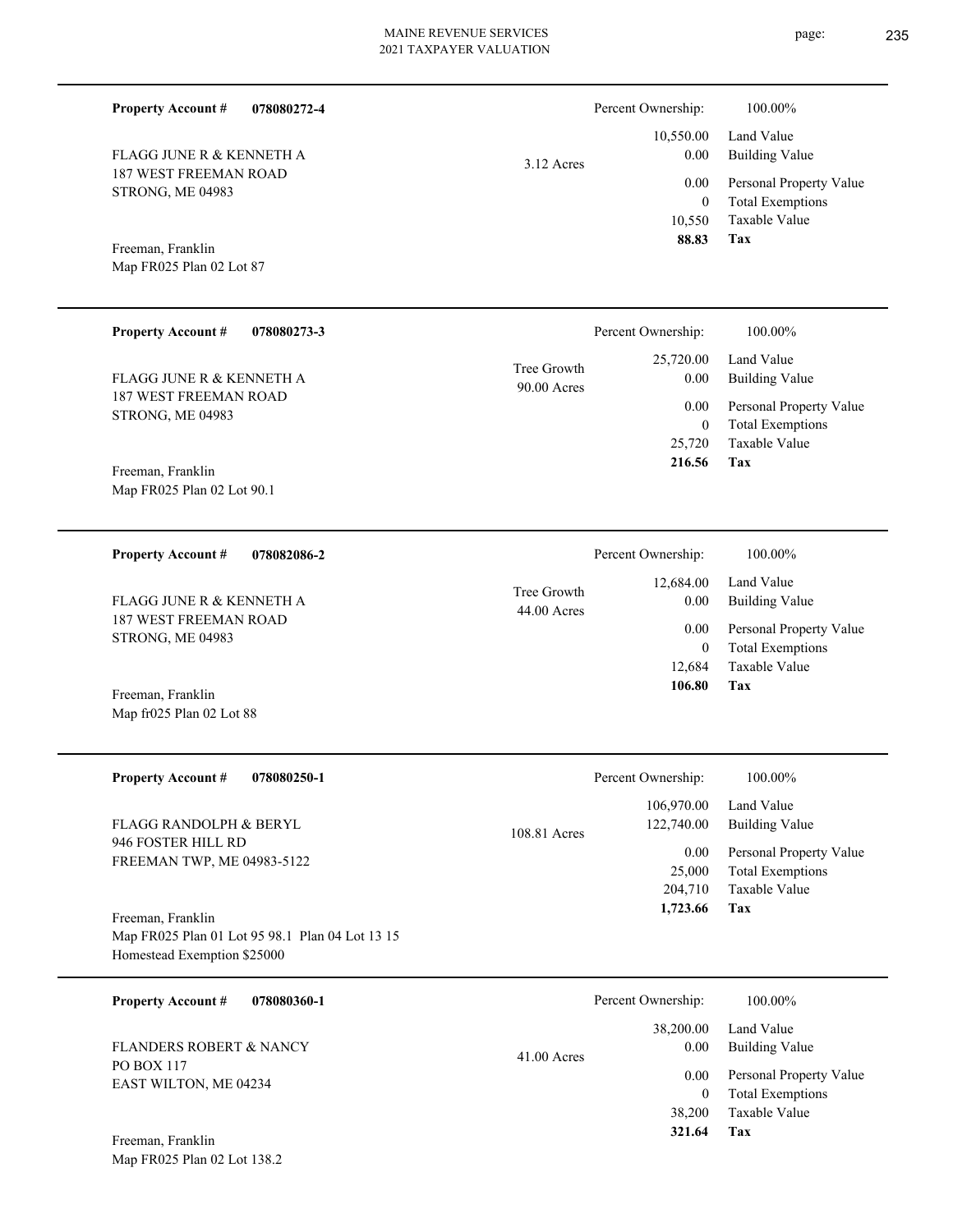| <b>Property Account #</b><br>078080152-3                           |                             | Percent Ownership:             | 100.00%                                                                    |
|--------------------------------------------------------------------|-----------------------------|--------------------------------|----------------------------------------------------------------------------|
| FRANKLIN ALLISON L                                                 | Tree Growth<br>180.00 Acres | 47,798.00<br>0.00              | Land Value<br><b>Building Value</b>                                        |
| 1802 FROSTED HILL DR<br>CARROLTON, TX 75010                        |                             | 0.00<br>$\theta$<br>47,798     | Personal Property Value<br><b>Total Exemptions</b><br>Taxable Value        |
| Freeman, Franklin<br>Map FR025 Plan 02 Lot 101 102 103             |                             | 402.46                         | Tax                                                                        |
| <b>Property Account #</b><br>078080178-3                           |                             | Percent Ownership:             | 100.00%                                                                    |
| FREEMAN RIDGE HOLDING COMPANY LLC                                  | 98.25 Acres                 | 79,990.00<br>2,350.00          | Land Value<br><b>Building Value</b>                                        |
| % PETER S LEE ATTY AT LAW<br>325 MAIN STREET<br>YARMOUTH, ME 04096 |                             | 0.00<br>$\mathbf{0}$<br>82,340 | Personal Property Value<br><b>Total Exemptions</b><br><b>Taxable Value</b> |
| Freeman, Franklin<br>Map FR025 Plan 01 Lot 37                      |                             | 693.30                         | Tax                                                                        |
| <b>Property Account #</b><br>078080087-2                           |                             | Percent Ownership:             | 50.00%                                                                     |
| <b>GAS TIMBERLAND TRUST</b>                                        | Tree Growth<br>271.00 Acres | 40,934.00<br>0.00              | Land Value<br><b>Building Value</b>                                        |
| % BERNARD NEWELL<br>PO BOX 582<br>NEW PORTLAND, ME 04954           |                             | 0.00<br>$\mathbf{0}$<br>40.934 | Personal Property Value<br><b>Total Exemptions</b><br><b>Taxable Value</b> |
| Freeman, Franklin<br>Map FR025 Plan 01 Lot 52.1                    |                             | 344.66                         | Tax                                                                        |

| <b>Property Account #</b><br>078080109-1    | Percent Ownership: | 100.00%                 |
|---------------------------------------------|--------------------|-------------------------|
|                                             | 10,330.00          | Land Value              |
| <b>GEAR BUD STANWOOD</b><br>15892 IRON TREE | 0.00<br>2.82 Acres | Building Value          |
| NEWBURY, OH 44065                           | 0.00               | Personal Property Value |
|                                             | 0                  | <b>Total Exemptions</b> |
|                                             | 10.330             | Taxable Value           |
| Freeman, Franklin                           | 86.98              | Tax                     |
| Map FR025 Plan 01 Lot 39.7                  |                    |                         |

| <b>Property Account #</b><br>078082017-6                 | Percent Ownership:                       | 100.00%                                            |
|----------------------------------------------------------|------------------------------------------|----------------------------------------------------|
| <b>GERO TRAVIS &amp; ELIZABETH</b>                       | 26,570.00<br>310,090.00<br>$10.00$ Acres | Land Value<br>Building Value                       |
| <b>465 BAKER HILL ROAD</b><br>FREEMAN TWP, ME 04983-4913 | 0.00<br>6.000                            | Personal Property Value<br><b>Total Exemptions</b> |
| Freeman, Franklin                                        | 330,660<br>2,784.16                      | Taxable Value<br>Tax                               |

Map FR025 Plan 01 Lot 126.1 Veteran Exemption \$6000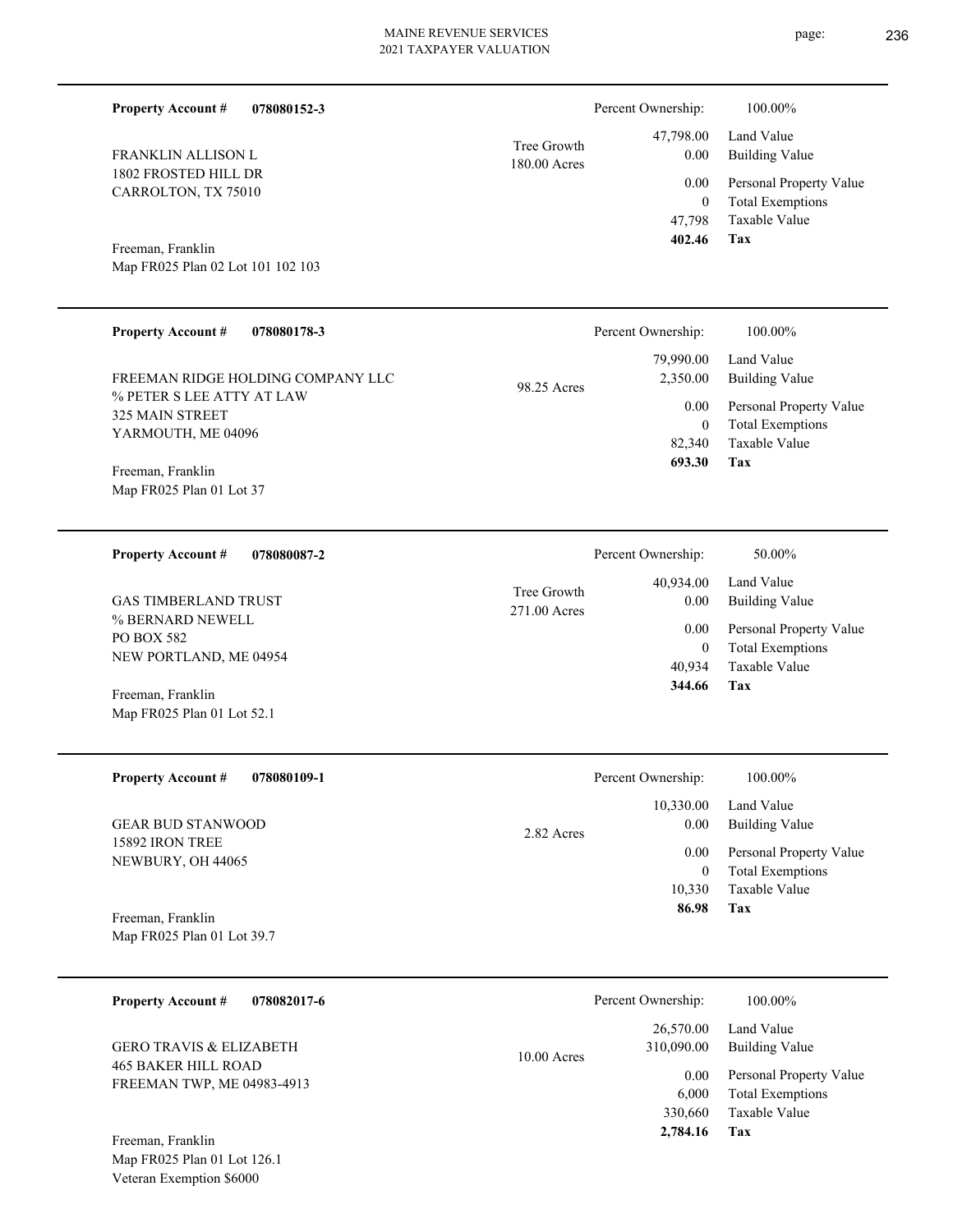| <b>Property Account #</b><br>078080092-2                                    |                             | Percent Ownership:          | 100.00%                                            |
|-----------------------------------------------------------------------------|-----------------------------|-----------------------------|----------------------------------------------------|
| GILMORE CYNTHIA J & DIANA D MAREAN ET AL                                    | 2.75 Acres                  | 10,280.00<br>24,610.00      | Land Value<br><b>Building Value</b>                |
| 229 FREEMAN RIDGE ROAD<br>KINGFIELD, ME 04947                               |                             | 0.00<br>$\overline{0}$      | Personal Property Value<br><b>Total Exemptions</b> |
| Freeman, Franklin                                                           |                             | 34,890<br>293.77            | Taxable Value<br>Tax                               |
| Map FR025 Plan 01 Lot 51.1                                                  |                             |                             |                                                    |
| <b>Property Account #</b><br>078080010-5                                    |                             | Percent Ownership:          | 100.00%                                            |
| GILMORE FAMILY IRREVOCABLE TRUST                                            | Tree Growth<br>138.00 Acres | 58,116.50<br>16,940.00      | Land Value<br><b>Building Value</b>                |
| % WILIAM K & CYNTHIA J GILMORE TRUSTEES<br>RR 229 FREEMAN RIDGE ROAD        |                             | 0.00<br>$\overline{0}$      | Personal Property Value<br><b>Total Exemptions</b> |
| KINGFIELD, ME 04947                                                         |                             | 75,057<br>631.98            | <b>Taxable Value</b><br>Tax                        |
| Freeman, Franklin<br>Map FR025 Plan 01 Lot 30 48                            |                             |                             |                                                    |
| 078080426-3<br><b>Property Account #</b>                                    |                             | Percent Ownership:          | 100.00%                                            |
|                                                                             | Tree Growth                 | 96,988.80                   | Land Value                                         |
| GILMORE FAMILY IRREVOCABLE TRUST<br>% WILIAM K & CYNTHIA J GILMORE TRUSTEES | 247.40 Acres                | 456,560.00<br>0.00          | <b>Building Value</b><br>Personal Property Value   |
| RR 229 FREEMAN RIDGE ROAD<br>KINGFIELD, ME 04947                            |                             | $\overline{0}$<br>553,549   | <b>Total Exemptions</b><br><b>Taxable Value</b>    |
| Freeman, Franklin                                                           |                             | 4,660.88                    | Tax                                                |
| Map FR025 Plan 01 Lot 35 41 42 45.1 46 46.1                                 |                             |                             |                                                    |
| <b>Property Account #</b><br>078080437-4                                    |                             | Percent Ownership:          | 100.00%                                            |
| GILMORE FAMILY IRREVOCABLE TRUST                                            | Tree Growth                 | 3,584.50<br>0.00            | Land Value<br><b>Building Value</b>                |
| % WILIAM K & CYNTHIA J GILMORE TRUSTEES<br>RR 229 FREEMAN RIDGE ROAD        | 12.50 Acres                 | 0.00                        | Personal Property Value                            |
| KINGFIELD, ME 04947                                                         |                             | $\boldsymbol{0}$<br>3,585   | <b>Total Exemptions</b><br>Taxable Value           |
| Freeman, Franklin<br>Map FR025 Plan 01 Lot 49                               |                             | 30.18                       | Tax                                                |
|                                                                             |                             |                             |                                                    |
| <b>Property Account #</b><br>078080012P-1                                   |                             | Percent Ownership:          | 100.00%                                            |
| <b>GILMORE GEORGE</b>                                                       |                             | 0.00<br>0.00                | Land Value<br><b>Building Value</b>                |
| 2732 GROVE PLACE<br>SARASOTA, FL 34239                                      |                             | 11,000.00<br>$\overline{0}$ | Personal Property Value<br><b>Total Exemptions</b> |
| <b>CARNIVAL RIDES</b>                                                       |                             | 11,000<br>92.62             | Taxable Value<br>Tax                               |
| Freeman, Franklin                                                           |                             |                             |                                                    |

Map FR025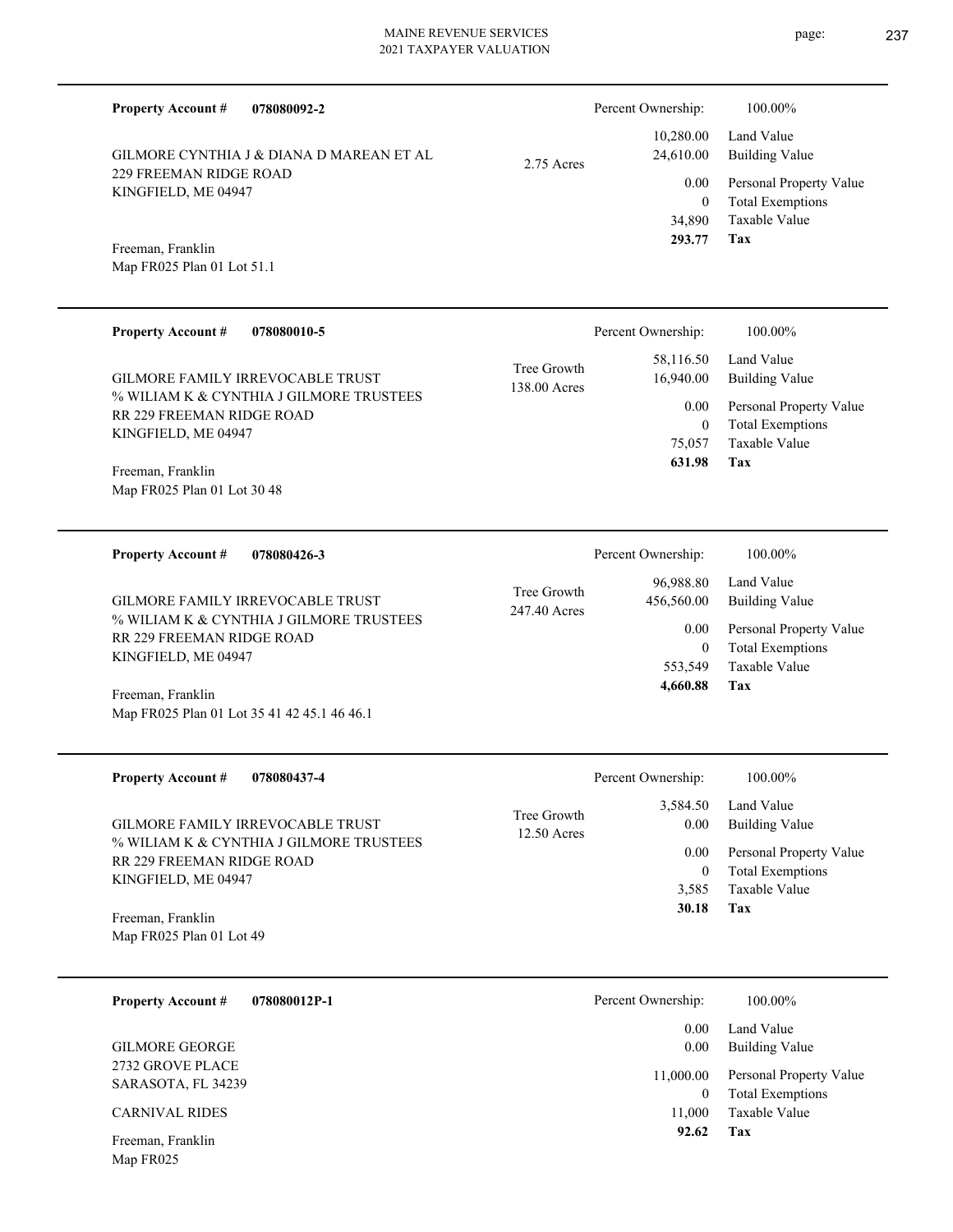| <b>Property Account #</b><br>078080114-2                                                                      |             | Percent Ownership:                             | 100.00%                                                                    |
|---------------------------------------------------------------------------------------------------------------|-------------|------------------------------------------------|----------------------------------------------------------------------------|
| GILMORE JEANETTE & PHILLIP D BUCKLEY TTEE                                                                     | 1.79 Acres  | 9,580.00<br>77,520.00                          | Land Value<br><b>Building Value</b>                                        |
| PO BOX 479<br>TOPSHAM, ME 04086                                                                               |             | 0.00                                           | Personal Property Value                                                    |
| Freeman, Franklin<br>Map FR025 Plan 01 Lot 122                                                                |             | $\mathbf{0}$<br>87,100<br>733.38               | <b>Total Exemptions</b><br>Taxable Value<br>Tax                            |
|                                                                                                               |             |                                                |                                                                            |
| <b>Property Account #</b><br>078080122-2                                                                      |             | Percent Ownership:                             | 100.00%                                                                    |
| GILMORE JEANETTE & PHILLIP D BUCKLEY TTEE                                                                     | 30.00 Acres | 41,170.00<br>122,890.00                        | Land Value<br><b>Building Value</b>                                        |
| PO BOX 479<br>TOPSHAM, ME 04086                                                                               |             | 0.00<br>$\mathbf{0}$                           | Personal Property Value<br><b>Total Exemptions</b>                         |
| Freeman, Franklin<br>Map FR025 Plan 01 Lot 121                                                                |             | 164,060<br>1,381.39                            | <b>Taxable Value</b><br>Tax                                                |
|                                                                                                               |             |                                                |                                                                            |
| 078080374-1<br><b>Property Account #</b>                                                                      |             | Percent Ownership:                             | 100.00%                                                                    |
| GILMORE MELDON H & REGINA M                                                                                   | 11.18 Acres | 27,430.00<br>123,900.00                        | Land Value<br><b>Building Value</b>                                        |
| <b>382 FREEMAN RIDGE RD</b><br>KINGFIELD, ME 04947                                                            |             | 0.00<br>31,000<br>120,330                      | Personal Property Value<br><b>Total Exemptions</b><br>Taxable Value<br>Tax |
| Freeman, Franklin<br>Map FR025 Plan 01 Lot 81.3 81.4<br>Homestead Exemption \$25000; Veteran Exemption \$6000 |             | 1,013.18                                       |                                                                            |
| <b>Property Account #</b><br>078080368-1                                                                      |             | Percent Ownership:                             | 100.00%                                                                    |
| GILMORE MICHAEL & LOUISE                                                                                      | 11.25 Acres | 27,480.00<br>131,040.00                        | Land Value<br><b>Building Value</b>                                        |
| 202 FREEMAN RIDGE<br>KINGFIELD, ME 04947                                                                      |             | $0.00\,$<br>25,000<br>133,520<br>1,124.24      | Personal Property Value<br><b>Total Exemptions</b><br>Taxable Value<br>Tax |
| Freeman, Franklin<br>Map FR025 Plan 01 Lot 39.2<br>Homestead Exemption \$25000                                |             |                                                |                                                                            |
| <b>Property Account #</b><br>078080123-2                                                                      |             | Percent Ownership:                             | 100.00%                                                                    |
| GILMORE MICHAEL S & LOUISE M                                                                                  | 2.43 Acres  | 10,040.00<br>6,450.00                          | Land Value<br><b>Building Value</b>                                        |
| <b>202 FREEMAN RIDGE ROAD</b><br>KINGFIELD, ME 04947                                                          |             | $0.00\,$<br>$\overline{0}$<br>16,490<br>138.85 | Personal Property Value<br><b>Total Exemptions</b><br>Taxable Value<br>Tax |
| Freeman, Franklin                                                                                             |             |                                                |                                                                            |

Map FR025 Plan 01 Lot 45.2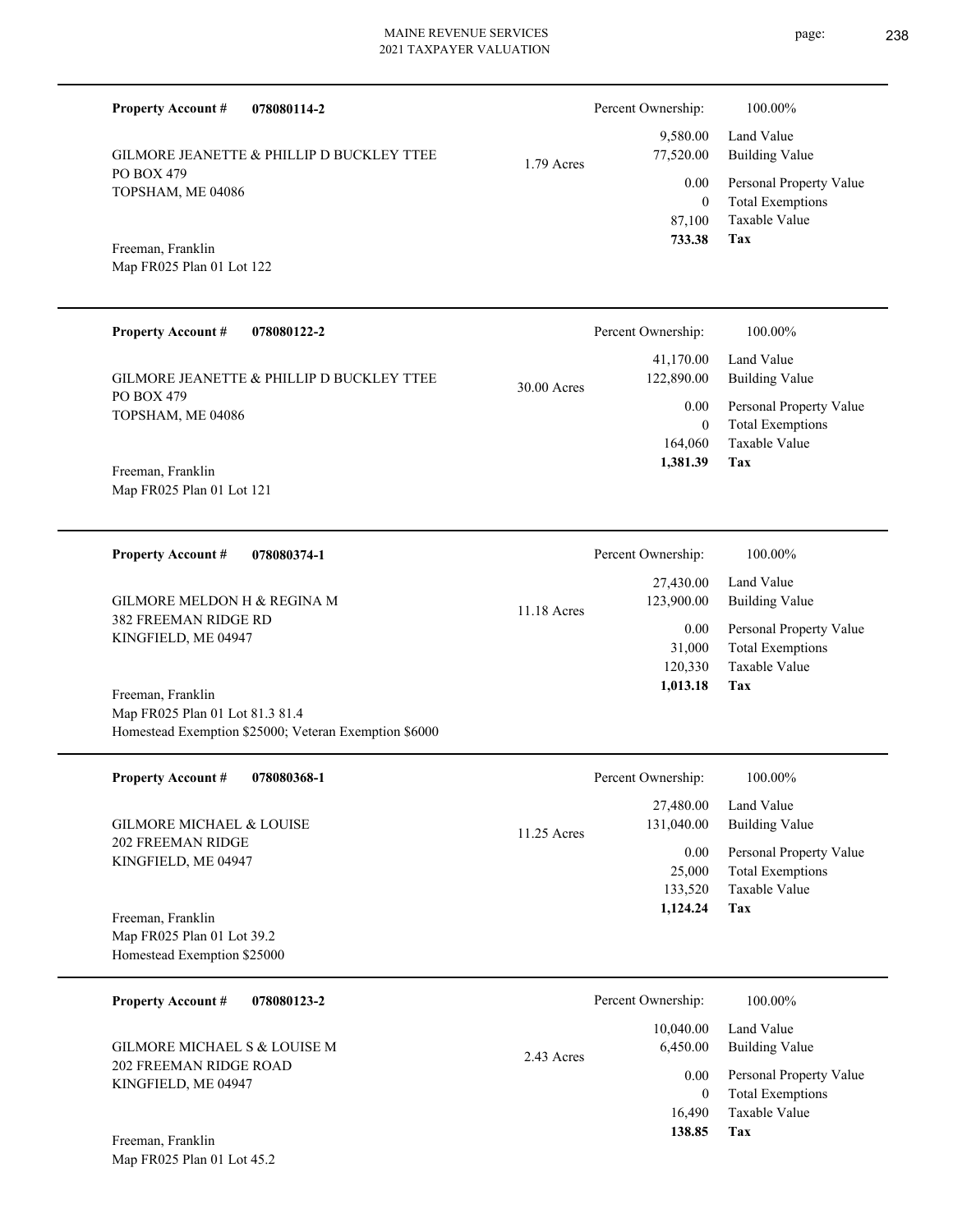RR 229 FREEMAN RIDGE ROAD KINGFIELD, ME 04947 GILMORE WILLIAM K & CYNTHIA D

**078082039-2**

# 3.90 Acres

**Tax** Taxable Value Total Exemptions Personal Property Value Building Value Land Value 172,990 0  **1,456.58** 22,120.00 150,870.00 0.00

Percent Ownership:  $100.00\%$ 

Map FR025 Plan 01 Lot 41.2 Freeman, Franklin

**Property Account #**

| <b>Property Account #</b><br>078080013-5                               | Percent Ownership:                                     | 100.00%                 |
|------------------------------------------------------------------------|--------------------------------------------------------|-------------------------|
| GINN CASEY S & WILLIAM FOLSOM<br>21 BIRDSONG LANE<br>WINDHAM, ME 04062 | 78,630.00<br>Land Value<br>0.00<br>96.39 Acres<br>0.00 | <b>Building Value</b>   |
|                                                                        |                                                        | Personal Property Value |
|                                                                        | 0                                                      | <b>Total Exemptions</b> |
|                                                                        | 78.630                                                 | Taxable Value           |
| Freeman, Franklin                                                      | 662.06                                                 | Tax                     |
| Map FR025 Plan 02 Lot 81                                               |                                                        |                         |

| 078080161-2<br><b>Property Account #</b>                             | Percent Ownership:                                       | 100.00%                                                 |
|----------------------------------------------------------------------|----------------------------------------------------------|---------------------------------------------------------|
| <b>GLS REALTY TRUST</b><br><b>%MICHAEL SPANKNEBEL</b><br>52 BAY ROAD | 50,741.50<br>Tree Growth<br>0.00<br>166.00 Acres<br>0.00 | Land Value<br>Building Value<br>Personal Property Value |
| HADLEY, MA 01035                                                     | 0<br>50,742                                              | <b>Total Exemptions</b><br>Taxable Value                |
| Freeman, Franklin                                                    | 427.24                                                   | Tax                                                     |
| Map FR025 Plan 01 Lot 68.5 68.6 68.7 68.8                            |                                                          |                                                         |

| <b>Property Account #</b><br>078080424-2        |               | Percent Ownership: | 100.00%                                            |
|-------------------------------------------------|---------------|--------------------|----------------------------------------------------|
|                                                 |               | 44,770.00          | Land Value                                         |
| GOLDSMITH CAROL SUE & DANA I                    | $50.00$ Acres | 0.00               | Building Value                                     |
| 583 WEEKS MILLS ROAD<br>NEW SHARON, ME 04955    |               | 0.00               | Personal Property Value<br><b>Total Exemptions</b> |
|                                                 |               | 44,770             | Taxable Value                                      |
| Freeman, Franklin<br>Map FR025 Plan 02 Lot 21.1 |               | 376.96             | Tax                                                |

| <b>Property Account #</b><br>078080422-3       | Percent Ownership:                    | 100.00%                      |
|------------------------------------------------|---------------------------------------|------------------------------|
| GOODWIN RUSSELL L & KATIE A                    | 20,160.00<br>163,810.00<br>1.22 Acres | Land Value<br>Building Value |
| 840 WEST FREEMAN ROAD<br>FREEMAN TWP, ME 04983 | 0.00                                  | Personal Property Value      |
|                                                | 25,000                                | <b>Total Exemptions</b>      |
|                                                | 158,970                               | Taxable Value                |
| Freeman, Franklin                              | 1,338.53                              | Tax                          |

Map FR025 Plan 02 Lot 2.12 2.4 Homestead Exemption \$25000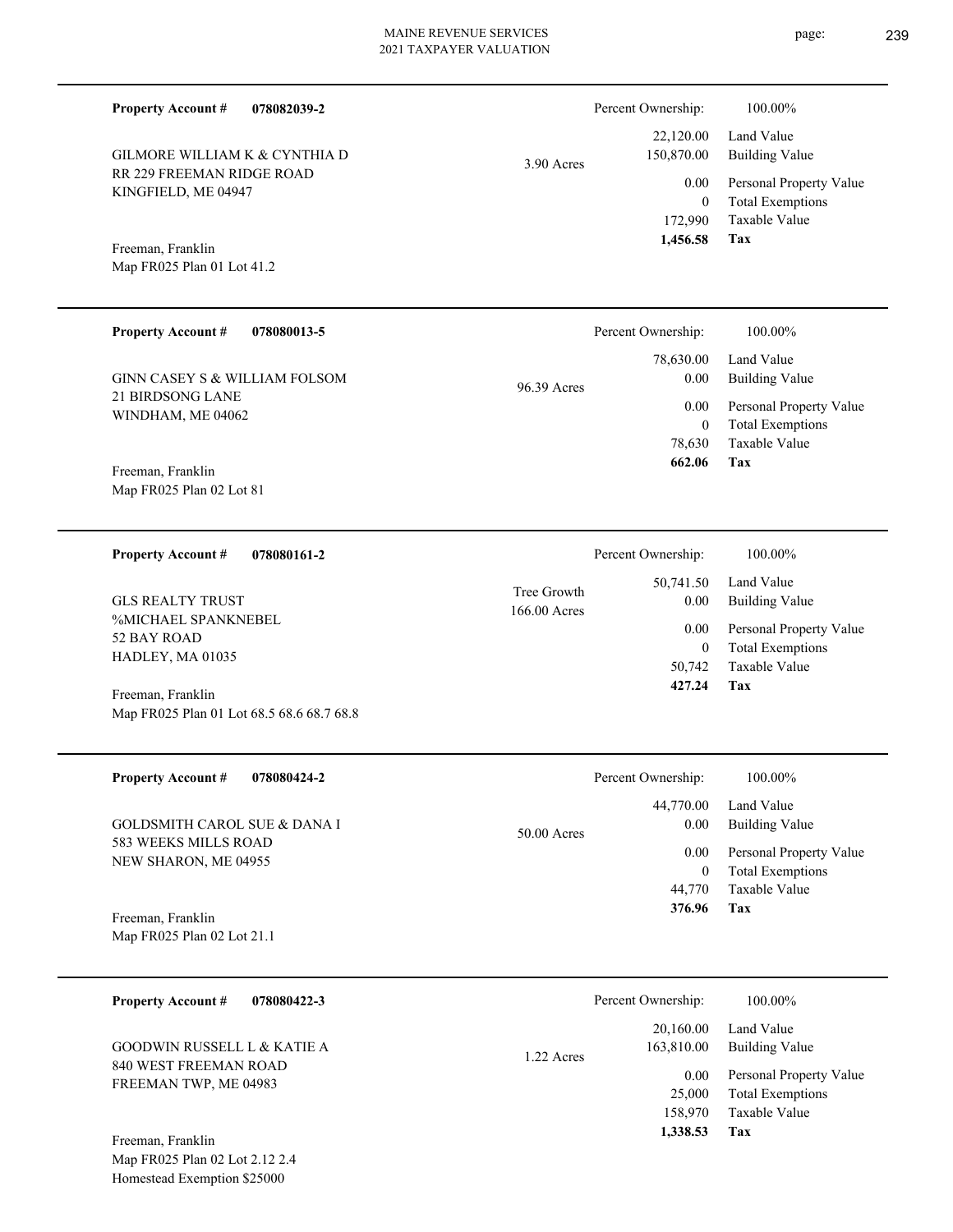FREEMAN TWP, ME 04983 Homestead Exemption \$25000 **078080246-2** GOODWIN SANDRA P & CLARENCE L JR 286,750.00 381.48 A Percent Ownership: 100.00%

Map FR025 Plan 01 Lot 133 134 135 Plan 02 Lot 1 2.1 Freeman, Franklin

**078080244-2**

GOODWIN SANDRA P & CLARENCE L JR

**078080431-2 Property Account #**

287 TORY HILL RD FREEMAN TWP, ME 04983 GOODWIN SANDRA P & CLARENCE L JR

Map FR025 Plan 02 Lot 4 Freeman, Franklin

287 TORY HILL RD

Freeman, Franklin

287 TORY HILL RD FREEMAN TWP, ME 04983

**Property Account #**

Map FR025 Plan 02 Lot 3

**Property Account #**

**078080131-1 Property Account #**

2625 MAROON BELLS AVE COLORADO SPRINGS, CO 80918 GOULD DOUGLAS R

Map FR025 Plan 01 Lot 39.5 Freeman, Franklin

| 078080132-1<br><b>Property Account #</b> | Percent Ownership:               | 100.00%                                     |
|------------------------------------------|----------------------------------|---------------------------------------------|
| <b>GRAFFAM WARD I</b>                    | 9,030.00<br>0.00<br>$1.04$ Acres | Land Value<br><b>Building Value</b>         |
| 29 ORCHARD ST<br>PORTLAND, ME 04102      | 0.00<br>0                        | Personal Property Value<br>Total Exemptions |
|                                          | 9.030                            | Taxable Value                               |
| Freeman, Franklin                        | 76.03                            | Tax                                         |

| 63.45 Acres | 238,280.00 | <b>Building Value</b>   |
|-------------|------------|-------------------------|
|             | 0.00       | Personal Property Value |
|             | 25,000     | <b>Total Exemptions</b> |
|             | 278,870    | Taxable Value           |
|             | 2,348.09   | Tax                     |
|             |            |                         |
|             |            |                         |
|             |            |                         |

65,590.00

Percent Ownership: 100.00%

Land Value

Building Value Land Value

| Acres |          |                         |
|-------|----------|-------------------------|
|       | $0.00\,$ | Personal Property Value |
|       | $\theta$ | <b>Total Exemptions</b> |
|       |          | 286,750 Taxable Value   |
|       | 2,414.44 | Tax                     |
|       |          |                         |
|       |          |                         |
|       |          |                         |

0.00

| Percent Ownership: | 100.00%                 |
|--------------------|-------------------------|
|                    | 98,060.00 Land Value    |
| 0.00               | Building Value          |
| 0.00 <sub>1</sub>  | Personal Property Value |
| 0                  | <b>Total Exemptions</b> |
|                    | 98,060 Taxable Value    |
| 825.67             | Tax                     |
|                    |                         |

|              | Percent Ownership: | 100.00%                 |
|--------------|--------------------|-------------------------|
|              |                    | 10,180.00 Land Value    |
| $2.61$ Acres | 0.00               | Building Value          |
|              | 0.00               | Personal Property Value |
|              | 0                  | <b>Total Exemptions</b> |
|              | 10,180             | Taxable Value           |
|              | 85.72              | Tax                     |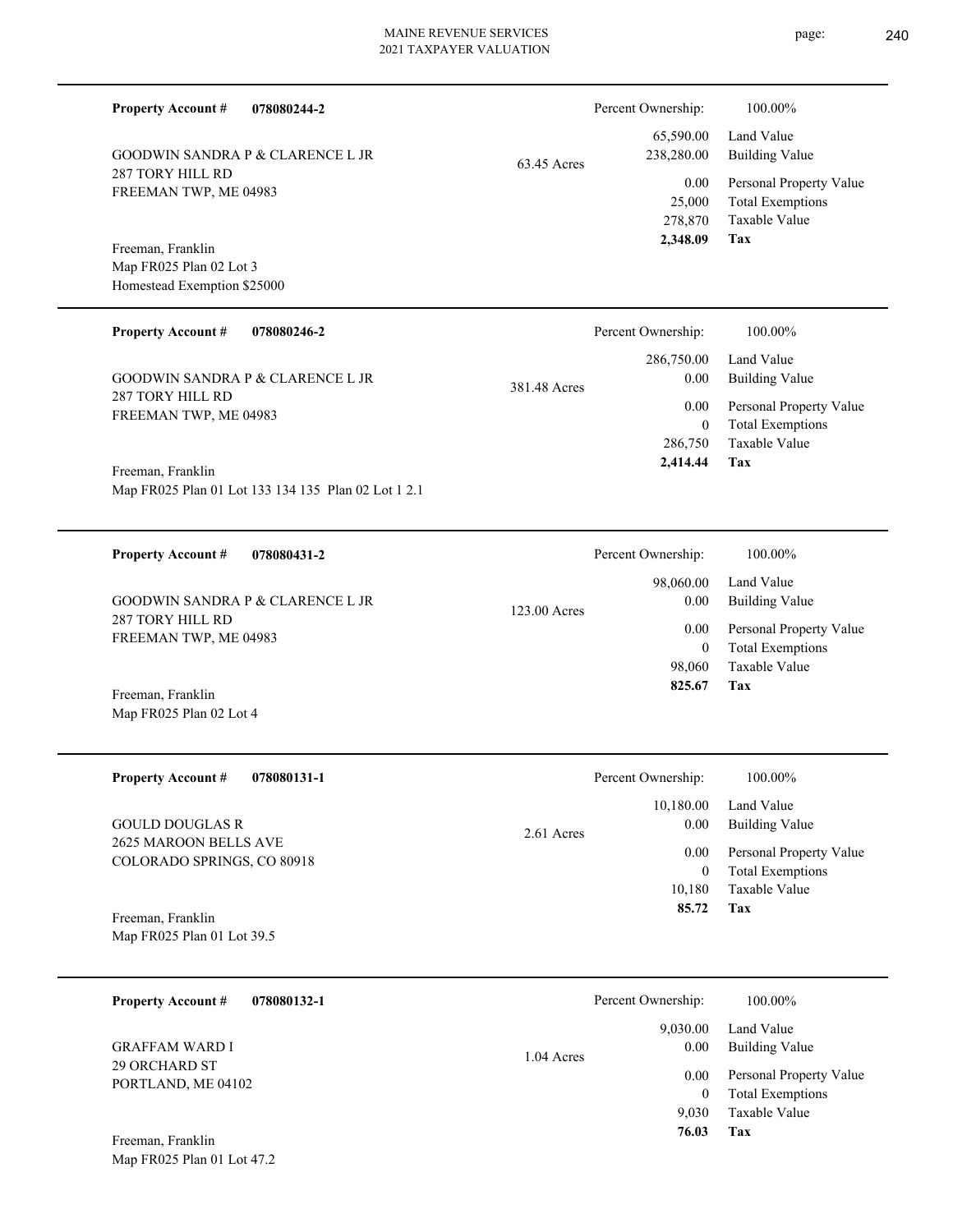| <b>Property Account #</b><br>078080458-1         |                            | Percent Ownership:       | 100.00%                                            |
|--------------------------------------------------|----------------------------|--------------------------|----------------------------------------------------|
| <b>GRECO PAUL</b>                                | 3.75 Acres                 | 12,510.00<br>8,670.00    | Land Value<br><b>Building Value</b>                |
| 739 PINE ROCK AVE<br>HAMDEN, CT 06514            |                            | 0.00<br>$\mathbf{0}$     | Personal Property Value<br><b>Total Exemptions</b> |
| Freeman, Franklin                                |                            | 21,180<br>178.34         | Taxable Value<br>Tax                               |
| Map FR025 Plan 01 Lot 131                        |                            |                          |                                                    |
| <b>Property Account #</b><br>078080382-1         |                            | Percent Ownership:       | 100.00%                                            |
| <b>GUMPERZ JOHN &amp; DIANA</b>                  | 5.69 Acres                 | 12,420.00<br>0.00        | Land Value<br><b>Building Value</b>                |
| <b>146 RAINBOW TRAIL</b><br>PITTSGROVE, NJ 08318 |                            | 0.00<br>$\boldsymbol{0}$ | Personal Property Value<br><b>Total Exemptions</b> |
| Freeman, Franklin                                |                            | 12,420<br>104.58         | Taxable Value<br>Tax                               |
| Map FR025 Plan 01 Lot 94.2                       |                            |                          |                                                    |
| <b>Property Account #</b><br>078080346-2         |                            | Percent Ownership:       | 100.00%                                            |
| HAINES DEANNA L & GAROLD W                       | 38.00 Acres                | 36,010.00<br>0.00        | Land Value<br><b>Building Value</b>                |
| 133 MT BLUE POND RD<br>AVON, ME 04966            |                            | 0.00<br>$\mathbf{0}$     | Personal Property Value<br><b>Total Exemptions</b> |
|                                                  |                            | 36,010<br>303.20         | Taxable Value<br>Tax                               |
| Freeman, Franklin<br>Map FR025 Plan 01 Lot 43    |                            |                          |                                                    |
| <b>Property Account #</b><br>078082019-2         |                            | Percent Ownership:       | 100.00%                                            |
| HALL LESLIE W                                    | Tree Growth<br>13.30 Acres | 13,986.90<br>22,300.00   | Land Value<br><b>Building Value</b>                |
| PO BOX 1042<br>WINDHAM, ME 04062                 |                            | 0.00<br>$\boldsymbol{0}$ | Personal Property Value<br><b>Total Exemptions</b> |
| Freeman, Franklin                                |                            | 36,287<br>305.54         | Taxable Value<br>Tax                               |
| Map FR025 Plan 02 Lot 29.1 29.2                  |                            |                          |                                                    |
| <b>Property Account #</b><br>078080351-1         |                            | Percent Ownership:       | 100.00%                                            |
| <b>HALWIX BRYAN</b>                              | 2.00 Acres                 | 18,730.00<br>38,630.00   | Land Value<br><b>Building Value</b>                |
| 891 FOSTER HILL RD<br>FREEMAN TWP, ME 04983      |                            | 0.00<br>25,000           | Personal Property Value<br><b>Total Exemptions</b> |

**Tax 272.47**

32,360

Taxable Value

Map FR025 Plan 01 Lot 118.2 Homestead Exemption \$25000 Freeman, Franklin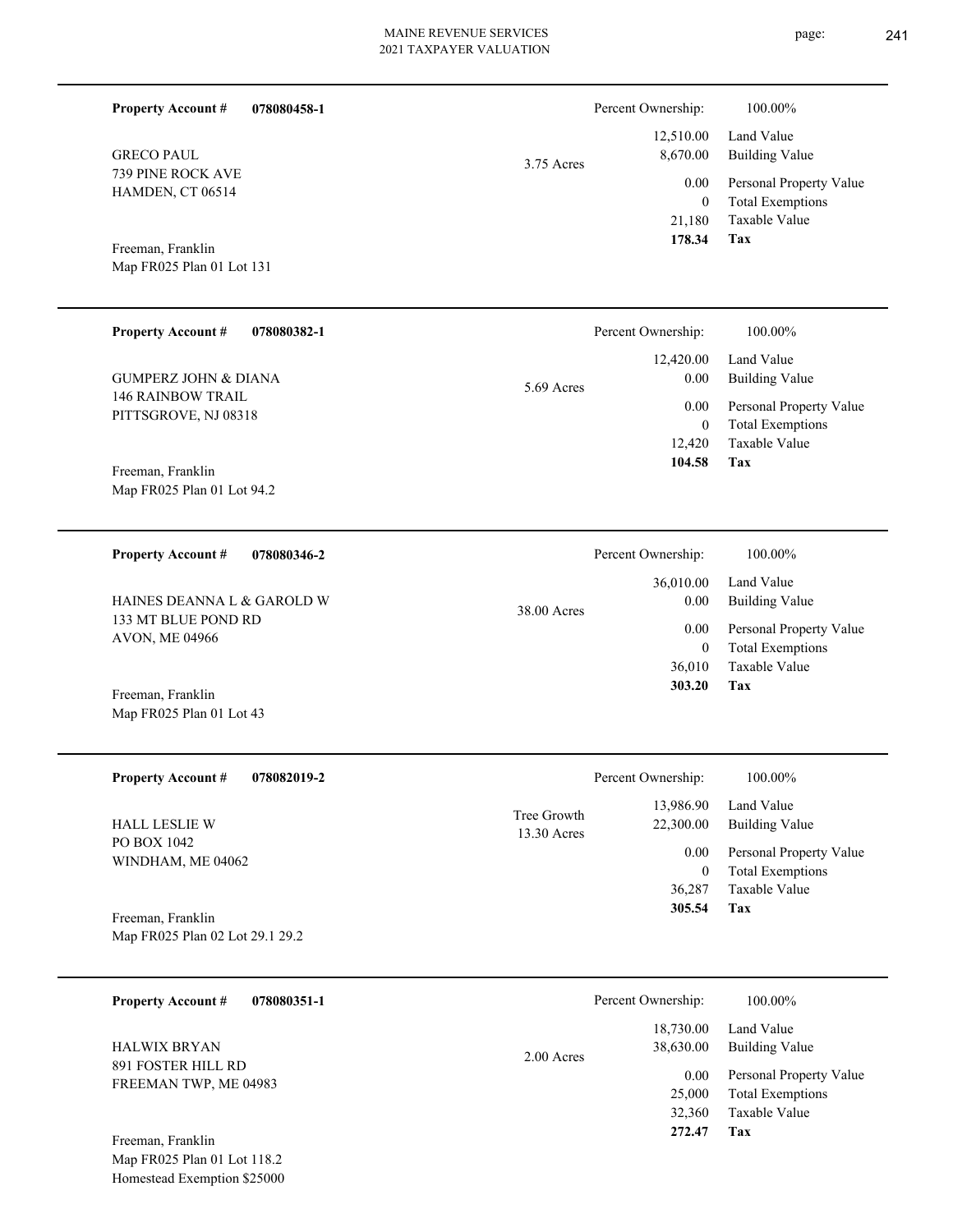| <b>Property Account #</b><br>078082045-1                                        |              | Percent Ownership:                          | 100.00%                                                                           |
|---------------------------------------------------------------------------------|--------------|---------------------------------------------|-----------------------------------------------------------------------------------|
| HANDRAHAN DAVID C                                                               | 3.27 Acres   | 19,660.00<br>91,990.00                      | Land Value<br><b>Building Value</b>                                               |
| 551 SALEM RD<br>KINGFIELD, ME 04947                                             |              | 0.00<br>$\mathbf{0}$<br>111,650<br>940.09   | Personal Property Value<br><b>Total Exemptions</b><br>Taxable Value<br><b>Tax</b> |
| Freeman, Franklin<br>Map FR025 Plan 01 Lot 21.11 21.9                           |              |                                             |                                                                                   |
| <b>Property Account #</b><br>078080057-1                                        |              | Percent Ownership:                          | 100.00%                                                                           |
| HANDRAHAN DONALD W II                                                           | 17.95 Acres  | 32,370.00<br>0.00                           | Land Value<br><b>Building Value</b>                                               |
| PO BOX 574<br>KINGFIELD, ME 04947                                               |              | 0.00<br>25,000<br>7,370<br>62.06            | Personal Property Value<br><b>Total Exemptions</b><br>Taxable Value<br>Tax        |
| Freeman, Franklin<br>Map FR025 Plan 01 Lot 25.2<br>Homestead Exemption \$25000  |              |                                             |                                                                                   |
| <b>Property Account #</b><br>078080058-1                                        |              | Percent Ownership:                          | $100.00\%$                                                                        |
| HANDRAHAN DONALD W II                                                           | 21.38 Acres  | 23,880.00<br>245,650.00                     | Land Value<br><b>Building Value</b>                                               |
| PO BOX 574<br>KINGFIELD, ME 04947                                               |              | 0.00<br>$\mathbf{0}$<br>269,530<br>2,269.44 | Personal Property Value<br><b>Total Exemptions</b><br>Taxable Value<br>Tax        |
| Freeman, Franklin<br>Map FR025 Plan 01 Lot 25.5                                 |              |                                             |                                                                                   |
| <b>Property Account #</b><br>078080307-1                                        |              | Percent Ownership:                          | 100.00%                                                                           |
| HANDRAHAN DONALD W II                                                           | $0.60$ Acres | 7,020.00<br>0.00                            | Land Value<br><b>Building Value</b>                                               |
| PO BOX 574<br>KINGFIELD, ME 04947                                               |              | 0.00<br>$\overline{0}$<br>7,020<br>59.11    | Personal Property Value<br><b>Total Exemptions</b><br>Taxable Value<br>Tax        |
| Freeman, Franklin<br>Map FR025 Plan 01 Lot 25.3                                 |              |                                             |                                                                                   |
| <b>Property Account #</b><br>078080528-1                                        |              | Percent Ownership:                          | 100.00%                                                                           |
| HANDRAHAN KENNETH A                                                             | 3.25 Acres   | 19,640.00<br>8,750.00                       | Land Value<br><b>Building Value</b>                                               |
| 522 SALEM ROAD<br>KINGFIELD, ME 04947-9715                                      |              | 0.00<br>25,000<br>3,390<br>28.54            | Personal Property Value<br><b>Total Exemptions</b><br>Taxable Value<br>Tax        |
| Freeman, Franklin<br>Map FR025 Plan 01 Lot 25.21<br>Homestead Exemption \$25000 |              |                                             |                                                                                   |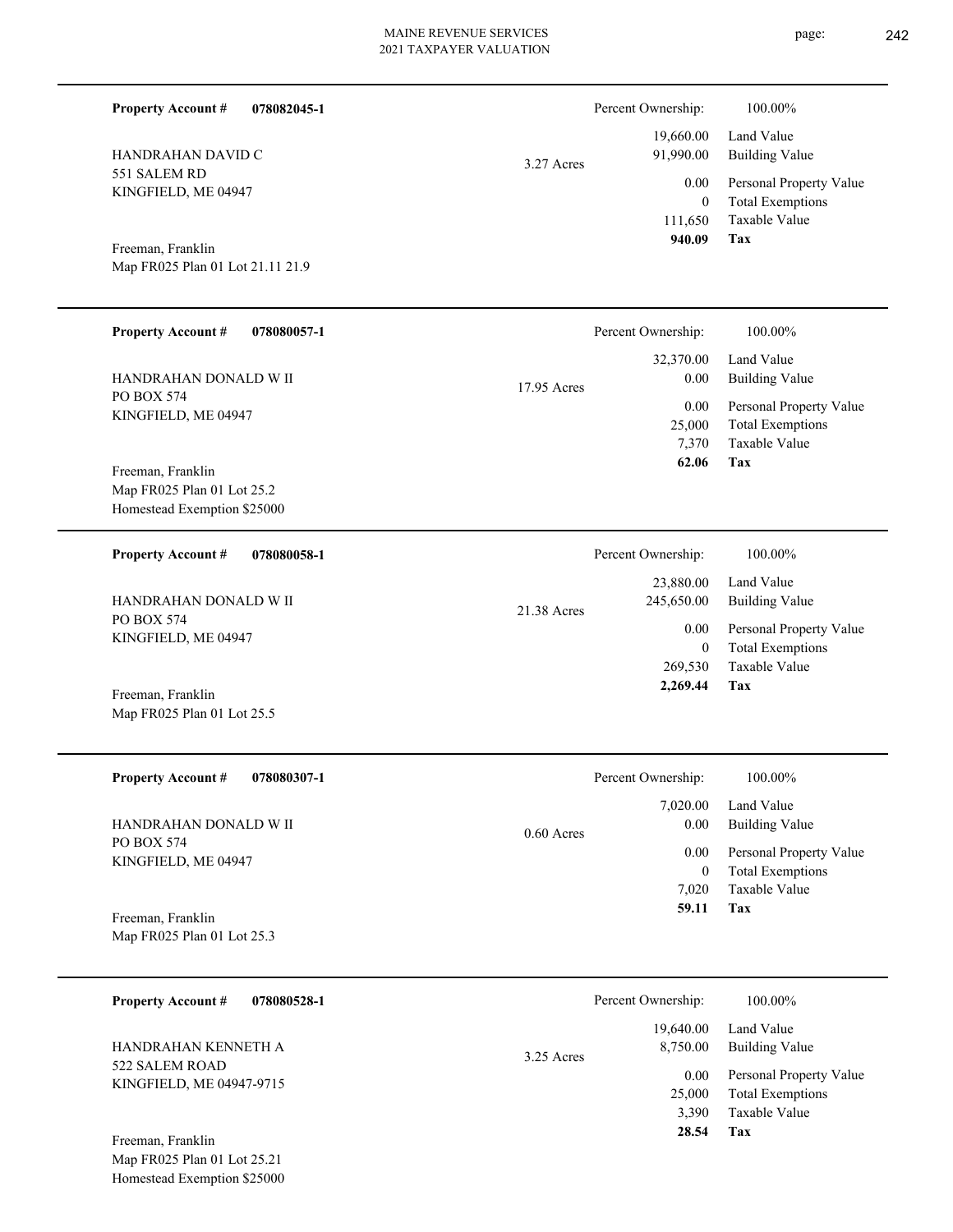SMITHFIELD, RI 02917 Map FR025 Plan 01 Lot 21.1 21.7 22 26,900  **226.50** 0.00 20.73 Acres **078080222-4** 49,356.00 0.00 Tree Growth Percent Ownership: 100.00%

172.00 Acres

PO BOX 1051 AUGUSTA, ME 04330 HARDWOOD ISLAND LLC

23 CROSS STREET

Freeman, Franklin

**Property Account #**

**Property Account #**

**078080163-3**

HANDRAHAN SHANE W & LISA ANNE KOLEK

Map FR025 Plan 02 Lot 164 165 Freeman, Franklin

**078080036-3 Tax** Taxable Value Total Exemptions Personal Property Value Building Value Land Value 445 GOSHEN SWAINTON RD CAPE MAY COURT HOUSE, NJ 08210 **Property Account #** Freeman, Franklin HARGEST THOMAS J 9,530 0  **80.24** 9,530.00 0.00 0.00 38.00 Acres Tree Growth Percent Ownership:  $100.00\%$ 

Map FR025 Plan 01 Lot 7

| <b>Property Account #</b><br>078080037-3                 | Percent Ownership:                                | 100.00%                      |
|----------------------------------------------------------|---------------------------------------------------|------------------------------|
| <b>HARGEST THOMAS J</b>                                  | 12,750.00<br>Tree Growth<br>0.00<br>$48.00$ Acres | Land Value<br>Building Value |
| 445 GOSHEN SWAINTON RD<br>CAPE MAY COURT HOUSE, NJ 08210 | 0.00                                              | Personal Property Value      |
|                                                          | $\theta$                                          | <b>Total Exemptions</b>      |
|                                                          | 12.750                                            | Taxable Value                |
| Freeman, Franklin                                        | 107.36                                            | Tax                          |
| Map FR025 Plan 01 Lot 65.2 66                            |                                                   |                              |

| 078080104-2<br><b>Property Account #</b>                 | Percent Ownership:                                | 100.00%                                            |
|----------------------------------------------------------|---------------------------------------------------|----------------------------------------------------|
| <b>HARGEST THOMAS J</b>                                  | 14,452.00<br>Tree Growth<br>0.00<br>$46.00$ Acres | Land Value<br>Building Value                       |
| 445 GOSHEN SWAINTON RD<br>CAPE MAY COURT HOUSE, NJ 08210 | 0.00<br>0                                         | Personal Property Value<br><b>Total Exemptions</b> |
|                                                          | 14.452                                            | Taxable Value                                      |
| Freeman, Franklin                                        | 121.69                                            | Tax                                                |

Map FR025 Plan 01 Lot 6

**Tax**

**Tax**

 49,356 0

0.00

 **415.58**

Taxable Value Total Exemptions Personal Property Value

Building Value Land Value

0

 26,900.00 0.00

Percent Ownership: 100.00%

Taxable Value Total Exemptions Personal Property Value

Building Value Land Value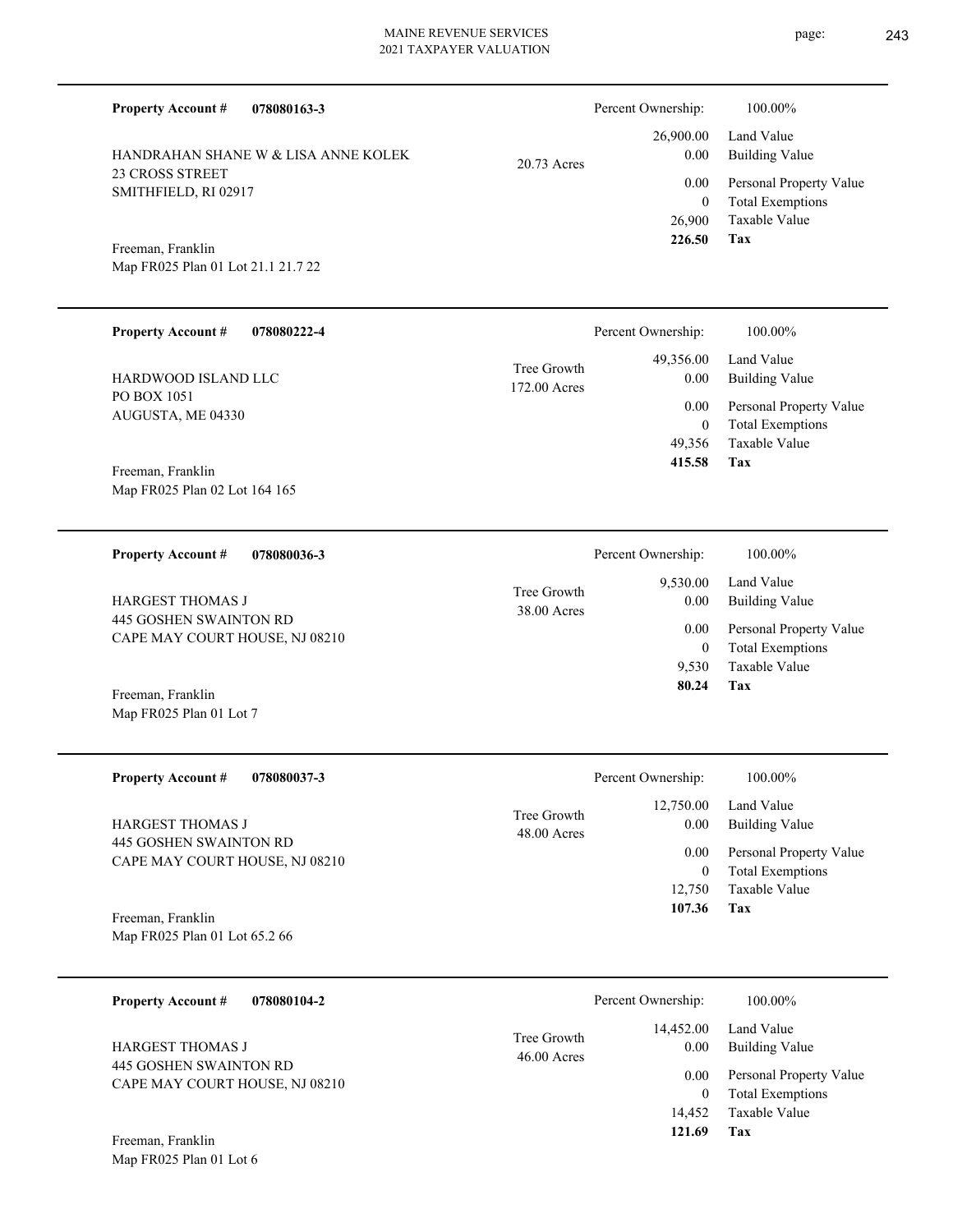| <b>Property Account #</b><br>078080333-2                        |                            | Percent Ownership:                           | 100.00%                                                                    |
|-----------------------------------------------------------------|----------------------------|----------------------------------------------|----------------------------------------------------------------------------|
| HARGEST THOMAS J                                                | Tree Growth<br>74.00 Acres | 21,030.00<br>0.00                            | Land Value<br><b>Building Value</b>                                        |
| <b>445 GOSHEN SWAINTON RD</b><br>CAPE MAY COURT HOUSE, NJ 08210 |                            | 0.00<br>$\boldsymbol{0}$<br>21,030<br>177.07 | Personal Property Value<br><b>Total Exemptions</b><br>Taxable Value<br>Tax |
| Freeman, Franklin<br>Map FR025 Plan 01 Lot 3 4                  |                            |                                              |                                                                            |
| <b>Property Account #</b><br>078080496-3                        |                            | Percent Ownership:                           | 100.00%                                                                    |
| HARGEST THOMAS J                                                | Tree Growth<br>21.00 Acres | 5,184.00<br>0.00                             | Land Value<br><b>Building Value</b>                                        |
| 445 GOSHEN SWAINTON RD<br>CAPE MAY COURT HOUSE, NJ 08210        |                            | 0.00<br>$\mathbf{0}$<br>5,184<br>43.65       | Personal Property Value<br><b>Total Exemptions</b><br>Taxable Value<br>Tax |
| Freeman, Franklin<br>Map FR025 Plan 01 Lot 65                   |                            |                                              |                                                                            |
| <b>Property Account #</b><br>078080035-4                        |                            | Percent Ownership:                           | 100.00%                                                                    |
| HARGEST THOMAS J & DARCY A                                      | Tree Growth<br>29.00 Acres | 17,290.00<br>27,820.00                       | Land Value<br><b>Building Value</b>                                        |
| 445 GOSHEN-SWAINTON RD<br>CAPE MAY COURT HOUSE, NJ 08210        |                            | 0.00<br>$\mathbf{0}$                         | Personal Property Value<br><b>Total Exemptions</b>                         |
| Freeman, Franklin<br>Map FR025 Plan 01 Lot 12                   |                            | 45,110<br>379.83                             | Taxable Value<br>Tax                                                       |
| 078080500-5<br><b>Property Account #</b>                        |                            | Percent Ownership:                           | 100.00%                                                                    |
| HEWETT NATHAN M & JESSICA S                                     | 26.00 Acres                | 38,250.00<br>201,880.00                      | Land Value<br><b>Building Value</b>                                        |
| 875 FOSTER HILL RD<br>FREEMAN TWP, ME 04983                     |                            | 0.00<br>$\overline{0}$                       | Personal Property Value<br><b>Total Exemptions</b>                         |
| Freeman, Franklin<br>Map FR025 Plan 01 Lot 118                  |                            | 240,130<br>2,021.89                          | Taxable Value<br>Tax                                                       |
| <b>Property Account #</b><br>078080518-5                        |                            | Percent Ownership:                           | 100.00%                                                                    |
| HILLIARD CHARLES O & CATHERINE A                                |                            | 9,370.00<br>0.00                             | Land Value<br><b>Building Value</b>                                        |
| PO BOX 213<br>STRONG, ME 04983                                  | 1.50 Acres                 | 0.00<br>$\overline{0}$                       | Personal Property Value<br><b>Total Exemptions</b>                         |
|                                                                 |                            | 9,370<br>78.90                               | Taxable Value<br>Tax                                                       |

Map FR025 Plan 02 Lot 86 Freeman, Franklin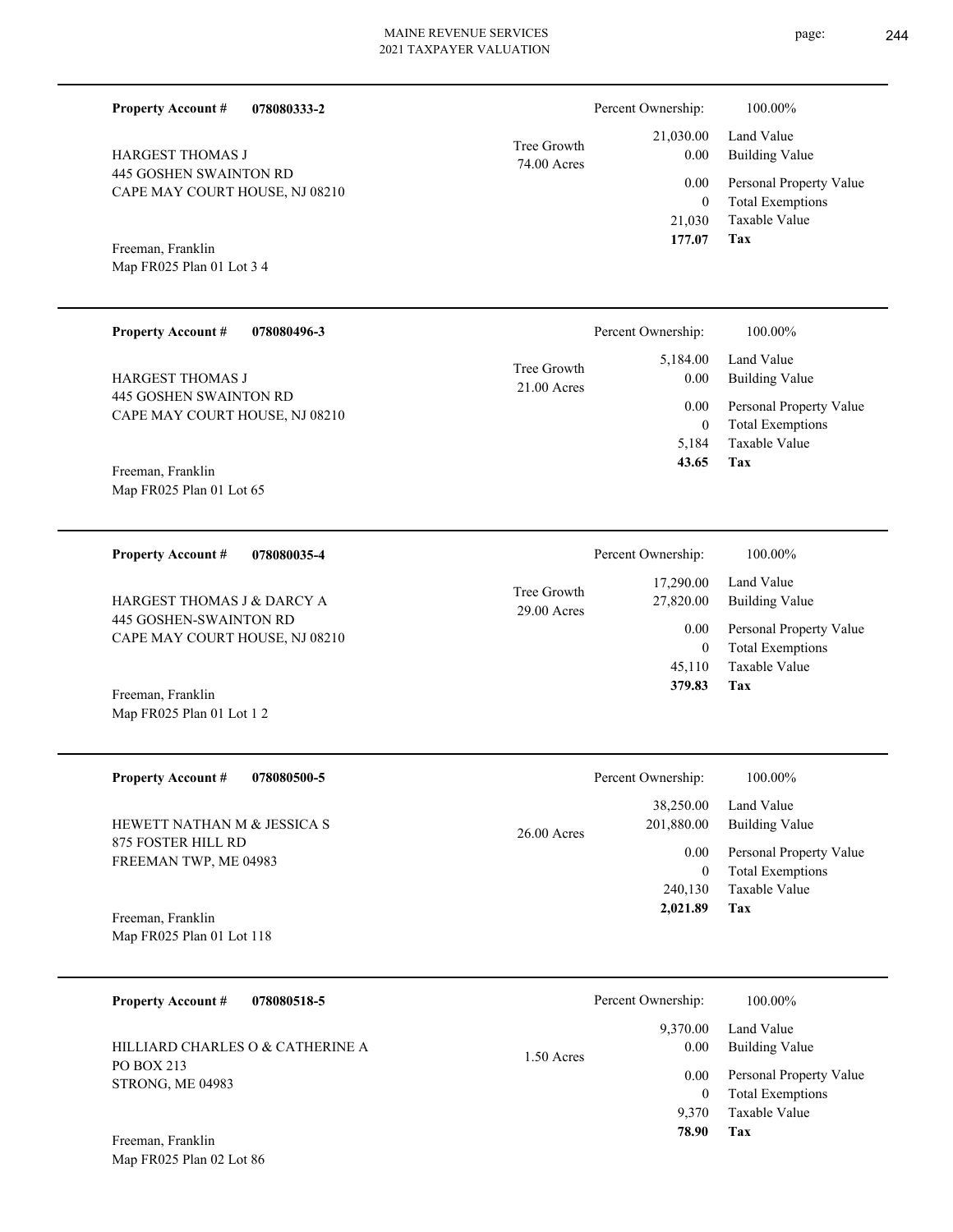Percent Ownership: 100.00%

|             | Percent Ownership: | 100.00%                 |
|-------------|--------------------|-------------------------|
|             |                    | 19,900.00 Land Value    |
| 13.88 Acres | 63,950.00          | <b>Building Value</b>   |
|             | 0.00               | Personal Property Value |
|             | 25,000             | <b>Total Exemptions</b> |
|             | 58,850             | Taxable Value           |
|             | 495.52             | Tax                     |

**Tax**

 732 0

 732.00 0.00 0.00

Percent Ownership:  $10.00\%$ 

 **6.16**

Taxable Value Total Exemptions Personal Property Value

Building Value Land Value

Map FR025 Plan 02 Lot 50 Homestead Exemption \$25000 Freeman, Franklin

PO BOX 213 STRONG, ME 04983

**Property Account #**

**078082066-1**

HILLIARD CHARLES O & CATHERINE A

| <b>Property Account #</b><br>078082098-1 | Percent Ownership:                | 100.00%                      |
|------------------------------------------|-----------------------------------|------------------------------|
| HILLIARD CHARLES O & CATHERINE A         | 15,320.00<br>0.00<br>$9.66$ Acres | Land Value<br>Building Value |
| PO BOX 213<br>STRONG, ME 04983           | 0.00                              | Personal Property Value      |
|                                          | 0                                 | <b>Total Exemptions</b>      |
|                                          | 15.320                            | Taxable Value                |
| $E$ rooman $E$ ron $\overline{E}$        | 128.99                            | Tax                          |

37.00 Acres Tree Growth

Map FR025 Plan 02 Lot 18.1 Freeman, Franklin

**078080538-2 Property Account #**

415 OLD JAY HILL ROAD JAY, ME 04239 HINKEL GARY

Map FR025 Plan 02 Lot 162.51 Freeman, Franklin

Map FR025 Plan 02 Lot 124.5

| <b>Property Account #</b><br>078080145-3 | Percent Ownership:    | 100.00%                 |
|------------------------------------------|-----------------------|-------------------------|
|                                          | 22,380.00             | Land Value              |
| <b>HOLBROOK KAREN</b>                    | 0.00<br>$27.00$ Acres | Building Value          |
| 28 BRAY HILL ROAD<br>PHILLIPS, ME 04966  | 0.00                  | Personal Property Value |
|                                          | 0                     | <b>Total Exemptions</b> |
|                                          | 22,380                | Taxable Value           |
| Freeman, Franklin                        | 188.44                | Tax                     |
| Map FR025 Plan 01 Lot 113.211            |                       |                         |

| <b>Property Account #</b>          | 078080510-1 |              | Percent Ownership: | 100.00%                                            |
|------------------------------------|-------------|--------------|--------------------|----------------------------------------------------|
| <b>HOVEY MARK R</b>                |             | $2.03$ Acres | 9,750.00<br>0.00   | Land Value<br><b>Building Value</b>                |
| <b>BOX 506</b><br>STRONG, ME 04983 |             |              | 0.00<br>$\theta$   | Personal Property Value<br><b>Total Exemptions</b> |
|                                    |             |              | 9.750              | Taxable Value                                      |
| Freeman, Franklin                  |             |              | 82.10              | Tax                                                |

# page: 245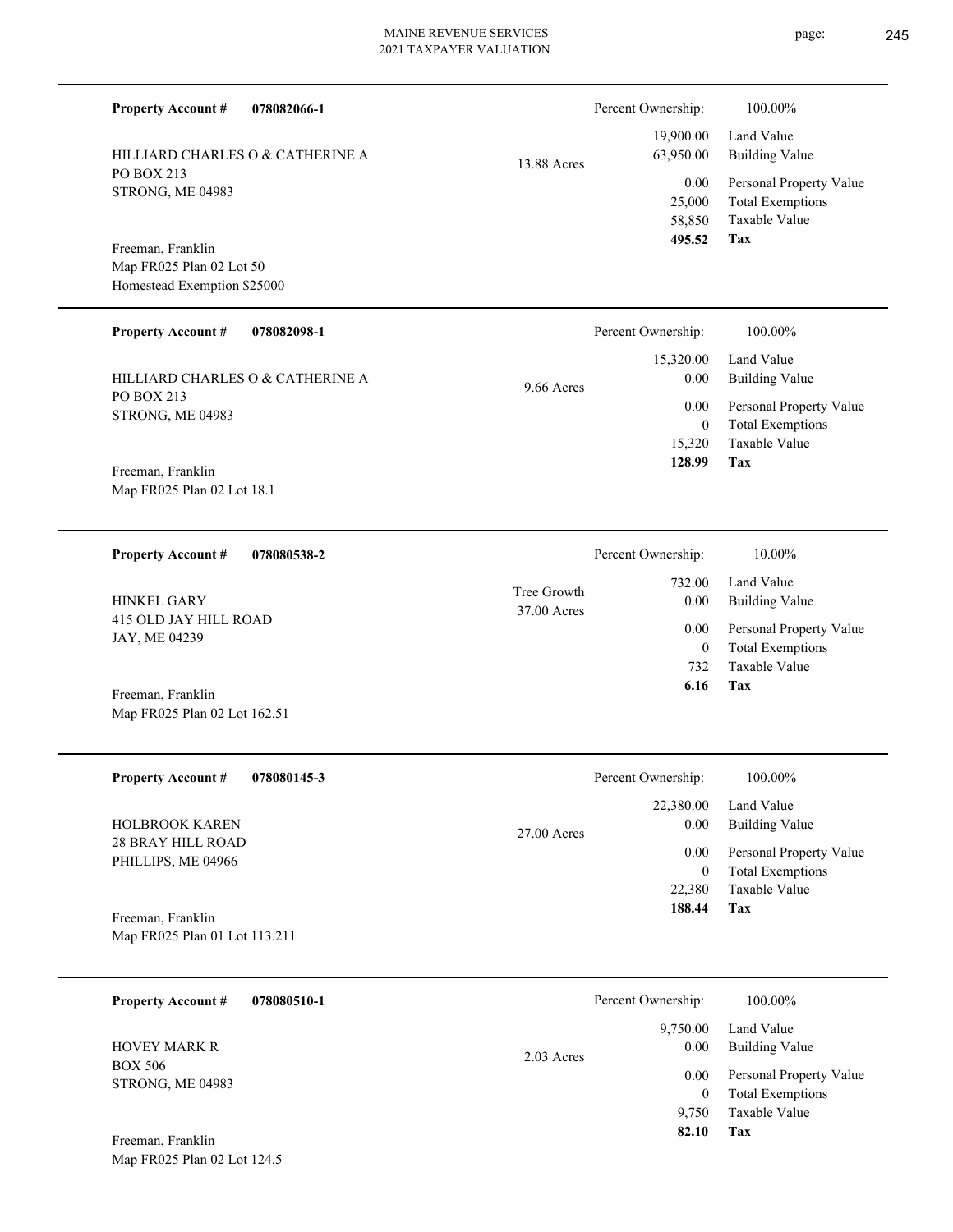Percent Ownership:  $100.00\%$ 

1.30 Acres

|            | 24,290.00  | Land Value              |
|------------|------------|-------------------------|
| 6.88 Acres | 229,350.00 | Building Value          |
|            | 0.00       | Personal Property Value |
|            |            | 25,000 Total Exemptions |
|            | 228,640    | Taxable Value           |
|            | 1,925.15   | Tax                     |

Map FR025 Plan 02 Lot 74 Homestead Exemption \$25000 Freeman, Franklin

PO BOX 50

STRONG, ME 04983

**Property Account #**

HOWARD JULIE

**078080484-5**

| <b>Property Account #</b><br>078080090-3                            | Percent Ownership: |          | 100.00%                 |
|---------------------------------------------------------------------|--------------------|----------|-------------------------|
|                                                                     |                    | 4.500.00 | Land Value              |
| <b>HOWARD MARK</b><br><b>15 WEISER DRIVE</b><br>SALEM TWP, ME 04983 |                    | 0.00     | Building Value          |
|                                                                     | $0.23$ Acres       | 0.00     | Personal Property Value |
|                                                                     |                    |          | <b>Total Exemptions</b> |
|                                                                     |                    | 4.500    | Taxable Value           |

Map FR025 Plan 01 Lot 70.1 Freeman, Franklin

**078080224-3 Property Account #**

80 HIGH ST STRONG, ME 04983-3348 HUFF MICHAEL L & RISPAH A

Map FR025 Plan 05 Lot 5 Freeman, Franklin

| <b>Property Account #</b><br>078080153-2                   | Percent Ownership:                               | 100.00%                                 |
|------------------------------------------------------------|--------------------------------------------------|-----------------------------------------|
| HUTCHINS ELWYN E, ELIZABETH A, & ERIC E<br>& ELISE A CHARD | 42,136.30<br>Tree Growth<br>0.00<br>147.00 Acres | Land Value<br>Building Value            |
| <b>40 FREE STREET</b>                                      | 0.00                                             | Personal Property Value                 |
| LISBON FALLS, ME 04252                                     |                                                  | <b>Total Exemptions</b><br>$\mathbf{0}$ |
|                                                            | 42.136                                           | Taxable Value                           |
| Freeman, Franklin<br>Map FR025 Plan 02 Lot 40 96           | 354.79                                           | Tax                                     |

| 078080257-2<br><b>Property Account #</b>     |                            | Percent Ownership: | 100.00%                                            |
|----------------------------------------------|----------------------------|--------------------|----------------------------------------------------|
| HUTCHINS ERIC E & MADELEINE M                | Tree Growth<br>98.80 Acres | 27,659.00<br>0.00  | Land Value<br>Building Value                       |
| 54 BOWDOINHAM ROAD<br>LISBON FALLS, ME 04252 |                            | 0.00               | Personal Property Value<br><b>Total Exemptions</b> |
|                                              |                            | 27.659             | Taxable Value                                      |
| Freeman, Franklin                            |                            | 232.89             | Tax                                                |

Map FR025 Plan 02 Lot 97

**Tax 37.89** Percent Ownership:  $100.00\%$ 

| 20,220.00 | Land Value              |
|-----------|-------------------------|
| 16,120.00 | Building Value          |
| 0.00      | Personal Property Value |
| 0         | <b>Total Exemptions</b> |
| 36,340    | Taxable Value           |
| 305.98    | Tax                     |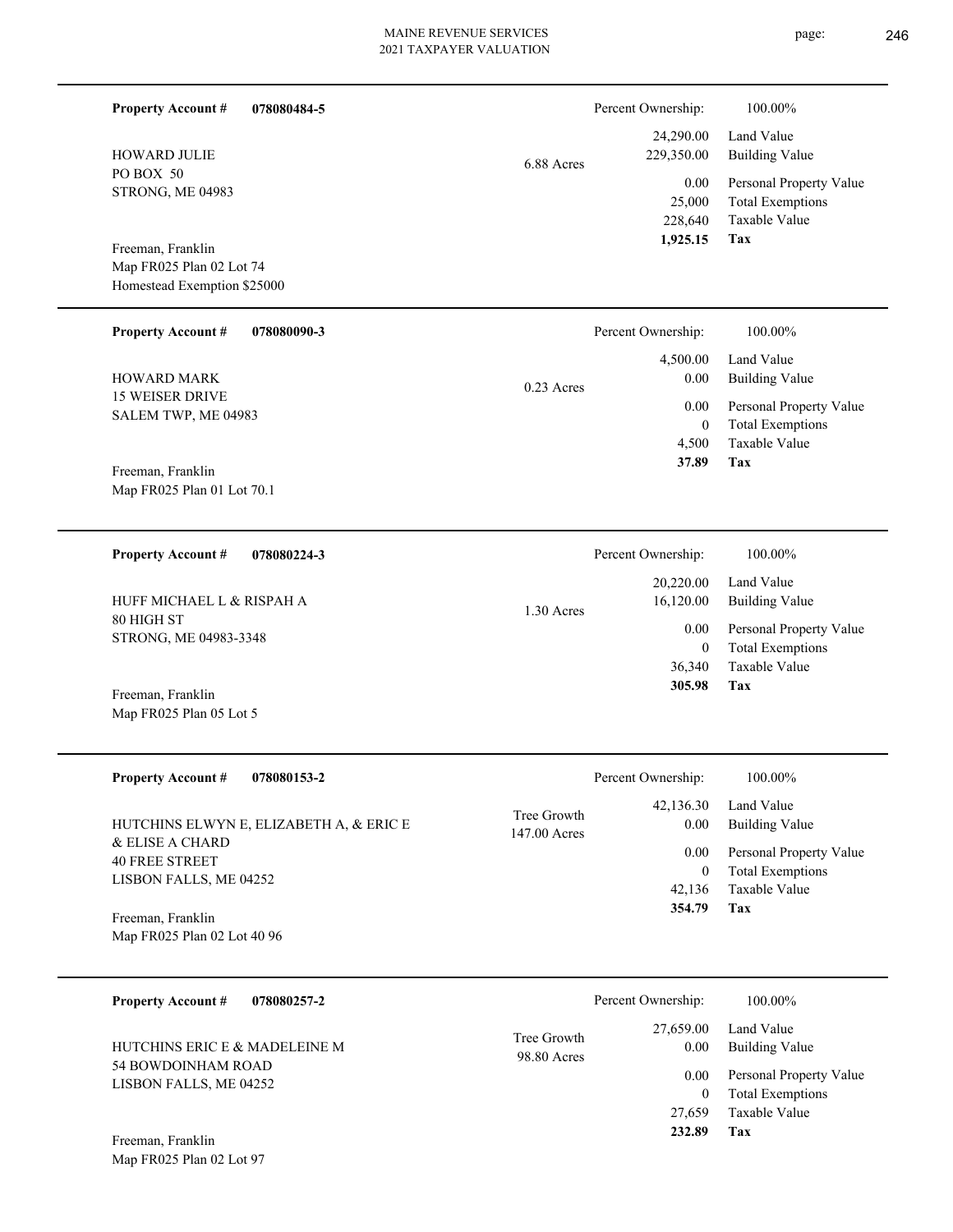| <b>Property Account #</b><br>078080320-5         |                              | Percent Ownership:      | 100.00%                                            |
|--------------------------------------------------|------------------------------|-------------------------|----------------------------------------------------|
| HUTCHINS ERIC E & MADELEINE M                    | Tree Growth<br>$19.00$ Acres | 5,398.00<br>0.00        | Land Value<br><b>Building Value</b>                |
| 54 BOWDOINHAM ROAD<br>LISBON FALLS, ME 04252     |                              | 0.00<br>$\overline{0}$  | Personal Property Value<br><b>Total Exemptions</b> |
|                                                  |                              | 5,398<br>45.45          | <b>Taxable Value</b><br>Tax                        |
| Freeman, Franklin<br>Map FR025 Plan 02 Lot 39    |                              |                         |                                                    |
|                                                  |                              |                         |                                                    |
| <b>Property Account #</b><br>078082038-2         |                              | Percent Ownership:      | 100.00%                                            |
| HUTCHINS ERIC E & MADELEINE M                    |                              | 17,760.00<br>0.00       | Land Value<br><b>Building Value</b>                |
| 54 BOWDOINHAM ROAD                               | 13.00 Acres                  | 0.00                    | Personal Property Value                            |
| LISBON FALLS, ME 04252                           |                              | $\overline{0}$          | <b>Total Exemptions</b>                            |
|                                                  |                              | 17,760<br>149.54        | Taxable Value<br>Tax                               |
| Freeman, Franklin<br>Map FR025 Plan 02 Lot 134.1 |                              |                         |                                                    |
|                                                  |                              |                         |                                                    |
| <b>Property Account #</b><br>078080507-2         |                              | Percent Ownership:      | 100.00%                                            |
|                                                  |                              | 19,760.00               | Land Value                                         |
| <b>JACK JO-ANN</b>                               | 3.41 Acres                   | 10,790.00               | <b>Building Value</b>                              |
| 344 BAKER HILL RD<br>STRONG, ME 04983            |                              | 0.00                    | Personal Property Value                            |
|                                                  |                              | 25,000<br>5,550         | <b>Total Exemptions</b><br><b>Taxable Value</b>    |
| Freeman, Franklin                                |                              | 46.73                   | Tax                                                |
| Map FR025 Plan 01 Lot 131.1 132.3                |                              |                         |                                                    |
| Homestead Exemption \$25000                      |                              |                         |                                                    |
| <b>Property Account #</b><br>078082073-2         |                              | Percent Ownership:      | 100.00%                                            |
| JANARELLI BERNARD A & LESLIE NORTON              | Tree Growth                  | 34,454.00<br>175,020.00 | Land Value<br><b>Building Value</b>                |
| 120 MOUNT FORT ROAD                              | 43.55 Acres                  | $0.00\,$                |                                                    |
| YARMOUTH, ME 04096                               |                              | $\mathbf{0}$            | Personal Property Value<br><b>Total Exemptions</b> |
|                                                  |                              | 209,474                 | Taxable Value                                      |
| Freeman, Franklin                                |                              | 1,763.77                | Tax                                                |
| Map FR025 Plan 01 Lot 126 127                    |                              |                         |                                                    |
| 078080089-3<br><b>Property Account #</b>         |                              | Percent Ownership:      | 100.00%                                            |
|                                                  |                              | 46,600.00               | Land Value                                         |
| <b>JLC MINING</b>                                | 52.50 Acres                  | 0.00                    | <b>Building Value</b>                              |
| <b>479 MAIN STREET</b><br>KINGFIELD, ME 04947    |                              | 0.00<br>$\overline{0}$  | Personal Property Value<br><b>Total Exemptions</b> |
|                                                  |                              |                         |                                                    |

**Tax 392.37**

46,600

Taxable Value

Map FR025 Plan 02 Lot 9 Freeman, Franklin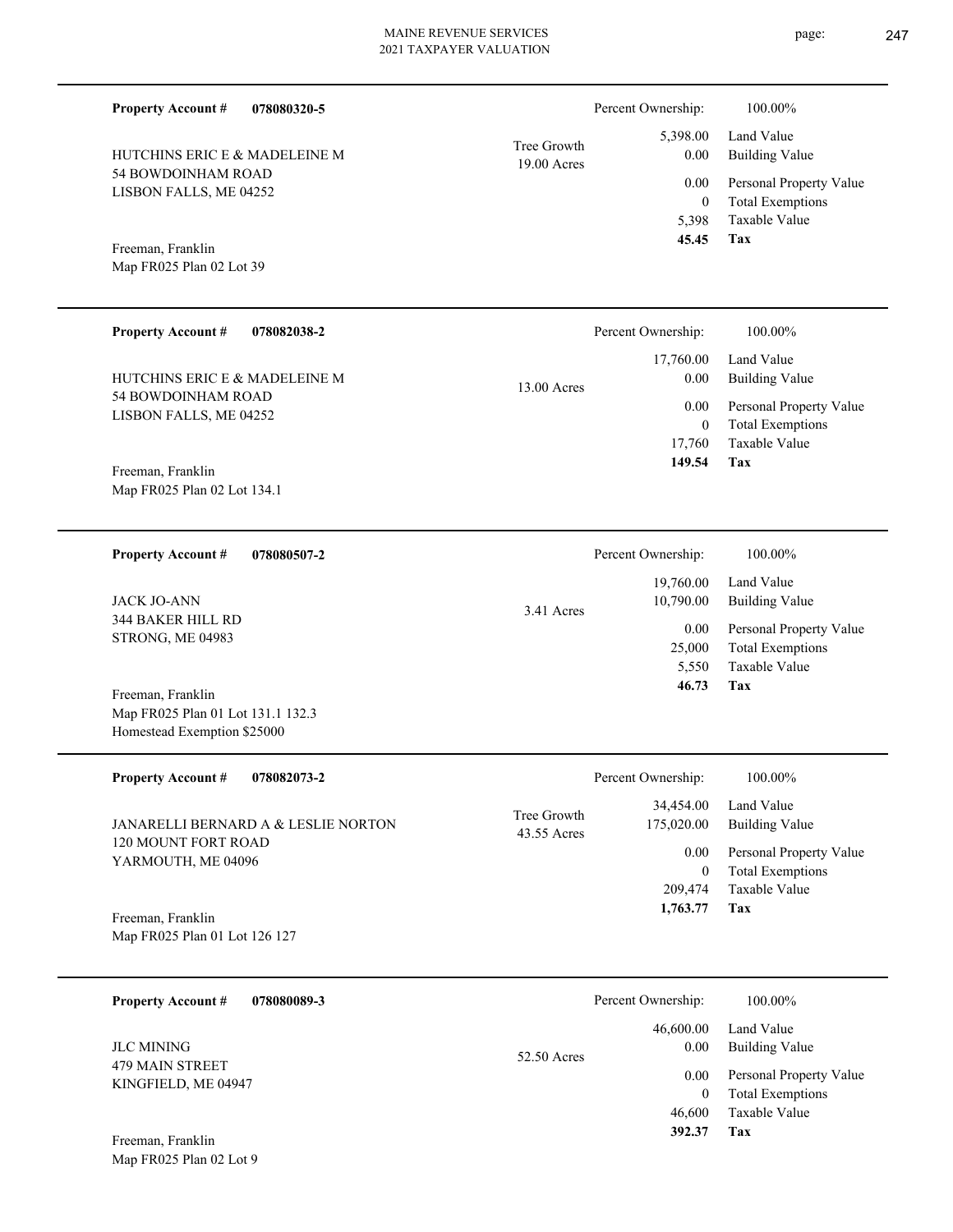| <b>Property Account #</b> | 078080080-2 |
|---------------------------|-------------|
|                           |             |

479 MAIN ST KINGFIELD, ME 04947 JLC REALTY

Map FR025 Plan 02 Lot 113 Freeman, Franklin

**078080134-2 Property Account #**

479 MAIN ST KINGFIELD, ME 04947 JLC REALTY

Map FR025 Plan 02 Lot 137 Freeman, Franklin

**078082037-2 Property Account #**

479 MAIN ST KINGFIELD, ME 04947 JLC REALTY

Map FR025 Plan 01 Lot 123.1 Freeman, Franklin

| <b>Property Account #</b><br>078080372-1 | Percent Ownership:         | 100.00%                 |
|------------------------------------------|----------------------------|-------------------------|
|                                          | 20,440.00                  | Land Value              |
| <b>KELLEY DOROTHY</b>                    | 141,140.00<br>$1.60$ Acres | Building Value          |
| PO BOX 567<br><b>STRONG, ME 04983</b>    | 0.00                       | Personal Property Value |
|                                          | 25,000                     | <b>Total Exemptions</b> |
|                                          | 136,580                    | Taxable Value           |
| Freeman, Franklin                        | 1,150.00                   | Tax                     |
| Map FR025 Plan 01 Lot 102.2              |                            |                         |
| Homestead Exemption \$25000              |                            |                         |

| 078080147-1<br><b>Property Account #</b>                                                                                                                             | Percent Ownership:                     | 100.00%                             |
|----------------------------------------------------------------------------------------------------------------------------------------------------------------------|----------------------------------------|-------------------------------------|
| KELLEY JAMES T & GRACE N                                                                                                                                             | 18,550.00<br>44,340.00<br>$1.76$ Acres | Land Value<br><b>Building Value</b> |
| <b>151 FOSTER HILL ROAD</b><br>FREEMAN TWP, ME 04983                                                                                                                 |                                        | Personal Property Value<br>0.00     |
|                                                                                                                                                                      | 25,000                                 | <b>Total Exemptions</b>             |
|                                                                                                                                                                      | 37,890                                 | Taxable Value                       |
| Freeman, Franklin<br>$\mathbf{M} = \mathbf{F} \mathbf{D} \mathbf{A} \mathbf{C} \mathbf{D} \mathbf{I}$ and $\mathbf{A} \mathbf{A} = \mathbf{A} \mathbf{A} \mathbf{A}$ | 319.03                                 | Tax                                 |

Map FR025 Plan 02 Lot 142 143 Homestead Exemption \$25000

|             | Percent Ownership: | 100.00%                 |
|-------------|--------------------|-------------------------|
|             |                    | 19,420.00 Land Value    |
| 15.28 Acres | 0.00               | Building Value          |
|             | 0.00               | Personal Property Value |
|             | $\theta$           | <b>Total Exemptions</b> |
|             |                    | 19.420 Taxable Value    |
|             | 163.52             | Tax                     |

|             | Percent Ownership: | 100.00%                 |
|-------------|--------------------|-------------------------|
|             |                    | 33,390.00 Land Value    |
| 34.41 Acres | 0.00               | Building Value          |
|             | 0.00               | Personal Property Value |
|             | 0                  | <b>Total Exemptions</b> |
|             | 33,390             | Taxable Value           |
|             | 281.14             | Tax                     |
|             |                    |                         |

|              | Percent Ownership:            | 100.00%                                                                    |
|--------------|-------------------------------|----------------------------------------------------------------------------|
| $5.00$ Acres | 0.00                          | 11,920.00 Land Value<br>Building Value                                     |
|              | 0.00<br>0<br>11,920<br>100.37 | Personal Property Value<br><b>Total Exemptions</b><br>Taxable Value<br>Tax |

|          | Percent Ownership: | 100.00%                 |
|----------|--------------------|-------------------------|
|          | 20,440.00          | Land Value              |
| 60 Acres | 141,140.00         | <b>Building Value</b>   |
|          | 0.00               | Personal Property Value |
|          | 25,000             | <b>Total Exemptions</b> |
|          | 136,580            | Taxable Value           |
|          | 1,150.00           | Tax                     |
|          |                    |                         |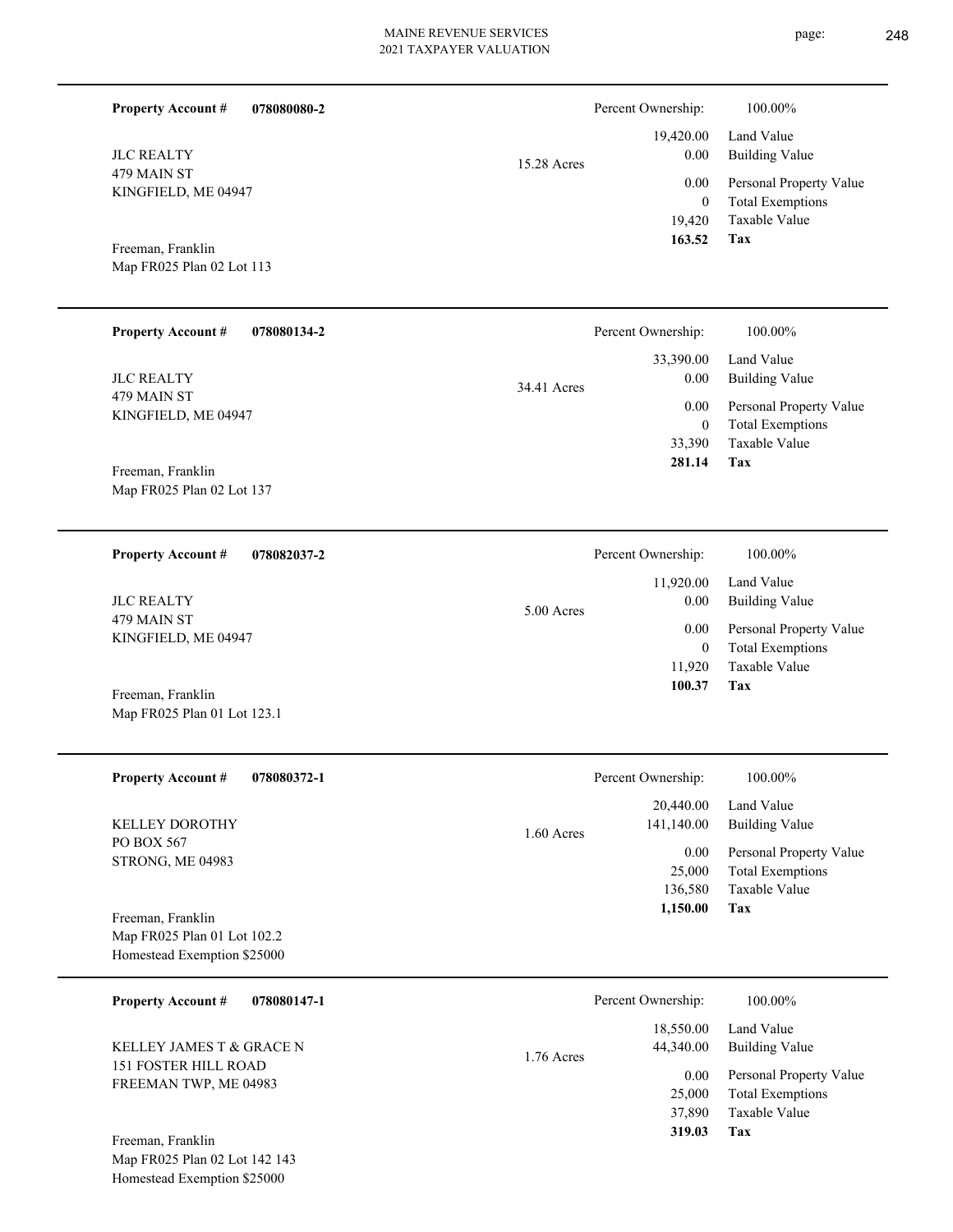| <b>Property Account #</b>                                      | 078080041-3 |                              | Percent Ownership:                                  | 100.00%                                                                                                    |
|----------------------------------------------------------------|-------------|------------------------------|-----------------------------------------------------|------------------------------------------------------------------------------------------------------------|
| <b>KENNEDY JEFFREY S</b><br><b>BOX 124</b><br>STRONG, ME 04983 |             | 45.28 Acres                  | 41,320.00<br>0.00<br>0.00<br>$\mathbf{0}$<br>41,320 | Land Value<br><b>Building Value</b><br>Personal Property Value<br><b>Total Exemptions</b><br>Taxable Value |
| Freeman, Franklin<br>Map FR025 Plan 01 Lot 138                 |             |                              | 347.91                                              | Tax                                                                                                        |
| <b>Property Account #</b>                                      | 078080446-4 |                              | Percent Ownership:                                  | 100.00%                                                                                                    |
| KEOSKIE DIANE & LINWOOD E DOBLE<br>126 SAND HILL ROAD          |             | Tree Growth<br>$40.00$ Acres | 20,864.00<br>392,780.00                             | Land Value<br><b>Building Value</b>                                                                        |
| FREEMAN TOWNSHIP, ME 04983                                     |             |                              | 0.00<br>$\mathbf{0}$<br>413,644                     | Personal Property Value<br><b>Total Exemptions</b><br>Taxable Value                                        |
| Freeman, Franklin<br>Map FR025 Plan 01 Lot 68.2                |             |                              | 3,482.88                                            | Tax                                                                                                        |
| <b>Property Account #</b>                                      | 078080220-3 |                              | Percent Ownership:                                  | 100.00%                                                                                                    |
| KIDD SUZANNE M                                                 |             | Tree Growth<br>162.00 Acres  | 69,070.00<br>177,680.00                             | Land Value<br><b>Building Value</b>                                                                        |
| PO BOX 107<br>STRONG, ME 04983                                 |             |                              | 0.00<br>$\mathbf{0}$                                | Personal Property Value<br><b>Total Exemptions</b>                                                         |
| Freeman, Franklin<br>Map FR025 Plan 02 Lot 167                 |             |                              | 246,750<br>2,077.64                                 | Taxable Value<br>Tax                                                                                       |
| <b>Property Account #</b>                                      | 078080221-5 |                              | Percent Ownership:                                  | 100.00%                                                                                                    |
| KIDD SUZANNE M                                                 |             | 32.77 Acres                  | 32,190.00<br>7,120.00                               | Land Value<br><b>Building Value</b>                                                                        |
| PO BOX 107<br>STRONG, ME 04983<br>Freeman, Franklin            |             |                              | 0.00<br>$\mathbf{0}$<br>39,310<br>330.99            | Personal Property Value<br><b>Total Exemptions</b><br>Taxable Value<br>Tax                                 |
| Map FR025 Plan 06 Lot 3.2 4 5 7                                |             |                              |                                                     |                                                                                                            |
| <b>Property Account #</b>                                      | 078082070-1 |                              | Percent Ownership:                                  | 100.00%                                                                                                    |
| <b>KING DAN R</b>                                              |             | Tree Growth<br>11.10 Acres   | 3,252.30<br>0.00                                    | Land Value<br><b>Building Value</b>                                                                        |
| 91 BOONE STREET<br>NORTH KINGSTON, RI 02852                    |             |                              | 0.00<br>$\mathbf{0}$<br>3,252                       | Personal Property Value<br><b>Total Exemptions</b><br>Taxable Value                                        |
| Freeman, Franklin<br>Map FR025 Plan 01 Lot 126.2               |             |                              | 27.38                                               | Tax                                                                                                        |
|                                                                |             |                              |                                                     |                                                                                                            |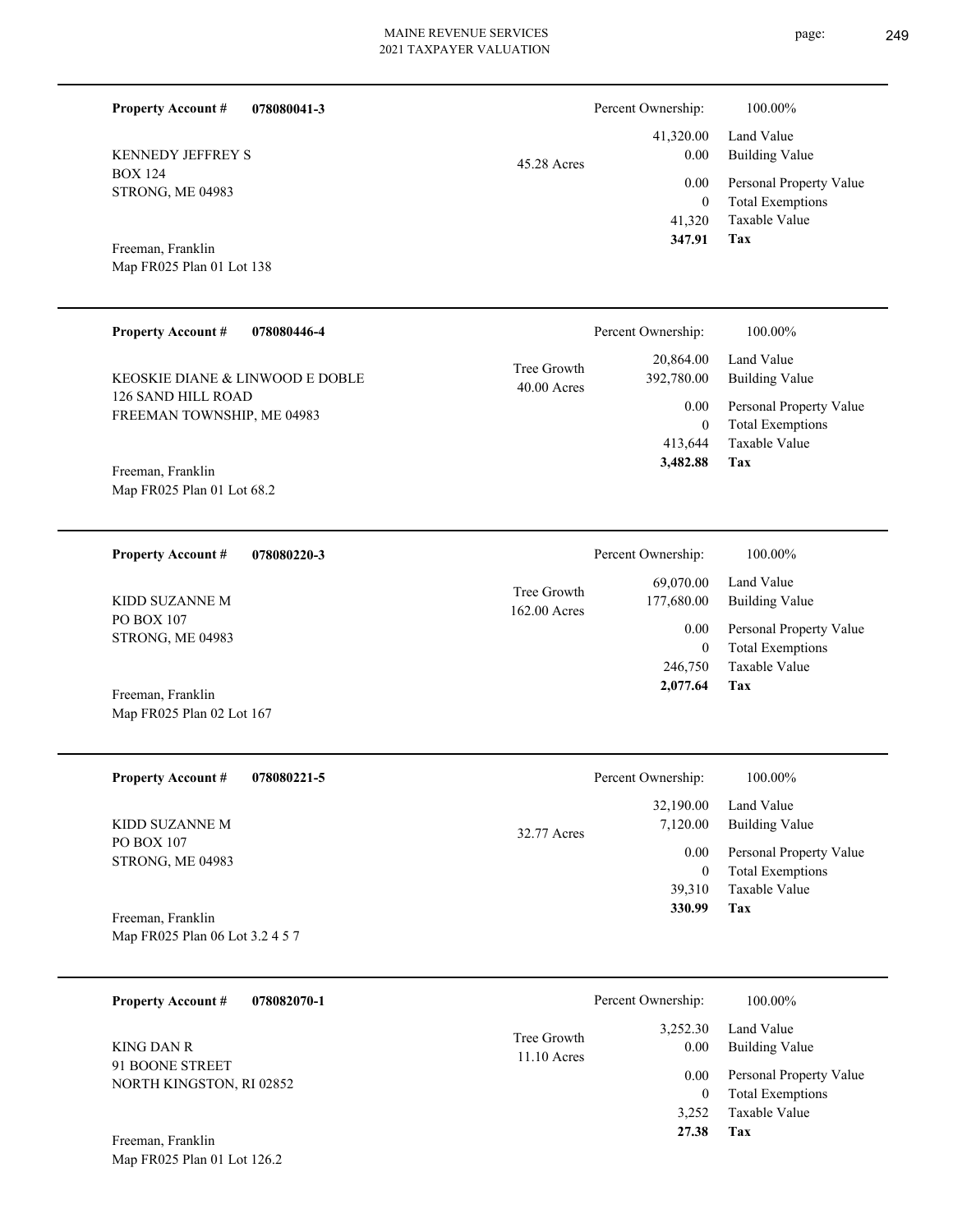| <b>Property Account #</b><br>078080137-1                                       |                              | Percent Ownership:                       | 100.00%                                                                    |
|--------------------------------------------------------------------------------|------------------------------|------------------------------------------|----------------------------------------------------------------------------|
| KNAPP BEVERLY J & DEAN A                                                       | 12.50 Acres                  | 17,400.00<br>0.00                        | Land Value<br><b>Building Value</b>                                        |
| <b>PO BOX 158</b><br>KINGFIELD, ME 04947                                       |                              | 0.00<br>$\mathbf{0}$<br>17,400           | Personal Property Value<br><b>Total Exemptions</b><br>Taxable Value        |
| Freeman, Franklin<br>Map FR025 Plan 01 Lot 67.2                                |                              | 146.51                                   | Tax                                                                        |
| <b>Property Account #</b><br>078080166-1                                       |                              | Percent Ownership:                       | 100.00%                                                                    |
| KNAPP DEAN A & BEVERLY J                                                       | 15.15 Acres                  | 30,330.00<br>132,040.00                  | Land Value<br><b>Building Value</b>                                        |
| <b>PO BOX 158</b><br>KINGFIELD, ME 04947                                       |                              | 0.00<br>25,000<br>137,370<br>1,156.66    | Personal Property Value<br><b>Total Exemptions</b><br>Taxable Value<br>Tax |
| Freeman, Franklin<br>Map FR025 Plan 01 Lot 10.1<br>Homestead Exemption \$25000 |                              |                                          |                                                                            |
| <b>Property Account #</b><br>078080164-2                                       |                              | Percent Ownership:                       | 100.00%                                                                    |
| KNAPP LENA M & C CLINTON                                                       | Tree Growth<br>$60.00$ Acres | 17,156.00<br>0.00                        | Land Value<br><b>Building Value</b>                                        |
| 312 SALEM ROAD<br>KINGFIELD, ME 04947                                          |                              |                                          | Personal Property Value<br><b>Total Exemptions</b><br>Taxable Value        |
| Freeman, Franklin<br>Map FR025 Plan 01 Lot 27                                  |                              | 144.45                                   | Tax                                                                        |
| <b>Property Account #</b><br>078080165-3                                       |                              | Percent Ownership:                       | 100.00%                                                                    |
| KNAPP LENA M & C CLINTON                                                       | 18.14 Acres                  | 21,510.00<br>0.00                        | Land Value<br><b>Building Value</b>                                        |
| <b>312 SALEM ROAD</b><br>KINGFIELD, ME 04947                                   |                              | 0.00<br>$\boldsymbol{0}$                 | Personal Property Value<br><b>Total Exemptions</b>                         |
| Freeman, Franklin                                                              |                              | 21,510<br>181.11                         | Taxable Value<br>Tax                                                       |
| Map FR025 Plan 01 Lot 9.1 9.2                                                  |                              |                                          |                                                                            |
| <b>Property Account #</b><br>078080253-4                                       |                              | Percent Ownership:                       | 100.00%                                                                    |
| KNAPP LENA M & C CLINTON                                                       | 100.00 Acres                 | 81,270.00<br>0.00                        | Land Value<br><b>Building Value</b>                                        |
| 312 SALEM ROAD<br>KINGFIELD, ME 04947                                          |                              | 0.00<br>$\mathbf{0}$<br>81,270<br>684.29 | Personal Property Value<br><b>Total Exemptions</b><br>Taxable Value<br>Tax |
| Freeman, Franklin<br>Map FR025 Plan 01 Lot 26                                  |                              |                                          |                                                                            |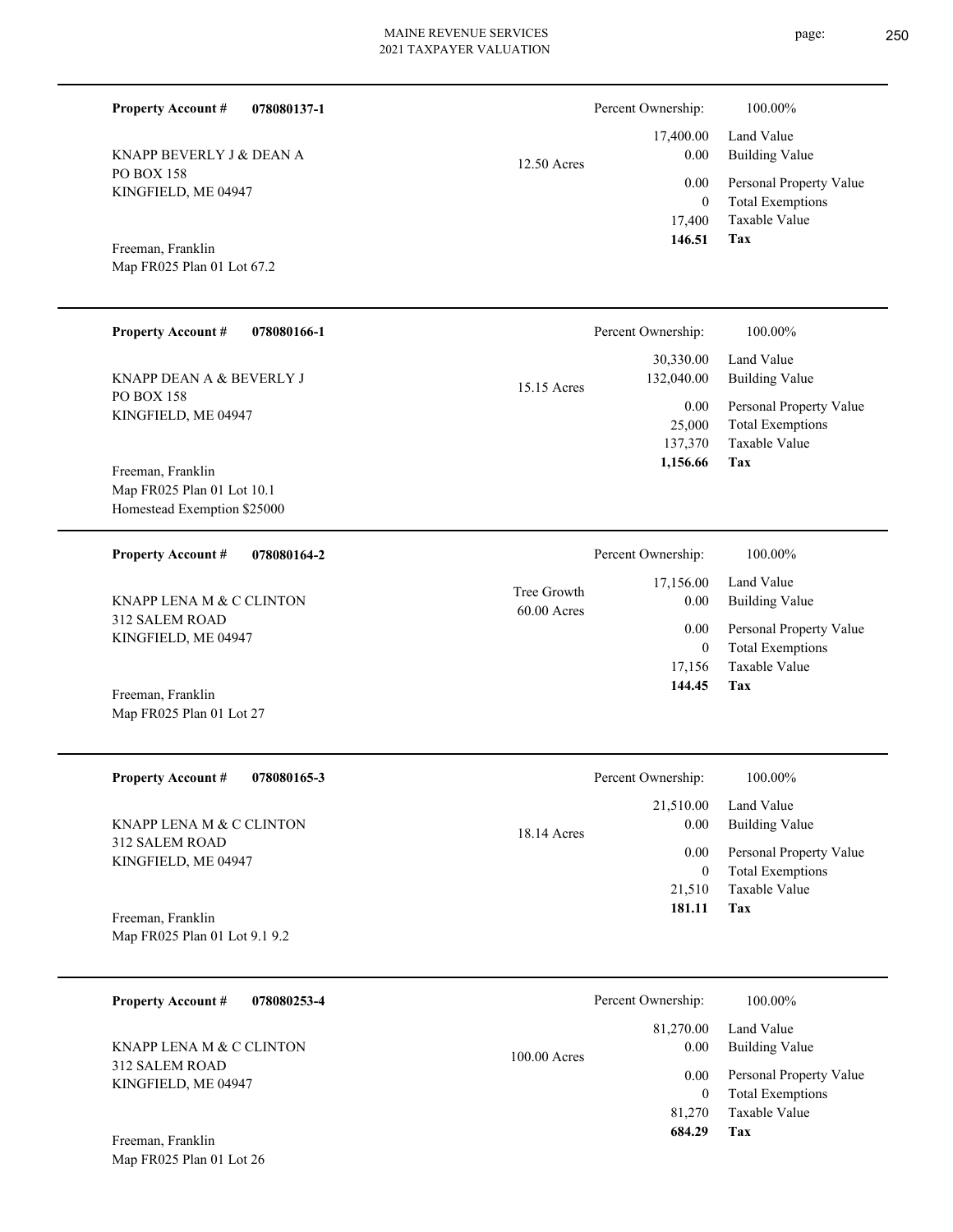**078080216-2**

 12,650 0  **106.51** 0.00

6.00 Acres

| <b>Property Account #</b><br>078082063-2                                     | Percent Ownership:         |                                                      | 100.00%                                                                                             |
|------------------------------------------------------------------------------|----------------------------|------------------------------------------------------|-----------------------------------------------------------------------------------------------------|
| KNIGHT LUCAS H & RACHELLE M<br>69 SPRUCE NUBBLE RD<br>FREEMAN TWP, ME 04983  | Tree Growth<br>38.00 Acres | 33,900.00<br>188,770.00<br>0.00<br>25,000<br>197,670 | Land Value<br>Building Value<br>Personal Property Value<br><b>Total Exemptions</b><br>Taxable Value |
| Freeman, Franklin<br>Map FR025 Plan 02 Lot 72<br>Homestead Exemption \$25000 |                            | 1,664.38                                             | Tax                                                                                                 |

| <b>Property Account #</b><br>078080072-1                                            | Percent Ownership:                     | 100.00%                                            |
|-------------------------------------------------------------------------------------|----------------------------------------|----------------------------------------------------|
| KNOWLES FAMILY LIMITED PTNR OF MAINE<br>117 CARPENTER ST<br>REHOBOTH, MA 02769-1803 | 79,320.00<br>260,900.00<br>85.00 Acres | Land Value<br>Building Value                       |
|                                                                                     | 0.00<br>0                              | Personal Property Value<br><b>Total Exemptions</b> |
|                                                                                     | 340,220                                | Taxable Value                                      |
| $-1$ $-1$                                                                           | 2,864.65                               | Tax                                                |

Map FR025 Plan 01 Lot 96 Freeman, Franklin

PO BOX 15429

**Property Account #**

PORTLAND, ME 04112

KNEDLER RICHARD D

Map FR025 Plan 01 Lot 5 Freeman, Franklin

| <b>Property Account #</b><br>078080177-2                                            | Percent Ownership:                                                            | 100.00%                                                                                             |
|-------------------------------------------------------------------------------------|-------------------------------------------------------------------------------|-----------------------------------------------------------------------------------------------------|
| KNOWLES JONATHA R & CAROLINE W<br><b>117 CARPENTER STREET</b><br>REHOBOTH, MA 02769 | 5,124.00<br>Tree Growth<br>0.00<br>$18.30$ Acres<br>0.00<br>$\theta$<br>5.124 | Land Value<br>Building Value<br>Personal Property Value<br><b>Total Exemptions</b><br>Taxable Value |
| Freeman, Franklin<br>Map FR025 Plan 01 Lot 119.1                                    | 43.14                                                                         | Tax                                                                                                 |
| <b>Property Account #</b><br>078080103-5                                            | Percent Ownership:                                                            | 100.00%                                                                                             |
|                                                                                     | 20.450.00                                                                     | Land Value                                                                                          |

1.62 Acres

23 CROSS STREET SMITHFIELD, RI 02917 KOLEK LISA A

Map FR025 Plan 01 Lot 24.1 Freeman, Franklin

**Tax**

**Tax**

 129,490  $\boldsymbol{0}$ 

0.00

109,040.00

 **1,090.31**

Taxable Value Total Exemptions Personal Property Value

Building Value

 12,650.00 0.00

Percent Ownership:  $100.00\%$ 

Taxable Value Total Exemptions Personal Property Value

Building Value Land Value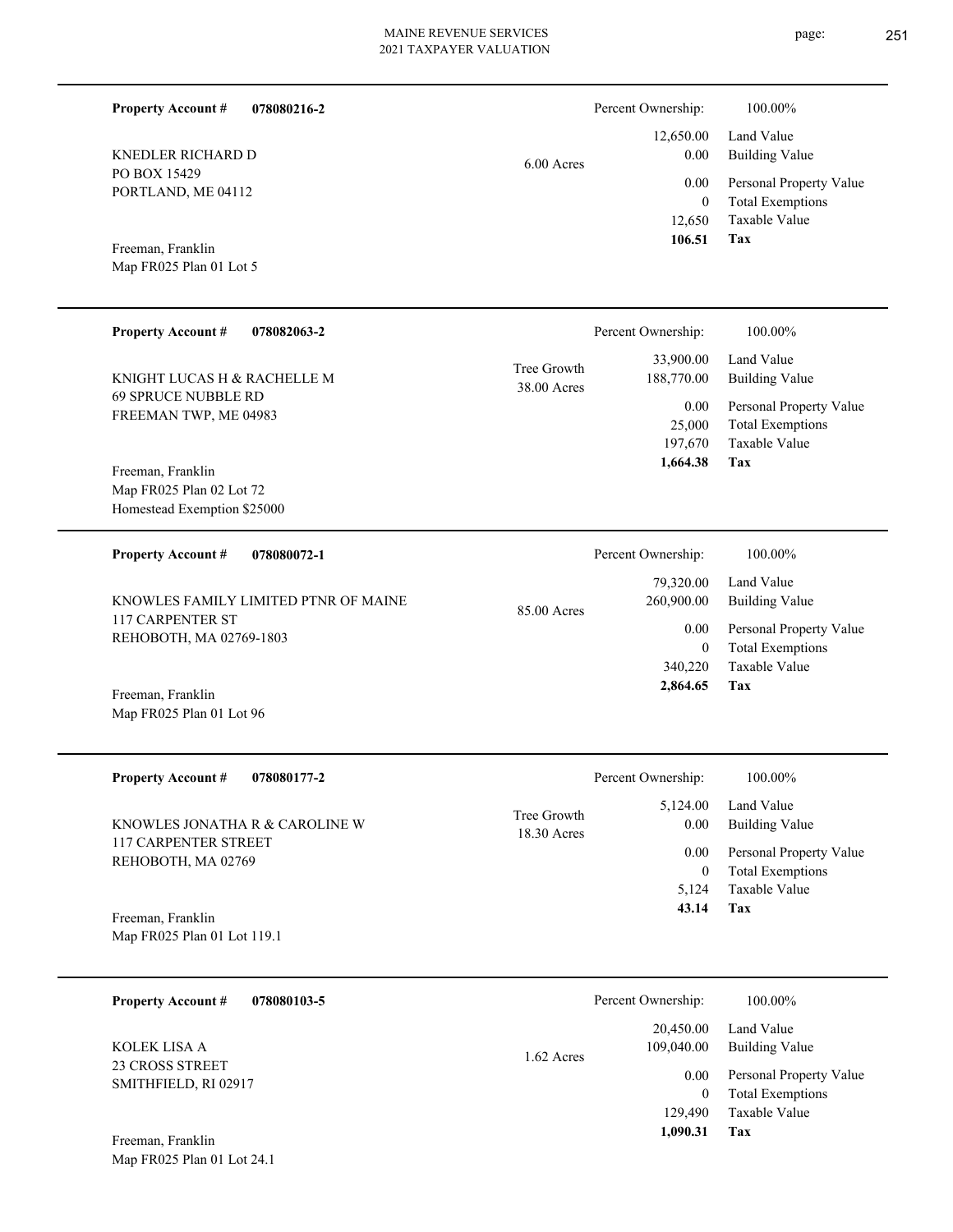**078082048-2**

| LADD JOSEPH               |  |
|---------------------------|--|
| <b>191 FOSTER HILL RD</b> |  |
| FREEMAN TWP, ME 04983     |  |
|                           |  |

LAND OF ROBERT ELLIOTT

**Property Account #**

Map FR025 Plan 02 Lot 141.1 Freeman, Franklin

Map FR025 Plan 02 Lot 123.2 123.3 Homestead Exemption \$25000

Map FR025 Plan 01 Lot 88.2

| Percent Ownership:    | 100.00%                                            |
|-----------------------|----------------------------------------------------|
| $0.00 -$<br>33,720.00 | Land Value<br>Building Value                       |
| $0.00\,$<br>0         | Personal Property Value<br><b>Total Exemptions</b> |
| 33,720                | Taxable Value                                      |
| 283.92                | Tax                                                |

| <b>Property Account #</b><br>078080517-3     | Percent Ownership:  | 100.00%                                            |
|----------------------------------------------|---------------------|----------------------------------------------------|
|                                              | 62,900.00           | Land Value                                         |
| <b>LADD TIMOTHY P</b>                        | 0.00<br>74.83 Acres | Building Value                                     |
| 910 FARMINGTON RD<br><b>STRONG, ME 04983</b> | 0.00<br>0           | Personal Property Value<br><b>Total Exemptions</b> |
|                                              | 62,900              | Taxable Value                                      |
| Freeman, Franklin                            | 529.62              | Tax                                                |
| Map FR025 Plan 02 Lot 82                     |                     |                                                    |

| 078080406-2<br><b>Property Account #</b>                   | Percent Ownership:                      | 100.00%                                            |
|------------------------------------------------------------|-----------------------------------------|----------------------------------------------------|
| LADEBUSH ROBERTA M<br>69 SMITH RD<br>FREEMAN TWP, ME 04983 | 32,040.00<br>85,150.00<br>$17.49$ Acres | Land Value<br>Building Value                       |
|                                                            | 0.00<br>25,000                          | Personal Property Value<br><b>Total Exemptions</b> |
| Freeman, Franklin                                          | 92,190<br>776.24                        | Taxable Value<br>Tax                               |

| <b>Property Account #</b><br>078080034-4 | Percent Ownership:      | 100.00%                 |
|------------------------------------------|-------------------------|-------------------------|
|                                          | 25,500.00               | Land Value              |
| <b>LARSON JAN P</b>                      | 63,710.00<br>8.53 Acres | <b>Building Value</b>   |
| PO BOX 41<br>KINGFIELD, ME 04947         | 0.00                    | Personal Property Value |
|                                          | 0                       | <b>Total Exemptions</b> |
|                                          | 89.210                  | Taxable Value           |
| Freeman, Franklin                        | 751.15                  | Tax                     |
| Map FR025 Plan 01 Lot 71.1               |                         |                         |

| 078080279-5<br><b>Property Account #</b>                | Percent Ownership:               | 100.00%                                            |
|---------------------------------------------------------|----------------------------------|----------------------------------------------------|
| <b>LARSON JAN P</b><br>PO BOX 41<br>KINGFIELD, ME 04947 | 9.540.00<br>0.00<br>$5.00$ Acres | Land Value<br><b>Building Value</b>                |
|                                                         | 0.00<br>$\overline{0}$           | Personal Property Value<br><b>Total Exemptions</b> |
| Freeman, Franklin                                       | 9.540<br>80.33                   | Taxable Value<br>Tax                               |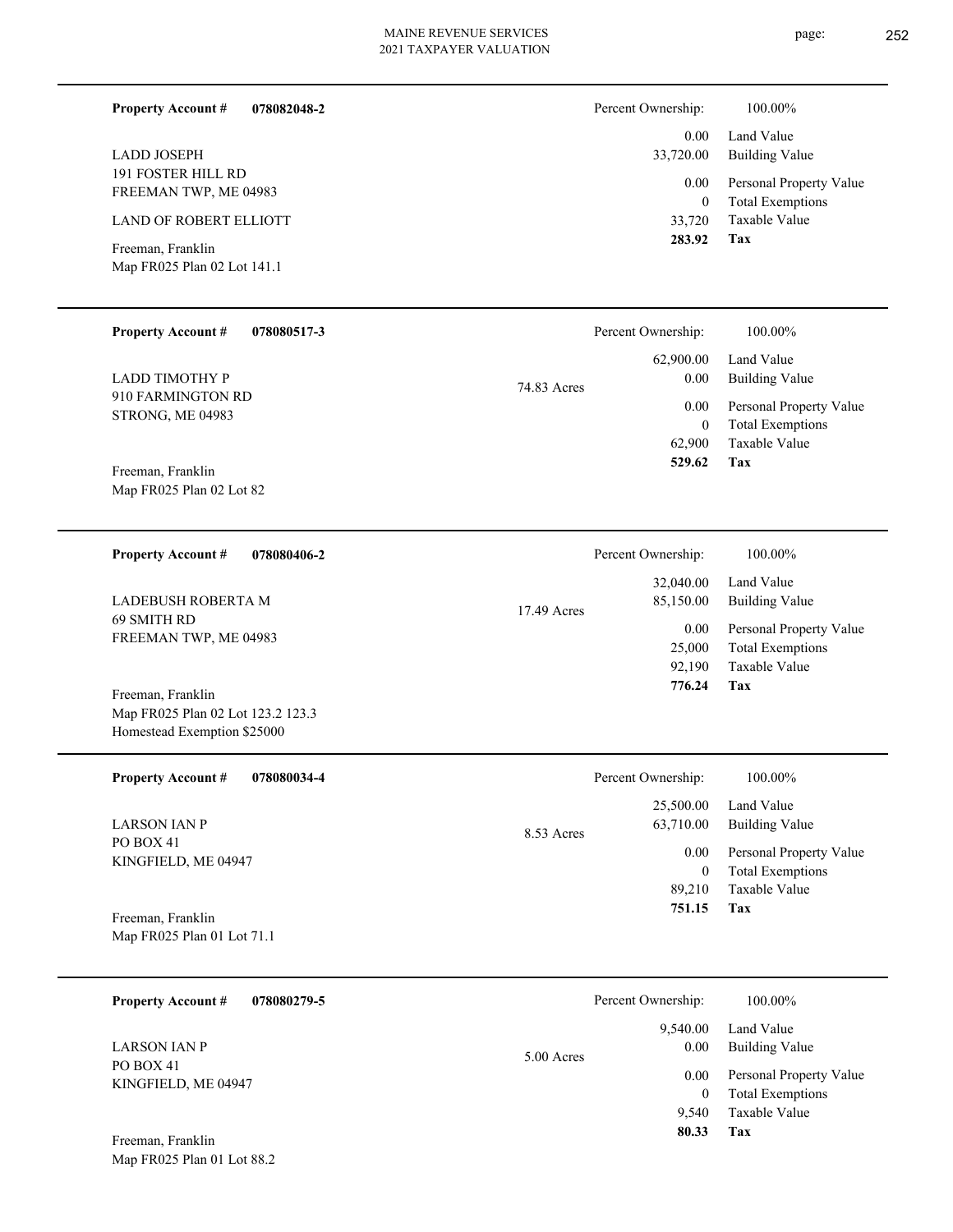**078082053-1**

PO BOX 41

**Property Account #**

LARSON PHILIP M ET AL

| PO BOX 41<br>KINGFIELD, ME 04947                |                            | 0.00<br>$\mathbf{0}$<br>24,540 | Personal Property Value<br><b>Total Exemptions</b><br>Taxable Value |
|-------------------------------------------------|----------------------------|--------------------------------|---------------------------------------------------------------------|
| Freeman, Franklin<br>Map FR025 Plan 01 Lot 54.1 |                            | 206.63                         | Tax                                                                 |
| <b>Property Account #</b><br>078080030-5        |                            | Percent Ownership:             | 100.00%                                                             |
| LARSON PHILIP M III & JANET GARGARO-LARSON      | Tree Growth<br>31.10 Acres | 8,410.20<br>0.00               | Land Value<br><b>Building Value</b>                                 |
| PO BOX 41                                       |                            | 0.00                           | Personal Property Value                                             |
| KINGFIELD, ME 04947                             |                            | $\mathbf{0}$                   | <b>Total Exemptions</b>                                             |
|                                                 |                            | 8,410                          | Taxable Value                                                       |
| Freeman, Franklin                               |                            | 70.81                          | Tax                                                                 |
| Map FR025 Plan 01 Lot 75                        |                            |                                |                                                                     |

61.00 Acres Tree Growth

| 078080106-2<br><b>Property Account #</b>                | Percent Ownership:  | 100.00%                 |
|---------------------------------------------------------|---------------------|-------------------------|
|                                                         | 36,740.00           | Land Value              |
| LARSON PHILIP M III & JANET GARGARO-LARSON<br>PO BOX 41 | 0.00<br>39.00 Acres | <b>Building Value</b>   |
| KINGFIELD, ME 04947                                     | 0.00                | Personal Property Value |
|                                                         | 0                   | <b>Total Exemptions</b> |
|                                                         | 36,740              | Taxable Value           |
| Freeman, Franklin                                       | 309.35              | Tax                     |

| <b>Property Account #</b><br>078082012-1   | Percent Ownership:                      | 100.00%                                            |
|--------------------------------------------|-----------------------------------------|----------------------------------------------------|
| LARSON PHILIP M III & JANET GARGARO-LARSON | 44,820.00<br>90,940.00<br>$35.00$ Acres | Land Value<br>Building Value                       |
| PO BOX 41<br>KINGFIELD, ME 04947           | 0.00<br>0                               | Personal Property Value<br><b>Total Exemptions</b> |
|                                            | 135,760                                 | Taxable Value                                      |
| Freeman, Franklin                          | 1,143.10                                | Tax                                                |

Map FR025 Plan 01 Lot 76.1

Map FR025 Plan 01 Lot 71

| 078080420-2<br><b>Property Account #</b>                                                         | Percent Ownership:                                                            | 100.00%                                                                                                           |
|--------------------------------------------------------------------------------------------------|-------------------------------------------------------------------------------|-------------------------------------------------------------------------------------------------------------------|
| LAVOIE RICHARD D JR & ELLEN<br>791 FOSTER HILL RD<br>FREEMAN, ME 04983-5110<br>Freeman, Franklin | 18,730.00<br>104,730.00<br>$2.00$ Acres<br>0.00<br>25,000<br>98,460<br>829.03 | Land Value<br><b>Building Value</b><br>Personal Property Value<br><b>Total Exemptions</b><br>Taxable Value<br>Tax |

Map FR025 Plan 01 Lot 118.1 Homestead Exemption \$25000 Building Value Land Value

 24,540.00 0.00

Percent Ownership:  $100.00\%$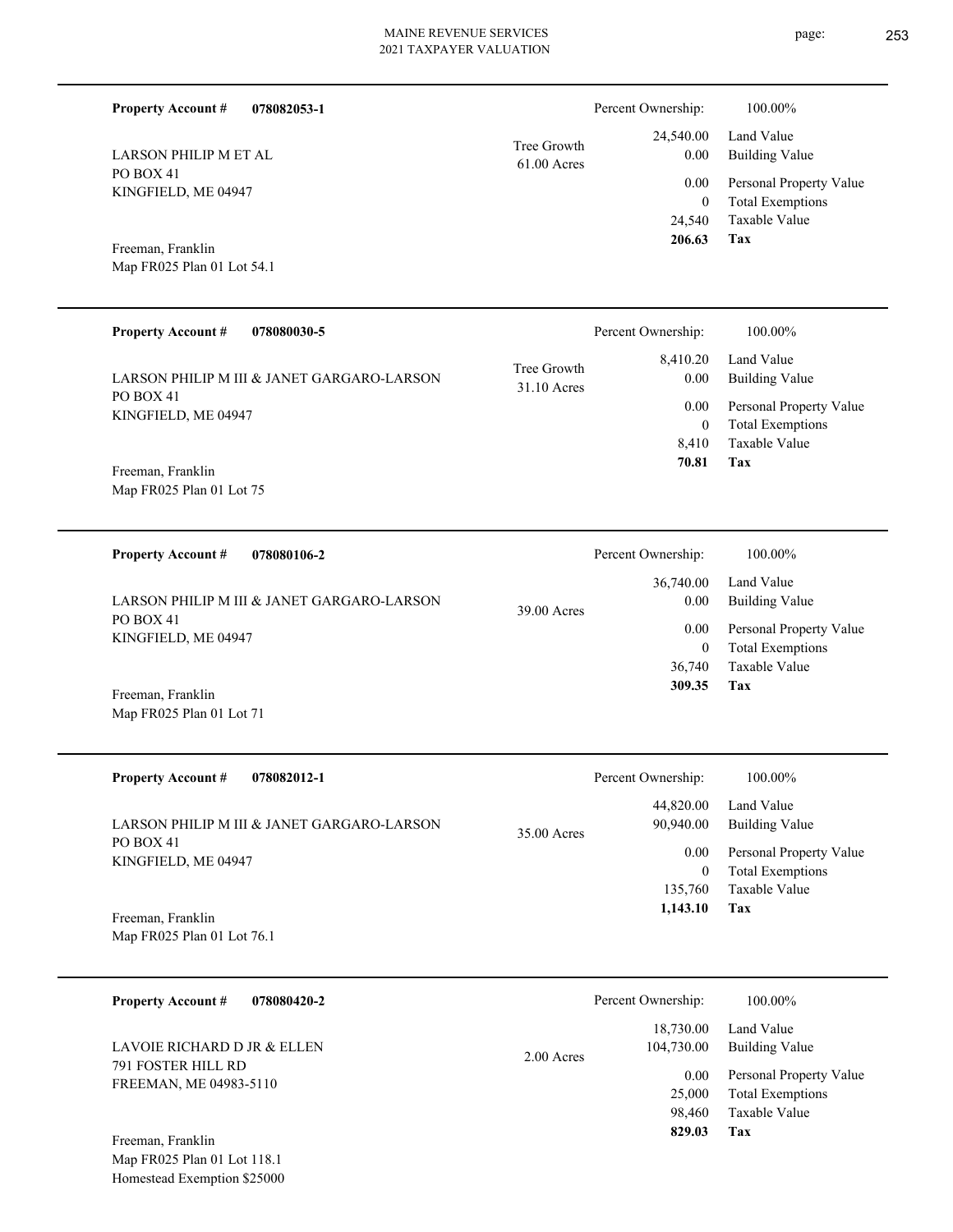Percent Ownership:  $100.00\%$ 

**Tax 128.99**

| page: | 254 |
|-------|-----|
|       |     |

| LEMPERT H MICHAEL                                                               |                             | 0.00<br>0.00                                 | Land Value<br><b>Building Value</b>                                        |
|---------------------------------------------------------------------------------|-----------------------------|----------------------------------------------|----------------------------------------------------------------------------|
| 890 SALEM ROAD<br>FREEMAN TWP, ME 04983                                         |                             | 9,500.00<br>$\boldsymbol{0}$                 | Personal Property Value<br><b>Total Exemptions</b>                         |
| M/E                                                                             |                             | 9,500                                        | Taxable Value                                                              |
| Freeman, Franklin<br>Map FR025                                                  |                             | 79.99                                        | Tax                                                                        |
| <b>Property Account #</b><br>078080179-1                                        |                             | Percent Ownership:                           | 100.00%                                                                    |
| LEMPERT H MICHAEL & KATHRYN                                                     | 108.13 Acres                | 98,200.00<br>165,510.00                      | Land Value<br><b>Building Value</b>                                        |
| 890 SALEM RD<br>FREEMAN TWP, ME 04983                                           |                             | 0.00<br>25,000<br>238,710<br>2,009.94        | Personal Property Value<br><b>Total Exemptions</b><br>Taxable Value<br>Tax |
| Freeman, Franklin<br>Map FR025 Plan 01 Lot 63 64<br>Homestead Exemption \$25000 |                             |                                              |                                                                            |
| <b>Property Account #</b><br>078080298-5                                        |                             | Percent Ownership:                           | 100.00%                                                                    |
| LESTOURGEON GINGER & HEATH                                                      | Tree Growth<br>459.34 Acres | 130,738.62<br>0.00                           | Land Value<br><b>Building Value</b>                                        |
| PO BOX 1602<br>MEDINA, TX 78055                                                 |                             | 0.00<br>$\mathbf{0}$<br>130,739              | Personal Property Value<br><b>Total Exemptions</b><br>Taxable Value        |
| Freeman, Franklin<br>Map FR025 Plan 01 Lot 116 Plan 02 Lot 18                   |                             | 1,100.82                                     | <b>Tax</b>                                                                 |
| <b>Property Account #</b><br>078080321-5                                        |                             | Percent Ownership:                           | 100.00%                                                                    |
| LESTOURGEON GINGER & HEATH                                                      | Tree Growth<br>91.00 Acres  | 26,972.00                                    | Land Value<br>0.00 Building Value                                          |
| PO BOX 1602<br>MEDINA, TX 78055<br>Freeman, Franklin                            |                             | 0.00<br>$\boldsymbol{0}$<br>26,972<br>227.10 | Personal Property Value<br><b>Total Exemptions</b><br>Taxable Value<br>Tax |
| Map FR025 Plan 01 Lot 89                                                        |                             |                                              |                                                                            |
| <b>Property Account #</b><br>078082093-1                                        |                             | Percent Ownership:                           | 100.00%                                                                    |
| LESTOURGEON GINGER & HEATH                                                      | 9.66 Acres                  | 15,320.00<br>0.00                            | Land Value<br><b>Building Value</b>                                        |
| PO BOX 3157<br>BANDERA, TX 78003                                                |                             | 0.00<br>$\boldsymbol{0}$<br>15,320           | Personal Property Value<br><b>Total Exemptions</b><br>Taxable Value        |

Map FR025 Plan 02 Lot 50.1 Freeman, Franklin

**078080035P-1**

**Property Account #**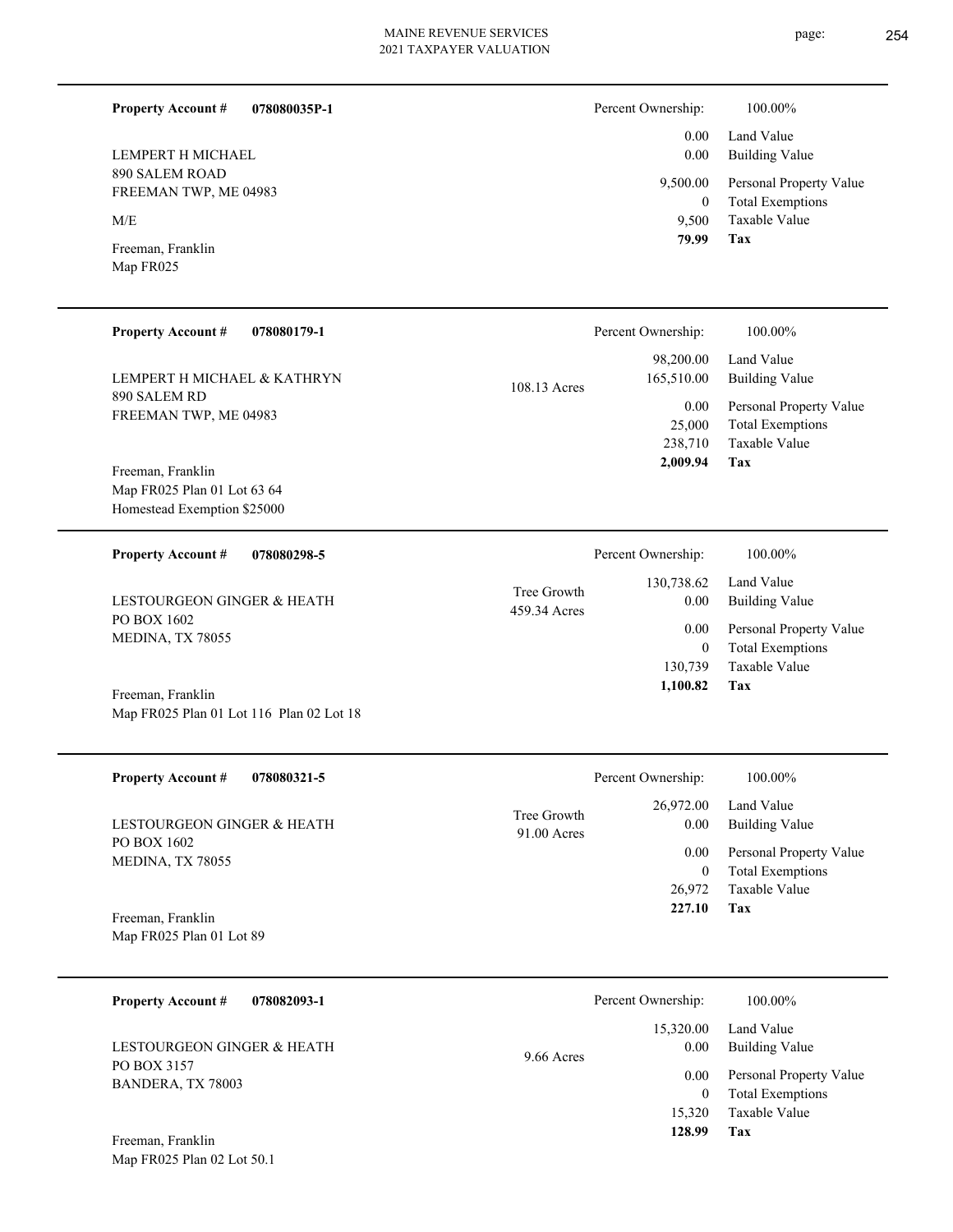Percent Ownership:  $100.00\%$ 

942.00 Acres Tree Growth

|            | $\mathbf{r}$ creamed with $\mathbf{r}$ . | 1 0 0 1 0 0 7 0              |
|------------|------------------------------------------|------------------------------|
|            |                                          | 13,110.00 Land Value         |
| 6.63 Acres | $0.00\,$                                 | <b>Building Value</b>        |
|            |                                          | 0.00 Personal Property Value |
|            | $\theta$                                 | <b>Total Exemptions</b>      |
|            |                                          | 13,110 Taxable Value         |
|            | 110.39                                   | Tax                          |

**Tax**

 266,354 0

 266,354.00 0.00 0.00

Percent Ownership:  $100.00\%$ 

 **2,242.70**

Taxable Value Total Exemptions Personal Property Value

Building Value Land Value

Map FR025 Plan 02 Lot 78.2 Freeman, Franklin

MAYS LANDING, NJ 08330

3140 LEIPZIG AVE

LIEPE ARNOLD H

**Property Account #**

**078080028-4 Property Account #**

**078080270-1**

PO BOX 135 ATHENS, ME 04912 LINKLETTER TIMBERLANDS LLC

Map FR025 Plan 01 Lot 84 85 86 88.1 106 107 108 Freeman, Franklin

**078080180-2 Tax** Taxable Value Total Exemptions Personal Property Value Building Value Land Value % DELBERT REED 14 BROOKSIDE LANE FREEMAN TWP, ME 04983 **Property Account #** Map FR025 Plan 06 Lot 10 Freeman, Franklin LISHERNESS YVETTE 21,520 25,000  **181.20** 20,560.00 25,960.00 0.00 0.70 Acres Percent Ownership:  $100.00\%$ 

**078080059P-1 Tax** Taxable Value Total Exemptions Personal Property Value Building Value Land Value PO BOX 118 KINGFIELD, ME 04947 **Property Account #** Freeman, Franklin LISTOWICH ELIZABETH & JAMES 101,000 0  **850.42** 0.00 0.00 101,000.00 Percent Ownership:  $100.00\%$ 

Map FR025 Plan 01 Lot 70.2 70.3

Homestead Exemption \$25000

| <b>Property Account #</b><br>078080407-1          |                              | Percent Ownership:      | 100.00%                                            |
|---------------------------------------------------|------------------------------|-------------------------|----------------------------------------------------|
| LISTOWICH ELIZABETH & JAMES                       | Tree Growth<br>$32.00$ Acres | 30.134.00<br>247,730.00 | Land Value<br>Building Value                       |
| PO BOX 118<br>KINGFIELD, ME 04947                 |                              | 0.00                    | Personal Property Value<br><b>Total Exemptions</b> |
|                                                   |                              | 277,864                 | Taxable Value                                      |
| $\Gamma_{\text{max}}$ $\Gamma_{\text{max}}$ 1.11. |                              | 2.339.61                | Tax                                                |

Map FR025 Plan 01 Lot 70.2 70.3 Freeman, Franklin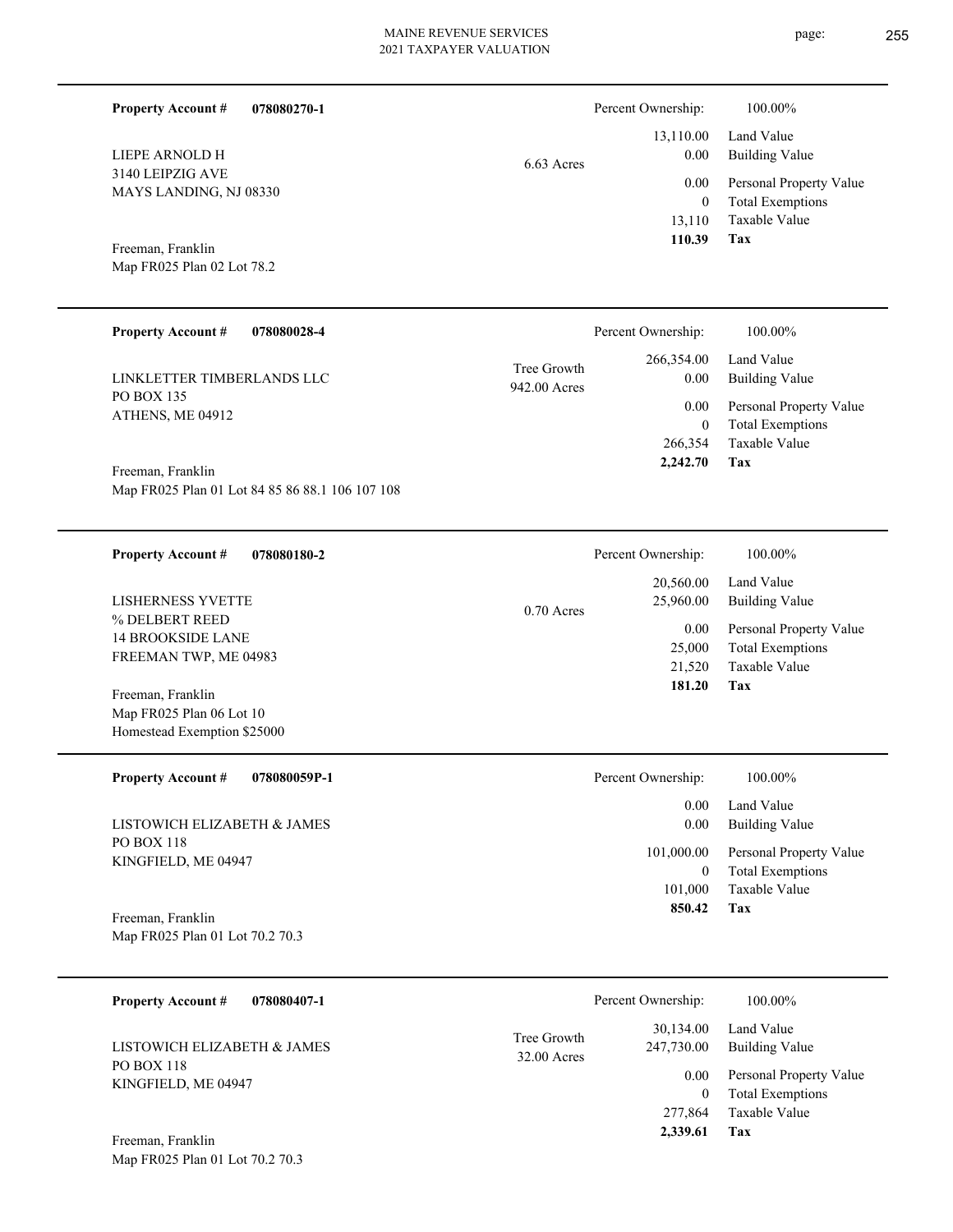| <b>Property Account #</b>                                                         | 078080189-4 |              | Percent Ownership:                           | 100.00%                                                                           |
|-----------------------------------------------------------------------------------|-------------|--------------|----------------------------------------------|-----------------------------------------------------------------------------------|
| LITTLEFIELD LOUANNE G                                                             |             | 2.87 Acres   | 21,370.00<br>32,190.00                       | Land Value<br><b>Building Value</b>                                               |
| PO BOX 1867<br>SEWARD, AK 99664                                                   |             |              | 0.00<br>$\mathbf{0}$<br>53,560<br>450.98     | Personal Property Value<br><b>Total Exemptions</b><br>Taxable Value<br>Tax        |
| Freeman, Franklin<br>Map FR025 Plan 04 Lot 6                                      |             |              |                                              |                                                                                   |
| <b>Property Account #</b>                                                         | 078080213-5 |              | Percent Ownership:                           | 100.00%                                                                           |
| <b>LOCKABY JOHN &amp; RACHEL</b>                                                  |             | 1.41 Acres   | 20,300.00<br>77,440.00                       | Land Value<br><b>Building Value</b>                                               |
| <b>418 WEST FREEMAN ROAD</b><br>FREEMAN TWP, ME 04983                             |             |              | 0.00<br>25,000<br>72,740<br>612.47           | Personal Property Value<br><b>Total Exemptions</b><br>Taxable Value<br><b>Tax</b> |
| Freeman, Franklin<br>Map FR025 Plan 06 Lot 16 17<br>Homestead Exemption \$25000   |             |              |                                              |                                                                                   |
| <b>Property Account #</b>                                                         | 078080362-1 |              | Percent Ownership:                           | 100.00%                                                                           |
| <b>LOGAN JAMES &amp; MARIA</b>                                                    |             | 102.77 Acres | 96,290.00<br>178,230.00                      | Land Value<br><b>Building Value</b>                                               |
| 225 GILKEY HILL<br>FREEMAN TWP, ME 04983                                          |             |              | 0.00<br>25,000<br>249,520<br>2,100.96        | Personal Property Value<br><b>Total Exemptions</b><br>Taxable Value<br>Tax        |
| Freeman, Franklin<br>Map FR025 Plan 02 Lot 148 149<br>Homestead Exemption \$25000 |             |              |                                              |                                                                                   |
| <b>Property Account #</b>                                                         | 078080343-1 |              | Percent Ownership:                           | 100.00%                                                                           |
| LONDON BARRY O & DANIELLE L                                                       |             | 103.31 Acres | 83,690.00<br>$0.00\,$                        | Land Value<br><b>Building Value</b>                                               |
| PO BOX 261<br>KINGFIELD, ME 04947<br>Freeman, Franklin                            |             |              | 0.00<br>$\boldsymbol{0}$<br>83,690<br>704.67 | Personal Property Value<br><b>Total Exemptions</b><br>Taxable Value<br><b>Tax</b> |
| Map FR025 Plan 01 Lot 77                                                          |             |              |                                              |                                                                                   |
| <b>Property Account #</b>                                                         | 078080233-2 |              | Percent Ownership:<br>72.240.00              | 100.00%<br>Lond Volue                                                             |

**Tax** Taxable Value Total Exemptions Personal Property Value Building Value Land Value 105,090 0  **884.86** 72,340.00 32,750.00 0.00 128.94 Acres  $.00\%$ 

STAMFORD, CT 06905 OPEN SPACE 125 AC

Map FR025 Plan 02 Lot 116 Freeman, Franklin

568 PEPPER RIDGE ROAD

LOSADA JORGE & BEATRIZ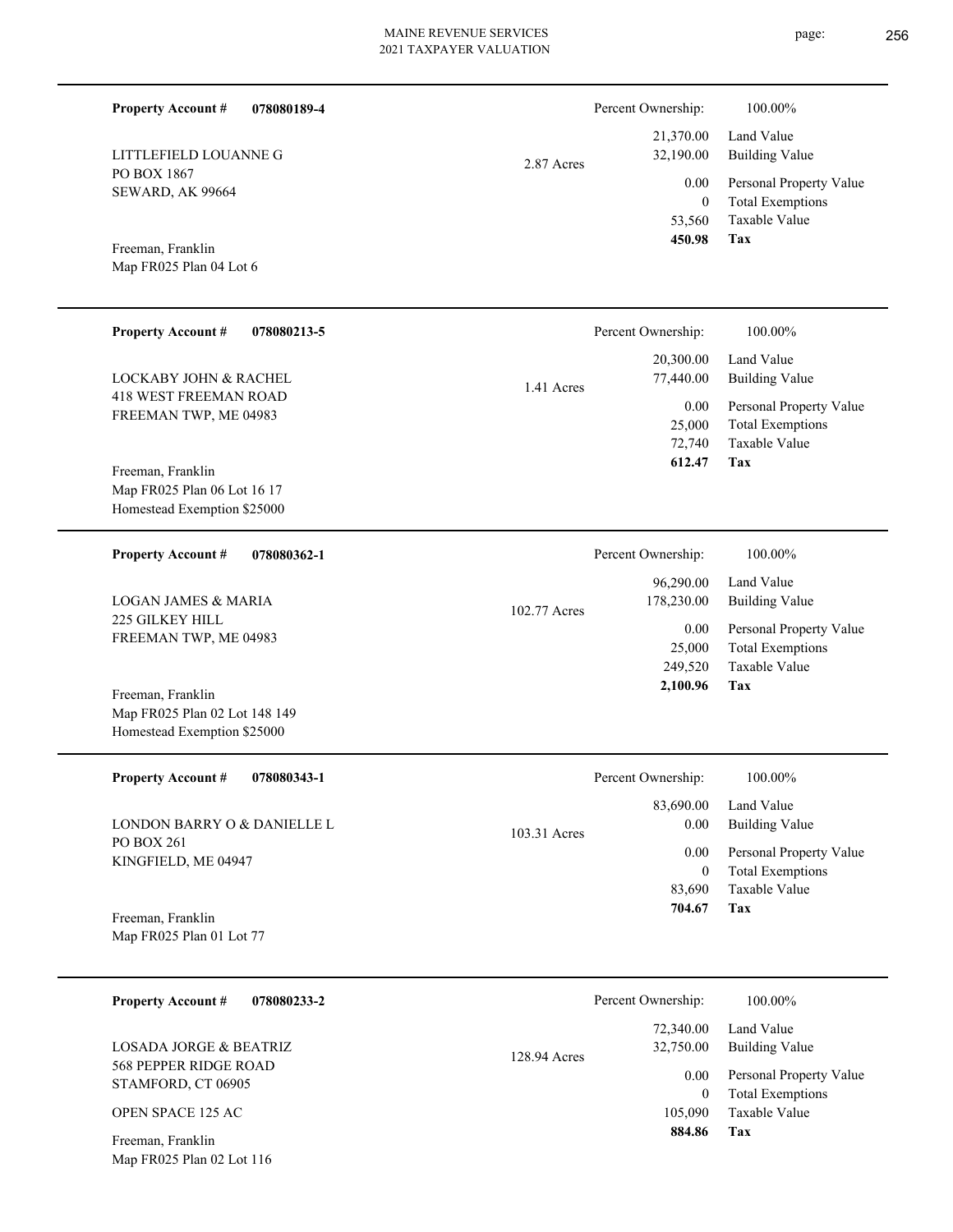÷.

 $\overline{\phantom{0}}$ 

L,

| <b>Property Account #</b><br>078080113-3                               |                             | Percent Ownership:                      | 100.00%                                                                    |
|------------------------------------------------------------------------|-----------------------------|-----------------------------------------|----------------------------------------------------------------------------|
| LUCE FREDERICK N & CHERYL L                                            | 1.93 Acres                  | 20,680.00<br>134,130.00                 | Land Value<br><b>Building Value</b>                                        |
| 470 BAKER HILL ROAD<br>FREEMAN TWP, ME 04983-4917<br>Freeman, Franklin |                             | 0.00<br>25,000<br>129,810<br>1,093.00   | Personal Property Value<br><b>Total Exemptions</b><br>Taxable Value<br>Tax |
| Map FR025 Plan 01 Lot 124.2<br>Homestead Exemption \$25000             |                             |                                         |                                                                            |
| Property Account #<br>078080160-4                                      |                             | Percent Ownership:                      | 100.00%                                                                    |
| LUCE FREDERICK N & CHERYL L                                            | 4.47 Acres                  | 11,530.00<br>0.00                       | Land Value<br><b>Building Value</b>                                        |
| 470 BAKER HILL ROAD<br>FREEMAN TWP, ME 04983-4917<br>Freeman, Franklin |                             | 0.00<br>$\mathbf{0}$<br>11,530<br>97.08 | Personal Property Value<br><b>Total Exemptions</b><br>Taxable Value<br>Tax |
| Map FR025 Plan 01 Lot 124.3                                            |                             |                                         |                                                                            |
| <b>Property Account #</b><br>078080335-5                               |                             | Percent Ownership:                      | 100.00%                                                                    |
| LUCE RALPH & RAE ANN                                                   | Tree Growth<br>164.00 Acres | 62,261.00<br>2,870.00                   | Land Value<br><b>Building Value</b>                                        |
| 593 SOUTH STRONG ROAD<br>STRONG, ME 04983                              |                             | 0.00<br>$\mathbf{0}$<br>65,131          | Personal Property Value<br><b>Total Exemptions</b><br>Taxable Value        |
| Freeman, Franklin<br>Map FR025 Plan 02 Lot 150 151                     |                             | 548.40                                  | Tax                                                                        |
| <b>Property Account #</b><br>078082080-1                               |                             | Percent Ownership:                      | 100.00%                                                                    |
| LUCE RALPH & RAE ANN                                                   |                             | 0.00<br>13,530.00                       | Land Value<br><b>Building Value</b>                                        |
| 593 SOUTH STRONG ROAD<br>STRONG, ME 04983                              |                             | 0.00<br>$\mathbf{0}$                    | Personal Property Value<br><b>Total Exemptions</b>                         |
| LAND OF RICHARD HUTCHINS<br>Freeman, Franklin                          |                             | 13,530<br>113.92                        | Taxable Value<br>Tax                                                       |
| Map FR025 Plan 02 Lot 150                                              |                             |                                         |                                                                            |
| <b>Property Account #</b><br>078080512-2                               |                             | Percent Ownership:                      | 100.00%                                                                    |
| <b>MADIS LLC</b>                                                       | 13.00 Acres                 | 19,760.00<br>62,680.00                  | Land Value<br><b>Building Value</b>                                        |
| 109 HILLSIDE LANE<br>MONROE, CT 06468                                  |                             | 0.00<br>$\mathbf{0}$<br>82,440          | Personal Property Value<br><b>Total Exemptions</b><br>Taxable Value        |
| Freeman, Franklin<br>Map FR025 Plan 02 Lot 82.1                        |                             | 694.14                                  | Tax                                                                        |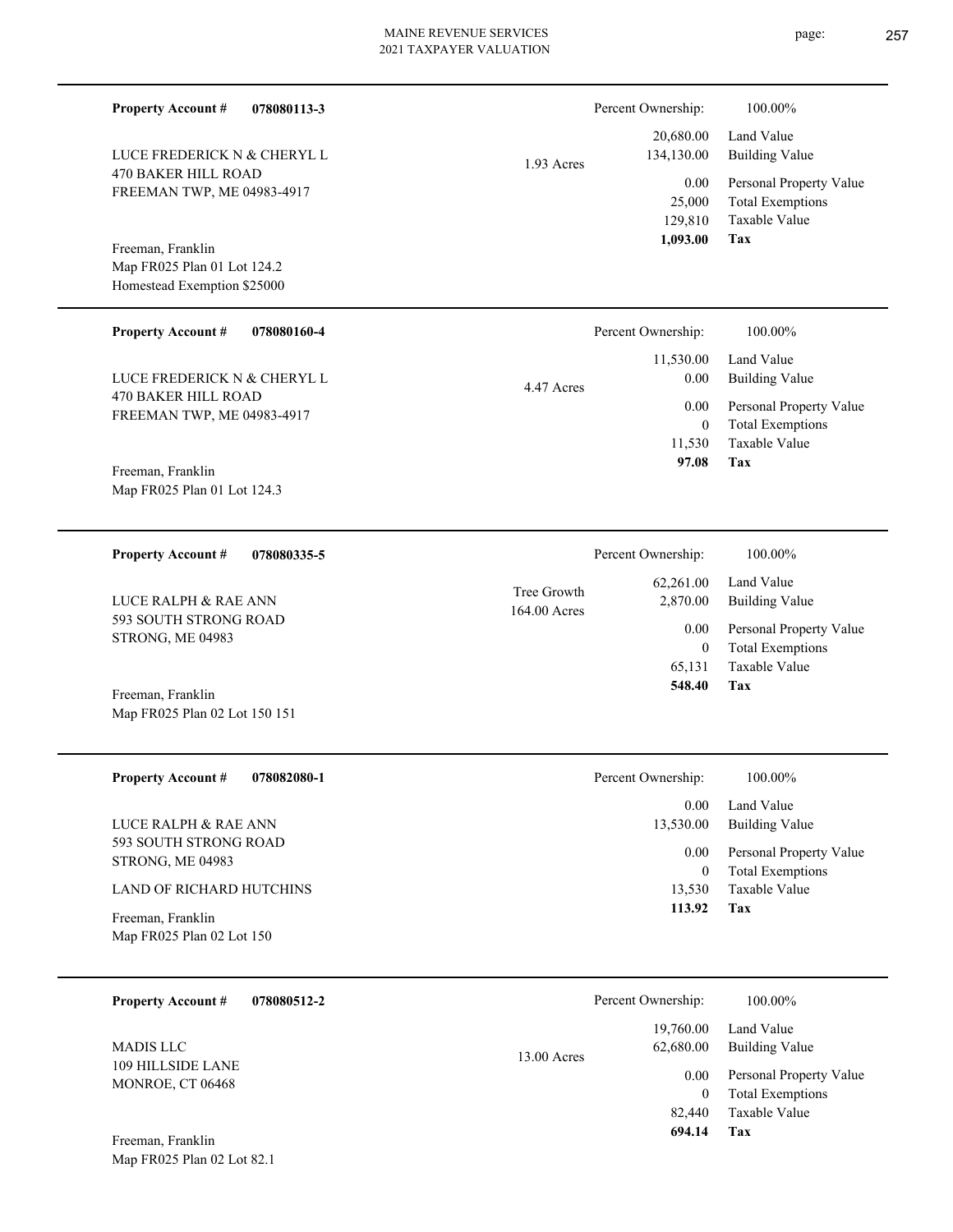| <b>Property Account #</b><br>078082077-1                                     |             | Percent Ownership:                      | 100.00%                                                                           |
|------------------------------------------------------------------------------|-------------|-----------------------------------------|-----------------------------------------------------------------------------------|
| <b>MADIS LLC</b><br>109 HILLSIDE LANE                                        | 6.50 Acres  | 13,020.00<br>0.00                       | Land Value<br><b>Building Value</b>                                               |
| MONROE, CT 06468                                                             |             | 0.00<br>$\boldsymbol{0}$<br>13,020      | Personal Property Value<br><b>Total Exemptions</b><br>Taxable Value               |
| Freeman, Franklin<br>Map FR025 Plan 02 Lot 80.1                              |             | 109.63                                  | Tax                                                                               |
| <b>Property Account #</b><br>078080203-2                                     |             | Percent Ownership:                      | 100.00%                                                                           |
| MAHON JOHN F & JULIA M                                                       | 88.57 Acres | 64,660.00<br>0.00                       | Land Value<br><b>Building Value</b>                                               |
| PO BOX 557<br>KINGFIELD, ME 04947                                            |             | 0.00<br>$\boldsymbol{0}$<br>64,660      | Personal Property Value<br><b>Total Exemptions</b><br>Taxable Value               |
| Freeman, Franklin<br>Map FR025 Plan 01 Lot 76 76.2 87                        |             | 544.44                                  | Tax                                                                               |
| <b>Property Account #</b><br>078080276-1                                     |             | Percent Ownership:                      | 100.00%                                                                           |
| MAHON JOHN F & JULIA M                                                       | 60.21 Acres | 63,220.00<br>187,220.00                 | Land Value<br><b>Building Value</b>                                               |
| PO BOX 557<br>KINGFIELD, ME 04947                                            |             | 0.00<br>25,000<br>225,440<br>1,898.20   | Personal Property Value<br><b>Total Exemptions</b><br>Taxable Value<br><b>Tax</b> |
| Freeman, Franklin<br>Map FR025 Plan 01 Lot 74<br>Homestead Exemption \$25000 |             |                                         |                                                                                   |
| <b>Property Account #</b><br>078080399-1                                     |             | Percent Ownership:                      | 100.00%                                                                           |
| MAINE STATE OF                                                               | 0.51 Acres  | 6,390.00<br>0.00                        | Land Value<br><b>Building Value</b>                                               |
| <b>CEMETERY LOT</b><br>AUGUSTA, ME 04333                                     |             | 0.00<br>6,390<br>$\overline{0}$<br>0.00 | Personal Property Value<br><b>Total Exemptions</b><br><b>Taxable Value</b><br>Tax |
| Freeman, Franklin<br>Map FR025 Plan 05 Lot 4<br><b>Exempt Property</b>       |             |                                         |                                                                                   |
| 078080400-1<br><b>Property Account #</b>                                     |             | Percent Ownership:                      | 100.00%                                                                           |
| MAINE STATE OF                                                               | 0.52 Acres  | 6,390.00<br>0.00                        | Land Value<br><b>Building Value</b>                                               |
| <b>CEMETERY LOT</b><br>AUGUSTA, ME 04333                                     |             | 0.00<br>6,390<br>$\overline{0}$         | Personal Property Value<br><b>Total Exemptions</b><br>Taxable Value               |
| Freeman, Franklin<br>Map FR025 Plan 03 Lot 39<br><b>Exempt Property</b>      |             | 0.00                                    | Tax                                                                               |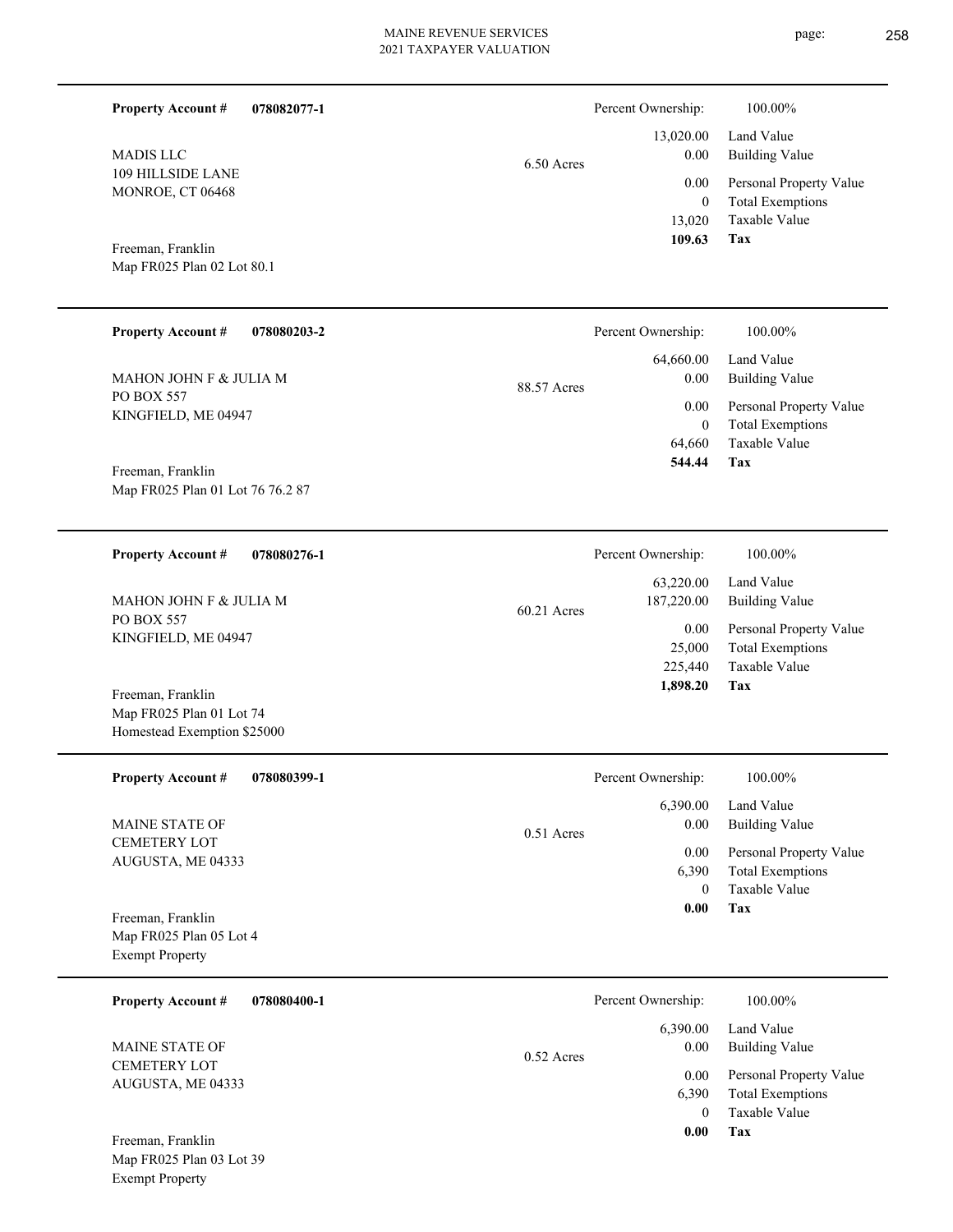| <b>Property Account #</b>                                                 | 078080402-1 |              | Percent Ownership:                           | 100.00%                                                                    |
|---------------------------------------------------------------------------|-------------|--------------|----------------------------------------------|----------------------------------------------------------------------------|
| <b>MAINE STATE OF</b>                                                     |             | $0.52$ Acres | 6,390.00<br>0.00                             | Land Value<br><b>Building Value</b>                                        |
| <b>CEMETERY LOT</b><br>AUGUSTA, ME 04333                                  |             |              | 0.00<br>6,390<br>$\theta$                    | Personal Property Value<br><b>Total Exemptions</b><br>Taxable Value        |
| Freeman, Franklin<br>Map FR025 Plan 02 Lot 46<br><b>Exempt Property</b>   |             |              | 0.00                                         | Tax                                                                        |
| <b>Property Account #</b>                                                 | 078080403-1 |              | Percent Ownership:                           | 100.00%                                                                    |
| MAINE STATE OF                                                            |             | $0.10$ Acres | 2,880.00<br>0.00                             | Land Value<br><b>Building Value</b>                                        |
| <b>CEMETERY LOT</b><br>AUGUSTA, ME 04333                                  |             |              | 0.00<br>2,880<br>$\theta$                    | Personal Property Value<br><b>Total Exemptions</b><br>Taxable Value        |
| Freeman, Franklin<br>Map FR025 Plan 02 Lot 5.1<br><b>Exempt Property</b>  |             |              | 0.00                                         | Tax                                                                        |
| <b>Property Account #</b>                                                 | 078080404-1 |              | Percent Ownership:                           | 100.00%                                                                    |
| <b>MAINE STATE OF</b>                                                     |             | $0.34$ Acres | 5,310.00<br>0.00                             | Land Value<br><b>Building Value</b>                                        |
| <b>CEMETERY LOT</b><br>AUGUSTA, ME 04333                                  |             |              | 0.00<br>5,310<br>$\theta$<br>0.00            | Personal Property Value<br><b>Total Exemptions</b><br>Taxable Value<br>Tax |
| Freeman, Franklin<br>Map FR025 Plan 02 Lot 144<br><b>Exempt Property</b>  |             |              |                                              |                                                                            |
| <b>Property Account #</b>                                                 | 078082001-1 |              | Percent Ownership:                           | 100.00%                                                                    |
| MAINE STATE OF                                                            |             | 0.46 Acres   | 6,030.00<br>0.00                             | Land Value<br><b>Building Value</b>                                        |
| NORTH FREEMAN CEMETERY ASSOC<br>AUGUSTA, ME 04333                         |             |              | 0.00<br>6,030<br>$\overline{0}$              | Personal Property Value<br><b>Total Exemptions</b><br>Taxable Value        |
| Freeman, Franklin<br>Map FR025 Plan 02 Lot 39.1<br><b>Exempt Property</b> |             |              | 0.00                                         | Tax                                                                        |
| <b>Property Account #</b>                                                 | 078082004-1 |              | Percent Ownership:                           | 100.00%                                                                    |
| MAINE STATE OF                                                            |             | 112.49 Acres | 90,390.00<br>0.00                            | Land Value<br><b>Building Value</b>                                        |
| <b>BUREAU OF PARKS &amp; LANDS</b><br>AUGUSTA, ME 04333                   |             |              | $0.00\,$<br>90,390<br>$\overline{0}$<br>0.00 | Personal Property Value<br><b>Total Exemptions</b><br>Taxable Value<br>Tax |
| Freeman, Franklin<br>Map FR025 Plan 01 Lot 83<br><b>Exempt Property</b>   |             |              |                                              |                                                                            |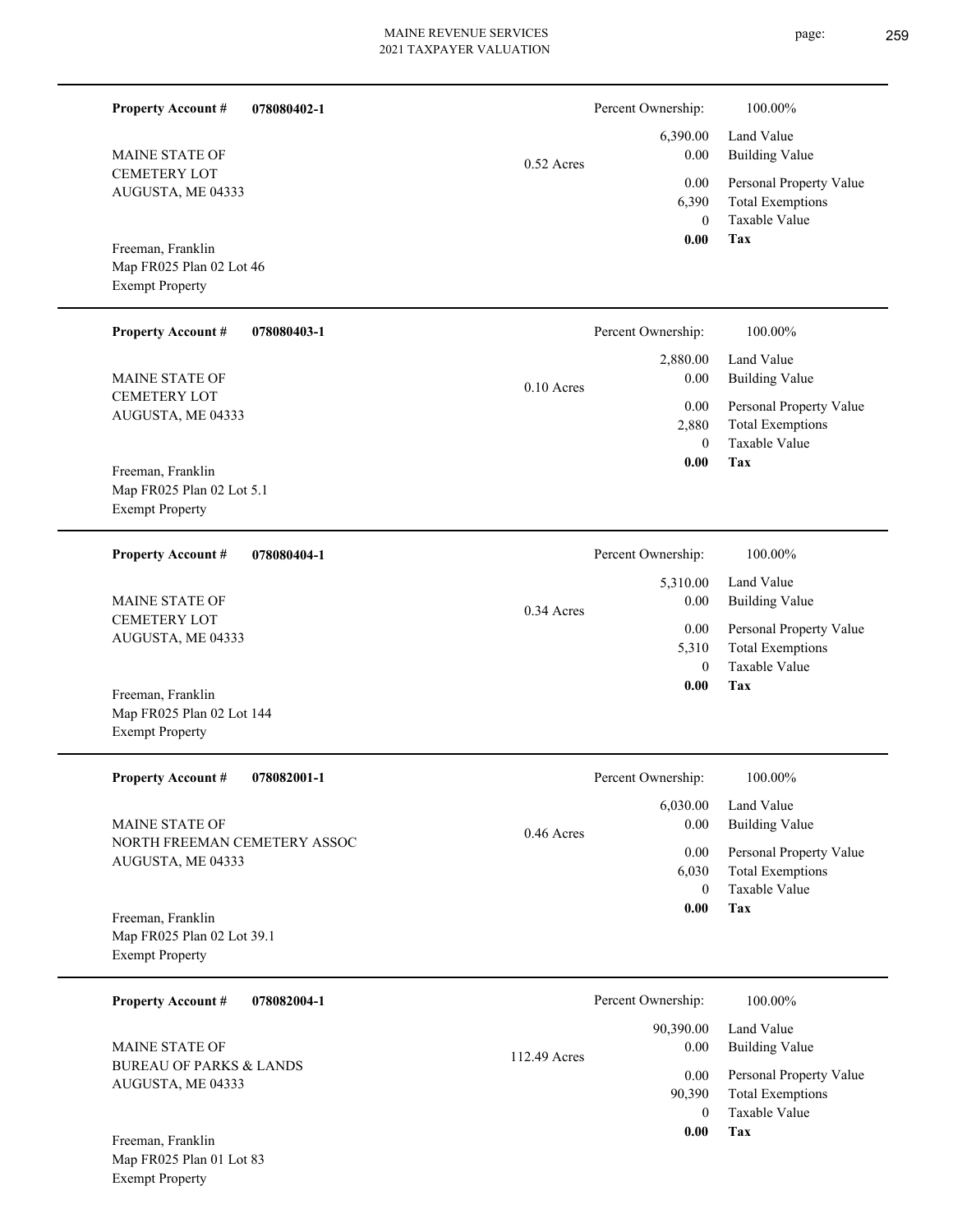page: 260

| <b>Property Account #</b>                                                 | 078082009-1                                         |                             | Percent Ownership:                    | 100.00%                                                                    |
|---------------------------------------------------------------------------|-----------------------------------------------------|-----------------------------|---------------------------------------|----------------------------------------------------------------------------|
| MAINE STATE OF                                                            |                                                     | 1.00 Acres                  | 9,000.00<br>0.00                      | Land Value<br><b>Building Value</b>                                        |
| <b>CEMETERY LOT</b><br>AUGUSTA, ME 04333                                  |                                                     |                             | 0.00<br>9,000<br>$\mathbf{0}$<br>0.00 | Personal Property Value<br><b>Total Exemptions</b><br>Taxable Value<br>Tax |
| Freeman, Franklin<br><b>Exempt Property</b>                               | Map FR025 Plan 06 Lot 2, Map FR026 Plan 02 Lot 3.11 |                             |                                       |                                                                            |
| <b>Property Account #</b>                                                 | 078082010-1                                         |                             | Percent Ownership:                    | 100.00%                                                                    |
| MAINE STATE OF                                                            |                                                     | $0.11$ Acres                | 2,880.00<br>0.00                      | Land Value<br><b>Building Value</b>                                        |
| <b>CEMETERY LOT</b><br>AUGUSTA, ME 04333                                  |                                                     |                             | 0.00<br>2,880<br>$\Omega$             | Personal Property Value<br><b>Total Exemptions</b><br>Taxable Value        |
| Freeman, Franklin<br>Map FR025 Plan 01 Lot 47.1<br><b>Exempt Property</b> |                                                     |                             | 0.00                                  | Tax                                                                        |
| <b>Property Account #</b>                                                 | 078080005-2                                         |                             | Percent Ownership:                    | 100.00%                                                                    |
| MAINE-LY TREES INC                                                        |                                                     | Tree Growth<br>446.00 Acres | 104,300.00<br>0.00                    | Land Value<br><b>Building Value</b>                                        |
| PO BOX 260<br>STRONG, ME 04983-0260                                       |                                                     |                             | 0.00<br>$\mathbf{0}$<br>104,300       | Personal Property Value<br><b>Total Exemptions</b><br>Taxable Value        |
| Freeman, Franklin<br>Map FR025 Plan 02 Lot 33.1 98 99 100                 |                                                     |                             | 878.21                                | Tax                                                                        |
| <b>Property Account #</b>                                                 | 078080451-2                                         |                             | Percent Ownership:                    | $100.00\%$                                                                 |
| MAINELY YOUNG LLC                                                         |                                                     | Tree Growth<br>84.00 Acres  | 21,549.00<br>0.00                     | Land Value<br><b>Building Value</b>                                        |
| 161 RIVER RD<br>BOW, NH 03304                                             |                                                     |                             | 0.00<br>$\boldsymbol{0}$              | Personal Property Value<br><b>Total Exemptions</b>                         |
| Freeman, Franklin                                                         |                                                     |                             | 21,549<br>181.44                      | Taxable Value<br>Tax                                                       |
| Map FR025 Plan 02 Lot 162.2                                               |                                                     |                             |                                       |                                                                            |
| <b>Property Account #</b>                                                 | 078080472-2                                         |                             | Percent Ownership:                    | 100.00%                                                                    |
| MANGINI EDMOND I III & PAULA G                                            |                                                     | 1.00 Acres                  | 59,360.00<br>151,650.00               | Land Value<br><b>Building Value</b>                                        |
| <b>11 BURNHAM LANE</b><br>DUNBARTON, NH 03046                             |                                                     |                             | 0.00<br>$\boldsymbol{0}$<br>211,010   | Personal Property Value<br><b>Total Exemptions</b><br>Taxable Value        |
| Freeman, Franklin<br>Map FR025 Plan 02 Lot 162.10                         |                                                     |                             | 1,776.70                              | <b>Tax</b>                                                                 |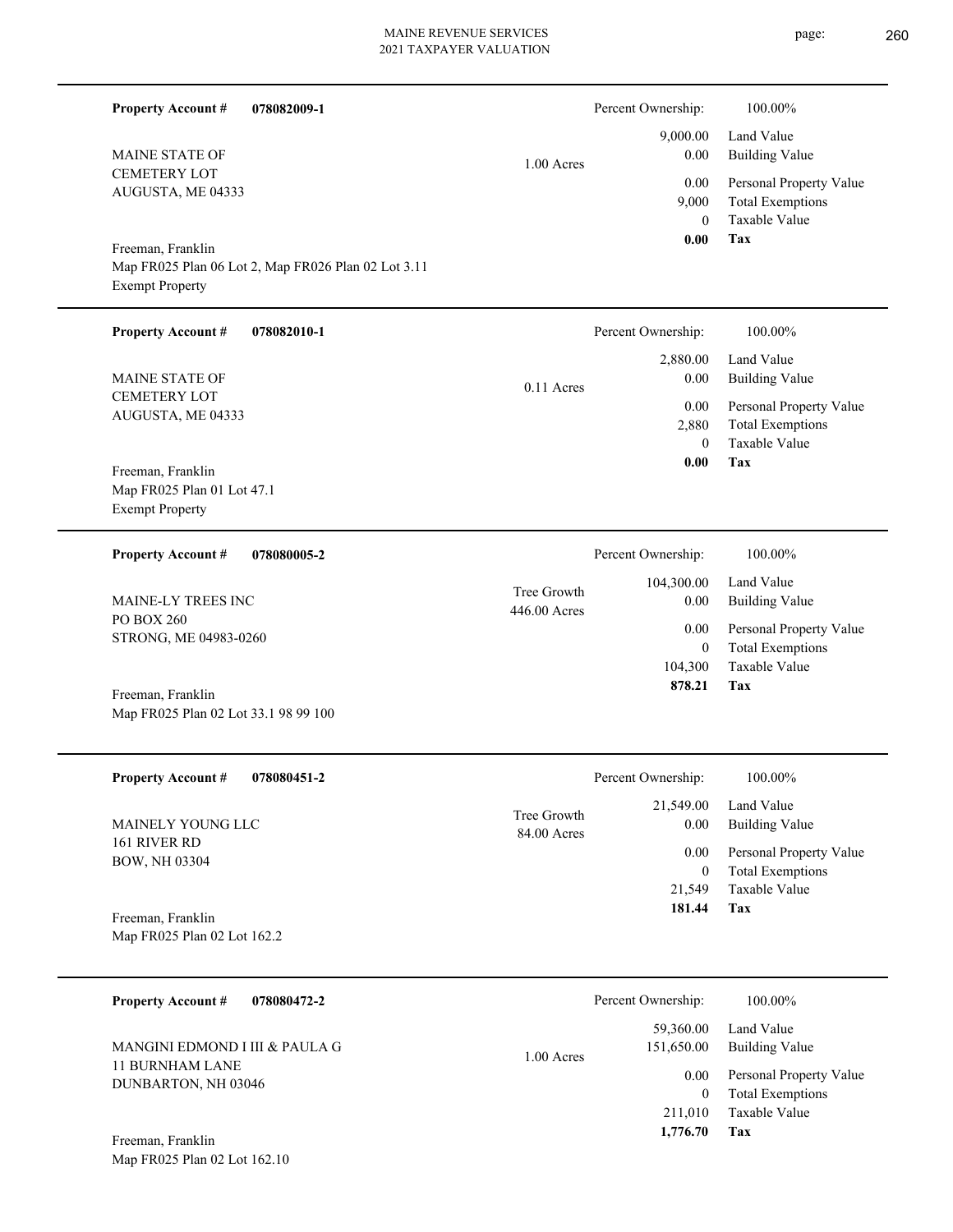page: 261

| <b>Property Account #</b><br>078080452-6                                        |             | Percent Ownership:                       | 100.00%                                                                           |
|---------------------------------------------------------------------------------|-------------|------------------------------------------|-----------------------------------------------------------------------------------|
| <b>MARBLE TRAVIS S</b>                                                          | 10.00 Acres | 15,570.00<br>0.00                        | Land Value<br><b>Building Value</b>                                               |
| 541 WEST FREEMAN ROAD<br>FREEMAN TOWNSHIP, ME 04983                             |             | 0.00<br>$\mathbf{0}$<br>15,570<br>131.10 | Personal Property Value<br><b>Total Exemptions</b><br>Taxable Value<br><b>Tax</b> |
| Freeman, Franklin<br>Map FR025 Plan 02 Lot 127.1                                |             |                                          |                                                                                   |
| <b>Property Account #</b><br>078082051-3                                        |             | Percent Ownership:                       | 100.00%                                                                           |
| <b>MARBLE TRAVIS S</b>                                                          | 24.00 Acres | 36,790.00<br>306,880.00                  | Land Value<br><b>Building Value</b>                                               |
| 541 WEST FREEMAN ROAD<br>FREEMAN TOWNSHIP, ME 04983                             |             | 0.00<br>25,000<br>318,670<br>2,683.20    | Personal Property Value<br><b>Total Exemptions</b><br>Taxable Value<br>Tax        |
| Freeman, Franklin<br>Map FR025 Plan 02 Lot 127.5<br>Homestead Exemption \$25000 |             |                                          |                                                                                   |
| <b>Property Account #</b><br>078082062-2                                        |             | Percent Ownership:                       | 100.00%                                                                           |
| MARCHANT BRIAN K & TARYN M                                                      | 33.50 Acres | 32,730.00<br>0.00                        | Land Value<br><b>Building Value</b>                                               |
| 446 INTERVALE RD<br>NEW GLOUCESTER, ME 04260                                    |             | 0.00<br>$\mathbf{0}$<br>32,730<br>275.59 | Personal Property Value<br><b>Total Exemptions</b><br>Taxable Value<br>Tax        |
| Freeman, Franklin<br>Map FR025 Plan 01 Lot 105.3                                |             |                                          |                                                                                   |
| <b>Property Account #</b><br>078080040-3                                        |             | Percent Ownership:                       | $100.00\%$                                                                        |
| MARCHANT CLIFFORD & AARON SORENSON                                              | 51.71 Acres | 46,020.00<br>0.00                        | Land Value<br><b>Building Value</b>                                               |
| <b>45 RUNNING HILL ROAD</b><br>SCARBOROUGH, ME 04074                            |             | 0.00<br>$\overline{0}$<br>46,020         | Personal Property Value<br><b>Total Exemptions</b><br>Taxable Value               |
| Freeman, Franklin<br>Map FR025 Plan 01 Lot 115                                  |             | 387.49                                   | Tax                                                                               |
| 078080187-2<br><b>Property Account #</b>                                        |             | Percent Ownership:                       | 100.00%                                                                           |
| <b>MARDEN AUSTIN</b>                                                            | 41.00 Acres | 49,200.00<br>83,470.00                   | Land Value<br><b>Building Value</b>                                               |
| PO BOX 494<br>STRONG, ME 04983                                                  |             | 0.00<br>31,000<br>101,670<br>856.06      | Personal Property Value<br><b>Total Exemptions</b><br>Taxable Value<br>Tax        |
| Freeman, Franklin<br>Man $FR025$ Plan 02 Lot 76.2                               |             |                                          |                                                                                   |

Map FR025 Plan 02 Lot 76.2 Homestead Exemption \$25000; Veteran Exemption \$6000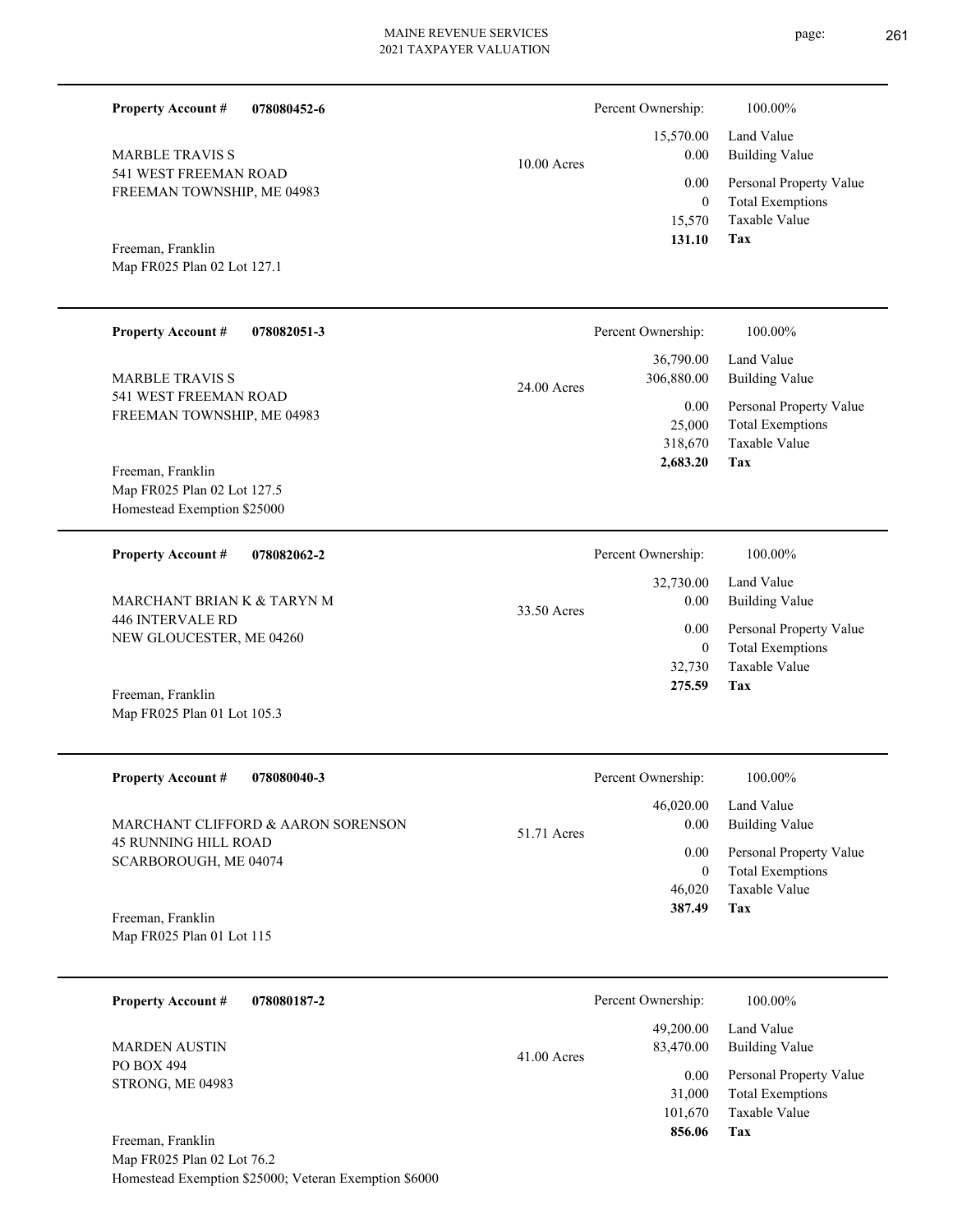| <b>Property Account #</b><br>078080190-2         |             | Percent Ownership:                      | 100.00%                                                                    |
|--------------------------------------------------|-------------|-----------------------------------------|----------------------------------------------------------------------------|
| <b>MARSHALL BRIAN S</b>                          | 2.99 Acres  | 10,450.00<br>0.00                       | Land Value<br><b>Building Value</b>                                        |
| <b>40 TEAGUE AVENUE</b><br>TURNER, ME 04282-3517 |             | 0.00<br>$\overline{0}$<br>10,450        | Personal Property Value<br><b>Total Exemptions</b><br>Taxable Value        |
| Freeman, Franklin<br>Map FR025 Plan 01 Lot 51    |             | 87.99                                   | Tax                                                                        |
| <b>Property Account #</b><br>078080448-1         |             | Percent Ownership:                      | 100.00%                                                                    |
| <b>MARSHALL BRIAN S</b>                          | 4.82 Acres  | 11,790.00<br>0.00                       | Land Value<br><b>Building Value</b>                                        |
| <b>40 TEAGUE AVENUE</b><br>TURNER, ME 04282-3517 |             | 0.00<br>$\mathbf{0}$<br>11,790<br>99.27 | Personal Property Value<br><b>Total Exemptions</b><br>Taxable Value<br>Tax |
| Freeman, Franklin<br>Map FR025 Plan 01 Lot 92.1  |             |                                         |                                                                            |
| <b>Property Account #</b><br>078080303-4         |             | Percent Ownership:                      | 100.00%                                                                    |
| MARTIN MICHAEL A                                 | 1.72 Acres  | 18,530.00<br>112,310.00                 | Land Value<br><b>Building Value</b>                                        |
| PO BOX 47<br>KINGFIELD, ME 04947                 |             | 0.00<br>$\mathbf{0}$<br>130,840         | Personal Property Value<br><b>Total Exemptions</b><br>Taxable Value        |
| Freeman, Franklin<br>Map FR025 Plan 01 Lot 25.4  |             | 1,101.67                                | Tax                                                                        |
| <b>Property Account #</b><br>078080275-3         |             | Percent Ownership:                      | 100.00%                                                                    |
| MARTIN TIMOTHY A & AMY K                         | 50.84 Acres | 56,380.00<br>109,230.00                 | Land Value<br><b>Building Value</b>                                        |
| 128 GILKEY HILL ROAD<br>FREEMAN TWP, ME 04983    |             | 0.00<br>$\mathbf{0}$<br>165,610         | Personal Property Value<br><b>Total Exemptions</b><br>Taxable Value<br>Tax |
| Freeman, Franklin<br>Map FR025 Plan 02 Lot 145   |             | 1,394.44                                |                                                                            |
| 078080390-1<br><b>Property Account #</b>         |             | Percent Ownership:                      | 100.00%                                                                    |
| MAXWELL ALLEN R & KATHERINE H TRUST              | 4.03 Acres  | 22,210.00<br>224,100.00                 | Land Value<br><b>Building Value</b>                                        |
| <b>31 FAIRHILL AVE</b><br>RYE, NH 03870          |             | 0.00<br>$\boldsymbol{0}$<br>246,310     | Personal Property Value<br><b>Total Exemptions</b><br>Taxable Value        |
| Freeman Franklin                                 |             | 2,073.93                                | Tax                                                                        |

Map FR025 Plan 01 Lot 14.5 Freeman, Franklin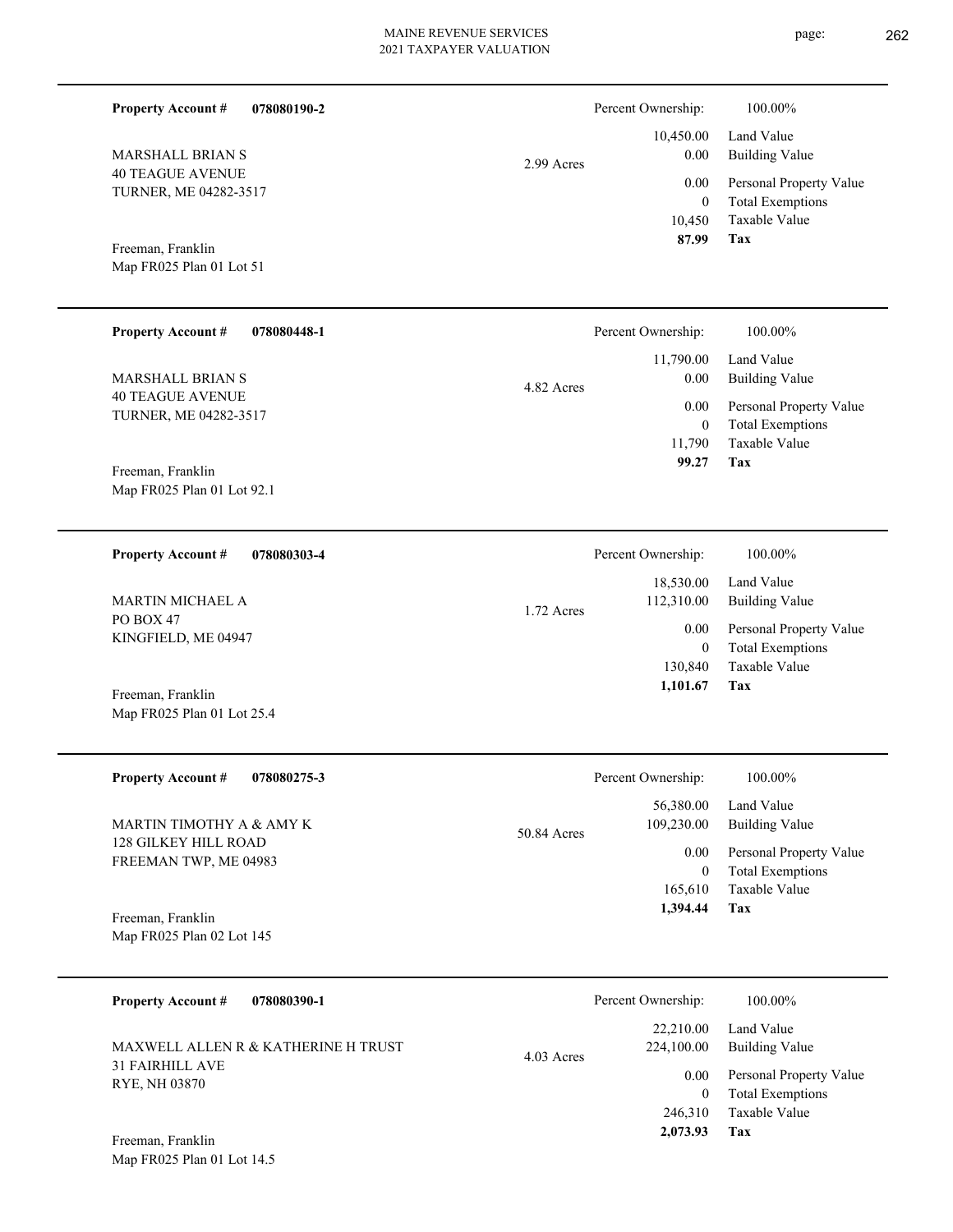**078080494-1 Tax** Taxable Value Total Exemptions Personal Property Value Building Value Land Value 31 FAIRHILL AVE RYE, NH 03870 **Property Account #** Map FR025 Plan 03 Lot 46 Freeman, Franklin MAXWELL ALLEN R & KATHERINE H TRUST 17,620 0  **148.36** 17,620.00 0.00 0.00 12.81 Acres Percent Ownership:  $100.00\%$ **078080018-2 Tax** Taxable Value Total Exemptions Personal Property Value Building Value Land Value 31 FAIRHILL AVE RYE, NH 03870 **Property Account #** Map FR025 Plan 01 Lot 13 14.1 Freeman, Franklin MAXWELL KATHERINE H & DOUGLASS BIGGAR, TRU 69,820 0  **587.88** 69,820.00 0.00 0.00 84.31 Acres Percent Ownership:  $100.00\%$ **078080391-2 Tax** Taxable Value Total Exemptions Personal Property Value Building Value Land Value 31 FAIRHILL AVE RYE, NH 03870 **Property Account #** Map FR025 Plan 01 Lot 14.4 Freeman, Franklin MAXWELL KATHERINE H & DOUGLASS BIGGAR, TRU 12,580 0  **105.92** 12,580.00 0.00 0.00 5.90 Acres Percent Ownership:  $100.00\%$ **078080197-1 Tax** Taxable Value Total Exemptions Personal Property Value Building Value Land Value 304 BROOKSBY VILLIAGE DR UNIT 215 PEABODY, MA 01960-8582 **Property Account #** Map FR025 Plan 01 Lot 12.2 Freeman, Franklin MCCAUSLAND ELTON B & CONSTANCE 9,020 0  **75.95** 9,020.00 0.00 0.00 1.03 Acres Percent Ownership:  $100.00\%$ **078080288-4** Taxable Value Total Exemptions Personal Property Value Building Value Land Value 176 FREEMAN RIDGE ROAD KINGFIELD, ME 04947 **Property Account #** MCFARLAND BRIAN C & DEANNA L 198,350 0 20,000.00 178,350.00 0.00 1.00 Acres Percent Ownership:  $100.00\%$ 

**Tax**

 **1,670.11**

Map FR025 Plan 01 Lot 39.3 Freeman, Franklin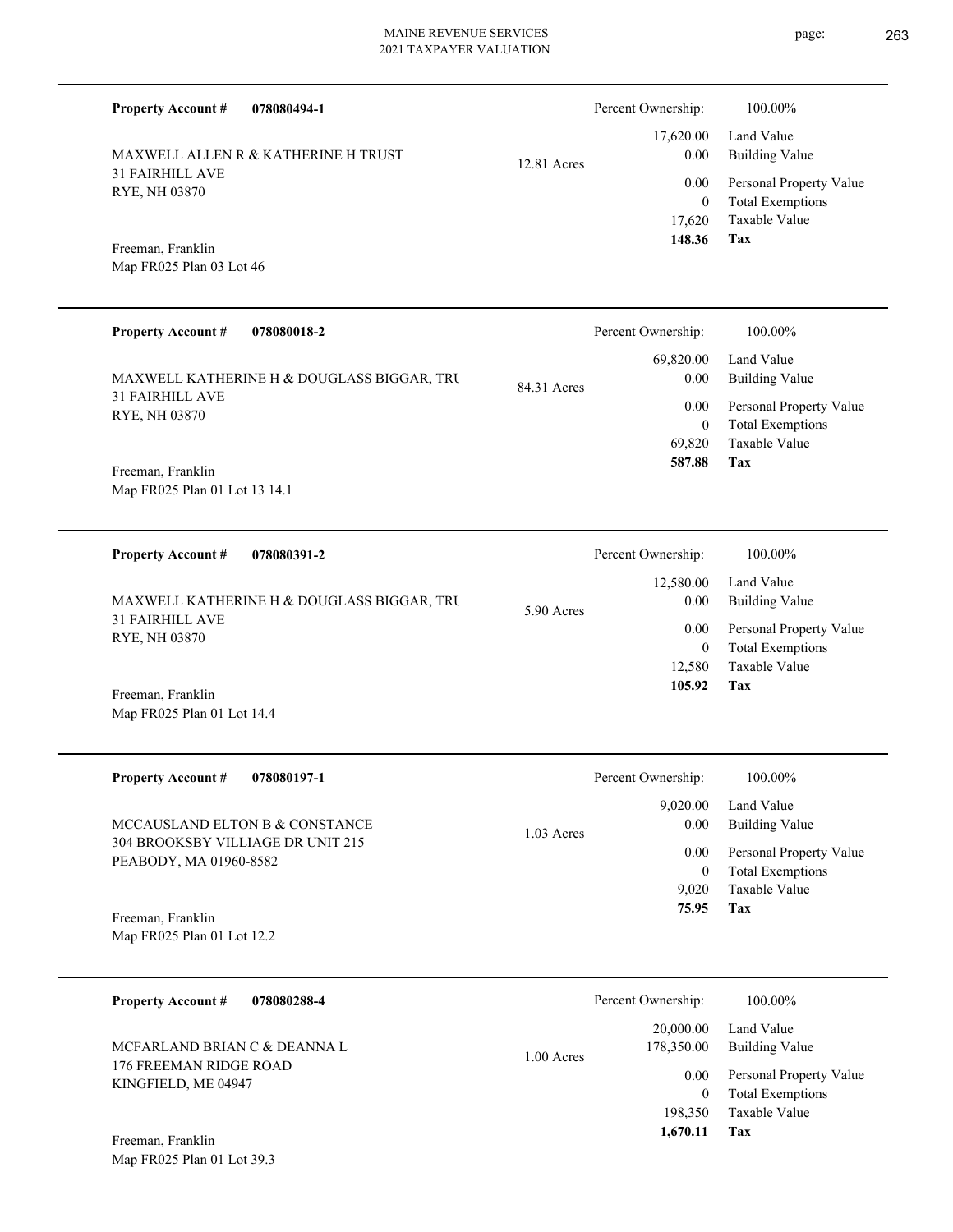page: 264

| <b>Property Account #</b><br>078080533-3                                                      |              | Percent Ownership:                             | 100.00%                                                                    |
|-----------------------------------------------------------------------------------------------|--------------|------------------------------------------------|----------------------------------------------------------------------------|
| MCFARLAND DEANNA L                                                                            | $1.00$ Acres | 9,000.00<br>0.00                               | Land Value<br><b>Building Value</b>                                        |
| 176 FREEMAN RIDGE RD<br>KINGFIELD, ME 04947                                                   |              | 0.00<br>$\mathbf{0}$<br>9,000                  | Personal Property Value<br><b>Total Exemptions</b><br>Taxable Value        |
| Freeman, Franklin<br>Map FR025 Plan 01 Lot 39.41                                              |              | 75.78                                          | <b>Tax</b>                                                                 |
| <b>Property Account #</b><br>078080135-2                                                      |              | Percent Ownership:                             | 100.00%                                                                    |
| MCLAUGHLIN SUSAN                                                                              | 3.24 Acres   | 21,640.00<br>115,160.00                        | Land Value<br><b>Building Value</b>                                        |
| PO BOX 169<br>KINGFIELD, ME 04947-0169                                                        |              | 0.00<br>25,000<br>111,800                      | Personal Property Value<br><b>Total Exemptions</b><br>Taxable Value        |
| Freeman, Franklin<br>Map FR025 Plan 01 Lot 39.4<br>Homestead Exemption \$25000                |              | 941.36                                         | Tax                                                                        |
| <b>Property Account #</b><br>078080200-4                                                      |              | Percent Ownership:                             | 100.00%                                                                    |
| MELBER FRANK T & MARY LOU                                                                     | 95.71 Acres  | 89,140.00<br>175,390.00                        | Land Value<br><b>Building Value</b>                                        |
| PO BOX 174<br>KINGFIELD, ME 04947                                                             |              | 0.00<br>25,000<br>239,530<br>2,016.84          | Personal Property Value<br><b>Total Exemptions</b><br>Taxable Value<br>Tax |
| Freeman, Franklin<br>Map FR025 Plan 01 Lot 58 Plan 03 Lot 38.2<br>Homestead Exemption \$25000 |              |                                                |                                                                            |
| <b>Property Account #</b><br>078082090-1                                                      |              | Percent Ownership:                             | 100.00%                                                                    |
| MENTHE ROBERT J                                                                               | 5.10 Acres   | 11,990.00<br>40,340.00                         | Land Value<br><b>Building Value</b>                                        |
| 17 WEST ROAD<br>CHESTERVILLE, ME 04038                                                        |              | $0.00\,$<br>$\overline{0}$<br>52,330<br>440.62 | Personal Property Value<br><b>Total Exemptions</b><br>Taxable Value<br>Tax |
| Freeman, Franklin<br>Map FR025 Plan 01 Lot 68.41                                              |              |                                                |                                                                            |
| 078080071-3<br><b>Property Account #</b>                                                      |              | Percent Ownership:                             | 100.00%                                                                    |
| MICHAUD WILLIAM J & CHERYL                                                                    |              | 7,020.00<br>0.00                               | Land Value<br><b>Building Value</b>                                        |
| 59 GRIFFIN AVE<br>HAMPDEN, ME 04444                                                           | 0.62 Acres   | $0.00\,$<br>$\overline{0}$<br>7,020            | Personal Property Value<br><b>Total Exemptions</b><br>Taxable Value        |
| Freeman, Franklin<br>Map FR025 Plan 03 Lot 21                                                 |              | 59.11                                          | Tax                                                                        |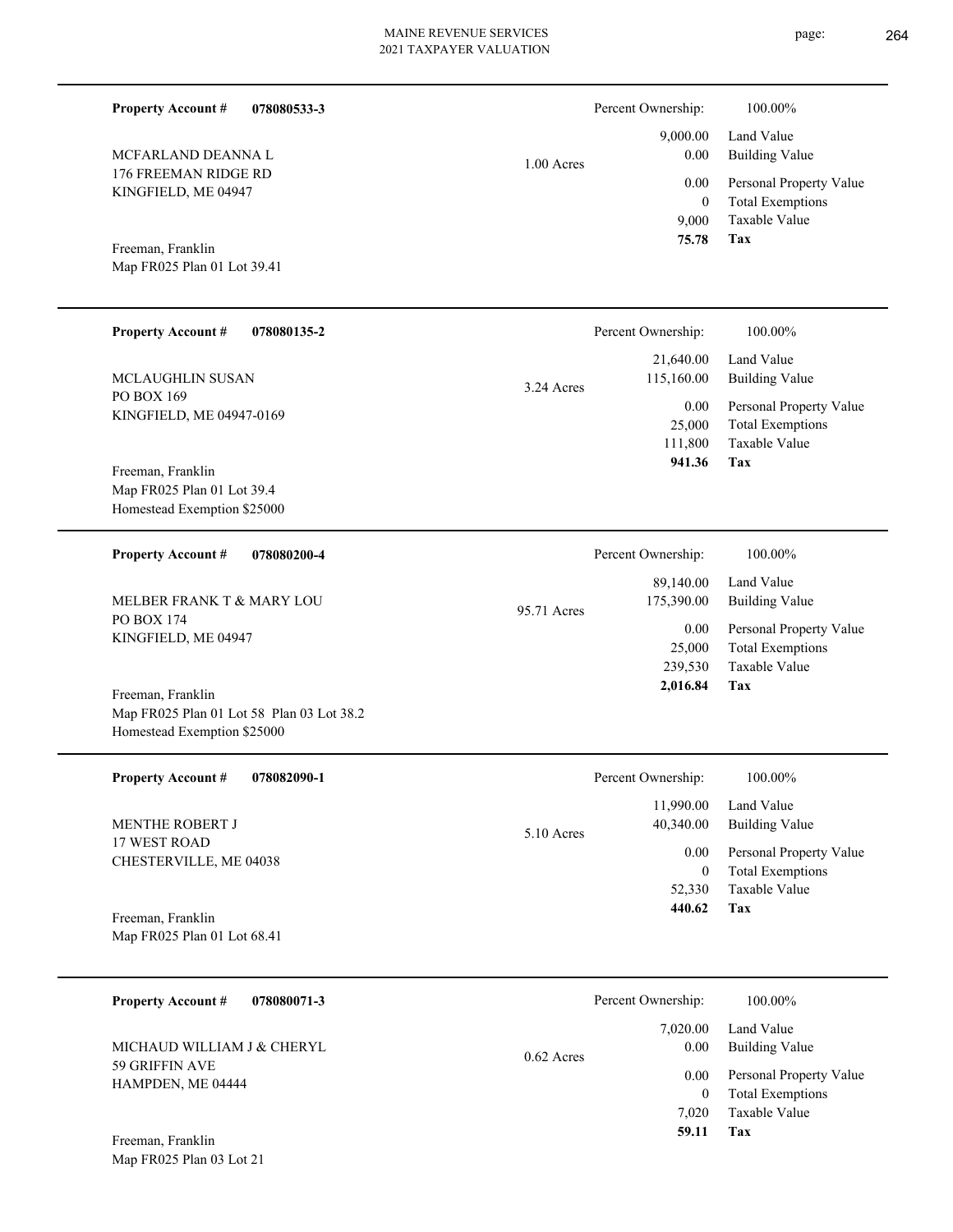**Tax**

 6,390  $\boldsymbol{0}$ 

 **53.80**

Taxable Value Total Exemptions

| 078080418-3<br><b>Property Account #</b>   | Percent Ownership:       | 100.00%                 |
|--------------------------------------------|--------------------------|-------------------------|
|                                            | 24,670.00                | Land Value              |
| MILLIGAN JESSICA N                         | 250,440.00<br>7.40 Acres | <b>Building Value</b>   |
| <b>49 CORNER ROAD</b><br>HODGDON, ME 04730 | $0.00\,$                 | Personal Property Value |
|                                            | $\bf{0}$                 | <b>Total Exemptions</b> |
|                                            | 275,110                  | Taxable Value           |
| Freeman, Franklin                          | 2,316.43                 | Tax                     |
| Map FR025 Plan 01 Lot 42.2 42.4            |                          |                         |
|                                            |                          |                         |
| <b>Property Account #</b><br>078080508-3   | Percent Ownership:       | 100.00%                 |
|                                            | 6,390.00                 | Land Value              |
| MITCHELL ADAM C                            | $0.00\,$<br>$0.50$ Acres | <b>Building Value</b>   |
| 441 CRASH RD<br>$TAY$ ME 04220 4021        | 0.00                     | Personal Property Value |

Map FR025 Plan 01 Lot 93.1 Freeman, Franklin

Homestead Exemption \$25000; Veteran Exemption \$6000

JAY, ME 04239-4921

| <b>Property Account #</b><br>078080043-1              | Percent Ownership:                     | 100.00%                      |
|-------------------------------------------------------|----------------------------------------|------------------------------|
| MITCHELL CLARENCE O & LORRAINE<br>12 SPRUCE NUBBLE RD | 30,590.00<br>119,930.00<br>15.50 Acres | Land Value<br>Building Value |
| FREEMAN TWP, ME 04983                                 | 0.00                                   | Personal Property Value      |
|                                                       | 31,000                                 | <b>Total Exemptions</b>      |
|                                                       | 119.520                                | Taxable Value                |
| Freeman, Franklin                                     | 1,006.36                               | Tax                          |
| Map FR025 Plan 02 Lot 69.1                            |                                        |                              |

| <b>Property Account #</b><br>078080143-2                | Percent Ownership:                   | $100.00\%$                                         |
|---------------------------------------------------------|--------------------------------------|----------------------------------------------------|
| MITCHELL PHILIP B & CHRISTINA R BROWN<br>25 RAMSDELL RD | 14,570.00<br>29,430.00<br>6.57 Acres | Land Value<br>Building Value                       |
| KINGFIELD, ME 04947                                     | 0.00<br>0                            | Personal Property Value<br><b>Total Exemptions</b> |
|                                                         | 44,000                               | Taxable Value                                      |
| Freeman, Franklin<br>Map FR025 Plan 01 Lot 50           | 370.48                               | Tax                                                |

| <b>Property Account #</b><br>078082092-1            | Percent Ownership:                | 100.00%                                            |
|-----------------------------------------------------|-----------------------------------|----------------------------------------------------|
| MONAHAN PATRICK J & ANNE M                          | 11,120.00<br>0.00<br>$3.90$ Acres | Land Value<br>Building Value                       |
| <b>125 PLEASANT STREET</b><br>SOUTHAMPTON, MA 01073 | 0.00<br>$\boldsymbol{0}$          | Personal Property Value<br><b>Total Exemptions</b> |
| Freeman, Franklin                                   | 11.120<br>93.63                   | Taxable Value<br>Tax                               |

Map fr025 Plan 01 Lot 23.7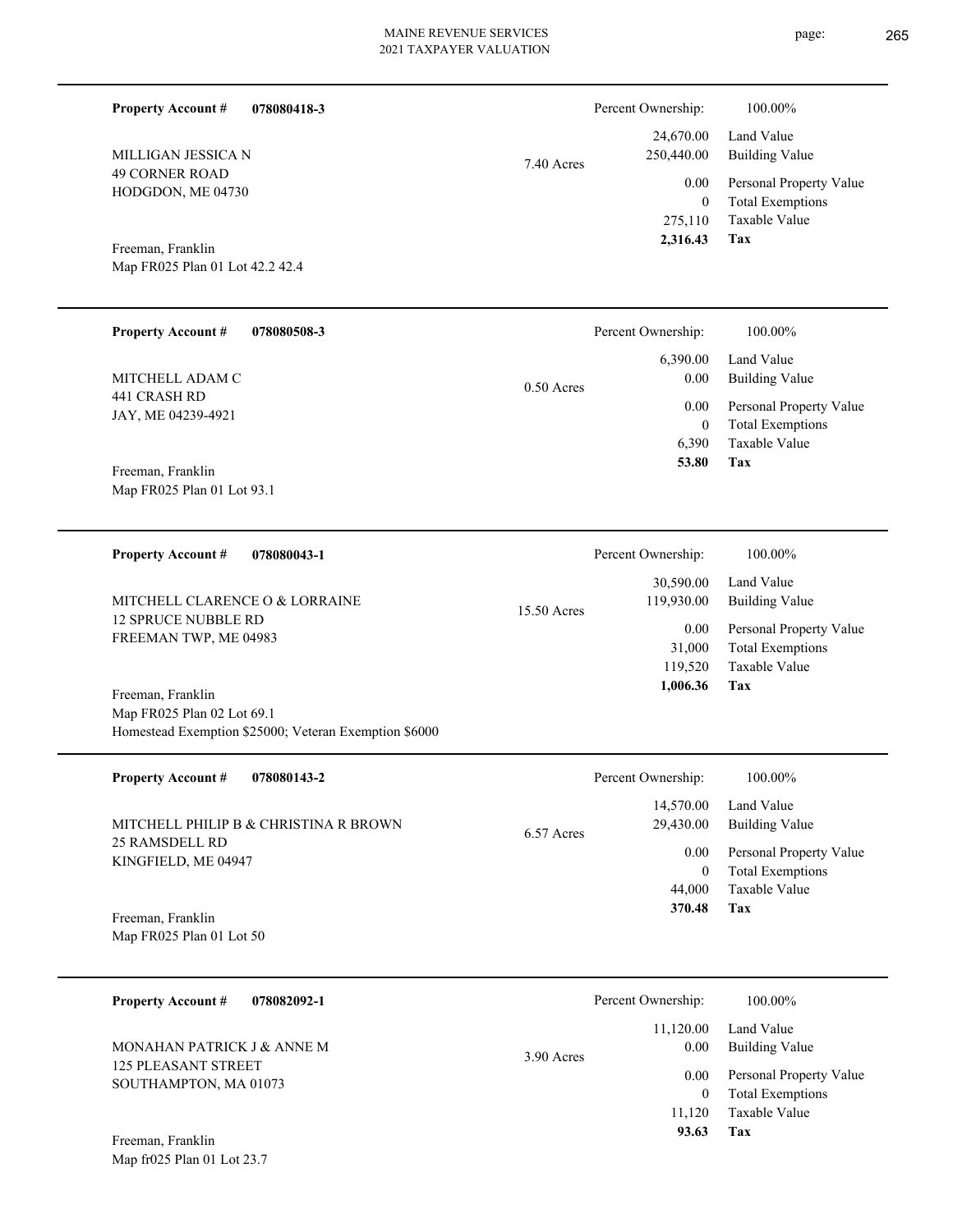| <b>Property Account #</b>                                       | 078080214-1 |                            | Percent Ownership:              | 100.00%                                                             |
|-----------------------------------------------------------------|-------------|----------------------------|---------------------------------|---------------------------------------------------------------------|
| MONROE ALFRED ET AL                                             |             | 200.00 Acres               | 154,270.00<br>0.00              | Land Value<br><b>Building Value</b>                                 |
| %ALISHA MONROE<br>2132 SCHENECTADY AVENUE<br>BROOKLYN, NY 11234 |             |                            | 0.00<br>$\mathbf{0}$<br>154,270 | Personal Property Value<br><b>Total Exemptions</b><br>Taxable Value |
| Freeman, Franklin                                               |             |                            | 1,298.95                        | Tax                                                                 |
| Map FR025 Plan 01 Lot 78 79                                     |             |                            |                                 |                                                                     |
| <b>Property Account #</b>                                       | 078080449-1 |                            | Percent Ownership:              | 100.00%                                                             |
| MONTEFUSCO JOSEPH M & AMY M                                     |             | Tree Growth<br>20.00 Acres | 100,093.00<br>39,100.00         | Land Value<br><b>Building Value</b>                                 |
| <b>40 LONGVIEW DR</b><br>PORTLAND, ME 04103                     |             |                            | 0.00<br>$\mathbf{0}$            | Personal Property Value<br><b>Total Exemptions</b>                  |
|                                                                 |             |                            | 139,193<br>1,172.01             | Taxable Value<br>Tax                                                |
| Freeman, Franklin<br>Map FR025 Plan 02 Lot 162.3                |             |                            |                                 |                                                                     |
| <b>Property Account #</b>                                       | 078080162-3 |                            | Percent Ownership:              | 100.00%                                                             |
| MORNEAULT PHILIP R & JENNIFER A                                 |             | 0.92 Acres                 | 8,550.00<br>0.00                | Land Value<br><b>Building Value</b>                                 |
| <b>308 ATKINS ROAD</b><br>JEFFERSON, ME 04348                   |             |                            | 0.00<br>$\overline{0}$          | Personal Property Value<br><b>Total Exemptions</b>                  |
|                                                                 |             |                            | 8,550<br>71.99                  | Taxable Value<br>Tax                                                |
| Freeman, Franklin<br>Map FR025 Plan 01 Lot 21.4                 |             |                            |                                 |                                                                     |
| <b>Property Account #</b>                                       | 078080204-5 |                            | Percent Ownership:              | 100.00%                                                             |
| MORRIS DAVID P                                                  |             | 59.20 Acres                | 51,490.00<br>0.00               | Land Value<br><b>Building Value</b>                                 |
| PO BOX 150<br>EUSTIS, ME 04481                                  |             |                            | 0.00<br>$\overline{0}$          | Personal Property Value<br><b>Total Exemptions</b>                  |
|                                                                 |             |                            | 51,490<br>433.55                | Taxable Value<br>Tax                                                |
| Freeman, Franklin<br>Map FR025 Plan 01 Lot 23                   |             |                            |                                 |                                                                     |
| <b>Property Account #</b>                                       | 078082087-1 |                            | Percent Ownership:              | 100.00%                                                             |
| <b>MORRIS DAVID P</b>                                           |             | 11.50 Acres                | 16,670.00<br>0.00               | Land Value<br><b>Building Value</b>                                 |
| PO BOX 150<br>EUSTIS, ME 04481                                  |             |                            | 0.00<br>$\overline{0}$          | Personal Property Value<br><b>Total Exemptions</b>                  |
|                                                                 |             |                            | 16,670                          | Taxable Value                                                       |
| Freeman, Franklin<br>Map FR025 Plan 01 Lot 23.41                |             |                            | 140.36                          | Tax                                                                 |

page: 266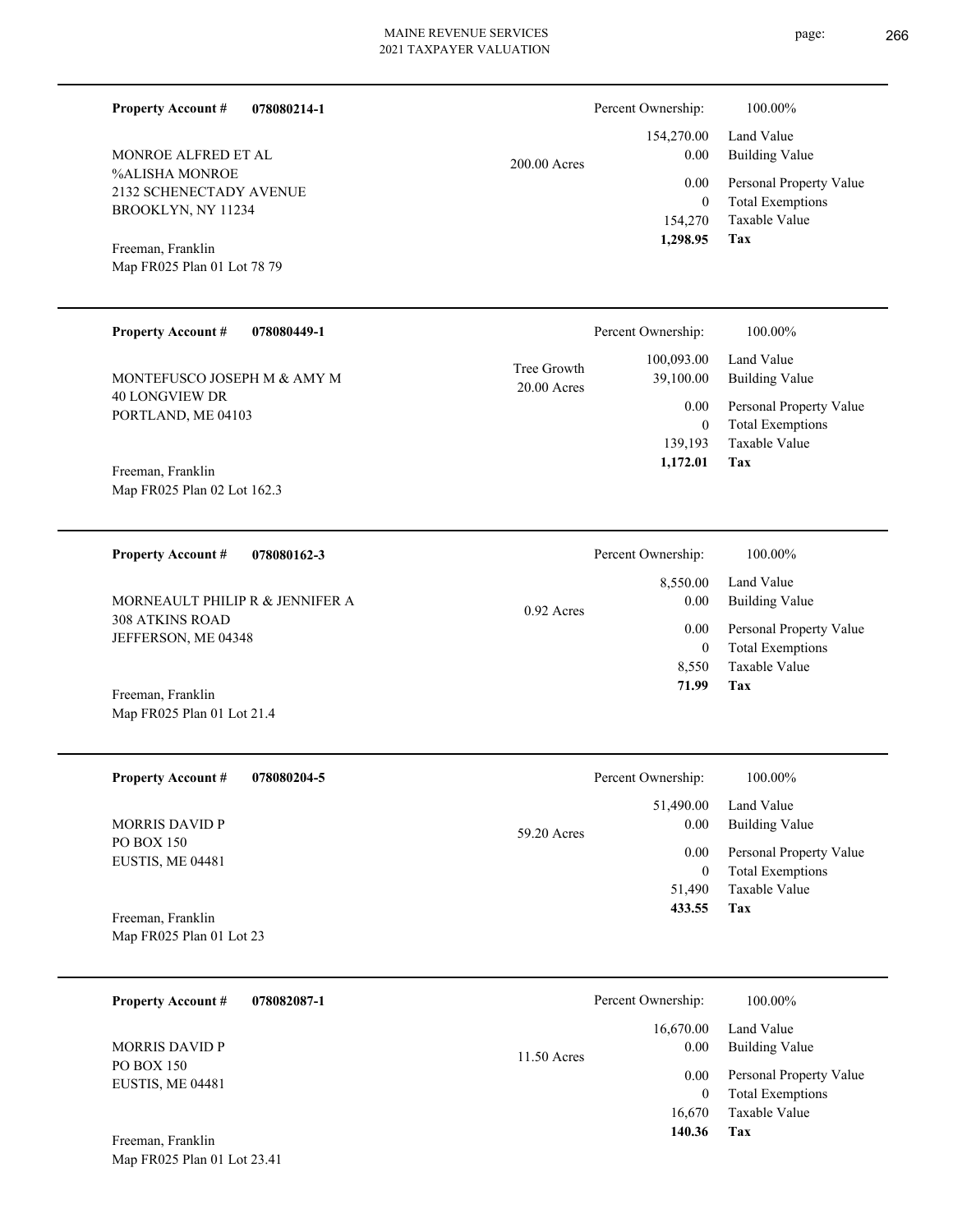Percent Ownership: 100.00%

|               | I CIUCIII OWIICISHID. | 100.0070                |
|---------------|-----------------------|-------------------------|
|               |                       | 24,330.00 Land Value    |
| $22.00$ Acres | 21,150.00             | Building Value          |
|               | 0.00                  | Personal Property Value |
|               | $\theta$              | <b>Total Exemptions</b> |
|               |                       | 45,480 Taxable Value    |
|               | 382.94                | Tax                     |

**Tax**

 **706.69**

Map FR025 Plan 02 Lot 123.7 Freeman, Franklin

92 HARCOURT AVENUE PAWTUCKET, RI 02861

MORRISON DAVID R & JOVINA H

**Property Account #**

**078080492-2**

| <b>Property Account #</b><br>078080088-2 |            | Percent Ownership: | 100.00%                 |
|------------------------------------------|------------|--------------------|-------------------------|
|                                          |            | 17,550.00          | Land Value              |
| <b>MUISE SANDRA J</b>                    | 0.92 Acres | 96,320.00          | <b>Building Value</b>   |
| 539 SALEM RD                             |            | $0.00\,$           | Personal Property Value |
| KINGFIELD, ME 04947                      |            | 25,000             | <b>Total Exemptions</b> |
|                                          |            | 88,870             | Taxable Value           |
|                                          |            | 748.29             | Tax                     |
| Freeman, Franklin                        |            |                    |                         |
| Map FR025 Plan 01 Lot 21.2               |            |                    |                         |
| Homestead Exemption \$25000              |            |                    |                         |
| <b>Property Account #</b><br>078080108-1 |            | Percent Ownership: | 100.00%                 |
|                                          |            | 20,220.00          | Land Value              |
| MURPHY TIMOTHY J & HEIDI                 | 1.30 Acres | 88,710.00          | <b>Building Value</b>   |
| PO BOX 86                                |            | 0.00               |                         |
| KINGFIELD, ME 04947                      |            |                    | Personal Property Value |
|                                          |            | 25,000             | <b>Total Exemptions</b> |
|                                          |            | 83,930             | Taxable Value           |

Map FR025 Plan 01 Lot 9.3 Homestead Exemption \$25000 Freeman, Franklin

Map FR025 Plan 01 Lot 15

| <b>Property Account #</b><br>078080432-2               | Percent Ownership:               | 100.00%                                                             |
|--------------------------------------------------------|----------------------------------|---------------------------------------------------------------------|
| NESTLE WATERS NORTH AMERICA INC<br>900 LONG RIDGE ROAD | 31,860.00<br>0.00<br>32.32 Acres | Land Value<br>Building Value                                        |
| <b>BUILDING 2</b><br>STAMFORD, CT 06902-1138           | 0.00<br>0<br>31,860              | Personal Property Value<br><b>Total Exemptions</b><br>Taxable Value |
| Freeman, Franklin<br>Map FR025 Plan 01 Lot 16          | 268.26                           | Tax                                                                 |

| <b>Property Account #</b><br>078080433-2               | Percent Ownership:                       | 100.00%                                                 |
|--------------------------------------------------------|------------------------------------------|---------------------------------------------------------|
| NESTLE WATERS NORTH AMERICA INC<br>900 LONG RIDGE ROAD | 39,940.00<br>0.00<br>43.39 Acres<br>0.00 | Land Value<br>Building Value<br>Personal Property Value |
| <b>BUILDING 2</b><br>STAMFORD, CT 06902-1138           | 39,940                                   | <b>Total Exemptions</b><br>Taxable Value                |
| Freeman, Franklin                                      | 336.29                                   | Tax                                                     |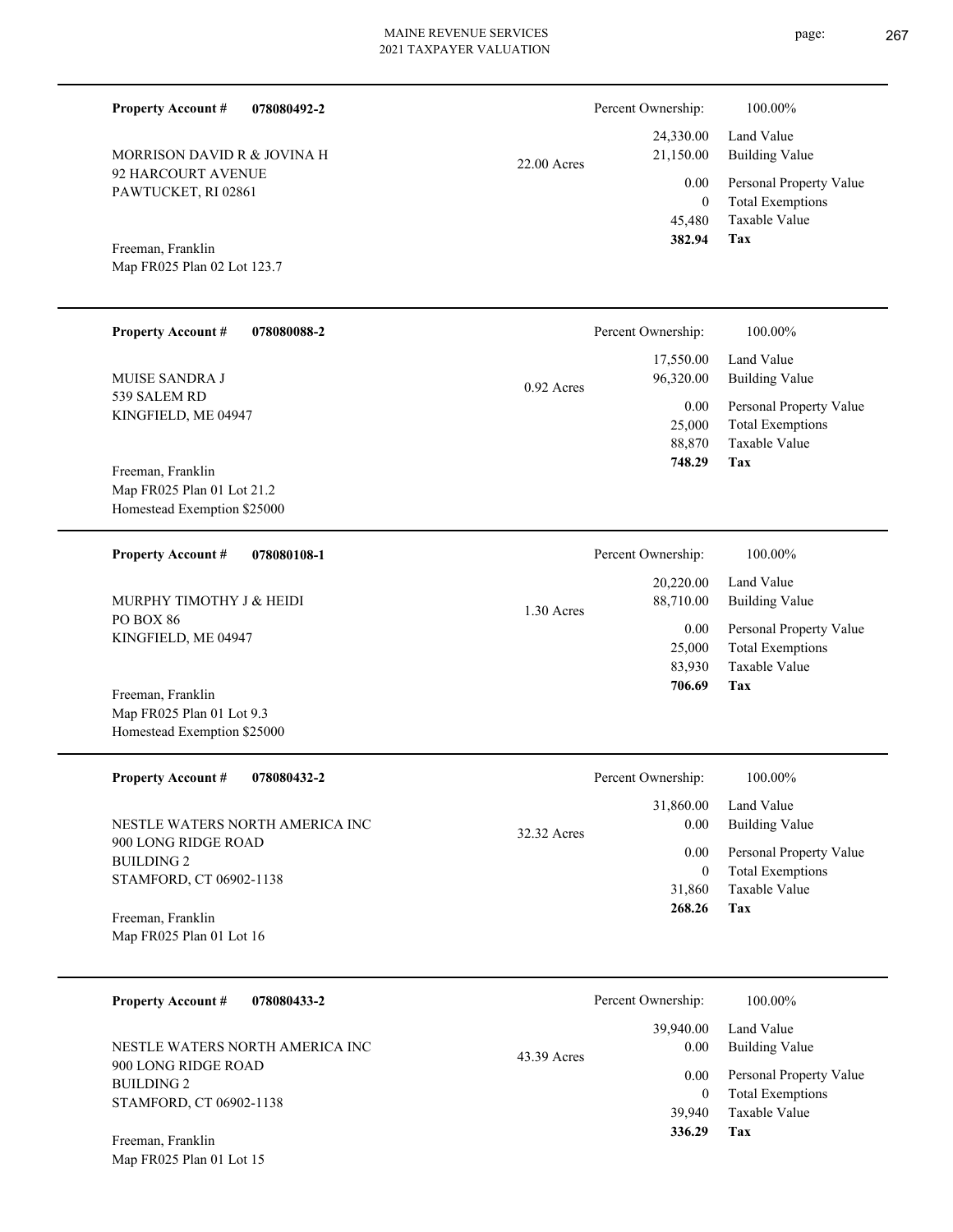31.50 Acres

**078080435-4**

900 LONG RIDGE ROAD BUILDING 2 STAMFORD, CT 06902-1138 NESTLE WATERS NORTH AMERICA INC

Map FR025 Plan 01 Lot 18 Freeman, Franklin

**Property Account #**

| <b>Property Account #</b><br>078080228-2                                                                                                                    | Percent Ownership:                                                       | 100.00%                                                                                                           |
|-------------------------------------------------------------------------------------------------------------------------------------------------------------|--------------------------------------------------------------------------|-------------------------------------------------------------------------------------------------------------------|
| NICHOLAS KIMBERLEY S & KARYN M VARNEY<br>% JOAN & WILLIAM NIEMI<br>11 SCHOOL STREET<br>KINGFIELD, ME 04947<br>Freeman, Franklin<br>Map FR025 Plan 03 Lot 41 | 17,240.00<br>61,690.00<br>$12.29$ Acres<br>0.00<br>0<br>78,930<br>664.59 | Land Value<br><b>Building Value</b><br>Personal Property Value<br><b>Total Exemptions</b><br>Taxable Value<br>Tax |
| <b>Property Account #</b><br>078080226-3                                                                                                                    | Percent Ownership:                                                       | 100.00%                                                                                                           |
| NIEMI JEFFREY L<br><b>PO BOX 414</b><br>KINGFIELD, ME 04947                                                                                                 | 37,740.00<br>0.00<br>$40.37$ Acres<br>0.00<br>0<br>37,740                | Land Value<br><b>Building Value</b><br>Personal Property Value<br><b>Total Exemptions</b><br>Taxable Value        |
| Freeman, Franklin                                                                                                                                           | 317.77                                                                   | Tax                                                                                                               |

Map FR025 Plan 01 Lot 28

| <b>Property Account #</b><br>078080060P-1                             | Percent Ownership:<br>100.00%                                                                    |  |
|-----------------------------------------------------------------------|--------------------------------------------------------------------------------------------------|--|
| NPRTO NORTH EAST LLC                                                  | Land Value<br>0.00<br>0.00<br><b>Building Value</b>                                              |  |
| %RYAN LLC<br>PO BOX 4900 DEPT 500<br>SCOTTSDALE, AZ 85261             | 435.00<br>Personal Property Value<br><b>Total Exemptions</b><br>435<br>Taxable Value<br>$\theta$ |  |
| Freeman, Franklin<br>Map FR025 Plan 02 Lot 126.2<br><b>BETE \$435</b> | Tax<br>0.00                                                                                      |  |
| <b>Property Account #</b><br>078080231-2                              | Percent Ownership:<br>100.00%<br>Land Value<br>28.514.85                                         |  |

**Tax** Taxable Value Total Exemptions Personal Property Value Building Value Land Value 179 DEER FARM ROAD NEW PORTLAND, ME 04961 Freeman, Franklin OLIVER SCOTT R 28,515  $\boldsymbol{0}$  **240.10** 28,514.85 0.00 0.00 99.45 Acres Tree Growth

Map FR025 Plan 01 Lot 73

**Tax**

 25,020 0

 25,020.00 0.00 0.00

Percent Ownership:  $100.00\%$ 

 **210.67**

Taxable Value Total Exemptions Personal Property Value

Building Value Land Value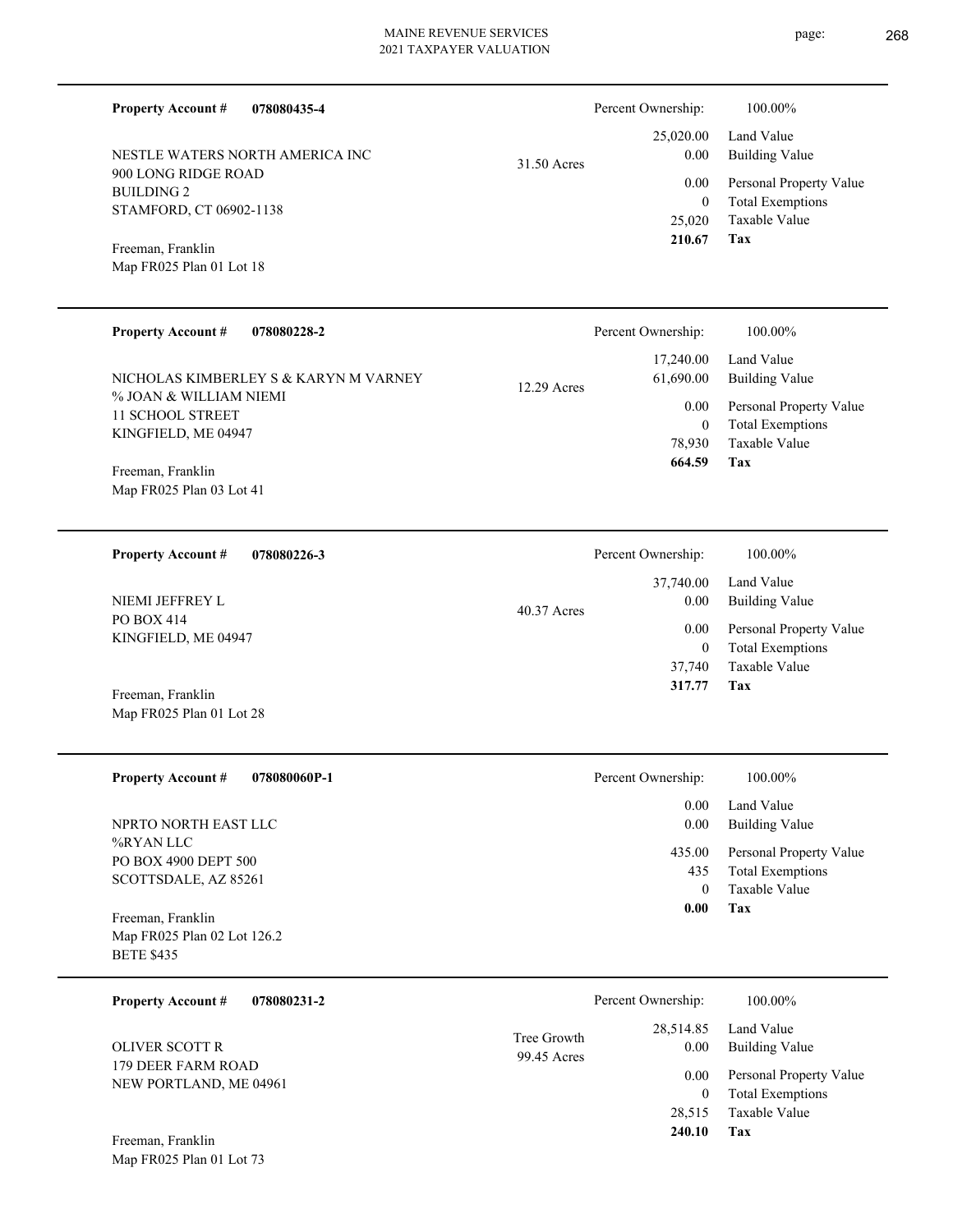| <b>Property Account #</b><br>078080330-5                      |               | Percent Ownership:       | 100.00%                                            |
|---------------------------------------------------------------|---------------|--------------------------|----------------------------------------------------|
| OLMSTED WENDELL D                                             | $2.10$ Acres  | 18,800.00<br>45,180.00   | Land Value<br><b>Building Value</b>                |
| <b>343 BAKER HILL ROAD</b><br>FREEMAN TOWNSHIP, ME 04983-4901 |               | 0.00                     | Personal Property Value                            |
|                                                               |               | $\mathbf{0}$<br>63,980   | <b>Total Exemptions</b><br>Taxable Value           |
| Freeman, Franklin                                             |               | 538.71                   | Tax                                                |
| Map FR025 Plan 01 Lot 132.2                                   |               |                          |                                                    |
|                                                               |               |                          |                                                    |
| <b>Property Account #</b><br>078080442-5                      |               | Percent Ownership:       | 100.00%                                            |
| <b>OUELLETTE DALE L &amp; PATRICIA</b>                        |               | 18,730.00<br>9,080.00    | Land Value<br><b>Building Value</b>                |
| <b>425 FOSTER HILL ROAD</b>                                   | $2.00$ Acres  | 0.00                     | Personal Property Value                            |
| FREEMAN TOWNSHIP, ME 04983-4926                               |               | 25,000                   | <b>Total Exemptions</b>                            |
| Freeman, Franklin                                             |               | 2,810<br>23.66           | Taxable Value<br>Tax                               |
| Map FR025 Plan 02 Lot 115.1                                   |               |                          |                                                    |
| Homestead Exemption \$25000                                   |               |                          |                                                    |
| <b>Property Account #</b><br>078082025-2                      |               | Percent Ownership:       | 100.00%                                            |
|                                                               | Tree Growth   | 32,566.00                | Land Value                                         |
| PADRON JORGE L & ROXANA S<br>PO BOX 27                        | $43.00$ Acres | 87,250.00                | <b>Building Value</b>                              |
| STRONG, ME 04983-0027                                         |               | 0.00<br>$\mathbf{0}$     | Personal Property Value<br><b>Total Exemptions</b> |
|                                                               |               | 119,816<br>1,008.85      | Taxable Value<br>Tax                               |
| Freeman, Franklin<br>Map FR025 Plan 02 Lot 20.22              |               |                          |                                                    |
|                                                               |               |                          |                                                    |
| <b>Property Account #</b><br>078080032-6                      |               | Percent Ownership:       | 100.00%                                            |
|                                                               | Tree Growth   | 19,866.00                | Land Value                                         |
| PALMATIER MICHAEL F & SELENA D<br>173 FREEMAN RIDGE ROAD      | 69.00 Acres   | 0.00                     | <b>Building Value</b>                              |
| KINGFIELD, ME 04947                                           |               | 0.00<br>$\boldsymbol{0}$ | Personal Property Value<br><b>Total Exemptions</b> |
|                                                               |               | 19,866                   | Taxable Value                                      |
| Freeman, Franklin<br>Map FR025 Plan 01 Lot 36 38              |               | 167.27                   | Tax                                                |
|                                                               |               |                          |                                                    |
| <b>Property Account #</b><br>078080379-3                      |               | Percent Ownership:       | 100.00%                                            |
|                                                               |               | 20,000.00                | Land Value                                         |
| PALMATIER MICHAEL F & SELENA D<br>173 FREEMAN RIDGE ROAD      | 1.00 Acres    | 121,060.00               | <b>Building Value</b>                              |
| KINGFIELD, ME 04947                                           |               | 0.00<br>$\mathbf{0}$     | Personal Property Value<br><b>Total Exemptions</b> |
|                                                               |               | 141,060                  | Taxable Value                                      |

**Tax 1,187.73**

Map FR025 Plan 01 Lot 39.8 Freeman, Franklin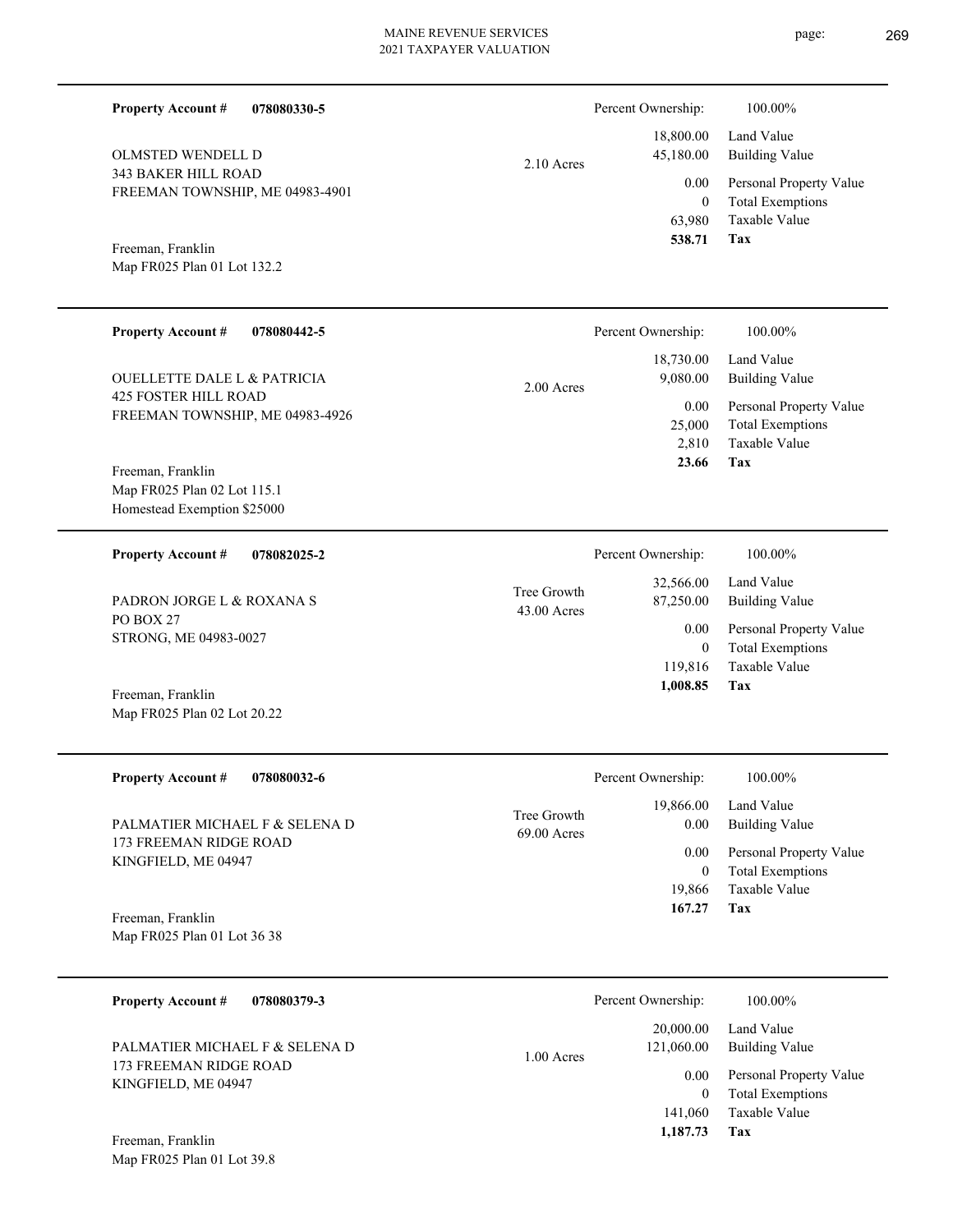**078080481-3**

173 FREEMAN RIDGE ROAD KINGFIELD, ME 04947

PALMATIER MICHAEL F & SELENA D

**Property Account #**

Freeman, Franklin

| 5.93 Acres | 273,230.00 |
|------------|------------|
|            | 0.00       |
|            | 25,000     |
|            | 271,830    |
|            | 2,288.81   |
|            |            |
|            |            |
|            |            |

**Tax**

**Tax**

 **249.65**

 23,600.00 273,230.00

Percent Ownership:  $100.00\%$ 

Taxable Value Total Exemptions Personal Property Value

Building Value Land Value

| Map FR025 Plan 01 Lot 40<br>Homestead Exemption \$25000                                          |                                              |                                                                            |
|--------------------------------------------------------------------------------------------------|----------------------------------------------|----------------------------------------------------------------------------|
| <b>Property Account #</b><br>078082076-2                                                         | Percent Ownership:                           | 100.00%                                                                    |
| PALMATIER MICHAEL F & SELENA D                                                                   | 12,650.00<br>0.00<br>6.00 Acres              | Land Value<br><b>Building Value</b>                                        |
| 173 FREEMAN RIDGE ROAD<br>KINGFIELD, ME 04947<br>Freeman, Franklin<br>Map FR025 Plan 01 Lot 37.1 | 0.00<br>$\boldsymbol{0}$<br>12,650<br>106.51 | Personal Property Value<br><b>Total Exemptions</b><br>Taxable Value<br>Tax |
| 078080060-2<br><b>Property Account #</b>                                                         | Percent Ownership:                           | 100.00%                                                                    |
| PAPPYS PLACE LLC                                                                                 | 11,530.00<br>43,680.00<br>0.46 Acres         | Land Value<br><b>Building Value</b>                                        |
| 16 PINE HILL RD<br>CASCO, ME 04015                                                               | 0.00<br>$\boldsymbol{0}$<br>55,210<br>464.87 | Personal Property Value<br><b>Total Exemptions</b><br>Taxable Value<br>Tax |
| Freeman, Franklin<br>Map FR025 Plan 03 Lot 32.1                                                  |                                              |                                                                            |
| <b>Property Account #</b><br>078080262-2                                                         | Percent Ownership:                           | 100.00%                                                                    |
| PAPPYS PLACE LLC                                                                                 | 6,030.00<br>0.00<br>$0.45$ Acres             | Land Value<br><b>Building Value</b>                                        |
| <b>16 PINE HILL RD</b><br>CASCO, ME 04015                                                        | 0.00<br>$\mathbf{0}$<br>6,030                | Personal Property Value<br><b>Total Exemptions</b><br>Taxable Value        |
| Freeman, Franklin<br>Map FR025 Plan 03 Lot 33                                                    | 50.77                                        | Tax                                                                        |
| <b>Property Account #</b><br>078080031-5                                                         | Percent Ownership:                           | 100.00%                                                                    |
| PARQUETTE WILLIAM & THERESA<br>89 SULLIVAN ROAD                                                  | 9,730.00<br>19,920.00<br>2.00 Acres          | Land Value<br><b>Building Value</b>                                        |
| GREENE, ME 04236                                                                                 | 0.00<br>$\boldsymbol{0}$<br>29,650           | Personal Property Value<br><b>Total Exemptions</b><br>Taxable Value        |

Map FR025 Plan 01 Lot 54 Freeman, Franklin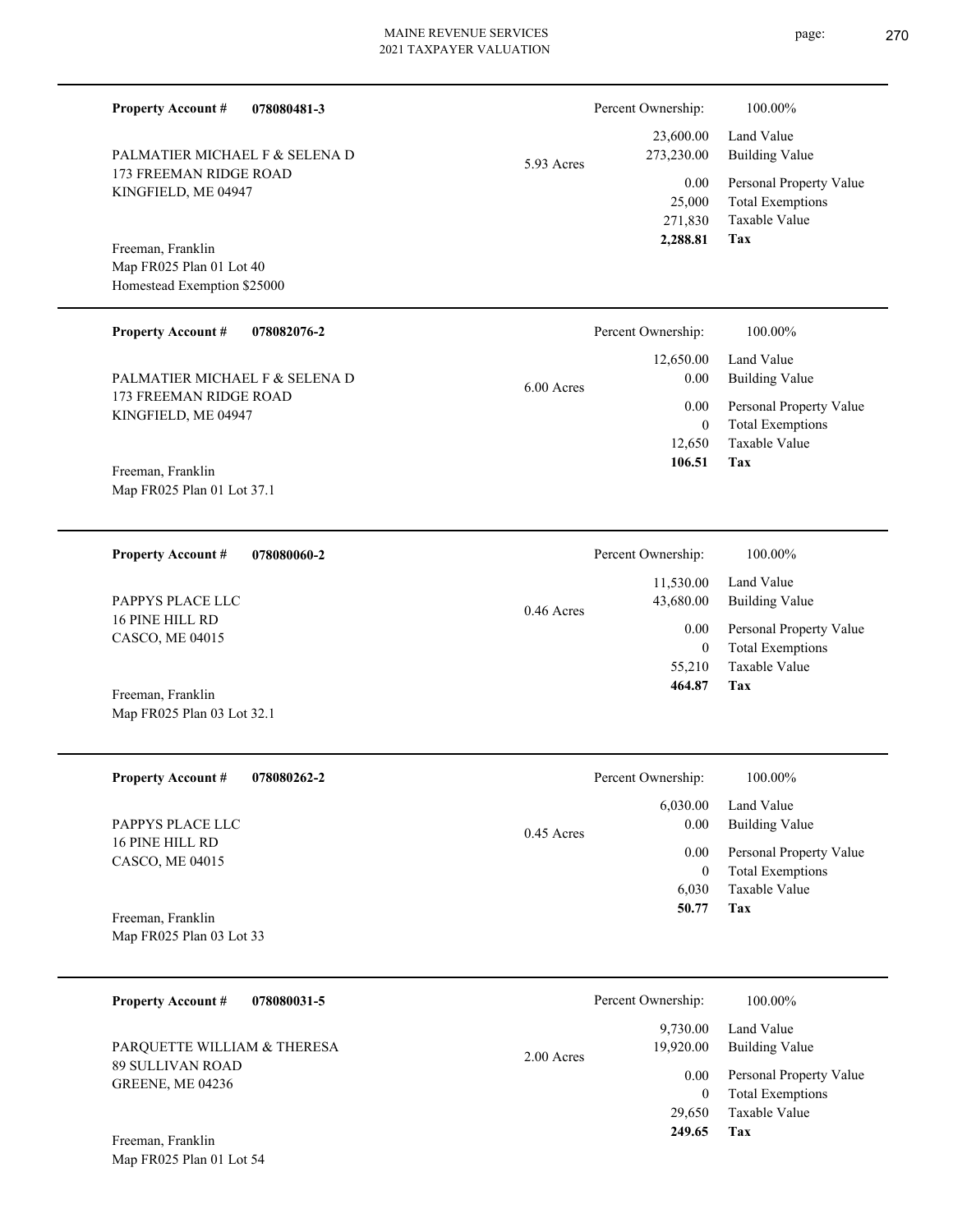| <b>Property Account #</b><br>078082065-1                                     |             | Percent Ownership:                              | 100.00%                                                                    |
|------------------------------------------------------------------------------|-------------|-------------------------------------------------|----------------------------------------------------------------------------|
| PAUL HOLLY JANE                                                              | 3.40 Acres  | 21,750.00<br>133,310.00                         | Land Value<br><b>Building Value</b>                                        |
| 1 TELLIS ROAD<br>KINGFIELD, ME 04947-4613                                    |             | 0.00<br>$\mathbf{0}$<br>155,060                 | Personal Property Value<br><b>Total Exemptions</b><br>Taxable Value        |
| Freeman, Franklin<br>Map FR025 Plan 01 Lot 42.31 44.11                       |             | 1,305.61                                        | Tax                                                                        |
| <b>Property Account #</b><br>078080229-5                                     |             | Percent Ownership:                              | 100.00%                                                                    |
| PEASE BETTY O                                                                | 76.91 Acres | 73,410.00<br>86,220.00                          | Land Value<br><b>Building Value</b>                                        |
| 1392 FOSTER HILL RD<br>FREEMAN TWP, ME 04983                                 |             | 0.00<br>25,000<br>134,630<br>1,133.58           | Personal Property Value<br><b>Total Exemptions</b><br>Taxable Value<br>Tax |
| Freeman, Franklin<br>Map FR025 Plan 01 Lot 57<br>Homestead Exemption \$25000 |             |                                                 |                                                                            |
| 078080236-3<br><b>Property Account #</b>                                     |             | Percent Ownership:                              | 100.00%                                                                    |
| PEASE SHAWN K                                                                | 12.17 Acres | 28,150.00<br>133,380.00                         | Land Value<br><b>Building Value</b>                                        |
| 885 SALEM ROAD<br>FREEMAN TOWNSHIP, ME 04983                                 |             | 0.00<br>$\boldsymbol{0}$<br>161,530<br>1,360.08 | Personal Property Value<br><b>Total Exemptions</b><br>Taxable Value<br>Tax |
| Freeman, Franklin<br>Map FR025 Plan 01 Lot 8.1                               |             |                                                 |                                                                            |
| <b>Property Account #</b><br>078080520-3                                     |             | Percent Ownership:                              | 100.00%                                                                    |
| PELTER RACHEL L                                                              | 2.75 Acres  | 10,280.00<br>0.00                               | Land Value<br><b>Building Value</b>                                        |
| 1633 EAST MADISON ROAD<br>MADISON, ME 04950                                  |             | 0.00<br>$\overline{0}$<br>10,280                | Personal Property Value<br><b>Total Exemptions</b><br>Taxable Value        |
| Freeman, Franklin<br>Map FR025 Plan 02 Lot 162.11                            |             | 86.56                                           | Tax                                                                        |
| 078080015-3<br><b>Property Account #</b>                                     |             | Percent Ownership:                              | 100.00%                                                                    |
| PERSSON ERIC B, LANCE E & JUDITH LOIS CARTER                                 | 13.20 Acres | 26,910.00<br>37,770.00                          | Land Value<br><b>Building Value</b>                                        |
| 38 POND ROAD<br>BOWDOINHAM, ME 04008                                         |             | 0.00<br>$\overline{0}$<br>64,680<br>544.61      | Personal Property Value<br><b>Total Exemptions</b><br>Taxable Value<br>Tax |
| Freeman, Franklin                                                            |             |                                                 |                                                                            |

Map FR025 Plan 04 Lot 14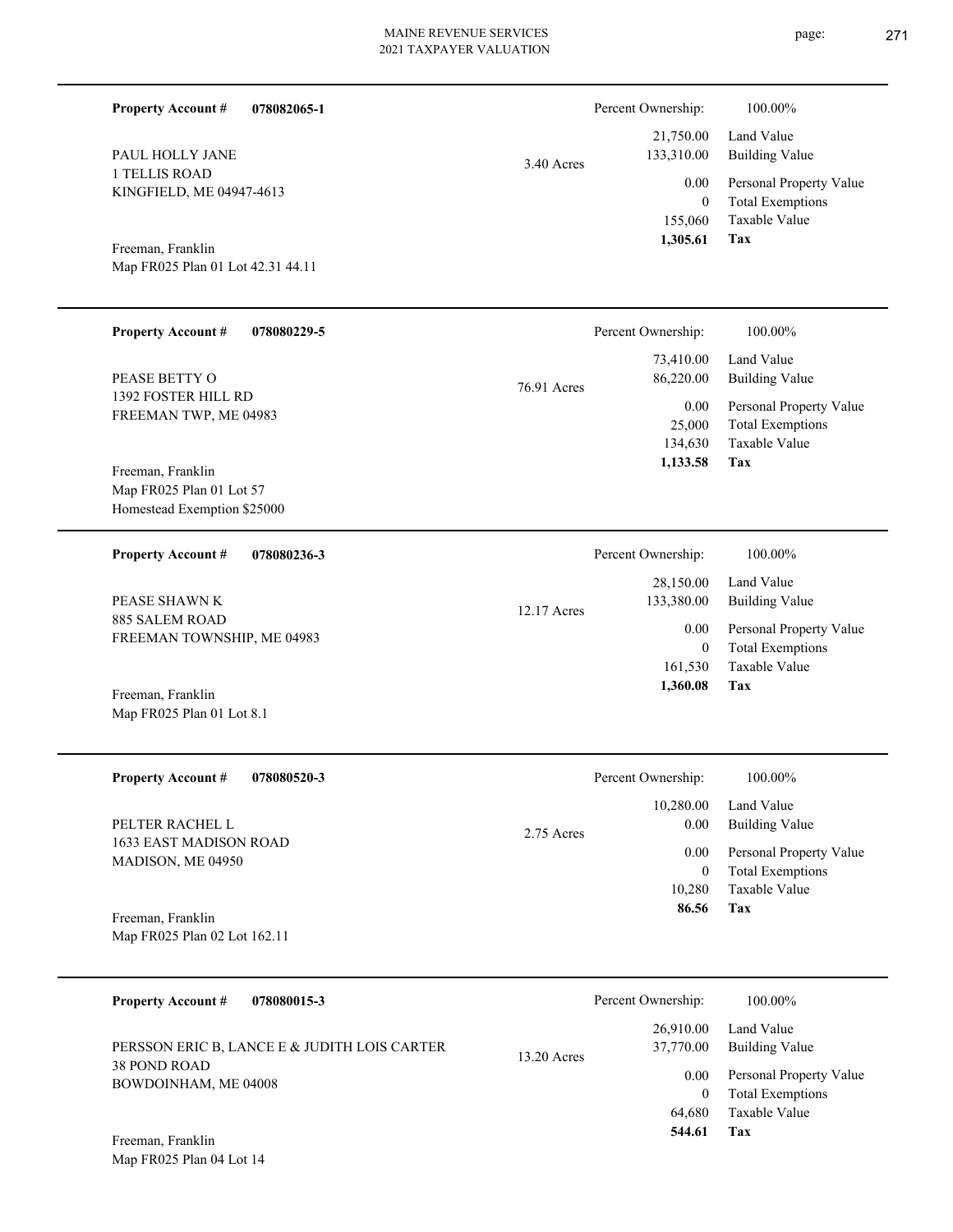| <b>Property Account #</b><br>078080055P-1                       |             | Percent Ownership:                       | 100.00%                                                                    |
|-----------------------------------------------------------------|-------------|------------------------------------------|----------------------------------------------------------------------------|
| PETERKEN JILL H & WILLIAM H                                     |             | 0.00<br>0.00                             | Land Value<br><b>Building Value</b>                                        |
| <b>PO BOX 187</b><br>STRONG, ME 04983-0187                      |             | 2,500.00<br>$\overline{0}$<br>2,500      | Personal Property Value<br><b>Total Exemptions</b><br>Taxable Value        |
| Freeman, Franklin<br>Map FR025 Plan 02 Lot 14                   |             | 21.05                                    | Tax                                                                        |
| <b>Property Account #</b><br>078080157-2                        |             | Percent Ownership:                       | 100.00%                                                                    |
| PETERKEN JILL H & WILLIAM H                                     | 12.12 Acres | 28,120.00<br>264,520.00                  | Land Value<br><b>Building Value</b>                                        |
| <b>PO BOX 187</b><br>STRONG, ME 04983-0187<br>Freeman, Franklin |             | 0.00<br>25,000<br>267,640<br>2,253.53    | Personal Property Value<br><b>Total Exemptions</b><br>Taxable Value<br>Tax |
| Map FR025 Plan 02 Lot 14<br>Homestead Exemption \$25000         |             |                                          |                                                                            |
| <b>Property Account #</b><br>078082016-3                        |             | Percent Ownership:                       | 100.00%                                                                    |
| PETERKEN JILL H & WILLIAM H                                     | 1.59 Acres  | 9,430.00<br>0.00                         | Land Value<br><b>Building Value</b>                                        |
| <b>PO BOX 187</b><br>STRONG, ME 04983-0187                      |             | 0.00<br>$\overline{0}$<br>9,430          | Personal Property Value<br><b>Total Exemptions</b><br>Taxable Value        |
| Freeman, Franklin<br>Map FR025 Plan 02 Lot 54 55                |             | 79.40                                    | Tax                                                                        |
| <b>Property Account #</b><br>078080212-5                        |             | Percent Ownership:                       | 100.00%                                                                    |
| PETERSON DONALD                                                 | 0.40 Acres  | 14,670.00<br>23,400.00                   | Land Value<br><b>Building Value</b>                                        |
| 272 SABBATHDAY ROAD<br>NEW GLOUCESTER, ME 04260                 |             | 0.00<br>$\mathbf{0}$<br>38,070<br>320.55 | Personal Property Value<br><b>Total Exemptions</b><br>Taxable Value<br>Tax |
| Freeman, Franklin<br>Map FR025 Plan 02 Lot 59.2                 |             |                                          |                                                                            |
| <b>Property Account #</b><br>078080365-3                        |             | Percent Ownership:                       | 100.00%                                                                    |
| PILLSBURY JEFFRE & DERRICK DURRELL                              | 25.00 Acres | 26,520.00<br>0.00                        | Land Value<br><b>Building Value</b>                                        |
| 421 POND ROAD<br>STRONG, ME 04983                               |             | 0.00<br>$\boldsymbol{0}$<br>26,520       | Personal Property Value<br><b>Total Exemptions</b><br>Taxable Value        |
| Freeman, Franklin<br>Map FR025 Plan 01 Lot 111                  |             | 223.30                                   | Tax                                                                        |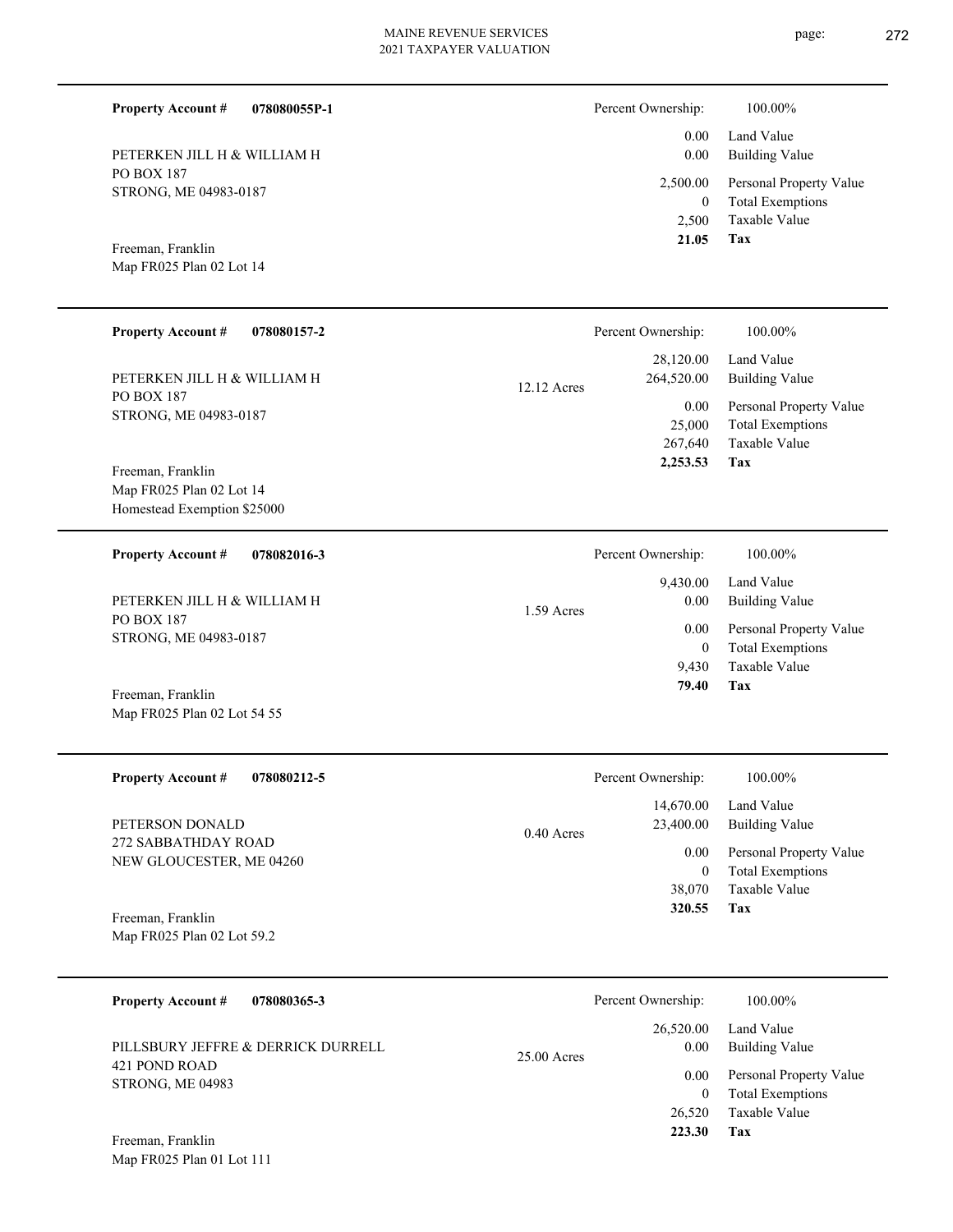| <b>Property Account #</b><br>078080127-4                                    |               | Percent Ownership:                       | 100.00%                                                                    |
|-----------------------------------------------------------------------------|---------------|------------------------------------------|----------------------------------------------------------------------------|
| PILLSBURY JEFFREY S                                                         | 53.95 Acres   | 47,650.00<br>0.00                        | Land Value<br><b>Building Value</b>                                        |
| <b>PO BOX 395</b><br>STRONG, ME 04983                                       |               | 0.00<br>$\overline{0}$<br>47,650         | Personal Property Value<br><b>Total Exemptions</b><br>Taxable Value        |
| Freeman, Franklin<br>Map FR025 Plan 01 Lot 114                              |               | 401.21                                   | Tax                                                                        |
| <b>Property Account #</b><br>078080252-1                                    |               | Percent Ownership:                       | 100.00%                                                                    |
| PINKHAM BERT W                                                              | 2.54 Acres    | 11,620.00<br>16,410.00                   | Land Value<br><b>Building Value</b>                                        |
| 1070 FOSTER HILL RD<br>FREEMAN TWP, ME 04983-5123                           |               | 0.00<br>25,000<br>3,030<br>25.51         | Personal Property Value<br><b>Total Exemptions</b><br>Taxable Value<br>Tax |
| Freeman, Franklin<br>Map FR025 Plan 04 Lot 4<br>Homestead Exemption \$25000 |               |                                          |                                                                            |
| <b>Property Account #</b><br>078082059-2                                    |               | Percent Ownership:                       | 100.00%                                                                    |
| PINKHAM MARK                                                                | $14.00$ Acres | 18,490.00<br>0.00                        | Land Value<br><b>Building Value</b>                                        |
| 3055 BURRIS ROAD<br>DAVIE, FL 33314                                         |               | 0.00<br>$\overline{0}$<br>18,490         | Personal Property Value<br><b>Total Exemptions</b><br>Taxable Value        |
| Freeman, Franklin<br>Map FR025 Plan 02 Lot 162.62 162.63                    |               | 155.69                                   | Tax                                                                        |
| <b>Property Account #</b><br>078082043-1                                    |               | Percent Ownership:                       | $100.00\%$                                                                 |
| PINKHAM WILFRED                                                             |               | 0.00<br>14,960.00                        | Land Value<br><b>Building Value</b>                                        |
| <b>RR 1 BOX 571</b><br>STRONG, ME 04983                                     |               | 0.00<br>$\overline{0}$                   | Personal Property Value<br><b>Total Exemptions</b>                         |
| Freeman, Franklin<br>Map FR025 Plan 04 Lot 13                               |               | 14,960<br>125.96                         | Taxable Value<br>Tax                                                       |
| <b>Property Account #</b><br>078080052-4                                    |               | Percent Ownership:                       | 100.00%                                                                    |
| PORTER TAMMY V & MANDY KING                                                 |               | 2,880.00<br>4,740.00                     | Land Value<br><b>Building Value</b>                                        |
| 1112 RICHMOND ROAD<br>LITCHFIELD, ME 04351                                  | 0.08 Acres    | 0.00<br>$\overline{0}$<br>7,620<br>64.16 | Personal Property Value<br><b>Total Exemptions</b><br>Taxable Value<br>Tax |
| Freeman, Franklin<br>Map FR025 Plan 02 Lot 47                               |               |                                          |                                                                            |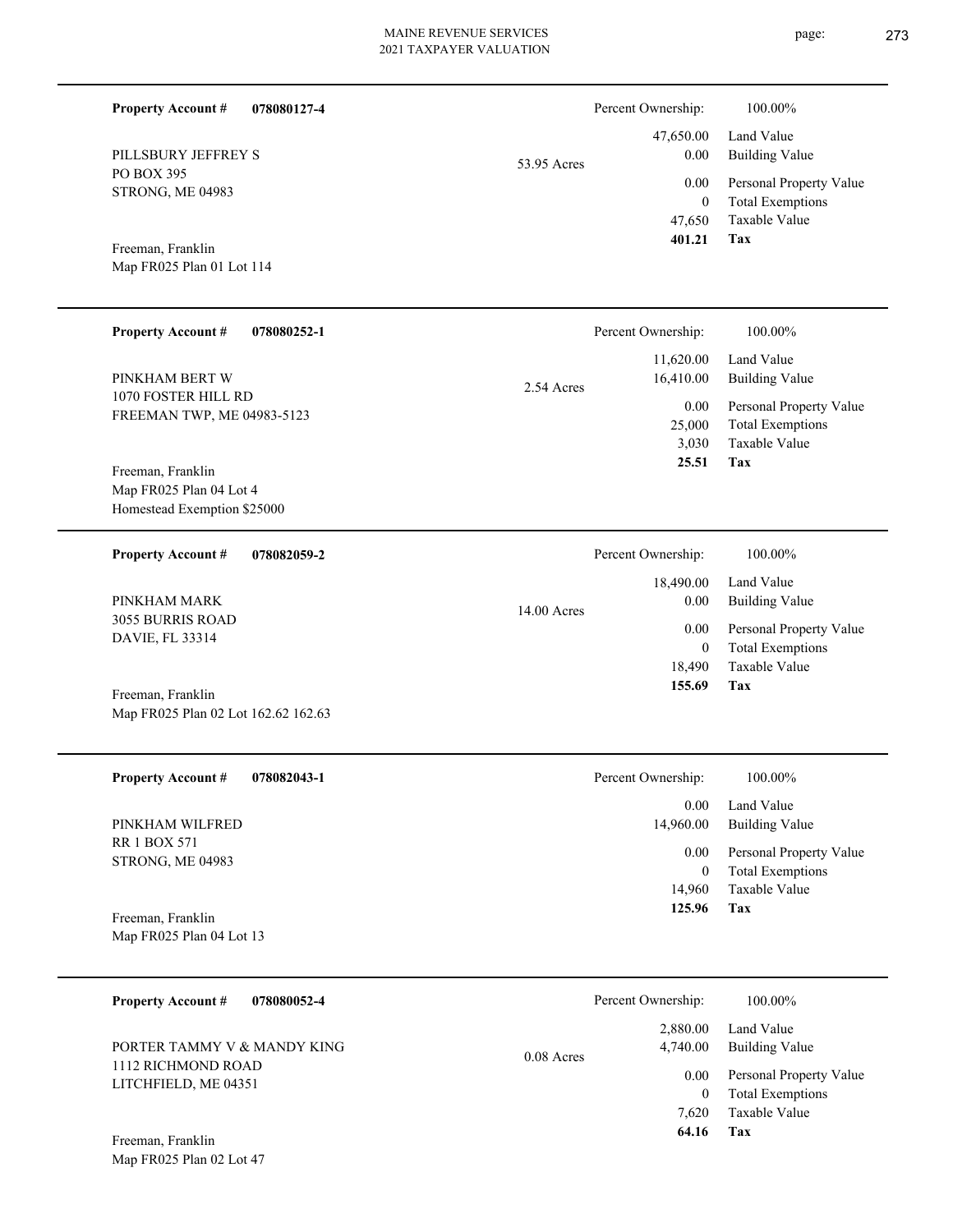| <b>Property Account #</b><br>078080238-4                  |             | Percent Ownership:       | 100.00%                                            |
|-----------------------------------------------------------|-------------|--------------------------|----------------------------------------------------|
| POST JAMES D & ANGELA D                                   |             | 20,610.00<br>43,040.00   | Land Value<br><b>Building Value</b>                |
| <b>698 ALBERTA AVE</b>                                    | 1.83 Acres  | 0.00                     | Personal Property Value                            |
| MECHANICSBURG, PA 17050                                   |             | $\overline{0}$           | <b>Total Exemptions</b>                            |
|                                                           |             | 63,650<br>535.93         | Taxable Value<br>Tax                               |
| Freeman, Franklin<br>Map FR025 Plan 04 Lot 5              |             |                          |                                                    |
|                                                           |             |                          |                                                    |
| <b>Property Account #</b><br>078080258-3                  |             | Percent Ownership:       | 100.00%                                            |
|                                                           |             | 44,760.00                | Land Value                                         |
| PULLEN DONNA<br><b>23 KINGSWOOD DRIVE</b>                 | 49.98 Acres | 0.00                     | <b>Building Value</b>                              |
| HOLLIS CENTER, ME 04042                                   |             | 0.00<br>$\overline{0}$   | Personal Property Value<br><b>Total Exemptions</b> |
|                                                           |             | 44,760                   | <b>Taxable Value</b>                               |
| Freeman, Franklin                                         |             | 376.88                   | Tax                                                |
| Map FR025 Plan 02 Lot 34 35                               |             |                          |                                                    |
| <b>Property Account #</b><br>078082095-1                  |             | Percent Ownership:       | 100.00%                                            |
|                                                           |             | 10,460.00                | Land Value                                         |
| PULLEN DONNA                                              | 3.00 Acres  | $0.00\,$                 | <b>Building Value</b>                              |
| 23 KINGSWOOD DRIVE<br>HOLLIS CENTER, ME 04042             |             | 0.00                     | Personal Property Value                            |
|                                                           |             | $\overline{0}$<br>10,460 | <b>Total Exemptions</b><br>Taxable Value           |
| Freeman, Franklin                                         |             | 88.07                    | Tax                                                |
| Map FR025 Plan 02 Lot 38                                  |             |                          |                                                    |
|                                                           |             |                          |                                                    |
| <b>Property Account #</b><br>078080218-2                  |             | Percent Ownership:       | 100.00%                                            |
|                                                           |             | 20,580.00                | Land Value                                         |
| RALEY MASTERMAN SHELLEN D<br>156 FREEMAN RIDGE ROAD       | 1.79 Acres  | 135,710.00               | <b>Building Value</b>                              |
| KINGFIELD, ME 04947-4605                                  |             | 0.00<br>25,000           | Personal Property Value<br><b>Total Exemptions</b> |
|                                                           |             | 131,290                  | Taxable Value                                      |
| Freeman, Franklin                                         |             | 1,105.46                 | Tax                                                |
| Map FR025 Plan 01 Lot 39.1<br>Homestead Exemption \$25000 |             |                          |                                                    |
|                                                           |             |                          |                                                    |
| <b>Property Account #</b><br>078080110-4                  |             | Percent Ownership:       | 100.00%                                            |
| RASMUSSEN DAVID M                                         |             | 71,630.00<br>0.00        | Land Value<br><b>Building Value</b>                |
| PO BOX 201                                                | 86.80 Acres | 0.00                     | Personal Property Value                            |
| STRONG, ME 04983                                          |             | $\overline{0}$           | <b>Total Exemptions</b>                            |

**Tax 603.12**

71,630

Taxable Value

Map FR025 Plan 02 Lot 108.1 Freeman, Franklin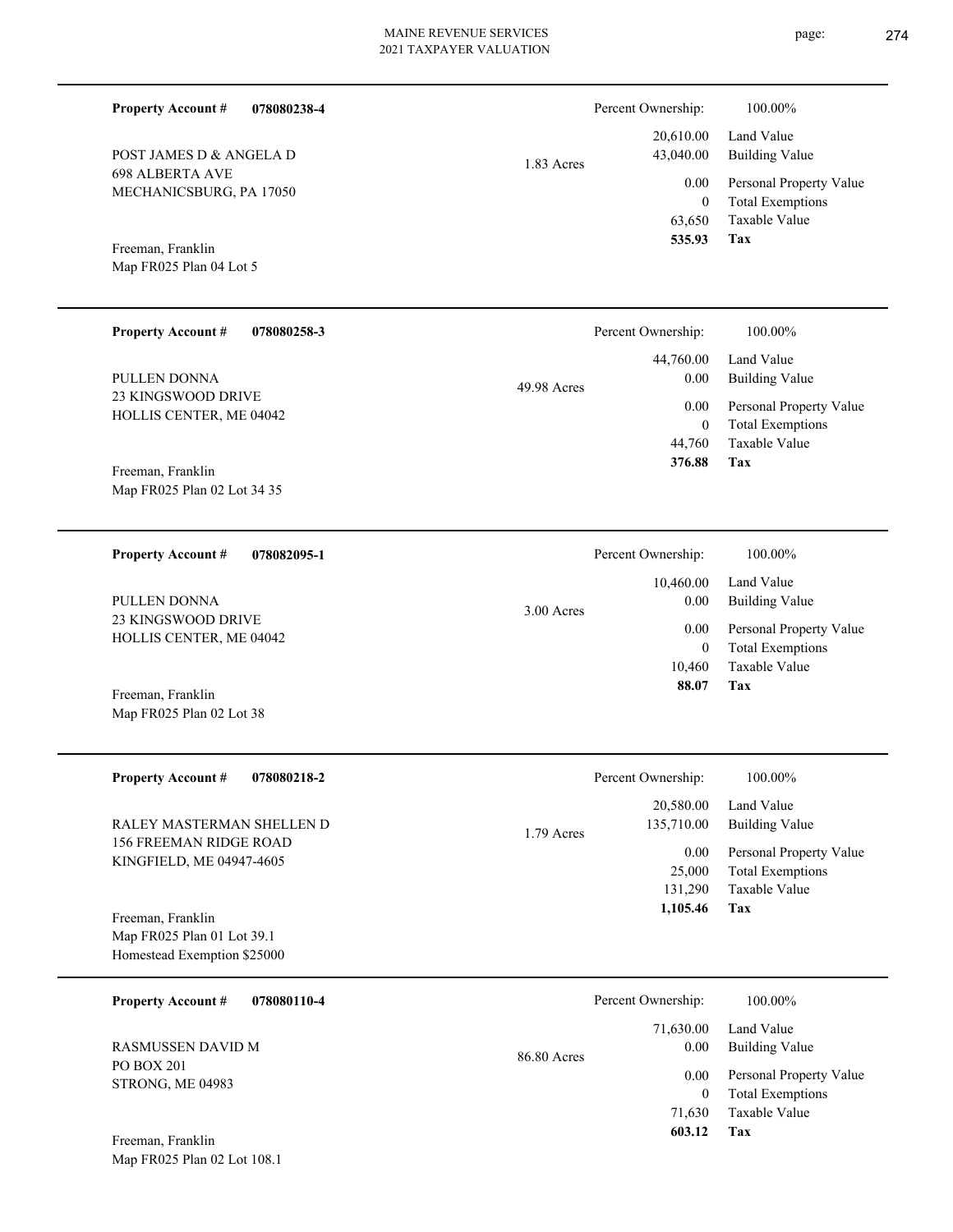| <b>Property Account #</b>                              | 078080263-1  |              | Percent Ownership:          | 100.00%                                            |
|--------------------------------------------------------|--------------|--------------|-----------------------------|----------------------------------------------------|
| <b>RASMUSSEN DAVID M</b>                               |              | 17.97 Acres  | 30,390.00<br>148,200.00     | Land Value<br><b>Building Value</b>                |
| PO BOX 201<br>STRONG, ME 04983                         |              |              | 0.00                        | Personal Property Value                            |
|                                                        |              |              | $\boldsymbol{0}$<br>178,590 | <b>Total Exemptions</b><br>Taxable Value           |
| Freeman, Franklin                                      |              |              | 1,503.73                    | Tax                                                |
| Map FR025 Plan 02 Lot 108.2                            |              |              |                             |                                                    |
|                                                        |              |              |                             |                                                    |
| <b>Property Account #</b>                              | 078080430-1  |              | Percent Ownership:          | 100.00%                                            |
|                                                        |              |              | 11,190.00                   | Land Value                                         |
| <b>RASMUSSEN DAVID M</b><br>PO BOX 201                 |              | 4.00 Acres   | 0.00                        | <b>Building Value</b>                              |
| STRONG, ME 04983                                       |              |              | 0.00                        | Personal Property Value                            |
|                                                        |              |              | $\boldsymbol{0}$<br>11,190  | <b>Total Exemptions</b><br>Taxable Value           |
| Freeman, Franklin                                      |              |              | 94.22                       | Tax                                                |
| Map FR025 Plan 02 Lot 109                              |              |              |                             |                                                    |
|                                                        |              |              |                             |                                                    |
| <b>Property Account #</b>                              | 078080010P-1 |              | Percent Ownership:          | 100.00%                                            |
| REED DELBERT A                                         |              |              | 0.00<br>0.00                | Land Value<br><b>Building Value</b>                |
| <b>14 BROOKSIDE LANE</b>                               |              |              | 6,750.00                    | Personal Property Value                            |
| FREEMAN TWP, ME 04983                                  |              |              | $\mathbf{0}$                | <b>Total Exemptions</b>                            |
| M/E                                                    |              |              | 6,750<br>56.84              | Taxable Value<br>Tax                               |
| Freeman, Franklin<br>Map FR025                         |              |              |                             |                                                    |
|                                                        |              |              |                             |                                                    |
| <b>Property Account #</b>                              | 078080070-2  |              | Percent Ownership:          | 100.00%                                            |
|                                                        |              |              | 18,000.00                   | Land Value                                         |
| REED DELBERT A & NANETTE S<br><b>14 BROOKSIDE LANE</b> |              | $1.00$ Acres | 24,930.00                   | <b>Building Value</b>                              |
| FREEMAN TWP, ME 04983                                  |              |              | 0.00                        | Personal Property Value                            |
|                                                        |              |              | $\boldsymbol{0}$<br>42,930  | <b>Total Exemptions</b><br>Taxable Value           |
| Freeman, Franklin                                      |              |              | 361.47                      | Tax                                                |
| Map FR025 Plan 06 Lot 9                                |              |              |                             |                                                    |
|                                                        |              |              |                             |                                                    |
| <b>Property Account #</b>                              | 078080100-2  |              | Percent Ownership:          | 100.00%                                            |
|                                                        |              | Tree Growth  | 3,783.00                    | Land Value                                         |
| REED DELBERT A & NANETTE S<br><b>14 BROOKSIDE LANE</b> |              | 13.00 Acres  | 0.00                        | <b>Building Value</b>                              |
| FREEMAN TWP, ME 04983                                  |              |              | 0.00<br>$\boldsymbol{0}$    | Personal Property Value<br><b>Total Exemptions</b> |
|                                                        |              |              | 3,783                       | Taxable Value                                      |
| Freeman, Franklin                                      |              |              | 31.85                       | Tax                                                |
| Map FR025 Plan 02 Lot 127                              |              |              |                             |                                                    |
|                                                        |              |              |                             |                                                    |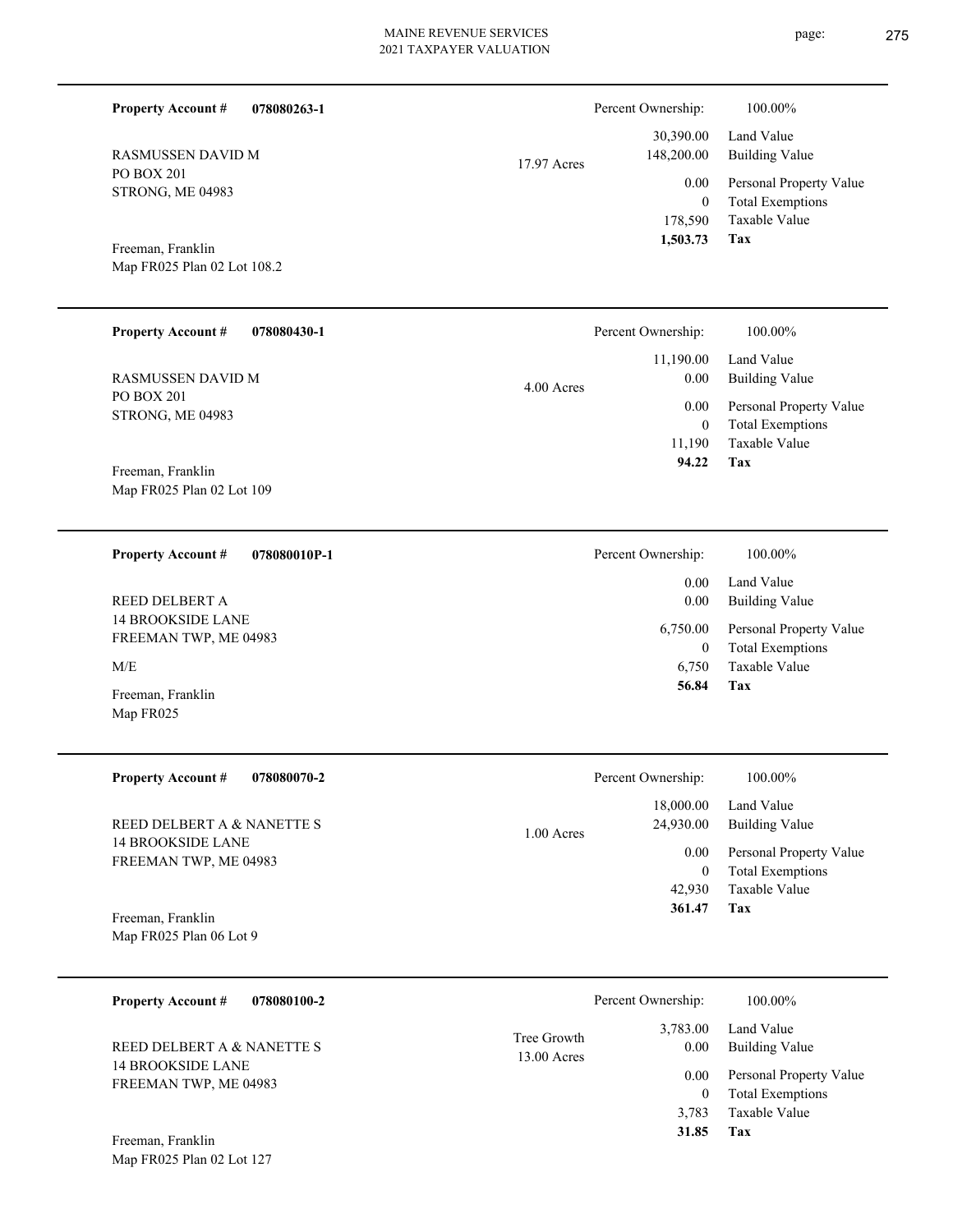**078080119-4**

**Property Account #**

| REED DELBERT A & NANETTE S<br>14 BROOKSIDE LANE<br>FREEMAN TWP, ME 04983 | TICC VIIOWIII<br>$90.00$ Acres |
|--------------------------------------------------------------------------|--------------------------------|
| Freeman, Franklin<br>Map FR025 Plan 02 Lot 117 118 119                   |                                |

Tree Growth

| <b>Property Account #</b><br>078080267-1                                       |                             | Percent Ownership:       | 100.00%                                            |
|--------------------------------------------------------------------------------|-----------------------------|--------------------------|----------------------------------------------------|
| REED DELBERT A & NANETTE S                                                     | Tree Growth<br>340.00 Acres | 128,471.00<br>168,360.00 | Land Value<br>Building Value                       |
| <b>14 BROOKSIDE LANE</b><br>FREEMAN TWP, ME 04983                              |                             | 0.00<br>31,000           | Personal Property Value<br><b>Total Exemptions</b> |
|                                                                                |                             | 265,831<br>2,238.30      | Taxable Value<br>Tax                               |
| Freeman, Franklin<br>Map FR025 Plan 02 Lot 128 129 130 131 132 Plan 06 Lot 6.1 |                             |                          |                                                    |
| <b>Blomestead Exemption \$25000; Veteran Exemption \$6000</b>                  |                             |                          |                                                    |

| 078082040-1<br><b>Property Account #</b>          | Percent Ownership:                              | 100.00%                      |
|---------------------------------------------------|-------------------------------------------------|------------------------------|
| REED DELBERT A & NANETTE S                        | 10.640.00<br>Tree Growth<br>0.00<br>57.00 Acres | Land Value<br>Building Value |
| <b>14 BROOKSIDE LANE</b><br>FREEMAN TWP, ME 04983 | 0.00                                            | Personal Property Value      |
|                                                   |                                                 | <b>Total Exemptions</b>      |
|                                                   | 10.640                                          | Taxable Value                |
| Freeman, Franklin                                 | 89.59                                           | Tax                          |

| <b>Property Account #</b><br>078082078-1              | Percent Ownership:   | $100.00\%$              |
|-------------------------------------------------------|----------------------|-------------------------|
|                                                       | 10,170.00            | Land Value              |
| REED EVERETT L JR & REBECCA D<br>704 ACTON RIDGE ROAD | 0.00<br>$2.60$ Acres | <b>Building Value</b>   |
| EAST WAKEFIELD, NH 03830                              | 0.00                 | Personal Property Value |
|                                                       | $\boldsymbol{0}$     | <b>Total Exemptions</b> |
|                                                       | 10.170               | Taxable Value           |
| Freeman, Franklin                                     | 85.63                | Tax                     |

Map FR025 Plan 09 Lot 65.12

Map FR025 Plan 02 Lot 120 121

| 078082023-3<br><b>Property Account #</b>                        | Percent Ownership:         |                                 | 100.00%                                                 |
|-----------------------------------------------------------------|----------------------------|---------------------------------|---------------------------------------------------------|
| REED JOEL D<br><b>7 BROOKSIDE LANE</b><br>FREEMAN TWP, ME 04983 | Tree Growth<br>33.00 Acres | 33,112.00<br>274,690.00<br>0.00 | Land Value<br>Building Value<br>Personal Property Value |
|                                                                 |                            | 25,000                          | <b>Total Exemptions</b>                                 |
| Freeman, Franklin                                               |                            | 282,802<br>2,381.19             | Taxable Value<br>Tax                                    |

Map FR025 Plan 06 Lot 6 8.1 Homestead Exemption \$25000 **Tax**

 25,465 0

 25,465.00 0.00 0.00

Percent Ownership:  $100.00\%$ 

 **214.42**

Taxable Value Total Exemptions Personal Property Value

Building Value Land Value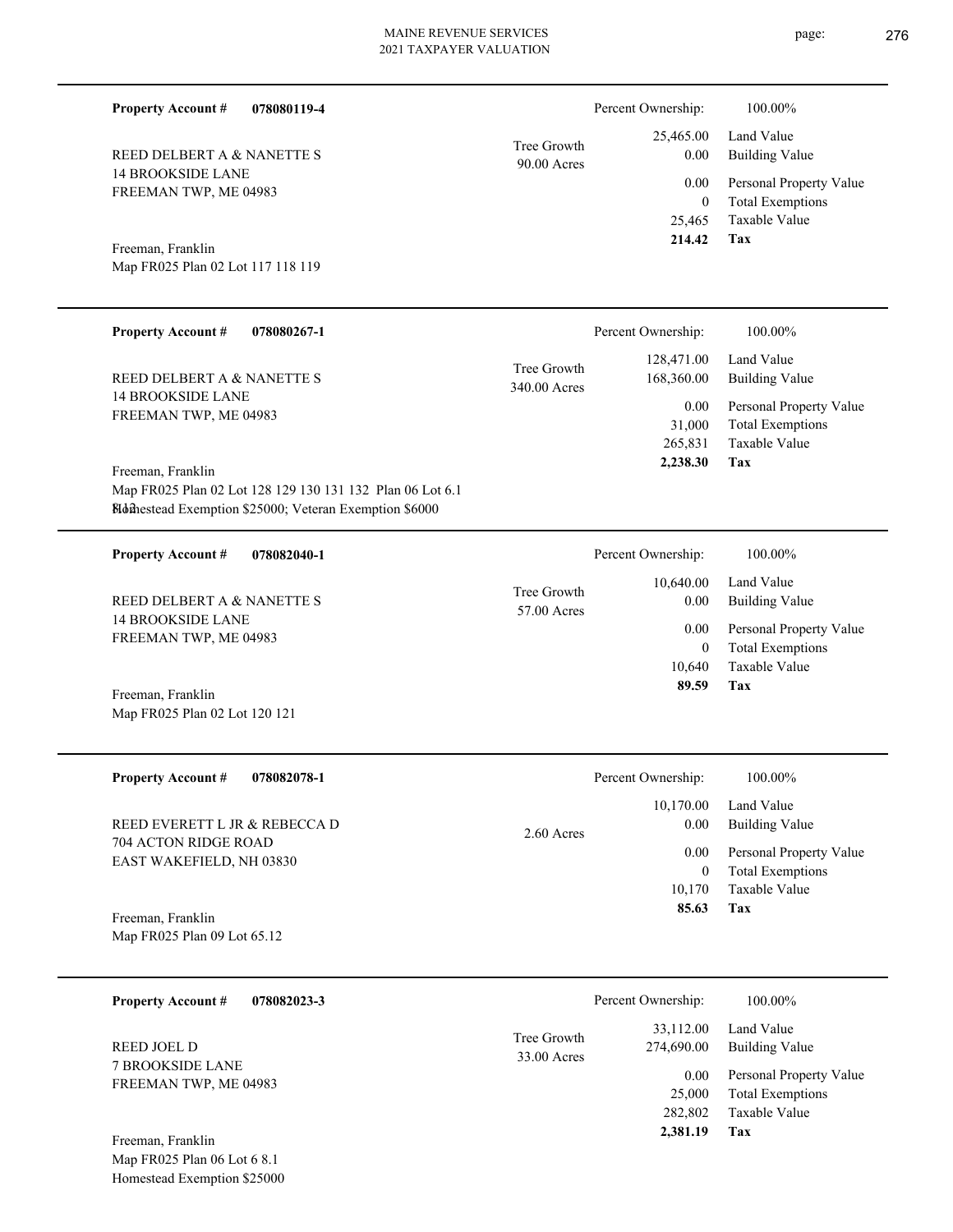17,630  **148.44** 15,570.00 2,060.00 0.00 10.00 Acres **078080401-1** 62,190 25,000 19,460.00 67,730.00 0.00 3.00 Acres Percent Ownership:  $100.00\%$ 

Map FR025 Plan 05 Lot 6 10 Homestead Exemption \$25000 Freeman, Franklin

PO BOX 513 STRONG, ME 04983

**Property Account #**

REED KERRY M

Map FR025 Plan 05 Lot 10

Freeman, Franklin

**Property Account #**

REED KERRY M

PO BOX 513 STRONG, ME 04983 **078080269-2**

| 078080206-1<br><b>Property Account #</b>    | Percent Ownership:    | 100.00%                 |
|---------------------------------------------|-----------------------|-------------------------|
|                                             | 21,340.00             | Land Value              |
| REID JERRY & IONE                           | 0.00<br>$17.90$ Acres | <b>Building Value</b>   |
| 317 W FREEMAN RD<br><b>STRONG, ME 04983</b> | 0.00                  | Personal Property Value |
|                                             | 0                     | <b>Total Exemptions</b> |
|                                             | 21,340                | Taxable Value           |
| Freeman, Franklin                           | 179.68                | Tax                     |
| Map FR025 Plan 02 Lot 166                   |                       |                         |

| <b>Property Account #</b><br>078080207-1    | Percent Ownership:               | 100.00%                                            |
|---------------------------------------------|----------------------------------|----------------------------------------------------|
| REID JERRY & IONE                           | 4,500.00<br>0.00<br>$0.24$ Acres | Land Value<br><b>Building Value</b>                |
| 317 W FREEMAN RD<br><b>STRONG, ME 04983</b> | 0.00                             | Personal Property Value<br><b>Total Exemptions</b> |
|                                             | 4.500                            | Taxable Value                                      |
| Freeman, Franklin                           | 37.89                            | Tax                                                |
| Map FR025 Plan 06 Lot 1                     |                                  |                                                    |

| 078080208-1<br><b>Property Account #</b> | Percent Ownership:                   | 100.00%                      |
|------------------------------------------|--------------------------------------|------------------------------|
| REID JERRY & JONE<br>317 W FREEMAND RD   | 6,660.00<br>9,350.00<br>$0.53$ Acres | Land Value<br>Building Value |
|                                          | 0.00                                 | Personal Property Value      |
| STRONG, ME 04983                         | 0                                    | <b>Total Exemptions</b>      |
|                                          | 16.010                               | Taxable Value                |
| Freeman, Franklin                        | 134.80                               | Tax                          |
| Map FR025 Plan 06 Lot 3.1                |                                      |                              |

**Tax**

**Tax**

 **523.64**

Taxable Value Total Exemptions Personal Property Value

Building Value Land Value

0

Percent Ownership:  $100.00\%$ 

Taxable Value Total Exemptions Personal Property Value

Building Value Land Value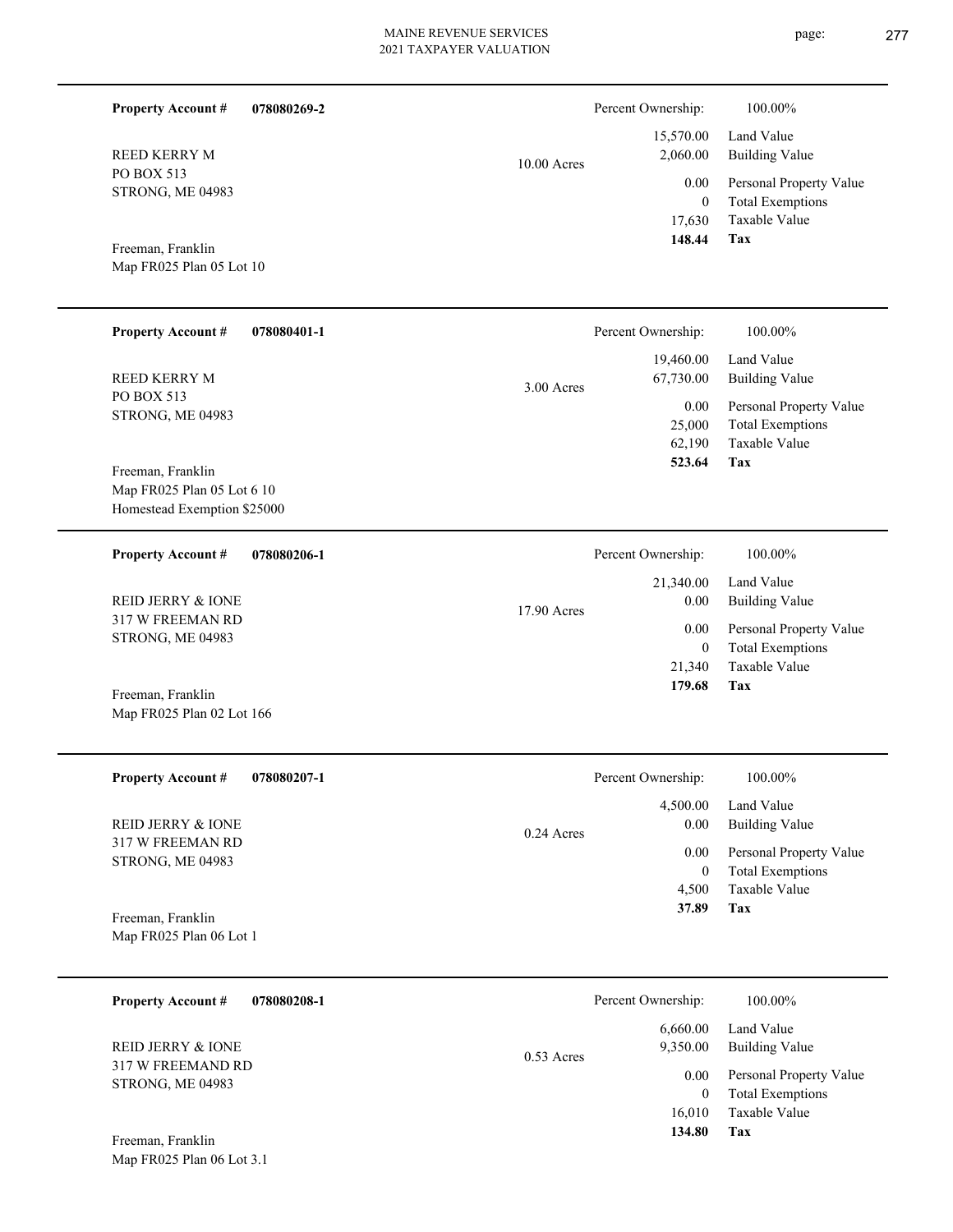| 078080158-4<br><b>Property Account #</b> |            | Percent Ownership:      | 100.00%                                            |
|------------------------------------------|------------|-------------------------|----------------------------------------------------|
| REILLY KIMBERLY L & SAMANTHA A PAIGE     |            | 22,200.00<br>109,380.00 | Land Value<br><b>Building Value</b>                |
| <b>36 HAWK HILL ROAD</b>                 | 4.02 Acres | 0.00                    |                                                    |
| BRISTOL, ME 04539                        |            | $\overline{0}$          | Personal Property Value<br><b>Total Exemptions</b> |
|                                          |            | 131,580                 | <b>Taxable Value</b>                               |
| Freeman, Franklin                        |            | 1,107.90                | Tax                                                |
| Map FR025 Plan 01 Lot 14.2 14.3          |            |                         |                                                    |
|                                          |            |                         |                                                    |
| <b>Property Account #</b><br>078080198-3 |            | Percent Ownership:      | 100.00%                                            |
|                                          |            | 18,090.00               | Land Value                                         |
| RENSHAW ALEXANDER & ELIZABETH            |            | 12,430.00               | <b>Building Value</b>                              |
| 1048 FOSTER HILL ROAD                    | 1.12 Acres | 0.00                    | Personal Property Value                            |
| FREEMAN TWP, ME 04983                    |            | 25,000                  | <b>Total Exemptions</b>                            |
|                                          |            | 5,520                   | <b>Taxable Value</b>                               |
| Freeman, Franklin                        |            | 46.48                   | Tax                                                |
| Map FR025 Plan 04 Lot 8                  |            |                         |                                                    |
| Homestead Exemption \$25000              |            |                         |                                                    |
| <b>Property Account #</b><br>078080021-3 |            | Percent Ownership:      | 100.00%                                            |
|                                          |            | 18,670.00               | Land Value                                         |
| <b>RICE RICKY D PR</b>                   | 1.92 Acres | 88,900.00               | <b>Building Value</b>                              |
| <b>362 GILKEY HILL ROAD</b>              |            | 0.00                    | Personal Property Value                            |
| FREEMAN TOWNSHIP, ME 04983               |            | $\theta$                | <b>Total Exemptions</b>                            |
|                                          |            | 107,570                 | Taxable Value                                      |
| Freeman, Franklin                        |            | 905.74                  | Tax                                                |
| Map FR025 Plan 02 Lot 108.3              |            |                         |                                                    |
|                                          |            |                         |                                                    |
| <b>Property Account #</b><br>078080171-3 |            | Percent Ownership:      | 100.00%                                            |
|                                          |            | 19,610.00               | Land Value                                         |
| RICHARD ANNE & DONALD SCHATTSCHNEIDER    | 8.00 Acres | 126,270.00              | <b>Building Value</b>                              |
| 97 PARLIN ROAD<br>PHILLIPS, ME 04966     |            | 0.00                    | Personal Property Value                            |
|                                          |            | $\boldsymbol{0}$        | <b>Total Exemptions</b>                            |
|                                          |            | 145,880                 | Taxable Value<br>Tax                               |
| Freeman, Franklin                        |            | 1,228.31                |                                                    |
| Map FR025 Plan 06 Lot 8                  |            |                         |                                                    |
|                                          |            |                         |                                                    |
| <b>Property Account #</b><br>078080191-2 |            | Percent Ownership:      | 100.00%                                            |
|                                          |            | 4,500.00                | Land Value                                         |
| RICHARDS ALAN<br><b>21 TALL TIMBERS</b>  | 0.23 Acres | 29,950.00               | <b>Building Value</b>                              |
| <b>WAYNE, ME 04284</b>                   |            | 0.00                    | Personal Property Value                            |
|                                          |            | $\mathbf{0}$            | <b>Total Exemptions</b><br>Taxable Value           |
|                                          |            | 34,450<br>290.07        | <b>Tax</b>                                         |
|                                          |            |                         |                                                    |

Map FR025 Plan 01 Lot 21.3 Freeman, Franklin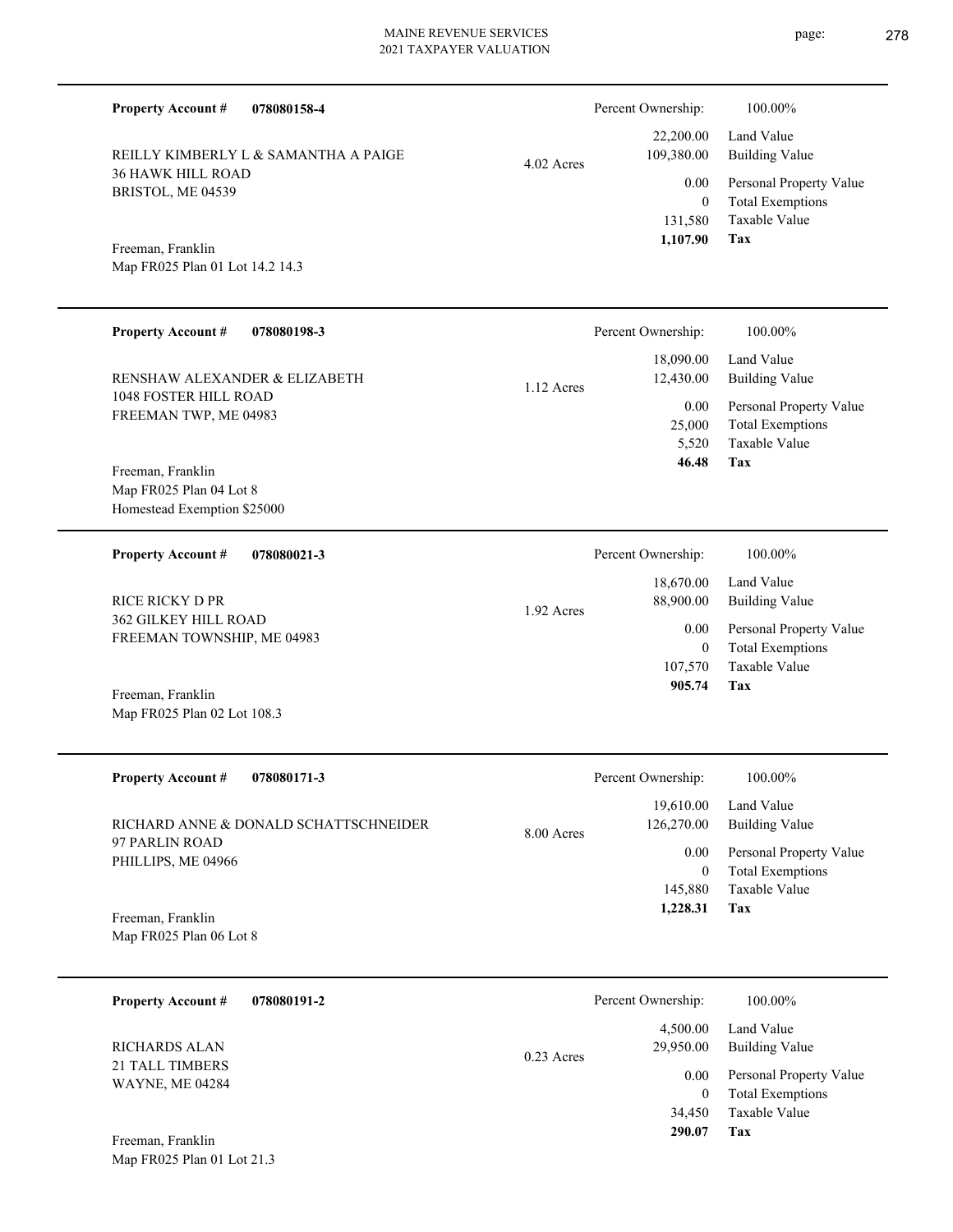| 078080001-5<br><b>Property Account #</b>                 |                            | Percent Ownership:                                              | 100.00%                                            |
|----------------------------------------------------------|----------------------------|-----------------------------------------------------------------|----------------------------------------------------|
| RINGLER DOUGLAS J & JOSEPH NAWROCKI                      | Tree Growth<br>28.00 Acres | 7,840.00<br>0.00                                                | Land Value<br><b>Building Value</b>                |
| <b>402 BAKER HILL ROAD</b><br>FREEMAN TOWNSHIP, ME 04983 |                            | 0.00<br>$\overline{0}$                                          | Personal Property Value<br><b>Total Exemptions</b> |
| Freeman, Franklin<br>Map FR025 Plan 01 Lot 125           |                            | 7,840<br>66.01                                                  | Taxable Value<br>Tax                               |
| <b>Property Account #</b><br>078082060-3                 |                            | Percent Ownership:                                              | 100.00%                                            |
| RINGLER DOUGLAS J & JOSEPH NAWROCKI                      | 3.80 Acres                 | 11,040.00<br>0.00                                               | Land Value<br><b>Building Value</b>                |
| <b>402 BAKER HILL ROAD</b><br>FREEMAN TOWNSHIP, ME 04983 |                            | 0.00<br>$\overline{0}$                                          | Personal Property Value<br><b>Total Exemptions</b> |
| Freeman, Franklin                                        |                            | 11,040<br>92.96                                                 | <b>Taxable Value</b><br>Tax                        |
| Map FR025 Plan 01 Lot 129                                |                            |                                                                 |                                                    |
| <b>Property Account #</b><br>078080513-1                 |                            | Percent Ownership:                                              | 100.00%                                            |
| <b>RIZZO STEPHANIE J</b>                                 | $1.15$ Acres               | 18,110.00<br>0.00<br>0.00<br>$\overline{0}$<br>18,110<br>152.49 | Land Value<br><b>Building Value</b>                |
| 1511 LOOKOUT COVE<br>SAN ANTONIO, TX 78260               |                            |                                                                 | Personal Property Value<br><b>Total Exemptions</b> |
| Freeman, Franklin                                        |                            |                                                                 | Taxable Value<br>Tax                               |
| Map FR025 Plan 02 Lot 69.4                               |                            |                                                                 |                                                    |
| <b>Property Account #</b><br>078080019P-1                |                            | Percent Ownership:                                              | 100.00%                                            |
| ROBINSON COLBY W                                         |                            | 0.00<br>0.00                                                    | Land Value<br><b>Building Value</b>                |
| RR 1 BOX 1751<br>KINGFIELD, ME 04947                     |                            | 18,000.00<br>$\mathbf{0}$                                       | Personal Property Value<br><b>Total Exemptions</b> |
| M/E                                                      |                            | 18,000<br>151.56                                                | Taxable Value<br>Tax                               |
| Freeman, Franklin<br>Map FR025                           |                            |                                                                 |                                                    |
| <b>Property Account #</b><br>078080329-1                 |                            | Percent Ownership:                                              | 100.00%                                            |
| ROBINSON COLBY W & BONNIE T                              | 1.44 Acres                 | 20,320.00<br>29,430.00                                          | Land Value<br><b>Building Value</b>                |
| <b>152 FREEMAN RIDGE RD</b><br>KINGFIELD, ME 04947       |                            | 0.00<br>31,000                                                  | Personal Property Value<br><b>Total Exemptions</b> |
|                                                          |                            | 18,750<br>157.88                                                | Taxable Value<br>Tax                               |

Map FR025 Plan 01 Lot 39.6 Homestead Exemption \$25000; Veteran Exemption \$6000 Freeman, Franklin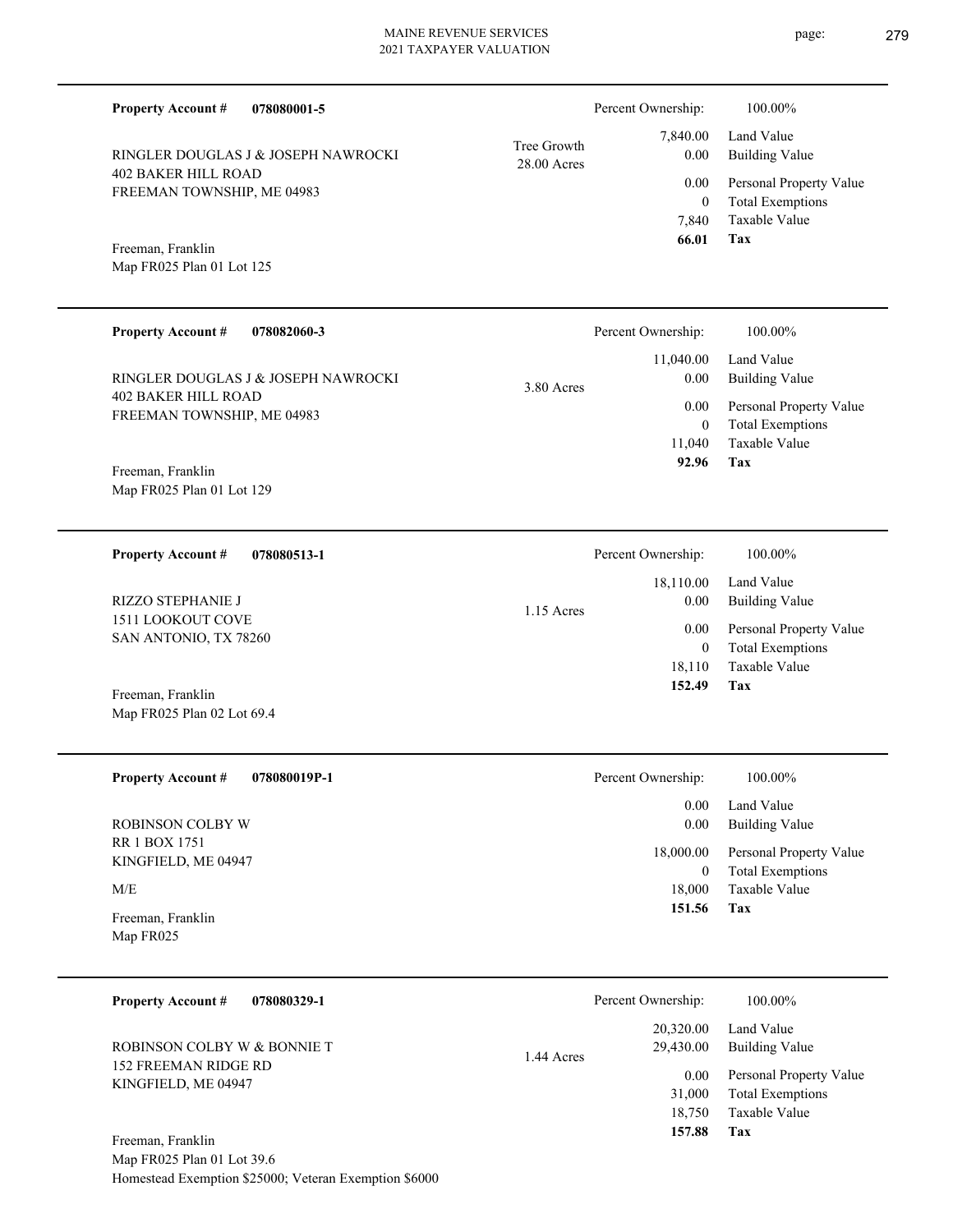| 078080081-2<br><b>Property Account #</b>      |              | Percent Ownership:       | 100.00%                                         |
|-----------------------------------------------|--------------|--------------------------|-------------------------------------------------|
|                                               |              | 7,830.00                 | Land Value                                      |
| ROBINSON FOSTER C & KIMBERLY L<br>PO BOX 104  | $0.76$ Acres | 0.00                     | <b>Building Value</b>                           |
| KINGFIELD, ME 04947-0104                      |              | 0.00                     | Personal Property Value                         |
|                                               |              | $\mathbf{0}$<br>7,830    | <b>Total Exemptions</b><br>Taxable Value        |
| Freeman, Franklin                             |              | 65.93                    | Tax                                             |
| Map FR025 Plan 03 Lot 4 5                     |              |                          |                                                 |
| <b>Property Account #</b><br>078080124-6      |              | Percent Ownership:       | 100.00%                                         |
|                                               |              | 9,180.00                 | Land Value                                      |
| ROBINSON FOSTER C & KIMBERLY L                | 1.24 Acres   | 6,520.00                 | <b>Building Value</b>                           |
| <b>PO BOX 104</b><br>KINGFIELD, ME 04947-0104 |              | 0.00                     | Personal Property Value                         |
|                                               |              | $\overline{0}$<br>15,700 | <b>Total Exemptions</b><br>Taxable Value        |
| Freeman, Franklin                             |              | 132.19                   | Tax                                             |
| Map FR025 Plan 03 Lot 1 2                     |              |                          |                                                 |
| <b>Property Account #</b><br>078080125-6      |              | Percent Ownership:       | 100.00%                                         |
|                                               |              | 6,030.00                 | Land Value                                      |
| ROBINSON FOSTER C & KIMBERLY L                | $0.44$ Acres | 0.00                     | <b>Building Value</b>                           |
| PO BOX 104<br>KINGFIELD, ME 04947             |              | $0.00\,$                 | Personal Property Value                         |
|                                               |              | $\overline{0}$<br>6,030  | <b>Total Exemptions</b><br><b>Taxable Value</b> |
|                                               |              | 50.77                    | <b>Tax</b>                                      |
| Freeman, Franklin<br>Map FR025 Plan 03 Lot 14 |              |                          |                                                 |
| <b>Property Account #</b><br>078080142-2      |              | Percent Ownership:       | 100.00%                                         |

| ROBINSON FOSTER C & KIMBERLY L |
|--------------------------------|
| PO BOX 104                     |
| KINGFIELD, ME 04947-0104       |

**Tax** Taxable Value Total Exemptions Personal Property Value Building Value Land Value 4,950  $\boldsymbol{0}$  **41.68** 4,950.00 0.00 0.00 0.30 Acres Percent Ownership:  $100.00\%$ 

Map FR025 Plan 03 Lot 6 Freeman, Franklin

| 078080230-2<br><b>Property Account #</b> |                            | Percent Ownership:    | 100.00%                                            |
|------------------------------------------|----------------------------|-----------------------|----------------------------------------------------|
| ROBINSON FOSTER C & KIMBERLY L           | Tree Growth<br>30.48 Acres | 18,062.40<br>9.980.00 | Land Value<br>Building Value                       |
| PO BOX 104<br>KINGFIELD, ME 04947-0104   |                            | 0.00                  | Personal Property Value<br><b>Total Exemptions</b> |
|                                          |                            | 28,042                | Taxable Value                                      |
| Freeman, Franklin                        |                            | 236.12                | Tax                                                |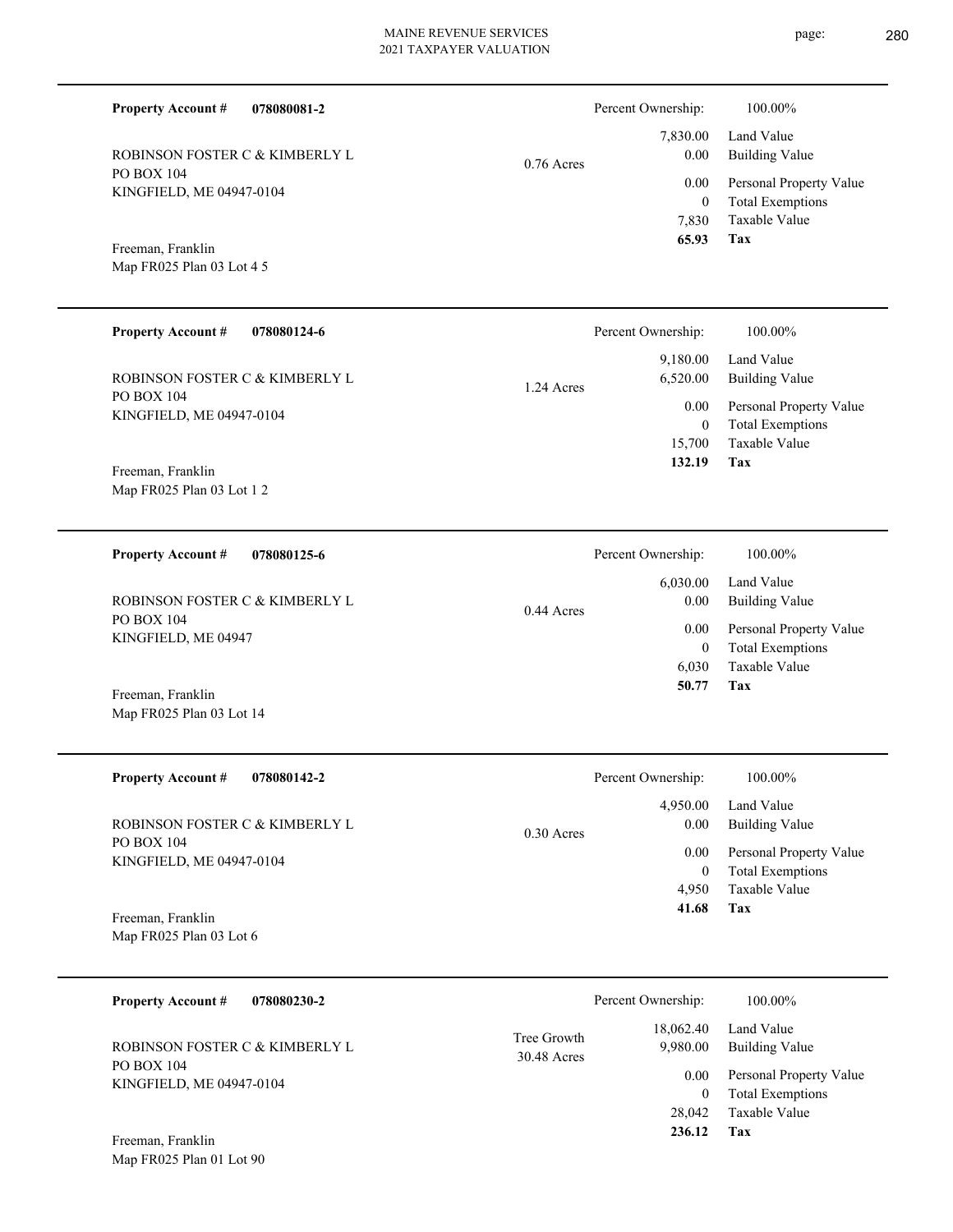page: 281

| <b>Property Account #</b><br>078080075-4                                        |             |              | Percent Ownership:                 | 100.00%                                                                    |
|---------------------------------------------------------------------------------|-------------|--------------|------------------------------------|----------------------------------------------------------------------------|
| <b>ROBINSON GARRETT J</b>                                                       |             | 0.74 Acres   | 18,830.00<br>48,340.00             | Land Value<br><b>Building Value</b>                                        |
| 7 CAMP ROAD<br>FREEMAN, ME 04983                                                |             |              | 0.00<br>25,000<br>42,170<br>355.07 | Personal Property Value<br><b>Total Exemptions</b><br>Taxable Value<br>Tax |
| Freeman, Franklin<br>Map FR025 Plan 03 Lot 10 11<br>Homestead Exemption \$25000 |             |              |                                    |                                                                            |
| Property Account #                                                              | 078080292-3 |              | Percent Ownership:                 | 100.00%                                                                    |
| <b>ROBINSON GARRETT J</b>                                                       |             | $0.52$ Acres | 6,390.00<br>0.00                   | Land Value<br><b>Building Value</b>                                        |
| <b>7 CAMP ROAD</b><br>FREEMAN, ME 04983                                         |             |              | 0.00<br>$\overline{0}$<br>6,390    | Personal Property Value<br><b>Total Exemptions</b><br>Taxable Value        |
| Freeman, Franklin<br>Map FR025 Plan 03 Lot 9                                    |             |              | 53.80                              | Tax                                                                        |
| <b>Property Account #</b>                                                       | 078080447-2 |              | Percent Ownership:                 | 100.00%                                                                    |
| ROMANOSKI SHAIN & TOMI JO                                                       |             | 30.00 Acres  | 41,170.00<br>113,900.00            | Land Value<br><b>Building Value</b>                                        |
| 102 GILKEY HILL ROAD<br>FREEMAN TWP, ME 04983-4908                              |             |              | 0.00<br>$\overline{0}$<br>155,070  | Personal Property Value<br><b>Total Exemptions</b><br>Taxable Value        |
| Freeman, Franklin<br>Map FR025 Plan 02 Lot 145.1                                |             |              | 1,305.69                           | Tax                                                                        |
| <b>Property Account #</b><br>078080277-3                                        |             |              | Percent Ownership:                 | 100.00%                                                                    |
| RONDINA BAUMGART KATHLEEN A                                                     |             | $0.69$ Acres | 7,560.00<br>0.00                   | Land Value<br><b>Building Value</b>                                        |
| <b>19 SOBIN DRIVE</b><br>ANSONIA, CT 06401                                      |             |              | 0.00<br>$\mathbf{0}$               | Personal Property Value<br><b>Total Exemptions</b>                         |
| Freeman, Franklin<br>Map FR025 Plan 01 Lot 21.5                                 |             |              | 7,560<br>63.66                     | Taxable Value<br>Tax                                                       |
|                                                                                 |             |              |                                    |                                                                            |
| <b>Property Account #</b><br>078080278-3                                        |             |              | Percent Ownership:<br>7,560.00     | 100.00%<br>Land Value                                                      |
| RONDINA BAUMGART KATHLEEN A<br><b>19 SOBIN DRIVE</b>                            |             | $0.69$ Acres | 0.00                               | <b>Building Value</b>                                                      |
| ANSONIA, CT 06401                                                               |             |              | 0.00<br>$\overline{0}$<br>7,560    | Personal Property Value<br><b>Total Exemptions</b><br>Taxable Value        |
| Freeman, Franklin<br>Map FR025 Plan 01 Lot 21.6                                 |             |              | 63.66                              | Tax                                                                        |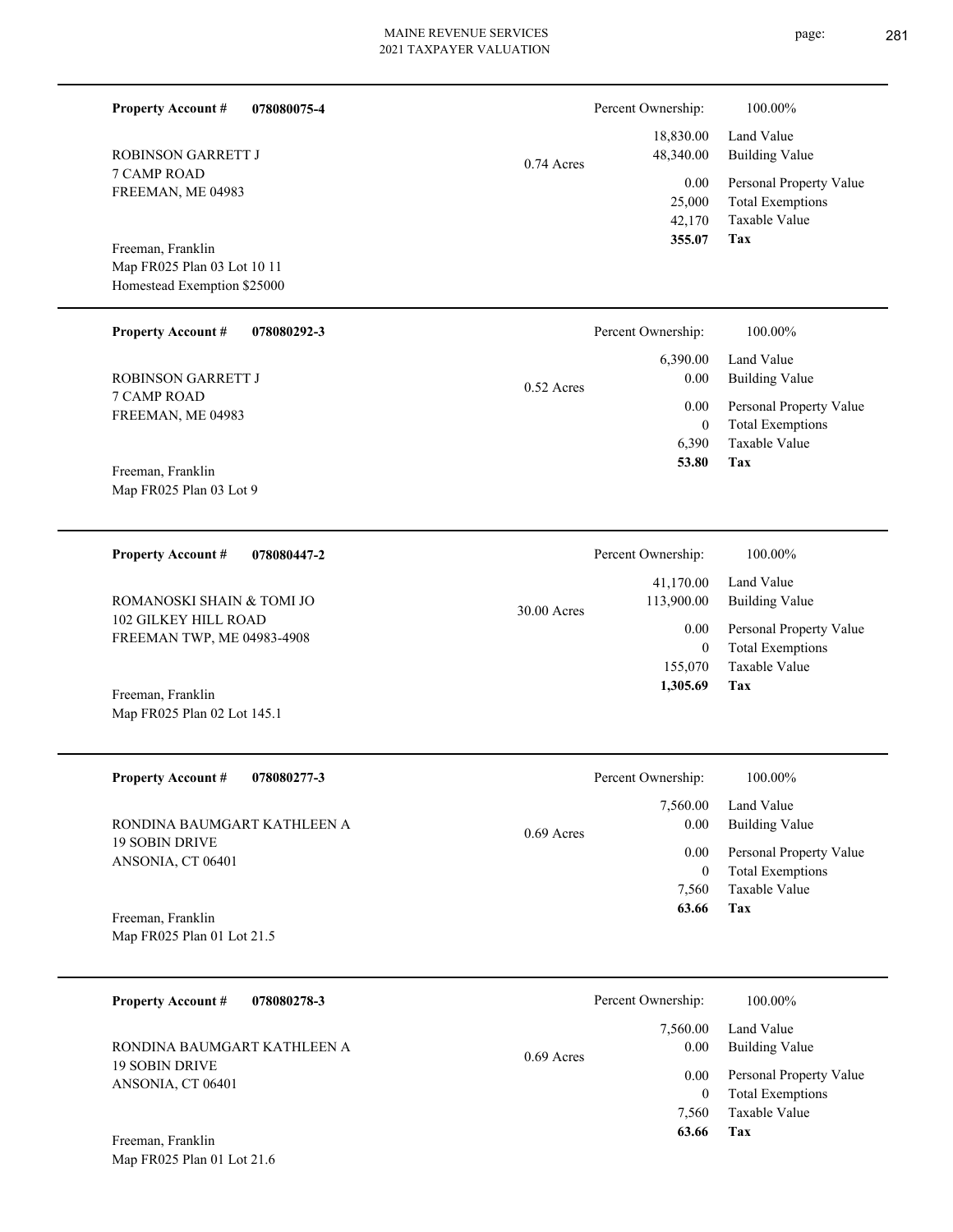| <b>Property Account #</b>                       | 078080007-3                                    |                            | Percent Ownership:                           | 100.00%                                                                    |
|-------------------------------------------------|------------------------------------------------|----------------------------|----------------------------------------------|----------------------------------------------------------------------------|
| ROSEN CYNTHIA L & JOHN L                        |                                                | Tree Growth<br>77.00 Acres | 31,125.00<br>38,730.00                       | Land Value<br><b>Building Value</b>                                        |
| <b>620 WARREN AVE</b><br>SWANSEA, MA 02777      |                                                |                            | 0.00<br>$\boldsymbol{0}$<br>69,855<br>588.18 | Personal Property Value<br><b>Total Exemptions</b><br>Taxable Value<br>Tax |
| Freeman, Franklin                               | Map FR025 Plan 01 Lot 112 112.1 Plan 02 Lot 21 |                            |                                              |                                                                            |
| <b>Property Account #</b>                       | 078080045-5                                    |                            | Percent Ownership:                           | 100.00%                                                                    |
| <b>RUSSO TIMOTHY</b>                            |                                                | 4.10 Acres                 | 20,260.00<br>72,010.00                       | Land Value<br><b>Building Value</b>                                        |
| <b>39 PLEASANT STREET</b><br>RANGELEY, ME 04970 |                                                |                            | 0.00<br>$\boldsymbol{0}$<br>92,270           | Personal Property Value<br><b>Total Exemptions</b><br><b>Taxable Value</b> |
| Freeman, Franklin<br>Map FR025 Plan 05 Lot 3    |                                                |                            | 776.91                                       | <b>Tax</b>                                                                 |
| <b>Property Account #</b>                       | 078080486-6                                    |                            | Percent Ownership:                           | 100.00%                                                                    |
| <b>SALA SHELLY</b>                              |                                                | 20.00 Acres                | 22,870.00<br>0.00                            | Land Value<br><b>Building Value</b>                                        |
| PO BOX 83<br>KINGFIELD, ME 04947                |                                                |                            | 0.00<br>$\boldsymbol{0}$<br>22,870           | Personal Property Value<br><b>Total Exemptions</b><br>Taxable Value        |
| Freeman, Franklin<br>Map FR025 Plan 02 Lot 5    |                                                |                            | 192.57                                       | <b>Tax</b>                                                                 |
| <b>Property Account #</b>                       | 078080537-1                                    |                            | Percent Ownership:                           | 100.00%                                                                    |
| <b>SALEM TARA B</b>                             |                                                | 0.93 Acres                 | 8,820.00<br>0.00                             | Land Value<br><b>Building Value</b>                                        |
| 17664 BECKFIELD AVE<br>BATON ROUGE, LA 70817    |                                                |                            | 0.00<br>$\boldsymbol{0}$<br>8,820            | Personal Property Value<br><b>Total Exemptions</b><br>Taxable Value        |
| Freeman, Franklin<br>Map FR025 Plan 04 Lot 12.1 |                                                |                            | 74.26                                        | Tax                                                                        |
| <b>Property Account #</b>                       | 078080284-2                                    |                            | Percent Ownership:                           | 100.00%                                                                    |
| SALEM ZACHARY T                                 |                                                | 1 <sub>5</sub>             | 9,420.00<br>$0.00\,$                         | Land Value<br><b>Building Value</b>                                        |

**Tax** Taxable Value Total Exemptions Personal Property Value 9,420  $\boldsymbol{0}$  **79.32** 0.00 0.00 1.57 Acres

Map FR025 Plan 04 Lot 12 Freeman, Franklin

1161 PANDORA CANYON STREET HENDERSON, NV 89052-4504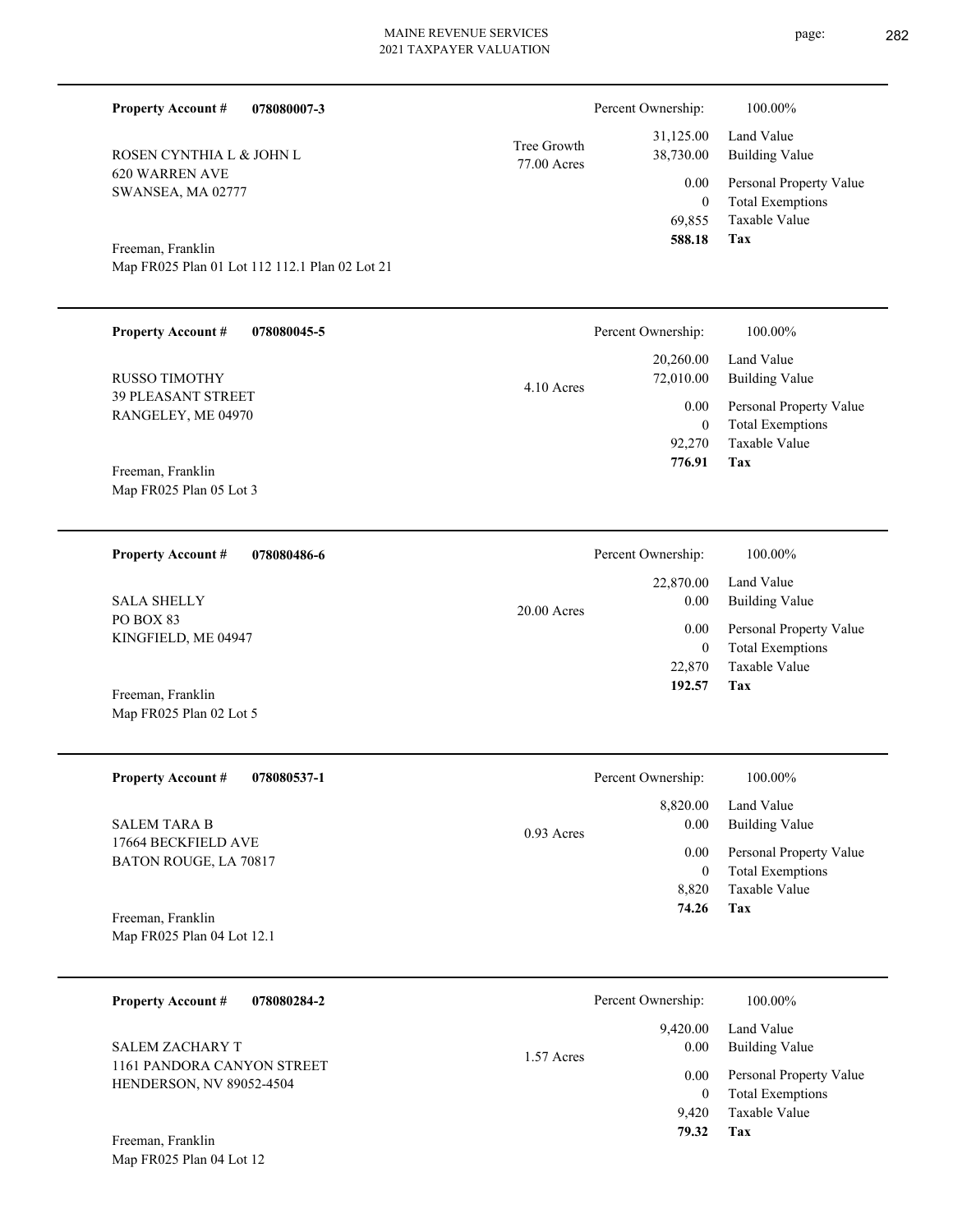| <b>Property Account #</b><br>078080237-5                            |              | Percent Ownership:                       | 100.00%                                                                    |
|---------------------------------------------------------------------|--------------|------------------------------------------|----------------------------------------------------------------------------|
| SALIGA MARIO & WILLIAM WOODWORTH                                    | 5.84 Acres   | 21,530.00<br>46,210.00                   | Land Value<br><b>Building Value</b>                                        |
| 109 HILLSIDE LANE<br>MONROE, CT 06468                               |              | 0.00<br>$\mathbf{0}$<br>67,740<br>570.37 | Personal Property Value<br><b>Total Exemptions</b><br>Taxable Value<br>Tax |
| Freeman, Franklin<br>Map FR025 Plan 02 Lot 81.2                     |              |                                          |                                                                            |
| <b>Property Account #</b><br>078080255-2                            |              | Percent Ownership:                       | 100.00%                                                                    |
| SANDERS DAVIS B & SUSAN K                                           | 118.55 Acres | 94,810.00<br>0.00                        | Land Value<br><b>Building Value</b>                                        |
| <b>PO BOX 252</b><br>PHILLIPS, ME 04966<br>Freeman, Franklin        |              | 0.00<br>$\mathbf{0}$<br>94,810<br>798.30 | Personal Property Value<br><b>Total Exemptions</b><br>Taxable Value<br>Tax |
| Map FR025 Plan 02 Lot 51 52                                         |              |                                          |                                                                            |
| <b>Property Account #</b><br>078080285-1                            |              | Percent Ownership:                       | 100.00%                                                                    |
| <b>SAVAGE HUGH &amp; JOYCE SR</b>                                   | $1.00$ Acres | 20,000.00<br>175,020.00                  | Land Value<br><b>Building Value</b>                                        |
| <b>440 WEST FREEMAN RD</b><br>STRONG, ME 04983<br>Freeman, Franklin |              | 0.00<br>25,000<br>170,020<br>1,431.57    | Personal Property Value<br><b>Total Exemptions</b><br>Taxable Value<br>Tax |
| Map FR025 Plan 06 Lot 12.2<br>Homestead Exemption \$25000           |              |                                          |                                                                            |
| <b>Property Account #</b><br>078082088-1                            |              | Percent Ownership:                       | 100.00%                                                                    |
| <b>SAWYER JAMES B &amp; LORI B</b>                                  | 6.90 Acres   | 13,310.00<br>0.00                        | Land Value<br><b>Building Value</b>                                        |
| <b>2 SPUR COVE ROAD</b><br>FREEPORT, ME 04032                       |              | 0.00<br>$\mathbf{0}$<br>13,310<br>112.07 | Personal Property Value<br><b>Total Exemptions</b><br>Taxable Value<br>Tax |
| Freeman, Franklin<br>Map FR025 Plan 01 Lot 23.6                     |              |                                          |                                                                            |
| <b>Property Account #</b><br>078080286-1                            |              | Percent Ownership:                       | 100.00%                                                                    |
| SAWYER JAMES BENTON & DALE RICHARD                                  | $0.59$ Acres | 7,020.00<br>18,890.00                    | Land Value<br><b>Building Value</b>                                        |
| <b>2 SPAR COVE RD</b><br>FREEPORT, ME 04032                         |              | 0.00<br>$\theta$<br>25,910               | Personal Property Value<br><b>Total Exemptions</b><br>Taxable Value        |

**Tax 218.16**

Map FR025 Plan 01 Lot 23.2 Freeman, Franklin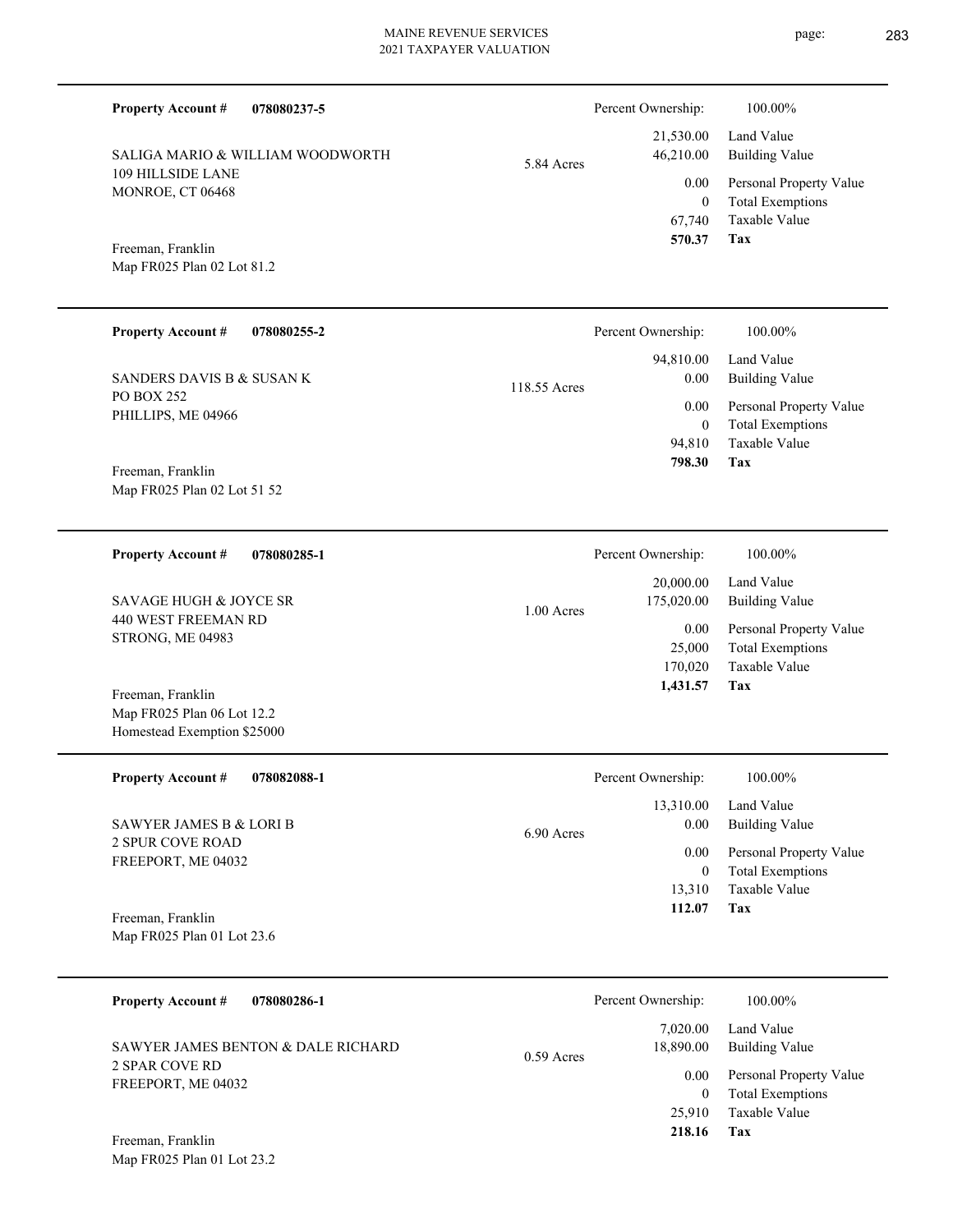| 078080341-1<br><b>Property Account #</b>        |               | Percent Ownership: | 100.00%                 |
|-------------------------------------------------|---------------|--------------------|-------------------------|
|                                                 |               | 20,170.00          | Land Value              |
| SEARLES RODNEY L & ANDREA J ET AL<br>PO BOX 203 | $16.30$ Acres | 0.00               | Building Value          |
| KINGFIELD, ME 04947                             |               | 0.00               | Personal Property Value |
|                                                 |               |                    | <b>Total Exemptions</b> |
|                                                 |               | 20,170             | Taxable Value           |
| $E = E = 11'$                                   |               | 169.83             | Tax                     |

Map FR025 Plan 01 Lot 136 137 Freeman, Franklin

| <b>Property Account #</b><br>078082084-1 | Percent Ownership:   | 100.00%                 |
|------------------------------------------|----------------------|-------------------------|
|                                          | 9,730.00             | Land Value              |
| <b>SEELOW NANCY</b>                      | 0.00<br>$2.00$ Acres | Building Value          |
| <b>105 INTERVALE ROAD</b>                | 0.00                 | Personal Property Value |
| JAY, ME 04239                            | 0                    | <b>Total Exemptions</b> |
|                                          | 9.730                | Taxable Value           |
| Freeman Franklin                         | 81.93                | Tax                     |

Map FR025 Plan 02 Lot 167.1 Freeman, Franklin

Map FR025 Plan 02 Lot 133 134 135.1

**078080312-2 Tax** Taxable Value Total Exemptions Personal Property Value Building Value Land Value 1584 SALEM ROAD SALEM TOWNSHIP, ME 04983 **Property Account #** Freeman, Franklin SHAW WILLIAM J JR, DANIEL K & DANIEL L 17,079 0  **143.81** 17,079.00 0.00 0.00 59.00 Acres Tree Growth Percent Ownership:  $100.00\%$ 

**078080287-2 Tax** Taxable Value Total Exemptions Personal Property Value Building Value Land Value 231 STETSON ROAD LEWISTON, ME 04240 **Property Account #** Map FR025 Plan 02 Lot 125 Freeman, Franklin SHEEKS CYNTHIA & DWAYNE 40,880 0  **344.21** 40,880.00 0.00 0.00 113.00 Acres Tree Growth Percent Ownership:  $100.00\%$ 

| 078080306-2<br><b>Property Account #</b>                                             | Percent Ownership:                      | 100.00%                             |
|--------------------------------------------------------------------------------------|-----------------------------------------|-------------------------------------|
| SHERWOOD WILLIAM C & CHIKAKO                                                         | 21,460.00<br>218,210.00<br>$3.00$ Acres | Land Value<br><b>Building Value</b> |
| 31 SMITH ROAD<br>FREEMAN TOWNSHIP, ME 04983                                          | 0.00                                    | Personal Property Value             |
|                                                                                      | 25,000                                  | <b>Total Exemptions</b>             |
|                                                                                      | 214,670                                 | Taxable Value                       |
| Freeman, Franklin<br>$\mathbf{r}$ and $\mathbf{r}$ and $\mathbf{r}$ and $\mathbf{r}$ | 1,807.52                                | Tax                                 |

Map FR025 Plan 02 Lot 123.4 Homestead Exemption \$25000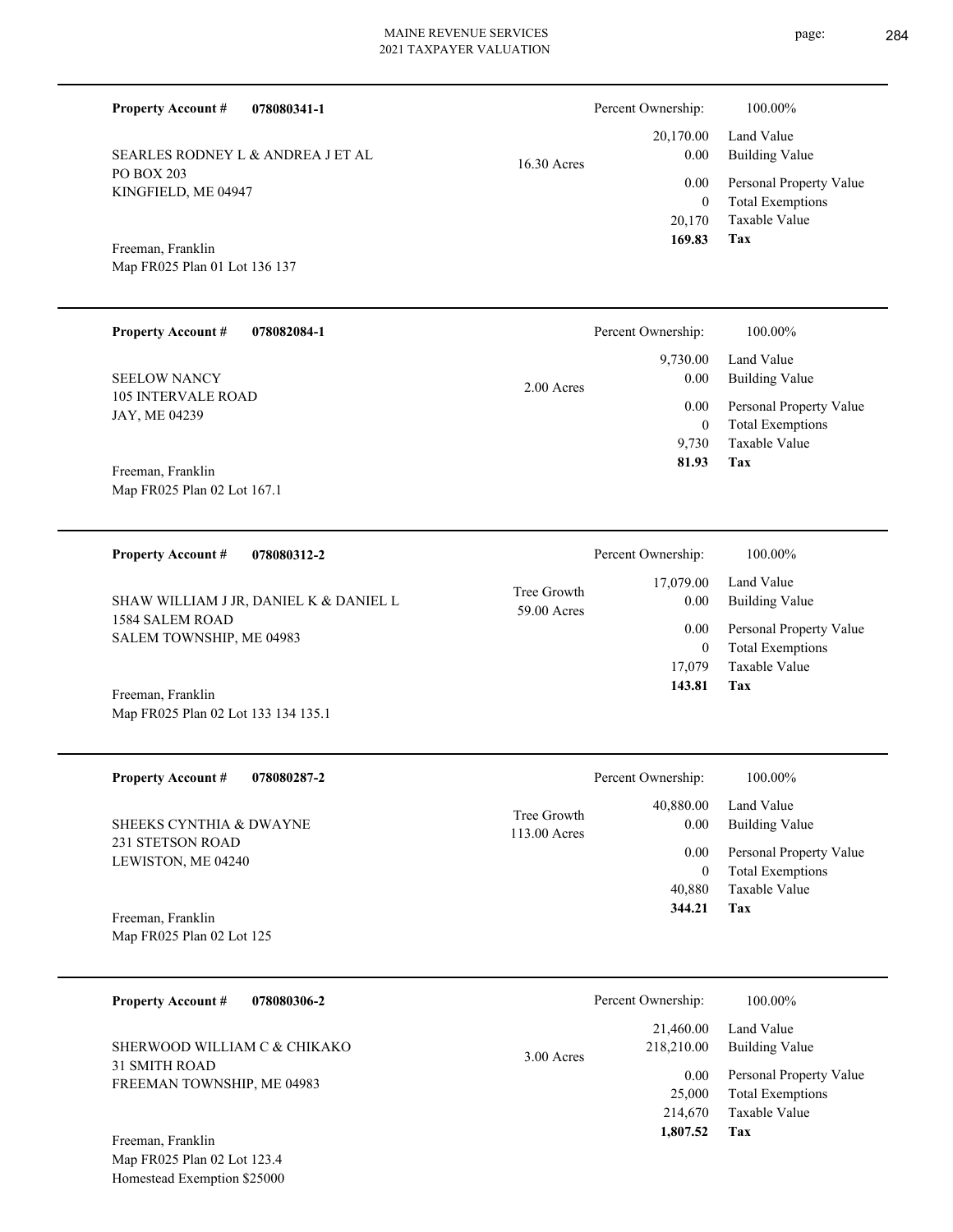2.80 Acres

31 SMITH ROAD FREEMAN TOWNSHIP, ME 04983 SHERWOOD WILLIAM C & CHIKAKO

**078082032-2**

Map FR025 Plan 02 Lot 123.5 Freeman, Franklin

**Property Account #**

#### **078082033-2 Tax** Taxable Value Total Exemptions Personal Property Value Building Value Land Value 31 SMITH ROAD FREEMAN TOWNSHIP, ME 04983 **Property Account #** Map FR025 Plan 02 Lot 123.6 Freeman, Franklin SHERWOOD WILLIAM C & CHIKAKO 9,500 0  **79.99** 9,500.00 0.00 0.00 1.69 Acres Percent Ownership:  $100.00\%$

**078080268-4 Tax** Taxable Value Total Exemptions Personal Property Value Building Value Land Value 8957 JENA ROAD SPRING HILL, FL 34608 **Property Account #** Freeman, Franklin SHUFELT BONITA L & THOMAS A 10,460 0  **88.07** 10,460.00 0.00 0.00 3.00 Acres Percent Ownership:  $100.00\%$ 

| <b>Property Account #</b><br>078080150-2                                        | Percent Ownership:                                                    | 100.00%                                                                                             |
|---------------------------------------------------------------------------------|-----------------------------------------------------------------------|-----------------------------------------------------------------------------------------------------|
| SKIBICKI BARBARA A & EDWARD G<br>988 FOSTERHILL ROAD<br>FREEMAN TWP, ME 04983   | 37,520.00<br>153,960.00<br>$25.00$ Acres<br>0.00<br>25,000<br>166,480 | Land Value<br>Building Value<br>Personal Property Value<br><b>Total Exemptions</b><br>Taxable Value |
| Freeman, Franklin<br>Map FR025 Plan 04 Lot 10 11<br>Homestead Exemption \$25000 | 1,401.76                                                              | Tax                                                                                                 |
| <b>Property Account #</b><br>078080020-5                                        | Percent Ownership:<br>6.660.00                                        | 100.00%<br>Land Value                                                                               |

0.55 Acres

37 SMALL ROAD WEST GARDINER, ME 04345 SMALL MALCOLM G

Map FR025 Plan 01 Lot 65.1

Map FR025 Plan 02 Lot 108.5 Freeman, Franklin

**Tax**

**Tax**

 6,660 0

 0.00 0.00

 **56.08**

Taxable Value Total Exemptions Personal Property Value

Building Value

 45,210 0

0.00

Percent Ownership:  $100.00\%$ 

 10,310.00 34,900.00

 **380.67**

Taxable Value Total Exemptions Personal Property Value

Building Value Land Value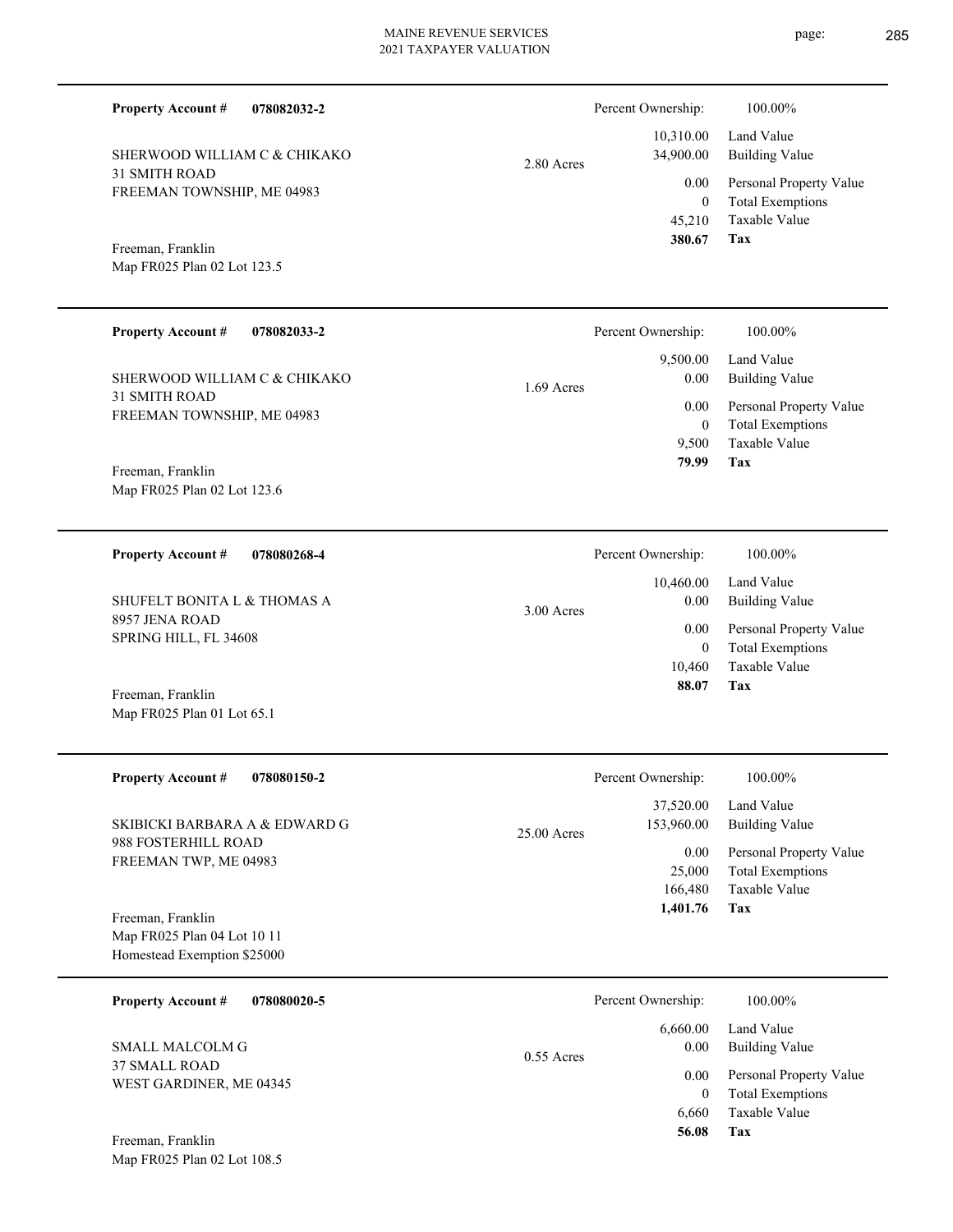1.00 Acres

| Percent Ownership: | 100.00%                 |
|--------------------|-------------------------|
| 18,000.00          | Land Value              |
| 99,230.00          | <b>Building Value</b>   |
| 0.00               | Personal Property Value |
| 25,000             | <b>Total Exemptions</b> |
| 92,230             | Taxable Value           |
| 776.58             | Tax                     |

Map FR025 Plan 06 Lot 11.1 Homestead Exemption \$25000 Freeman, Franklin

SMITH EDWARD R JR & DEBORAH

481 W FREEMAN RD FREEMAN TWP, ME 04983

**Property Account #**

**078080409-1**

| <b>Property Account #</b><br>078080473-1 | Percent Ownership:     | 100.00%                 |
|------------------------------------------|------------------------|-------------------------|
|                                          | 59,250.00              | Land Value              |
| <b>SMITH FRED O II</b>                   | 2,750.00<br>1.25 Acres | Building Value          |
| %SARAH Z WILLIAMS<br>PO BOX 506          | 0.00                   | Personal Property Value |
| W FARMINGTON, ME 04992-0506              | $\theta$               | <b>Total Exemptions</b> |
|                                          | 62,000                 | Taxable Value           |
| Freeman Franklin                         | 522.04                 | Tax                     |

Map FR025 Plan 02 Lot 162.8 Freeman, Franklin

Map FR025 Plan 02 Lot 162.5

Map FR025 Plan 02 Lot 112.2

**078080466-4 Tax** Taxable Value Total Exemptions Personal Property Value Building Value Land Value PO BOX 73 DRYDEN, ME 04225 **Property Account #** Freeman, Franklin SMITH JENNIFER 765 0  **6.44** 765.00 0.00 0.00 28.00 Acres Tree Growth Percent Ownership:  $10.00\%$ 

| <b>Property Account #</b><br>078080471-3          | Percent Ownership:                | 100.00%                                                 |
|---------------------------------------------------|-----------------------------------|---------------------------------------------------------|
| <b>SMITH JENNIFER J</b>                           | 97,650.00<br>0.00<br>$3.00$ Acres | Land Value<br>Building Value                            |
| PO BOX 73<br>DRYDEN, ME 04225                     | 0.00                              | Personal Property Value<br><b>Total Exemptions</b><br>0 |
|                                                   | 97,650                            | Taxable Value                                           |
| Freeman, Franklin<br>Map FR025 Plan 02 Lot 162.12 | 822.21                            | Tax                                                     |

| 078080194-3<br><b>Property Account #</b>    | Percent Ownership:                      | 100.00%                                                             |
|---------------------------------------------|-----------------------------------------|---------------------------------------------------------------------|
| SMITH KATHI L & STUART J<br>2782 ROLLING PL | 47,570.00<br>44,780.00<br>$41.50$ Acres | Land Value<br><b>Building Value</b>                                 |
| <b>MACUNGIS, PA 18062-1440</b>              | 0.00<br>92,350                          | Personal Property Value<br><b>Total Exemptions</b><br>Taxable Value |
| Freeman, Franklin                           | 777.59                                  | Tax                                                                 |

page: 286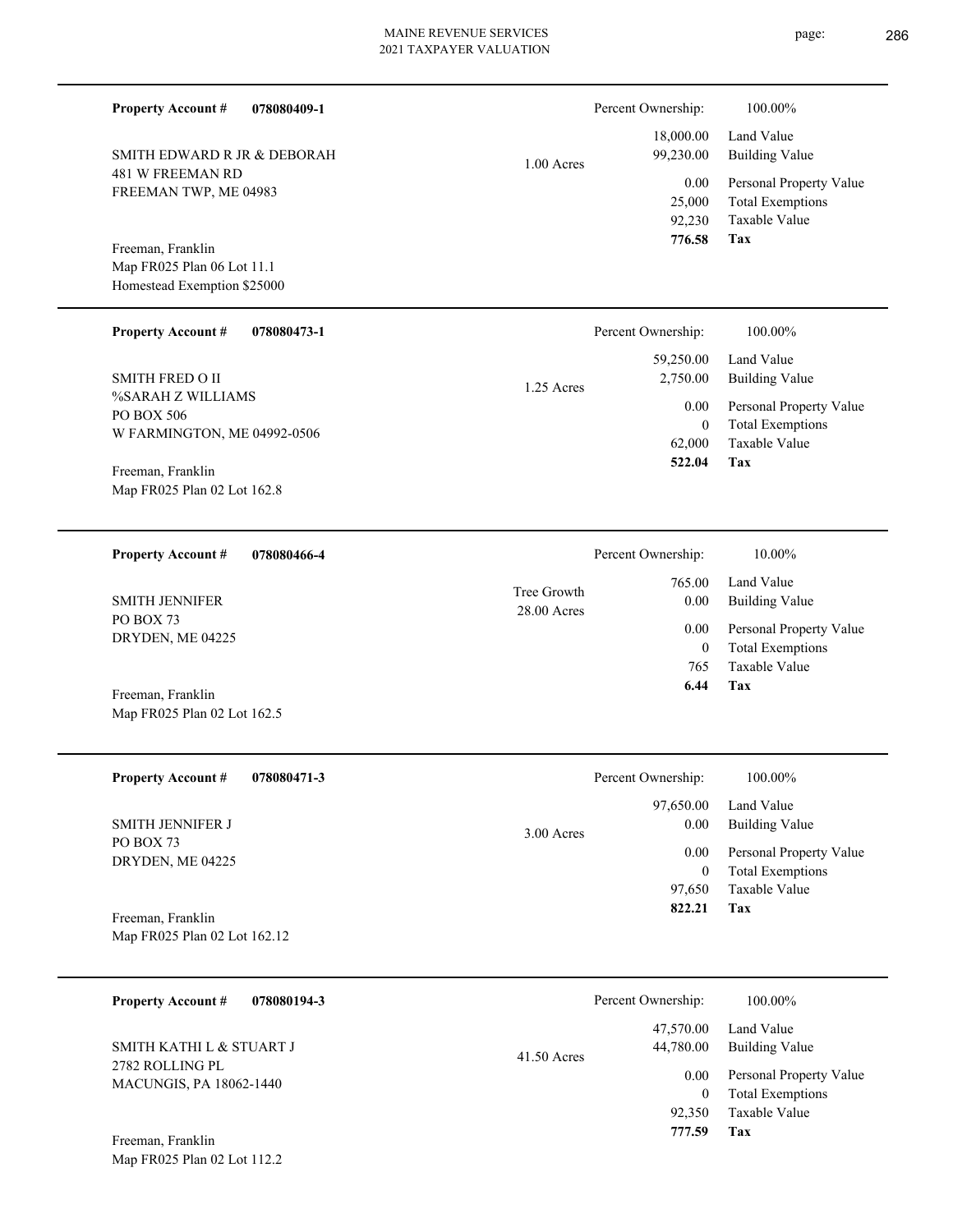| <b>Property Account #</b><br>078080415-2                                                                 |              | Percent Ownership:                    | 100.00%                                                                    |
|----------------------------------------------------------------------------------------------------------|--------------|---------------------------------------|----------------------------------------------------------------------------|
| <b>SNELL JANICE L</b>                                                                                    | 15.65 Acres  | 30,690.00<br>175,920.00               | Land Value<br><b>Building Value</b>                                        |
| 51 SPRUCE NUBBLE ROAD<br>FREEMAN TWP, ME 04983                                                           |              | 0.00<br>31,000<br>175,610             | Personal Property Value<br><b>Total Exemptions</b><br>Taxable Value        |
| Freeman, Franklin                                                                                        |              | 1,478.64                              | Tax                                                                        |
| Map FR025 Plan 02 Lot 70.1 70.2<br>Disabled Veteran Exemption \$6000; Homestead Exemption \$25000        |              |                                       |                                                                            |
| <b>Property Account #</b><br>078080345-3                                                                 |              | Percent Ownership:                    | 100.00%                                                                    |
| SOREL RICHARD L & TIMOTHY M                                                                              |              | 9,370.00<br>0.00                      | Land Value<br><b>Building Value</b>                                        |
| <b>646 SALEM ROAD</b>                                                                                    | $1.50$ Acres | 0.00                                  | Personal Property Value                                                    |
| KINGFIELD, ME 04947                                                                                      |              | $\boldsymbol{0}$<br>9,370<br>78.90    | <b>Total Exemptions</b><br>Taxable Value<br>Tax                            |
| Freeman, Franklin<br>Map FR025 Plan 01 Lot 17                                                            |              |                                       |                                                                            |
|                                                                                                          |              |                                       |                                                                            |
| <b>Property Account #</b><br>078080413-5                                                                 |              | Percent Ownership:                    | 100.00%                                                                    |
| SOREL RICHARD L & TIMOTHY M                                                                              | 4.00 Acres   | 20,190.00<br>194,920.00               | Land Value<br><b>Building Value</b>                                        |
| <b>646 SALEM ROAD</b><br>KINGFIELD, ME 04947                                                             |              | 0.00<br>31,000<br>184,110<br>1,550.21 | Personal Property Value<br><b>Total Exemptions</b><br>Taxable Value<br>Tax |
| Freeman, Franklin<br>Map FR025 Plan 01 Lot 20.2<br>Homestead Exemption \$25000; Veteran Exemption \$6000 |              |                                       |                                                                            |
| 078082041-2<br><b>Property Account #</b>                                                                 |              | Percent Ownership:                    | 100.00%                                                                    |
| SOREL RICHARD L & TIMOTHY M                                                                              | 0.31 Acres   | 4,950.00<br>0.00                      | Land Value<br><b>Building Value</b>                                        |
| <b>646 SALEM ROAD</b><br>KINGFIELD, ME 04947                                                             |              | 0.00                                  | Personal Property Value                                                    |
|                                                                                                          |              | $\overline{0}$<br>4,950<br>41.68      | <b>Total Exemptions</b><br>Taxable Value<br>Tax                            |
| Freeman, Franklin<br>Map FR025 Plan 02 Lot 20.3                                                          |              |                                       |                                                                            |
| <b>Property Account #</b><br>078080130-2                                                                 |              | Percent Ownership:                    | 100.00%                                                                    |
| SORENSON AARON & PATRICIA M                                                                              |              | 6,390.00<br>0.00                      | Land Value<br><b>Building Value</b>                                        |
| <b>45 RUNNING HILL ROAD</b><br>SCARBOROUGH, ME 04074                                                     | 0.50 Acres   | 0.00                                  | Personal Property Value                                                    |
|                                                                                                          |              | $\overline{0}$<br>6,390               | <b>Total Exemptions</b><br>Taxable Value                                   |
| Freeman, Franklin<br>Map FR025 Plan 04 Lot 3                                                             |              | 53.80                                 | Tax                                                                        |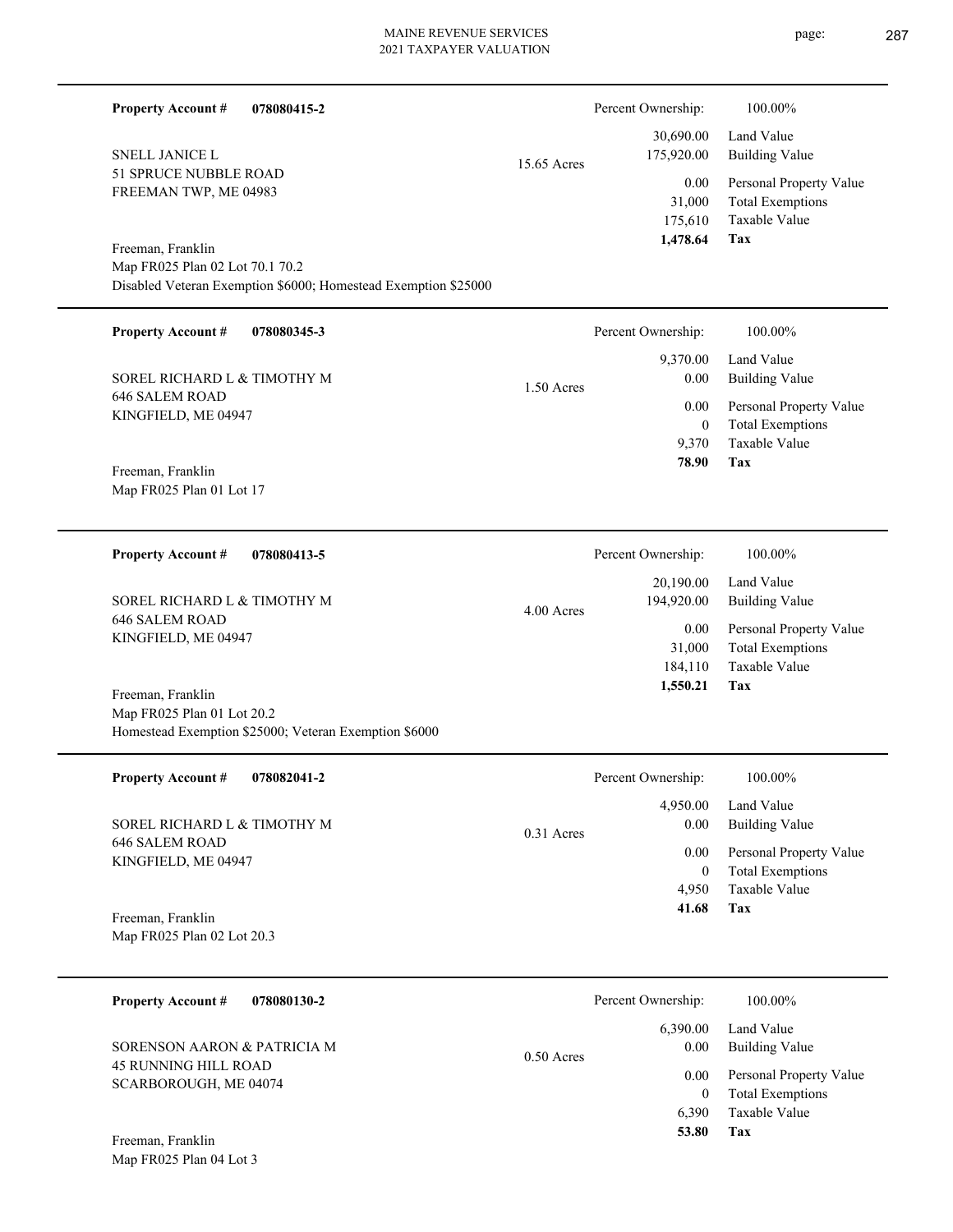7,020.00 Percent Ownership:  $100.00\%$ 

0.61 Acres

| 59.11 Tax      |                              |
|----------------|------------------------------|
|                | 7.020 Taxable Value          |
| $\overline{0}$ | <b>Total Exemptions</b>      |
|                | 0.00 Personal Property Value |
|                | 0.00 Building Value          |
|                | $7,020.00$ Land Value        |

Map FR025 Plan 03 Lot 20 Freeman, Franklin

Map FR025 Plan 02 Lot 123

SPIESS JASON R & LAURENE A

9 BIRCH STREET MILLIS, MA 02054

**Property Account #**

**078080136-4**

| <b>Property Account #</b><br>078080498-4                                | Percent Ownership:         | 100.00%                 |
|-------------------------------------------------------------------------|----------------------------|-------------------------|
|                                                                         | 25,060.00                  | Land Value              |
| SPIESS JASON R & LAURENE A<br><b>9 BIRCH STREET</b><br>MILLIS, MA 02054 | 77,460.00<br>$23.00$ Acres | Building Value          |
|                                                                         | 0.00                       | Personal Property Value |
|                                                                         | $\mathbf{0}$               | <b>Total Exemptions</b> |
|                                                                         | 102,520                    | Taxable Value           |
| Freeman, Franklin                                                       | 863.22                     | Tax                     |
| Map FR025 Plan 01 Lot 12.6                                              |                            |                         |

| <b>Property Account #</b><br>078082021-4                                    | Percent Ownership:                   | 100.00%                                            |
|-----------------------------------------------------------------------------|--------------------------------------|----------------------------------------------------|
| SPILLER CHET & KELLY A HAGGAN<br>1149 N.H. ROUTE 11<br>FARMINGTON, NH 03835 | 16,080.00<br>850.00<br>$10.70$ Acres | Land Value<br>Building Value                       |
|                                                                             | 0.00<br>0                            | Personal Property Value<br><b>Total Exemptions</b> |
|                                                                             | 16.930                               | Taxable Value                                      |
| Freeman, Franklin                                                           | 142.55                               | Tax                                                |

| <b>Property Account #</b><br>078082022-2                            | Percent Ownership:   | 100.00%                 |
|---------------------------------------------------------------------|----------------------|-------------------------|
|                                                                     | 9,770.00             | Land Value              |
| SPOONER GINITA P<br>847 BRONSON ROAD<br>SAINT ALBANS, VT 05478-7138 | 0.00<br>$2.06$ Acres | <b>Building Value</b>   |
|                                                                     | 0.00                 | Personal Property Value |
|                                                                     | 0                    | <b>Total Exemptions</b> |
|                                                                     | 9.770                | Taxable Value           |
| Freeman, Franklin                                                   | 82.26                | Tax                     |
| Map FR025 Plan 2 Lot 169.1                                          |                      |                         |

| <b>Property Account #</b><br>078080096-1                                  | Percent Ownership:                      | 100.00%                                            |
|---------------------------------------------------------------------------|-----------------------------------------|----------------------------------------------------|
| ST HILAIRE ROBERT A & GLORIA S<br>568 OLD DANVILLE RD<br>AUBURN, ME 04210 | 33,530.00<br>70,170.00<br>$19.53$ Acres | Land Value<br><b>Building Value</b>                |
|                                                                           | 0.00<br>0                               | Personal Property Value<br><b>Total Exemptions</b> |
|                                                                           | 103,700                                 | Taxable Value                                      |
| Freeman, Franklin                                                         | 873.15                                  | Tax                                                |

Map FR025 Plan 01 Lot 52.41 52.5 52.61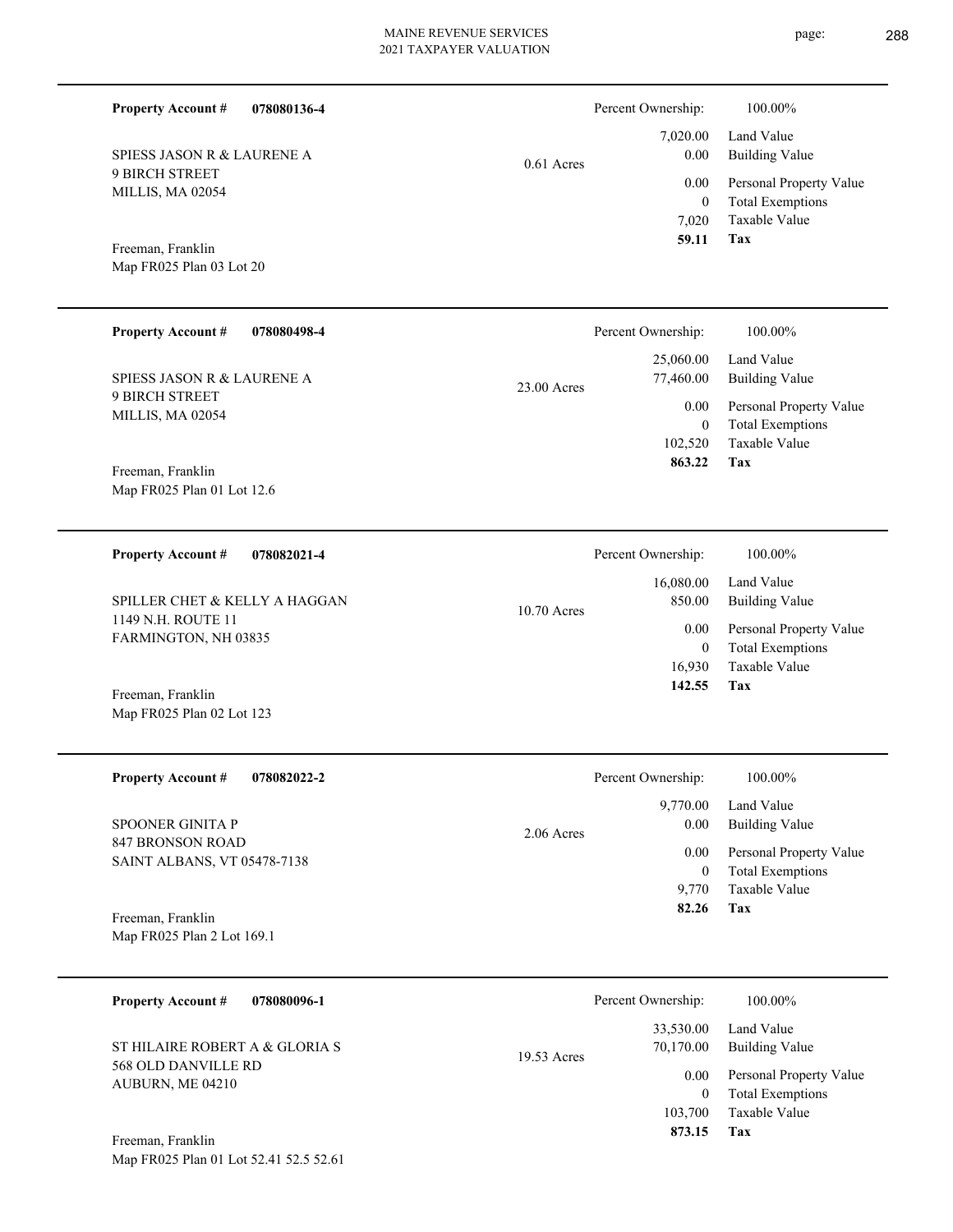**078080097-2**

568 OLD DANVILLE RD AUBURN, ME 04210 ST HILAIRE ROBERT A & GLORIA S

|               | 131.69   | <b>Tax</b>                             |
|---------------|----------|----------------------------------------|
|               |          | 15,640 Taxable Value                   |
|               |          | 0 Total Exemptions                     |
|               |          | 0.00 Personal Property Value           |
| $10.10$ Acres | $0.00\,$ | 15,640.00 Land Value<br>Building Value |
|               |          |                                        |

Percent Ownership: 100.00%

Map FR025 Plan 01 Lot 52.32 Freeman, Franklin

Map FR025 Plan 01 Lot 123.2 Homestead Exemption \$25000

Map FR025 Plan 06 Lot 12.3

**Property Account #**

| <b>Property Account #</b><br>078080280-2 | Percent Ownership:    | $100.00\%$              |
|------------------------------------------|-----------------------|-------------------------|
|                                          | 15,640.00             | Land Value              |
| ST HILAIRE ROBERT A & GLORIA S           | 0.00<br>$10.10$ Acres | <b>Building Value</b>   |
| 568 OLD DANVILLE RD<br>AUBURN, ME 04210  | 0.00                  | Personal Property Value |
|                                          | 0                     | <b>Total Exemptions</b> |
|                                          | 15.640                | Taxable Value           |
| Freeman, Franklin                        | 131.69                | Tax                     |
| Map FR025 Plan 01 Lot 52.31              |                       |                         |
|                                          |                       |                         |
| 078082067-1<br><b>Property Account #</b> | Percent Ownership:    | 100.00%                 |

| <b>Property Account #</b><br>078082067-1 | Percent Ownership:       | 100.00%                 |
|------------------------------------------|--------------------------|-------------------------|
|                                          | 21.450.00                | Land Value              |
| <b>ST PIERRE ERIC S</b>                  | 108,660.00<br>2.98 Acres | Building Value          |
| <b>481 BAKER HILL ROAD</b>               | 0.00                     | Personal Property Value |
| FREEMAN TWP, ME 04983-4913               | 25,000                   | <b>Total Exemptions</b> |
|                                          | 105,110                  | Taxable Value           |
| Freeman, Franklin                        | 885.03                   | Tax                     |

| <b>Property Account #</b><br>078080423-1 | Percent Ownership:           |                        | 100.00%                      |
|------------------------------------------|------------------------------|------------------------|------------------------------|
| STAIER RONALD T & DEBORAH K              | Tree Growth<br>$36.00$ Acres | 31,393.00<br>96,770.00 | Land Value<br>Building Value |
| 816 FOSTER HILL ROAD                     |                              | 0.00                   | Personal Property Value      |
| FREEMAN TOWNSHIP, ME 04983               |                              | 25,000                 | <b>Total Exemptions</b>      |
|                                          |                              | 103,163                | Taxable Value                |
| Freeman, Franklin                        |                              | 868.63                 | Tax                          |
| Map FR025 Plan 01 Lot 118.3 119          |                              |                        |                              |
| Homestead Exemption \$25000              |                              |                        |                              |

| 078080531-3<br><b>Property Account #</b>     | Percent Ownership:                    | 100.00%                                            |
|----------------------------------------------|---------------------------------------|----------------------------------------------------|
| <b>STAPLES DUSTIN</b>                        | 18,090.00<br>171,340.00<br>1.12 Acres | Land Value<br>Building Value                       |
| 446 WEST FREEMAN RD<br>FREEMAN TWP, ME 04983 | 0.00                                  | Personal Property Value<br><b>Total Exemptions</b> |
| Freeman, Franklin                            | 189,430<br>1,595.00                   | Taxable Value<br>Tax                               |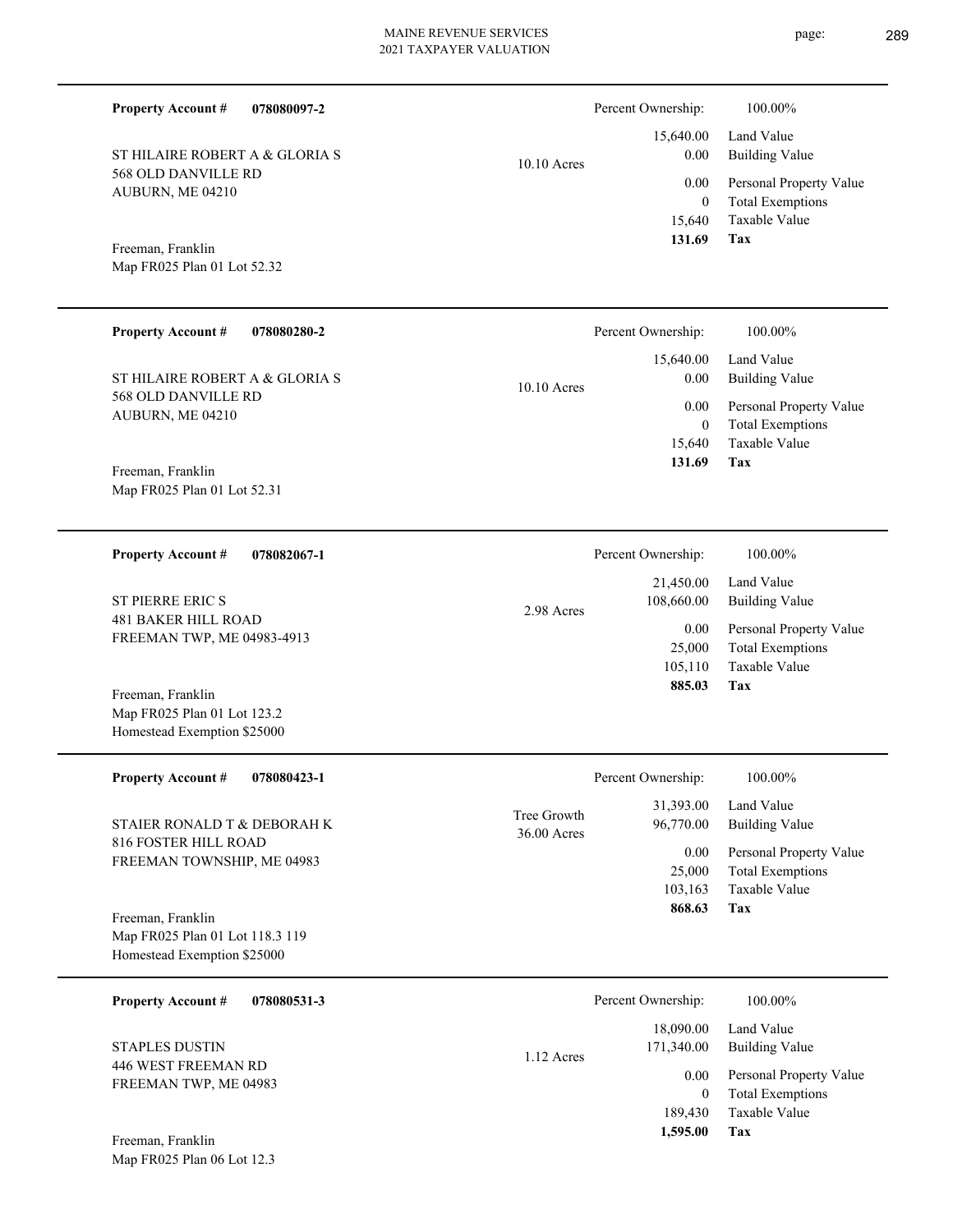1.25 Acres

1.88 Acres

**078080271-2**

734 FOSTER HILL ROAD FREEMAN TWP, ME 04983 STAPLES ROBERT D & DENNIS MUNROE

Map FR025 Plan 05 Lot 3.2 Homestead Exemption \$25000 Freeman, Franklin

**Property Account #**

#### **078080047-2 Tax** Taxable Value Total Exemptions Personal Property Value Building Value Land Value FORMERLY CURAVOO EVERETT J % HARRIETT CURAVOO 54 HIDDEN OAKS DRIVE COLCHESTER, VT 05446-6053 **Property Account #** Map FR025 Plan 02 Lot 12 Exempt Property Freeman, Franklin STATE OWNED TAX ACQUIRED 2019 0 4,500  **0.00** 4,500.00 0.00 0.00 0.25 Acres Percent Ownership:  $100.00\%$ **078080086-6** Land Value **Property Account #** 9,640.00 Percent Ownership:  $100.00\%$

FORMERLY GROEGER DONALD 5 CITY POINT ROAD PEAKS ISLAND, ME 04108 STATE OWNED TAX ACQUIRED 2019

Map FR025 Plan 05 Lot 11 Exempt Property Freeman, Franklin

| <b>Property Account #</b>                                                                                                                           | Percent Ownership:                                                                                               |
|-----------------------------------------------------------------------------------------------------------------------------------------------------|------------------------------------------------------------------------------------------------------------------|
| 078080176-4                                                                                                                                         | 100.00%                                                                                                          |
| STATE OWNED TAX ACQUIRED 2019                                                                                                                       | 21,050.00<br>Land Value<br>38,040.00<br><b>Building Value</b><br>17.50 Acres                                     |
| <b>FORMERLY LANZA GARY J</b><br><b>PO BOX 412</b><br>RANGELEY, ME 04970<br>Freeman, Franklin<br>Map FR025 Plan 02 Lot 114<br><b>Exempt Property</b> | Personal Property Value<br>0.00<br><b>Total Exemptions</b><br>59,090<br>Taxable Value<br>$\Omega$<br>Tax<br>0.00 |
| <b>Property Account #</b>                                                                                                                           | Percent Ownership:                                                                                               |
| 078080490-3                                                                                                                                         | 100.00%                                                                                                          |
| STEEVES COURTNEY A                                                                                                                                  | Land Value<br>23,650.00<br><b>Building Value</b><br>129,520.00<br>$6.00$ Acres                                   |
| PO BOX 243                                                                                                                                          | Personal Property Value                                                                                          |
| VINCEIEI D ME 04047                                                                                                                                 | 0.00                                                                                                             |

Map FR025 Plan 01 Lot 65.3 Freeman, Franklin

KINGFIELD, ME 04947

**Tax**

**Tax**

**Tax**

 153,170  $\Omega$ 

 **1,289.69**

Taxable Value Total Exemptions

 0 53,020

 **0.00**

0.00

43,380.00

Taxable Value Total Exemptions Personal Property Value

Building Value

 27,680 25,000

0.00

Percent Ownership:  $100.00\%$ 

 20,180.00 32,500.00

 **233.07**

Taxable Value Total Exemptions Personal Property Value

Building Value Land Value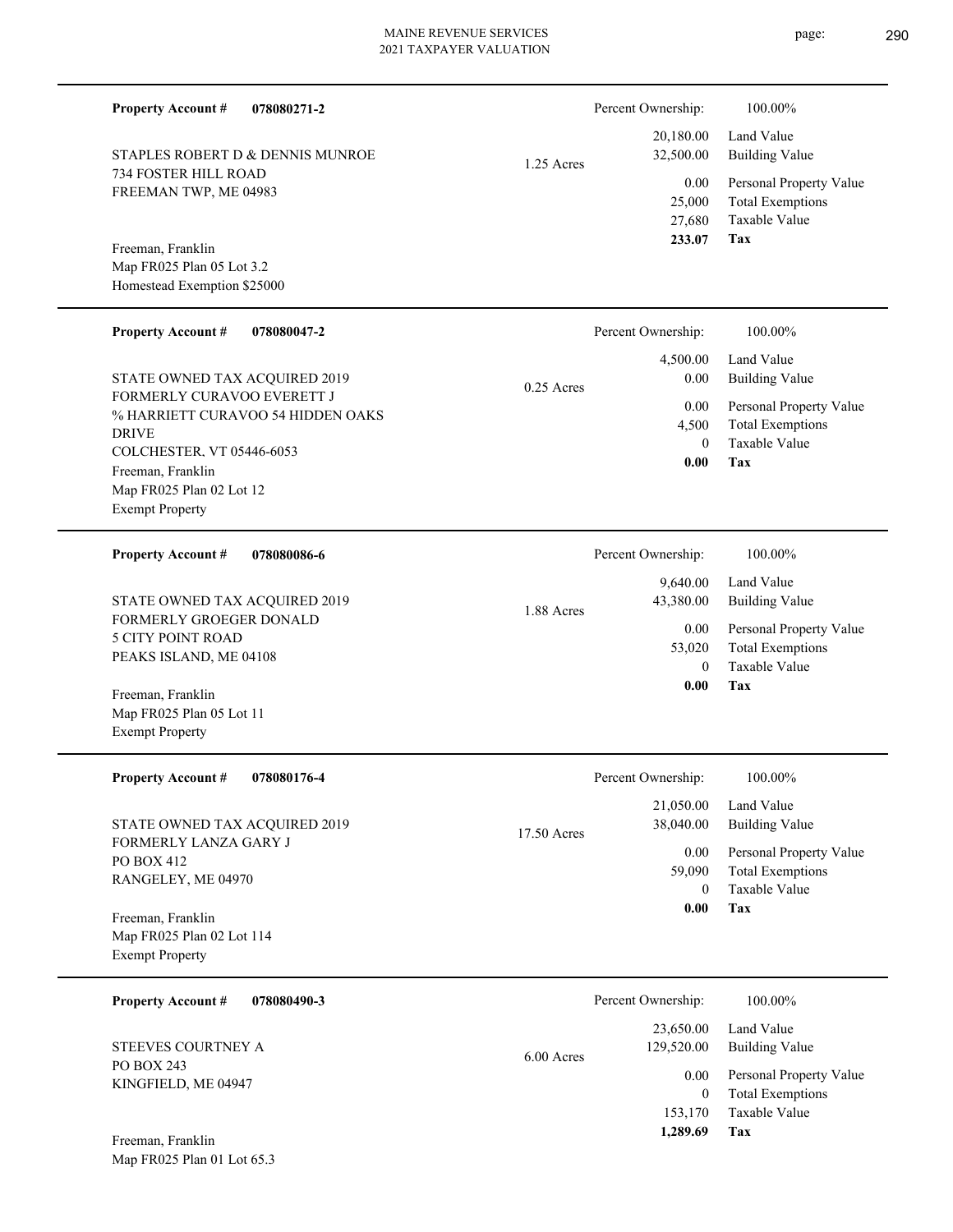$\overline{\phantom{0}}$ 

page: 291

| <b>Property Account #</b><br>078082075-1                                       |                              | Percent Ownership:                             | 100.00%                                                                    |
|--------------------------------------------------------------------------------|------------------------------|------------------------------------------------|----------------------------------------------------------------------------|
| STEWART ALAN W & LINDA A                                                       | 24.00 Acres                  | 25,790.00<br>0.00                              | Land Value<br><b>Building Value</b>                                        |
| PO BOX 312<br>KINGFIELD, ME 04947                                              |                              | 0.00<br>$\mathbf{0}$<br>25,790<br>217.15       | Personal Property Value<br><b>Total Exemptions</b><br>Taxable Value        |
| Freeman, Franklin<br>Map FR025 Plan 01 Lot 21.12                               |                              |                                                | Tax                                                                        |
| Property Account #<br>078080139-4                                              |                              | Percent Ownership:                             | 100.00%                                                                    |
| STILES RONALD G & RONALD                                                       | 3.00 Acres                   | 21,460.00<br>38,700.00                         | Land Value<br><b>Building Value</b>                                        |
| PO BOX 309<br>STRONG, ME 04983                                                 |                              | 0.00<br>25,000<br>35,160<br>296.05             | Personal Property Value<br><b>Total Exemptions</b><br>Taxable Value<br>Tax |
| Freeman, Franklin<br>Map FR025 Plan 02 Lot 82.2<br>Homestead Exemption \$25000 |                              |                                                |                                                                            |
| 078080516-2<br><b>Property Account #</b>                                       |                              | Percent Ownership:                             | 100.00%                                                                    |
| <b>STREET ERIK</b>                                                             | 2.15 Acres                   | 18,840.00<br>44,540.00                         | Land Value<br><b>Building Value</b>                                        |
| <b>25 AMBROSE CIRCLE</b><br>GRAY, ME 04039-1482                                |                              | 0.00<br>$\boldsymbol{0}$<br>63,380             | Personal Property Value<br><b>Total Exemptions</b><br>Taxable Value        |
| Freeman, Franklin<br>Map FR025 Plan 02 Lot 92.2                                |                              | 533.66                                         | Tax                                                                        |
| <b>Property Account #</b><br>078082096-1                                       |                              | Percent Ownership:                             | 100.00%                                                                    |
| STROUT KEVIN SAMUEL & MICHELLE JO                                              | 0.83 Acres                   | 8,280.00<br>19,980.00                          | Land Value<br><b>Building Value</b>                                        |
| PO BOX 7035<br>OCEAN PARK, ME 04063                                            |                              | $0.00\,$<br>$\overline{0}$                     | Personal Property Value<br><b>Total Exemptions</b>                         |
| Freeman, Franklin<br>Map FR025 Plan 01 Lot 65.21                               |                              | 28,260<br>237.95                               | Taxable Value<br>Tax                                                       |
|                                                                                |                              |                                                |                                                                            |
| <b>Property Account #</b><br>078080504-3                                       |                              | Percent Ownership:                             | 100.00%                                                                    |
| SULLIVAN RICHARD J & MAURA J                                                   | Tree Growth<br>$20.00$ Acres | 88,420.50<br>$0.00\,$                          | Land Value<br><b>Building Value</b>                                        |
| 393 EAST FOSTER STREET<br>MELROSE, MA 02176                                    |                              | $0.00\,$<br>$\overline{0}$<br>88,421<br>744.50 | Personal Property Value<br><b>Total Exemptions</b><br>Taxable Value<br>Tax |
| Freeman, Franklin<br>Map FR025 Plan 02 Lot 162.31                              |                              |                                                |                                                                            |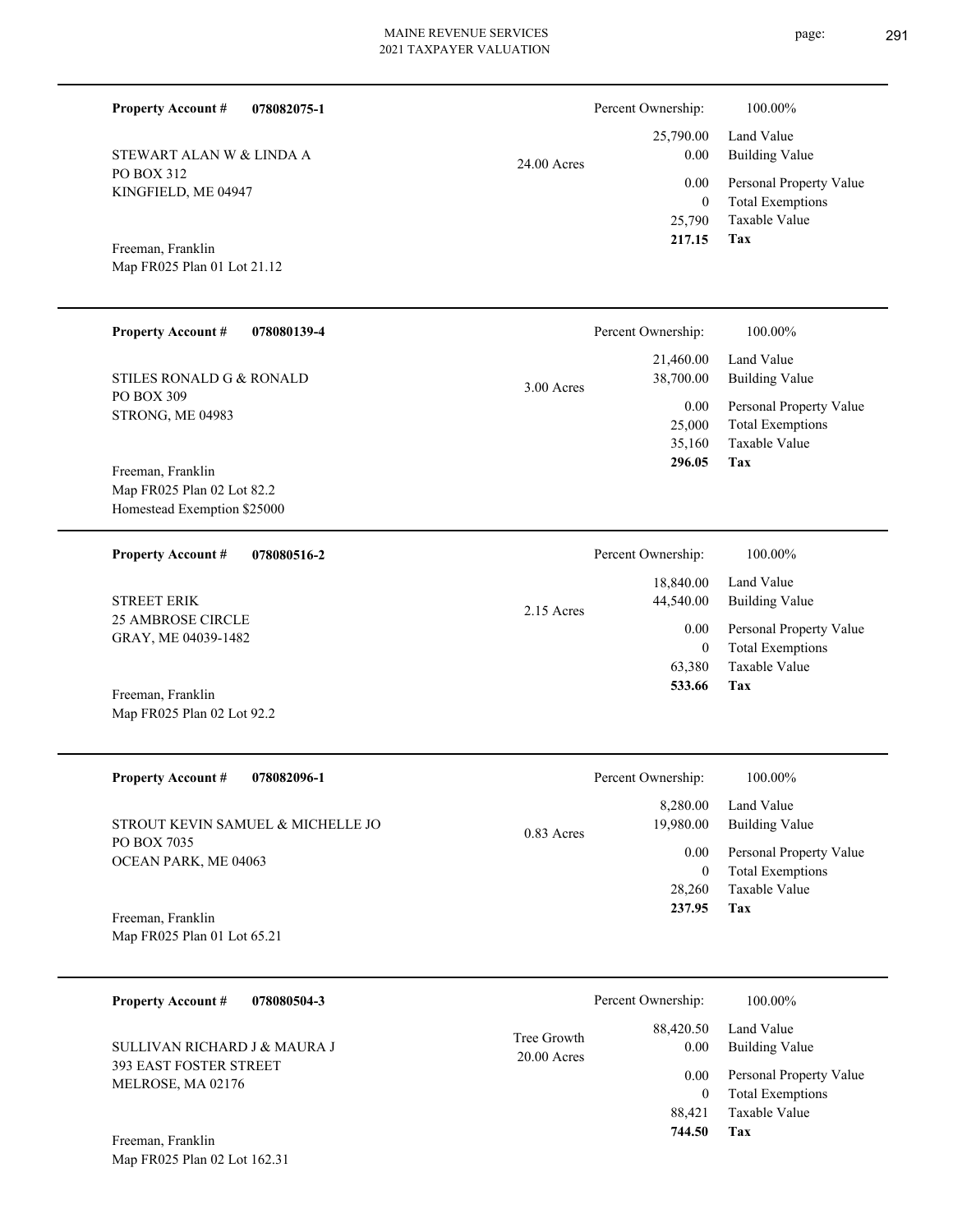| 078080146-3<br><b>Property Account #</b>                                        |              | Percent Ownership:                          | 100.00%                                                                    |
|---------------------------------------------------------------------------------|--------------|---------------------------------------------|----------------------------------------------------------------------------|
| <b>SWEETSER PAMELA J PR</b>                                                     | 54.68 Acres  | 57,190.00<br>122,560.00                     | Land Value<br><b>Building Value</b>                                        |
| 1003 FOSTER HILL RD<br>FREEMAN TWP, ME 04983                                    |              | 0.00<br>$\mathbf{0}$<br>179,750<br>1,513.50 | Personal Property Value<br><b>Total Exemptions</b><br>Taxable Value<br>Tax |
| Freeman, Franklin<br>Map FR025 Plan 01 Lot 102.1                                |              |                                             |                                                                            |
| <b>Property Account #</b><br>078080503-1                                        |              | Percent Ownership:                          | 100.00%                                                                    |
| SWEETSER WILMOT F JR & PAMELA J                                                 | 1.25 Acres   | 20,180.00<br>109,660.00                     | Land Value<br><b>Building Value</b>                                        |
| 1003 FOSTER HILL RD<br>FREEMAN TWP, ME 04983                                    |              | 0.00<br>25,000<br>104,840<br>882.75         | Personal Property Value<br><b>Total Exemptions</b><br>Taxable Value<br>Tax |
| Freeman, Franklin<br>Map FR025 Plan 01 Lot 102.3<br>Homestead Exemption \$25000 |              |                                             |                                                                            |
| 078080294-4<br><b>Property Account #</b>                                        |              | Percent Ownership:                          | 100.00%                                                                    |
| <b>SWEREN STEFAN</b>                                                            | 2.88 Acres   | 70,310.00<br>23,880.00                      | Land Value<br><b>Building Value</b>                                        |
| 102B HOBBS ROAD<br>PELHAM, NH 03076                                             |              | 0.00<br>$\overline{0}$<br>94,190            | Personal Property Value<br><b>Total Exemptions</b><br>Taxable Value        |
| Freeman, Franklin<br>Map FR025 Plan 02 Lot 162.7                                |              | 793.08                                      | Tax                                                                        |
| <b>Property Account #</b><br>078080014-3                                        |              | Percent Ownership:                          | 100.00%                                                                    |
| TABOR RONALD & MAUREEN                                                          | 5.80 Acres   | 14,000.00<br>39,360.00                      | Land Value<br><b>Building Value</b>                                        |
| 218 PERLEY RD<br>NAPLES, ME 04055                                               |              | 0.00<br>$\overline{0}$                      | Personal Property Value<br><b>Total Exemptions</b>                         |
| Freeman, Franklin<br>Map FR025 Plan 02 Lot 90.2                                 |              | 53,360<br>449.29                            | Taxable Value<br>Tax                                                       |
| <b>Property Account #</b><br>078080073-5                                        |              | Percent Ownership:                          | 100.00%                                                                    |
| TABOR RONALD & MAUREEN                                                          | 136.15 Acres | 111,160.00<br>0.00                          | Land Value<br><b>Building Value</b>                                        |
| 218 PERLEY RD<br>NAPLES, ME 04055                                               |              | 0.00<br>$\overline{0}$<br>111,160           | Personal Property Value<br><b>Total Exemptions</b><br>Taxable Value        |
| Freeman, Franklin<br>Map FR025 Plan 02 Lot 53 84                                |              | 935.97                                      | Tax                                                                        |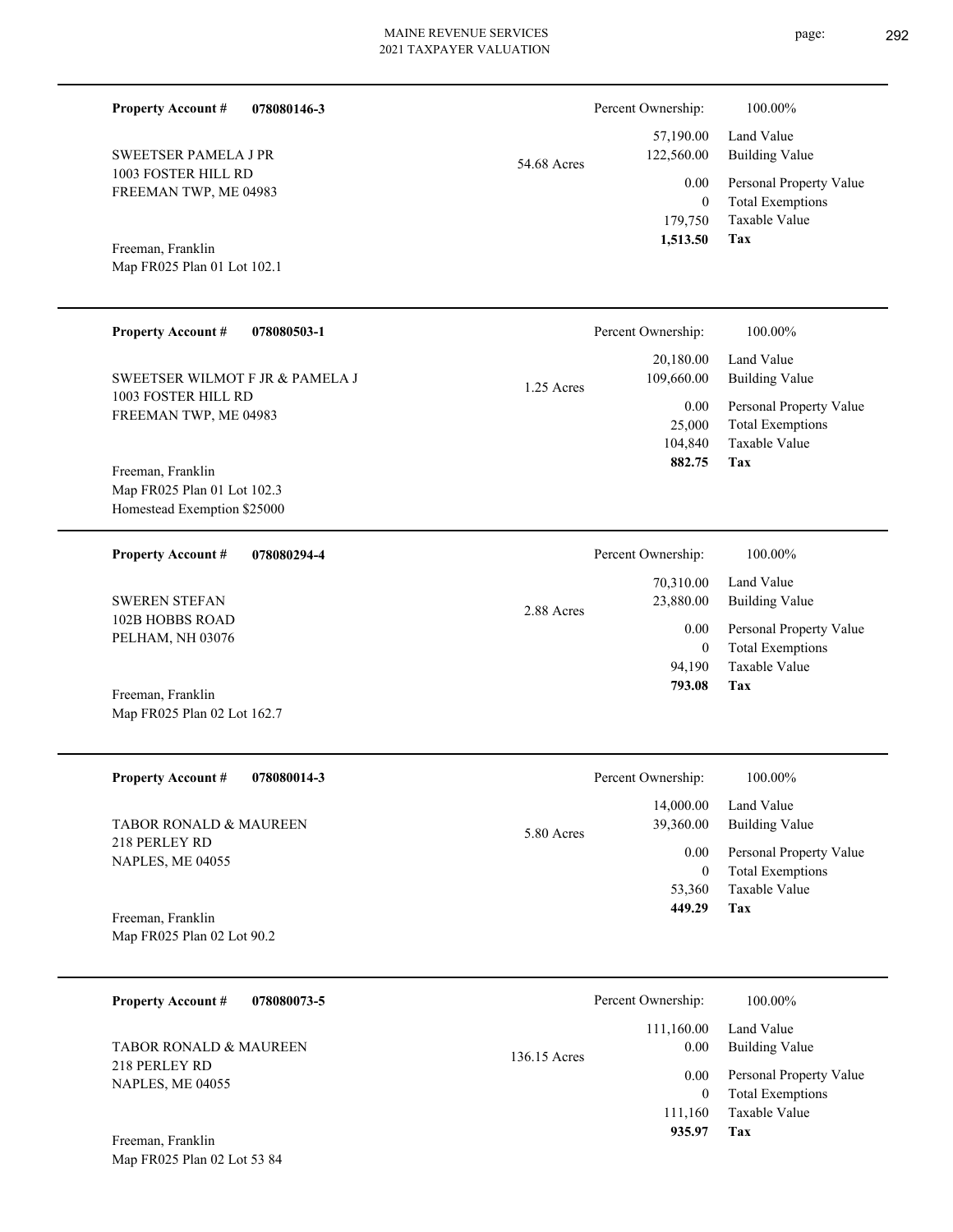**078080436-6**

Map FR025 Plan 01 Lot 92.2

**Property Account #**

| <b>TABOR RONALD &amp; MAUREEN</b> | $40.00$ Acres | 0.00             |
|-----------------------------------|---------------|------------------|
| 218 PERLEY RD<br>NAPLES, ME 04055 |               | 0.00<br>$\Omega$ |
|                                   |               | 37,470           |
| Freeman, Franklin                 |               | 315.50           |
| Map FR025 Plan 02 Lot 85          |               |                  |

| <b>Property Account #</b><br>078080116-4    | Percent Ownership:  | 100.00%                 |
|---------------------------------------------|---------------------|-------------------------|
|                                             | 20,920.00           | Land Value              |
| TALON SHAUN M                               | 0.00<br>17.33 Acres | Building Value          |
| 1 BOX OFFICE SQUARE<br>WATERVILLE, ME 04901 | 0.00                | Personal Property Value |
|                                             | $\mathbf{0}$        | <b>Total Exemptions</b> |
|                                             | 20,920              | Taxable Value           |
| Freeman, Franklin                           | 176.15              | Tax                     |
| Map FR025 Plan 01 Lot 128                   |                     |                         |

| <b>Property Account #</b><br>078080454-3            | Percent Ownership:                    | 100.00%                                            |
|-----------------------------------------------------|---------------------------------------|----------------------------------------------------|
| TAYLOR BRIAN & ALEXA LYMAN                          | 25,050.00<br>150,410.00<br>7.92 Acres | Land Value<br>Building Value                       |
| 1154 FOSTER HILL ROAD<br>FREEMAN TOWNSHIP, ME 04983 | 0.00                                  | Personal Property Value<br><b>Total Exemptions</b> |
|                                                     | 175,460<br>1,477.37                   | Taxable Value<br>Tax                               |
| Freeman, Franklin                                   |                                       |                                                    |

| <b>Property Account #</b><br>078080483-1                                              | Percent Ownership:                                             | 100.00%                                                                                                    |
|---------------------------------------------------------------------------------------|----------------------------------------------------------------|------------------------------------------------------------------------------------------------------------|
| <b>TAYLOR CLIFFORD</b><br>1080 SALEM ROAD<br>STRONG, ME 04983-9718                    | 21,250.00<br>6.750.00<br>5.45 Acres<br>0.00<br>25,000<br>3.000 | Land Value<br><b>Building Value</b><br>Personal Property Value<br><b>Total Exemptions</b><br>Taxable Value |
| Freeman, Franklin<br>Map FR025 Plan 01 Lot 67.11 67.13<br>Homestead Exemption \$25000 | 25.26                                                          | Tax                                                                                                        |

| 078080259-3<br><b>Property Account #</b>               | Percent Ownership:        | 100.00%                 |
|--------------------------------------------------------|---------------------------|-------------------------|
|                                                        | 18,010.00                 | Land Value              |
| TETREAULT LARRY & PATRICIA<br><b>239 MERCHANTS ROW</b> | 59,050.00<br>$1.02$ Acres | <b>Building Value</b>   |
| LEBANON, ME 04027                                      | 0.00                      | Personal Property Value |
|                                                        | $\mathbf{0}$              | <b>Total Exemptions</b> |
|                                                        | 77,060                    | Taxable Value           |
| Freeman, Franklin                                      | 648.85                    | Tax                     |
| Map FR025 Plan 03 Lot 25 26                            |                           |                         |

page: 293

**Tax**

37,470.00

Percent Ownership:  $100.00\%$ 

Taxable Value Total Exemptions Personal Property Value

Building Value Land Value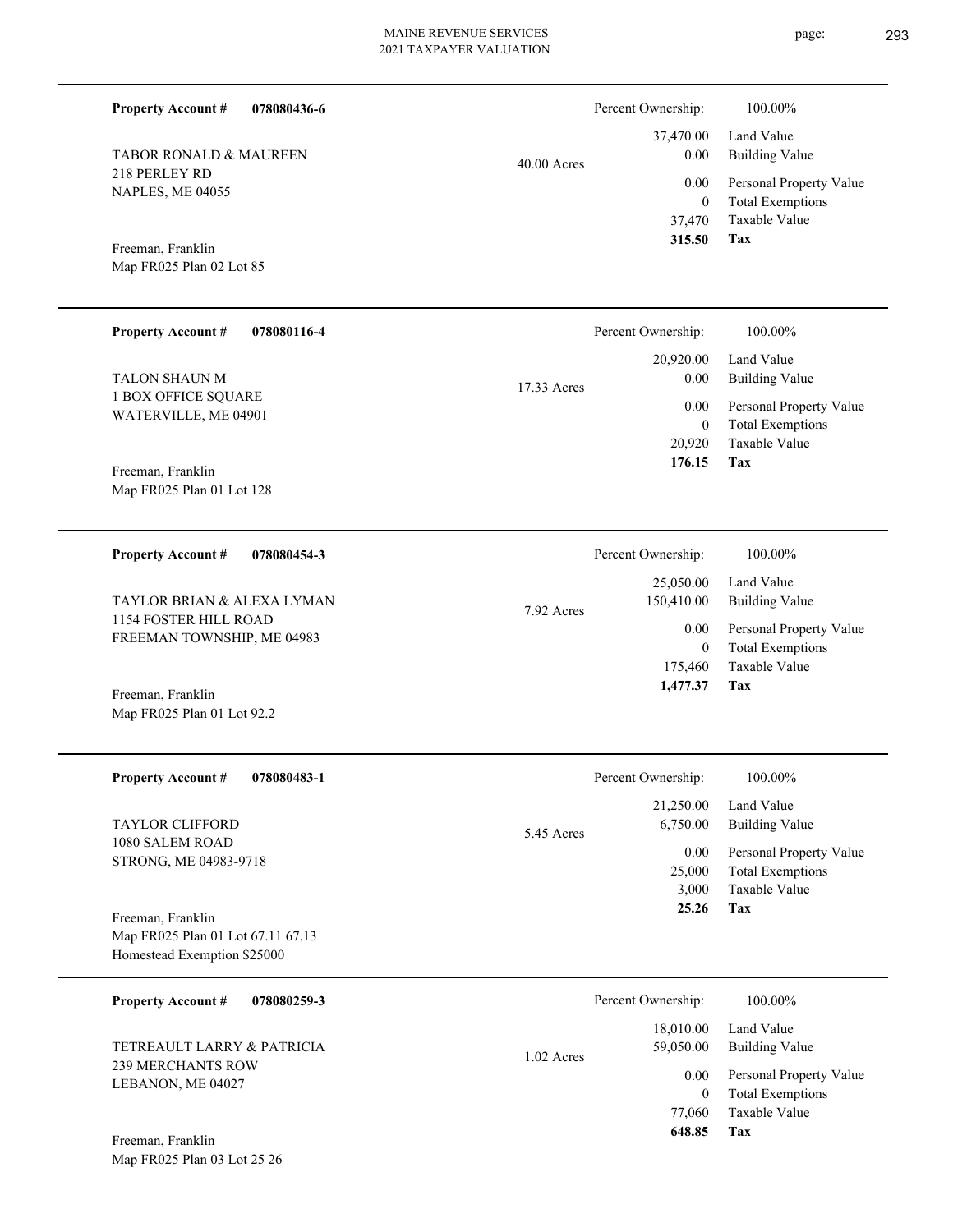**Tax 2,618.62**

| <b>Property Account #</b><br>078080325-4                                         |                             | Percent Ownership:                    | 100.00%                                                                    |
|----------------------------------------------------------------------------------|-----------------------------|---------------------------------------|----------------------------------------------------------------------------|
| <b>THIBEAU BRIAN</b>                                                             | $0.39$ Acres                | 5,670.00<br>25,670.00                 | Land Value<br><b>Building Value</b>                                        |
| <b>PO BOX 384</b><br>STRONG, ME 04983                                            |                             | 0.00<br>$\theta$                      | Personal Property Value<br><b>Total Exemptions</b>                         |
| Freeman, Franklin<br>Map FR025 Plan 02 Lot 43                                    |                             | 31,340<br>263.88                      | Taxable Value<br><b>Tax</b>                                                |
| <b>Property Account #</b><br>078080061-2                                         |                             | Percent Ownership:                    | 100.00%                                                                    |
| THOMAS NANCY M                                                                   | 4.60 Acres                  | 22,630.00<br>162,950.00               | Land Value<br><b>Building Value</b>                                        |
| 189 FREEMAN RIDGE RD<br>KINGFIELD, ME 04947<br>Freeman, Franklin                 |                             | 0.00<br>25,000<br>160,580<br>1,352.08 | Personal Property Value<br><b>Total Exemptions</b><br>Taxable Value<br>Tax |
| Map FR025 Plan 01 Lot 40.1<br>Homestead Exemption \$25000                        |                             |                                       |                                                                            |
| <b>Property Account #</b><br>078080170-2                                         |                             | Percent Ownership:                    | 100.00%                                                                    |
| THORNDIKE & SONS INC                                                             |                             | 0.00<br>8,970.00                      | Land Value<br><b>Building Value</b>                                        |
| PO BOX 260<br>STRONG, ME 04983-0260                                              |                             | 0.00<br>$\overline{0}$                | Personal Property Value<br><b>Total Exemptions</b>                         |
| THORNDIKE & SONS                                                                 |                             | 8,970<br>75.53                        | Taxable Value<br>Tax                                                       |
| Freeman, Franklin<br>Map FR025 Plan 02 Lot 159.1                                 |                             |                                       |                                                                            |
| <b>Property Account #</b><br>078080295-4                                         |                             | Percent Ownership:                    | $100.00\%$                                                                 |
| THORNDIKE & SONS INC                                                             | Tree Growth                 | 416,308.00<br>0.00                    | Land Value<br><b>Building Value</b>                                        |
| PO BOX 260<br>STRONG, ME 04983-0260                                              | 1,406.00 Acres              | 0.00<br>$\overline{0}$<br>416,308     | Personal Property Value<br><b>Total Exemptions</b><br>Taxable Value        |
| Freeman, Franklin<br>Map FR025 Plan 02 Lot 152 153 154 155 156 157 158 159.1 160 |                             | 3,505.31                              | Tax                                                                        |
| 078080316-4<br><b>Property Account #</b>                                         |                             | Percent Ownership:                    | 100.00%                                                                    |
| THORNDIKE & SONS INC                                                             | Tree Growth<br>854.00 Acres | 311,000.00<br>0.00                    | Land Value<br><b>Building Value</b>                                        |
| PO BOX 260<br>STRONG, ME 04983-0260                                              |                             | 0.00<br>$\overline{0}$<br>311,000     | Personal Property Value<br><b>Total Exemptions</b><br>Taxable Value        |

Map FR025 Plan 02 Lot 20 22 41 45 94 95 Freeman, Franklin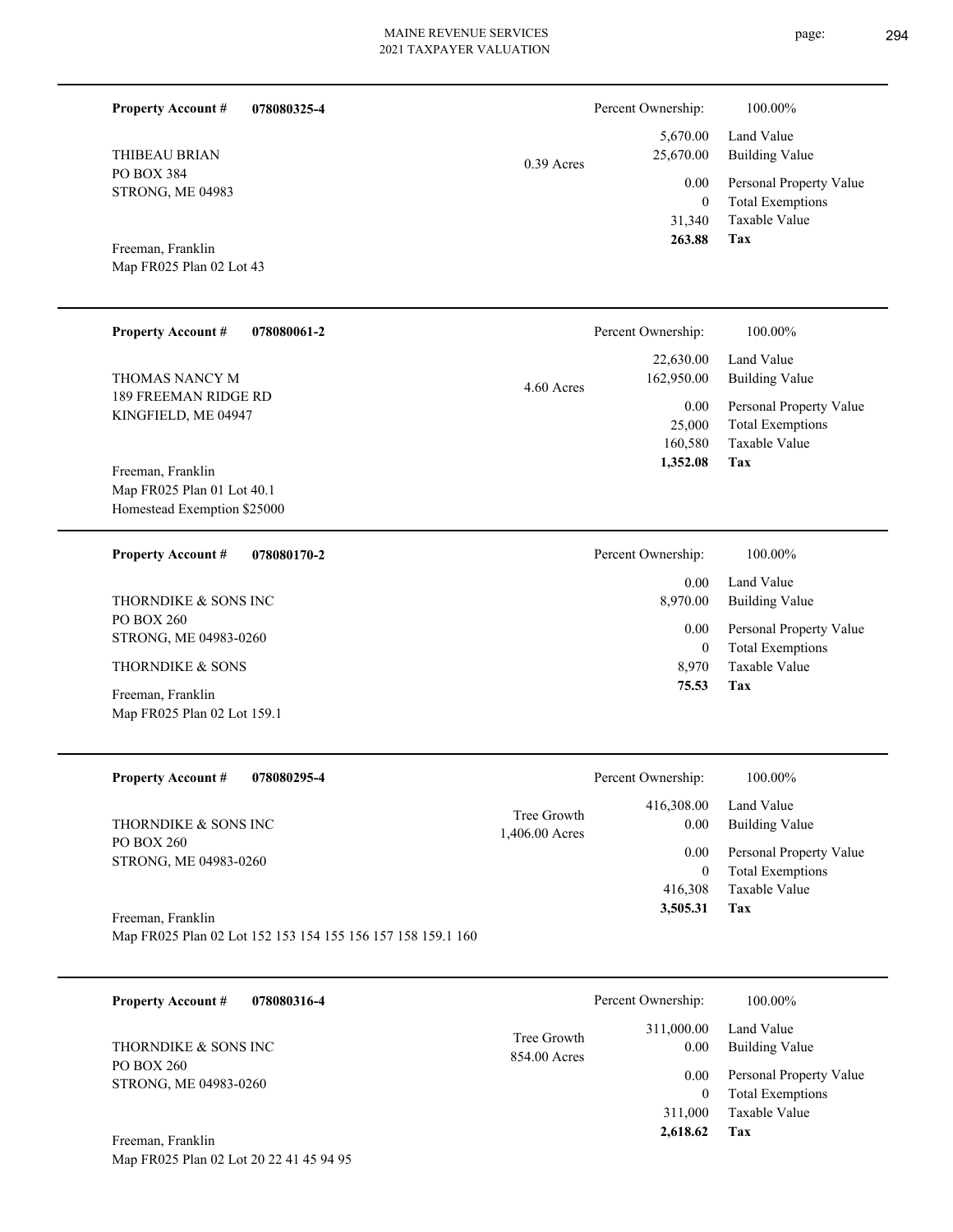| 078080317-4<br><b>Property Account #</b>                 |                             | Percent Ownership:              | 100.00%                                            |
|----------------------------------------------------------|-----------------------------|---------------------------------|----------------------------------------------------|
| THORNDIKE & SONS INC                                     | Tree Growth<br>208.00 Acres | 91,897.00<br>0.00               | Land Value<br><b>Building Value</b>                |
| PO BOX 260<br>STRONG, ME 04983-0260                      |                             | 0.00                            | Personal Property Value                            |
|                                                          |                             | $\mathbf{0}$<br>91,897          | <b>Total Exemptions</b><br><b>Taxable Value</b>    |
| Freeman, Franklin                                        |                             | 773.77                          | Tax                                                |
| Map FR025 Plan 02 Lot 161                                |                             |                                 |                                                    |
| <b>Property Account #</b><br>078080056-1                 |                             | Percent Ownership:              | 100.00%                                            |
| TIFFANY HARRY E & JANE L                                 | $9.00$ Acres                | 25,840.00<br>136,510.00         | Land Value<br><b>Building Value</b>                |
| 822 W FREEMAN RD<br>FREEMAN TWP, ME 04983-4817           |                             | 0.00                            | Personal Property Value                            |
|                                                          |                             | 25,000<br>137,350               | <b>Total Exemptions</b><br>Taxable Value           |
| Freeman, Franklin                                        |                             | 1,156.49                        | Tax                                                |
| Map FR025 Plan 02 Lot 2.3<br>Homestead Exemption \$25000 |                             |                                 |                                                    |
|                                                          |                             |                                 |                                                    |
| <b>Property Account #</b><br>078080027-4                 |                             | Percent Ownership:<br>50,765.00 | 100.00%<br>Land Value                              |
| TRANTEN MICHAEL S & PAMELA M                             | Tree Growth<br>141.88 Acres | 0.00                            | <b>Building Value</b>                              |
| <b>95 FENWICK DRIVE</b><br>KINGFIELD, ME 04947           |                             | 0.00<br>$\mathbf{0}$            | Personal Property Value<br><b>Total Exemptions</b> |
|                                                          |                             | 50,765                          | Taxable Value                                      |
| Freeman, Franklin<br>Map FR025 Plan 01 Lot 42.3 44 44.1  |                             | 427.44                          | Tax                                                |
|                                                          |                             |                                 |                                                    |
| <b>Property Account #</b><br>078080209-3                 |                             | Percent Ownership:              | $100.00\%$                                         |
| TRUE PAUL L & KATHLEEN A                                 |                             | 20,130.00<br>0.00               | Land Value<br><b>Building Value</b>                |
| 345 NECK ROAD                                            | 16.25 Acres                 | 0.00                            | Personal Property Value                            |
| WEST GARDINER, ME 04345                                  |                             | $\overline{0}$<br>20,130        | <b>Total Exemptions</b><br>Taxable Value           |
| Freeman, Franklin                                        |                             | 169.49                          | Tax                                                |
| Map FR025 Plan 02 Lot 57 58                              |                             |                                 |                                                    |
| <b>Property Account #</b><br>078080210-3                 |                             | Percent Ownership:              | 100.00%                                            |
|                                                          |                             | 36,870.00                       | Land Value                                         |
| TRUE PAUL L & KATHLEEN A<br><b>345 NECK ROAD</b>         | 24.11 Acres                 | 85,510.00                       | <b>Building Value</b>                              |
| WEST GARDINER, ME 04345                                  |                             | 0.00<br>$\overline{0}$          | Personal Property Value<br><b>Total Exemptions</b> |

**Tax 1,030.44**

122,380

Taxable Value

Map FR025 Plan 02 Lot 59.1 Freeman, Franklin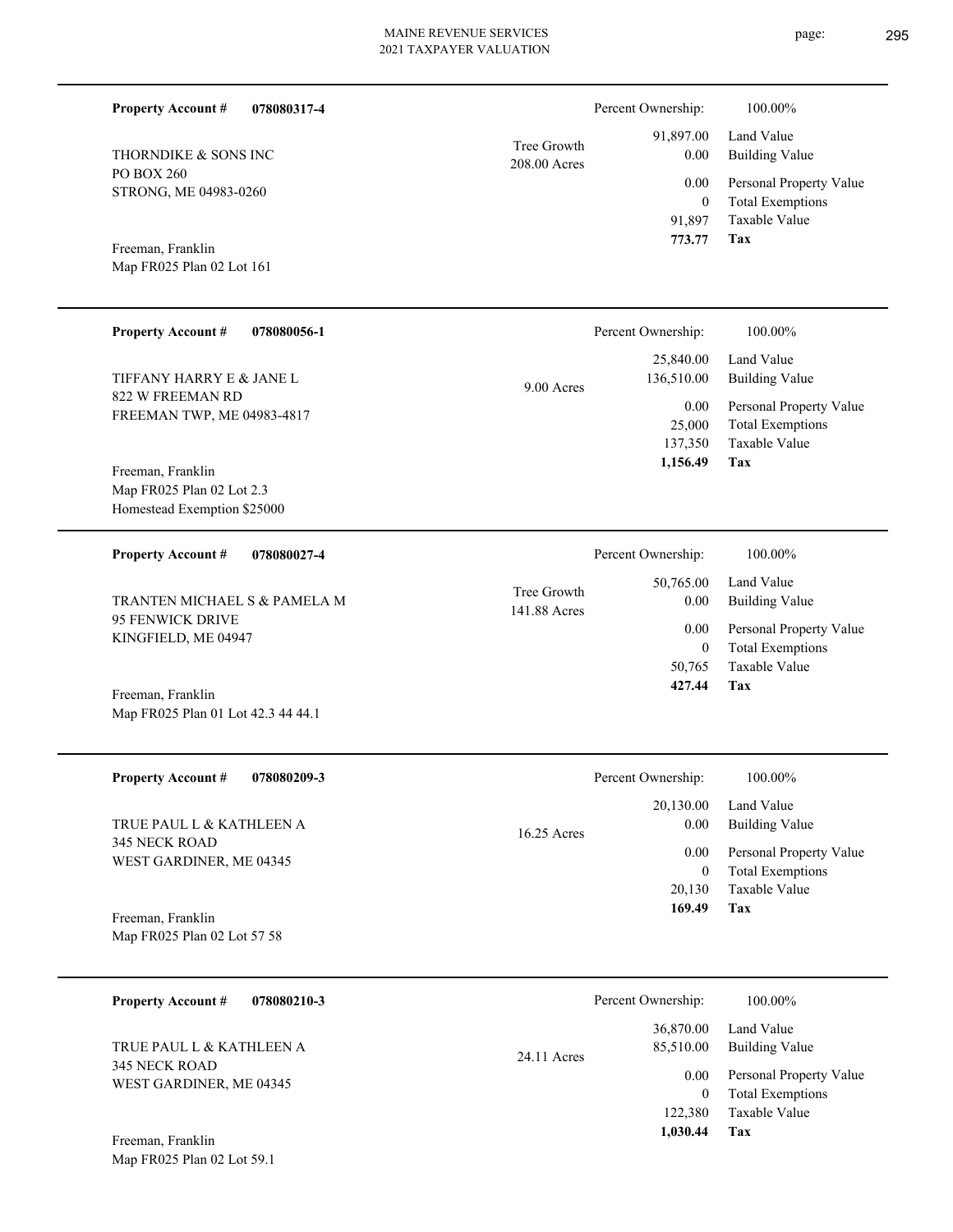page: 296

| <b>Property Account #</b><br>078080392-3                                       |                            | Percent Ownership:                             | 100.00%                                                                    |
|--------------------------------------------------------------------------------|----------------------------|------------------------------------------------|----------------------------------------------------------------------------|
| TUCKER JEANNE C                                                                | 8.15 Acres                 | 25,220.00<br>189,510.00                        | Land Value<br><b>Building Value</b>                                        |
| 303 FREEMAN RIDGE ROAD<br>KINGFIELD, ME 04947                                  |                            | 0.00<br>25,000<br>189,730                      | Personal Property Value<br><b>Total Exemptions</b><br>Taxable Value        |
| Freeman, Franklin<br>Map FR025 Plan 01 Lot 46.2<br>Homestead Exemption \$25000 |                            | 1,597.53                                       | Tax                                                                        |
| <b>Property Account #</b><br>078082094-1                                       |                            | Percent Ownership:                             | 100.00%                                                                    |
| <b>TURNER LISA</b>                                                             | 49.97 Acres                | 44,750.00<br>0.00                              | Land Value<br><b>Building Value</b>                                        |
| <b>208 MERCER ROAD</b><br>ROME, ME 04963                                       |                            | 0.00<br>$\mathbf{0}$                           | Personal Property Value<br><b>Total Exemptions</b>                         |
| Freeman, Franklin                                                              |                            | 44,750<br>376.80                               | Taxable Value<br><b>Tax</b>                                                |
| Map FR025 Plan 02 Lot 34.1 35.1 36                                             |                            |                                                |                                                                            |
| <b>Property Account #</b><br>078080367-3                                       |                            | Percent Ownership:                             | 100.00%                                                                    |
| TYLER DENNIS L                                                                 | 13.75 Acres                | 29,310.00<br>10,880.00<br>0.00<br>$\mathbf{0}$ | Land Value<br><b>Building Value</b>                                        |
| PO BOX 84<br>SANBORNVILLE, NH 03872                                            |                            |                                                | Personal Property Value<br><b>Total Exemptions</b>                         |
| Freeman, Franklin<br>Map FR025 Plan 02 Lot 11.3                                |                            | 40,190<br>338.40                               | Taxable Value<br><b>Tax</b>                                                |
| <b>Property Account #</b><br>078080493-2                                       |                            | Percent Ownership:                             | 100.00%                                                                    |
| TYLER MARCIA A                                                                 | 3.00 Acres                 | 10,460.00<br>41,620.00                         | Land Value<br><b>Building Value</b>                                        |
| 72 WEBB PL #102<br>DOVER, NH 03820                                             |                            | 0.00<br>$\mathbf{0}$<br>52,080                 | Personal Property Value<br><b>Total Exemptions</b><br>Taxable Value        |
| Freeman, Franklin<br>Map FR025 Plan 02 Lot 11.31 11.4                          |                            | 438.51                                         | Tax                                                                        |
| <b>Property Account #</b><br>078080450-3                                       |                            | Percent Ownership:                             | 100.00%                                                                    |
| <b>UNKLES DOROTHY</b>                                                          | Tree Growth<br>50.00 Acres | 95,550.00<br>0.00                              | Land Value<br><b>Building Value</b>                                        |
| PO BOX 894<br>BRADFORD, VT 05033                                               |                            | 0.00<br>$\overline{0}$<br>95,550<br>804.53     | Personal Property Value<br><b>Total Exemptions</b><br>Taxable Value<br>Tax |
| Freeman, Franklin<br>Map FR025 Plan 02 Lot 162.1                               |                            |                                                |                                                                            |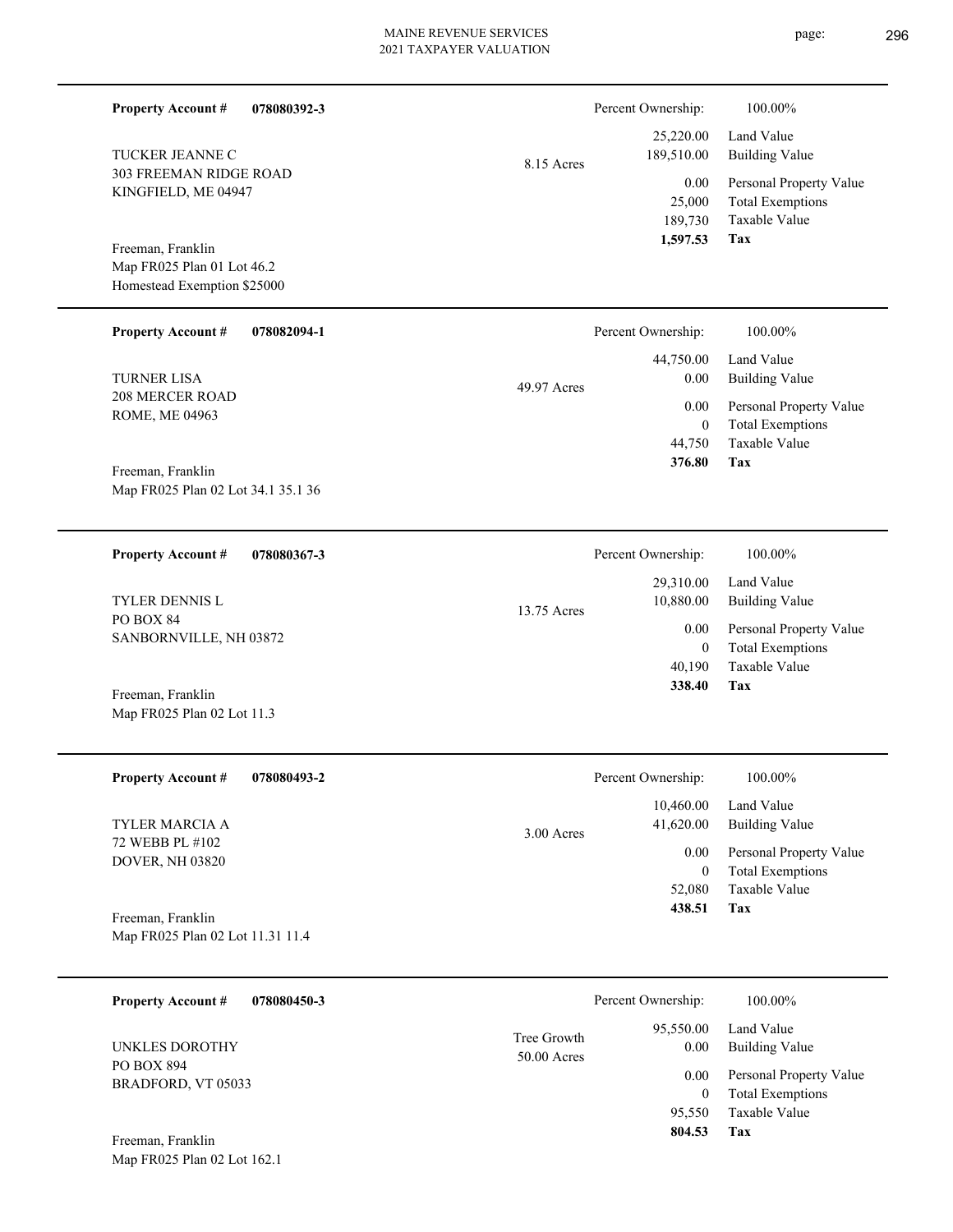**078080502-2**

**Property Account #**

Percent Ownership:  $100.00\%$ 

| VARKER LAUREL A<br>504 WALLOOMSAC RD<br>BENNINGTON, VT 05201-6748<br>Freeman, Franklin<br>Map FR025 Plan 01 Lot 94.1 | 5.00 Acres | 11,920.00<br>0.00<br>0.00<br>$\boldsymbol{0}$<br>11,920<br>100.37    | Land Value<br><b>Building Value</b><br>Personal Property Value<br><b>Total Exemptions</b><br>Taxable Value<br>Tax |
|----------------------------------------------------------------------------------------------------------------------|------------|----------------------------------------------------------------------|-------------------------------------------------------------------------------------------------------------------|
| <b>Property Account #</b><br>078080381-1                                                                             |            | Percent Ownership:                                                   | 100.00%                                                                                                           |
| VILANDRE RAYMOND J                                                                                                   | 0.84 Acres | 8,280.00<br>19,610.00                                                | Land Value<br><b>Building Value</b>                                                                               |
| 104 CAPITOL ST<br>PAWTUCKET, RI 02860<br>Freeman, Franklin                                                           |            | 0.00<br>$\boldsymbol{0}$<br>27,890<br>234.83                         | Personal Property Value<br><b>Total Exemptions</b><br>Taxable Value<br>Tax                                        |
| Map FR025 Plan 03 Lot 22.1 23 24                                                                                     |            |                                                                      |                                                                                                                   |
| <b>Property Account #</b><br>078080421-2                                                                             |            | Percent Ownership:                                                   | 100.00%                                                                                                           |
| VILES CHONG C & STEVEN W                                                                                             | 6.78 Acres | 14,720.00<br>12,890.00<br>0.00<br>$\overline{0}$<br>27,610<br>232.48 | Land Value<br><b>Building Value</b>                                                                               |
| 355 BAKER HILL RD<br>FREEMAN TWP, ME 04983                                                                           |            |                                                                      | Personal Property Value<br><b>Total Exemptions</b><br>Taxable Value<br>Tax                                        |
| Freeman, Franklin<br>Map FR025 Plan 01 Lot 132.4                                                                     |            |                                                                      |                                                                                                                   |
| <b>Property Account #</b><br>078080427-3                                                                             |            | Percent Ownership:                                                   | 100.00%                                                                                                           |
| VILES STEPHEN W JR                                                                                                   | 1.12 Acres | 12,590.00<br>0.00                                                    | Land Value<br><b>Building Value</b>                                                                               |
| 326 BAKER HILL ROAD<br>SALEM TOWNSHIP, ME 04983<br>Freeman, Franklin                                                 |            | 0.00<br>$\mathbf{0}$<br>12,590<br>106.01                             | Personal Property Value<br><b>Total Exemptions</b><br>Taxable Value<br>Tax                                        |
| Map FR025 Plan 01 Lot 131.2                                                                                          |            |                                                                      |                                                                                                                   |
| <b>Property Account #</b><br>078080030P-1                                                                            |            | Percent Ownership:                                                   | 100.00%                                                                                                           |
| VILES STEVEN W                                                                                                       |            | 0.00<br>0.00                                                         | Land Value<br><b>Building Value</b>                                                                               |
| <b>RFD 1 BOX 523</b><br>STRONG, ME 04983                                                                             |            | 4,000.00<br>$\overline{0}$                                           | Personal Property Value<br><b>Total Exemptions</b>                                                                |
| M/E                                                                                                                  |            | 4,000<br>33.68                                                       | Taxable Value<br>Tax                                                                                              |
| Freeman, Franklin<br>Map FR025                                                                                       |            |                                                                      |                                                                                                                   |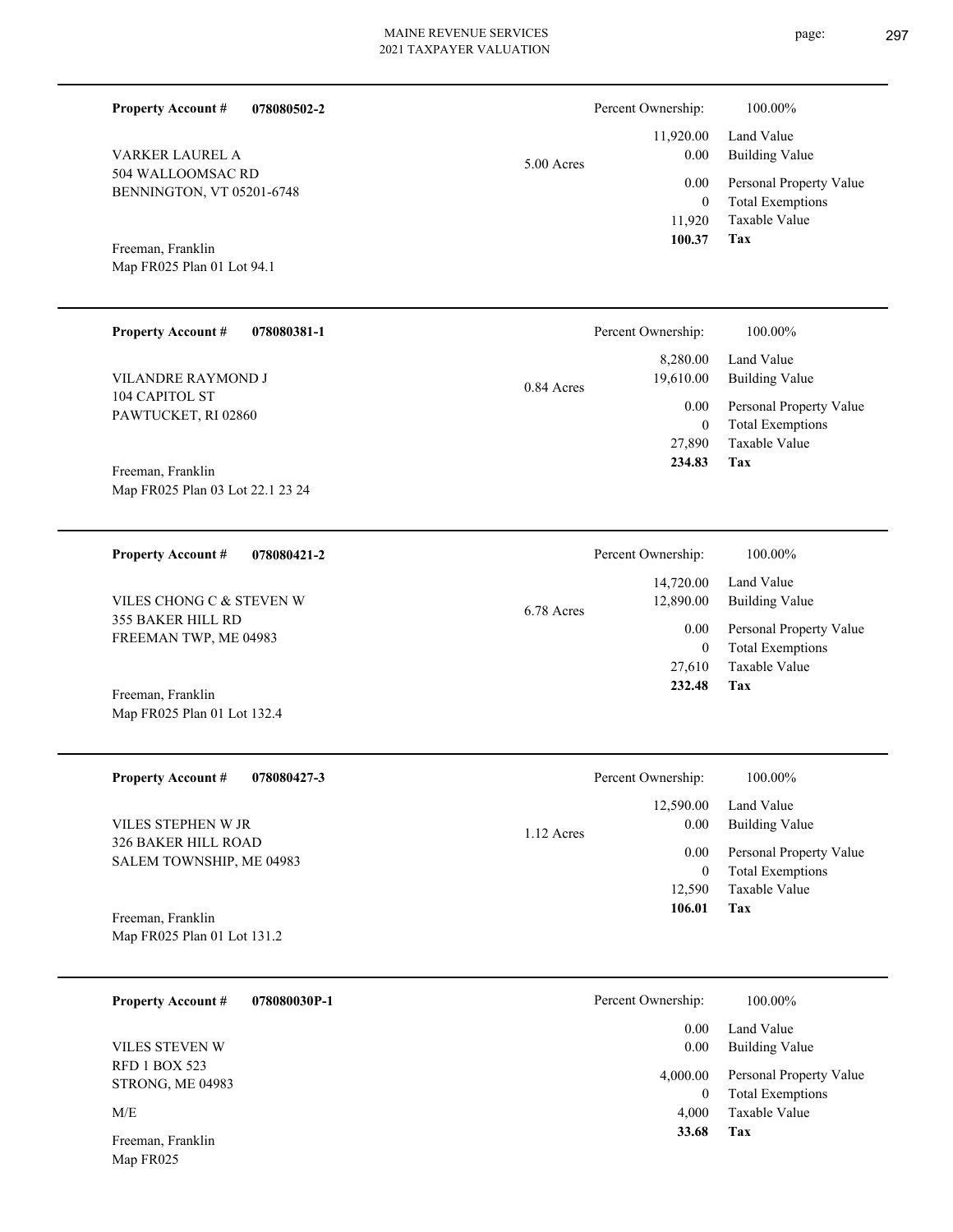| <b>Property Account #</b><br>078080417-1         |                            | Percent Ownership:                    | 100.00%                                                                    |
|--------------------------------------------------|----------------------------|---------------------------------------|----------------------------------------------------------------------------|
| VILES STEVEN W & CHONG C                         | 53.00 Acres                | 55,960.00<br>163,880.00               | Land Value<br><b>Building Value</b>                                        |
| <b>RFD 1 BOX 523</b><br>STRONG, ME 04983         |                            | 0.00<br>25,000<br>194,840<br>1,640.55 | Personal Property Value<br><b>Total Exemptions</b><br>Taxable Value<br>Tax |
| Freeman, Franklin<br>Map FR025 Plan 01 Lot 130.1 |                            |                                       |                                                                            |
| Homestead Exemption \$25000                      |                            |                                       |                                                                            |
| <b>Property Account #</b><br>078080324-2         |                            | Percent Ownership:                    | 100.00%                                                                    |
| VILES STEVEN W SR & CHONG C                      | 163.10 Acres               | 127,330.00<br>0.00                    | Land Value<br><b>Building Value</b>                                        |
| <b>RFD 1 BOX 523</b><br>STRONG, ME 04983         |                            | 0.00                                  | Personal Property Value                                                    |
|                                                  |                            | $\mathbf{0}$<br>127,330               | <b>Total Exemptions</b><br>Taxable Value                                   |
| Freeman, Franklin<br>Map FR025 Plan 01 Lot 130   |                            | 1,072.12                              | Tax                                                                        |
| <b>Property Account #</b><br>078080196-2         |                            | Percent Ownership:                    | 100.00%                                                                    |
| VILLACCI ANTHONY G ET AL                         |                            | 14,260.00<br>61,740.00                | Land Value<br><b>Building Value</b>                                        |
| % JOE VILLACCI<br>PO BOX 473                     | 8.20 Acres                 | 0.00                                  | Personal Property Value                                                    |
| RAYMOND, ME 04071-0473                           |                            | $\mathbf{0}$<br>76,000                | <b>Total Exemptions</b><br>Taxable Value                                   |
| Freeman, Franklin<br>Map FR025 Plan 02 Lot 32    |                            | 639.92                                | Tax                                                                        |
| 078080470-1<br><b>Property Account #</b>         |                            | Percent Ownership:                    | 100.00%                                                                    |
| VILLACCI ROBERT S                                |                            | 9,310.00<br>20,090.00                 | Land Value<br><b>Building Value</b>                                        |
| <b>46 DEPOT RD</b><br>GRAY, ME 04039             | 1.43 Acres                 | 0.00                                  | Personal Property Value                                                    |
|                                                  |                            | $\overline{0}$<br>29,400              | <b>Total Exemptions</b><br>Taxable Value                                   |
| Freeman, Franklin                                |                            | 247.55                                | Tax                                                                        |
| Map FR025 Plan 02 Lot 20.24                      |                            |                                       |                                                                            |
| <b>Property Account #</b><br>078082013-3         |                            | Percent Ownership:                    | 100.00%                                                                    |
| VILLACCI TERRI JEAN, ANTONIO & JOSEPH            | Tree Growth<br>29.00 Acres | 16,944.00<br>38,040.00                | Land Value<br><b>Building Value</b>                                        |
| 58 HIGH STREET<br>WINDHAM, ME 04062              |                            | 0.00                                  | Personal Property Value                                                    |
|                                                  |                            | $\overline{0}$<br>54,984              | <b>Total Exemptions</b><br>Taxable Value                                   |
| Freeman, Franklin<br>Map FR025 Plan 02 Lot 21.2  |                            | 462.97                                | Tax                                                                        |

page: 298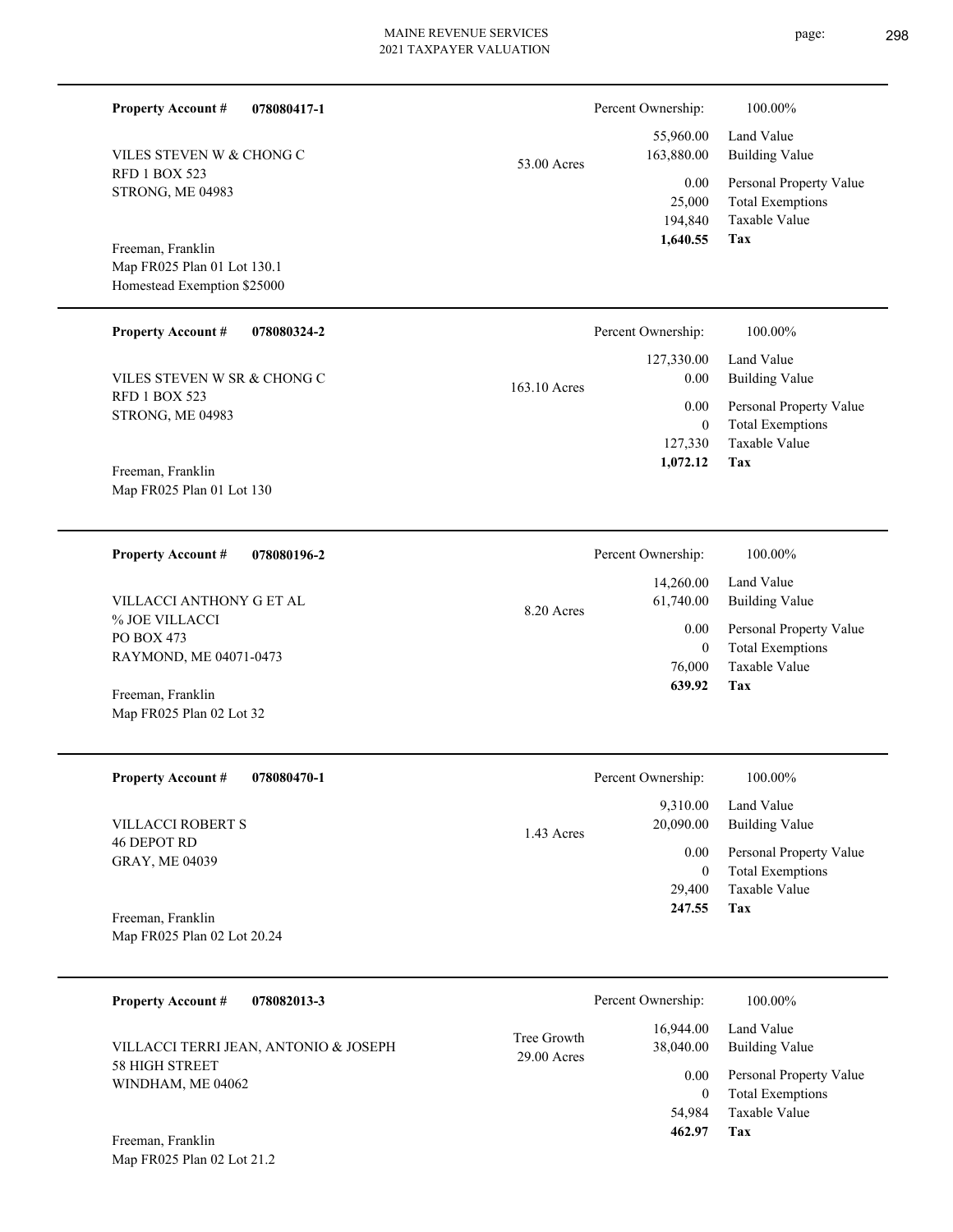page: 299

| <b>Property Account #</b><br>078080017-4<br>VINING MINING LLC<br>541 TOWN FARM ROAD<br>FARMINGTON, ME 04938<br>Freeman, Franklin<br>Map FR025 Plan 02 Lot 10<br><b>Property Account #</b><br>078080296-4<br>VINING MINING LLC<br>541 TOWN FARM ROAD | $40.00$ Acres<br>Tree Growth<br>571.00 Acres | Percent Ownership:<br>37,470.00<br>0.00<br>0.00<br>$\boldsymbol{0}$<br>37,470<br>315.50<br>Percent Ownership:<br>189,697.00<br>0.00 | 100.00%<br>Land Value<br><b>Building Value</b><br>Personal Property Value<br><b>Total Exemptions</b><br>Taxable Value<br>Tax<br>100.00%<br>Land Value<br><b>Building Value</b> |
|-----------------------------------------------------------------------------------------------------------------------------------------------------------------------------------------------------------------------------------------------------|----------------------------------------------|-------------------------------------------------------------------------------------------------------------------------------------|--------------------------------------------------------------------------------------------------------------------------------------------------------------------------------|
| FARMINGTON, ME 04938<br>Freeman, Franklin<br>Map FR025 Plan 02 Lot 7 8 56 61 62 79                                                                                                                                                                  |                                              | 0.00<br>$\boldsymbol{0}$<br>189,697<br>1,597.25                                                                                     | Personal Property Value<br><b>Total Exemptions</b><br>Taxable Value<br>Tax                                                                                                     |
| <b>Property Account #</b><br>078080523-2<br>VINING MINING LLC<br>541 TOWN FARM ROAD<br>FARMINGTON, ME 04938<br>Freeman, Franklin<br>Map FR025 Plan 02 Lot 76.1                                                                                      | 32.95 Acres                                  | Percent Ownership:<br>32,320.00<br>0.00<br>0.00<br>$\boldsymbol{0}$<br>32,320<br>272.13                                             | 100.00%<br>Land Value<br><b>Building Value</b><br>Personal Property Value<br><b>Total Exemptions</b><br>Taxable Value<br>Tax                                                   |
| <b>Property Account #</b><br>078080326-1<br><b>VITALE CHRISTINE</b><br>PO BOX 260<br>LINCOLN, MA 01773<br>Freeman, Franklin<br>Map FR025 Plan 05 Lot 2                                                                                              | $0.15$ Acres                                 | Percent Ownership:<br>3,510.00<br>0.00<br>0.00<br>$\mathbf{0}$<br>3,510<br>29.55                                                    | 100.00%<br>Land Value<br><b>Building Value</b><br>Personal Property Value<br><b>Total Exemptions</b><br>Taxable Value<br>Tax                                                   |
| 078080004-1<br><b>Property Account #</b><br><b>VITALE JAMES S</b><br>1817 WILEY POST TRL<br>PORT ORANGE, FL 32128<br>Freeman, Franklin<br>Map FR025 Plan 02 Lot 23.1 24 37                                                                          | Tree Growth<br>245.00 Acres                  | Percent Ownership:<br>71,785.00<br>0.00<br>0.00<br>$\overline{0}$<br>71,785<br>604.43                                               | 100.00%<br>Land Value<br><b>Building Value</b><br>Personal Property Value<br><b>Total Exemptions</b><br>Taxable Value<br>Tax                                                   |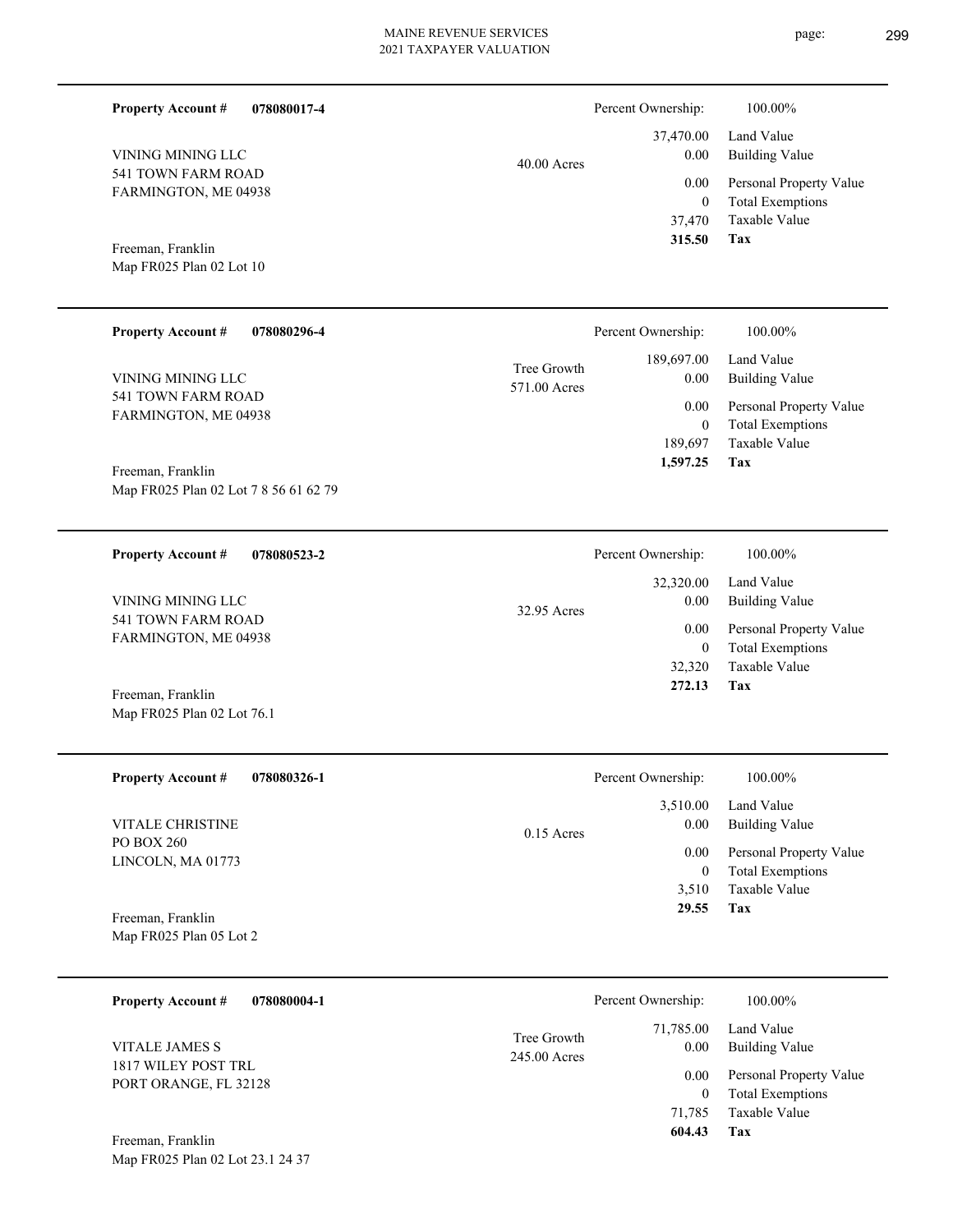$\overline{\phantom{0}}$ 

| <b>Property Account #</b>                        | 078080195-2 |             | Percent Ownership:             | 100.00%                                                             |
|--------------------------------------------------|-------------|-------------|--------------------------------|---------------------------------------------------------------------|
| <b>WAHL MARK B</b>                               |             | 58.73 Acres | 51,140.00<br>380.00            | Land Value<br><b>Building Value</b>                                 |
| PO BOX 246<br>KINGFIELD, ME 04947                |             |             | 0.00<br>$\mathbf{0}$<br>51,520 | Personal Property Value<br><b>Total Exemptions</b><br>Taxable Value |
| Freeman, Franklin                                |             |             | 433.80                         | Tax                                                                 |
| Map FR025 Plan 01 Lot 81.2                       |             |             |                                |                                                                     |
| <b>Property Account #</b>                        | 078082082-2 |             | Percent Ownership:             | 100.00%                                                             |
| WAHL MARK B                                      |             | 1.80 Acres  | 9,580.00<br>3,520.00           | Land Value<br><b>Building Value</b>                                 |
| PO BOX 246<br>KINGFIELD, ME 04947                |             |             | 0.00<br>$\theta$               | Personal Property Value<br><b>Total Exemptions</b>                  |
|                                                  |             |             | 13,100                         | Taxable Value                                                       |
| Freeman, Franklin<br>Map FR025 Plan 01 Lot 81.21 |             |             | 110.30                         | Tax                                                                 |
| <b>Property Account #</b>                        | 078080332-2 |             | Percent Ownership:             | 100.00%                                                             |
| <b>WALEN PETER G</b>                             |             | 2.00 Acres  | 18,730.00<br>99,630.00         | Land Value<br><b>Building Value</b>                                 |
| <b>BOX 357</b><br>KINGFIELD, ME 04947            |             |             | 0.00                           | Personal Property Value                                             |
|                                                  |             |             | 25,000<br>93,360               | <b>Total Exemptions</b><br>Taxable Value                            |
| Freeman, Franklin                                |             |             | 786.09                         | Tax                                                                 |
| Map FR025 Plan 01 Lot 24.2                       |             |             |                                |                                                                     |
| Homestead Exemption \$25000                      |             |             |                                |                                                                     |

| <b>Property Account #</b><br>078080311-4                                             | Percent Ownership:                                 | 100.00%                                                             |
|--------------------------------------------------------------------------------------|----------------------------------------------------|---------------------------------------------------------------------|
| WALLACK JESSICA S                                                                    | 33,065.00<br>Tree Growth<br>0.00<br>$116.00$ Acres | Land Value<br><b>Building Value</b>                                 |
| MASON MARGARET S & POLLY S ALLEN<br>PO BOX 215<br><b>CRAFTSBURY COMMON, VT 05827</b> | 0.00<br>0<br>33,065                                | Personal Property Value<br><b>Total Exemptions</b><br>Taxable Value |
| Freeman, Franklin<br>Map FR025 Plan 02 Lot 6.1                                       | 278.41                                             | Tax                                                                 |

| <b>Property Account #</b><br>078080256-5 | Percent Ownership:                     | 100.00%                                            |
|------------------------------------------|----------------------------------------|----------------------------------------------------|
| WARNER ROBERT L & JOAN<br>12 ASPEN DRIVE | 18,020.00<br>42,720.00<br>$0.58$ Acres | Land Value<br>Building Value                       |
| SABATTUS, ME 04280                       | 0.00<br>$\theta$                       | Personal Property Value<br><b>Total Exemptions</b> |
|                                          | 60,740                                 | Taxable Value                                      |
| Freeman, Franklin                        | 511.43                                 | Tax                                                |

Map FR025 Plan 04 Lot 7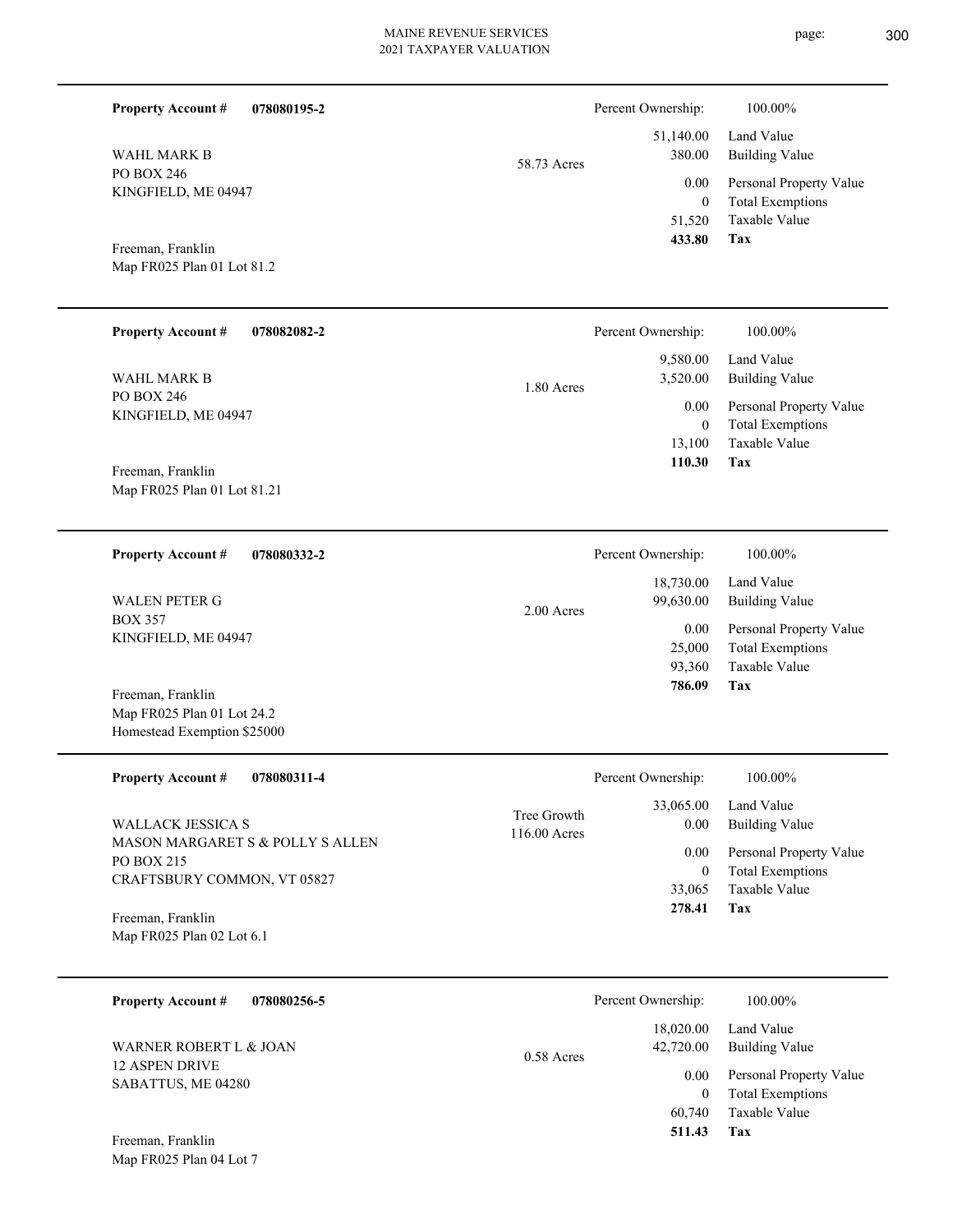**078080234-3 Tax** Taxable Value Total Exemptions Personal Property Value Building Value Land Value 15 CHAPMAN LANE DEDHAM, ME 04429 **Property Account #** Map FR025 Plan 02 Lot 168 168.2 Freeman, Franklin WEINSTEIN PENNY M & JENNIFER L JACOBS 14,690 0  **123.69** 14,690.00 0.00 0.00 8.80 Acres Percent Ownership:  $100.00\%$ **078080235-4 Tax** Taxable Value Total Exemptions Personal Property Value Building Value Land Value 15 CHAPMAN LANE DEDHAM, ME 04429 **Property Account #** Map FR025 Plan 02 Lot 169 Freeman, Franklin WEINSTEIN PENNY M & JENNIFER L JACOBS 38,380 0  **323.16** 38,380.00 0.00 0.00 41.25 Acres Percent Ownership:  $100.00\%$ **078080331-2 Tax** Taxable Value Total Exemptions Personal Property Value Building Value Land Value PO BOX 73 KINGFIELD, ME 04947 **Property Account #** Map FR025 Plan 01 Lot 53 Freeman, Franklin WEYMOUTH BURTON R & LUCILE F 183,250 0  **1,542.97** 46,080.00 137,170.00 0.00 36.73 Acres Percent Ownership:  $100.00\%$ **078082054-1 Tax** Taxable Value Total Exemptions Personal Property Value Building Value Land Value PO BOX 73 KINGFIELD, ME 04947 **Property Account #** Map FR025 Plan 01 Lot 54.2 Freeman, Franklin WEYMOUTH BURTON R & LUCILE F 3,360 0  **28.29** 3,360.00 0.00 0.00 12.00 Acres Tree Growth Percent Ownership:  $100.00\%$ **078082083-1** Personal Property Value Building Value Land Value 4605 HICKORY RUN COURT **Property Account #** WHITEHEAD TERRY RENEE 19,800.00 45,810.00 0.00 3.46 Acres Percent Ownership:  $100.00\%$ 

**Tax**

 65,610 0

 **552.44**

Taxable Value Total Exemptions

Map FR025 Plan 01 Lot 42.32 44.2 Freeman, Franklin

ACWORTH, GA 30102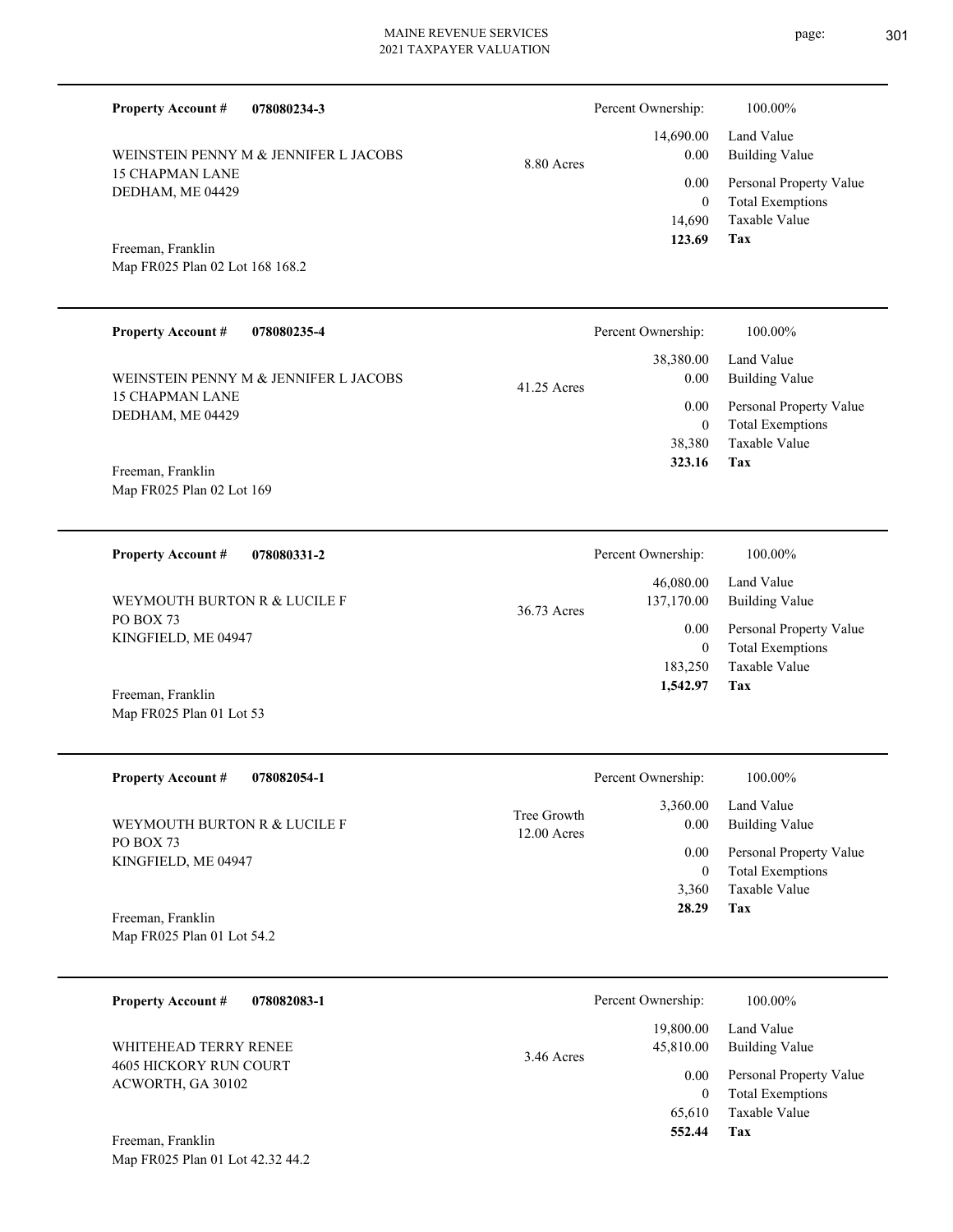| <b>Property Account #</b>                                                                                                                          | 078080337-5 |              | Percent Ownership:                                         | 100.00%                                                                                                           |                                     |
|----------------------------------------------------------------------------------------------------------------------------------------------------|-------------|--------------|------------------------------------------------------------|-------------------------------------------------------------------------------------------------------------------|-------------------------------------|
| WHITNEY CHARLENE ET AL<br>141-30 PERSHING CRESENT<br>APT <sub>6</sub> -O<br>BRIARWOOD, NY 11435<br>Freeman, Franklin<br>Map FR025 Plan 01 Lot 12.4 |             | $0.50$ Acres | 6,390.00<br>0.00<br>0.00<br>$\mathbf{0}$<br>6,390<br>53.80 | Land Value<br><b>Building Value</b><br>Personal Property Value<br><b>Total Exemptions</b><br>Taxable Value<br>Tax |                                     |
| <b>Property Account #</b>                                                                                                                          | 078080514-1 |              | Percent Ownership:                                         | 100.00%                                                                                                           |                                     |
| WILBUR JULIANNE M                                                                                                                                  |             | 3.50 Acres   | 21,830.00<br>39,630.00                                     | Land Value<br><b>Building Value</b>                                                                               |                                     |
| 480 SALEM ROAD<br>KINGFIELD, ME 04947-4008<br>Freeman, Franklin                                                                                    |             |              | 0.00<br>25,000<br>36,460<br>306.99                         | Personal Property Value<br><b>Total Exemptions</b><br>Taxable Value<br>Tax                                        |                                     |
| Map FR025 Plan 01 Lot 25.1<br>Homestead Exemption \$25000                                                                                          |             |              |                                                            |                                                                                                                   |                                     |
| <b>Property Account #</b>                                                                                                                          | 078080363-1 |              | Percent Ownership:                                         | 100.00%                                                                                                           |                                     |
| WILBUR PAUL H & ANITA SUAREZ                                                                                                                       |             | 1.80 Acres   |                                                            | 9,580.00<br>0.00                                                                                                  | Land Value<br><b>Building Value</b> |
| <b>65 CIRCLE DR</b><br>WALTHAM, MA 02452                                                                                                           |             |              | 0.00<br>$\mathbf{0}$                                       | Personal Property Value<br><b>Total Exemptions</b>                                                                |                                     |
| Freeman, Franklin<br>Map FR025 Plan 01 Lot 25.6                                                                                                    |             |              | 9,580<br>80.66                                             | Taxable Value<br>Tax                                                                                              |                                     |
| <b>Property Account #</b>                                                                                                                          | 078080342-5 |              | Percent Ownership:                                         | 100.00%                                                                                                           |                                     |
| WILCOX ERIC D & DONNA S                                                                                                                            |             | 5.32 Acres   | 12,150.00<br>0.00                                          | Land Value<br><b>Building Value</b>                                                                               |                                     |
| PO BOX 4<br>EUSTIS, ME 04936                                                                                                                       |             |              | $0.00\,$<br>$\mathbf{0}$<br>12,150<br>102.30               | Personal Property Value<br><b>Total Exemptions</b><br>Taxable Value<br>Tax                                        |                                     |
| Freeman, Franklin<br>Map FR025 Plan 05 Lot 7                                                                                                       |             |              |                                                            |                                                                                                                   |                                     |
| <b>Property Account #</b>                                                                                                                          | 078080386-5 |              | Percent Ownership:                                         | 100.00%                                                                                                           |                                     |
| WILCOX LANCE J SR                                                                                                                                  |             | 5.50 Acres   | 23,290.00<br>232,980.00                                    | Land Value<br><b>Building Value</b>                                                                               |                                     |
| PO BOX 35<br>PHILLIPS, ME 04966<br>Freeman, Franklin                                                                                               |             |              | 0.00<br>$\overline{0}$<br>256,270<br>2,157.79              | Personal Property Value<br><b>Total Exemptions</b><br>Taxable Value<br>Tax                                        |                                     |
| Map FR025 Plan 02 Lot 77.2                                                                                                                         |             |              |                                                            |                                                                                                                   |                                     |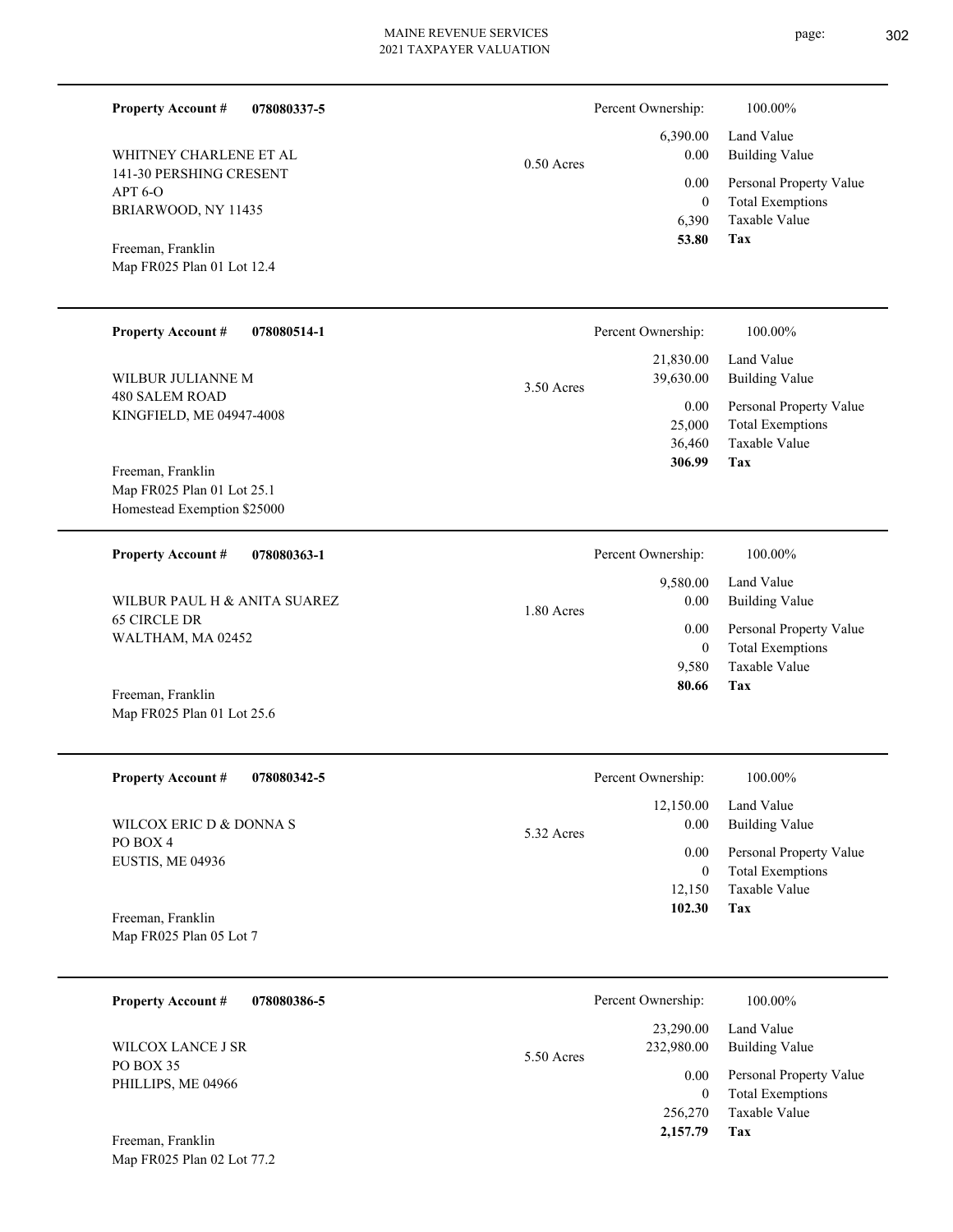Percent Ownership:  $100.00\%$ 

|            | 574.33    | Tax                          |
|------------|-----------|------------------------------|
|            |           | 68,210 Taxable Value         |
|            | $\theta$  | <b>Total Exemptions</b>      |
|            |           | 0.00 Personal Property Value |
| 4.47 Acres | 53,180.00 | Building Value               |
|            |           | 15,030.00 Land Value         |
|            |           |                              |

Map FR025 Plan 01 Lot 132.1 Freeman, Franklin

Map FR025 Plan 01 Lot 72

Map FR025 Plan 01 Lot 91

BEVERLY, MA 01913-3549

WILEY GORDON E & PAMELA J

25 PEABODY AVE

**Property Account #**

**078080102-3**

| <b>Property Account #</b><br>078080184-2 | Percent Ownership:                 | 100.00%                      |
|------------------------------------------|------------------------------------|------------------------------|
| WILLIAMS ROBERT W<br>PO BOX 6            | 33,820.00<br>0.00<br>$35.00$ Acres | Land Value<br>Building Value |
| BAILEY ISLAND, ME 04003                  | 0.00                               | Personal Property Value      |
|                                          |                                    | <b>Total Exemptions</b>      |
|                                          | 33,820                             | Taxable Value                |
| Freeman, Franklin                        | 284.76                             | Tax                          |

**078080185-2 Tax** Taxable Value Total Exemptions Personal Property Value Building Value Land Value PO BOX 6 BAILEY ISLAND, ME 04003 **Property Account #** Freeman, Franklin WILLIAMS ROBERT W 27,830 0  **234.33** 27,830.00 0.00 0.00 26.79 Acres Percent Ownership:  $100.00\%$ 

| <b>Property Account #</b><br>078080291-1      | Percent Ownership:                    | 100.00%                                            |
|-----------------------------------------------|---------------------------------------|----------------------------------------------------|
| WILLIAMS ROBERT W                             | 71,930.00<br>38,390.00<br>87.20 Acres | Land Value<br><b>Building Value</b>                |
| PO BOX 6<br>BAILEY ISLAND, ME 04003           | 0.00<br>0                             | Personal Property Value<br><b>Total Exemptions</b> |
|                                               | 110,320                               | Taxable Value                                      |
| Freeman, Franklin<br>Map FR025 Plan 01 Lot 70 | 928.89                                | Tax                                                |

| 078080315-6<br><b>Property Account #</b> | Percent Ownership: |                     | 100.00%                 |
|------------------------------------------|--------------------|---------------------|-------------------------|
| WILLIAMS ROBERT W                        | Tree Growth        | 194,076.00          | Land Value              |
|                                          | 642.00 Acres       | 0.00                | <b>Building Value</b>   |
| PO BOX 6                                 |                    | 0.00                | Personal Property Value |
| BAILEY ISLAND, ME 04003                  |                    | $\theta$            | <b>Total Exemptions</b> |
| Freeman, Franklin                        |                    | 194,076<br>1,634.12 | Taxable Value<br>Tax    |

Map FR025 Plan 01 Lot 109 Plan 02 Lot 25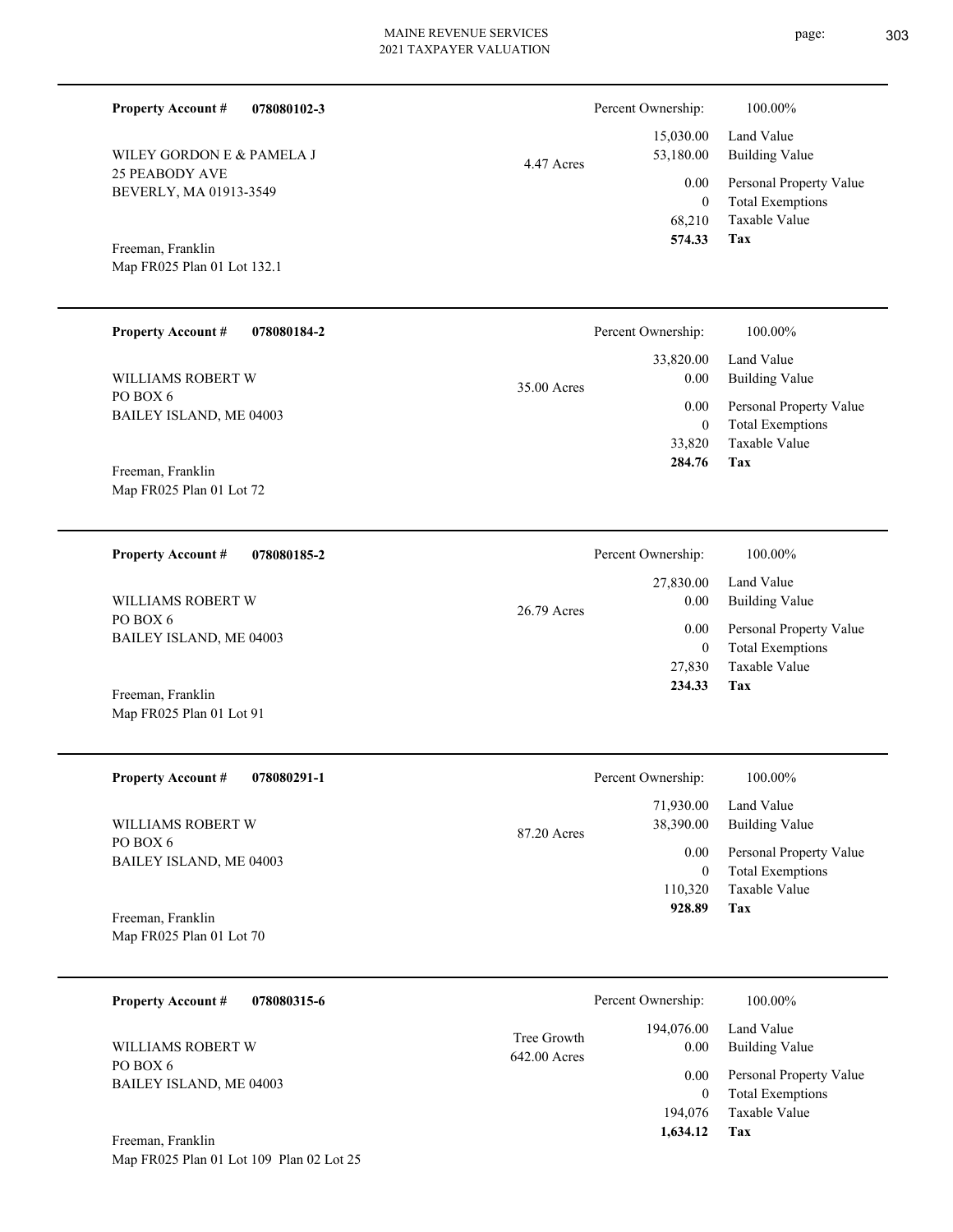24.00 Acres Tree Growth

**078080460-2**

THE ESTATE OF FRED O SMITH PO BOX 506 WEST FARMINGTON, ME 04992-0506 WILLIAMS SARAH Z PER REP

Map FR025 Plan 02 Lot 162.6 Freeman, Franklin

**Property Account #**

| <b>Property Account #</b><br>078080465-2                                   |                            | Percent Ownership: | 100.00%                                            |
|----------------------------------------------------------------------------|----------------------------|--------------------|----------------------------------------------------|
| WILLIAMS SARAH Z PER REP                                                   | Tree Growth<br>78.00 Acres | 19,107.00<br>0.00  | Land Value<br>Building Value                       |
| THE ESTATE OF FRED O SMITH<br>PO BOX 506<br>WEST FARMINGTON, ME 04992-0506 |                            | 0.00               | Personal Property Value<br><b>Total Exemptions</b> |
| Ereeman Franklin                                                           |                            | 19.107<br>160.88   | Taxable Value<br>Tax                               |

Map FR025 Plan 02 Lot 162.4 Freeman, Franklin

Map FR025 Plan 02 Lot 162.5

| <b>Property Account #</b><br>078080466-5               |                              | Percent Ownership: | 90.00%                       |
|--------------------------------------------------------|------------------------------|--------------------|------------------------------|
| WILLIAMS SARAH Z PER REP<br>THE ESTATE OF FRED O SMITH | Tree Growth<br>$28.00$ Acres | 6,885.00<br>0.00   | Land Value<br>Building Value |
| PO BOX 506                                             |                              | 0.00               | Personal Property Value      |
| WEST FARMINGTON, ME 04992-0506                         |                              | 0                  | <b>Total Exemptions</b>      |
|                                                        |                              | 6.885              | Taxable Value                |
| Freeman, Franklin                                      |                              | 57.97              | Tax                          |

| <b>Property Account #</b><br>078080538-3               | Percent Ownership:           |                          | 90.00%                                                  |
|--------------------------------------------------------|------------------------------|--------------------------|---------------------------------------------------------|
| WILLIAMS SARAH Z PER REP<br>THE ESTATE OF FRED O SMITH | Tree Growth<br>$37.00$ Acres | 6,588.00<br>0.00<br>0.00 | Land Value<br>Building Value<br>Personal Property Value |
| PO BOX 506<br>WEST FARMINGTON, ME 04992-0506           |                              | 6.588                    | <b>Total Exemptions</b><br>Taxable Value                |
| Freeman, Franklin                                      |                              | 55.47                    | Tax                                                     |
| Map FR025 Plan 02 Lot 162.51                           |                              |                          |                                                         |

| <b>Property Account #</b>      | 078082047-2 |              | Percent Ownership:    | 100.00%                                            |
|--------------------------------|-------------|--------------|-----------------------|----------------------------------------------------|
| WILLIE LLC                     |             | 110.80 Acres | 89,150.00<br>7,410.00 | Land Value<br><b>Building Value</b>                |
| PO BOX 150<br>EUSTIS, ME 04481 |             |              | 0.00<br>0             | Personal Property Value<br><b>Total Exemptions</b> |
| Freeman, Franklin              |             |              | 96,560<br>813.04      | Taxable Value<br>Tax                               |

Map FR025 Plan 01 Lot 23.4 23.5

**Tax**

 6,150 0

 6,150.00 0.00 0.00

Percent Ownership:  $100.00\%$ 

 **51.78**

Taxable Value Total Exemptions Personal Property Value

Building Value Land Value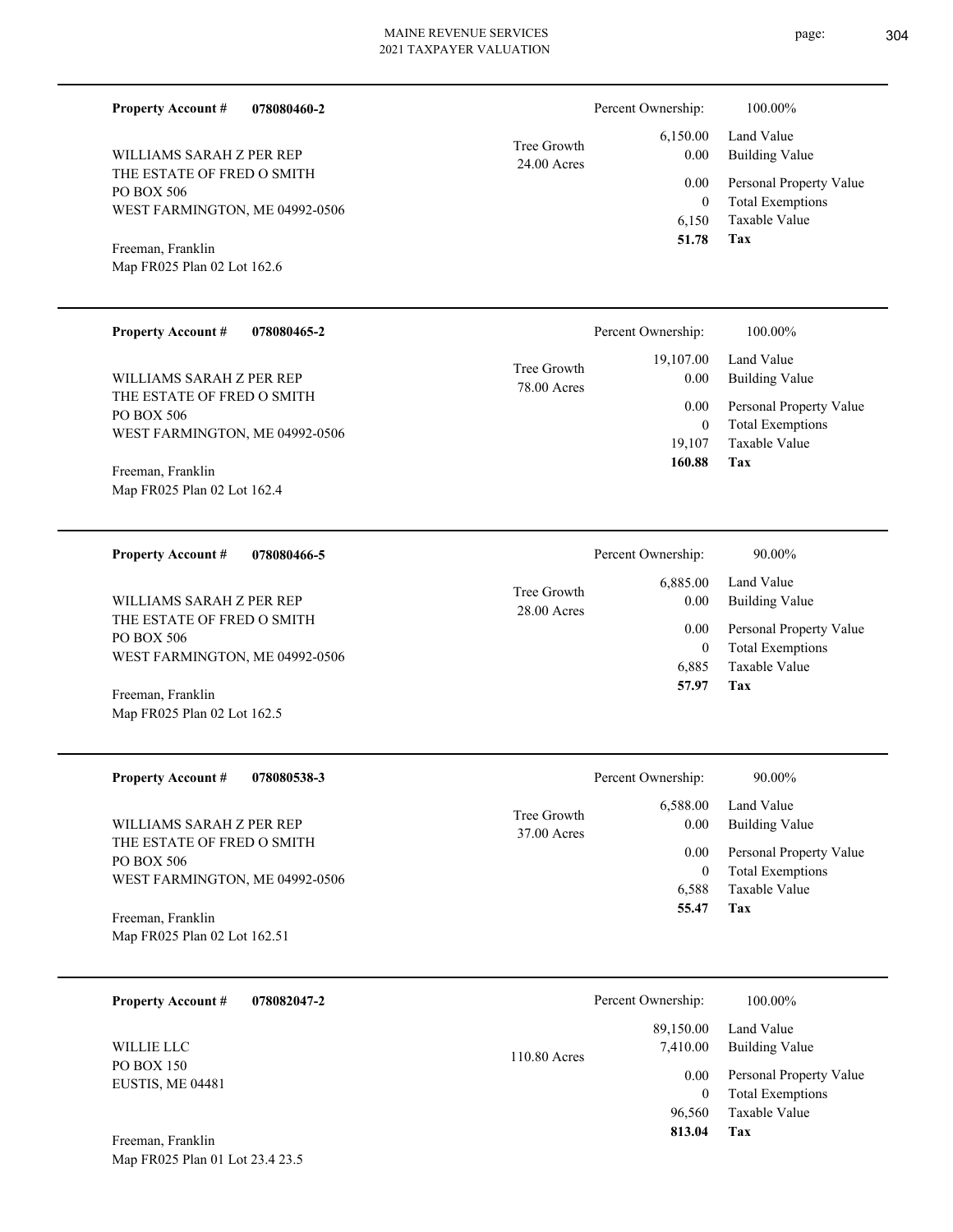| <b>Property Account #</b><br>WILSON CAROLYN C TRUSTEE<br>FREEMAN TOWNSHIP REALTY TRUST<br>33 OAK ST<br>LEXINGTON, MA 02421<br>Freeman, Franklin<br>Map FR025 Plan 03 Lot 12 13               | 078080344-3                                                 | $0.70$ Acres  | Percent Ownership:<br>7,560.00<br>0.00<br>0.00<br>$\overline{0}$<br>7,560<br>63.66            | 100.00%<br>Land Value<br><b>Building Value</b><br>Personal Property Value<br><b>Total Exemptions</b><br>Taxable Value<br>Tax        |
|----------------------------------------------------------------------------------------------------------------------------------------------------------------------------------------------|-------------------------------------------------------------|---------------|-----------------------------------------------------------------------------------------------|-------------------------------------------------------------------------------------------------------------------------------------|
| <b>Property Account #</b><br>WING MICHAEL R & DEBORAH B<br>PO BOX 96<br>STRONG, ME 04983<br>Freeman, Franklin<br>Map FR025 Plan 02 Lot 124.1<br>Homestead Exemption \$25000                  | 078080416-1                                                 | $5.00$ Acres  | Percent Ownership:<br>22,920.00<br>167,900.00<br>0.00<br>25,000<br>165,820<br>1,396.20        | 100.00%<br>Land Value<br><b>Building Value</b><br>Personal Property Value<br><b>Total Exemptions</b><br><b>Taxable Value</b><br>Tax |
| <b>Property Account #</b><br>WITT NICOLE E, KIM B DANFORTH &<br><b>SCOTT V FLANDERS</b><br>360 WALKER HILL ROAD<br>WILTON, ME 04294-4619<br>Freeman, Franklin<br>Map FR025 Plan 02 Lot 112.4 | 078082024-3                                                 | 61.00 Acres   | Percent Ownership:<br>52,800.00<br>0.00<br>0.00<br>$\overline{0}$<br>52,800<br>444.58         | 100.00%<br>Land Value<br><b>Building Value</b><br>Personal Property Value<br><b>Total Exemptions</b><br><b>Taxable Value</b><br>Tax |
| <b>Property Account #</b><br>360 WALKER HILL ROAD<br>WILTON, ME 04294<br>Freeman, Franklin<br>Map FR025 Plan 02 Lot 141.2                                                                    | 078080357-5<br>WITT NICOLE E, KIM DANFORTH, & SCOTT FLANDER | $42.00$ Acres | Percent Ownership:<br>19,465.00<br>0.00<br>$0.00\,$<br>$\mathbf{0}$<br>19,465<br>163.90       | 50.00%<br>Land Value<br><b>Building Value</b><br>Personal Property Value<br><b>Total Exemptions</b><br>Taxable Value<br>Tax         |
| <b>Property Account #</b><br>360 WALKER HILL ROAD<br>WILTON, ME 04294-4619<br>Ereeman Eranklin                                                                                               | 078080357-4<br>WITT ROBERT S & NICOLE E TRUSTEES            | 42.00 Acres   | Percent Ownership:<br>19,465.00<br>$0.00\,$<br>$0.00\,$<br>$\overline{0}$<br>19,465<br>163.90 | 50.00%<br>Land Value<br><b>Building Value</b><br>Personal Property Value<br><b>Total Exemptions</b><br>Taxable Value<br>Tax         |

Map FR025 Plan 02 Lot 141.2 Freeman, Franklin

page: 305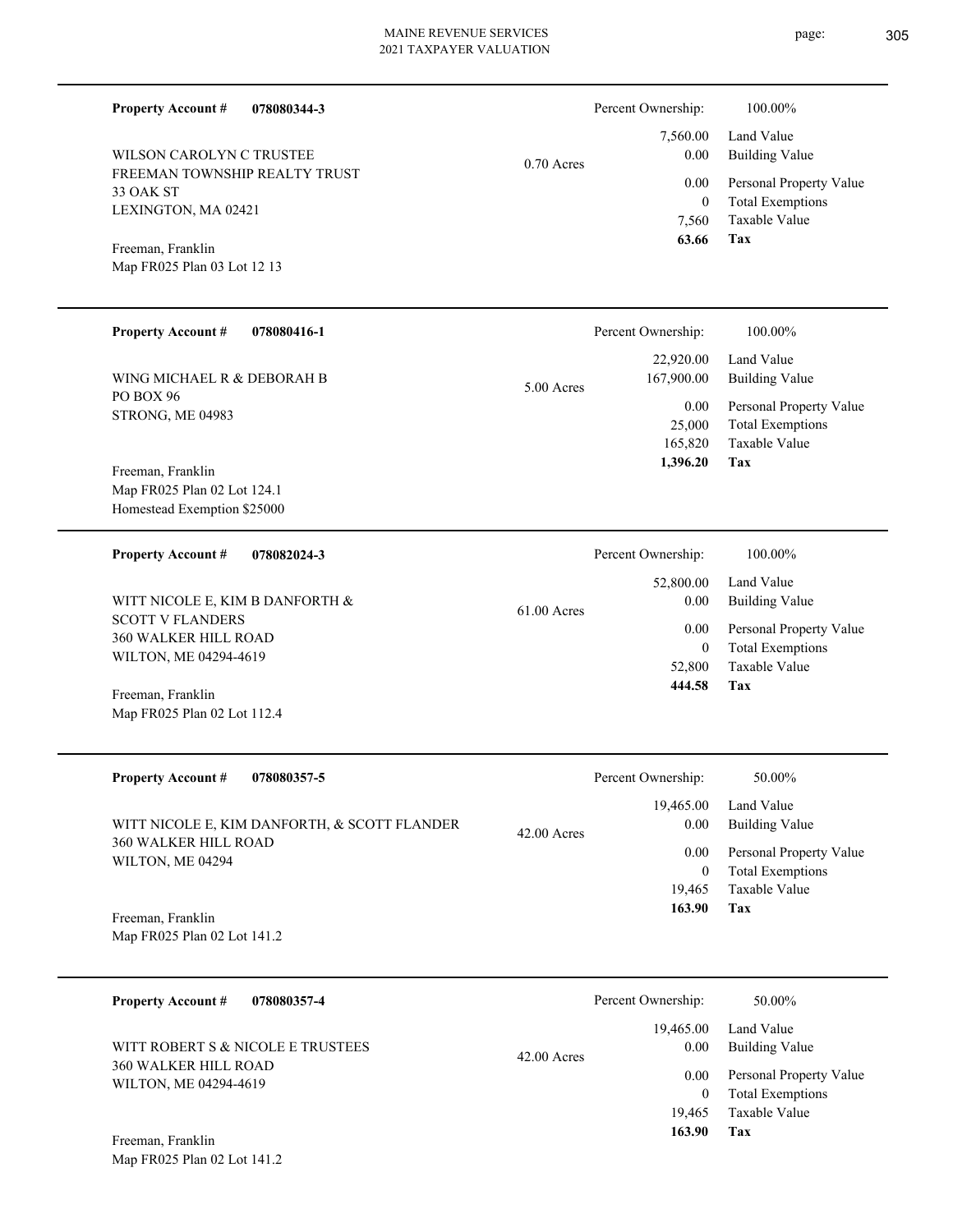**078080350-3 Tax** Taxable Value Total Exemptions Personal Property Value Building Value Land Value 719 SALEM ROAD KINGFIELD, ME 04947 **Property Account #** Map FR025 Plan 03 Lot 43 Freeman, Franklin WOODFORD GEORGIE A 96,840 0  **815.39** 24,710.00 72,130.00 0.00 7.45 Acres Percent Ownership:  $100.00\%$ **078082018-2 Tax** Taxable Value Total Exemptions Personal Property Value Building Value Land Value 265 FREEMAN RIDGE ROAD KINGFIELD, ME 04947 **Property Account #** Map FR025 Plan 01 Lot 41.1 41.3 46.3 Homestead Exemption \$25000 Freeman, Franklin WOODWORTH CHARLES & MERRILL R 264,740 25,000  **2,229.11** 28,120.00 261,620.00 0.00 12.13 Acres Percent Ownership:  $100.00\%$ **078082056-2 Tax** Taxable Value Total Exemptions Personal Property Value Building Value Land Value PO BOX 59 KINGFIELD, ME 04947 **Property Account #** Map FR025 Plan 02 Lot 162.21 Freeman, Franklin YOUNG ANDREW N 267,420 0  **2,251.68** 119,750.00 147,670.00 0.00 3.34 Acres Percent Ownership:  $100.00\%$ **078082064-2 Tax** Taxable Value Total Exemptions Personal Property Value Building Value Land Value PO BOX 59 KINGFIELD, ME 04947 **Property Account #** YOUNG ANDREW PR 150,670 0  **1,268.64** 111,540.00 39,130.00 0.00 3.00 Acres Percent Ownership:  $100.00\%$ 

Map FR025 Plan 02 Lot 162.22 Freeman, Franklin

| <b>Property Account #</b><br>078082055-1  | Percent Ownership: |           | 100.00%                                            |
|-------------------------------------------|--------------------|-----------|----------------------------------------------------|
|                                           |                    | 15,620.00 | Land Value                                         |
| YOUNG PRESTON I & THERESE A<br>570 BOG RD | $10.07$ Acres      | 0.00      | Building Value                                     |
| VASSALBORO, ME 04989                      |                    | 0.00<br>0 | Personal Property Value<br><b>Total Exemptions</b> |
|                                           |                    | 15.620    | Taxable Value                                      |
| T.<br>$\mathbf{r}$ 11                     |                    | 131.52    | Tax                                                |

Map FRO025 Plan 01 Lot 89.1 Freeman, Franklin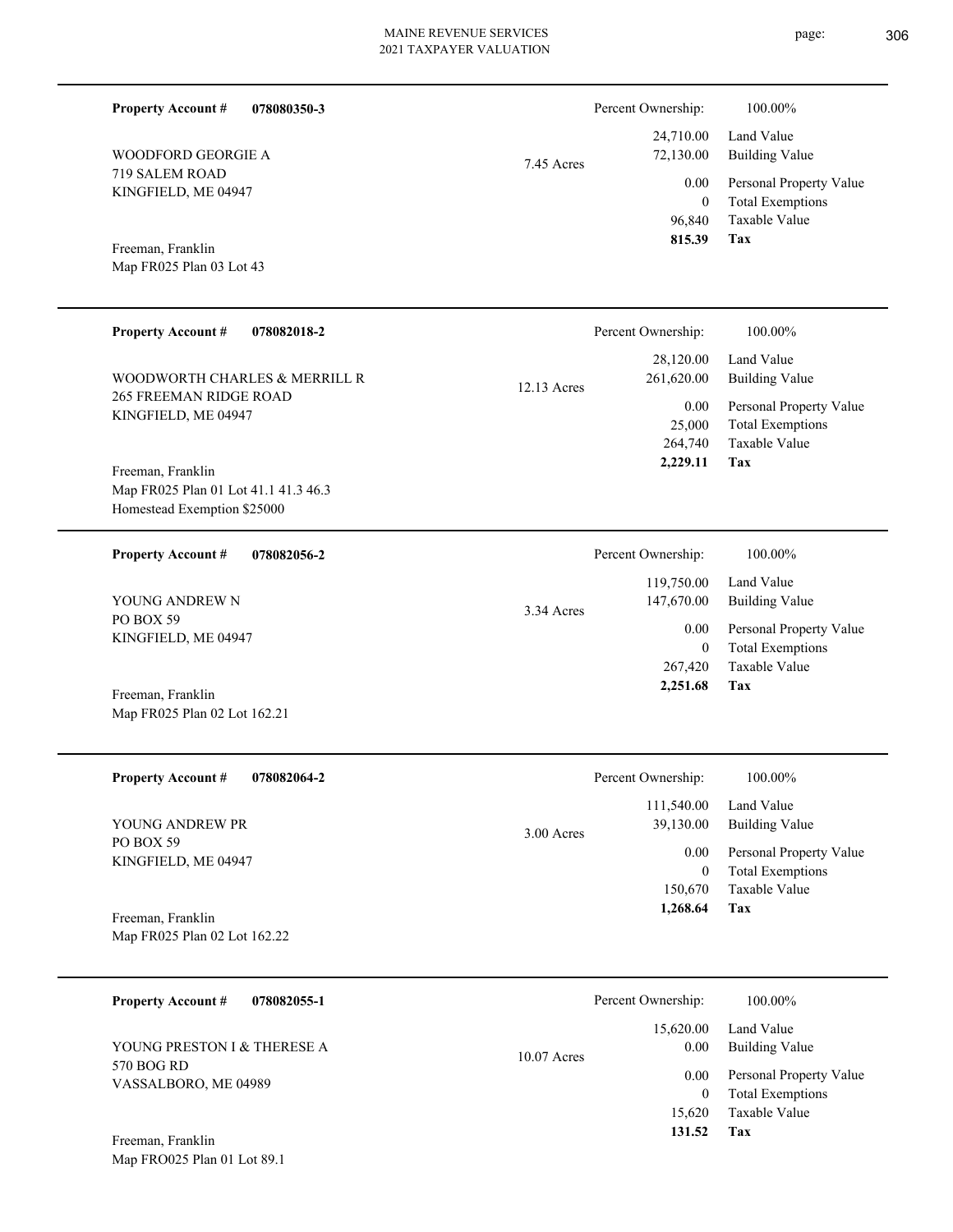| 078080076-7<br><b>Property Account #</b>                | Percent Ownership:       | 100.00%                             |
|---------------------------------------------------------|--------------------------|-------------------------------------|
|                                                         | 20,000.00                | Land Value                          |
| ZOEBISCH SHELLY & TAKODA A                              | 123,840.00<br>1.00 Acres | Building Value                      |
| <b>650 FOSTER HILL RD</b><br>FREEMAN TWP, ME 04983-4958 |                          | Personal Property Value<br>0.00     |
|                                                         |                          | <b>Total Exemptions</b><br>$^{(1)}$ |
|                                                         |                          | Taxable Value<br>143,840            |
| $\cdots$<br>$\mathbf{r}$<br>$\mathbf{r}$                |                          | 1,211.13<br>Tax                     |

Map FR025 Plan 02 Lot 11.2 Freeman, Franklin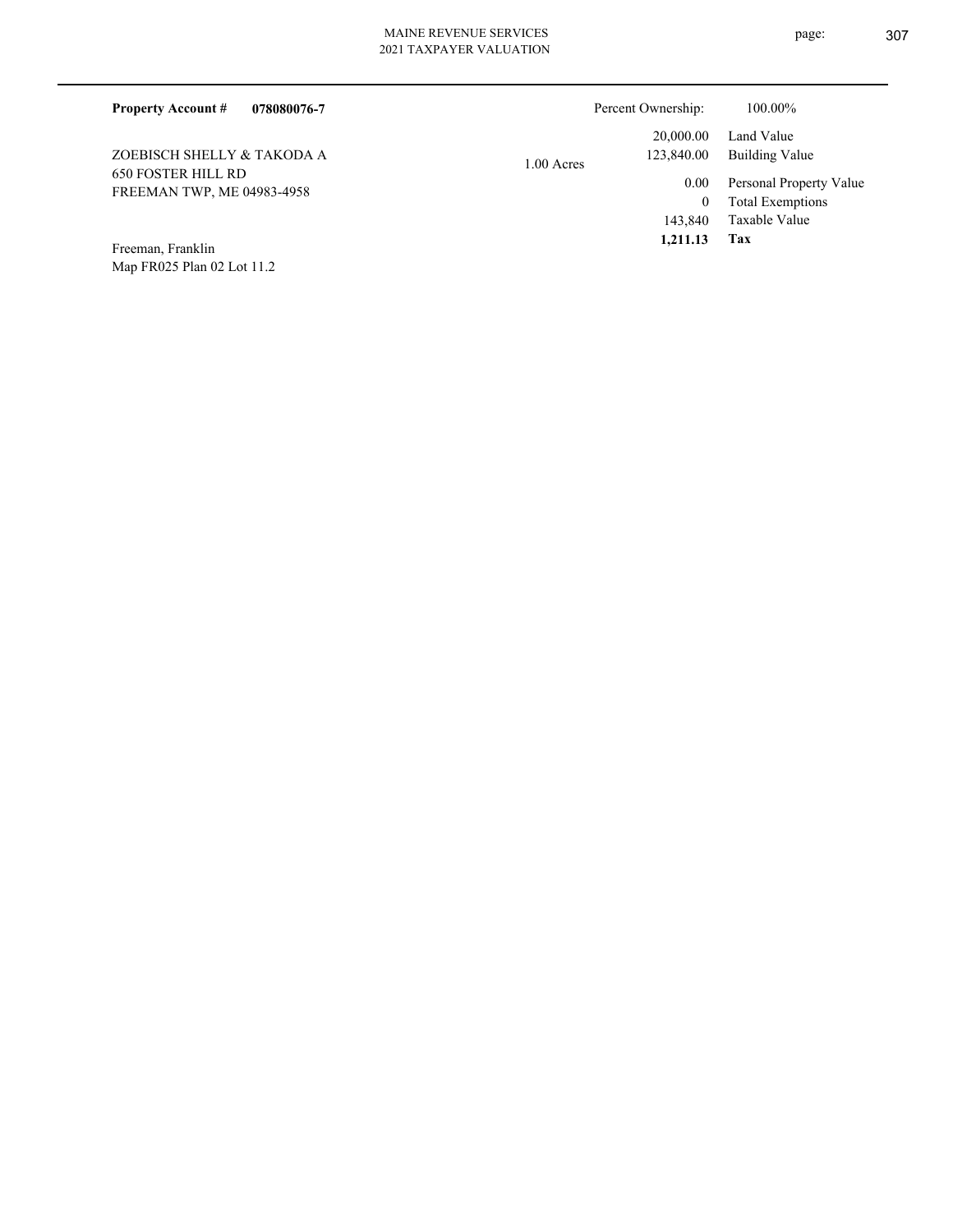### **Totals for: Freeman, Franklin**

 **21,265.89 acres**

 **16,904,325.33 Land Value 23,934,260.00 Building Value 160,985.00 Personal Property Value 2,674,935.00 Total Exemptions 322,693 Tax Taxable Value 38,324,635.33**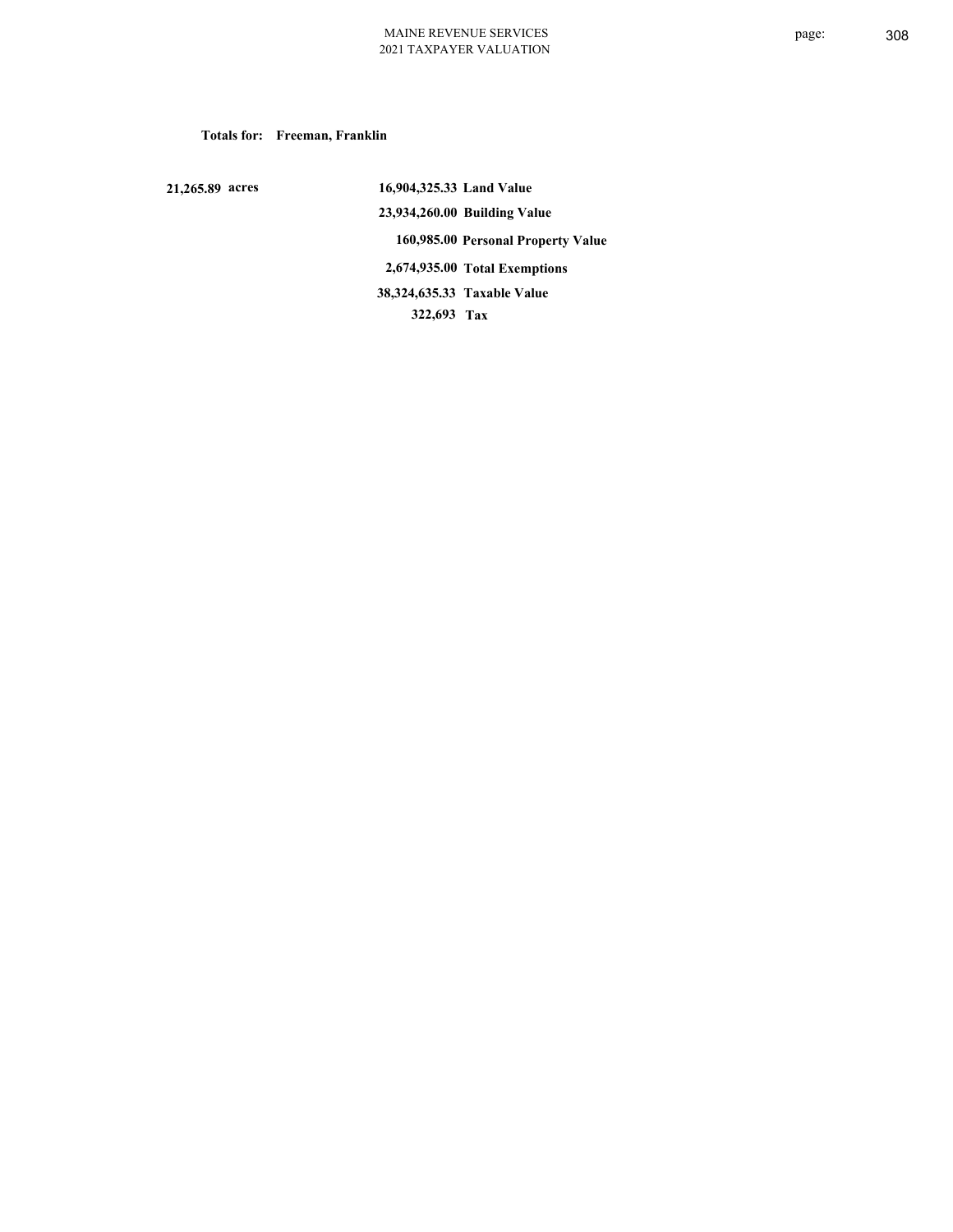|             | 2021 TAXPAYER VALUATION |                    |         |
|-------------|-------------------------|--------------------|---------|
| 078180041-5 |                         | Percent Ownership: | 100.00% |

40.00 Acres Tree Growth

| ADAMS BRUCE D & MAUREEN A |
|---------------------------|
| 338 STATE ROUTE 121       |
| OTISFIELD, ME 04270       |

# Map FR026 Plan 01 Lot 8 Perkins, Franklin

**Property Account #**

| <b>Property Account #</b><br>078180014-2 | Percent Ownership:                     | 100.00%                                            |
|------------------------------------------|----------------------------------------|----------------------------------------------------|
| ALLEN SCOTT C & SHELLY LAKE ALLEN        | 15,980.00<br>17,240.00<br>$8.50$ Acres | Land Value<br>Building Value                       |
| 188 LAKE ROAD<br>WILTON, ME 04294        | 0.00<br>0                              | Personal Property Value<br><b>Total Exemptions</b> |
| Perkins, Franklin                        | 33,220<br>279.71                       | Taxable Value<br>Tax                               |
| Map FR026 Plan 02 Lot 13                 |                                        |                                                    |

| 078180004-5<br><b>Property Account #</b>           | Percent Ownership:                   | 100.00%                                            |
|----------------------------------------------------|--------------------------------------|----------------------------------------------------|
| BAKER TRAVIS DAVID & COREY & BETT E HARDY          | 13,380.00<br>18,230.00<br>7.00 Acres | Land Value<br>Building Value                       |
| <b>132 OLD OUARRY ROAD</b><br>FARMINGTON, ME 04938 | 0.00                                 | Personal Property Value<br><b>Total Exemptions</b> |
|                                                    | 31,610                               | Taxable Value                                      |
| $n + 1$ $n + 1$                                    | 266.16                               | Tax                                                |

Map FR026 Plan 02 Lot 3 Perkins, Franklin

| <b>Property Account #</b><br>078182012-4                                                    | Percent Ownership:                              | 100.00%                                                 |
|---------------------------------------------------------------------------------------------|-------------------------------------------------|---------------------------------------------------------|
| BARBER DOUGLAS KIMBALL & DONNA MARIE<br><b>19 ALDER BROOK ROAD</b><br>PERKINS TWP, ME 04294 | 22,920.00<br>225,980.00<br>$5.00$ Acres<br>0.00 | Land Value<br>Building Value<br>Personal Property Value |
|                                                                                             | 25,000<br>223,900                               | <b>Total Exemptions</b><br>Taxable Value                |
| Perkins, Franklin<br>Map FR026 Plan 02 Lot 5.2                                              | 1,885.24                                        | Tax                                                     |
| Homestead Exemption \$25000                                                                 |                                                 |                                                         |

| 078180036-2<br><b>Property Account #</b>     | Percent Ownership:                      | 100.00%                                                             |
|----------------------------------------------|-----------------------------------------|---------------------------------------------------------------------|
| BEAUCHAMP DAVID L & JAMIE L<br>854 SCHOOL ST | 19,460.00<br>106,910.00<br>$3.00$ Acres | Land Value<br><b>Building Value</b>                                 |
| PERKINS TWP, ME 04294-2012                   | 0.00<br>25,000<br>101,370               | Personal Property Value<br><b>Total Exemptions</b><br>Taxable Value |
| Perkins, Franklin                            | 853.54                                  | Tax                                                                 |

Map FR026 Plan 01 Lot 25.4 Homestead Exemption \$25000 **Tax**

 9,958 0

 9,958.00 0.00 0.00

 **83.85**

Taxable Value Total Exemptions Personal Property Value

Building Value Land Value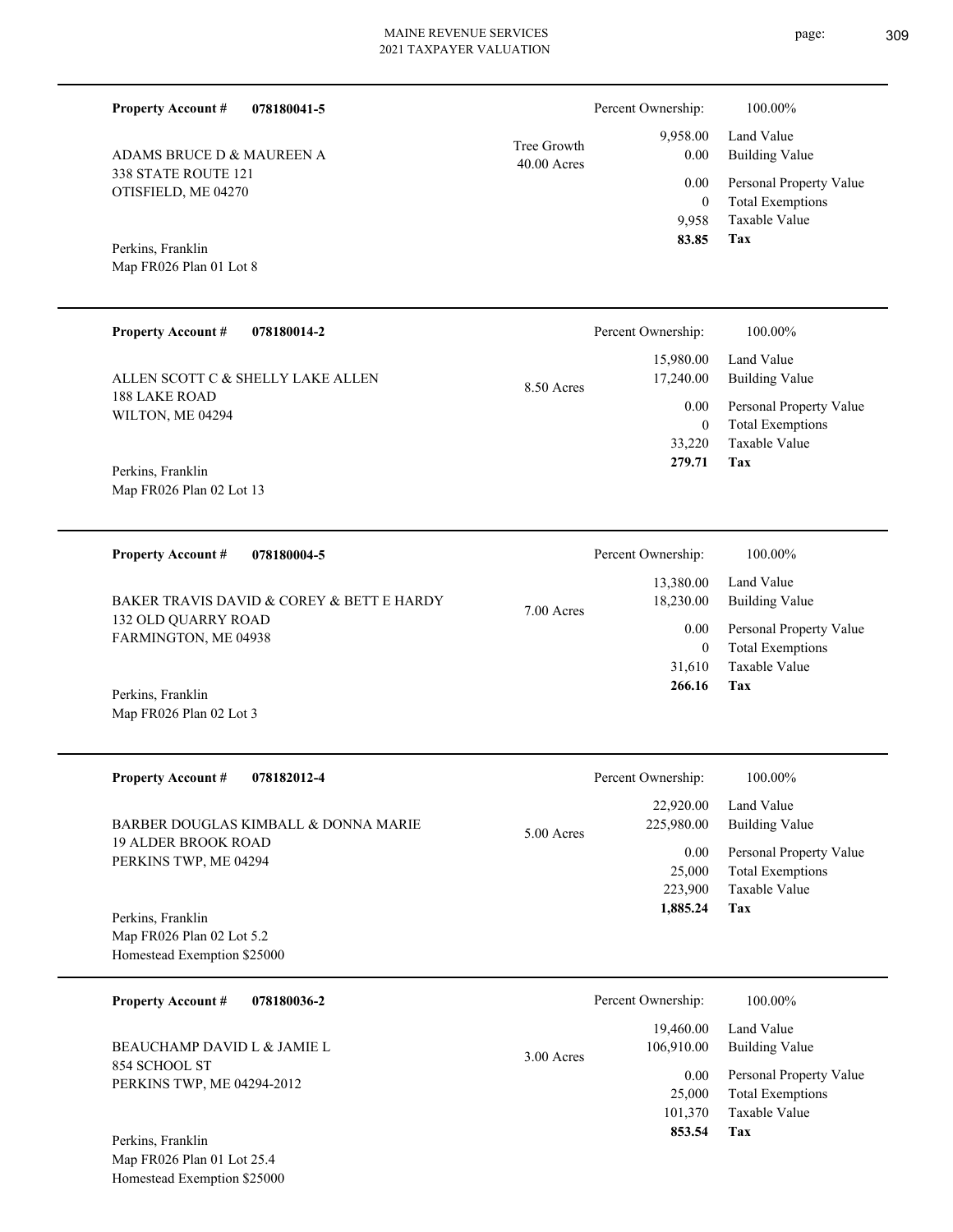**078180006-2**

**Property Account #**

Percent Ownership:  $100.00\%$ 

| <b>BERNA ANN C</b><br>261 AVOCA AVE<br>MASSAPEQUA PARK, NY 11762<br>Perkins, Franklin<br>Map FR026 Plan 01 Lot 25.2                        | 10.00 Acres   | 15,570.00<br>0.00<br>0.00<br>$\boldsymbol{0}$<br>15,570<br>131.10 | Land Value<br><b>Building Value</b><br>Personal Property Value<br><b>Total Exemptions</b><br><b>Taxable Value</b><br>Tax |
|--------------------------------------------------------------------------------------------------------------------------------------------|---------------|-------------------------------------------------------------------|--------------------------------------------------------------------------------------------------------------------------|
| <b>Property Account #</b><br>078180009-1                                                                                                   |               | Percent Ownership:                                                | 100.00%                                                                                                                  |
| CENTRAL MAINE POWER CO                                                                                                                     |               | 112,050.00<br>0.00                                                | Land Value<br><b>Building Value</b>                                                                                      |
| %AVANGRID MANAGEMENT<br>COMPANY-LOCAL TA<br>ONE CITY CENTER, 5TH FLOOR<br>PORTLAND. ME 04101<br>Perkins, Franklin<br>Map FR026 Plan 01 Lot |               | 0.00<br>$\boldsymbol{0}$<br>112,050<br>943.46                     | Personal Property Value<br><b>Total Exemptions</b><br>Taxable Value<br>Tax                                               |
| <b>Property Account #</b><br>078180003-2                                                                                                   |               | Percent Ownership:                                                | 100.00%                                                                                                                  |
| CLEMENS JOHN M DALE R & KATHY L CLEMENS-GOI                                                                                                |               | 9,280.00<br>11,760.00                                             | Land Value<br><b>Building Value</b>                                                                                      |
| <b>PO BOX 452</b><br>EAST HAMPSTEAD, NH 03826                                                                                              | 2.00 Acres    | 0.00<br>$\boldsymbol{0}$<br>21,040<br>177.16                      | Personal Property Value<br><b>Total Exemptions</b><br>Taxable Value<br>Tax                                               |
| Perkins, Franklin<br>Map FR026 Plan 01 Lot 26.2                                                                                            |               |                                                                   |                                                                                                                          |
| <b>Property Account #</b><br>078180010-2                                                                                                   |               | Percent Ownership:                                                | 100.00%                                                                                                                  |
| CLEMENS JOHN M DALE R & KATHY L CLEMENS-GOI                                                                                                |               | 18,300.00<br>0.00                                                 | Land Value<br><b>Building Value</b>                                                                                      |
| PO BOX 452<br>EAST HAMPSTEAD, NH 03826                                                                                                     | $20.00$ Acres | 0.00<br>$\overline{0}$<br>18,300<br>154.09                        | Personal Property Value<br><b>Total Exemptions</b><br>Taxable Value<br>Tax                                               |
| Perkins, Franklin<br>Map FR026 Plan 01 Lot 27                                                                                              |               |                                                                   |                                                                                                                          |
| <b>Property Account #</b><br>078180011-1                                                                                                   |               | Percent Ownership:                                                | 100.00%                                                                                                                  |
| <b>CONANT BERTRON M</b>                                                                                                                    |               | 9,150.00<br>0.00                                                  | Land Value<br><b>Building Value</b>                                                                                      |
| 1275 COURTLAND BOULVEVARD<br>DELTONA, FL 32738-9777                                                                                        | 1.20 Acres    | 0.00<br>$\mathbf{0}$<br>9,150<br>77.04                            | Personal Property Value<br><b>Total Exemptions</b><br>Taxable Value<br>Tax                                               |
| Perkins, Franklin<br>Map FR026 Plan 01 Lot 24.3                                                                                            |               |                                                                   |                                                                                                                          |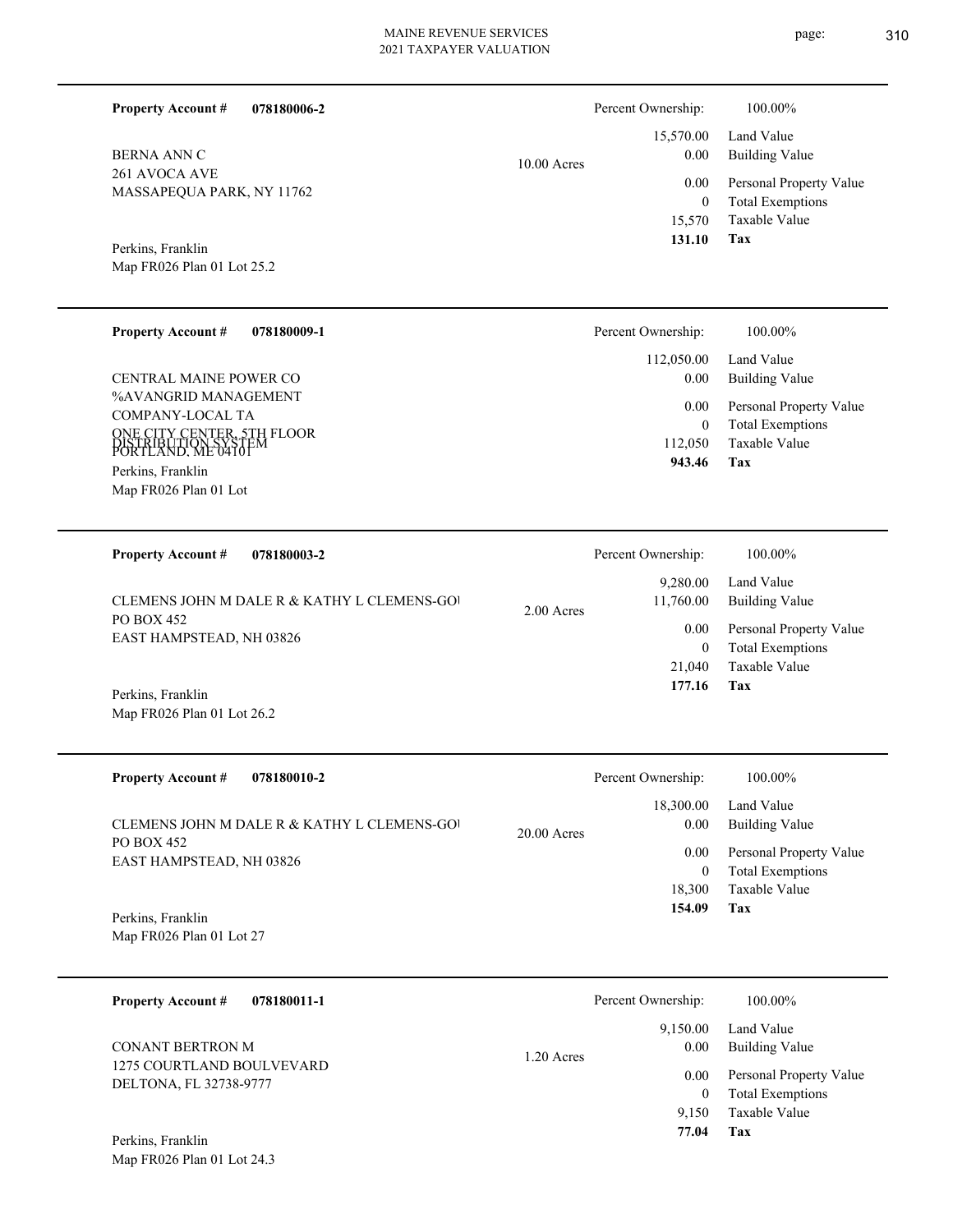17.00 Acres

 0 23,450.00 0.00

**Tax** Taxable Value Total Exemptions Personal Property Value Building Value Land Value 44,130  **371.57** 20,680.00

Percent Ownership: 100.00%

Map FR026 Plan 01 Lot 25.3 Perkins, Franklin

Map FR026 Plan 02 Lot 9

Map FR026 Plan 02 Lot 5 Homestead Exemption \$25000

DOUGHTY RICHARD G & NAOMI

178 MAXWELL RD WELD, ME 04285

**Property Account #**

**078180022-2**

| <b>Property Account #</b><br>078180034-2 | Percent Ownership:                    | 100.00%                                            |
|------------------------------------------|---------------------------------------|----------------------------------------------------|
| FIELD PETER M                            | 8,000.00<br>18.810.00<br>$0.25$ Acres | Land Value<br>Building Value                       |
| 65 WOODLAND DR<br>W GARDINER, ME 04345   | 0.00<br>$\boldsymbol{0}$              | Personal Property Value<br><b>Total Exemptions</b> |
| Perkins, Franklin                        | 26,810<br>225.74                      | Taxable Value<br>Tax                               |

**078180001-2 Tax** Taxable Value Total Exemptions Personal Property Value Building Value Land Value 912 SCHOOL ST PERKINS TWP, ME 04294-2013 **Property Account #** Perkins, Franklin FRENCH DAVID M & STEPHANIE 179,800 25,000  **1,513.92** 24,670.00 180,130.00 0.00 7.40 Acres Percent Ownership:  $100.00\%$ 

**078182003-3 Tax** Taxable Value Total Exemptions Personal Property Value Building Value Land Value 112 FRANKLIN ST STONEHAM, MA 02180 **Property Account #** Map FR026 Plan 01 Lot 2.12 Perkins, Franklin FRENCH KRISTIN M 69,905 0  **588.60** 18,074.50 51,830.00 0.00 41.00 Acres Tree Growth Percent Ownership:  $100.00\%$ 

| 078180012-2<br><b>Property Account #</b>                   | Percent Ownership:                           | 100.00%                                                        |
|------------------------------------------------------------|----------------------------------------------|----------------------------------------------------------------|
| <b>GALLANT TIMOTHY &amp; MALINDA J</b><br><b>PO BOX 55</b> | 21,970.00<br>60,660.00<br>3.70 Acres<br>0.00 | Land Value<br><b>Building Value</b><br>Personal Property Value |
| <b>WELD, ME 04285</b>                                      | 25,000<br>57,630                             | <b>Total Exemptions</b><br>Taxable Value                       |
| Perkins, Franklin                                          | 485.24                                       | Tax                                                            |

Map FR026 Plan 02 Lot 7 7.1 7.2 Homestead Exemption \$25000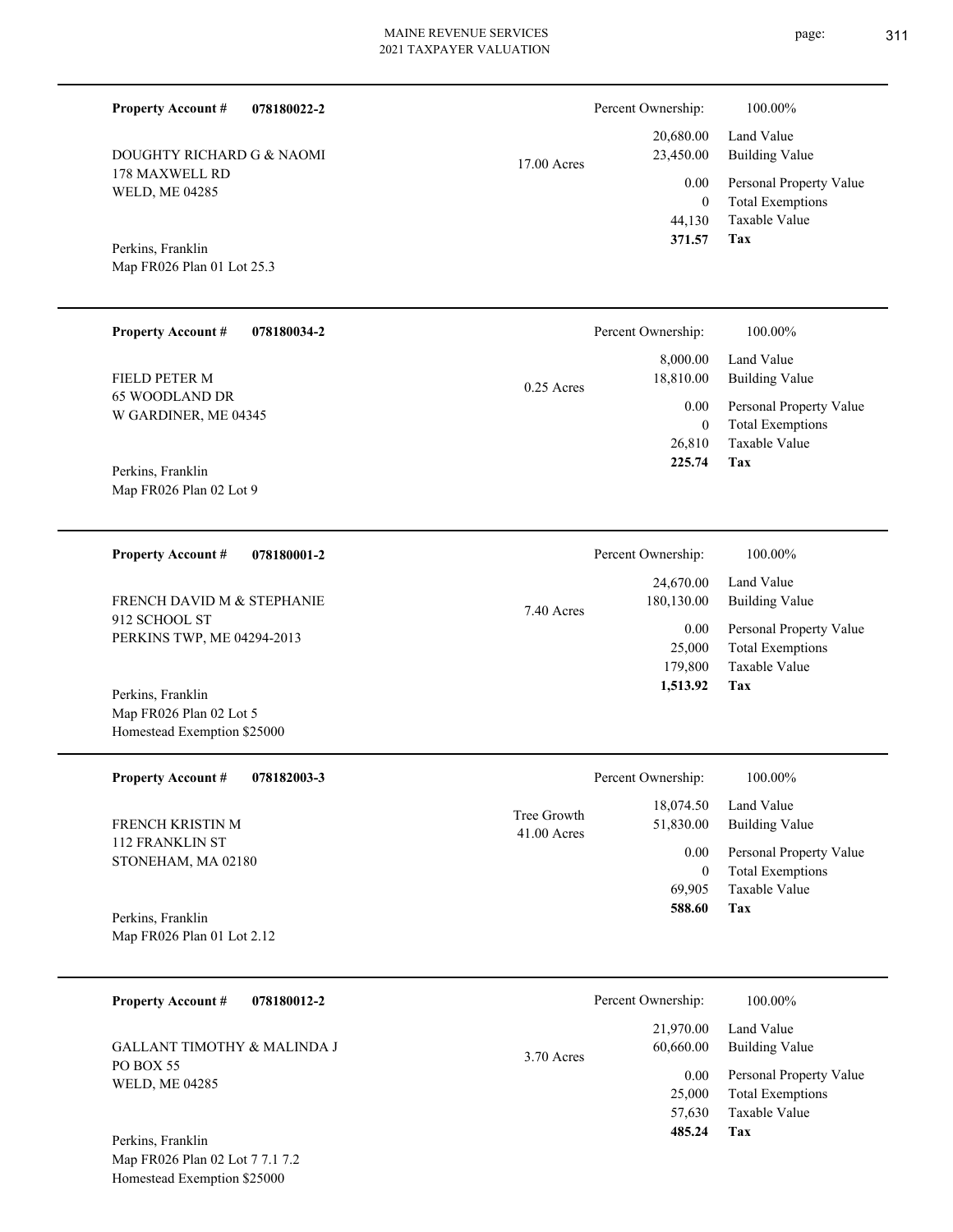| <b>HEIPINICH DEIVID</b><br><b>PO BOX 153</b><br><b>WELD, ME 04285</b><br><b>OPEN SPACE 104 ACRES</b><br>Perkins, Franklin<br>Map FR026 Plan 01 Lot 4 17 21 | 71.250.00<br>479.48 Acres<br>0.00<br>197,015<br>1,658.87 | $\mu$ Dunumg va<br>Personal Pro<br>Total Exemp<br>$\bf{0}$<br>Taxable Val<br>Tax |
|------------------------------------------------------------------------------------------------------------------------------------------------------------|----------------------------------------------------------|----------------------------------------------------------------------------------|
| <b>Property Account #</b><br>078182021-2                                                                                                                   | Percent Ownership:                                       | 100.00%                                                                          |
|                                                                                                                                                            | 2,880.00                                                 | Land Value                                                                       |
| <b>HEINRICH BERND</b>                                                                                                                                      | 0.00<br>0.02.1                                           | Building Va                                                                      |

0.02 Acres

PO BOX 153 WELD, ME 04285 HEINRICH BERND

**Property Account #**

HEINRICH BERND

Map FR026 Plan 01 Lot 17.1 Perkins, Franklin

**078182022-1 Property Account #**

**078180061-2**

PO BOX 153 WELD, ME 04285 HEINRICH BERND

Map FR026 Plan 01 Lot 19 Perkins, Franklin

Map FR026 Plan 02 Lot 10

| <b>Property Account #</b><br>078180018-4 | Percent Ownership:        | 100.00%                 |
|------------------------------------------|---------------------------|-------------------------|
|                                          | 11,880.00                 | Land Value              |
| HUTCHINSON BETTY JO<br>PO BOX 62         | 15,990.00<br>$0.04$ Acres | Building Value          |
| WELD, ME 04285                           | 0.00                      | Personal Property Value |
|                                          | $\bf{0}$                  | <b>Total Exemptions</b> |
|                                          | 27,870                    | Taxable Value           |
| Perkins, Franklin                        | 234.67                    | Tax                     |
| Map FR026 Plan 02 Lot 11                 |                           |                         |

| 078180039-4<br><b>Property Account #</b> | Percent Ownership:               | 100.00%                                                        |
|------------------------------------------|----------------------------------|----------------------------------------------------------------|
| HUTCHINSON BETTY JO                      | 3,510.00<br>0.00<br>$0.17$ Acres | Land Value<br><b>Building Value</b>                            |
| PO BOX 62<br><b>WELD, ME 04285</b>       | 0.00                             | Personal Property Value<br><b>Total Exemptions</b><br>$\theta$ |
|                                          | 3,510                            | Taxable Value                                                  |
| Perkins, Franklin                        | 29.55                            | Tax                                                            |

|                             | 1,658.87 Tax |                              |
|-----------------------------|--------------|------------------------------|
|                             |              | 197,015 Taxable Value        |
|                             | $\theta$     | Total Exemptions             |
|                             |              | 0.00 Personal Property Value |
| Tree Growth<br>479.48 Acres |              | 57,250.00 Building Value     |
|                             |              | 139,765.00 Land Value        |
|                             |              |                              |

Percent Ownership:  $100.00\%$ 

|              | Percent Ownership: | 100.00%                 |
|--------------|--------------------|-------------------------|
|              |                    | 10,460.00 Land Value    |
| $3.00$ Acres | 0.00               | Building Value          |
|              | 0.00 <sub>1</sub>  | Personal Property Value |
|              | 0                  | <b>Total Exemptions</b> |
|              | 10,460             | Taxable Value           |
|              | 88.07              | Tax                     |
|              |                    |                         |

**Tax**

 2,880  $\boldsymbol{0}$ 

0.00

 **24.25**

Taxable Value Total Exemptions Personal Property Value

Building Value Land Value

|              | Percent Ownership: | 100.00%                 |
|--------------|--------------------|-------------------------|
|              | 11,880.00          | Land Value              |
| $0.04$ Acres | 15,990.00          | <b>Building Value</b>   |
|              | 0.00               | Personal Property Value |
|              | 0                  | <b>Total Exemptions</b> |
|              | 27,870             | Taxable Value           |
|              | -----              |                         |

page: 312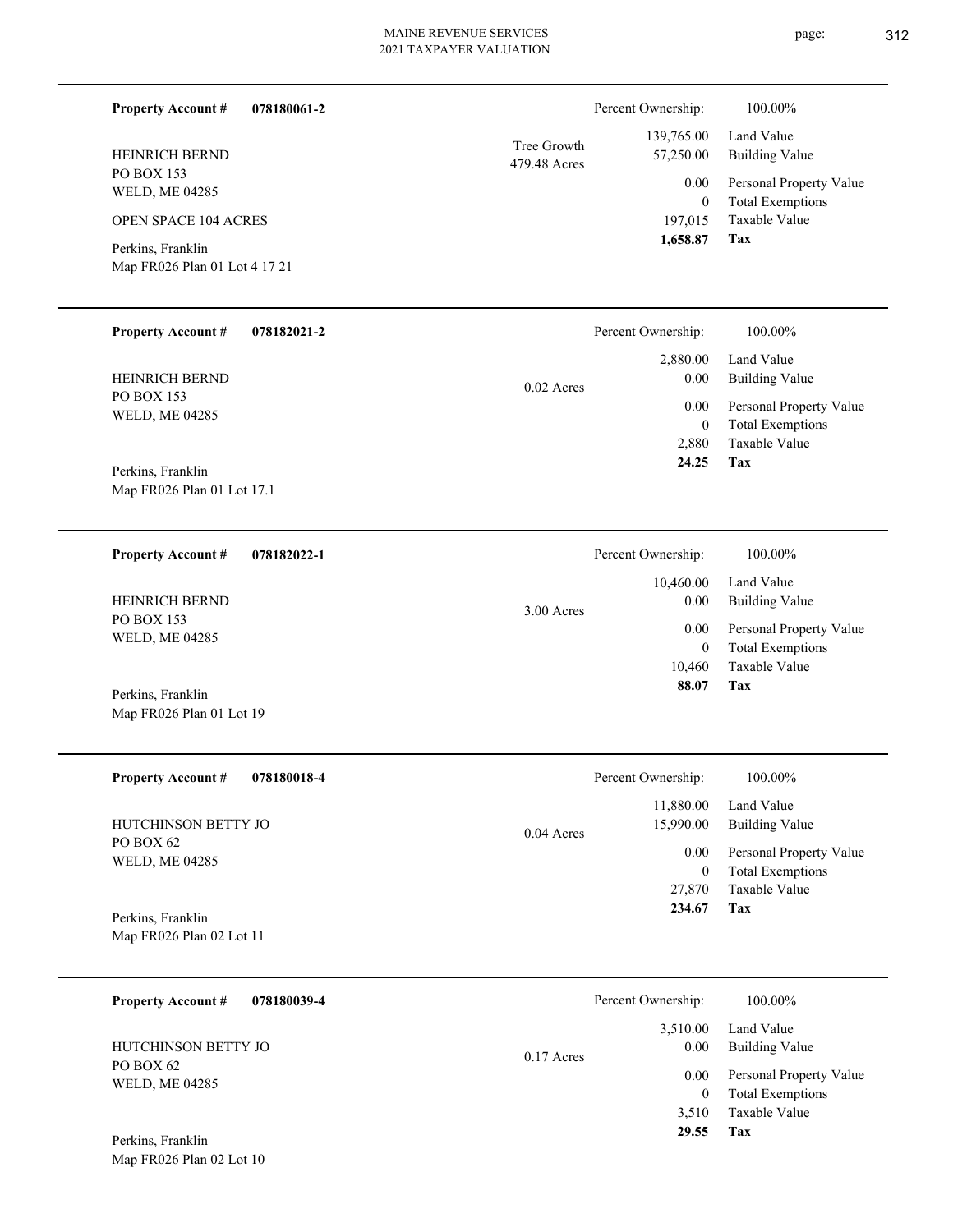| 078180049-4<br><b>Property Account #</b>                 |                            | Percent Ownership:         | 100.00%                                          |
|----------------------------------------------------------|----------------------------|----------------------------|--------------------------------------------------|
| <b>IBARGUEN BRANDY I &amp; MIGUEL E</b>                  | Tree Growth<br>43.00 Acres | 38,889.00<br>113,660.00    | Land Value<br><b>Building Value</b>              |
| PO BOX 66<br>WELD, ME 04285                              |                            | 0.00                       | Personal Property Value                          |
|                                                          |                            | $\overline{0}$<br>152,549  | <b>Total Exemptions</b><br>Taxable Value         |
| Perkins, Franklin<br>Map FR026 Plan 01 Lot 2.1           |                            | 1,284.46                   | Tax                                              |
|                                                          |                            |                            |                                                  |
| <b>Property Account #</b><br>078180067-5                 |                            | Percent Ownership:         | 100.00%                                          |
| <b>INDRISANO MARK L</b>                                  | 4.00 Acres                 | 11,190.00<br>24,180.00     | Land Value<br><b>Building Value</b>              |
| <b>68 SAINT ANDREW ROAD</b><br>EAST BOSTON, MA 02128     |                            | 0.00                       | Personal Property Value                          |
|                                                          |                            | $\overline{0}$<br>35,370   | <b>Total Exemptions</b><br>Taxable Value         |
| Perkins, Franklin                                        |                            | 297.82                     | Tax                                              |
| Map FR026 Plan 01 Lot 32                                 |                            |                            |                                                  |
| <b>Property Account #</b><br>078182006-1                 |                            | Percent Ownership:         | 100.00%                                          |
|                                                          | Tree Growth                | 29,413.00                  | Land Value                                       |
| JENKINS RUSSELL T & MARTHA F<br><b>163 SERENITY LANE</b> | 40.30 Acres                | 38,330.00<br>0.00          | <b>Building Value</b><br>Personal Property Value |
| BREWSTER, MA 02631                                       |                            | $\overline{0}$             | <b>Total Exemptions</b>                          |
|                                                          |                            | 67,743<br>570.40           | <b>Taxable Value</b><br>Tax                      |
| Perkins, Franklin<br>Map FR026 Plan 01 Lot 2.4           |                            |                            |                                                  |
|                                                          |                            |                            |                                                  |
| <b>Property Account #</b><br>078180020-1                 |                            | Percent Ownership:         | 100.00%                                          |
| <b>JONES BARBARA</b>                                     |                            | 52,070.00<br>0.00          | Land Value<br><b>Building Value</b>              |
| 22 RAVENA AVENUE                                         | $60.00$ Acres              | 0.00                       | Personal Property Value                          |
| <b>SALEM, MA 01970</b>                                   |                            | $\boldsymbol{0}$<br>52,070 | <b>Total Exemptions</b><br>Taxable Value         |
| Perkins, Franklin                                        |                            | 438.43                     | Tax                                              |
| Map FR026 Plan 01 Lot 15                                 |                            |                            |                                                  |
| <b>Property Account #</b><br>078180074-4                 |                            | Percent Ownership:         | 100.00%                                          |
| KELLEHER GREGORY M                                       |                            | 1,440.00<br>0.00           | Land Value<br><b>Building Value</b>              |
| PO BOX 203<br>WILTON, ME 04294                           | 0.06 Acres                 | 0.00                       | Personal Property Value                          |
|                                                          |                            | $\mathbf{0}$<br>1,440      | <b>Total Exemptions</b><br>Taxable Value         |

**Tax 12.12**

Map FR026 Plan 01 Lot 12.1 Perkins, Franklin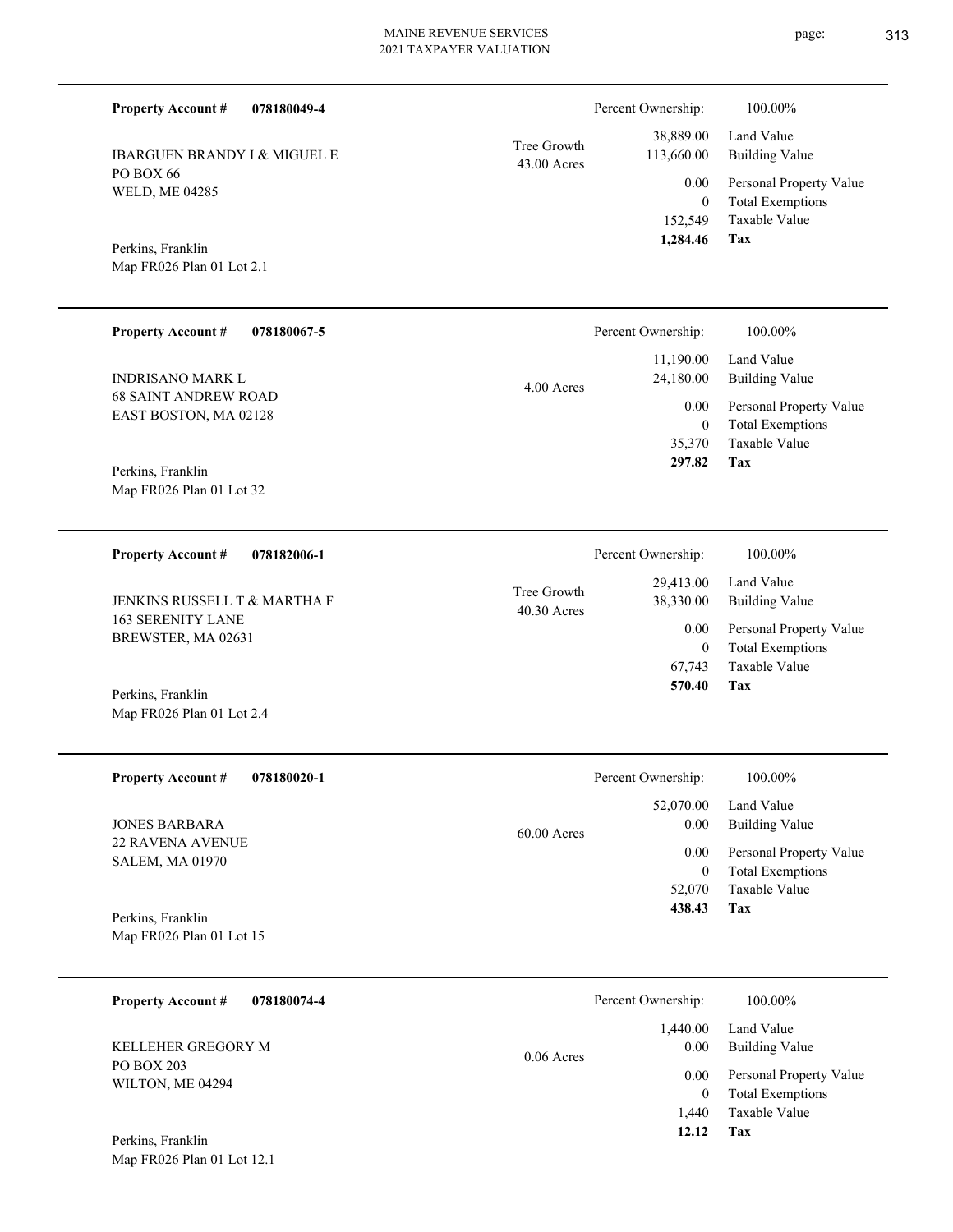| <b>MAINE REVENUE SERVICES</b><br>2021 TAXPAYER VALUATION |              | page:                                 |                         |
|----------------------------------------------------------|--------------|---------------------------------------|-------------------------|
| <b>Property Account #</b><br>078180017-3                 |              | Percent Ownership:                    | 100.00%                 |
|                                                          |              | 40,460.00                             | Land Value              |
| KELLY DOUGLAS A & PATRICIA K                             | 44.10 Acres  | 33,350.00                             | <b>Building Value</b>   |
| 1930 VILLAGE CENTER CIR<br><b>SUITE #3-3778</b>          |              | 0.00                                  | Personal Property Value |
|                                                          |              | $\mathbf{0}$                          | <b>Total Exemptions</b> |
| LAS VEGAS, NV 89134-6245                                 |              | 73,810                                | <b>Taxable Value</b>    |
| Perkins, Franklin                                        |              | 621.48                                | <b>Tax</b>              |
| Map FR026 Plan 01 Lot 13 Plan 02 Lot 14                  |              |                                       |                         |
| <b>Property Account #</b><br>078180065-3                 |              | Percent Ownership:                    | 100.00%                 |
|                                                          |              | 9,000.00                              | Land Value              |
| KIMBALL RICHARD                                          | $1.00$ Acres | 0.00                                  | <b>Building Value</b>   |
| 16 HALLS WAY                                             |              | 0.00                                  | Personal Property Value |
| NOTTINGHAM, NH 03290                                     |              | $\theta$                              | <b>Total Exemptions</b> |
|                                                          |              | 9,000                                 | <b>Taxable Value</b>    |
|                                                          |              | 75.78                                 | Tax                     |
| Perkins, Franklin                                        |              |                                       |                         |
| Map FR026 Plan 01 Lot 33                                 |              |                                       |                         |
| 070100010 7<br>Drawarte: A against $\mu$                 |              | $D_{\text{one}} \sim \text{O}$ $\sim$ | 100.000/                |

| 078180019-7<br><b>Property Account #</b> | Percent Ownership:                      | 100.00%                                            |
|------------------------------------------|-----------------------------------------|----------------------------------------------------|
| LANGTON DEAN & JOAN YEATON               | 31,660.00<br>44,260.00<br>$19.71$ Acres | Land Value<br>Building Value                       |
| PO BOX 202<br>ADDISON, ME 04606          | 0.00<br>$\mathbf{0}$                    | Personal Property Value<br><b>Total Exemptions</b> |
|                                          | 75,920                                  | Taxable Value                                      |
| Perkins, Franklin                        | 639.25                                  | Tax                                                |

| <b>Property Account #</b><br>078180047-2 | Percent Ownership:           |                   | 100.00%                                  |
|------------------------------------------|------------------------------|-------------------|------------------------------------------|
| LANGTON DEAN & JOAN YEATON               | Tree Growth<br>$17.00$ Acres | 4,786.00<br>0.00  | Land Value<br><b>Building Value</b>      |
| PO BOX 202<br>ADDISON, ME 04606          |                              | 0.00              | Personal Property Value                  |
|                                          |                              | $\theta$<br>4,786 | <b>Total Exemptions</b><br>Taxable Value |
| Perkins, Franklin                        |                              | 40.30             | Tax                                      |
| Map FR026 Plan 01 Lot 18.1               |                              |                   |                                          |

| 078180066-6<br><b>Property Account #</b> |                               | Percent Ownership:       | 100.00%                                            |
|------------------------------------------|-------------------------------|--------------------------|----------------------------------------------------|
| LANGTON DEAN & JOAN YEATON               | Tree Growth<br>$200.00$ Acres | 56,338.00<br>0.00        | Land Value<br>Building Value                       |
| PO BOX 202<br>ADDISON, ME 04606          |                               | 0.00<br>$\boldsymbol{0}$ | Personal Property Value<br><b>Total Exemptions</b> |
|                                          |                               | 56,338                   | Taxable Value                                      |
| Perkins, Franklin                        |                               | 474.37                   | Tax                                                |

Map FR026 Plan 01 Lot 2.2

Map FR026 Plan 01 Lot 24.12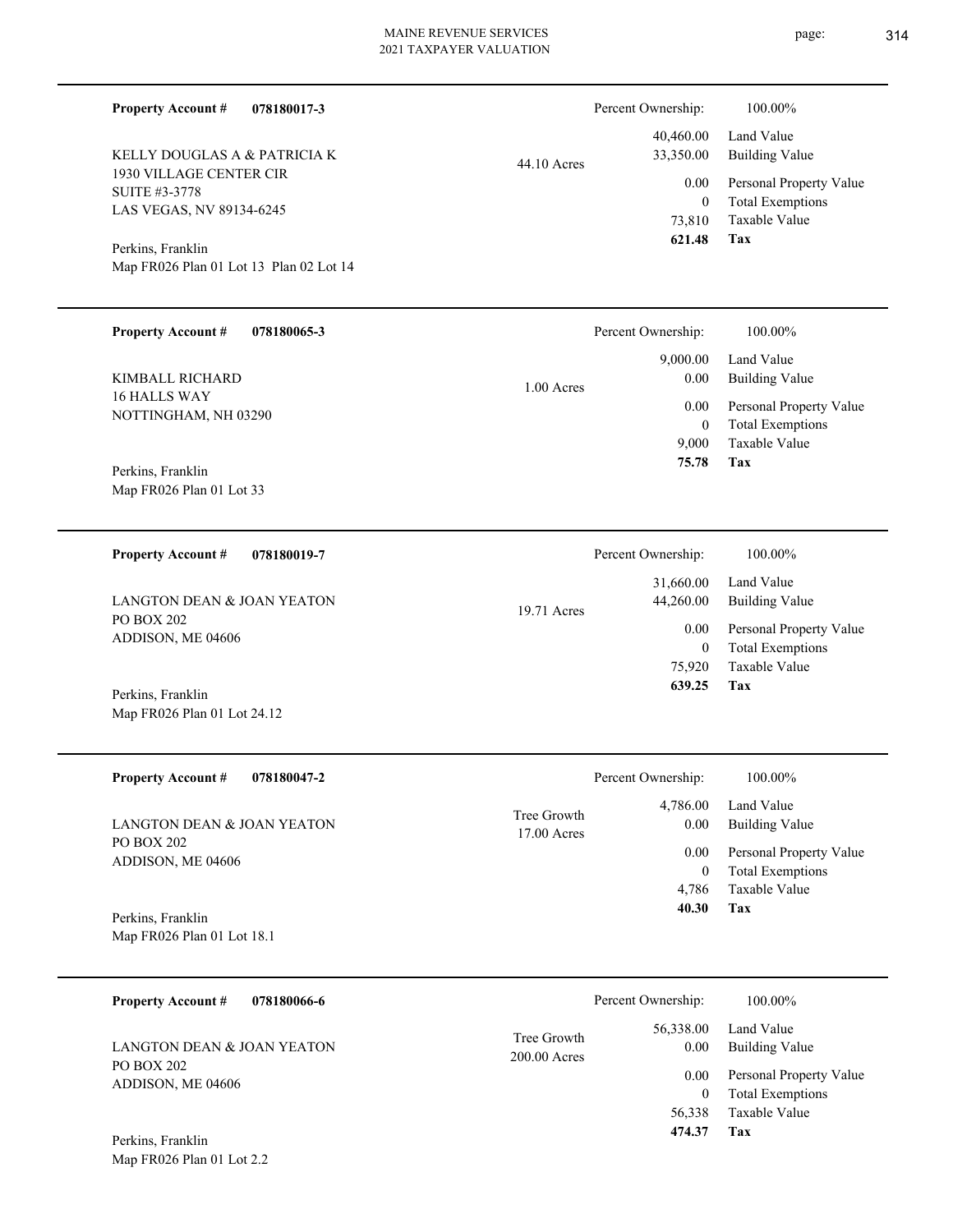| 078180068-4<br><b>Property Account #</b>                                          |                              | Percent Ownership:                     | 100.00%                                                                    |
|-----------------------------------------------------------------------------------|------------------------------|----------------------------------------|----------------------------------------------------------------------------|
| LANGTON DEAN & JOAN YEATON                                                        | Tree Growth<br>$20.00$ Acres | 14,770.00<br>0.00                      | Land Value<br><b>Building Value</b>                                        |
| <b>PO BOX 202</b><br>ADDISON, ME 04606                                            |                              | 0.00<br>$\boldsymbol{0}$<br>14,770     | Personal Property Value<br><b>Total Exemptions</b><br>Taxable Value        |
| Perkins, Franklin<br>Map FR026 Plan 01 Lot 5.2                                    |                              | 124.36                                 | Tax                                                                        |
| <b>Property Account #</b><br>078182010-2                                          |                              | Percent Ownership:                     | 100.00%                                                                    |
| <b>LANGTON DEAN &amp; JOAN YEATON</b>                                             | Tree Growth<br>$10.00$ Acres | 2,662.00<br>0.00                       | Land Value<br><b>Building Value</b>                                        |
| <b>PO BOX 202</b><br>ADDISON, ME 04606                                            |                              | 0.00<br>$\mathbf{0}$<br>2,662          | Personal Property Value<br><b>Total Exemptions</b><br>Taxable Value        |
| Perkins, Franklin<br>Map FR026 Plan 01 Lot 2.21                                   |                              | 22.41                                  | Tax                                                                        |
| <b>Property Account #</b><br>078180008-2                                          |                              | Percent Ownership:                     | 100.00%                                                                    |
| LEE RAYMOND A & LYNN M                                                            | 0.78 Acres                   | 18,830.00<br>107,270.00                | Land Value<br><b>Building Value</b>                                        |
| 510 SCHOOL ST<br>PERKINS TWP, ME 04294                                            |                              | 0.00<br>25,000<br>101,100<br>851.26    | Personal Property Value<br><b>Total Exemptions</b><br><b>Taxable Value</b> |
| Perkins, Franklin<br>Map FR026 Plan 01 Lot 24.2 31<br>Homestead Exemption \$25000 |                              |                                        | Tax                                                                        |
| <b>Property Account #</b><br>078180062-2                                          |                              | Percent Ownership:                     | 100.00%                                                                    |
| LEGERE PHOEBE H & MARK MOFFETT                                                    | 1.84 Acres                   | 7,690.00<br>0.00                       | Land Value<br><b>Building Value</b>                                        |
| 224 EAST 10TH STREET #15<br>NEW YORK, NY 10003                                    |                              | 0.00<br>$\mathbf{0}$<br>7,690<br>64.75 | Personal Property Value<br><b>Total Exemptions</b><br>Taxable Value<br>Tax |
| Perkins, Franklin<br>Map FR026 Plan 01 Lot 18.2                                   |                              |                                        |                                                                            |

| 078180042-4<br><b>Property Account #</b> | Percent Ownership:                                | 100.00%                                            |
|------------------------------------------|---------------------------------------------------|----------------------------------------------------|
| <b>LEWIS JEFFREY</b>                     | 10.920.00<br>Tree Growth<br>0.00<br>$39.00$ Acres | Land Value<br>Building Value                       |
| BOX 1<br>NEW SHARON, ME 04955            | 0.00<br>0                                         | Personal Property Value<br><b>Total Exemptions</b> |
|                                          | 10.920                                            | Taxable Value                                      |
| Perkins, Franklin                        | 91.95                                             | Tax                                                |

Map FR026 Plan 01 Lot 9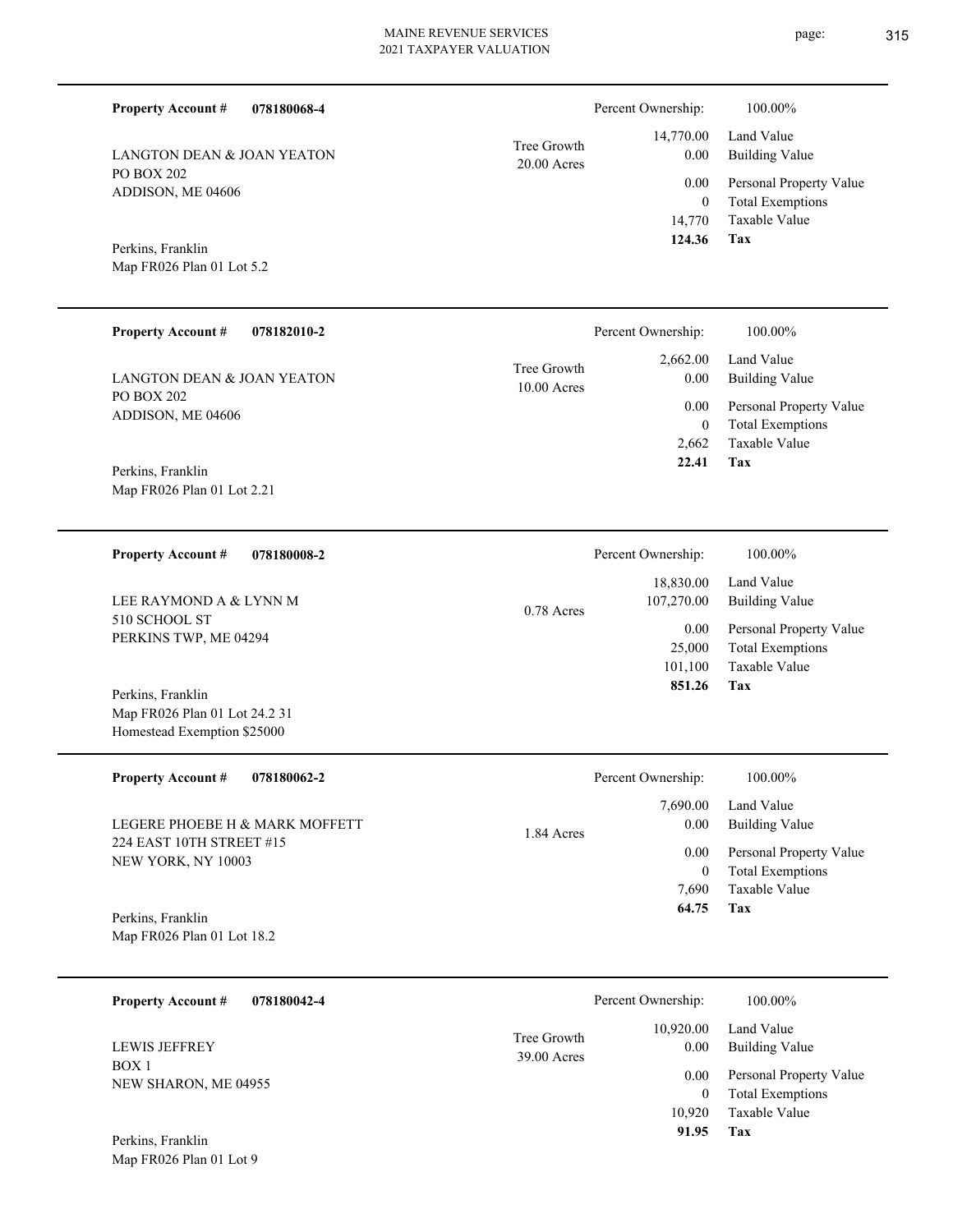page: 316

| <b>Property Account #</b>                     | 078182019-1 |                            | Percent Ownership:       | 100.00%                                            |
|-----------------------------------------------|-------------|----------------------------|--------------------------|----------------------------------------------------|
| LUCARELLI JASON                               |             | 160.00 Acres               | 100,060.00<br>0.00       | Land Value<br><b>Building Value</b>                |
| <b>61 LUCARELLI ROAD</b><br>JAY, ME 04239     |             |                            | 0.00<br>$\overline{0}$   | Personal Property Value<br><b>Total Exemptions</b> |
| <b>OPEN SPACE 160 ACRES</b>                   |             |                            | 100,060<br>842.51        | Taxable Value<br><b>Tax</b>                        |
| Perkins, Franklin<br>Map FR026 Plan 01 Lot 10 |             |                            |                          |                                                    |
| <b>Property Account #</b>                     | 078180048-4 |                            | Percent Ownership:       | 100.00%                                            |
| MACOMBER DANIEL P & TERESA M                  |             | Tree Growth<br>37.70 Acres | 7,953.00<br>0.00         | Land Value<br><b>Building Value</b>                |
| 20 BICKFORD RD<br>JAY, ME 04239               |             |                            | 0.00                     | Personal Property Value                            |
|                                               |             |                            | $\mathbf{0}$<br>7,953    | <b>Total Exemptions</b><br>Taxable Value           |
| Perkins, Franklin<br>Map FR026 Plan 01 Lot 3  |             |                            | 66.96                    | Tax                                                |
|                                               |             |                            |                          |                                                    |
| <b>Property Account #</b>                     | 078180015-2 |                            | Percent Ownership:       | 100.00%                                            |
| MACOMBER DAVID C & DEBORAH J                  |             | $0.50$ Acres               | 6,390.00<br>46,350.00    | Land Value<br><b>Building Value</b>                |
| PO BOX 137<br>EAST WILTON, ME 04234           |             |                            | 0.00                     | Personal Property Value                            |
|                                               |             |                            | $\overline{0}$<br>52,740 | <b>Total Exemptions</b><br>Taxable Value           |
| Perkins, Franklin                             |             |                            | 444.07                   | Tax                                                |
| Map FR026 Plan 02 Lot 4                       |             |                            |                          |                                                    |
| <b>Property Account #</b>                     | 078180023-2 |                            | Percent Ownership:       | 100.00%                                            |
| MACOMBER DAVID ET AL                          |             | $0.32$ Acres               | 4,950.00<br>19,020.00    | Land Value<br><b>Building Value</b>                |
| POBOX 137<br>E WILTON, ME 04234               |             |                            | $0.00\,$                 | Personal Property Value                            |
|                                               |             |                            | $\overline{0}$<br>23,970 | <b>Total Exemptions</b><br>Taxable Value           |
| Perkins, Franklin                             |             |                            | 201.83                   | Tax                                                |
| Map FR026 Plan 02 Lot 15                      |             |                            |                          |                                                    |
| <b>Property Account #</b>                     | 078180005-3 |                            | Percent Ownership:       | 100.00%                                            |
| MACOMBER DONALD & JUDITH                      |             | 2.06 Acres                 | 20,770.00<br>50,450.00   | Land Value<br><b>Building Value</b>                |
| 10 CHESTERVILLE ROAD<br>JAY, ME 04239         |             |                            | $0.00\,$                 | Personal Property Value                            |
|                                               |             |                            | $\overline{0}$<br>71,220 | <b>Total Exemptions</b><br>Taxable Value           |
| Perkins, Franklin                             |             |                            | 599.67                   | Tax                                                |
| Map FR026 Plan 02 Lot 1                       |             |                            |                          |                                                    |
|                                               |             |                            |                          |                                                    |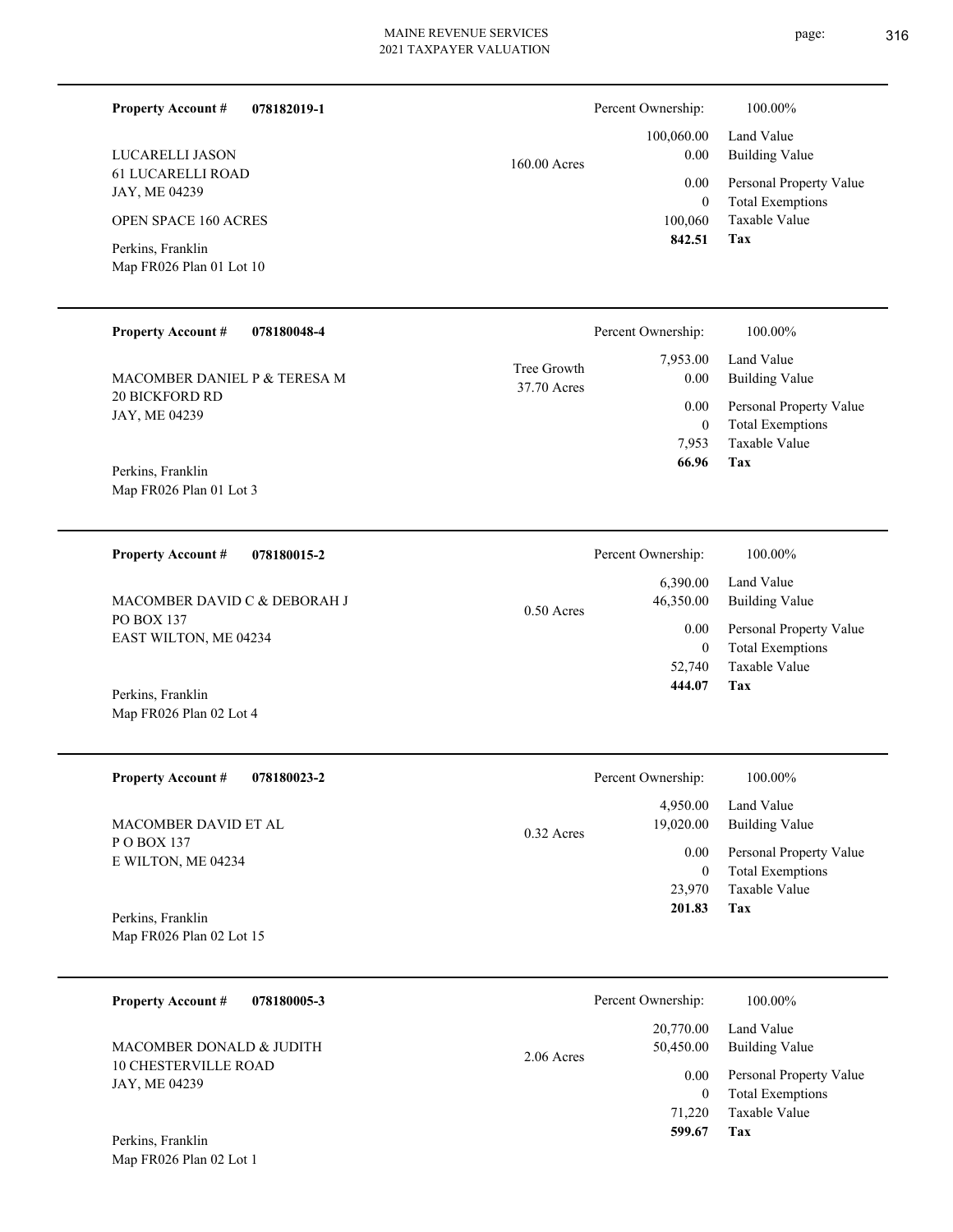1.00 Acres

310 POND ROAD WILTON, ME 04294 MACOMBER JASON D

**Property Account #**

**078180024-3**

Map FR026 Plan 02 Lot 2 Perkins, Franklin

| <b>Property Account #</b><br>078182001-1 | Percent Ownership:   | 100.00%                 |
|------------------------------------------|----------------------|-------------------------|
|                                          | 4,950.00             | Land Value              |
| <b>MAINE STATE OF</b>                    | 0.00<br>$0.30$ Acres | Building Value          |
| <b>GRAVEL PIT</b>                        | 0.00                 | Personal Property Value |
| AUGUSTA, ME 04333                        | 4,950                | <b>Total Exemptions</b> |
|                                          | 0                    | Taxable Value           |
| Perkins, Franklin                        | 0.00                 | Tax                     |
| Map FR026 Plan 01 Lot 35                 |                      |                         |
| <b>Exempt Property</b>                   |                      |                         |

| <b>Property Account #</b><br>078180007-3 | Percent Ownership:                               | 100.00%                             |
|------------------------------------------|--------------------------------------------------|-------------------------------------|
| MAINE STATE OF DEPT OF CONSERVATION      | 47,488.00<br>Tree Growth<br>0.00<br>169.00 Acres | Land Value<br><b>Building Value</b> |
| 22 SHS<br>AUGUSTA, ME 04333              | 0.00                                             | Personal Property Value             |
|                                          | 47,488                                           | <b>Total Exemptions</b>             |
|                                          | $\Omega$                                         | Taxable Value                       |
| Perkins Franklin                         | 0.00                                             | Tax                                 |

Map FR026 Plan 01 Lot 29.1 Exempt Property Perkins, Franklin

| <b>Property Account #</b><br>078182005-3        | Percent Ownership:                                | 50.00%                                             |
|-------------------------------------------------|---------------------------------------------------|----------------------------------------------------|
| MAJKA CHARLES & JOANN<br>136 HIGH STREET        | 10,766.00<br>Tree Growth<br>0.00<br>$40.50$ Acres | Land Value<br><b>Building Value</b>                |
| PO BOX 1076                                     | 0.00<br>0                                         | Personal Property Value<br><b>Total Exemptions</b> |
| WILTON, ME 04294-4440                           | 10.766                                            | Taxable Value                                      |
| Perkins, Franklin<br>Map FR026 Plan 01 Lot 2.13 | 90.65                                             | Tax                                                |

| 078182014-1<br><b>Property Account #</b>                |                              | Percent Ownership: | 100.00%                                            |
|---------------------------------------------------------|------------------------------|--------------------|----------------------------------------------------|
| MARTIN ROBERT C & CHERYL J<br><b>124 GILBERT AVENUE</b> | Tree Growth<br>$24.00$ Acres | 6,720.00<br>0.00   | Land Value<br>Building Value                       |
| FARMINGTON, ME 04938                                    |                              | 0.00               | Personal Property Value<br><b>Total Exemptions</b> |
|                                                         |                              | 6.720              | Taxable Value                                      |
| Perkins, Franklin                                       |                              | 56.58              | Tax                                                |

Map FR026 Plan 01 Lot 9.2

**Tax**

 40,910 0

0.00

 9,000.00 31,910.00

Percent Ownership:  $100.00\%$ 

 **344.46**

Taxable Value Total Exemptions Personal Property Value

Building Value Land Value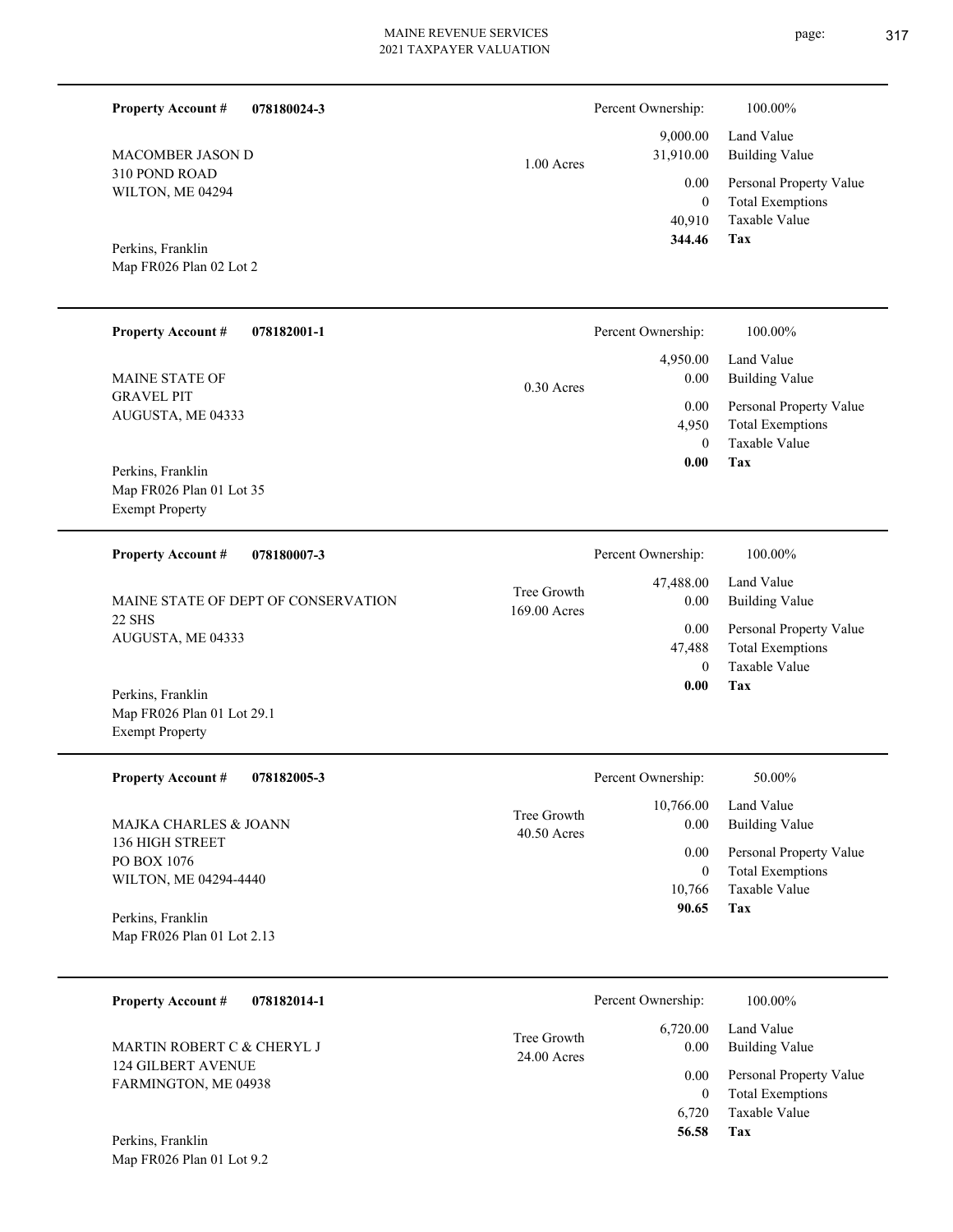| <b>Property Account #</b><br>078180078-2                                                                 |                              | Percent Ownership:                 | 100.00%                                                                    |
|----------------------------------------------------------------------------------------------------------|------------------------------|------------------------------------|----------------------------------------------------------------------------|
| MASTERMAN STEPHEN J & KATHARINE L                                                                        | 3.00 Acres                   | 21,460.00<br>91,820.00             | Land Value<br><b>Building Value</b>                                        |
| <b>7 SPIKE LANE</b><br>PERKINS TWP, ME 04294-2023                                                        |                              | 0.00<br>31,000<br>82,280<br>692.80 | Personal Property Value<br><b>Total Exemptions</b><br>Taxable Value<br>Tax |
| Perkins, Franklin<br>Map FR026 Plan 01 Lot 22.1<br>Homestead Exemption \$25000; Veteran Exemption \$6000 |                              |                                    |                                                                            |
| <b>Property Account #</b><br>078180002-3                                                                 |                              | Percent Ownership:                 | 100.00%                                                                    |
| <b>MCBRIDE JAMES</b>                                                                                     |                              | 9,730.00<br>20,550.00              | Land Value<br><b>Building Value</b>                                        |
| PO BOX 333<br>WELD, ME 04285                                                                             | 2.00 Acres                   | 0.00<br>$\boldsymbol{0}$           | Personal Property Value<br><b>Total Exemptions</b>                         |
| Perkins, Franklin<br>Map FR026 Plan 01 Lot 34                                                            |                              | 30,280<br>254.96                   | Taxable Value<br>Tax                                                       |
|                                                                                                          |                              |                                    |                                                                            |
| <b>Property Account #</b><br>078182005-2                                                                 |                              | Percent Ownership:                 | 50.00%                                                                     |
| MEGAN-SRYBNY PAMELA S & TIMOTHY MEGAN                                                                    | Tree Growth<br>$40.50$ Acres | 10,766.00<br>0.00                  | Land Value<br><b>Building Value</b>                                        |
| 39 ACORN ST<br>HAVERILL, MA 01832                                                                        |                              | 0.00<br>$\mathbf{0}$<br>10,766     | Personal Property Value<br><b>Total Exemptions</b><br>Taxable Value        |
| Perkins, Franklin<br>Map FR026 Plan 01 Lot 2.13                                                          |                              | 90.65                              | Tax                                                                        |
| <b>Property Account#</b><br>078182004-2                                                                  |                              | Percent Ownership:                 | 100.00%                                                                    |
| MIDKIFF GABRIEL E & ALEXANDRA N                                                                          | 43.30 Acres                  | 39,880.00<br>0.00                  | Land Value<br><b>Building Value</b>                                        |
| <b>613 FAIRBANKS ROAD</b><br>FARMINGTON, ME 04938                                                        |                              | 0.00<br>$\mathbf{0}$<br>39,880     | Personal Property Value<br><b>Total Exemptions</b><br>Taxable Value        |
| Perkins, Franklin<br>Map FR026 Plan 01 Lot 2.11                                                          |                              | 335.79                             | Tax                                                                        |
| <b>Property Account #</b><br>078182007-2                                                                 |                              | Percent Ownership:                 | 100.00%                                                                    |
| MIDKIFF GABRIEL E & ALEXANDRA N                                                                          | 31.60 Acres                  | 31,340.00<br>0.00                  | Land Value<br><b>Building Value</b>                                        |
| <b>613 FAIRBANKS ROAD</b><br>FARMINGTON, ME 04938                                                        |                              | 0.00                               | Personal Property Value<br>$-1$ $\Gamma$ .                                 |

**Tax**

 31,340  **263.88**

Taxable Value 0 Total Exemptions

Map FR026 Plan 01 Lot 2.111 Perkins, Franklin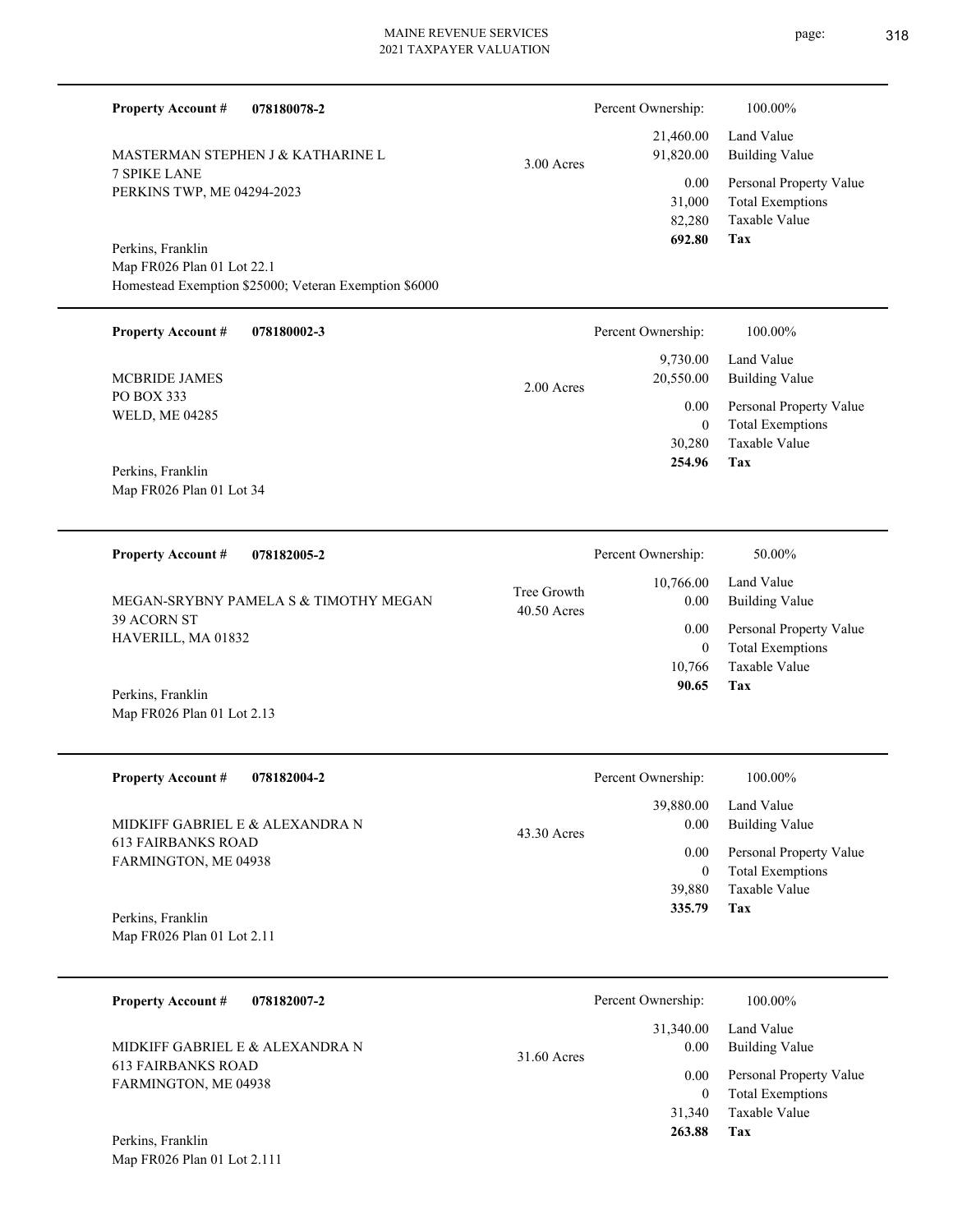|            | Percent Ownership: | 100.00%                                        |
|------------|--------------------|------------------------------------------------|
|            |                    | 20,730.00 Land Value<br>40,050.00 Building Val |
| 2.00 Acres |                    | $0.00$ Personal Pro                            |

WEST FARMINGTON, ME 04992 Map FR026 Plan 01 Lot 20 Perkins, Franklin

PO BOX 87

**Property Account #**

MORGAN RYAN D & IRIS

Map FR026 Plan 02 Lot 6

**078180063-3**

**Tax** Taxable Value Total Exemptions Personal Property Value 60,780 0  **511.77** 0.00

Building Value Land Value

| <b>Property Account #</b><br>078180029-3           |                               | Percent Ownership:     | 100.00%                                            |
|----------------------------------------------------|-------------------------------|------------------------|----------------------------------------------------|
| <b>MOSHER DALE C</b>                               | Tree Growth<br>$160.00$ Acres | 53,349.00<br>18,540.00 | Land Value<br>Building Value                       |
| 919 POST ROAD<br>BOWDOINHAM, ME 04008              |                               | $0.00\,$<br>$\bf{0}$   | Personal Property Value<br><b>Total Exemptions</b> |
|                                                    |                               | 71.889                 | Taxable Value                                      |
| Perkins, Franklin<br>Map FR026 Plan 01 Lot 28 29.2 |                               | 605.31                 | Tax                                                |
|                                                    |                               |                        |                                                    |

| 078180054-7<br><b>Property Account #</b>            | Percent Ownership:     | 100.00%                 |
|-----------------------------------------------------|------------------------|-------------------------|
|                                                     | 69,190.00              | Land Value              |
| <b>MOSHER PETER N &amp; KAREN K</b>                 | 0.00<br>$160.00$ Acres | Building Value          |
| <b>35 COUNTRY CLUB ROAD</b><br>MANCHESTER, ME 04351 | 0.00                   | Personal Property Value |
|                                                     | $\overline{0}$         | <b>Total Exemptions</b> |
| <b>OPEN SPACE 158.4 AC</b>                          | 69.190                 | Taxable Value           |
| Perkins, Franklin                                   | 582.58                 | Tax                     |
| Map FR026 Plan 01 Lot 30                            |                        |                         |

| <b>Property Account #</b><br>078182018-1 | Percent Ownership:               | 100.00%                                            |
|------------------------------------------|----------------------------------|----------------------------------------------------|
| PRATT SCOTT E                            | 24,020.00<br>0.00<br>21.58 Acres | Land Value<br><b>Building Value</b>                |
| 792 PHILLIPS RD<br><b>WELD, ME 04285</b> | 0.00<br>0                        | Personal Property Value<br><b>Total Exemptions</b> |
|                                          | 24,020                           | Taxable Value                                      |
| Perkins, Franklin                        | 202.25                           | Tax                                                |
| Map FR026 Plan 01 Lot 22.3               |                                  |                                                    |

| 078180021-3<br><b>Property Account #</b>     | Percent Ownership:                    | 100.00%                                            |
|----------------------------------------------|---------------------------------------|----------------------------------------------------|
| PREBLE JEFFREY W                             | 9,000.00<br>19,190.00<br>$1.00$ Acres | Land Value<br><b>Building Value</b>                |
| <b>7 PREBLE WAY</b><br><b>GRAY, ME 04039</b> | 0.00<br>$\bf{0}$                      | Personal Property Value<br><b>Total Exemptions</b> |
| Perkins, Franklin                            | 28,190<br>237.36                      | Taxable Value<br>Tax                               |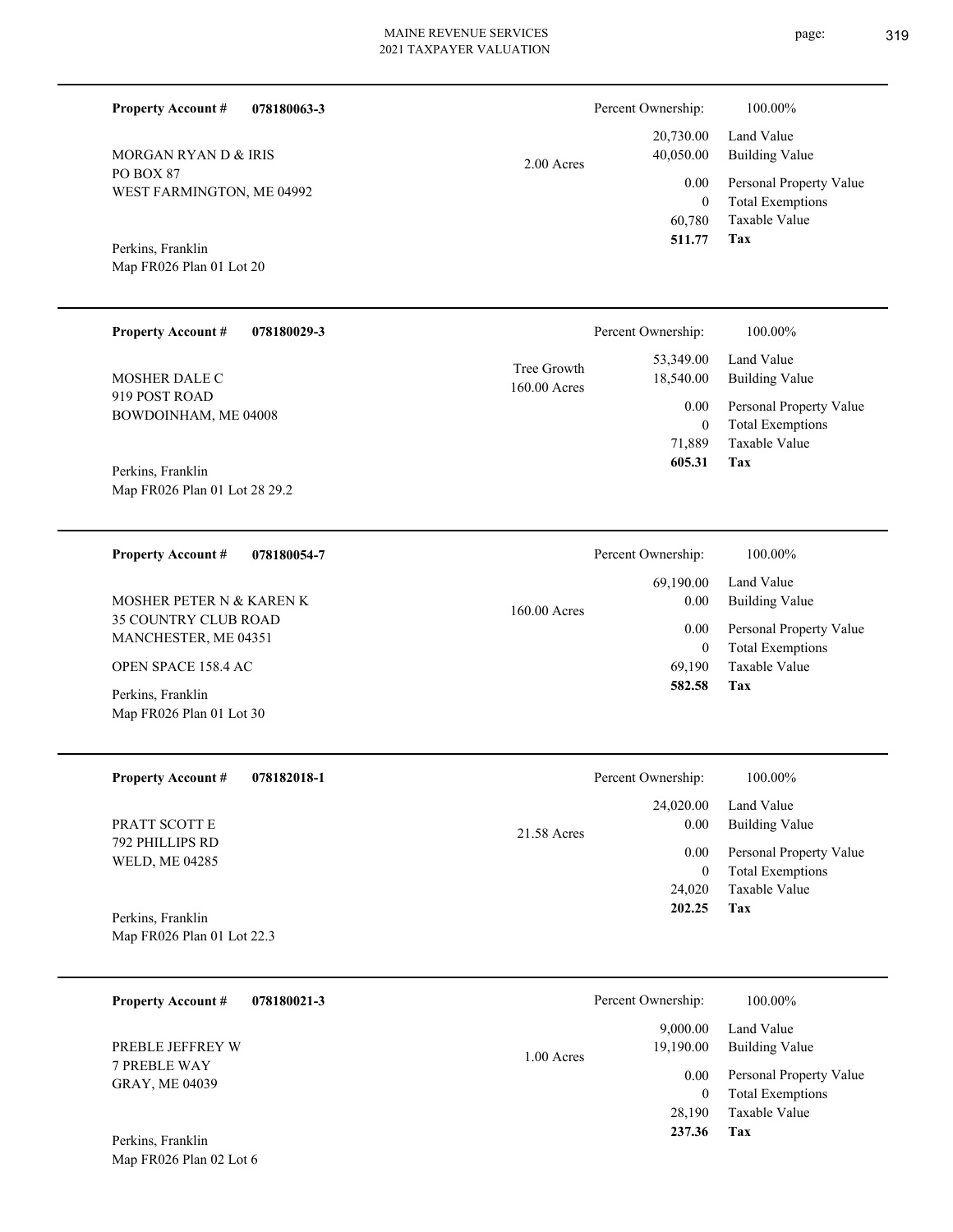| <b>Property Account #</b><br>078180016-3        |              | Percent Ownership:               | 100.00%                                                             |
|-------------------------------------------------|--------------|----------------------------------|---------------------------------------------------------------------|
| PRESBY WILLIAM C                                | 34.65 Acres  | 33,560.00<br>250.00              | Land Value<br><b>Building Value</b>                                 |
| <b>4 KNOX HILL RD</b><br>FAYETTE, ME 04349      |              | 0.00<br>$\overline{0}$<br>33,810 | Personal Property Value<br><b>Total Exemptions</b><br>Taxable Value |
| Perkins, Franklin<br>Map FR026 Plan 01 Lot 14   |              | 284.68                           | <b>Tax</b>                                                          |
| <b>Property Account #</b><br>078180031-2        |              | Percent Ownership:               | $100.00\%$                                                          |
| PROCTOR DALTON C                                | 24.70 Acres  | 26,300.00<br>0.00                | Land Value<br><b>Building Value</b>                                 |
| <b>158 SCHOOL STREET</b><br>WELD, ME 04285      |              | 0.00<br>$\overline{0}$<br>26,300 | Personal Property Value<br><b>Total Exemptions</b><br>Taxable Value |
| Perkins, Franklin<br>Map FR026 Plan 01 Lot 24.1 |              | 221.45                           | Tax                                                                 |
| <b>Property Account #</b><br>078180032-2        |              | Percent Ownership:               | 100.00%                                                             |
| PROCTOR DALTON C & CYNTHIA R                    | $4.00$ Acres | 11,190.00<br>0.00                | Land Value<br><b>Building Value</b>                                 |
| 158 SCHOOL ST<br>WELD, ME 04285                 |              | 0.00<br>$\mathbf{0}$<br>11,190   | Personal Property Value<br><b>Total Exemptions</b><br>Taxable Value |
| Perkins, Franklin<br>Map FR026 Plan 01 Lot 25.5 |              | 94.22                            | Tax                                                                 |
| 078180033-2<br><b>Property Account #</b>        |              | Percent Ownership:               | 100.00%                                                             |
| PROCTOR DALTON C & CYNTHIA R                    | 19.06 Acres  | 22,180.00<br>0.00                | Land Value<br><b>Building Value</b>                                 |
| 158 SCHOOL ST<br>WELD, ME 04285                 |              | 0.00<br>$\overline{0}$<br>22,180 | Personal Property Value<br><b>Total Exemptions</b><br>Taxable Value |

Map FR026 Plan 01 Lot 25.1 25.4 Perkins, Franklin

| 078182011-1<br><b>Property Account #</b> |                           | Percent Ownership: | 100.00%                      |
|------------------------------------------|---------------------------|--------------------|------------------------------|
| PROCTOR DALTON C & CYNTHIA R             | Tree Growth<br>4.00 Acres | 1,120.00<br>0.00   | Land Value<br>Building Value |
| 158 SCHOOL ST                            |                           | 0.00               | Personal Property Value      |
| <b>WELD, ME 04285</b>                    |                           | $\mathbf{0}$       | <b>Total Exemptions</b>      |
|                                          |                           | 1.120              | Taxable Value                |
| Perkins, Franklin                        |                           | 9.43               | Tax                          |
| Map FR026 Plan 01 Lot 8.1                |                           |                    |                              |

**Tax 186.76**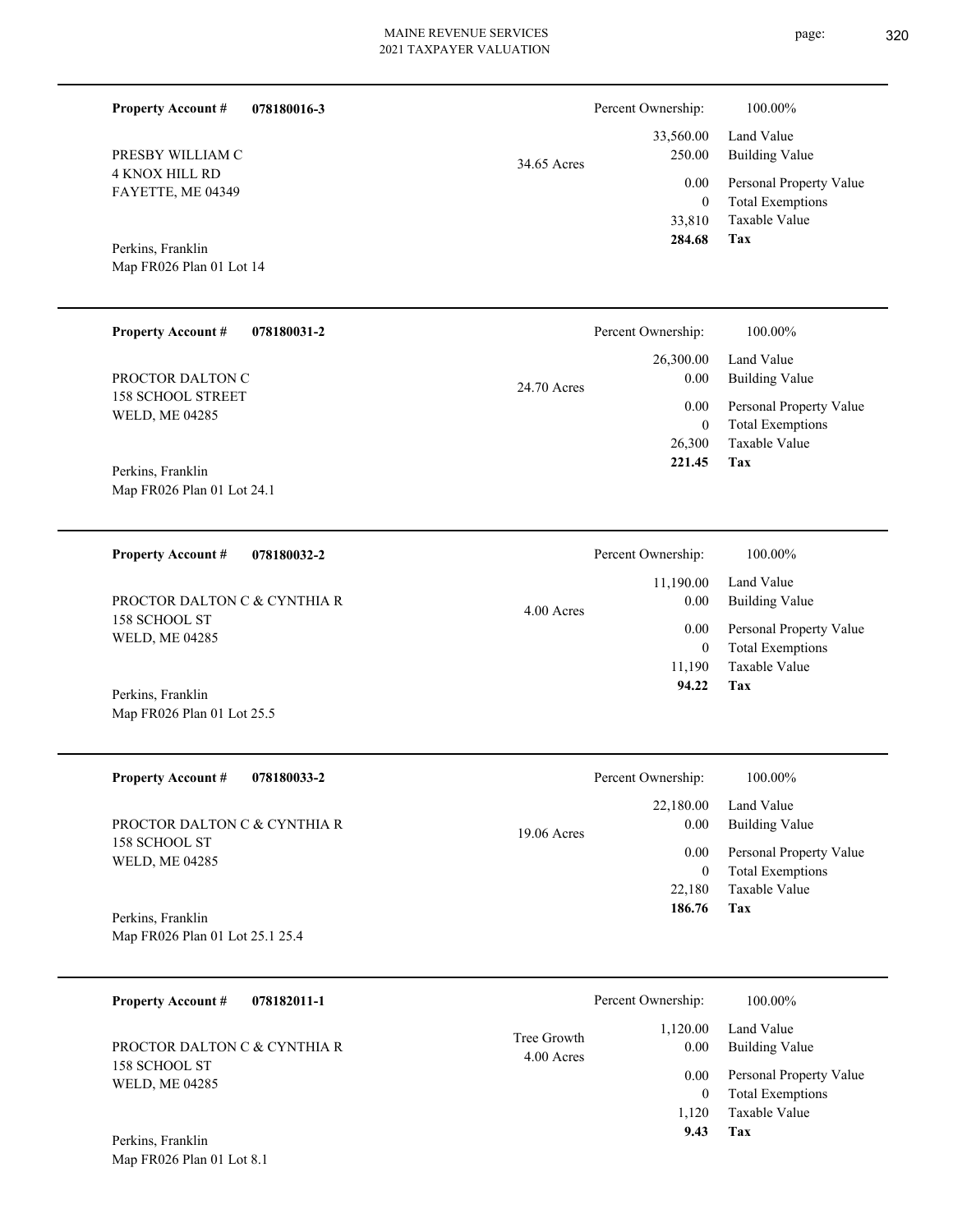| <b>Property Account #</b><br>078180006P-2 | Percent Ownership:          | 100.00%                                         |
|-------------------------------------------|-----------------------------|-------------------------------------------------|
|                                           | 0.00                        | Land Value                                      |
| PROCTOR FAMILY IRREVOCABLE TRUST          | 0.00                        | <b>Building Value</b>                           |
| % JO & STEPHEN SPIELVOGEL TRUSTEES        | 7,000.00                    | Personal Property Value                         |
| 149 POND ROAD                             | $\mathbf{0}$                | <b>Total Exemptions</b>                         |
| STRONG, ME 04983                          | 7,000                       | <b>Taxable Value</b>                            |
|                                           | 58.94                       | <b>Tax</b>                                      |
| Perkins, Franklin                         |                             |                                                 |
| Map FR026 Plan 01 Lot 24.4                |                             |                                                 |
|                                           |                             |                                                 |
| <b>Property Account #</b><br>078182002-2  | Percent Ownership:          | 100.00%                                         |
|                                           | 27,490.00                   | Land Value                                      |
| PROCTOR FAMILY IRREVOCABLE TRUST          | 105,440.00<br>$14.00$ Acres | <b>Building Value</b>                           |
| % JO & STEPHEN SPIELVOGEL TRUSTEES        | 0.00                        | Personal Property Value                         |
| 149 POND ROAD                             | $\Omega$                    | <b>Total Exemptions</b>                         |
| STRONG, ME 04983                          | 132,930                     | <b>Taxable Value</b>                            |
|                                           | 1,119.27                    | <b>Tax</b>                                      |
| Perkins, Franklin                         |                             |                                                 |
| Map FR026 Plan 01 Lot 24.4                |                             |                                                 |
|                                           |                             |                                                 |
| <b>Property Account #</b><br>078180035-1  | Percent Ownership:          | 100.00%                                         |
|                                           | 43,051.00                   | Land Value                                      |
| <b>ROBINSON LINTON</b>                    | Tree Growth<br>0.00         | <b>Building Value</b>                           |
| <b>652 BOROUGH RD</b>                     | 106.00 Acres                |                                                 |
| CHESTERVILLE, ME 04938                    | 0.00                        | Personal Property Value                         |
|                                           | $\theta$                    | <b>Total Exemptions</b><br><b>Taxable Value</b> |
|                                           | 43,051<br>362.49            | <b>Tax</b>                                      |
| Perkins, Franklin                         |                             |                                                 |

| <b>Property Account #</b><br>078180075-3                | Percent Ownership:         | 100.00%                 |
|---------------------------------------------------------|----------------------------|-------------------------|
|                                                         | 22,990.00                  | Land Value              |
| ROSENOW JAMES V & JANET R                               | 204,730.00<br>$5.10$ Acres | Building Value          |
| <b>307 FULLE DRIVE</b><br>VALLEY COTTAGE, NY 10989-1313 | 0.00                       | Personal Property Value |
|                                                         | $\bf{0}$                   | <b>Total Exemptions</b> |
|                                                         | 227,720                    | Taxable Value           |
| Perkins, Franklin                                       | 1,917.40                   | Tax                     |
| Map FR026 Plan 02 Lot 5.1                               |                            |                         |

| 078180026-3<br><b>Property Account #</b>                           | Percent Ownership:                      | 100.00%                                                             |
|--------------------------------------------------------------------|-----------------------------------------|---------------------------------------------------------------------|
| SARGENT JO A, MARIAH L DARLING & BRIAN A SARC<br>461 SCHOOL STREET | 35,330.00<br>79,740.00<br>$22.00$ Acres | Land Value<br><b>Building Value</b>                                 |
| PERKINS TWP, ME 04294                                              | 0.00<br>0<br>115,070                    | Personal Property Value<br><b>Total Exemptions</b><br>Taxable Value |
| Perkins, Franklin                                                  | 968.89                                  | Tax                                                                 |

Map FR026 Plan 01 Lot 23

Map FR026 Plan 01 Lot 26.1

page: 321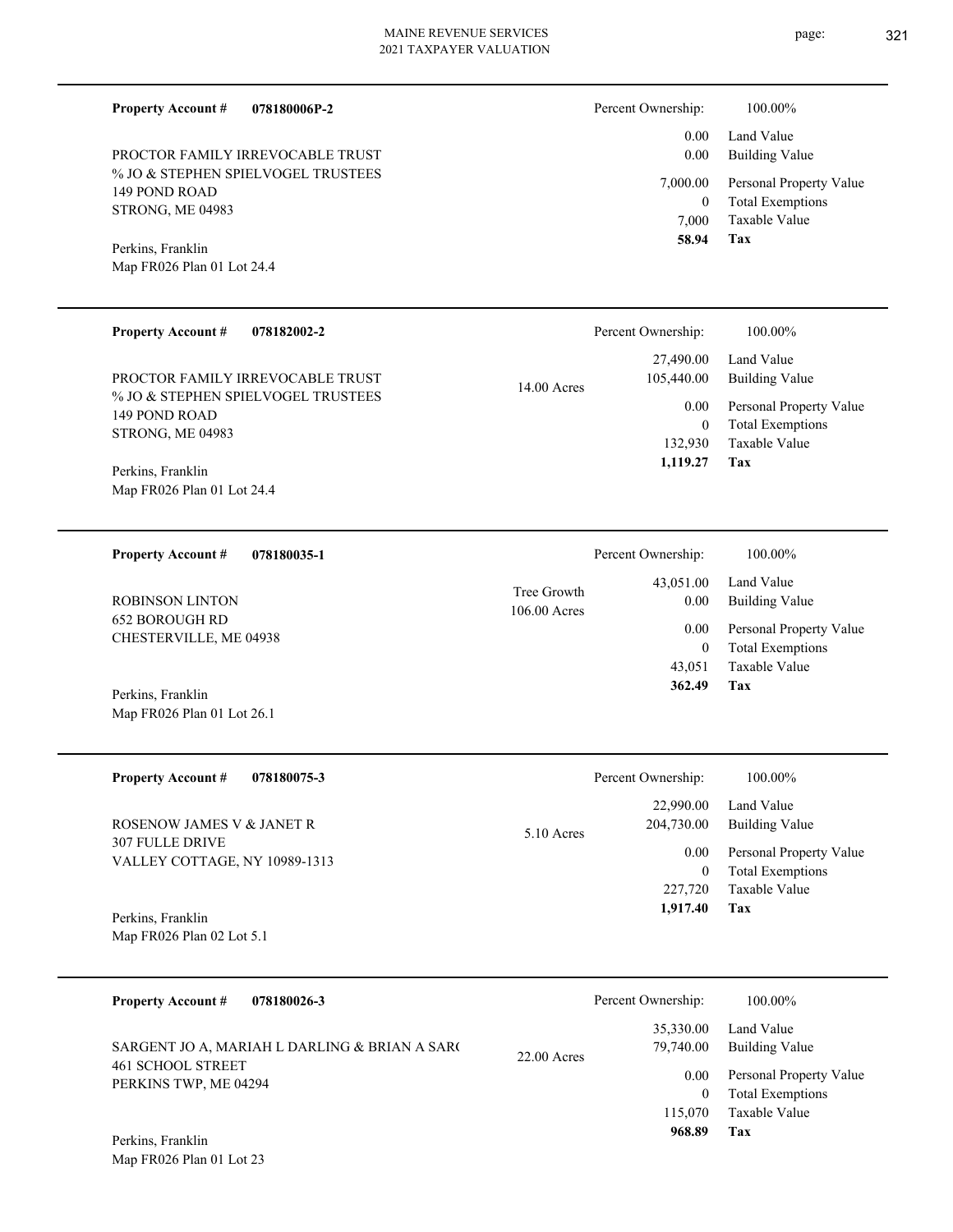| <b>Property Account #</b><br>078180027-3        |                                          | Percent Ownership:                                                | 100.00%                                            |
|-------------------------------------------------|------------------------------------------|-------------------------------------------------------------------|----------------------------------------------------|
| SAWYER JESSI & SCOTT                            | 23.48 Acres                              | 25,410.00<br>1,440.00                                             | Land Value<br><b>Building Value</b>                |
| 305 SCHOOL ST<br>WELD, ME 04285-3204            |                                          | 0.00<br>$\overline{0}$                                            | Personal Property Value<br><b>Total Exemptions</b> |
| Perkins, Franklin                               |                                          | 26,850<br>226.08                                                  | Taxable Value<br>Tax                               |
| Map FR026 Plan 01 Lot 22                        |                                          |                                                                   |                                                    |
| <b>Property Account #</b><br>078180030-2        |                                          | Percent Ownership:                                                | 100.00%                                            |
| <b>SHIPPEE THOMAS P</b>                         | 91,418.00<br>Tree Growth<br>305.00 Acres |                                                                   | Land Value<br><b>Building Value</b>                |
| PO BOX 461<br>NEW CASTLE, NH 03854              |                                          | 0.00<br>$\overline{0}$                                            | Personal Property Value<br><b>Total Exemptions</b> |
| Perkins, Franklin                               |                                          | 91,418<br>769.74                                                  | <b>Taxable Value</b><br>Tax                        |
| Map FR026 Plan 01 Lot 1                         |                                          |                                                                   |                                                    |
| 078180038-2<br><b>Property Account #</b>        |                                          | Percent Ownership:                                                | 100.00%                                            |
| <b>SMITH LAIRD D</b>                            | 14.50 Acres                              | 18,860.00<br>0.00                                                 | Land Value<br><b>Building Value</b>                |
| 113 HAWTHORN AVE<br>NEPTUNE, NJ 07753           |                                          | 0.00<br>$\overline{0}$<br>18,860<br>158.80                        | Personal Property Value<br><b>Total Exemptions</b> |
| Perkins, Franklin                               |                                          |                                                                   | Taxable Value<br>Tax                               |
| Map FR026 Plan 01 Lot 16                        |                                          |                                                                   |                                                    |
| <b>Property Account #</b><br>078182020-1        |                                          | Percent Ownership:                                                | 100.00%                                            |
| STONE MARK A & GAIL                             | 7.81 Acres                               | 13,970.00<br>0.00<br>0.00<br>$\boldsymbol{0}$<br>13,970<br>117.63 | Land Value<br><b>Building Value</b>                |
| 405 SCHOOL ST<br>WELD, ME 04285-3205            |                                          |                                                                   | Personal Property Value<br><b>Total Exemptions</b> |
|                                                 |                                          |                                                                   | Taxable Value<br>Tax                               |
| Perkins, Franklin<br>Map FR026 Plan 01 Lot 25.6 |                                          |                                                                   |                                                    |
| <b>Property Account #</b><br>078180046-3        |                                          | Percent Ownership:                                                | 100.00%                                            |
| TRASK STEVEN & BRUCE E & JOY C BYRON            |                                          | 74,210.00<br>12,310.00                                            | Land Value<br><b>Building Value</b>                |
| 36 PINE POINT RD<br>OXFORD, ME 04270-4427       | 154.00 Acres                             | 0.00<br>$\boldsymbol{0}$<br>86,520<br>728.50                      | Personal Property Value<br><b>Total Exemptions</b> |
| OPEN SPACE 153 AC                               |                                          |                                                                   | Taxable Value<br>Tax                               |
| Perkins, Franklin<br>Map FR026 Plan 01 Lot 12   |                                          |                                                                   |                                                    |
|                                                 |                                          |                                                                   |                                                    |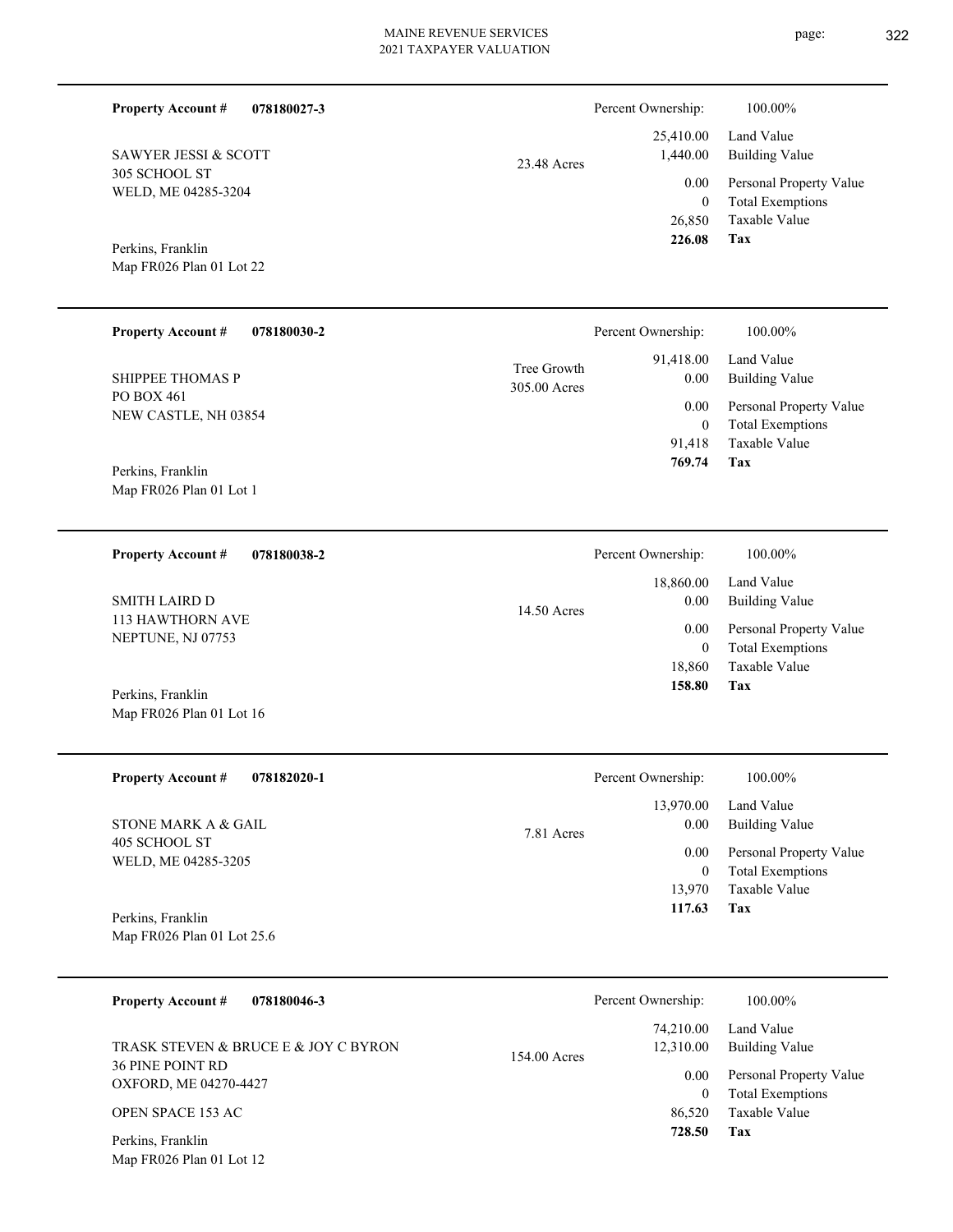84.00 Acres Tree Growth

1,826.40 Acres Tree Growth

| <b>Property Account #</b> | 078182009-1 |
|---------------------------|-------------|
|                           |             |

1075 CHOPMIST HILL RD N SCITUATE, RI 02857 VANNER STEPHEN N & PATRICIA A

Map FR026 Plan 01 Lot 2.5 2.6 Perkins, Franklin

| <b>Property Account #</b><br>078180044-5                                                    |                              | Percent Ownership:                       | 100.00%                                                                                   |
|---------------------------------------------------------------------------------------------|------------------------------|------------------------------------------|-------------------------------------------------------------------------------------------|
| VAPLANDS INC<br>% ANNE AGAN<br>PO BOX 72<br>NORTH FERRISBURG, VT 05473<br>Perkins, Franklin | Tree Growth<br>$29.00$ Acres | 8.497.00<br>0.00<br>0.00<br>$\mathbf{0}$ | Land Value<br><b>Building Value</b><br>Personal Property Value<br><b>Total Exemptions</b> |
|                                                                                             |                              | 8.497<br>71.54                           | Taxable Value<br>Tax                                                                      |

Map FR026 Plan 01 Lot 11

**078180052-1 Property Account #**

% ANNE AGAN PO BOX 72 NORTH FERRISBURG, VT 05473 VAPLANDS INC

Map FR026 Plan 01 Lot 5.1 6 Perkins, Franklin

| <b>Property Account #</b><br>078180053-1                                      | Percent Ownership:                                  | 100.00%                                                             |
|-------------------------------------------------------------------------------|-----------------------------------------------------|---------------------------------------------------------------------|
| <b>VAPLANDS INC</b><br>% ANNE AGAN<br>PO BOX 72<br>NORTH FERRISBURG, VT 05473 | 112,595.00<br>Tree Growth<br>0.00<br>$450.00$ Acres | Land Value<br>Building Value                                        |
|                                                                               | 0.00<br>0<br>112.595                                | Personal Property Value<br><b>Total Exemptions</b><br>Taxable Value |
| Perkins, Franklin                                                             | 948.05                                              | Tax                                                                 |
| Map FR026 Plan 01 Lot 7                                                       |                                                     |                                                                     |

| 078180057-5<br><b>Property Account #</b>         | Percent Ownership:                | 100.00%                                            |
|--------------------------------------------------|-----------------------------------|----------------------------------------------------|
| WITHERS SUSAN O TRUSTEE                          | 267,120.00<br>0.00                | Land Value<br><b>Building Value</b>                |
| OLIVER FAMILY REAL ESTATE TRUST<br>27 ALBIN ROAD | $40.00$ Acres<br>0.00<br>$\theta$ | Personal Property Value<br><b>Total Exemptions</b> |
| <b>BOW, NH 03304</b>                             | 267,120<br>2,249.15               | Taxable Value<br>Tax                               |
| Perkins, Franklin                                |                                   |                                                    |

Map FR026 Plan 01 Lot 5.3

**Tax**

**Tax**

 532,280 0

 532,280.19 0.00 0.00

Percent Ownership:  $100.00\%$ 

 **4,481.80**

Taxable Value Total Exemptions Personal Property Value

Building Value Land Value

 33,207 0

 33,207.20 0.00 0.00

Percent Ownership:  $100.00\%$ 

 **279.60**

Taxable Value Total Exemptions Personal Property Value

Building Value Land Value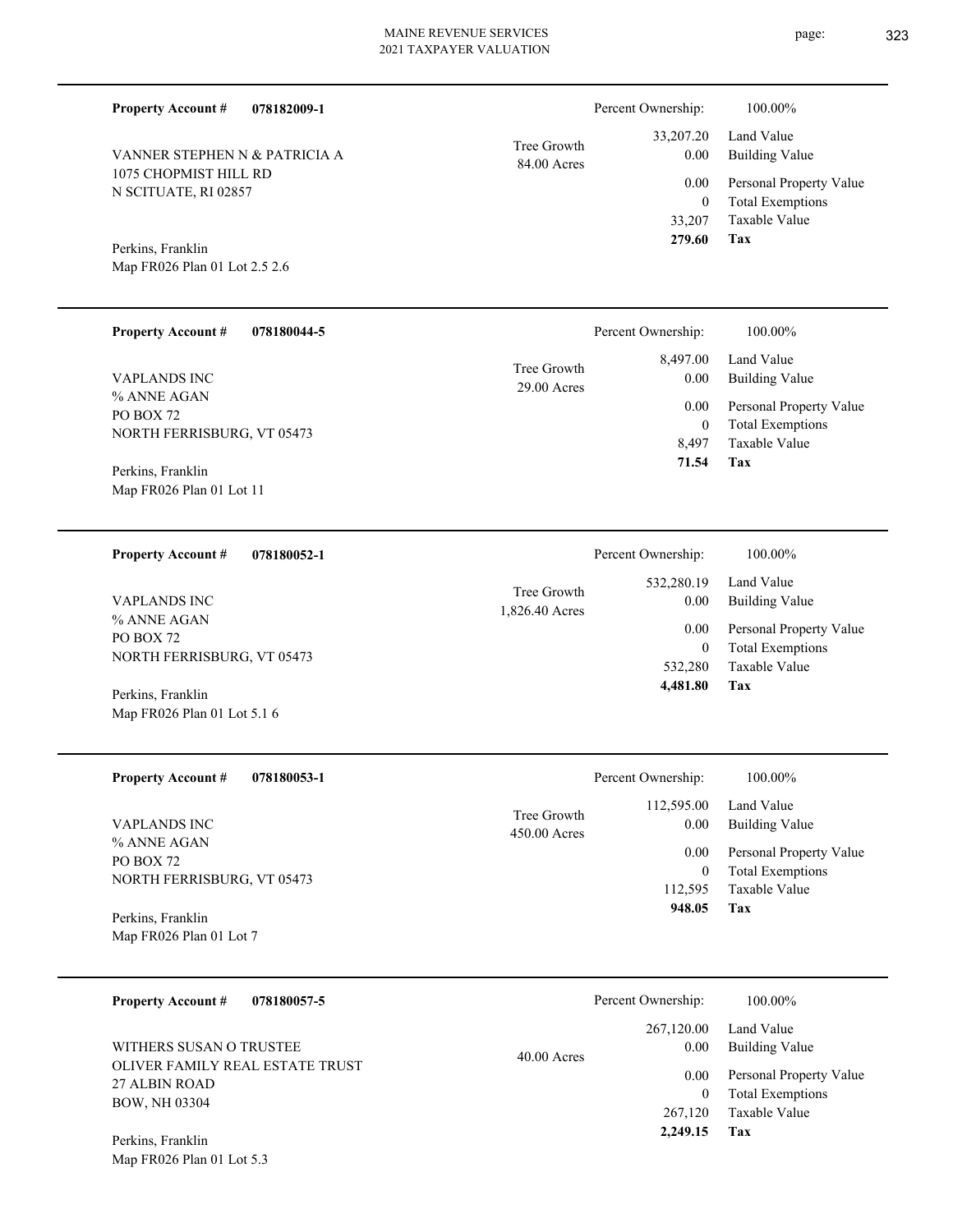**Tax 591.10**

0

70,202 Taxable Value

Total Exemptions

| <b>Property Account #</b>                                                        | 078180040-4                                           |                            | Percent Ownership:                 | 100.00%                                                                    |
|----------------------------------------------------------------------------------|-------------------------------------------------------|----------------------------|------------------------------------|----------------------------------------------------------------------------|
| WOODSUM DEBORAH M                                                                |                                                       | $0.26$ Acres               | 15,500.00<br>33,900.00             | Land Value<br><b>Building Value</b>                                        |
| 866 SCHOOL STREET<br>PERKINS TWP, ME 04294-2012<br>Perkins, Franklin             |                                                       |                            | 0.00<br>25,000<br>24,400<br>205.45 | Personal Property Value<br><b>Total Exemptions</b><br>Taxable Value<br>Tax |
| Map FR026 Plan 02 Lot 8<br>Homestead Exemption \$25000                           |                                                       |                            |                                    |                                                                            |
| <b>Property Account #</b>                                                        | 078182015-1                                           |                            | Percent Ownership:                 | 100.00%                                                                    |
| YATES JEFFREY T & SHEILA J                                                       |                                                       | Tree Growth<br>60.79 Acres | 35,620.20<br>86,830.00             | Land Value<br><b>Building Value</b>                                        |
| <b>PO BOX 155</b><br>WILTON, ME 04294                                            |                                                       |                            | 0.00<br>31,000<br>91,450<br>770.01 | Personal Property Value<br><b>Total Exemptions</b><br>Taxable Value<br>Tax |
| Perkins, Franklin<br>Map FR026 Plan 01 Lot 9.1                                   | Homestead Exemption \$25000; Veteran Exemption \$6000 |                            |                                    |                                                                            |
| <b>Property Account #</b>                                                        | 078182016-1                                           |                            | Percent Ownership:                 | 100.00%                                                                    |
| YATES JEFFREY T & SHEILA J                                                       |                                                       | Tree Growth<br>47.89 Acres | 13,552.20<br>0.00                  | Land Value<br><b>Building Value</b>                                        |
| <b>PO BOX 155</b><br>WILTON, ME 04294                                            |                                                       |                            | 0.00<br>$\boldsymbol{0}$<br>13,552 | Personal Property Value<br><b>Total Exemptions</b><br>Taxable Value        |
| Perkins, Franklin<br>Map FR026 Plan 01 Lot 9.3                                   |                                                       |                            | 114.11                             | Tax                                                                        |
| <b>Property Account #</b>                                                        | 078182023-1                                           |                            | Percent Ownership:                 | 100.00%                                                                    |
| YATES JEFFREY T & SHEILA J                                                       |                                                       | Tree Growth<br>34.60 Acres | 6,154.00<br>0.00                   | Land Value<br><b>Building Value</b>                                        |
| <b>PO BOX 155</b><br>WILTON, ME 04294                                            |                                                       |                            | 0.00<br>$\mathbf{0}$               | Personal Property Value<br><b>Total Exemptions</b>                         |
| Perkins, Franklin<br>Map FR026 Plan 01 Lot 6.1                                   |                                                       |                            | 6,154<br>51.82                     | <b>Taxable Value</b><br>Tax                                                |
| <b>Property Account #</b>                                                        | 078182013-1                                           |                            | Percent Ownership:                 | 100.00%                                                                    |
| YORK FAMILY TIMBERLANDS TRUST                                                    |                                                       | Tree Growth<br>40.00 Acres | 70,202.00<br>0.00                  | Land Value<br><b>Building Value</b>                                        |
| PO BOX 72<br>$B$ and perpendicular $\alpha$ , $\alpha$ and $\alpha$ and $\alpha$ |                                                       |                            | 0.00                               | Personal Property Value                                                    |

NORTH FERRISBURG, VT 05473

Map FR026 Plan 01 Lot 5.31 Perkins, Franklin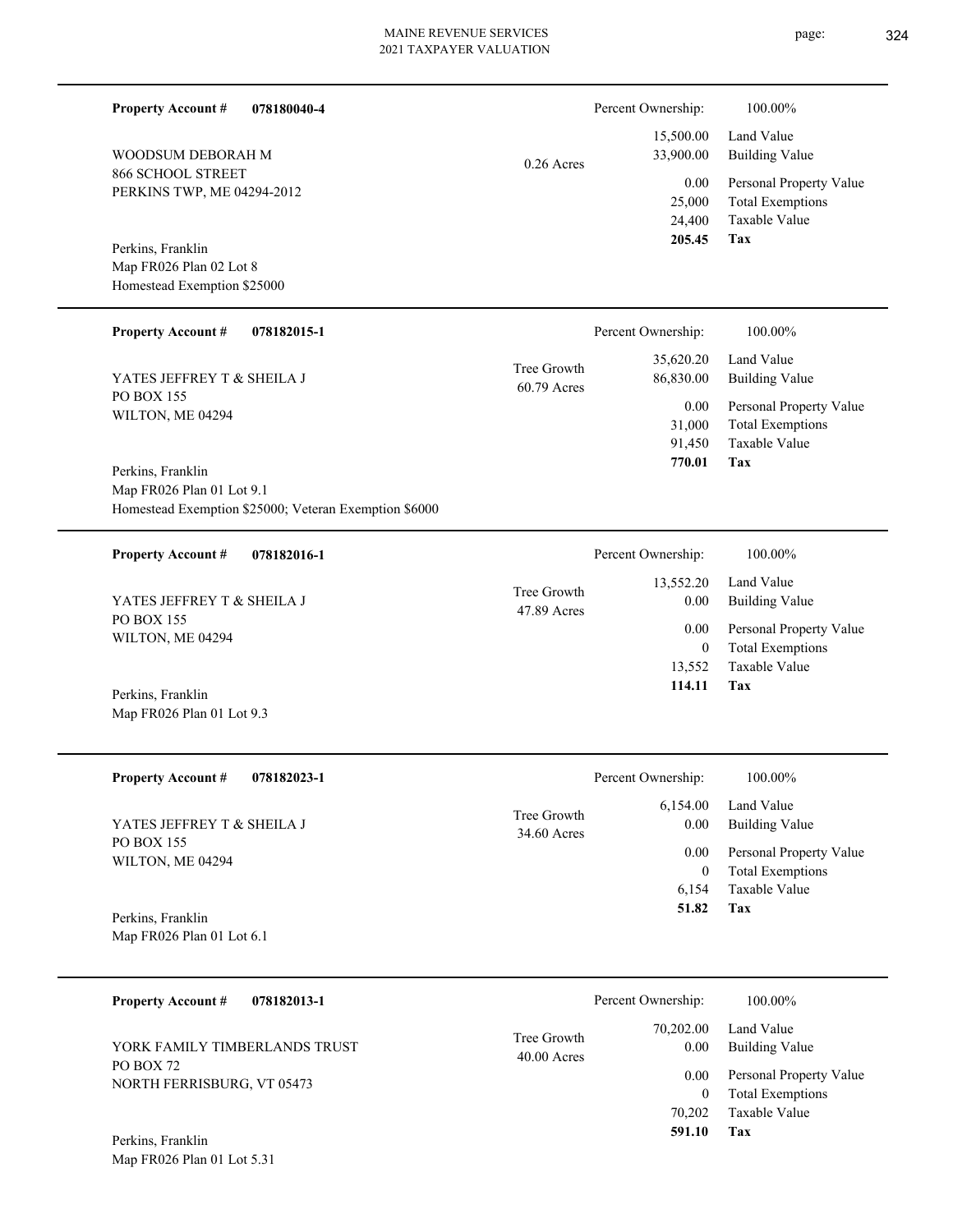| <b>Property Account #</b><br>078182017-2 | Percent Ownership:       | 100.00%                 |
|------------------------------------------|--------------------------|-------------------------|
|                                          | 12,060.00                | Land Value              |
| YORK MELANIE E                           | 8,510.00<br>$5.19$ Acres | <b>Building Value</b>   |
| 1535 MONKTON ROAD<br>VERGENNES, VT 05491 | 0.00                     | Personal Property Value |
|                                          | 0                        | <b>Total Exemptions</b> |
|                                          | 20,570                   | Taxable Value           |
| Perkins, Franklin                        | 173.20                   | Tax                     |
| Map FR026 Plan 01 Lot 22.2               |                          |                         |
|                                          |                          |                         |
|                                          |                          |                         |

| <b>Property Account #</b><br>078180037-1 | Percent Ownership:       | 100.00%                 |
|------------------------------------------|--------------------------|-------------------------|
|                                          | 9.370.00                 | Land Value              |
| YOUNG MICHAEL ET AL TRUST L YOUNG-       | 5,310.00<br>$1.50$ Acres | Building Value          |
| % LANCE YOUNG<br>54 HIGH STREET APT D    | 0.00                     | Personal Property Value |
| STAFFORD SPRINGS, CT 06076               | $\bf{0}$                 | <b>Total Exemptions</b> |
|                                          | 14.680                   | Taxable Value           |
| Perkins, Franklin                        | 123.61                   | Tax                     |
| Map FR026 Plan 02 Lot 12                 |                          |                         |

 $\overline{\phantom{a}}$ 

page: 325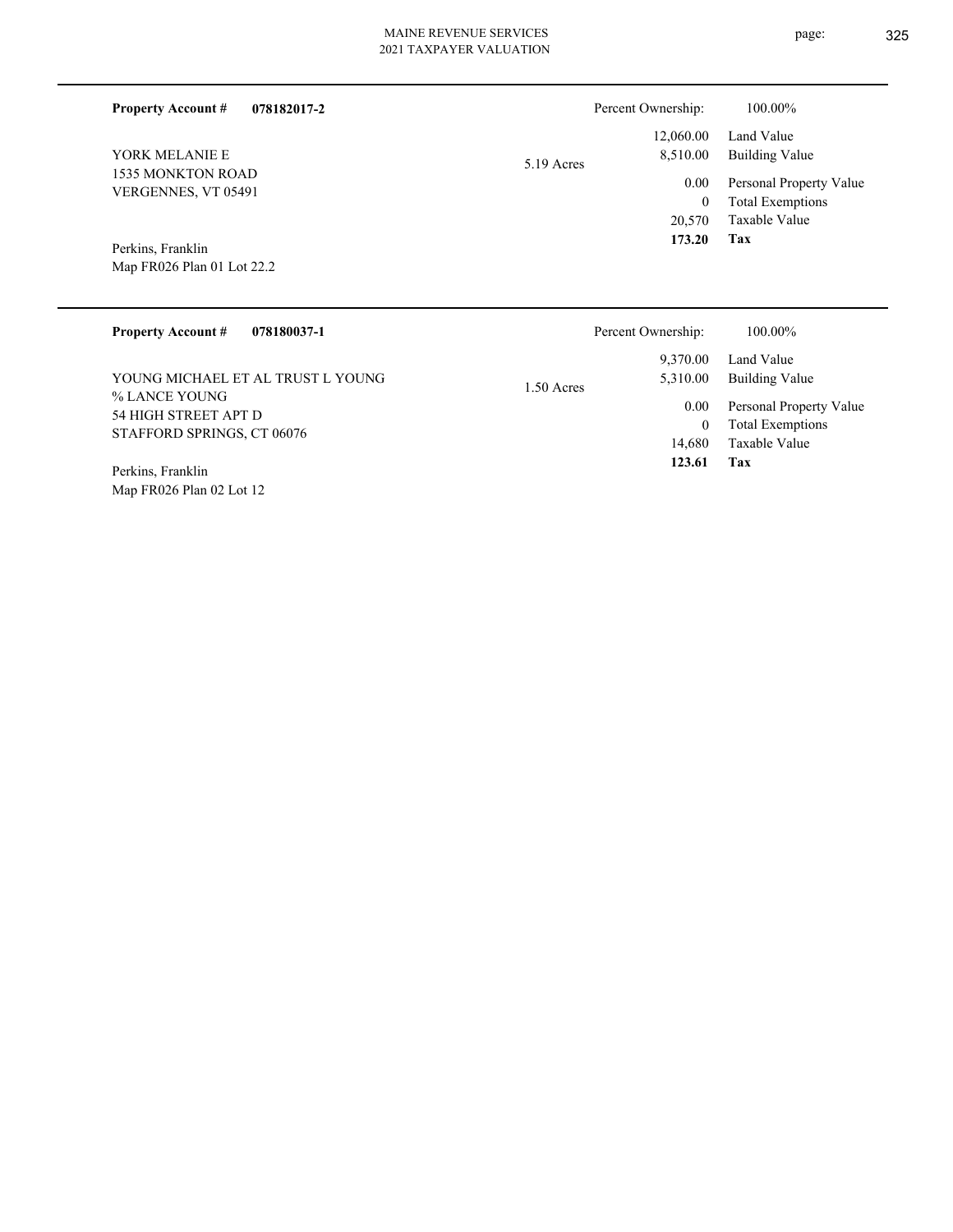## **Totals for: Perkins, Franklin**

 **5,367.34 acres**

 **2,909,804.29 Land Value 2,025,630.00 Building Value 7,000.00 Personal Property Value 264,438.00 Total Exemptions 39,389 Tax Taxable Value 4,677,996.29**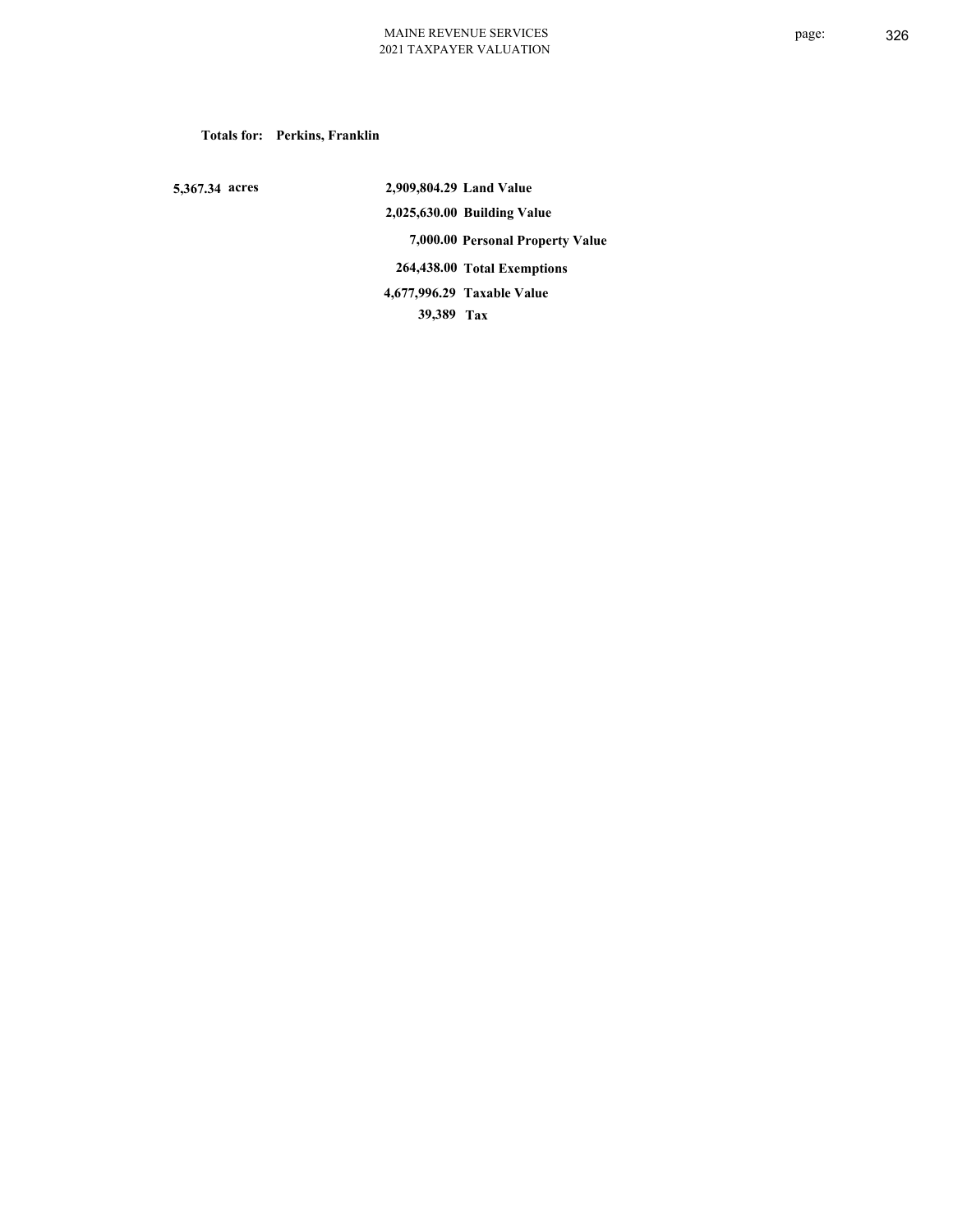| <b>Property Account #</b><br>078200351-2                                     |                            | Percent Ownership:                           | 100.00%                                                                    |
|------------------------------------------------------------------------------|----------------------------|----------------------------------------------|----------------------------------------------------------------------------|
| ANDERSON CHERYL                                                              | 1.59 Acres                 | 13,430.00<br>10,100.00                       | Land Value<br><b>Building Value</b>                                        |
| 205 MAIN RD<br>WESTPORT ISLAND, ME 04578                                     |                            | 0.00<br>$\mathbf{0}$<br>23,530               | Personal Property Value<br><b>Total Exemptions</b><br>Taxable Value        |
| Salem, Franklin<br>Map FR027 Plan 05 Lot 5.1 6.1                             |                            | 198.12                                       | Tax                                                                        |
| <b>Property Account #</b><br>078202054-1                                     |                            | Percent Ownership:                           | 100.00%                                                                    |
| ARMS AMY L & TIMOTHY A                                                       | Tree Growth<br>58.00 Acres | 8,600.00<br>0.00                             | Land Value<br><b>Building Value</b>                                        |
| 23 ARMS DRIVE<br>SALEM TOWNSHIP, ME 04983                                    |                            | 0.00<br>$\overline{0}$<br>8,600              | Personal Property Value<br><b>Total Exemptions</b><br>Taxable Value        |
| Salem, Franklin<br>Map FR027 Plan 01 Lot 33.13                               |                            | 72.41                                        | Tax                                                                        |
| <b>Property Account #</b><br>078200202-2                                     |                            | Percent Ownership:                           | 100.00%                                                                    |
| ARMS DANIEL                                                                  | 14.46 Acres                | 33,830.00<br>73,170.00                       | Land Value<br><b>Building Value</b>                                        |
| 2369 SALEM RD<br>SALEM TWP, ME 04983-4018                                    |                            | 0.00<br>$\overline{0}$<br>107,000            | Personal Property Value<br><b>Total Exemptions</b><br>Taxable Value        |
| Salem, Franklin<br>Map FR027 Plan 01 Lot 66 66.1                             |                            | 900.94                                       | Tax                                                                        |
| <b>Property Account #</b><br>078200237-1                                     |                            | Percent Ownership:                           | 100.00%                                                                    |
| ARMS RICHARD & SONYA                                                         | 41.84 Acres                | 32,080.00<br>243,390.00                      | Land Value<br><b>Building Value</b>                                        |
| <b>RR1 BOX 915</b><br>STRONG, ME 04983                                       |                            | 0.00<br>25,000<br>250,470                    | Personal Property Value<br><b>Total Exemptions</b><br>Taxable Value        |
| Salem, Franklin<br>Map FR027 Plan 01 Lot 67.3<br>Homestead Exemption \$25000 |                            | 2,108.96                                     | Tax                                                                        |
| 078200193-4<br><b>Property Account #</b>                                     |                            | Percent Ownership:                           | 100.00%                                                                    |
| ARMS TIMOTHY A                                                               | 25.50 Acres                | 30,890.00<br>0.00                            | Land Value<br><b>Building Value</b>                                        |
| 23 ARMS DRIVE<br>SALEM TOWNSHIP, ME 04983<br>Salem, Franklin                 |                            | 0.00<br>$\boldsymbol{0}$<br>30,890<br>260.09 | Personal Property Value<br><b>Total Exemptions</b><br>Taxable Value<br>Tax |
| Map FR027 Plan 01 Lot 65.1                                                   |                            |                                              |                                                                            |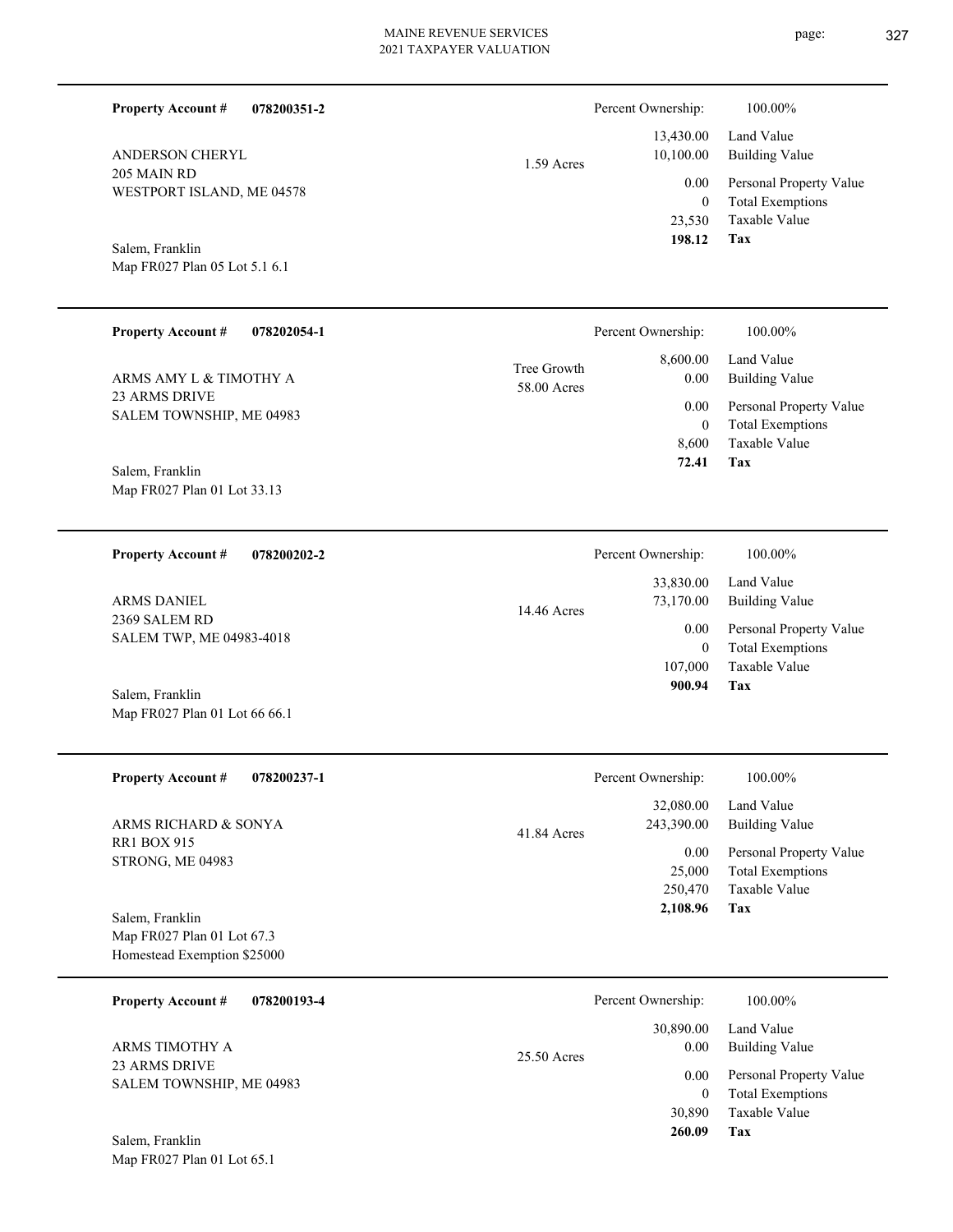page: 328

| <b>Property Account #</b><br>078200239-2                           |             | Percent Ownership:              | 100.00%                                            |
|--------------------------------------------------------------------|-------------|---------------------------------|----------------------------------------------------|
|                                                                    |             | 33,680.00                       | Land Value                                         |
| ARMS TIMOTHY ALAN & AMY L                                          | 17.00 Acres | 260,690.00                      | <b>Building Value</b>                              |
| <b>23 ARMS DRIVE</b><br>SALEM TWP, ME 04983                        |             | 0.00                            | Personal Property Value                            |
|                                                                    |             | 25,000                          | <b>Total Exemptions</b>                            |
|                                                                    |             | 269,370<br>2,268.10             | Taxable Value<br>Tax                               |
| Salem, Franklin                                                    |             |                                 |                                                    |
| Map FR027 Plan 01 Lot 64.2<br>Homestead Exemption \$25000          |             |                                 |                                                    |
|                                                                    |             |                                 |                                                    |
| <b>Property Account #</b><br>078200035-3                           |             | Percent Ownership:              | 100.00%                                            |
|                                                                    |             | 23,230.00                       | Land Value                                         |
| ASHE WALTER P & SUSAN L                                            | 2.69 Acres  | 51,930.00                       | <b>Building Value</b>                              |
| 105 CEDAR LAKE DRIVE                                               |             | 0.00                            | Personal Property Value                            |
| WILLIAMSTOWN, NJ 08094                                             |             | $\boldsymbol{0}$                | <b>Total Exemptions</b>                            |
|                                                                    |             | 75,160<br>632.85                | Taxable Value<br>Tax                               |
| Salem, Franklin                                                    |             |                                 |                                                    |
| Map FR027 Plan 02 Lot 9                                            |             |                                 |                                                    |
|                                                                    |             |                                 |                                                    |
| <b>Property Account #</b><br>078200012-2                           |             | Percent Ownership:              | 100.00%                                            |
|                                                                    |             | 19,920.00                       | Land Value                                         |
| <b>AVERY DAVID &amp; BRENDA</b>                                    | 0.68 Acres  | 15,460.00                       | <b>Building Value</b>                              |
| 1710 SALEM ROAD<br>SALEM TOWNSHIP, ME 04983                        |             | 0.00                            | Personal Property Value                            |
|                                                                    |             | $\overline{0}$                  | <b>Total Exemptions</b>                            |
|                                                                    |             | 35,380<br>297.90                | Taxable Value<br>Tax                               |
| Salem, Franklin<br>Map FR027 Plan 04 Lot 12 16                     |             |                                 |                                                    |
|                                                                    |             |                                 |                                                    |
|                                                                    |             |                                 |                                                    |
| <b>Property Account #</b><br>078200010-1                           |             | Percent Ownership:              | 100.00%                                            |
|                                                                    |             | 22,600.00                       | Land Value                                         |
| AVERY DAVID E ET AL<br>1710 SALEM RD                               | 1.82 Acres  | 109,880.00                      | <b>Building Value</b>                              |
| SALEM TWP, ME 04983-4025                                           |             | 0.00<br>25,000                  | Personal Property Value<br><b>Total Exemptions</b> |
|                                                                    |             | 107,480                         | Taxable Value                                      |
| Salem, Franklin                                                    |             | 904.98                          | Tax                                                |
| Map FR027 Plan 04 Lot 13 16.1                                      |             |                                 |                                                    |
| Homestead Exemption \$25000                                        |             |                                 |                                                    |
|                                                                    |             |                                 |                                                    |
| <b>Property Account #</b><br>078200011-2                           |             | Percent Ownership:<br>22,000.00 | 100.00%                                            |
|                                                                    |             |                                 | Land Value                                         |
| <b>AVERY ROBERTA</b><br>1730 SALEM RD                              | 0.98 Acres  | 38,570.00                       | <b>Building Value</b>                              |
| SALEM TWP, ME 04983                                                |             | 0.00                            | Personal Property Value                            |
|                                                                    |             | 31,000<br>29,570                | <b>Total Exemptions</b><br>Taxable Value           |
|                                                                    |             | 248.98                          | Tax                                                |
| Salem, Franklin<br>Map FR027 Plan 04 Lot 11                        |             |                                 |                                                    |
| Homestead Exemption \$25000; Veterans Widow/Child Exemption \$6000 |             |                                 |                                                    |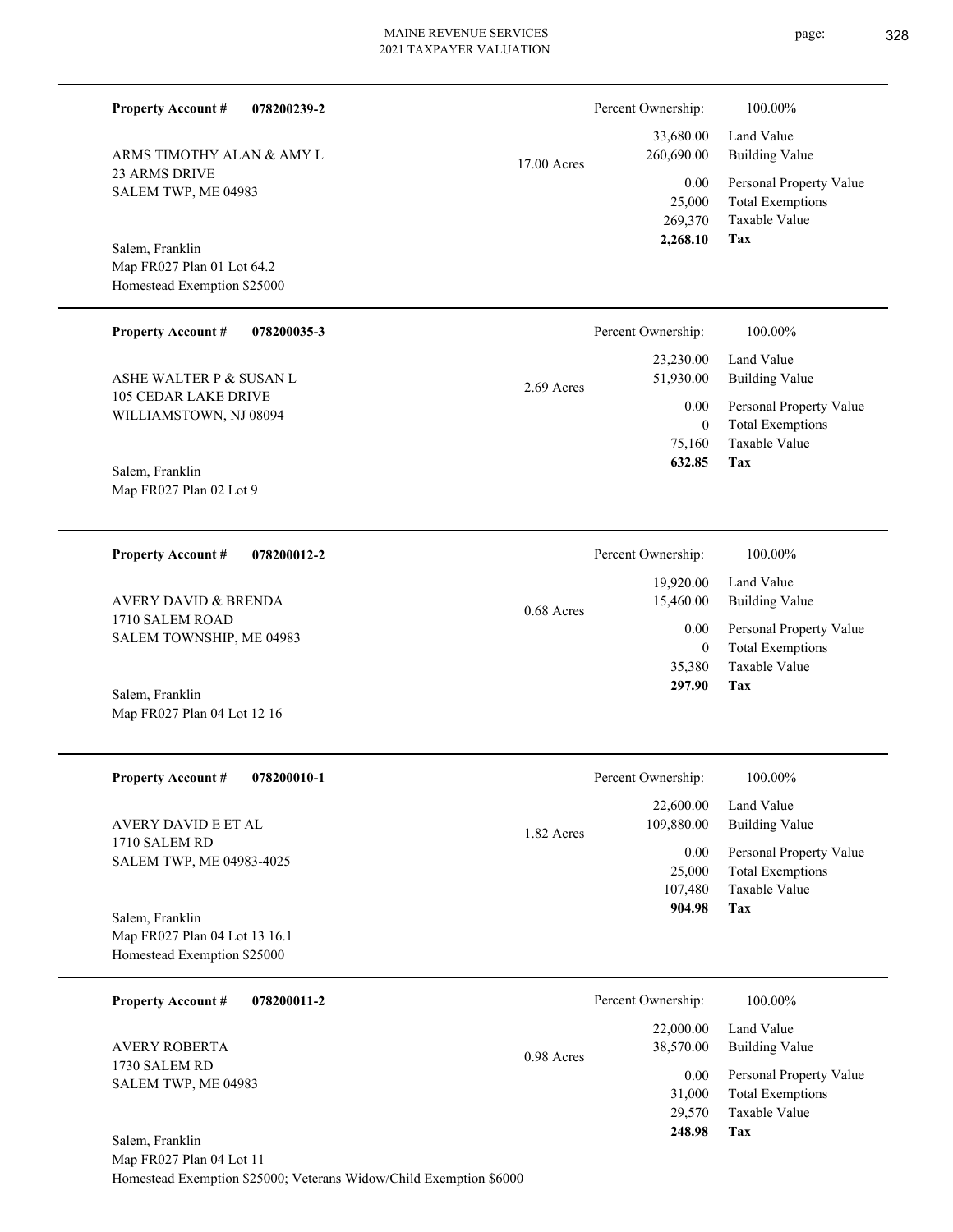| BACHELDER CHRISTOPHER T & CAROLYN L       | 3.18 Acres    | 52,070.00                    | <b>Building Value</b>                           |
|-------------------------------------------|---------------|------------------------------|-------------------------------------------------|
| 1502 SALEM RD<br>SALEM TOWNSHIP, ME 04983 |               | 0.00                         | Personal Property Value                         |
| Salem, Franklin                           |               | $\theta$<br>77,660<br>653.90 | <b>Total Exemptions</b><br>Taxable Value<br>Tax |
| Map FR027 Plan 03 Lot 26.1                |               |                              |                                                 |
| <b>Property Account #</b><br>078200285-4  |               | Percent Ownership:           | 100.00%                                         |
|                                           |               | 31,300.00                    | Land Value                                      |
| BAKER NICHOLAS T & WHITNEY A              | $11.00$ Acres | 143,820.00                   | <b>Building Value</b>                           |
| <b>765 COUNTRY RD</b><br>ACTON, ME 04001  |               | 0.00                         | Personal Property Value                         |
|                                           |               | $\theta$                     | <b>Total Exemptions</b>                         |
|                                           |               | 175,120<br>1,474.51          | Taxable Value<br>Tax                            |
| Salem, Franklin                           |               |                              |                                                 |
| Map FR027 Plan 01 Lot 5.14                |               |                              |                                                 |
| <b>Property Account #</b><br>078200195-3  |               | Percent Ownership:           | 100.00%                                         |
|                                           |               | 52,690.00                    | Land Value                                      |

40.30 Acres

563 ST. JOHN STREET PORTLAND, ME 04102 BANESTER ARTHUR & TERRY DURRELL

**078200060-2**

**Property Account #**

Map FR027 Plan 01 Lot 16 Salem, Franklin

| <b>Property Account #</b><br>078200263-2                                        | 100.00%<br>Percent Ownership:                                                                                                                                                       |
|---------------------------------------------------------------------------------|-------------------------------------------------------------------------------------------------------------------------------------------------------------------------------------|
| BARBERIO ERNEST & DEBORAH RUDOLPH                                               | 14,100.00<br>Land Value<br>1,360.00<br><b>Building Value</b><br>$2.50$ Acres                                                                                                        |
| <b>8 QUICK STREAM DRIVE</b><br>SALEM TWP, ME 04983                              | 0.00<br>Personal Property Value<br><b>Total Exemptions</b><br>15,460<br>Taxable Value<br>$\theta$                                                                                   |
| Salem, Franklin<br>Map FR027 Plan 01 Lot 47.7<br>Homestead Exemption \$15460    | Tax<br>0.00                                                                                                                                                                         |
| <b>Property Account #</b><br>078200053-6                                        | Percent Ownership:<br>100.00%                                                                                                                                                       |
| BARRETT CAROLYN HOLDEN & EDWARD<br><b>132 MONROE STREET</b><br>DEDHAM, MA 02026 | Land Value<br>82,100.00<br><b>Building Value</b><br>221,280.00<br>83.33 Acres<br>Personal Property Value<br>0.00<br><b>Total Exemptions</b><br>$\theta$<br>Taxable Value<br>303,380 |

Map FR027 Plan 01 Lot 37 Salem, Franklin



Land Value

**Tax**

 168,040 0

0.00

**Tax 2,554.46**

115,350.00

 **1,414.90**

Taxable Value Total Exemptions Personal Property Value

Building Value

25,590.00

Percent Ownership:  $100.00\%$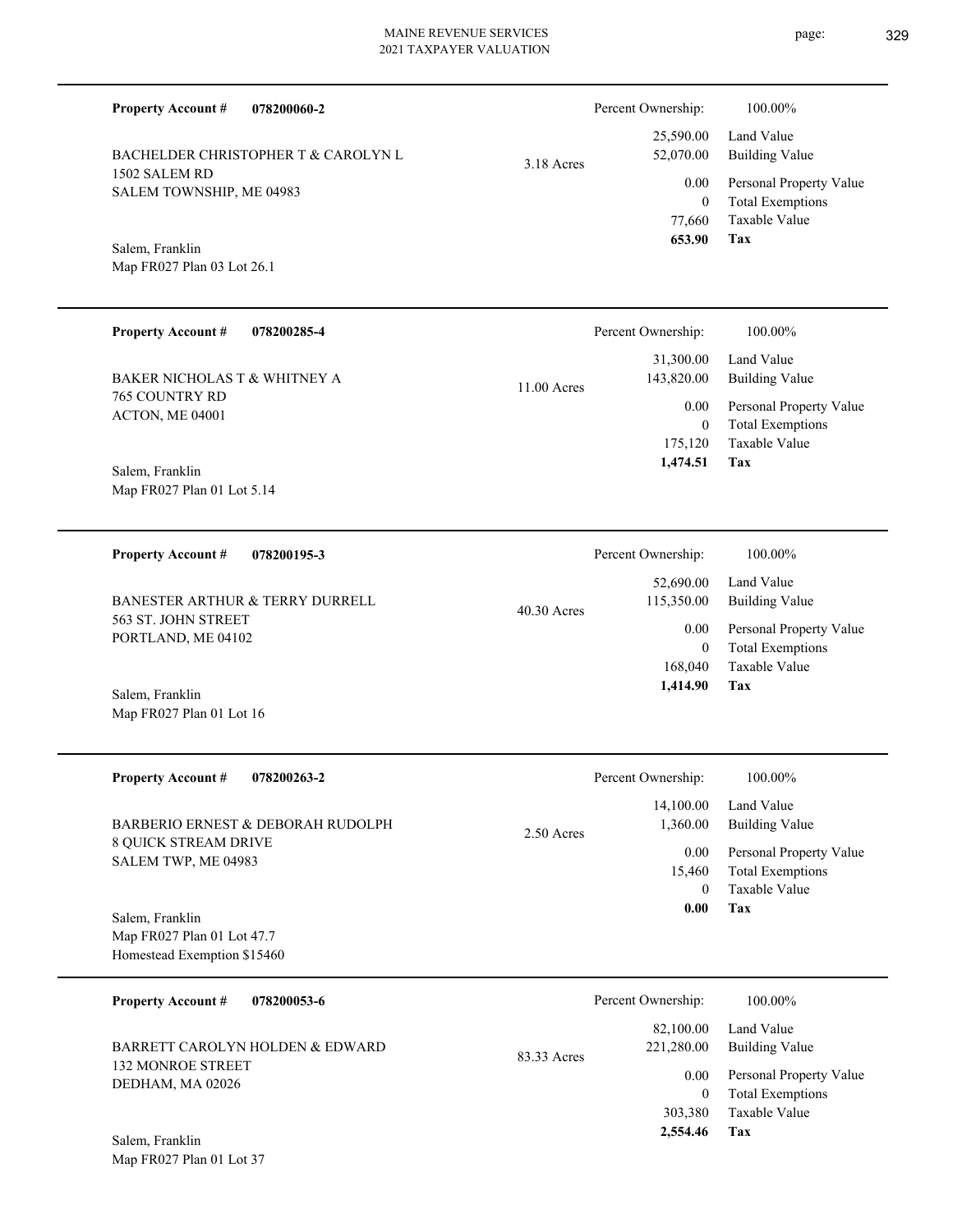page: 330

| <b>Property Account #</b><br>078200014-1                                     |              | Percent Ownership:                                  | 100.00%                                                                           |
|------------------------------------------------------------------------------|--------------|-----------------------------------------------------|-----------------------------------------------------------------------------------|
| BASSFORD THOMAS J & NANCY J                                                  | 20.04 Acres  | 26,900.00<br>2,280.00                               | Land Value<br><b>Building Value</b>                                               |
| PO BOX 807<br><b>SALEM TWP</b><br>STRONG, ME 04983                           |              | 0.00<br>25,000<br>4,180                             | Personal Property Value<br><b>Total Exemptions</b><br>Taxable Value               |
| Salem, Franklin<br>Map FR027 Plan 01 Lot 40.1<br>Homestead Exemption \$25000 |              | 35.20                                               | Tax                                                                               |
| <b>Property Account #</b><br>078200252-3                                     |              | Percent Ownership:                                  | 100.00%                                                                           |
| BATCHELDER CATHERINE A                                                       | $1.00$ Acres | 22,000.00<br>139,550.00                             | Land Value<br><b>Building Value</b>                                               |
| 1766 SALEM ROAD<br>SALEM TOWNSHIP, ME 04983-9726                             |              | 0.00<br>25,000<br>136,550<br>1,149.75               | Personal Property Value<br><b>Total Exemptions</b><br><b>Taxable Value</b><br>Tax |
| Salem, Franklin<br>Map FR027 Plan 04 Lot 7.11<br>Homestead Exemption \$25000 |              |                                                     |                                                                                   |
| <b>Property Account #</b><br>078200203-2                                     |              | Percent Ownership:                                  | 100.00%                                                                           |
| <b>BEEDY GARY &amp; JAMES</b>                                                | 32.66 Acres  | 45,110.00<br>36,290.00                              | Land Value<br><b>Building Value</b>                                               |
| 1173 SALEM RD<br>SALEM TWP, ME 04983-4001                                    |              | 0.00<br>25,000<br>56,400<br>474.89                  | Personal Property Value<br><b>Total Exemptions</b><br><b>Taxable Value</b><br>Tax |
| Salem, Franklin<br>Map FR027 Plan 01 Lot 10<br>Homestead Exemption \$25000   |              |                                                     |                                                                                   |
| <b>Property Account #</b><br>078200330-4                                     |              | Percent Ownership:                                  | 100.00%                                                                           |
| BEGIN JANE & KENT GRIFFIN                                                    | 2.50 Acres   | 23,100.00<br>127,280.00                             | Land Value<br><b>Building Value</b>                                               |
| PO BOX 485<br>STRONG, ME 04983                                               |              | 0.00<br>25,000<br>125,380<br>1,055.70               | Personal Property Value<br><b>Total Exemptions</b><br><b>Taxable Value</b><br>Tax |
| Salem, Franklin<br>Map FR027 Plan 02 Lot 5.18<br>Homestead Exemption \$25000 |              |                                                     |                                                                                   |
| <b>Property Account #</b><br>078200023-1                                     |              | Percent Ownership:                                  | 100.00%                                                                           |
| BELLEISLE MERRITT E JR                                                       | 158.85 Acres | 128,230.00<br>0.00                                  | Land Value<br><b>Building Value</b>                                               |
| PO BOX 2259<br>MANOMET, MA 02345<br>Salem, Franklin                          |              | $0.00\,$<br>$\boldsymbol{0}$<br>128,230<br>1,079.70 | Personal Property Value<br><b>Total Exemptions</b><br>Taxable Value<br>Tax        |
| Map FR027 Plan 01 Lot 25                                                     |              |                                                     |                                                                                   |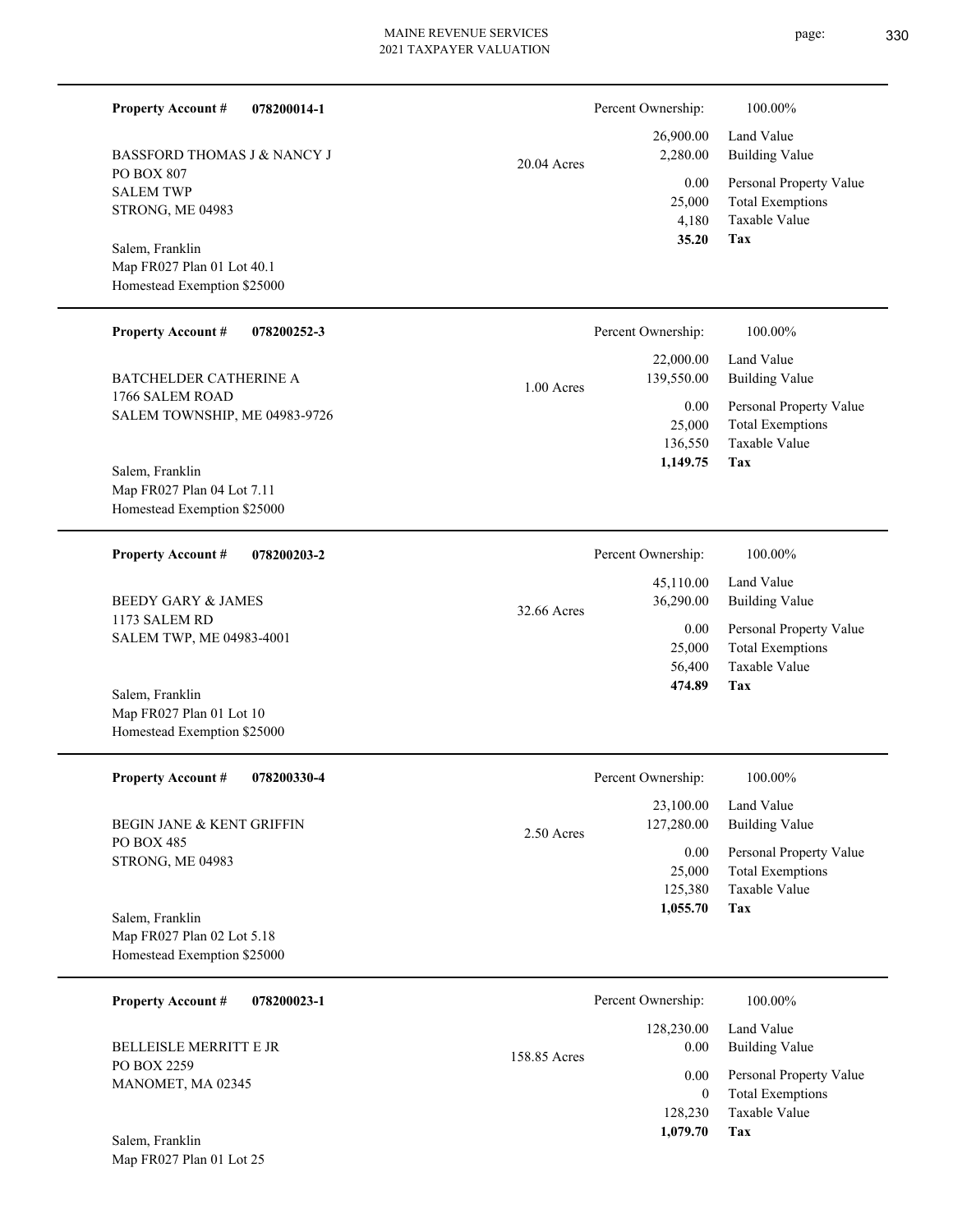Percent Ownership:  $100.00\%$ 

|               | 1,847.60             | Tax                     |
|---------------|----------------------|-------------------------|
|               |                      | 219,430 Taxable Value   |
|               | $\theta$             | <b>Total Exemptions</b> |
|               | 0.00                 | Personal Property Value |
| $43.00$ Acres | 164,770.00           | Building Value          |
|               |                      | 54,660.00 Land Value    |
|               | T CICCIII OWNCISHIP. | 100.0070                |

3 JENNY'S LANE BARRINGTON, RI 02806 BERESFORD FAMILY TRUST

**Property Account #**

**078200273-1**

Map FR027 Plan 01 Lot 5.6 Salem, Franklin

Map FR027 Plan 05 Lot 1.1

| <b>Property Account #</b><br>078200275-3     |             | Percent Ownership: | $100.00\%$                                         |
|----------------------------------------------|-------------|--------------------|----------------------------------------------------|
| BERESFORD MICHAEL G & MARGARET C TRUSTEES    | 36.30 Acres | 38,770.00<br>0.00  | Land Value<br><b>Building Value</b>                |
| <b>3 JENNYS LANE</b><br>BARRINGTON, RI 02806 |             | 0.00<br>$\theta$   | Personal Property Value<br><b>Total Exemptions</b> |
|                                              |             | 38,770             | Taxable Value                                      |
| Salem, Franklin                              |             | 326.44             | Tax                                                |
| Map FR027 Plan 01 Lot 5.7                    |             |                    |                                                    |

**078200093-1 Tax** Taxable Value Total Exemptions Personal Property Value Building Value Land Value 389 SHAWSHEEN AVE WILMINGTON, MA 01887 **Property Account #** Salem, Franklin BERNARD DANIEL F 182,630 0  **1,537.74** 62,000.00 120,630.00 0.00 53.06 Acres Percent Ownership:  $100.00\%$ 

| <b>Property Account #</b><br>078200230-1         | Percent Ownership:    | 100.00%                 |
|--------------------------------------------------|-----------------------|-------------------------|
|                                                  | 25,410.00             | Land Value              |
| BERNARD DANIEL F                                 | 0.00<br>$18.00$ Acres | Building Value          |
| <b>389 SHAWSHEEN AVE</b><br>WILMINGTON, MA 01887 | 0.00                  | Personal Property Value |
|                                                  | $\bf{0}$              | <b>Total Exemptions</b> |
|                                                  | 25,410                | Taxable Value           |
| Salem, Franklin                                  | 213.95                | Tax                     |
| Map FR027 Plan 05 Lot 18                         |                       |                         |

| <b>Property Account #</b><br>078200095-1                  | Percent Ownership:                    | 100.00%                                                             |
|-----------------------------------------------------------|---------------------------------------|---------------------------------------------------------------------|
| BETHUNE CHRISTOPHER C & ALICE N<br>187 FISH HATCHERY ROAD | 81,570.00<br>85,330.00<br>82.60 Acres | Land Value<br>Building Value                                        |
| SALEM TOWNSHIP, ME 04983-4309                             | 0.00<br>31,000<br>135,900             | Personal Property Value<br><b>Total Exemptions</b><br>Taxable Value |
| Salem, Franklin                                           | 1,144.28                              | Tax                                                                 |

Map FR027 Plan 05 Lot 2 Homestead Exemption \$25000; Veteran Exemption (NR) \$6000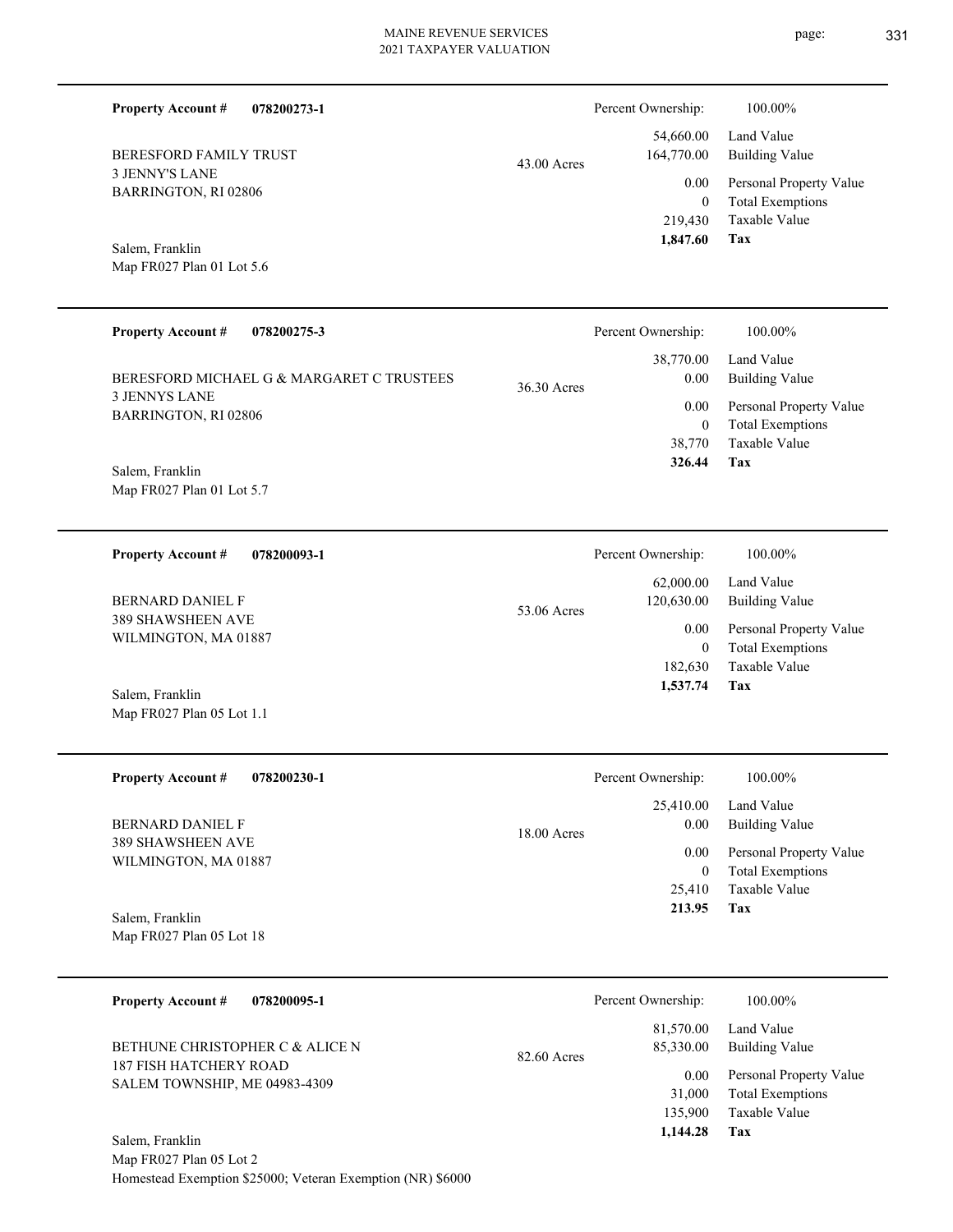**078200144-5 Tax** Taxable Value Total Exemptions Personal Property Value Building Value Land Value PO BOX 355 BRYANT POND, ME 04919 **Property Account #** Map FR027 Plan 03 Lot 4 Salem, Franklin BILLINGS JESSICA J & ANITA HILTON MOORE 4,160 0  **35.03** 4,160.00 0.00 0.00 0.10 Acres Percent Ownership:  $100.00\%$ **078200340-4 Tax** Taxable Value Total Exemptions Personal Property Value Building Value Land Value PO BOX 355 BRYANT POND, ME 04919 **Property Account #** Map FR027 Plan 04 Lot 26 Salem, Franklin BILLINGS JESSICA J & ANITA HILTON MOORE 3,050 0  **25.68** 3,050.00 0.00 0.00 0.03 Acres Percent Ownership:  $100.00\%$ **078200274-3 Tax** Taxable Value Total Exemptions Personal Property Value Building Value Land Value PO BOX 361 STRONG, ME 04983 **Property Account #** Map FR027 Plan 01 Lot 5 Homestead Exemption \$25000 Salem, Franklin BOLDUC MICHAEL 134,170 25,000  **1,129.71** 55,580.00 103,590.00 0.00 47.00 Acres Percent Ownership:  $100.00\%$ **078200287-1 Property Account #** 19,570.00 Percent Ownership:  $100.00\%$ 

**Tax** Taxable Value Total Exemptions Personal Property Value Building Value Land Value 119 MCCARTHY AVE CHERRY VALLEY, MA 01611 Salem, Franklin BOURASSA JOHN N & ARMSTRONG ARTHUR B 19,570 0  **164.78** 0.00 0.00 10.00 Acres

Map FR027 Plan 01 Lot 5.12

| 078202037-2<br><b>Property Account #</b>   | Percent Ownership:                     | 100.00%                                            |
|--------------------------------------------|----------------------------------------|----------------------------------------------------|
| BOYD DUAYNE & TONIA<br><b>4 SHADY LANE</b> | 13,000.00<br>53,530.00<br>$1.00$ Acres | Land Value<br>Building Value                       |
| STRONG, ME 04983                           | 0.00<br>0                              | Personal Property Value<br><b>Total Exemptions</b> |
| Salem, Franklin                            | 66,530<br>560.18                       | Taxable Value<br>Tax                               |

Map FR027 Plan 01 Lot 44.131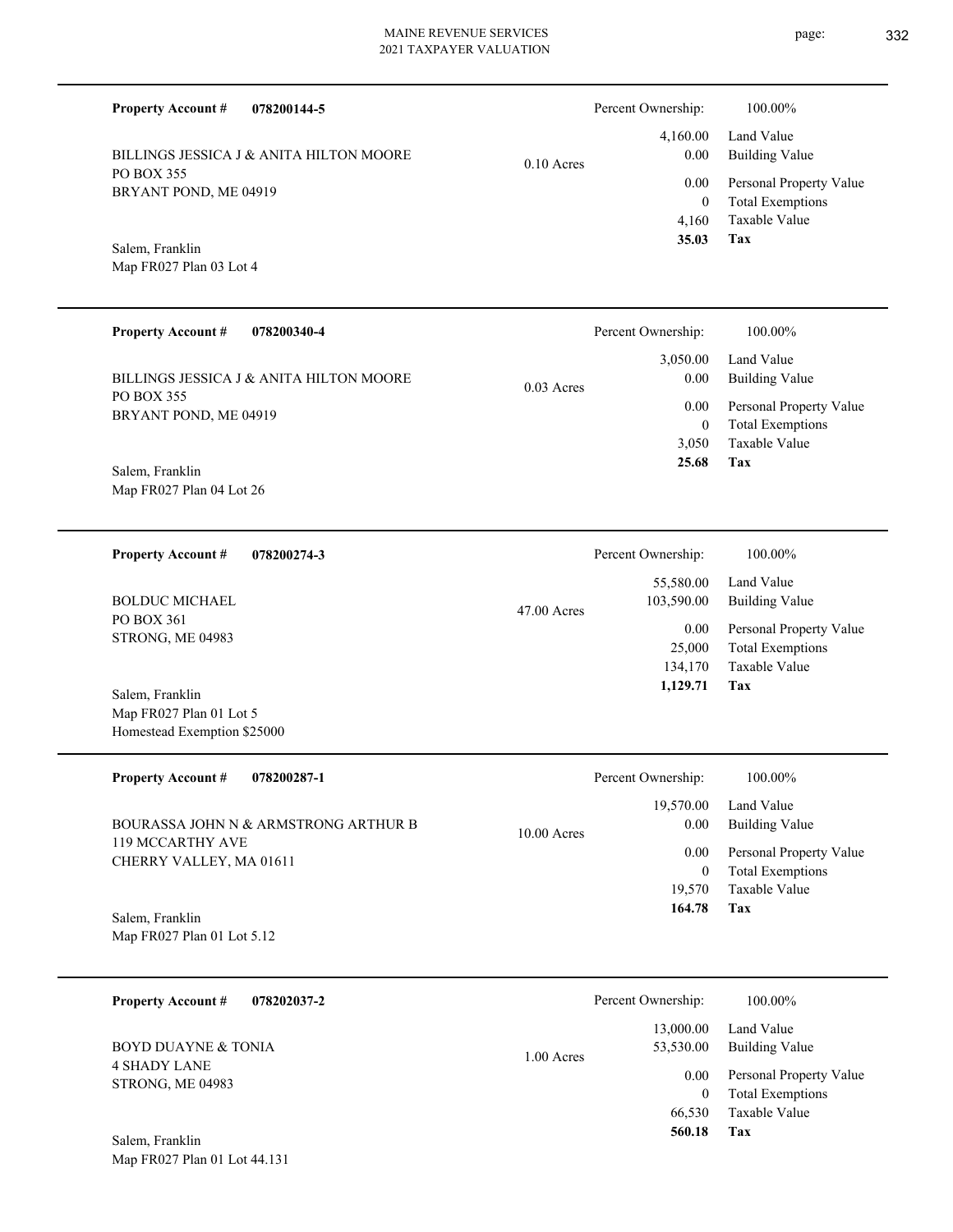|              | Percent Ownership:   | 100.00%                                            |
|--------------|----------------------|----------------------------------------------------|
|              |                      | 13,000.00 Land Value                               |
| $1.00$ Acres | 0.00                 | <b>Building Value</b>                              |
|              | $0.00\,$<br>$\theta$ | Personal Property Value<br><b>Total Exemptions</b> |
|              | 13,000               | Taxable Value                                      |
|              | 109.46               | Tax                                                |

Map FR027 Plan 01 Lot 44.118 Salem, Franklin

4 SHADY LANE STRONG, ME 04983

BOYD TONIA

**Property Account #**

**078202039-1**

| <b>Property Account #</b><br>078200049-3        | Percent Ownership:                   | 100.00%                                            |
|-------------------------------------------------|--------------------------------------|----------------------------------------------------|
| BRAINERD JAYNE C & ROBERT H JR                  | 9,230.00<br>0.00                     | Land Value<br>Building Value                       |
| 13 SAINT TEKAKWITHA DRIVE<br>LEWISTON, ME 04240 | $0.51$ Acres<br>0.00<br>$\mathbf{0}$ | Personal Property Value<br><b>Total Exemptions</b> |
|                                                 | 9.230                                | Taxable Value                                      |
| Salem, Franklin                                 | 77.72                                | Tax                                                |
| Map FR027 Plan 01 Lot 17.62                     |                                      |                                                    |

| 078200058-3<br><b>Property Account #</b>                                                             | Percent Ownership:                                              | 100.00%                                                                                                           |
|------------------------------------------------------------------------------------------------------|-----------------------------------------------------------------|-------------------------------------------------------------------------------------------------------------------|
| BRAINERD JAYNE C & ROBERT H JR<br>13 SAINT TEKAKWITHA DRIVE<br>LEWISTON, ME 04240<br>Salem, Franklin | 8.710.00<br>0.00<br>$0.45$ Acres<br>0.00<br>0<br>8.710<br>73.34 | Land Value<br><b>Building Value</b><br>Personal Property Value<br><b>Total Exemptions</b><br>Taxable Value<br>Tax |

| <b>Property Account #</b><br>078200107-3                    | Percent Ownership:                      | 100.00%                                                             |
|-------------------------------------------------------------|-----------------------------------------|---------------------------------------------------------------------|
| BRAINERD JAYNE C & ROBERT H JR<br>13 SAINT TEKAKWITHA DRIVE | 22,730.00<br>139,360.00<br>$2.00$ Acres | Land Value<br>Building Value                                        |
| LEWISTON, ME 04240                                          | 0.00<br>$\theta$<br>162,090             | Personal Property Value<br><b>Total Exemptions</b><br>Taxable Value |
| Salem, Franklin<br>Map FR027 Plan 01 Lot 17.61              | 1,364.80                                | Tax                                                                 |

| 078200047-3<br><b>Property Account #</b>           |                               | Percent Ownership:   | 100.00%                                            |
|----------------------------------------------------|-------------------------------|----------------------|----------------------------------------------------|
| BROIDRICK SUZANNE M                                | Tree Growth<br>2,148.00 Acres | 599,206.00<br>0.00   | Land Value<br>Building Value                       |
| <b>159 LEATHER HILL ROAD</b><br>WINGDALE, NY 12594 |                               | 0.00<br>$\mathbf{0}$ | Personal Property Value<br><b>Total Exemptions</b> |
|                                                    |                               | 599,206              | Taxable Value                                      |
| Salem, Franklin                                    |                               | 5,045.31             | Tax                                                |

Map FR027 Plan 06 Lot 27 30

Map FR027 Plan 03 Lot 31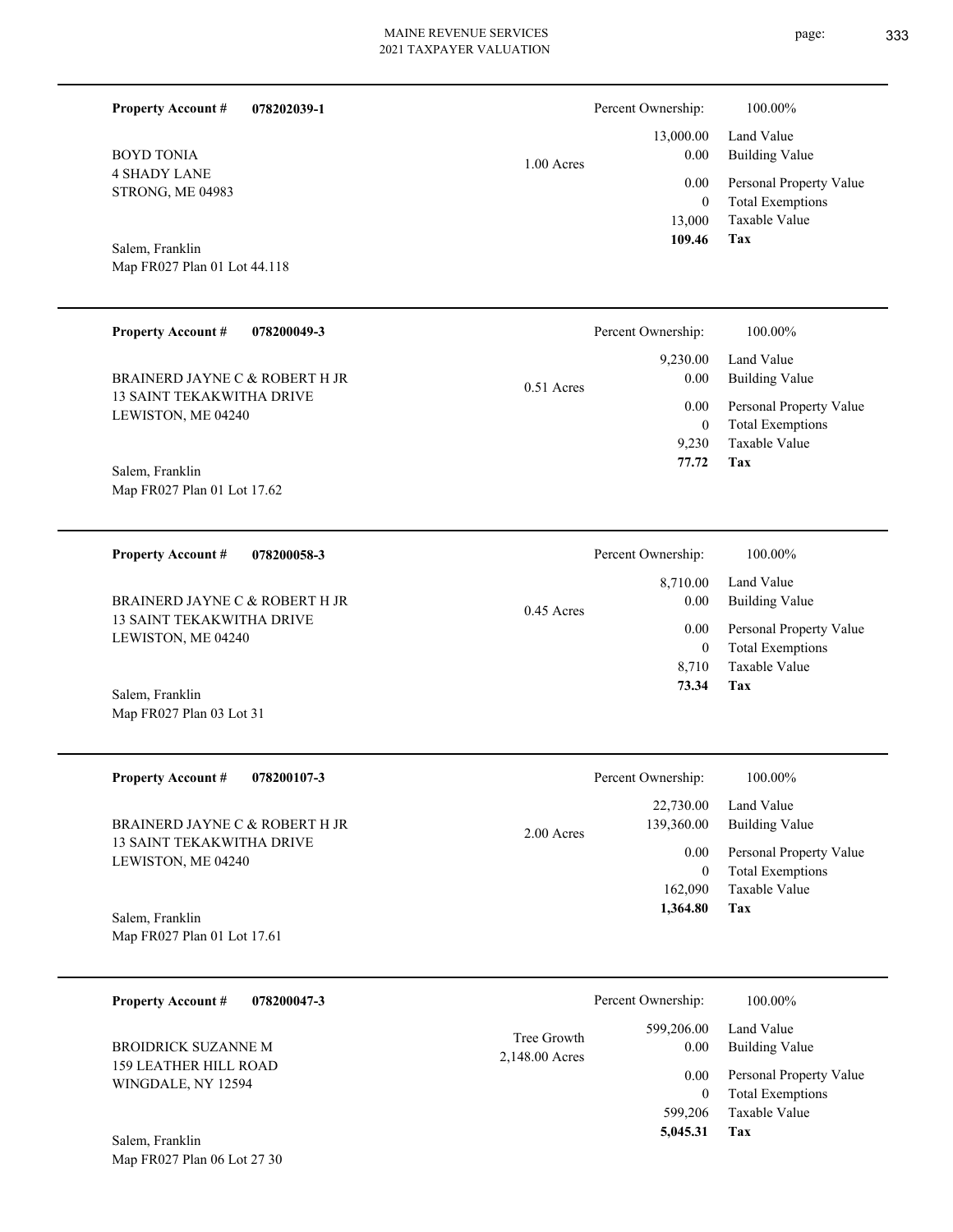| <b>Property Account #</b><br>078200133-3           |                            | Percent Ownership:          | 100.00%                                            |
|----------------------------------------------------|----------------------------|-----------------------------|----------------------------------------------------|
| <b>BROIDRICK SUZANNE M</b>                         | Tree Growth<br>80.00 Acres | 22,452.00<br>0.00           | Land Value<br><b>Building Value</b>                |
| <b>159 LEATHER HILL ROAD</b><br>WINGDALE, NY 12594 |                            | 0.00                        | Personal Property Value                            |
|                                                    |                            | $\mathbf{0}$                | <b>Total Exemptions</b>                            |
|                                                    |                            | 22,452<br>189.05            | <b>Taxable Value</b><br>Tax                        |
| Salem, Franklin<br>Map FR027 Plan 01 Lot 34.1      |                            |                             |                                                    |
|                                                    |                            |                             |                                                    |
| <b>Property Account #</b><br>078200245-2           |                            | Percent Ownership:          | 100.00%                                            |
|                                                    |                            | 24,730.00                   | Land Value                                         |
| <b>BUCK JOSHUA M</b>                               | 2.00 Acres                 | 125,490.00                  | <b>Building Value</b>                              |
| 1601 SALEM ROAD<br>SALEM TOWNSHIP, ME 04983-4202   |                            | 0.00                        | Personal Property Value                            |
|                                                    |                            | $\boldsymbol{0}$<br>150,220 | <b>Total Exemptions</b><br>Taxable Value           |
| Salem, Franklin                                    |                            | 1,264.85                    | Tax                                                |
| Map FR027 Plan 03 Lot 14.2 14.3                    |                            |                             |                                                    |
|                                                    |                            |                             |                                                    |
| <b>Property Account #</b><br>078200028-3           |                            | Percent Ownership:          | 100.00%                                            |
|                                                    |                            | 60,700.00                   | Land Value                                         |
| <b>BUNNELL KENNETH</b><br>PO BOX 132               | 66.34 Acres                | 0.00                        | <b>Building Value</b>                              |
| KINGFIELD, ME 04947-0132                           |                            | 0.00<br>$\mathbf{0}$        | Personal Property Value<br><b>Total Exemptions</b> |
|                                                    |                            | 60,700                      | <b>Taxable Value</b>                               |
| Salem, Franklin                                    |                            | 511.09                      | Tax                                                |
| Map FR027 Plan 01 Lot 26                           |                            |                             |                                                    |
|                                                    |                            |                             |                                                    |
| <b>Property Account #</b><br>078202058-3           |                            | Percent Ownership:          | 100.00%                                            |
|                                                    |                            | 22,000.00                   | Land Value                                         |
| CAMPBELL DEBORAH ANN<br>126 REED ROAD              | 1.00 Acres                 | 19,090.00                   | <b>Building Value</b>                              |
| SALEM TOWNSHIP, ME 04983                           |                            | 0.00<br>25,000              | Personal Property Value<br><b>Total Exemptions</b> |
|                                                    |                            | 16,090                      | Taxable Value                                      |
| Salem, Franklin                                    |                            | 135.48                      | Tax                                                |
| Map FR027 Plan 01 Lot 6.11                         |                            |                             |                                                    |
| Homestead Exemption \$25000                        |                            |                             |                                                    |
| 078202051-1<br><b>Property Account #</b>           |                            | Percent Ownership:          | 100.00%                                            |
|                                                    |                            | 22,180.00                   | Land Value                                         |
| CAMPBELL JOHN E<br>16 CAMPBELL DR                  | 1.24 Acres                 | 23,360.00                   | <b>Building Value</b>                              |
| SALEM TWP, ME 04983-4057                           |                            | 0.00<br>$\overline{0}$      | Personal Property Value<br><b>Total Exemptions</b> |

**Tax 383.45**

Taxable Value 45,540

Map FR027 Plan 03 Lot 26.51 Salem, Franklin

page: 334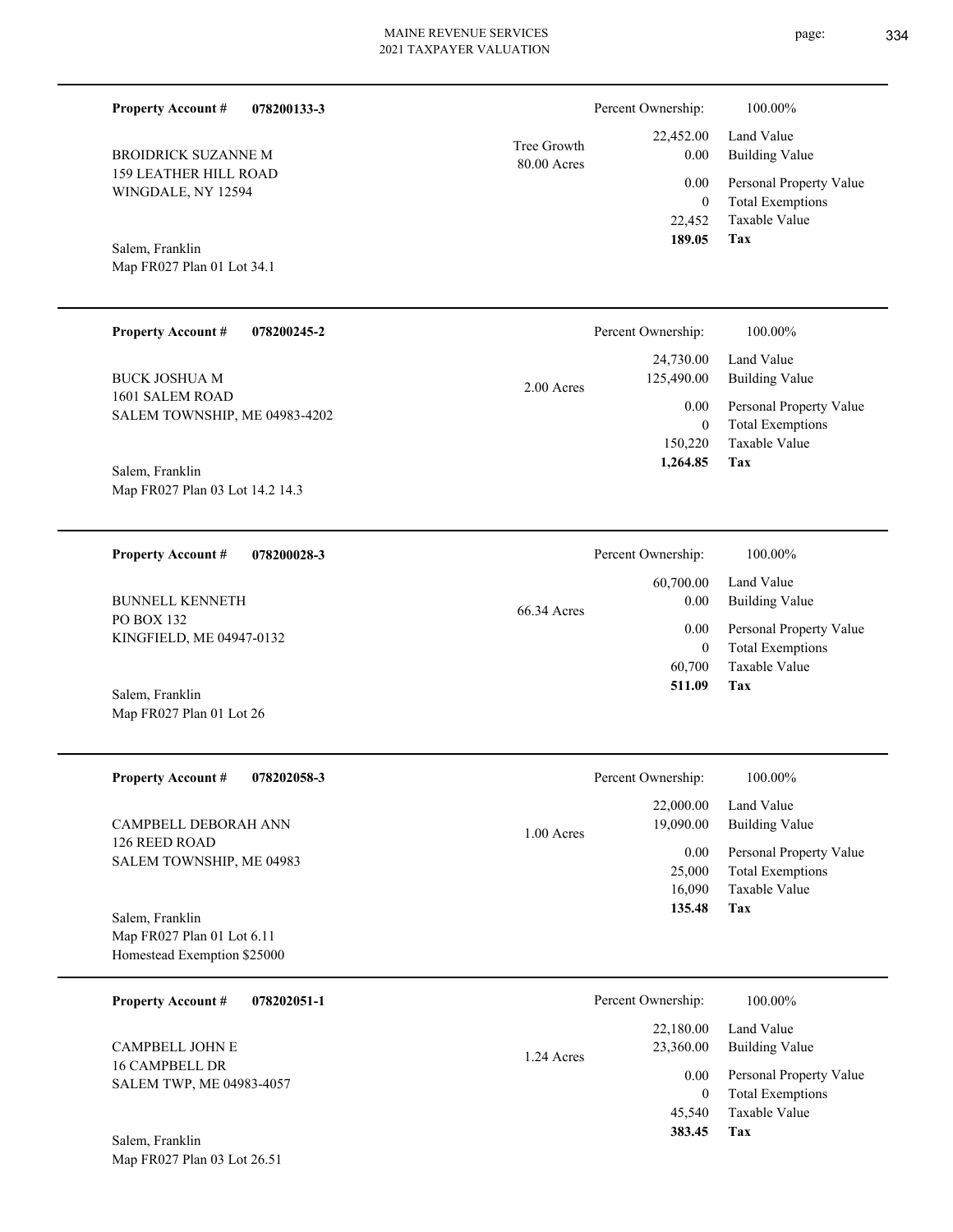**078200350-2**

CARLSON CHRISTOPHER G & NANCY A

PO BOX 492

Salem, Franklin

KINGFIELD, ME 04947

Map FR027 Plan 01 Lot 5.71 Homestead Exemption \$25000

**Property Account #**

7.70 Acres

| <b>Property Account #</b><br>078200032-1                                | Percent Ownership: | 100.00%                                  |
|-------------------------------------------------------------------------|--------------------|------------------------------------------|
|                                                                         | 570,240.00         | Land Value                               |
| <b>CENTRAL MAINE POWER CO</b>                                           | 0.00               | <b>Building Value</b>                    |
| %AVANGRID MANAGEMENT                                                    | 0.00               | Personal Property Value                  |
| COMPANY-LOCAL TA                                                        |                    | <b>Total Exemptions</b><br>$\mathbf{0}$  |
| ONE CITY CENTER, 5TH FLOOR<br>DISTRIBUTION SYSTEM<br>PORTLAND. ME 04101 | 570,240            | Taxable Value                            |
| Salem, Franklin                                                         | 4,801.42           | Tax                                      |
| Map FR027 Plan 01 Lot 500                                               |                    |                                          |
|                                                                         |                    |                                          |
|                                                                         |                    |                                          |
| <b>Property Account #</b><br>078200046-1                                | Percent Ownership: | 100.00%                                  |
|                                                                         | 25,100.00          | Land Value                               |
| CHAISSON JOSEPH M & MARY A                                              | 110,250.00         | <b>Building Value</b>                    |
| 245 ALLEN PT RD                                                         | 5.25 Acres<br>0.00 |                                          |
| SO HARPSWELL, ME 04079                                                  |                    | Personal Property Value<br>$\mathbf{0}$  |
|                                                                         |                    | <b>Total Exemptions</b><br>Taxable Value |
|                                                                         | 135,350            |                                          |
| Salem, Franklin                                                         | 1,139.65           | Tax                                      |

| <b>Property Account #</b><br>078200292-1  | Percent Ownership:                | 100.00%                      |
|-------------------------------------------|-----------------------------------|------------------------------|
| CHAISSON JOSEPH M & MARY A                | 12,740.00<br>0.00<br>$0.94$ Acres | Land Value<br>Building Value |
| 245 ALLEN PT RD<br>SO HARPSWELL, ME 04079 | 0.00                              | Personal Property Value      |
|                                           |                                   | <b>Total Exemptions</b>      |
|                                           | 12.740                            | Taxable Value                |
| Salem, Franklin                           | 107.27                            | Tax                          |

Map FR027 Plan 01 Lot 44.4

| <b>Property Account #</b><br>078200344-2  | Percent Ownership:              | 100.00%                                            |
|-------------------------------------------|---------------------------------|----------------------------------------------------|
| CHAISSON JOSEPH M & MARY A                | 18,610.00<br>0.00<br>8.69 Acres | Land Value<br>Building Value                       |
| 245 ALLEN PT RD<br>SO HARPSWELL, ME 04079 | 0.00<br>0                       | Personal Property Value<br><b>Total Exemptions</b> |
|                                           | 18.610                          | Taxable Value                                      |
| $\mathbf{r}$ $\mathbf{r}$<br>$\sim$ 1     | 156.70                          | Tax                                                |

Map FR027 Plan 01 Lot 44.14 Salem, Franklin

**Tax**

 134,680 25,000

0.00

Percent Ownership:  $100.00\%$ 

 26,890.00 132,790.00

 **1,134.01**

Taxable Value Total Exemptions Personal Property Value

Building Value Land Value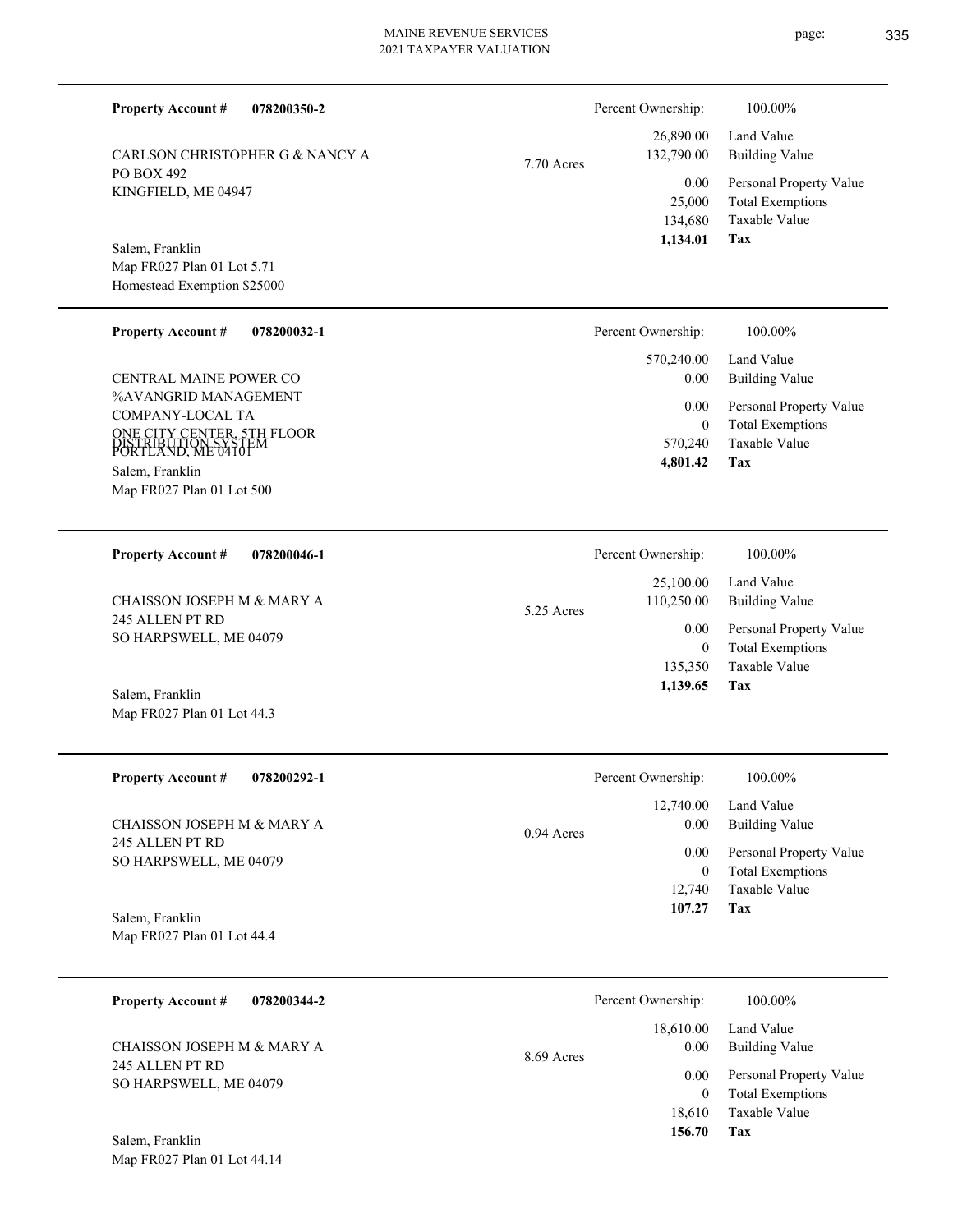| <b>Property Account #</b><br>078200306-1                                     |             | Percent Ownership:                       | 100.00%                                                                    |
|------------------------------------------------------------------------------|-------------|------------------------------------------|----------------------------------------------------------------------------|
| <b>CHASE KAREN S</b>                                                         | 10.00 Acres | 28,570.00<br>236,870.00                  | Land Value<br><b>Building Value</b>                                        |
| <b>3 HENRY'S WAY</b><br>MARBLEHEAD, MA 01945-2206                            |             | 0.00<br>$\mathbf{0}$<br>265,440          | Personal Property Value<br><b>Total Exemptions</b><br>Taxable Value        |
| Salem, Franklin<br>Map FR027 Plan 01 Lot 55.6                                |             | 2,235.00                                 | Tax                                                                        |
| <b>Property Account #</b><br>078200280-2                                     |             | Percent Ownership:                       | 100.00%                                                                    |
| <b>CHENARD GISELE A</b>                                                      | 10.30 Acres | 28,790.00<br>111,160.00                  | Land Value<br><b>Building Value</b>                                        |
| 151 BAKER HILL ROAD<br>SALEM TWP, ME 04983                                   |             | 0.00<br>25,000<br>114,950<br>967.88      | Personal Property Value<br><b>Total Exemptions</b><br>Taxable Value<br>Tax |
| Salem, Franklin<br>Map FR027 Plan 01 Lot 5.13<br>Homestead Exemption \$25000 |             |                                          |                                                                            |
| <b>Property Account #</b><br>078200352-3                                     |             | Percent Ownership:                       | 100.00%                                                                    |
| CHENEVERT LINDA M                                                            | 13.08 Acres | 21,820.00<br>0.00                        | Land Value<br><b>Building Value</b>                                        |
| 949 EDES FALLS ROAD<br>HARRISON, ME 04040                                    |             | 0.00<br>$\overline{0}$<br>21,820         | Personal Property Value<br><b>Total Exemptions</b><br>Taxable Value        |
| Salem, Franklin<br>Map FR027 Plan 01 Lot 49.21 49.22                         |             | 183.72                                   | Tax                                                                        |
| <b>Property Account #</b><br>078200029-1                                     |             | Percent Ownership:                       | 100.00%                                                                    |
| CHILDS PETER J                                                               | 3.67 Acres  | 14,950.00<br>12,740.00                   | Land Value<br><b>Building Value</b>                                        |
| 168 MAPLE ST<br>TEMPLE, ME 04984-3408                                        |             | 0.00<br>$\mathbf{0}$                     | Personal Property Value<br><b>Total Exemptions</b>                         |
| Salem, Franklin<br>Map FR027 Plan 01 Lot 46.1                                |             | 27,690<br>233.15                         | Taxable Value<br>Tax                                                       |
| <b>Property Account #</b><br>078202003-1                                     |             | Percent Ownership:                       | 100.00%                                                                    |
| CHURCH LOT                                                                   | 0.38 Acres  | 8,190.00<br>50,630.00                    | Land Value<br><b>Building Value</b>                                        |
|                                                                              |             | 0.00<br>58,820<br>$\overline{0}$<br>0.00 | Personal Property Value<br><b>Total Exemptions</b><br>Taxable Value<br>Tax |
| Salem, Franklin<br>Map FR027 Plan 04 Lot 25                                  |             |                                          |                                                                            |

Religious exemption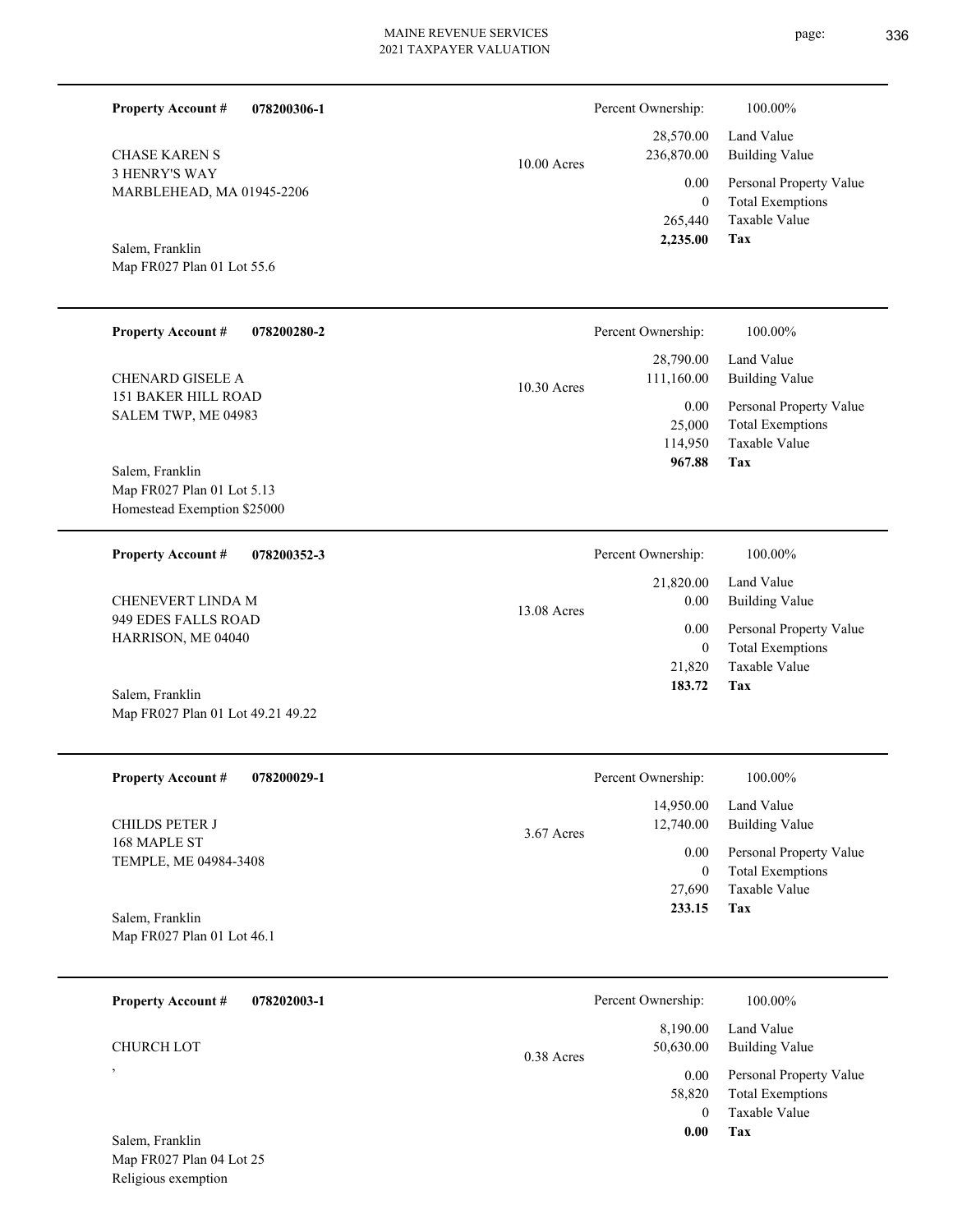| <b>Property Account #</b><br>078200173-3                                    |              | Percent Ownership:                         | 100.00%                                                                           |
|-----------------------------------------------------------------------------|--------------|--------------------------------------------|-----------------------------------------------------------------------------------|
| <b>CLARK DAVID</b>                                                          | $1.00$ Acres | 24,000.00<br>117,290.00                    | Land Value<br><b>Building Value</b>                                               |
| 1285 SALEM RD<br>SALEM TWP, ME 04983-9718                                   |              | 0.00<br>25,000<br>116,290<br>979.16        | Personal Property Value<br><b>Total Exemptions</b><br>Taxable Value<br><b>Tax</b> |
| Salem, Franklin<br>Map FR027 Plan 01 Lot 8.2<br>Homestead Exemption \$25000 |              |                                            |                                                                                   |
| <b>Property Account #</b><br>078200163-3                                    |              | Percent Ownership:                         | 100.00%                                                                           |
| CLOUGH-BERRY CHERIE & STEVEN FLANAGAN                                       | 1.99 Acres   | 22,720.00<br>77,160.00                     | Land Value<br><b>Building Value</b>                                               |
| 161 SOUTH MAIN STREET<br>NEWTON, NH 03858                                   |              | 0.00<br>$\overline{0}$<br>99,880<br>840.99 | Personal Property Value<br><b>Total Exemptions</b><br>Taxable Value<br>Tax        |
| Salem, Franklin<br>Map FR027 Plan 02 Lot 5.32                               |              |                                            |                                                                                   |
| <b>Property Account #</b><br>078200334-4                                    |              | Percent Ownership:                         | 100.00%                                                                           |
| <b>CLOUTIER THOMAS R</b>                                                    | 5.00 Acres   | 15,920.00<br>0.00                          | Land Value<br><b>Building Value</b>                                               |
| <b>20 SACHEM TRAIL</b><br>HARPSWELL, ME 04079                               |              | 0.00<br>$\overline{0}$<br>15,920           | Personal Property Value<br><b>Total Exemptions</b><br>Taxable Value               |
| Salem, Franklin<br>Map FR027 Plan 01 Lot 49.18                              |              | 134.05                                     | Tax                                                                               |
| <b>Property Account #</b><br>078200025-1                                    |              | Percent Ownership:                         | 100.00%                                                                           |
| <b>COBURN DAVID F &amp; PAULA</b>                                           | 1.00 Acres   | 22,000.00<br>62,680.00                     | Land Value<br><b>Building Value</b>                                               |
| 1686 SALEM RD<br><b>SALEM, ME 04983</b>                                     |              | 0.00<br>25,000<br>59,680                   | Personal Property Value<br><b>Total Exemptions</b><br>Taxable Value               |
| Salem, Franklin<br>Map FR027 Plan 04 Lot 20                                 |              | 502.51                                     | Tax                                                                               |
| Homestead Exemption \$25000                                                 |              |                                            |                                                                                   |
| 078200052-1<br><b>Property Account #</b>                                    |              | Percent Ownership:                         | 100.00%                                                                           |
| <b>COBURN PAUL F</b>                                                        | 0.32 Acres   | 16,150.00<br>59,320.00                     | Land Value<br><b>Building Value</b>                                               |
| 1468 SALEM RD<br>SALEM TWP, ME 04983                                        |              | 0.00<br>$\mathbf{0}$<br>75,470<br>635.46   | Personal Property Value<br><b>Total Exemptions</b><br>Taxable Value<br>Tax        |
| Salem, Franklin<br>Map FR027 Plan 03 Lot 8                                  |              |                                            |                                                                                   |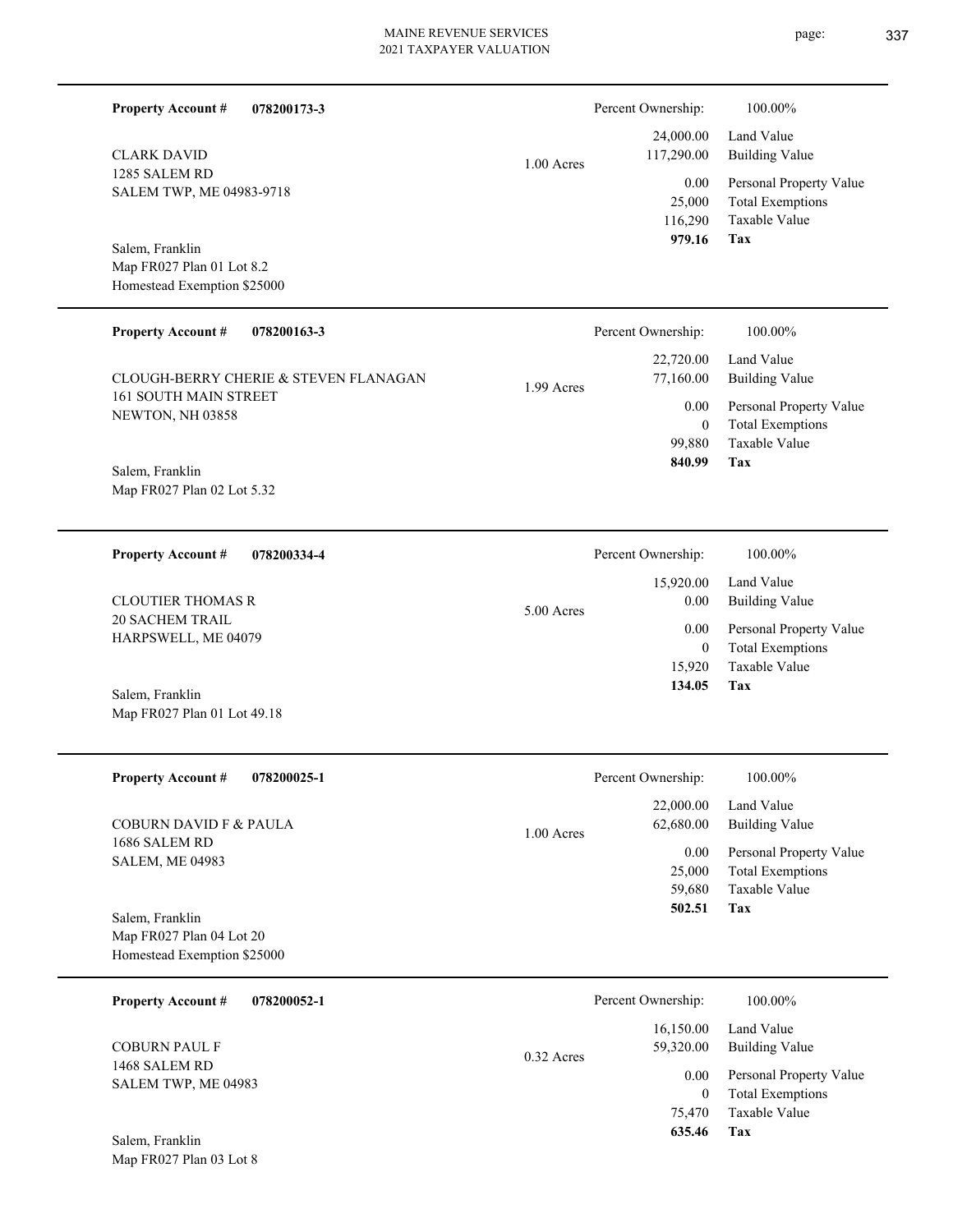| <b>Property Account #</b><br>078200164-1                                               |             | Percent Ownership:                            | 100.00%                                                                                   |
|----------------------------------------------------------------------------------------|-------------|-----------------------------------------------|-------------------------------------------------------------------------------------------|
| <b>COBURN PAUL F &amp; JUDITH</b><br>1468 SALEM RD<br>SALEM TWP, ME 04983              | 14.70 Acres | 32,000.00<br>115,760.00<br>0.00<br>25,000     | Land Value<br><b>Building Value</b><br>Personal Property Value<br><b>Total Exemptions</b> |
| Salem, Franklin<br>Map FR027 Plan 02 Lot 5.31 5.7 7 8.2<br>Homestead Exemption \$25000 |             | 122,760<br>1,033.64                           | Taxable Value<br>Tax                                                                      |
| <b>Property Account #</b><br>078200224-1                                               |             | Percent Ownership:                            | 100.00%                                                                                   |
| CODY WILLIAM S & ELIZABETH P                                                           | 4.80 Acres  | 24,770.00<br>163,330.00                       | Land Value<br><b>Building Value</b>                                                       |
| 1593 SALEM ROAD<br>SALEM TOWNSHIP, ME 04983<br>Salem, Franklin                         |             | 0.00<br>25,000<br>163,100<br>1,373.30         | Personal Property Value<br><b>Total Exemptions</b><br>Taxable Value<br>Tax                |
| Map FR027 Plan 03 Lot 12 14.1<br>Homestead Exemption \$25000                           |             |                                               |                                                                                           |
| <b>Property Account #</b><br>078200327-2                                               |             | Percent Ownership:                            | 100.00%                                                                                   |
| COFFIN DUANE L & LINDA Y                                                               | 20.10 Acres | 35,940.00<br>66,170.00                        | Land Value<br><b>Building Value</b>                                                       |
| <b>61 SCHOOLHOUSE HILL ROAD</b><br>TURNER, ME 04282                                    |             | 0.00<br>$\mathbf{0}$<br>102,110<br>859.77     | Personal Property Value<br><b>Total Exemptions</b><br>Taxable Value<br>Tax                |
| Salem, Franklin<br>Map FR027 Plan 02 Lot 5.3                                           |             |                                               |                                                                                           |
| <b>Property Account #</b><br>078200119-5                                               |             | Percent Ownership:                            | 100.00%                                                                                   |
| COFFREN COLLEEN M & RAYMOND H JR                                                       | 11.00 Acres | 31,300.00<br>8,090.00                         | Land Value<br><b>Building Value</b>                                                       |
| 1659 SALEM ROAD<br>SALEM TOWNSHIP, ME 04983                                            |             | 0.00<br>$\overline{0}$<br>39,390<br>331.66    | Personal Property Value<br><b>Total Exemptions</b><br>Taxable Value<br>Tax                |
| Salem, Franklin<br>Map FR027 Plan 04 Lot 3                                             |             |                                               |                                                                                           |
| <b>Property Account #</b><br>078202012-2                                               |             | Percent Ownership:                            | 100.00%                                                                                   |
| COFFREN COLLEEN M & RAYMOND H JR                                                       | 5.10 Acres  | 26,990.00<br>122,420.00                       | Land Value<br><b>Building Value</b>                                                       |
| 1659 SALEM ROAD<br>SALEM TOWNSHIP, ME 04983                                            |             | 0.00<br>$\overline{0}$<br>149,410<br>1,258.03 | Personal Property Value<br><b>Total Exemptions</b><br>Taxable Value<br>Tax                |
| Salem, Franklin<br>Map FR027 Plan 03 Lot 3.1                                           |             |                                               |                                                                                           |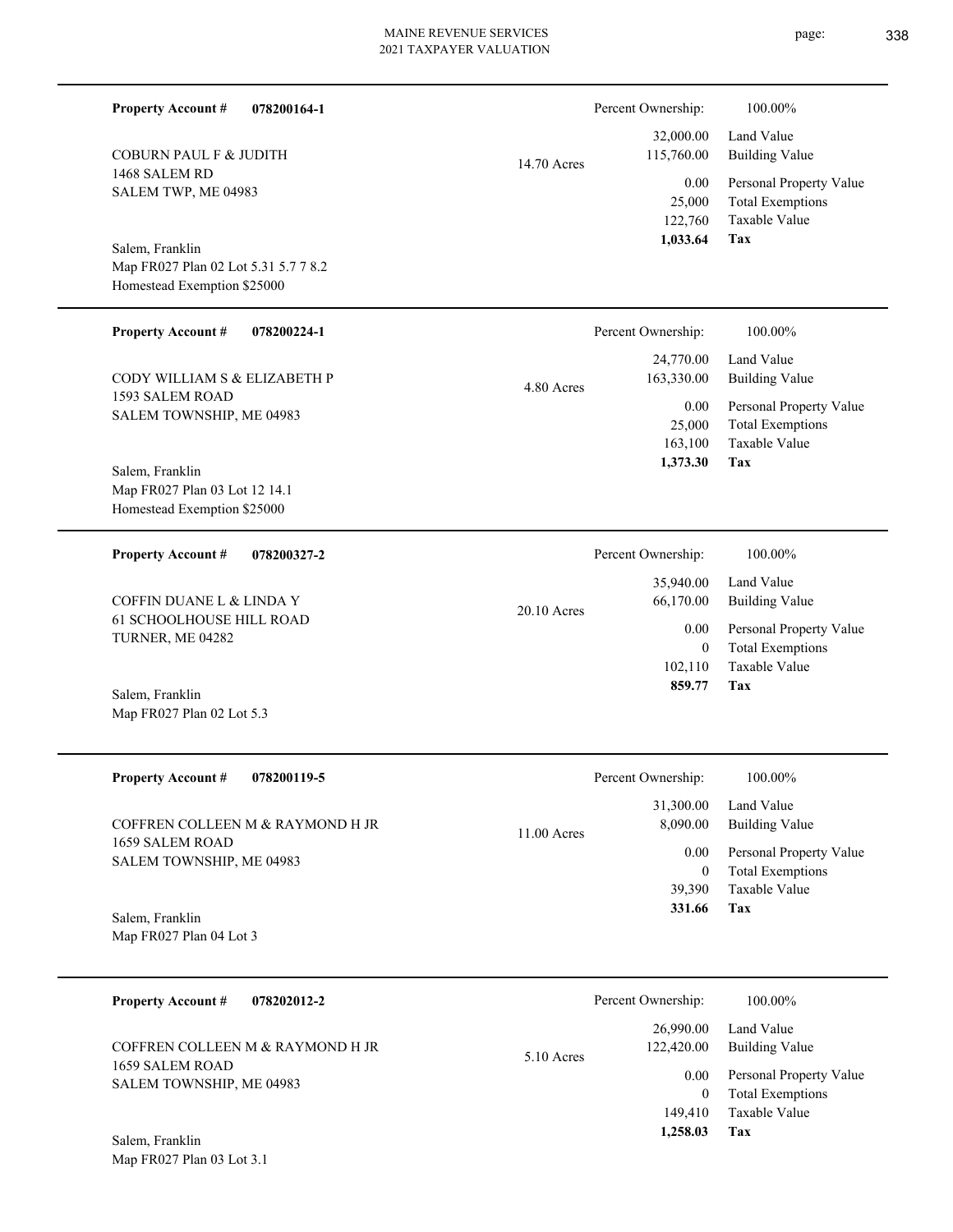#### **078200019P-2 Property Account #**

139 LEE ROAD SALEM TOWNSHIP, ME 04983-4317 COFFREN GARY L

M/E

Map FR027 Salem, Franklin

| <b>Property Account #</b> | 078200043-1 |
|---------------------------|-------------|
|                           |             |

139 LEE ROAD SALEM TOWNSHIP, ME 04983-4317 COFFREN GARY L

Map FR027 Plan 01 Lot 39.11 Homestead Exemption \$25000 Salem, Franklin

**078200320-1 Property Account #**

139 LEE ROAD SALEM TOWNSHIP, ME 04983-4317 COFFREN GARY L

Map FR027 Plan 01 Lot 39.121 Salem, Franklin

| <b>Property Account #</b><br>078202052-1 | Percent Ownership:                | 100.00%                                            |
|------------------------------------------|-----------------------------------|----------------------------------------------------|
| COFFREN GARY L & KATHLEEN M MORGAN       | 16,840.00<br>0.00<br>$6.26$ Acres | Land Value<br><b>Building Value</b>                |
| 139 LEE ROAD<br>SALEM TOWNSHIP, ME 04983 | 0.00<br>$\bf{0}$                  | Personal Property Value<br><b>Total Exemptions</b> |
| Salem, Franklin                          | 16.840<br>141.79                  | Taxable Value<br>Tax                               |

Map FR027 Plan 01 Lot 38.1

Map FR027 Plan 03 Lot 26.4 Homestead Exemption \$25000

| <b>Property Account #</b>                                                                    | 078200021-1 |              | Percent Ownership:                                         | 100.00%                                                                                                    |
|----------------------------------------------------------------------------------------------|-------------|--------------|------------------------------------------------------------|------------------------------------------------------------------------------------------------------------|
| COFFREN PETER D & RHONDA C<br>1542 SALEM ROAD<br>SALEM TOWNSHIP, ME 04983<br>Salem, Franklin |             | $0.36$ Acres | 16,670.00<br>11,560.00<br>0.00<br>25,000<br>3.230<br>27.20 | Land Value<br>Building Value<br>Personal Property Value<br><b>Total Exemptions</b><br>Taxable Value<br>Tax |

| 21.89              |  |
|--------------------|--|
|                    |  |
|                    |  |
| Percent Ownership: |  |

48.79 Acres

1.00 Acres

| Percent Ownership: | 100.00%                                           |
|--------------------|---------------------------------------------------|
|                    | 56,890.00 Land Value<br>108,980.00 Building Value |
|                    | 0.00 Personal Property Value                      |

**Tax**

 2,600 0

 0.00 0.00 2,600.00

Taxable Value Total Exemptions Personal Property Value

Building Value Land Value

| Percent Ownership: | 100.00%                 |
|--------------------|-------------------------|
| 13,000.00          | Land Value              |
| 27,780.00          | Building Value          |
| 0.00               | Personal Property Value |
| 0                  | <b>Total Exemptions</b> |
| 40,780             | Taxable Value           |
| 343.37             | Tax                     |

| v.vv     | Personal Property val   |
|----------|-------------------------|
| 25,000   | <b>Total Exemptions</b> |
| 140,870  | Taxable Value           |
| 1,186.13 | Tax                     |
|          |                         |
|          |                         |
|          |                         |
|          |                         |

| Percent Ownership: | 100.00% |
|--------------------|---------|

page: 339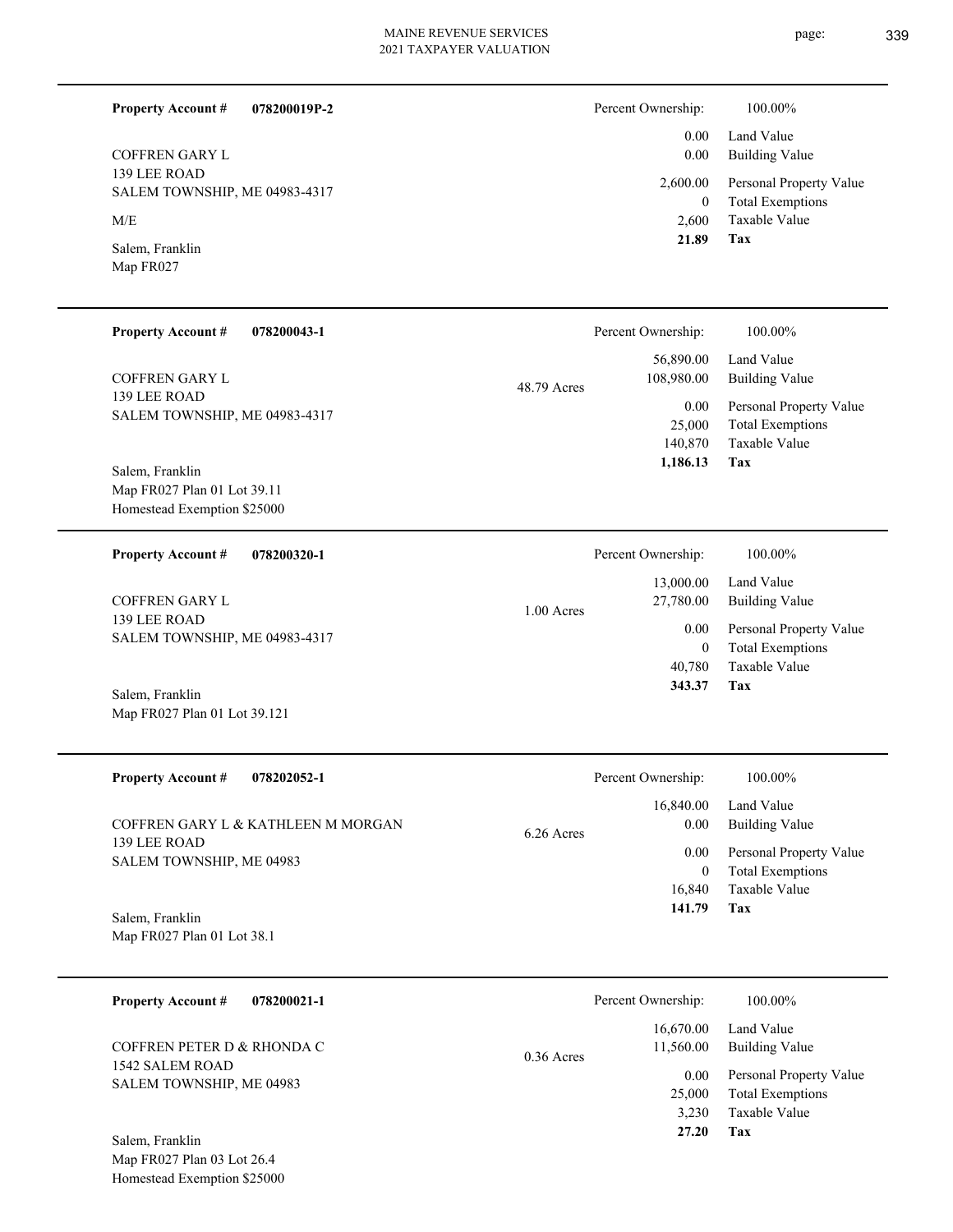| <b>Property Account #</b><br>078200013-3                       |              | Percent Ownership:                         | 100.00%                                                                    |
|----------------------------------------------------------------|--------------|--------------------------------------------|----------------------------------------------------------------------------|
| COFFREN RAYMOND H JR                                           | $0.62$ Acres | 10,140.00<br>0.00                          | Land Value<br><b>Building Value</b>                                        |
| <b>RR1 BOX 831</b><br>STRONG, ME 04983                         |              | 0.00<br>$\overline{0}$<br>10,140           | Personal Property Value<br><b>Total Exemptions</b><br>Taxable Value        |
| Salem, Franklin<br>Map FR027 Plan 04 Lot 21                    |              | 85.38                                      | Tax                                                                        |
| <b>Property Account #</b><br>078200045-2                       |              | Percent Ownership:                         | 100.00%                                                                    |
| COFFREN RAYMOND H JR                                           | 19.84 Acres  | 48,020.00<br>212,260.00                    | Land Value<br><b>Building Value</b>                                        |
| <b>RR1 BOX 831</b><br>STRONG, ME 04983<br>Salem, Franklin      |              | 0.00<br>25,000<br>235,280<br>1,981.06      | Personal Property Value<br><b>Total Exemptions</b><br>Taxable Value<br>Tax |
| Map FR027 Plan 04 Lot 8.1 8.2 9<br>Homestead Exemption \$25000 |              |                                            |                                                                            |
| <b>Property Account #</b><br>078200104-3                       |              | Percent Ownership:                         | 100.00%                                                                    |
| COFFREN RAYMOND H JR                                           | 1.00 Acres   | 14,500.00<br>7,590.00                      | Land Value<br><b>Building Value</b>                                        |
| 1659 SALEM ROAD<br>SALEM TWP, ME 04983                         |              | 0.00<br>$\overline{0}$                     | Personal Property Value<br><b>Total Exemptions</b>                         |
| Salem, Franklin<br>Map FR027 Plan 02 Lot 4                     |              | 22,090<br>186.00                           | Taxable Value<br>Tax                                                       |
| <b>Property Account #</b><br>078200044-2                       |              | Percent Ownership:                         | 100.00%                                                                    |
| COFFREN RAYMOND H SR                                           | 70.26 Acres  | 84,830.00<br>133,470.00                    | Land Value<br><b>Building Value</b>                                        |
| 1659 SALEM RD<br><b>SALEM, ME 04583</b>                        |              | 0.00<br>$\mathbf{0}$<br>218,300            | Personal Property Value<br><b>Total Exemptions</b><br>Taxable Value        |
| Salem, Franklin<br>Map FR027 Plan 04 Lot 7.1 10                |              | 1,838.09                                   | Tax                                                                        |
| <b>Property Account #</b><br>078200293-2                       |              | Percent Ownership:                         | 100.00%                                                                    |
| <b>COFFREN RAYMOND H SR</b>                                    | 36.18 Acres  | 38,680.00<br>0.00                          | Land Value<br><b>Building Value</b>                                        |
| 1659 SALEM RD<br><b>SALEM, ME 04583</b><br>Salem, Franklin     |              | 0.00<br>$\overline{0}$<br>38,680<br>325.69 | Personal Property Value<br><b>Total Exemptions</b><br>Taxable Value<br>Tax |
| Map FR027 Plan 01 Lot 44.11                                    |              |                                            |                                                                            |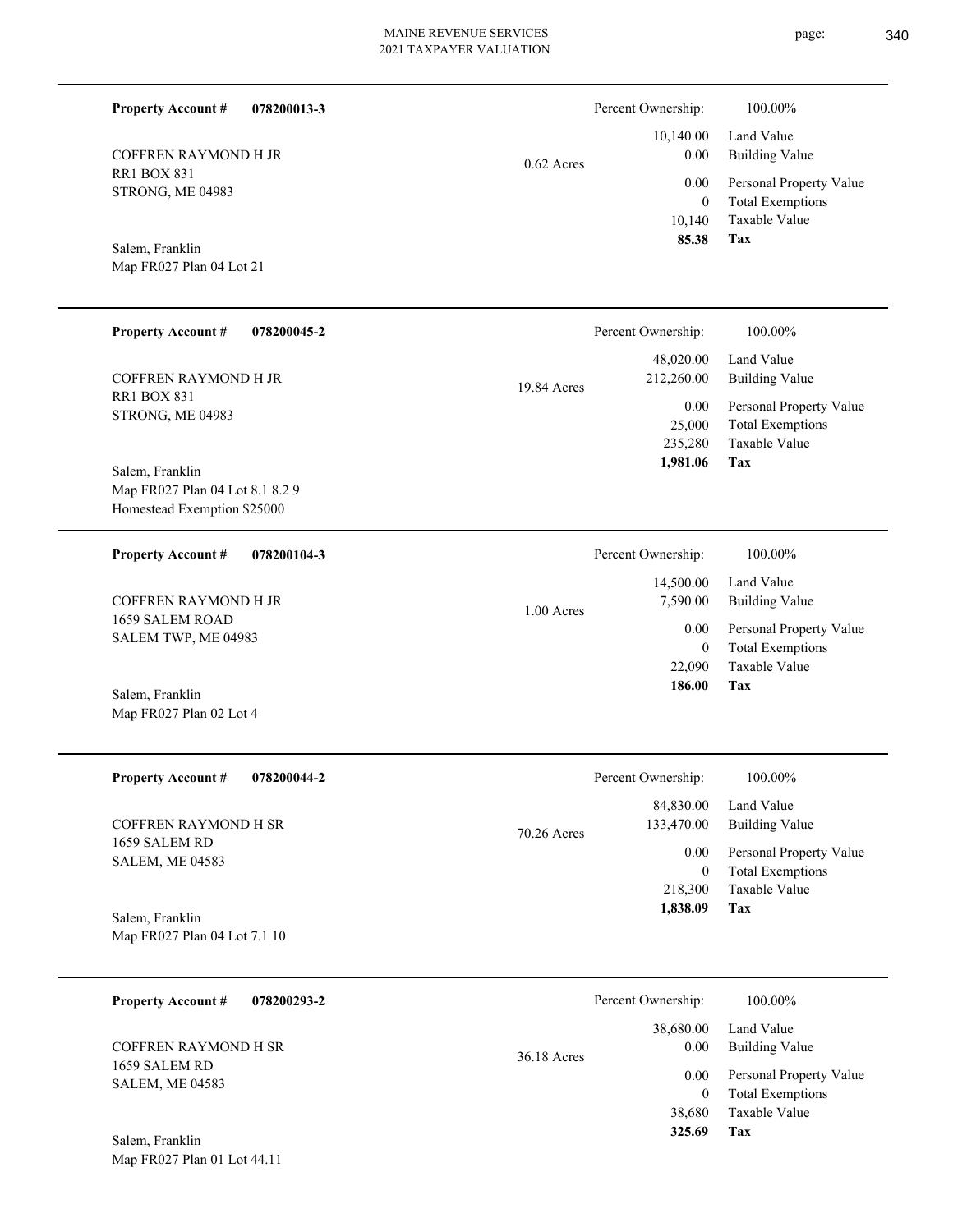0.90 Acres

%FONDA SMITH 7 MANY OAKS LANE WINDHAM, ME 04062 COFFREN RAYMOND H SR & ARBETH

**078200321-2**

Map FR027 Plan 04 Lot 7.13 Salem, Franklin

**Property Account #**

| <b>Property Account #</b><br>078200018-1             | Percent Ownership:               | 100.00%                                            |
|------------------------------------------------------|----------------------------------|----------------------------------------------------|
| COFFREN RAYMOND JR & COLLEEN<br><b>RFD 1 BOX 831</b> | 2,080.00<br>0.00<br>$0.05$ Acres | Land Value<br><b>Building Value</b>                |
| STRONG, ME 04983                                     | 0.00<br>$\bf{0}$                 | Personal Property Value<br><b>Total Exemptions</b> |
| Salem, Franklin                                      | 2.080<br>17.51                   | Taxable Value<br>Tax                               |

Map FR027 Plan 04 Lot 23

Map FR027 Plan 01 Lot 6.1 56.2

**078200026-4 Tax** Taxable Value Total Exemptions Personal Property Value Building Value Land Value RFD 1 BOX 831 STRONG, ME 04983 **Property Account #** Salem, Franklin COFFREN RAYMOND JR & COLLEEN 42,940 0  **361.55** 40,700.00 2,240.00 0.00 38.94 Acres Percent Ownership:  $100.00\%$ 

| <b>Property Account #</b><br>078200121-4        | Percent Ownership:                            | 100.00%                                                 |
|-------------------------------------------------|-----------------------------------------------|---------------------------------------------------------|
| COFFREN, COLLEEN M & RAYMOND H<br>1659 SALEM RD | 53,240.00<br>33,160.00<br>43.80 Acres<br>0.00 | Land Value<br>Building Value<br>Personal Property Value |
| SALEM TWP, ME 04983                             | 0<br>86,400                                   | <b>Total Exemptions</b><br>Taxable Value                |
| Salem, Franklin                                 | 727.49                                        | Tax                                                     |
| Map FR027 Plan 04 Lot 2                         |                                               |                                                         |

**078202065-1 Tax** Taxable Value Total Exemptions Personal Property Value Building Value Land Value 223 WOODLAND AVENUE MIDDLESEX, NJ 08846 **Property Account #** Salem, Franklin COLANDUONI BERNADETTE & DONALD J 19,070 0  **160.57** 19,070.00 0.00 0.00 9.32 Acres Percent Ownership:  $100.00\%$ 

Map FR027 Plan 01 Lot 5.82

**Tax**

 106,800 0

0.00

Percent Ownership:  $100.00\%$ 

 21,350.00 85,450.00

 **899.26**

Taxable Value Total Exemptions Personal Property Value

Building Value Land Value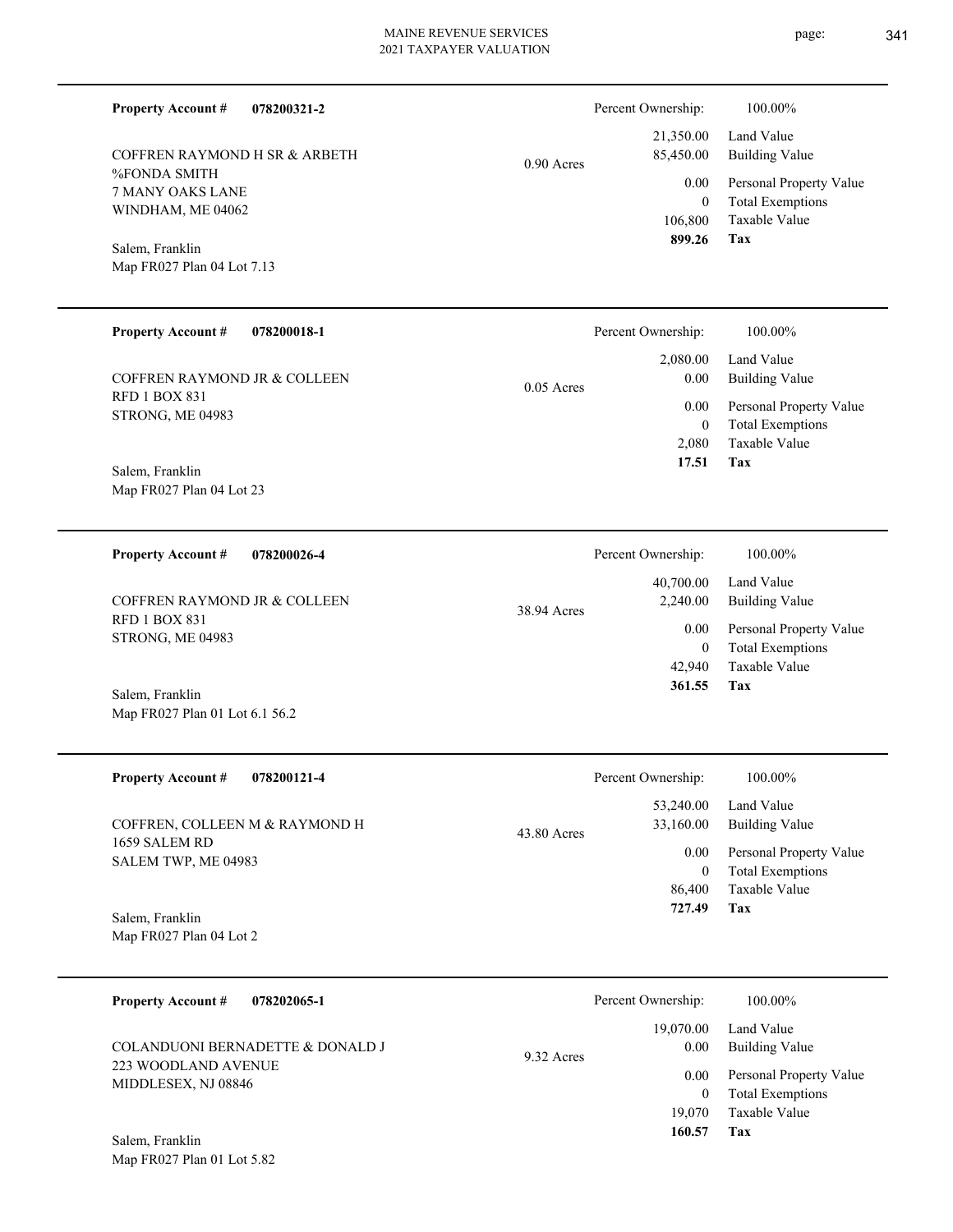223 WOODLAND AVE MIDDLESEX, NJ 08846 Map FR027 Plan 01 Lot 5.5 COLANDUONI DONALD J & BERNADETTE L  $10.00$ **078200329-1 Property Account #** Percent Ownership:  $100.00\%$ 

0.84 Acres

540 HANCOCK STREET APT 421 QUINCY, MA 02170 CONSTANTINEAU ELLEN & LAWRENCE ENNIS

**078200309-1**

Map FR027 Plan 01 Lot 49.1 Salem, Franklin

**Property Account #**

Salem, Franklin

**078202060-2 Property Account #**

36 MECHANIC STREET BATH, ME 04530 CORKUM HANNAH E

Map FR027 Plan 03 Lot 3.111 Salem, Franklin

| <b>Property Account #</b><br>078200279-2     | Percent Ownership:                      | 100.00%                                            |
|----------------------------------------------|-----------------------------------------|----------------------------------------------------|
| COVELL SHAWN M & WHITNEY T                   | 24,680.00<br>17,070.00<br>$17.00$ Acres | Land Value<br>Building Value                       |
| <b>39 TOWNSEND ROAD</b><br>ANDOVER, CT 06232 | 0.00<br>$\theta$                        | Personal Property Value<br><b>Total Exemptions</b> |
|                                              | 41,750                                  | Taxable Value                                      |
| Salem, Franklin                              | 351.54                                  | Tax                                                |
| Map FR027 Plan 01 Lot 49.41 51.2             |                                         |                                                    |

**078200246-4 Tax** Taxable Value Total Exemptions Personal Property Value Building Value Land Value THE CURLEY FAMILY LIVING TRUST OF 2018 1087 MAIN STREET SANFORD, ME 04073 **Property Account #** Salem, Franklin CURLEY TIMOTHY S TRUSTEE 106,700 0  **898.41** 24,990.00 81,710.00 0.00 2.35 Acres Percent Ownership:  $100.00\%$ 

Map FR027 Plan 01 Lot 47.8

|       | Percent Ownership: | 100.00%                                            |
|-------|--------------------|----------------------------------------------------|
| Acres | 0.00               | 19,570.00 Land Value<br><b>Building Value</b>      |
|       | 0.00<br>$\theta$   | Personal Property Value<br><b>Total Exemptions</b> |
|       |                    | 19.570 Taxable Value                               |
|       | 164.78             | Tax                                                |

|            | 134.05             | Tax                     |
|------------|--------------------|-------------------------|
|            |                    |                         |
|            | Percent Ownership: | 100.00%                 |
|            | 23,440.00          | Land Value              |
| 2.97 Acres | 20,060.00          | <b>Building Value</b>   |
|            | 0.00               | Personal Property Value |
|            | 0                  | <b>Total Exemptions</b> |
|            | 43,500             | Taxable Value           |

 15,920 0

 11,960.00 3,960.00 0.00

| 43,500 | Taxable Value |
|--------|---------------|
| 366.27 | Tax           |

Taxable Value Total Exemptions Personal Property Value

Building Value Land Value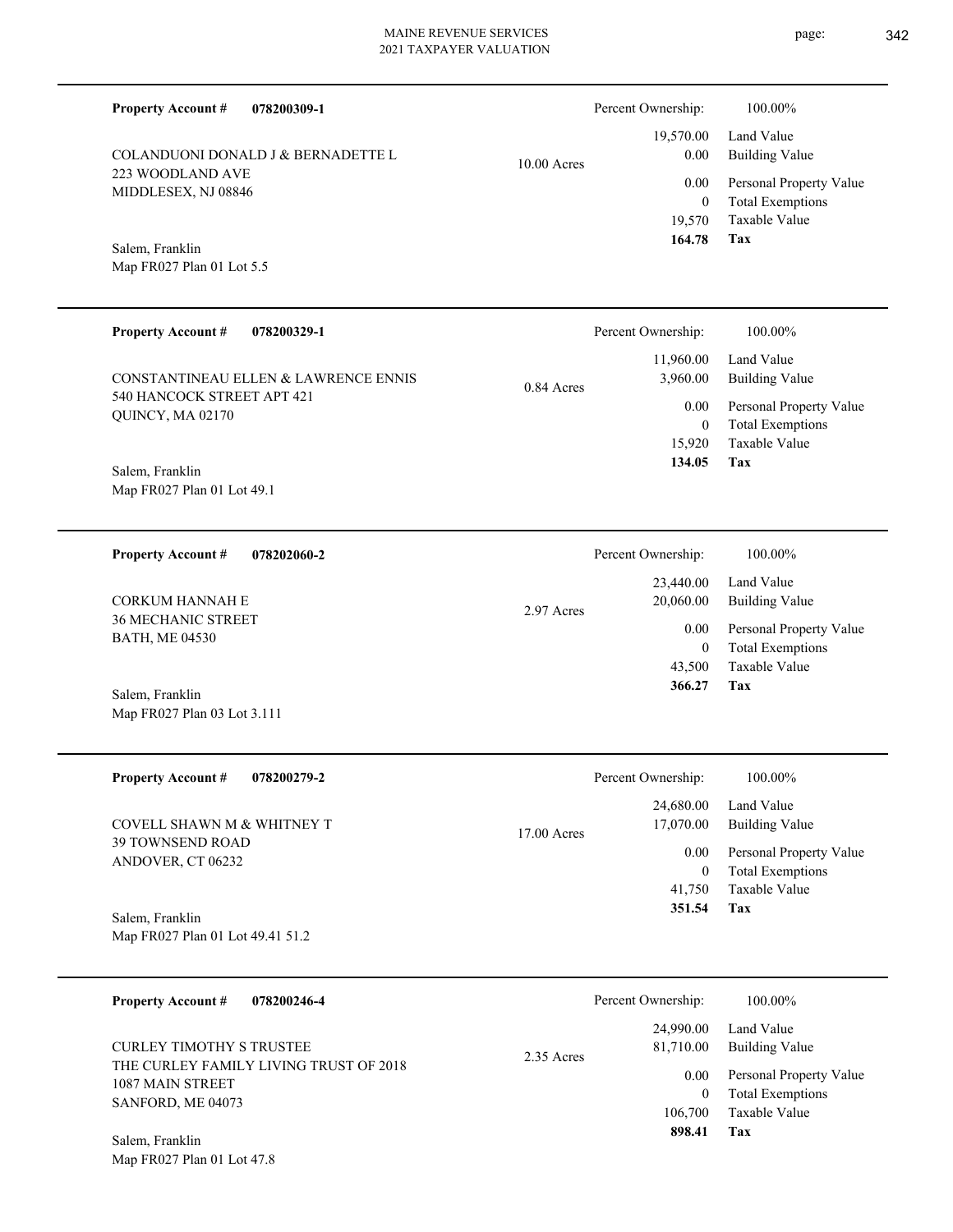Percent Ownership:  $100.00\%$ 

|               | 164.78 Tax |                              |
|---------------|------------|------------------------------|
|               |            | 19.570 Taxable Value         |
|               |            | 0 Total Exemptions           |
|               |            | 0.00 Personal Property Value |
| $10.00$ Acres | 0.00       | Building Value               |
|               |            | 19,570.00 Land Value         |

Map FR027 Plan 01 Lot 16.2 Salem, Franklin

Map FR027

39 MANITOOK DRIVE OXFORD, CT 06478

DAHN ROBERT W & DONNA A

**Property Account #**

**078202031-3**

| <b>Property Account #</b><br>078200056-3                         | Percent Ownership:                   | $100.00\%$                                                          |
|------------------------------------------------------------------|--------------------------------------|---------------------------------------------------------------------|
| DAVIS DONNA & LOGAN J, RYAN C, GRANT E DELEW                     | 14,340.00<br>16,000.00<br>2.84 Acres | Land Value<br>Building Value                                        |
| & STACY A HEAVIN %<br>164 FLAGGY MEADOW ROAD<br>BUXTON, ME 04093 | 0.00<br>$\theta$<br>30,340           | Personal Property Value<br><b>Total Exemptions</b><br>Taxable Value |
| Salem, Franklin<br>Map FR027 Plan 05 Lot 7.2                     | 255.46                               | Tax                                                                 |

**078200027P-1 Tax** Taxable Value Total Exemptions Personal Property Value Building Value Land Value 81 ORANGE STREET PORT JERVIS, NY 12771 **Property Account #** Salem, Franklin DAVIS JACK 22,800  $\boldsymbol{0}$  **191.98** 0.00 0.00 22,800.00 Percent Ownership:  $100.00\%$ 

| <b>Property Account #</b><br>078200325-2      | Percent Ownership:                     | 100.00%                                            |
|-----------------------------------------------|----------------------------------------|----------------------------------------------------|
| DAVIS JACK                                    | 49,670.00<br>200,480.00<br>38.90 Acres | Land Value<br>Building Value                       |
| 81 ORANGE STREET<br>PORT JERVIS, NY 12771     | 0.00<br>$\mathbf{0}$                   | Personal Property Value<br><b>Total Exemptions</b> |
|                                               | 250,150                                | Taxable Value                                      |
| Salem, Franklin<br>Map FR027 Plan 01 Lot 14.4 | 2,106.26                               | Tax                                                |

| 078200051-4<br><b>Property Account #</b>                 | Percent Ownership:                       | 100.00%                                                             |
|----------------------------------------------------------|------------------------------------------|---------------------------------------------------------------------|
| DECKER LAURENCE J & KATHLEEN R<br>275 FISH HATCHERY ROAD | 43,710.00<br>223,660.00<br>$28.00$ Acres | Land Value<br><b>Building Value</b>                                 |
| SALEM TOWNSHIP, ME 04983                                 | 0.00<br>25,000<br>242,370                | Personal Property Value<br><b>Total Exemptions</b><br>Taxable Value |
| Salem, Franklin                                          | 2,040.76                                 | Tax                                                                 |

Map FR027 Plan 05 Lot 17 Homestead Exemption \$25000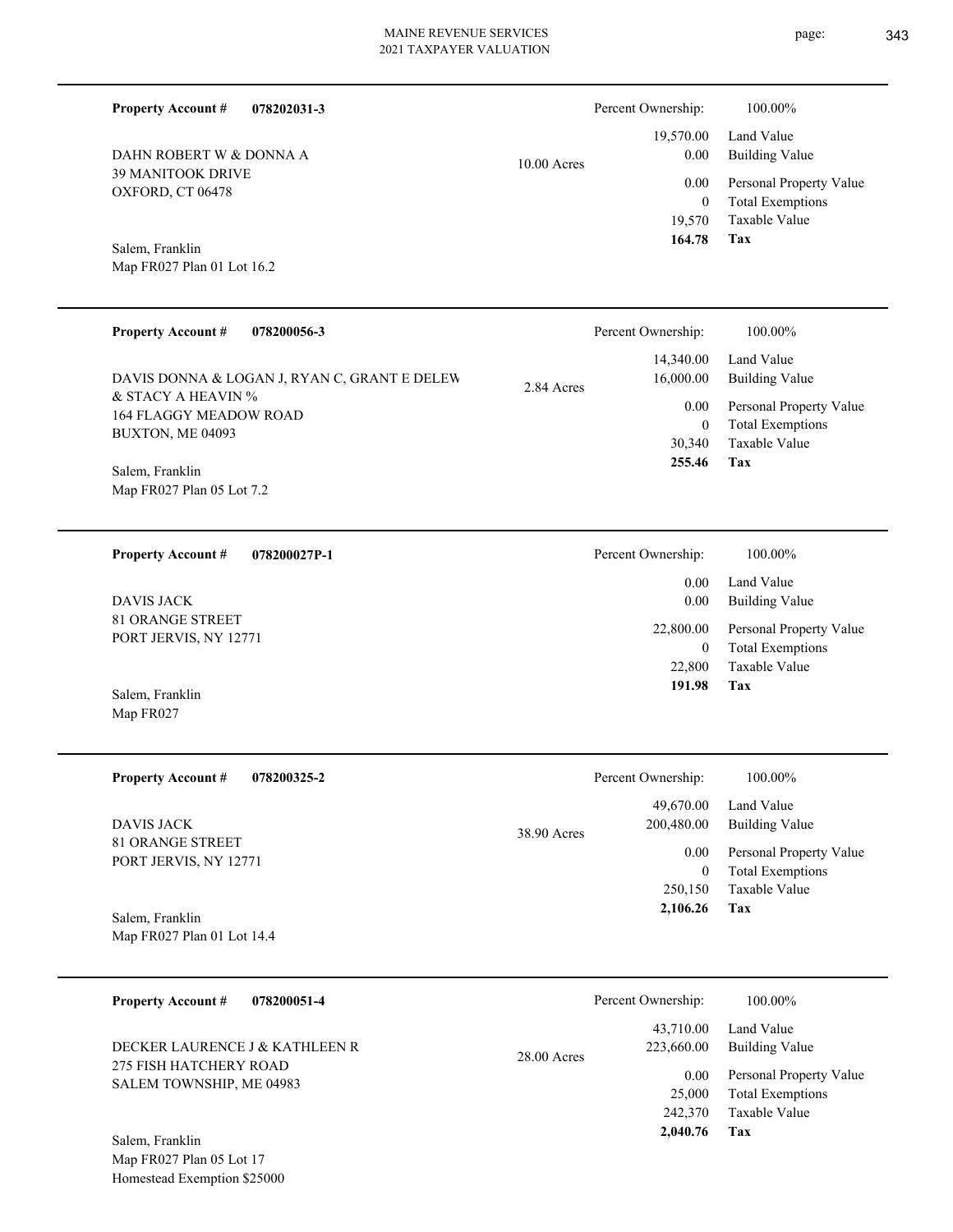25.00 Acres

**078200232-4 Property Account #**

275 FISH HATCHERY ROAD SALEM TOWNSHIP, ME 04983 DECKER LAURENCE J & KATHLEEN R

Map FR027 Plan 05 Lot 1.2 Salem, Franklin

Map FR027 Plan 06 Lot 28

| <b>Property Account #</b><br>078200337-1           | Percent Ownership:                 | 100.00%                                            |
|----------------------------------------------------|------------------------------------|----------------------------------------------------|
| DECKER LAURENCE J & KATHLEEN R                     | 25,410.00<br>0.00<br>$18.00$ Acres | Land Value<br>Building Value                       |
| 275 FISH HATCHERY ROAD<br>SALEM TOWNSHIP, ME 04983 | 0.00<br>$\overline{0}$             | Personal Property Value<br><b>Total Exemptions</b> |
|                                                    | 25,410                             | Taxable Value                                      |
| Salem, Franklin<br>Map FR027 Plan 01 Lot 32.1      | 213.95                             | Tax                                                |

**078200242-1 Tax** Taxable Value Total Exemptions Personal Property Value Building Value Land Value 135 WATKINS SHORES RD CASCO, ME 04015-4309 **Property Account #** Map FR027 Plan 01 Lot 49.4 51.1 Salem, Franklin DETWILER RICHARD H & SIGRID S 57,542 0  **484.50** 15,662.00 41,880.00 0.00 11.00 Acres Tree Growth Percent Ownership:  $100.00\%$ 

| <b>Property Account #</b><br>078200288-5         | Percent Ownership:          | 100.00%                 |
|--------------------------------------------------|-----------------------------|-------------------------|
|                                                  | 31,810.00                   | Land Value              |
| DICHIARA ELIZABETH L<br><b>16 MOUNTAIN BRIAR</b> | 169,040.00<br>$11.70$ Acres | Building Value          |
| BURLINGTON, CT 06013                             | 0.00                        | Personal Property Value |
|                                                  | $\mathbf{0}$                | <b>Total Exemptions</b> |
|                                                  | 200,850                     | Taxable Value           |
| Salem, Franklin                                  | 1,691.16                    | Tax                     |
| Map FR027 Plan 01 Lot 5.17                       |                             |                         |
|                                                  |                             |                         |

| <b>Property Account #</b><br>078200068-1 | Percent Ownership:                                  | 100.00%                      |
|------------------------------------------|-----------------------------------------------------|------------------------------|
| DISTEFANO JOHN A                         | 322,830.00<br>Tree Growth<br>0.00<br>1,005.00 Acres | Land Value<br>Building Value |
| 301 TEMPLE RD<br>FARMINGTON, ME 04938    | 0.00                                                | Personal Property Value      |
|                                          | 0                                                   | <b>Total Exemptions</b>      |
|                                          | 322,830                                             | Taxable Value                |
| Salem, Franklin                          | 2,718.23                                            | Tax                          |

page: 344

**Tax**

 30,520 0

 30,520.00 0.00 0.00

Percent Ownership:  $100.00\%$ 

 **256.98**

Taxable Value Total Exemptions Personal Property Value

Building Value Land Value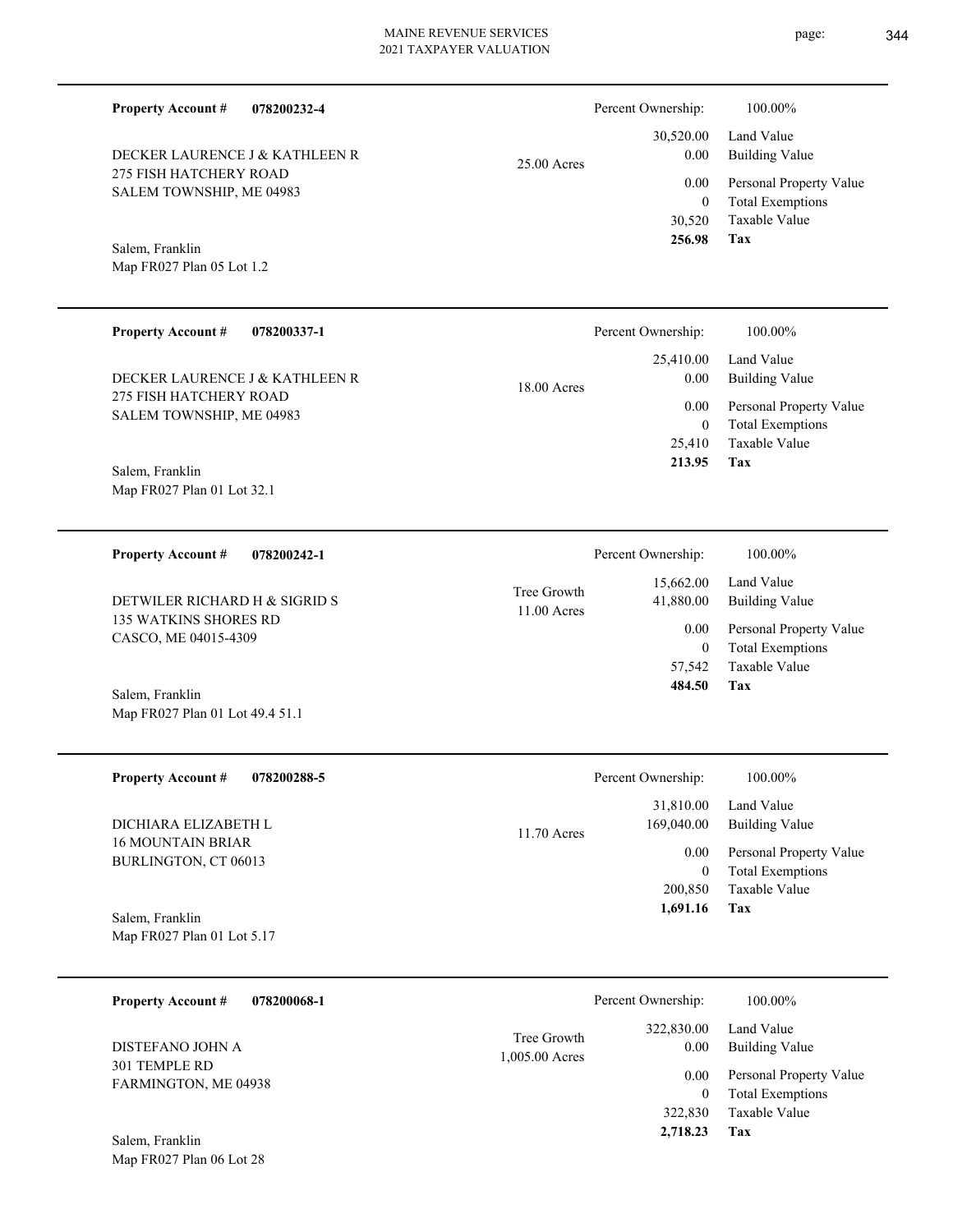| DUBOIS BETSY L & THOMAS R<br><b>PO BOX 308</b><br>STRONG, ME 04983<br>Salem, Franklin<br>Map FR027 Plan 01 Lot 47.11<br>Homestead Exemption \$25000 | 5.30 Acres | 155,240.00<br>0.00<br>25,000<br>157,380<br>1,325.14 | Building Value<br>Personal Property Value<br><b>Total Exemptions</b><br>Taxable Value<br>Tax |
|-----------------------------------------------------------------------------------------------------------------------------------------------------|------------|-----------------------------------------------------|----------------------------------------------------------------------------------------------|
| <b>Property Account #</b><br>078200158-4                                                                                                            |            | Percent Ownership:                                  | 100.00%                                                                                      |
| DURRELL TERRY D & MARK D ROGERS                                                                                                                     | 1.76 Acres | 13,550.00<br>25,860.00                              | Land Value<br><b>Building Value</b>                                                          |
| 25 SHERIDAN STREET APT 3<br>PORTLAND, ME 04101                                                                                                      |            | 0.00<br>$\theta$                                    | Personal Property Value<br><b>Total Exemptions</b>                                           |
| Salem, Franklin                                                                                                                                     |            | 39,410<br>331.83                                    | Taxable Value<br>Tax                                                                         |
| Map FR027 Plan 01 Lot 17.8                                                                                                                          |            |                                                     |                                                                                              |
| <b>Property Account #</b><br>078200291-5                                                                                                            |            | Percent Ownership:                                  | 100.00%                                                                                      |

40.10 Acres

1502 SALEM ROAD SALEM TWP, ME 04983 EATON ERIC & PATTY

Map FR027 Plan 01 Lot 5.2 5.21 Salem, Franklin

Map FR027 Plan 01 Lot 13.1 13.2 13.3

| <b>Property Account #</b><br>078200290-1 | Percent Ownership:        | 100.00%                 |
|------------------------------------------|---------------------------|-------------------------|
|                                          | 49,640.00                 | Land Value              |
| EATON WAYNE D & PATTY ANNE               | 109,420.00<br>38.86 Acres | <b>Building Value</b>   |
| 1502 SALEM RD                            | 0.00                      | Personal Property Value |
| SALEM TWP, ME 04983-4021                 | 25,000                    | <b>Total Exemptions</b> |
|                                          | 134,060                   | Taxable Value           |
| Salem, Franklin                          | 1,128.79                  | Tax                     |
| Map FR027 Plan 01 Lot 5.20               |                           |                         |
| Homestead Exemption \$25000              |                           |                         |

| 078200139-2<br><b>Property Account #</b>    | Percent Ownership:                   | 100.00%                                            |
|---------------------------------------------|--------------------------------------|----------------------------------------------------|
| <b>EATON WAYNE ET AL</b><br>1502 SALEM ROAD | 29,110.00<br>16,570.00<br>8.00 Acres | Land Value<br>Building Value                       |
| SALEM TOWNSHIP, ME 04983-4021               | 0.00<br>0                            | Personal Property Value<br><b>Total Exemptions</b> |
| Salem, Franklin                             | 45,680<br>384.63                     | Taxable Value<br>Tax                               |

## **078200266-3 Property Account #**

PO BOX 308 STRONG, ME 04983 DUBOIS BETSY L & THOMAS R page: 345

Building Value Land Value

**Tax**

 41,540 0

 41,540.00 0.00 0.00

 **349.77**

Taxable Value Total Exemptions Personal Property Value

Building Value Land Value

 27,140.00 155,240.00

Percent Ownership:  $100.00\%$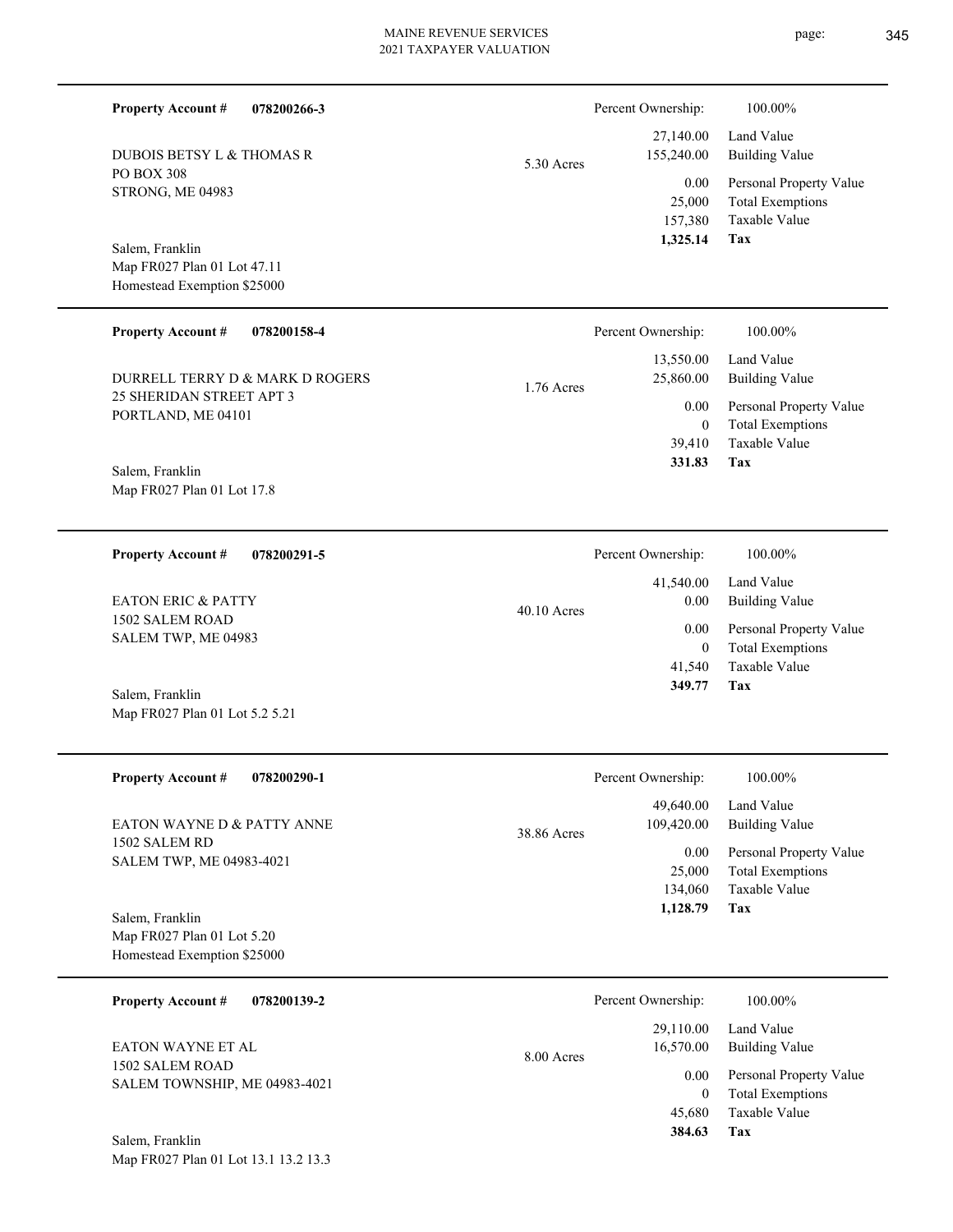| <b>Property Account #</b>                              | 078200180-2 |                            | Percent Ownership:         | 100.00%                                            |
|--------------------------------------------------------|-------------|----------------------------|----------------------------|----------------------------------------------------|
| ERICKSON DANIEL L & DEBRA L                            |             | Tree Growth<br>76.00 Acres | 21,425.00<br>0.00          | Land Value<br><b>Building Value</b>                |
| <b>399 SUMMER STREET</b><br>AUBURN, ME 04210           |             |                            | 0.00<br>$\boldsymbol{0}$   | Personal Property Value<br><b>Total Exemptions</b> |
|                                                        |             |                            | 21,425<br>180.40           | Taxable Value<br>Tax                               |
| Salem, Franklin<br>Map FR027 Plan 01 Lot 49.11         |             |                            |                            |                                                    |
|                                                        |             |                            |                            |                                                    |
| <b>Property Account #</b>                              | 078202047-1 |                            | Percent Ownership:         | 100.00%                                            |
| ERICKSON DANIEL L & DEBRA L                            |             | 8.00 Acres                 | 27,110.00<br>73,900.00     | Land Value<br><b>Building Value</b>                |
| 399 SUMMER STREET<br>AUBURN, ME 04210                  |             |                            | 0.00<br>$\boldsymbol{0}$   | Personal Property Value<br><b>Total Exemptions</b> |
|                                                        |             |                            | 101,010<br>850.50          | Taxable Value<br>Tax                               |
| Salem, Franklin<br>Map FR027 Plan 01 Lot 49.113 49.114 |             |                            |                            |                                                    |
|                                                        |             |                            |                            |                                                    |
| <b>Property Account #</b>                              | 078202057-1 |                            | Percent Ownership:         | 100.00%                                            |
| ERICKSON DANIEL L & DEBRA L                            |             | 7.00 Acres                 | 17,380.00<br>0.00          | Land Value<br><b>Building Value</b>                |
| <b>399 SUMMER STREET</b><br>AUBURN, ME 04210           |             |                            | 0.00                       | Personal Property Value<br><b>Total Exemptions</b> |
|                                                        |             |                            | $\boldsymbol{0}$<br>17,380 | Taxable Value                                      |
| Salem, Franklin<br>Map FR027 Plan 01 Lot 49.111        |             |                            | 146.34                     | Tax                                                |
|                                                        |             |                            |                            |                                                    |
| <b>Property Account #</b>                              | 078200345-5 |                            | Percent Ownership:         | 100.00%                                            |
| ERICKSON HUNTER L & MEG                                |             | Tree Growth                | 40,731.00<br>26,450.00     | Land Value<br><b>Building Value</b>                |
| 57 HORIZON DRIVE<br>AUBURN, ME 04210                   |             | 95.00 Acres                | 0.00                       | Personal Property Value                            |
|                                                        |             |                            | $\mathbf{0}$<br>67,181     | <b>Total Exemptions</b><br>Taxable Value           |
| Salem, Franklin<br>Map FR027 Plan 01 Lot 49.101 49.112 |             |                            | 565.66                     | Tax                                                |
|                                                        |             |                            |                            |                                                    |
|                                                        |             |                            |                            |                                                    |

| EWELL WILLIAM A & LAUREN BETH JACOBSON<br>224 BROADMEADOW DRIVE<br>EAST BRIDGEWATER, MA 02333 | $25.50$ Acres | 39,890.00<br>86,750.00 | Land Value<br>Building Value                       |
|-----------------------------------------------------------------------------------------------|---------------|------------------------|----------------------------------------------------|
|                                                                                               |               | 0.00<br>0              | Personal Property Value<br><b>Total Exemptions</b> |
|                                                                                               |               | 126,640                | Taxable Value                                      |
| $C = 1 - \ldots - C = 11$                                                                     |               | 1.066.31               | Tax                                                |

Map FR027 Plan 01 Lot 65.2 Salem, Franklin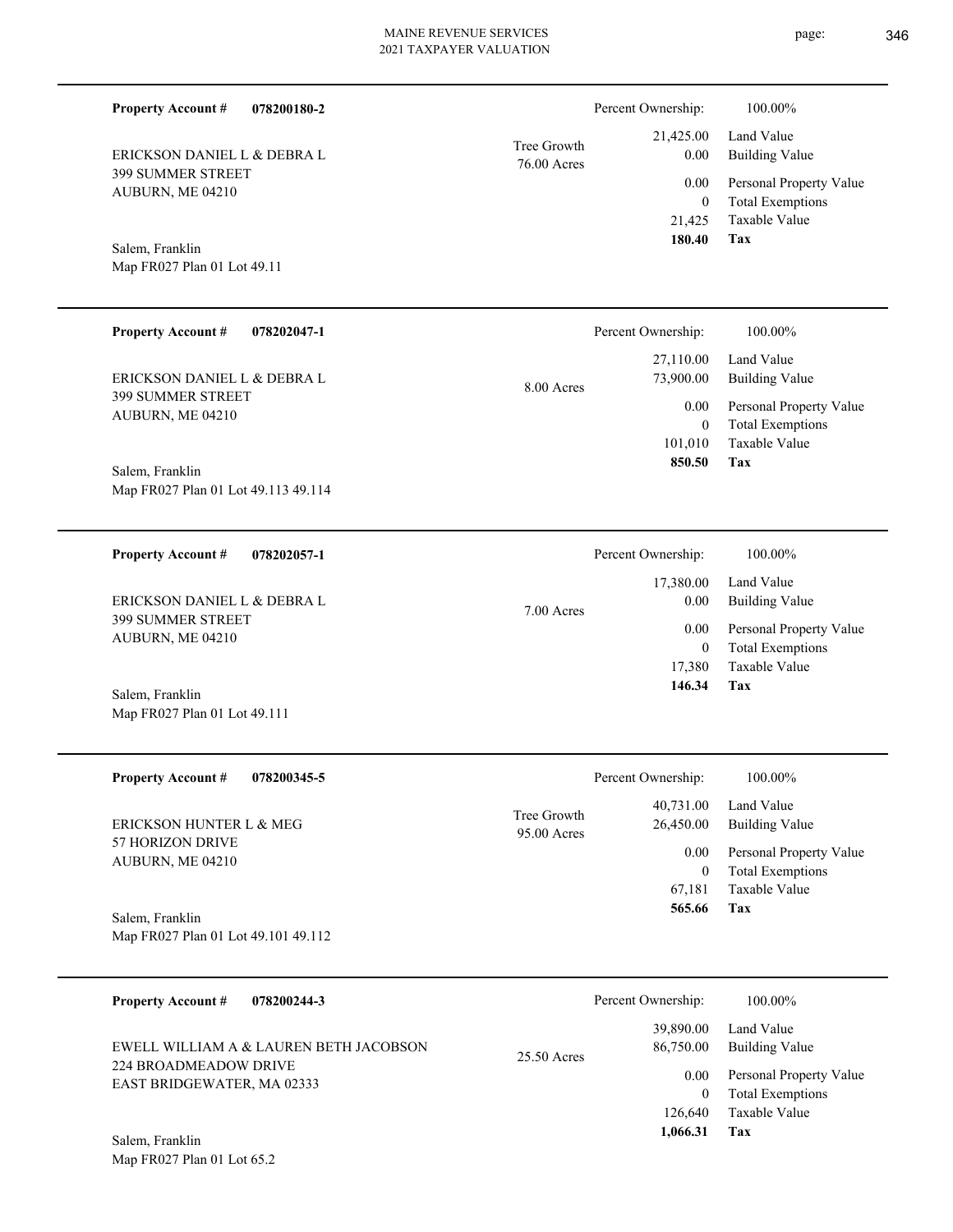| <b>Property Account #</b><br>078200113-3    |               | Percent Ownership:                    | 100.00%                                                                    |
|---------------------------------------------|---------------|---------------------------------------|----------------------------------------------------------------------------|
| FECTEAU SHARON & ANDREW                     | $41.00$ Acres | 51,200.00<br>173,080.00               | Land Value<br><b>Building Value</b>                                        |
| 59 LOVEJOY ROAD<br>SALEM TOWNSHIP, ME 04983 |               | 0.00<br>25,000<br>199,280<br>1,677.94 | Personal Property Value<br><b>Total Exemptions</b><br>Taxable Value<br>Tax |
| Salem, Franklin                             |               |                                       |                                                                            |
| Map FR027 Plan 04 Lot 43.12                 |               |                                       |                                                                            |
| Homestead Exemption \$25000                 |               |                                       |                                                                            |
| <b>Property Account #</b><br>078200008-3    |               | Percent Ownership:                    | 100.00%                                                                    |
| FENWICK MINING LLC                          | 51.60 Acres   | 49,940.00<br>0.00                     | Land Value<br><b>Building Value</b>                                        |
| <b>PO BOX 182</b>                           |               | 0.00                                  | Personal Property Value                                                    |
| KINGFIELD, ME 04947                         |               | $\overline{0}$                        | <b>Total Exemptions</b>                                                    |
|                                             |               | 49,940                                | Taxable Value                                                              |
| Salem, Franklin                             |               | 420.49                                | Tax                                                                        |
| Map FR027 Plan 01 Lot 14.1                  |               |                                       |                                                                            |
|                                             |               |                                       |                                                                            |
| <b>Property Account #</b><br>078200303-3    |               | Percent Ownership:                    | 100.00%                                                                    |
|                                             |               | 28,570.00                             | Land Value                                                                 |
| FENWICK MINING LLC                          | 10.00 Acres   | 85,700.00                             | <b>Building Value</b>                                                      |
| <b>PO BOX 182</b><br>KINGFIELD, ME 04947    |               | 0.00                                  | Personal Property Value                                                    |
|                                             |               | $\overline{0}$                        | <b>Total Exemptions</b>                                                    |
|                                             |               | 114,270                               | Taxable Value                                                              |
| Salem, Franklin                             |               | 962.15                                | Tax                                                                        |
| Map FR027 Plan 02 Lot 5.11                  |               |                                       |                                                                            |
|                                             |               |                                       |                                                                            |
| <b>Property Account #</b><br>078200084-1    |               | Percent Ownership:                    | 100.00%                                                                    |
| <b>FEOLE WILLIAM J</b>                      | 0.90 Acres    | 21,350.00<br>84,720.00                | Land Value<br><b>Building Value</b>                                        |
| % KRYSTIN FEOLE<br>36 HAMMOND STREET        |               | 0.00                                  | Personal Property Value                                                    |
| BRIDGEWATER, MA 02324                       |               | 25,000                                | <b>Total Exemptions</b>                                                    |
|                                             |               | 81,070                                | <b>Taxable Value</b>                                                       |
| Salem, Franklin                             |               | 682.61                                | Tax                                                                        |
| Map FR027 Plan 01 Lot 9.3                   |               |                                       |                                                                            |
| Homestead Exemption \$25000                 |               |                                       |                                                                            |
| <b>Property Account #</b><br>078200310-1    |               | Percent Ownership:                    | 25.00%                                                                     |
|                                             |               | 3,927.50                              | Land Value                                                                 |
| FINELLI EDWARD W                            | 4.71 Acres    | 0.00                                  | <b>Building Value</b>                                                      |
| %RODNEY & ANDREA SEARLES PO BOX 203         |               | 0.00                                  | Personal Property Value                                                    |
| KINGFIELD, ME 04947                         |               | $\mathbf{0}$                          | <b>Total Exemptions</b>                                                    |
|                                             |               | 3,928                                 | Taxable Value                                                              |
| Salem, Franklin                             |               | 33.07                                 | Tax                                                                        |
| Map FR027 Plan 01 Lot 5.81                  |               |                                       |                                                                            |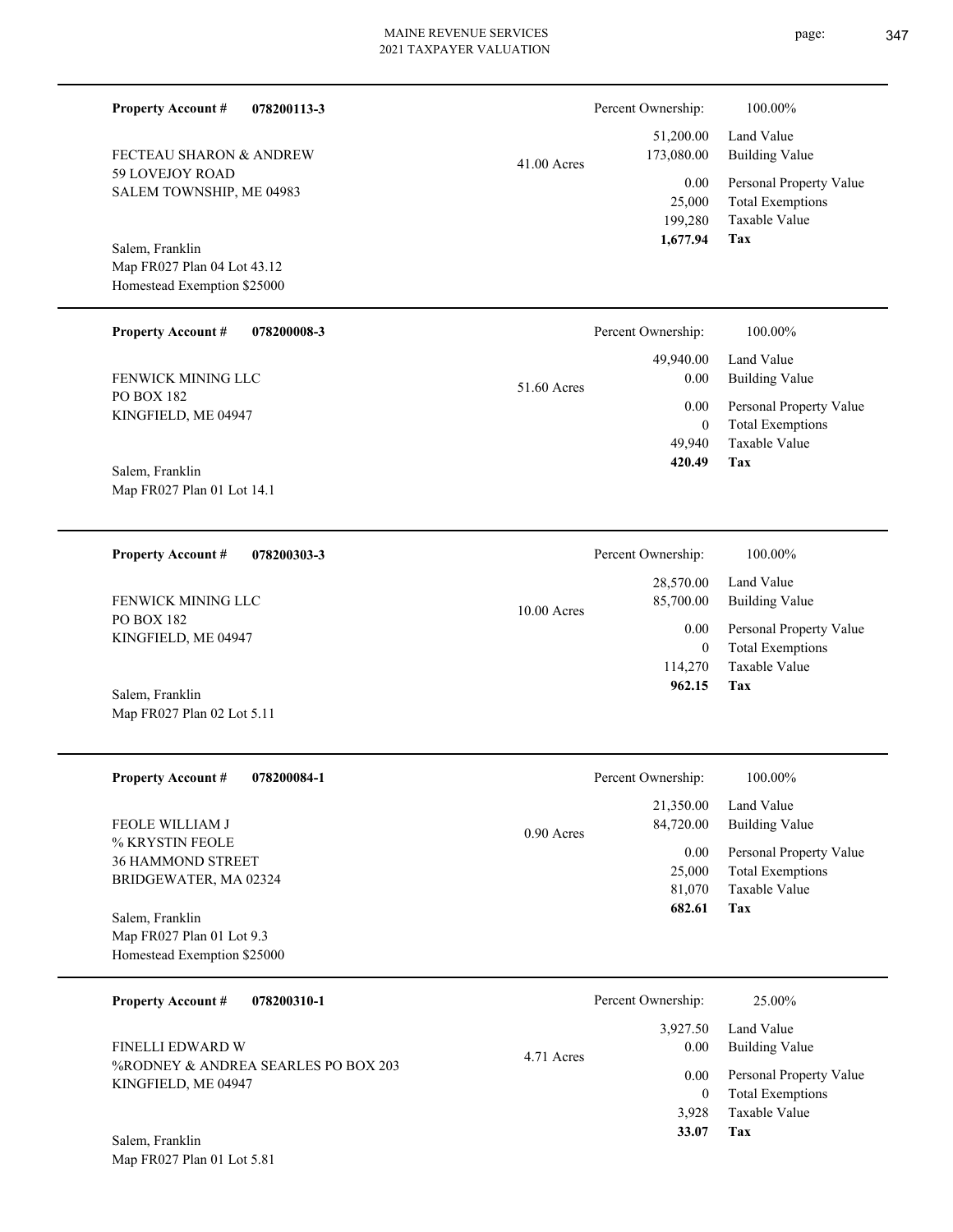| <b>Property Account #</b><br>078202025-3                                       |              | Percent Ownership:                           | 100.00%                                                                    |
|--------------------------------------------------------------------------------|--------------|----------------------------------------------|----------------------------------------------------------------------------|
| <b>FLORES DANIEL JOSE</b>                                                      | $1.50$ Acres | 24,370.00<br>210,110.00                      | Land Value<br><b>Building Value</b>                                        |
| 138 LOVEJOY RD<br>SALEM TOWNSHIP, ME 04983                                     |              | 0.00<br>25,000<br>209,480<br>1,763.82        | Personal Property Value<br><b>Total Exemptions</b><br>Taxable Value<br>Tax |
| Salem, Franklin<br>Map FR027 Plan 01 Lot 44.111<br>Homestead Exemption \$25000 |              |                                              |                                                                            |
| <b>Property Account #</b><br>078202035-3                                       |              | Percent Ownership:                           | 100.00%                                                                    |
| FLORES DANIEL JOSE                                                             | $0.92$ Acres | 12,350.00<br>0.00                            | Land Value<br><b>Building Value</b>                                        |
| 138 LOVEJOY RD<br>SALEM TOWNSHIP, ME 04983                                     |              | 0.00<br>$\boldsymbol{0}$                     | Personal Property Value<br><b>Total Exemptions</b>                         |
| Salem, Franklin<br>Map FR027 Plan 01 Lot 44.112                                |              | 12,350<br>103.99                             | Taxable Value<br>Tax                                                       |
| <b>Property Account #</b><br>078202038-3                                       |              | Percent Ownership:                           | 100.00%                                                                    |
| <b>FLORES DANIEL JOSE</b>                                                      | $0.92$ Acres | 12,350.00<br>0.00                            | Land Value<br><b>Building Value</b>                                        |
| 138 LOVEJOY RD<br>SALEM TOWNSHIP, ME 04983                                     |              | 0.00<br>$\boldsymbol{0}$<br>12,350<br>103.99 | Personal Property Value<br><b>Total Exemptions</b><br>Taxable Value<br>Tax |
| Salem, Franklin<br>Map FR027 Plan 01 Lot 44.116                                |              |                                              |                                                                            |
| <b>Property Account #</b><br>078202043-3                                       |              | Percent Ownership:                           | 100.00%                                                                    |
| FLORES DANIEL JOSE                                                             |              | 13,000.00<br>0.00                            | Land Value<br><b>Building Value</b>                                        |
| 138 LOVEJOY RD<br>SALEM TOWNSHIP, ME 04983                                     | 1.00 Acres   | 0.00<br>$\boldsymbol{0}$<br>13,000           | Personal Property Value<br><b>Total Exemptions</b><br>Taxable Value        |
| Salem, Franklin<br>Map FR027 Plan 01 Lot 44.117                                |              | 109.46                                       | Tax                                                                        |
| <b>Property Account #</b><br>078200159-3                                       |              | Percent Ownership:                           | 100.00%                                                                    |
| FOLEY DAVID A & DORIS J                                                        | 13.10 Acres  | 32,830.00<br>118,650.00                      | Land Value<br><b>Building Value</b>                                        |
| 5 QUICK STREAM DRIVE<br><b>SALEM, ME 04983</b>                                 |              | 0.00<br>25,000<br>126,480<br>1,064.96        | Personal Property Value<br><b>Total Exemptions</b><br>Taxable Value<br>Tax |
| Salem, Franklin<br>Map FR027 Plan 01 Lot 47.2<br>Homestead Exemption \$25000   |              |                                              |                                                                            |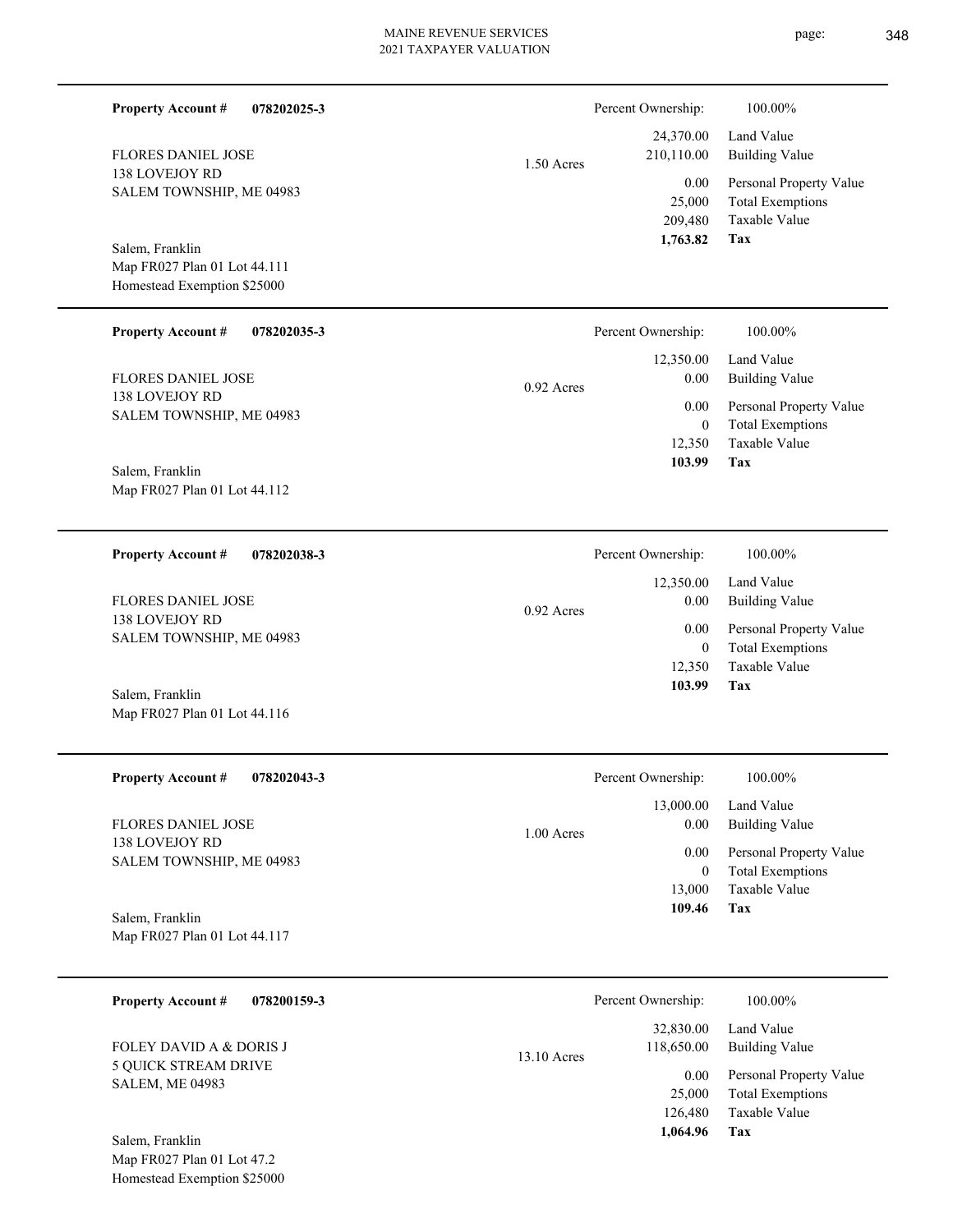|                                          |            | 31,940.00          | Land Value   |
|------------------------------------------|------------|--------------------|--------------|
| <b>Property Account #</b><br>078202020-2 |            | Percent Ownership: | 100.00%      |
| Homestead Exemption \$25000              |            |                    |              |
| Map FR027 Plan 01 Lot 17.31 17.41 19     |            |                    |              |
| Salem, Franklin                          |            | 599.67             | Tax          |
|                                          |            | 71.220             | Taxable Val  |
|                                          |            | 25,000             | Total Exemp  |
| SALEM TOWNSHIP, ME 04983                 |            |                    |              |
| 167 HOWARD ROAD                          |            | 0.00 <sub>1</sub>  | Personal Pro |
| TULSUM CANULD L & JULIE N                | 0.81 Acres | 75,050.00          | Dunumg va    |

% BONNIE FREDERICKS 6 BONNIE LANE OXFORD, CT 06478 FREDERICKS EDWARD T JR

FOLSOM CAROLD L & JULIE R

**Property Account #**

**078200100-1**

Map FR027 Plan 01 Lot 8.1 Salem, Franklin

**078202021-1 Property Account #**

192 E FLAG SWAMP RD ROXBURY, CT 06783-2118 FREDERICKS WILLIAM & DANIELLE

Map FR027 Plan 01 Lot 8.15 Plan 02 Lot 12.1 Salem, Franklin

| <b>Property Account #</b><br>078200002-3                 | Percent Ownership:                           | 100.00%                                                 |
|----------------------------------------------------------|----------------------------------------------|---------------------------------------------------------|
| <b>FREY CAROL A &amp;</b><br>ROBINSON COLBY F & PHILIP W | 25,190.00<br>49,640.00<br>5.37 Acres<br>0.00 | Land Value<br>Building Value<br>Personal Property Value |
| 1522 SALEM ROAD<br>SALEM TOWNSHIP, ME 04983              | 74.830                                       | <b>Total Exemptions</b><br>Taxable Value                |
| Salem, Franklin<br>Map FR027 Plan 03 Lot 26.2 26.6       | 630.07                                       | Tax                                                     |

| 078200069-3<br><b>Property Account #</b>                                   | Percent Ownership:                     | 100.00%                                                             |
|----------------------------------------------------------------------------|----------------------------------------|---------------------------------------------------------------------|
| <b>FREY CAROL A &amp;</b>                                                  | 24,910.00<br>99,760.00<br>$2.25$ Acres | Land Value<br>Building Value                                        |
| ROBINSON COLBY F & PHILIP W<br>1522 SALEM ROAD<br>SALEM TOWNSHIP, ME 04983 | 0.00<br>25,000<br>99.670               | Personal Property Value<br><b>Total Exemptions</b><br>Taxable Value |
| Salem, Franklin                                                            | 839.22                                 | Tax                                                                 |

Map FR027 Plan 03 Lot 26.3 Homestead Exemption \$25000

|    | Percent Ownership: | 100.00%                 |
|----|--------------------|-------------------------|
|    | 20,570.00          | Land Value              |
| :S | 75,650.00          | <b>Building Value</b>   |
|    | 0.00               | Personal Property Value |
|    | 25,000             | <b>Total Exemptions</b> |
|    | 71.220             | Taxable Value           |
|    | 599.67             | Tax                     |

| $26.95$ Acres | 0.00     | 31,940.00 Land Value<br>Building Value                  |
|---------------|----------|---------------------------------------------------------|
|               | $\Omega$ | 0.00 Personal Property Value<br><b>Total Exemptions</b> |
|               |          | 31.940 Taxable Value                                    |
|               | 268.93   | Tax                                                     |
|               |          |                                                         |

|             | Percent Ownership: | 100.00%                 |
|-------------|--------------------|-------------------------|
|             |                    | $65,440.00$ Land Value  |
| 72.83 Acres | 0.00               | Building Value          |
|             | 0.00               | Personal Property Value |
|             | 0                  | <b>Total Exemptions</b> |
|             |                    | 65,440 Taxable Value    |
|             | 551.00             | Tax                     |
|             |                    |                         |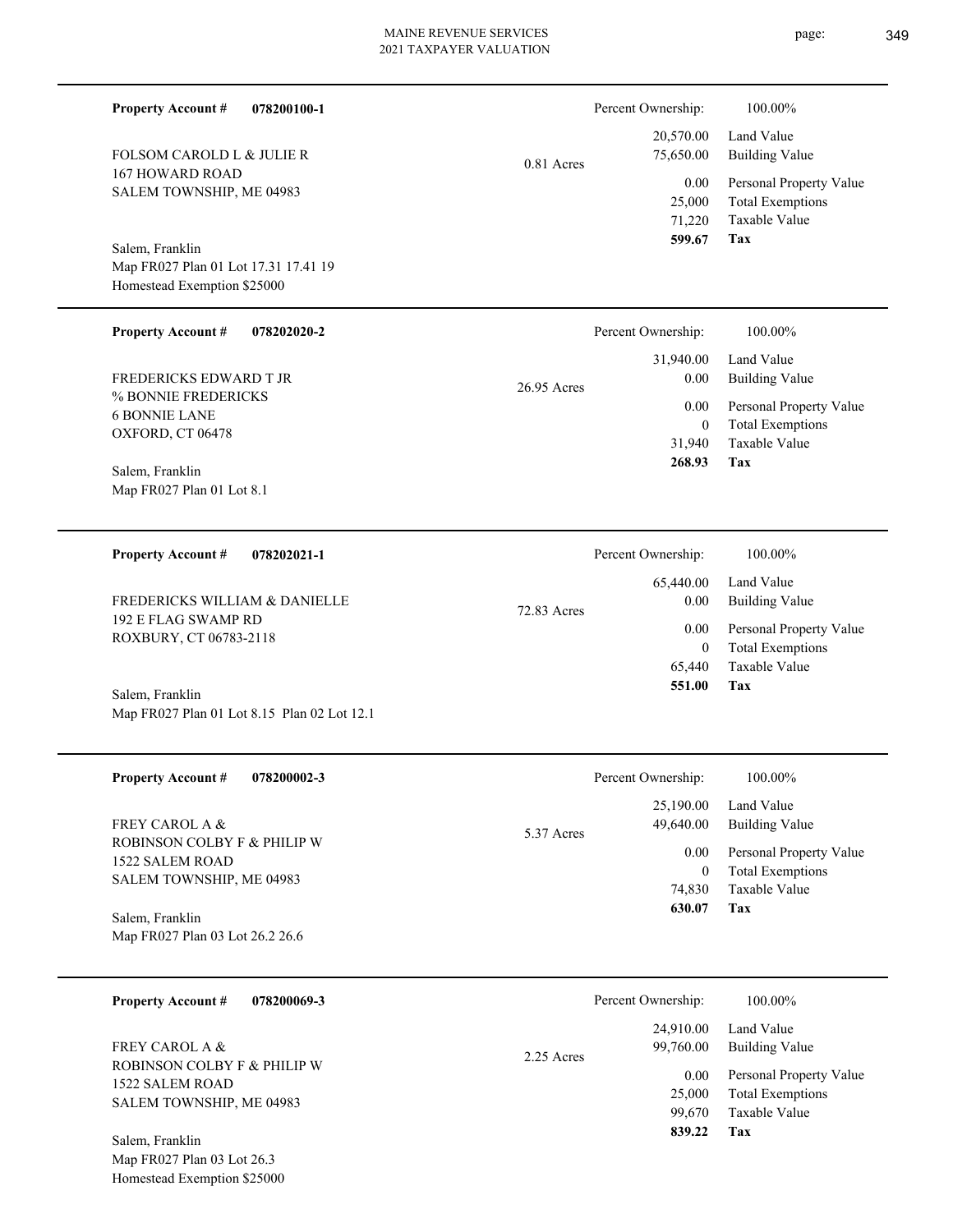| <b>Property Account #</b><br><b>FREY CAROL A &amp;</b><br>ROBINSON COLBY F & PHILIP W<br>1522 SALEM ROAD<br>SALEM TOWNSHIP, ME 04983<br>Salem, Franklin<br>Map FR027 Plan 01 Lot 21.32 21.33 | 078200178-3 | 11.29 Acres                | Percent Ownership:<br>20,510.00<br>29,870.00<br>0.00<br>$\mathbf{0}$<br>50,380<br>424.20    | 100.00%<br>Land Value<br><b>Building Value</b><br>Personal Property Value<br><b>Total Exemptions</b><br>Taxable Value<br>Tax        |
|----------------------------------------------------------------------------------------------------------------------------------------------------------------------------------------------|-------------|----------------------------|---------------------------------------------------------------------------------------------|-------------------------------------------------------------------------------------------------------------------------------------|
| <b>Property Account #</b><br>FREY CAROL A &<br>ROBINSON COLBY F & PHILIP W<br>1522 SALEM ROAD<br>SALEM TOWNSHIP, ME 04983<br>Salem, Franklin<br>Map FR027 Plan 01 Lot 21.3                   | 078200333-3 | Tree Growth<br>39.00 Acres | Percent Ownership:<br>10,276.00<br>0.00<br>0.00<br>$\mathbf{0}$<br>10,276<br>86.52          | 100.00%<br>Land Value<br><b>Building Value</b><br>Personal Property Value<br><b>Total Exemptions</b><br>Taxable Value<br>Tax        |
| <b>Property Account #</b><br>FREY CAROL A &<br>ROBINSON COLBY F & PHILIP W<br>1522 SALEM ROAD<br>SALEM TOWNSHIP, ME 04983<br>Salem, Franklin<br>Map FR027 Plan 01 Lot 13.8                   | 078200342-2 | Tree Growth<br>29.00 Acres | Percent Ownership:<br>8,120.00<br>0.00<br>0.00<br>$\mathbf{0}$<br>8,120<br>68.37            | 100.00%<br>Land Value<br><b>Building Value</b><br>Personal Property Value<br><b>Total Exemptions</b><br><b>Taxable Value</b><br>Tax |
| <b>Property Account #</b><br><b>GALEK CHESTER &amp; RODNEY D</b><br><b>38 CAPSTICK ROAD</b><br>MONTVILLE, NJ 07045-9428<br>Salem, Franklin<br>Map FR027 Plan 01 Lot 33.3                     | 078200236-2 | 30.00 Acres                | Percent Ownership:<br>34,170.00<br>0.00<br>$0.00\,$<br>$\boldsymbol{0}$<br>34,170<br>287.71 | 100.00%<br>Land Value<br><b>Building Value</b><br>Personal Property Value<br><b>Total Exemptions</b><br>Taxable Value<br>Tax        |
| <b>Property Account #</b><br><b>GALEK CHESTER &amp; RODNEY D</b><br><b>38 CAPSTICK ROAD</b><br>MONTVILLE, NJ 07045-9428<br>Salem, Franklin                                                   | 078202034-1 | 5.00 Acres                 | Percent Ownership:<br>15,920.00<br>0.00<br>0.00<br>$\mathbf{0}$<br>15,920<br>134.05         | 100.00%<br>Land Value<br><b>Building Value</b><br>Personal Property Value<br><b>Total Exemptions</b><br>Taxable Value<br>Tax        |

Map FR027 Plan 01 Lot 33.11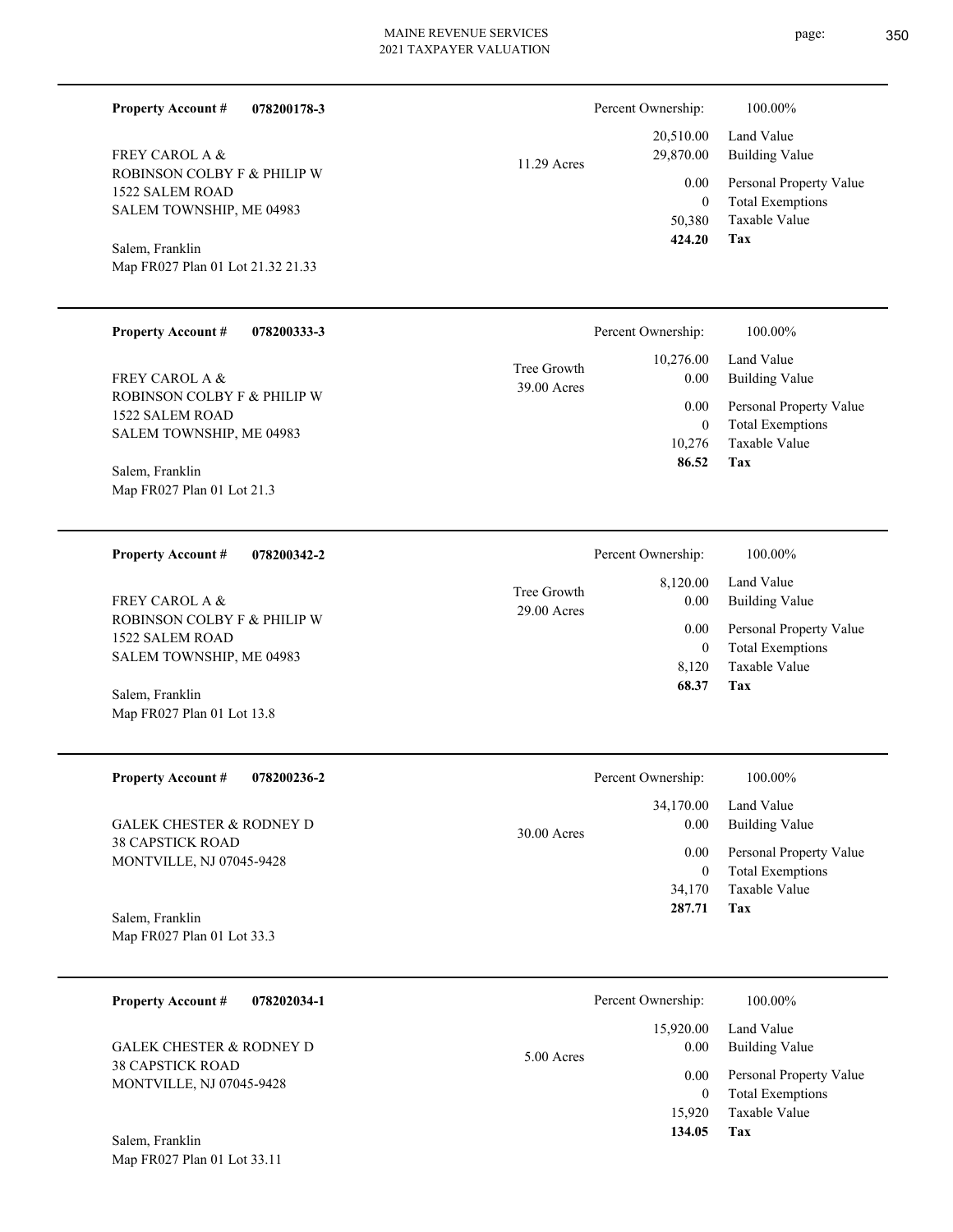| <b>Property Account #</b><br>078200151-1        |                            | Percent Ownership:                   | 100.00%                                                             |
|-------------------------------------------------|----------------------------|--------------------------------------|---------------------------------------------------------------------|
| <b>GALEK CHESTER S</b>                          | 37.91 Acres                | 50,940.00<br>150,190.00              | Land Value<br><b>Building Value</b>                                 |
| <b>38 CAPSTICK RD</b><br>MONTVILLE, NJ 07045    |                            | 0.00<br>$\boldsymbol{0}$<br>201,130  | Personal Property Value<br><b>Total Exemptions</b><br>Taxable Value |
| Salem, Franklin                                 |                            | 1,693.51                             | <b>Tax</b>                                                          |
| Map FR027 Plan 01 Lot 50 50.2                   |                            |                                      |                                                                     |
| <b>Property Account #</b><br>078200298-1        |                            | Percent Ownership:                   | 100.00%                                                             |
| <b>GALEK CHESTER S</b>                          | 54.00 Acres                | 51,690.00<br>0.00                    | Land Value<br><b>Building Value</b>                                 |
| 38 CAPSTICK RD<br>MONTVILLE, NJ 07045           |                            | 0.00                                 | Personal Property Value                                             |
|                                                 |                            | $\boldsymbol{0}$<br>51,690<br>435.23 | <b>Total Exemptions</b><br>Taxable Value<br>Tax                     |
| Salem, Franklin<br>Map FR027 Plan 01 Lot 50.1   |                            |                                      |                                                                     |
| <b>Property Account #</b><br>078200132-3        |                            | Percent Ownership:                   | 100.00%                                                             |
| <b>GARDNER JUDITH L M &amp; MARK R</b>          |                            | 19,470.00<br>30,950.00               | Land Value<br><b>Building Value</b>                                 |
| 9 COVE LANDING<br>KITTERY, ME 03904             | 9.86 Acres                 | 0.00                                 | Personal Property Value                                             |
|                                                 |                            | $\overline{0}$<br>50,420<br>424.54   | <b>Total Exemptions</b><br>Taxable Value<br>Tax                     |
| Salem, Franklin<br>Map FR027 Plan 01 Lot 39.2   |                            |                                      |                                                                     |
| <b>Property Account #</b><br>078200332-8        |                            | Percent Ownership:                   | 100.00%                                                             |
| <b>GILMORE BARBARA A &amp; DOUGLAS S</b>        | 1.00 Acres                 | 22,000.00<br>20,380.00               | Land Value<br><b>Building Value</b>                                 |
| 51 CALLAHAN ROAD<br>SALEM TWP, ME 04983         |                            | 0.00                                 | Personal Property Value                                             |
|                                                 |                            | $\mathbf{0}$<br>42,380<br>356.84     | <b>Total Exemptions</b><br>Taxable Value<br>Tax                     |
| Salem, Franklin<br>Map FR027 Plan 01 Lot 50.3   |                            |                                      |                                                                     |
|                                                 |                            |                                      |                                                                     |
| <b>Property Account #</b><br>078200314-2        |                            | Percent Ownership:                   | 100.00%                                                             |
| GILMORE DOUGLAS S & BARBARA A<br>PO BOX 431     | Tree Growth<br>43.00 Acres | 36,730.00<br>133,290.00              | Land Value<br><b>Building Value</b>                                 |
| KINGFIELD, ME 04947-0431                        |                            | 0.00<br>25,000                       | Personal Property Value<br><b>Total Exemptions</b>                  |
|                                                 |                            | 145,020                              | Taxable Value                                                       |
| Salem, Franklin<br>Map FR027 Plan 01 Lot 49.161 |                            | 1,221.07                             | Tax                                                                 |
|                                                 |                            |                                      |                                                                     |

Homestead Exemption \$25000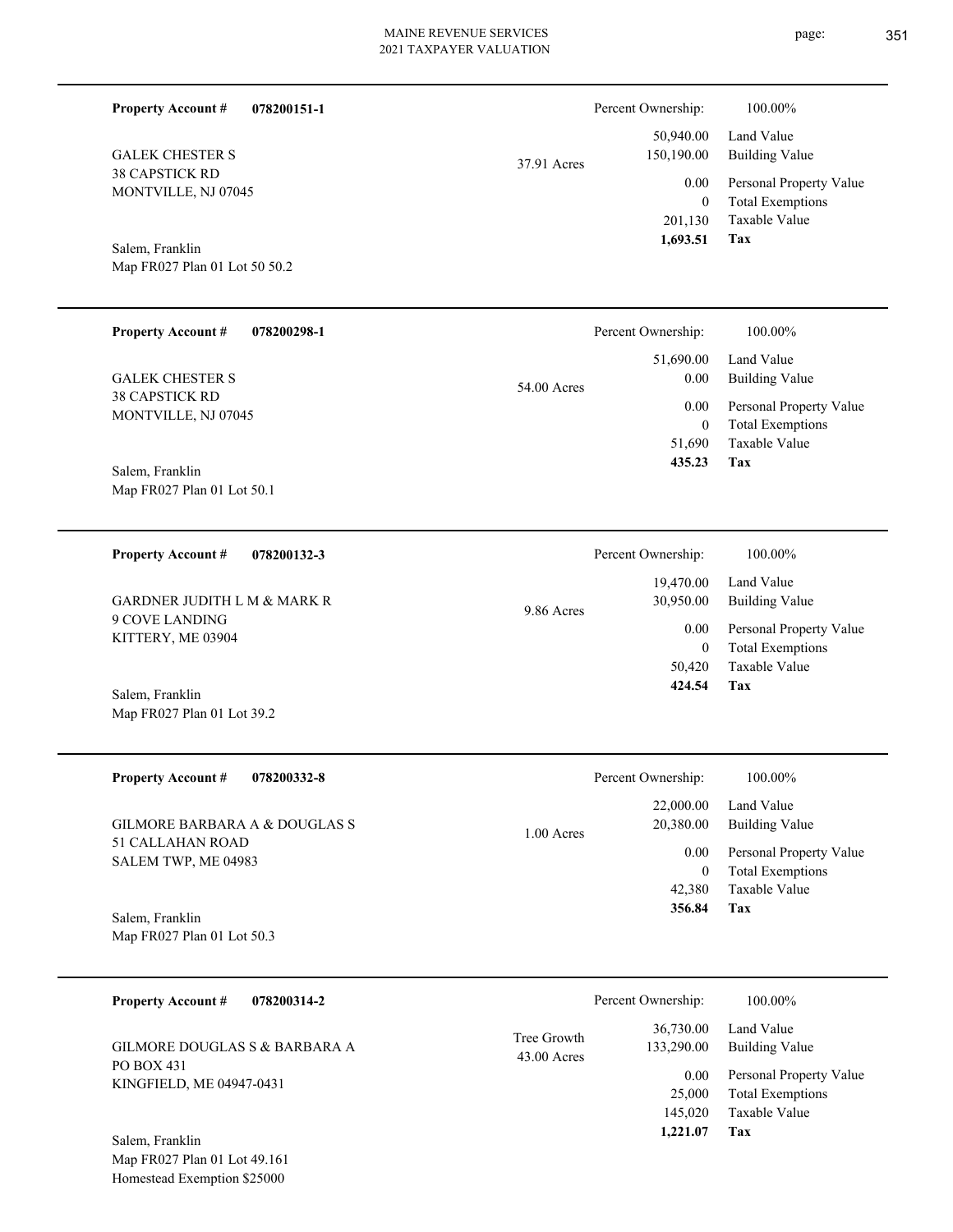14.50 Acres

| GILMORE DOUGLAS S & JENNIFER |
|------------------------------|
| 51 CALLAHAN ROAD             |
| SALEM TOWNSHIP, ME 04983     |

**078200276-2**

# Map FR027 Plan 01 Lot 49.14 Salem, Franklin

**Property Account #**

| <b>Property Account #</b>               | 078202016-4 | Percent Ownership: |                  | 100.00%                                  |
|-----------------------------------------|-------------|--------------------|------------------|------------------------------------------|
|                                         |             |                    | 24,560.00        | Land Value                               |
| <b>GILPATRICK KATIE J &amp; KEITH A</b> |             | 4.50 Acres         | 41,100.00        | <b>Building Value</b>                    |
| 373 LINCOLN STREET                      |             |                    | 0.00             | Personal Property Value                  |
| RICHMOND, ME 04357                      |             |                    | $\Omega$         | <b>Total Exemptions</b>                  |
|                                         |             |                    | 65,660           | Taxable Value                            |
| Salem, Franklin                         |             |                    | 552.86           | Tax                                      |
| Map FR027 Plan 01 Lot 21.7              |             |                    |                  |                                          |
|                                         |             |                    |                  |                                          |
|                                         |             |                    |                  |                                          |
| <b>Property Account #</b>               | 078200281-3 | Percent Ownership: |                  | 100.00%                                  |
|                                         |             |                    | 28,580.00        | Land Value                               |
| <b>GONZALEZ LYNN P</b>                  |             | $10.01$ Acres      | 95,140.00        | <b>Building Value</b>                    |
|                                         |             |                    |                  |                                          |
| PO BOX 25                               |             |                    |                  |                                          |
| LISBON, ND 58054-0025                   |             |                    | 0.00<br>$\bf{0}$ | Personal Property Value                  |
|                                         |             |                    | 123,720          | <b>Total Exemptions</b><br>Taxable Value |

| <b>Property Account #</b><br>078200074-1 | Percent Ownership:               | 100.00%                                            |
|------------------------------------------|----------------------------------|----------------------------------------------------|
| <b>GOODWIN FRANK R</b>                   | 34,440.00<br>0.00<br>30.37 Acres | Land Value<br><b>Building Value</b>                |
| 7 SONGBIRD LANE<br>BRUNSWICK, ME 04011   | 0.00                             | Personal Property Value<br><b>Total Exemptions</b> |
|                                          | 34,440                           | Taxable Value                                      |
| Salem, Franklin                          | 289.98                           | Tax                                                |

| 078202030-1<br><b>Property Account #</b>                                 | Percent Ownership:                                 | 100.00%                                                                            |
|--------------------------------------------------------------------------|----------------------------------------------------|------------------------------------------------------------------------------------|
| GOODWIN JOSEPH M II<br>1618 HARPSWELL ISLAND RD<br>ORRS ISLAND, ME 04066 | 34,420.00<br>10,370.00<br>30.34 Acres<br>0.00<br>0 | Land Value<br>Building Value<br>Personal Property Value<br><b>Total Exemptions</b> |
| Salem, Franklin                                                          | 44,790<br>377.13                                   | Taxable Value<br>Tax                                                               |

Map FR027 Plan 01 Lot 57.1

**Tax** Taxable Value Total Exemptions Personal Property Value Building Value Land Value 22,860 0  **192.48** 22,860.00 0.00 0.00 Percent Ownership:  $100.00\%$ 

Map FR027 Plan 01 Lot 5.10

Map FR027 Plan 01 Lot 57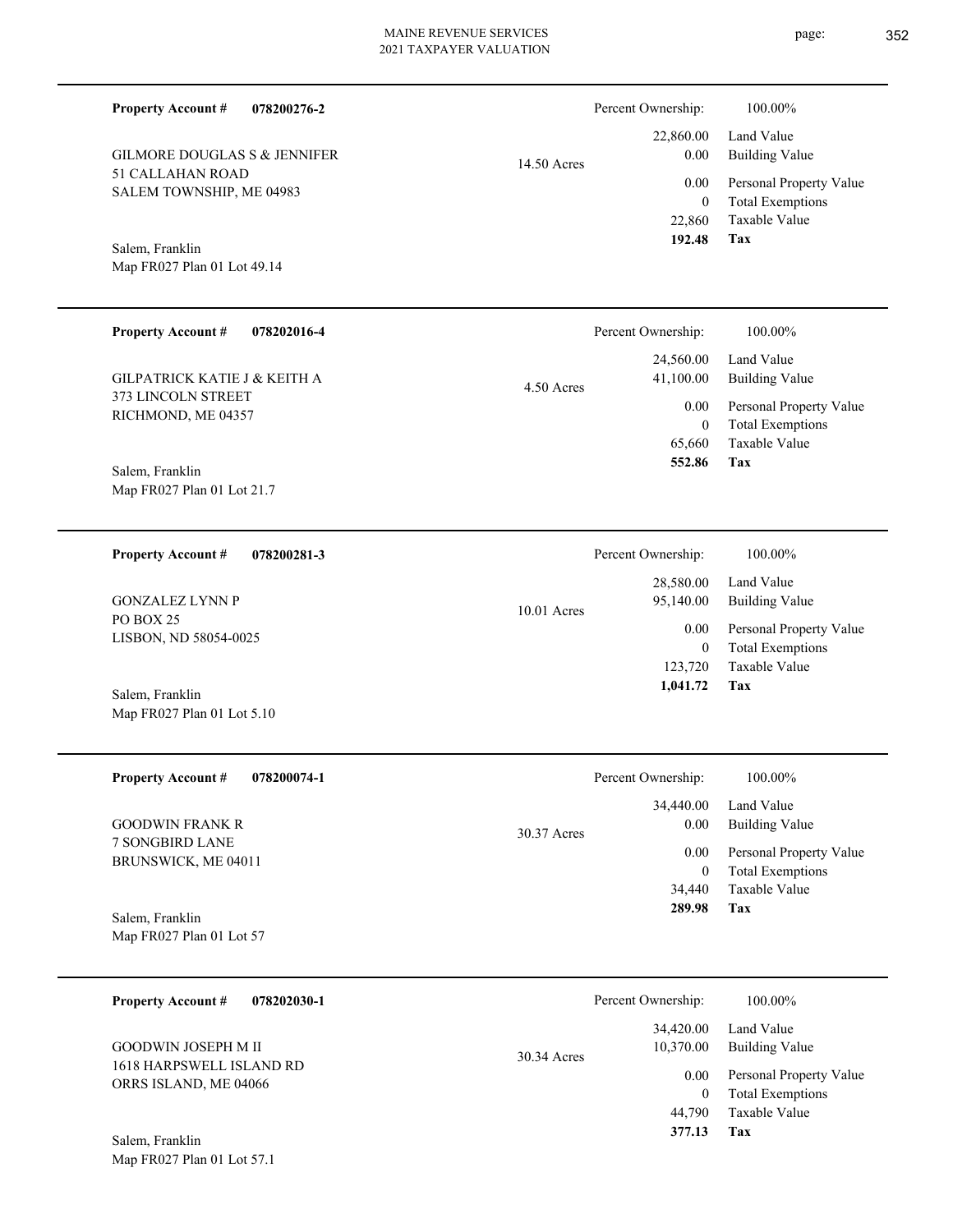1.03 Acres

**078200073-2**

579 PLAINS ROAD HOLLIS, ME 04042 GOODWIN MARK R & KATHY J

Map FR027 Plan 05 Lot 11 Salem, Franklin

**Property Account #**

| <b>Property Account #</b><br>078200116-2                                                      | Percent Ownership:                                                                 | 100.00%                                                                                                                  |
|-----------------------------------------------------------------------------------------------|------------------------------------------------------------------------------------|--------------------------------------------------------------------------------------------------------------------------|
| <b>GOODWIN MARK R &amp; KATHY J</b><br>579 PLAINS ROAD<br>HOLLIS, ME 04042<br>Salem, Franklin | 11,570.00<br>16,600.00<br>$0.80$ Acres<br>0.00<br>$\mathbf{0}$<br>28,170<br>237.19 | Land Value<br><b>Building Value</b><br>Personal Property Value<br><b>Total Exemptions</b><br>Taxable Value<br><b>Tax</b> |
| Map FR027 Plan 05 Lot 10                                                                      |                                                                                    |                                                                                                                          |
| <b>Property Account #</b><br>078200086-1                                                      | Percent Ownership:                                                                 | 100.00%                                                                                                                  |
| <b>GRANT APRIL D</b>                                                                          | 21,350.00<br>60,090.00<br>0.87 Acres                                               | Land Value<br><b>Building Value</b>                                                                                      |
| 2 APRILS WAY<br>SALEM TWP, ME 04983                                                           | 0.00<br>25,000                                                                     | Personal Property Value<br><b>Total Exemptions</b>                                                                       |
| Salem, Franklin                                                                               | 56,440<br>475.22                                                                   | Taxable Value<br>Tax                                                                                                     |
| Map FR027 Plan 04 Lot 7.12<br>Homestead Exemption \$25000                                     |                                                                                    |                                                                                                                          |
| <b>Property Account #</b><br>078200082-2                                                      | Percent Ownership:                                                                 | 100.00%                                                                                                                  |
| <b>GRANT GERALD E</b>                                                                         | 0.00                                                                               | Land Value                                                                                                               |
| 823 NORTH BERWICK RD<br><b>WELLS, ME 04090</b>                                                | 1,360.00<br>0.00<br>$\boldsymbol{0}$                                               | <b>Building Value</b><br>Personal Property Value<br><b>Total Exemptions</b>                                              |
| <b>JLC REALTY</b>                                                                             | 1.360                                                                              | Taxable Value                                                                                                            |

Map FR027 Plan 01 Lot 13 Salem, Franklin

| 078200112-1<br><b>Property Account #</b> | Percent Ownership:                    | 100.00%                                                             |
|------------------------------------------|---------------------------------------|---------------------------------------------------------------------|
| HAINES CATHY J<br>1729 SALEM ROAD        | 24,290.00<br>193,310.00<br>4.14 Acres | Land Value<br>Building Value                                        |
| SALEM TOWNSHIP, ME 04983                 | 0.00<br>25,000<br>192,600             | Personal Property Value<br><b>Total Exemptions</b><br>Taxable Value |
| Salem, Franklin                          | 1,621.69                              | Tax                                                                 |

Map FR027 Plan 04 Lot 6 Homestead Exemption \$25000

**Tax**

 35,200 0

0.00

Percent Ownership:  $100.00\%$ 

 13,020.00 22,180.00

 **296.38**

**Tax 11.45**

Taxable Value Total Exemptions Personal Property Value

Building Value Land Value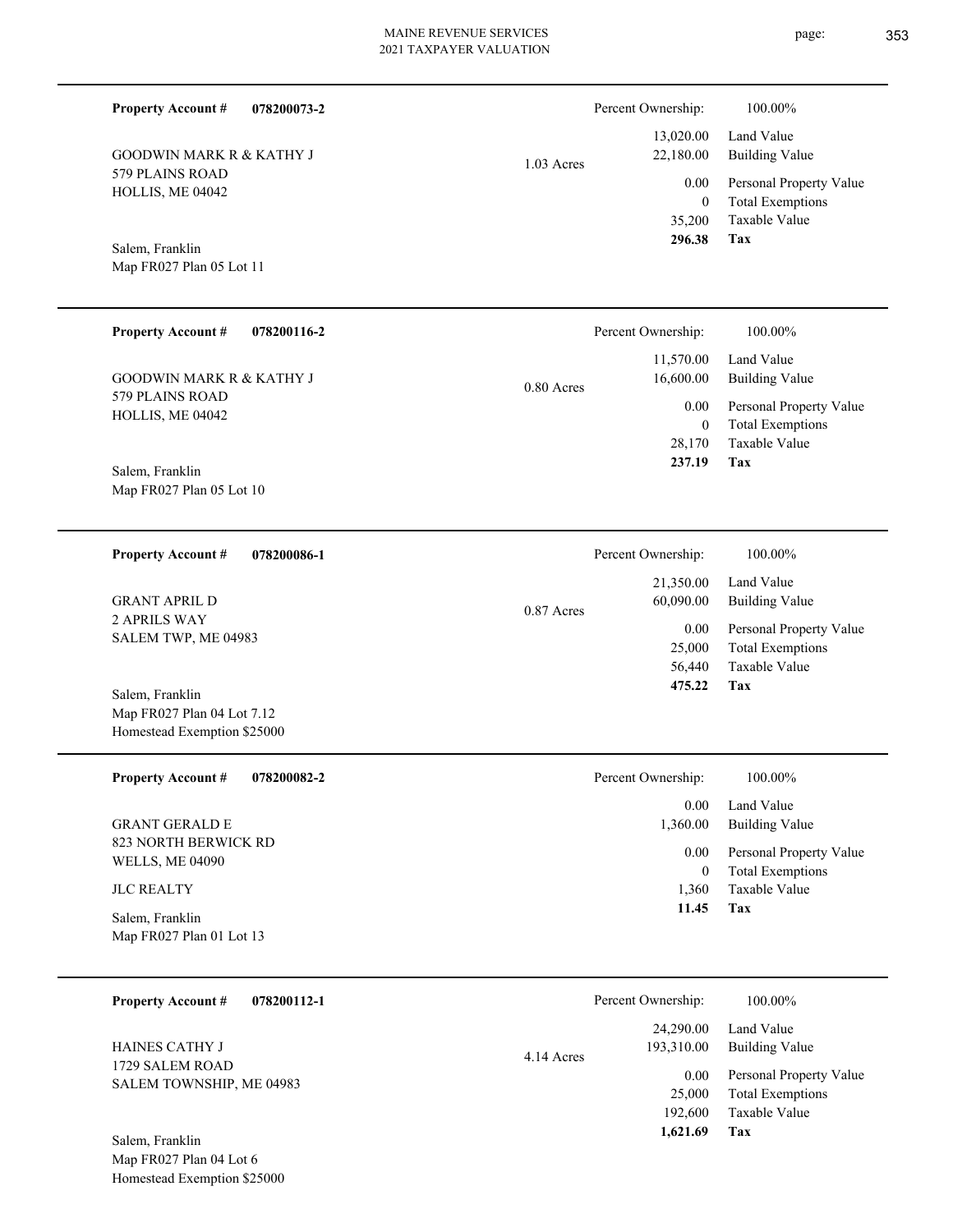| <b>Property Account #</b><br>078200120-2                       |               | Percent Ownership:                            | 100.00%                                                                    |
|----------------------------------------------------------------|---------------|-----------------------------------------------|----------------------------------------------------------------------------|
| HAINES CATHY J                                                 | 14.00 Acres   | 22,490.00<br>29,630.00                        | Land Value<br><b>Building Value</b>                                        |
| 1729 SALEM ROAD<br>SALEM TOWNSHIP, ME 04983                    |               | 0.00<br>$\mathbf{0}$                          | Personal Property Value<br><b>Total Exemptions</b>                         |
| Salem, Franklin<br>Map FR027 Plan 04 Lot 1                     |               | 52,120<br>438.85                              | Taxable Value<br>Tax                                                       |
| <b>Property Account #</b><br>078200182-5                       |               | Percent Ownership:                            | 100.00%                                                                    |
| HAINES CATHY J                                                 | 6.50 Acres    | 17,020.00<br>0.00                             | Land Value<br><b>Building Value</b>                                        |
| 1729 SALEM ROAD<br>SALEM TOWNSHIP, ME 04983                    |               | 0.00<br>$\boldsymbol{0}$<br>17,020<br>143.31  | Personal Property Value<br><b>Total Exemptions</b><br>Taxable Value<br>Tax |
| Salem, Franklin<br>Map FR027 Plan 04 Lot 4                     |               |                                               |                                                                            |
| <b>Property Account #</b><br>078200211-2                       |               | Percent Ownership:                            | 100.00%                                                                    |
| HAINES CATHY J                                                 | 36.87 Acres   | 39,190.00<br>17,730.00                        | Land Value<br><b>Building Value</b>                                        |
| 1729 SALEM ROAD<br>SALEM TOWNSHIP, ME 04983                    |               | 0.00<br>$\boldsymbol{0}$<br>56,920<br>479.27  | Personal Property Value<br><b>Total Exemptions</b><br>Taxable Value<br>Tax |
| Salem, Franklin<br>Map FR027 Plan 01 Lot 46.2                  |               |                                               |                                                                            |
| <b>Property Account #</b><br>078202061-1                       |               | Percent Ownership:                            | 100.00%                                                                    |
| <b>HAINES CATHY J</b>                                          | 56.50 Acres   | 57,020.00<br>0.00                             | Land Value<br><b>Building Value</b>                                        |
| 1729 SALEM ROAD<br>SALEM TOWNSHIP, ME 04983<br>Salem, Franklin |               | 0.00<br>$\boldsymbol{0}$<br>57,020<br>480.11  | Personal Property Value<br><b>Total Exemptions</b><br>Taxable Value<br>Tax |
| Map FR027 Plan 01 Lot 47.4 Plan 05 Lot 13                      |               |                                               |                                                                            |
| <b>Property Account #</b><br>078200166-2                       |               | Percent Ownership:                            | 100.00%                                                                    |
| HAINES GEROLD W                                                | $14.00$ Acres | 33,240.00<br>75,410.00                        | Land Value<br><b>Building Value</b>                                        |
| PO BOX 334<br>KINGFIELD, ME 04947                              |               | 0.00<br>$\boldsymbol{0}$<br>108,650<br>914.83 | Personal Property Value<br><b>Total Exemptions</b><br>Taxable Value<br>Tax |
| Salem, Franklin<br>Map FR027 Plan 01 Lot 40.3                  |               |                                               |                                                                            |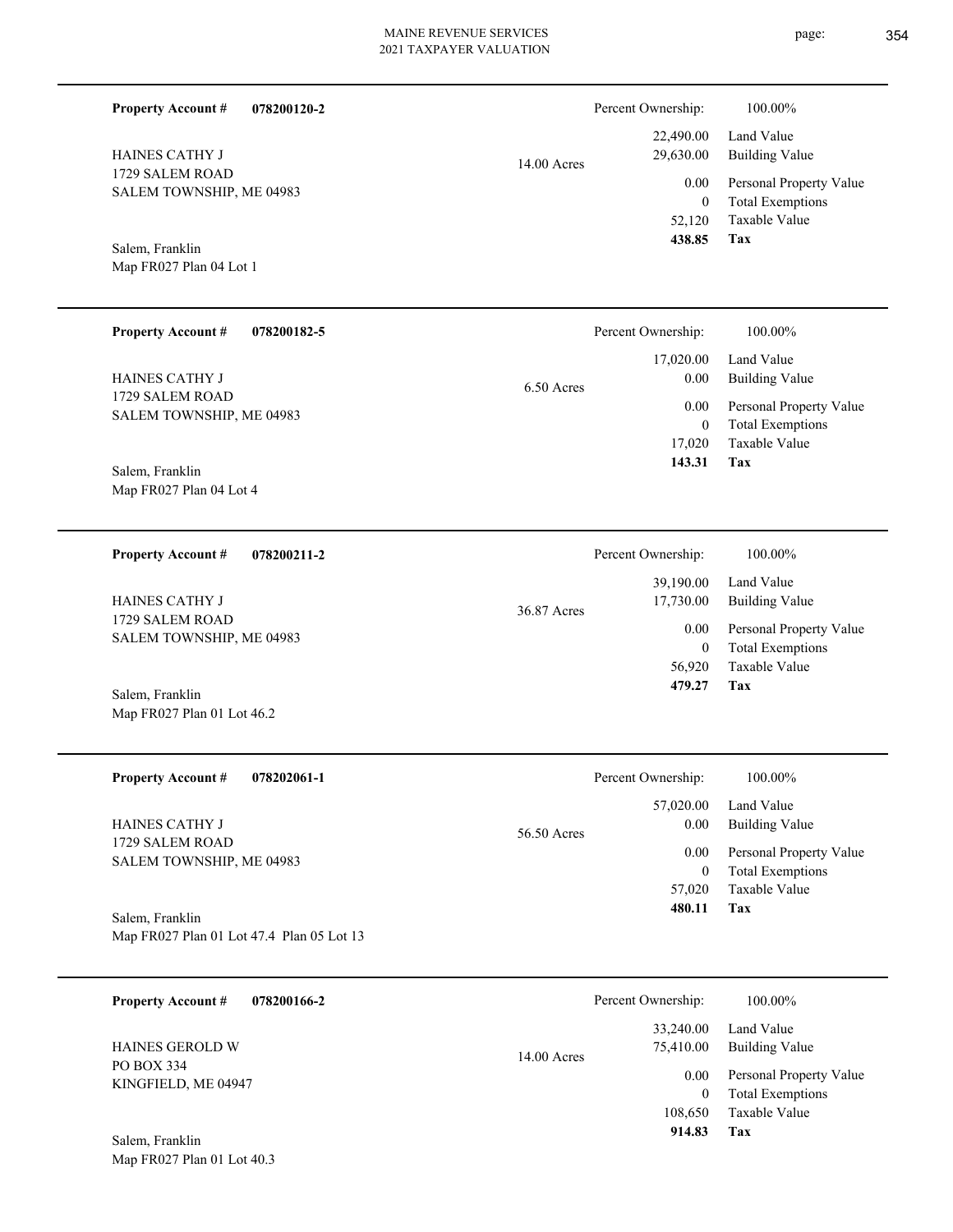| 078200348-1<br><b>Property Account #</b><br>HAINES GEROLD W SR<br>PO BOX 334<br>KINGFIELD, ME 04947<br>Salem, Franklin<br>Map FR027 Plan 01 Lot 40.31                                                        | 11.00 Acres  | Percent Ownership:<br>33,050.00<br>119,550.00<br>0.00<br>$\mathbf{0}$<br>152,600<br>1,284.89 | 100.00%<br>Land Value<br><b>Building Value</b><br>Personal Property Value<br><b>Total Exemptions</b><br><b>Taxable Value</b><br><b>Tax</b> |
|--------------------------------------------------------------------------------------------------------------------------------------------------------------------------------------------------------------|--------------|----------------------------------------------------------------------------------------------|--------------------------------------------------------------------------------------------------------------------------------------------|
| <b>Property Account #</b><br>078200033-3<br><b>HAINES PHILIP D PR</b><br><b>ESTATE OF TRACY L GILMORE</b><br>213 BAKER HILL ROAD<br>SALEM TOWNSHIP, ME 04983<br>Salem, Franklin<br>Map FR027 Plan 01 Lot 5.3 | 0.98 Acres   | Percent Ownership:<br>24,000.00<br>79,030.00<br>0.00<br>$\mathbf{0}$<br>103,030<br>867.51    | 100.00%<br>Land Value<br><b>Building Value</b><br>Personal Property Value<br><b>Total Exemptions</b><br>Taxable Value<br>Tax               |
| <b>Property Account #</b><br>078200297-3<br>HAINES PHILIP D PR<br>ESTATE OF TRACY L GILMORE<br>213 BAKER HILL ROAD<br>SALEM TOWNSHIP, ME 04983<br>Salem, Franklin<br>Map FR027 Plan 01 Lot 5.4               | $0.03$ Acres | Percent Ownership:<br>4,160.00<br>370.00<br>0.00<br>$\mathbf{0}$<br>4,530<br>38.14           | 100.00%<br>Land Value<br><b>Building Value</b><br>Personal Property Value<br><b>Total Exemptions</b><br>Taxable Value<br>Tax               |
| <b>Property Account #</b><br>078200295-2                                                                                                                                                                     |              | Percent Ownership:                                                                           | 100.00%                                                                                                                                    |

|                                | Tree Growth  | 148,274.00 | Land Value              |
|--------------------------------|--------------|------------|-------------------------|
| HARGEST DARCY A                | 520.00 Acres | 0.00       | Building Value          |
| 445 GOSHEN-SWAINGTON RD        |              | 0.00       | Personal Property Value |
| CAPE MAY COURT HOUSE, NJ 08210 |              | $\theta$   | <b>Total Exemptions</b> |
|                                |              | 148,274    | Taxable Value           |
|                                |              | 1,248.47   | Tax                     |
| Salem, Franklin                |              |            |                         |
| Map FR027 Plan 01 Lot 13.5     |              |            |                         |

| 078200168-2<br><b>Property Account #</b>                  | Percent Ownership:                    | 100.00%                                            |
|-----------------------------------------------------------|---------------------------------------|----------------------------------------------------|
| HARGEST DARCY A & THOMAS J                                | 78,060.00<br>78,560.00<br>77.80 Acres | Land Value<br>Building Value                       |
| 445 GOSHEN-SWAINGTON RD<br>CAPE MAY COURT HOUSE, NJ 08210 | 0.00                                  | Personal Property Value<br><b>Total Exemptions</b> |
| Salem, Franklin                                           | 156,620<br>1,318.74                   | Taxable Value<br>Tax                               |

Map FR027 Plan 01 Lot 14.2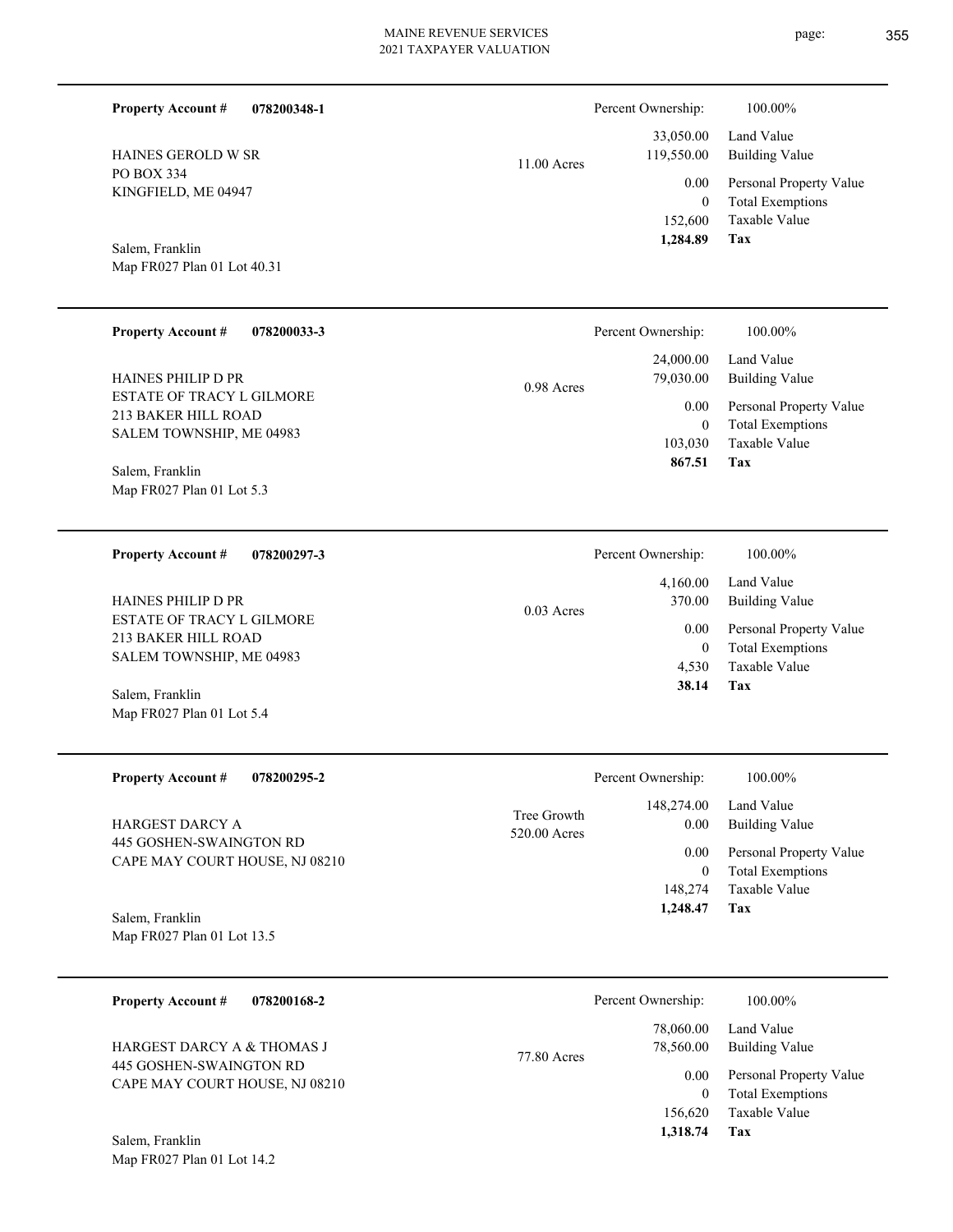| <b>Property Account #</b><br>078200020-3                        |                             | Percent Ownership:                     | 100.00%                                                                    |
|-----------------------------------------------------------------|-----------------------------|----------------------------------------|----------------------------------------------------------------------------|
| <b>HARGEST THOMAS J</b>                                         | Tree Growth<br>110.00 Acres | 29,306.00<br>0.00                      | Land Value<br><b>Building Value</b>                                        |
| 445 GOSHEN SWAINTON RD<br>CAPE MAY COURT HOUSE, NJ 08210        |                             | 0.00<br>$\boldsymbol{0}$<br>29,306     | Personal Property Value<br><b>Total Exemptions</b><br><b>Taxable Value</b> |
| Salem, Franklin<br>Map FR027 Plan 01 Lot 18.1                   |                             | 246.76                                 | Tax                                                                        |
| <b>Property Account #</b><br>078200208-2                        |                             | Percent Ownership:                     | 100.00%                                                                    |
| <b>HARGEST THOMAS J</b>                                         | Tree Growth<br>177.00 Acres | 64,583.00<br>0.00                      | Land Value<br><b>Building Value</b>                                        |
| <b>445 GOSHEN SWAINTON RD</b><br>CAPE MAY COURT HOUSE, NJ 08210 |                             | 0.00<br>$\bf{0}$<br>64,583             | Personal Property Value<br><b>Total Exemptions</b><br><b>Taxable Value</b> |
| Salem, Franklin<br>Map FR027 Plan 01 Lot 22                     |                             | 543.79                                 | Tax                                                                        |
| <b>Property Account #</b><br>078202023-1                        |                             | Percent Ownership:                     | 100.00%                                                                    |
| <b>HARGEST THOMAS J</b><br><b>445 GOSHEN SWAINTON RD</b>        | Tree Growth<br>100.00 Acres | 115,710.00<br>492,630.00<br>0.00       | Land Value<br><b>Building Value</b><br>Personal Property Value             |
| CAPE MAY COURT HOUSE, NJ 08210<br>Salem, Franklin               |                             | $\bf{0}$<br>608,340<br>5,122.22        | <b>Total Exemptions</b><br>Taxable Value<br><b>Tax</b>                     |
| Map FR027 Plan 01 Lot 13.51                                     |                             |                                        |                                                                            |
| <b>Property Account #</b><br>078202015-4                        |                             | Percent Ownership:                     | 100.00%                                                                    |
| HARRIS EDWIN & AMANDA BOSSE                                     | 2.00 Acres                  | 13,730.00<br>0.00                      | Land Value<br><b>Building Value</b>                                        |
| <b>697 SAWYER ROAD</b><br>GREENE, ME 04236                      |                             | $0.00\,$<br>$\boldsymbol{0}$<br>13,730 | Personal Property Value<br><b>Total Exemptions</b><br>Taxable Value        |

Map FR027 Plan 01 Lot 49.25 Salem, Franklin

| 078200063-2<br><b>Property Account #</b>  | Percent Ownership:                     | 100.00%                                                             |
|-------------------------------------------|----------------------------------------|---------------------------------------------------------------------|
| <b>HASKELL ADELE H</b>                    | 13,000.00<br>29,870.00<br>$1.00$ Acres | Land Value<br>Building Value                                        |
| 29 DEERING DRIVE<br>SCARBOROUGH, ME 04074 | 0.00<br>0<br>42,870                    | Personal Property Value<br><b>Total Exemptions</b><br>Taxable Value |
| Salem, Franklin                           | 360.97                                 | Tax                                                                 |

**Tax 115.61**

Map FR027 Plan 05 Lot 9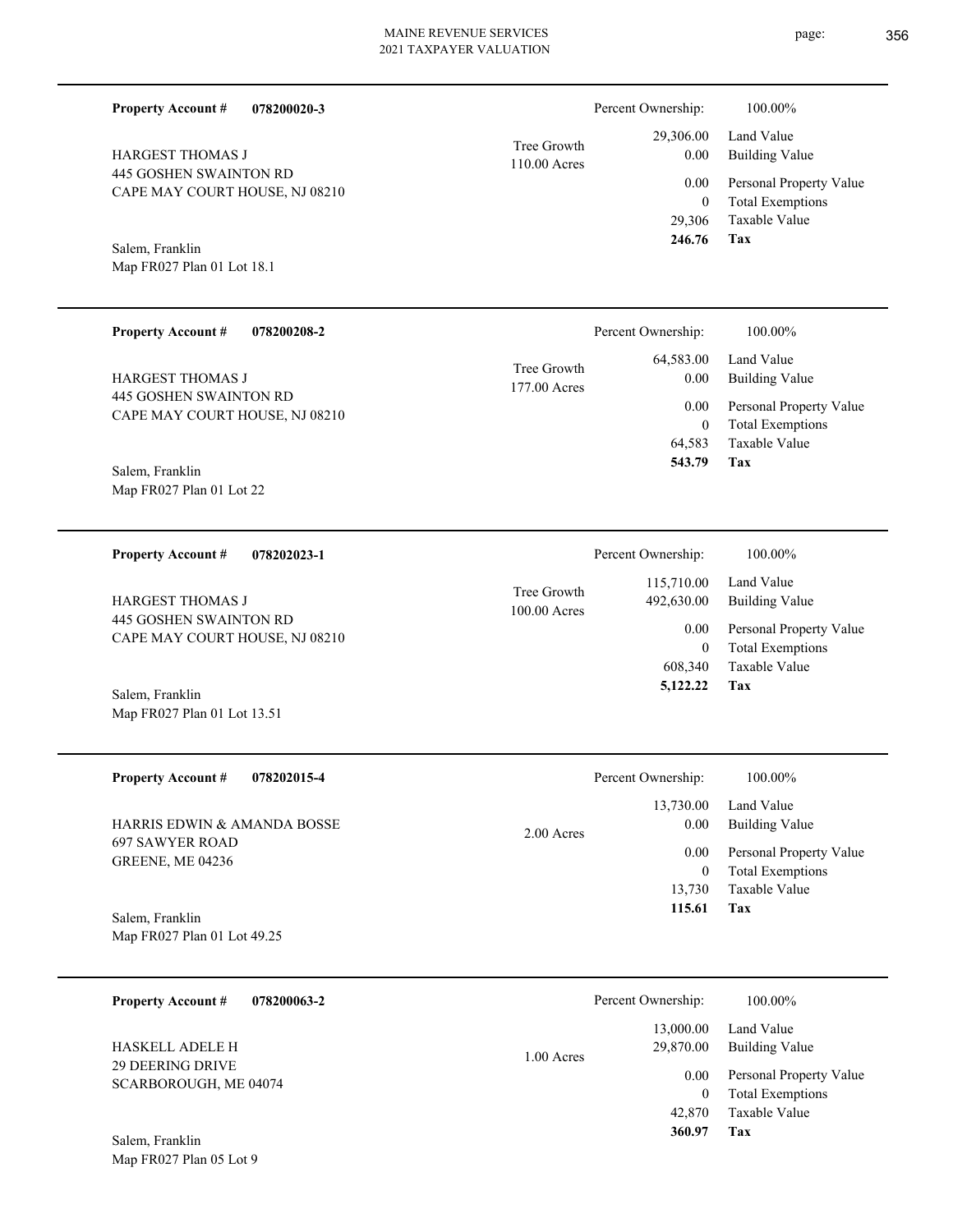Percent Ownership:  $100.00\%$ 

|            | $130.17$ Tax | 15,460 Taxable Value                          |
|------------|--------------|-----------------------------------------------|
|            | $\theta$     | Total Exemptions                              |
|            |              | 0.00 Personal Property Value                  |
| 4.17 Acres |              | 15,310.00 Land Value<br>150.00 Building Value |
|            |              |                                               |

**Tax**

 **103.99**

WILLIAMSTON, VT 05679

322 AMANICKI TRAIL

HENDERSON KEVIN M

**Property Account #**

**078200316-5**

Map FR027 Plan 01 Lot 49.19 Salem, Franklin

| <b>Property Account #</b><br>078200301-1       | Percent Ownership:                    | $100.00\%$                                         |
|------------------------------------------------|---------------------------------------|----------------------------------------------------|
| HENRIQUE DAWN & RICHARD                        | 14,900.00<br>2,650.00<br>$3.60$ Acres | Land Value<br>Building Value                       |
| <b>PO BOX 127</b><br>PROVINCETOWN, MA 02657    | 0.00<br>$\mathbf{0}$                  | Personal Property Value<br><b>Total Exemptions</b> |
|                                                | 17,550                                | Taxable Value                                      |
| Salem, Franklin<br>Map FR027 Plan 01 Lot 47.14 | 147.77                                | Tax                                                |

| 078200105-1<br><b>Property Account #</b>        | Percent Ownership:                   | 100.00%                                                             |
|-------------------------------------------------|--------------------------------------|---------------------------------------------------------------------|
| HEWEY RICKY J & ALEECE M MARTIN<br>33 SCHOOL ST | 21,840.00<br>32,990.00<br>1.76 Acres | Land Value<br>Building Value                                        |
| KINGFIELD, ME 04947                             | 0.00<br>25,000<br>29,830             | Personal Property Value<br><b>Total Exemptions</b><br>Taxable Value |
| Salem, Franklin                                 | 251.17                               | Tax                                                                 |

Homestead Exemption \$25000 **078202026-1** Taxable Value Total Exemptions Personal Property Value Building Value Land Value PO BOX 453 STRONG, ME 04983 **Property Account #** HILL ERIN 12,350  $\boldsymbol{0}$  12,350.00 0.00 0.00 0.92 Acres Percent Ownership:  $100.00\%$ 

Map FR027 Plan 01 Lot 44.115 Salem, Franklin

Map FR027 Plan 04 Lot 17 18 19

| 078200143-4<br><b>Property Account #</b>    | Percent Ownership:                       | 100.00%                                            |
|---------------------------------------------|------------------------------------------|----------------------------------------------------|
| HILTON MOORE ANITA                          | 35,600.00<br>166,860.00<br>$19.63$ Acres | Land Value<br>Building Value                       |
| 1631 SALEM ROAD<br>SALEM TOWNSHIP, ME 04983 | 0.00                                     | Personal Property Value<br><b>Total Exemptions</b> |
| Salem, Franklin                             | 202,460<br>1,704.71                      | Taxable Value<br>Tax                               |

Map FR027 Plan 03 Lot 3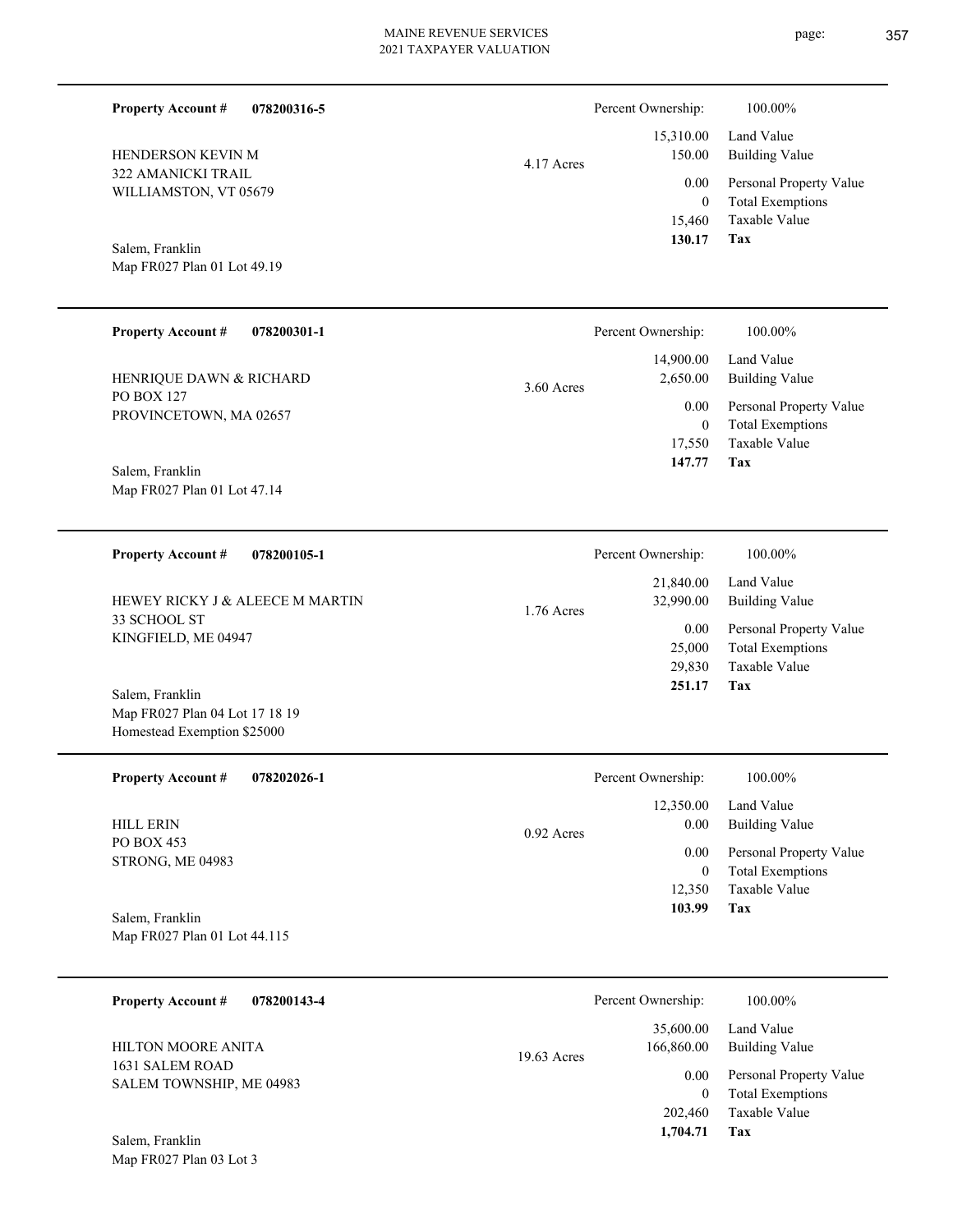| <b>Property Account #</b><br>078200331-6                                               |              | Percent Ownership:                 | 100.00%                                                                    |
|----------------------------------------------------------------------------------------|--------------|------------------------------------|----------------------------------------------------------------------------|
| <b>HOOKE BETH D</b>                                                                    | $3.65$ Acres | 23,930.00<br>94,190.00             | Land Value<br><b>Building Value</b>                                        |
| 1250 SALEM ROAD<br>SALEM TOWNSHIP, ME 04983                                            |              | 0.00<br>25,000<br>93,120<br>784.07 | Personal Property Value<br><b>Total Exemptions</b><br>Taxable Value<br>Tax |
| Salem, Franklin                                                                        |              |                                    |                                                                            |
| Map FR027 Plan 01 Lot 8.61 9.50                                                        |              |                                    |                                                                            |
| Homestead Exemption \$25000                                                            |              |                                    |                                                                            |
| <b>Property Account #</b><br>078200078-1                                               |              | Percent Ownership:                 | 100.00%                                                                    |
| HOWARD CHARLES F & JOLINE M                                                            | 18.32 Acres  | 34,640.00<br>40,570.00             | Land Value<br><b>Building Value</b>                                        |
| <b>20 CHARLINE DRIVE</b><br>SALEM TWP, ME 04983-4036                                   |              | 0.00                               | Personal Property Value                                                    |
|                                                                                        |              | 31,000                             | <b>Total Exemptions</b>                                                    |
|                                                                                        |              | 44,210<br>372.25                   | Taxable Value<br>Tax                                                       |
| Salem, Franklin                                                                        |              |                                    |                                                                            |
| Map FR027 Plan 02 Lot 5.1 8.1<br>Homestead Exemption \$25000; Veteran Exemption \$6000 |              |                                    |                                                                            |
|                                                                                        |              |                                    |                                                                            |
| <b>Property Account #</b><br>078200323-1                                               |              | Percent Ownership:                 | 100.00%                                                                    |
| <b>HOWARD MARK</b>                                                                     |              | 0.00<br>115,700.00                 | Land Value<br><b>Building Value</b>                                        |
| <b>15 WEISER DRIVE</b>                                                                 |              | 0.00                               | Personal Property Value                                                    |
| SALEM TWP, ME 04983                                                                    |              | 25,000                             | <b>Total Exemptions</b>                                                    |
| LAND OF RALPH HOWARD                                                                   |              | 90,700<br>763.69                   | Taxable Value<br>Tax                                                       |
| Salem, Franklin<br>Map FR027 Plan 01 Lot 49.5                                          |              |                                    |                                                                            |
| Homestead Exemption \$25000                                                            |              |                                    |                                                                            |
|                                                                                        |              |                                    |                                                                            |
| 078202013-1<br><b>Property Account #</b>                                               |              | Percent Ownership:                 | 100.00%                                                                    |
| HOWARD MAUREEN C & RAE L JACKSON                                                       | 3.75 Acres   | 24,010.00<br>92,270.00             | Land Value<br><b>Building Value</b>                                        |
| <b>KELLY MORGAN</b><br>32 PIT RD                                                       |              | 0.00                               | Personal Property Value                                                    |
| SALEM TWP, ME 04983                                                                    |              | 25,000<br>91,280                   | <b>Total Exemptions</b><br>Taxable Value                                   |
| Salem, Franklin                                                                        |              | 768.58                             | Tax                                                                        |
| Map FR027 Plan 02 Lot 5.19                                                             |              |                                    |                                                                            |
| Homestead Exemption \$25000                                                            |              |                                    |                                                                            |
|                                                                                        |              | Percent Ownership:                 |                                                                            |
| <b>Property Account #</b><br>078202036-1                                               |              | 22,000.00                          | 100.00%<br>Land Value                                                      |
| HOWARD MEGAN P, NORMAN & SERENA A                                                      | 1.00 Acres   | 20,030.00                          | <b>Building Value</b>                                                      |
| PO BOX 85<br>STRONG, ME 04983                                                          |              | 0.00                               | Personal Property Value                                                    |
|                                                                                        |              | $\boldsymbol{0}$                   | <b>Total Exemptions</b><br>Taxable Value                                   |
|                                                                                        |              | 42,030<br>353.89                   | Tax                                                                        |
| Salem, Franklin<br>Map FR027 Plan 02 Lot 5.13                                          |              |                                    |                                                                            |
|                                                                                        |              |                                    |                                                                            |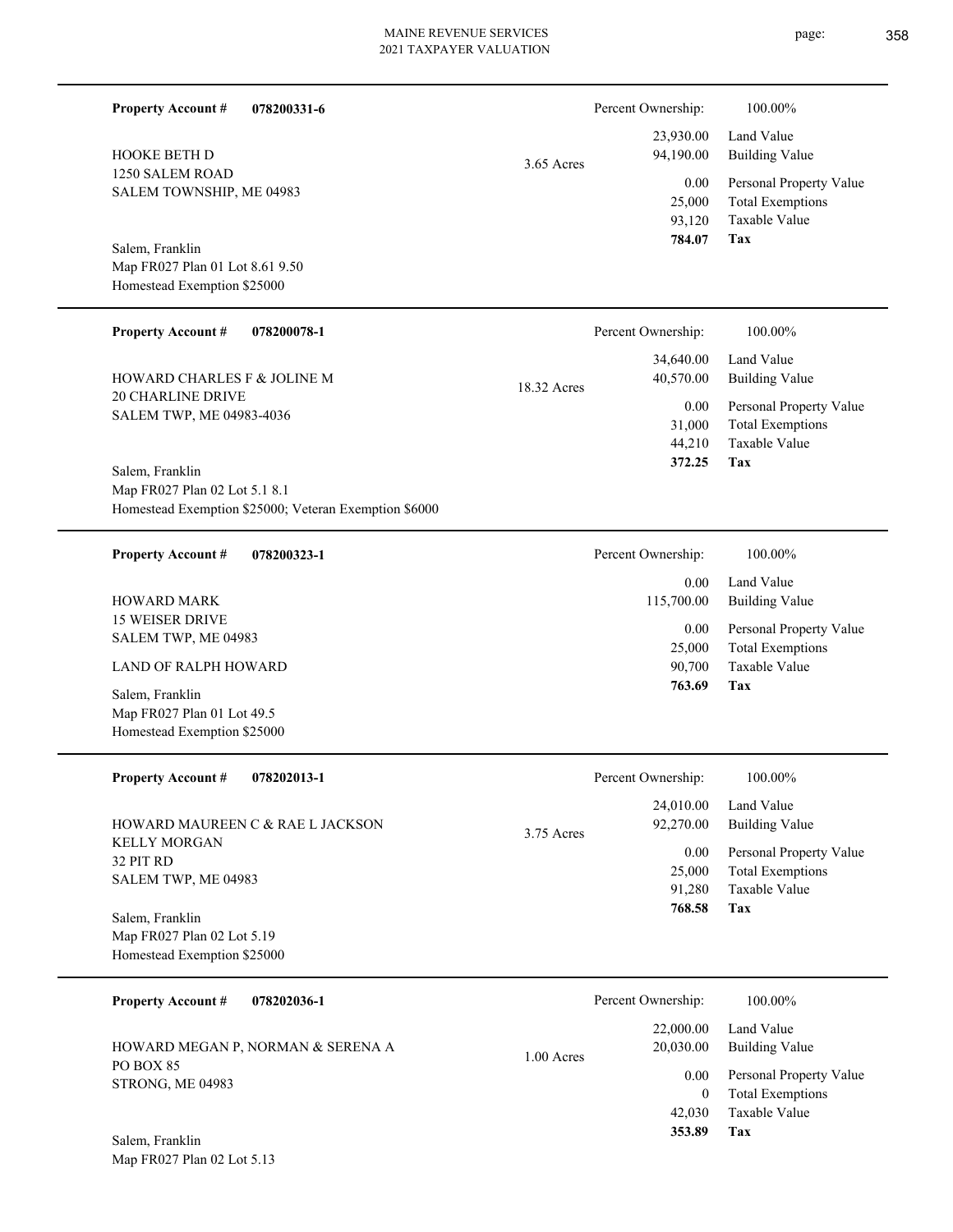| <b>Property Account #</b><br>078200307-2                  |             | Percent Ownership:           | 100.00%                                                                    |
|-----------------------------------------------------------|-------------|------------------------------|----------------------------------------------------------------------------|
| HOWARD RALPH E                                            | 8.00 Acres  | 18,110.00<br>0.00            | Land Value<br><b>Building Value</b>                                        |
| 1871 SALEM RD<br><b>SALEM, ME 04983</b>                   |             | 0.00<br>$\boldsymbol{0}$     | Personal Property Value<br><b>Total Exemptions</b><br><b>Taxable Value</b> |
|                                                           |             | 18,110<br>152.49             | Tax                                                                        |
| Salem, Franklin<br>Map FR027 Plan 01 Lot 49.15            |             |                              |                                                                            |
|                                                           |             |                              |                                                                            |
| <b>Property Account #</b><br>078200022P-1                 |             | Percent Ownership:           | 100.00%                                                                    |
|                                                           |             | 0.00                         | Land Value                                                                 |
| HOWARD RALPH E & PATRICIA H<br>1871 SALEM ROAD            |             | 0.00                         | <b>Building Value</b>                                                      |
| SALEM TOWNSHIP, ME 04983                                  |             | 4,500.00<br>$\boldsymbol{0}$ | Personal Property Value<br><b>Total Exemptions</b>                         |
| M/E                                                       |             | 4,500<br>37.89               | <b>Taxable Value</b><br>Tax                                                |
| Salem, Franklin<br>Map FR027                              |             |                              |                                                                            |
|                                                           |             |                              |                                                                            |
| <b>Property Account #</b><br>078200089-1                  |             | Percent Ownership:           | 100.00%                                                                    |
|                                                           |             | 34,540.00                    | Land Value                                                                 |
| HOWARD RALPH E & PATRICIA H<br>1871 SALEM ROAD            | 30.50 Acres | 0.00                         | <b>Building Value</b>                                                      |
| SALEM TOWNSHIP, ME 04983                                  |             | 0.00<br>$\boldsymbol{0}$     | Personal Property Value<br><b>Total Exemptions</b>                         |
|                                                           |             | 34,540<br>290.83             | Taxable Value<br><b>Tax</b>                                                |
| Salem, Franklin<br>Map FR027 Plan 01 Lot 48               |             |                              |                                                                            |
|                                                           |             |                              |                                                                            |
| <b>Property Account #</b><br>078200106-1                  |             | Percent Ownership:           | 100.00%                                                                    |
|                                                           | Tree Growth | 32,962.00                    | Land Value                                                                 |
| HOWARD RALPH E & PATRICIA H<br>1871 SALEM ROAD            | 28.00 Acres | 299,470.00                   | <b>Building Value</b>                                                      |
| SALEM TOWNSHIP, ME 04983                                  |             | 0.00<br>25,000               | Personal Property Value<br><b>Total Exemptions</b>                         |
|                                                           |             | 307,432                      | Taxable Value                                                              |
| Salem, Franklin                                           |             | 2,588.58                     | Tax                                                                        |
| Map FR027 Plan 01 Lot 49.3<br>Homestead Exemption \$25000 |             |                              |                                                                            |
|                                                           |             |                              |                                                                            |
| <b>Property Account #</b><br>078200243-1                  |             | Percent Ownership:           | 100.00%                                                                    |
| HOWARD RALPH E & PATRICIA H                               | 40.00 Acres | 66,010.00<br>0.00            | Land Value<br><b>Building Value</b>                                        |
| 1871 SALEM ROAD<br>SALEM TOWNSHIP, ME 04983               |             | 0.00                         | Personal Property Value                                                    |
|                                                           |             | $\mathbf{0}$<br>66,010       | <b>Total Exemptions</b><br>Taxable Value                                   |
| Salem, Franklin                                           |             | 555.80                       | Tax                                                                        |
| Map FR027 Plan 01 Lot 49.5                                |             |                              |                                                                            |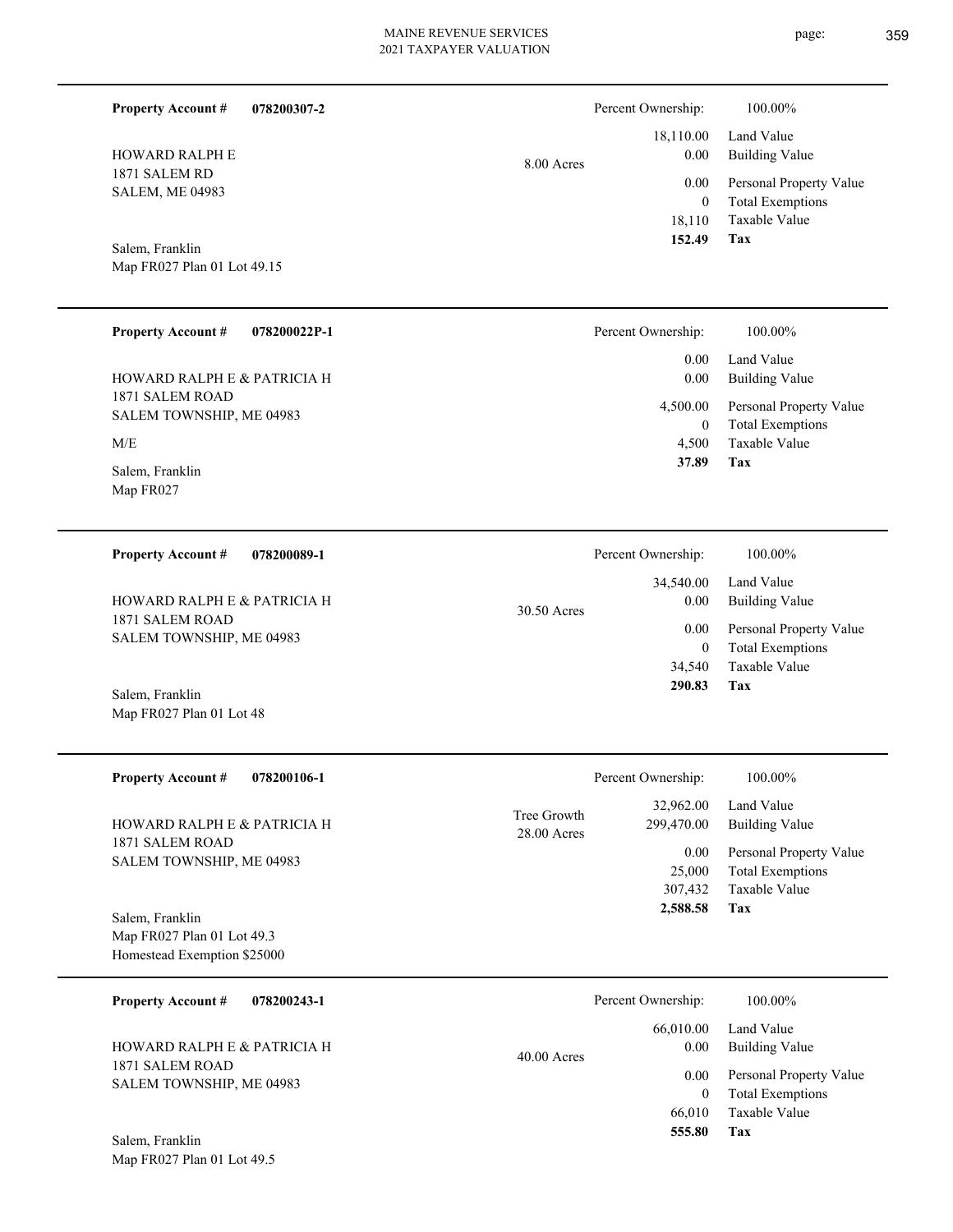page: 360

Building Value Land Value

 0.00 0.00

Percent Ownership:  $100.00\%$ 

| 1871 SALEM ROAD<br>SALEM TOWNSHIP, ME 04983<br>R HOWARD LAND<br>Salem, Franklin<br>Map FR027 Plan 01 Lot 49.5                                                                                 |               | 0.00<br>$\boldsymbol{0}$<br>$\mathbf{0}$<br>0.00                                           | Personal Property Value<br><b>Total Exemptions</b><br>Taxable Value<br>Tax                                                   |
|-----------------------------------------------------------------------------------------------------------------------------------------------------------------------------------------------|---------------|--------------------------------------------------------------------------------------------|------------------------------------------------------------------------------------------------------------------------------|
| <b>Property Account #</b><br>078202024-2                                                                                                                                                      |               | Percent Ownership:                                                                         | 100.00%                                                                                                                      |
| HOWARD RALPH E & PATRICIA H<br>1871 SALEM ROAD<br>SALEM TOWNSHIP, ME 04983<br>Salem, Franklin<br>Map FR027 Plan 01 Lot 8.17                                                                   | $25.60$ Acres | 30,960.00<br>0.00<br>0.00<br>$\mathbf{0}$<br>30,960<br>260.68                              | Land Value<br><b>Building Value</b><br>Personal Property Value<br><b>Total Exemptions</b><br>Taxable Value<br>Tax            |
| <b>Property Account #</b><br>078200324-1<br>HOWARD STANLEY E<br>10 ERROL ST<br>SALEM TWP, ME 04983<br>Salem, Franklin<br>Map FR027 Plan 02 Lot 5.103 5.14 5.51<br>Homestead Exemption \$25000 | 5.71 Acres    | Percent Ownership:<br>27,440.00<br>129,430.00<br>$0.00\,$<br>25,000<br>131,870<br>1,110.35 | 100.00%<br>Land Value<br><b>Building Value</b><br>Personal Property Value<br><b>Total Exemptions</b><br>Taxable Value<br>Tax |
| <b>Property Account #</b><br>078200341-1<br><b>HOWARD STEVE V</b>                                                                                                                             |               | Percent Ownership:<br>21,580.00<br>106,620.00                                              | 100.00%<br>Land Value<br><b>Building Value</b>                                                                               |
| 56 PIT RD<br>SALEM TWP, ME 04983<br>Salem, Franklin<br>Map FR027 Plan 02 Lot 5.10 5.101 5.16<br>Homestead Exemption \$25000                                                                   | 10.70 Acres   | 0.00<br>25,000<br>103,200<br>868.94                                                        | Personal Property Value<br><b>Total Exemptions</b><br>Taxable Value<br>Tax                                                   |
| <b>Property Account #</b><br>078200319-4                                                                                                                                                      |               | Percent Ownership:                                                                         | 100.00%                                                                                                                      |
| HOWARD STUART E<br>70 TOWNSEND BROOK RD<br>AUBURN, ME 04210-8433<br>Salem, Franklin                                                                                                           | 10.80 Acres   | 29,150.00<br>128,310.00<br>0.00<br>$\boldsymbol{0}$<br>157,460<br>1,325.81                 | Land Value<br><b>Building Value</b><br>Personal Property Value<br><b>Total Exemptions</b><br>Taxable Value<br>Tax            |
| Map FR027 Plan 02 Lot 5.102 5.12 5.161                                                                                                                                                        |               |                                                                                            |                                                                                                                              |

#### **078200322-2 Property Account #**

1871 SALEM ROAD HOWARD RALPH E & PATRICIA H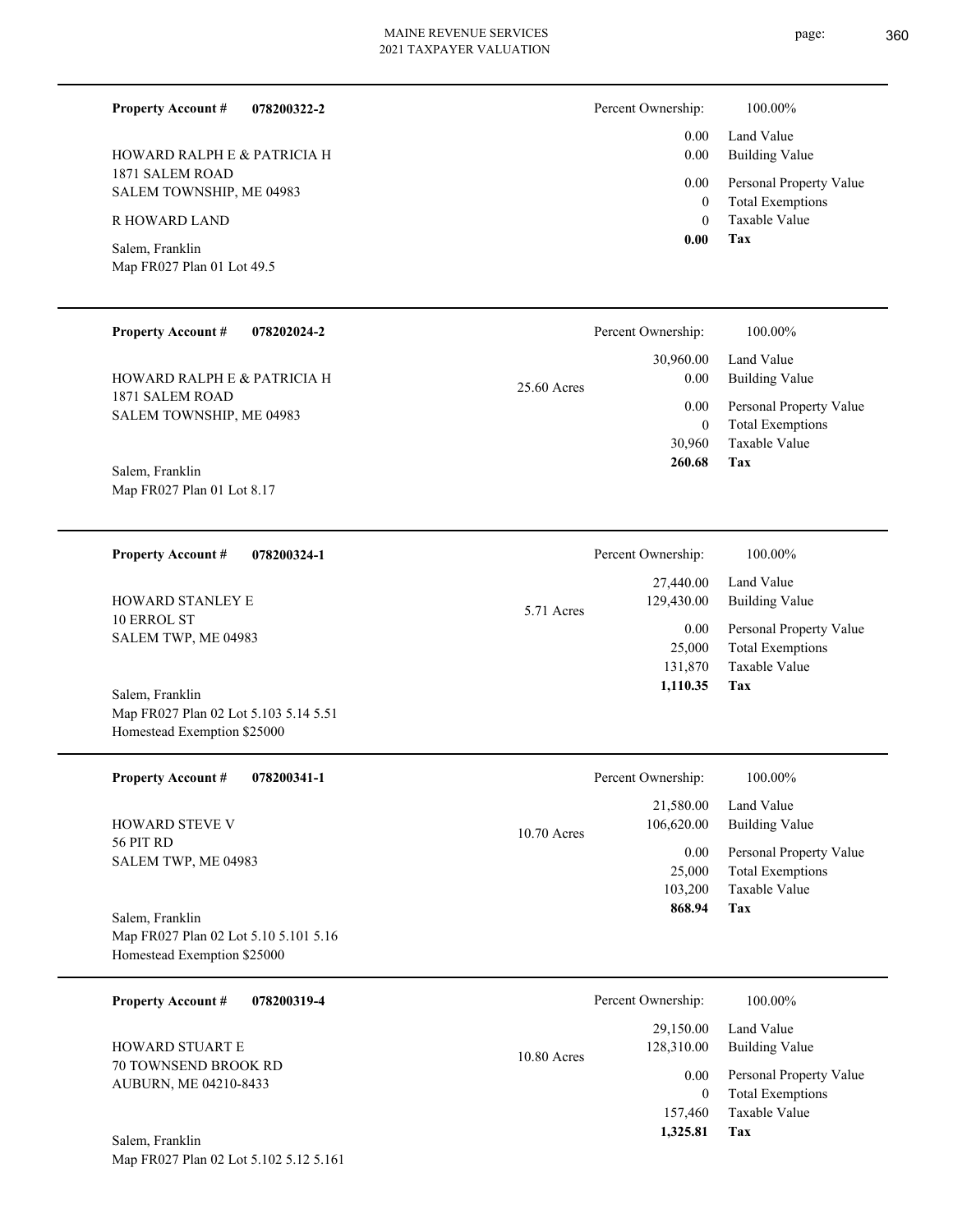14.63 Acres

**078200190-4 Property Account #**

80 HIGH ST STRONG, ME 04983-0334 HUFF RISPAH

Map FR027 Plan 01 Lot 38 Salem, Franklin

#### **078200006-5 Tax** Taxable Value Total Exemptions Personal Property Value Building Value Land Value 147 LOVEJOY ROAD SALEM TOWNSHIP, ME 04983 **Property Account #** Map FR027 Plan 04 Lot 43.7 Salem, Franklin HUNT CHRISTOPHER & VICKI LAILER 13,050 0  **109.88** 13,050.00 0.00 0.00 1.07 Acres Percent Ownership: 100.00%

**078200092-5 Tax** Taxable Value Total Exemptions Personal Property Value Building Value Land Value 147 LOVEJOY ROAD SALEM TOWNSHIP, ME 04983 **Property Account #** Salem, Franklin HUNT CHRISTOPHER & VICKI LAILER 15,660 0  **131.86** 15,660.00 0.00 0.00 4.65 Acres Percent Ownership:  $100.00\%$ 

| <b>Property Account #</b><br>078200050-5                 | Percent Ownership:                | 100.00%                                            |
|----------------------------------------------------------|-----------------------------------|----------------------------------------------------|
| HUNT CHRISTOPHER F & VICKIE L LAILER<br>147 LOVEJOY ROAD | 13,000.00<br>0.00<br>$1.00$ Acres | Land Value<br><b>Building Value</b>                |
| SALEM TWP, ME 04983                                      | 0.00<br>0                         | Personal Property Value<br><b>Total Exemptions</b> |
|                                                          | 13,000<br>109.46                  | Taxable Value<br>Tax                               |
| Salem, Franklin                                          |                                   |                                                    |

Map FR027 Plan 04 Lot 43.6

Map FR027 Plan 04 Lot 43.13

| 078200150-4<br><b>Property Account #</b> | Percent Ownership:              | 100.00%                                            |
|------------------------------------------|---------------------------------|----------------------------------------------------|
| HUNT CHRISTOPHER F & VICKIE L LAILER     | 18,840.00<br>0.00<br>9.00 Acres | Land Value<br><b>Building Value</b>                |
| 147 LOVEJOY ROAD<br>SALEM TWP, ME 04983  | 0.00                            | Personal Property Value<br><b>Total Exemptions</b> |
|                                          | 18.840<br>158.63                | Taxable Value<br>Tax                               |
| Solam Frontlin                           |                                 |                                                    |

Map FR027 Plan 04 Lot 43.8 Salem, Franklin



**Tax**

 42,770 0

 33,950.00 8,820.00 0.00

Percent Ownership:  $100.00\%$ 

 **360.12**

Taxable Value Total Exemptions Personal Property Value

Building Value Land Value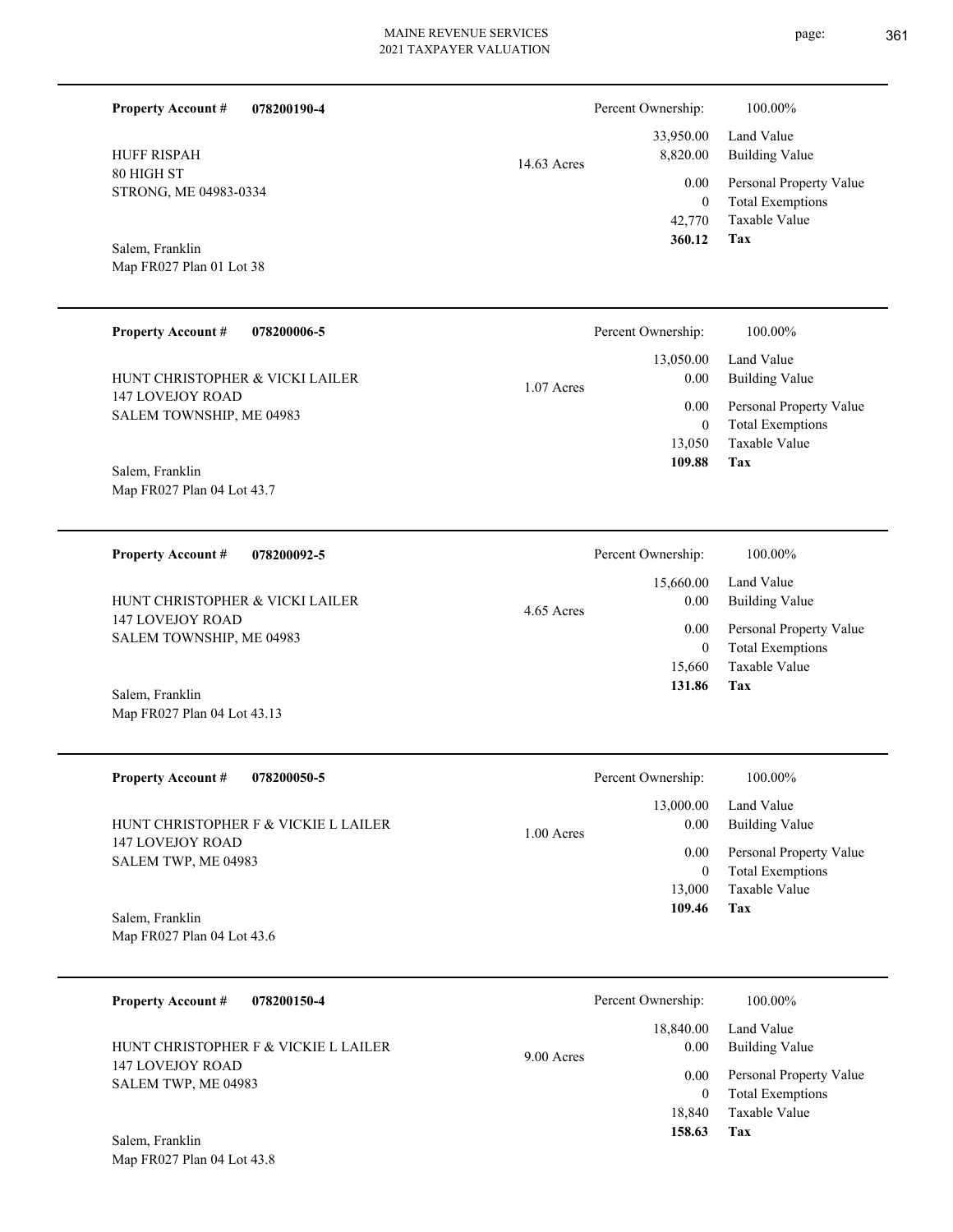**078200207-5**

HUNT CHRISTOPHER F & VICKIE L LAILER

**Property Account #**

147 LOVEJOY ROAD SALEM TWP, ME 04983 Map FR027 Plan 04 Lot 43.9 Salem, Franklin 13,000 0  **109.46** 0.00 **078200313-5 Tax** Taxable Value Total Exemptions Personal Property Value Building Value Land Value 147 LOVEJOY ROAD SALEM TWP, ME 04983 **Property Account #** Map FR027 Plan 01 Lot 42.1 Salem, Franklin HUNT CHRISTOPHER F & VICKIE L LAILER 37,300 0  **314.07** 24,390.00 12,910.00 0.00 16.60 Acres Percent Ownership: 100.00% **078200070-2** 704 RIDGE ROAD BOWDOINHAM, ME 04008 **Property Account #** HURLERY MARK R & GREGORY B 14,100.00 44,230.00 0.00  $2.51$  Ac

Map FR027 Plan 01 Lot 21.4 Salem, Franklin

| <b>Property Account #</b><br>078200231-3          | Percent Ownership:        | 100.00%                 |
|---------------------------------------------------|---------------------------|-------------------------|
|                                                   | 21,350.00                 | Land Value              |
| HUTCHINS MARK & ROBERTA A                         | 44,260.00<br>$0.92$ Acres | <b>Building Value</b>   |
| <b>16 EQUESTRIAN WAY</b><br>SCARBOROUGH, ME 04074 | 0.00                      | Personal Property Value |
|                                                   | $\overline{0}$            | <b>Total Exemptions</b> |
|                                                   | 65,610                    | Taxable Value           |
| Salem, Franklin                                   | 552.44                    | Tax                     |
| Map FR027 Plan 01 Lot 9.4                         |                           |                         |
|                                                   |                           |                         |
| 078200030-2<br><b>Property Account #</b>          | Percent Ownership:        | $100.00\%$              |

479 MAIN ST KINGFIELD, ME 04947 JLC REALTY

Map FR027 Plan 02 Lot 5.2 5.9 10 16 Salem, Franklin

**Tax** Taxable Value Total Exemptions Personal Property Value Building Value Land Value 13,000.00 0.00 1.00 Acres Percent Ownership: 100.00%

|      | Percent Ownership: | 100.00%                 |
|------|--------------------|-------------------------|
|      | 14,100.00          | Land Value              |
| res: | 44,230.00          | <b>Building Value</b>   |
|      | 0.00               | Personal Property Value |
|      | $\theta$           | <b>Total Exemptions</b> |
|      | 58,330             | Taxable Value           |
|      | 491.14             | Tax                     |

|               | Percent Ownership: | 100.00%                 |
|---------------|--------------------|-------------------------|
|               |                    | 27,610.00 Land Value    |
| $21.02$ Acres | 0.00               | <b>Building Value</b>   |
|               | $0.00\,$           | Personal Property Value |
|               | $\theta$           | <b>Total Exemptions</b> |
|               |                    | 27,610 Taxable Value    |
|               | 232.48             | Tax                     |
|               |                    |                         |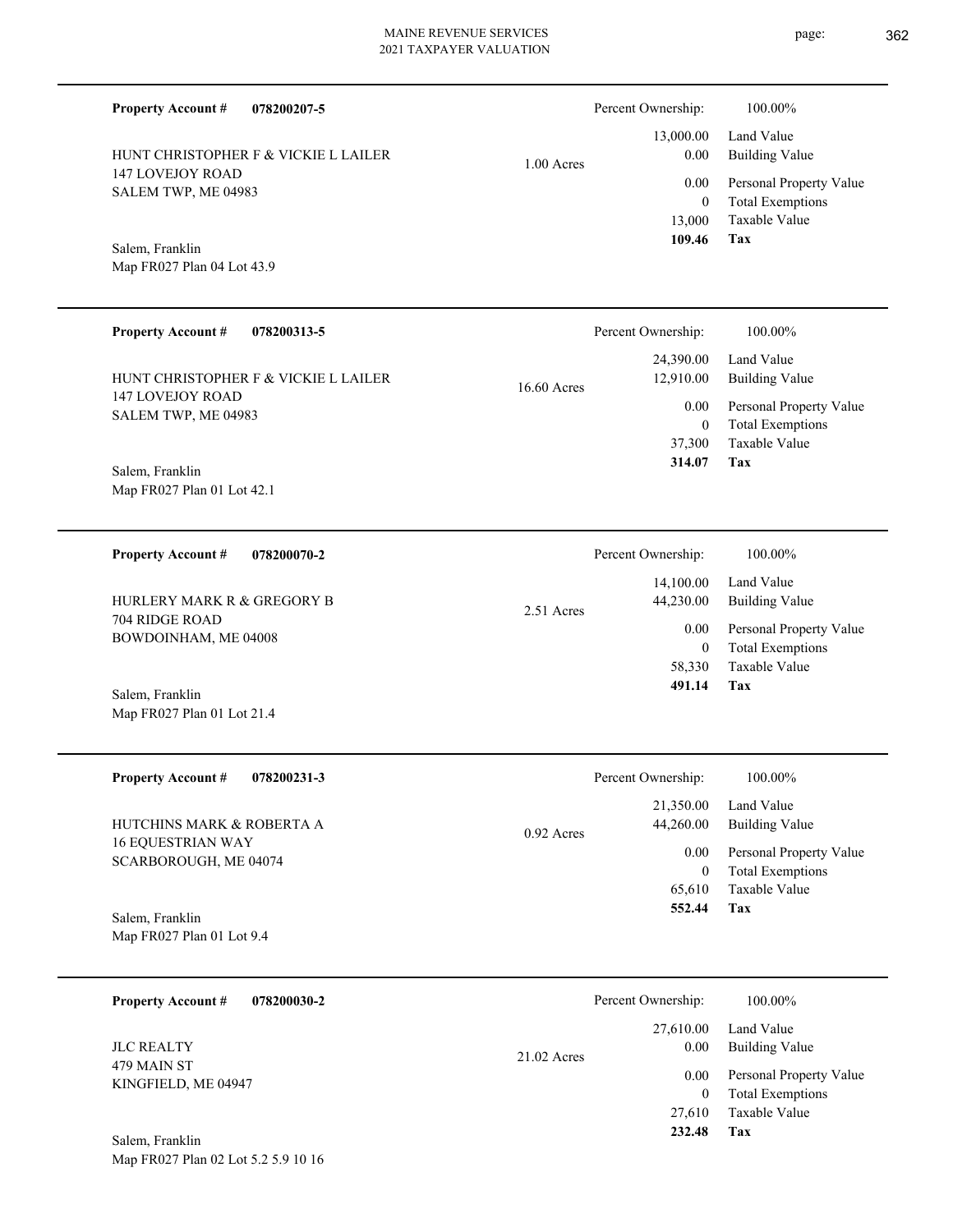| <b>Property Account #</b><br>078200152-2                          |                             | Percent Ownership:         | 100.00%                                            |
|-------------------------------------------------------------------|-----------------------------|----------------------------|----------------------------------------------------|
| <b>JLC REALTY</b>                                                 | Tree Growth<br>192.00 Acres | 45,203.00<br>0.00          | Land Value<br><b>Building Value</b>                |
| 479 MAIN ST<br>KINGFIELD, ME 04947                                |                             | 0.00<br>$\boldsymbol{0}$   | Personal Property Value<br><b>Total Exemptions</b> |
|                                                                   |                             | 45,203<br>380.61           | Taxable Value<br><b>Tax</b>                        |
| Salem, Franklin<br>Map FR027 Plan 01 Lot 13 13.6 13.7             |                             |                            |                                                    |
|                                                                   |                             |                            |                                                    |
| <b>Property Account #</b><br>078200079-4                          |                             | Percent Ownership:         | 100.00%                                            |
| JOHNSTON DOUGLAS N & LINDSEY HOROWITZ                             | 16.11 Acres                 | 24,030.00<br>40,210.00     | Land Value<br><b>Building Value</b>                |
| 557 OCEAN STREET<br>APT <sub>1</sub>                              |                             | 0.00                       | Personal Property Value                            |
| PORTLAND, ME 04106                                                |                             | $\boldsymbol{0}$<br>64,240 | <b>Total Exemptions</b><br>Taxable Value           |
| Salem, Franklin                                                   |                             | 540.90                     | Tax                                                |
| Map FR027 Plan 01 Lot 8 Plan 02 Lot 12                            |                             |                            |                                                    |
| <b>Property Account #</b><br>078200080-2                          |                             | Percent Ownership:         | 100.00%                                            |
| KELLEY KIRSTEN BROWN                                              |                             | 50,620.00<br>137,130.00    | Land Value<br><b>Building Value</b>                |
| 1283 SALEM ROAD<br>SALEM TOWNSHIP, ME 04983                       | 40.21 Acres                 | 0.00                       | Personal Property Value                            |
|                                                                   |                             | 25,000<br>162,750          | <b>Total Exemptions</b><br>Taxable Value           |
| Salem, Franklin                                                   |                             | 1,370.36                   | Tax                                                |
| Map FR027 Plan 01 Lot 8.3 8.42 8.7<br>Homestead Exemption \$25000 |                             |                            |                                                    |
| 078200222-1<br><b>Property Account #</b>                          |                             | Percent Ownership:         | 100.00%                                            |
|                                                                   |                             | 24,020.00                  | Land Value                                         |
| KENNEDY JEFFREY S<br><b>BOX 124</b>                               | 16.10 Acres                 | 0.00                       | <b>Building Value</b>                              |
| STRONG, ME 04983                                                  |                             | 0.00<br>$\boldsymbol{0}$   | Personal Property Value<br><b>Total Exemptions</b> |
|                                                                   |                             | 24,020                     | Taxable Value                                      |
| Salem, Franklin<br>Map FR027 Plan 01 Lot 58.7                     |                             | 202.25                     | Tax                                                |
|                                                                   |                             |                            |                                                    |
|                                                                   |                             |                            |                                                    |

| 078200223-1<br><b>Property Account #</b> | Percent Ownership:                      | 100.00%                                            |
|------------------------------------------|-----------------------------------------|----------------------------------------------------|
| <b>KENNEDY JEFFREY S</b>                 | 24,020.00<br>16,370.00<br>$16.10$ Acres | Land Value<br>Building Value                       |
| <b>BOX 124</b><br>STRONG, ME 04983       | 0.00                                    | Personal Property Value<br><b>Total Exemptions</b> |
|                                          | 40.390                                  | Taxable Value                                      |
| Salem, Franklin                          | 340.08                                  | Tax                                                |

Map FR027 Plan 01 Lot 58.6

page: 363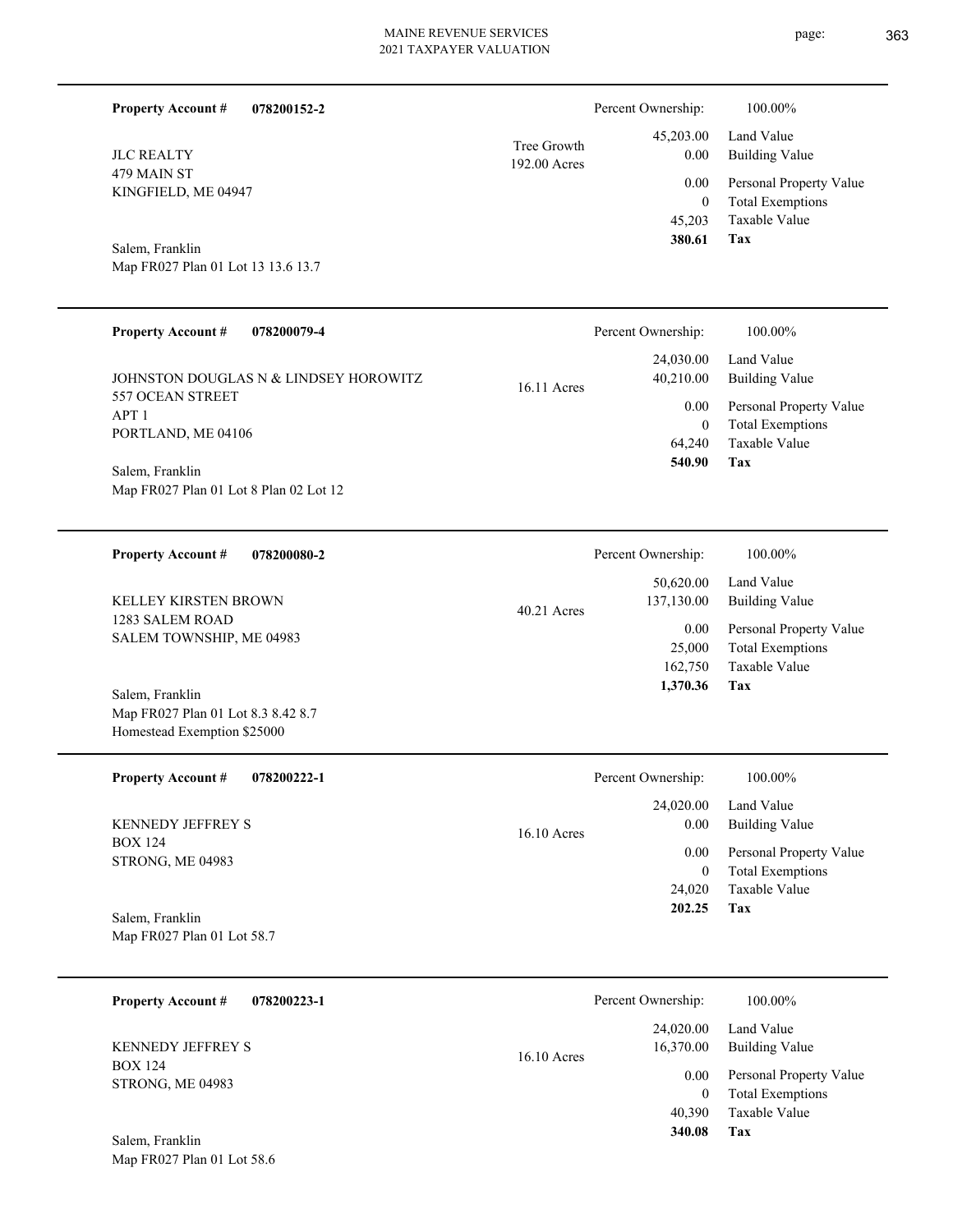page: 364

| <b>Property Account #</b><br>078200145-6                                             |                               | Percent Ownership:                            | 100.00%                                                                    |
|--------------------------------------------------------------------------------------|-------------------------------|-----------------------------------------------|----------------------------------------------------------------------------|
| KILBRETH WALTER P                                                                    | 103.00 Acres                  | 87,460.00<br>0.00                             | Land Value<br><b>Building Value</b>                                        |
| <b>3 BLUEBERRY FIELD ROAD</b><br>KINGFIELD, ME 04947                                 |                               | 0.00<br>$\mathbf{0}$<br>87,460                | Personal Property Value<br><b>Total Exemptions</b><br>Taxable Value        |
| Salem, Franklin<br>Map FR027 Plan 01 Lot 42 Plan 03 Lot 3.11 3.2                     |                               | 736.41                                        | Tax                                                                        |
| <b>Property Account #</b><br>078200040-3                                             |                               | Percent Ownership:                            | 100.00%                                                                    |
| <b>KING RICHARD A</b>                                                                | 4.94 Acres                    | 24,880.00<br>257,140.00                       | Land Value<br><b>Building Value</b>                                        |
| 58 LEE ROAD<br>STRONG, ME 04983-4319                                                 |                               | 0.00<br>25,000<br>257,020<br>2,164.11         | Personal Property Value<br><b>Total Exemptions</b><br>Taxable Value<br>Tax |
| Salem, Franklin<br>Map FR027 Plan 01 Lot 39.12<br>Homestead Exemption \$25000        |                               |                                               |                                                                            |
| <b>Property Account #</b><br>078200022-3                                             |                               | Percent Ownership:                            | $100.00\%$                                                                 |
| <b>KISER ELLEN S</b>                                                                 | 1.11 Acres                    | 24,080.00<br>151,190.00                       | Land Value<br><b>Building Value</b>                                        |
| 125 LOVEJOY ROAD<br>SALEM TOWNSHIP, ME 04983                                         |                               | 0.00<br>25,000<br>150,270                     | Personal Property Value<br><b>Total Exemptions</b><br>Taxable Value        |
| Salem, Franklin<br>Map FR027 Plan 04 Lot 43.211 43.22<br>Homestead Exemption \$25000 |                               | 1,265.27                                      | Tax                                                                        |
| <b>Property Account #</b><br>078200067-1                                             |                               | Percent Ownership:                            | 100.00%                                                                    |
| <b>KISER ELLEN S</b>                                                                 | 3.75 Acres                    | 15,010.00<br>0.00                             | Land Value<br><b>Building Value</b>                                        |
| 125 LOVEJOY ROAD<br>SALEM TOWNSHIP, ME 04983                                         |                               | 0.00<br>$\mathbf{0}$<br>15,010<br>126.38      | Personal Property Value<br><b>Total Exemptions</b><br>Taxable Value<br>Tax |
| Salem, Franklin<br>Map FR027 Plan 04 Lot 43.11                                       |                               |                                               |                                                                            |
| <b>Property Account #</b><br>078200187-6                                             |                               | Percent Ownership:                            | 100.00%                                                                    |
| KLINGENSTEIN ANNA ROSE & CHRISTOPHER ANGEL                                           | Tree Growth<br>1,077.00 Acres | 285,374.00<br>0.00                            | Land Value<br><b>Building Value</b>                                        |
| 1565 BROCKTON LANE<br>NASHVILLE, TN 37221                                            |                               | 0.00<br>$\overline{0}$<br>285,374<br>2,402.85 | Personal Property Value<br><b>Total Exemptions</b><br>Taxable Value<br>Tax |
| Salem, Franklin<br>Map FR027 Plan 01 Lot 33.1 33.2                                   |                               |                                               |                                                                            |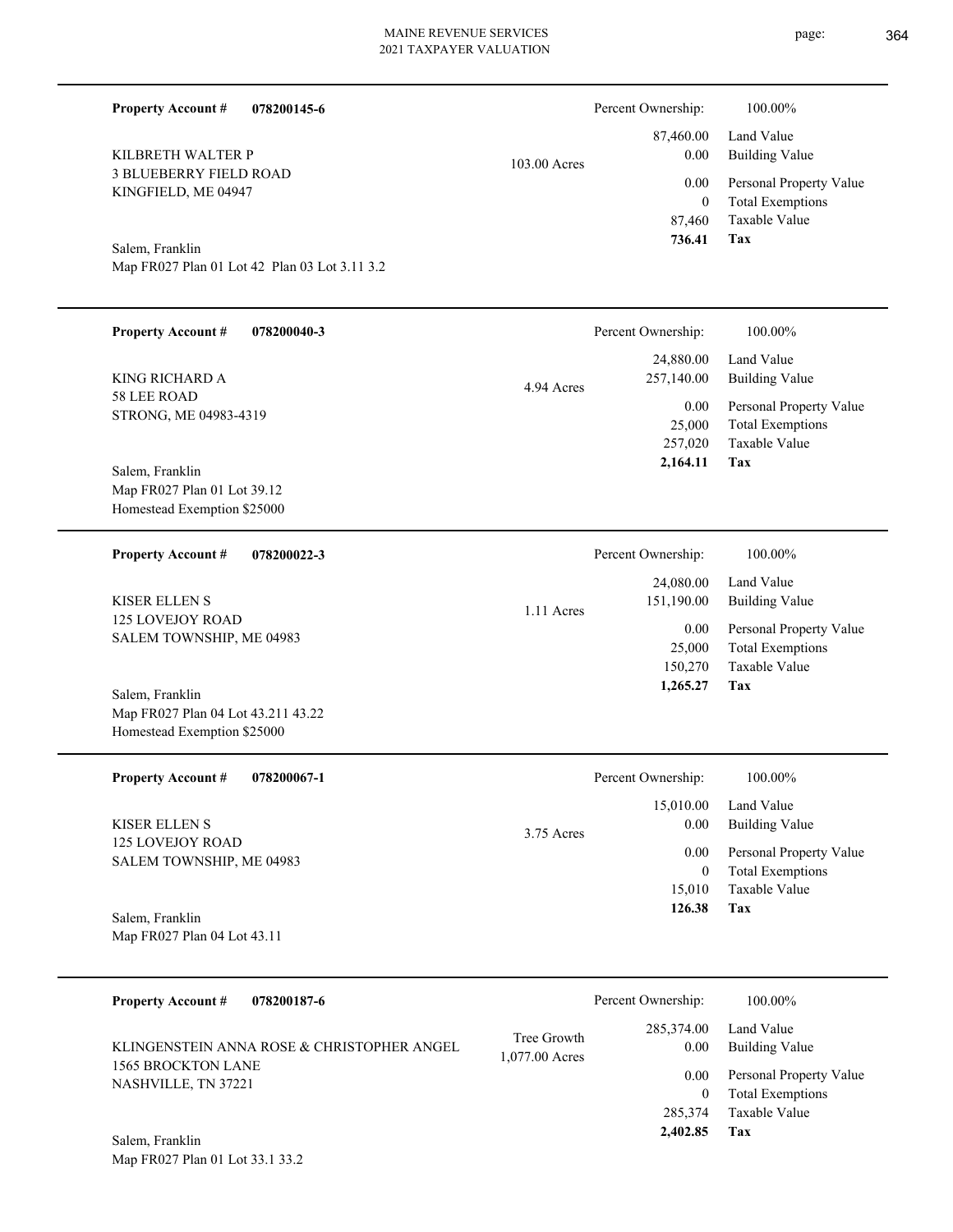**Tax** Taxable Value Total Exemptions Personal Property Value 17,070 0  **143.73** 0.00

5.00 Acres

Map FR027 Plan 01 Lot 49.103

LABBE DAREN P & RACHEL M

PO BOX 165 TURNER, ME 04252

Salem, Franklin

**Property Account #**

**078202059-1**

| <b>Property Account #</b><br>078200101-3    | Percent Ownership:                   | 100.00%                             |
|---------------------------------------------|--------------------------------------|-------------------------------------|
| LAKIN FRANK SR & MARTELLA ANN<br>PO BOX 559 | 25,290.00<br>81,200.00<br>5.50 Acres | Land Value<br><b>Building Value</b> |
| <b>STRONG, ME 04983</b>                     | 0.00                                 | Personal Property Value             |
|                                             | 0                                    | <b>Total Exemptions</b>             |
|                                             | 106,490                              | Taxable Value                       |
| Salem, Franklin                             | 896.65                               | Tax                                 |

| <b>Property Account #</b><br>078200170-2 | Percent Ownership:                   | 100.00%                                            |
|------------------------------------------|--------------------------------------|----------------------------------------------------|
| LEAVITT BEVERLY, JASON & REBECCA         | 15,190.00<br>18,000.00<br>4.00 Acres | Land Value<br>Building Value                       |
| 459 PLAINS RD<br>TURNER, ME 04282        | 0.00<br>0                            | Personal Property Value<br><b>Total Exemptions</b> |
|                                          | 33,190                               | Taxable Value                                      |
| $C = 1 - \ldots - C = 111$               | 279.46                               | Tax                                                |

Building Value Land Value

 15,920.00 1,150.00

Percent Ownership:  $100.00\%$ 

| <b>Property Account #</b>                       | 078202068-1 |              | Percent Ownership:                 | 100.00%                                                                    |
|-------------------------------------------------|-------------|--------------|------------------------------------|----------------------------------------------------------------------------|
| LABBE DAREN P & RACHEL M<br>PO BOX 165          |             | $3.50$ Acres | 14,830.00<br>$0.00\,$              | Land Value<br><b>Building Value</b>                                        |
| TURNER, ME 04252                                |             |              | 0.00<br>$\boldsymbol{0}$<br>14,830 | Personal Property Value<br><b>Total Exemptions</b><br>Taxable Value        |
| Salem, Franklin<br>Map FR027 Plan 01 Lot 49.104 |             |              | 124.87                             | <b>Tax</b>                                                                 |
| <b>Property Account #</b>                       | 078200126-3 |              | Percent Ownership:                 | 100.00%                                                                    |
| LACHARITE JAIME S & SARA A                      |             | 1.84 Acres   | 13,610.00<br>9,060.00              | Land Value<br><b>Building Value</b>                                        |
| 1957 HALLOWELL ROAD<br>LITCHFIELD, ME 04350     |             |              | 0.00<br>$\overline{0}$<br>22,670   | Personal Property Value<br><b>Total Exemptions</b><br><b>Taxable Value</b> |
| Salem, Franklin<br>Map FR027 Plan 01 Lot 15     |             |              | 190.88                             | <b>Tax</b>                                                                 |
| <b>Property Account #</b>                       | 078200101-3 |              | Percent Ownership:                 | 100.00%                                                                    |
| LAKIN FRANK SR & MARTELLA ANN                   |             | 5.50 Acres   | 25,290.00<br>81,200.00             | Land Value<br><b>Building Value</b>                                        |
| PO BOX 559<br>STRONG, ME 04983                  |             |              | 0.00<br>$\mathbf{0}$<br>106,490    | Personal Property Value<br><b>Total Exemptions</b><br>Taxable Value        |
| Salem, Franklin<br>Map FR027 Plan 04 Lot 27     |             |              | 896.65                             | Tax                                                                        |
| <b>Property Account #</b>                       | 078200170-2 |              | Percent Ownership:                 | 100.00%                                                                    |
| LEAVITT BEVERLY, JASON & REBECCA                |             | $4.00$ Acres | 15,190.00<br>18,000.00             | Land Value<br><b>Building Value</b>                                        |
| 459 PLAINS RD<br>TURNER, ME 04282               |             |              | 0.00<br>$\boldsymbol{0}$<br>33,190 | Personal Property Value<br><b>Total Exemptions</b><br>Taxable Value        |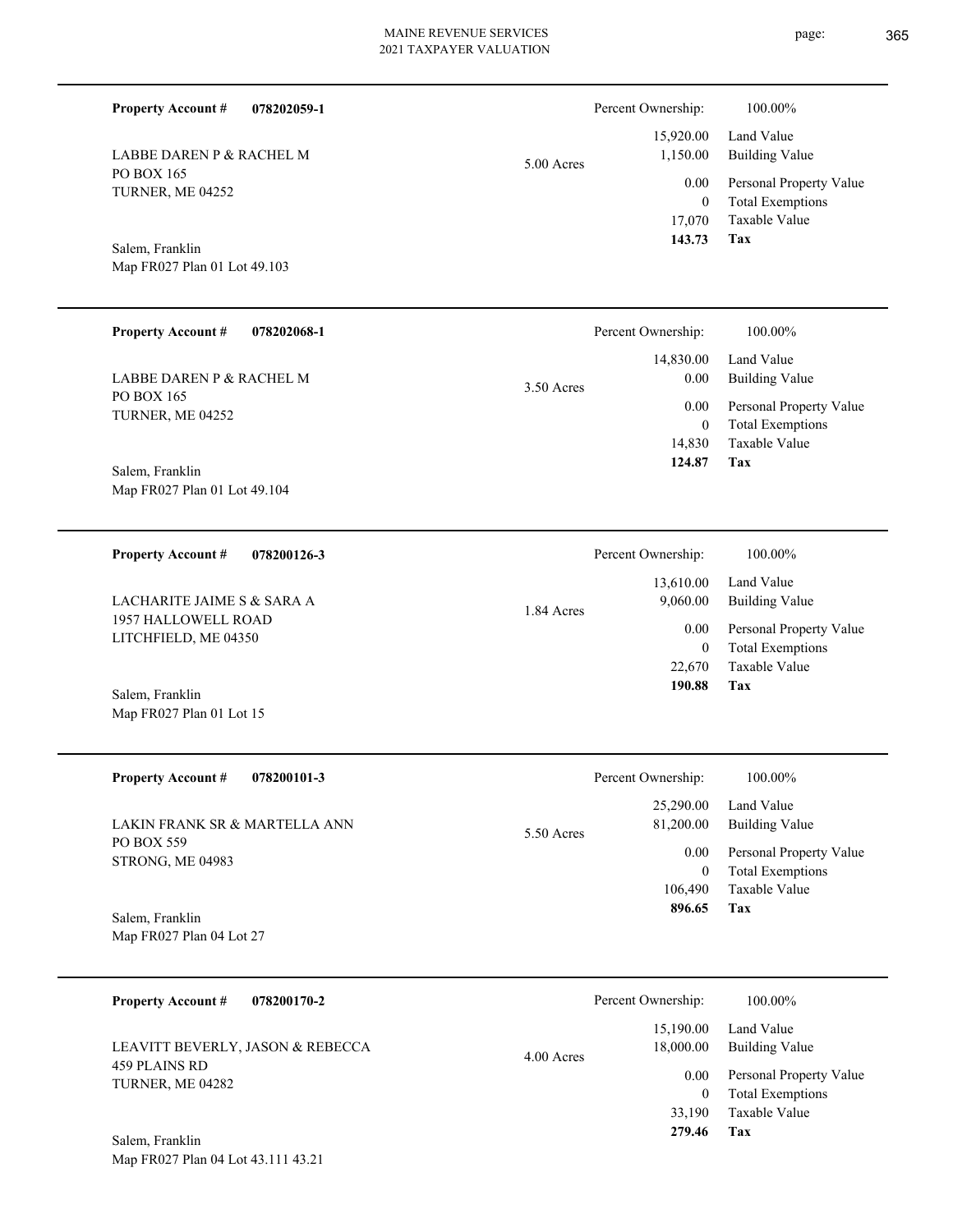1.47 Acres

**078200055-3**

25 THOMPSON ROAD KENNEBUNK, ME 04043 LEBARGE SANDRA E

**Property Account #**

Map FR027 Plan 01 Lot 8.43 Salem, Franklin

| <b>Property Account #</b><br>078202050-1                   | Percent Ownership:                       | 100.00%                                                             |
|------------------------------------------------------------|------------------------------------------|---------------------------------------------------------------------|
| LEBLANC BRIAN D                                            | 37,190.00<br>201,090.00<br>$21.81$ Acres | Land Value<br>Building Value                                        |
| <b>PO BOX 142</b><br>KINGFIELD, ME 04947                   | 0.00<br>25,000<br>213,280                | Personal Property Value<br><b>Total Exemptions</b><br>Taxable Value |
| Salem, Franklin<br>Map FR027 Plan 01 Lot 17.321 17.42 17.5 | 1,795.82                                 | Tax                                                                 |
| Homestead Exemption \$25000                                |                                          |                                                                     |

| 078200233-3<br><b>Property Account #</b> | Percent Ownership:    | 100.00%                 |
|------------------------------------------|-----------------------|-------------------------|
|                                          | 34,170.00             | Land Value              |
| <b>LECOURS DONALD J</b>                  | 0.00<br>$30.00$ Acres | Building Value          |
| PO BOX 403<br>STRATTON, ME 04982         | 0.00                  | Personal Property Value |
|                                          | $\left( 0 \right)$    | <b>Total Exemptions</b> |
|                                          | 34,170                | Taxable Value           |
| Salem, Franklin                          | 287.71                | Tax                     |
| Map FR027 Plan 01 Lot 47.5               |                       |                         |

| <b>Property Account #</b><br>078200194-3                          | Percent Ownership:                     | 100.00%                                                             |
|-------------------------------------------------------------------|----------------------------------------|---------------------------------------------------------------------|
| LEONARD JONATHAN B & SALLY P SHEPARDSON<br><b>27 PRAIRIE ROAD</b> | 50,430.00<br>210,820.00<br>37.20 Acres | Land Value<br>Building Value                                        |
| <b>P.O BOX 303</b><br><b>STRONG, ME 04983</b>                     | 0.00<br>25,000<br>236,250              | Personal Property Value<br><b>Total Exemptions</b><br>Taxable Value |
| Salem, Franklin                                                   | 1,989.23                               | Tax                                                                 |
| Map FR027 Plan 01 Lot 16.1<br>Homestead Exemption \$25000         |                                        |                                                                     |

| 078200019-4<br><b>Property Account #</b> |                               | Percent Ownership: | 100.00%                      |
|------------------------------------------|-------------------------------|--------------------|------------------------------|
| LINKLETTER TIMBERLANDS LLC               | Tree Growth<br>$127.00$ Acres | 37,878.00<br>0.00  | Land Value<br>Building Value |
| PO BOX 135<br>ATHENS, ME 04912           |                               | 0.00               | Personal Property Value      |
|                                          |                               | $\Omega$           | <b>Total Exemptions</b>      |
|                                          |                               | 37,878             | Taxable Value                |
| Salem, Franklin                          |                               | 318.93             | Tax                          |
| Map FR027 Plan 01 Lot 35                 |                               |                    |                              |

page: 366

**Tax**

 95,700 0

0.00

Percent Ownership:  $100.00\%$ 

 24,340.00 71,360.00

 **805.79**

Taxable Value Total Exemptions Personal Property Value

Building Value Land Value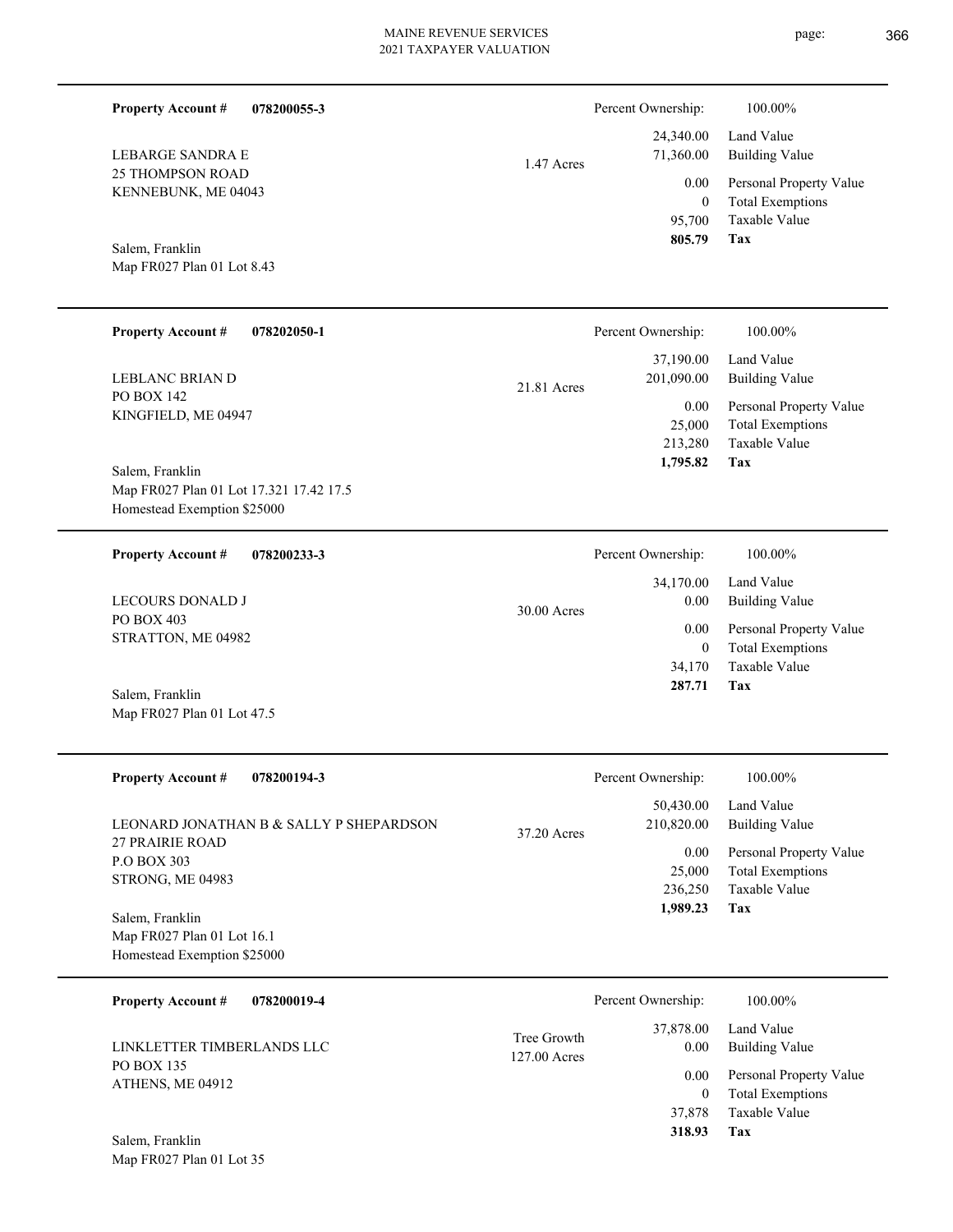| <b>Property Account #</b><br>078200240-1                                                                     |                               | Percent Ownership:                         | 100.00%                                                                           |
|--------------------------------------------------------------------------------------------------------------|-------------------------------|--------------------------------------------|-----------------------------------------------------------------------------------|
| LINNEY WILLIAM J                                                                                             | $0.92$ Acres                  | 23,350.00<br>90,760.00                     | Land Value<br><b>Building Value</b>                                               |
| 1288 SALEM RD<br>SALEM TWP, ME 04983                                                                         |                               | 0.00<br>25,000<br>89,110<br>750.31         | Personal Property Value<br><b>Total Exemptions</b><br>Taxable Value<br><b>Tax</b> |
| Salem, Franklin<br>Map FR027 Plan 01 Lot 8.8<br>Homestead Exemption \$25000                                  |                               |                                            |                                                                                   |
| <b>Property Account #</b><br>078202014-1                                                                     |                               | Percent Ownership:                         | 100.00%                                                                           |
| LONG BRIAN J & LINDA S                                                                                       | 5.00 Acres                    | 15,920.00<br>0.00                          | Land Value<br><b>Building Value</b>                                               |
| <b>BOX 841</b><br>WEST ALNA RD<br>ALNA, ME 04535                                                             |                               | 0.00<br>$\mathbf{0}$                       | Personal Property Value<br><b>Total Exemptions</b>                                |
| Salem, Franklin<br>Map FR027 Plan 01 Lot 49.26                                                               |                               | 15,920<br>134.05                           | Taxable Value<br>Tax                                                              |
| <b>Property Account #</b><br>078200131-2                                                                     |                               | Percent Ownership:                         | 100.00%                                                                           |
| LOWIT JASON & VELMA                                                                                          | 2.70 Acres                    | 14,240.00<br>47,820.00                     | Land Value<br><b>Building Value</b>                                               |
| <b>121 FARWELL STREET</b><br>LEWISTON, ME 04240                                                              |                               | 0.00<br>$\overline{0}$<br>62,060<br>522.55 | Personal Property Value<br><b>Total Exemptions</b><br>Taxable Value<br>Tax        |
| Salem, Franklin<br>Map FR027 Plan 01 Lot 21.5                                                                |                               |                                            |                                                                                   |
| <b>Property Account #</b><br>078200346-1                                                                     |                               | Percent Ownership:                         | 100.00%                                                                           |
| <b>MAINE STATE OF</b>                                                                                        | $0.59$ Acres                  | 10,140.00<br>27,470.00                     | Land Value<br><b>Building Value</b>                                               |
| <b>INLAND FISHERIES &amp; WILDLIFE</b><br><b>41 STATE HOUSE STATION</b><br>AUGUSTA, ME 04333<br>FIRE STATION |                               | 0.00<br>37,610<br>$\theta$                 | Personal Property Value<br><b>Total Exemptions</b><br>Taxable Value               |
| Salem, Franklin<br>Map FR027 Plan 04 Lot 24<br><b>Exempt Property</b>                                        |                               | $0.00\,$                                   | Tax                                                                               |
| <b>Property Account #</b><br>078202010-2                                                                     |                               | Percent Ownership:                         | 100.00%                                                                           |
| MAINE STATE OF                                                                                               | Tree Growth<br>1,045.00 Acres | 272,145.00<br>0.00                         | Land Value<br><b>Building Value</b>                                               |
| DEPT OF CONSERVATION<br><b>22 SHS</b><br>AUGUSTA, ME 04333                                                   |                               | 0.00<br>272,145<br>$\overline{0}$<br>0.00  | Personal Property Value<br><b>Total Exemptions</b><br>Taxable Value<br><b>Tax</b> |
| Salem, Franklin<br>Map FR027 Plan 06 Lot 28.1<br><b>Exempt Property</b>                                      |                               |                                            |                                                                                   |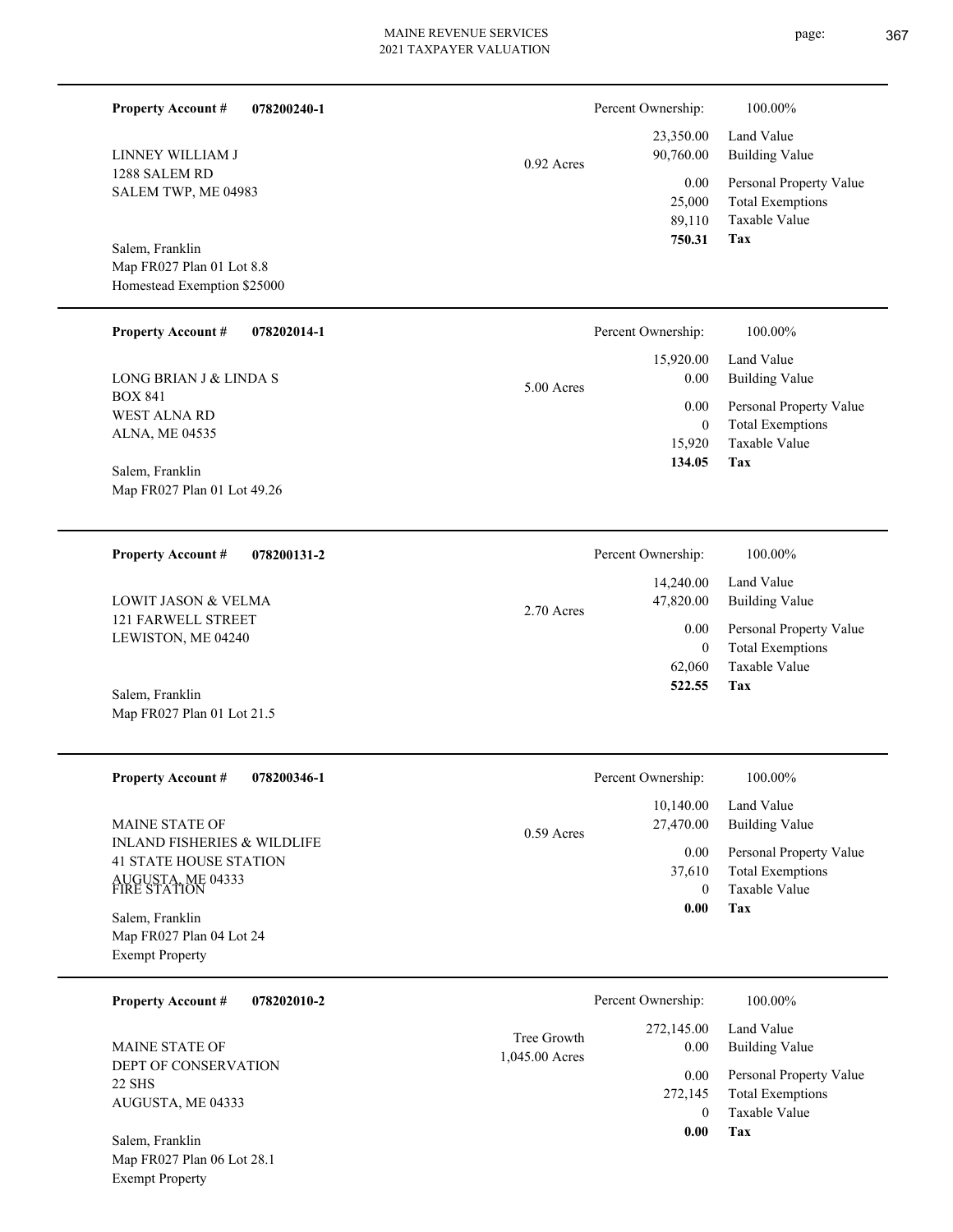page: 368

| <b>Property Account #</b><br>078200009-4                                   |               | Percent Ownership:                         | 100.00%                                                                    |
|----------------------------------------------------------------------------|---------------|--------------------------------------------|----------------------------------------------------------------------------|
| MAINE STATE OF (IF&W)                                                      | $1.09$ Acres  | 13,070.00<br>0.00                          | Land Value<br><b>Building Value</b>                                        |
| <b>INLAND FISHERIES &amp; WILDLIFE</b><br>41 SHS<br>AUGUSTA, ME 04333      |               | 0.00<br>13,070<br>$\theta$                 | Personal Property Value<br><b>Total Exemptions</b><br>Taxable Value        |
| Salem, Franklin<br>Map FR027 Plan 03 Lot 9 10<br><b>Exempt Property</b>    |               | 0.00                                       | Tax                                                                        |
| <b>Property Account #</b><br>078200125-1                                   |               | Percent Ownership:                         | 100.00%                                                                    |
| MARCOTTE ROLAND G                                                          | $20.00$ Acres | 26,870.00<br>0.00                          | Land Value<br><b>Building Value</b>                                        |
| <b>38 ST PATRICK AVE</b><br>LEWISTON, ME 04240                             |               | 0.00<br>$\mathbf{0}$<br>26,870             | Personal Property Value<br><b>Total Exemptions</b><br>Taxable Value        |
| Salem, Franklin<br>Map FR027 Plan 01 Lot 21.31                             |               | 226.25                                     | <b>Tax</b>                                                                 |
| <b>Property Account #</b><br>078200134-1                                   |               | Percent Ownership:                         | 100.00%                                                                    |
| MARCOTTE ROLAND G                                                          | $12.00$ Acres | 21,030.00<br>35,930.00                     | Land Value<br><b>Building Value</b>                                        |
| <b>38 ST PATRICK AVE</b><br>LEWISTON, ME 04240                             |               | 0.00<br>$\theta$                           | Personal Property Value<br><b>Total Exemptions</b>                         |
| Salem, Franklin<br>Map FR027 Plan 01 Lot 21.34                             |               | 56,960<br>479.60                           | <b>Taxable Value</b><br>Tax                                                |
| Property Account #<br>078200135-1                                          |               | Percent Ownership:                         | $100.00\%$                                                                 |
| MAREAN LARRY G                                                             | 0.71 Acres    | 21,920.00<br>152,380.00                    | Land Value<br><b>Building Value</b>                                        |
| 1606 SALEM RD<br>SALEM TWP, ME 04983                                       |               | 0.00<br>25,000<br>149,300<br>1,257.11      | Personal Property Value<br><b>Total Exemptions</b><br>Taxable Value<br>Tax |
| Salem, Franklin<br>Map FR027 Plan 03 Lot 18<br>Homestead Exemption \$25000 |               |                                            |                                                                            |
| <b>Property Account #</b><br>078200042-1                                   |               | Percent Ownership:                         | 100.00%                                                                    |
| MAREAN LARRY G & LESLIE J                                                  | $0.10$ Acres  | 4,160.00<br>0.00                           | Land Value<br><b>Building Value</b>                                        |
| 1606 SALEM RD<br>SALEM TWP, ME 04983                                       |               | 0.00<br>$\boldsymbol{0}$<br>4,160<br>35.03 | Personal Property Value<br><b>Total Exemptions</b><br>Taxable Value<br>Tax |
| Salem, Franklin<br>Map FR027 Plan 03 Lot 17                                |               |                                            |                                                                            |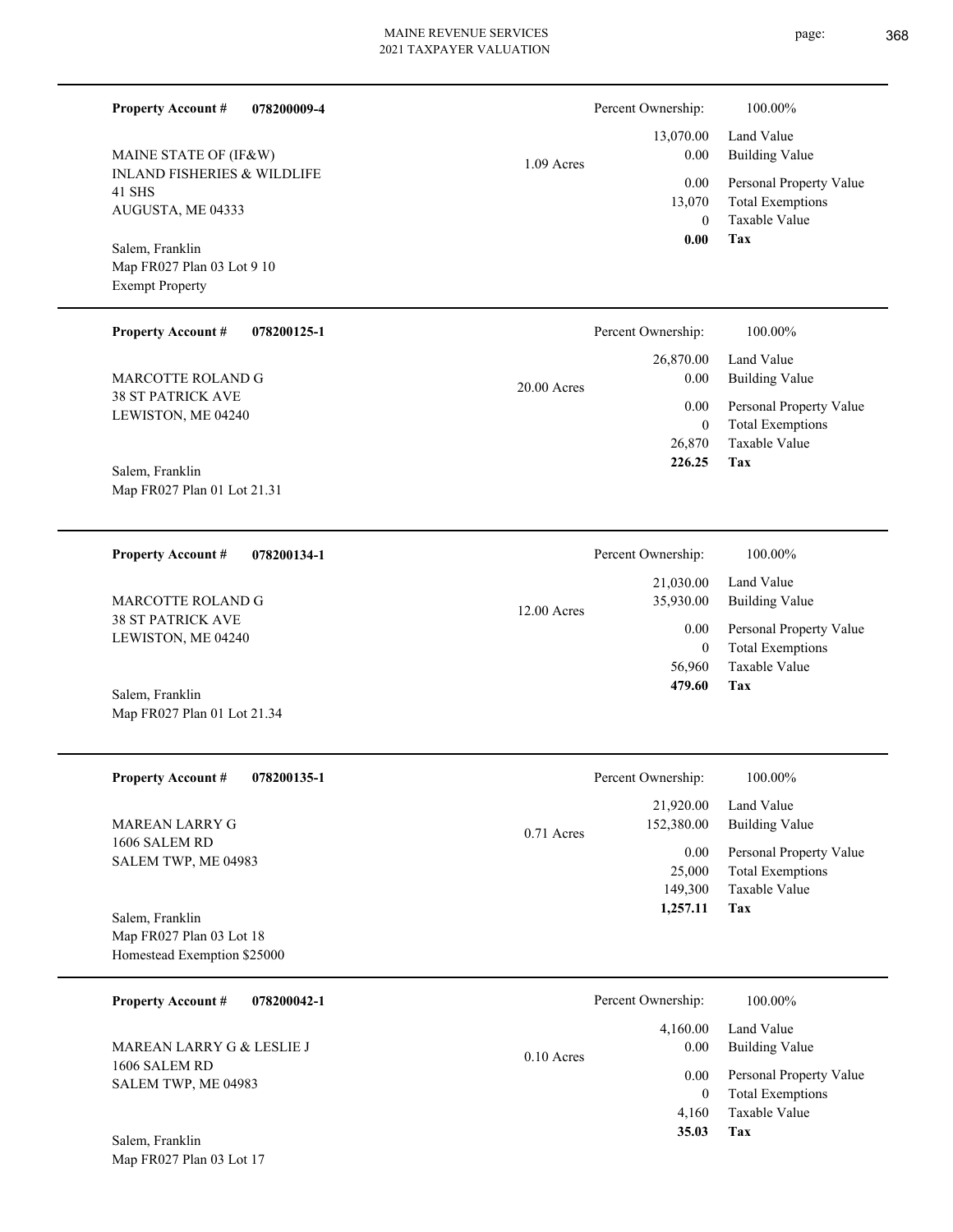page: 369

| <b>Property Account #</b><br>078200229-2                                |              | Percent Ownership:                              | 100.00%                                                                    |
|-------------------------------------------------------------------------|--------------|-------------------------------------------------|----------------------------------------------------------------------------|
| MARTIN DOTTIE-JO & JAMES M<br><b>48 COTTON ROAD</b><br>LISBON, ME 04250 | 2.68 Acres   | 25,230.00<br>87,030.00<br>0.00                  | Land Value<br><b>Building Value</b><br>Personal Property Value             |
| Salem, Franklin<br>Map FR027 Plan 02 Lot 17                             |              | $\overline{0}$<br>112,260<br>945.23             | <b>Total Exemptions</b><br>Taxable Value<br>Tax                            |
| <b>Property Account #</b><br>078200214-6                                |              | Percent Ownership:                              | 100.00%                                                                    |
| MAYNARD JOHN D II & NICOLE                                              | 15.00 Acres  | 32,220.00<br>138,550.00                         | Land Value<br><b>Building Value</b>                                        |
| 5 REED RD<br>SALEM, ME 04983-4229                                       |              | 0.00<br>$\boldsymbol{0}$<br>170,770<br>1,437.88 | Personal Property Value<br><b>Total Exemptions</b><br>Taxable Value<br>Tax |
| Salem, Franklin<br>Map FR027 Plan 01 Lot 55                             |              |                                                 |                                                                            |
| <b>Property Account #</b><br>078200094-2                                |              | Percent Ownership:                              | 100.00%                                                                    |
| MCFARREN JEFFREY & LAURIE                                               | $0.26$ Acres | 17,500.00<br>117,860.00                         | Land Value<br><b>Building Value</b>                                        |
| <b>153 BUXTON ROAD</b><br>SACO, ME 04072                                |              | 0.00<br>$\overline{0}$<br>135,360               | Personal Property Value<br><b>Total Exemptions</b><br>Taxable Value        |
| Salem, Franklin<br>Map FR027 Plan 03 Lot 11                             |              | 1,139.73                                        | Tax                                                                        |
| 078200184-7<br><b>Property Account #</b>                                |              | Percent Ownership:                              | 100.00%                                                                    |
| MCNEAR RANDALL L & TAMMY J                                              | 4.62 Acres   | 15,640.00<br>0.00                               | Land Value<br><b>Building Value</b>                                        |
| 39 MAIN STREET<br><b>WAYNE, ME 04284</b>                                |              | 0.00<br>$\overline{0}$<br>15,640<br>131.69      | Personal Property Value<br><b>Total Exemptions</b><br>Taxable Value<br>Tax |
| Salem, Franklin<br>Map FR027 Plan 04 Lot 43.5                           |              |                                                 |                                                                            |
| <b>Property Account #</b><br>078200185-7                                |              | Percent Ownership:                              | 100.00%                                                                    |
| MCNEAR RANDALL L & TAMMY J                                              | 6.11 Acres   | 16,730.00<br>0.00                               | Land Value<br><b>Building Value</b>                                        |
| 39 MAIN STREET<br><b>WAYNE, ME 04284</b>                                |              | 0.00<br>$\overline{0}$<br>16,730<br>140.87      | Personal Property Value<br><b>Total Exemptions</b><br>Taxable Value<br>Tax |
| Salem, Franklin<br>Map FR027 Plan 04 Lot 43.4                           |              |                                                 |                                                                            |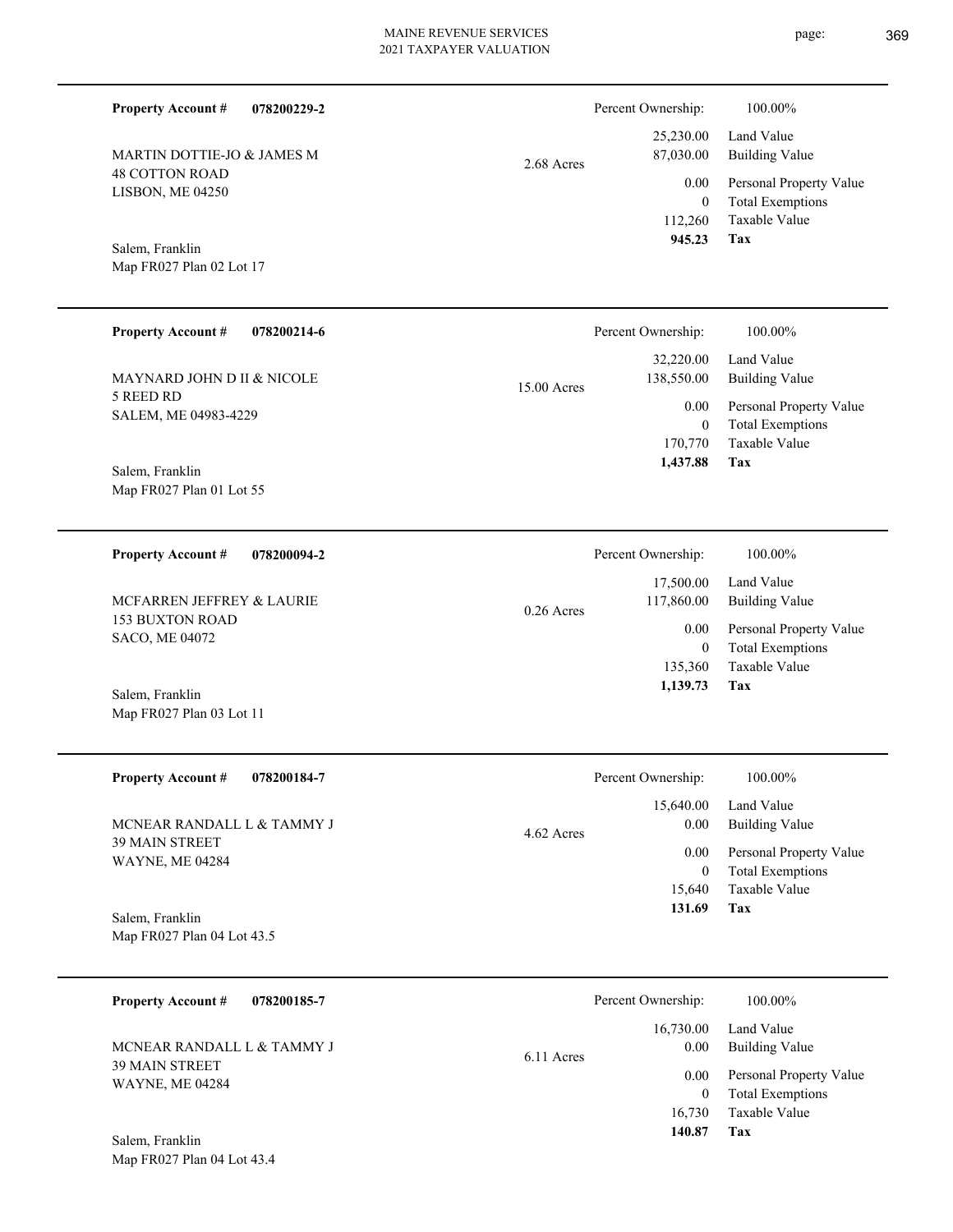| <b>Property Account #</b><br>078200141-1<br>MILEWSKI DANIEL A<br>1435 HUNTINGTON RD<br>STRATFORD, CT 06614<br>Salem, Franklin<br>Map FR027 Plan 01 Lot 63                         | 20.00 Acres                 | Percent Ownership:<br>26,870.00<br>0.00<br>$0.00\,$<br>$\boldsymbol{0}$<br>26,870<br>226.25 | 100.00%<br>Land Value<br><b>Building Value</b><br>Personal Property Value<br><b>Total Exemptions</b><br>Taxable Value<br>Tax |
|-----------------------------------------------------------------------------------------------------------------------------------------------------------------------------------|-----------------------------|---------------------------------------------------------------------------------------------|------------------------------------------------------------------------------------------------------------------------------|
| <b>Property Account #</b><br>078200036P-1                                                                                                                                         |                             | Percent Ownership:                                                                          | 100.00%                                                                                                                      |
| MILLER KIMBERLY & TIMOTHY                                                                                                                                                         |                             | 0.00<br>0.00                                                                                | Land Value<br><b>Building Value</b>                                                                                          |
| <b>PO BOX 770</b><br>MILFORD, PA 18337<br>Salem, Franklin                                                                                                                         |                             | 12,000.00<br>$\boldsymbol{0}$<br>12,000<br>101.04                                           | Personal Property Value<br><b>Total Exemptions</b><br>Taxable Value<br>Tax                                                   |
| Map FR027 Plan 01 Lot 32                                                                                                                                                          |                             |                                                                                             |                                                                                                                              |
| <b>Property Account #</b><br>078200196-3                                                                                                                                          |                             | Percent Ownership:                                                                          | 100.00%                                                                                                                      |
| MILLER KIMBERLY & TIMOTHY<br>PO BOX 770<br>MILFORD, PA 18337<br>Salem, Franklin<br>Map FR027 Plan 01 Lot 32                                                                       | Tree Growth<br>447.00 Acres | 149,854.00<br>161,670.00<br>0.00<br>$\overline{0}$<br>311,524<br>2,623.03                   | Land Value<br><b>Building Value</b><br>Personal Property Value<br><b>Total Exemptions</b><br>Taxable Value<br>Tax            |
|                                                                                                                                                                                   |                             |                                                                                             |                                                                                                                              |
| <b>Property Account #</b><br>078200315-5<br>MILLER-SHELLEY CHRISTA<br>2244 MOUNT BLUE ROAD #62<br>CARRABASSETT VALLEY, ME 04947<br>Salem, Franklin<br>Map FR027 Plan 01 Lot 49.17 | 1.30 Acres                  | Percent Ownership:<br>13,220.00<br>27,770.00<br>0.00<br>$\overline{0}$<br>40,990<br>345.14  | 100.00%<br>Land Value<br><b>Building Value</b><br>Personal Property Value<br><b>Total Exemptions</b><br>Taxable Value<br>Tax |
|                                                                                                                                                                                   |                             |                                                                                             |                                                                                                                              |
| <b>Property Account #</b><br>078200343-5<br>MILLER-SHELLEY CHRISTA                                                                                                                | 7.00 Acres                  | Percent Ownership:<br>17,380.00<br>0.00                                                     | 100.00%<br>Land Value<br><b>Building Value</b>                                                                               |
| 2244 MOUNT BLUE ROAD #62<br>CARRABASSETT VALLEY, ME 04947                                                                                                                         |                             | 0.00<br>$\overline{0}$<br>17,380<br>146.34                                                  | Personal Property Value<br><b>Total Exemptions</b><br>Taxable Value<br>Tax                                                   |

Map FR027 Plan 01 Lot 49.20 Salem, Franklin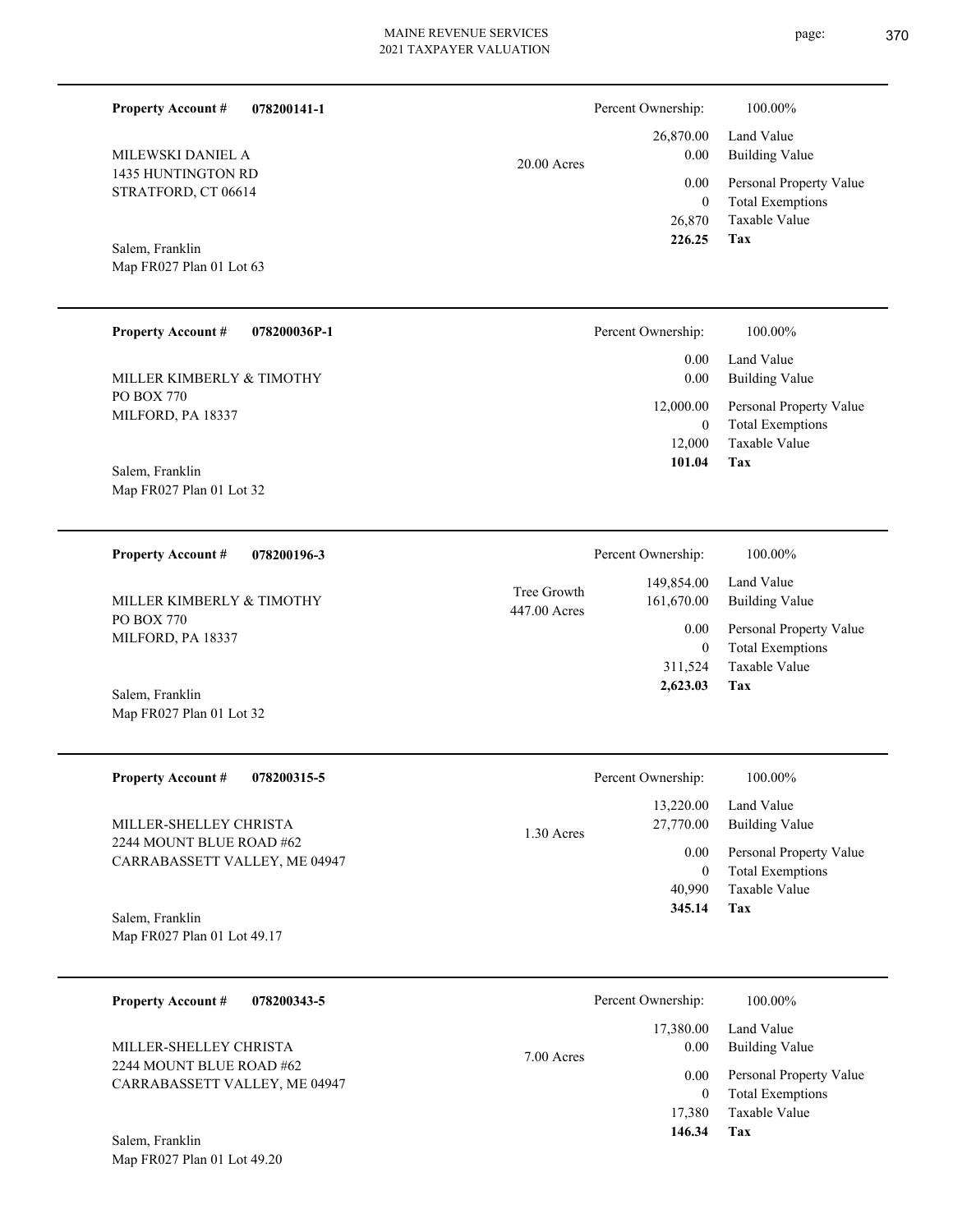| <b>Property Account #</b><br>078200353-4                    |               | Percent Ownership:       | 100.00%                                  |
|-------------------------------------------------------------|---------------|--------------------------|------------------------------------------|
| MILLS JANET T PERSONAL RERESENTATIVE                        | 4.62 Acres    | 15,640.00<br>0.00        | Land Value<br><b>Building Value</b>      |
| PO BOX 110<br><b>142 HIGH STREET</b>                        |               | 0.00                     | Personal Property Value                  |
| FARMINGTON, ME 04938                                        |               | $\mathbf{0}$             | <b>Total Exemptions</b>                  |
|                                                             |               | 15,640<br>131.69         | <b>Taxable Value</b><br>Tax              |
| Salem, Franklin<br>Map FR027 Plan 01 Lot 49.23 49.24        |               |                          |                                          |
|                                                             |               |                          |                                          |
| <b>Property Account #</b><br>078200212-1                    |               | Percent Ownership:       | 100.00%                                  |
|                                                             |               | 25,310.00                | Land Value                               |
| <b>MOHR LAWRENCE</b>                                        | 2.80 Acres    | 241,000.00               | <b>Building Value</b>                    |
| 12 INDIAN WOODS ROAD<br>SCARBOROUGH, ME 04074               |               | 0.00                     | Personal Property Value                  |
|                                                             |               | $\mathbf{0}$<br>266,310  | <b>Total Exemptions</b><br>Taxable Value |
| Salem, Franklin                                             |               | 2,242.33                 | Tax                                      |
| Map FR027 Plan 01 Lot 44.12                                 |               |                          |                                          |
|                                                             |               |                          |                                          |
| <b>Property Account #</b><br>078200027-4                    |               | Percent Ownership:       | 100.00%                                  |
|                                                             | Tree Growth   | 35,570.00                | Land Value                               |
| MOODY WESLEY & JOANNE<br>115 REED RD                        | 44.60 Acres   | 113,560.00               | <b>Building Value</b>                    |
| SALEM TWP, ME 04983                                         |               | 0.00                     | Personal Property Value                  |
|                                                             |               | 25,000<br>124,130        | <b>Total Exemptions</b><br>Taxable Value |
| Salem, Franklin                                             |               | 1,045.17                 | Tax                                      |
| Map FR027 Plan 01 Lot 56.1 56.3                             |               |                          |                                          |
| Homestead Exemption \$25000                                 |               |                          |                                          |
| <b>Property Account #</b><br>078200221-2                    |               | Percent Ownership:       | 100.00%                                  |
|                                                             |               | 24,020.00                | Land Value                               |
| MOODY WESLEY & JOANNE<br>115 REED RD                        | $16.10$ Acres | $0.00\,$                 | <b>Building Value</b>                    |
| SALEM TWP, ME 04983                                         |               | 0.00                     | Personal Property Value                  |
|                                                             |               | $\theta$<br>24,020       | <b>Total Exemptions</b><br>Taxable Value |
| Salem, Franklin                                             |               | 202.25                   | Tax                                      |
| Map FR027 Plan 01 Lot 58.4                                  |               |                          |                                          |
|                                                             |               |                          |                                          |
| <b>Property Account #</b><br>078200147-3                    |               | Percent Ownership:       | 100.00%                                  |
|                                                             |               | 14,210.00                | Land Value                               |
| MORIN ROBERT A & TREVOR A & RONALD A<br>136 LOON POINT LANE | 2.66 Acres    | 58,860.00                | <b>Building Value</b>                    |
| POLAND, ME 04274-6936                                       |               | 0.00                     | Personal Property Value                  |
|                                                             |               | $\overline{0}$<br>73,070 | <b>Total Exemptions</b><br>Taxable Value |
|                                                             |               | 615.25                   | Tax                                      |

Map FR027 Plan 01 Lot 21.6 Salem, Franklin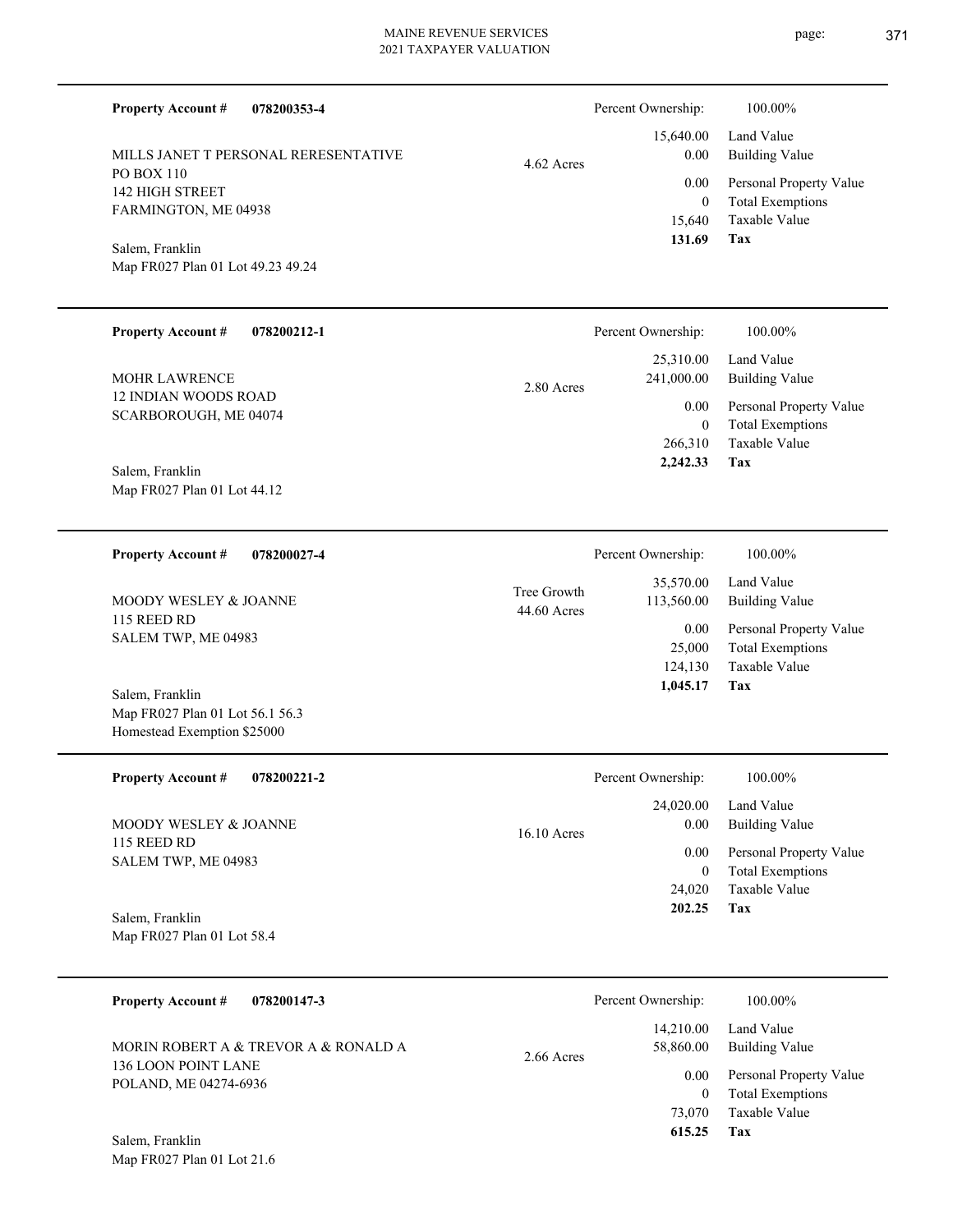L

| <b>Property Account #</b><br>078200122-2                                 |                            | Percent Ownership:                         | 100.00%                                                                    |
|--------------------------------------------------------------------------|----------------------------|--------------------------------------------|----------------------------------------------------------------------------|
| MORRILL CYNTHIA A                                                        | 12.60 Acres                | 30,470.00<br>34,640.00                     | Land Value<br><b>Building Value</b>                                        |
| 16 CHESTNUT ST<br>WESTBROOK, ME 04092                                    |                            | 0.00<br>$\mathbf{0}$<br>65,110<br>548.23   | Personal Property Value<br><b>Total Exemptions</b><br>Taxable Value        |
| Salem, Franklin<br>Map FR027 Plan 01 Lot 8.41                            |                            |                                            | Tax                                                                        |
| <b>Property Account #</b><br>078200110-4                                 |                            | Percent Ownership:                         | 100.00%                                                                    |
| MOYNIHAN SCOTT & KIMBERLY                                                | $0.12$ Acres               | 13,160.00<br>34,250.00                     | Land Value<br><b>Building Value</b>                                        |
| <b>35 HASKELL ROAD</b><br>NORTH YARMOUTH, ME 04097                       |                            | 0.00<br>$\mathbf{0}$<br>47,410<br>399.19   | Personal Property Value<br><b>Total Exemptions</b><br>Taxable Value<br>Tax |
| Salem, Franklin<br>Map FR027 Plan 05 Lot 15                              |                            |                                            |                                                                            |
| <b>Property Account #</b><br>078202005-1                                 |                            | Percent Ownership:                         | 100.00%                                                                    |
| MT ABRAM CEMETERY ASSOC                                                  | $1.66$ Acres               | 13,480.00<br>0.00                          | Land Value<br><b>Building Value</b>                                        |
| $\,$                                                                     |                            | 0.00<br>13,480                             | Personal Property Value<br><b>Total Exemptions</b><br>Taxable Value        |
| Salem, Franklin<br>Map FR027 Plan 02 Lot 5.15 6<br>Other Exempt property |                            | $\mathbf{0}$<br>0.00                       | Tax                                                                        |
| <b>Property Account # 078202006-1</b>                                    |                            | Percent Ownership:                         | 100.00%                                                                    |
| MT ABRAM CEMETERY ASSOC                                                  | 0.14 Acres                 | 5,070.00<br>70,340.00                      | Land Value<br><b>Building Value</b>                                        |
| TOWN MEETING HOUSE<br>$^\mathrm{^\mathrm{o}}$                            |                            | 0.00<br>75,410<br>$\overline{0}$           | Personal Property Value<br><b>Total Exemptions</b><br>Taxable Value        |
| Salem, Franklin<br>Map FR027 Plan 03 Lot 13<br>Other Exempt property     |                            | 0.00                                       | Tax                                                                        |
| <b>Property Account #</b><br>078200317-2                                 |                            | Percent Ownership:                         | 100.00%                                                                    |
| MURPHY DAVID W                                                           | Tree Growth<br>16.00 Acres | 17,200.00<br>18,170.00                     | Land Value<br><b>Building Value</b>                                        |
| <b>67 CALLAHAN RD</b><br><b>SALEM, ME 04983</b><br>Salem, Franklin       |                            | 0.00<br>$\overline{0}$<br>35,370<br>297.82 | Personal Property Value<br><b>Total Exemptions</b><br>Taxable Value<br>Tax |
| Map FR027 Plan 01 Lot 49.16                                              |                            |                                            |                                                                            |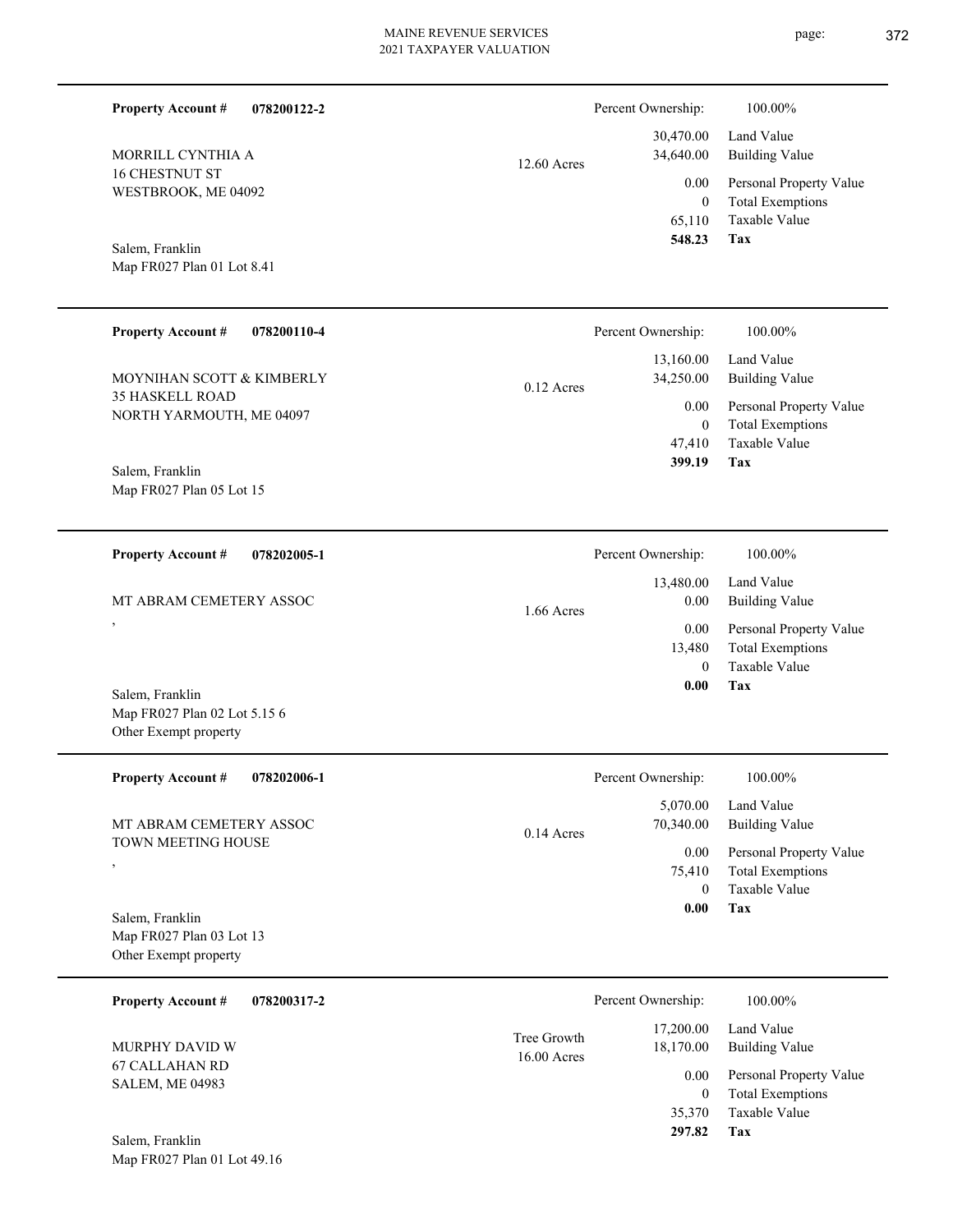| <b>Property Account #</b>                                 | 078200054-2                         |              | Percent Ownership:       | 100.00%                                            |
|-----------------------------------------------------------|-------------------------------------|--------------|--------------------------|----------------------------------------------------|
| <b>MYERS LORI</b>                                         |                                     | 3.40 Acres   | 14,750.00<br>0.00        | Land Value<br><b>Building Value</b>                |
| 520 BROWNVILLE ROAD<br>SINKING SPRING, PA 19608           |                                     |              | 0.00<br>$\boldsymbol{0}$ | Personal Property Value<br><b>Total Exemptions</b> |
| Salem, Franklin<br>Map FR027 Plan 01 Lot 47.12            |                                     |              | 14,750<br>124.20         | Taxable Value<br>Tax                               |
| <b>Property Account #</b>                                 | 078200302-2                         |              | Percent Ownership:       | 100.00%                                            |
|                                                           | NAAS STEPHEN L & CHRISTIE L PINKHAM | $4.10$ Acres | 26,260.00<br>125,720.00  | Land Value<br><b>Building Value</b>                |
| PO BOX 42<br>STRONG, ME 04983                             |                                     |              | 0.00<br>25,000           | Personal Property Value<br><b>Total Exemptions</b> |
| Salem, Franklin                                           |                                     |              | 126,980<br>1,069.17      | Taxable Value<br><b>Tax</b>                        |
| Map FR027 Plan 01 Lot 14.3<br>Homestead Exemption \$25000 |                                     |              |                          |                                                    |
| <b>Property Account #</b>                                 | 078200136-1                         |              | Percent Ownership:       | 100.00%                                            |
| <b>NADEAU CAROL A</b><br>51 COTTAGE ST                    |                                     | 22.83 Acres  | 28,940.00<br>0.00        | Land Value<br><b>Building Value</b>                |
| MELROSE, MA 02176                                         |                                     |              | 0.00<br>$\boldsymbol{0}$ | Personal Property Value<br><b>Total Exemptions</b> |
| Salem, Franklin                                           |                                     |              | 28,940<br>243.67         | Taxable Value<br><b>Tax</b>                        |
| Map FR027 Plan 01 Lot 51                                  |                                     |              |                          |                                                    |

| <b>Property Account #</b><br>078200148-2 | Percent Ownership:        | 100.00%                 |
|------------------------------------------|---------------------------|-------------------------|
|                                          | 13,000.00                 | Land Value              |
| NAPOLITANO JOHN C                        | 30,250.00<br>$1.00$ Acres | Building Value          |
| 96 EMERY ST<br>PORTLAND, ME 04102        | 0.00                      | Personal Property Value |
|                                          | 0                         | <b>Total Exemptions</b> |
|                                          | 43.250                    | Taxable Value           |
| Salem, Franklin                          | 364.17                    | Tax                     |
| Map FR027 Plan 01 Lot 12                 |                           |                         |

| 078200201-10<br><b>Property Account #</b> | Percent Ownership:                      | 100.00%                                                             |
|-------------------------------------------|-----------------------------------------|---------------------------------------------------------------------|
| NEAL ANDREW J & ERIKA C<br>44 HOWARD ROAD | 22,110.00<br>124,780.00<br>$1.15$ Acres | Land Value<br><b>Building Value</b>                                 |
| <b>SALEM, ME 04983</b>                    | 0.00<br>$\theta$<br>146,890             | Personal Property Value<br><b>Total Exemptions</b><br>Taxable Value |
| Salem, Franklin                           | 1,236.81                                | Tax                                                                 |

Map FR027 Plan 03 Lot 28.4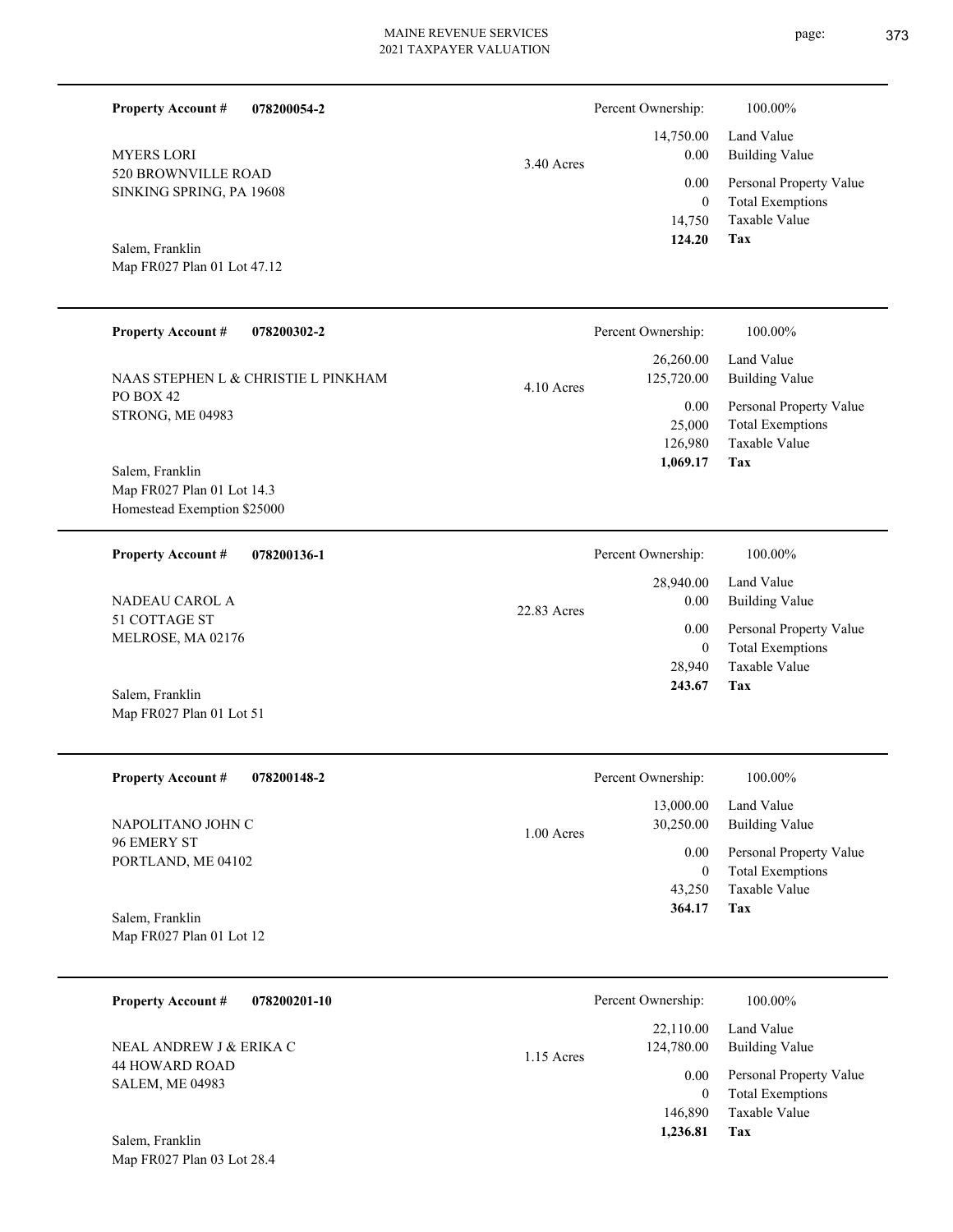| <b>Property Account #</b><br>078200253-2                                       |                             | Percent Ownership:                        | 100.00%                                                                    |
|--------------------------------------------------------------------------------|-----------------------------|-------------------------------------------|----------------------------------------------------------------------------|
| NEWELL BENJAMIN A                                                              | $2.50$ Acres                | 15,600.00<br>5,200.00                     | Land Value<br><b>Building Value</b>                                        |
| <b>4 BRACKETT BROOK ROAD</b><br>SALEM TOWNSHIP, ME 04983                       |                             | 0.00<br>$\mathbf{0}$<br>20,800<br>175.14  | Personal Property Value<br><b>Total Exemptions</b><br>Taxable Value<br>Tax |
| Salem, Franklin<br>Map FR027 Plan 01 Lot 8.9                                   |                             |                                           |                                                                            |
| <b>Property Account #</b><br>078200260-4                                       |                             | Percent Ownership:                        | 100.00%                                                                    |
| NEWELL BENJAMIN A                                                              | 2.77 Acres                  | 23,290.00<br>104,370.00                   | Land Value<br><b>Building Value</b>                                        |
| <b>4 BRACKETT BROOK ROAD</b><br>SALEM TOWNSHIP, ME 04983<br>Salem, Franklin    |                             | 0.00<br>25,000<br>102,660<br>864.40       | Personal Property Value<br><b>Total Exemptions</b><br>Taxable Value<br>Tax |
| Map FR027 Plan 01 Lot 8.11 8.12<br>Homestead Exemption \$25000                 |                             |                                           |                                                                            |
| <b>Property Account #</b><br>078200318-3                                       |                             | Percent Ownership:                        | 100.00%                                                                    |
| NORTON TIMOTHY S                                                               | 1.40 Acres                  | 22,290.00<br>82,170.00                    | Land Value<br><b>Building Value</b>                                        |
| <b>280 BAKER HILL RD</b><br>SALEM TWP, ME 04983                                |                             | 0.00<br>$\mathbf{0}$<br>104,460<br>879.55 | Personal Property Value<br><b>Total Exemptions</b><br>Taxable Value<br>Tax |
| Salem, Franklin<br>Map FR027 Plan 01 Lot 1.4                                   |                             |                                           |                                                                            |
| <b>Property Account #</b><br>078200031-1                                       |                             | Percent Ownership:                        | 100.00%                                                                    |
| <b>OBRIEN JAMES</b>                                                            | 1.27 Acres                  | 24,200.00<br>70,380.00                    | Land Value<br><b>Building Value</b>                                        |
| 199 FISH HATCHERY RD<br>SALEM TWP, ME 04983                                    |                             | 0.00<br>25,000<br>69,580<br>585.86        | Personal Property Value<br><b>Total Exemptions</b><br>Taxable Value<br>Tax |
| Salem, Franklin<br>Map FR027 Plan 05 Lot 14<br>Homestead Exemption \$25000     |                             |                                           |                                                                            |
| <b>Property Account #</b><br>078202017-3                                       |                             | Percent Ownership:                        | 100.00%                                                                    |
| O'BRIEN THERESA & WILLIAM                                                      | Tree Growth<br>118.75 Acres | 53,280.00<br>291,990.00                   | Land Value<br><b>Building Value</b>                                        |
| 326 REED RD<br>SALEM TWP, ME 04983                                             |                             | 0.00<br>25,000<br>320,270<br>2,696.67     | Personal Property Value<br><b>Total Exemptions</b><br>Taxable Value<br>Tax |
| Salem, Franklin<br>Map FR027 Plan 01 Lot 5.19 6<br>Homestead Exemption \$25000 |                             |                                           |                                                                            |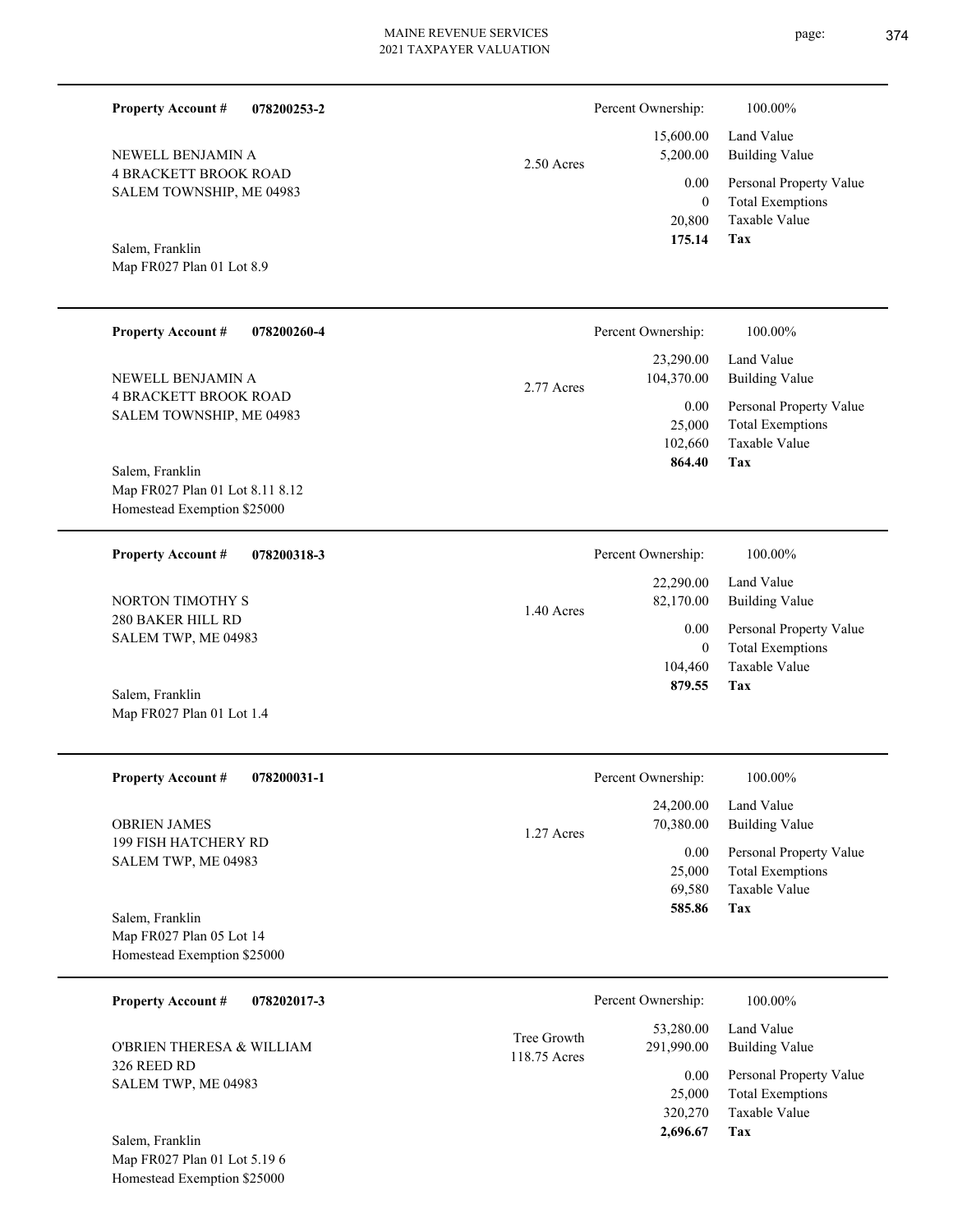| <b>Property Account#</b><br>078200305-4                         |             | Percent Ownership:                            | 100.00%                                                                           |
|-----------------------------------------------------------------|-------------|-----------------------------------------------|-----------------------------------------------------------------------------------|
| OJALA ARNE H & SARAH B TRUSTEES                                 | 13.60 Acres | 33,200.00<br>178,000.00                       | Land Value<br><b>Building Value</b>                                               |
| PO BOX 191<br>WEST BARNSTABLE, MA 02668                         |             | 0.00<br>$\overline{0}$<br>211,200<br>1,778.30 | Personal Property Value<br><b>Total Exemptions</b><br><b>Taxable Value</b><br>Tax |
| Salem, Franklin<br>Map FR027 Plan 01 Lot 5.18                   |             |                                               |                                                                                   |
| <b>Property Account #</b><br>078200103-2                        |             | Percent Ownership:                            | 100.00%                                                                           |
| ORCUTT DAVID D & MEGAN P                                        | 0.47 Acres  | 18,230.00<br>108,260.00                       | Land Value<br><b>Building Value</b>                                               |
| <b>84 HOWARD ROAD</b><br>SALEM TOWNSHIP, ME 04983               |             | 0.00<br>$\mathbf{0}$<br>126,490<br>1,065.05   | Personal Property Value<br><b>Total Exemptions</b><br>Taxable Value<br>Tax        |
| Salem, Franklin<br>Map FR027 Plan 03 Lot 28.11 28.2 28.3        |             |                                               |                                                                                   |
| <b>Property Account #</b><br>078202062-1                        |             | Percent Ownership:                            | 100.00%                                                                           |
| ORCUTT MEGAN P & DAVID D                                        | 0.43 Acres  | 17,710.00<br>74,090.00                        | Land Value<br><b>Building Value</b>                                               |
| PO BOX 356<br>KINGFIELD, ME 04947-0356                          |             | 0.00<br>$\mathbf{0}$<br>91,800<br>772.96      | Personal Property Value<br><b>Total Exemptions</b><br>Taxable Value<br>Tax        |
| Salem, Franklin<br>Map FR027 Plan 03 Lot 28.111 28.31           |             |                                               |                                                                                   |
| <b>Property Account #</b><br>078200007-3                        |             | Percent Ownership:                            | 100.00%                                                                           |
| O'TOOLE JAMES C TRUSTEE                                         | 3.14 Acres  | 23,560.00<br>185,890.00                       | Land Value<br><b>Building Value</b>                                               |
| 189 LINDEN STREET<br>BOYLSTON, MA 01505                         |             | 0.00<br>$\mathbf{0}$<br>209,450               | Personal Property Value<br><b>Total Exemptions</b><br>Taxable Value<br>Tax        |
| Salem, Franklin<br>Map FR027 Plan 01 Lot 17.311 17.32 17.4 17.5 |             | 1,763.57                                      |                                                                                   |
| <b>Property Account #</b><br>078200154-6                        |             | Percent Ownership:                            | 100.00%                                                                           |
| PALMER RALPH L, PENNIE L COTTRELL & STANLEY I                   | 4.59 Acres  | 15,620.00<br>0.00                             | Land Value<br><b>Building Value</b>                                               |
| PO BOX 26<br><b>MINOT, ME 04258</b>                             |             | 0.00<br>$\overline{0}$                        | Personal Property Value<br><b>Total Exemptions</b>                                |

**Tax 131.52**

15,620 Taxable Value

Map FR027 Plan 01 Lot 23 Salem, Franklin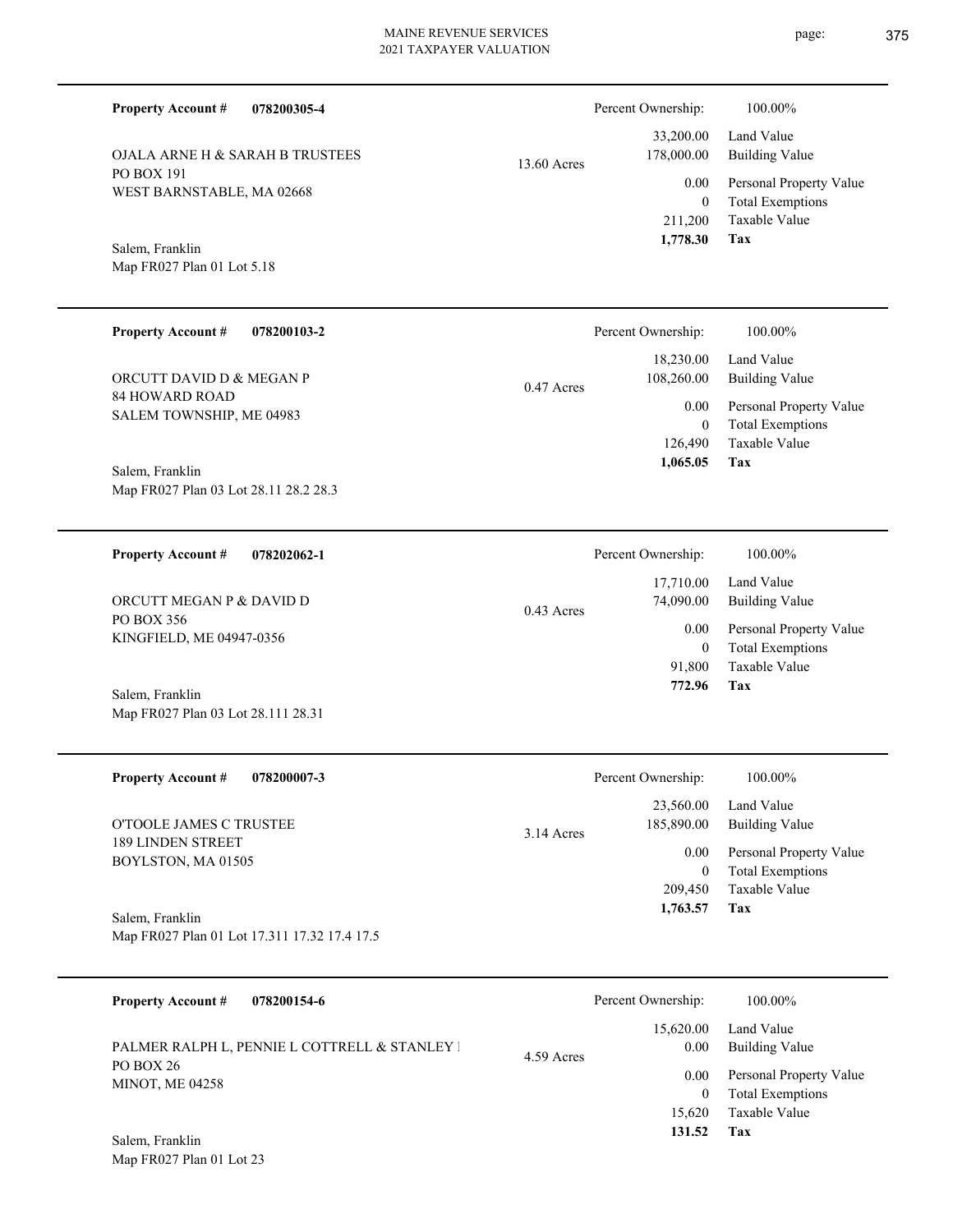| <b>Property Account #</b><br>078200197-2                                                                                                                                                                      |              | Percent Ownership:                                                                           | 100.00%                                                                                                                      |
|---------------------------------------------------------------------------------------------------------------------------------------------------------------------------------------------------------------|--------------|----------------------------------------------------------------------------------------------|------------------------------------------------------------------------------------------------------------------------------|
| <b>PARKER LUKE</b><br>1356 BRIDGETOWN ROAD<br>SEBAGO, ME 04029<br>Salem, Franklin<br>Map FR027 Plan 03 Lot 30                                                                                                 | 13.69 Acres  | 22,260.00<br>0.00<br>0.00<br>$\boldsymbol{0}$<br>22,260<br>187.43                            | Land Value<br><b>Building Value</b><br>Personal Property Value<br><b>Total Exemptions</b><br>Taxable Value<br><b>Tax</b>     |
| <b>Property Account #</b><br>078200198-2<br><b>PARKER LUKE</b><br>1356 BRIDGETOWN ROAD<br>SEBAGO, ME 04029                                                                                                    | 31.00 Acres  | Percent Ownership:<br>34,900.00<br>0.00<br>0.00<br>$\boldsymbol{0}$<br>34,900                | 100.00%<br>Land Value<br><b>Building Value</b><br>Personal Property Value<br><b>Total Exemptions</b><br>Taxable Value        |
| Salem, Franklin<br>Map FR027 Plan 01 Lot 13.4                                                                                                                                                                 |              | 293.86                                                                                       | Tax                                                                                                                          |
| <b>Property Account #</b><br>078200024-2<br>PARLIN SUSAN & KENNETH<br><b>1528 SALEM ROAD</b><br>SALEM TOWNSHIP, ME 04983-4021<br>Salem, Franklin<br>Map FR027 Plan 03 Lot 26.9<br>Homestead Exemption \$25000 | 1.23 Acres   | Percent Ownership:<br>22,170.00<br>146,480.00<br>0.00<br>25,000<br>143,650<br>1,209.53       | 100.00%<br>Land Value<br><b>Building Value</b><br>Personal Property Value<br><b>Total Exemptions</b><br>Taxable Value<br>Tax |
| <b>Property Account #</b><br>078202046-1<br>PARSONS ERNEST L & JOYCE M<br>249 DEERING RIDGE RD<br>E WATERBORO, ME 04030-5313<br>Salem, Franklin<br>Map FR027 Plan 01 Lot 49.102                               | 5.00 Acres   | Percent Ownership:<br>15,920.00<br>60,900.00<br>0.00<br>$\boldsymbol{0}$<br>76,820<br>646.82 | 100.00%<br>Land Value<br><b>Building Value</b><br>Personal Property Value<br><b>Total Exemptions</b><br>Taxable Value<br>Tax |
| <b>Property Account #</b><br>078200072-4<br>PAUL FAMILY TRUST<br>496 OLD WINCHESTER ROAD<br>WARWICK, MA 01378<br>Salem, Franklin<br>Map FR027 Plan 01 Lot 31                                                  | 150.00 Acres | Percent Ownership:<br>109,500.00<br>0.00<br>0.00<br>$\mathbf{0}$<br>109,500<br>921.99        | 100.00%<br>Land Value<br><b>Building Value</b><br>Personal Property Value<br><b>Total Exemptions</b><br>Taxable Value<br>Tax |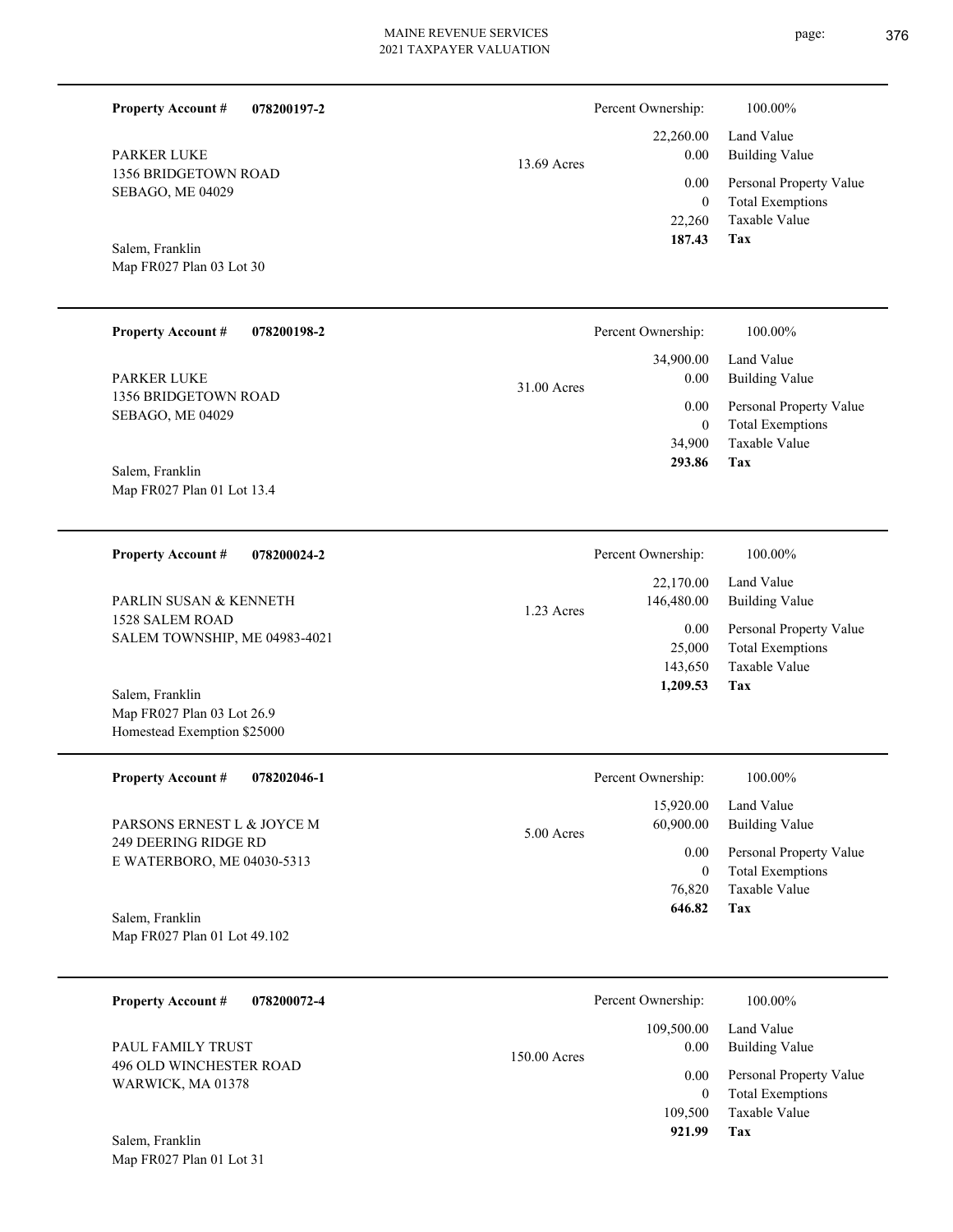| <b>Property Account #</b><br>078200156-3                     |              | Percent Ownership:       | 100.00%                                            |
|--------------------------------------------------------------|--------------|--------------------------|----------------------------------------------------|
| PAUL FAMILY TRUST                                            | 7.80 Acres   | 21,460.00<br>41,660.00   | Land Value<br><b>Building Value</b>                |
| 496 OLD WINCHESTER ROAD<br>WARWICK, MA 01378                 |              | 0.00<br>$\boldsymbol{0}$ | Personal Property Value<br><b>Total Exemptions</b> |
| Salem, Franklin                                              |              | 63,120<br>531.47         | Taxable Value<br>Tax                               |
| Map FR027 Plan 05 Lot 5 6                                    |              |                          |                                                    |
| <b>Property Account #</b><br>078200127-4                     |              | Percent Ownership:       | 100.00%                                            |
| PERKINS SHERRY & WAYNE                                       | 1.19 Acres   | 22,140.00<br>62,760.00   | Land Value<br><b>Building Value</b>                |
| <b>8 CAMPBELL DRIVE</b><br>SALEM TOWNSHIP, ME 04983          |              | 0.00<br>$\mathbf{0}$     | Personal Property Value<br><b>Total Exemptions</b> |
| Salem, Franklin                                              |              | 84,900<br>714.86         | Taxable Value<br>Tax                               |
| Map FR027 Plan 03 Lot 26.5                                   |              |                          |                                                    |
| <b>Property Account #</b><br>078202040-3                     |              | Percent Ownership:       | 100.00%                                            |
| PERKINS WAYNE & SHERRY                                       | 2.35 Acres   | 15,490.00<br>138,850.00  | Land Value<br><b>Building Value</b>                |
| <b>44 HOWARD ROAD</b><br>SALEM TWP, ME 04983                 |              | 0.00<br>$\mathbf{0}$     | Personal Property Value<br><b>Total Exemptions</b> |
| Salem, Franklin                                              |              | 154,340<br>1,299.54      | Taxable Value<br>Tax                               |
| Map FR027 Plan 01 Lot 47.6                                   |              |                          |                                                    |
| <b>Property Account #</b><br>078200001-2                     |              | Percent Ownership:       | 100.00%                                            |
| PERODEAU MATTHEW D                                           | $0.61$ Acres | 21,140.00<br>119,910.00  | Land Value<br><b>Building Value</b>                |
| <b>RR 1 BOX 925</b><br>STRONG, ME 04983                      |              | 0.00<br>25,000           | Personal Property Value<br><b>Total Exemptions</b> |
| Salem, Franklin                                              |              | 116,050<br>977.14        | <b>Taxable Value</b><br>Tax                        |
| Map FR027 Plan 01 Lot 67.2 68<br>Homestead Exemption \$25000 |              |                          |                                                    |
|                                                              |              |                          |                                                    |
| 078200140-4<br><b>Property Account #</b>                     |              | Percent Ownership:       | 100.00%<br>Land Value                              |
| PHILBRICK JUNE G & RODNEY<br>386 HEFFERON DRIVE              | 2.55 Acres   | 23,130.00<br>52,370.00   | <b>Building Value</b>                              |
| ST. AUGUSTINE, FL 32084                                      |              | 0.00<br>$\boldsymbol{0}$ | Personal Property Value<br><b>Total Exemptions</b> |
|                                                              |              | 75,500<br>635.71         | Taxable Value<br>Tax                               |
| Salem, Franklin<br>Map FR027 Plan 02 Lot 5.17 5.5            |              |                          |                                                    |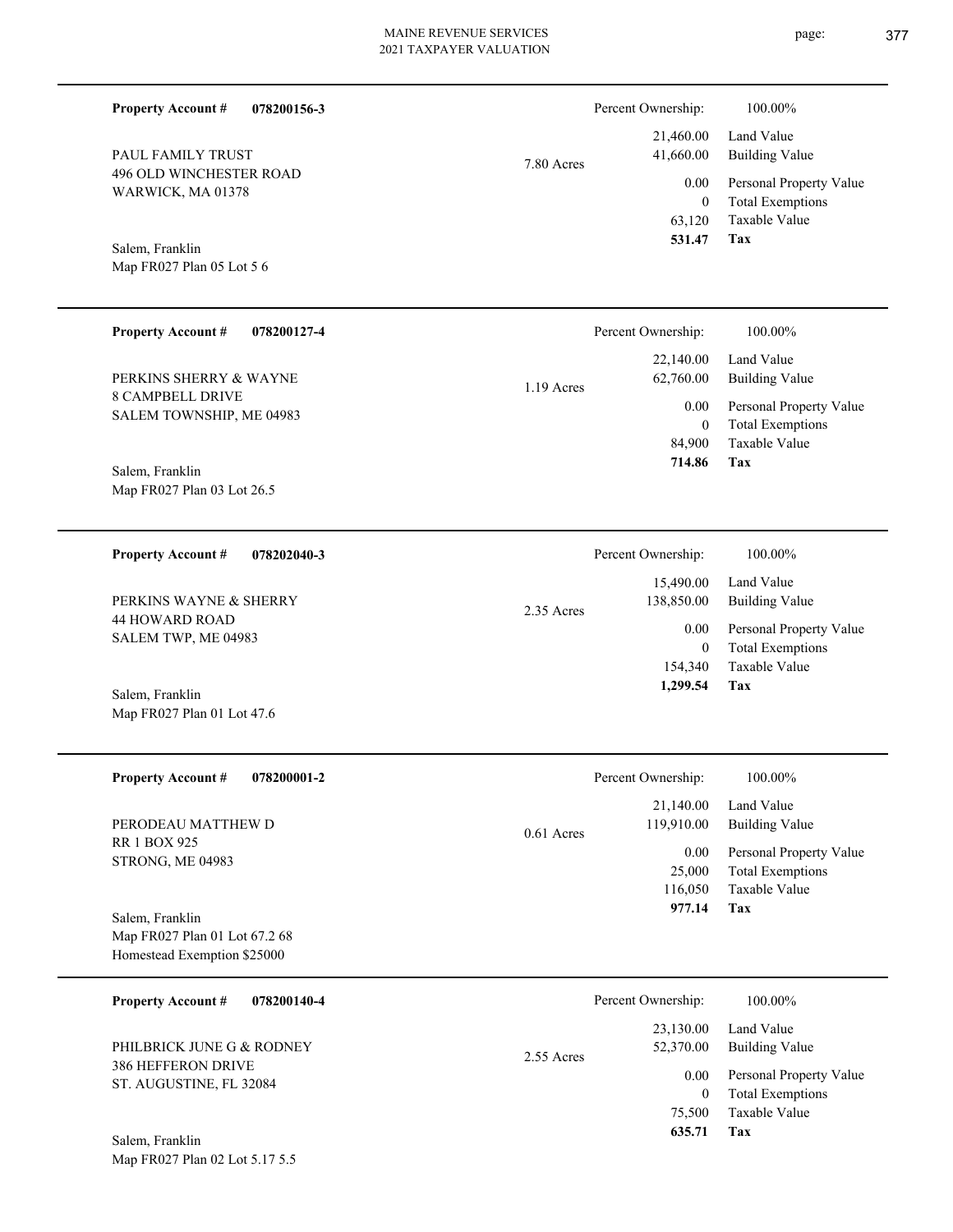4.25 Acres

| Salem, Franklin                  |
|----------------------------------|
| Map FR027 Plan 01 Lot 55.31 55.4 |

Map FR027 Plan 01 Lot 55.1

Map FR027 Plan 02 Lot 14

Salem, Franklin

PINKHAM HELEN R & JASON C

16 BUBIER RD SALEM, ME 04983

**Property Account #**

**078200205-3**

| <b>Property Account #</b><br>078200336-1 | Percent Ownership:       | 100.00%                 |
|------------------------------------------|--------------------------|-------------------------|
|                                          | 26,410.00                | Land Value              |
| PINKHAM JASON C                          | 200,110.00<br>7.04 Acres | <b>Building Value</b>   |
| <b>16 BUBIER ROAD</b>                    | 0.00                     | Personal Property Value |
| SALEM TOWNSHIP, ME 04983                 | 25,000                   | <b>Total Exemptions</b> |
|                                          | 201,520                  | Taxable Value           |
| Salem, Franklin                          | 1,696.80                 | Tax                     |
| Map FR027 Plan 01 Lot 55.7 55.8 55.9     |                          |                         |
| Homestead Exemption \$25000              |                          |                         |
|                                          |                          |                         |
| <b>Property Account #</b><br>078200090-2 | Percent Ownership:       | 100.00%                 |
|                                          | 15,800.00                | Land Value              |
| PINKHAM JASON C & HELEN                  | 0.00                     | <b>Building Value</b>   |
| <b>16 BUBIER ROAD</b>                    | 4.83 Acres               |                         |
| SALEM TOWNSHIP, ME 04983                 | 0.00                     | Personal Property Value |
|                                          | $\mathbf{0}$             | <b>Total Exemptions</b> |
|                                          | 15,800                   | Taxable Value           |
|                                          | 133.04                   | Tax                     |

| <b>Property Account #</b><br>078200091-2                     | Percent Ownership:               | 100.00%                                            |
|--------------------------------------------------------------|----------------------------------|----------------------------------------------------|
| PINKHAM JASON C & HELEN                                      | 22,660.00<br>0.00<br>14.23 Acres | Land Value<br>Building Value                       |
| <b>16 BUBIER ROAD</b><br>SALEM TOWNSHIP, ME 04983            | 0.00<br>$\bf{0}$                 | Personal Property Value<br><b>Total Exemptions</b> |
|                                                              | 22,660                           | Taxable Value                                      |
| Salem, Franklin<br>Map FR027 Plan 01 Lot 55.2 Plan 03 Lot 22 | 190.80                           | Tax                                                |

**078200057-3 Tax** Taxable Value Total Exemptions Personal Property Value Building Value Land Value 16 ANGELICA DRIVE NEW GLOUCESTER, ME 04260 **Property Account #** Salem, Franklin PONTBRIAND MARK & EDWARD 55,780 0  **469.67** 22,770.00 33,010.00 0.00 2.06 Acres Percent Ownership:  $100.00\%$ 

**Tax**

 55,720 0

0.00

Percent Ownership:  $100.00\%$ 

 24,370.00 31,350.00

 **469.16**

Taxable Value Total Exemptions Personal Property Value

Building Value Land Value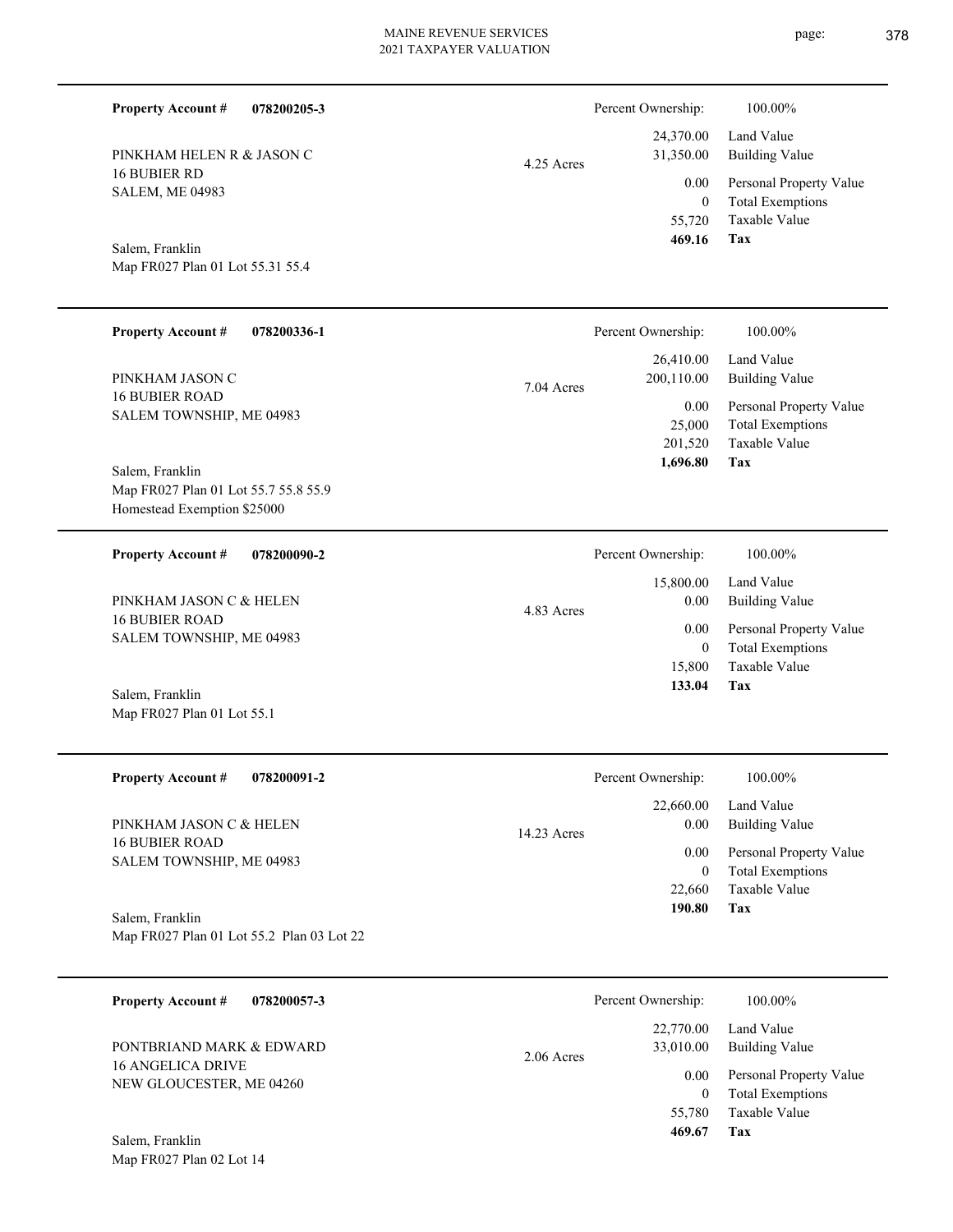| <b>Property Account #</b><br>078200213-4                                                                                                             |                             | Percent Ownership:                                                | 100.00%                                                                                                           |
|------------------------------------------------------------------------------------------------------------------------------------------------------|-----------------------------|-------------------------------------------------------------------|-------------------------------------------------------------------------------------------------------------------|
| POWER JOHN H III<br>PO BOX 225<br>ROCKPORT, ME 04856-0225<br>Salem, Franklin                                                                         | 3.00 Acres                  | 14,460.00<br>0.00<br>0.00<br>$\boldsymbol{0}$<br>14,460<br>121.75 | Land Value<br><b>Building Value</b><br>Personal Property Value<br><b>Total Exemptions</b><br>Taxable Value<br>Tax |
| Map FR027 Plan 05 Lot 3 3.1 12                                                                                                                       |                             |                                                                   |                                                                                                                   |
| <b>Property Account #</b><br>078200199-5                                                                                                             |                             | Percent Ownership:                                                | 100.00%                                                                                                           |
| PUFFER BRUCE S TRUSTEE<br>BRUCE S PUFFER LIVING TRUST<br><b>35 UNION STREET</b><br>PLYMOUTH, MA 02360<br>Salem, Franklin<br>Map FR027 Plan 06 Lot 29 | Tree Growth<br>289.00 Acres | 83,547.00<br>0.00<br>0.00<br>$\boldsymbol{0}$<br>83,547<br>703.47 | Land Value<br><b>Building Value</b><br>Personal Property Value<br><b>Total Exemptions</b><br>Taxable Value<br>Tax |
| <b>Property Account #</b><br>078200241-4                                                                                                             |                             | Percent Ownership:                                                | 100.00%                                                                                                           |
| PULEO JOSEPH V                                                                                                                                       | 2.00 Acres                  | 24,730.00<br>109,900.00                                           | Land Value<br><b>Building Value</b>                                                                               |
| 161 FISH HATCHERY ROAD<br><b>SALEM, ME 04983</b><br>Salem, Franklin                                                                                  |                             | 0.00<br>25,000<br>109,630<br>923.08                               | Personal Property Value<br><b>Total Exemptions</b><br>Taxable Value<br>Tax                                        |
| Map FR027 Plan 05 Lot 19<br>Homestead Exemption \$25000                                                                                              |                             |                                                                   |                                                                                                                   |
| <b>Property Account #</b><br>078200286-4                                                                                                             |                             | Percent Ownership:                                                | 100.00%                                                                                                           |
| RING AARON D & CHRISTINA L                                                                                                                           | 11.00 Acres                 | 20,300.00<br>0.00                                                 | Land Value<br><b>Building Value</b>                                                                               |
| 420 ROCKY HILL RD<br>NORTH SCITUATE, RI 02857<br>Salem, Franklin                                                                                     |                             | 0.00<br>$\boldsymbol{0}$<br>20,300<br>170.93                      | Personal Property Value<br><b>Total Exemptions</b><br>Taxable Value<br>Tax                                        |
| Map FR027 Plan 01 Lot 5.15                                                                                                                           |                             |                                                                   |                                                                                                                   |
| <b>Property Account #</b><br>078200031P-2                                                                                                            |                             | Percent Ownership:                                                | 100.00%                                                                                                           |
| RINGLER DOUGLAS J & JOSEPH NAWROCKI                                                                                                                  |                             | 0.00<br>0.00                                                      | Land Value<br><b>Building Value</b>                                                                               |
| <b>402 BAKER HILL ROAD</b><br>FREEMAN TOWNSHIP, ME 04983<br>Salem, Franklin                                                                          |                             | 30,000.00<br>$\boldsymbol{0}$<br>30,000<br>252.60                 | Personal Property Value<br><b>Total Exemptions</b><br>Taxable Value<br>Tax                                        |
| Map FR027 Plan 01 Lot 2 3 4                                                                                                                          |                             |                                                                   |                                                                                                                   |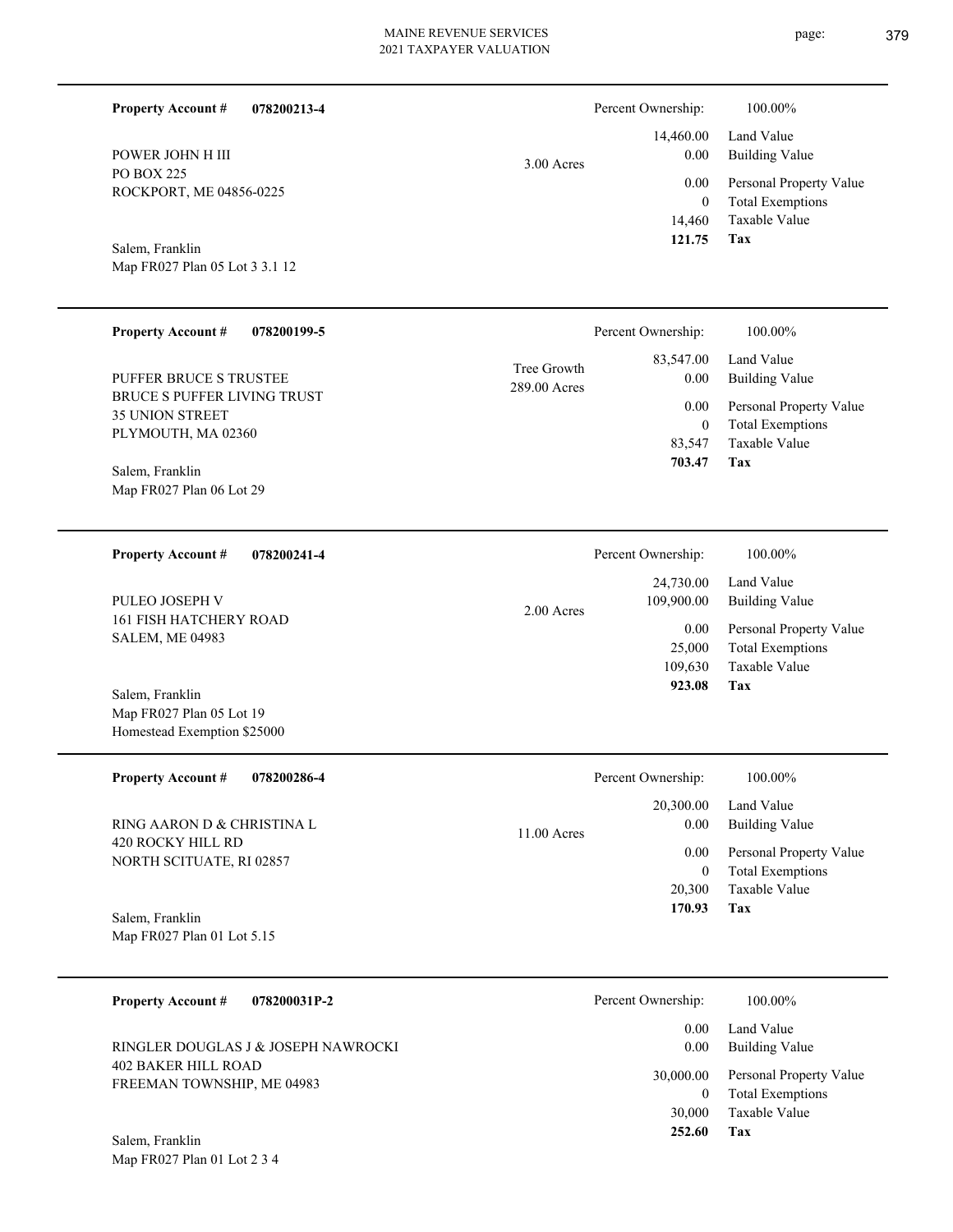| <b>Property Account #</b><br>078200071-7                                      |              | Percent Ownership:                            | 100.00%                                                                           |
|-------------------------------------------------------------------------------|--------------|-----------------------------------------------|-----------------------------------------------------------------------------------|
| RINGLER DOUGLAS J & JOSEPH NAWROCKI                                           | 276.94 Acres | 228,940.00<br>926,090.00                      | Land Value<br><b>Building Value</b>                                               |
| <b>402 BAKER HILL ROAD</b><br>FREEMAN TOWNSHIP, ME 04983                      |              | 0.00<br>25,000<br>1,130,030<br>9,514.85       | Personal Property Value<br><b>Total Exemptions</b><br>Taxable Value<br>Tax        |
| Salem, Franklin<br>Map FR027 Plan 01 Lot 2 3 4<br>Homestead Exemption \$25000 |              |                                               |                                                                                   |
| <b>Property Account #</b><br>078200034-4                                      |              | Percent Ownership:                            | 100.00%                                                                           |
| <b>ROBERTS BRUCE A</b>                                                        | 3.50 Acres   | 25,830.00<br>62,590.00                        | Land Value<br><b>Building Value</b>                                               |
| 318 BAKER HILL ROAD<br>SALEM TOWNSHIP, ME 04983-4108                          |              | 0.00<br>25,000<br>63,420<br>534.00            | Personal Property Value<br><b>Total Exemptions</b><br>Taxable Value<br>Tax        |
| Salem, Franklin<br>Map FR027 Plan 01 Lot 1.2<br>Homestead Exemption \$25000   |              |                                               |                                                                                   |
| 078200035P-1<br><b>Property Account #</b>                                     |              | Percent Ownership:                            | 100.00%                                                                           |
| ROMANO DAVID & JUDY                                                           |              | 0.00<br>0.00                                  | Land Value<br><b>Building Value</b>                                               |
| <b>9 BAKER HILL ROAD</b><br><b>SALEM, ME 04983</b>                            |              | 2,000.00<br>$\overline{0}$                    | Personal Property Value<br><b>Total Exemptions</b>                                |
| M/E<br>Salem, Franklin<br>Map FR027 Plan 03 Lot 29                            |              | 2,000<br>16.84                                | <b>Taxable Value</b><br>Tax                                                       |
| <b>Property Account #</b><br>078200065-1                                      |              | Percent Ownership:                            | 100.00%                                                                           |
| ROMANO DAVID & JUDY                                                           |              | 24,850.00<br>74,790.00                        | Land Value<br><b>Building Value</b>                                               |
| 9 BAKER HILL ROAD<br><b>SALEM, ME 04983</b>                                   | 4.91 Acres   | 0.00<br>25,000<br>74,640<br>628.47            | Personal Property Value<br><b>Total Exemptions</b><br>Taxable Value<br>Tax        |
| Salem, Franklin<br>Map FR027 Plan 03 Lot 29<br>Homestead Exemption \$25000    |              |                                               |                                                                                   |
| <b>Property Account #</b><br>078202067-1                                      |              | Percent Ownership:                            | 100.00%                                                                           |
| ROSE DENNIS S & SANDRA BELL ROSE                                              | 50.00 Acres  | 57,770.00<br>118,850.00                       | Land Value<br><b>Building Value</b>                                               |
| 72 LEEDS JUNCTION ROAD<br>GREENE, ME 04236                                    |              | 0.00<br>$\overline{0}$<br>176,620<br>1,487.14 | Personal Property Value<br><b>Total Exemptions</b><br>Taxable Value<br><b>Tax</b> |
| Salem Franklin                                                                |              |                                               |                                                                                   |

Map FR027 Plan 01 Lot 41.1 Salem, Franklin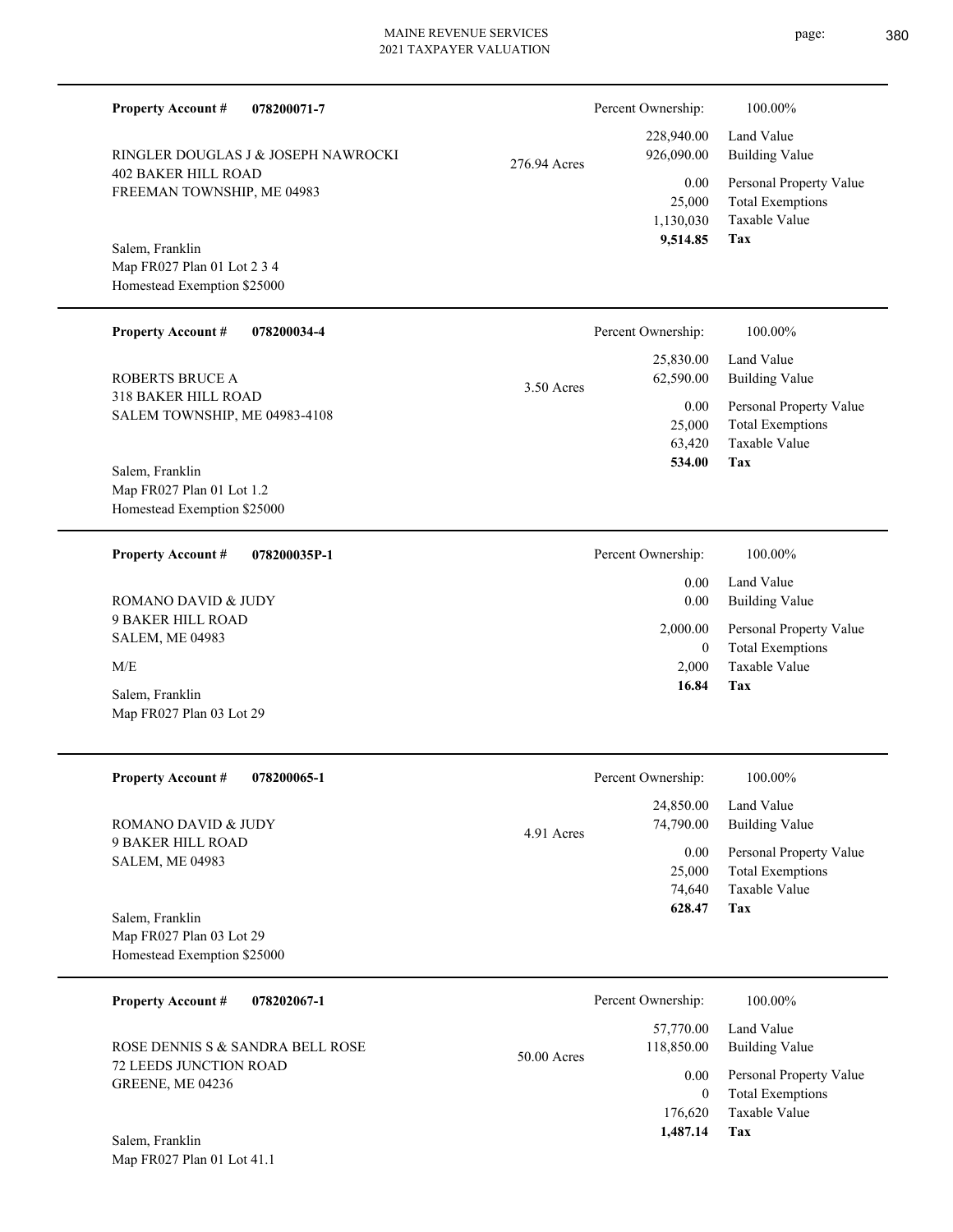| <b>Property Account #</b><br>078200172-1                              |             | Percent Ownership:                         | 100.00%                                                                    |
|-----------------------------------------------------------------------|-------------|--------------------------------------------|----------------------------------------------------------------------------|
| ROWE GORDON ET ALS                                                    | 16.10 Acres | 33,020.00<br>18,200.00                     | Land Value<br><b>Building Value</b>                                        |
| 780 RANGELEY RD<br>AVON, ME 04966                                     |             | 0.00<br>$\overline{0}$<br>51,220<br>431.27 | Personal Property Value<br><b>Total Exemptions</b><br>Taxable Value<br>Tax |
| Salem, Franklin<br>Map FR027 Plan 01 Lot 58.5                         |             |                                            |                                                                            |
| <b>Property Account #</b><br>078200259-2                              |             | Percent Ownership:                         | 100.00%                                                                    |
| <b>RUSSELL BRUCE A</b>                                                | 2.81 Acres  | 25,320.00<br>87,990.00                     | Land Value<br><b>Building Value</b>                                        |
| <b>14 LAKEVIEW RD</b><br>MIDDLETON, MA 01049                          |             | 0.00<br>$\overline{0}$                     | Personal Property Value<br><b>Total Exemptions</b>                         |
| Salem, Franklin<br>Map FR027 Plan 01 Lot 47.10                        |             | 113,310<br>954.07                          | Taxable Value<br>Tax                                                       |
|                                                                       |             |                                            |                                                                            |
| <b>Property Account #</b><br>078200114-2                              |             | Percent Ownership:                         | 50.00%                                                                     |
| <b>RYDER DIANA B</b>                                                  | 2.07 Acres  | 6,890.00<br>8,820.00                       | Land Value<br><b>Building Value</b>                                        |
| 24 SUNSET AVENUE<br>WILTON, ME 04294                                  |             | 0.00<br>$\overline{0}$<br>15,710           | Personal Property Value<br><b>Total Exemptions</b><br>Taxable Value        |
| Salem, Franklin<br>Map FR027 Plan 01 Lot 20                           |             | 132.28                                     | Tax                                                                        |
| <b>Property Account #</b><br>078200114-4                              |             | Percent Ownership:                         | 50.00%                                                                     |
| RYDER RANDY K                                                         | 2.07 Acres  | 6,890.00<br>8,820.00                       | Land Value<br><b>Building Value</b>                                        |
| 89 MENDON STREET<br>BLACKSTONE, MA 01504                              |             | 0.00<br>$\overline{0}$                     | Personal Property Value<br><b>Total Exemptions</b>                         |
|                                                                       |             | 15,710<br>132.28                           | Taxable Value<br>Tax                                                       |
| Salem, Franklin<br>Map FR027 Plan 01 Lot 20                           |             |                                            |                                                                            |
| <b>Property Account #</b><br>078200296-1                              |             | Percent Ownership:                         | 100.00%                                                                    |
| <b>SCHOOL ADMN DIST 58</b>                                            | 13.00 Acres | 23,260.00<br>117,750.00                    | Land Value<br><b>Building Value</b>                                        |
| MT ABRAM HIGH SCHOOL<br>$\overline{\phantom{a}}$                      |             | 0.00<br>141,010<br>$\overline{0}$          | Personal Property Value<br><b>Total Exemptions</b><br>Taxable Value        |
| Salem, Franklin<br>Map FR027 Plan 03 Lot 19<br><b>Exempt Property</b> |             | $0.00\,$                                   | Tax                                                                        |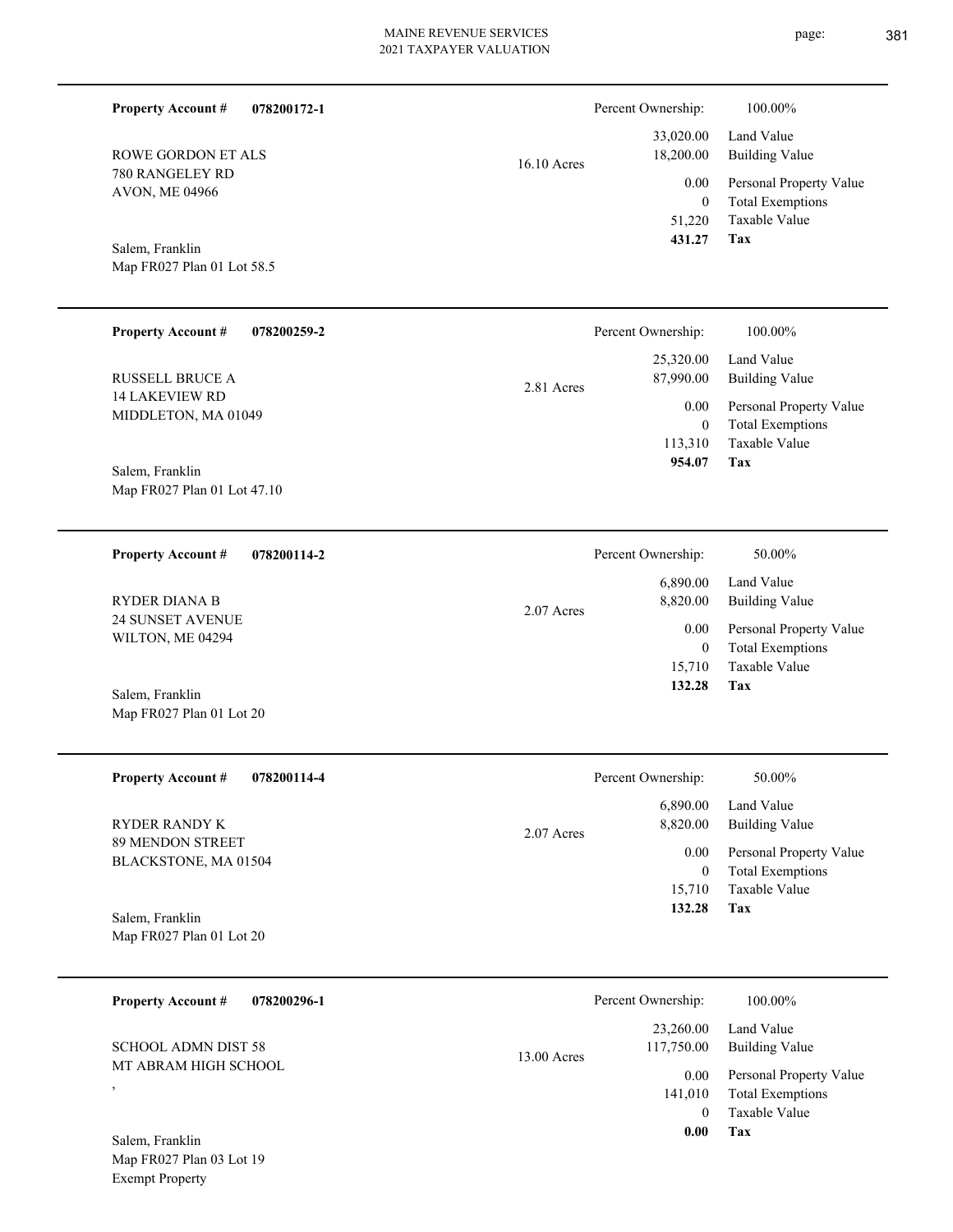page: 382

| <b>Property Account #</b><br>078202002-1                                                     |               | Percent Ownership:                    | 100.00%                                                                    |
|----------------------------------------------------------------------------------------------|---------------|---------------------------------------|----------------------------------------------------------------------------|
| <b>SCHOOL ADMN DIST 58</b>                                                                   | 82.49 Acres   | 83,490.00<br>5,431,750.00             | Land Value<br><b>Building Value</b>                                        |
| MT ABRAM HIGH SCHOOL<br>$\overline{ }$                                                       |               | 0.00<br>5,515,240<br>$\theta$<br>0.00 | Personal Property Value<br><b>Total Exemptions</b><br>Taxable Value<br>Tax |
| Salem, Franklin<br>Map FR027 Plan 03 Lot 15.2 16 27 28.1 28.5 55.5<br><b>Exempt Property</b> |               |                                       |                                                                            |
| <b>Property Account #</b><br>078200032P-1                                                    |               | Percent Ownership:                    | 100.00%                                                                    |
| SCIENTIFIC GAMES INTERNATIONAL INC                                                           |               | 0.00<br>0.00                          | Land Value<br><b>Building Value</b>                                        |
| % RYAN, LLC<br>PO BOX 4900<br>SCOTTSDALE, AZ 85261-4900                                      |               | 341.00<br>$\boldsymbol{0}$<br>341     | Personal Property Value<br><b>Total Exemptions</b><br>Taxable Value        |
| Salem, Franklin<br>Map FR027                                                                 |               | 2.87                                  | Tax                                                                        |
| <b>Property Account #</b><br>078200017-4                                                     |               | Percent Ownership:                    | 100.00%                                                                    |
| SEAMANS PROPERTIES LLC                                                                       | 2.75 Acres    | 37,560.00<br>108,580.00               | Land Value<br><b>Building Value</b>                                        |
| 24 KNOWLES DRIVE<br>VASSELBORO, ME 04989                                                     |               | 0.00<br>$\mathbf{0}$<br>146,140       | Personal Property Value<br><b>Total Exemptions</b><br>Taxable Value        |
| Salem, Franklin<br>Map FR027 Plan 04 Lot 8.3 22                                              |               | 1,230.50                              | Tax                                                                        |
| <b>Property Account #</b><br>078200272-1                                                     |               | Percent Ownership:                    | 100.00%                                                                    |
| <b>SEARLES RODNEY L &amp; ANDREA</b>                                                         | $20.64$ Acres | 38,340.00<br>212,540.00               | Land Value<br><b>Building Value</b>                                        |
| PO BOX 203<br>KINGFIELD, ME 04947                                                            |               | 0.00<br>25,000<br>225,880             | Personal Property Value<br><b>Total Exemptions</b><br>Taxable Value        |
| Salem, Franklin<br>Map FR027 Plan 01 Lot 5.8<br>Homestead Exemption \$25000                  |               | 1,901.91                              | Tax                                                                        |
| <b>Property Account #</b><br>078200310-2                                                     |               | Percent Ownership:                    | 75.00%                                                                     |
| SEARLES RODNEY L & ANDREA                                                                    | 4.71 Acres    | 11,782.50<br>0.00                     | Land Value<br><b>Building Value</b>                                        |
| PO BOX 203<br>KINGFIELD, ME 04947                                                            |               | $0.00\,$<br>$\overline{0}$<br>11,783  | Personal Property Value<br><b>Total Exemptions</b><br>Taxable Value        |
| Salem, Franklin<br>Map FR027 Plan 01 Lot 5.81                                                |               | 99.21                                 | Tax                                                                        |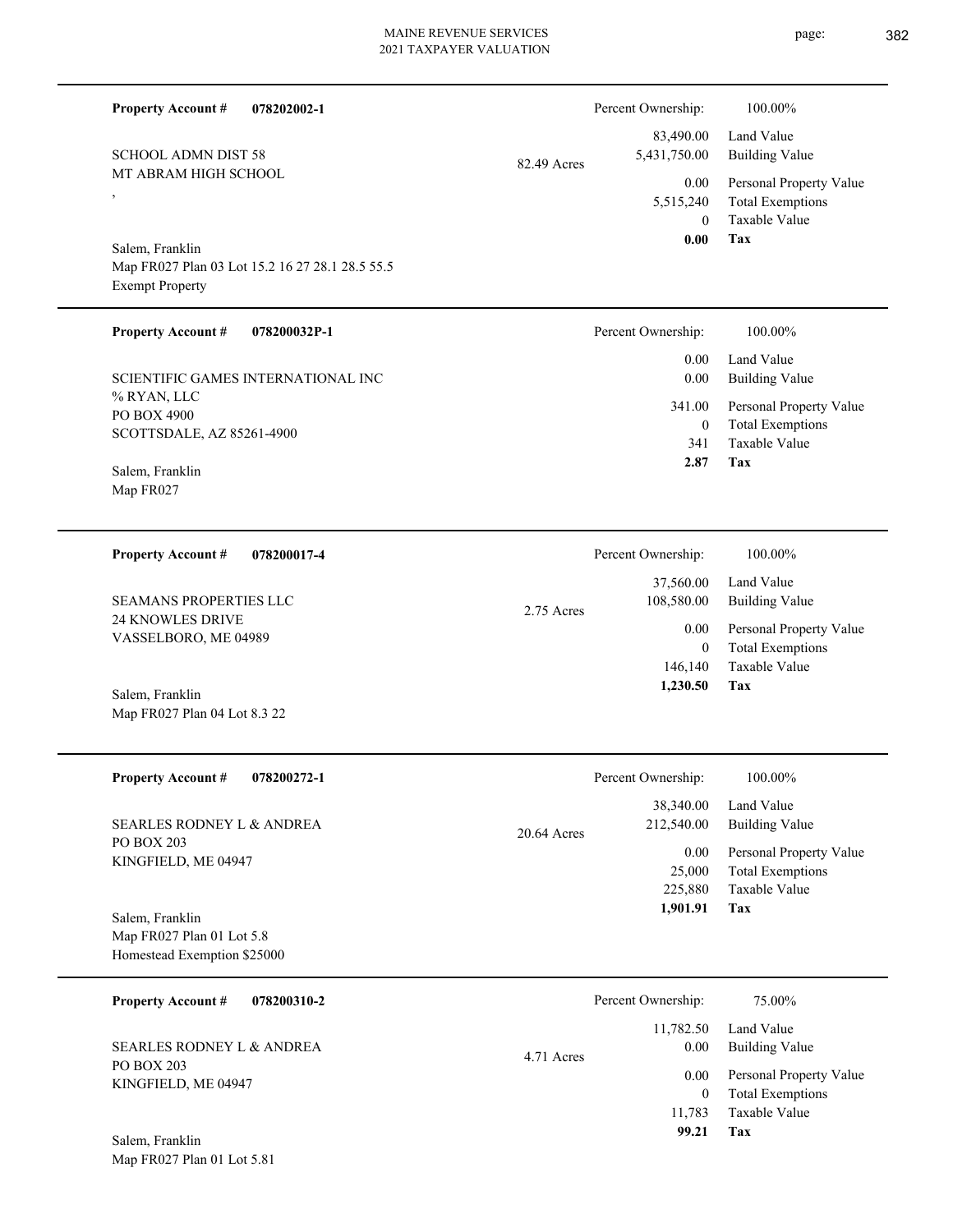**078200097-1 Tax** Taxable Value Total Exemptions Personal Property Value Building Value Land Value PO BOX 203 KINGFIELD, ME 04947 **Property Account #** Map FR027 Plan 01 Lot 5.1 Salem, Franklin SEARLES RODNEY L & ANDREA J ET AL 27,890 0  **234.83** 27,890.00 0.00 0.00 21.40 Acres Percent Ownership:  $100.00\%$ **078200030P-1 Tax** Taxable Value Total Exemptions Personal Property Value Building Value Land Value 1584 SALEM RD SALEM TWP, ME 04983 **Property Account #** Map FR027 Plan 03 Lot 20 21 Salem, Franklin SHAW WILLIAM J JR & PAM W 2,500 0  **21.05** 0.00 0.00 2,500.00 Percent Ownership:  $100.00\%$ **078200209-1 Tax** Taxable Value Total Exemptions Personal Property Value Building Value Land Value 1584 SALEM RD SALEM TWP, ME 04983 **Property Account #** Map FR027 Plan 03 Lot 20 21 Homestead Exemption \$25000 Salem, Franklin SHAW WILLIAM J JR & PAM W 104,790 25,000  **882.33** 20,310.00 109,480.00 0.00 0.79 Acres Percent Ownership:  $100.00\%$ **078200289-4 Tax** Taxable Value Total Exemptions Personal Property Value Building Value Land Value 79 BAKER HILL RD SALEM, ME 04983-0101 **Property Account #** Map FR027 Plan 01 Lot 5.11 Salem, Franklin SHEA JASON M 183,540 0  **1,545.41** 30,580.00 152,960.00 0.00 10.02 Acres Percent Ownership:  $100.00\%$ **078202018-3 Tax** Taxable Value Total Exemptions Personal Property Value Building Value Land Value PO BOX 327 KINGFIELD, ME 04947 **Property Account #** SHOREY DIANA LYNN 234,360 0  **1,973.31** 34,250.00 200,110.00 0.00 15.04 Acres Percent Ownership:  $100.00\%$ 

Map FR027 Plan 01 Lot 8.13 Salem, Franklin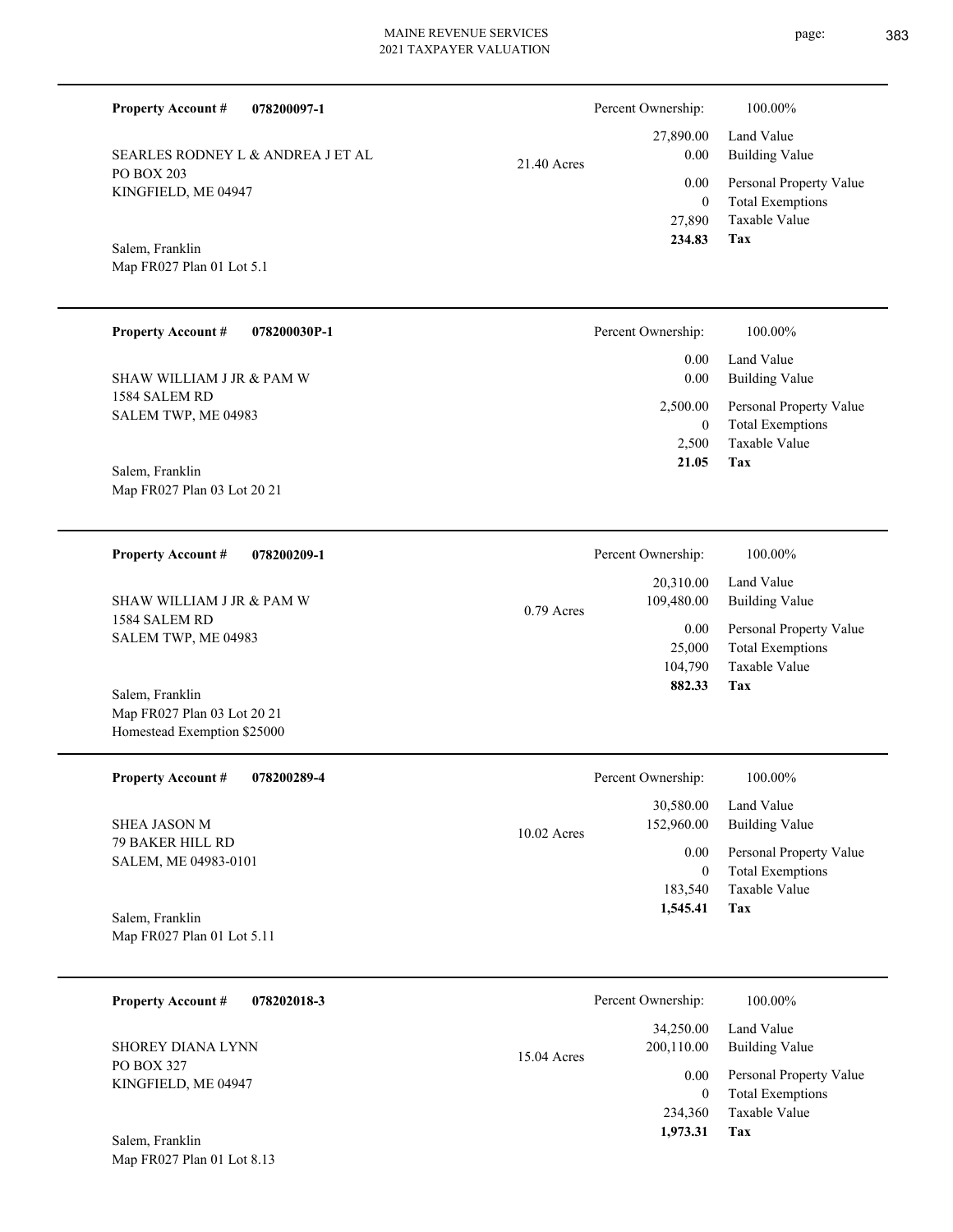| <b>Property Account #</b><br>078202019-4            |                              | Percent Ownership:       | 100.00%                                            |
|-----------------------------------------------------|------------------------------|--------------------------|----------------------------------------------------|
| <b>SHOREY DIANA LYNN</b>                            | 47.46 Acres                  | 46,920.00<br>0.00        | Land Value<br><b>Building Value</b>                |
| <b>PO BOX 327</b><br>KINGFIELD, ME 04947            |                              | 0.00<br>$\mathbf{0}$     | Personal Property Value<br><b>Total Exemptions</b> |
| Salem, Franklin                                     |                              | 46,920<br>395.07         | Taxable Value<br>Tax                               |
| Map FR027 Plan 01 Lot 8.14                          |                              |                          |                                                    |
| <b>Property Account #</b><br>078200176-1            |                              | Percent Ownership:       | 100.00%                                            |
| <b>SKOLFIELD THOMAS H</b>                           | Tree Growth<br>25.00 Acres   | 6,355.00<br>0.00         | Land Value<br><b>Building Value</b>                |
| 349 PHILLIPS RD<br>WELD, ME 04285                   |                              | 0.00<br>$\boldsymbol{0}$ | Personal Property Value<br><b>Total Exemptions</b> |
| Salem, Franklin                                     |                              | 6,355<br>53.51           | Taxable Value<br>Tax                               |
| Map FR027 Plan 01 Lot 52 52.1                       |                              |                          |                                                    |
| <b>Property Account #</b><br>078202048-1            |                              | Percent Ownership:       | 100.00%                                            |
| <b>SLEFKIN HARRY A &amp; FANNY E</b>                | Tree Growth<br>$60.00$ Acres | 17,034.00<br>0.00        | Land Value<br><b>Building Value</b>                |
| % DENNIS R SPROVERI<br><b>155 SUMMIT VIEW DRIVE</b> |                              | 0.00<br>$\overline{0}$   | Personal Property Value<br><b>Total Exemptions</b> |
| CALIMESA, CA 92320<br>Salem, Franklin               | 17,034<br>143.43             | Taxable Value<br>Tax     |                                                    |
| Map FR027 Plan 01 Lot 34.2                          |                              |                          |                                                    |
| <b>Property Account # 078200179-2</b>               |                              | Percent Ownership:       | 100.00%                                            |
| SMITH CLARENCE                                      | 0.63 Acres                   | 10,530.00<br>11,440.00   | Land Value<br><b>Building Value</b>                |
| <b>618 ROXBURY ROAD</b><br>MEXICO, ME 04257-1191    |                              | 0.00<br>$\mathbf{0}$     | Personal Property Value<br><b>Total Exemptions</b> |
| Salem, Franklin                                     |                              | 21,970<br>184.99         | Taxable Value<br>Tax                               |
| Map FR027 Plan 04 Lot 5                             |                              |                          |                                                    |
| <b>Property Account #</b><br>078202028-1            |                              | Percent Ownership:       | 100.00%                                            |
| <b>SMITH DAVID &amp; FONDA</b>                      |                              | 13,310.00<br>40,320.00   | Land Value<br><b>Building Value</b>                |
| 7 MANY OAKS LANE<br>WINDHAM, ME 04062               | 1.42 Acres                   | 0.00<br>$\mathbf{0}$     | Personal Property Value<br><b>Total Exemptions</b> |
|                                                     |                              | 53,630<br>451.56         | Taxable Value<br><b>Tax</b>                        |

Map FR027 Plan 01 Lot 44.114 Salem, Franklin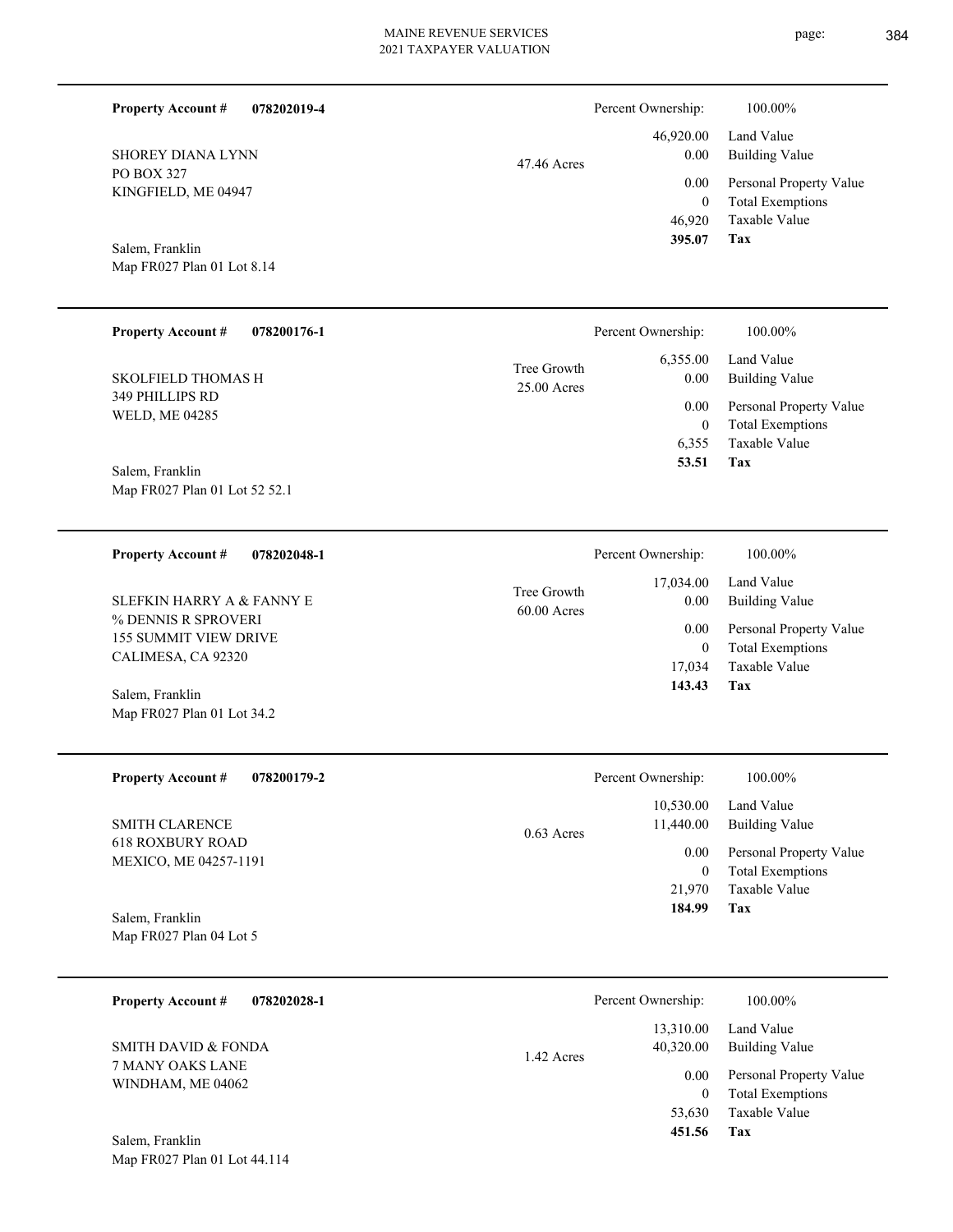| <b>Property Account #</b><br>078202042-1                                         |                            | Percent Ownership:                  | 100.00%                                                                    |
|----------------------------------------------------------------------------------|----------------------------|-------------------------------------|----------------------------------------------------------------------------|
| SMITH DAWN E & SHELDON A                                                         | 1.99 Acres                 | 22,720.00<br>93,130.00              | Land Value<br><b>Building Value</b>                                        |
| <b>BOX 1357 SALEM RD</b><br>SALEM TWP, ME 04983                                  |                            | 0.00<br>25,000<br>90,850            | Personal Property Value<br><b>Total Exemptions</b><br>Taxable Value        |
| Salem, Franklin<br>Map FR027 Plan 02 Lot 15<br>Homestead Exemption \$25000       |                            | 764.96                              | <b>Tax</b>                                                                 |
| <b>Property Account #</b><br>078202064-1                                         |                            | Percent Ownership:                  | 100.00%                                                                    |
| <b>SMITH FONDA</b>                                                               | $20.00$ Acres              | 26,870.00<br>0.00                   | Land Value<br><b>Building Value</b>                                        |
| 7 MANY OAKS LANE<br>WINDHAM, ME 04062                                            |                            | 0.00<br>$\mathbf{0}$<br>26,870      | Personal Property Value<br><b>Total Exemptions</b><br>Taxable Value        |
| Salem, Franklin<br>Map FR027 Plan 01 Lot 119                                     |                            | 226.25                              | Tax                                                                        |
| <b>Property Account #</b><br>078200335-1                                         |                            | Percent Ownership:                  | 100.00%                                                                    |
| <b>SMITH FRED O MFG CO</b>                                                       | Tree Growth<br>16.50 Acres | 4,620.00<br>0.00                    | Land Value<br><b>Building Value</b>                                        |
| % SARAH Z WILLIAMS<br>PO BOX 506                                                 |                            | 0.00<br>$\mathbf{0}$                | Personal Property Value<br><b>Total Exemptions</b>                         |
| WEST FARMINGTON, ME 04992-0506<br>Salem, Franklin<br>Map FR027 Plan 01 Lot 49.10 |                            | 4,620<br>38.90                      | Taxable Value<br>Tax                                                       |
| 078202066-1<br><b>Property Account #</b>                                         |                            | Percent Ownership:                  | 100.00%                                                                    |
| SMITH JEFFREY R & ROBERTA J                                                      | 5.00 Acres                 | 26,920.00<br>110,290.00             | Land Value<br><b>Building Value</b>                                        |
| 202 FISH HATCHERY ROAD<br>SALEM TOWNSHIP, ME 04983                               |                            | 0.00<br>25,000<br>112,210<br>944.81 | Personal Property Value<br><b>Total Exemptions</b><br>Taxable Value<br>Tax |
| Salem, Franklin<br>Map FR027 Plan 05 Lot 13.1<br>Homestead Exemption \$25000     |                            |                                     |                                                                            |
| <b>Property Account #</b><br>078200183-1                                         |                            | Percent Ownership:                  | 100.00%                                                                    |
| SOMERSET TELEPHONE CO                                                            | $0.34$ Acres               | 7,670.00<br>3,670.00                | Land Value<br><b>Building Value</b>                                        |
| C/O PROPERTY TAX TEAM<br>525 JUNCTION RD<br>MADISON, WI 53717                    |                            | 0.00<br>$\overline{0}$<br>11,340    | Personal Property Value<br><b>Total Exemptions</b><br>Taxable Value        |
| Salem, Franklin<br>Map FR027 Plan 02 Lot 5.6                                     |                            | 95.48                               | Tax                                                                        |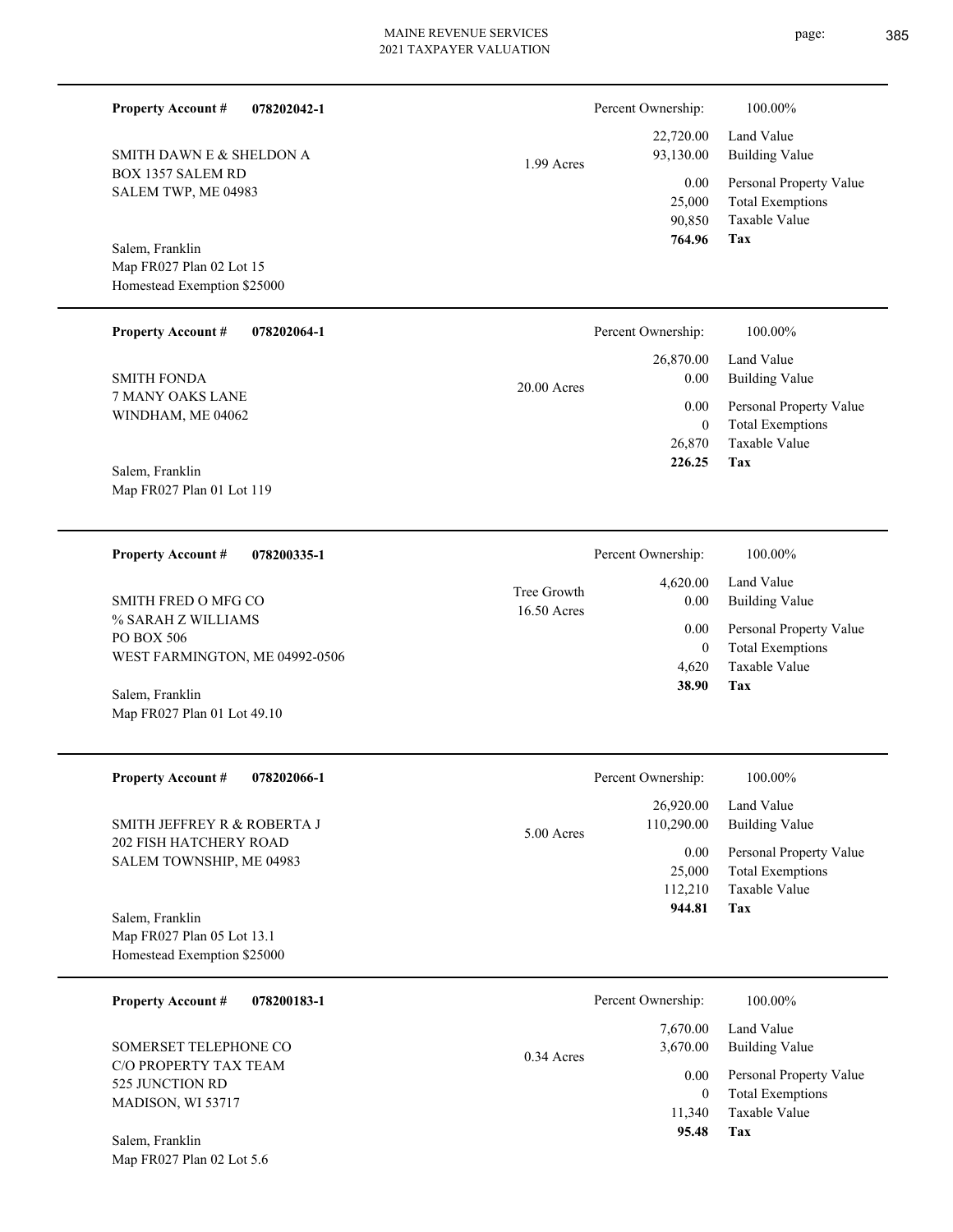page: 386

| <b>Property Account #</b><br>078200308-2                |              | Percent Ownership:                       | 100.00%                                                                    |
|---------------------------------------------------------|--------------|------------------------------------------|----------------------------------------------------------------------------|
| SORBELLO JOSEPH J                                       | $4.00$ Acres | 15,190.00<br>48,120.00                   | Land Value<br><b>Building Value</b>                                        |
| <b>146 GREELY ROAD</b><br>CUMBERLAND, ME 04021          |              | 0.00<br>$\overline{0}$<br>63,310         | Personal Property Value<br><b>Total Exemptions</b><br>Taxable Value        |
| Salem, Franklin<br>Map FR027 Plan 01 Lot 1.3            |              | 533.07                                   | <b>Tax</b>                                                                 |
| <b>Property Account #</b><br>078200349-1                |              | Percent Ownership:                       | 100.00%                                                                    |
| SPENCER REGINALD & KATHLEEN                             | $0.13$ Acres | 3,040.00<br>32,040.00                    | Land Value<br><b>Building Value</b>                                        |
| <b>159 HOWARD ROAD</b><br>SALEM TOWNSHIP, ME 04983-4040 |              | 0.00<br>$\mathbf{0}$<br>35,080           | Personal Property Value<br><b>Total Exemptions</b><br>Taxable Value        |
| Salem, Franklin<br>Map FR027 Plan 01 Lot 17.21          |              | 295.37                                   | Tax                                                                        |
| <b>Property Account #</b><br>078200186-2                |              | Percent Ownership:                       | 100.00%                                                                    |
| SPENCER REGINALD D & KATHLEEN P                         | $0.30$ Acres | 16,150.00<br>107,430.00                  | Land Value<br><b>Building Value</b>                                        |
| <b>159 HOWARD ROAD</b><br>SALEM TWP, ME 04983-4040      |              | 0.00<br>25,000<br>98,580<br>830.04       | Personal Property Value<br><b>Total Exemptions</b><br>Taxable Value<br>Tax |
| Salem, Franklin<br>Map FR027 Plan 01 Lot 17.3           |              |                                          |                                                                            |
| Homestead Exemption \$25000                             |              |                                          |                                                                            |
| <b>Property Account #</b><br>078200174-2                |              | Percent Ownership:                       | 100.00%                                                                    |
| STANLEY LYNN & RAND D                                   | 1.00 Acres   | 13,000.00<br>1,000.00                    | Land Value<br><b>Building Value</b>                                        |
| 87 RYE STREET<br>BROAD BROOK, CT 06816                  |              | 0.00<br>$\mathbf{0}$<br>14,000<br>117.88 | Personal Property Value<br><b>Total Exemptions</b><br>Taxable Value<br>Tax |
| Salem, Franklin<br>Map FR027 Plan 01 Lot 44.2           |              |                                          |                                                                            |
| <b>Property Account #</b><br>078200102-4                |              | Percent Ownership:                       | 100.00%                                                                    |
| STANLEY RODNEY A & MARILYN                              | 3.15 Acres   | 14,570.00<br>0.00                        | Land Value<br><b>Building Value</b>                                        |
| PO BOX 146<br>STRONG, ME 04983                          |              | 0.00                                     | Personal Property Value                                                    |
|                                                         |              | $\mathbf{0}$<br>14,570                   | <b>Total Exemptions</b><br>Taxable Value                                   |
| Salem, Franklin<br>Map FR027 Plan 01 Lot 17.7           |              | 122.68                                   | Tax                                                                        |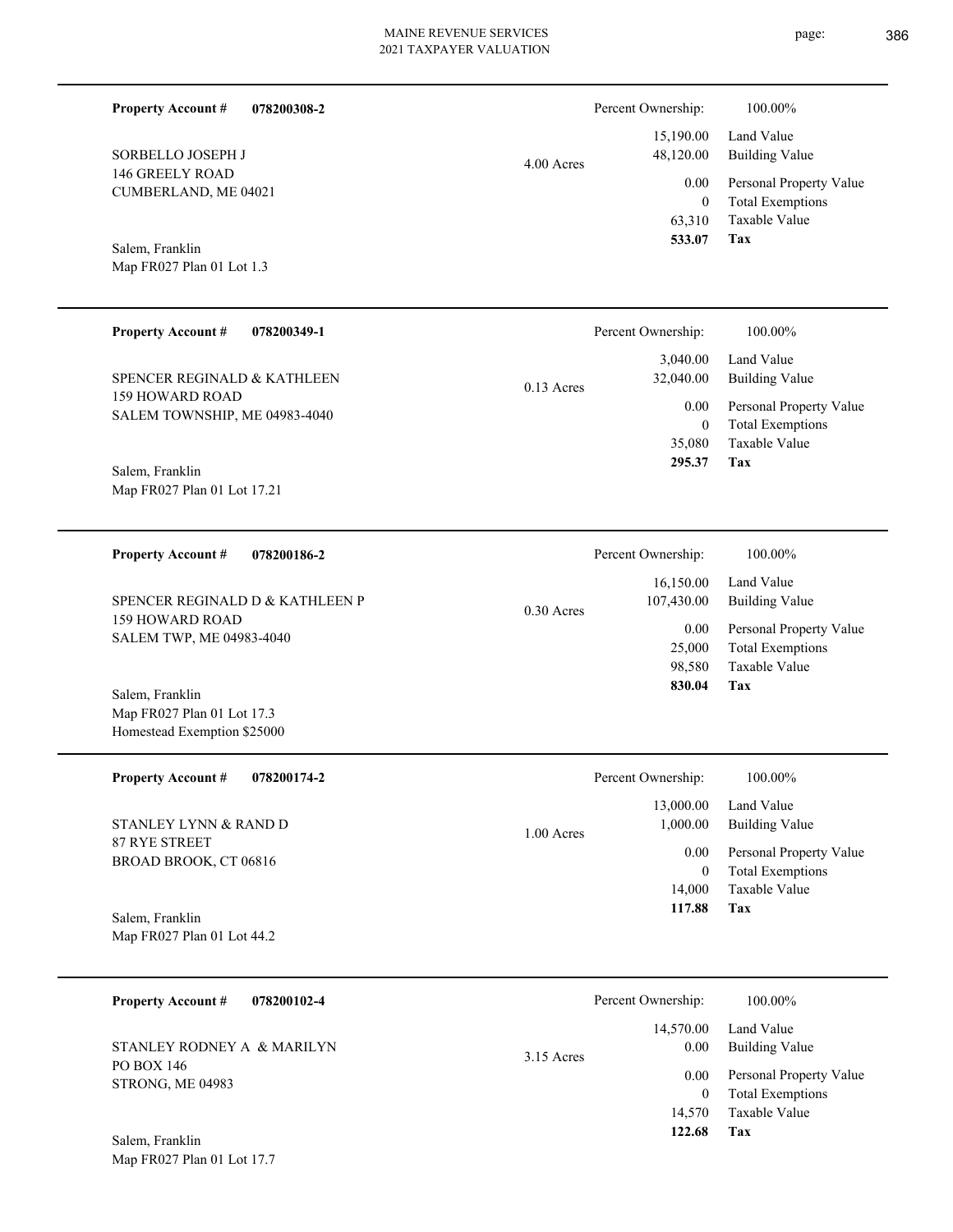| <b>Property Account #</b><br>078202022-1                                      |                               | Percent Ownership:                     | 100.00%                                                                           |
|-------------------------------------------------------------------------------|-------------------------------|----------------------------------------|-----------------------------------------------------------------------------------|
| STANLEY RODNEY A & MARILYN                                                    | 21.00 Acres                   | 38,600.00<br>139,000.00                | Land Value<br><b>Building Value</b>                                               |
| PO BOX 146<br>STRONG, ME 04983                                                |                               | 0.00<br>25,000<br>152,600              | Personal Property Value<br><b>Total Exemptions</b><br>Taxable Value               |
| Salem, Franklin<br>Map FR027 Plan 01 Lot 17.12<br>Homestead Exemption \$25000 |                               | 1,284.89                               | Tax                                                                               |
| <b>Property Account #</b><br>078202049-1                                      |                               | Percent Ownership:                     | 100.00%                                                                           |
| STANLEY RODNEY A JR                                                           | $2.60$ Acres                  | 25,170.00<br>94,830.00                 | Land Value<br><b>Building Value</b>                                               |
| PO BOX 221<br>STRONG, ME 04983-0221                                           |                               | 0.00<br>25,000<br>95,000<br>799.90     | Personal Property Value<br><b>Total Exemptions</b><br><b>Taxable Value</b><br>Tax |
| Salem, Franklin<br>Map FR027 Plan 01 Lot 17.71<br>Homestead Exemption \$25000 |                               |                                        |                                                                                   |
| <b>Property Account #</b><br>078200108-2                                      |                               | Percent Ownership:                     | 100.00%                                                                           |
| STANLEY RODNEY A SR & MARILYN                                                 | 4.23 Acres                    | 15,360.00<br>12,570.00                 | Land Value<br><b>Building Value</b>                                               |
| PO BOX 146<br>STRONG, ME 04983                                                |                               | $0.00\,$<br>$\overline{0}$             | Personal Property Value<br><b>Total Exemptions</b>                                |
| Salem, Franklin<br>Map FR027 Plan 01 Lot 17.2                                 |                               | 27,930<br>235.17                       | <b>Taxable Value</b><br>Tax                                                       |
| <b>Property Account #</b><br>078200083-5                                      |                               | Percent Ownership:                     | 100.00%                                                                           |
| STEENBURN GARY W & SHANDA L                                                   | Tree Growth<br>300.44 Acres   | 87,892.20<br>0.00                      | Land Value<br><b>Building Value</b>                                               |
| PO BOX 399<br>CLAVERACK, NY 12513                                             |                               | 0.00<br>$\boldsymbol{0}$               | Personal Property Value<br><b>Total Exemptions</b>                                |
| Salem, Franklin<br>Map FR027 Plan 01 Lot 7 9.1 9.2                            |                               | 87,892<br>740.05                       | Taxable Value<br>Tax                                                              |
| <b>Property Account #</b><br>078202056-2                                      |                               | Percent Ownership:                     | 100.00%                                                                           |
| STENGLEIN PATRICK C & BRENDA J CO TRUSTEES                                    | Tree Growth<br>$104.00$ Acres | 25,890.00<br>0.00                      | Land Value<br><b>Building Value</b>                                               |
| <b>34 EAST HOWEY ROAD</b><br>ASHFORD, CT 06278                                |                               | $0.00\,$<br>$\boldsymbol{0}$<br>25,890 | Personal Property Value<br><b>Total Exemptions</b><br>Taxable Value               |
|                                                                               |                               | 217.99                                 | Tax                                                                               |

Map FR027 Plan 01 Lot 33.12 Salem, Franklin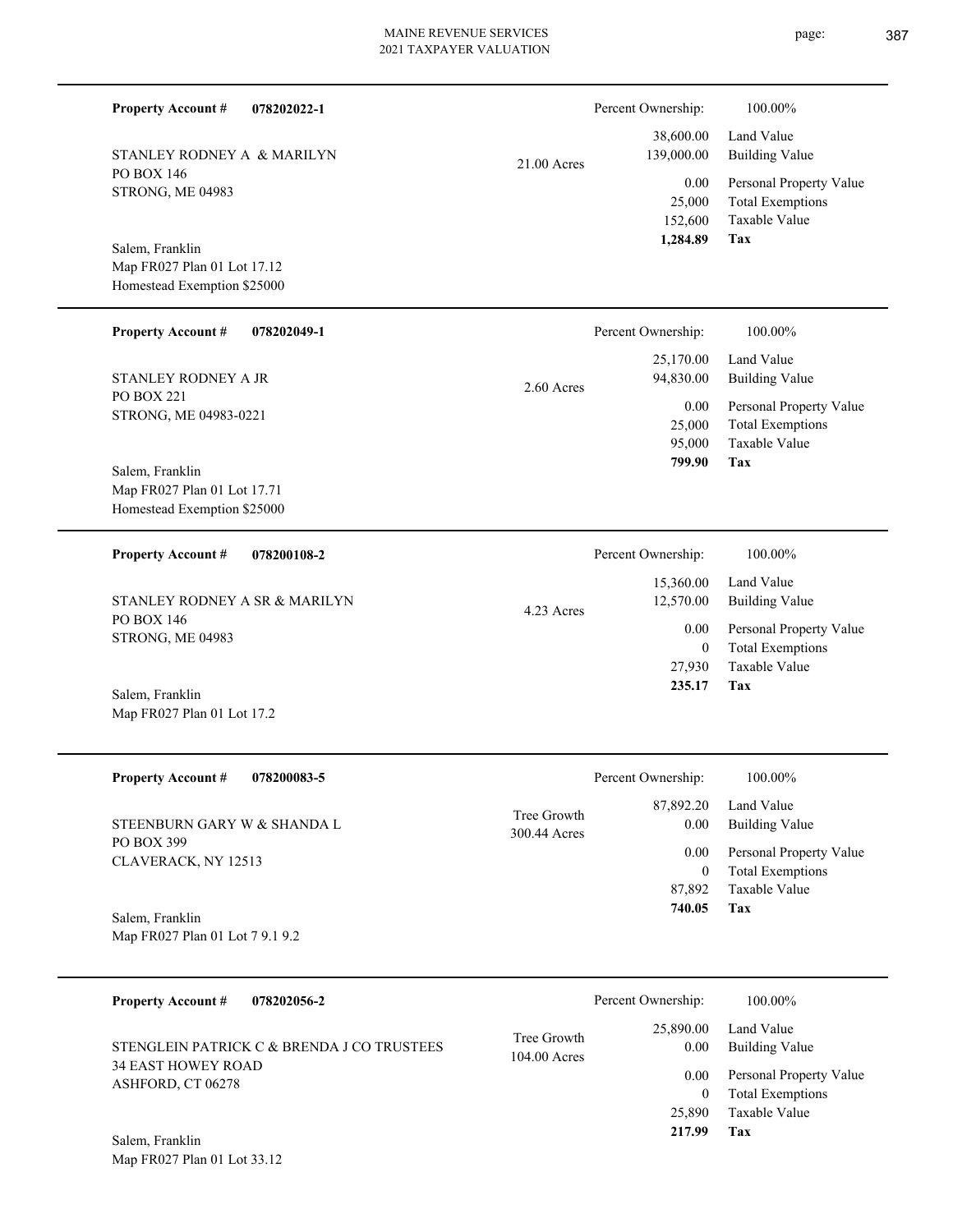| <b>Property Account #</b><br>078202055-3            |                            | Percent Ownership:       | 100.00%                                         |
|-----------------------------------------------------|----------------------------|--------------------------|-------------------------------------------------|
| STENGLEIN PATRICK C & BRENDA J TRUSTEES             | Tree Growth<br>75.00 Acres | 19,100.00<br>0.00        | Land Value<br><b>Building Value</b>             |
| STENGLEIN FAMILY TRUST<br><b>34 EAST HOWEY RD</b>   |                            | 0.00                     | Personal Property Value                         |
| ASHFORD, CT 06278                                   |                            | $\mathbf{0}$<br>19,100   | <b>Total Exemptions</b><br>Taxable Value        |
| Salem, Franklin                                     |                            | 160.82                   | Tax                                             |
| Map FR027 Plan 01 Lot 33.14                         |                            |                          |                                                 |
| <b>Property Account #</b><br>078200188-1            |                            | Percent Ownership:       | 100.00%                                         |
| <b>STEVENS MORRIS ET ALS</b>                        | $0.23$ Acres               | 6,500.00<br>17,630.00    | Land Value<br><b>Building Value</b>             |
| %GEORGE PEASE 444 US RT 202<br>N MONMOUTH, ME 04265 |                            | 0.00                     | Personal Property Value                         |
|                                                     |                            | $\overline{0}$<br>24,130 | <b>Total Exemptions</b><br><b>Taxable Value</b> |
| Salem, Franklin                                     |                            | 203.17                   | Tax                                             |
| Map FR027 Plan 05 Lot 16                            |                            |                          |                                                 |
| <b>Property Account #</b><br>078200115-3            |                            | Percent Ownership:       | 100.00%                                         |
| <b>STILES NICHOLAS</b>                              | 2.50 Acres                 | 14,100.00<br>8,250.00    | Land Value<br><b>Building Value</b>             |
| <b>690 DUTCH NECK ROAD</b><br>WALDOBORO, ME 04572   |                            | 0.00                     | Personal Property Value                         |
|                                                     |                            | $\overline{0}$<br>22,350 | <b>Total Exemptions</b><br>Taxable Value        |
| Salem, Franklin                                     |                            | 188.19                   | Tax                                             |
| Map FR027 Plan 01 Lot 21.2                          |                            |                          |                                                 |
| <b>Property Account #</b><br>078200294-3            |                            | Percent Ownership:       | 100.00%                                         |
| STREETER SCOTT F & JENNIFER A                       | 4.04 Acres                 | 15,220.00<br>$0.00\,$    | Land Value<br><b>Building Value</b>             |
| 330 BALDWIN HILL ROAD<br>PHILLIPSTON, MA 01331      |                            | $0.00\,$                 | Personal Property Value                         |
|                                                     |                            | $\overline{0}$<br>15,220 | <b>Total Exemptions</b><br>Taxable Value        |
| Salem, Franklin                                     |                            | 128.15                   | Tax                                             |
| Map FR027 Plan 01 Lot 44.5                          |                            |                          |                                                 |
| <b>Property Account #</b><br>078200142-2            |                            | Percent Ownership:       | 100.00%                                         |
| STROUT KEVIN SAMUEL & MICHELLE JO                   | $0.32$ Acres               | 230.00<br>$0.00\,$       | Land Value<br><b>Building Value</b>             |
| PO BOX 7035<br>OCEAN PARK, ME 04063                 |                            | $0.00\,$                 | Personal Property Value                         |
|                                                     |                            | $\overline{0}$<br>230    | <b>Total Exemptions</b><br>Taxable Value        |
|                                                     |                            | 1.94                     | Tax                                             |

Map FR027 Plan 01 Lot 18.2 Salem, Franklin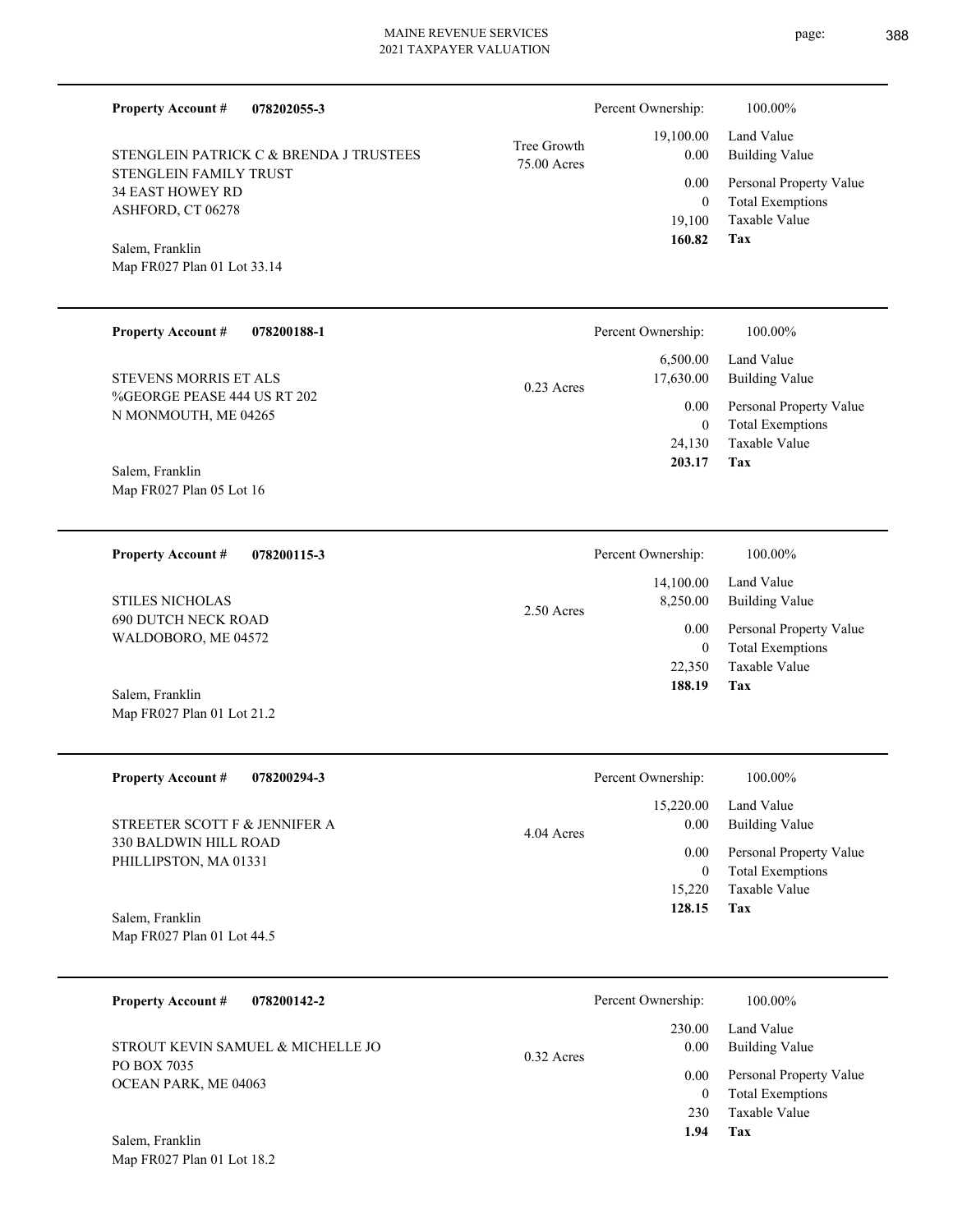SALEM TWP, ME 04983 Map FR027 Plan 01 Lot 8.01 8.5 **078200191-4** TASSINARI ROBERT S 34,720.00 59,540.00 30.75 Acres Percent Ownership: 100.00%

Map FR027 Plan 01 Lot 40.2 Salem, Franklin

1292 SALEM RD

Salem, Franklin

31 SIMEON ROAD MINOT, ME 04288

**Property Account #**

**Property Account #**

**078200192-4 Property Account #**

**078200155-3**

TARGETT LEANNA ROSS & TRAVIS M

31 SIMEON ROAD MINOT, ME 04288 TASSINARI ROBERT S

Map FR027 Plan 04 Lot 43.3 Salem, Franklin

| <b>Property Account #</b><br>078200064-1                 | Percent Ownership:      | 100.00%                 |
|----------------------------------------------------------|-------------------------|-------------------------|
|                                                          | 13,200.00               | Land Value              |
| <b>TAYLOR KENNETH L &amp; MARY ELLEN</b><br>I WENDELL RD | 20,710.00<br>1.28 Acres | Building Value          |
| <b>NAHANT, MA 01908</b>                                  | 0.00                    | Personal Property Value |
|                                                          | $\bf{0}$                | <b>Total Exemptions</b> |
|                                                          | 33,910                  | Taxable Value           |
| Salem, Franklin                                          | 285.52                  | Tax                     |
| Map FR027 Plan 05 Lot 8                                  |                         |                         |

| 078200149-4<br><b>Property Account #</b>      | Percent Ownership:          |                        | 100.00%                             |
|-----------------------------------------------|-----------------------------|------------------------|-------------------------------------|
| THIBEAULT LAWRENCE S & BELINDA                | Tree Growth<br>154.00 Acres | 58.679.00<br>38,530.00 | Land Value<br><b>Building Value</b> |
| <b>508 BUCKFIELD ROAD</b><br>TURNER, ME 04282 |                             | 0.00                   | Personal Property Value             |
|                                               |                             |                        | <b>Total Exemptions</b>             |
|                                               |                             | 97.209                 | Taxable Value                       |
| Salem, Franklin                               |                             | 818.50                 | Tax                                 |

|            | Percent Ownership: | 100.00%                 |
|------------|--------------------|-------------------------|
|            | 26,750.00          | Land Value              |
| 4.77 Acres | 154,190.00         | Building Value          |
|            | 0.00               | Personal Property Value |
|            | 0                  | <b>Total Exemptions</b> |
|            | 180,940            | Taxable Value           |
|            | 1,523.51           | Tax                     |

Taxable Value Total Exemptions Personal Property Value Building Value Land Value 17,300 0 17,300.00 0.00 0.00 6.89 Acres Percent Ownership:  $100.00\%$ 

**Tax**

 94,260  $\boldsymbol{0}$ 

0.00

 **793.67**

Taxable Value Total Exemptions Personal Property Value

Building Value Land Value

**Tax 145.67**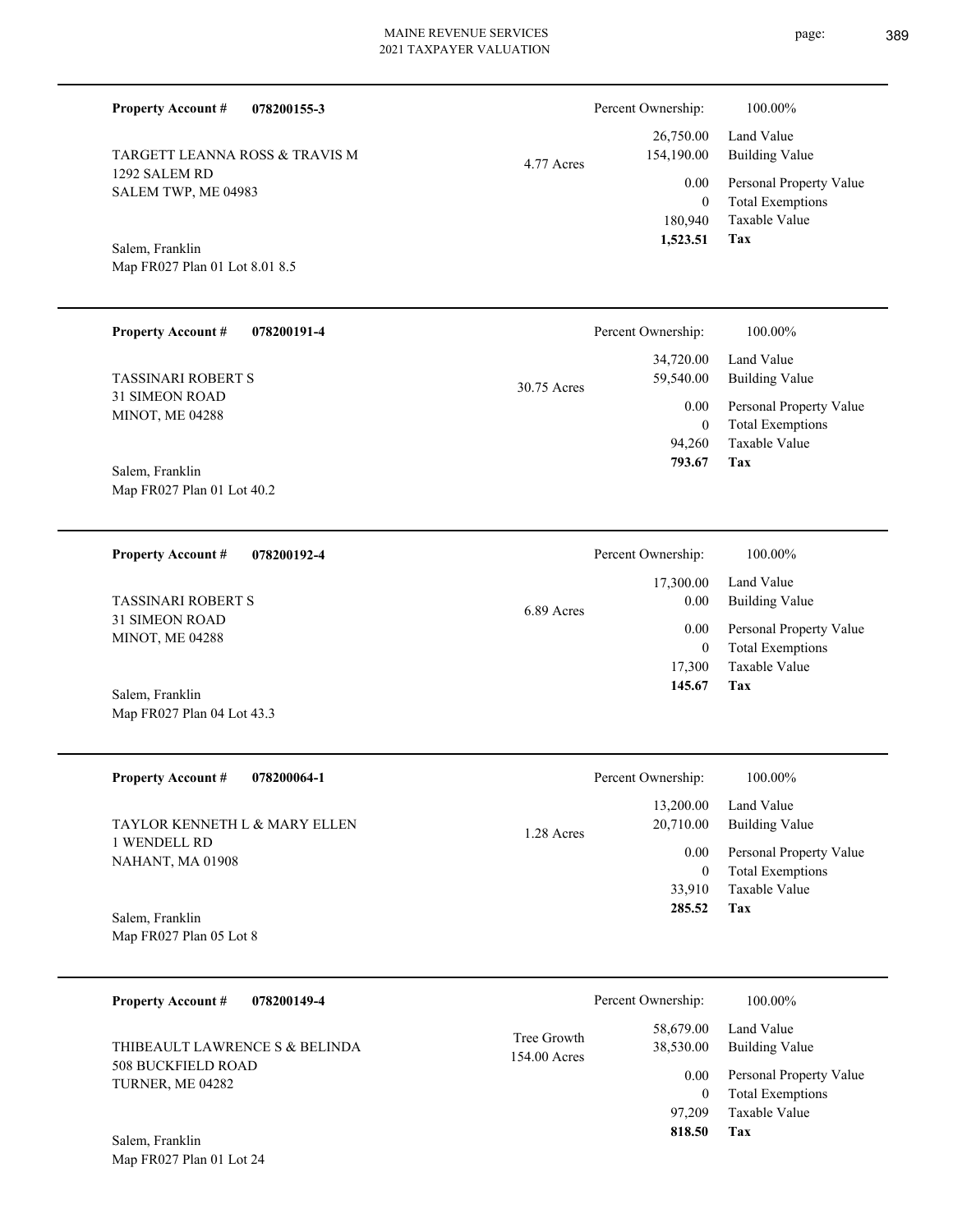**078200157-2**

**Property Account #**

Percent Ownership:  $100.00\%$ 

| THORNDIKE & SONS INC<br>PO BOX 260<br>STRONG, ME 04983-0260<br>Salem, Franklin<br>Map FR027 Plan 01 Lot 58.3 59 | 194.33 Acres                | 154,130.00<br>0.00<br>0.00<br>$\boldsymbol{0}$<br>154,130<br>1,297.77      | Land Value<br><b>Building Value</b><br>Personal Property Value<br><b>Total Exemptions</b><br>Taxable Value<br>Tax        |
|-----------------------------------------------------------------------------------------------------------------|-----------------------------|----------------------------------------------------------------------------|--------------------------------------------------------------------------------------------------------------------------|
| <b>Property Account #</b><br>078200234-2                                                                        |                             | Percent Ownership:                                                         | 100.00%                                                                                                                  |
| THORNDIKE & SONS INC<br>PO BOX 260<br>STRONG, ME 04983-0260                                                     | 13.54 Acres                 | 22,150.00<br>0.00<br>0.00<br>$\boldsymbol{0}$<br>22,150                    | Land Value<br><b>Building Value</b><br>Personal Property Value<br><b>Total Exemptions</b><br>Taxable Value               |
| Salem, Franklin<br>Map FR027 Plan 01 Lot 58.1                                                                   |                             | 186.50                                                                     | Tax                                                                                                                      |
| <b>Property Account #</b><br>078200015-1                                                                        |                             | Percent Ownership:                                                         | 100.00%                                                                                                                  |
| THORNDIKE ROBERT A & KAREN A<br><b>PO BOX 282</b><br>PHILLIPS, ME 04966                                         | 233.00 Acres                | 182,360.00<br>0.00<br>0.00<br>$\boldsymbol{0}$<br>182,360                  | Land Value<br><b>Building Value</b><br>Personal Property Value<br><b>Total Exemptions</b><br>Taxable Value               |
| Salem, Franklin<br>Map FR027 Plan 01 Lot 64 66.2 67.1                                                           |                             | 1,535.47                                                                   | Tax                                                                                                                      |
| <b>Property Account #</b><br>078200111-2                                                                        |                             | Percent Ownership:                                                         | 100.00%                                                                                                                  |
| THORNDIKE ROBERT A & KAREN A<br>PO BOX 282<br>PHILLIPS, ME 04966                                                | Tree Growth<br>203.52 Acres | 60,756.36<br>$0.00\,$<br>0.00<br>$\boldsymbol{0}$<br>60,756<br>511.57      | Land Value<br><b>Building Value</b><br>Personal Property Value<br><b>Total Exemptions</b><br>Taxable Value<br>Tax        |
| Salem, Franklin<br>Map FR027 Plan 01 Lot 49.2 60 61 62                                                          |                             |                                                                            |                                                                                                                          |
| <b>Property Account #</b><br>078200200-2                                                                        |                             | Percent Ownership:                                                         | 100.00%                                                                                                                  |
| TOOTHAKER CONSTANCE<br>32 LEE ROAD<br>SALEM TWP, ME 04983<br>Salem, Franklin                                    | 10.20 Acres                 | 30,720.00<br>122,280.00<br>0.00<br>$\boldsymbol{0}$<br>153,000<br>1,288.26 | Land Value<br><b>Building Value</b><br>Personal Property Value<br><b>Total Exemptions</b><br>Taxable Value<br><b>Tax</b> |
| Map FR027 Plan 01 Lot 44.13                                                                                     |                             |                                                                            |                                                                                                                          |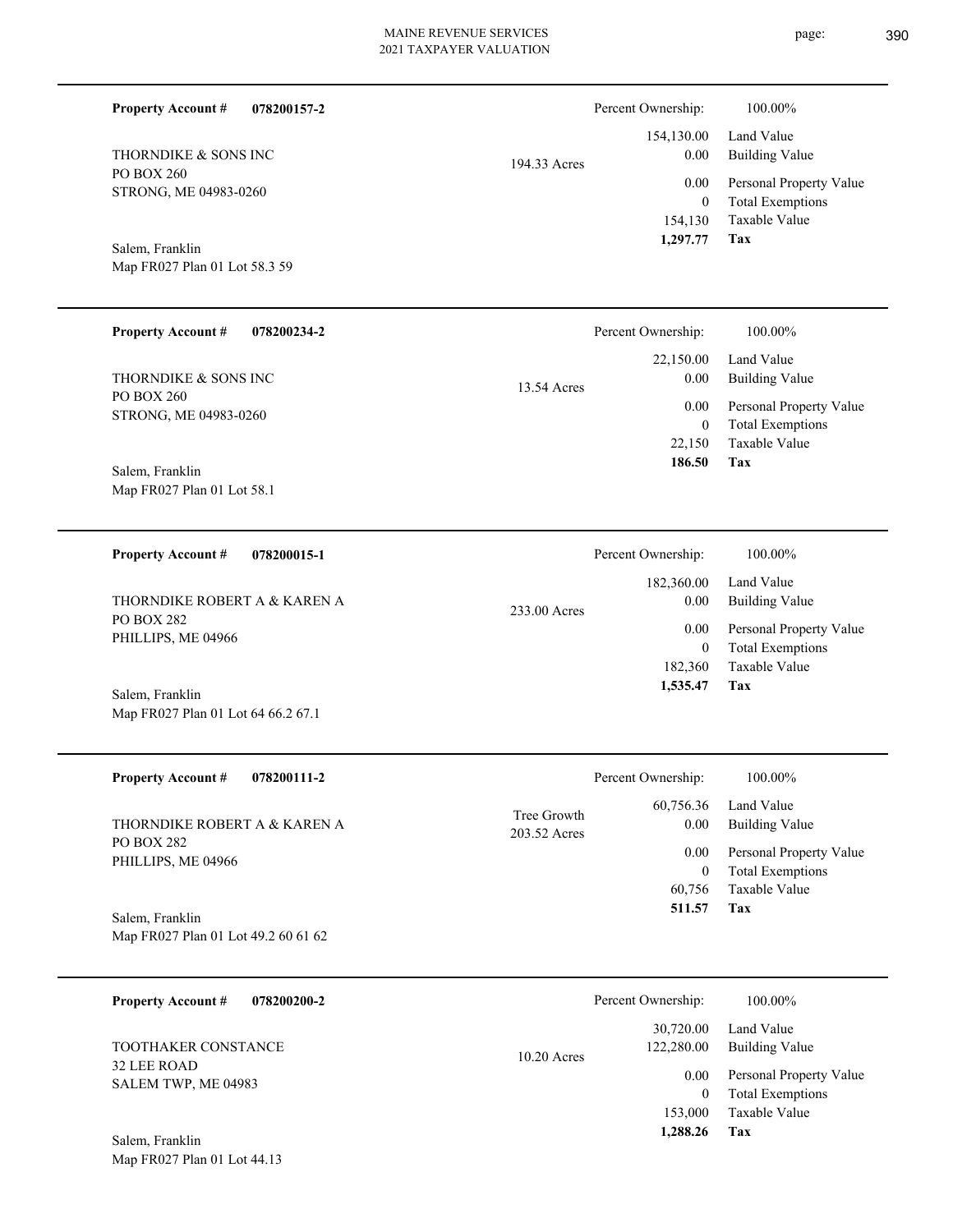| <b>Property Account #</b><br>078202027-1                                          |                             | Percent Ownership:                         | 100.00%                                                                    |
|-----------------------------------------------------------------------------------|-----------------------------|--------------------------------------------|----------------------------------------------------------------------------|
| <b>TOOTHAKER LANCE</b>                                                            | $0.92$ Acres                | 19,850.00<br>92,710.00                     | Land Value<br><b>Building Value</b>                                        |
| <b>32 LEE ROAD</b><br>SALEM TOWNSHIP, ME 04983                                    |                             | 0.00<br>25,000<br>87,560<br>737.26         | Personal Property Value<br><b>Total Exemptions</b><br>Taxable Value<br>Tax |
| Salem, Franklin<br>Map FR027 Plan 01 Lot 44.113<br>Homestead Exemption \$25000    |                             |                                            |                                                                            |
| <b>Property Account #</b><br>078202009-2                                          |                             | Percent Ownership:                         | 100.00%                                                                    |
| UNITED METHODIST ECONOMIC MINISTRY                                                | 11.36 Acres                 | 29,560.00<br>397,070.00                    | Land Value<br><b>Building Value</b>                                        |
| 1458 SALEM RD<br>SALEM TWP, ME 04983                                              |                             | 0.00<br>426,630<br>$\theta$                | Personal Property Value<br><b>Total Exemptions</b><br>Taxable Value        |
| Salem, Franklin<br>Map FR027 Plan 02 Lot 5.33 5.4 5.8 5.81<br>Religious exemption |                             | 0.00                                       | Tax                                                                        |
| <b>Property Account #</b><br>078200249-3                                          |                             | Percent Ownership:                         | 100.00%                                                                    |
| UNKLES DOROTHY                                                                    | Tree Growth<br>312.00 Acres | 82,170.00<br>0.00                          | Land Value<br><b>Building Value</b>                                        |
| PO BOX 894<br>BRADFORD, VT 05033                                                  |                             | 0.00<br>$\overline{0}$<br>82,170<br>691.87 | Personal Property Value<br><b>Total Exemptions</b><br>Taxable Value<br>Tax |
| Salem, Franklin<br>Map FR027 Plan 01 Lot 49.12 49.6                               |                             |                                            |                                                                            |
| <b>Property Account #</b><br>078200085-3                                          |                             | Percent Ownership:                         | 100.00%                                                                    |
| VACHON JOHN L & LUCY S                                                            | 48.52 Acres                 | 56,690.00<br>180,620.00                    | Land Value<br><b>Building Value</b>                                        |
| 193 LOVEJOY ROAD<br>SALEM TOWNSHIP, ME 04983<br>Salem, Franklin                   |                             | 0.00<br>25,000<br>212,310<br>1,787.65      | Personal Property Value<br><b>Total Exemptions</b><br>Taxable Value<br>Tax |
| Map FR027 Plan 01 Lot 41<br>Homestead Exemption \$25000                           |                             |                                            |                                                                            |
| <b>Property Account #</b><br>078202011-1                                          |                             | Percent Ownership:                         | 100.00%                                                                    |
| VAN ABEL ROBERT                                                                   | 11.80 Acres                 | 31,880.00<br>123,740.00                    | Land Value<br><b>Building Value</b>                                        |
| 173 BAKER HILL ROAD<br>SALEM TWP, ME 04983-4102                                   |                             | 0.00<br>25,000<br>130,620<br>1,099.82      | Personal Property Value<br><b>Total Exemptions</b><br>Taxable Value<br>Tax |
| Salem, Franklin<br>Map FR027 Plan 01 Lot 5.16<br>Homestead Exemption \$25000      |                             |                                            |                                                                            |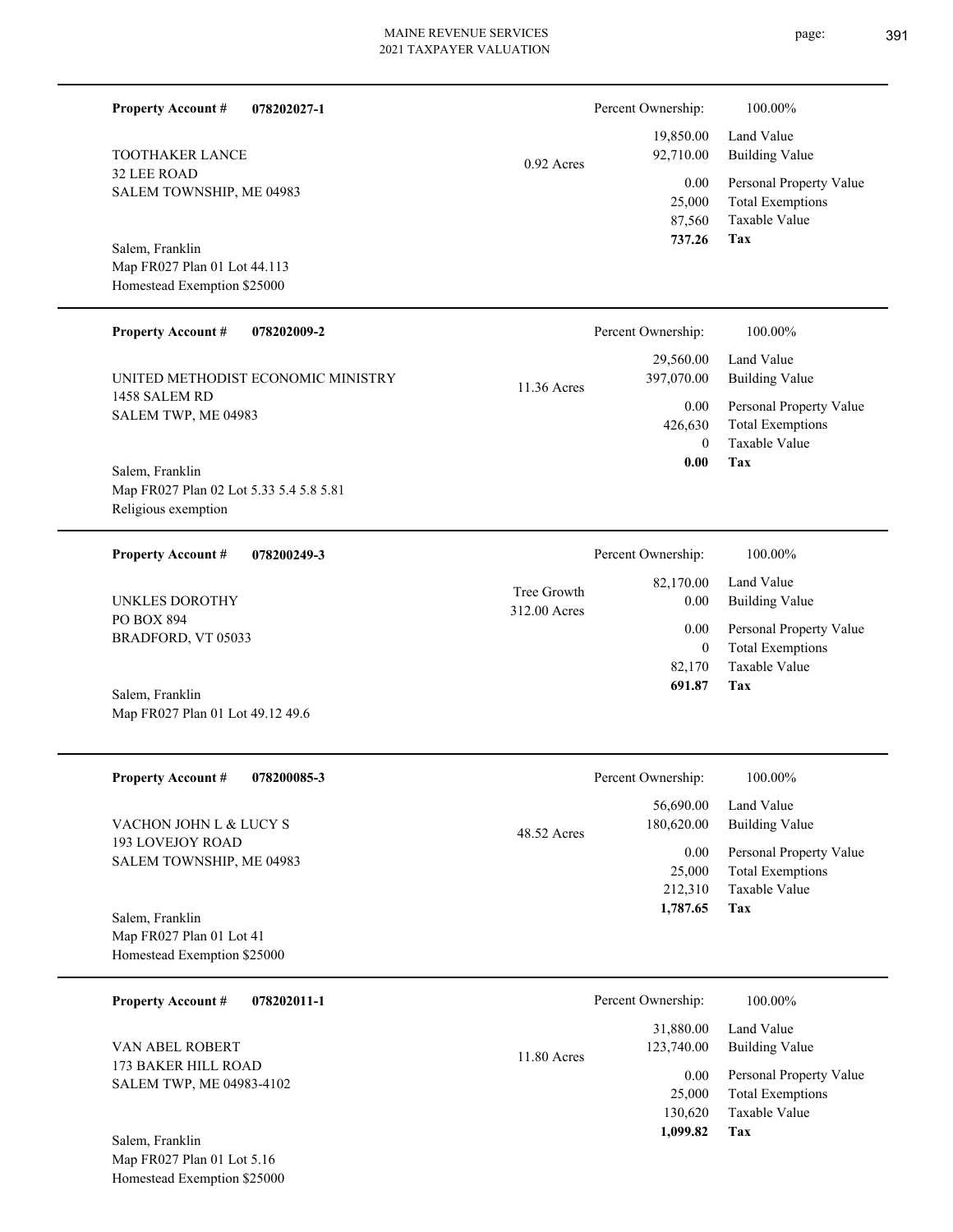**078200300-2**

17 THOMAS BLANCHARD DRIVE PLYMPTON, MA 02367 VARLEY LINUS V & DEBORAH A

Map FR027 Plan 01 Lot 47.13 Salem, Franklin

**Property Account #**

#### **078202033-1 Tax** Taxable Value Total Exemptions Personal Property Value Building Value Land Value 1147 SALEM ROAD SALEM TOWNSHIP, ME 04983-4001 **Property Account #** Map FR027 Plan 01 Lot 10.1 Homestead Exemption \$25000 Salem, Franklin VILES JAMES 12,040 25,000  **101.38** 32,950.00 4,090.00 0.00 16.00 Acres Percent Ownership: 100.00% **078200204-2** Total Exemptions Personal Property Value Building Value Land Value 46 BUBIER ROAD SALEM TOWNSHIP, ME 04983 **Property Account #** VILES PAULA & JAMES BEEDY 25,000 30,580.00 80,420.00 0.00 12.76 Acres Percent Ownership:  $100.00\%$

Map FR027 Plan 01 Lot 55.3 Homestead Exemption \$25000 Salem, Franklin

Map FR027 Plan 01 Lot 1.1

| <b>Property Account #</b><br>078202041-4                | Percent Ownership:                   | 100.00%                                            |
|---------------------------------------------------------|--------------------------------------|----------------------------------------------------|
| VILES STEVEN & CHONG                                    | 24,650.00<br>71,740.00<br>4.63 Acres | Land Value<br>Building Value                       |
| <b>355 BAKERS HILL ROAD</b><br>SALEM TOWNSHIP, ME 04983 | 0.00<br>0                            | Personal Property Value<br><b>Total Exemptions</b> |
| Salem, Franklin                                         | 96.390<br>811.60                     | Taxable Value<br>Tax                               |
| Map FR027 Plan 01 Lot 56.21                             |                                      |                                                    |

| 078200206-3<br><b>Property Account #</b>        | Percent Ownership:                       | 100.00%                                                             |
|-------------------------------------------------|------------------------------------------|---------------------------------------------------------------------|
| VILES STEVEN W JR<br><b>326 BAKER HILL ROAD</b> | 43.780.00<br>202,700.00<br>$28.10$ Acres | Land Value<br><b>Building Value</b>                                 |
| SALEM TOWNSHIP, ME 04983                        | 0.00<br>$\theta$<br>246,480              | Personal Property Value<br><b>Total Exemptions</b><br>Taxable Value |
| Salem, Franklin                                 | 2,075.36                                 | Tax                                                                 |

2.80 Acres

Taxable Value Total Exemptions Personal Property Value Building Value Land Value 196,600 0 25,310.00 171,290.00 0.00 Percent Ownership:  $100.00\%$ 

**Tax**

 **1,655.37**

**Tax** Taxable Value 86,000  **724.12**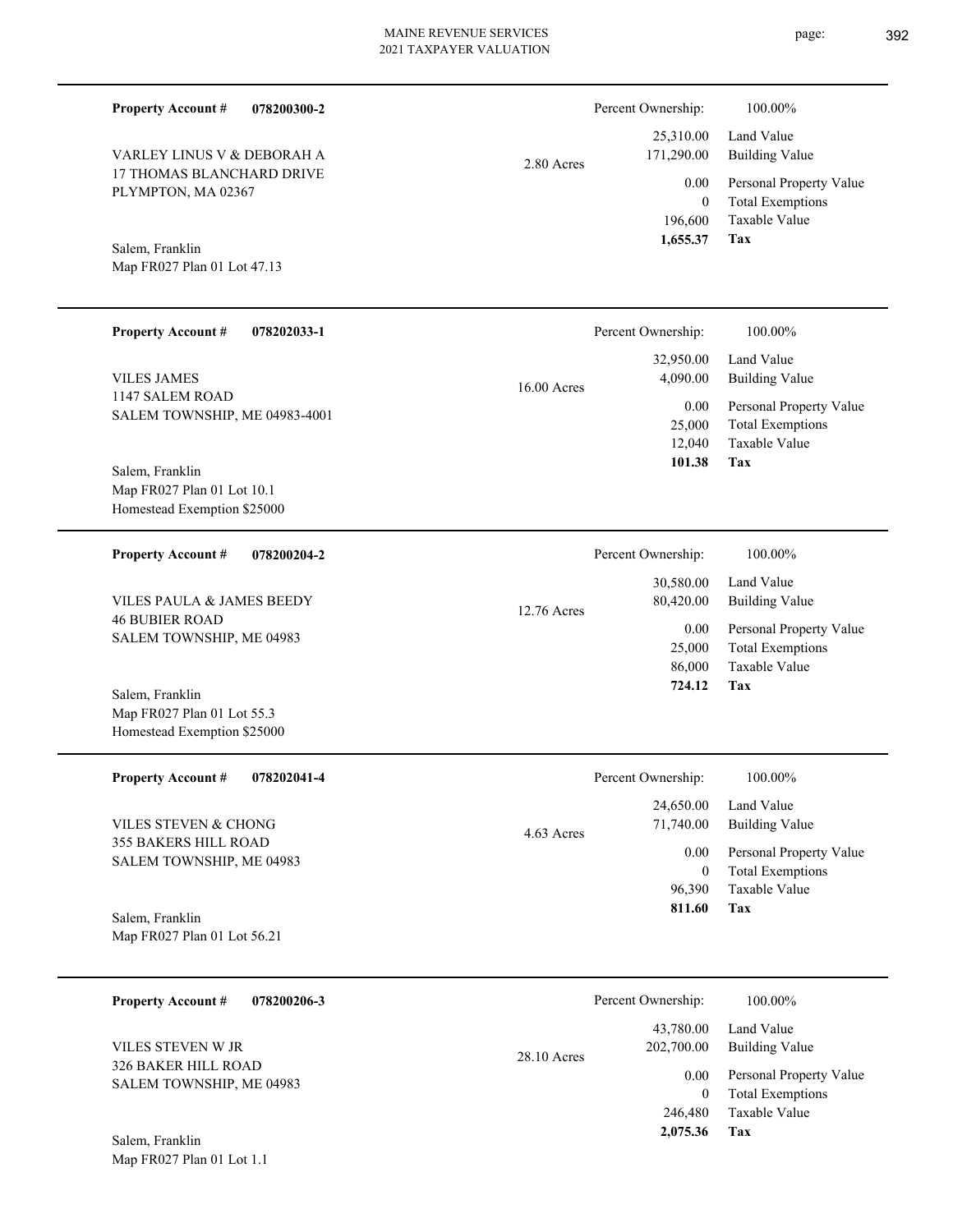**Tax**

 47,978  $\boldsymbol{0}$ 

 **403.97**

Taxable Value Total Exemptions 0.00 Personal Property Value

| <b>Property Account #</b><br>078200299-2                                                                                                                                                                                                                                                                                                                                                                                                                                                                                                   |                             | Percent Ownership:       | 100.00%                                            |
|--------------------------------------------------------------------------------------------------------------------------------------------------------------------------------------------------------------------------------------------------------------------------------------------------------------------------------------------------------------------------------------------------------------------------------------------------------------------------------------------------------------------------------------------|-----------------------------|--------------------------|----------------------------------------------------|
| VILES STEVEN W JR<br>326 BAKER HILL ROAD                                                                                                                                                                                                                                                                                                                                                                                                                                                                                                   | 3.00 Acres                  | 14,460.00<br>0.00        | Land Value<br><b>Building Value</b>                |
| SALEM TOWNSHIP, ME 04983                                                                                                                                                                                                                                                                                                                                                                                                                                                                                                                   |                             | 0.00<br>$\boldsymbol{0}$ | Personal Property Value<br><b>Total Exemptions</b> |
| Salem, Franklin                                                                                                                                                                                                                                                                                                                                                                                                                                                                                                                            |                             | 14,460<br>121.75         | Taxable Value<br><b>Tax</b>                        |
| Map FR027 Plan 01 Lot 1                                                                                                                                                                                                                                                                                                                                                                                                                                                                                                                    |                             |                          |                                                    |
| <b>Property Account #</b><br>078200087-5                                                                                                                                                                                                                                                                                                                                                                                                                                                                                                   |                             | Percent Ownership:       | 100.00%                                            |
| VINING MINING LLC                                                                                                                                                                                                                                                                                                                                                                                                                                                                                                                          | Tree Growth<br>283.00 Acres | 104,777.00<br>0.00       | Land Value<br><b>Building Value</b>                |
| 541 TOWN FARM ROAD<br>FARMINGTON, ME 04938                                                                                                                                                                                                                                                                                                                                                                                                                                                                                                 |                             | 0.00<br>$\boldsymbol{0}$ | Personal Property Value<br><b>Total Exemptions</b> |
|                                                                                                                                                                                                                                                                                                                                                                                                                                                                                                                                            |                             | 104,777<br>882.22        | <b>Taxable Value</b><br>Tax                        |
| Salem, Franklin<br>Map FR027 Plan 01 Lot 17.1 21.1                                                                                                                                                                                                                                                                                                                                                                                                                                                                                         |                             |                          |                                                    |
| <b>Property Account #</b><br>078200254-2                                                                                                                                                                                                                                                                                                                                                                                                                                                                                                   |                             | Percent Ownership:       | 100.00%                                            |
| VINING MINING LLC                                                                                                                                                                                                                                                                                                                                                                                                                                                                                                                          | Tree Growth<br>161.00 Acres | 61,054.00<br>0.00        | Land Value<br><b>Building Value</b>                |
| 541 TOWN FARM ROAD<br>FARMINGTON, ME 04938                                                                                                                                                                                                                                                                                                                                                                                                                                                                                                 |                             | 0.00<br>$\boldsymbol{0}$ | Personal Property Value<br><b>Total Exemptions</b> |
| Salem, Franklin                                                                                                                                                                                                                                                                                                                                                                                                                                                                                                                            |                             | 61,054<br>514.07         | Taxable Value<br>Tax                               |
| Map FR027 Plan 01 Lot 47.1                                                                                                                                                                                                                                                                                                                                                                                                                                                                                                                 |                             |                          |                                                    |
| <b>Property Account #</b><br>078200256-2                                                                                                                                                                                                                                                                                                                                                                                                                                                                                                   |                             | Percent Ownership:       | 100.00%                                            |
| VINING MINING LLC                                                                                                                                                                                                                                                                                                                                                                                                                                                                                                                          | Tree Growth<br>74.00 Acres  | 19,740.00<br>0.00        | Land Value<br><b>Building Value</b>                |
| 541 TOWN FARM ROAD<br>FARMINGTON, ME 04938                                                                                                                                                                                                                                                                                                                                                                                                                                                                                                 |                             | 0.00<br>$\boldsymbol{0}$ | Personal Property Value<br><b>Total Exemptions</b> |
|                                                                                                                                                                                                                                                                                                                                                                                                                                                                                                                                            |                             | 19,740<br>166.21         | Taxable Value<br>Tax                               |
| Salem, Franklin<br>Map FR027 Plan 01 Lot 49.7                                                                                                                                                                                                                                                                                                                                                                                                                                                                                              |                             |                          |                                                    |
| <b>Property Account #</b><br>078200262-2                                                                                                                                                                                                                                                                                                                                                                                                                                                                                                   |                             | Percent Ownership:       | 100.00%                                            |
| VINING MINING LLC<br>$(11 \text{ TOWATE} \times \text{DMA} \times \text{D} \times \text{D} \times \text{D} \times \text{D} \times \text{D} \times \text{D} \times \text{D} \times \text{D} \times \text{D} \times \text{D} \times \text{D} \times \text{D} \times \text{D} \times \text{D} \times \text{D} \times \text{D} \times \text{D} \times \text{D} \times \text{D} \times \text{D} \times \text{D} \times \text{D} \times \text{D} \times \text{D} \times \text{D} \times \text{D} \times \text{D} \times \text{D} \times \text{D$ | Tree Growth<br>160.00 Acres | 47,978.00<br>0.00        | Land Value<br><b>Building Value</b>                |

541 TOWN FARM ROAD FARMINGTON, ME 04938

Map FR027 Plan 01 Lot 49.13 Salem, Franklin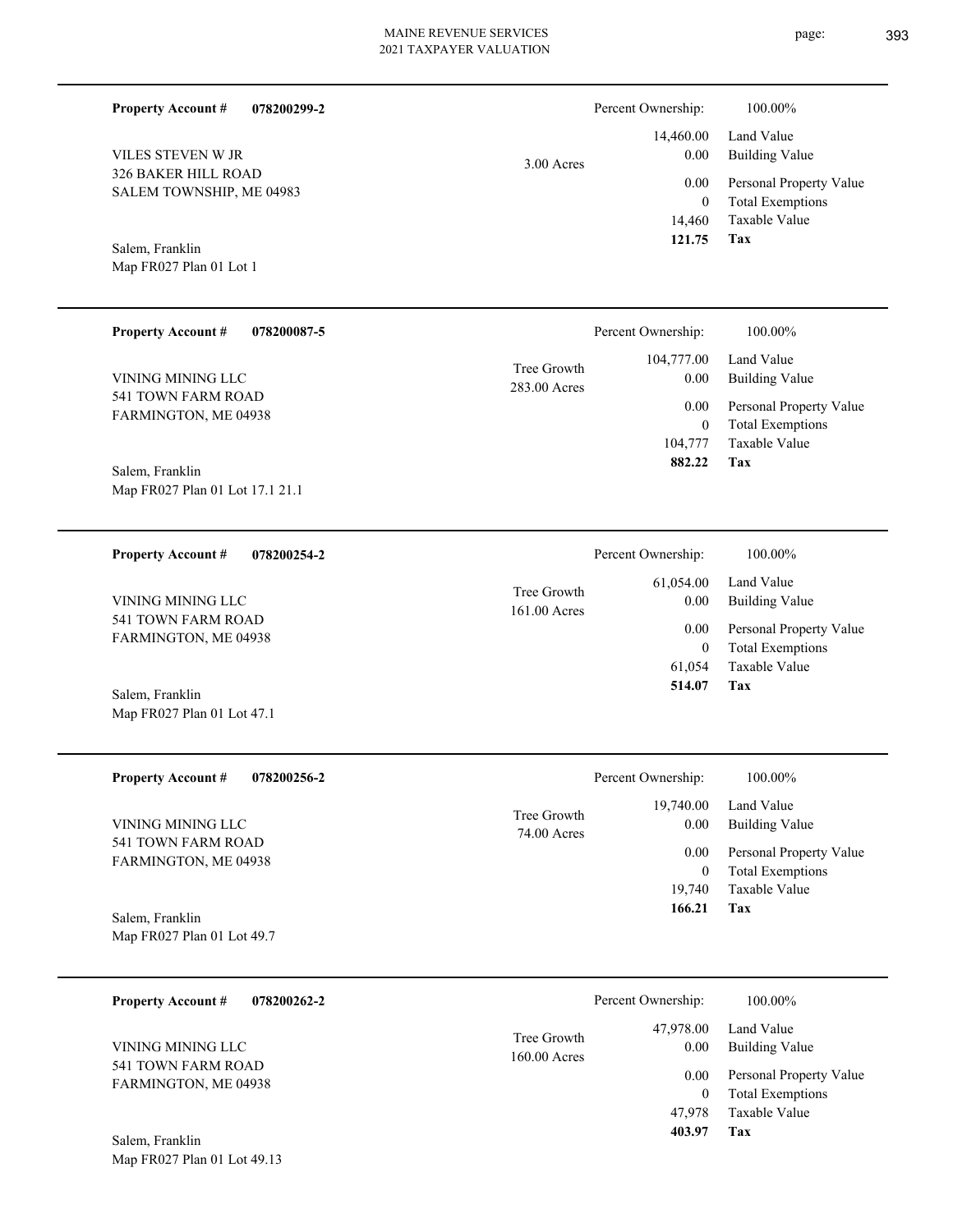| page: | 394 |
|-------|-----|
|       |     |

| <b>Property Account #</b><br>078202044-2                           |                             | Percent Ownership:                                            | 100.00%                                                                                                           |
|--------------------------------------------------------------------|-----------------------------|---------------------------------------------------------------|-------------------------------------------------------------------------------------------------------------------|
| VINING MINING LLC<br>541 TOWN FARM ROAD<br>FARMINGTON, ME 04938    | 24.82 Acres                 | 30,390.00<br>0.00<br>0.00<br>$\mathbf{0}$<br>30,390<br>255.88 | Land Value<br><b>Building Value</b><br>Personal Property Value<br><b>Total Exemptions</b><br>Taxable Value<br>Tax |
| Salem, Franklin<br>Map FR027 Plan 01 Lot 48.1                      |                             |                                                               |                                                                                                                   |
| <b>Property Account #</b><br>078202045-2                           |                             | Percent Ownership:                                            | 100.00%                                                                                                           |
| VINING MINING LLC                                                  | Tree Growth<br>196.00 Acres | 89,200.00<br>0.00                                             | Land Value<br><b>Building Value</b>                                                                               |
| 541 TOWN FARM ROAD<br>FARMINGTON, ME 04938                         |                             | 0.00<br>$\boldsymbol{0}$<br>89,200<br>751.06                  | Personal Property Value<br><b>Total Exemptions</b><br>Taxable Value<br>Tax                                        |
| Salem, Franklin<br>Map FR027 Plan 01 Lot 49.31                     |                             |                                                               |                                                                                                                   |
| <b>Property Account #</b><br>078200277-1                           |                             | Percent Ownership:                                            | 100.00%                                                                                                           |
| WALTER LANCE C & MARILYN N TRUSTEES                                | 1.70 Acres                  | 13,510.00<br>12,100.00                                        | Land Value<br><b>Building Value</b>                                                                               |
| 232 DIANA RD<br>PLANTSVILLE, CT 06479                              |                             | 0.00<br>$\theta$<br>25,610<br>215.64                          | Personal Property Value<br><b>Total Exemptions</b><br>Taxable Value<br>Tax                                        |
| Salem, Franklin<br>Map FR027 Plan 01 Lot 47.9                      |                             |                                                               |                                                                                                                   |
| <b>Property Account #</b><br>078200304-2                           |                             | Percent Ownership:                                            | 100.00%                                                                                                           |
| <b>WEAGLE HARRY</b>                                                | 4.50 Acres                  | 26,560.00<br>102,220.00                                       | Land Value<br><b>Building Value</b>                                                                               |
| 190 WALLUM LAKE ROAD<br>DOUGLAS, MA 01516                          |                             | 0.00<br>$\boldsymbol{0}$                                      | Personal Property Value<br><b>Total Exemptions</b>                                                                |
| Salem, Franklin<br>Map FR027 Plan 01 Lot 51.3                      |                             | 128,780<br>1,084.33                                           | Taxable Value<br>Tax                                                                                              |
| 078200189-3<br><b>Property Account #</b>                           |                             | Percent Ownership:                                            | 100.00%                                                                                                           |
| WHITE JEANNE                                                       |                             | 18,150.00<br>62,980.00                                        | Land Value<br><b>Building Value</b>                                                                               |
| 1700 SALEM ROAD<br>SALEM TWP, ME 04983                             | 0.28 Acres                  | 0.00<br>31,000<br>50,130<br>422.09                            | Personal Property Value<br><b>Total Exemptions</b><br>Taxable Value<br>Tax                                        |
| Salem, Franklin<br>Map FR027 Plan 04 Lot 14 15                     |                             |                                                               |                                                                                                                   |
| Homestead Exemption \$25000; Veterans Widow/Child Exemption \$6000 |                             |                                                               |                                                                                                                   |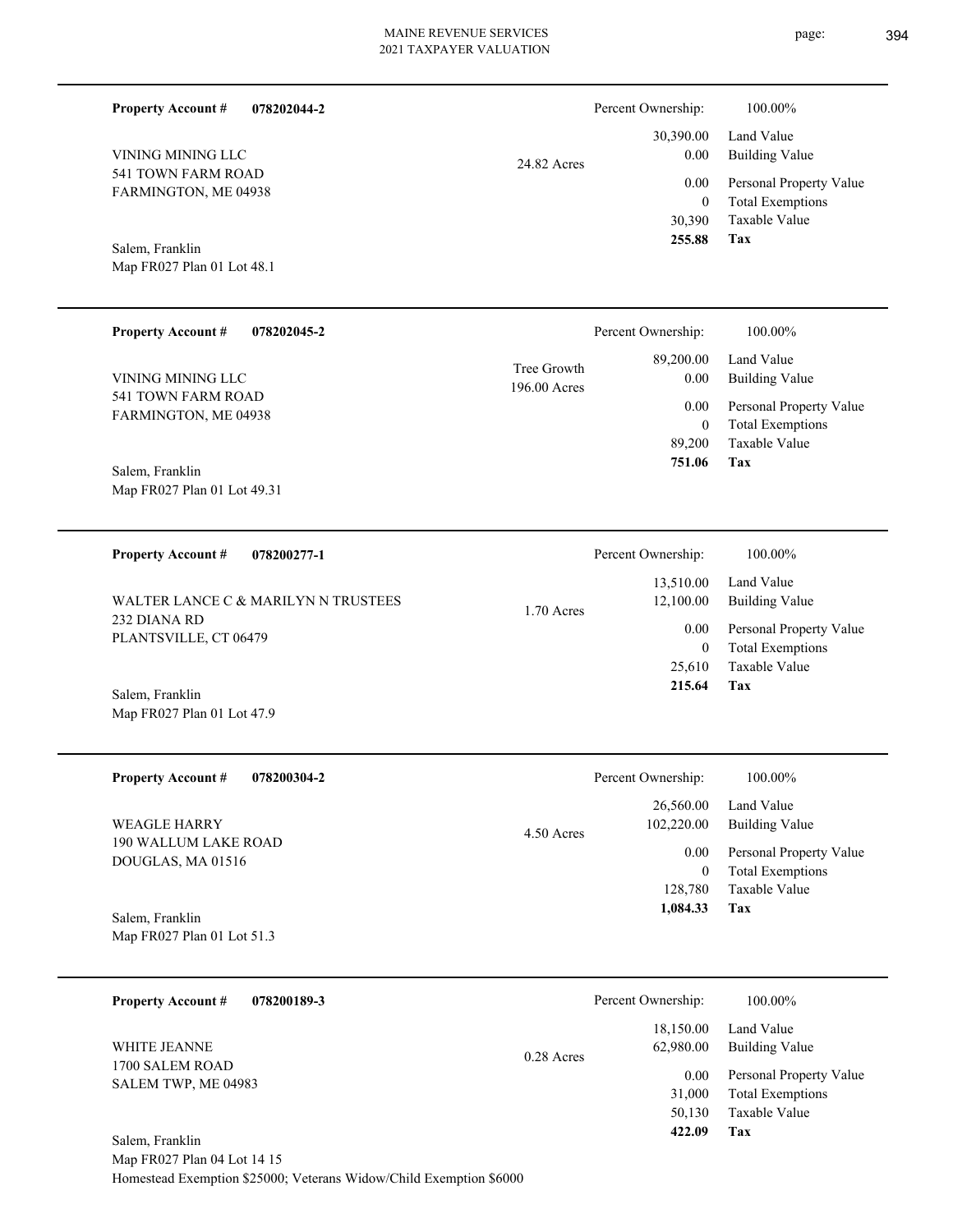1744 SALEM ROAD SALEM TWP, ME 04983 WHITE MICHAEL L & VICTORIA H

**078200128-1**

Map FR027 Plan 04 Lot 7.2 Homestead Exemption \$25000 Salem, Franklin

**Property Account #**

**078200041-3 Property Account #**

2 TAYLOR ROAD NORTH READING, MA 01864 WHITMORE REX

Map FR027 Plan 03 Lot 15.1 Salem, Franklin

**078200210-2 Property Account #**

% CRAIG A WHITON 32 PINECREST RD PORTLAND, ME 04102 WHITON L LORRAINE

Map FR027 Plan 01 Lot 11 Salem, Franklin

**078200117-2 Property Account #**

49 GANNESTON DR AUGUSTA, ME 04330-6244 WINSLOW DAVID S

Map FR027 Plan 04 Lot 29 Salem, Franklin

| 078200118-2<br><b>Property Account #</b> | Percent Ownership:              | 100.00%                                            |
|------------------------------------------|---------------------------------|----------------------------------------------------|
| WINSLOW DAVID S<br>49 GANNESTON DR       | 13,610.00<br>0.00<br>1.84 Acres | Land Value<br>Building Value                       |
| AUGUSTA, ME 04330-6244                   | 0.00<br>$\theta$                | Personal Property Value<br><b>Total Exemptions</b> |
| Salem, Franklin                          | 13,610<br>114.60                | Taxable Value<br>Tax                               |

0.46 Acres

#### **Tax** Taxable Value Total Exemptions Personal Property Value Building Value Land Value 64,550 25,000  **543.51** 17,190.00 72,360.00 0.00 0.41 Acres Percent Ownership:  $100.00\%$

|            | Percent Ownership: | 100.00%                 |
|------------|--------------------|-------------------------|
|            |                    | $24,940.00$ Land Value  |
| 2.29 Acres | 169,650.00         | Building Value          |
|            | 0.00 <sub>1</sub>  | Personal Property Value |
|            | $\theta$           | <b>Total Exemptions</b> |
|            | 194.590            | Taxable Value           |
|            | 1,638.45           | Tax                     |

| 436.49             | Tax                     |
|--------------------|-------------------------|
| 51,840             | Taxable Value           |
| 0                  | <b>Total Exemptions</b> |
| 0.00               | Personal Property Value |
| 34,130.00          | Building Value          |
| 17,710.00          | Land Value              |
| Percent Ownership: | 100.00%                 |

|              | Percent Ownership: | 100.00%                 |
|--------------|--------------------|-------------------------|
|              | 24,730.00          | Land Value              |
| $2.00$ Acres | 81,460.00          | Building Value          |
|              | 0.00               | Personal Property Value |
|              | $\theta$           | <b>Total Exemptions</b> |
|              | 106,190            | Taxable Value           |
|              | 894.12             | Tax                     |
|              |                    |                         |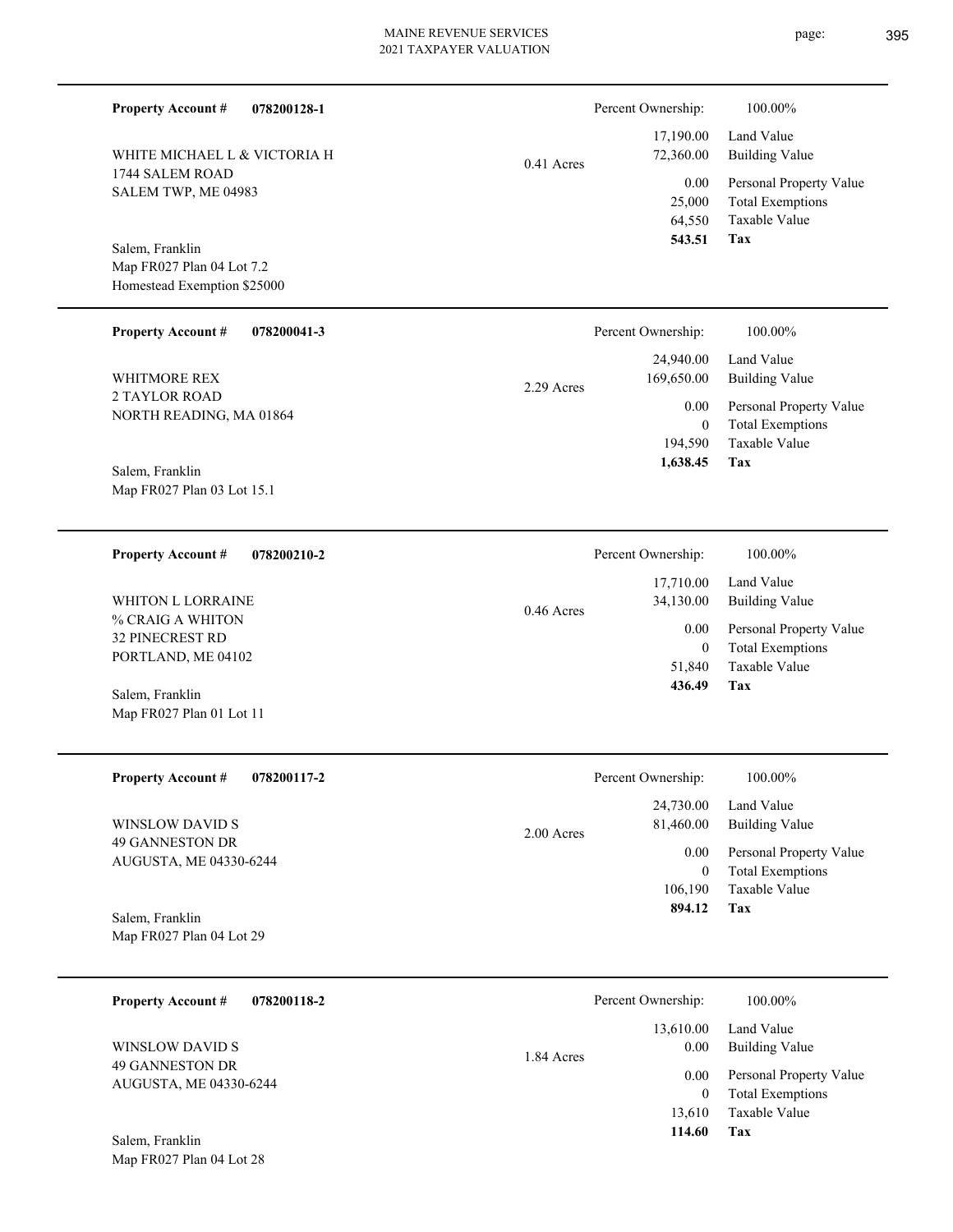| LUATION |  |
|---------|--|
|         |  |

| page: | 396 |
|-------|-----|
|       |     |

| <b>Property Account #</b>                                | 078202069-1                       |            | Percent Ownership:      | 100.00%                                            |
|----------------------------------------------------------|-----------------------------------|------------|-------------------------|----------------------------------------------------|
| <b>WINSLOW DAVID S</b>                                   |                                   | 4.20 Acres | 15,340.00<br>0.00       | Land Value<br><b>Building Value</b>                |
| <b>49 GANNESTON DR</b><br>AUGUSTA, ME 04330-6244         |                                   |            | 0.00<br>$\overline{0}$  | Personal Property Value<br><b>Total Exemptions</b> |
| Salem, Franklin<br>Map FR027 Plan 04 Lot 2.1             |                                   |            | 15,340<br>129.16        | Taxable Value<br><b>Tax</b>                        |
|                                                          |                                   |            |                         |                                                    |
| <b>Property Account #</b>                                | 078200137-3                       |            | Percent Ownership:      | 100.00%                                            |
| WITHEE PAUL E & DASSIE D                                 |                                   | 4.88 Acres | 24,830.00<br>222,250.00 | Land Value<br><b>Building Value</b>                |
| 1252 SALEM ROAD<br>SALEM TOWNSHIP, ME 04983              |                                   |            | 0.00<br>25,000          | Personal Property Value<br><b>Total Exemptions</b> |
| Salem, Franklin                                          |                                   |            | 222,080<br>1,869.91     | Taxable Value<br>Tax                               |
| Map FR027 Plan 01 Lot 8.6<br>Homestead Exemption \$25000 |                                   |            |                         |                                                    |
| <b>Property Account #</b>                                | 078200284-2                       |            | Percent Ownership:      | 100.00%                                            |
|                                                          | WOODCOCK KIRTLEY E JR & CYNTHIA C | 2.75 Acres | 25,280.00<br>150,320.00 | Land Value<br><b>Building Value</b>                |
| 73 LEE RD<br>SALEM TWP, ME 04983                         |                                   |            | 0.00<br>25,000          | Personal Property Value<br><b>Total Exemptions</b> |
| $0.1 - 11'$                                              |                                   |            | 150,600<br>1,268.05     | Taxable Value<br>Tax                               |

Map FR027 Plan 01 Lot 40.4 Homestead Exemption \$25000 Salem, Franklin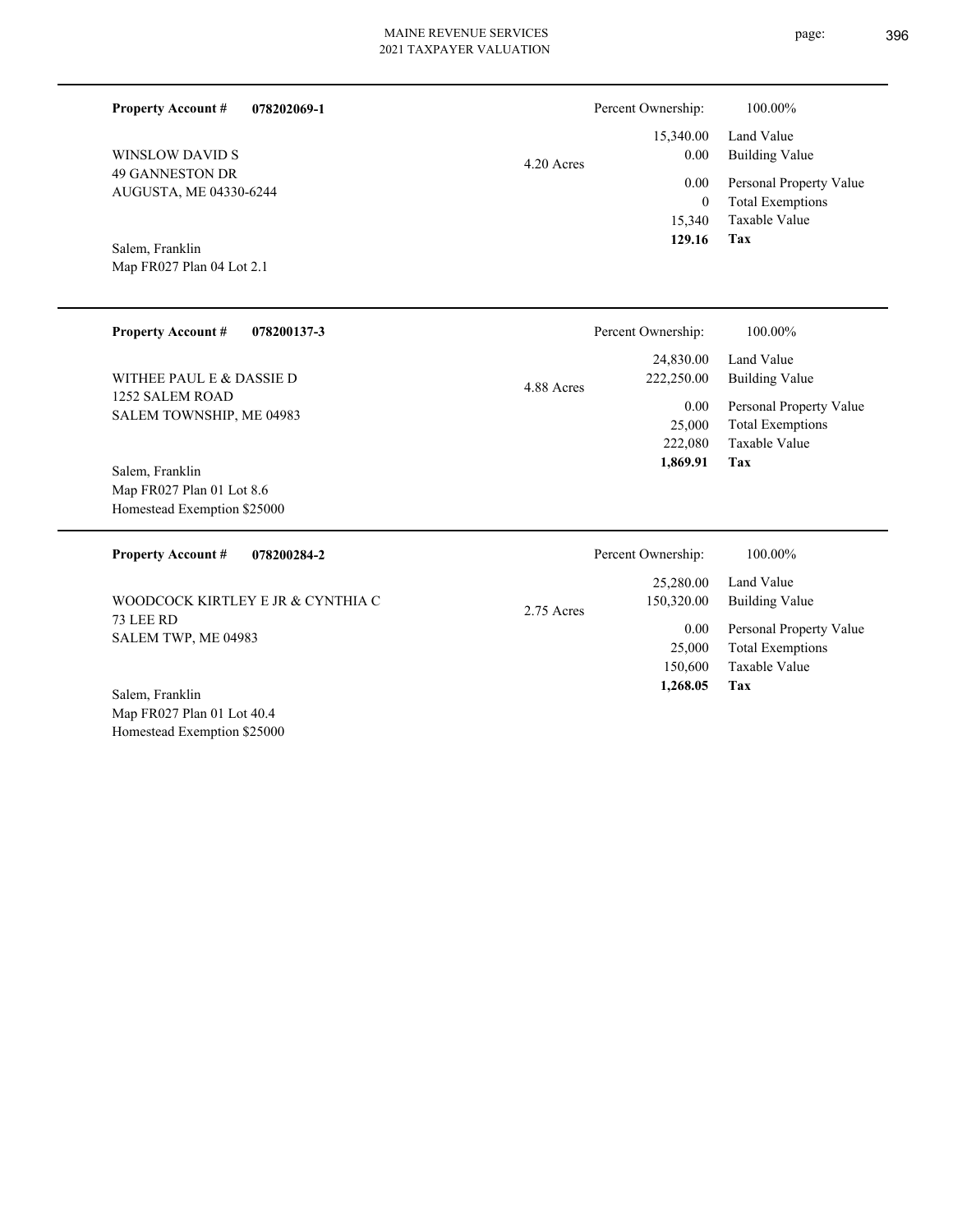**Totals for: Salem, Franklin**

 **14,598.97 acres**

 **12,017,363.56 Land Value 25,796,520.00 Building Value 76,741.00 Personal Property Value 8,467,875.00 Total Exemptions 247,740 Tax Taxable Value 29,422,749.56**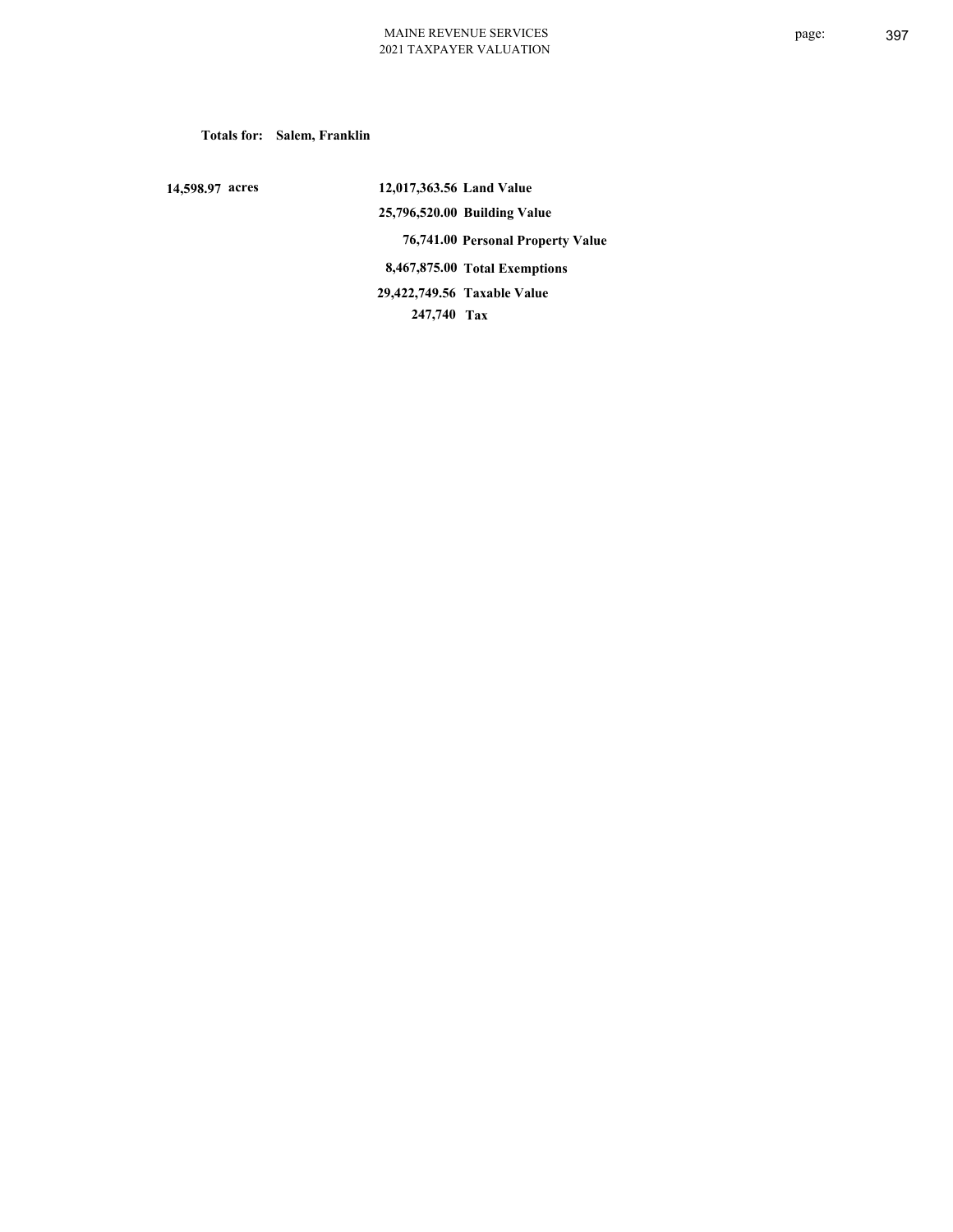| <b>Property Account #</b><br>078270024-2            |                               | Percent Ownership:       | 100.00%                                                             |
|-----------------------------------------------------|-------------------------------|--------------------------|---------------------------------------------------------------------|
| <b>BERRY TODD</b>                                   | 1.04 Acres                    | 18,030.00<br>87,800.00   | Land Value<br><b>Building Value</b>                                 |
| PO BOX 1101<br>WILTON, ME 04294-1101                |                               | 0.00<br>25,000<br>80,830 | Personal Property Value<br><b>Total Exemptions</b><br>Taxable Value |
| Washington, Franklin<br>Map FR028 Plan 01 Lot 13    |                               | 680.59                   | Tax                                                                 |
| Homestead Exemption \$25000                         |                               |                          |                                                                     |
| <b>Property Account #</b><br>078270008-3            |                               | Percent Ownership:       | 100.00%                                                             |
| BREMNER CHRISTOPHER D & TAMMIE L                    | 7.80 Acres                    | 24,960.00<br>83,070.00   | Land Value<br><b>Building Value</b>                                 |
| 1297 WELD RD<br>WILTON, ME 04294                    |                               | 0.00<br>$\overline{0}$   | Personal Property Value<br><b>Total Exemptions</b>                  |
|                                                     |                               | 108,030                  | Taxable Value                                                       |
| Washington, Franklin<br>Map FR028 Plan 01 Lot 14.2  |                               | 909.61                   | Tax                                                                 |
|                                                     |                               |                          |                                                                     |
| <b>Property Account #</b><br>078270023-3            |                               | Percent Ownership:       | 100.00%                                                             |
| BREMNER CHRISTOPHER D & TAMMIE L                    | $1.04$ Acres                  | 11,030.00<br>27,200.00   | Land Value<br><b>Building Value</b>                                 |
| 1297 WELD RD<br>WILTON, ME 04294                    |                               | 0.00<br>$\overline{0}$   | Personal Property Value<br><b>Total Exemptions</b>                  |
|                                                     |                               | 38,230                   | Taxable Value                                                       |
| Washington, Franklin<br>Map FR028 Plan 01 Lot 14.1  |                               | 321.90                   | Tax                                                                 |
|                                                     |                               |                          |                                                                     |
| 078270016-2<br><b>Property Account #</b>            |                               | Percent Ownership:       | 100.00%                                                             |
| CARRIER TIMBERLANDS LLC                             | Tree Growth<br>1,136.00 Acres | 310,245.00<br>0.00       | Land Value<br><b>Building Value</b>                                 |
| PO BOX 554<br>JACKMAN, ME 04945                     |                               | 0.00<br>$\overline{0}$   | Personal Property Value<br><b>Total Exemptions</b>                  |
|                                                     |                               | 310,245                  | Taxable Value                                                       |
| Washington, Franklin<br>Map FR028 Plan 01 Lot 3 4 5 |                               | 2,612.26                 | Tax                                                                 |
|                                                     |                               |                          |                                                                     |
| <b>Property Account #</b><br>078270017-2            |                               | Percent Ownership:       | 100.00%                                                             |
| CARRIER TIMBERLANDS LLC                             | Tree Growth<br>34.00 Acres    | 9,806.00<br>0.00         | Land Value<br><b>Building Value</b>                                 |
| PO BOX 554<br>JACKMAN, ME 04945                     |                               | 0.00                     | Personal Property Value                                             |
|                                                     |                               | $\overline{0}$<br>9,806  | <b>Total Exemptions</b><br>Taxable Value                            |
| Washington, Franklin                                |                               | 82.57                    | Tax                                                                 |
| Map FR028 Plan 01 Lot 6                             |                               |                          |                                                                     |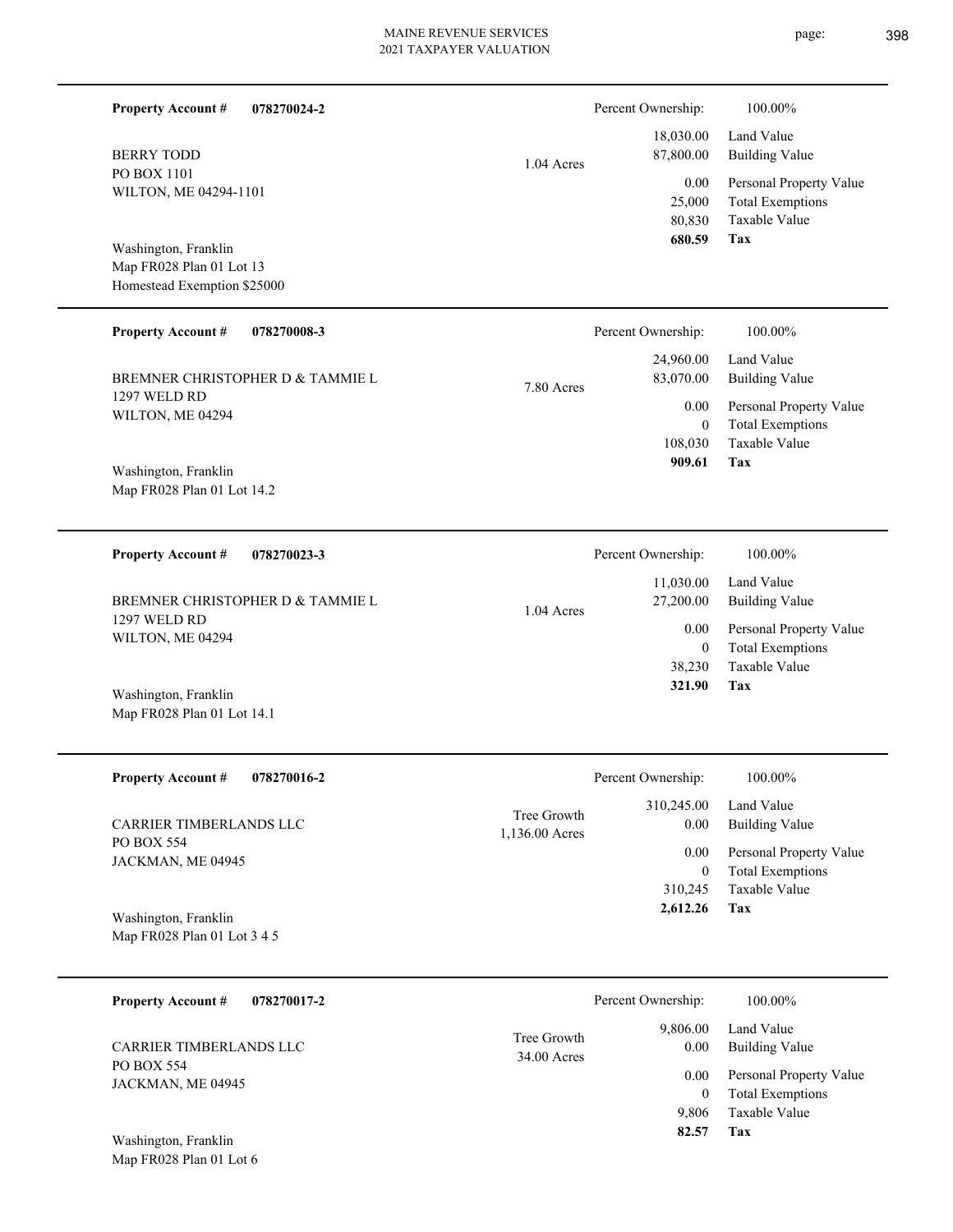| <b>Property Account #</b><br>078270018-2                                                                                                          | Percent Ownership:<br>100.00%                                                                                                     |
|---------------------------------------------------------------------------------------------------------------------------------------------------|-----------------------------------------------------------------------------------------------------------------------------------|
| CARRIER TIMBERLANDS LLC                                                                                                                           | 90,696.00<br>Land Value<br>Tree Growth<br>0.00<br><b>Building Value</b><br>315.00 Acres                                           |
| PO BOX 554<br>JACKMAN, ME 04945<br>Washington, Franklin                                                                                           | 0.00<br>Personal Property Value<br><b>Total Exemptions</b><br>$\mathbf{0}$<br>Taxable Value<br>90,696<br>763.66<br>Tax            |
| Map FR028 Plan 01 Lot 1 2                                                                                                                         |                                                                                                                                   |
| <b>Property Account #</b><br>078270007-1                                                                                                          | Percent Ownership:<br>100.00%                                                                                                     |
| CENTRAL MAINE POWER CO                                                                                                                            | Land Value<br>88,680.00<br>0.00<br><b>Building Value</b>                                                                          |
| %AVANGRID MANAGEMENT<br>COMPANY-LOCAL TA<br><b>ONE CITY CENTER, 5TH FLOOR</b><br>DISTRIBUTION SYSTE<br>PORTLAND, ME 04101<br>Washington, Franklin | 0.00<br>Personal Property Value<br><b>Total Exemptions</b><br>$\boldsymbol{0}$<br><b>Taxable Value</b><br>88.680<br>746.69<br>Tax |
| Map FR028                                                                                                                                         |                                                                                                                                   |
| <b>Property Account #</b><br>078270006-2<br><b>CROWLEY DIANE</b>                                                                                  | Percent Ownership:<br>100.00%<br>Land Value<br>12,650.00<br>0.00<br><b>Building Value</b><br>6.00 Acres                           |
| PO BOX 402<br>E WILTON, ME 04234                                                                                                                  | 0.00<br>Personal Property Value<br><b>Total Exemptions</b><br>$\mathbf{0}$<br>Taxable Value<br>12,650<br>106.51<br>Tax            |
| Washington, Franklin<br>Map FR028 Plan 01 Lot 25.1 26.1                                                                                           |                                                                                                                                   |
| <b>Property Account #</b><br>078270035-2                                                                                                          | 100.00%<br>Percent Ownership:                                                                                                     |
| <b>CROWLEY DIANE</b>                                                                                                                              | Land Value<br>33,140.00<br>185,200.00<br><b>Building Value</b><br>19.00 Acres                                                     |
| PO BOX 402<br>E WILTON, ME 04234<br>Washington, Franklin                                                                                          | 0.00<br>Personal Property Value<br>25,000<br><b>Total Exemptions</b><br>Taxable Value<br>193,340<br><b>Tax</b><br>1,627.92        |
| Map FR028 Plan 01 Lot 25.2 26.2<br>Homestead Exemption \$25000                                                                                    |                                                                                                                                   |

| 078270040-1<br><b>Property Account #</b>         |                            | Percent Ownership: | 100.00%                                            |
|--------------------------------------------------|----------------------------|--------------------|----------------------------------------------------|
| DISTEFANO JOHN A                                 | Tree Growth<br>33.00 Acres | 9.591.00<br>0.00   | Land Value<br>Building Value                       |
| 301 TEMPLE RD<br>FARMINGTON, ME 04938            |                            | 0.00<br>0          | Personal Property Value<br><b>Total Exemptions</b> |
|                                                  |                            | 9.591              | Taxable Value                                      |
| Washington, Franklin<br>Map FR028 Plan 01 Lot 22 |                            | 80.76              | Tax                                                |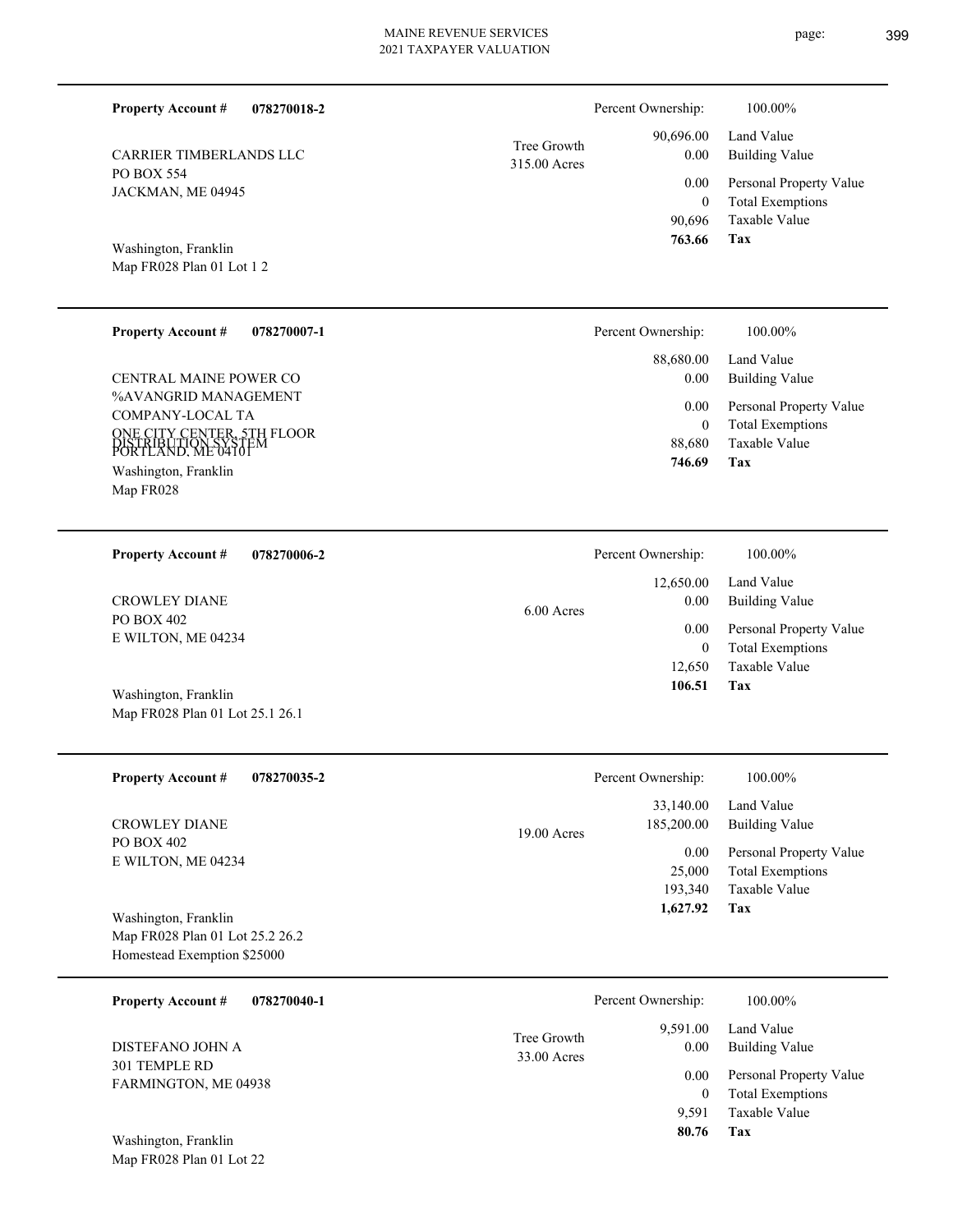| <b>Property Account #</b><br>078270021-4                                             |               | Percent Ownership:                                                   | 100.00%                                                                    |
|--------------------------------------------------------------------------------------|---------------|----------------------------------------------------------------------|----------------------------------------------------------------------------|
| DUCHARME JAKE & SWAY A                                                               | $17.00$ Acres | 29,680.00<br>79,060.00                                               | Land Value<br><b>Building Value</b>                                        |
| 1285 WELD ROAD<br>WASHINGTON TWP, ME 04294                                           |               | 0.00<br>25,000<br>83,740<br>705.09                                   | Personal Property Value<br><b>Total Exemptions</b><br>Taxable Value<br>Tax |
| Washington, Franklin<br>Map FR028 Plan 01 Lot 12 12.2<br>Homestead Exemption \$25000 |               |                                                                      |                                                                            |
| <b>Property Account #</b><br>078270049-1                                             |               | Percent Ownership:                                                   | 100.00%                                                                    |
| DUCHARME JAKE & SWAY A                                                               | $1.00$ Acres  | 18,000.00<br>49,370.00                                               | Land Value<br><b>Building Value</b>                                        |
| 1285 WELD ROAD<br>WASHINGTON TWP, ME 04294                                           |               | 0.00<br>$\overline{0}$<br>67,370<br>567.26                           | Personal Property Value<br><b>Total Exemptions</b><br>Taxable Value<br>Tax |
| Washington, Franklin<br>Map FR028 Plan 01 Lot 12.3                                   |               |                                                                      |                                                                            |
| <b>Property Account #</b><br>078270020-2                                             |               | Percent Ownership:                                                   | 100.00%                                                                    |
| <b>FISH JARED L</b>                                                                  | $1.00$ Acres  | 12,500.00<br>42,970.00<br>0.00<br>$\overline{0}$<br>55,470<br>467.06 | Land Value<br><b>Building Value</b>                                        |
| <b>4 BEECH HILL ROAD</b><br>FREEPORT, ME 04032                                       |               |                                                                      | Personal Property Value<br><b>Total Exemptions</b>                         |
| Washington, Franklin<br>Map FR028 Plan 01 Lot 32                                     |               |                                                                      | <b>Taxable Value</b><br>Tax                                                |
| <b>Property Account #</b><br>078270010-5                                             |               | Percent Ownership:                                                   | 100.00%                                                                    |
| HATCH DONNA M & DARYL L                                                              | 0.50 Acres    | 17,390.00<br>80,610.00                                               | Land Value<br><b>Building Value</b>                                        |
| 1587 WELD ROAD<br>WASHINGTON TWP, ME 04294                                           |               | 0.00<br>$\mathbf{0}$<br>98,000                                       | Personal Property Value<br><b>Total Exemptions</b><br>Taxable Value        |
| Washington, Franklin<br>Map FR028 Plan 01 Lot 27                                     |               | 825.16                                                               | Tax                                                                        |
| <b>Property Account #</b><br>078270009-4                                             |               | Percent Ownership:                                                   | 100.00%                                                                    |
| HILLSTROM BRIANA & MICHAEL                                                           |               | 7,830.00<br>0.00                                                     | Land Value<br><b>Building Value</b>                                        |
| 240 HUNTSMAN ROAD<br>NORFOLK, VA 23502-4911<br>Washington, Franklin                  | 0.75 Acres    | 0.00<br>$\mathbf{0}$<br>7,830<br>65.93                               | Personal Property Value<br><b>Total Exemptions</b><br>Taxable Value<br>Tax |
| Map FR028 Plan 01 Lot 11.21                                                          |               |                                                                      |                                                                            |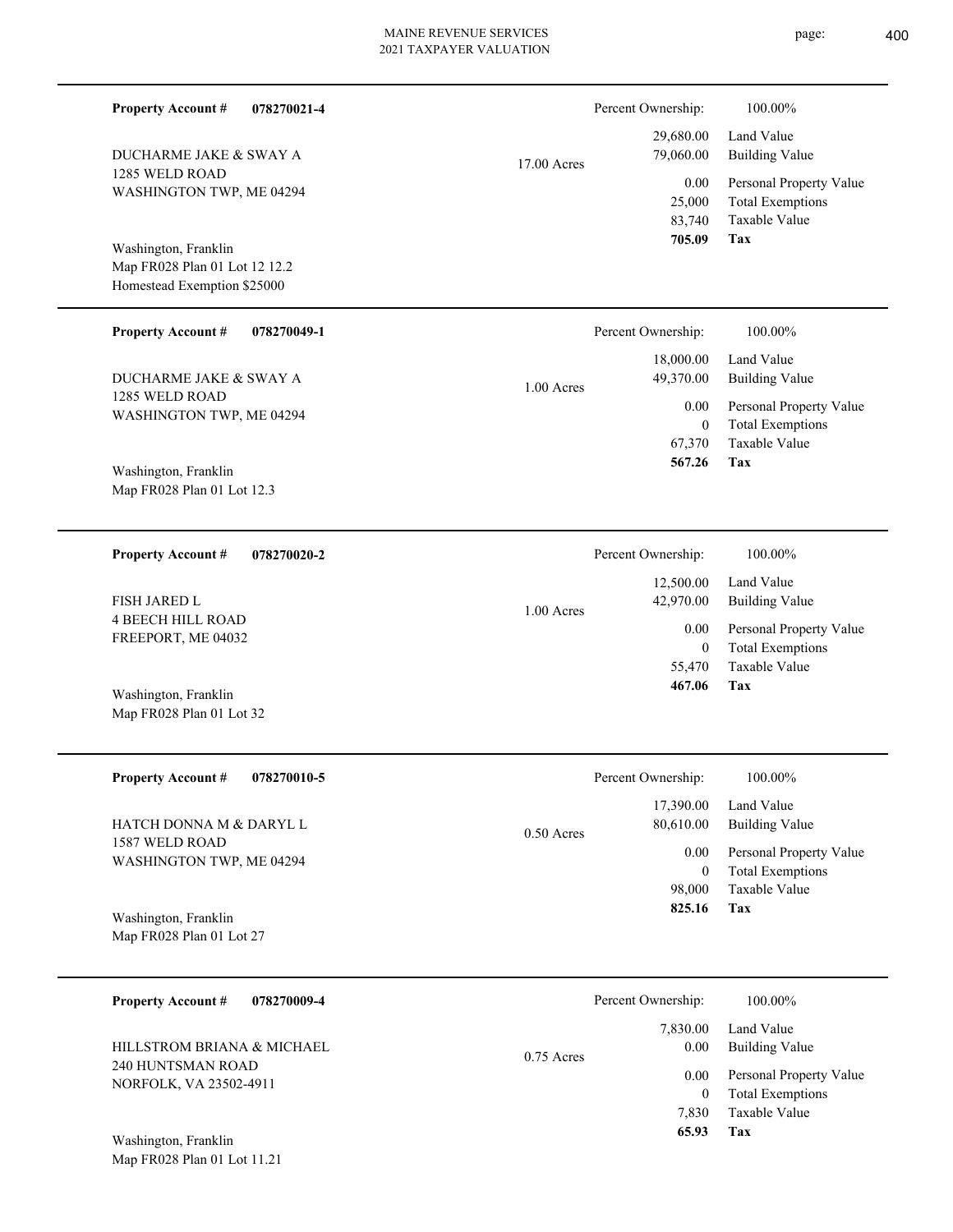| <b>Property Account #</b><br>078270039-5              |                            | Percent Ownership:                        | 100.00%                                                                    |
|-------------------------------------------------------|----------------------------|-------------------------------------------|----------------------------------------------------------------------------|
| <b>KAZAROSIAN PAULA V</b>                             | $1.00$ Acres               | 730.00<br>$0.00\,$                        | Land Value<br><b>Building Value</b>                                        |
| <b>10 CEDAR LANE</b><br>RUMFORD, ME 04276             |                            | 0.00<br>$\overline{0}$<br>730             | Personal Property Value<br><b>Total Exemptions</b><br>Taxable Value        |
| Washington, Franklin<br>Map FR028 Plan 01 Lot 21      |                            | 6.15                                      | Tax                                                                        |
| <b>Property Account #</b><br>078270015-4              |                            | Percent Ownership:                        | 100.00%                                                                    |
| KENNEY STEPHEN J & SORAIDA K                          | Tree Growth<br>33.00 Acres | 18,813.00<br>0.00                         | Land Value<br><b>Building Value</b>                                        |
| 29 EAST GREEWOOD STREET<br>AMESBURY, MA 01913         |                            | 0.00<br>$\overline{0}$<br>18,813          | Personal Property Value<br><b>Total Exemptions</b><br>Taxable Value        |
| Washington, Franklin<br>Map FR028 Plan 01 Lot 17      |                            | 158.41                                    | Tax                                                                        |
| <b>Property Account #</b><br>078270012-1              |                            | Percent Ownership:                        | 100.00%                                                                    |
| KNAPP DAVID H & KURT J                                | $2.00$ Acres               | 9,730.00<br>15,140.00                     | Land Value<br><b>Building Value</b>                                        |
| 1373 GARDENIA DRIVE<br>BAREFOOT BAY, FL 32976         |                            | 0.00<br>$\overline{0}$<br>24,870          | Personal Property Value<br><b>Total Exemptions</b><br><b>Taxable Value</b> |
| Washington, Franklin<br>Map FR028 Plan 01 Lot 31      |                            | 209.41                                    | Tax                                                                        |
| <b>Property Account #</b><br>078270019-2              |                            | Percent Ownership:                        | $100.00\%$                                                                 |
| LAKE IRVING R JR & CAROL A                            | 15.00 Acres                | 19,220.00<br>0.00                         | Land Value<br><b>Building Value</b>                                        |
| 9 TYLER ST<br>WILTON, ME 04294                        |                            | 0.00<br>$\mathbf{0}$                      | Personal Property Value<br><b>Total Exemptions</b>                         |
| Washington, Franklin<br>Map FR028 Plan 01 Lot 33      |                            | 19,220<br>161.83                          | Taxable Value<br>Tax                                                       |
| <b>Property Account #</b><br>078270013-1              |                            | Percent Ownership:                        | 100.00%                                                                    |
| LEWIS JOSEPH J                                        | Tree Growth                | 11,191.00<br>0.00                         | Land Value<br><b>Building Value</b>                                        |
| BOX 1<br>NEW SHARON, ME 04955<br>Washington, Franklin | 39.00 Acres                | 0.00<br>$\overline{0}$<br>11,191<br>94.23 | Personal Property Value<br><b>Total Exemptions</b><br>Taxable Value<br>Tax |
| Map FR028 Plan 01 Lot 19                              |                            |                                           |                                                                            |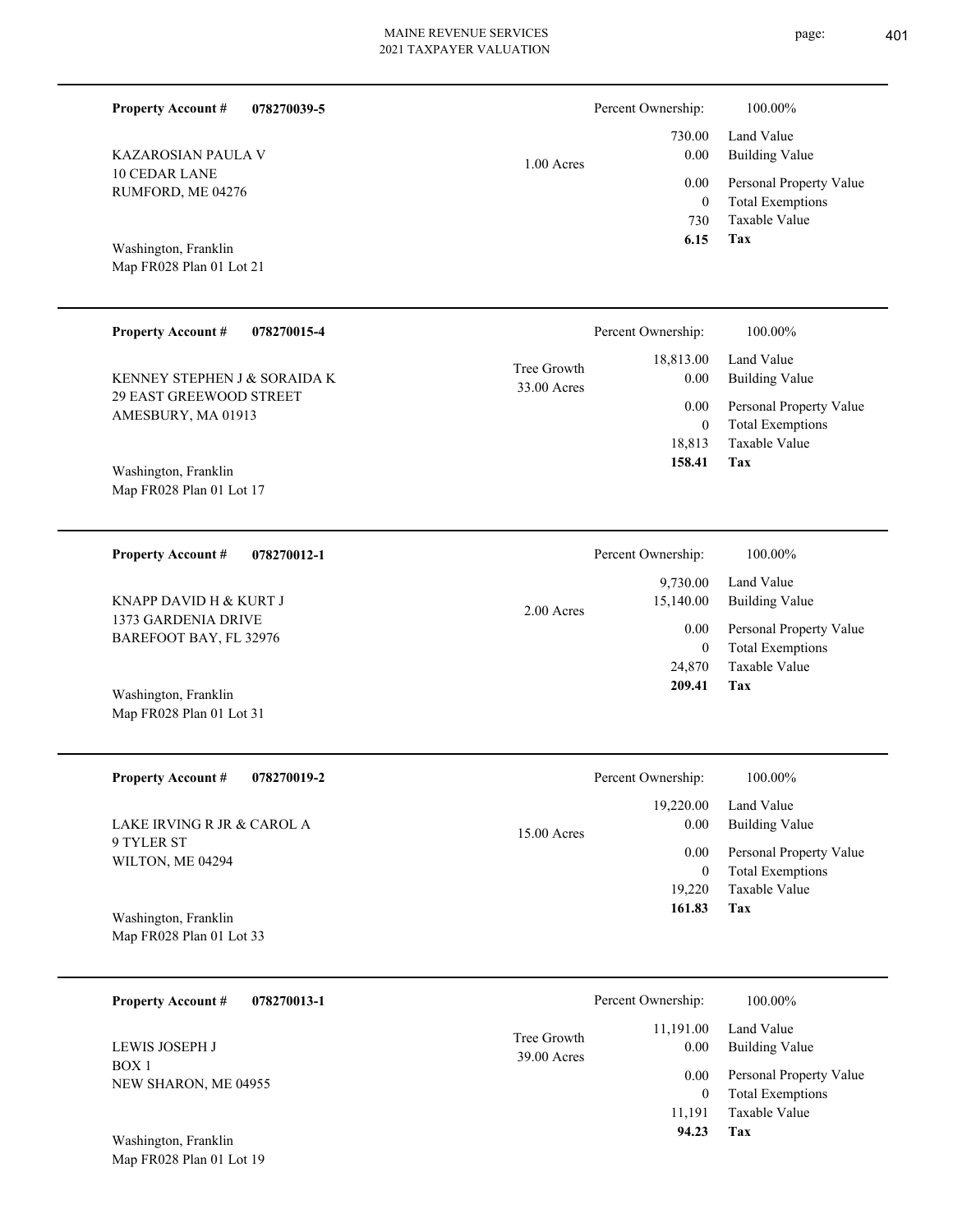| <b>Property Account #</b><br>078270042-2                    |                            | Percent Ownership:                 | 100.00%                                                             |
|-------------------------------------------------------------|----------------------------|------------------------------------|---------------------------------------------------------------------|
| <b>MAYERS SETH</b>                                          | 10.16 Acres                | 15,690.00<br>3,270.00              | Land Value<br><b>Building Value</b>                                 |
| 2262 HARKNEY HILL RD<br>COVENTRY, RI 02816                  |                            | 0.00<br>$\boldsymbol{0}$<br>18,960 | Personal Property Value<br><b>Total Exemptions</b><br>Taxable Value |
| Washington, Franklin<br>Map FR028 Plan 01 Lot 14.4          |                            | 159.64                             | Tax                                                                 |
| <b>Property Account #</b><br>078270034-2                    |                            | Percent Ownership:                 | 100.00%                                                             |
| MCCLENDON JOHN                                              | 1.00 Acres                 | 18,000.00<br>11,450.00             | Land Value<br><b>Building Value</b>                                 |
| PO BOX 37<br>WILTON, ME 04294                               |                            | 0.00<br>$\boldsymbol{0}$           | Personal Property Value<br><b>Total Exemptions</b>                  |
| Washington, Franklin<br>Map FR028 Plan 01 Lot 14.3          |                            | 29,450<br>247.97                   | Taxable Value<br>Tax                                                |
| <b>Property Account #</b><br>078270014-3                    |                            | Percent Ownership:                 | 100.00%                                                             |
| MOSHER DALE C                                               | Tree Growth<br>50.00 Acres | 14,611.00<br>0.00                  | Land Value<br><b>Building Value</b>                                 |
| 919 POST ROAD<br>BOWDOINHAM, ME 04008                       |                            | 0.00<br>$\boldsymbol{0}$           | Personal Property Value<br><b>Total Exemptions</b>                  |
|                                                             |                            | 14,611<br>123.02                   | Taxable Value<br>Tax                                                |
| Washington, Franklin<br>Map FR028 Plan 01 Lot 20            |                            |                                    |                                                                     |
| <b>Property Account #</b><br>078270047-2                    |                            | Percent Ownership:                 | 100.00%                                                             |
| PAINE DENNIS W & DAVID M                                    | 40.00 Acres                | 37,470.00<br>0.00                  | Land Value<br><b>Building Value</b>                                 |
| 125 UPPER SHIRLEY CORNER RD<br>SHIRLEY MILLS, ME 04485-4445 |                            | 0.00<br>$\boldsymbol{0}$           | Personal Property Value<br><b>Total Exemptions</b>                  |
|                                                             |                            | 37,470<br>315.50                   | <b>Taxable Value</b><br>Tax                                         |
| Washington, Franklin<br>Map FR028 Plan 01 Lot 19.1          |                            |                                    |                                                                     |
| 078270033-5<br><b>Property Account #</b>                    |                            | Percent Ownership:                 | 100.00%                                                             |
| <b>RHUDA BRUCE E SR</b>                                     | 1.42 Acres                 | 9,310.00<br>0.00                   | Land Value<br><b>Building Value</b>                                 |
| <b>236 HORACE MILLS RD</b><br><b>WELLS, ME 04090</b>        |                            | 0.00<br>$\boldsymbol{0}$           | Personal Property Value<br><b>Total Exemptions</b>                  |
|                                                             |                            | 9,310<br>78.39                     | Taxable Value<br>Tax                                                |
| Washington, Franklin<br>Map FR028 Plan 01 Lot 29.2          |                            |                                    |                                                                     |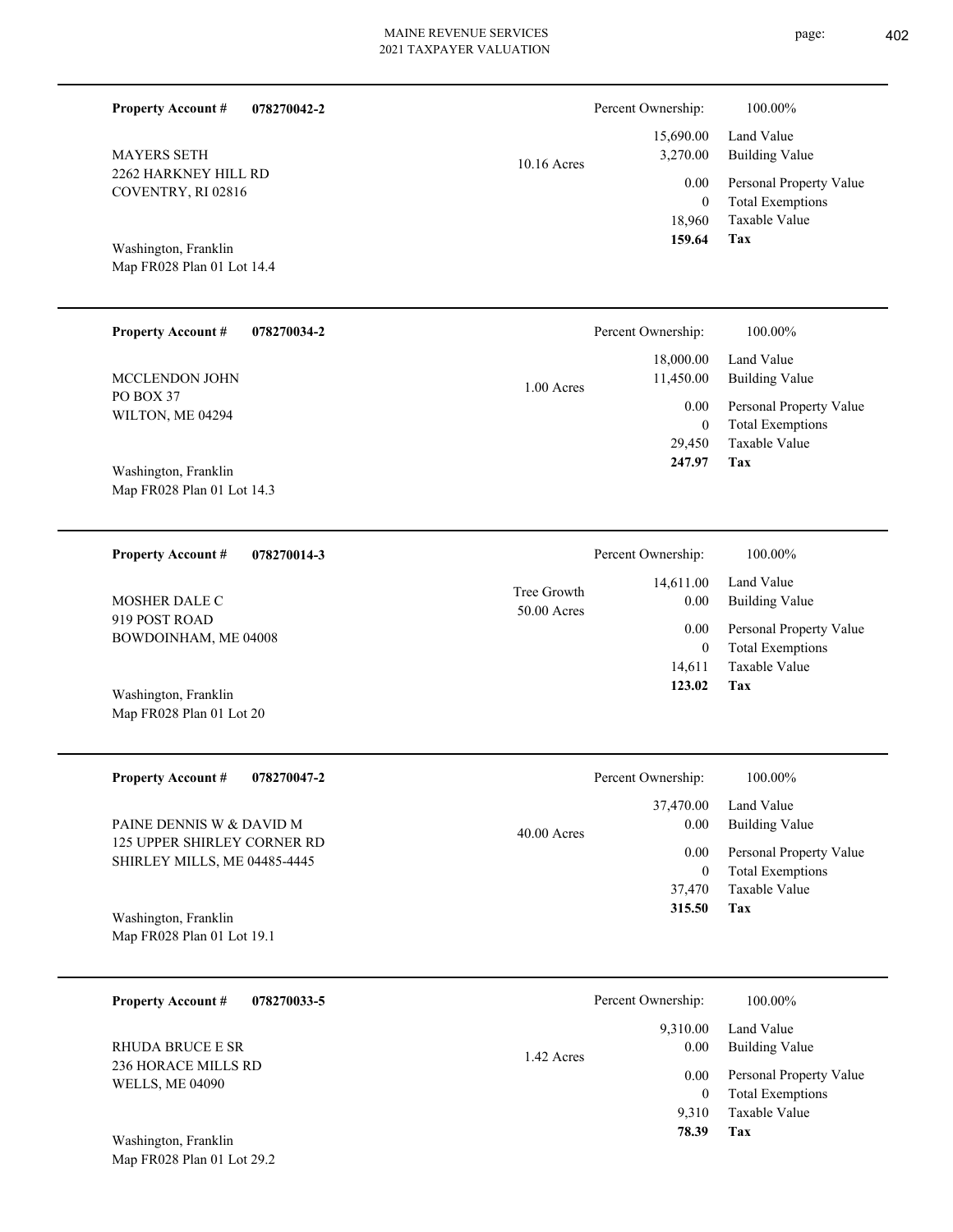page: 403

**Tax**

 11,410  $\mathbf{0}$ 

 **96.07**

Taxable Value Total Exemptions

| <b>Property Account #</b>                       | 078270007P-1 |                             | Percent Ownership:            | 100.00%                                            |
|-------------------------------------------------|--------------|-----------------------------|-------------------------------|----------------------------------------------------|
| <b>SMITH BAYNE H</b>                            |              |                             | 0.00<br>0.00                  | Land Value<br><b>Building Value</b>                |
| 57 MARCY LANE<br>WILTON, ME 04294               |              |                             | 35,000.00<br>$\boldsymbol{0}$ | Personal Property Value<br><b>Total Exemptions</b> |
| M/E                                             |              |                             | 35,000                        | Taxable Value                                      |
| Washington, Franklin<br>Map FR028               |              |                             | 294.70                        | <b>Tax</b>                                         |
| <b>Property Account #</b>                       | 078270005-1  |                             | Percent Ownership:            | 100.00%                                            |
| SMITH BAYNE H & CAROLYN R                       |              | $29.00$ Acres               | 29,440.00<br>0.00             | Land Value<br><b>Building Value</b>                |
| 57 MARCY LN<br>WILTON, ME 04294                 |              |                             | 0.00                          | Personal Property Value                            |
|                                                 |              |                             | $\mathbf{0}$<br>29,440        | <b>Total Exemptions</b><br>Taxable Value           |
| Washington, Franklin<br>Map FR028 Plan 01 Lot 9 |              |                             | 247.88                        | Tax                                                |
| <b>Property Account #</b>                       | 078270025-5  |                             | Percent Ownership:            | 100.00%                                            |
| SMITH BAYNE H & CAROLYN R                       |              | Tree Growth<br>214.00 Acres | 70,613.00<br>4,980.00         | Land Value<br><b>Building Value</b>                |
| 57 MARCY LN<br>WILTON, ME 04294                 |              |                             | 0.00                          | Personal Property Value                            |
|                                                 |              |                             | $\boldsymbol{0}$<br>75,593    | <b>Total Exemptions</b><br>Taxable Value           |
| Washington, Franklin                            |              |                             | 636.49                        | <b>Tax</b>                                         |
| Map FR028 Plan 01 Lot 15 16                     |              |                             |                               |                                                    |
| <b>Property Account #</b>                       | 078270037-1  |                             | Percent Ownership:            | 100.00%                                            |
| SMITH BAYNE H & CAROLYN R                       |              | 4.30 Acres                  | 11,410.00<br>0.00             | Land Value<br><b>Building Value</b>                |
| 57 MARCY LN<br>$\frac{1}{2}$                    |              |                             | 0.00                          | Personal Property Value                            |

Map FR028 Plan 01 Lot 11.23 Washington, Franklin

Map FR028 Plan 01 Lot 8.2

WILTON, ME 04294

| 078270038-1<br><b>Property Account #</b> | Percent Ownership:             | 100.00%                                            |
|------------------------------------------|--------------------------------|----------------------------------------------------|
| SMITH BAYNE H & CAROLYN R                | 9,000.00<br>0.00<br>1.00 Acres | Land Value<br><b>Building Value</b>                |
| 57 MARCY LN<br>WILTON, ME 04294          | 0.00                           | Personal Property Value<br><b>Total Exemptions</b> |
| Washington, Franklin                     | 9,000<br>75.78                 | Taxable Value<br>Tax                               |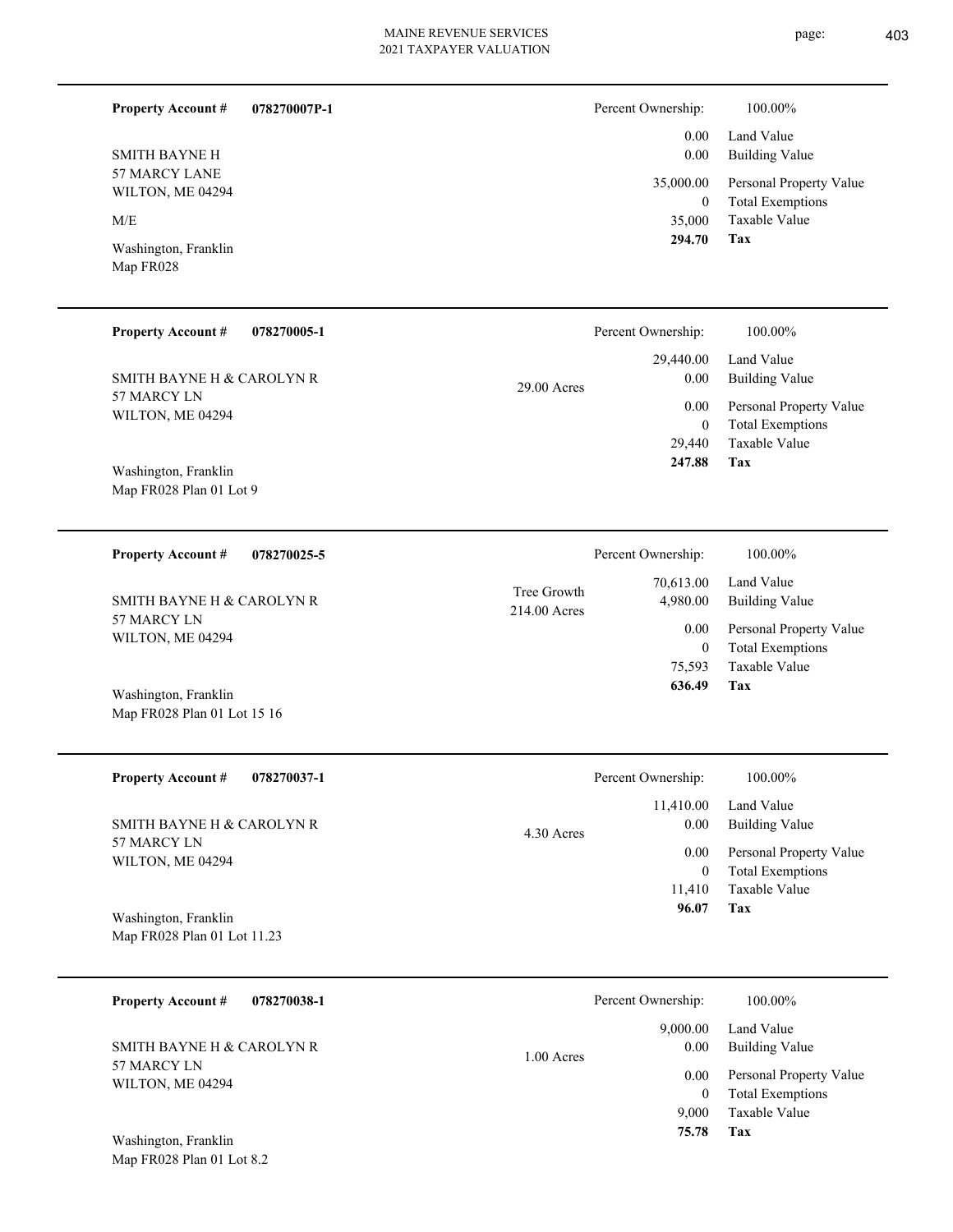| page: | 404 |
|-------|-----|
|-------|-----|

| <b>Property Account #</b><br>078270041-1                                        |                            | Percent Ownership:                                        | 100.00%                                                             |
|---------------------------------------------------------------------------------|----------------------------|-----------------------------------------------------------|---------------------------------------------------------------------|
| SMITH BAYNE H & CAROLYN R                                                       | Tree Growth<br>37.00 Acres | 30,802.00<br>55,310.00                                    | Land Value<br><b>Building Value</b>                                 |
| 57 MARCY LN<br>WILTON, ME 04294                                                 |                            | 0.00<br>$\overline{0}$<br>86,112                          | Personal Property Value<br><b>Total Exemptions</b><br>Taxable Value |
| Washington, Franklin<br>Map FR028 Plan 01 Lot 11.1                              |                            | 725.06                                                    | <b>Tax</b>                                                          |
| <b>Property Account #</b><br>078270044-1                                        |                            | Percent Ownership:                                        | 100.00%                                                             |
| SMITH BAYNE H & CAROLYN R                                                       | Tree Growth<br>61.00 Acres | 45,914.00<br>121,430.00                                   | Land Value<br><b>Building Value</b>                                 |
| 57 MARCY LN<br>WILTON, ME 04294                                                 |                            | 0.00<br>25,000<br>142,344                                 | Personal Property Value<br><b>Total Exemptions</b><br>Taxable Value |
| Washington, Franklin<br>Map FR028 Plan 01 Lot 10<br>Homestead Exemption \$25000 |                            | 1,198.54                                                  | Tax                                                                 |
| <b>Property Account #</b><br>078270046-1                                        |                            | Percent Ownership:                                        | 100.00%                                                             |
| SMITH BAYNE H & CAROLYN R                                                       | 36.00 Acres                | 27,640.00<br>5,580.00<br>0.00<br>$\overline{0}$<br>33,220 | Land Value<br><b>Building Value</b>                                 |
| 57 MARCY LN<br>WILTON, ME 04294                                                 |                            |                                                           | Personal Property Value<br><b>Total Exemptions</b><br>Taxable Value |
| Washington, Franklin<br>Map FR028 Plan 01 Lot 7                                 |                            | 279.71                                                    | Tax                                                                 |
| <b>Property Account #</b><br>078270048-3                                        |                            | Percent Ownership:                                        | $66.00\%$                                                           |
| ST PIERRE ANTOINE A                                                             | Tree Growth<br>38.00 Acres | 7,348.44<br>0.00                                          | Land Value<br><b>Building Value</b>                                 |
| PO BOX 60<br>JAY, ME 04239                                                      |                            | 0.00<br>$\mathbf{0}$                                      | Personal Property Value<br><b>Total Exemptions</b>                  |
| Washington, Franklin<br>Map FR028 Plan 01 Lot 5.1                               |                            | 7,348<br>61.87                                            | Taxable Value<br><b>Tax</b>                                         |
| <b>Property Account #</b><br>078270048-2                                        |                            | Percent Ownership:                                        | 34.00%                                                              |
| ST PIERRE THOMAS G                                                              | Tree Growth                | 3,785.56<br>0.00                                          | Land Value<br><b>Building Value</b>                                 |
| 374 FRANKLIN ROAD<br>JAY, ME 04239                                              | 38.00 Acres                | 0.00<br>$\mathbf{0}$<br>3,786                             | Personal Property Value<br><b>Total Exemptions</b><br>Taxable Value |
| Washington, Franklin<br>Map FR028 Plan 01 Lot 5.1                               |                            | 31.87                                                     | Tax                                                                 |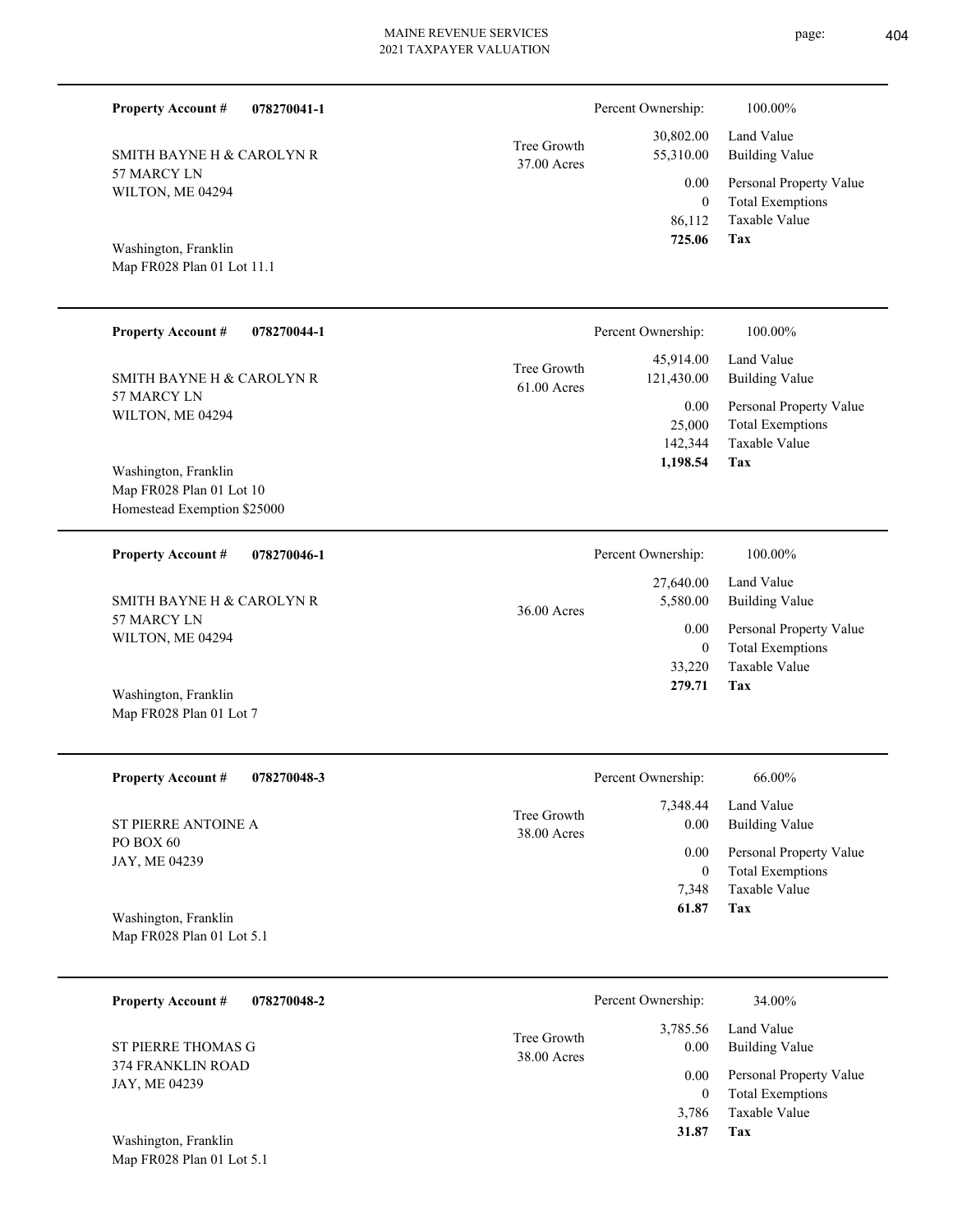| <b>Property Account #</b>                                                          | 078270031-1                                  |                             | Percent Ownership:                            | 100.00%                                                                    |
|------------------------------------------------------------------------------------|----------------------------------------------|-----------------------------|-----------------------------------------------|----------------------------------------------------------------------------|
| STANLEY RONALD D & PATRICIA R                                                      |                                              | 2.53 Acres                  | 19,120.00<br>83,220.00                        | Land Value<br><b>Building Value</b>                                        |
| 1604 WELD ROAD<br>WILTON, ME 04294                                                 |                                              |                             | 0.00<br>25,000<br>77,340<br>651.20            | Personal Property Value<br><b>Total Exemptions</b><br>Taxable Value<br>Tax |
| Washington, Franklin<br>Map FR028 Plan 01 Lot 34<br>Homestead Exemption \$25000    |                                              |                             |                                               |                                                                            |
| <b>Property Account #</b>                                                          | 078270027-7                                  |                             | Percent Ownership:                            | 100.00%                                                                    |
|                                                                                    | STAPLES JEAN, RICHARD ALAN & RAYMOND JR & EI | Tree Growth<br>175.00 Acres | 54,227.00<br>0.00                             | Land Value<br><b>Building Value</b>                                        |
| <b>%ELIZABETH BROWN MALIA</b><br>3780 VALE DRIVE<br>TRAVERSE CITY, MI 49686-2975   |                                              |                             | 0.00<br>$\overline{0}$<br>54,227<br>456.59    | Personal Property Value<br><b>Total Exemptions</b><br>Taxable Value<br>Tax |
| Washington, Franklin<br>Map FR028 Plan 01 Lot 18                                   |                                              |                             |                                               |                                                                            |
| <b>Property Account #</b>                                                          | 078270032-4                                  |                             | Percent Ownership:                            | 100.00%                                                                    |
| TIBBETTS RANDY & MELISSA                                                           |                                              | 1.58 Acres                  | 20,420.00<br>59,150.00                        | Land Value<br><b>Building Value</b>                                        |
| 1559 WELD RD<br>WILTON, ME 04294                                                   |                                              |                             | 0.00<br>25,000<br>54,570                      | Personal Property Value<br><b>Total Exemptions</b><br>Taxable Value        |
| Washington, Franklin<br>Map FR028 Plan 01 Lot 29.1<br>Homestead Exemption \$25000  |                                              |                             | 459.48                                        | Tax                                                                        |
| <b>Property Account #</b>                                                          | 078270022-1                                  |                             | Percent Ownership:                            | 100.00%                                                                    |
| TOURTELOTTE CAROL                                                                  |                                              | 1.15 Acres                  | 10,610.00<br>14,930.00                        | Land Value<br><b>Building Value</b>                                        |
| 1200 WELD RD<br>WILTON, ME 04294                                                   |                                              |                             | 0.00<br>25,000<br>540<br>4.55                 | Personal Property Value<br><b>Total Exemptions</b><br>Taxable Value<br>Tax |
| Washington, Franklin<br>Map FR028 Plan 01 Lot 11.22<br>Homestead Exemption \$25000 |                                              |                             |                                               |                                                                            |
| <b>Property Account #</b>                                                          | 078270028-2                                  |                             | Percent Ownership:                            | 100.00%                                                                    |
| TOURTELOTTE MYRTLE A & ROLAND S                                                    |                                              | $3.00$ Acres                | 10,460.00<br>0.00                             | Land Value<br><b>Building Value</b>                                        |
| 922 WELD RD<br>WILTON, ME 04294                                                    |                                              |                             | $0.00\,$<br>$\overline{0}$<br>10,460<br>88.07 | Personal Property Value<br><b>Total Exemptions</b><br>Taxable Value<br>Tax |
| Washington, Franklin<br>Map FR028 Plan 01 Lot 30                                   |                                              |                             |                                               |                                                                            |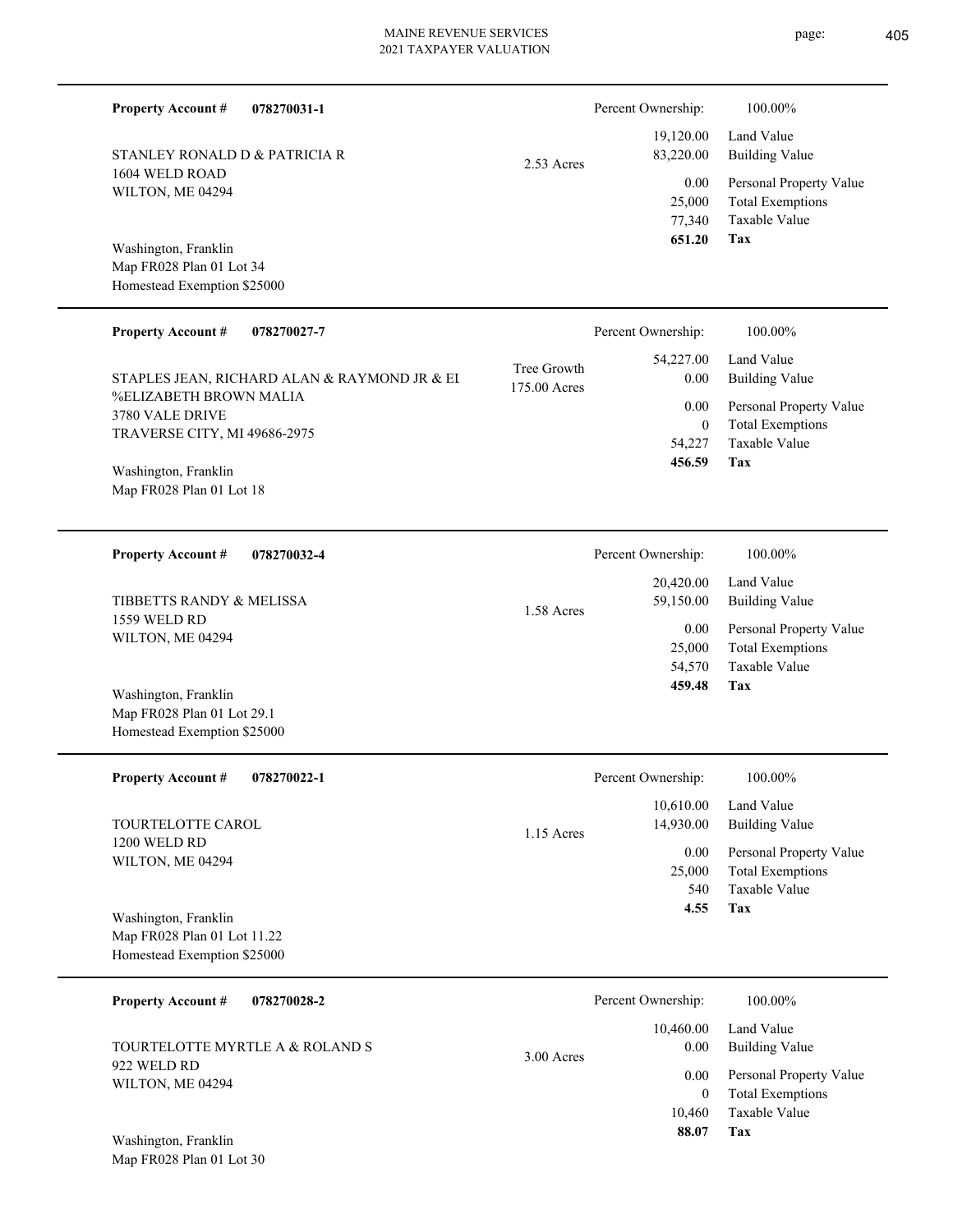| 078270001-4<br><b>Property Account #</b>         | Percent Ownership:                     | 100.00%                                                             |
|--------------------------------------------------|----------------------------------------|---------------------------------------------------------------------|
| VANNER STEPHEN N & PATRICIA A                    | 22,190.00<br>59,520.00<br>$4.00$ Acres | Land Value<br><b>Building Value</b>                                 |
| 1075 CHOPMIST HILL RD<br>N SCITUATE, RI 02857    | 0.00<br>$\mathbf{0}$<br>81,710         | Personal Property Value<br><b>Total Exemptions</b><br>Taxable Value |
| Washington, Franklin<br>Map FR028 Plan 01 Lot 28 | 688.00                                 | Tax                                                                 |
| <b>Property Account #</b><br>078270029-1         | Percent Ownership:                     | 100.00%                                                             |
|                                                  | 22,380.00                              | Land Value                                                          |
| WOLFE KENNETH JR & MARY                          | 104,940.00<br>7.00 Acres               | <b>Building Value</b>                                               |
| 1195 WELD RD                                     | 0.00                                   | Personal Property Value                                             |
| WILTON, ME 04294                                 | 25,000                                 | <b>Total Exemptions</b>                                             |

Map FR028 Plan 01 Lot 8 Homestead Exemption \$25000 Washington, Franklin

**Tax**

102,320

 **861.53**

Taxable Value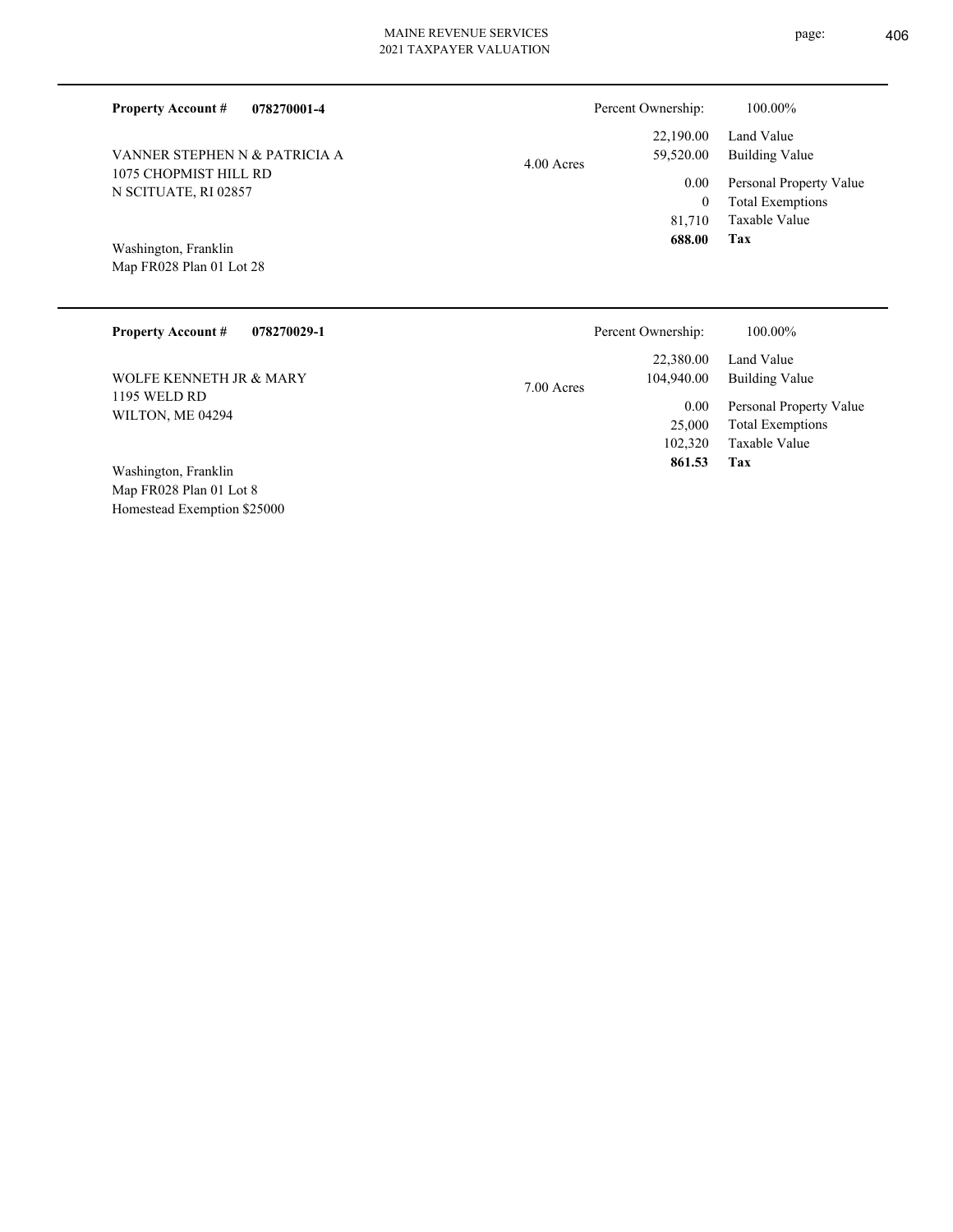## **Totals for: Washington, Franklin**

 **2,380.27 acres**

 **1,244,353.00 Land Value 1,174,200.00 Building Value 35,000.00 Personal Property Value 200,000.00 Total Exemptions 18,975 Tax Taxable Value 2,253,553.00**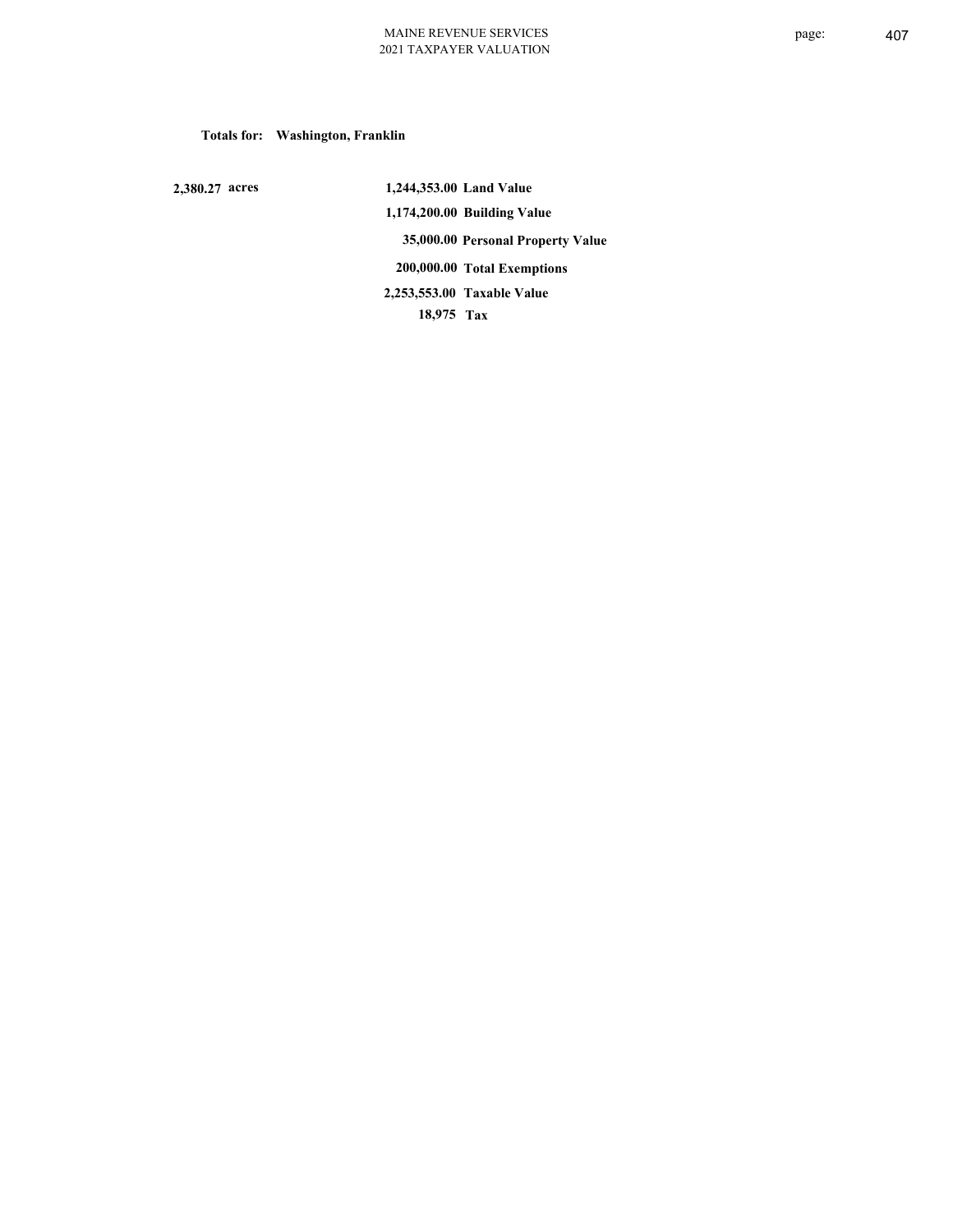1.50 Acres

**071100289-1**

3 W THOMPSON RD RT 2 PUTNAM, CT 06260 ACHTERMEIER MURIEL B

**Property Account #**

Map FR029 Plan 05 Lot 47 Madrid, Franklin

| <b>Property Account #</b><br>071100118-4     |              | Percent Ownership:     | 100.00%                                            |
|----------------------------------------------|--------------|------------------------|----------------------------------------------------|
| ALLARD WILLIAM P                             | $1.10$ Acres | 20,070.00<br>71,020.00 | Land Value<br>Building Value                       |
| <b>235 COFFIN ROAD</b><br>PHILLIPS, ME 04966 |              | 0.00<br>0              | Personal Property Value<br><b>Total Exemptions</b> |
|                                              |              | 91,090                 | Taxable Value                                      |
| Madrid, Franklin                             |              | 766.98                 | Tax                                                |

Map FR029 Plan 09 Lot 2 3.811

**071100004-1 Tax** Taxable Value Total Exemptions Personal Property Value Building Value Land Value PO BOX 87 GREENE, ME 04236 **Property Account #** ALLIE PAMELA & EDMUND BULLARD 26,750 0  **225.24** 19,830.00 6,920.00 0.00 3.50 Acres Percent Ownership:  $100.00\%$ 

| <b>Property Account #</b><br>071100064-5        | Percent Ownership:             | 100.00%                                                             |
|-------------------------------------------------|--------------------------------|---------------------------------------------------------------------|
| ANDERSON MICHAEL & MIKAYLA E<br>253 WEST STREET | 9.440.00<br>0.00<br>1.60 Acres | Land Value<br>Building Value                                        |
| APT <sub>2</sub><br>PLANTSVILLE, CT 06479       | 0.00<br>$\bf{0}$<br>9.440      | Personal Property Value<br><b>Total Exemptions</b><br>Taxable Value |
| Madrid, Franklin                                | 79.48                          | Tax                                                                 |
| Map FR029 Plan 02 Lot 38.5                      |                                |                                                                     |

| 071100003-3<br><b>Property Account #</b>           | Percent Ownership:                     | 100.00%                                                             |
|----------------------------------------------------|----------------------------------------|---------------------------------------------------------------------|
| ANDERSON MICHAEL J & MIKAYLA E<br>256 TOWN HILL RD | 19,000.00<br>35,950.00<br>$0.23$ Acres | Land Value<br>Building Value                                        |
| TERRYVILLE, CT 06786                               | 0.00<br>54,950                         | Personal Property Value<br><b>Total Exemptions</b><br>Taxable Value |
| Madrid, Franklin                                   | 462.68                                 | Tax                                                                 |

Map FR029 Plan 02 Lot 37

Personal Property Value Building Value Land Value 70,800.00 108,850.00 0.00 Percent Ownership:  $100.00\%$ 

**Tax** Taxable Value Total Exemptions 179,650 0  **1,512.65**

Map FR029 Plan 05 Lot 10 Madrid, Franklin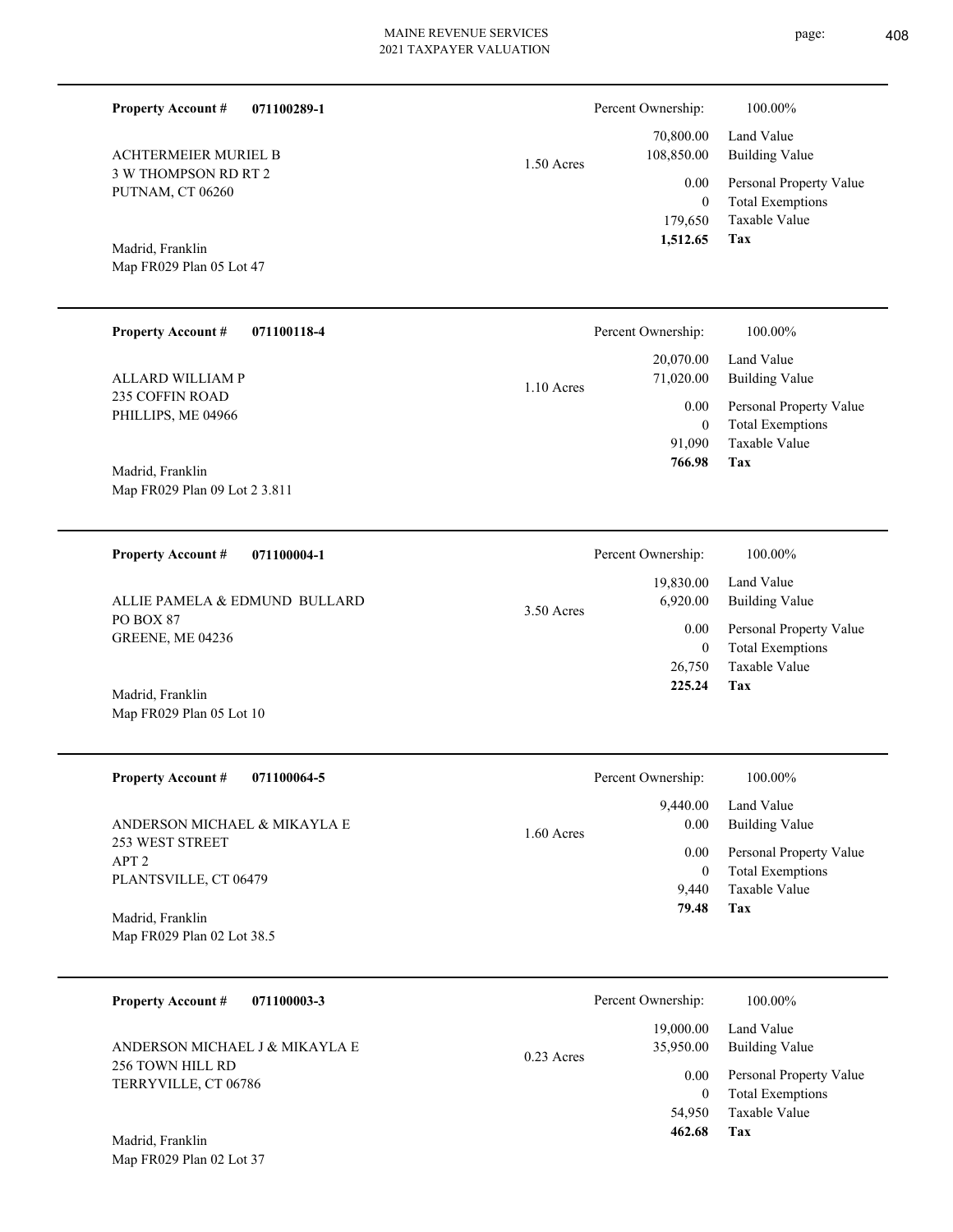| <b>Property Account #</b><br>071100227-3                            |                             | Percent Ownership:                 | 100.00%                                                             |
|---------------------------------------------------------------------|-----------------------------|------------------------------------|---------------------------------------------------------------------|
| ANDERSON SHANE & SUZANNE                                            | 3.00 Acres                  | 10,460.00<br>14,180.00             | Land Value<br><b>Building Value</b>                                 |
| <b>628 PLEASANT STREET</b><br>ROCHDALE, MA 01542                    |                             | 0.00<br>$\boldsymbol{0}$<br>24,640 | Personal Property Value<br><b>Total Exemptions</b><br>Taxable Value |
| Madrid, Franklin<br>Map FR029 Plan 03 Lot 17                        |                             | 207.47                             | <b>Tax</b>                                                          |
| <b>Property Account #</b><br>071100369-2                            |                             | Percent Ownership:                 | 100.00%                                                             |
| ANDREWS JONATHAN P                                                  | 2.00 Acres                  | 9,730.00<br>0.00                   | Land Value<br><b>Building Value</b>                                 |
| 171 B GREAT ROAD<br>LITTLETON, MA 01460                             |                             | 0.00<br>$\boldsymbol{0}$<br>9,730  | Personal Property Value<br><b>Total Exemptions</b><br>Taxable Value |
| Madrid, Franklin<br>Map FR029 Plan 06 Lot 21                        |                             | 81.93                              | Tax                                                                 |
| <b>Property Account #</b><br>071100370-2                            |                             | Percent Ownership:                 | 100.00%                                                             |
| ANDREWS JONATHAN P                                                  | 1.95 Acres                  | 58,790.00<br>16,780.00             | Land Value<br><b>Building Value</b>                                 |
| 171 B GREAT ROAD<br>LITTLETON, MA 01460                             |                             | 0.00<br>$\boldsymbol{0}$<br>75,570 | Personal Property Value<br><b>Total Exemptions</b><br>Taxable Value |
| Madrid, Franklin<br>Map FR029 Plan 06 Lot 21.1                      |                             | 636.30                             | Tax                                                                 |
| Property Account #<br>071100290-1                                   |                             | Percent Ownership:                 | 100.00%                                                             |
| APPALACHIAN TRAIL CONSERVANCY                                       | Tree Growth<br>170.00 Acres | 43,266.00<br>0.00                  | Land Value<br><b>Building Value</b>                                 |
| 799 WASHINGTON STREET<br>PO BOX 807<br>HARPERS FERRY, WV 25425-0807 |                             | 0.00<br>$\boldsymbol{0}$<br>43,266 | Personal Property Value<br><b>Total Exemptions</b><br>Taxable Value |
| Madrid, Franklin<br>Map FR029 Plan 04 Lot 2.1                       |                             | 364.30                             | Tax                                                                 |
| <b>Property Account #</b><br>071100346-2                            |                             | Percent Ownership:                 | 50.00%                                                              |
| APPALACHIAN TRAIL CONSERVANCY                                       | Tree Growth<br>168.00 Acres | 22,388.00<br>0.00                  | Land Value<br><b>Building Value</b>                                 |
| 799 WASHINGTON STREET<br>PO BOX 807<br>HARPERS FERRY, WV 25424      |                             | 0.00<br>$\boldsymbol{0}$<br>22,388 | Personal Property Value<br><b>Total Exemptions</b><br>Taxable Value |
| Madrid Franklin                                                     |                             | 188.51                             | Tax                                                                 |

Map FR029 Plan 04 Lot 2.2 Madrid, Franklin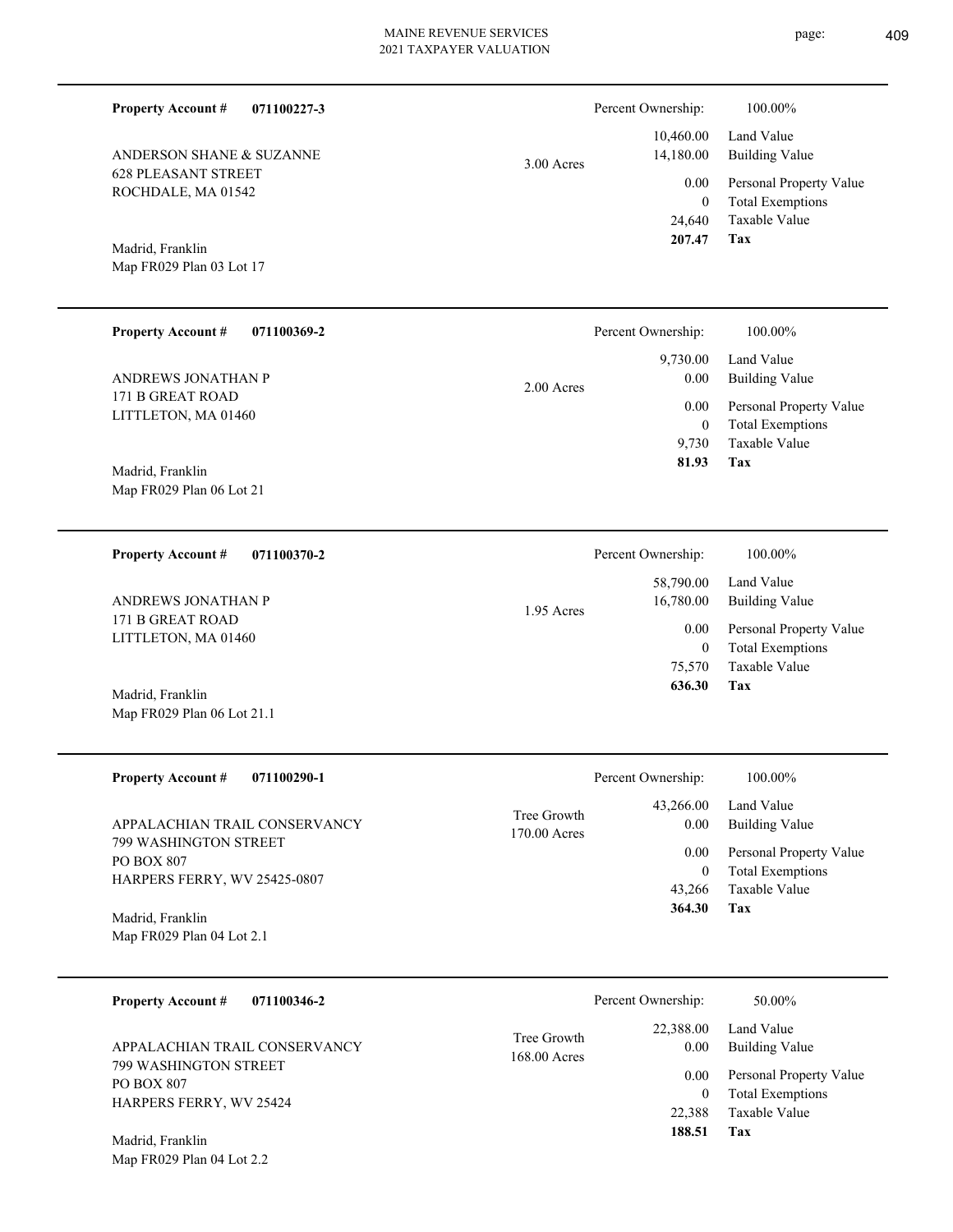**071100207-2**

**Property Account #**

Percent Ownership:  $100.00\%$ 

| <b>ARALSELIN LLC</b><br><b>18 BRADDOCK PARK</b><br>BOSTON, MA 02116<br>Madrid, Franklin<br>Map FR029 Plan 09 Lot 6 | 76.90 Acres | 64,410.00<br>0.00<br>0.00<br>$\bf{0}$<br>64,410<br>542.33 | Land Value<br><b>Building Value</b><br>Personal Property Value<br><b>Total Exemptions</b><br>Taxable Value<br>Tax |
|--------------------------------------------------------------------------------------------------------------------|-------------|-----------------------------------------------------------|-------------------------------------------------------------------------------------------------------------------|
| <b>Property Account #</b><br>071100001-3                                                                           |             | Percent Ownership:                                        | 100.00%                                                                                                           |
| <b>AUSTIN ALAN M</b>                                                                                               | 10.00 Acres | 15,570.00<br>0.00                                         | Land Value<br><b>Building Value</b>                                                                               |
| 16 WHITNEY ST<br>PHILLIPS, ME 04966                                                                                |             | 0.00<br>$\bf{0}$<br>15,570                                | Personal Property Value<br><b>Total Exemptions</b><br>Taxable Value                                               |
| Madrid, Franklin<br>Map FR029 Plan 01 Lot 6.1                                                                      |             | 131.10                                                    | Tax                                                                                                               |
| <b>Property Account #</b><br>071100448-1                                                                           |             | Percent Ownership:                                        | 100.00%                                                                                                           |
| <b>BACHELDER BOYD B II</b>                                                                                         | 1.32 Acres  | 9,230.00<br>0.00                                          | Land Value<br><b>Building Value</b>                                                                               |
| 547 TEMPLE ROAD<br>FARMINGTON, ME 04938                                                                            |             | 0.00<br>$\boldsymbol{0}$<br>9,230<br>77.72                | Personal Property Value<br><b>Total Exemptions</b><br>Taxable Value<br>Tax                                        |
| Madrid, Franklin<br>Map FR029 Plan 09 Lot 4.1                                                                      |             |                                                           |                                                                                                                   |
| <b>Property Account #</b><br>071100021-3                                                                           |             | Percent Ownership:                                        | 100.00%                                                                                                           |
| BAKER ROD K & MARK & ROBERT L HESS                                                                                 | 0.23 Acres  | 4,500.00<br>26,380.00                                     | Land Value<br><b>Building Value</b>                                                                               |
| 2125 VICTORY PALM DRIVE<br>EDGEWATER, FL 32141                                                                     |             | 0.00<br>$\bf{0}$<br>30,880                                | Personal Property Value<br><b>Total Exemptions</b><br>Taxable Value                                               |
| Madrid, Franklin<br>Map FR029 Plan 02 Lot 46                                                                       |             | 260.01                                                    | Tax                                                                                                               |
| <b>Property Account #</b><br>071100017-2                                                                           |             | Percent Ownership:                                        | 100.00%                                                                                                           |
| BALDUF KIRK D & SHAYNE M                                                                                           | 7.00 Acres  | 13,380.00<br>3,120.00                                     | Land Value<br><b>Building Value</b>                                                                               |
| <b>3 BAYBERRY LANE</b><br>GEORGETOWN, MA 01833                                                                     |             | 0.00<br>$\bf{0}$<br>16,500<br>138.93                      | Personal Property Value<br><b>Total Exemptions</b><br>Taxable Value<br>Tax                                        |
| Madrid, Franklin<br>Map FR029 Plan 07 Lot 8                                                                        |             |                                                           |                                                                                                                   |
|                                                                                                                    |             |                                                           |                                                                                                                   |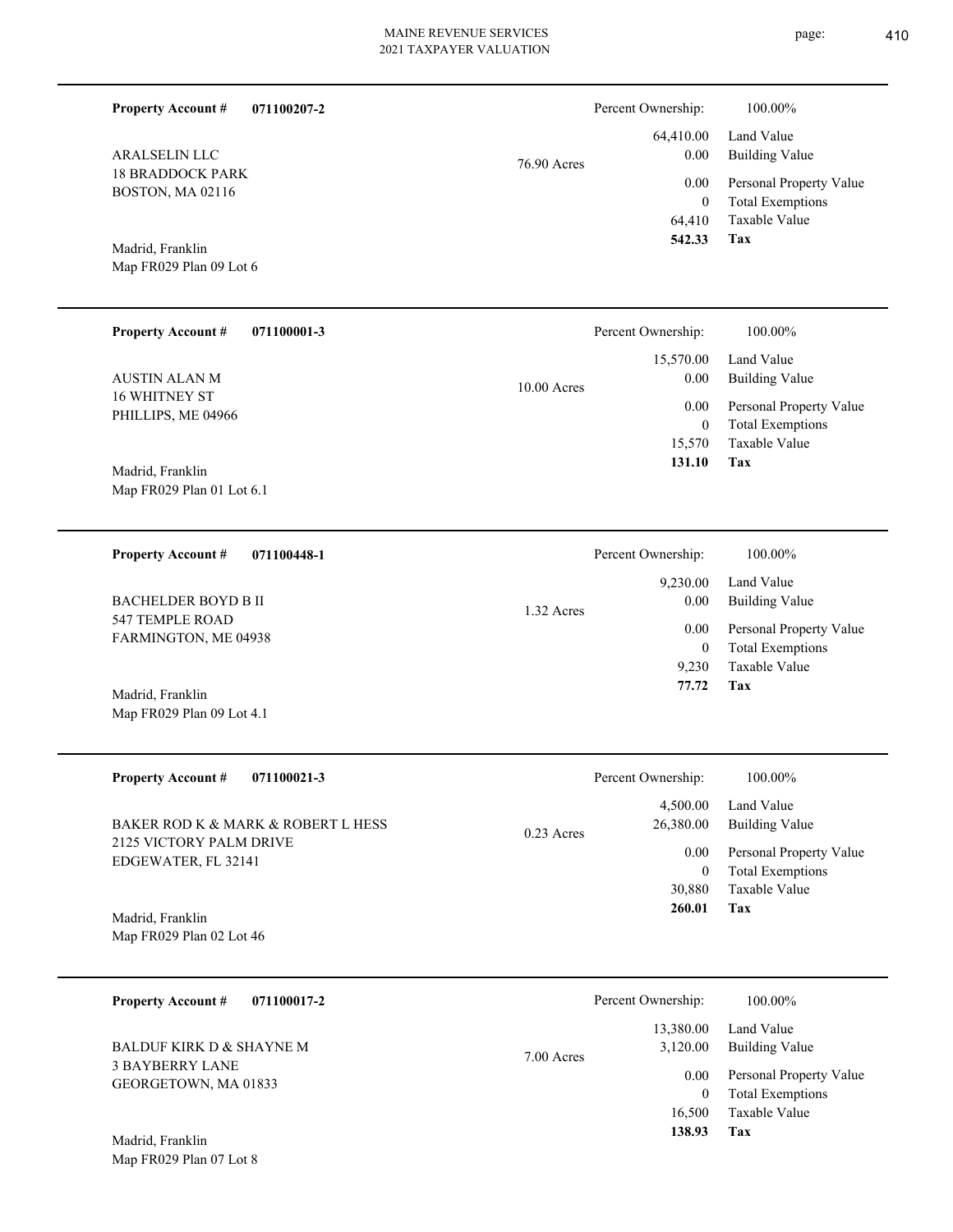|               | Percent Ownership: | 100.00%                 |
|---------------|--------------------|-------------------------|
|               |                    | 34,580.00 Land Value    |
| $20.97$ Acres |                    | 175,750.00 Building Val |

| 185,330        | Taxable Value                                      |
|----------------|----------------------------------------------------|
| 0.00<br>25,000 | Personal Property Value<br><b>Total Exemptions</b> |
|                |                                                    |
| 75,750.00      | Building Value                                     |
| 34,580.00      | Land Value                                         |

**Tax**

 39,042 0

 39,042.00 0.00 0.00

Percent Ownership:  $100.00\%$ 

 **328.73**

Taxable Value Total Exemptions Personal Property Value

Building Value Land Value

Map FR029 Plan 06 Lot 2.1 Homestead Exemption \$25000 Madrid, Franklin

646 REEDS MILLS ROAD MADRID TOWNSHIP, ME 04496

BALDUF WILLIAM J & MARGARET S

**Property Account #**

**071100417-1**

| <b>Property Account #</b><br>071100179-5         |                               | Percent Ownership: | 100.00%                      |
|--------------------------------------------------|-------------------------------|--------------------|------------------------------|
| <b>BARKAS ANDY</b>                               | Tree Growth<br>$162.00$ Acres | 44,778.00<br>0.00  | Land Value<br>Building Value |
| 65 HIGH RIDGE RD SUITE 378<br>STAMFORD, CT 06905 |                               | 0.00               | Personal Property Value      |
|                                                  |                               | 0                  | <b>Total Exemptions</b>      |
|                                                  |                               | 44.778             | Taxable Value                |
| $M = 1.1 \text{ F} = 11.$                        |                               | 377.03             | Tax                          |

94.00 Acres Tree Growth

Map FR029 Plan 03 Lot 12 Madrid, Franklin

**071100258-3 Property Account #**

65 HIGH RIDGE RD SUITE 378 STAMFORD, CT 06905 BARKAS ANDY

Map FR029 Plan 03 Lot 18 Madrid, Franklin

| <b>Property Account #</b><br>071100015-2 | Percent Ownership:        | 100.00%                 |
|------------------------------------------|---------------------------|-------------------------|
|                                          | 25,460.00                 | Land Value              |
| <b>BATES RAY L</b>                       | 10,010.00<br>$0.77$ Acres | Building Value          |
| 129 LEGION PARK RD<br>WINDSOR, ME 04363  | 0.00                      | Personal Property Value |
|                                          | 0                         | <b>Total Exemptions</b> |
|                                          | 35,470                    | Taxable Value           |
| Madrid, Franklin                         | 298.66                    | Tax                     |
| Map FR029 Plan 09 Lot 17                 |                           |                         |

| <b>Property Account #</b><br>071100435-1                                       | Percent Ownership:            |                                                   | 100.00%                                                                                                           |
|--------------------------------------------------------------------------------|-------------------------------|---------------------------------------------------|-------------------------------------------------------------------------------------------------------------------|
| BAYROOT LLC<br>% WAGNER FOREST MANAGEMENT<br>150 ORFORD ROAD<br>LYME, NH 03768 | Tree Growth<br>1,511.00 Acres | 475,971.00<br>0.00<br>0.00<br>475.971<br>4,007.68 | Land Value<br><b>Building Value</b><br>Personal Property Value<br><b>Total Exemptions</b><br>Taxable Value<br>Tax |
| Madrid, Franklin                                                               |                               |                                                   |                                                                                                                   |

Map FR029 Plan 10 Lot 2 4 8.1 Plan 11 Lot 3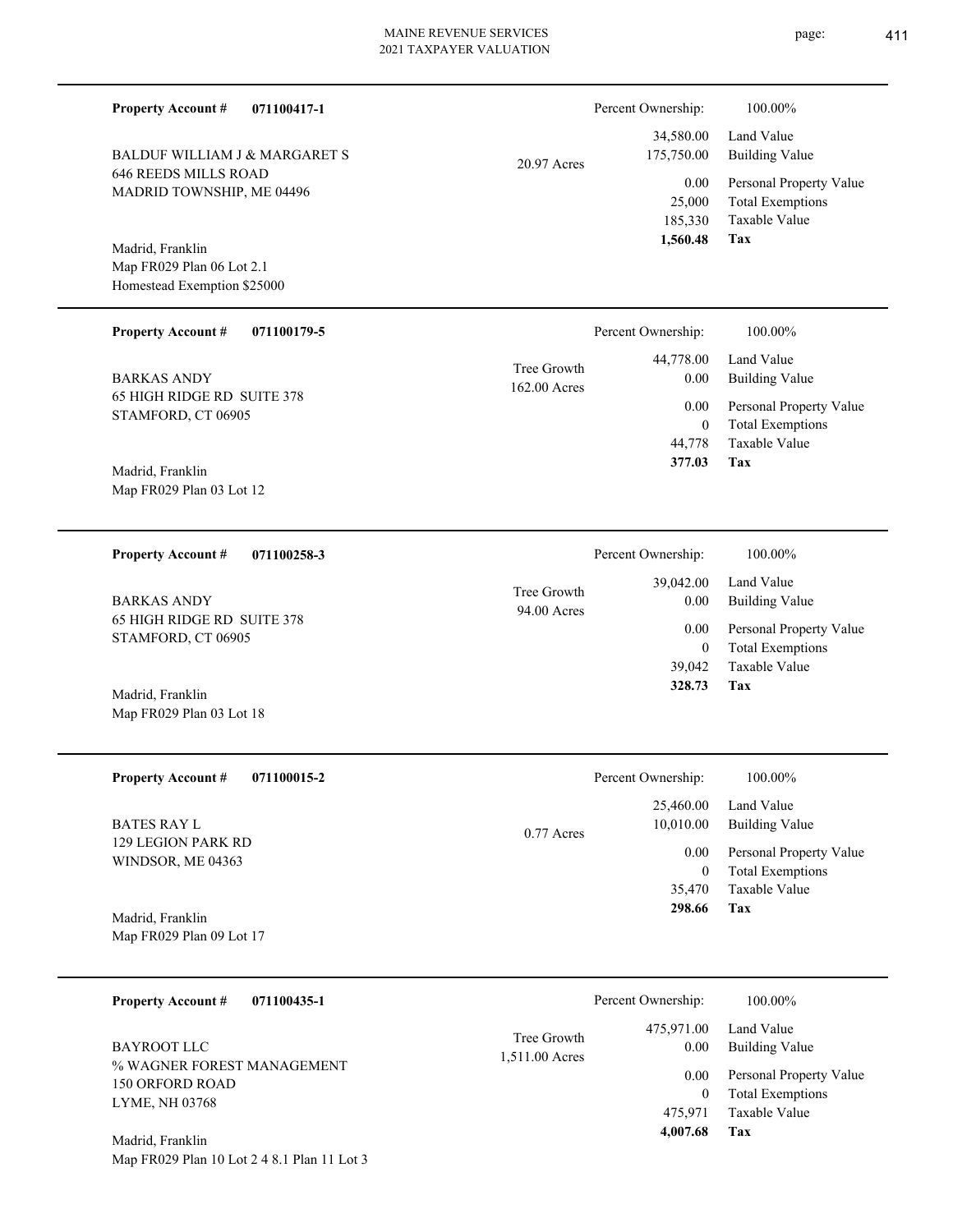page: 412

| 071100013-2                                                                                                                             | $1.00$ Acres  | Percent Ownership:                                                                    | 100.00%                                                                                                                      |
|-----------------------------------------------------------------------------------------------------------------------------------------|---------------|---------------------------------------------------------------------------------------|------------------------------------------------------------------------------------------------------------------------------|
| <b>Property Account #</b>                                                                                                               |               | 9,000.00                                                                              | Land Value                                                                                                                   |
| BEAN MERIT W JR & SALLY E                                                                                                               |               | 0.00                                                                                  | <b>Building Value</b>                                                                                                        |
| <b>268 CENTER ROAD</b>                                                                                                                  |               | 0.00                                                                                  | Personal Property Value                                                                                                      |
| MADRID TWP, ME 04966                                                                                                                    |               | $\overline{0}$                                                                        | <b>Total Exemptions</b>                                                                                                      |
| Madrid, Franklin                                                                                                                        |               | 9,000                                                                                 | Taxable Value                                                                                                                |
| Map FR029 Plan 06 Lot 6                                                                                                                 |               | 75.78                                                                                 | Tax                                                                                                                          |
| <b>Property Account #</b>                                                                                                               | 72.00 Acres   | Percent Ownership:                                                                    | 100.00%                                                                                                                      |
| 071100014-2                                                                                                                             |               | 71,830.00                                                                             | Land Value                                                                                                                   |
| BEAN MERIT W JR & SALLY E                                                                                                               |               | 140,770.00                                                                            | <b>Building Value</b>                                                                                                        |
| 268 CENTER ROAD                                                                                                                         |               | 0.00                                                                                  | Personal Property Value                                                                                                      |
| MADRID TWP, ME 04966                                                                                                                    |               | $\theta$                                                                              | <b>Total Exemptions</b>                                                                                                      |
| Madrid, Franklin                                                                                                                        |               | 212,600                                                                               | <b>Taxable Value</b>                                                                                                         |
| Map FR029 Plan 06 Lot 5 7                                                                                                               |               | 1,790.09                                                                              | Tax                                                                                                                          |
| <b>Property Account #</b>                                                                                                               | 25.00 Acres   | Percent Ownership:                                                                    | 100.00%                                                                                                                      |
| 071100329-3                                                                                                                             |               | 26,520.00                                                                             | Land Value                                                                                                                   |
| BEAN MERIT W JR & SALLY E                                                                                                               |               | 15,610.00                                                                             | <b>Building Value</b>                                                                                                        |
| <b>268 CENTER ROAD</b>                                                                                                                  |               | 0.00                                                                                  | Personal Property Value                                                                                                      |
| MADRID TWP, ME 04966                                                                                                                    |               | $\mathbf{0}$                                                                          | <b>Total Exemptions</b>                                                                                                      |
| Madrid, Franklin                                                                                                                        |               | 42,130                                                                                | <b>Taxable Value</b>                                                                                                         |
| Map FR029 Plan 07 Lot 6                                                                                                                 |               | 354.73                                                                                | Tax                                                                                                                          |
| <b>Property Account #</b>                                                                                                               | $60.00$ Acres | Percent Ownership:                                                                    | 100.00%                                                                                                                      |
| 071100427-2                                                                                                                             |               | 52,070.00                                                                             | Land Value                                                                                                                   |
| BEAN MERIT W JR & SALLY E                                                                                                               |               | 0.00                                                                                  | <b>Building Value</b>                                                                                                        |
| <b>268 CENTER ROAD</b>                                                                                                                  |               | 0.00                                                                                  | Personal Property Value                                                                                                      |
| MADRID TWP, ME 04966                                                                                                                    |               | $\overline{0}$                                                                        | <b>Total Exemptions</b>                                                                                                      |
| Madrid, Franklin                                                                                                                        |               | 52,070                                                                                | Taxable Value                                                                                                                |
| Map FR029 Plan 07 Lot 6.1                                                                                                               |               | 438.43                                                                                | Tax                                                                                                                          |
| <b>Property Account #</b><br>071100148-3<br><b>BEAUREGARD MARK &amp; ELAINE</b><br>PO BOX 304<br>RANGELEY, ME 04970<br>Madrid, Franklin | 13.53 Acres   | Percent Ownership:<br>18,150.00<br>0.00<br>0.00<br>$\overline{0}$<br>18,150<br>152.82 | 100.00%<br>Land Value<br><b>Building Value</b><br>Personal Property Value<br><b>Total Exemptions</b><br>Taxable Value<br>Tax |

Map FR029 Plan 09 Lot 1.4 5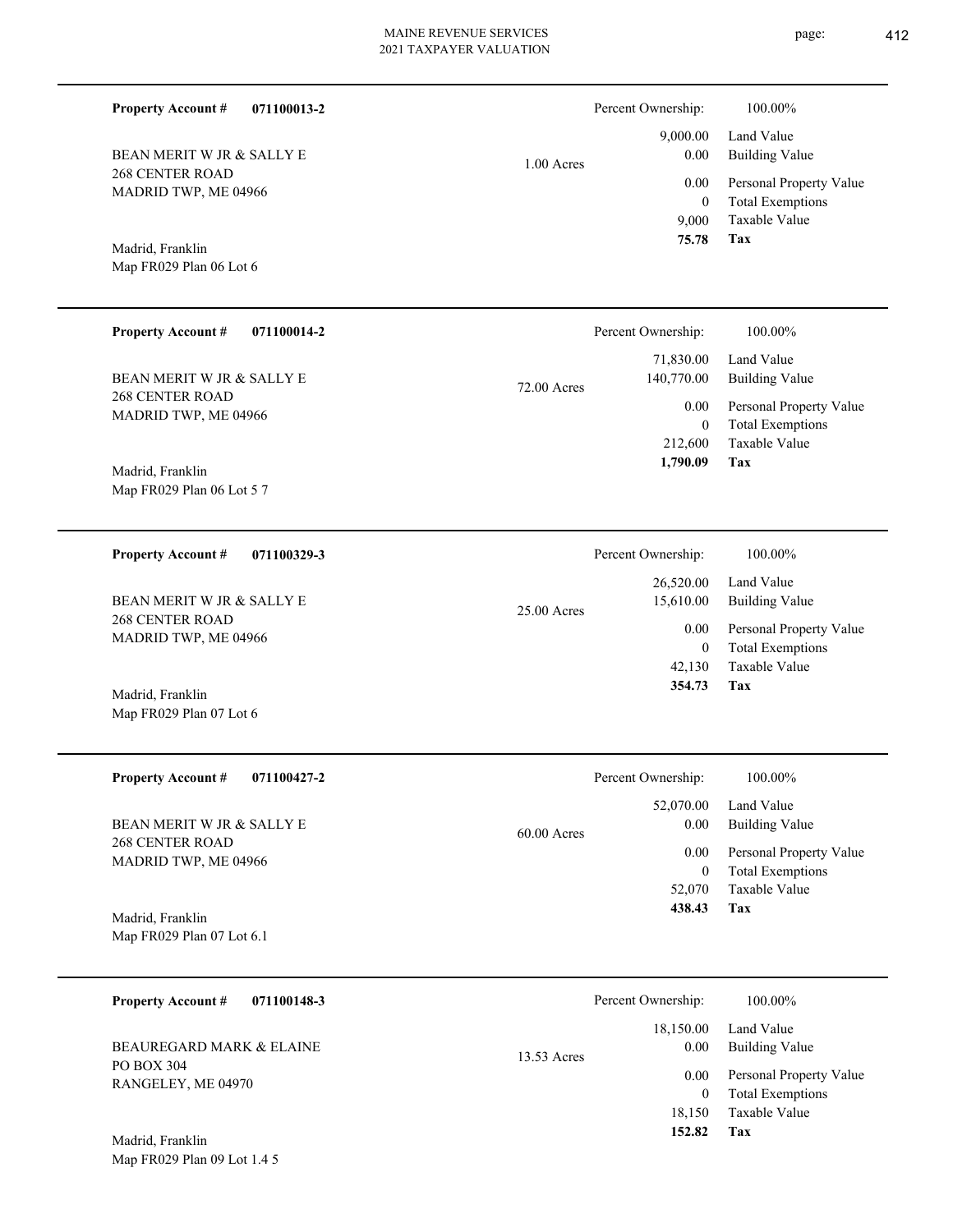page: 413

| <b>Property Account #</b><br>071100324-3                       |                            | Percent Ownership:                          | 100.00%                                                                    |
|----------------------------------------------------------------|----------------------------|---------------------------------------------|----------------------------------------------------------------------------|
| BEAUREGARD MARK INC                                            | 132.00 Acres               | 104,630.00<br>0.00                          | Land Value<br><b>Building Value</b>                                        |
| PO BOX 304<br>RANGELEY, ME 04970                               |                            | 0.00<br>$\mathbf{0}$<br>104,630             | Personal Property Value<br><b>Total Exemptions</b><br>Taxable Value        |
| Madrid, Franklin<br>Map FR029 Plan 05 Lot 48                   |                            | 880.98                                      | Tax                                                                        |
| <b>Property Account #</b><br>071100350-4                       |                            | Percent Ownership:                          | 100.00%                                                                    |
| BEAUREGARD MARK INC                                            | Tree Growth<br>87.00 Acres | 24,698.00<br>0.00                           | Land Value<br><b>Building Value</b>                                        |
| PO BOX 304<br>RANGELEY, ME 04970<br>Madrid, Franklin           |                            | 0.00<br>$\mathbf{0}$<br>24,698<br>207.96    | Personal Property Value<br><b>Total Exemptions</b><br>Taxable Value<br>Tax |
| Map FR029 Plan 05 Lot 49 Plan 09 Lot 12                        |                            |                                             |                                                                            |
| <b>Property Account #</b><br>071100010-1                       |                            | Percent Ownership:                          | 100.00%                                                                    |
| <b>BELANGER THOMAS L</b>                                       | 11.50 Acres                | 27,670.00<br>215,230.00                     | Land Value<br><b>Building Value</b>                                        |
| 91 INGRAHAM RD<br>S CHINA, ME 04358                            |                            | 0.00<br>$\mathbf{0}$<br>242,900<br>2,045.22 | Personal Property Value<br><b>Total Exemptions</b><br>Taxable Value<br>Tax |
| Madrid, Franklin<br>Map FR029 Plan 07 Lot 12.2 Plan 10 Lot 7.2 |                            |                                             |                                                                            |
| Property Account #<br>071100188-2                              |                            | Percent Ownership:                          | 100.00%                                                                    |
| BELANGER THOMAS L & BRIGIDA F                                  | $1.00$ Acres               | 9,000.00<br>0.00                            | Land Value<br><b>Building Value</b>                                        |
| 91 INGRAHAM RD<br>S CHINA, ME 04358                            |                            | 0.00<br>$\bf{0}$<br>9,000<br>75.78          | Personal Property Value<br><b>Total Exemptions</b><br>Taxable Value<br>Tax |
| Madrid, Franklin<br>Map FR029 Plan 10 Lot 7.1                  |                            |                                             |                                                                            |
| 071100230-2<br><b>Property Account #</b>                       |                            | Percent Ownership:                          | 100.00%                                                                    |
| BELANGER THOMAS L & BRIGIDA F                                  | 8.03 Acres                 | 14,130.00<br>32,010.00                      | Land Value<br><b>Building Value</b>                                        |
| 91 INGRAHAM RD<br>S CHINA, ME 04358                            |                            | 0.00<br>$\mathbf{0}$<br>46,140<br>388.50    | Personal Property Value<br><b>Total Exemptions</b><br>Taxable Value<br>Tax |
| Madrid, Franklin<br>Map FR029 Plan 09 Lot 3.12 3.5             |                            |                                             |                                                                            |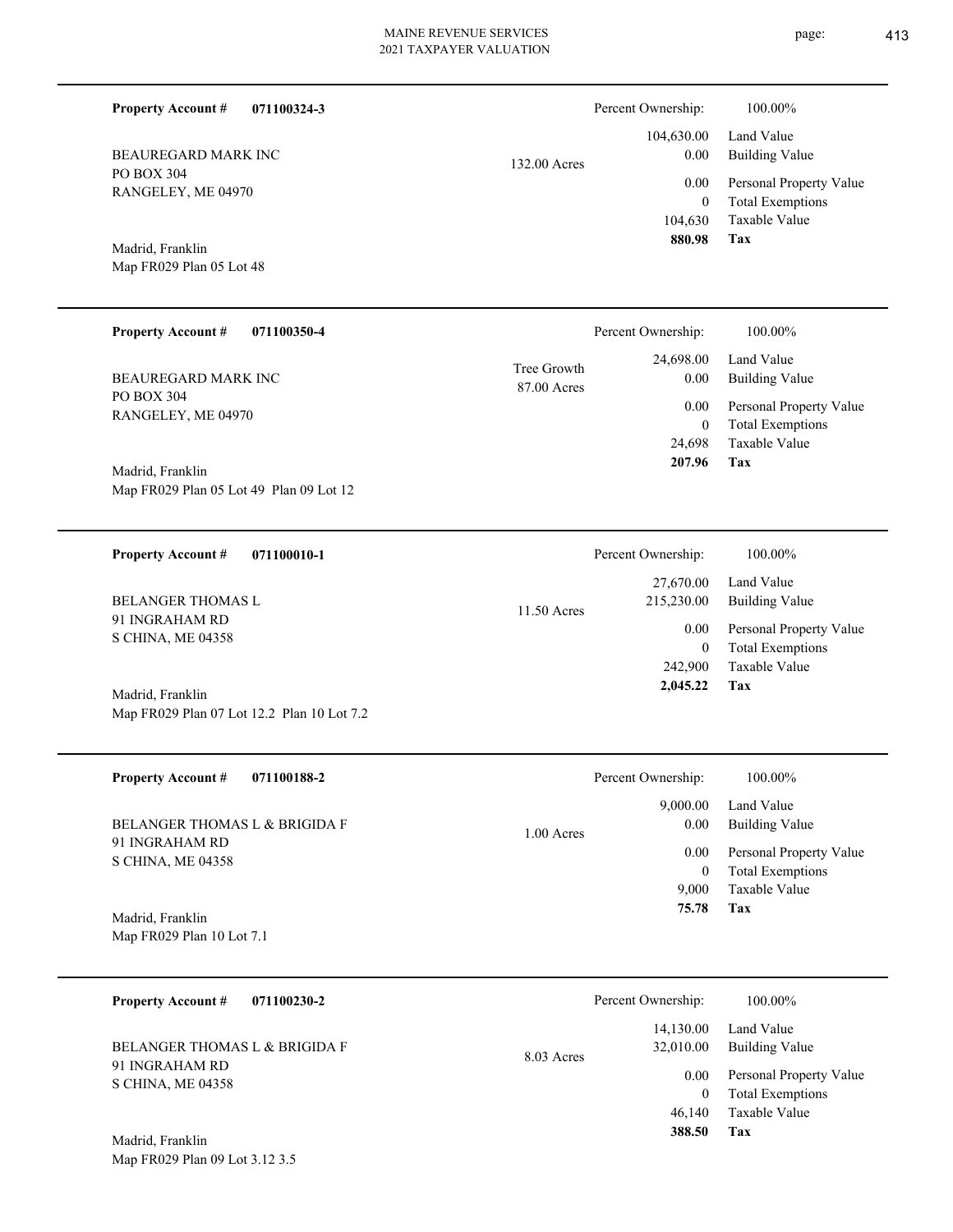48,480.00 Percent Ownership:  $100.00\%$ 

|             | 408.20   | Tax                          |
|-------------|----------|------------------------------|
|             |          | 48,480 Taxable Value         |
|             | $\Omega$ | <b>Total Exemptions</b>      |
|             |          | 0.00 Personal Property Value |
| 55.08 Acres | 0.00     | Building Value               |
|             |          | 48,480.00 Land Value         |

Map FR029 Plan 09 Lot 3.1 Madrid, Franklin

91 INGRAHAM RD S CHINA, ME 04358

BELANGER THOMAS L & BRIGIDA F

Map FR029 Plan 07 Lot 12 Plan 10 Lot 7

**Property Account #**

**071100326-6**

| <b>Property Account #</b><br>071100378-2 | Percent Ownership: | 100.00%                                            |
|------------------------------------------|--------------------|----------------------------------------------------|
| BERRY CAMELLIA S                         | 0.00<br>21,540.00  | Land Value<br>Building Value                       |
| 740 RANGELEY RD<br><b>AVON, ME 04966</b> | 0.00<br>0          | Personal Property Value<br><b>Total Exemptions</b> |
|                                          | 21,540             | Taxable Value                                      |
| Madrid, Franklin                         | 181.37             | Tax                                                |
| Map FR029 Plan 07 Lot 12 Plan 10 Lot 7   |                    |                                                    |

| 071100008-3<br><b>Property Account #</b>             | Percent Ownership:                    | 100.00%                                            |
|------------------------------------------------------|---------------------------------------|----------------------------------------------------|
| BERRY CAMELLIA S & GEROGE L BERRY<br>740 RANGELEY RD | 32,000.00<br>22,170.00<br>32.50 Acres | Land Value<br>Building Value                       |
| <b>AVON, ME 04966</b>                                | 0.00<br>0                             | Personal Property Value<br><b>Total Exemptions</b> |
|                                                      | 54,170                                | Taxable Value                                      |
| Madrid, Franklin                                     | 456.11                                | Tax                                                |

| <b>Property Account #</b><br>071100007-1              | Percent Ownership:                     | 100.00%                                            |
|-------------------------------------------------------|----------------------------------------|----------------------------------------------------|
| <b>BEU CARL &amp; ANITA</b>                           | 16,830.00<br>85,340.00<br>$0.75$ Acres | Land Value<br>Building Value                       |
| 645 REEDS MILL RD<br><b>MADRID TWP, ME 04966-5410</b> | 0.00<br>$\bf{0}$                       | Personal Property Value<br><b>Total Exemptions</b> |
|                                                       | 102,170                                | Taxable Value                                      |
| Madrid, Franklin<br>Map FR029 Plan 05 Lot 4.1         | 860.27                                 | Tax                                                |

| 071100393-2<br><b>Property Account #</b>              | Percent Ownership:    | 100.00%                                            |
|-------------------------------------------------------|-----------------------|----------------------------------------------------|
| <b>BEU CARL &amp; ANITA</b>                           | 23,600.00<br>0.00     | Land Value<br>Building Value                       |
| 645 REEDS MILL RD<br><b>MADRID TWP, ME 04966-5410</b> | $21.00$ Acres<br>0.00 | Personal Property Value<br><b>Total Exemptions</b> |
| Madrid, Franklin                                      | 23,600<br>198.71      | Taxable Value<br>Tax                               |

page: 414

Map FR029 Plan 05 Lot 4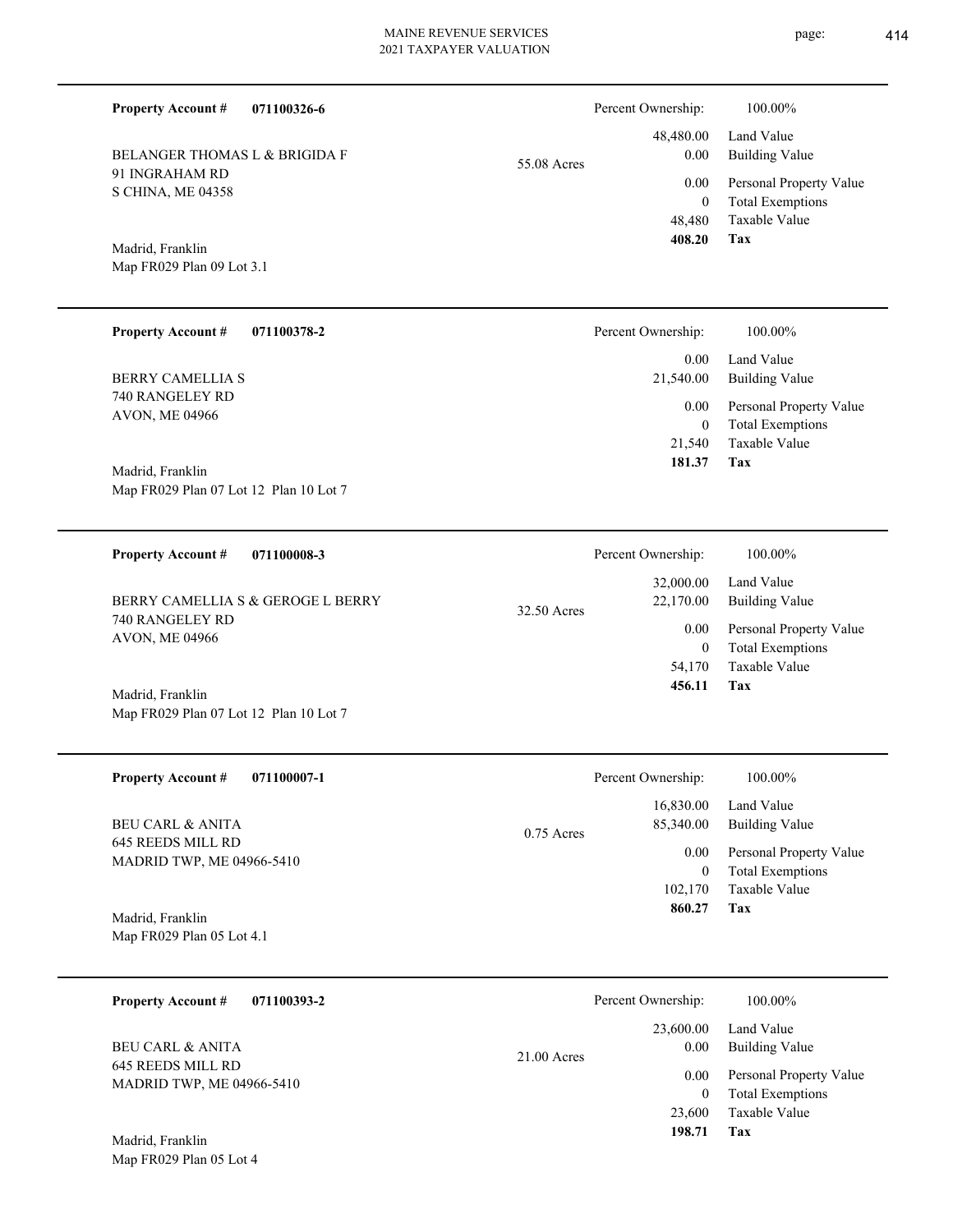**071100240-3**

5840 RUSSELLVILLE ROAD ALLENSVILLE, KY 42204 BICKFORD MATHEW P

**Property Account #**

Map FR029 Plan 06 Lot 20 Madrid, Franklin

| <b>Property Account #</b><br>071100035-2            | Percent Ownership:                     | 100.00%                                            |
|-----------------------------------------------------|----------------------------------------|----------------------------------------------------|
| <b>BIRDSALL VIVIAN</b>                              | 42,820.00<br>160,630.00<br>35.00 Acres | Land Value<br>Building Value                       |
| 546 DUBLIN ROAD<br>SOUTHBURY, CT 06488              | 0.00<br>$\overline{0}$                 | Personal Property Value<br><b>Total Exemptions</b> |
|                                                     | 203,450                                | Taxable Value                                      |
| Madrid, Franklin<br>Map FR029 Plan 10 Lot 3.11 3.12 | 1,713.05                               | Tax                                                |

**071100027-1** Taxable Value Total Exemptions Personal Property Value Building Value Land Value 1228 RIVER ROAD MADRID TOWNSHIP, ME 04966 **Property Account #** BITONDO VINCENT P 90,710 25,000 23,210.00 92,500.00 0.00 5.40 Acres Percent Ownership:  $100.00\%$ 

**071100292-1 Tax** Taxable Value Total Exemptions Personal Property Value Building Value Land Value 1228 RIVER ROAD MADRID TOWNSHIP, ME 04966 **Property Account #** Madrid, Franklin BITONDO VINCENT P 10,830 0  **91.19** 10,830.00 0.00 0.00 3.50 Acres Percent Ownership:  $100.00\%$ 

Map FR029 Plan 02 Lot 29.1

Map FR029 Plan 02 Lot 29 Homestead Exemption \$25000

Madrid, Franklin

| 071100026-2<br><b>Property Account #</b>     | Percent Ownership:                     | 100.00%                                  |
|----------------------------------------------|----------------------------------------|------------------------------------------|
| <b>BLAIS DENNIS</b>                          | 18,830.00<br>59,720.00<br>$0.75$ Acres | Land Value<br><b>Building Value</b>      |
| 5 SAW MILL ROAD<br>MADRID TOWNSHIP, ME 04966 | 0.00                                   | Personal Property Value                  |
|                                              | 25,000<br>53,550                       | <b>Total Exemptions</b><br>Taxable Value |
| Madrid, Franklin                             | 450.89                                 | Tax                                      |

Map FR029 Plan 12 Lot 36 Homestead Exemption \$25000



| 92,500.00 | Building Value          |
|-----------|-------------------------|
| 0.00      | Personal Property Valu  |
| 25,000    | <b>Total Exemptions</b> |
| 90,710    | Taxable Value           |
| 763.78    | Tax                     |
|           |                         |
|           |                         |
|           |                         |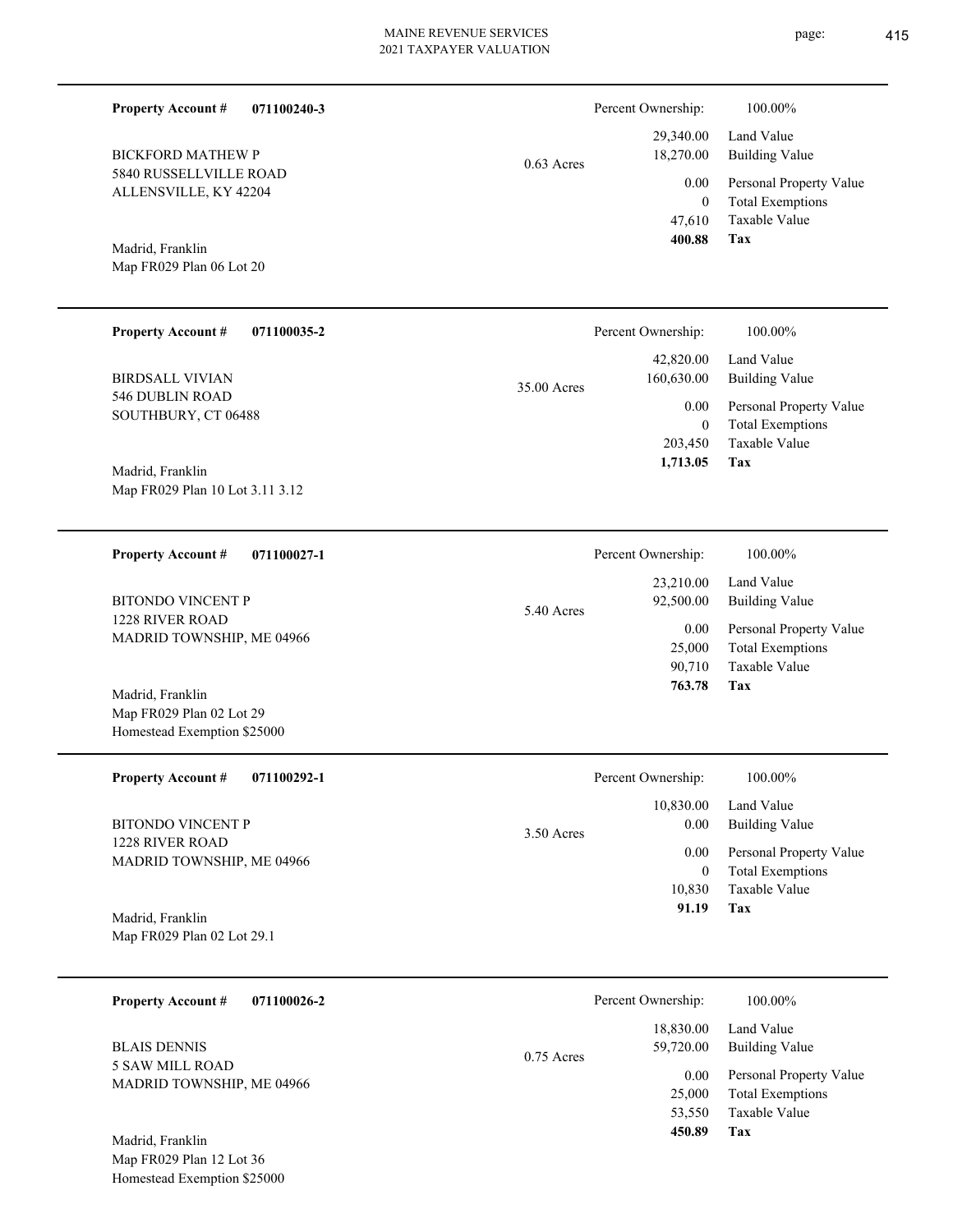Percent Ownership:  $100.00\%$ 

|              | 208.40                  | Tax                          |
|--------------|-------------------------|------------------------------|
|              |                         | 24,750 Taxable Value         |
|              | $\theta$                | <b>Total Exemptions</b>      |
|              |                         | 0.00 Personal Property Value |
| $0.23$ Acres | 20,250.00               | Building Value               |
|              |                         | 4,500.00 Land Value          |
|              | $1$ erective ownership. | 100.0070                     |

Map FR029 Plan 12 Lot 21 Madrid, Franklin

Map FR029 Plan 09 Lot 8.5 9

MADRID TOWNSHIP, ME 04966

BLAIS DENNIS S JR & CINDY KAMENS

5 SAW MILLS ROAD

**Property Account #**

**071100151-3**

| <b>Property Account #</b><br>071100256-3 | Percent Ownership:        | $100.00\%$              |
|------------------------------------------|---------------------------|-------------------------|
|                                          | 9,220.00                  | Land Value              |
| BLAIS DENNIS S JR & CINDY KAMENS         | 25,910.00<br>$1.30$ Acres | Building Value          |
| 5 SAW MILLS ROAD                         | 0.00                      | Personal Property Value |
| MADRID TOWNSHIP, ME 04966                | $\mathbf{0}$              | <b>Total Exemptions</b> |
|                                          | 35,130                    | Taxable Value           |
| Madrid, Franklin                         | 295.79                    | Tax                     |
| Map FR029 Plan 12 Lot 34                 |                           |                         |

| 071100468-1<br><b>Property Account #</b>             | Percent Ownership:    | 100.00%                 |
|------------------------------------------------------|-----------------------|-------------------------|
|                                                      | 52,950.00             | Land Value              |
| BOIVIN NIA F & DANIEL B<br><b>10 NUMBER SIX ROAD</b> | 0.00<br>$61.20$ Acres | Building Value          |
| PHILLIPS, ME 04966                                   | 0.00                  | Personal Property Value |
|                                                      | 0                     | <b>Total Exemptions</b> |
|                                                      | 52.950                | Taxable Value           |
| Madrid, Franklin                                     | 445.84                | Tax                     |

| <b>Property Account #</b><br>071100024-2                                    | Percent Ownership:                             | 100.00%                                                             |
|-----------------------------------------------------------------------------|------------------------------------------------|---------------------------------------------------------------------|
| <b>BOUCHER CLAUDIA</b>                                                      | 58,160.00<br>112,180.00<br>$0.95$ Acres        | Land Value<br><b>Building Value</b>                                 |
| <b>34 BROOKSIDE TER</b><br><b>MADRID TWP, ME 04966-5640</b>                 | 0.00<br>25,000<br>145,340                      | Personal Property Value<br><b>Total Exemptions</b><br>Taxable Value |
| Madrid, Franklin<br>Map FR029 Plan 02 Lot 68<br>Homestead Exemption \$25000 | 1,223.76                                       | Tax                                                                 |
| -07110022.3<br>Dreamanter A against $\mu$                                   | $D$ <sub>argant</sub> $O$ <sub>umargh</sub> in | 100.000/                                                            |

| Percent Ownership:     | 100.00%                                            |
|------------------------|----------------------------------------------------|
| 60,200.00<br>43,590.00 | Land Value<br>Building Value                       |
| 0.00<br>0              | Personal Property Value<br><b>Total Exemptions</b> |
| 103,790                | Taxable Value                                      |
| 873.91                 | Tax                                                |
|                        | 4.20 Acres                                         |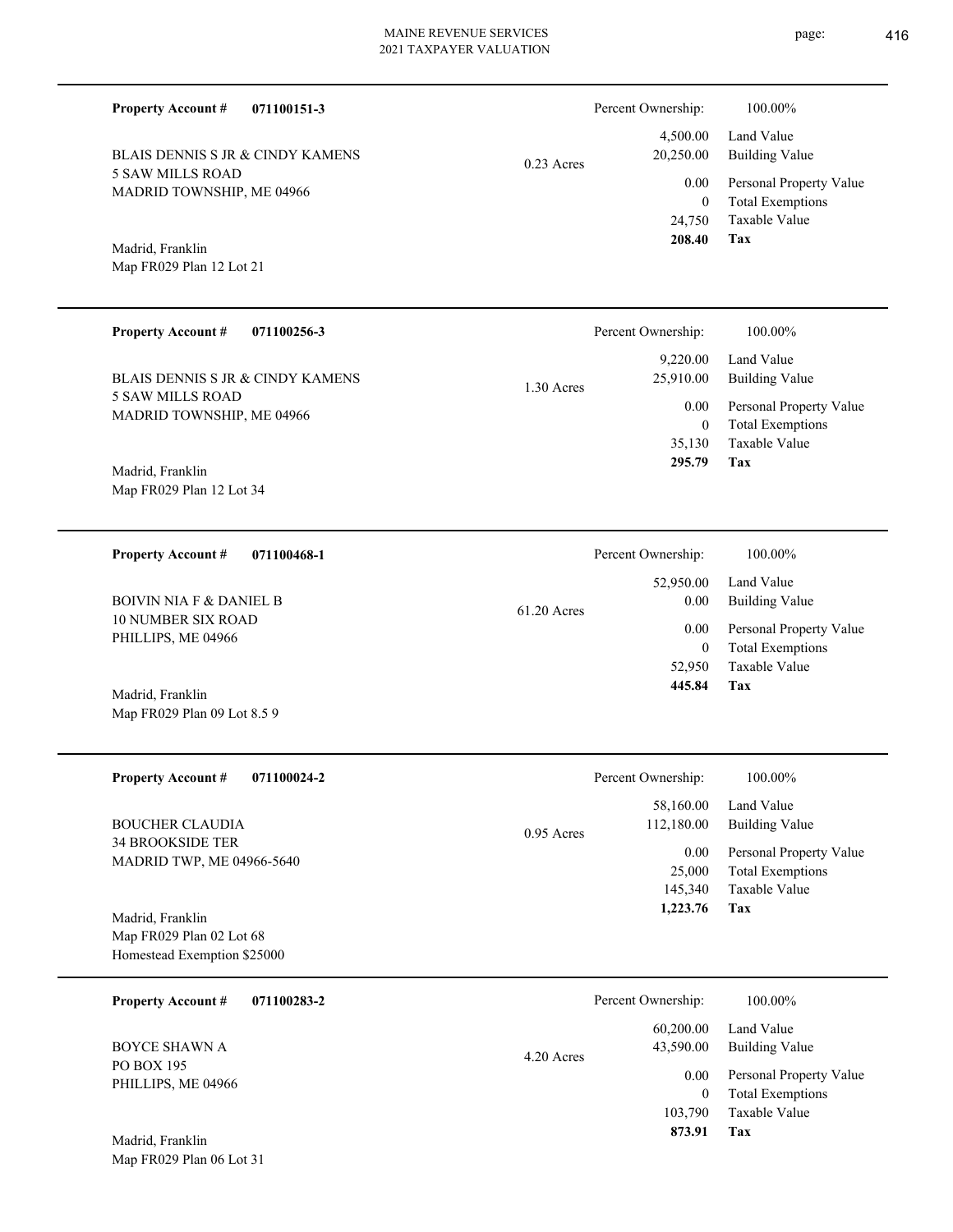| <b>Property Account #</b><br>071100020-1           |             | Percent Ownership:        | 100.00%                                                             |
|----------------------------------------------------|-------------|---------------------------|---------------------------------------------------------------------|
| <b>BOYKO JOHN &amp; ROSEMARY</b>                   | 49.00 Acres | 53,040.00<br>173,990.00   | Land Value<br><b>Building Value</b>                                 |
| 2855 RANGELEY ROAD<br>MADRID TOWNSHIP, ME 04966    |             | 0.00<br>25,000<br>202,030 | Personal Property Value<br><b>Total Exemptions</b><br>Taxable Value |
| Madrid, Franklin                                   |             | 1,701.09                  | Tax                                                                 |
| Map FR029 Plan 02 Lot 4                            |             |                           |                                                                     |
| Homestead Exemption \$25000                        |             |                           |                                                                     |
| <b>Property Account #</b><br>071100074-4           |             | Percent Ownership:        | 100.00%                                                             |
|                                                    |             | 12,210.00                 | Land Value                                                          |
| BRANNON MATTHEW & JENNIFER                         | 5.40 Acres  | 0.00                      | <b>Building Value</b>                                               |
| 201 CHINMNEY ROAD<br>READFIELD, ME 04355           |             | 0.00                      | Personal Property Value                                             |
|                                                    |             | $\overline{0}$            | <b>Total Exemptions</b>                                             |
|                                                    |             | 12,210<br>102.81          | Taxable Value<br>Tax                                                |
| Madrid, Franklin                                   |             |                           |                                                                     |
| Map FR029 Plan 05 Lot 11                           |             |                           |                                                                     |
| <b>Property Account #</b><br>071100226-3           |             | Percent Ownership:        | 100.00%                                                             |
|                                                    |             | 17,710.00                 | Land Value                                                          |
| <b>BRANUM HORACE RAY &amp; RUBY B</b>              |             | 0.00                      | <b>Building Value</b>                                               |
| PO BOX 26                                          | 19.00 Acres | 0.00                      |                                                                     |
| 2591 LOOKOUT LANE                                  |             | $\overline{0}$            | Personal Property Value<br><b>Total Exemptions</b>                  |
| STUART, VA 24171                                   |             | 17,710                    | <b>Taxable Value</b>                                                |
| Madrid, Franklin                                   |             | 149.12                    | Tax                                                                 |
| Map FR029 Plan 03 Lot 27 29                        |             |                           |                                                                     |
| <b>Property Account #</b><br>071100208-4           |             | Percent Ownership:        | 100.00%                                                             |
|                                                    |             | 14,930.00                 | Land Value                                                          |
| BREWER MICHAEL ALLAN & SARAH JEAN                  | 9.13 Acres  | 0.00                      | <b>Building Value</b>                                               |
| 23 HIGHLAND PARK ROAD<br>BOOTHBAY HARBOR, ME 04538 |             | 0.00                      | Personal Property Value                                             |
|                                                    |             | $\overline{0}$<br>14,930  | <b>Total Exemptions</b><br>Taxable Value                            |
|                                                    |             | 125.71                    | Tax                                                                 |
| Madrid, Franklin<br>Map FR029 Plan 05 Lot 12 13    |             |                           |                                                                     |
|                                                    |             |                           |                                                                     |
| <b>Property Account #</b><br>071100041-2           |             | Percent Ownership:        | 100.00%                                                             |
| <b>BRISARD ALAN &amp; ELAINE</b>                   | 3.74 Acres  | 22,000.00<br>71,170.00    | Land Value<br><b>Building Value</b>                                 |
| <b>16 CENTER ROAD</b>                              |             | 0.00                      | Personal Property Value                                             |
| MADRID TOWNSHIP, ME 04966                          |             | 25,000                    | <b>Total Exemptions</b>                                             |
|                                                    |             | 68,170                    | Taxable Value                                                       |
| Madrid, Franklin                                   |             | 573.99                    | Tax                                                                 |
| Map FR029 Plan 06 Lot 12.1 12.3                    |             |                           |                                                                     |

Homestead Exemption \$25000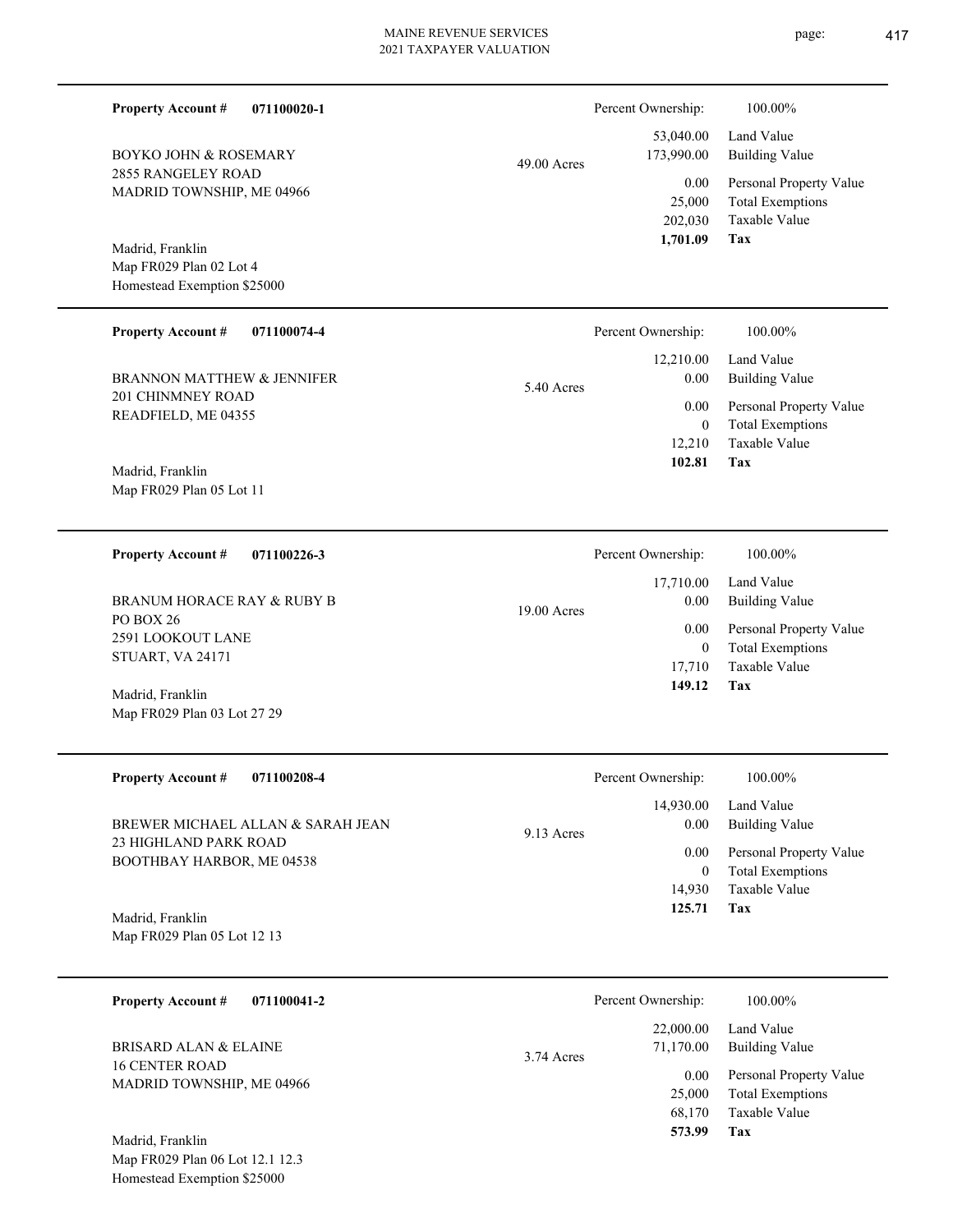**Tax 328.57**

| <b>Property Account #</b><br>071100297-4           |                             | Percent Ownership:                       | 100.00%                                                                    |
|----------------------------------------------------|-----------------------------|------------------------------------------|----------------------------------------------------------------------------|
| <b>BRISARD ROBERT &amp; ZOE</b>                    | 110.00 Acres                | 88,570.00<br>2,930.00                    | Land Value<br><b>Building Value</b>                                        |
| <b>82 STARKS ROAD</b><br>NEW SHARON, ME 04955      |                             | 0.00<br>$\mathbf{0}$<br>91,500<br>770.43 | Personal Property Value<br><b>Total Exemptions</b><br>Taxable Value<br>Tax |
| Madrid, Franklin<br>Map FR029 Plan 07 Lot 5        |                             |                                          |                                                                            |
| <b>Property Account #</b><br>071100055-3           |                             | Percent Ownership:                       | 100.00%                                                                    |
| <b>BROIDRICK SUZANNE M</b>                         | Tree Growth<br>92.00 Acres  | 46,916.00<br>0.00                        | Land Value<br><b>Building Value</b>                                        |
| <b>159 LEATHER HILL ROAD</b><br>WINGDALE, NY 12594 |                             | 0.00<br>$\mathbf{0}$                     | Personal Property Value<br><b>Total Exemptions</b>                         |
| Madrid, Franklin                                   |                             | 46,916<br>395.03                         | Taxable Value<br>Tax                                                       |
| Map FR029 Plan 09 Lot 23                           |                             |                                          |                                                                            |
| <b>Property Account #</b><br>071100298-3           |                             | Percent Ownership:                       | 100.00%                                                                    |
| <b>BROIDRICK SUZANNE M</b>                         | Tree Growth<br>406.00 Acres | 114,344.00<br>0.00                       | Land Value<br><b>Building Value</b>                                        |
| <b>159 LEATHER HILL ROAD</b><br>WINGDALE, NY 12594 |                             | 0.00<br>$\mathbf{0}$<br>114,344          | Personal Property Value<br><b>Total Exemptions</b><br><b>Taxable Value</b> |
| Madrid, Franklin<br>Map FR029 Plan 09 Lot 14       |                             | 962.78                                   | Tax                                                                        |
| <b>Property Account #</b><br>071100299-3           |                             | Percent Ownership:                       | 100.00%                                                                    |
| <b>BROIDRICK SUZANNE M</b>                         | Tree Growth<br>488.00 Acres | 139,760.00<br>0.00                       | Land Value<br><b>Building Value</b>                                        |
| <b>159 LEATHER HILL ROAD</b><br>WINGDALE, NY 12594 |                             | 0.00<br>$\mathbf{0}$<br>139,760          | Personal Property Value<br><b>Total Exemptions</b><br>Taxable Value<br>Tax |
| Madrid, Franklin<br>Map FR029 Plan 03 Lot 3        |                             | 1,176.78                                 |                                                                            |
| <b>Property Account #</b><br>071100300-3           |                             | Percent Ownership:                       | 100.00%                                                                    |
| <b>BROIDRICK SUZANNE M</b>                         | Tree Growth<br>140.00 Acres | 39,022.00<br>0.00                        | Land Value<br><b>Building Value</b>                                        |
| 159 LEATHER HILL ROAD<br>WINGDALE, NY 12594        |                             | 0.00<br>$\overline{0}$<br>39,022         | Personal Property Value<br><b>Total Exemptions</b><br>Taxable Value        |

Map FR029 Plan 09 Lot 20 Madrid, Franklin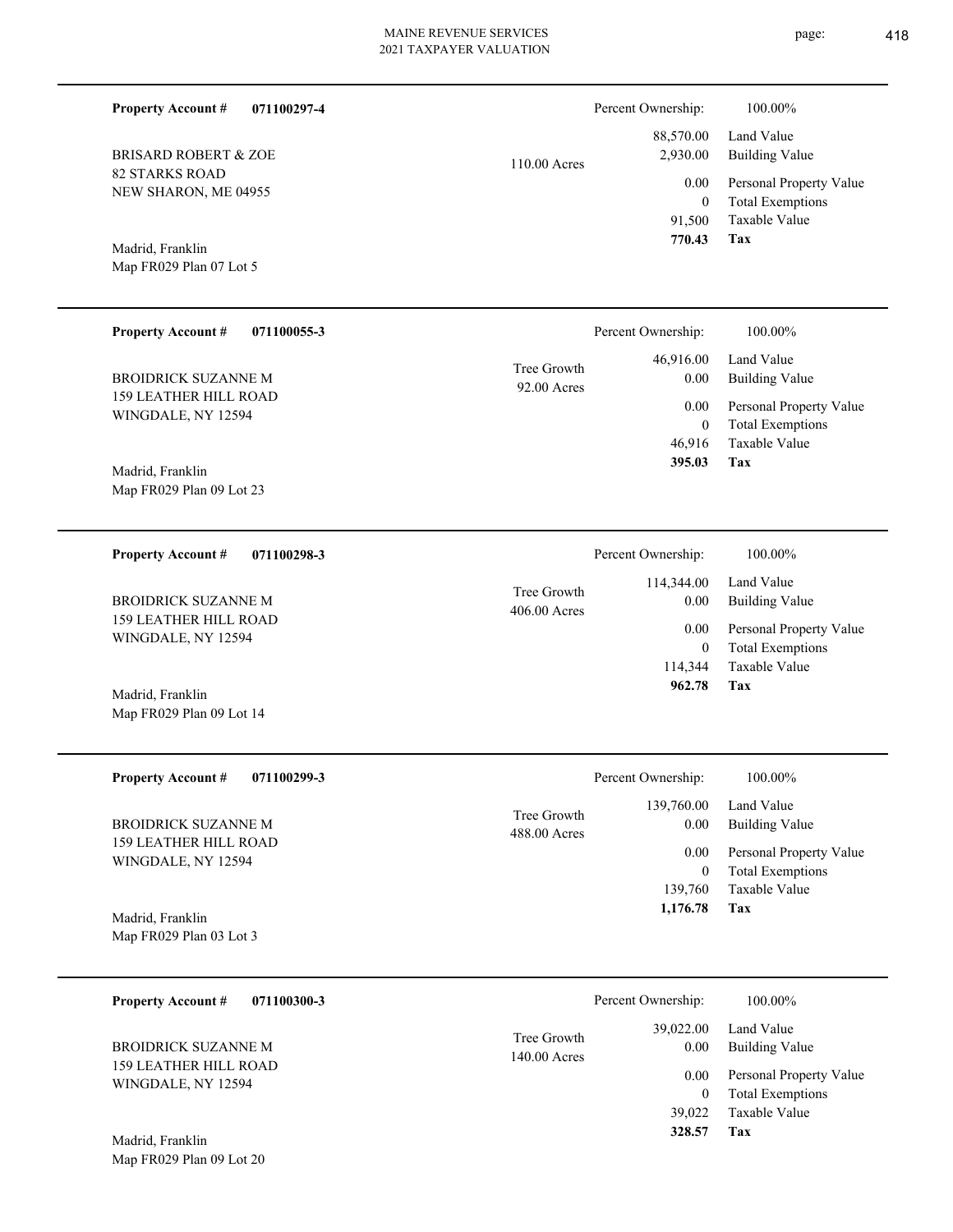| <b>Property Account #</b><br>071100040-1                                                        |               | Percent Ownership:                                               | 100.00%                                                                                                                  |
|-------------------------------------------------------------------------------------------------|---------------|------------------------------------------------------------------|--------------------------------------------------------------------------------------------------------------------------|
| <b>BROWN CLIFFORD</b><br><b>72 CENTER ROAD</b><br>MADRID TOWNSHIP, ME 04966<br>OPEN SPACE 35 AC | $41.00$ Acres | 42,700.00<br>282,770.00<br>0.00<br>25,000<br>300,470<br>2,529.96 | Land Value<br><b>Building Value</b><br>Personal Property Value<br><b>Total Exemptions</b><br>Taxable Value<br><b>Tax</b> |
| Madrid, Franklin<br>Map FR029 Plan 06 Lot 29<br>Homestead Exemption \$25000                     |               |                                                                  |                                                                                                                          |
| <b>Property Account #</b><br>071100451-1                                                        |               | Percent Ownership:                                               | 100.00%                                                                                                                  |
| <b>BROWN JAMES A &amp; LINDA L</b>                                                              | $1.05$ Acres  | 20,040.00<br>43,440.00                                           | Land Value<br><b>Building Value</b>                                                                                      |
| 175 MARVEL STREET<br>FARMINGTON, ME 04938                                                       |               | 0.00<br>$\overline{0}$                                           | Personal Property Value<br><b>Total Exemptions</b>                                                                       |
| Madrid, Franklin<br>Map FR029 Plan 03 Lot 21.2                                                  |               | 63,480<br>534.50                                                 | Taxable Value<br><b>Tax</b>                                                                                              |
| <b>Property Account #</b><br>071100411-4                                                        |               | Percent Ownership:                                               | 100.00%                                                                                                                  |
| <b>BUBIER JERREANNE K</b>                                                                       |               | 9,750.00<br>0.00                                                 | Land Value<br><b>Building Value</b>                                                                                      |
| PO BOX 504<br>STRONG, ME 04983-0504                                                             | 2.03 Acres    | 0.00<br>$\mathbf{0}$<br>9,750<br>82.10                           | Personal Property Value<br><b>Total Exemptions</b><br>Taxable Value<br>Tax                                               |
| Madrid, Franklin<br>Map FR029 Plan 02 Lot 36.3                                                  |               |                                                                  |                                                                                                                          |
| Property Account #<br>071100285-2                                                               |               | Percent Ownership:                                               | 100.00%                                                                                                                  |
| <b>BUBIER LISA</b>                                                                              |               | 7,020.00<br>0.00                                                 | Land Value<br><b>Building Value</b>                                                                                      |
| 75 PINKHAM HILL ROAD<br>PHILLIPS, ME 04966<br>Madrid, Franklin<br>Map FR029 Plan 12 Lot 18      | 0.61 Acres    | 0.00<br>$\overline{0}$<br>7,020<br>59.11                         | Personal Property Value<br><b>Total Exemptions</b><br>Taxable Value<br>Tax                                               |
|                                                                                                 |               |                                                                  |                                                                                                                          |
| <b>Property Account #</b><br>071100294-1                                                        |               | Percent Ownership:                                               | 100.00%                                                                                                                  |
| <b>BUNNELL KARL</b>                                                                             | 1.50 Acres    | 20,370.00<br>96,020.00                                           | Land Value<br><b>Building Value</b>                                                                                      |
| 330 FISH HATCHERY RD<br>MADRID TWP, ME 04966                                                    |               | 0.00<br>25,000<br>91,390<br>769.50                               | Personal Property Value<br><b>Total Exemptions</b><br>Taxable Value<br>Tax                                               |
| Madrid, Franklin<br>Map FR029 Plan 05 Lot 32<br>Homestead Exemption \$25000                     |               |                                                                  |                                                                                                                          |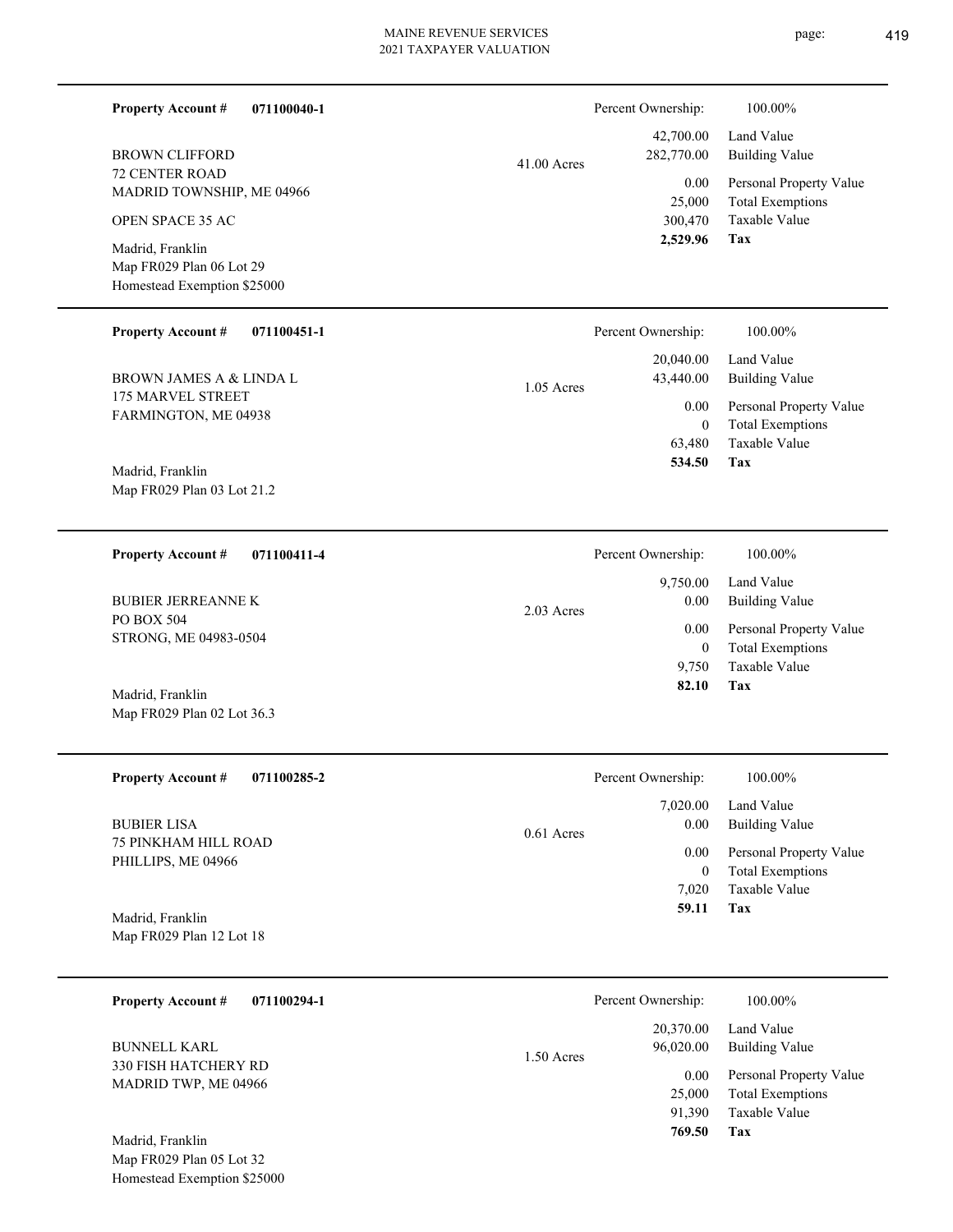| <b>Property Account #</b><br>071100295-2                                  |             | Percent Ownership:         | 100.00%                                            |
|---------------------------------------------------------------------------|-------------|----------------------------|----------------------------------------------------|
| <b>BUNNELL KARL</b>                                                       | 11.00 Acres | 13,040.00<br>0.00          | Land Value<br><b>Building Value</b>                |
| 330 FISH HATCHERY RD<br>MADRID TWP, ME 04966                              |             | 0.00                       | Personal Property Value                            |
|                                                                           |             | $\overline{0}$<br>13,040   | <b>Total Exemptions</b><br>Taxable Value           |
| Madrid, Franklin                                                          |             | 109.80                     | Tax                                                |
| Map FR029 Plan 05 Lot 31 31.1                                             |             |                            |                                                    |
|                                                                           |             |                            |                                                    |
| <b>Property Account #</b><br>071100406-4                                  |             | Percent Ownership:         | 100.00%                                            |
| BUTCHER KACIE M & KAYLA C & KRISTEN M                                     | 1.20 Acres  | 20,150.00<br>69,340.00     | Land Value<br><b>Building Value</b>                |
| 78 WHITE BIRCH DRIVE<br>TURNER, ME 04282                                  |             | 0.00                       | Personal Property Value                            |
|                                                                           |             | $\boldsymbol{0}$<br>89,490 | <b>Total Exemptions</b><br>Taxable Value           |
| Madrid, Franklin                                                          |             | 753.51                     | Tax                                                |
| Map FR029 Plan 02 Lot 6.1                                                 |             |                            |                                                    |
|                                                                           |             |                            |                                                    |
| <b>Property Account #</b><br>071100409-2                                  |             | Percent Ownership:         | 100.00%                                            |
| <b>BUTCHER MARTHA</b>                                                     | 2.50 Acres  | 10,100.00<br>0.00          | Land Value<br><b>Building Value</b>                |
| 410 PLEASANT POND RD<br>TURNER, ME 04282-3335                             |             | 0.00<br>$\boldsymbol{0}$   | Personal Property Value<br><b>Total Exemptions</b> |
|                                                                           |             | 10,100                     | Taxable Value                                      |
| Madrid, Franklin                                                          |             | 85.04                      | Tax                                                |
| Map FR029 Plan 02 Lot 2.11                                                |             |                            |                                                    |
| <b>Property Account #</b><br>071100094-3                                  |             | Percent Ownership:         | 100.00%                                            |
|                                                                           |             | 22,560.00                  | Land Value                                         |
| <b>BUTTS ALAN J</b><br>1118 LITTLEFIELD ROAD                              | 7.25 Acres  | 51,060.00                  | <b>Building Value</b>                              |
| <b>WELLS, ME 04090</b>                                                    |             | 0.00<br>$\mathbf{0}$       | Personal Property Value<br><b>Total Exemptions</b> |
|                                                                           |             | 73,620                     | Taxable Value                                      |
| Madrid, Franklin                                                          |             | 619.88                     | Tax                                                |
| Map FR029 Plan 06 Lot 5.1                                                 |             |                            |                                                    |
| <b>Property Account #</b><br>071100424-2                                  |             | Percent Ownership:         | 100.00%                                            |
|                                                                           |             | 9,000.00                   | Land Value                                         |
| CAHILL ROBERT J & SONJA M TRUSTEES<br>ROBERT J & SONJA M CAHILL REV TRUST | 1.00 Acres  | 12,590.00                  | <b>Building Value</b>                              |
| <b>465 RIVER ROAD</b>                                                     |             | 0.00<br>$\boldsymbol{0}$   | Personal Property Value<br><b>Total Exemptions</b> |
| TEWKSBURY, MA 01876-1044                                                  |             | 21,590                     | Taxable Value                                      |
| Madrid, Franklin                                                          |             | 181.79                     | Tax                                                |
| Map FR029 Plan 03 Lot 16.11                                               |             |                            |                                                    |
|                                                                           |             |                            |                                                    |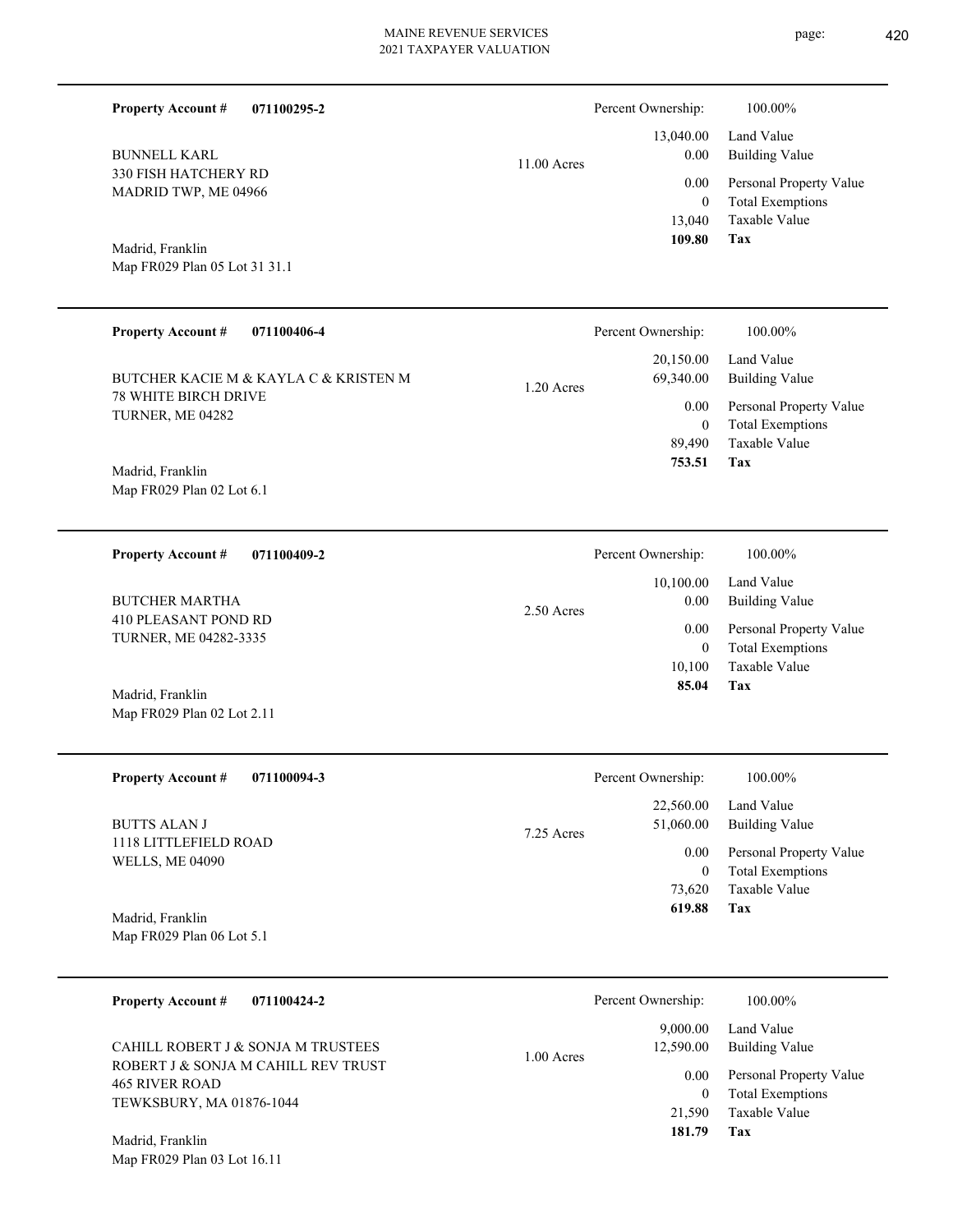| <b>Property Account #</b><br>071100205-2         |              | Percent Ownership:         | 100.00%                                            |
|--------------------------------------------------|--------------|----------------------------|----------------------------------------------------|
| CAMP TEMPERANCE LLC                              | $0.50$ Acres | 6,390.00<br>16,260.00      | Land Value<br><b>Building Value</b>                |
| 119 DELAWARE COURT<br>PORTLAND, ME 04103         |              | 0.00<br>$\mathbf{0}$       | Personal Property Value<br><b>Total Exemptions</b> |
| Madrid, Franklin                                 |              | 22,650<br>190.71           | Taxable Value<br>Tax                               |
| Map FR029 Plan 01 Lot 4                          |              |                            |                                                    |
| <b>Property Account #</b><br>071100049-2         |              | Percent Ownership:         | 100.00%                                            |
| <b>CANDIANO CURTIS</b>                           | $0.20$ Acres | 15,050.00<br>28,240.00     | Land Value<br><b>Building Value</b>                |
| <b>182 FARNHAM STREET</b><br>LAWRENCE, MA 01843  |              | 0.00<br>$\mathbf{0}$       | Personal Property Value<br><b>Total Exemptions</b> |
| Madrid, Franklin                                 |              | 43,290<br>364.50           | Taxable Value<br>Tax                               |
| Map FR029 Plan 12 Lot 2                          |              |                            |                                                    |
| 071100011-2<br><b>Property Account #</b>         |              | Percent Ownership:         | 100.00%                                            |
| <b>CANDIANO MARY</b>                             | 1.15 Acres   | 9,110.00<br>0.00           | Land Value<br><b>Building Value</b>                |
| 19 BEACH ROAD APT 6D<br>SALISBURY, MA 01952-2014 |              | 0.00<br>$\mathbf{0}$       | Personal Property Value<br><b>Total Exemptions</b> |
| Madrid, Franklin                                 |              | 9,110<br>76.71             | Taxable Value<br>Tax                               |
| Map FR029 Plan 02 Lot 56                         |              |                            |                                                    |
| <b>Property Account #</b><br>071100446-1         |              | Percent Ownership:         | 100.00%                                            |
| CARD ELIZABETH A & WILLIAM E JR                  | $3.05$ Acres | 12,000.00<br>75,670.00     | Land Value<br><b>Building Value</b>                |
| 17 RAND ROAD<br>YARMOUTH, ME 04096               |              | $0.00\,$<br>$\mathbf{0}$   | Personal Property Value<br><b>Total Exemptions</b> |
| Madrid, Franklin                                 |              | 87,670<br>738.18           | Taxable Value<br>Tax                               |
| Map FR029 Plan 05 Lot 7.1                        |              |                            |                                                    |
| <b>Property Account #</b><br>071100429-3         |              | Percent Ownership:         | 100.00%                                            |
| CARLSON MARGARET L                               | 1.84 Acres   | 9,610.00<br>0.00           | Land Value<br><b>Building Value</b>                |
| <b>3 FRIARS WAY</b><br>SANFORD, ME 04073         |              | $0.00\,$<br>$\overline{0}$ | Personal Property Value<br><b>Total Exemptions</b> |
| Madrid, Franklin                                 |              | 9,610<br>80.92             | Taxable Value<br>Tax                               |
| Map FR029 Plan 02 Lot 16.3                       |              |                            |                                                    |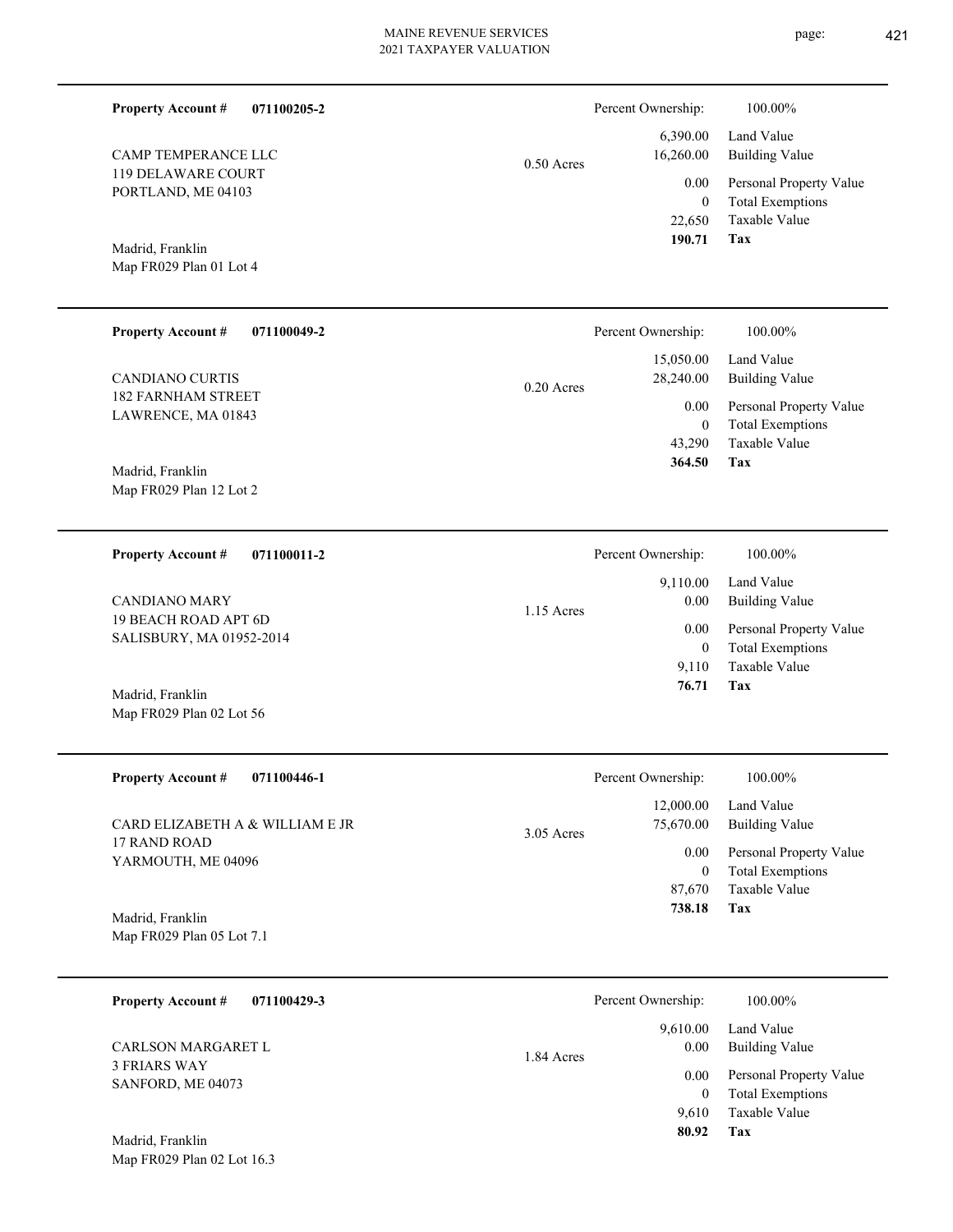| 071100088-1<br><b>Property Account #</b> | Percent Ownership:     | 100.00%                 |
|------------------------------------------|------------------------|-------------------------|
|                                          | 9,880.00               | Land Value              |
| <b>CARRIER BETTY</b><br>PO BOX 403       | 8,250.00<br>2.20 Acres | <b>Building Value</b>   |
| PHILLIPS, ME 04966                       | 0.00                   | Personal Property Value |
|                                          | $\boldsymbol{0}$       | <b>Total Exemptions</b> |
|                                          | 18,130                 | Taxable Value           |
| Madrid, Franklin                         | 152.65                 | Tax                     |
| Map FR029 Plan 09 Lot 3.3                |                        |                         |
|                                          |                        |                         |
| <b>Property Account #</b><br>071100047-1 | Percent Ownership:     | 100.00%                 |
|                                          | 9,370.00               | Land Value              |
| <b>CATON RICHARD &amp; KATHLEEN B</b>    | 4,060.00<br>1.50A      | <b>Building Value</b>   |

1.50 Acres

PO BOX 64 PHILLIPS, ME 04966 CATON RICHARD & KATHLEEN B

Map FR029 Plan 02 Lot 8 Madrid, Franklin

**071100402-1 Property Account #**

%AVANGRID MANAGEMENT COMPANY-LOCAL TA ONE CITY CENTER, 5TH FLOOR ĎIŠTŘÍBŮTION SÝŠŤĚM<br>PORTLAND, ME 04101 Map FR029 Plan 01 Lot 1 Madrid, Franklin CENTRAL MAINE POWER CO

| Percent Ownership: | 100.00%                                            |
|--------------------|----------------------------------------------------|
| 663,790.00<br>0.00 | Land Value<br><b>Building Value</b>                |
| $0.00\,$<br>0      | Personal Property Value<br><b>Total Exemptions</b> |
| 663,790            | Taxable Value                                      |
| 5,589.11           | Tax                                                |

**Tax**

 13,430 0

 **113.08**

Taxable Value Total Exemptions 0.00 Personal Property Value

| <b>Property Account #</b><br>071100267-4 | Percent Ownership:                     | 100.00%                      |
|------------------------------------------|----------------------------------------|------------------------------|
| CHADBOURNE CARL DAMION                   | 21,460.00<br>23,180.00<br>$3.00$ Acres | Land Value<br>Building Value |
| PO BOX 530<br>BELGRADE LAKES, ME 04918   | 0.00                                   | Personal Property Value      |
|                                          | 0                                      | <b>Total Exemptions</b>      |
|                                          | 44,640                                 | Taxable Value                |
| Madrid, Franklin                         | 375.87                                 | Tax                          |

Map FR029 Plan 01 Lot 8

| 071100354-3<br><b>Property Account #</b> |                               | Percent Ownership: | 100.00%                                            |
|------------------------------------------|-------------------------------|--------------------|----------------------------------------------------|
| CIRCLE OF MOUNTAINS MAINE LLC            | Tree Growth<br>2,254.50 Acres | 741,763.00<br>0.00 | Land Value<br><b>Building Value</b>                |
| PO BOX 156<br>NORTH VASSALBORO, ME 04962 |                               | 0.00<br>0          | Personal Property Value<br><b>Total Exemptions</b> |
|                                          |                               | 741,763            | Taxable Value                                      |
| Madrid, Franklin                         |                               | 6,245.64           | Tax                                                |

Map FR029 Plan 01 Lot 1 7 Plan 02 Lot 2 Plan 03 Lot 4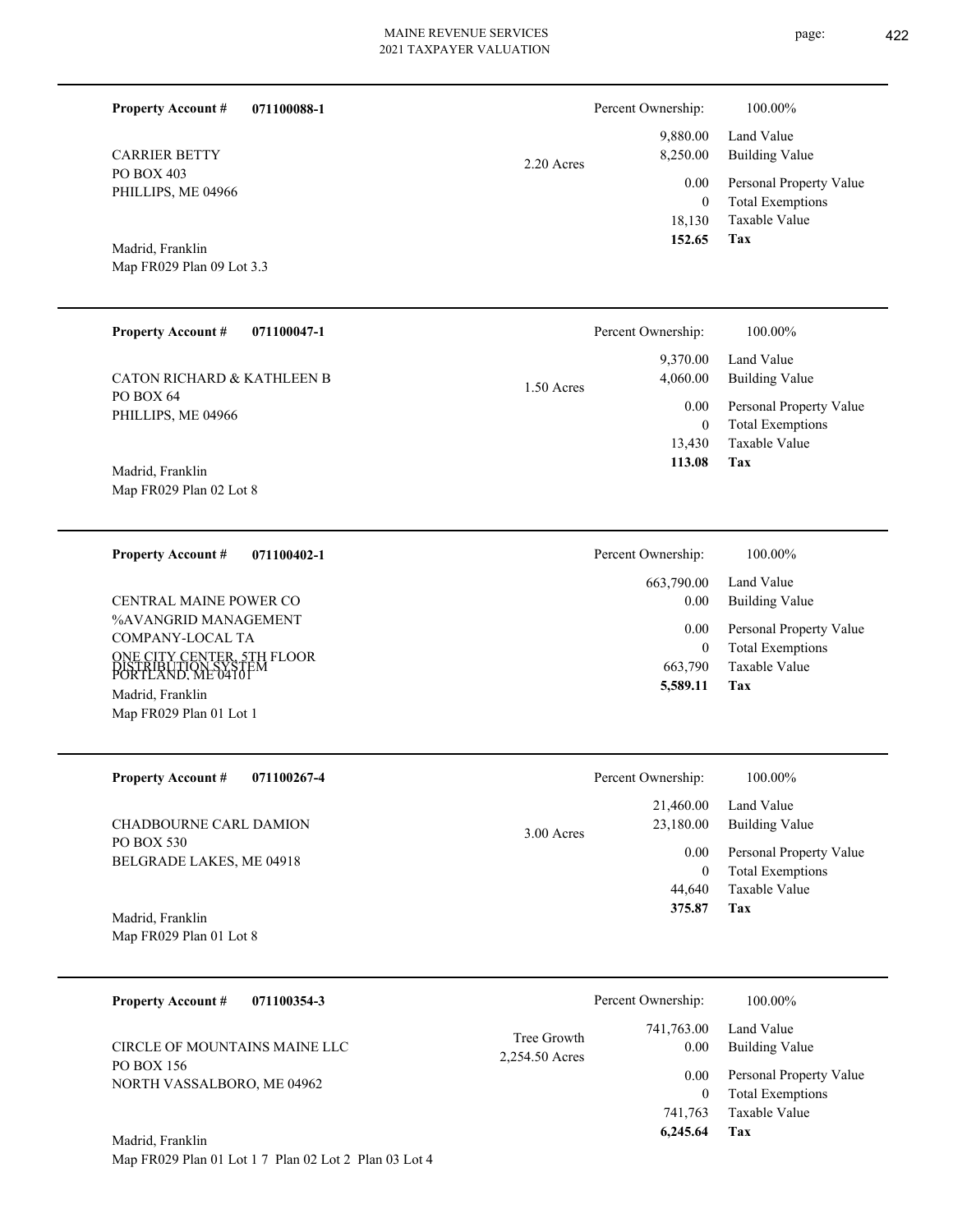**071100059-2**

688 SMITHFIELD ROAD OAKLAND, ME 04963 CLARK DALE R & DARLENE K

# 0.50 Acres

**Tax** Taxable Value Total Exemptions Personal Property Value Building Value Land Value 74,360 0  **626.11** 33,080.00 41,280.00 0.00

Percent Ownership:  $100.00\%$ 

Map FR029 Plan 02 Lot 65 Madrid, Franklin

**Property Account #**

| <b>Property Account #</b><br>071100043-1                                                               | Percent Ownership:                                                  | 100.00%                                                                                             |
|--------------------------------------------------------------------------------------------------------|---------------------------------------------------------------------|-----------------------------------------------------------------------------------------------------|
| <b>CLARK LESLIE I</b><br><b>467 EAST MADRID RD</b><br>PO BOX 98<br>PHILLIPS, ME 04966                  | 26,570.00<br>99,850.00<br>$10.00$ Acres<br>0.00<br>31,000<br>95.420 | Land Value<br>Building Value<br>Personal Property Value<br><b>Total Exemptions</b><br>Taxable Value |
| Madrid, Franklin<br>Map FR029 Plan 09 Lot 8.2<br>Homestead Exemption \$25000; Veteran Exemption \$6000 | 803.44                                                              | Tax                                                                                                 |

| 071100404-1<br><b>Property Account #</b> | Percent Ownership: | 100.00%                 |
|------------------------------------------|--------------------|-------------------------|
|                                          | 9,260.00           | Land Value              |
| <b>CLARK LESLIE I</b>                    | 0.00<br>1.35 Acres | Building Value          |
| 467 EAST MADRID RD<br>PO BOX 98          | 0.00               | Personal Property Value |
| PHILLIPS, ME 04966                       | $\theta$           | <b>Total Exemptions</b> |
|                                          | 9.260              | Taxable Value           |
| Madrid, Franklin                         | 77.97              | Tax                     |
| Map FR029 Plan 09 Lot 8.19               |                    |                         |

| <b>Property Account #</b><br>071100453-1         | Percent Ownership:                | 100.00%                      |
|--------------------------------------------------|-----------------------------------|------------------------------|
| CLOCK DAVID & MICHELLE GODBOUT-CLOCK             | 13,380.00<br>0.00<br>$7.00$ Acres | Land Value<br>Building Value |
| 149 IRA MAOUNTAIN ROAD #5<br>KINGFIELD, ME 04947 | 0.00                              | Personal Property Value      |
|                                                  | $\bf{0}$                          | <b>Total Exemptions</b>      |
|                                                  | 13.380                            | Taxable Value                |
| Madrid, Franklin                                 | 112.66                            | Tax                          |
| Map FR029 Plan 02 Lot 52.3                       |                                   |                              |

**071100075-2 Tax** Taxable Value Total Exemptions Personal Property Value Building Value Land Value 75 CAMBELL SHORE ROAD GRAY, ME 04039 **Property Account #** Madrid, Franklin COBB STEVEN W & SANDRA E 14,080 0  **118.55** 9,570.00 4,510.00 0.00 1.78 Acres Percent Ownership:  $100.00\%$ 

Map FR029 Plan 02 Lot 50.1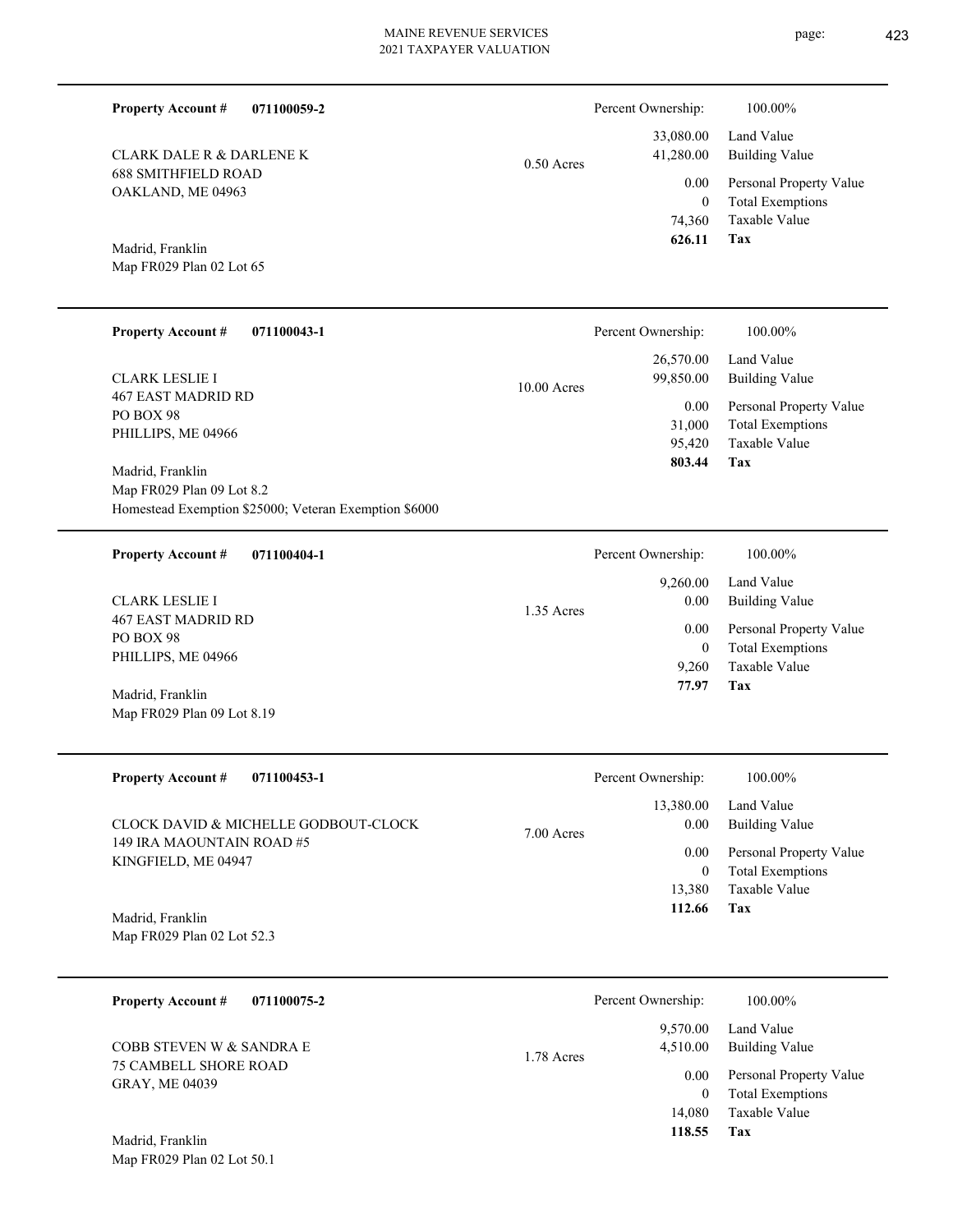Percent Ownership:  $100.00\%$ 

|              | 89.17 Tax |                              |
|--------------|-----------|------------------------------|
|              |           | 10.590 Taxable Value         |
|              | $\theta$  | <b>Total Exemptions</b>      |
|              |           | 0.00 Personal Property Value |
| $0.50$ Acres |           | 4,200.00 Building Value      |
|              |           | $6,390.00$ Land Value        |
|              |           |                              |

Madrid, Franklin

32 MOUNTAIN VIEW ROAD KINGFIELD, ME 04947

CORSON HOLLAND LIVILLA

**Property Account #**

**071100054-2**

Map FR029 Plan 05 Lot 21

Map FR029 Plan 02 Lot 1

Map FR029 Plan 09 Lot 8.1

| <b>Property Account #</b><br>071100159-2 | Percent Ownership:        | 100.00%                 |
|------------------------------------------|---------------------------|-------------------------|
|                                          | 15,950.00                 | Land Value              |
| COTE RAYMOND G                           | 71,330.00<br>$0.32$ Acres | Building Value          |
| 529 SIDNEY LANE                          | 0.00                      | Personal Property Value |
| FORT LAUDERDALE, FL 33312                | $\mathbf{0}$              | <b>Total Exemptions</b> |
|                                          | 87,280                    | Taxable Value           |
| Madrid, Franklin                         | 734.90                    | Tax                     |
| Map FR029 Plan 12 Lot 6                  |                           |                         |

| 071100126-3<br><b>Property Account #</b> | Percent Ownership:                  | 100.00%                                            |
|------------------------------------------|-------------------------------------|----------------------------------------------------|
| CRANE PAUL T ET AL                       | 9.730.00<br>21,420.00<br>2.00 Acres | Land Value<br>Building Value                       |
| 55 MT CABOT RD<br>LANCASTER, NH 03584    | $0.00\,$<br>0                       | Personal Property Value<br><b>Total Exemptions</b> |
|                                          | 31,150                              | Taxable Value                                      |
| Madrid, Franklin                         | 262.28                              | Tax                                                |

| Percent Ownership:                    | 100.00%                                            |
|---------------------------------------|----------------------------------------------------|
| 80,780.00<br>28,940.00<br>87.00 Acres | Land Value<br><b>Building Value</b>                |
| 0.00<br>$\overline{0}$                | Personal Property Value<br><b>Total Exemptions</b> |
| 109,720                               | Taxable Value                                      |
| 923.84                                | Tax                                                |
|                                       |                                                    |

**071100224-2 Tax** Taxable Value Total Exemptions Personal Property Value Building Value Land Value 1726 SO 88TH ST OMAHA, NE 68124 **Property Account #** Madrid, Franklin CRIST RANDALL L & DEANNA L 13,840 0  **116.53** 11,560.00 2,280.00 0.00 4.50 Acres Percent Ownership:  $100.00\%$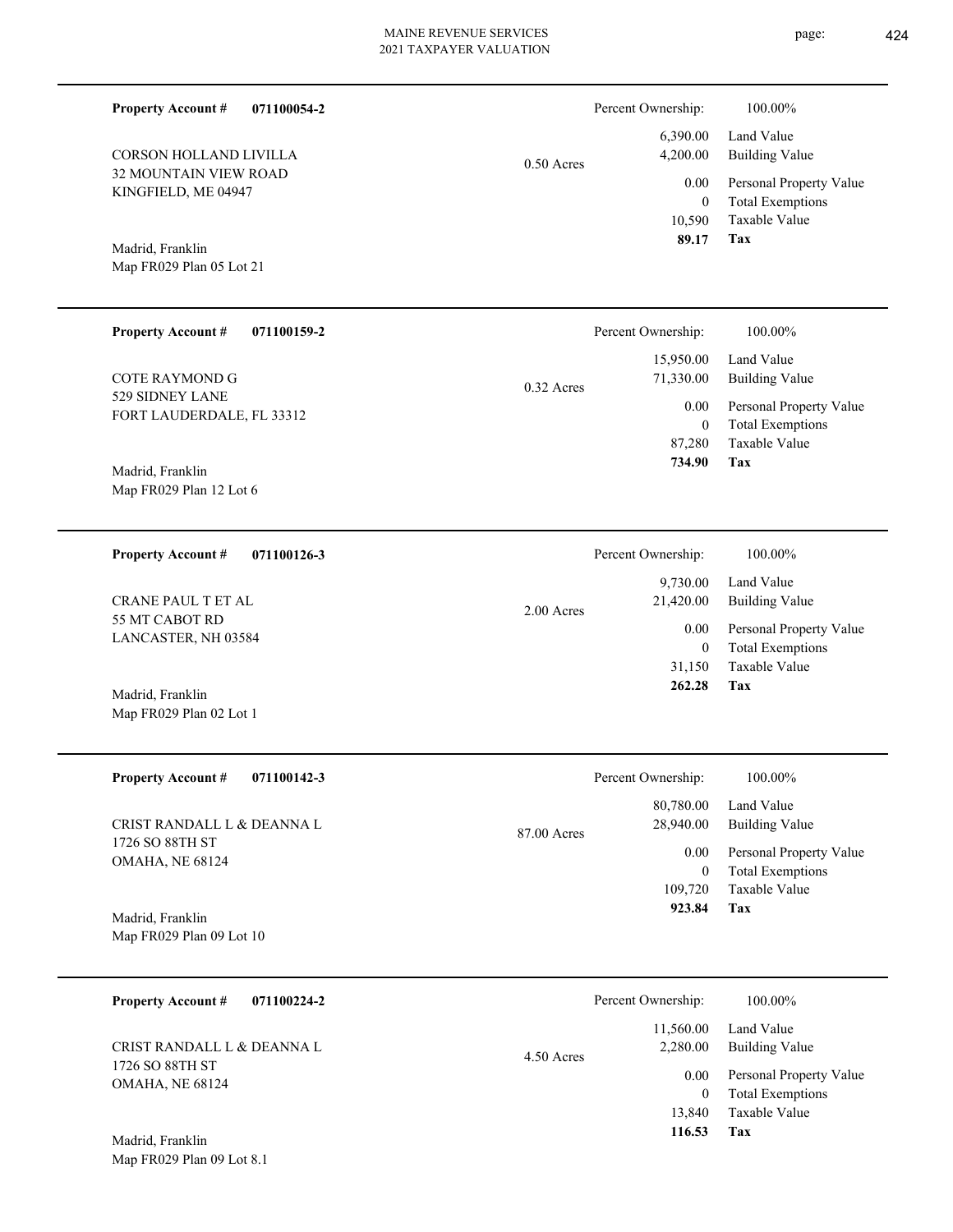| <b>Property Account #</b>         | 071100051-2 | Percent Ownership:       |        | 100.00%                 |
|-----------------------------------|-------------|--------------------------|--------|-------------------------|
|                                   |             | 21,850.00                |        | Land Value              |
| <b>CROWLEY WAYNE</b>              |             | 3,320.00<br>$0.64$ Acres |        | Building Value          |
| 1661 ROUTE 3<br>PALERMO, ME 04354 |             |                          | 0.00   | Personal Property Value |
|                                   |             |                          | 0      | <b>Total Exemptions</b> |
|                                   |             |                          | 25,170 | Taxable Value           |
| Madrid, Franklin                  |             |                          | 211.93 | Tax                     |

Map FR029 Plan 09 Lot 7

Map FR029 Plan 01 Lot 16

| <b>Property Account #</b><br>071100419-1                            | Percent Ownership:                      | 100.00%                                                             |
|---------------------------------------------------------------------|-----------------------------------------|---------------------------------------------------------------------|
| CURIT RANDALL S & CHRISTINA M &                                     | 13,040.00<br>11,440.00<br>$11.00$ Acres | Land Value<br><b>Building Value</b>                                 |
| <b>STEPHEN F CURIT</b><br><b>4 RICHARDS RD</b><br>WINDHAM, ME 04062 | $0.00\,$<br>0<br>24,480                 | Personal Property Value<br><b>Total Exemptions</b><br>Taxable Value |
| Madrid, Franklin<br>Map FR029 Plan 02 Lot 52.2                      | 206.12                                  | Tax                                                                 |
|                                                                     |                                         |                                                                     |

| 071100070-1<br><b>Property Account #</b> | Percent Ownership:                     | 100.00%                                            |
|------------------------------------------|----------------------------------------|----------------------------------------------------|
| DENNETT BRIAN & SAWALOK                  | 12,650.00<br>24,090.00<br>$6.00$ Acres | Land Value<br>Building Value                       |
| 175 SOUTH RD<br>BRENTWOOD, NH 03833      | 0.00<br>$\bf{0}$                       | Personal Property Value<br><b>Total Exemptions</b> |
|                                          | 36,740                                 | Taxable Value                                      |
| Madrid, Franklin                         | 309.35                                 | Tax                                                |

| <b>Property Account #</b><br>071100069-2                  | Percent Ownership:                        | 100.00%                                                                 |
|-----------------------------------------------------------|-------------------------------------------|-------------------------------------------------------------------------|
| DEPIRO GWENDOLYN T & MICHAEL<br>& ANNA DEPIRO TRAFTON     | 117,192.00<br>Tree Growth<br>298.00 Acres | Land Value<br>Building Value<br>0.00<br>Personal Property Value<br>0.00 |
| 9790 66TH STREET NORTH LOT 270<br>PINELLAS PARK, FL 33782 |                                           | Total Exemptions<br>$\mathbf{0}$<br>Taxable Value<br>117,192            |
| Madrid, Franklin<br>Map FR029 Plan 09 Lot 13              |                                           | 986.76<br>Tax                                                           |

| 071100460-1<br><b>Property Account #</b> | Percent Ownership:                    | 100.00%                                            |
|------------------------------------------|---------------------------------------|----------------------------------------------------|
| DESROSIERS DAKASHA C & DICK              | 13.240.00<br>28,280.00<br>11.34 Acres | Land Value<br>Building Value                       |
| 119 PACKARD ROAD<br>MONMOUTH, ME 04259   | 0.00<br>$\Omega$                      | Personal Property Value<br><b>Total Exemptions</b> |
|                                          | 41,520                                | Taxable Value                                      |
| Madrid, Franklin                         | 349.60                                | Tax                                                |

Map FR029 Plan 03 Lot 8.11 8.2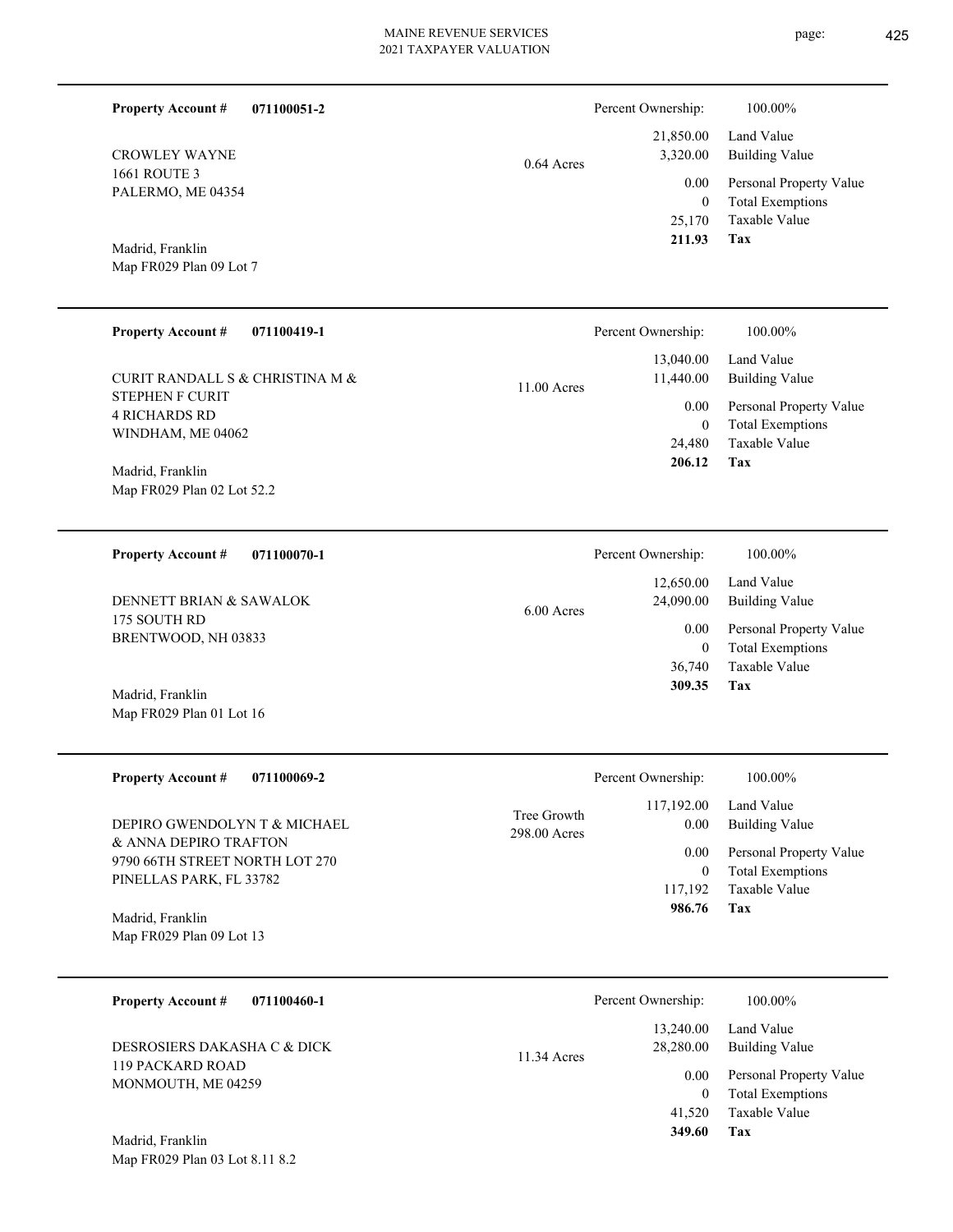| <b>Property Account #</b><br>071100181-3                                                                   |            | Percent Ownership:                             | 100.00%                                                                           |
|------------------------------------------------------------------------------------------------------------|------------|------------------------------------------------|-----------------------------------------------------------------------------------|
| DICK JACK C                                                                                                | 7.00 Acres | 24,380.00<br>96,600.00                         | Land Value<br><b>Building Value</b>                                               |
| 539 EAST MADRID RD<br>MADRID TWP, ME 04966                                                                 |            | 0.00<br>31,000<br>89,980<br>757.63             | Personal Property Value<br><b>Total Exemptions</b><br>Taxable Value<br><b>Tax</b> |
| Madrid, Franklin<br>Map FR029 Plan 09 Lot 21<br>Homestead Exemption \$25000; Veteran Exemption (NR) \$6000 |            |                                                |                                                                                   |
| <b>Property Account #</b><br>071100466-1                                                                   |            | Percent Ownership:                             | 100.00%                                                                           |
| DICK JACK C                                                                                                | 1.40 Acres | 9,290.00<br>$0.00\,$                           | Land Value<br><b>Building Value</b>                                               |
| 539 EAST MADRID RD<br>MADRID TWP, ME 04966                                                                 |            | 0.00<br>$\overline{0}$<br>9,290                | Personal Property Value<br><b>Total Exemptions</b><br>Taxable Value               |
| Madrid, Franklin<br>Map FR029 Plan 09 Lot 8.3                                                              |            | 78.22                                          | Tax                                                                               |
| <b>Property Account #</b><br>071100467-1                                                                   |            | Percent Ownership:                             | 100.00%                                                                           |
| DICK JACK C                                                                                                | 4.00 Acres | 11,190.00<br>$0.00\,$                          | Land Value<br><b>Building Value</b>                                               |
| 539 EAST MADRID RD<br>MADRID TWP, ME 04966                                                                 |            | 0.00<br>$\overline{0}$                         | Personal Property Value<br><b>Total Exemptions</b>                                |
| Madrid, Franklin<br>Map FR029 Plan 09 Lot 8.4                                                              |            | 11,190<br>94.22                                | Taxable Value<br>Tax                                                              |
| <b>Property Account #</b><br>071100067-1                                                                   |            | Percent Ownership:                             | 100.00%                                                                           |
| DINALLO MICHAEL J                                                                                          | 1.00 Acres | 14,500.00<br>26,270.00                         | Land Value<br><b>Building Value</b>                                               |
| 10 ROLLING HILL RD<br>EAST HADDAM, CT 06423-1566                                                           |            | 0.00<br>$\mathbf{0}$                           | Personal Property Value<br><b>Total Exemptions</b>                                |
| Madrid, Franklin                                                                                           |            | 40,770<br>343.28                               | Taxable Value<br>Tax                                                              |
| Map FR029 Plan 02 Lot 50.2                                                                                 |            |                                                |                                                                                   |
| <b>Property Account #</b><br>071100020P-2                                                                  |            | Percent Ownership:                             | 100.00%                                                                           |
| DISH NETWORK, LLC                                                                                          |            | 0.00<br>0.00                                   | Land Value<br><b>Building Value</b>                                               |
| PO BOX 6623<br>ENGLEWOOD, CO 80155-6623                                                                    |            | 10,065.55<br>$\overline{0}$<br>10,066<br>84.75 | Personal Property Value<br><b>Total Exemptions</b><br>Taxable Value<br>Tax        |
| Madrid, Franklin<br>Map FR029                                                                              |            |                                                |                                                                                   |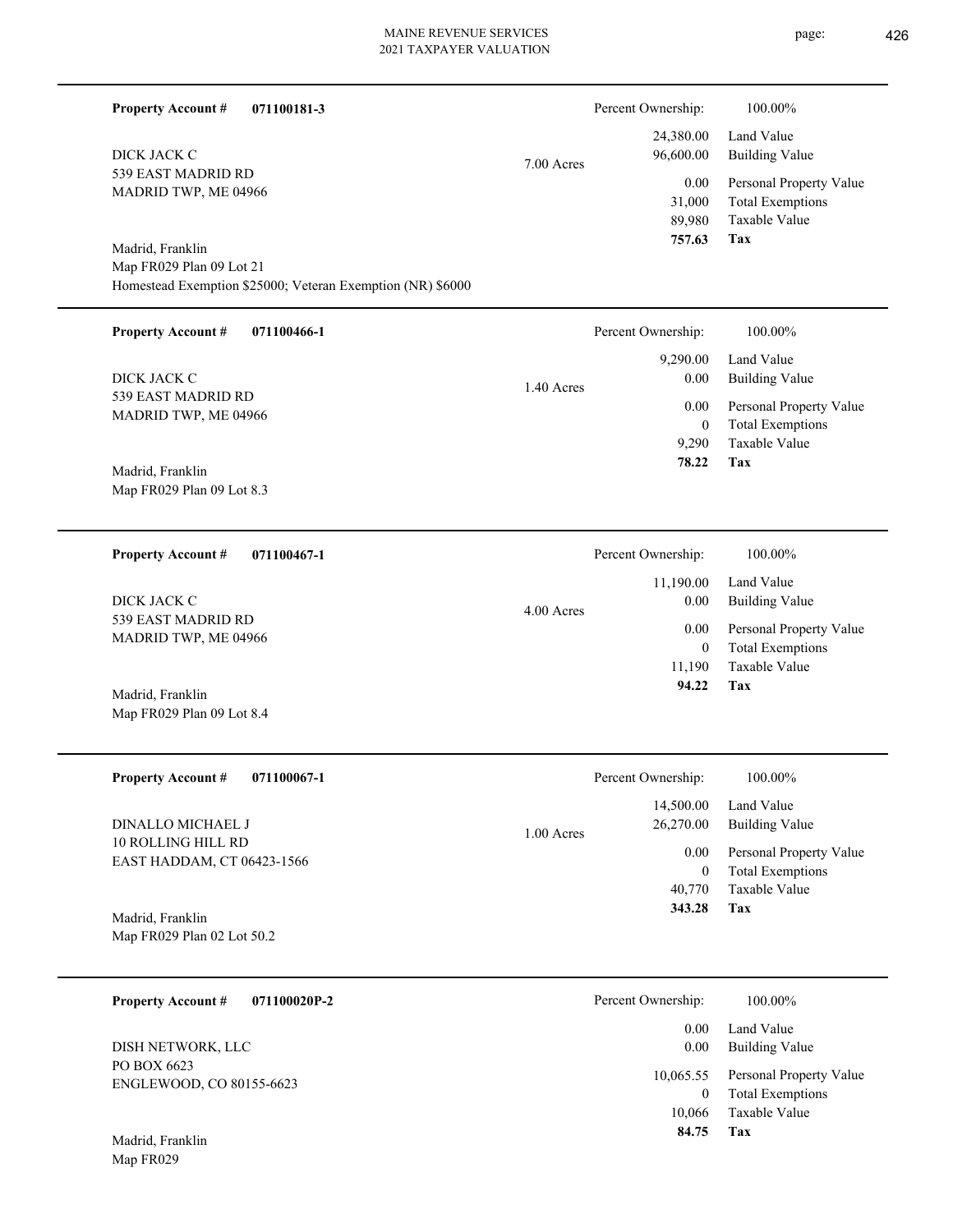| page: | 427 |
|-------|-----|
|       |     |

| <b>Property Account #</b><br>071100221-2                 |              | Percent Ownership:         | 100.00%                                            |
|----------------------------------------------------------|--------------|----------------------------|----------------------------------------------------|
| <b>DITOMASSI GEORGE R III</b>                            | 5.20 Acres   | 23,070.00<br>189,400.00    | Land Value<br><b>Building Value</b>                |
| <b>61 BEACON STREET</b><br>BOSTON, MA 04473              |              | 0.00<br>$\mathbf{0}$       | Personal Property Value<br><b>Total Exemptions</b> |
|                                                          |              | 212,470<br>1,789.00        | Taxable Value<br>Tax                               |
| Madrid, Franklin<br>Map FR029 Plan 02 Lot 38.10 38.9     |              |                            |                                                    |
|                                                          |              |                            |                                                    |
| <b>Property Account #</b><br>071100109-2                 |              | Percent Ownership:         | 100.00%                                            |
| <b>DOBBELAERE FRANK</b>                                  | $0.16$ Acres | 12,760.00<br>38,640.00     | Land Value<br><b>Building Value</b>                |
| <b>PO BOX 158</b><br>AUGUSTA, ME 04332                   |              | 0.00                       | Personal Property Value                            |
|                                                          |              | $\mathbf{0}$<br>51,400     | <b>Total Exemptions</b><br>Taxable Value           |
| Madrid, Franklin<br>Map FR029 Plan 12 Lot 1              |              | 432.79                     | Tax                                                |
|                                                          |              |                            |                                                    |
| <b>Property Account #</b><br>071100232-2                 |              | Percent Ownership:         | 100.00%                                            |
| DOUGLAS STEPHEN & FILLINGER FRED III, GUITARD            |              | 9,000.00<br>11,670.00      | Land Value<br><b>Building Value</b>                |
| GUITARD, TOM A, STEARNS, LEE<br>%JOHN GUITARD PO BOX 196 | 1.00 Acres   | 0.00                       | Personal Property Value                            |
| LANESBOROUGH, MA 01237                                   |              | $\mathbf{0}$<br>20,670     | <b>Total Exemptions</b><br>Taxable Value           |
| Madrid, Franklin                                         |              | 174.04                     | Tax                                                |
| Map FR029 Plan 07 Lot 3                                  |              |                            |                                                    |
| <b>Property Account #</b><br>071100065-2                 |              | Percent Ownership:         | 100.00%                                            |
| <b>DOUGLASS LANCE</b>                                    |              | 18,560.00<br>46,850.00     | Land Value<br><b>Building Value</b>                |
| 1238 RIVER RD<br>MADRID TWP, ME 04966-5628               | 0.70 Acres   | 0.00                       | Personal Property Value                            |
|                                                          |              | 25,000<br>40,410           | <b>Total Exemptions</b><br>Taxable Value           |
| Madrid, Franklin<br>Map FR029 Plan 02 Lot 28             |              | 340.25                     | Tax                                                |
| Homestead Exemption \$25000                              |              |                            |                                                    |
| <b>Property Account #</b><br>071100124-2                 |              | Percent Ownership:         | 100.00%                                            |
| DUANE CHARLES D & PATRICIA L                             |              | 9,000.00<br>14,000.00      | Land Value<br><b>Building Value</b>                |
| PO BOX 603<br>MARION, MA 02738                           | 1.00 Acres   | 0.00                       | Personal Property Value                            |
|                                                          |              | $\boldsymbol{0}$<br>23,000 | <b>Total Exemptions</b><br>Taxable Value           |
| Madrid, Franklin                                         |              | 193.66                     | Tax                                                |
| Map FR029 Plan 02 Lot 66                                 |              |                            |                                                    |
|                                                          |              |                            |                                                    |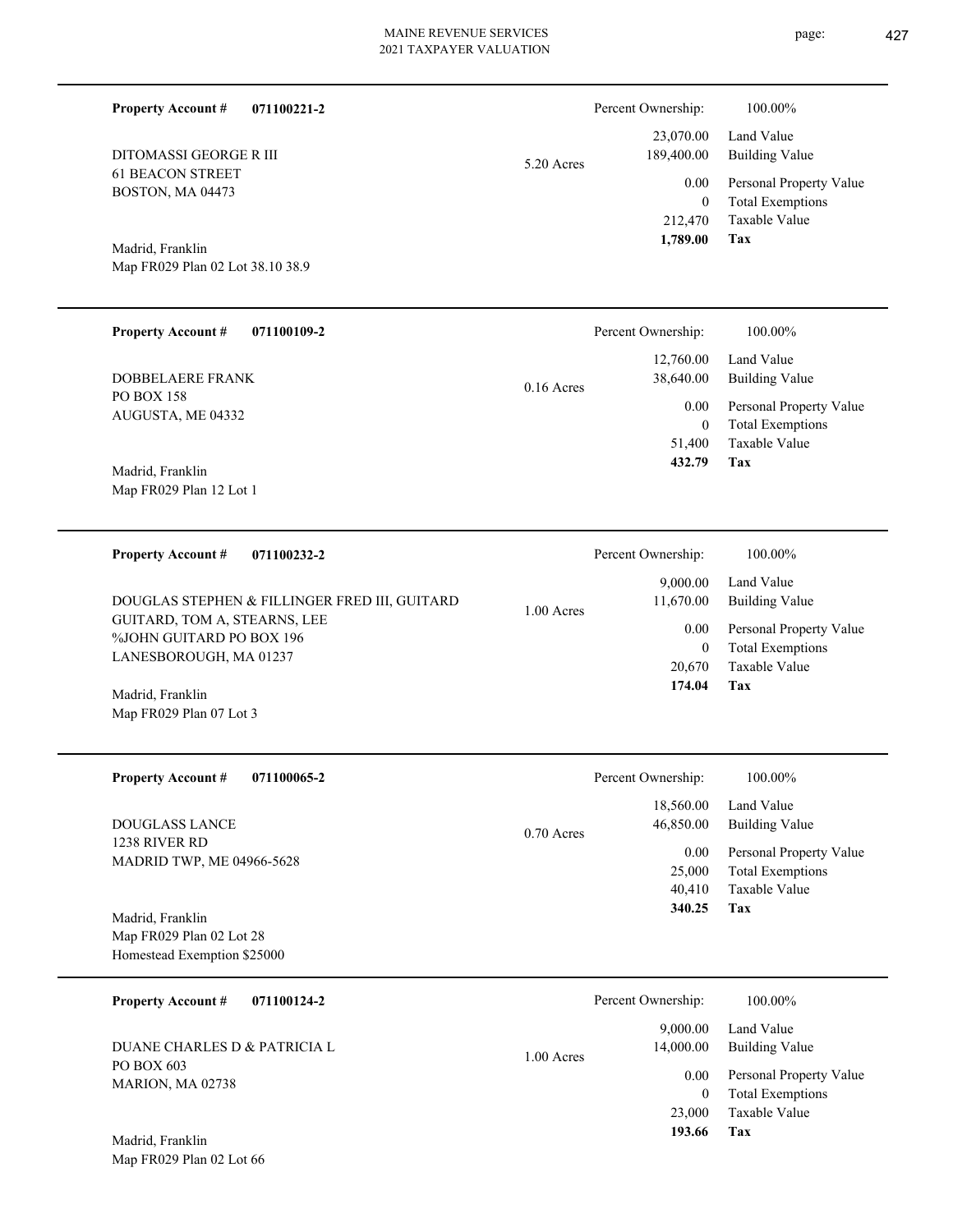10.00 Acres

450 BELGRADE RD OAKLAND, ME 04963 DUBOIS DAN

**Property Account #**

**071100357-4**

Map FR029 Plan 02 Lot 51 Madrid, Franklin

Map FR029 Plan 02 Lot 50

Map FR029 Plan 02 Lot 38.6

| <b>Property Account #</b><br>071100380-3      | Percent Ownership:              | 100.00%                                            |
|-----------------------------------------------|---------------------------------|----------------------------------------------------|
| <b>DUBOIS DANNY P</b>                         | 11,190.00<br>0.00<br>4.00 Acres | Land Value<br>Building Value                       |
| <b>450 BELGRADE ROAD</b><br>OAKLAND, ME 04963 | 0.00<br>0                       | Personal Property Value<br><b>Total Exemptions</b> |
|                                               | 11,190                          | Taxable Value                                      |
| Madrid, Franklin                              | 94.22                           | Tax                                                |

**071100058-5 Tax** Taxable Value Total Exemptions Personal Property Value Building Value Land Value 76 BEECH HILL RD MADRID TWP, ME 04966 **Property Account #** Madrid, Franklin DUCHARME GARY J & SHELLY S 9,440 0  **79.48** 9,440.00 0.00 0.00 1.60 Acres Percent Ownership:  $100.00\%$ 

| <b>Property Account #</b><br>071100063-2                                      | Percent Ownership:                    | 100.00%                                                             |
|-------------------------------------------------------------------------------|---------------------------------------|---------------------------------------------------------------------|
| DUCHARME GARY J & SHELLY S<br><b>76 BEECH HILL RD</b>                         | 20,520.00<br>108,130.00<br>1.71 Acres | Land Value<br><b>Building Value</b>                                 |
| MADRID TWP, ME 04966                                                          | 0.00<br>25,000<br>103,650             | Personal Property Value<br><b>Total Exemptions</b><br>Taxable Value |
| Madrid, Franklin<br>Map FR029 Plan 02 Lot 38.7<br>Homestead Exemption \$25000 | 872.73                                | Tax                                                                 |

| 071100137-2<br><b>Property Account #</b>          | Percent Ownership:                    | 100.00%                                            |
|---------------------------------------------------|---------------------------------------|----------------------------------------------------|
| DUNCAN LINDA A & DAVID                            | 8,820.00<br>22,680.00<br>$0.96$ Acres | Land Value<br>Building Value                       |
| <b>683 LITTLE CITY ROAD</b><br>HIGGANUM, CT 06441 | 0.00<br>0                             | Personal Property Value<br><b>Total Exemptions</b> |
|                                                   | 31,500                                | Taxable Value                                      |
| Madrid, Franklin<br>Map FR029 Plan 02 Lot 36.1    | 265.23                                | Tax                                                |

**Tax**

 15,570 0

 15,570.00 0.00 0.00

Percent Ownership:  $100.00\%$ 

 **131.10**

Taxable Value Total Exemptions Personal Property Value

Building Value Land Value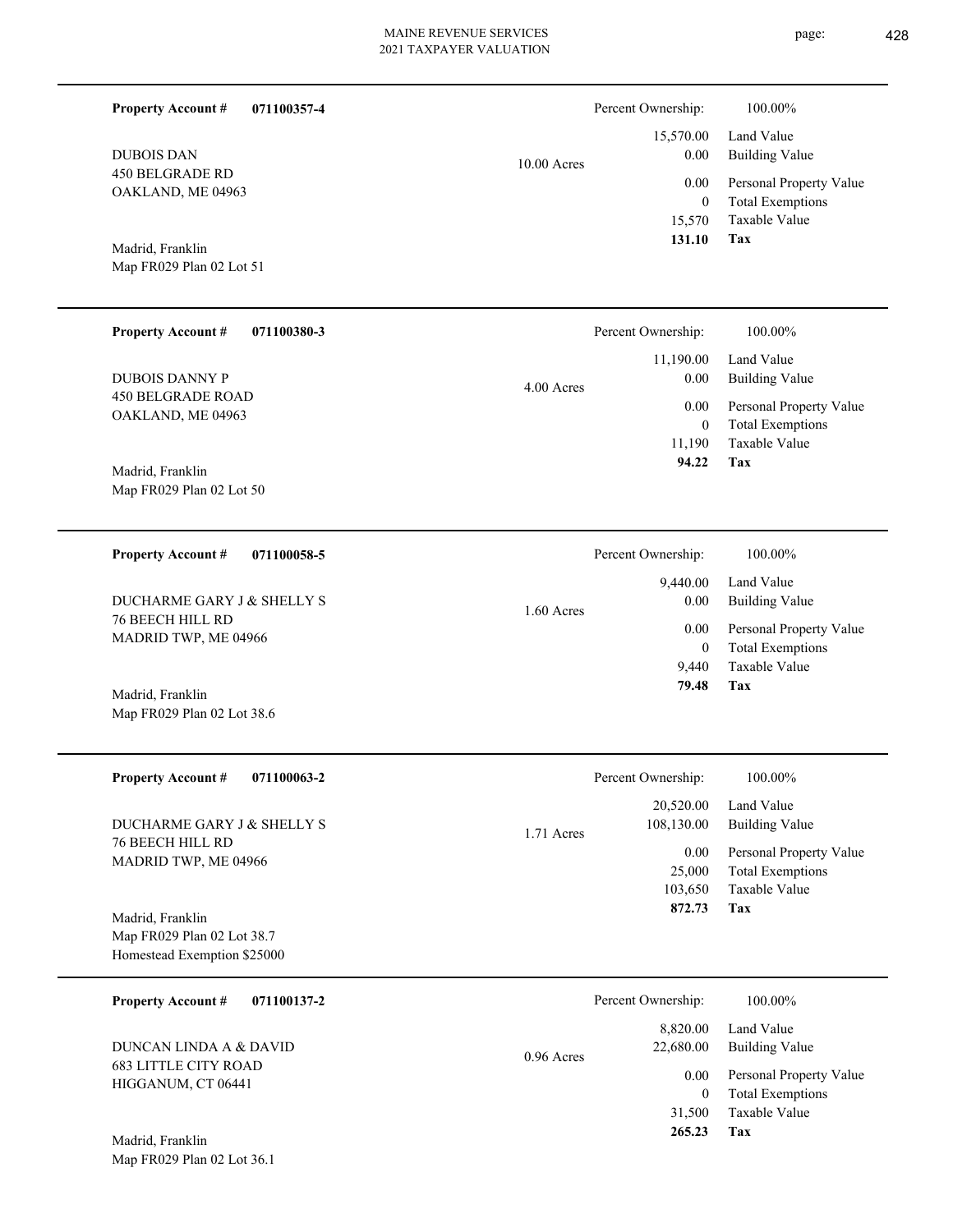| <b>Property Account #</b><br>071100379-3                                     |              | Percent Ownership:                         | 100.00%                                                                    |
|------------------------------------------------------------------------------|--------------|--------------------------------------------|----------------------------------------------------------------------------|
| DURRELL LORI A & DEAN E                                                      | $0.52$ Acres | 17,390.00<br>27,500.00                     | Land Value<br><b>Building Value</b>                                        |
| 233 FISH HATCHERY RD<br>MADRID TWP, ME 04966-5421                            |              | 0.00<br>25,000<br>19,890<br>167.47         | Personal Property Value<br><b>Total Exemptions</b><br>Taxable Value<br>Tax |
| Madrid, Franklin<br>Map FR029 Plan 05 Lot 37<br>Homestead Exemption \$25000  |              |                                            |                                                                            |
| <b>Property Account #</b><br>071100072-1                                     |              | Percent Ownership:                         | 100.00%                                                                    |
| EISENHAUR DAVID                                                              | 1.90 Acres   | 18,660.00<br>184,870.00                    | Land Value<br><b>Building Value</b>                                        |
| 2878 RANGELEY RD<br>MADRID TWP, ME 04966                                     |              | 0.00<br>25,000<br>178,530<br>1,503.22      | Personal Property Value<br><b>Total Exemptions</b><br>Taxable Value<br>Tax |
| Madrid, Franklin<br>Map FR029 Plan 02 Lot 9.1<br>Homestead Exemption \$25000 |              |                                            |                                                                            |
| <b>Property Account #</b><br>071100073-2                                     |              | Percent Ownership:                         | 100.00%                                                                    |
| EISENHAUR DAVID                                                              | 1.10 Acres   | 18,070.00<br>169,830.00                    | Land Value<br><b>Building Value</b>                                        |
| 2878 RANGELEY RD<br>MADRID TWP, ME 04966                                     |              | 0.00<br>$\mathbf{0}$                       | Personal Property Value<br><b>Total Exemptions</b>                         |
| Madrid, Franklin<br>Map FR029 Plan 02 Lot 9                                  |              | 187,900<br>1,582.12                        | Taxable Value<br>Tax                                                       |
| <b>Property Account #</b><br>071100252-2                                     |              | Percent Ownership:                         | 100.00%                                                                    |
| EISENHAUR DAVID                                                              | 14.00 Acres  | 18,490.00<br>0.00                          | Land Value<br><b>Building Value</b>                                        |
| 2878 RANGELEY RD<br>MADRID TWP, ME 04966                                     |              | 0.00<br>$\mathbf{0}$<br>18,490             | Personal Property Value<br><b>Total Exemptions</b><br>Taxable Value        |
| Madrid, Franklin<br>Map FR029 Plan 02 Lot 10                                 |              | 155.69                                     | Tax                                                                        |
| <b>Property Account #</b><br>071100423-2                                     |              | Percent Ownership:                         | 100.00%                                                                    |
| EISENHAUR DAVID S & BELINDA B                                                | 3.00 Acres   | 23,130.00<br>14,340.00                     | Land Value<br><b>Building Value</b>                                        |
| 2878 RANGELEY RD<br>MADRID TWP, ME 04966<br>Madrid, Franklin                 |              | 0.00<br>$\overline{0}$<br>37,470<br>315.50 | Personal Property Value<br><b>Total Exemptions</b><br>Taxable Value<br>Tax |
| Map FR029 Plan 01 Lot 5.1                                                    |              |                                            |                                                                            |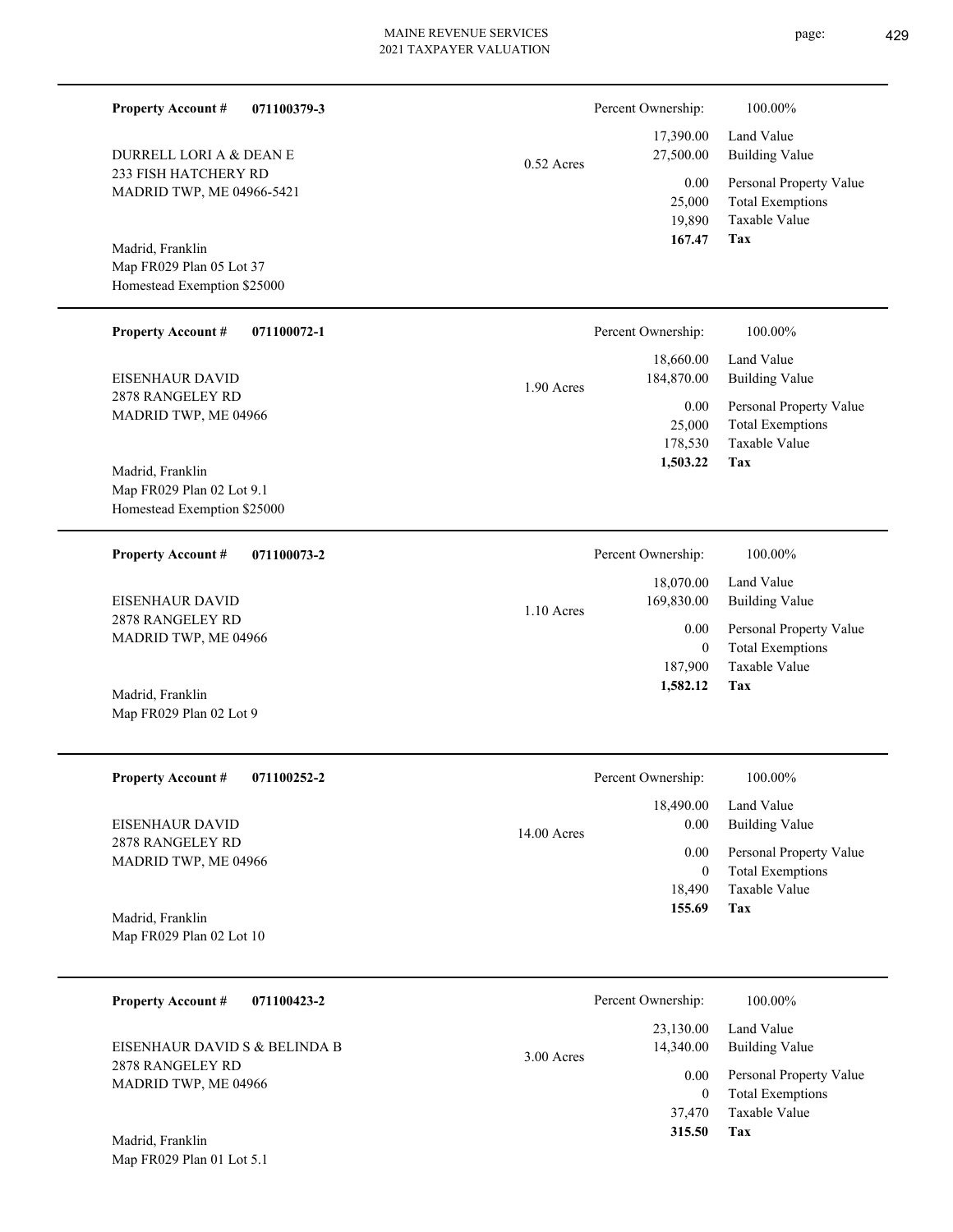5.91 Acres

| 964.68             | Tax                     |
|--------------------|-------------------------|
| 114,570            | Taxable Value           |
| 0                  | <b>Total Exemptions</b> |
| $0.00\,$           | Personal Property Value |
| 92,990.00          | Building Value          |
| 21,580.00          | Land Value              |
| Percent Ownership: | 100.00%                 |

75 BEECH HILL RD MADRID, ME 04966

ELLINGWOOD-SIMPSON JESSICA D

**071100030-6**

Map FR029 Plan 02 Lot 44.1 Madrid, Franklin

SIMPSON CEDRIC L

**Property Account #**

| <b>Property Account #</b><br>071100278-1          | Percent Ownership:                       | 100.00%                                            |
|---------------------------------------------------|------------------------------------------|----------------------------------------------------|
| EMAMI MARYAM                                      | 64,680.00<br>250,000.00<br>$62.20$ Acres | Land Value<br>Building Value                       |
| PO BOX 1063<br>RANGELEY, ME 04970                 | 0.00<br>25,000                           | Personal Property Value<br><b>Total Exemptions</b> |
|                                                   | 289,680                                  | Taxable Value                                      |
| Madrid, Franklin<br>$\mathbf{M}$ FD030 D1 05 L 10 | 2,439.11                                 | Tax                                                |

Map FR029 Plan 05 Lot 19 Homestead Exemption \$25000

Map FR029 Plan 02 Lot 17.2

| 071100033-3<br><b>Property Account #</b> | Percent Ownership:                     | 100.00%                                            |
|------------------------------------------|----------------------------------------|----------------------------------------------------|
| ENGWALL REBECCA J                        | 18,000.00<br>53,330.00<br>$1.00$ Acres | Land Value<br>Building Value                       |
| 11 RICHMOND RD<br>MADRID, ME 04966       | 0.00<br>0                              | Personal Property Value<br><b>Total Exemptions</b> |
|                                          | 71,330                                 | Taxable Value                                      |
| Madrid, Franklin                         | 600.60                                 | Tax                                                |

| <b>Property Account #</b><br>071100420-3     | Percent Ownership:                      | 100.00%                                            |
|----------------------------------------------|-----------------------------------------|----------------------------------------------------|
| ENGWALL REBECCA J                            | 30,220.00<br>64,070.00<br>$15.00$ Acres | Land Value<br><b>Building Value</b>                |
| 11 RICHMOND RD<br>MADRID, ME 04966           | 0.00<br>$\mathbf{0}$                    | Personal Property Value<br><b>Total Exemptions</b> |
|                                              | 94.290                                  | Taxable Value                                      |
| Madrid, Franklin<br>Map FR029 Plan 02 Lot 17 | 793.92                                  | Tax                                                |

| 071100071-2<br><b>Property Account #</b>                              | Percent Ownership:                      | 100.00%                                            |
|-----------------------------------------------------------------------|-----------------------------------------|----------------------------------------------------|
| FECTEAU DAVID J & SANDRA<br>793 SOKOKIS AVENUE<br>LIMINGTON, ME 04049 | 146,410.00<br>61.250.00<br>176.90 Acres | Land Value<br>Building Value                       |
|                                                                       | 0.00<br>0                               | Personal Property Value<br><b>Total Exemptions</b> |
| Madrid Franklin                                                       | 207,660<br>1,748.50                     | Taxable Value<br>Tax                               |

Map FR029 Plan 01 Lot 17 Madrid, Franklin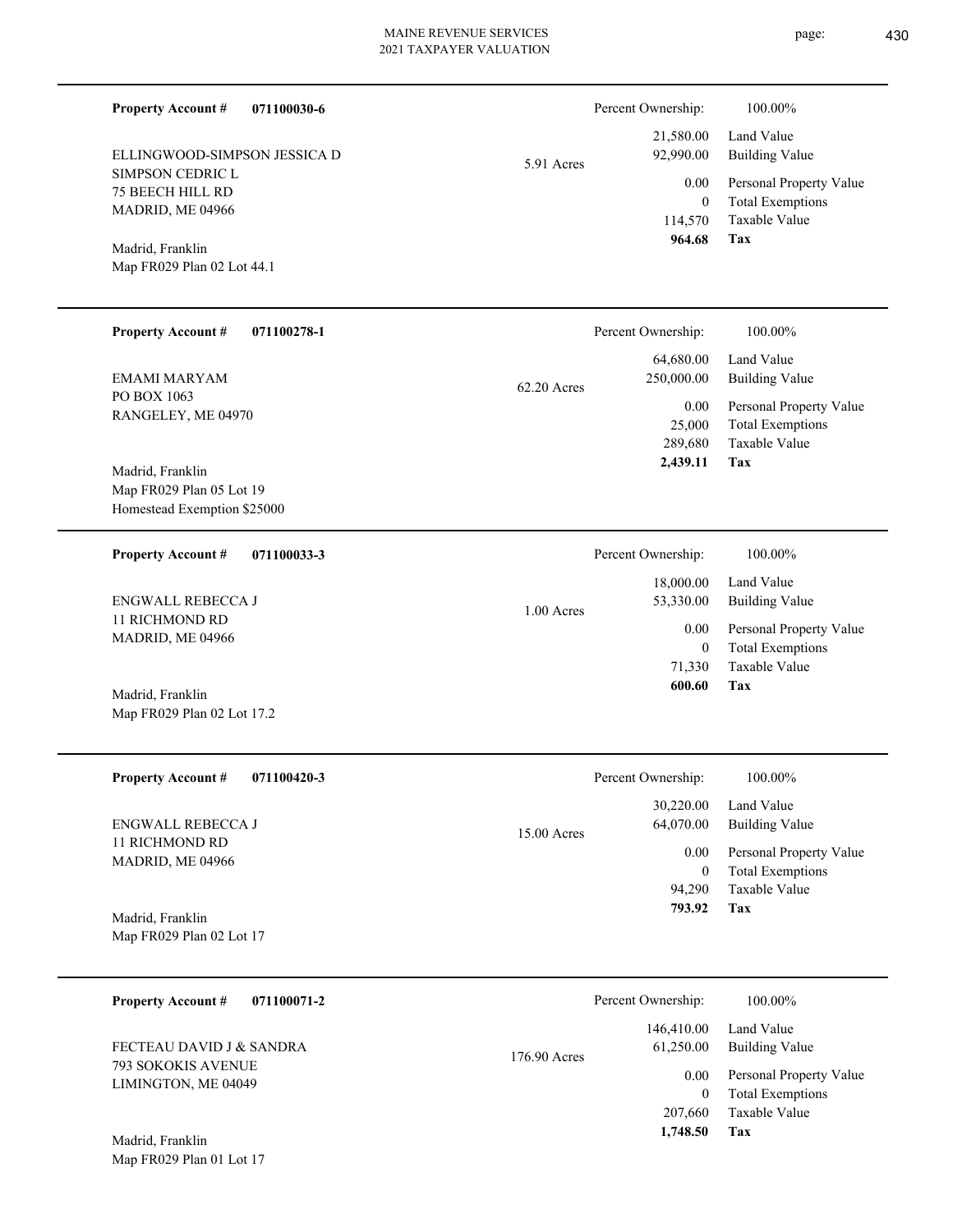| page: | 431 |
|-------|-----|
|       |     |

| <b>Property Account #</b>                                            | 071100079-1                          |                               | Percent Ownership:                                                  | 100.00%                                                                    |
|----------------------------------------------------------------------|--------------------------------------|-------------------------------|---------------------------------------------------------------------|----------------------------------------------------------------------------|
| FELLOW EDWIN V<br>119 NICHOL STREET<br>SO PARIS, ME 04281            | 0.34 Acres                           | 5,310.00<br>0.00              | Land Value<br><b>Building Value</b>                                 |                                                                            |
|                                                                      |                                      | 0.00<br>$\mathbf{0}$<br>5,310 | Personal Property Value<br><b>Total Exemptions</b><br>Taxable Value |                                                                            |
| Madrid, Franklin<br>Map FR029 Plan 05 Lot 57                         |                                      |                               | 44.71                                                               | Tax                                                                        |
| <b>Property Account #</b>                                            | 071100362-3                          |                               | Percent Ownership:                                                  | 100.00%                                                                    |
| FLAGG THEODORE C & ASA E BROWN                                       |                                      | Tree Growth<br>255.00 Acres   | 79,561.00<br>31,390.00                                              | Land Value<br><b>Building Value</b>                                        |
| 130 JUDKINS RD<br>CARTHAGE, ME 04224-3247                            |                                      |                               | 0.00<br>$\boldsymbol{0}$<br>110,951                                 | Personal Property Value<br><b>Total Exemptions</b><br>Taxable Value        |
| Madrid, Franklin<br>Map FR029 Plan 01 Lot 19 20                      |                                      |                               | 934.21                                                              | Tax                                                                        |
| <b>Property Account #</b>                                            | 071100165-2                          |                               | Percent Ownership:                                                  | 100.00%                                                                    |
| <b>FLANAGAN DENA R</b>                                               |                                      | 0.37 Acres                    | 5,310.00<br>8,760.00                                                | Land Value<br><b>Building Value</b>                                        |
| <b>6 EMERY LANE</b><br>KITTERY, ME 03904                             |                                      |                               | 0.00<br>$\mathbf{0}$<br>14,070                                      | Personal Property Value<br><b>Total Exemptions</b><br>Taxable Value        |
| Madrid, Franklin<br>Map FR029 Plan 12 Lot 35                         |                                      |                               | 118.47                                                              | Tax                                                                        |
| <b>Property Account #</b>                                            | 071100083-2                          |                               | Percent Ownership:                                                  | 100.00%                                                                    |
|                                                                      | FRANKLIN DIANE & WADE, EDWARD GRAVES | 1.40 Acres                    | 20,290.00<br>38,310.00                                              | Land Value<br><b>Building Value</b>                                        |
| & BRUCE JARVIS<br>872 BEAR HILL RD                                   |                                      |                               | 0.00<br>$\mathbf{0}$                                                | Personal Property Value<br><b>Total Exemptions</b>                         |
| MIDDLETOWN, CT 06457<br>Madrid, Franklin<br>Map FR029 Plan 12 Lot 28 |                                      |                               | 58,600<br>493.41                                                    | Taxable Value<br>Tax                                                       |
|                                                                      |                                      |                               |                                                                     |                                                                            |
| <b>Property Account #</b>                                            | 071100093-1                          |                               | Percent Ownership:                                                  | 100.00%                                                                    |
| <b>GANN ROBERT &amp; STEVEN WHITE</b>                                |                                      | Tree Growth<br>123.00 Acres   | 44,874.00<br>0.00                                                   | Land Value<br><b>Building Value</b>                                        |
| PO BOX 1447<br>GREENVILLE, ME 04441-1447                             |                                      |                               | 0.00<br>$\mathbf{0}$<br>44,874<br>377.84                            | Personal Property Value<br><b>Total Exemptions</b><br>Taxable Value<br>Tax |
| Madrid, Franklin<br>Map FR029 Plan 10 Lot 1.1 Plan 11 Lot 5          |                                      |                               |                                                                     |                                                                            |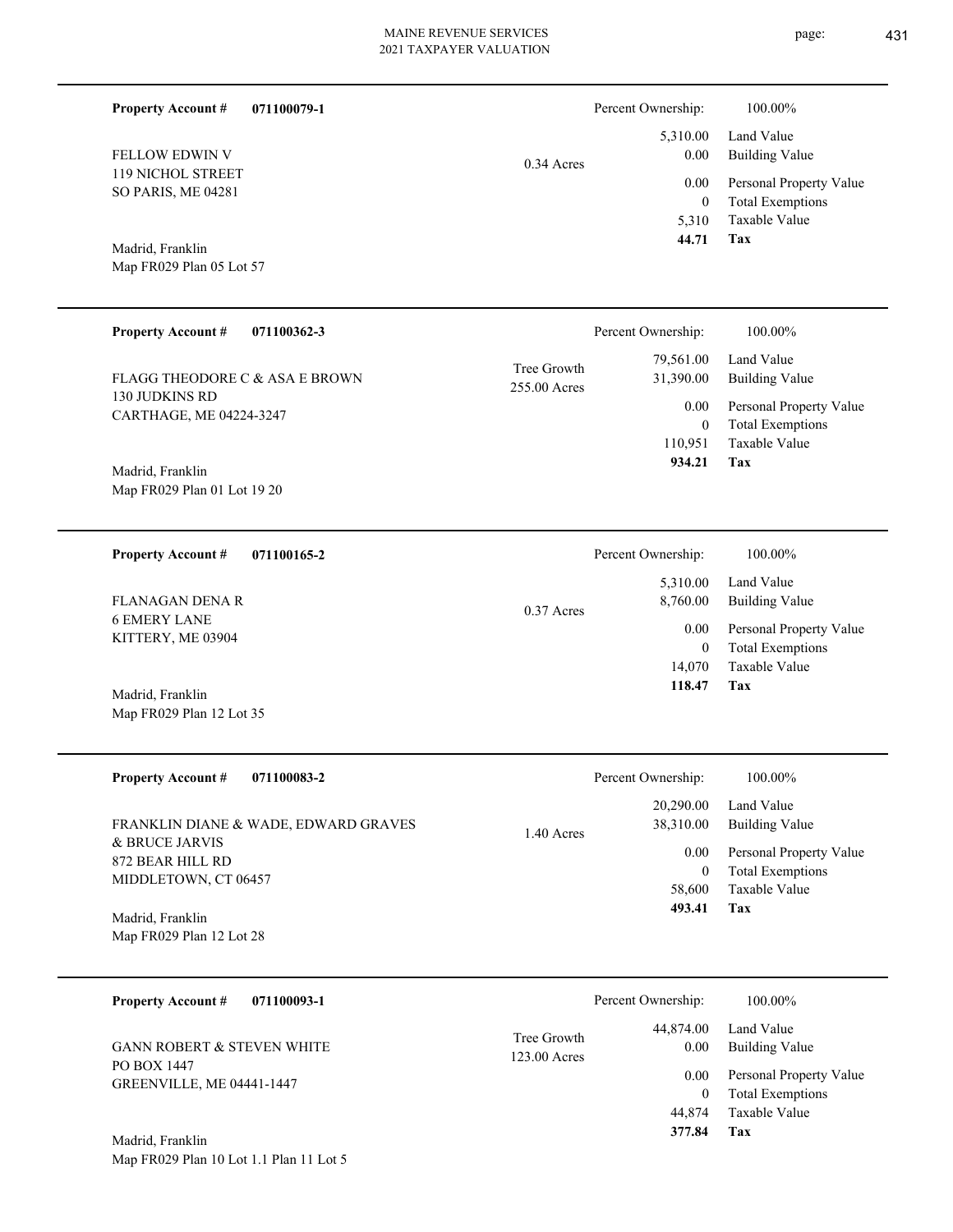|                                          | 2021 TAXPAYER VALUATION |                    |                         |
|------------------------------------------|-------------------------|--------------------|-------------------------|
| <b>Property Account #</b><br>071100103-2 |                         | Percent Ownership: | 100.00%                 |
|                                          |                         | 29,160.00          | Land Value              |
| <b>GILCHRIST GREGORY P</b>               | $0.56$ Acres            | 27,100.00          | <b>Building Value</b>   |
| PO BOX 134<br>PHILLIPS, ME 04966         |                         | 0.00               | Personal Property Value |
|                                          |                         | $\mathbf{0}$       | <b>Total Exemptions</b> |
|                                          |                         | 56,260             | Taxable Value           |
| Madrid, Franklin                         |                         | 473.71             | Tax                     |
| Map FR029 Plan 05 Lot 42                 |                         |                    |                         |
| <b>Property Account #</b><br>071100244-2 |                         | Percent Ownership: | 100.00%                 |
|                                          |                         | 39,660.00          | Land Value              |
| <b>GILCHRIST JERALD &amp; AMY</b>        | $41.16$ Acres           | 79,570.00          | <b>Building Value</b>   |
| 112 WESTWOOD ROAD                        |                         | $0.00\,$           | Personal Property Value |
| STAMFORD, CT 06902-1522                  |                         | $\mathbf{0}$       | <b>Total Exemptions</b> |
|                                          |                         | 119,230            | Taxable Value           |
| $M = 1.1$ F $1.1$                        |                         | 1,003.92           | Tax                     |

60.00 Acres

Map FR029 Plan 06 Lot 19.4 Madrid, Franklin

**071100125-2 Property Account #**

256 S VINTAGE ROAD PARADISE, PA 17562-9740 GLICK REBECCA J & LINDA S DIEM

Map FR029 Plan 02 Lot 59 Madrid, Franklin

| <b>Property Account #</b><br>071100317-1 | Percent Ownership:        | 100.00%                 |
|------------------------------------------|---------------------------|-------------------------|
|                                          | 9,800.00                  | Land Value              |
| <b>GNOZA JEFFREY</b>                     | 20,290.00<br>$2.10$ Acres | Building Value          |
| 537 E-MADRID RD<br>MADRID, ME 04966      | 0.00                      | Personal Property Value |
|                                          | 0                         | <b>Total Exemptions</b> |
|                                          | 30,090                    | Taxable Value           |
| Madrid, Franklin                         | 253.36                    | Tax                     |
| Map FR029 Plan 09 Lot 8.17               |                           |                         |

| 071100009-2<br><b>Property Account #</b>                                                   | Percent Ownership:                                     | 100.00%                                                                                                    |
|--------------------------------------------------------------------------------------------|--------------------------------------------------------|------------------------------------------------------------------------------------------------------------|
| <b>GODSOE WILLIAM D JR &amp; ELIZABETH SQUIBB</b><br>212 CENTER RD<br>MADRID TWP, ME 04966 | 9.180.00<br>500.00<br>1.25 Acres<br>0.00<br>0<br>9.680 | Land Value<br><b>Building Value</b><br>Personal Property Value<br><b>Total Exemptions</b><br>Taxable Value |
| Madrid. Franklin                                                                           | 81.51                                                  | Tax                                                                                                        |

Map FR029 Plan 06 Lot 8

**Tax**

 44,820 0

 41,660.00 3,160.00 0.00

Percent Ownership:  $100.00\%$ 

 **377.38**

Taxable Value Total Exemptions Personal Property Value

Building Value Land Value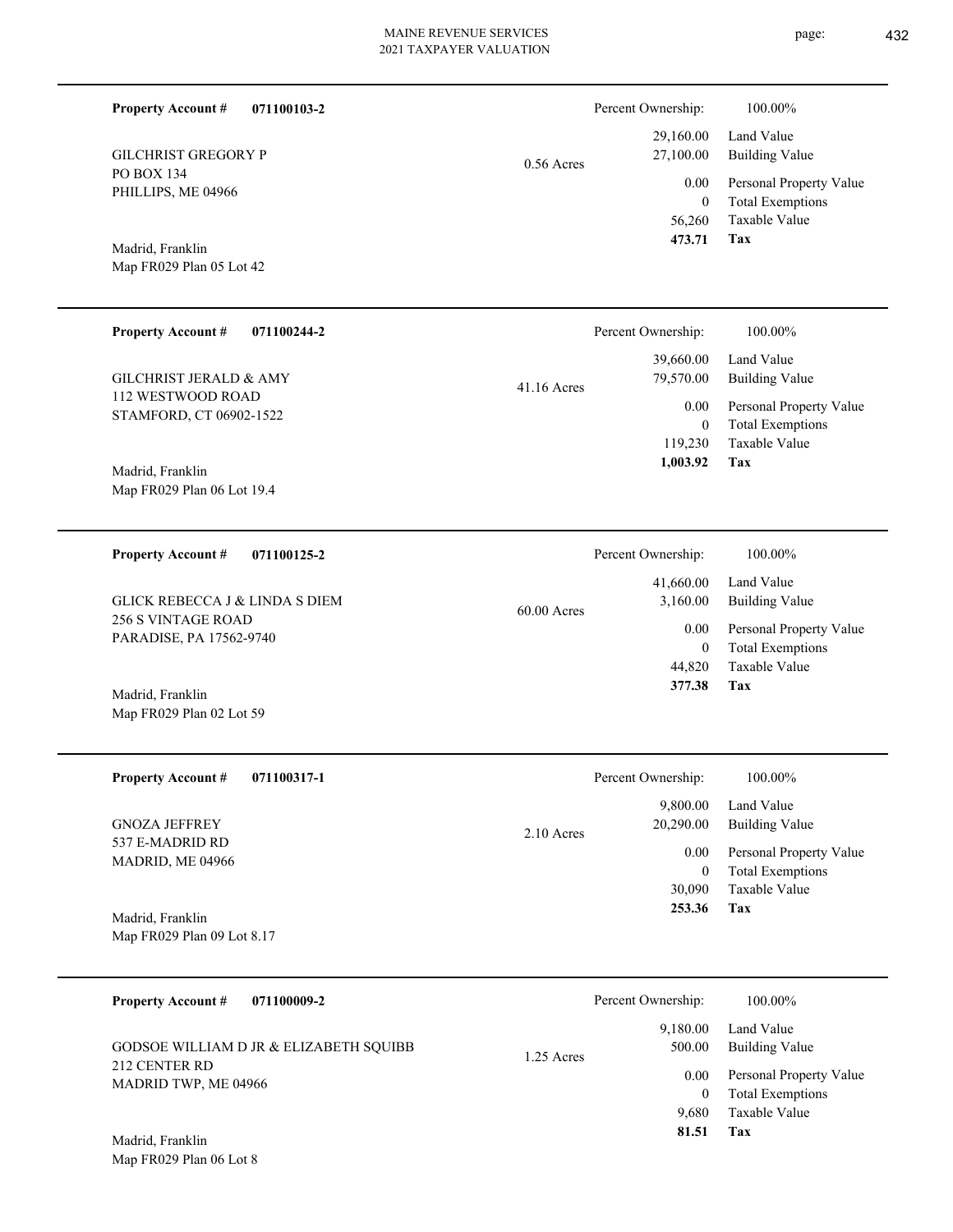| <b>Property Account #</b>                           | 071100090-1                                                |             | Percent Ownership:        | 100.00%                                                             |
|-----------------------------------------------------|------------------------------------------------------------|-------------|---------------------------|---------------------------------------------------------------------|
|                                                     | GODSOE WILLIAM D JR & ELIZABETH SQUIBB                     | 78.50 Acres | 74,580.00<br>157,710.00   | Land Value<br><b>Building Value</b>                                 |
| 212 CENTER RD<br>MADRID TWP, ME 04966               |                                                            |             | 0.00<br>31,000<br>201,290 | Personal Property Value<br><b>Total Exemptions</b><br>Taxable Value |
| Madrid, Franklin                                    |                                                            |             | 1,694.86                  | Tax                                                                 |
| Map FR029 Plan 06 Lot 9                             |                                                            |             |                           |                                                                     |
|                                                     | Homestead Exemption \$25000; Veteran Exemption (NR) \$6000 |             |                           |                                                                     |
| <b>Property Account #</b>                           | 071100219-4                                                |             | Percent Ownership:        | 100.00%                                                             |
| <b>GODWIN WESLEY S</b>                              |                                                            | 0.20 Acres  | 7,550.00<br>20,990.00     | Land Value<br><b>Building Value</b>                                 |
| PO BOX 323                                          |                                                            |             | 0.00                      | Personal Property Value                                             |
| PHILLIPS, ME 04966                                  |                                                            |             | $\overline{0}$            | <b>Total Exemptions</b>                                             |
| Madrid, Franklin                                    |                                                            |             | 28,540<br>240.31          | Taxable Value<br>Tax                                                |
| Map FR029 Plan 01 Lot 10                            |                                                            |             |                           |                                                                     |
| <b>Property Account #</b>                           | 071100087-3                                                |             | Percent Ownership:        | 100.00%                                                             |
|                                                     | <b>GOULD CONLEY R &amp; DARCY J LESIEGE</b>                |             | 15,570.00<br>0.00         | Land Value<br><b>Building Value</b>                                 |
| <b>86 STINCHFIELD HILL ROAD</b>                     |                                                            | 10.00 Acres | 0.00                      | Personal Property Value                                             |
| CHESTERVILLE, ME 04938                              |                                                            |             | $\overline{0}$<br>15,570  | <b>Total Exemptions</b><br>Taxable Value                            |
| Madrid, Franklin<br>Map FR029 Plan 05 Lot 50        |                                                            |             | 131.10                    | Tax                                                                 |
| <b>Property Account #</b>                           | 071100003P-1                                               |             | Percent Ownership:        | 100.00%                                                             |
|                                                     |                                                            |             | $0.00\,$                  | Land Value                                                          |
| <b>GOULD CONLEY R &amp; GLENNIS D</b><br>PO BOX 152 |                                                            |             | 0.00                      | <b>Building Value</b>                                               |
| <b>852 EAST MADRID ROAD</b>                         |                                                            |             | 8,000.00                  | Personal Property Value                                             |
| PHILLIPS, ME 04966                                  |                                                            |             | $\mathbf{0}$              | <b>Total Exemptions</b>                                             |
|                                                     |                                                            |             | 8,000                     | Taxable Value                                                       |
| Madrid, Franklin<br>Map FR029                       |                                                            |             | 67.36                     | Tax                                                                 |
| <b>Property Account #</b>                           | 071100086-1                                                |             | Percent Ownership:        | 100.00%                                                             |
| <b>GOULD CONLEY R &amp; GLENNIS D</b>               |                                                            | 10.90 Acres | 27,230.00<br>104,840.00   | Land Value<br><b>Building Value</b>                                 |
| PO BOX 152                                          |                                                            |             | 0.00                      | Personal Property Value                                             |
| 852 EAST MADRID ROAD<br>PHILLIPS, ME 04966          |                                                            |             | 25,000                    | <b>Total Exemptions</b>                                             |
|                                                     |                                                            |             | 107,070                   | Taxable Value                                                       |
| Madrid, Franklin                                    |                                                            |             | 901.53                    | Tax                                                                 |
| Map FR029 Plan 10 Lot 6                             |                                                            |             |                           |                                                                     |
| Homestead Exemption \$25000                         |                                                            |             |                           |                                                                     |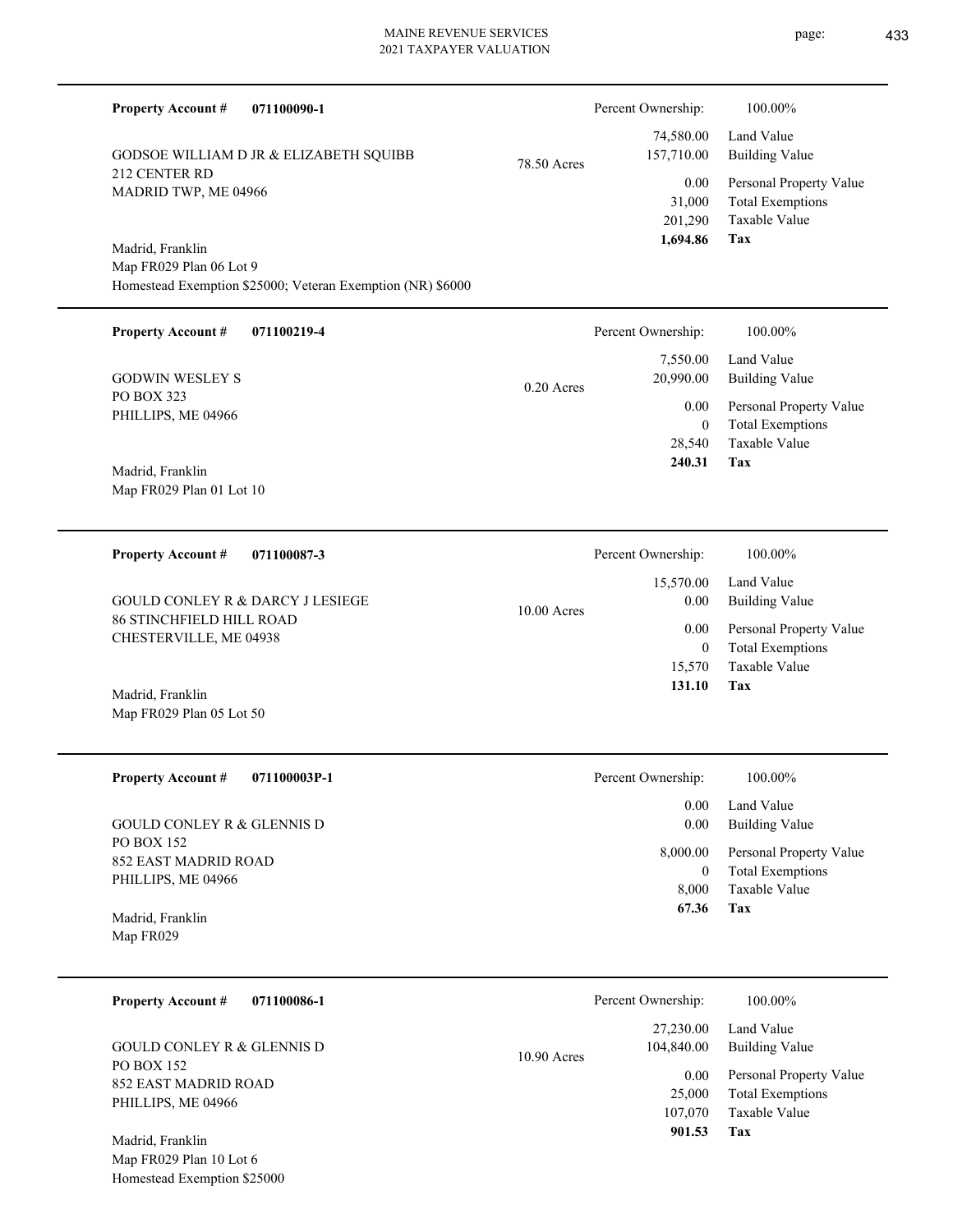| <b>Property Account #</b><br>071100303-1                                                                |              | Percent Ownership:                  | 100.00%                                                                    |
|---------------------------------------------------------------------------------------------------------|--------------|-------------------------------------|----------------------------------------------------------------------------|
| <b>GOULD CONLEY R JR</b>                                                                                | 36.00 Acres  | 27,640.00<br>0.00                   | Land Value<br><b>Building Value</b>                                        |
| 205 CHESTERVILLE HILL RD<br>CHESTERVILLE, ME 04938                                                      |              | 0.00<br>$\boldsymbol{0}$<br>27,640  | Personal Property Value<br><b>Total Exemptions</b><br>Taxable Value        |
| Madrid, Franklin<br>Map FR029 Plan 07 Lot 11 Plan 10 Lot 6.1                                            |              | 232.73                              | <b>Tax</b>                                                                 |
| <b>Property Account #</b><br>071100085-1                                                                |              | Percent Ownership:                  | 100.00%                                                                    |
| <b>GOULD ROBERT &amp; BETTY</b>                                                                         | 17.33 Acres  | 31,920.00<br>55,540.00              | Land Value<br><b>Building Value</b>                                        |
| PO BOX 142<br><b>15 BARNJUM ROAD</b><br>PHILLIPS, ME 04966                                              |              | 0.00<br>25,000<br>62,460            | Personal Property Value<br><b>Total Exemptions</b><br>Taxable Value        |
| Madrid, Franklin<br>Map FR029 Plan 09 Lot 3.11 3.13 3.6<br>Homestead Exemption \$25000                  |              | 525.91                              | Tax                                                                        |
| <b>Property Account #</b><br>071100082-1                                                                |              | Percent Ownership:                  | 100.00%                                                                    |
| <b>GREELY DAVID R &amp; ANNE</b>                                                                        | 1.83 Acres   | 20,610.00<br>112,600.00             | Land Value<br><b>Building Value</b>                                        |
| 82 BEECH HILL ROAD<br>MADRID TOWNSHIP, ME 04966                                                         |              | 0.00<br>31,000<br>102,210<br>860.61 | Personal Property Value<br><b>Total Exemptions</b><br>Taxable Value<br>Tax |
| Madrid, Franklin<br>Map FR029 Plan 02 Lot 38.8<br>Homestead Exemption \$25000; Veteran Exemption \$6000 |              |                                     |                                                                            |
| <b>Property Account #</b><br>071100081-1                                                                |              | Percent Ownership:                  | 100.00%                                                                    |
| <b>GREEN CHARLES &amp; DARLENE</b>                                                                      | $0.75$ Acres | 22,960.00<br>12,080.00              | Land Value<br><b>Building Value</b>                                        |
| <b>41 TIDSWELL RD</b><br>TURNER, ME 04282                                                               |              | 0.00<br>$\boldsymbol{0}$<br>35,040  | Personal Property Value<br><b>Total Exemptions</b><br>Taxable Value        |
| Madrid, Franklin<br>Map FR029 Plan 09 Lot 18                                                            |              | 295.04                              | Tax                                                                        |
| <b>Property Account #</b><br>071100157-2                                                                |              | Percent Ownership:                  | 100.00%                                                                    |
| GREIFENDORF MICHAEL & MARYAM EMAMI                                                                      | 3.67 Acres   | 10,950.00<br>0.00                   | Land Value<br><b>Building Value</b>                                        |
| PO BOX 1063<br>RANGELEY, ME 04970                                                                       |              | 0.00<br>$\boldsymbol{0}$            | Personal Property Value<br><b>Total Exemptions</b>                         |
| Madrid, Franklin<br>Map FR029 Plan 05 Lot 8.1                                                           |              | 10,950<br>92.20                     | Taxable Value<br>Tax                                                       |
|                                                                                                         |              |                                     |                                                                            |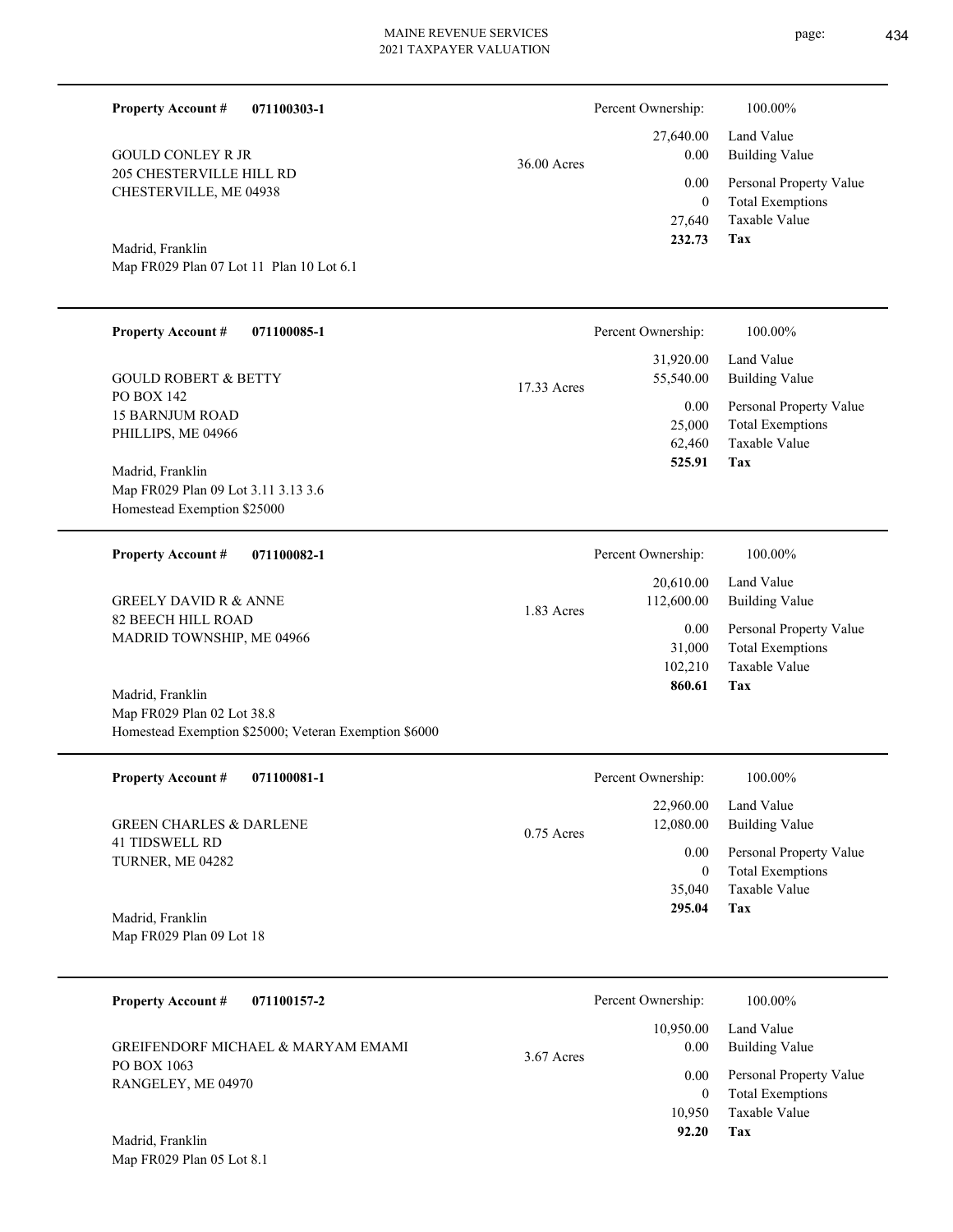**071100213-4 Tax** Taxable Value Total Exemptions Personal Property Value Building Value Land Value P.O. BOX 1063 RANGELEY, ME 04966 **Property Account #** Map FR029 Plan 05 Lot 18 Madrid, Franklin GREIFENDORF MICHAEL J. & MARYAM EMAMI 90,540 0  **762.35** 80,540.00 10,000.00 0.00 99.00 Acres Percent Ownership:  $100.00\%$ **071100101-1 Tax** Taxable Value Total Exemptions Personal Property Value Building Value Land Value 1288 STATE RT 32 ROUND POND, ME 04564 **Property Account #** Map FR029 Plan 01 Lot 21 Madrid, Franklin GRINDELL DAVID W & NANCY 46,620 0  **392.54** 24,770.00 21,850.00 0.00 1.00 Acres Percent Ownership:  $100.00\%$ **071100099-1 Tax** Taxable Value Total Exemptions Personal Property Value Building Value Land Value % ATLANTIC FINANCIAL SERVICES 111 COMMERCIAL STREET SUITE 302 PORTLAND, ME 04101-3919 **Property Account #** Map FR029 Plan 07 Lot 14 Madrid, Franklin GRISCOM BRONSON TRUST 21,010 0  **176.90** 11,190.00 9,820.00 0.00 4.00 Acres Percent Ownership:  $100.00\%$ **071100312-1 Tax** Taxable Value Total Exemptions Personal Property Value Building Value Land Value % ATLANTIC FINANCIAL SERVICES 111 COMMERCIAL STREET SUITE 302 PORTLAND, ME 04101 **Property Account #** Map FR029 Plan 06 Lot 26.2 Madrid, Franklin GRISCOM BRONSON TRUST 74,400 0  **626.45** 50,930.00 23,470.00 0.00 1.48 Acres Percent Ownership:  $100.00\%$ **071100313-1** Taxable Value Total Exemptions Personal Property Value Building Value Land Value % ATLANTIC FINANCIAL SERVICES 111 COMMERCIAL STREET SUITE 302 PORTLAND, ME 04101 **Property Account #** GRISCOM BRONSON TRUST 81,530 0 26,210.00 55,320.00 0.00 9.50 Acres Percent Ownership:  $100.00\%$ 

**Tax**

 **686.48**

Map FR029 Plan 04 Lot 4 Madrid, Franklin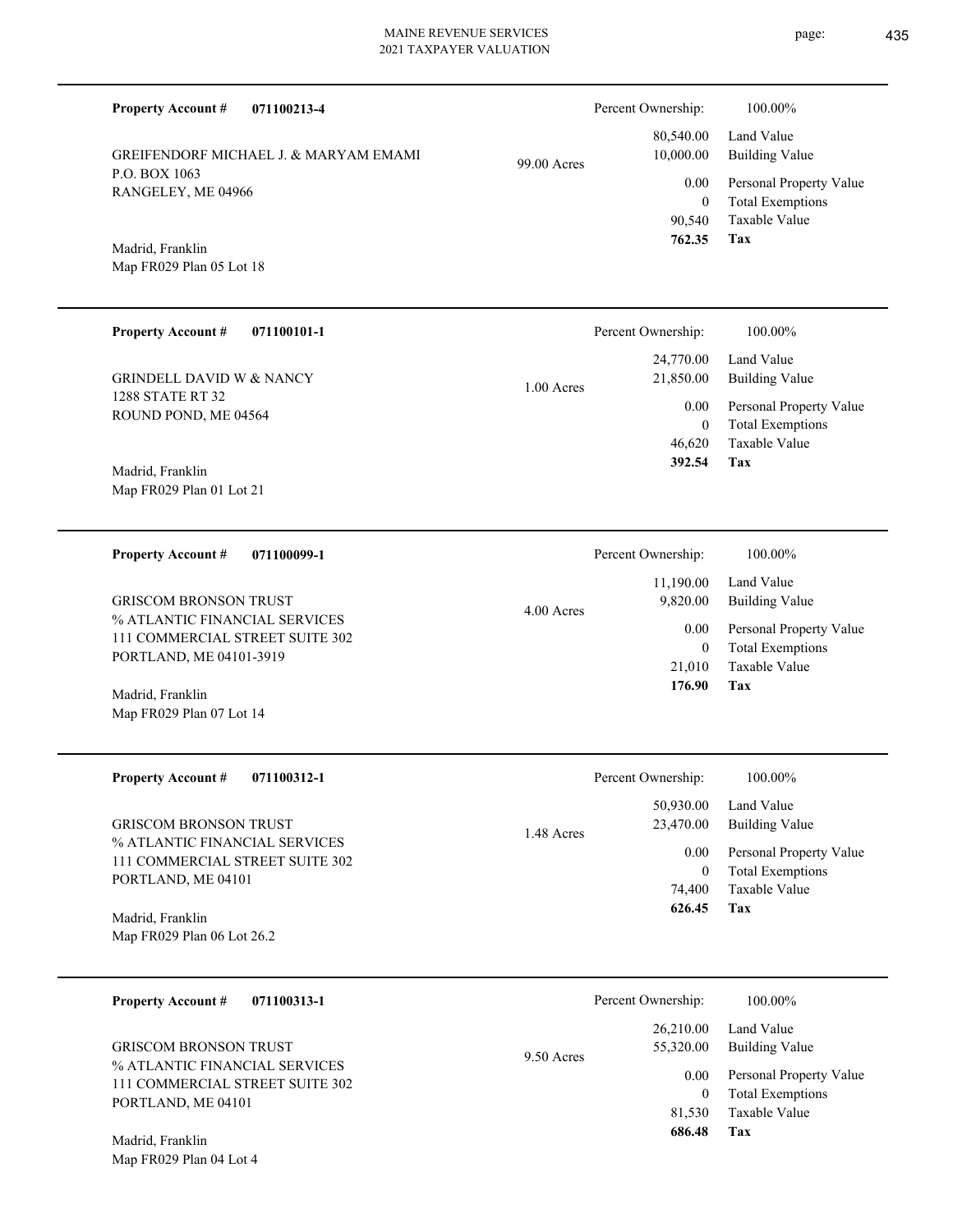**Tax**

 83,960 25,000

0.00

 **706.94**

Taxable Value Total Exemptions Personal Property Value

| 071100316-1<br><b>Property Account #</b>                                  |              | Percent Ownership:       | 100.00%                                            |
|---------------------------------------------------------------------------|--------------|--------------------------|----------------------------------------------------|
| <b>GRISCOM BRONSON TRUST</b>                                              |              | 132,370.00<br>0.00       | Land Value                                         |
| % ATLANTIC FINANCIAL SERVICES                                             | 170.00 Acres |                          | <b>Building Value</b>                              |
| 111 COMMERCIAL STREET SUITE 302                                           |              | 0.00<br>$\mathbf{0}$     | Personal Property Value<br><b>Total Exemptions</b> |
| PORTLAND, ME 04101                                                        |              | 132,370                  | Taxable Value                                      |
| Madrid, Franklin                                                          |              | 1,114.56                 | Tax                                                |
| Map FR029 Plan 06 Lot 28 Plan 09 Lot 1.1 Plan 10 Lot 15                   |              |                          |                                                    |
| <b>Property Account #</b><br>071100311-2                                  |              | Percent Ownership:       | 100.00%                                            |
|                                                                           | Tree Growth  | 53,703.00                | Land Value                                         |
| <b>GRISCOM LLOYD</b><br><b>658 EAST MADRID RD</b>                         | 100.00 Acres | 0.00                     | <b>Building Value</b>                              |
| MADRID, ME 04966                                                          |              | 0.00<br>$\boldsymbol{0}$ | Personal Property Value<br><b>Total Exemptions</b> |
|                                                                           |              | 53,703                   | Taxable Value                                      |
| Madrid, Franklin                                                          |              | 452.18                   | Tax                                                |
| Map FR029 Plan 11 Lot 7                                                   |              |                          |                                                    |
| 071100434-1<br><b>Property Account #</b>                                  |              | Percent Ownership:       | 100.00%                                            |
|                                                                           |              | 37,470.00                | Land Value                                         |
| <b>GRISCOM LLOYD JR</b><br><b>658 EAST MADRID RD</b>                      | 40.00 Acres  | 0.00                     | <b>Building Value</b>                              |
| MADRID, ME 04966                                                          |              | 0.00<br>$\mathbf{0}$     | Personal Property Value<br><b>Total Exemptions</b> |
|                                                                           |              | 37,470                   | <b>Taxable Value</b>                               |
| Madrid, Franklin                                                          |              | 315.50                   | Tax                                                |
| Map FR029 Plan 11 Lot 6.1                                                 |              |                          |                                                    |
| <b>Property Account #</b><br>071100096-1                                  |              | Percent Ownership:       | 100.00%                                            |
|                                                                           |              | 21,940.00                | Land Value                                         |
| <b>GRISCOM LLOYD P JR</b><br>$(20.5 \times 0.05)$ is a sequence of $\sim$ | 6.40 Acres   | 87,020.00                | <b>Building Value</b>                              |

658 EAST MADRID ROAD MADRID TOWNSHIP, ME 04966

Map FR029 Plan 07 Lot 13 Homestead Exemption \$25000 Madrid, Franklin

Map FR029 Plan 10 Lot 3.3 10.1

| 071100097-1<br><b>Property Account #</b>                                              | Percent Ownership:                                     | 100.00%                      |
|---------------------------------------------------------------------------------------|--------------------------------------------------------|------------------------------|
| <b>GRISCOM LLOYD P JR</b><br><b>658 EAST MADRID ROAD</b><br>MADRID TOWNSHIP, ME 04966 | 106,980.00<br>Tree Growth<br>18,960.00<br>252.00 Acres | Land Value<br>Building Value |
|                                                                                       | 0.00                                                   | Personal Property Value      |
|                                                                                       | 0                                                      | <b>Total Exemptions</b>      |
|                                                                                       | 125,940                                                | Taxable Value                |
| Madrid, Franklin                                                                      | 1,060.41                                               | Tax                          |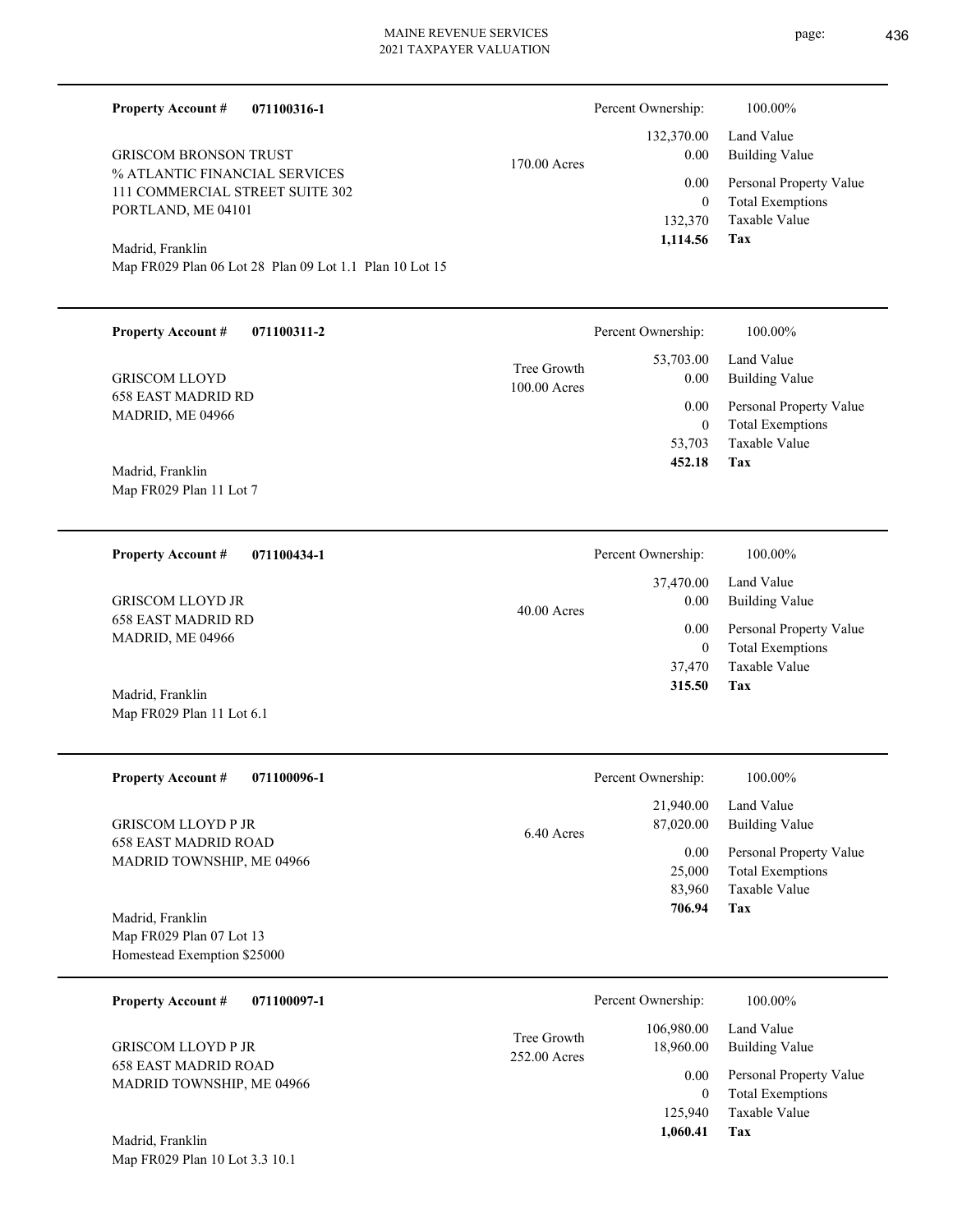|                                                                  | <b>Property Account #</b><br>071100345-3                         |                                                    | Percent Ownership:         | 100.00%                                            |
|------------------------------------------------------------------|------------------------------------------------------------------|----------------------------------------------------|----------------------------|----------------------------------------------------|
|                                                                  | <b>GRISCOM LLOYD P JR &amp; HOPE GRISCOM-ALEXANDEL</b>           | 3.00 Acres                                         | 67,190.00<br>43,030.00     | Land Value<br><b>Building Value</b>                |
| <b>658 EAST MADRID RD</b><br>MADRID, ME 04966                    |                                                                  |                                                    | 0.00                       | Personal Property Value                            |
|                                                                  |                                                                  |                                                    | $\overline{0}$<br>110,220  | <b>Total Exemptions</b><br><b>Taxable Value</b>    |
|                                                                  | Madrid, Franklin                                                 |                                                    | 928.05                     | Tax                                                |
|                                                                  | Map FR029 Plan 07 Lot 15                                         |                                                    |                            |                                                    |
|                                                                  | <b>Property Account #</b><br>071100018P-2                        |                                                    | Percent Ownership:         | 100.00%                                            |
|                                                                  | GRISCOM LLOYD P JR, RUFUS K & RAM TRUST                          |                                                    | 0.00<br>0.00               | Land Value<br><b>Building Value</b>                |
|                                                                  | % ATLANTIC FINANCIAL SERVICES<br>111 COMMERCIAL STREET SUITE 302 |                                                    | 5,000.00                   | Personal Property Value                            |
|                                                                  | PORTLAND, ME 04101                                               |                                                    | $\overline{0}$<br>5,000    | <b>Total Exemptions</b><br><b>Taxable Value</b>    |
|                                                                  | Madrid, Franklin                                                 |                                                    | 42.10                      | Tax                                                |
|                                                                  | Map FR029 Plan 09 Lot 1.5                                        |                                                    |                            |                                                    |
|                                                                  | 071100100-2<br><b>Property Account #</b>                         |                                                    | Percent Ownership:         | 100.00%                                            |
| % ATLANTIC FINANCIAL SERVICES<br>111 COMMERCIAL STREET SUITE 302 |                                                                  | $1.20$ Acres                                       | 20,150.00                  | Land Value                                         |
|                                                                  | GRISCOM LLOYD P JR, RUFUS K & RAM TRUST                          |                                                    | 119,860.00                 | <b>Building Value</b>                              |
|                                                                  |                                                                  |                                                    | 0.00<br>$\overline{0}$     | Personal Property Value<br><b>Total Exemptions</b> |
|                                                                  | PORTLAND, ME 04101                                               |                                                    | 140,010<br>1,178.88        | <b>Taxable Value</b><br>Tax                        |
|                                                                  | Madrid, Franklin<br>Map FR029 Plan 09 Lot 1.3                    |                                                    |                            |                                                    |
|                                                                  |                                                                  |                                                    |                            |                                                    |
|                                                                  | <b>Property Account #</b><br>071100304-2                         |                                                    | Percent Ownership:         | 100.00%                                            |
|                                                                  | GRISCOM LLOYD P JR, RUFUS K & RAM TRUST                          | $13.70$ Acres                                      | 18,270.00<br>0.00          | Land Value<br><b>Building Value</b>                |
|                                                                  | % ATLANTIC FINANCIAL SERVICES<br>111 COMMERCIAL STREET SUITE 302 |                                                    | 0.00                       | Personal Property Value                            |
|                                                                  | PORTLAND, ME 04101                                               |                                                    | $\boldsymbol{0}$<br>18,270 | <b>Total Exemptions</b><br>Taxable Value           |
|                                                                  | Madrid, Franklin                                                 |                                                    | 153.83                     | Tax                                                |
|                                                                  | Map FR029 Plan 09 Lot 1.5                                        |                                                    |                            |                                                    |
|                                                                  | 071100306-2<br><b>Property Account #</b>                         |                                                    | Percent Ownership:         | 100.00%                                            |
|                                                                  |                                                                  |                                                    | 53,340.00                  | Land Value                                         |
|                                                                  | <b>GRISCOM RUFUS &amp; HOPE</b><br>1022 EAST MADRID ROAD         | 80.00 Acres                                        | 0.00                       | <b>Building Value</b>                              |
| MADRID TOWNSHIP, ME 04966                                        | 0.00<br>$\overline{0}$                                           | Personal Property Value<br><b>Total Exemptions</b> |                            |                                                    |
|                                                                  |                                                                  |                                                    | 53,340<br>449.12           | Taxable Value<br>Tax                               |
|                                                                  |                                                                  |                                                    |                            |                                                    |

Map FR029 Plan 11 Lot 6 Madrid, Franklin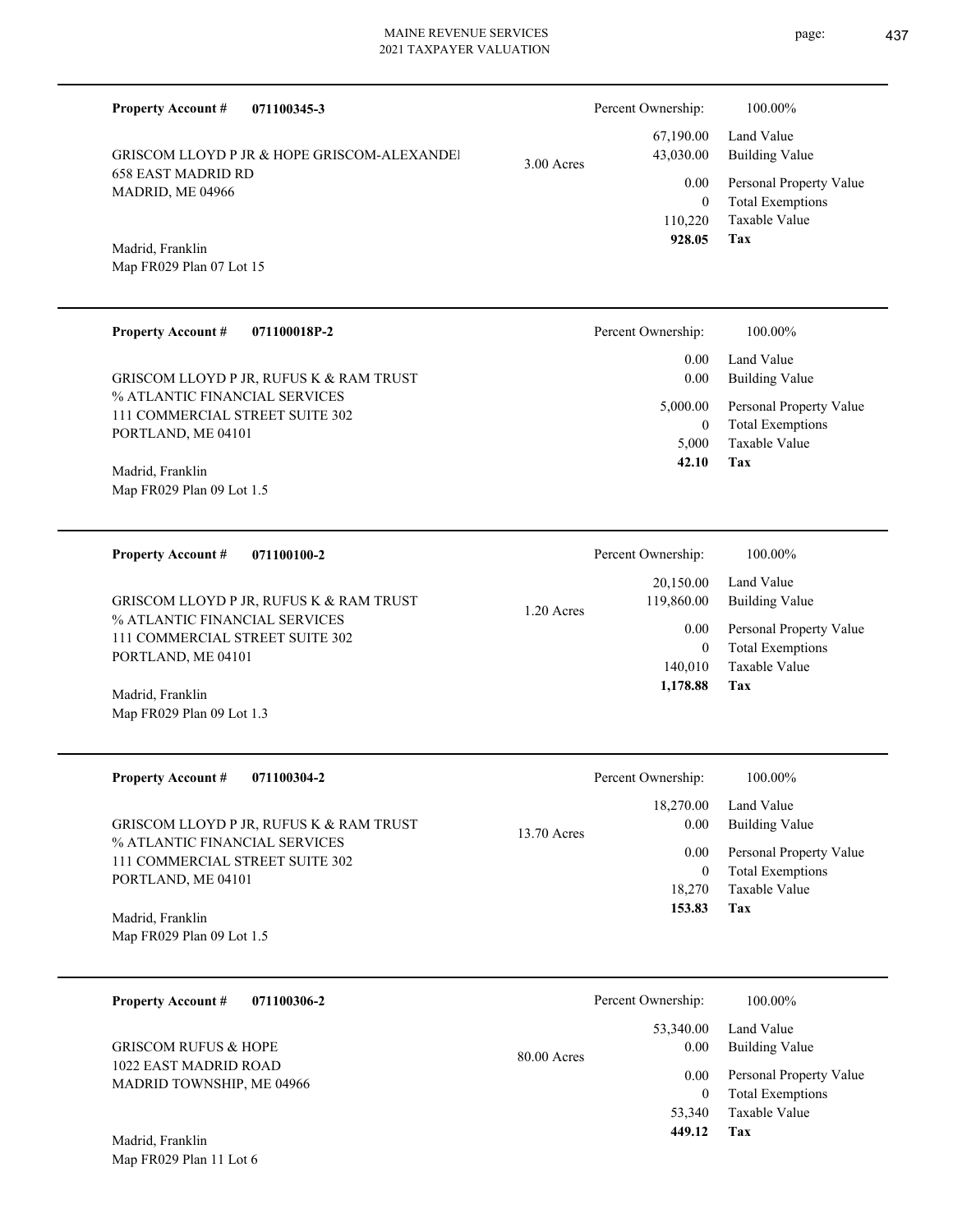| <b>Property Account #</b>                          | 071100095-3  |                          | Percent Ownership:                  | 100.00%                                                             |
|----------------------------------------------------|--------------|--------------------------|-------------------------------------|---------------------------------------------------------------------|
| <b>GRISCOM RUFUS K</b><br>1022 EAST MADRID ROAD    |              | 194.00 Acres             | 149,890.00<br>0.00                  | Land Value<br><b>Building Value</b>                                 |
| MADRID TOWNSHIP, ME 04966                          |              |                          | 0.00<br>$\overline{0}$<br>149,890   | Personal Property Value<br><b>Total Exemptions</b><br>Taxable Value |
| Madrid, Franklin<br>Map FR029 Plan 10 Lot 14       |              |                          | 1,262.07                            | Tax                                                                 |
|                                                    |              |                          |                                     |                                                                     |
| <b>Property Account #</b>                          | 071100307-1  |                          | Percent Ownership:                  | 100.00%                                                             |
| <b>GRISCOM RUFUS K</b>                             |              | 111.00 Acres             | 100,300.00<br>79,310.00             | Land Value<br><b>Building Value</b>                                 |
| 1022 EAST MADRID ROAD<br>MADRID TOWNSHIP, ME 04966 |              |                          | 0.00<br>$\mathbf{0}$                | Personal Property Value<br><b>Total Exemptions</b>                  |
| Madrid, Franklin                                   |              |                          | 179,610<br>1,512.32                 | Taxable Value<br><b>Tax</b>                                         |
| Map FR029 Plan 07 Lot 16 Plan 10 Lot 12            |              |                          |                                     |                                                                     |
| <b>Property Account #</b>                          | 071100308-1  |                          | Percent Ownership:                  | 100.00%                                                             |
| <b>GRISCOM RUFUS K</b>                             | 205.96 Acres | 169,620.00<br>216,180.00 | Land Value<br><b>Building Value</b> |                                                                     |
| 1022 EAST MADRID ROAD<br>MADRID TOWNSHIP, ME 04966 |              |                          | 0.00<br>$\mathbf{0}$                | Personal Property Value<br><b>Total Exemptions</b>                  |
| Madrid, Franklin                                   |              |                          | 385,800<br>3,248.44                 | Taxable Value<br><b>Tax</b>                                         |
| Map FR029 Plan 07 Lot 17 Plan 10 Lot 3.4 10.2 11   |              |                          |                                     |                                                                     |
| <b>Property Account #</b>                          | 071100309-2  |                          | Percent Ownership:                  | 100.00%                                                             |
| <b>GRISCOM RUFUS K</b>                             |              | 1.50 Acres               | 9,370.00<br>0.00                    | Land Value<br><b>Building Value</b>                                 |
| 1022 EAST MADRID ROAD<br>MADRID TOWNSHIP, ME 04966 |              |                          | 0.00<br>$\mathbf{0}$                | Personal Property Value<br><b>Total Exemptions</b>                  |
| Madrid, Franklin                                   |              |                          | 9,370<br>78.90                      | Taxable Value<br>Tax                                                |
| Map FR029 Plan 09 Lot 24                           |              |                          |                                     |                                                                     |
| <b>Property Account #</b>                          | 071100310-2  |                          | Percent Ownership:                  | 100.00%                                                             |
| <b>GRISCOM RUFUS K</b>                             |              | 72.87 Acres              | 61,470.00<br>17,960.00              | Land Value<br><b>Building Value</b>                                 |
| 1022 EAST MADRID ROAD<br>MADRID TOWNSHIP, ME 04966 |              |                          | 0.00<br>$\mathbf{0}$                | Personal Property Value<br><b>Total Exemptions</b>                  |
|                                                    |              |                          | 79,430<br>668.80                    | Taxable Value<br><b>Tax</b>                                         |

Map FR029 Plan 10 Lot 10.3 13 Madrid, Franklin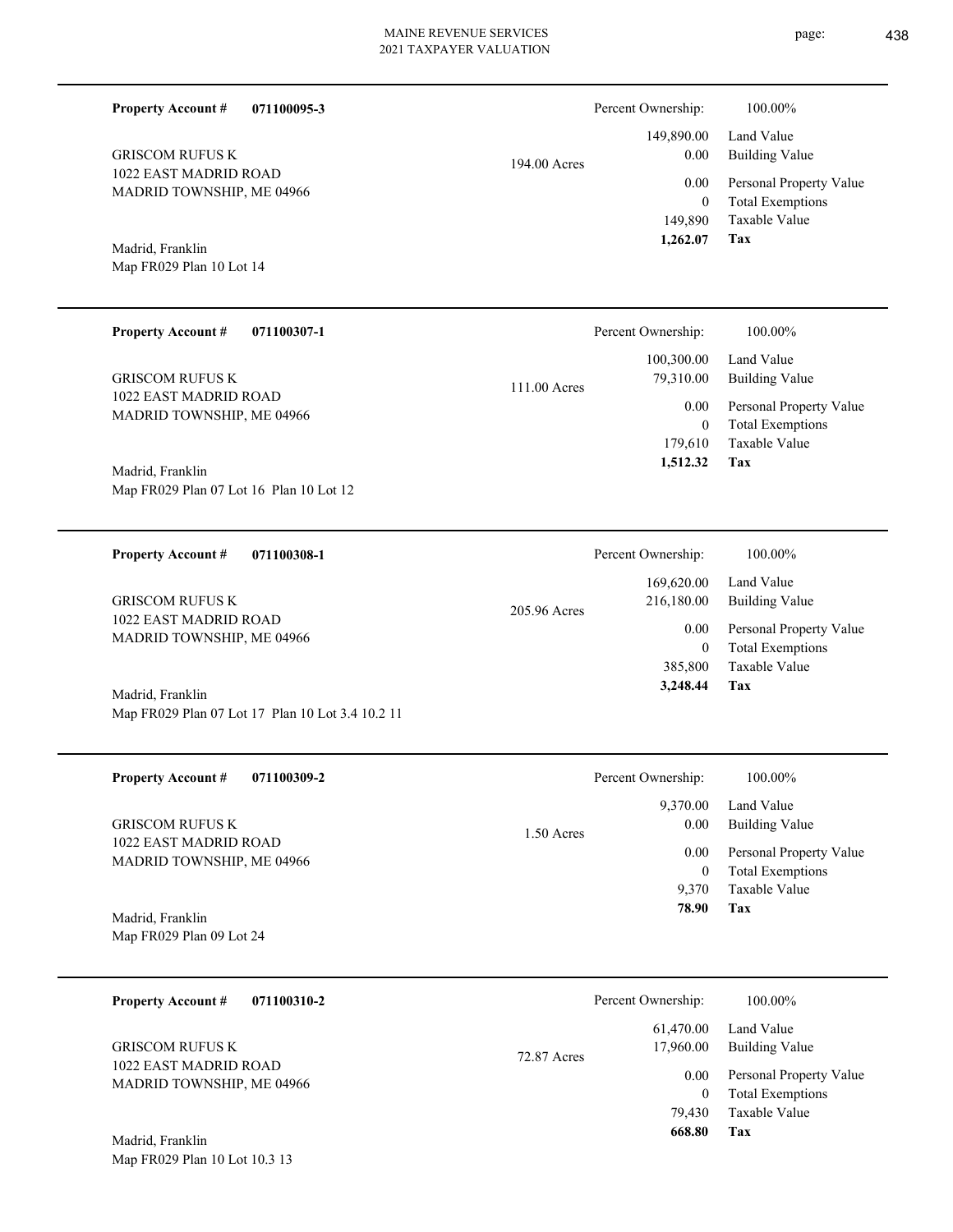Percent Ownership:  $100.00\%$ 

|               | 397.17             | Tax                     |
|---------------|--------------------|-------------------------|
|               |                    | 47,170 Taxable Value    |
|               | $\theta$           | <b>Total Exemptions</b> |
|               | 0.00               | Personal Property Value |
| $14.40$ Acres | 28,390.00          | <b>Building Value</b>   |
|               |                    | 18,780.00 Land Value    |
|               | Percent Ownership: | <b>100.0070</b>         |

**Tax**

 127,975 0

 127,975.00 0.00 0.00

Percent Ownership:  $100.00\%$ 

 **1,077.55**

Taxable Value Total Exemptions Personal Property Value

Building Value Land Value

Madrid, Franklin

1022 EAST MADRID ROAD MADRID TOWNSHIP, ME 04966

**Property Account #**

GRISCOM RUFUS K

**071100314-2**

Map FR029 Plan 09 Lot 1.2

#### **071100315-4 Tax** Taxable Value Total Exemptions Personal Property Value Building Value Land Value 1022 EAST MADRID ROAD MADRID TOWNSHIP, ME 04966 **Property Account #** Madrid, Franklin GRISCOM RUFUS K 68,420 0  **576.10** 17,520.00 50,900.00 0.00 1.42 Acres Percent Ownership: 100.00%

Map FR029 Plan 08 Lot 4

### **071100428-1 Property Account #**

1022 EAST MADRID ROAD MADRID TOWNSHIP, ME 04966 GRISCOM RUFUS K

## Map FR029 Plan 10 Lot 3.1 Madrid, Franklin

| <b>Property Account #</b><br>071100436-1        | Percent Ownership:                                | 100.00%                             |
|-------------------------------------------------|---------------------------------------------------|-------------------------------------|
| <b>GRISCOM RUFUS K</b><br>1022 EAST MADRID ROAD | 25,672.00<br>Tree Growth<br>0.00<br>$65.00$ Acres | Land Value<br>Building Value        |
| MADRID TOWNSHIP, ME 04966                       | 0.00                                              | Personal Property Value             |
|                                                 |                                                   | <b>Total Exemptions</b><br>$\theta$ |
|                                                 | 25,672                                            | Taxable Value                       |
| Madrid, Franklin                                | 216.16                                            | Tax                                 |
| Map FR029 Plan 11 Lot 7.1                       |                                                   |                                     |

442.00 Acres Tree Growth

| 071100110-1<br><b>Property Account #</b> |             | Percent Ownership: | 100.00%                 |
|------------------------------------------|-------------|--------------------|-------------------------|
| <b>HAINES GUY &amp; WALTER</b>           | Tree Growth | 95,654.00          | Land Value              |
|                                          | 98.00 Acres | 0.00               | <b>Building Value</b>   |
| 2 WELD RD                                |             | 0.00               | Personal Property Value |
| PHILLIPS, ME 04966                       |             | $\theta$           | <b>Total Exemptions</b> |
| Madrid Franklin                          |             | 95,654<br>805.41   | Taxable Value<br>Tax    |

Map FR029 Plan 06 Lot 19.2 30 Madrid, Franklin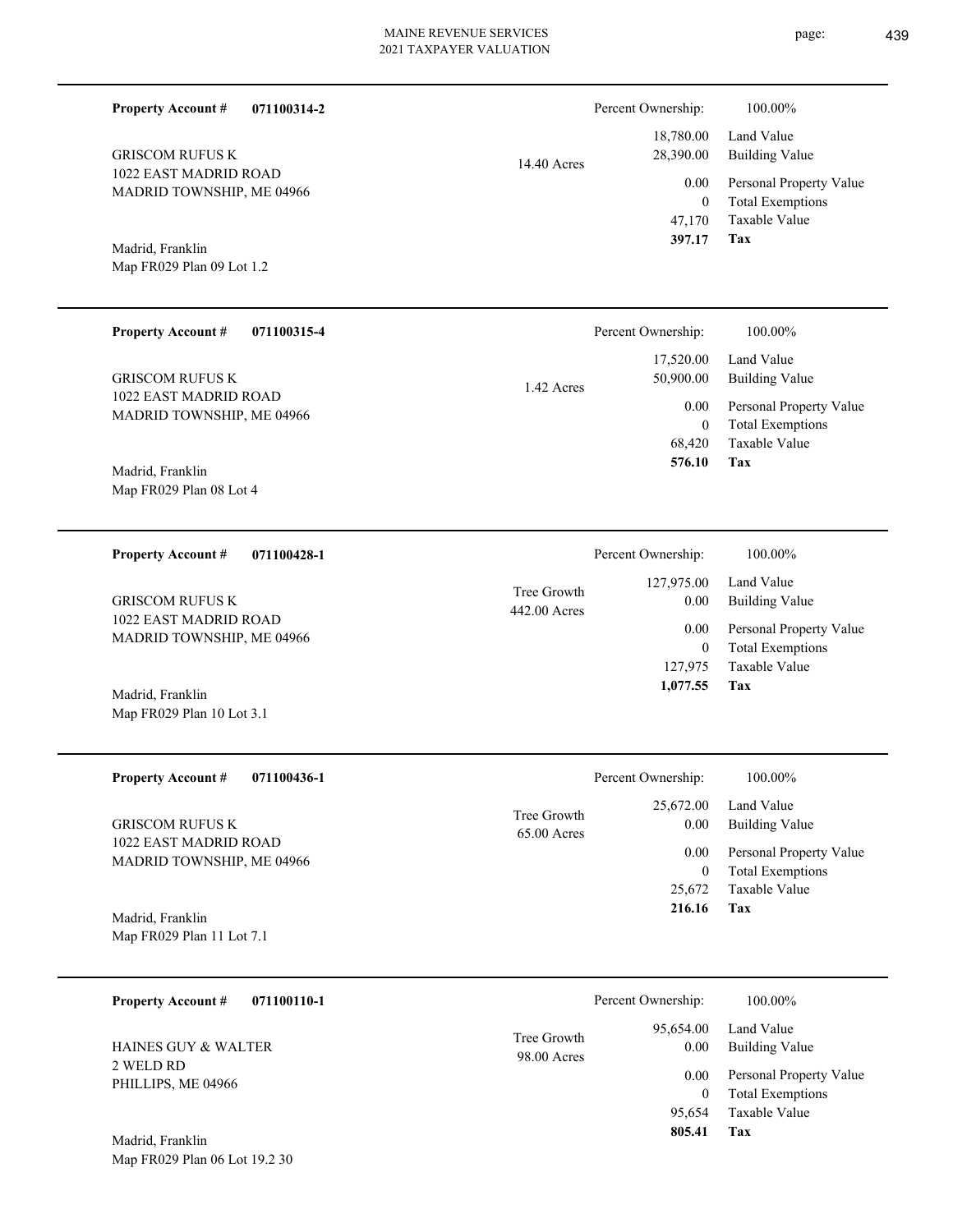L

| <b>Property Account #</b><br>071100319-1<br>HAINES MADELINE S               | $3.50$ Acres | Percent Ownership:<br>21,830.00<br>96,610.00  | 100.00%<br>Land Value<br><b>Building Value</b>                                    |
|-----------------------------------------------------------------------------|--------------|-----------------------------------------------|-----------------------------------------------------------------------------------|
| 1250 RIVER RD<br>MADRID TWP, ME 04966                                       |              | 0.00<br>25,000<br>93,440<br>786.76            | Personal Property Value<br><b>Total Exemptions</b><br>Taxable Value<br><b>Tax</b> |
| Madrid, Franklin<br>Map FR029 Plan 02 Lot 25<br>Homestead Exemption \$25000 |              |                                               |                                                                                   |
| <b>Property Account #</b><br>071100320-1                                    |              | Percent Ownership:                            | 100.00%                                                                           |
| HAINES MADELINE S                                                           | $3.50$ Acres | 10,830.00<br>100.00                           | Land Value<br><b>Building Value</b>                                               |
| 1250 RIVER RD<br>MADRID TWP, ME 04966                                       |              | 0.00<br>$\boldsymbol{0}$<br>10,930            | Personal Property Value<br><b>Total Exemptions</b><br>Taxable Value               |
| Madrid, Franklin<br>Map FR029 Plan 02 Lot 25.1                              |              | 92.03                                         | Tax                                                                               |
| <b>Property Account #</b><br>071100154-3                                    |              | Percent Ownership:                            | 100.00%                                                                           |
| HAINES WALTER A                                                             | 1.25 Acres   | 45,180.00<br>0.00<br>0.00<br>$\boldsymbol{0}$ | Land Value<br><b>Building Value</b>                                               |
| PO BOX 207<br>PHILLIPS, ME 04966                                            |              |                                               | Personal Property Value<br><b>Total Exemptions</b>                                |
| Madrid, Franklin<br>Map FR029 Plan 06 Lot 23                                |              | 45,180<br>380.42                              | Taxable Value<br>Tax                                                              |
| <b>Property Account #</b><br>071100255-2                                    |              | Percent Ownership:                            | $100.00\%$                                                                        |
| HAINES WALTER A                                                             | 26.00 Acres  | 44,910.00<br>0.00                             | Land Value<br><b>Building Value</b>                                               |
| PO BOX 207<br>PHILLIPS, ME 04966                                            |              | 0.00<br>$\boldsymbol{0}$                      | Personal Property Value<br><b>Total Exemptions</b>                                |
| Madrid, Franklin                                                            |              | 44,910<br>378.14                              | Taxable Value<br><b>Tax</b>                                                       |
| Map FR029 Plan 06 Lot 26                                                    |              |                                               |                                                                                   |
| <b>Property Account #</b><br>071100296-4                                    |              | Percent Ownership:                            | 100.00%                                                                           |
| HAINES WALTER A                                                             | 66.60 Acres  | 56,890.00<br>0.00                             | Land Value<br><b>Building Value</b>                                               |
| PO BOX 207<br>PHILLIPS, ME 04966                                            |              | 0.00<br>$\mathbf{0}$<br>56,890<br>479.01      | Personal Property Value<br><b>Total Exemptions</b><br>Taxable Value<br><b>Tax</b> |
| Madrid, Franklin<br>Map FR029 Plan 06 Lot 15                                |              |                                               |                                                                                   |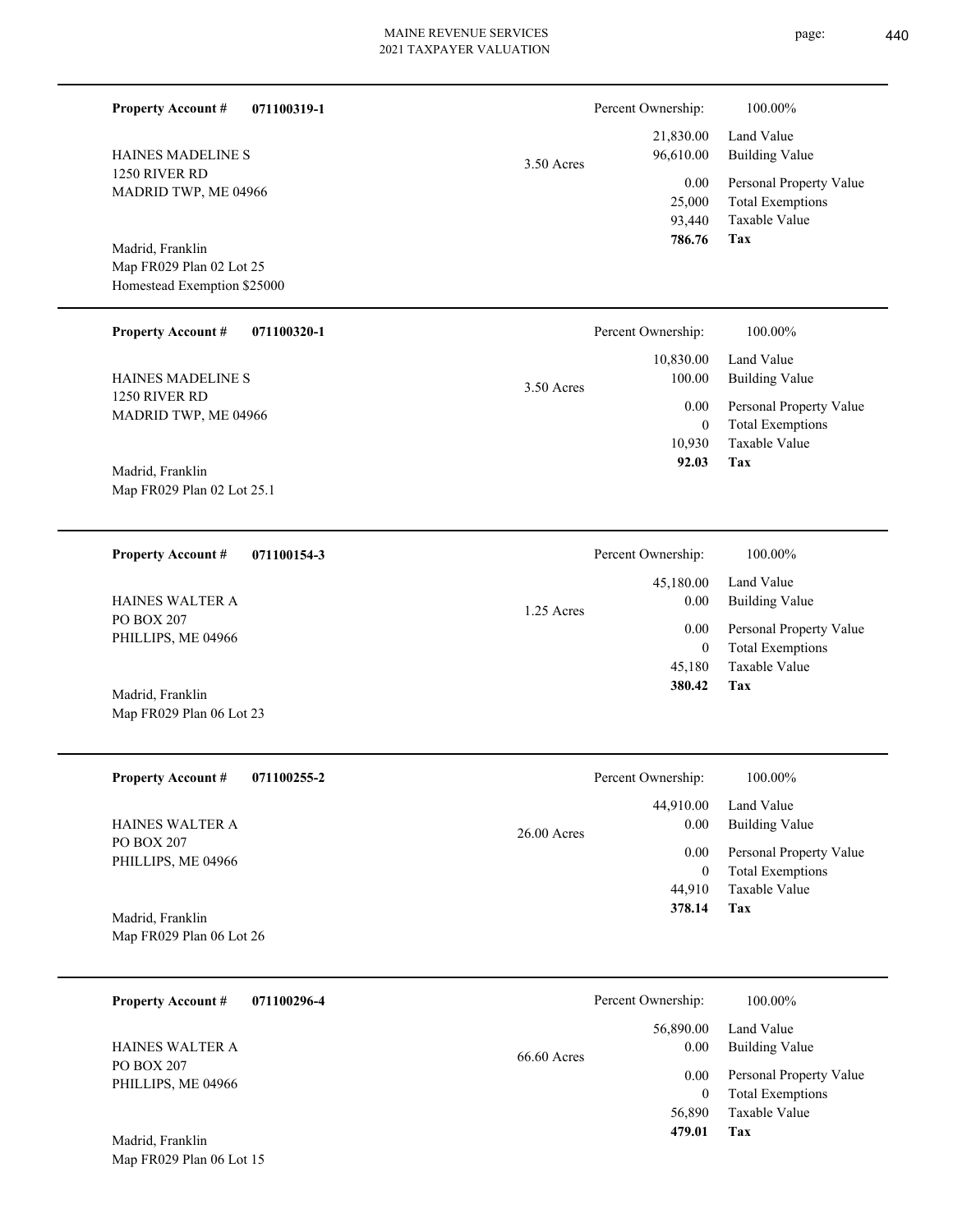| <b>Property Account #</b>                      | 071100437-2 |               | Percent Ownership:          | 100.00%                                            |
|------------------------------------------------|-------------|---------------|-----------------------------|----------------------------------------------------|
| <b>HAINES WALTER A</b>                         |             | $20.00$ Acres | 52,090.00<br>171,880.00     | Land Value<br><b>Building Value</b>                |
| PO BOX 207<br>PHILLIPS, ME 04966               |             |               | 0.00                        | Personal Property Value                            |
|                                                |             |               | $\boldsymbol{0}$<br>223,970 | <b>Total Exemptions</b><br>Taxable Value           |
| Madrid, Franklin                               |             |               | 1,885.83                    | Tax                                                |
| Map FR029 Plan 06 Lot 26.1                     |             |               |                             |                                                    |
|                                                |             |               |                             |                                                    |
| <b>Property Account #</b>                      | 071100438-2 |               | Percent Ownership:          | 100.00%                                            |
|                                                |             |               | 38,240.00                   | Land Value                                         |
| HAINES WALTER A<br>PO BOX 207                  |             | 1.00 Acres    | 19,340.00                   | <b>Building Value</b>                              |
| PHILLIPS, ME 04966                             |             |               | 0.00<br>$\boldsymbol{0}$    | Personal Property Value<br><b>Total Exemptions</b> |
|                                                |             |               | 57,580<br>484.82            | Taxable Value<br><b>Tax</b>                        |
| Madrid, Franklin<br>Map FR029 Plan 06 Lot 30.1 |             |               |                             |                                                    |
|                                                |             |               |                             |                                                    |
| Property Account #                             | 071100463-1 |               | Percent Ownership:          | 100.00%                                            |
|                                                |             | Tree Growth   | 90,309.00                   | Land Value                                         |
| <b>HAINES WALTER A</b><br>PO BOX 207           |             | 262.00 Acres  | 0.00                        | <b>Building Value</b>                              |
| PHILLIPS, ME 04966                             |             |               | 0.00<br>$\boldsymbol{0}$    | Personal Property Value<br><b>Total Exemptions</b> |
|                                                |             |               | 90,309                      | Taxable Value                                      |
| Madrid, Franklin                               |             |               | 760.40                      | Tax                                                |
| Map FR029 Plan 06 Lot 17 17.1                  |             |               |                             |                                                    |
| <b>Property Account #</b>                      | 071100472-1 |               | Percent Ownership:          | 100.00%                                            |
|                                                |             |               | 28,710.00                   | Land Value                                         |
| HAINES WALTER A<br>PO BOX 207                  |             | 28.00 Acres   | 0.00                        | <b>Building Value</b>                              |
| PHILLIPS, ME 04966                             |             |               | 0.00<br>$\overline{0}$      | Personal Property Value<br><b>Total Exemptions</b> |
|                                                |             |               | 28,710                      | Taxable Value                                      |
| Madrid, Franklin                               |             |               | 241.74                      | Tax                                                |
| Map FR029 Plan 06 Lot 14.1                     |             |               |                             |                                                    |
| <b>Property Account #</b>                      | 071100281-2 |               | Percent Ownership:          | 100.00%                                            |
|                                                |             |               | 18,000.00                   | Land Value                                         |
| HALEY JEFFREY E                                |             | 1.00 Acres    | 39,010.00                   | <b>Building Value</b>                              |
| <b>6 BRIDGE STREET</b><br>PHILLIPS, ME 04966   |             |               | 0.00                        | Personal Property Value                            |
|                                                |             |               | $\overline{0}$<br>57,010    | <b>Total Exemptions</b><br>Taxable Value           |
| Madrid, Franklin                               |             |               | 480.02                      | Tax                                                |
| Map FR029 Plan 05 Lot 38                       |             |               |                             |                                                    |
|                                                |             |               |                             |                                                    |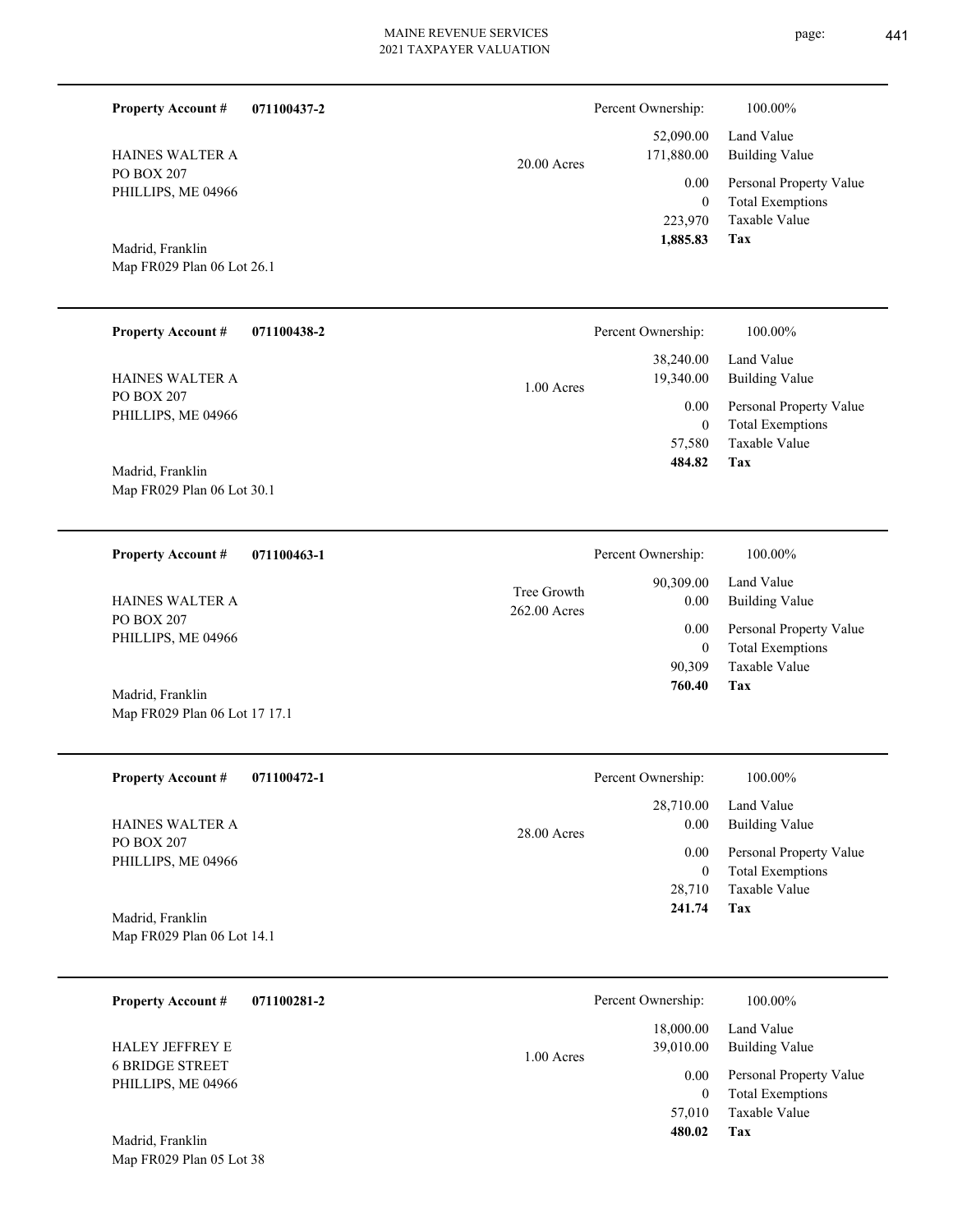| <b>Property Account #</b><br>071100107-1     |             | Percent Ownership:       | 100.00%                                            |
|----------------------------------------------|-------------|--------------------------|----------------------------------------------------|
| HANSEN ROBERT & DIANE                        | 80.00 Acres | 77,670.00<br>48,670.00   | Land Value<br><b>Building Value</b>                |
| 106 WEIGOLD RD<br>TOLLAND, CT 06084          |             | 0.00<br>$\overline{0}$   | Personal Property Value<br><b>Total Exemptions</b> |
|                                              |             | 126,340<br>1,063.78      | Taxable Value<br>Tax                               |
| Madrid, Franklin<br>Map FR029 Plan 06 Lot 16 |             |                          |                                                    |
|                                              |             |                          |                                                    |
| <b>Property Account #</b><br>071100321-2     |             | Percent Ownership:       | 100.00%                                            |
| HARDY DOUGLAS L & BETH L                     | 4.00 Acres  | 22,190.00<br>47,330.00   | Land Value<br><b>Building Value</b>                |
| 801 REEDS MILL RD<br>MADRID TWP, ME 04966    |             | 0.00<br>25,000           | Personal Property Value<br><b>Total Exemptions</b> |
|                                              |             | 44,520<br>374.86         | Taxable Value<br>Tax                               |
| Madrid, Franklin<br>Map FR029 Plan 05 Lot 14 |             |                          |                                                    |
| Homestead Exemption \$25000                  |             |                          |                                                    |
| <b>Property Account #</b><br>071100444-1     |             | Percent Ownership:       | 100.00%                                            |
| HARLOW TODD R & RHONDA                       |             | 24,610.00<br>18,160.00   | Land Value<br><b>Building Value</b>                |
| PO BOX 2<br>TURNER, ME 04282                 | 7.31 Acres  | 0.00                     | Personal Property Value                            |
|                                              |             | $\overline{0}$<br>42,770 | <b>Total Exemptions</b><br>Taxable Value           |
| Madrid, Franklin                             |             | 360.12                   | Tax                                                |
| Map FR029 Plan 09 Lot 3.81                   |             |                          |                                                    |
|                                              |             |                          |                                                    |
| <b>Property Account #</b><br>071100238-3     |             | Percent Ownership:       | 100.00%                                            |
| HARPER BRANDON D                             | 1.00 Acres  | 18,000.00<br>5,020.00    | Land Value<br><b>Building Value</b>                |
| <b>12 MONTFORT DRIVE</b><br>STRONG, ME 04983 |             | 0.00                     | Personal Property Value                            |
|                                              |             | $\mathbf{0}$<br>23,020   | <b>Total Exemptions</b><br>Taxable Value           |
| Madrid, Franklin                             |             | 193.83                   | Tax                                                |
| Map FR029 Plan 12 Lot 7                      |             |                          |                                                    |
| 071100024P-1<br><b>Property Account #</b>    |             | Percent Ownership:       | 100.00%                                            |
| HARPER SHAWN D                               |             | 0.00<br>0.00             | Land Value<br><b>Building Value</b>                |
| 186 REEDS MILL ROAD                          |             | 2,000.00                 | Personal Property Value                            |
| MADRID TOWNSHIP, ME 04966-5620               |             | $\overline{0}$<br>2,000  | <b>Total Exemptions</b><br>Taxable Value           |
| Madrid, Franklin                             |             | 16.84                    | Tax                                                |

Map FR029 Plan 02 Lot 47.2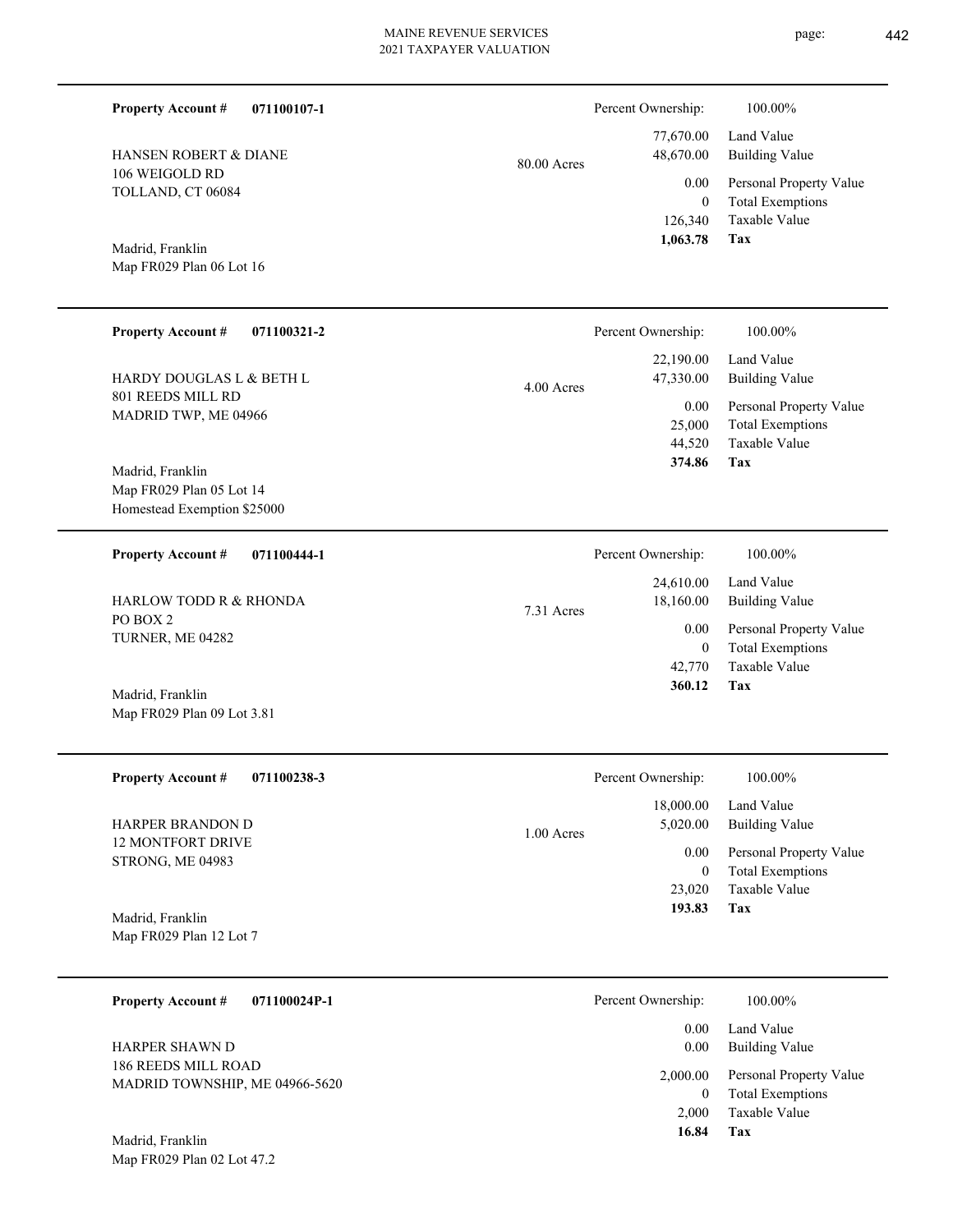Persont Ownership:  $100.000$ 

|            | Percent Ownership: | <b>100.0070</b>              |
|------------|--------------------|------------------------------|
|            |                    | 18,440.00 Land Value         |
| 1.60 Acres | 4,390.00           | <b>Building Value</b>        |
|            |                    | 0.00 Personal Property Value |
|            | $\theta$           | <b>Total Exemptions</b>      |
|            | 22.830             | Taxable Value                |
|            | 192.23             | Tax                          |

**071100443-2 Property Account #**

186 REEDS MILL ROAD MADRID TOWNSHIP, ME 04966-5620 HARPER SHAWN D

Map FR029 Plan 02 Lot 47.2 Madrid, Franklin

| <b>Property Account #</b><br>071100106-2                                                              |              | Percent Ownership:                        | 100.00%                                                                           |
|-------------------------------------------------------------------------------------------------------|--------------|-------------------------------------------|-----------------------------------------------------------------------------------|
| HARVEY JOHN C & HARVEY CAROLYN A                                                                      | $1.50$ Acres | 20,370.00<br>137,340.00                   | Land Value<br><b>Building Value</b>                                               |
| 273 FISH HATCHERY RD<br>MADRID TWP, ME 04966                                                          |              | $0.00\,$<br>31,000<br>126,710<br>1,066.90 | Personal Property Value<br><b>Total Exemptions</b><br><b>Taxable Value</b><br>Tax |
| Madrid, Franklin<br>Map FR029 Plan 05 Lot 34<br>Homestead Exemption \$25000; Veteran Exemption \$6000 |              |                                           |                                                                                   |
| <b>Property Account #</b><br>071100104-5                                                              |              | Percent Ownership:                        | 100.00%                                                                           |
| HIGGINS HOLLY & CYNTHIA WHITE & MATTHEW HIM                                                           | 80.00 Acres  | 66,670.00<br>14,550.00                    | Land Value<br><b>Building Value</b>                                               |
| <b>11 HIGH STREET</b><br>NEW VINEYARD, ME 04956                                                       |              | 0.00<br>$\mathbf{0}$                      | Personal Property Value<br><b>Total Exemptions</b><br><b>Taxable Value</b>        |
| Madrid, Franklin<br>Map FR029 Plan 05 Lot 6                                                           |              | 81,220<br>683.87                          | Tax                                                                               |
| <b>Property Account #</b><br>071100121-6                                                              |              | Percent Ownership:                        | 100.00%                                                                           |

553 EAST MADRID ROAD MADRID TWP, ME 04966 HINKLEY CARSON D

**Tax** Taxable Value Total Exemptions Personal Property Value Building Value Land Value 69,470 0  **584.94** 19,830.00 49,640.00 0.00

Map FR029 Plan 09 Lot 3 Madrid, Franklin

Map FR029 Plan 09 Lot 3.8

| 071100358-5<br><b>Property Account #</b>     | Percent Ownership:               | 100.00%                                                             |
|----------------------------------------------|----------------------------------|---------------------------------------------------------------------|
| HINKLEY CARSON D                             | 66,930.00<br>0.00<br>80.35 Acres | Land Value<br><b>Building Value</b>                                 |
| 553 EAST MADRID ROAD<br>MADRID TWP, ME 04966 | 0.00<br>66.930                   | Personal Property Value<br><b>Total Exemptions</b><br>Taxable Value |
| Madrid, Franklin                             | 563.55                           | Tax                                                                 |

3.50 Acres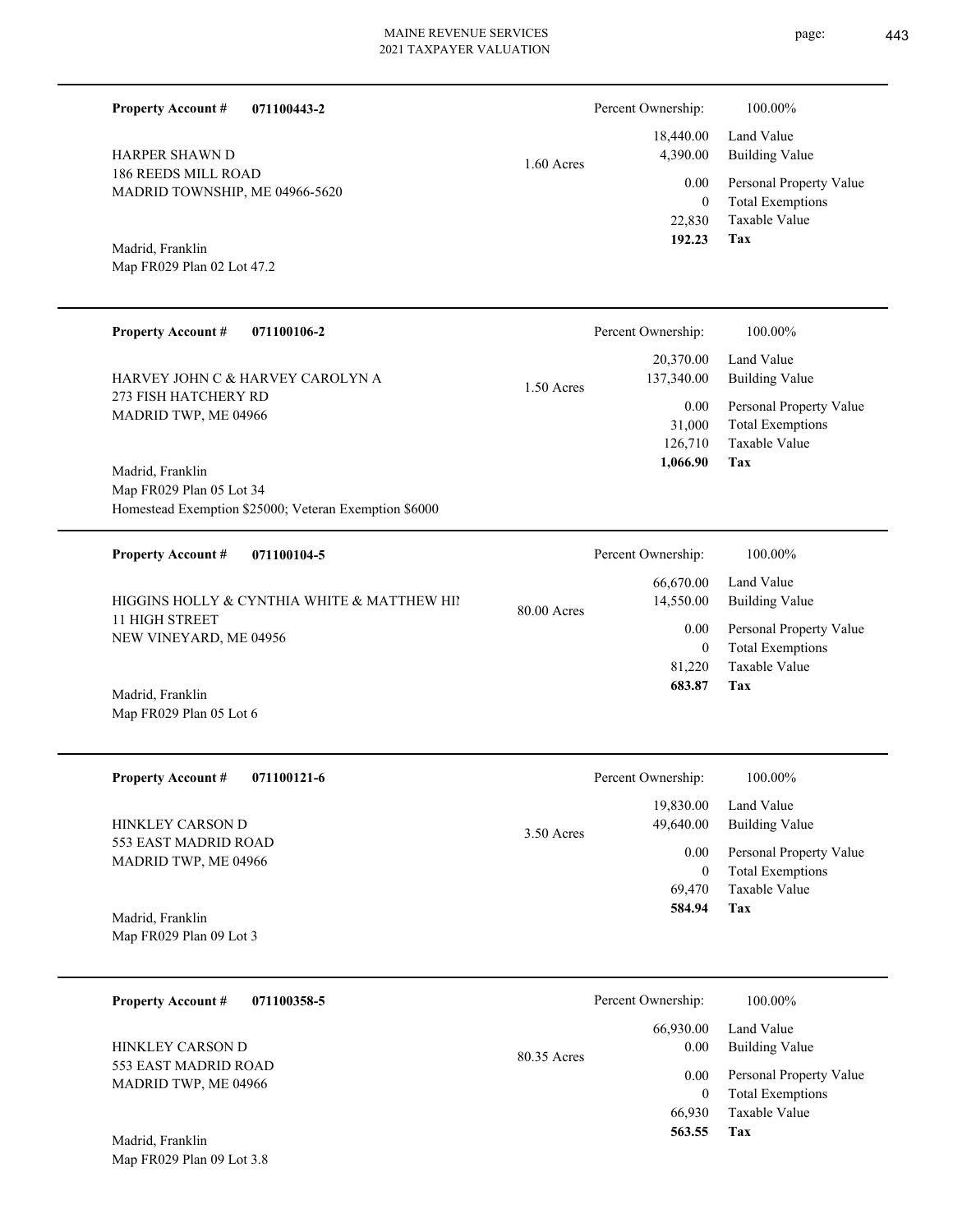| <b>Property Account #</b><br>071100464-1<br>HOEFS BENJAMIN E & BRIAN MULLINER                  |              | Percent Ownership:<br>9,000.00<br>0.00      | 100.00%<br>Land Value<br><b>Building Value</b>                                    |
|------------------------------------------------------------------------------------------------|--------------|---------------------------------------------|-----------------------------------------------------------------------------------|
| <b>80 MARTON ROAD</b><br>DEERING, NH 03244<br>Madrid, Franklin<br>Map FR029 Plan 02 Lot 18.1   | $1.00$ Acres | 0.00<br>$\mathbf{0}$<br>9,000<br>75.78      | Personal Property Value<br><b>Total Exemptions</b><br>Taxable Value<br>Tax        |
| <b>Property Account #</b><br>071100019-2                                                       |              | Percent Ownership:                          | 100.00%                                                                           |
| <b>HOGAN MICHAEL &amp; GALE</b>                                                                | $3.00$ Acres | 10,460.00<br>600.00                         | Land Value<br><b>Building Value</b>                                               |
| <b>18 COREY ROAD</b><br>CANTERBURY, CT 06331<br>Madrid, Franklin<br>Map FR029 Plan 02 Lot 16.2 |              | $0.00\,$<br>$\mathbf{0}$<br>11,060<br>93.13 | Personal Property Value<br><b>Total Exemptions</b><br>Taxable Value<br>Tax        |
| 071100120-3<br><b>Property Account #</b>                                                       |              | Percent Ownership:                          | 100.00%                                                                           |
| <b>HOLCOMB NANCY E</b>                                                                         | $0.50$ Acres | 6,390.00<br>0.00                            | Land Value<br><b>Building Value</b>                                               |
| 27 WESTGATE CROSSING<br>NASHUA, NH 03062<br>Madrid, Franklin<br>Map FR029 Plan 05 Lot 15       |              | $0.00\,$<br>$\mathbf{0}$<br>6,390<br>53.80  | Personal Property Value<br><b>Total Exemptions</b><br><b>Taxable Value</b><br>Tax |
| <b>Property Account #</b><br>071100271-4                                                       |              | Percent Ownership:                          | 100.00%                                                                           |
| HOLT DANIEL P & KIMBERLEY S                                                                    | $1.00$ Acres | 9,000.00<br>0.00                            | Land Value<br><b>Building Value</b>                                               |
| <b>245 PALMER ROAD</b><br>SKOWHEGAN, ME 04976<br>Madrid, Franklin<br>Map FR029 Plan 03 Lot 22  |              | 0.00<br>$\mathbf{0}$<br>9,000<br>75.78      | Personal Property Value<br><b>Total Exemptions</b><br>Taxable Value<br>Tax        |
| <b>Property Account #</b><br>071100331-3                                                       |              | Percent Ownership:                          | 100.00%                                                                           |
| HOLT DANIEL P & KIMBERLEY S                                                                    |              | 11,260.00<br>15,320.00                      | Land Value<br><b>Building Value</b>                                               |
| <b>245 PALMER ROAD</b><br>SKOWHEGAN, ME 04976                                                  | 4.10 Acres   | 0.00<br>$\mathbf{0}$<br>26,580              | Personal Property Value<br><b>Total Exemptions</b><br>Taxable Value               |
|                                                                                                |              | 223.80                                      | Tax                                                                               |

Map FR029 Plan 09 Lot 8.11 8.12 Madrid, Franklin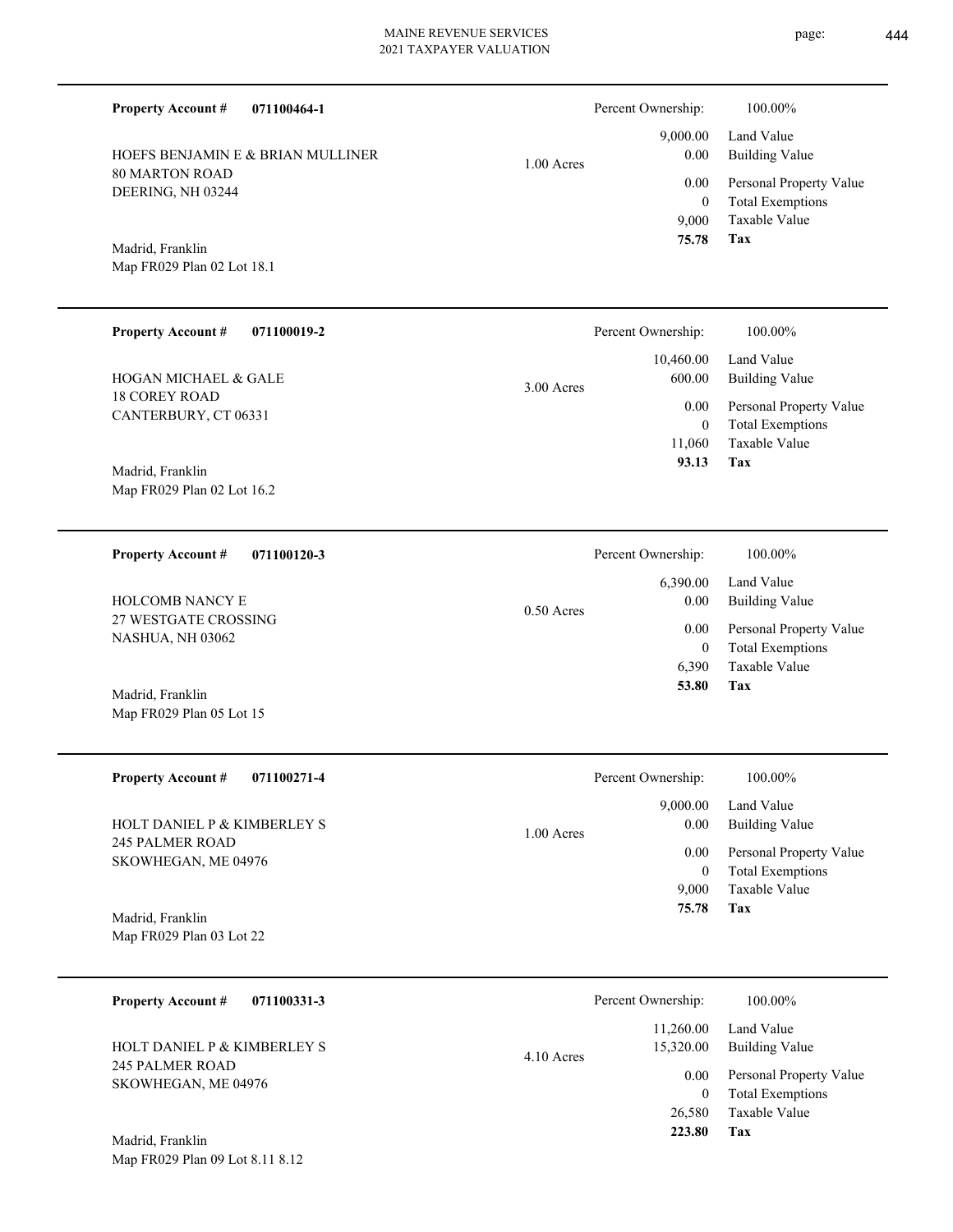| <b>Property Account #</b><br>071100119-1                                |              | Percent Ownership:                    | 100.00%                                                                    |
|-------------------------------------------------------------------------|--------------|---------------------------------------|----------------------------------------------------------------------------|
| HOLWAY WILLIAM                                                          | 168.00 Acres | 130,910.00<br>0.00                    | Land Value<br><b>Building Value</b>                                        |
| 278 NEW DURHAM RD<br>ALTON, NH 03809                                    |              | 0.00<br>$\boldsymbol{0}$<br>130,910   | Personal Property Value<br><b>Total Exemptions</b><br>Taxable Value        |
| Madrid, Franklin<br>Map FR029 Plan 09 Lot 16                            |              | 1,102.26                              | Tax                                                                        |
| <b>Property Account #</b><br>071100077-3                                |              | Percent Ownership:                    | 100.00%                                                                    |
| HOOPER RANDY P & KAREN S                                                | $2.00$ Acres | 20,730.00<br>65,550.00                | Land Value<br><b>Building Value</b>                                        |
| 72 BRYANT ROAD<br>WOLFEBORO, NH 03894                                   |              | 0.00<br>$\overline{0}$<br>86,280      | Personal Property Value<br><b>Total Exemptions</b><br>Taxable Value        |
| Madrid, Franklin<br>Map FR029 Plan 05 Lot 41                            |              | 726.48                                | Tax                                                                        |
| 071100114-1<br><b>Property Account #</b>                                |              | Percent Ownership:                    | 100.00%                                                                    |
| HUNTER SANDRA                                                           | 2.50 Acres   | 10,100.00<br>1,320.00                 | Land Value<br><b>Building Value</b>                                        |
| 432 OAKLAND PARKWAY<br>FRANKLIN, MA 02038                               |              | 0.00<br>$\overline{0}$                | Personal Property Value<br><b>Total Exemptions</b>                         |
| Madrid, Franklin<br>Map FR029 Plan 03 Lot 28                            |              | 11,420<br>96.16                       | Taxable Value<br>Tax                                                       |
| 071100091-2<br><b>Property Account #</b>                                |              | Percent Ownership:                    | 100.00%                                                                    |
| HUNTOON THEODORE & ANGEL                                                | 1.00 Acres   | 20,000.00<br>27,740.00                | Land Value<br><b>Building Value</b>                                        |
| <b>20 POPLAR DRIVE</b><br>MADRID TWP, ME 04966-5440                     |              | $0.00\,$<br>$\overline{0}$            | Personal Property Value<br><b>Total Exemptions</b>                         |
| Madrid, Franklin<br>Map FR029 Plan 05 Lot 55                            |              | 47,740<br>401.97                      | Taxable Value<br>Tax                                                       |
| <b>Property Account #</b><br>071100113-1                                |              | Percent Ownership:                    | 100.00%                                                                    |
| HUNTOON THEODORE & ANGEL                                                | 12.00 Acres  | 26,030.00<br>144,150.00               | Land Value<br><b>Building Value</b>                                        |
| <b>20 POPLAR DRIVE</b><br>MADRID TWP, ME 04966-5440<br>Madrid, Franklin |              | 0.00<br>25,000<br>145,180<br>1,222.42 | Personal Property Value<br><b>Total Exemptions</b><br>Taxable Value<br>Tax |
| Map FR029 Plan 05 Lot 54                                                |              |                                       |                                                                            |

Homestead Exemption \$25000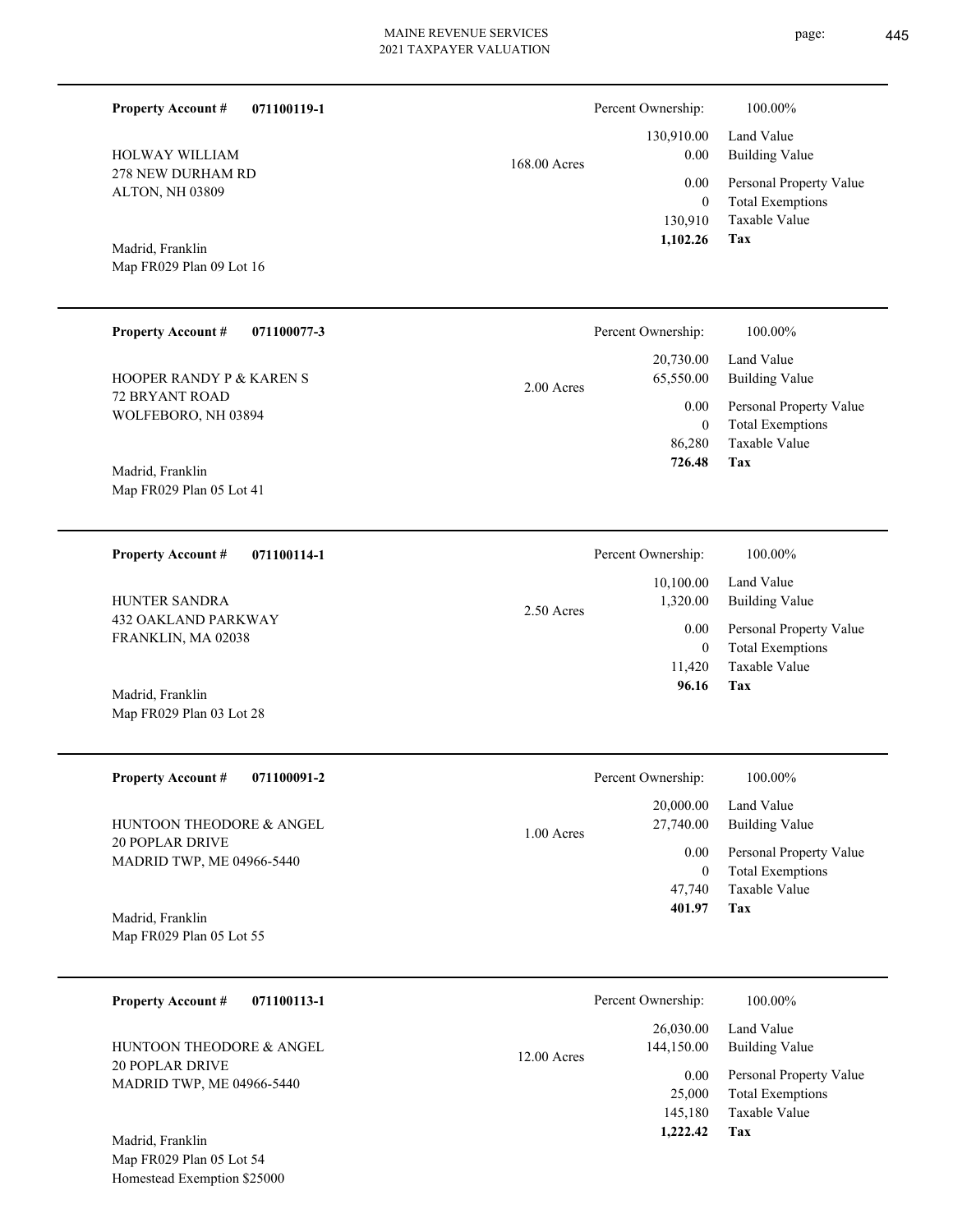$\overline{\phantom{0}}$ 

page: 446

| <b>Property Account #</b><br>071100339-3                               |                             | Percent Ownership:<br>17,030.00 | 100.00%<br>Land Value                              |
|------------------------------------------------------------------------|-----------------------------|---------------------------------|----------------------------------------------------|
| <b>INHABITANTS OF FRANKLIN CTY</b><br>140 MAIN ST                      | $12.00$ Acres               | 6,070.00<br>0.00                | <b>Building Value</b><br>Personal Property Value   |
| FARMINGTON, ME 04938                                                   |                             | 23,100<br>$\overline{0}$        | <b>Total Exemptions</b><br><b>Taxable Value</b>    |
| Madrid, Franklin<br>Map FR029 Plan 05 Lot 17<br><b>Exempt Property</b> |                             | 0.00                            | Tax                                                |
| <b>Property Account #</b><br>071100089-3                               |                             | Percent Ownership:              | 100.00%                                            |
| <b>IRVING KEITH B &amp; MANUELA S</b>                                  | 1.63 Acres                  | 20,460.00<br>58,070.00          | Land Value<br><b>Building Value</b>                |
| <b>62 COUNTRY CLUB ROAD</b><br>DAYVILLE, CT 06241                      |                             | 0.00<br>$\mathbf{0}$            | Personal Property Value<br><b>Total Exemptions</b> |
| Madrid, Franklin                                                       |                             | 78,530<br>661.22                | Taxable Value<br>Tax                               |
| Map FR029 Plan 12 Lot 11                                               |                             |                                 |                                                    |
| <b>Property Account #</b><br>071100457-1                               |                             | Percent Ownership:              | 100.00%                                            |
| JACKSON-WRIGHT CAROL ANN & KENNETH E WRIGH                             | 22.45 Acres                 | 35,660.00<br>60,550.00          | Land Value<br><b>Building Value</b>                |
| 29 MERRILL CORNER ROAD<br>BROWNFIELD, ME 04010                         |                             | 0.00<br>$\mathbf{0}$            | Personal Property Value<br><b>Total Exemptions</b> |
| Madrid, Franklin<br>Map FR029 Plan 03 Lot 21.3                         |                             | 96,210<br>810.09                | Taxable Value<br>Tax                               |
| <b>Property Account #</b><br>071100332-2                               |                             | Percent Ownership:              | 100.00%                                            |
| <b>JENNESS ERWIEN</b>                                                  | Tree Growth<br>327.00 Acres | 104,651.00<br>0.00              | Land Value<br><b>Building Value</b>                |
| <b>603 CABOT STREET</b><br>BEVERLY, MA 01915                           |                             | 0.00<br>$\overline{0}$          | Personal Property Value<br><b>Total Exemptions</b> |
|                                                                        |                             | 104,651<br>881.16               | Taxable Value<br>Tax                               |
| Madrid, Franklin<br>Map FR029 Plan 08 Lot 3 Plan 11 Lot 2              |                             |                                 |                                                    |
| <b>Property Account #</b><br>071100127-2                               |                             | Percent Ownership:              | 100.00%                                            |
| JEWELL GARY & KIMBERLY                                                 | 0.67 Acres                  | 7,560.00<br>22,840.00           | Land Value<br><b>Building Value</b>                |
| 70 CHAMPION HILL ROAD<br>EFFINGTON, NH 03882                           |                             | 0.00<br>$\mathbf{0}$            | Personal Property Value<br><b>Total Exemptions</b> |
|                                                                        |                             | 30,400<br>255.97                | Taxable Value<br>Tax                               |
| Madrid, Franklin<br>Map FR029 Plan 05 Lot 45                           |                             |                                 |                                                    |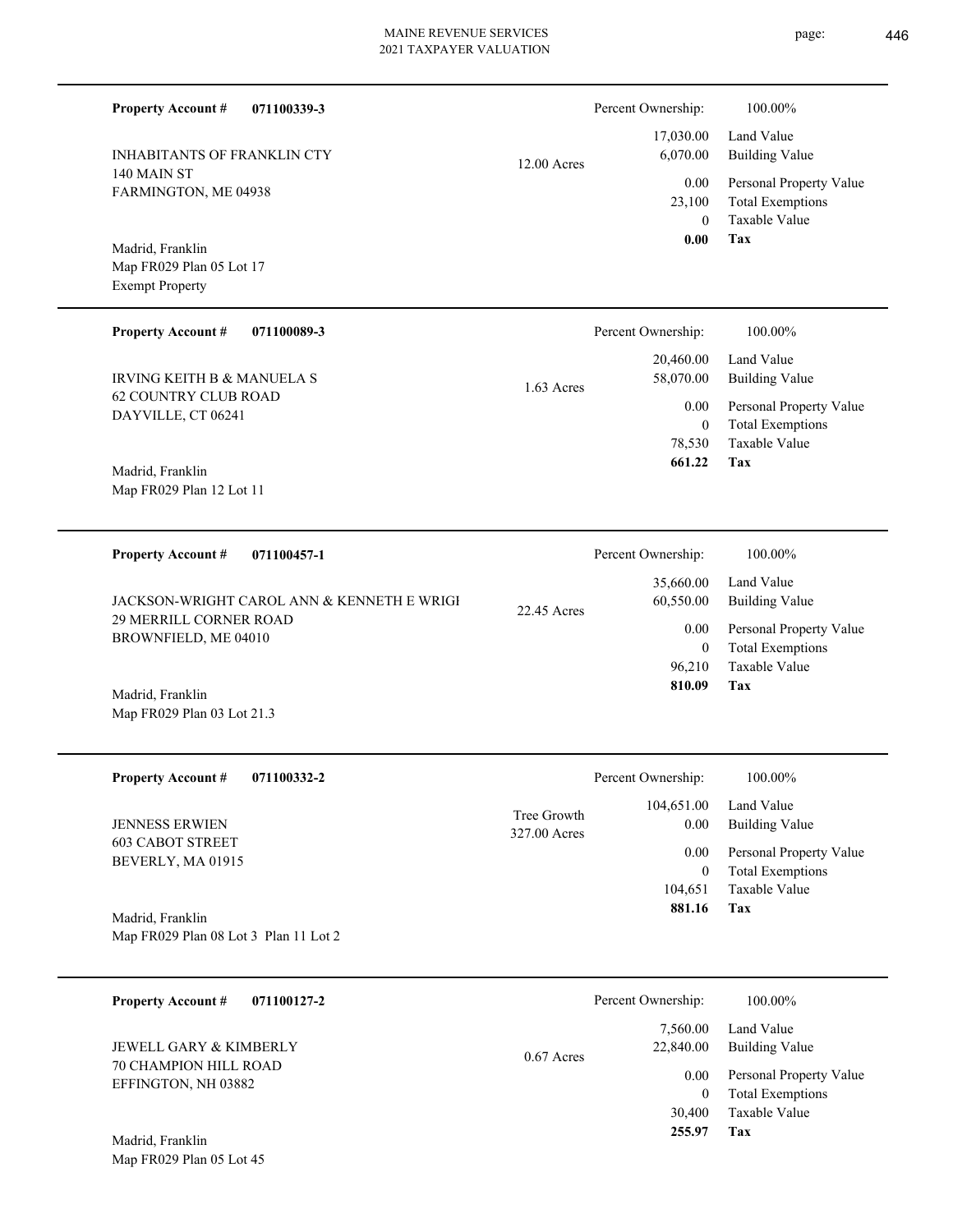|                                                                                        | <b>Property Account #</b><br>071100032-3                                       |                                                                     | Percent Ownership:                           | 100.00%                                                                    |
|----------------------------------------------------------------------------------------|--------------------------------------------------------------------------------|---------------------------------------------------------------------|----------------------------------------------|----------------------------------------------------------------------------|
|                                                                                        | <b>JEWELL GARY N</b>                                                           | $1.00$ Acres                                                        | 9,000.00<br>0.00                             | Land Value<br><b>Building Value</b>                                        |
|                                                                                        | 70 CHAMPION HILL ROAD<br>EFFINGHAM, NH 03882                                   |                                                                     | 0.00<br>$\mathbf{0}$<br>9,000                | Personal Property Value<br><b>Total Exemptions</b><br><b>Taxable Value</b> |
|                                                                                        | Madrid, Franklin<br>Map FR029 Plan 05 Lot 44                                   |                                                                     | 75.78                                        | Tax                                                                        |
|                                                                                        | <b>Property Account #</b><br>071100284-1                                       |                                                                     | Percent Ownership:                           | 100.00%                                                                    |
|                                                                                        | <b>JOHNSON LAWRENCE W</b>                                                      | 0.94 Acres                                                          | 19,820.00<br>75,520.00                       | Land Value<br><b>Building Value</b>                                        |
|                                                                                        | CROMWELL, CT 06416                                                             | <b>62 TIMBER HILL RD</b>                                            | 0.00<br>$\mathbf{0}$<br>95,340<br>802.76     | Personal Property Value<br><b>Total Exemptions</b><br>Taxable Value<br>Tax |
|                                                                                        | Madrid, Franklin<br>Map FR029 Plan 02 Lot 36.4                                 |                                                                     |                                              |                                                                            |
|                                                                                        | <b>Property Account #</b><br>071100122-2                                       |                                                                     | Percent Ownership:                           | 100.00%                                                                    |
|                                                                                        | <b>JURUCLA INC</b>                                                             | 23.00 Acres                                                         | 65,390.00<br>62,880.00                       | Land Value<br><b>Building Value</b>                                        |
|                                                                                        | %RUDOLF GUSTAV SCHNEIDER<br>BUETIGEN STR 70, 2557 STUDEN<br>, 3003 SWITZERLAND |                                                                     | 0.00<br>$\mathbf{0}$<br>128,270<br>1,080.03  | Personal Property Value<br><b>Total Exemptions</b><br>Taxable Value<br>Tax |
|                                                                                        | Madrid, Franklin<br>Map FR029 Plan 01 Lot 6                                    |                                                                     |                                              |                                                                            |
|                                                                                        | <b>Property Account #</b><br>071100291-3                                       |                                                                     | Percent Ownership:                           | 100.00%                                                                    |
|                                                                                        | <b>JURUCLA INC</b>                                                             | 4.00 Acres                                                          | 31,990.00<br>0.00                            | Land Value<br><b>Building Value</b>                                        |
|                                                                                        | %RUDOLF GUSTAV SCHNEIDER<br>BUETIGEN STR 70, 2557 STUDEN<br>, 3003 SWITZERLAND |                                                                     | 0.00<br>$\boldsymbol{0}$<br>31,990<br>269.36 | Personal Property Value<br><b>Total Exemptions</b><br>Taxable Value<br>Tax |
|                                                                                        | Madrid, Franklin<br>Map FR029 Plan 01 Lot 6.2                                  |                                                                     |                                              |                                                                            |
|                                                                                        | 071100197-3<br><b>Property Account #</b>                                       |                                                                     | Percent Ownership:                           | 100.00%                                                                    |
| <b>KAMENS KELLIE</b><br>0.65 Acres<br>2 SCHOOL HOUSE ROAD<br>MADRID TOWNSHIP, ME 04966 |                                                                                |                                                                     | 18,290.00<br>56,250.00                       | Land Value<br><b>Building Value</b>                                        |
|                                                                                        | 0.00<br>$\boldsymbol{0}$<br>74,540                                             | Personal Property Value<br><b>Total Exemptions</b><br>Taxable Value |                                              |                                                                            |
|                                                                                        |                                                                                |                                                                     | 627.63                                       | <b>Tax</b>                                                                 |

Map FR029 Plan 12 Lot 24 Madrid, Franklin

L

۰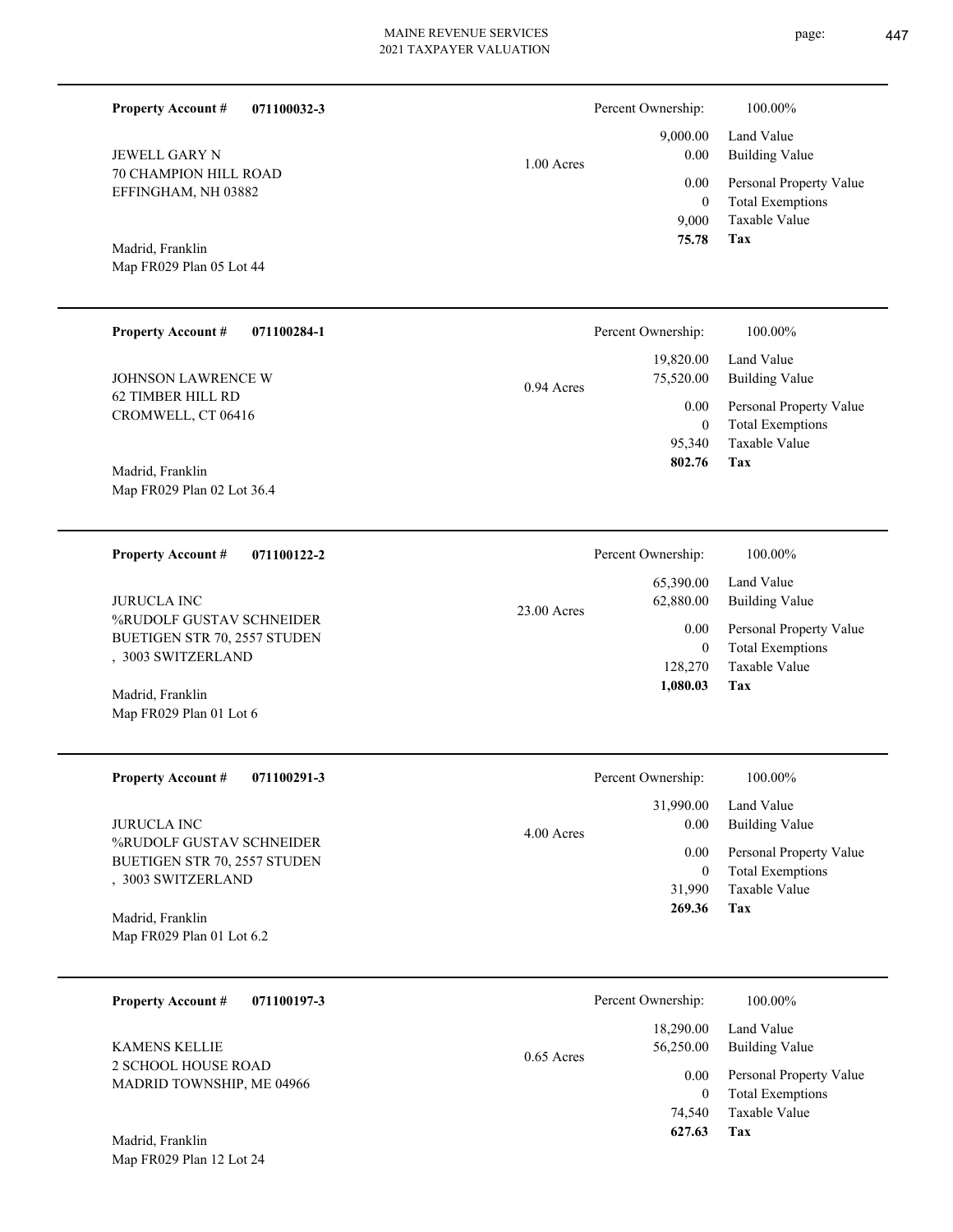| <b>Property Account #</b><br>071100139-1                                                      |              | Percent Ownership:       | 100.00%                                            |
|-----------------------------------------------------------------------------------------------|--------------|--------------------------|----------------------------------------------------|
| <b>KAMENS KELLIE R</b>                                                                        | 1.40 Acres   | 20,290.00<br>12,800.00   | Land Value<br><b>Building Value</b>                |
| 2 SCHOOLHOUSE ROAD<br>MADRID TOWNSHIP, ME 04966                                               |              | 0.00<br>$\bf{0}$         | Personal Property Value<br><b>Total Exemptions</b> |
| Madrid, Franklin                                                                              |              | 33,090<br>278.62         | Taxable Value<br>Tax                               |
| Map FR029 Plan 02 Lot 32.3                                                                    |              |                          |                                                    |
| <b>Property Account #</b><br>071100190-6                                                      |              | Percent Ownership:       | 100.00%                                            |
| <b>KAMENS PHILIP</b>                                                                          |              | 11,920.00<br>8,570.00    | Land Value<br><b>Building Value</b>                |
| <b>105 CATLIN ROAD</b><br>HARWINTON, CT 06791                                                 | 5.00 Acres   | 0.00<br>$\bf{0}$         | Personal Property Value<br><b>Total Exemptions</b> |
|                                                                                               |              | 20,490<br>172.53         | Taxable Value<br>Tax                               |
| Madrid, Franklin<br>Map FR029 Plan 02 Lot 44.5                                                |              |                          |                                                    |
| <b>Property Account #</b><br>071100287-1                                                      |              | Percent Ownership:       | 100.00%                                            |
| <b>KEATING GREGORY</b><br>$0.78$ Acres<br>101 INDIAN HILL ROAD<br>COLLINSVILLE, CT 06019-3621 |              | 18,830.00<br>32,410.00   | Land Value<br><b>Building Value</b>                |
|                                                                                               |              | 0.00<br>$\boldsymbol{0}$ | Personal Property Value<br><b>Total Exemptions</b> |
|                                                                                               |              | 51,240<br>431.44         | Taxable Value<br>Tax                               |
| Madrid, Franklin<br>Map FR029 Plan 02 Lot 36.2                                                |              |                          |                                                    |
| <b>Property Account #</b><br>071100136-2                                                      |              | Percent Ownership:       | 100.00%                                            |
| KEATING WILLIAM JR ET AL                                                                      | 1.42 Acres   | 18,310.00<br>29,880.00   | Land Value<br><b>Building Value</b>                |
| <b>117 HOLLEY ROAD</b><br>FARMINGTON, ME 04938                                                |              | 0.00<br>$\boldsymbol{0}$ | Personal Property Value<br><b>Total Exemptions</b> |
|                                                                                               |              | 48,190<br>405.76         | Taxable Value<br>Tax                               |
| Madrid, Franklin<br>Map FR029 Plan 02 Lot 36                                                  |              |                          |                                                    |
| 071100225-4<br><b>Property Account #</b>                                                      |              | Percent Ownership:       | 100.00%                                            |
| KING MICHAEL & CAROLINE                                                                       | $1.00$ Acres | 20,000.00<br>10,300.00   | Land Value<br><b>Building Value</b>                |
| 212 GREENBUSH RD<br>CORINNA, ME 04928-3542                                                    |              | 0.00<br>$\boldsymbol{0}$ | Personal Property Value<br><b>Total Exemptions</b> |
|                                                                                               |              | 30,300<br>255.13         | Taxable Value<br>Tax                               |
| Madrid, Franklin<br>Map FR029 Plan 12 Lot 27                                                  |              |                          |                                                    |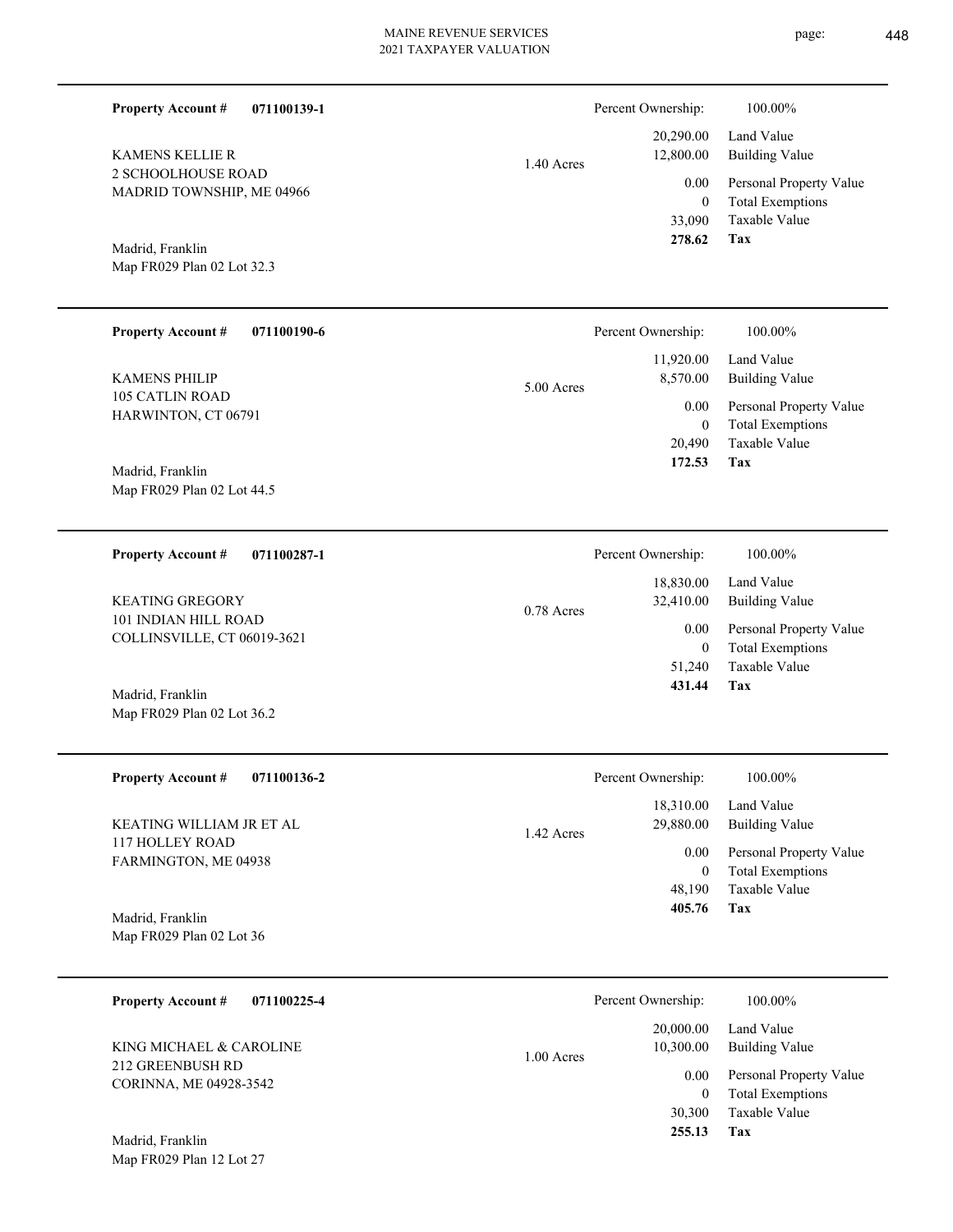| 071100133-2<br><b>Property Account #</b>                  | Percent Ownership:                                                                                                                                                                                                                                                                                                                 | 100.00%                                                             |
|-----------------------------------------------------------|------------------------------------------------------------------------------------------------------------------------------------------------------------------------------------------------------------------------------------------------------------------------------------------------------------------------------------|---------------------------------------------------------------------|
| <b>KRUG JOHN P</b><br>59 VINE ROCK ST<br>DEDHAM, MA 02026 | 39,928.00<br>Tree Growth<br>66,490.00<br>83.00 Acres                                                                                                                                                                                                                                                                               | Land Value<br><b>Building Value</b>                                 |
|                                                           | 0.00<br>$\overline{0}$<br>106,418                                                                                                                                                                                                                                                                                                  | Personal Property Value<br><b>Total Exemptions</b><br>Taxable Value |
| Madrid, Franklin                                          | 896.04                                                                                                                                                                                                                                                                                                                             | Tax                                                                 |
| Map FR029 Plan 06 Lot 24                                  |                                                                                                                                                                                                                                                                                                                                    |                                                                     |
| $\mathbf{r}$                                              | $\mathbf{r}$ $\mathbf{r}$ $\mathbf{r}$ $\mathbf{r}$ $\mathbf{r}$ $\mathbf{r}$ $\mathbf{r}$ $\mathbf{r}$ $\mathbf{r}$ $\mathbf{r}$ $\mathbf{r}$ $\mathbf{r}$ $\mathbf{r}$ $\mathbf{r}$ $\mathbf{r}$ $\mathbf{r}$ $\mathbf{r}$ $\mathbf{r}$ $\mathbf{r}$ $\mathbf{r}$ $\mathbf{r}$ $\mathbf{r}$ $\mathbf{r}$ $\mathbf{r}$ $\mathbf{$ | 1000001                                                             |

| <b>Property Account #</b><br>071100353-3 |                             | Percent Ownership:   | 100.00%                                  |
|------------------------------------------|-----------------------------|----------------------|------------------------------------------|
| <b>KRUG JOHN P</b>                       | Tree Growth<br>899.00 Acres | 287, 212, 00<br>0.00 | Land Value<br>Building Value             |
| 59 VINE ROCK ST<br>DEDHAM, MA 02026      |                             | 0.00                 | Personal Property Value                  |
|                                          |                             | $\bf{0}$<br>287,212  | <b>Total Exemptions</b><br>Taxable Value |
| Madrid, Franklin                         |                             | 2,418.33             | Tax                                      |

Map FR029 Plan 03 Lot 6 Plan 06 Lot 1 Plan 07 Lot 4

**071100360-3 Tax** Taxable Value Total Exemptions Personal Property Value Building Value Land Value 59 VINE ROCK ST DEDHAM, MA 02026 **Property Account #** Map FR029 Plan 07 Lot 9 Madrid, Franklin KRUG JOHN P 123,446  $\boldsymbol{0}$  **1,039.42** 123,446.00 0.00 0.00 385.00 Acres Tree Growth Percent Ownership:  $100.00\%$ 

| <b>Property Account #</b><br>071100405-3 | Percent Ownership:           |                  | 100.00%                      |
|------------------------------------------|------------------------------|------------------|------------------------------|
| <b>KRUG JOHN P</b>                       | Tree Growth<br>$19.13$ Acres | 5,356.40<br>0.00 | Land Value<br>Building Value |
| 59 VINE ROCK ST<br>DEDHAM, MA 02026      |                              | 0.00             | Personal Property Value      |
|                                          |                              | $\boldsymbol{0}$ | <b>Total Exemptions</b>      |
|                                          |                              | 5,356            | Taxable Value                |
| Madrid, Franklin                         |                              | 45.10            | Tax                          |
| Map FR029 Plan 06 Lot 19.3               |                              |                  |                              |

| 071100274-3<br><b>Property Account #</b>                                             | Percent Ownership:                        | 100.00%                                                        |
|--------------------------------------------------------------------------------------|-------------------------------------------|----------------------------------------------------------------|
| KRUG JOHN PETER & SUSAN E PARRELLI<br><b>59 VINE ROCK STREET</b><br>DEDHAM, MA 02026 | 13,380.00<br>0.00<br>$7.00$ Acres<br>0.00 | Land Value<br><b>Building Value</b><br>Personal Property Value |
| Madrid. Franklin                                                                     | 13.380<br>112.66                          | <b>Total Exemptions</b><br>Taxable Value<br>Tax                |

Map FR029 Plan 06 Lot 10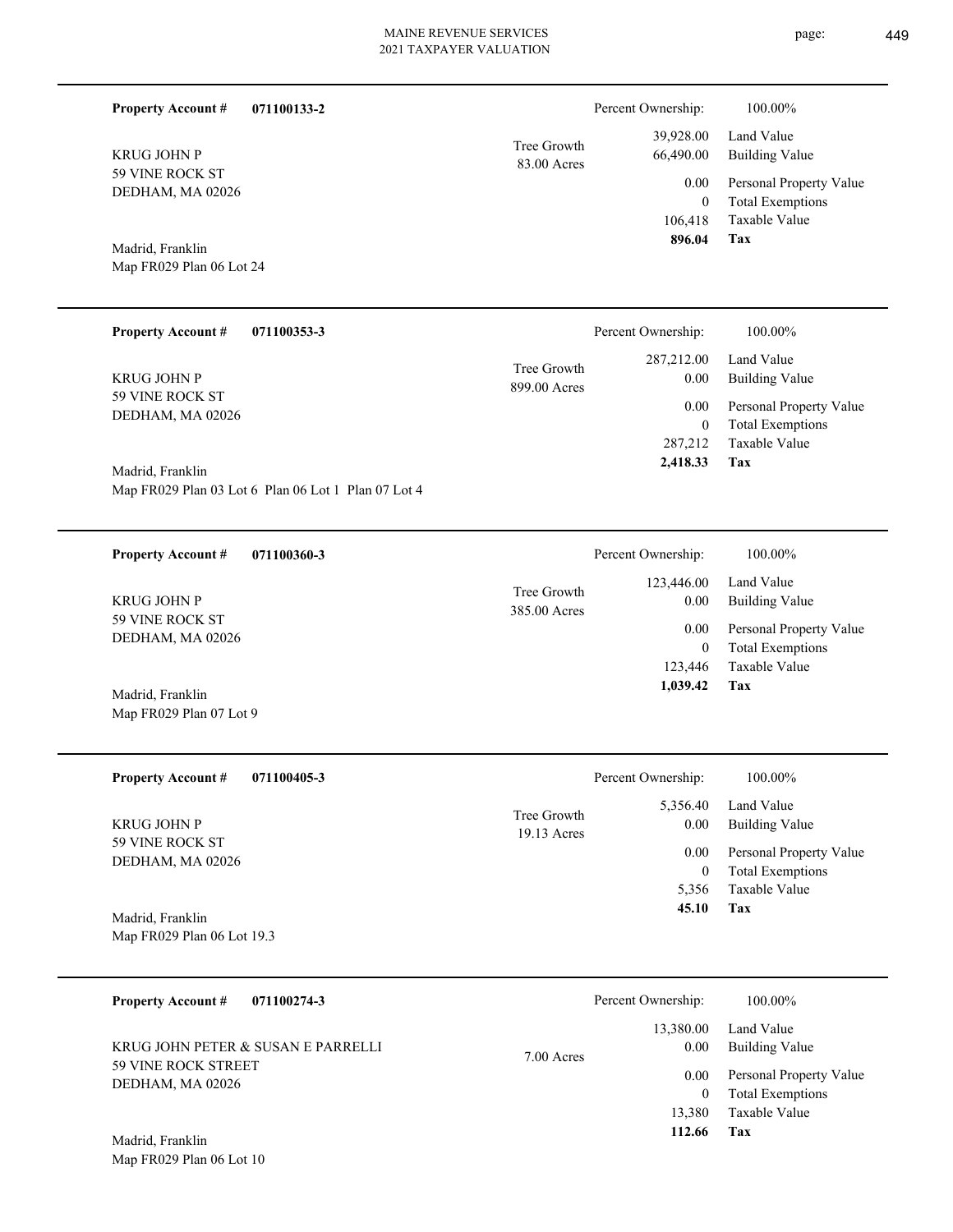| <b>Property Account #</b><br>071100450-1                         |                             | Percent Ownership:         | 100.00%                                            |
|------------------------------------------------------------------|-----------------------------|----------------------------|----------------------------------------------------|
| KRUG JOHN PETER & SUSAN E PARRELLI                               | Tree Growth<br>55.00 Acres  | 15,634.00<br>0.00          | Land Value<br><b>Building Value</b>                |
| 59 VINE ROCK STREET<br>DEDHAM, MA 02026                          |                             | 0.00<br>$\boldsymbol{0}$   | Personal Property Value<br><b>Total Exemptions</b> |
|                                                                  |                             | 15,634<br>131.64           | Taxable Value<br>Tax                               |
| Madrid, Franklin<br>Map FR029 Plan 06 Lot 4.3                    |                             |                            |                                                    |
|                                                                  |                             |                            |                                                    |
| <b>Property Account #</b><br>071100002-2                         |                             | Percent Ownership:         | 100.00%                                            |
| KRUG PETER & SUSAN E PARELLI                                     | Tree Growth<br>157.00 Acres | 44,610.00<br>0.00          | Land Value<br><b>Building Value</b>                |
| 59 VINE ROCK ST<br>DEDHAM, MA 02026                              |                             | 0.00                       | Personal Property Value                            |
|                                                                  |                             | $\boldsymbol{0}$           | <b>Total Exemptions</b>                            |
|                                                                  |                             | 44,610<br>375.62           | Taxable Value<br>Tax                               |
| Madrid, Franklin<br>Map FR029 Plan 07 Lot 7                      |                             |                            |                                                    |
|                                                                  |                             |                            |                                                    |
| <b>Property Account #</b><br>071100078-4                         |                             | Percent Ownership:         | 100.00%                                            |
|                                                                  |                             | 32,360.00                  | Land Value                                         |
| LAGE CHRISTOPHER R TRUSTEE<br>MADRID II IRREVOCABLE REALTY TRUST | 33.00 Acres                 | 0.00                       | <b>Building Value</b>                              |
| 1008 DUTCH NCK                                                   |                             | 0.00                       | Personal Property Value                            |
| WALDOBORO, ME 04572-6156                                         |                             | $\boldsymbol{0}$<br>32,360 | <b>Total Exemptions</b><br>Taxable Value           |
| Madrid, Franklin                                                 |                             | 272.47                     | Tax                                                |
| Map FR029 Plan 09 Lot 11.1                                       |                             |                            |                                                    |
|                                                                  |                             |                            |                                                    |
| <b>Property Account #</b><br>071100442-3                         |                             | Percent Ownership:         | 100.00%                                            |
|                                                                  |                             | 38,470.00                  | Land Value                                         |
| LAGE CHRISTOPHER R TRUSTEE<br>MADRID II IRREVOCABLE REALTY TRUST | 26.30 Acres                 | 145,860.00                 | <b>Building Value</b>                              |
| 1008 DUTCH NCK                                                   |                             | 0.00<br>$\boldsymbol{0}$   | Personal Property Value<br><b>Total Exemptions</b> |
| WALDOBORO, ME 04572-6156                                         |                             | 184,330                    | Taxable Value                                      |
| Madrid, Franklin                                                 |                             | 1,552.06                   | Tax                                                |
| Map FR029 Plan 09 Lot 11.31 11.4                                 |                             |                            |                                                    |
|                                                                  |                             |                            |                                                    |
| <b>Property Account #</b><br>071100440-2                         |                             | Percent Ownership:         | 100.00%                                            |
|                                                                  |                             | 23,740.00                  | Land Value                                         |

PO BOX 894 RANGELEY, ME 04970 LAMBERT MATTHEW F

Map FR029 Plan 02 Lot 16.5 Homestead Exemption \$25000 Madrid, Franklin

|              | Percent Ownership:                    | 100.00%                                                                    |
|--------------|---------------------------------------|----------------------------------------------------------------------------|
| $6.13$ Acres | 23,740.00<br>232,140.00               | Land Value<br><b>Building Value</b>                                        |
|              | 0.00<br>25,000<br>230,880<br>1,944.01 | Personal Property Value<br><b>Total Exemptions</b><br>Taxable Value<br>Tax |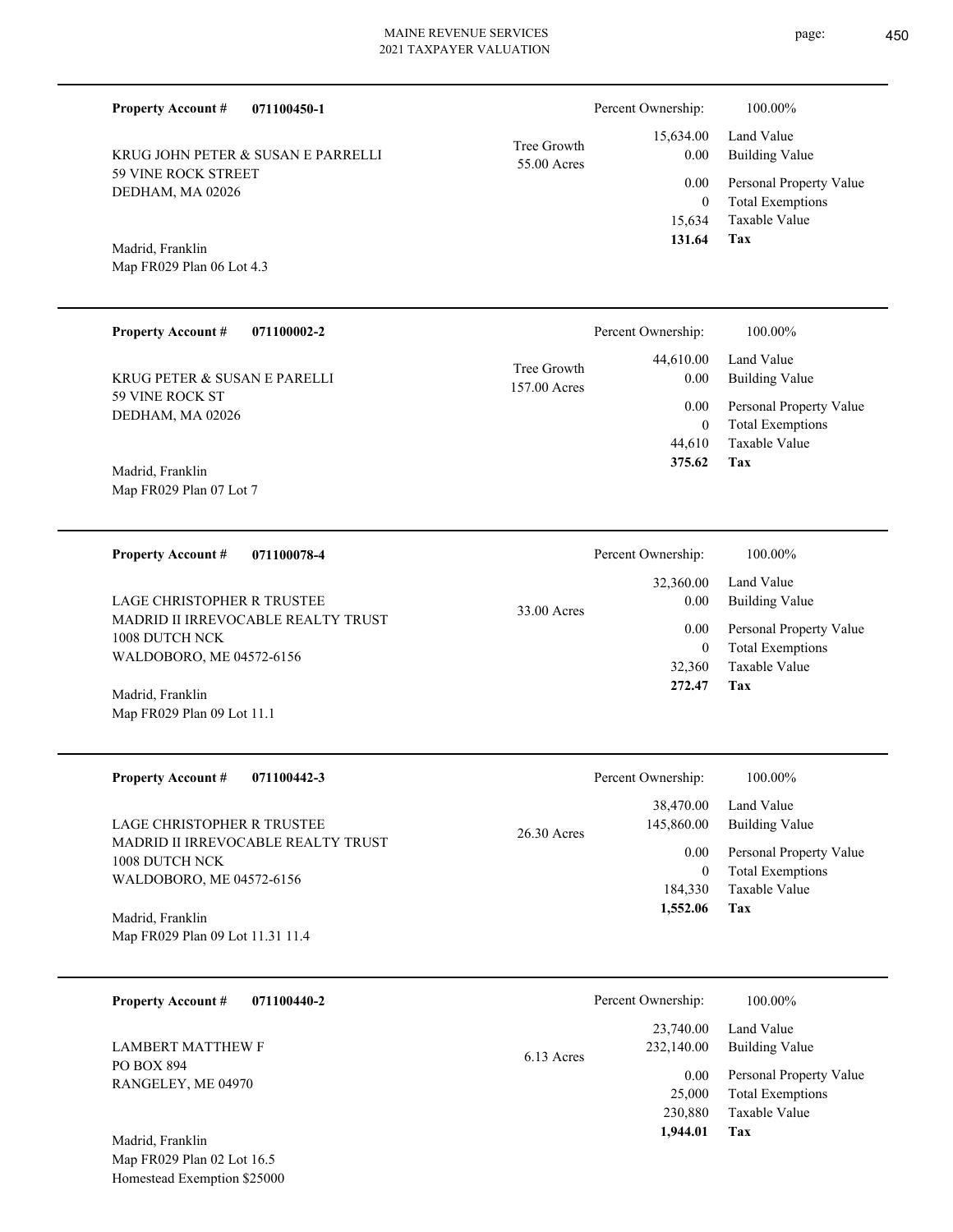| <b>Property Account #</b><br>071100454-1                                       |             |              | Percent Ownership:                        |  |
|--------------------------------------------------------------------------------|-------------|--------------|-------------------------------------------|--|
| <b>LAMKIN RICHARD &amp; VALERIE</b><br>PO BOX 85<br>PHILLIPS, ME 04966         |             | 1.84 Acres   | 9,610.00<br>45,560.00<br>0.00<br>$\theta$ |  |
| Madrid, Franklin<br>Map FR029 Plan 02 Lot 16.6                                 |             |              | 55,170<br>464.53                          |  |
| <b>Property Account #</b>                                                      | 071100143-1 |              | Percent Ownership:                        |  |
| LAVOIE PAUL N & SUZANNE B                                                      |             | $0.53$ Acres | 28,240.00<br>23,450.00                    |  |
| 2021 RIDGEFIELD RD<br>JOHNSON CITY, TN 37601-6303                              |             |              | 0.00<br>$\Omega$<br>51,690                |  |
| Madrid, Franklin<br>Map FR029 Plan 02 Lot 39                                   |             |              | 435.23                                    |  |
| <b>Property Account #</b>                                                      | 071100407-3 |              | Percent Ownership:                        |  |
| <b>LEAVITT DONALD &amp; LAURA</b><br>34 FOX RUN RD<br>NEW GLOUCESTER, ME 04260 |             | 3.00 Acres   | 10,460.00<br>0.00<br>0.00                 |  |
| Madrid, Franklin<br>Map FR029 Plan 02 Lot 16.1                                 |             |              | $\theta$<br>10,460<br>88.07               |  |

| <b>Property Account #</b><br>071100470-1        | Percent Ownership: | 100.00%                 |
|-------------------------------------------------|--------------------|-------------------------|
|                                                 | 10,350.00          | Land Value              |
| LECLAIR JAMES K<br><b>13 BOULDER BROOK LANE</b> | 0.00<br>2.85 Acres | Building Value          |
| OTTER CREEK, ME 04660                           | 0.00               | Personal Property Value |
|                                                 | $\theta$           | <b>Total Exemptions</b> |
|                                                 | 10.350             | Taxable Value           |
| Madrid, Franklin                                | 87.15              | Tax                     |
| Map FR029 Plan 09 Lot 8.191                     |                    |                         |
|                                                 |                    |                         |

| 071100028-3<br><b>Property Account #</b>                | Percent Ownership:                      | 100.00%                                            |
|---------------------------------------------------------|-----------------------------------------|----------------------------------------------------|
| LEN JOSEPH M                                            | 20,310.00<br>143,140.00<br>$1.43$ Acres | Land Value<br>Building Value                       |
| 6A BITTERSWEET RDG UNIT 2<br>MIDDLEFIELD, CT 06455-1148 | 0.00                                    | Personal Property Value<br><b>Total Exemptions</b> |
|                                                         | 163,450                                 | Taxable Value                                      |
| Madrid, Franklin                                        | 1,376.25                                | Tax                                                |

Map FR029 Plan 02 Lot 32.5 63

**Tax**

**Tax**

**Tax**

Taxable Value Total Exemptions Personal Property Value

Building Value Land Value

100.00%

Taxable Value Total Exemptions Personal Property Value

Building Value Land Value

100.00%

Taxable Value Total Exemptions Personal Property Value

Building Value Land Value

100.00%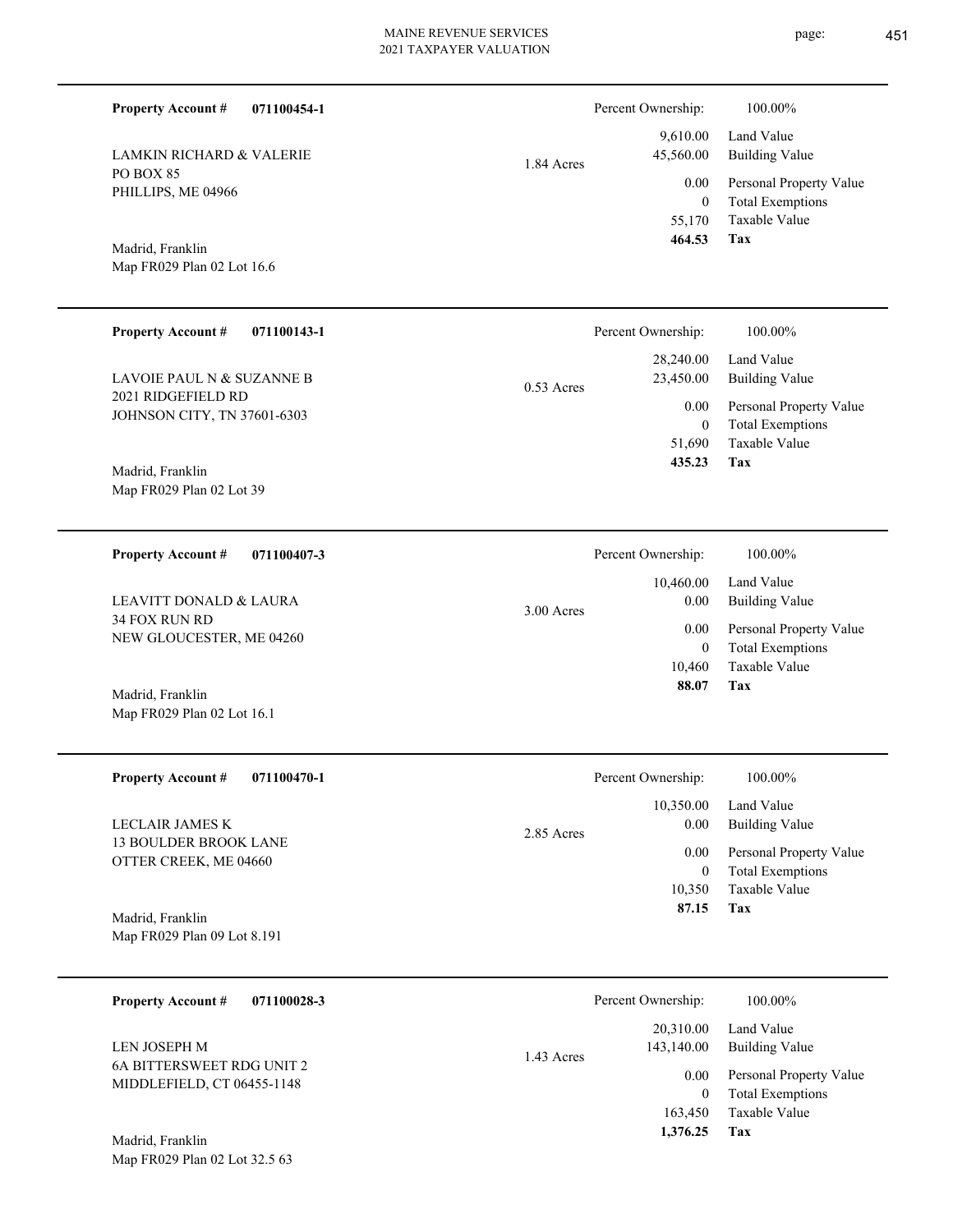|  |  | r<br>r |
|--|--|--------|
|  |  |        |

**Tax 1,743.87**

| <b>Property Account #</b><br>071100140-3                                                                        |                | Percent Ownership:         | 100.00%                                            |
|-----------------------------------------------------------------------------------------------------------------|----------------|----------------------------|----------------------------------------------------|
| <b>LEWIS BRIAN E</b>                                                                                            | $0.50$ Acres   | 6,390.00<br>14,570.00      | Land Value<br><b>Building Value</b>                |
| <b>419 KING HILL ROAD</b><br>SOUTH PARIS, ME 04281                                                              |                | 0.00                       | Personal Property Value                            |
|                                                                                                                 |                | $\boldsymbol{0}$<br>20,960 | <b>Total Exemptions</b><br>Taxable Value           |
|                                                                                                                 |                | 176.48                     | Tax                                                |
| Madrid, Franklin<br>Map FR029 Plan 05 Lot 36                                                                    |                |                            |                                                    |
|                                                                                                                 |                |                            |                                                    |
| <b>Property Account #</b><br>071100141-2                                                                        |                | Percent Ownership:         | 100.00%                                            |
|                                                                                                                 |                | 0.00                       | Land Value                                         |
| <b>LIBBY ROCK L</b><br>546 MAIN STREET                                                                          |                | 13,060.00                  | <b>Building Value</b>                              |
| HARTFORD, ME 04220                                                                                              |                | 0.00                       | Personal Property Value<br><b>Total Exemptions</b> |
| Theodore Richmond lot                                                                                           |                | $\boldsymbol{0}$<br>13,060 | Taxable Value                                      |
| Madrid, Franklin                                                                                                |                | 109.97                     | Tax                                                |
| Map FR029 Plan 02 Lot 35                                                                                        |                |                            |                                                    |
|                                                                                                                 |                |                            |                                                    |
| <b>Property Account #</b><br>071100346-5                                                                        |                | Percent Ownership:         | 50.00%                                             |
|                                                                                                                 | Tree Growth    | 22,388.00                  | Land Value                                         |
| LINKLETTER TIMBERLANDS LLC<br>PO BOX 135                                                                        | 168.00 Acres   | 0.00                       | <b>Building Value</b>                              |
| ATHENS, ME 04912                                                                                                |                | 0.00<br>$\boldsymbol{0}$   | Personal Property Value<br><b>Total Exemptions</b> |
|                                                                                                                 |                | 22,388                     | Taxable Value                                      |
| Madrid, Franklin                                                                                                |                | 188.51                     | Tax                                                |
| Map FR029 Plan 04 Lot 2.2                                                                                       |                |                            |                                                    |
|                                                                                                                 |                |                            |                                                    |
| <b>Property Account #</b><br>071100359-4                                                                        |                | Percent Ownership:         | 100.00%                                            |
|                                                                                                                 | Tree Growth    | 2,109,956.00               | Land Value                                         |
| LINKLETTER TIMBERLANDS LLC<br>PO BOX 135                                                                        | 5,798.00 Acres | 0.00                       | <b>Building Value</b>                              |
| ATHENS, ME 04912                                                                                                |                | 0.00<br>$\mathbf{0}$       | Personal Property Value<br><b>Total Exemptions</b> |
|                                                                                                                 |                | 2,109,956                  | Taxable Value                                      |
| Madrid, Franklin                                                                                                |                | 17,765.83                  | Tax                                                |
| Map FR029 Plan 03 Lot 1 Plan 04 Lot 3 Plan 06 Lot 22 Plan 07<br>Lot 1 Plan 08 Lot 2 Plan 10 Lot 8 Plan 11 Lot 1 |                |                            |                                                    |
|                                                                                                                 |                |                            |                                                    |
| 071100433-3<br><b>Property Account #</b>                                                                        |                | Percent Ownership:         | 100.00%                                            |
|                                                                                                                 |                | 21,460.00                  | Land Value                                         |
| LINSTRUM EDWARD J & KAREN J<br><b>85 BEECH HILL ROAD</b>                                                        | 3.00 Acres     | 185,650.00                 | <b>Building Value</b>                              |
| MADRID TWP, ME 04966-3237                                                                                       |                | 0.00<br>$\mathbf{0}$       | Personal Property Value<br><b>Total Exemptions</b> |
|                                                                                                                 |                | 207,110                    | Taxable Value                                      |

Map FR029 Plan 02 Lot 43.1 Madrid, Franklin

page: 452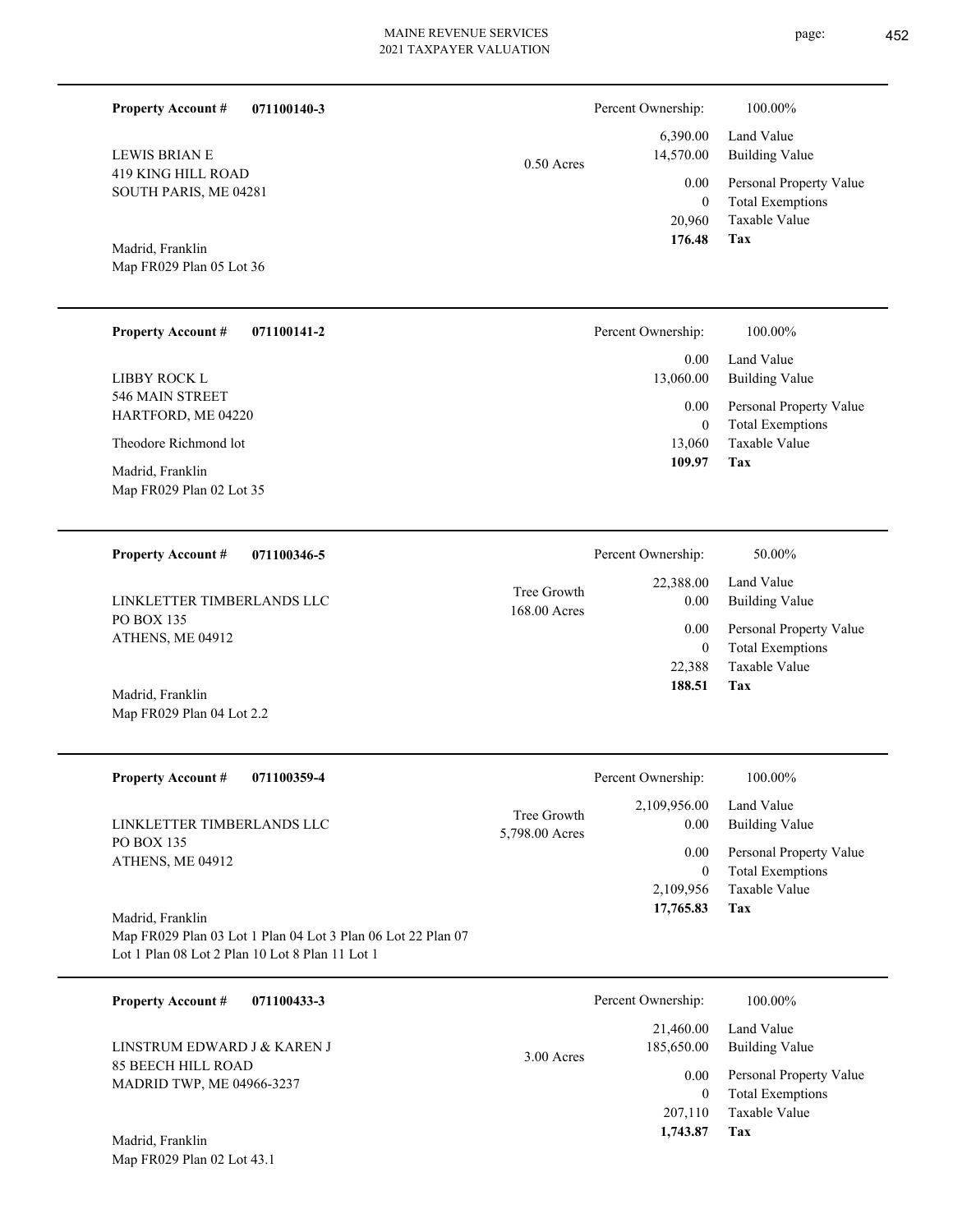**071100038-4**

422 HAMPSHIRE ROAD BROWNFIELD, ME 04010 MACDONALD ELISE L & ROBERT C

# 1.50 Acres

| 448.11             | Tax                                    |
|--------------------|----------------------------------------|
| 53,220             | Taxable Value                          |
| 0                  | <b>Total Exemptions</b>                |
| $0.00\,$           | Personal Property Value                |
| 32,850.00          | 20,370.00 Land Value<br>Building Value |
| Percent Ownership: | 100.00%                                |
|                    |                                        |

**Tax**

 0 1,440

0.00

 **0.00**

Taxable Value Total Exemptions Personal Property Value

Map FR029 Plan 02 Lot 48 Madrid, Franklin

Other Exempt property

**Property Account #**

| <b>Property Account #</b><br>071100335-1<br><b>MADRID CEMETARY</b><br>% MARGARET BALDUF<br><b>646 REEDS MILL ROAD</b><br>MADRID TOWNSHIP, ME 04966<br>CEMETARY<br>Madrid, Franklin | Percent Ownership:<br>6,390.00<br>$0.00\,$<br>$0.50$ Acres<br>$0.00\,$<br>6,390<br>$\theta$<br>0.00 | 100.00%<br>Land Value<br><b>Building Value</b><br>Personal Property Value<br><b>Total Exemptions</b><br>Taxable Value<br>Tax |
|------------------------------------------------------------------------------------------------------------------------------------------------------------------------------------|-----------------------------------------------------------------------------------------------------|------------------------------------------------------------------------------------------------------------------------------|
| Map FR029 Plan 02 Lot 38.1<br>Other Exempt property<br><b>Property Account #</b><br>071100336-1                                                                                    | Percent Ownership:                                                                                  | 100.00%                                                                                                                      |
| <b>MADRID CEMETARY</b><br>% MARGARET BALDUF<br><b>646 REEDS MILL ROAD</b><br>MADRID TOWNSHIP, ME 04966<br>CEMETARY LOT                                                             | 9,730.00<br>0.00<br>$2.00$ Acres<br>0.00<br>9,730<br>$\Omega$                                       | Land Value<br><b>Building Value</b><br>Personal Property Value<br><b>Total Exemptions</b><br>Taxable Value                   |
| Madrid, Franklin<br>Map FR029 Plan 02 Lot 54.2 54.3                                                                                                                                | 0.00                                                                                                | Tax                                                                                                                          |

| 4,500.00<br>Land Value<br>MADRID CEMETARY ASSOC<br><b>Building Value</b><br>0.00<br>$0.26$ Acres<br><b>%MARGARET BALDUF</b><br>$0.00\,$<br>Personal Property Value<br><b>646 REEDS MILL ROAD</b><br><b>Total Exemptions</b><br>4,500<br>MADRID TOWNSHIP, ME 04966<br>Taxable Value<br>$\Omega$<br>Tax<br>0.00<br>Madrid, Franklin<br>Map FR029 Plan 09 Lot 3.9<br>Other Exempt property<br>Percent Ownership:<br><b>Property Account #</b><br>100.00%<br>071100337-1<br>Land Value<br>1,440.00<br><b>MADRID GRANGE HALL</b><br><b>Building Value</b><br>0.00<br>$0.10$ Acres | <b>Property Account #</b><br>071100432-1 | Percent Ownership: | 100.00% |
|------------------------------------------------------------------------------------------------------------------------------------------------------------------------------------------------------------------------------------------------------------------------------------------------------------------------------------------------------------------------------------------------------------------------------------------------------------------------------------------------------------------------------------------------------------------------------|------------------------------------------|--------------------|---------|
|                                                                                                                                                                                                                                                                                                                                                                                                                                                                                                                                                                              |                                          |                    |         |
|                                                                                                                                                                                                                                                                                                                                                                                                                                                                                                                                                                              |                                          |                    |         |
|                                                                                                                                                                                                                                                                                                                                                                                                                                                                                                                                                                              |                                          |                    |         |
|                                                                                                                                                                                                                                                                                                                                                                                                                                                                                                                                                                              | , ME                                     |                    |         |

Map FR029 Plan 12 Lot 23 Charitable Organization exempt Madrid, Franklin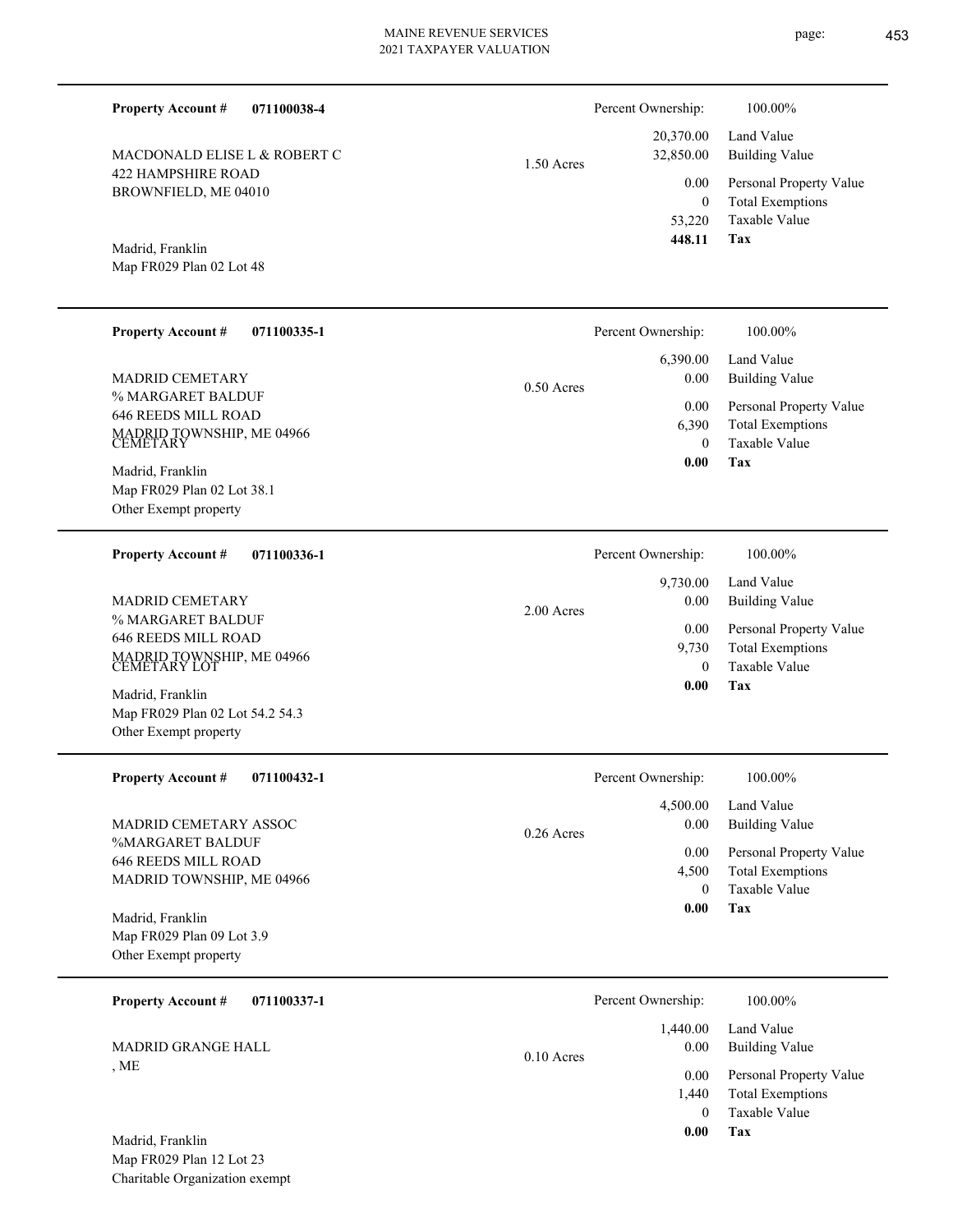| <b>Property Account #</b><br>071100338-2                          |                               | Percent Ownership:                  | 100.00%                                                                           |
|-------------------------------------------------------------------|-------------------------------|-------------------------------------|-----------------------------------------------------------------------------------|
| <b>MADRID HISTORICAL SOCIETY</b>                                  | $1.00$ Acres                  | 20,000.00<br>106,380.00             | Land Value<br><b>Building Value</b>                                               |
| <b>PO BOX 122</b><br>PHILLIPS, ME 04966                           |                               | 0.00<br>126,380<br>$\theta$<br>0.00 | Personal Property Value<br><b>Total Exemptions</b><br>Taxable Value<br><b>Tax</b> |
| Madrid, Franklin<br>Map FR029 Plan 12 Lot 25 25.1                 |                               |                                     |                                                                                   |
| Charitable Organization exempt                                    |                               |                                     |                                                                                   |
| <b>Property Account #</b><br>071100068-3                          |                               | Percent Ownership:                  | 100.00%                                                                           |
| MAGNER MICHAEL R & STEPHEN P MANZL                                | $0.29$ Acres                  | 4,950.00<br>3,730.00                | Land Value<br><b>Building Value</b>                                               |
| PO BOX 86<br>BEVERLY, MA 01915                                    |                               | 0.00                                | Personal Property Value                                                           |
|                                                                   |                               | $\theta$<br>8,680                   | <b>Total Exemptions</b><br>Taxable Value                                          |
| Madrid, Franklin                                                  |                               | 73.09                               | Tax                                                                               |
| Map FR029 Plan 02 Lot 41                                          |                               |                                     |                                                                                   |
|                                                                   |                               |                                     |                                                                                   |
| <b>Property Account #</b><br>071100430-2                          |                               | Percent Ownership:                  | 100.00%                                                                           |
| MAINE APPALACHIAN TRAIL LAND TRUST                                | Tree Growth<br>1,215.00 Acres | 198,089.00<br>0.00                  | Land Value<br><b>Building Value</b>                                               |
| PO BOX 761<br>PORTLAND, ME 04104                                  |                               | 0.00<br>198,089                     | Personal Property Value<br><b>Total Exemptions</b>                                |
|                                                                   |                               | $\theta$<br>0.00                    | <b>Taxable Value</b><br>Tax                                                       |
| Madrid, Franklin<br>Map FR029 Plan 04 Lot 3.1 3.2 Plan 08 Lot 2.1 |                               |                                     |                                                                                   |
| <b>Exempt Property</b>                                            |                               |                                     |                                                                                   |
| <b>Property Account #</b><br>071100340-1                          |                               | Percent Ownership:                  | 100.00%                                                                           |
| <b>MAINE STATE OF</b>                                             |                               | 8,820.00<br>0.00                    | Land Value<br><b>Building Value</b>                                               |
| , ME                                                              | 0.94 Acres                    | 0.00                                | Personal Property Value                                                           |
|                                                                   |                               | 8,820<br>$\mathbf{0}$               | <b>Total Exemptions</b><br>Taxable Value                                          |
| Madrid, Franklin                                                  |                               | 0.00                                | Tax                                                                               |
| Map FR029 Plan 01 Lot 2                                           |                               |                                     |                                                                                   |
| <b>Exempt Property</b>                                            |                               |                                     |                                                                                   |
| <b>Property Account #</b><br>071100341-1                          |                               | Percent Ownership:                  | 100.00%                                                                           |
| <b>MAINE STATE OF</b>                                             | $0.77$ Acres                  | 7,830.00<br>0.00                    | Land Value<br><b>Building Value</b>                                               |
| , ME                                                              |                               | 0.00                                | Personal Property Value                                                           |
|                                                                   |                               | 7,830<br>$\mathbf{0}$               | <b>Total Exemptions</b><br>Taxable Value                                          |
| Madrid, Franklin                                                  |                               | 0.00                                | Tax                                                                               |

Map FR029 Plan 01 Lot 2.1 Exempt Property

page: 454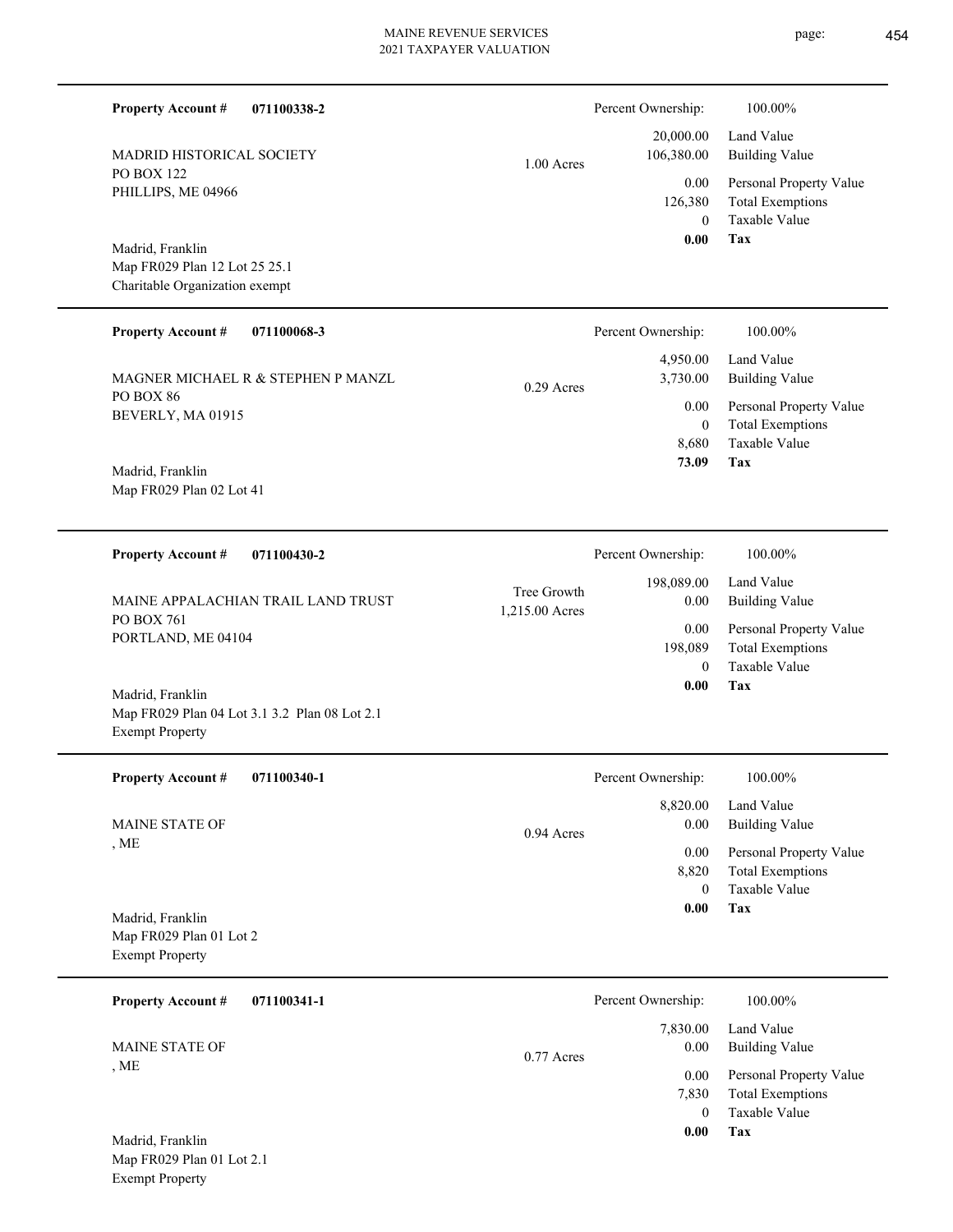|              | Percent Ownership: | 100.00%                 |
|--------------|--------------------|-------------------------|
|              | 137,030.00         | Land Value              |
| 153.00 Acres | 17,380.00          | <b>Building Value</b>   |
|              | 0.00               | Personal Property Value |
|              | $\bf{0}$           | <b>Total Exemptions</b> |
|              | 154,410            | Taxable Value           |
|              | 1,300.13           | Tax                     |

Madrid, Franklin

630 OCEAN DRIVE APT 503 JUNO BEACH, FL 33408

MANNER ELIZABETH

**Property Account #**

**071100342-1**

Map FR029 Plan 05 Lot 8 56

### **071100343-1 Tax** Taxable Value Total Exemptions Personal Property Value Building Value Land Value 630 OCEAN DRIVE APT 503 JUNO BEACH, FL 33408 **Property Account #** Map FR029 Plan 12 Lot 32 Madrid, Franklin MANNER ELIZABETH 2,030 0  **17.09** 2,030.00 0.00 0.00 0.20 Acres Percent Ownership: 100.00%

**071100156-1 Tax** Taxable Value Total Exemptions Personal Property Value Building Value Land Value 9 SNEIDER RD WARREN, NJ 07059 **Property Account #** Madrid, Franklin MANNER RAYMOND D & KAREN C 97,680 0  **822.47** 21,280.00 76,400.00 0.00 2.75 Acres Percent Ownership:  $100.00\%$ 

Map FR029 Plan 05 Lot 8.2

| <b>Property Account #</b><br>071100146-3  | Percent Ownership:  | 100.00%                 |
|-------------------------------------------|---------------------|-------------------------|
|                                           | 40,900.00           | Land Value              |
| <b>MARK BEAUREGARD INC</b>                | 0.00<br>44.70 Acres | Building Value          |
| PO BOX 304<br>RANGELEY, ME 04970          | 0.00                | Personal Property Value |
|                                           | $\overline{0}$      | <b>Total Exemptions</b> |
|                                           | 40,900              | Taxable Value           |
| Madrid, Franklin                          | 344.38              | Tax                     |
| Map FR029 Plan 05 Lot 51 Plan 09 Lot 11.3 |                     |                         |

| 071100155-1<br><b>Property Account #</b>     | Percent Ownership:                | 100.00%                                                        |
|----------------------------------------------|-----------------------------------|----------------------------------------------------------------|
| MAROTTA CHARLES JR DR & SHARON M             | 10,280.00<br>0.00<br>$2.75$ Acres | Land Value<br><b>Building Value</b>                            |
| PO BOX 394<br><b>BASKING RIDGE, NJ 07920</b> | 0.00                              | Personal Property Value<br><b>Total Exemptions</b><br>$\bf{0}$ |
|                                              | 10.280                            | Taxable Value                                                  |
| Madrid, Franklin                             | 86.56                             | Tax                                                            |

Map FR029 Plan 05 Lot 8.3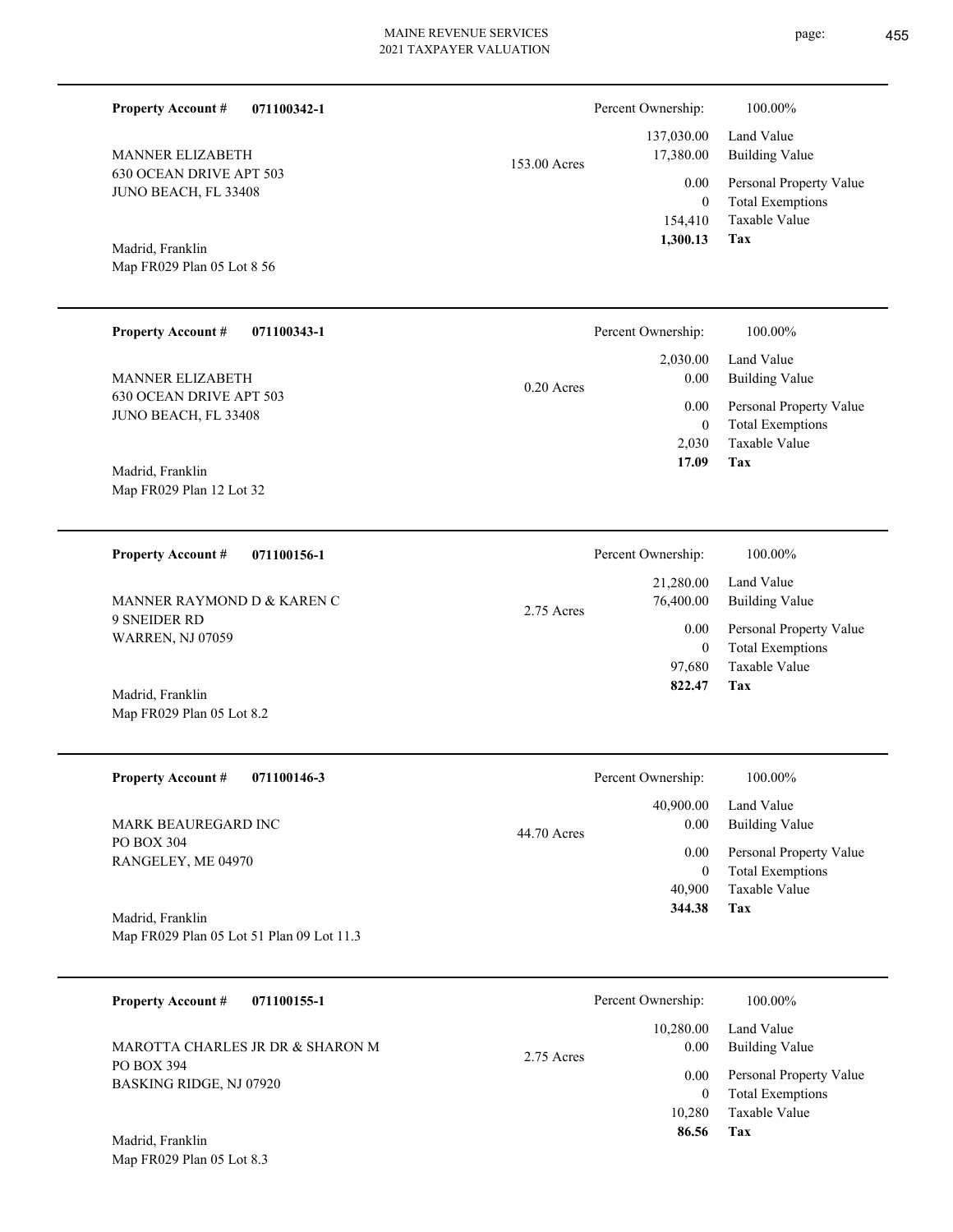page: 456

| <b>Property Account #</b><br>071100344-2                                    |                             | Percent Ownership:                      | 100.00%                                                                           |
|-----------------------------------------------------------------------------|-----------------------------|-----------------------------------------|-----------------------------------------------------------------------------------|
| <b>MAROTTA SHARON</b>                                                       | $2.60$ Acres                | 21,170.00<br>121,840.00                 | Land Value<br><b>Building Value</b>                                               |
| 271A MOUNT HARMONY RD<br>BERNARDSVILLE, NJ 07924-1417                       |                             | 0.00<br>$\theta$<br>143,010<br>1,204.14 | Personal Property Value<br><b>Total Exemptions</b><br>Taxable Value<br><b>Tax</b> |
| Madrid, Franklin<br>Map FR029 Plan 12 Lot 30 31                             |                             |                                         |                                                                                   |
| <b>Property Account #</b><br>071100302-3                                    |                             | Percent Ownership:                      | 100.00%                                                                           |
| MCGINNESS MICHAEL                                                           | 8.11 Acres                  | 25,190.00<br>119,710.00                 | Land Value<br><b>Building Value</b>                                               |
| 21 MIDDLETON ROAD<br>GREENPORT, NY 11944                                    |                             | 0.00<br>$\overline{0}$                  | Personal Property Value<br><b>Total Exemptions</b>                                |
| Madrid, Franklin                                                            |                             | 144,900<br>1,220.06                     | Taxable Value<br>Tax                                                              |
| Map FR029 Plan 09 Lot 11.5 19                                               |                             |                                         |                                                                                   |
| <b>Property Account #</b><br>071100425-1                                    |                             | Percent Ownership:                      | 100.00%                                                                           |
| MCGOWAN MARGARET L                                                          | Tree Growth<br>135.00 Acres | 41,458.00<br>0.00                       | Land Value<br><b>Building Value</b>                                               |
| <b>PO BOX 228</b><br>STRATTON, ME 04982-0228                                |                             | 0.00<br>$\overline{0}$<br>41,458        | Personal Property Value<br><b>Total Exemptions</b><br>Taxable Value               |
| Madrid, Franklin<br>Map FR029 Plan 02 Lot 2.3                               |                             | 349.08                                  | Tax                                                                               |
| <b>Property Account #</b><br>071100152-3                                    |                             | Percent Ownership:                      | 100.00%                                                                           |
| MCLAUGHLIN DAVE & BONNIE & MARTHA E BUTCH                                   |                             | 18,000.00<br>76,490.00                  | Land Value<br><b>Building Value</b>                                               |
| 301 SNELL RD<br>TURNER, ME 04282                                            | 1.00 Acres                  | 0.00<br>$\mathbf{0}$                    | Personal Property Value<br><b>Total Exemptions</b>                                |
| Madrid, Franklin                                                            |                             | 94,490<br>795.61                        | Taxable Value<br>Tax                                                              |
| Map FR029 Plan 02 Lot 7                                                     |                             |                                         |                                                                                   |
| 071100234-2<br><b>Property Account #</b>                                    |                             | Percent Ownership:                      | 100.00%                                                                           |
| MCNEILL AMY E                                                               | 6.00 Acres                  | 21,650.00<br>37,280.00                  | Land Value<br><b>Building Value</b>                                               |
| 2732 RANGELEY ROAD<br>MADRID TOWNSHIP, ME 04966-5612                        |                             | 0.00<br>25,000<br>33,930<br>285.69      | Personal Property Value<br><b>Total Exemptions</b><br>Taxable Value<br>Tax        |
| Madrid, Franklin<br>Map FR029 Plan 02 Lot 15<br>Homestead Exemption \$25000 |                             |                                         |                                                                                   |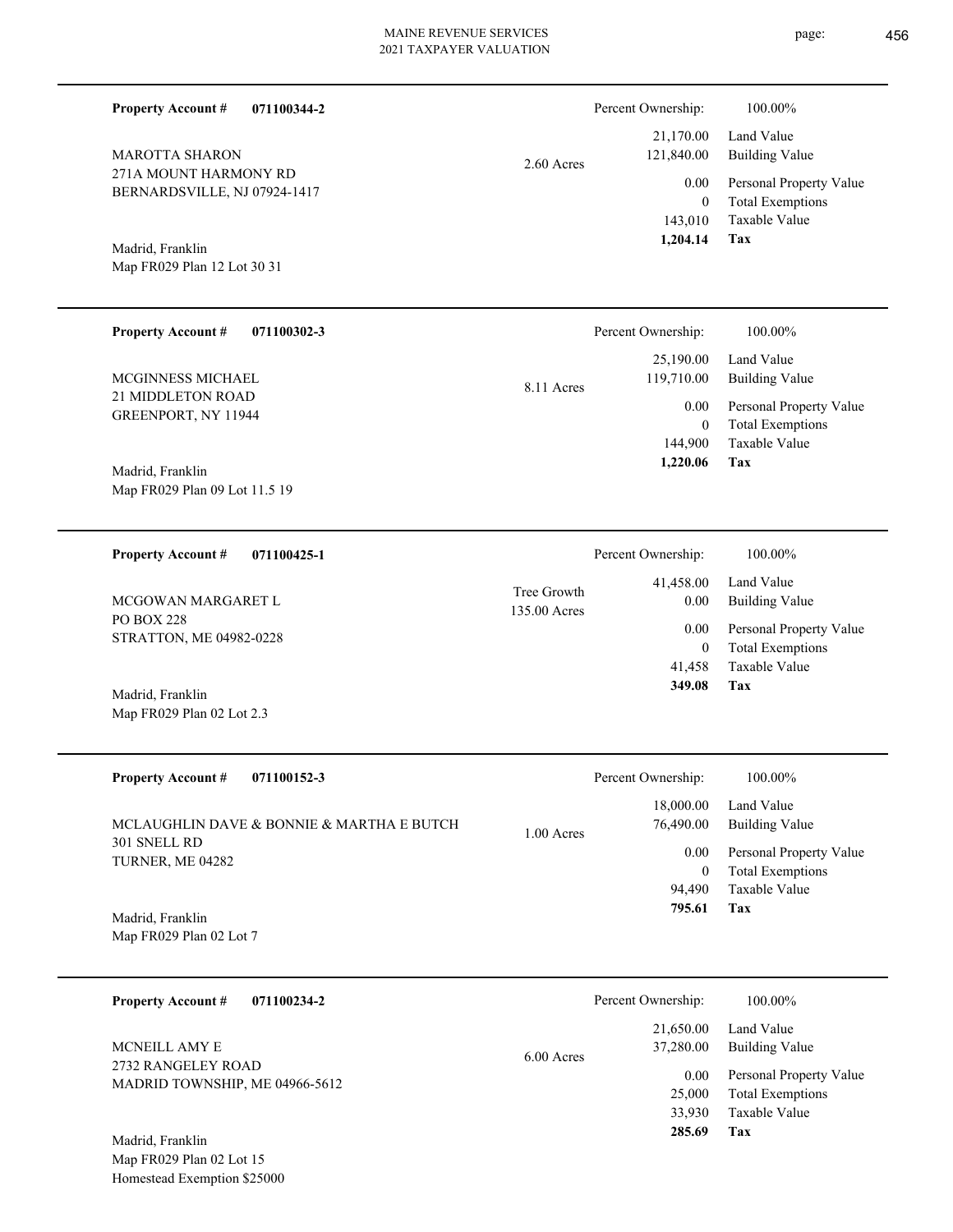▃

 $\overline{\phantom{0}}$ 

| <b>Property Account #</b><br>071100123-2            |              | Percent Ownership:      | 100.00%                                            |
|-----------------------------------------------------|--------------|-------------------------|----------------------------------------------------|
| <b>MEHEGAN EBEN</b>                                 | 5.42 Acres   | 21,230.00<br>34,060.00  | Land Value<br><b>Building Value</b>                |
| <b>84 QUAIL RUN ROAD</b><br>WOODBURY, CT 06798-1619 |              | 0.00                    | Personal Property Value                            |
|                                                     |              | $\mathbf{0}$<br>55,290  | <b>Total Exemptions</b><br>Taxable Value           |
| Madrid, Franklin                                    |              | 465.54                  | Tax                                                |
| Map FR029 Plan 10 Lot 9                             |              |                         |                                                    |
| <b>Property Account#</b><br>071100286-1             |              | Percent Ownership:      | 100.00%                                            |
| <b>MEHEGAN EBEN</b>                                 | 23.00 Acres  | 25,060.00<br>0.00       | Land Value<br><b>Building Value</b>                |
| <b>84 QUAIL RUN ROAD</b><br>WOODBURY, CT 06798-1619 |              | 0.00                    | Personal Property Value                            |
|                                                     |              | $\mathbf{0}$<br>25,060  | <b>Total Exemptions</b><br>Taxable Value           |
| Madrid, Franklin                                    |              | 211.01                  | Tax                                                |
| Map FR029 Plan 10 Lot 3.2                           |              |                         |                                                    |
| <b>Property Account #</b><br>071100465-1            |              | Percent Ownership:      | 100.00%                                            |
|                                                     |              | 9,010.00                | Land Value                                         |
| MILLETT KEITH<br>128 LOWER STREET                   | $1.02$ Acres | 24,110.00               | <b>Building Value</b>                              |
| TURNER, ME 04282                                    |              | 0.00<br>$\mathbf{0}$    | Personal Property Value<br><b>Total Exemptions</b> |
|                                                     |              | 33,120<br>278.87        | Taxable Value<br>Tax                               |
| Madrid, Franklin<br>Map FR029 Plan 09 Lot 3.812     |              |                         |                                                    |
|                                                     |              |                         |                                                    |
| <b>Property Account#</b><br>071100084-3             |              | Percent Ownership:      | 100.00%                                            |
| MONGILLO JANET G                                    |              | 6,390.00<br>0.00        | Land Value<br><b>Building Value</b>                |
| %DOLORES M CASTIOLA                                 | $0.50$ Acres | 0.00                    | Personal Property Value                            |
| 212 MALCEIN DRIVE<br>SOUTHINGTON, CT 06489          |              | $\boldsymbol{0}$        | <b>Total Exemptions</b>                            |
|                                                     |              | 6,390<br>53.80          | Taxable Value<br>Tax                               |
| Madrid, Franklin<br>Map FR029 Plan 05 Lot 52        |              |                         |                                                    |
|                                                     |              |                         |                                                    |
| <b>Property Account #</b><br>071100031-4            |              | Percent Ownership:      | 100.00%                                            |
| MOORE WESLEY T                                      | 50.20 Acres  | 48,420.00<br>58,880.00  | Land Value<br><b>Building Value</b>                |
| 1001 REEDS MILL ROAD<br>MADRID, ME 04966            |              | 0.00                    | Personal Property Value                            |
|                                                     |              | $\mathbf{0}$<br>107,300 | <b>Total Exemptions</b><br>Taxable Value           |
| Madrid, Franklin                                    |              | 903.47                  | <b>Tax</b>                                         |

Map FR029 Plan 05 Lot 26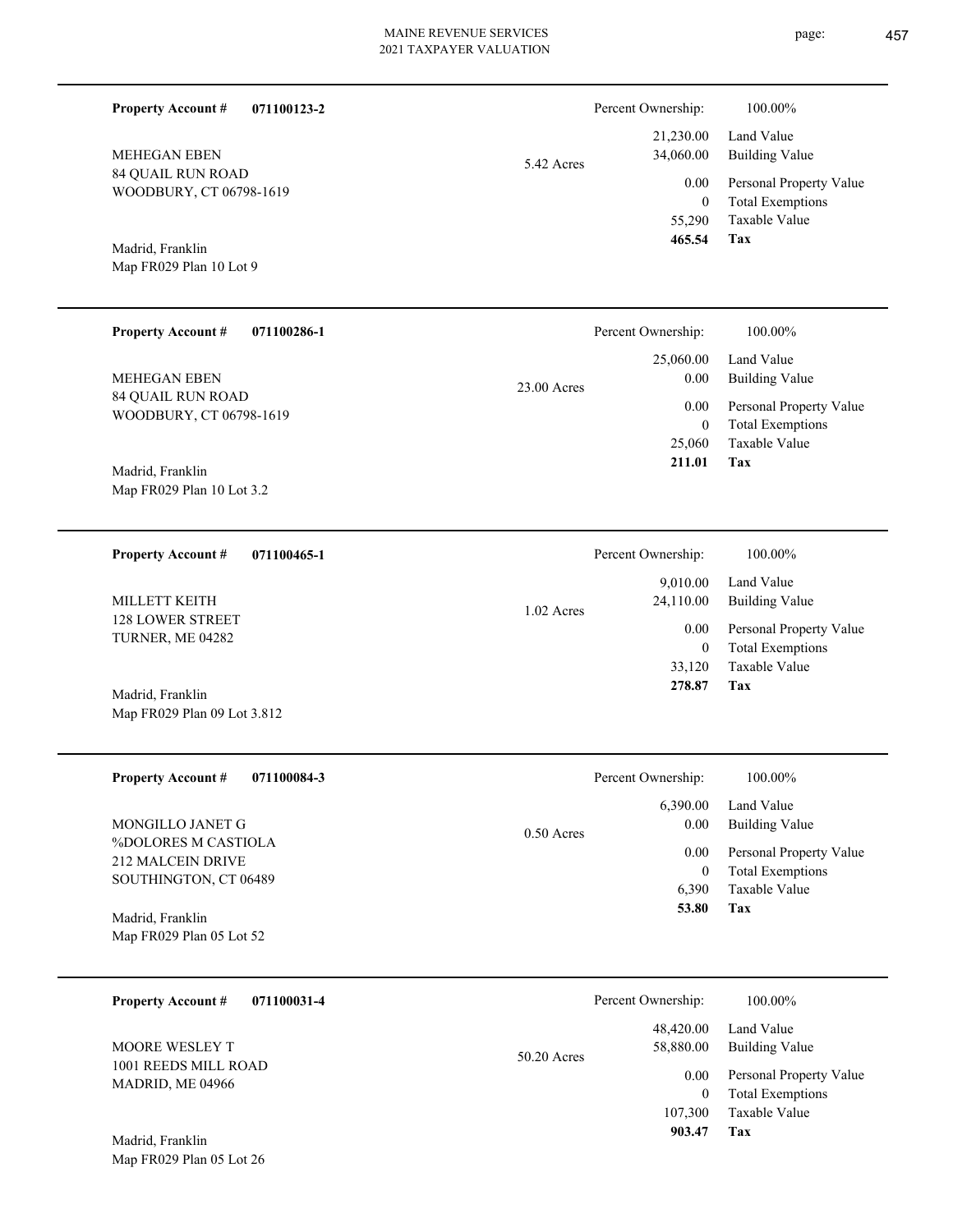63.00 Acres

753 EAST MADRID ROAD MADRID TOWNSHIP, ME 04966 MORRIS MICHAEL & PIERRETTE

**071100050-3**

Map FR029 Plan 09 Lot 3.4 Homestead Exemption \$25000 Madrid, Franklin

**Property Account #**

### **071100168-2 Property Account #**

114 MADISON AVE MADISON, ME 04950-1346 NADEAU BLYN E

Map FR029 Plan 05 Lot 40 Madrid, Franklin

### **071100351-1 Property Account #**

22 ELY LANE APT 85 NORTHFORD, CT 06472-1351 NEBOR DANIEL

Map FR029 Plan 03 Lot 11 Madrid, Franklin

| <b>Property Account #</b><br>071100166-2                                                                                    | Percent Ownership:                                            | 100.00%                                                                                                    |
|-----------------------------------------------------------------------------------------------------------------------------|---------------------------------------------------------------|------------------------------------------------------------------------------------------------------------|
| NELSON GLORIA F & GALE E PERETSKY TRUSTEES<br><b>GLORIA NOMINEE TRUST</b><br><b>43 VINE ROCK STREET</b><br>DEDHAM, MA 02026 | 18,370.00<br>20,340.00<br>$1.50$ Acres<br>0.00<br>0<br>38,710 | Land Value<br><b>Building Value</b><br>Personal Property Value<br><b>Total Exemptions</b><br>Taxable Value |
| Madrid, Franklin<br>Map FR029 Plan 03 Lot 24                                                                                | 325.94                                                        | Tax                                                                                                        |

| 071100352-2<br><b>Property Account #</b>                                  | Percent Ownership:                                 | 100.00%                      |
|---------------------------------------------------------------------------|----------------------------------------------------|------------------------------|
| NELSON GLORIA F & GALE E PERETSKY TRUSTEES<br><b>GLORIA NOMINEE TRUST</b> | 46,880.00<br>Tree Growth<br>0.00<br>$160.00$ Acres | Land Value<br>Building Value |
| <b>43 VINE ROCK STREET</b>                                                | 0.00                                               | Personal Property Value      |
| DEDHAM, MA 02026                                                          |                                                    | <b>Total Exemptions</b>      |
|                                                                           | 46,880                                             | Taxable Value                |
| Madrid, Franklin                                                          | 394.73                                             | Tax                          |

Map FR029 Plan 10 Lot 1 Plan 11 Lot 4

|            | Percent Ownership:      | 100.00%                      |
|------------|-------------------------|------------------------------|
| 2.90 Acres | 21,390.00<br>101,990.00 | Land Value<br>Building Value |
|            | 0.00                    | Personal Property Value      |
|            | 25,000                  | <b>Total Exemptions</b>      |
|            | 98.380                  | Taxable Value                |

## **Tax** Taxable Value 98,380  **828.36**

Taxable Value Total Exemptions Personal Property Value

Building Value Land Value

|                        | 456.87             | Tax                     |
|------------------------|--------------------|-------------------------|
|                        |                    |                         |
|                        |                    |                         |
|                        | Percent Ownership: | 100.00%                 |
|                        | 41,310.00          | Land Value              |
| $44.00 \text{ A}$ cres | 44,620.00          | <b>Building Value</b>   |
|                        | 0.00               | Personal Property Value |
|                        | $\mathbf{0}$       | <b>Total Exemptions</b> |
|                        | 85,930             | Taxable Value           |
|                        | 723.53             | Tax                     |

 54,260  $\boldsymbol{0}$ 

 54,260.00 0.00 0.00

Percent Ownership: 100.00%

|         | Percent Ownership: | 100.00%                 |
|---------|--------------------|-------------------------|
|         |                    | 18,370.00 Land Value    |
| ) Acres | 20,340.00          | Building Value          |
|         | 0.00               | Personal Property Value |
|         | $\theta$           | <b>Total Exemptions</b> |
|         |                    | 38,710 Taxable Value    |
|         | 22501              | Tov                     |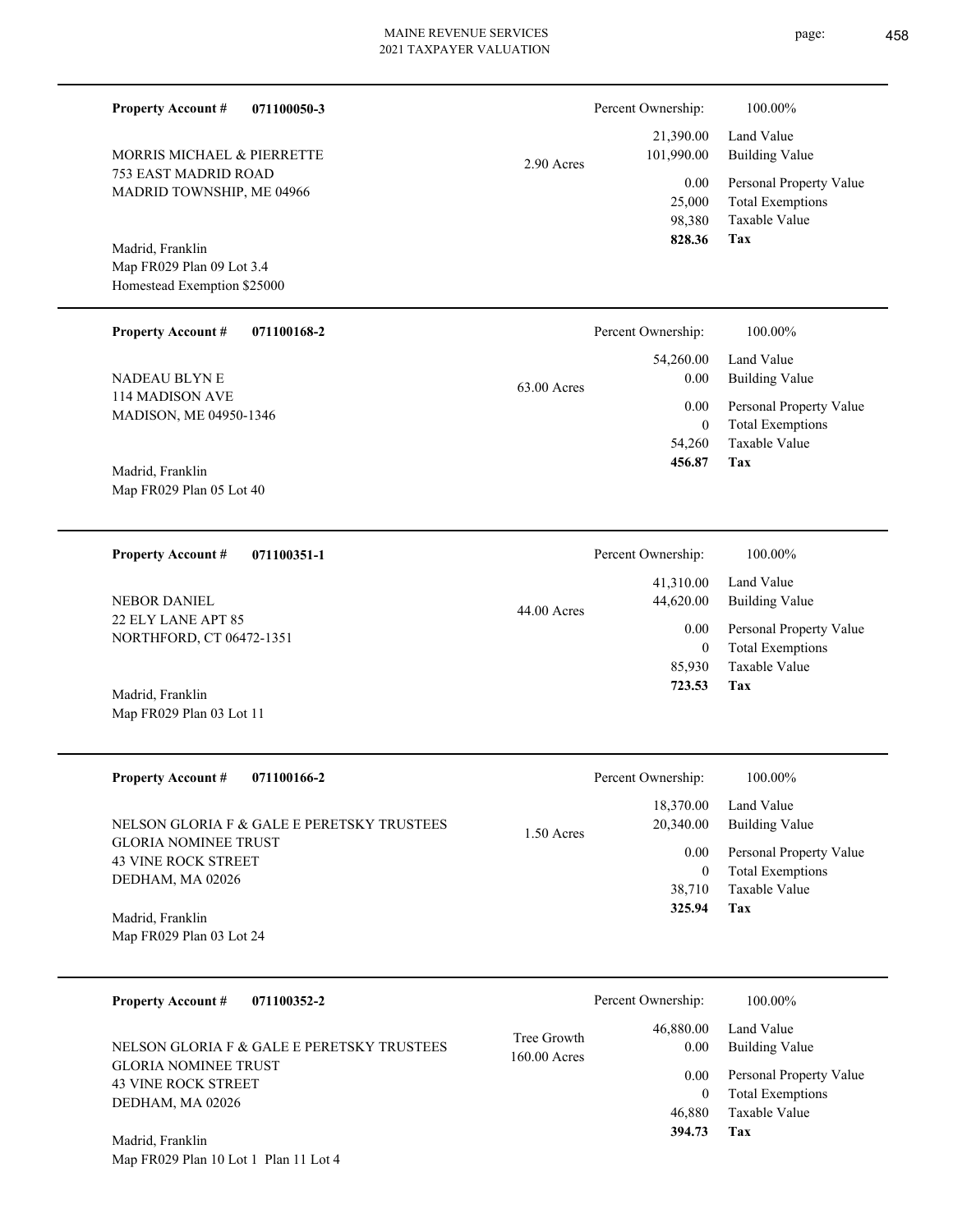**071100367-1**

196 ECHO VALLEY RD PHILLIPS, ME 04966-4232

NORTON FLOYD & EVELYN

Map FR029 Plan 03 Lot 19

Madrid, Franklin

**Property Account #**

87.00 Acres Tree Growth

| <b>Property Account #</b><br>071100161-2 | Percent Ownership:        | 100.00%                 |
|------------------------------------------|---------------------------|-------------------------|
|                                          | 31,720.00                 | Land Value              |
| NORTON FLOYD & EVELYN & GERRY W &        | 39,630.00<br>$1.03$ Acres | <b>Building Value</b>   |
| <b>KEVIN F</b>                           | 0.00                      | Personal Property Value |
| 196 ECHO VALLEY<br>PHILLIPS, ME 04966    | $\mathbf{0}$              | <b>Total Exemptions</b> |
|                                          | 71,350                    | Taxable Value           |
| Madrid, Franklin                         | 600.77                    | Tax                     |
| Map FR029 Plan 06 Lot 18.3               |                           |                         |
|                                          |                           |                         |

| 071100366-2<br><b>Property Account #</b>                                             | Percent Ownership:                 | 100.00%                                     |
|--------------------------------------------------------------------------------------|------------------------------------|---------------------------------------------|
| NORTON GERRY W & KEVIN F PER REPS                                                    | 27,980.00<br>0.00<br>$27.00$ Acres | Land Value<br><b>Building Value</b>         |
| <b>ESTATE OF FLOYD J NORTON</b><br><b>196 ECHO VALLEY ROAD</b><br>PHILLIPS, ME 04966 | 0.00<br>0                          | Personal Property Value<br>Total Exemptions |
| Madrid, Franklin<br>Map FR029 Plan 06 Lot 4.1                                        | 27,980<br>235.59                   | Taxable Value<br>Tax                        |

| <b>Property Account #</b><br>071100028P-1 | Percent Ownership: | 100.00%                                            |
|-------------------------------------------|--------------------|----------------------------------------------------|
|                                           | 0.00               | Land Value                                         |
| NORTON KEVIN & ROBERTA                    | 0.00               | Building Value                                     |
| 670 REEDS MILL RD<br>MADRID TWP, ME 04966 | 10,000.00          | Personal Property Value<br><b>Total Exemptions</b> |
|                                           | 10.000             | Taxable Value                                      |
| Madrid, Franklin                          | 84.20              | Tax                                                |
| Map FR029 Plan 06 Lot 4                   |                    |                                                    |

| 071100115-2<br><b>Property Account #</b>  | Percent Ownership:               | 100.00%                                                             |
|-------------------------------------------|----------------------------------|---------------------------------------------------------------------|
| NORTON KEVIN & ROBERTA                    | 9,730.00<br>0.00<br>$2.00$ Acres | Land Value<br><b>Building Value</b>                                 |
| 670 REEDS MILL RD<br>MADRID TWP, ME 04966 | 0.00<br>$\overline{0}$<br>9.730  | Personal Property Value<br><b>Total Exemptions</b><br>Taxable Value |
| Madrid, Franklin                          | 81.93                            | Tax                                                                 |

Map FR029 Plan 05 Lot 18.1

**Tax**

 25,361 0

 25,361.00 0.00 0.00

Percent Ownership:  $100.00\%$ 

 **213.54**

Taxable Value Total Exemptions Personal Property Value

Building Value Land Value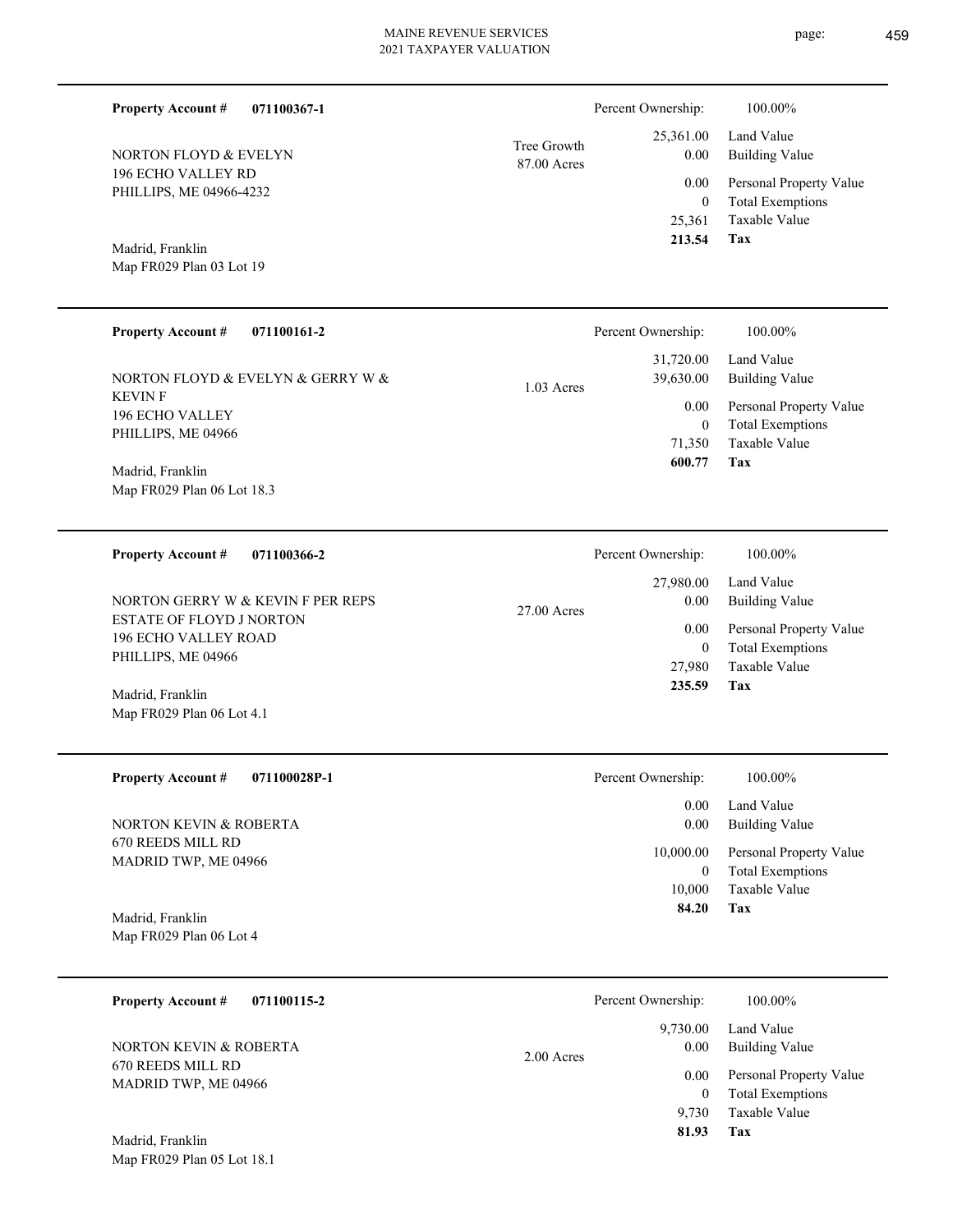Percent Ownership:  $100.00\%$ 

|             |          | 26,030.00 Land Value         |
|-------------|----------|------------------------------|
| 24.33 Acres | $0.00\,$ | Building Value               |
|             |          | 0.00 Personal Property Value |
|             | $\theta$ | <b>Total Exemptions</b>      |
|             |          | 26,030 Taxable Value         |
|             | 219.17   | <b>Tax</b>                   |

Map FR029 Plan 03 Lot 31 Madrid, Franklin

670 REEDS MIL RD MADRID TWP, ME 04966

NORTON KEVIN F & GERRY W

**Property Account #**

**071100160-1**

| <b>Property Account #</b><br>071100365-2   | Percent Ownership:                                | 100.00%                                                            |
|--------------------------------------------|---------------------------------------------------|--------------------------------------------------------------------|
| NORTON KEVIN F & ROBERTA J                 | 21,061.00<br>Tree Growth<br>0.00<br>$34.00$ Acres | Land Value<br>Building Value                                       |
| 670 REEDS MILLS RD<br>MADRID TWP, ME 04966 | 0.00                                              | Personal Property Value<br><b>Total Exemptions</b><br>$\mathbf{0}$ |
|                                            | 21,061                                            | Taxable Value                                                      |
| Madrid, Franklin                           | 177.33                                            | Tax                                                                |
| Map FR029 Plan 02 Lot 54.1                 |                                                   |                                                                    |

**071100368-2 Tax** Taxable Value Total Exemptions Personal Property Value Building Value Land Value 670 REEDS MILLS RD MADRID TWP, ME 04966 **Property Account #** Map FR029 Plan 06 Lot 4 Madrid, Franklin NORTON KEVIN F & ROBERTA J 106,960 25,000  **900.60** 61,600.00 70,360.00 0.00 111.00 Acres Tree Growth Percent Ownership:  $100.00\%$ 

| <b>Property Account #</b><br>071100162-2          | Percent Ownership:               | 100.00%                                            |
|---------------------------------------------------|----------------------------------|----------------------------------------------------|
| NORTON KEVIN F, ROBERTA J, GERRY W, & JAN A       | 32,260.00<br>0.00<br>32.86 Acres | Land Value<br><b>Building Value</b>                |
| <b>196 ECHO VALLEY ROAD</b><br>PHILLIPS, ME 04966 | 0.00<br>0                        | Personal Property Value<br><b>Total Exemptions</b> |
|                                                   | 32,260                           | Taxable Value                                      |
| Madrid, Franklin                                  | 271.63                           | Tax                                                |

Map FR029 Plan 02 Lot 54

Homestead Exemption \$25000

| 071100229-3<br><b>Property Account #</b>         | Percent Ownership:         | 100.00%                                                                |
|--------------------------------------------------|----------------------------|------------------------------------------------------------------------|
| NORTON LORAINE STURTEVANT ET AL                  | 17,130.00<br>$18.00$ Acres | Land Value<br><b>Building Value</b><br>0.00                            |
| 20 BELMONT ST<br><b>BRUNSWICK, ME 04011-3053</b> |                            | Personal Property Value<br>0.00<br><b>Total Exemptions</b><br>$\theta$ |
| Madrid. Franklin                                 | 17.130<br>144.23           | Taxable Value<br>Tax                                                   |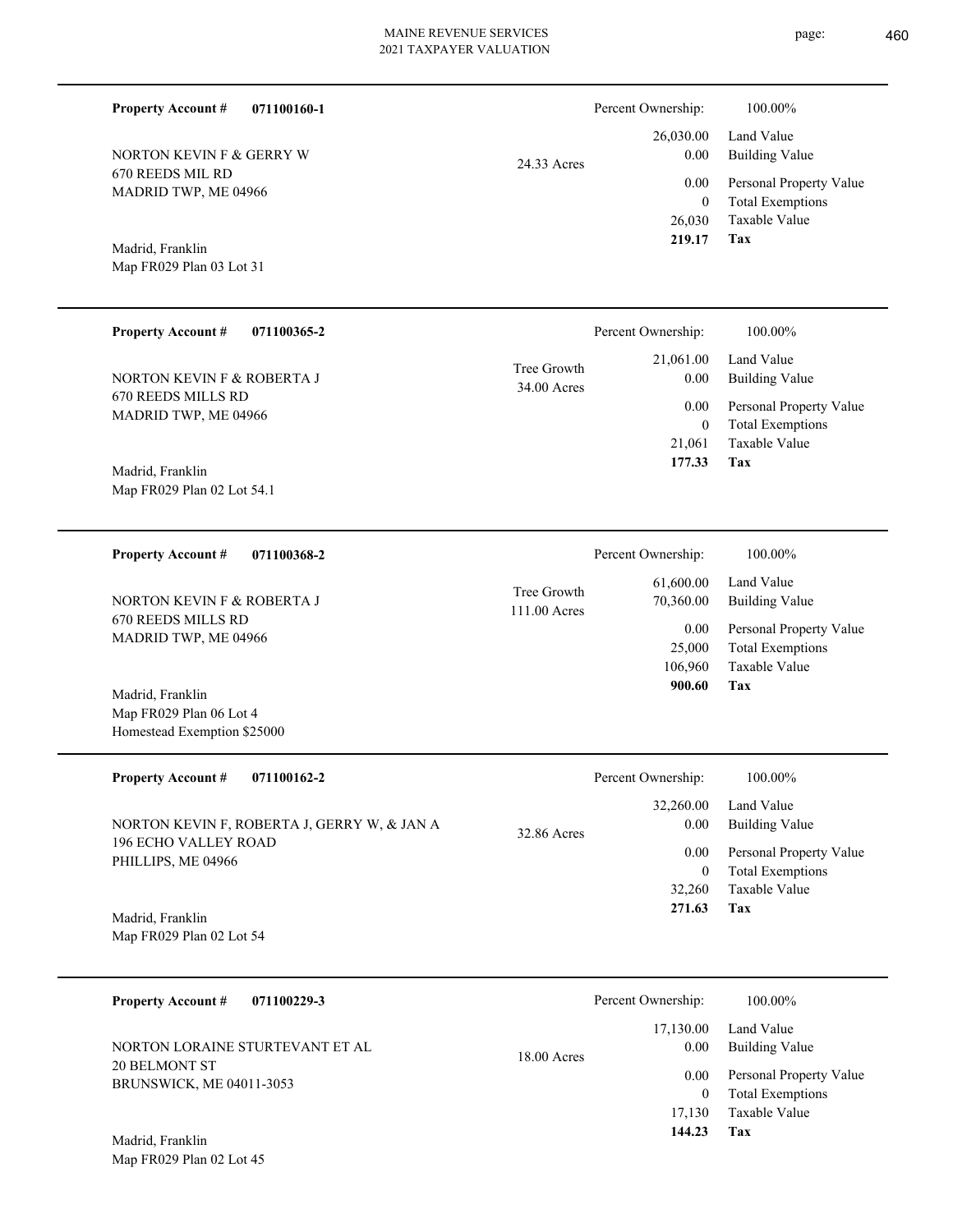page: 461

| 071100062-2<br><b>Property Account #</b>                       |                             | Percent Ownership:<br>18,730.00 | 100.00%<br>Land Value                                               |
|----------------------------------------------------------------|-----------------------------|---------------------------------|---------------------------------------------------------------------|
| <b>NOWERS KEITH</b><br>2829 RANGELEY ROAD                      | $2.00$ Acres                | 33,930.00                       | <b>Building Value</b>                                               |
| MADRID TWP, ME 04966                                           |                             | 0.00<br>25,000<br>27,660        | Personal Property Value<br><b>Total Exemptions</b><br>Taxable Value |
| Madrid, Franklin<br>Map FR029 Plan 02 Lot 5                    |                             | 232.90                          | Tax                                                                 |
| Homestead Exemption \$25000                                    |                             |                                 |                                                                     |
| <b>Property Account #</b><br>071100044-2                       |                             | Percent Ownership:              | 100.00%                                                             |
| NSGLAND LLC                                                    | Tree Growth<br>31.00 Acres  | 8,652.00<br>0.00                | Land Value<br><b>Building Value</b>                                 |
| PO BOX 1051<br>AUGUSTA, ME 04332                               |                             | 0.00<br>$\boldsymbol{0}$        | Personal Property Value<br><b>Total Exemptions</b>                  |
|                                                                |                             | 8,652                           | Taxable Value<br>Tax                                                |
| Madrid, Franklin<br>Map FR029 Plan 05 Lot 22                   |                             | 72.85                           |                                                                     |
|                                                                |                             |                                 |                                                                     |
| 071100045-3<br><b>Property Account #</b>                       |                             | Percent Ownership:              | 100.00%                                                             |
| NSGLAND LLC                                                    | Tree Growth<br>16.00 Acres  | 3,692.00<br>0.00                | Land Value<br><b>Building Value</b>                                 |
| PO BOX 1051<br>AUGUSTA, ME 04332                               |                             | 0.00<br>$\boldsymbol{0}$        | Personal Property Value<br><b>Total Exemptions</b>                  |
|                                                                |                             | 3,692<br>31.09                  | Taxable Value<br>Tax                                                |
| Madrid, Franklin<br>Map FR029 Plan 05 Lot 22.1                 |                             |                                 |                                                                     |
| Property Account #<br>071100355-4                              |                             | Percent Ownership:              | 100.00%                                                             |
| NSGLAND LLC                                                    | Tree Growth<br>535.00 Acres | 166,318.00<br>0.00              | Land Value<br><b>Building Value</b>                                 |
| PO BOX 1051<br>AUGUSTA, ME 04332                               |                             | 0.00                            | Personal Property Value                                             |
|                                                                |                             | $\mathbf{0}$<br>166,318         | <b>Total Exemptions</b><br>Taxable Value                            |
| Madrid, Franklin<br>Map FR029 Plan 02 Lot 24 31 Plan 05 Lot 23 |                             | 1,400.40                        | Tax                                                                 |
|                                                                |                             |                                 |                                                                     |
| <b>Property Account #</b><br>071100158-2                       |                             | Percent Ownership:              | 100.00%                                                             |
| NYBERG KENNETH C                                               | 2.50 Acres                  | 21,100.00<br>20,260.00          | Land Value<br><b>Building Value</b>                                 |
| <b>67 CROCKER AVE</b><br>FRANKLIN, MA 02038                    |                             | 0.00<br>$\mathbf{0}$            | Personal Property Value<br><b>Total Exemptions</b>                  |
|                                                                |                             | 41,360<br>348.25                | Taxable Value<br>Tax                                                |
| Madrid, Franklin<br>Map FR029 Plan 12 Lot 33                   |                             |                                 |                                                                     |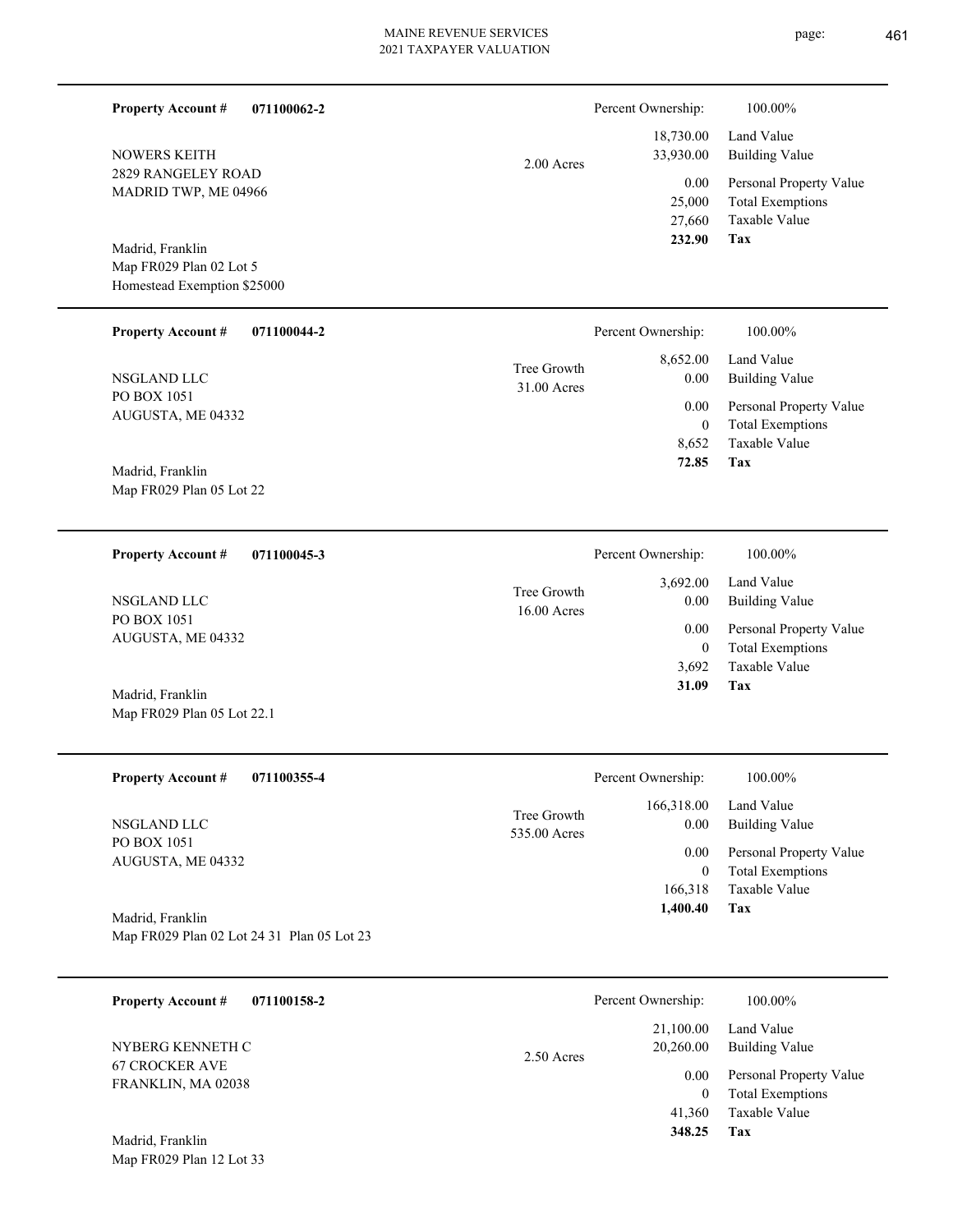| <b>Property Account #</b><br>071100193-3        |                            | Percent Ownership:       | 100.00%                                            |
|-------------------------------------------------|----------------------------|--------------------------|----------------------------------------------------|
| OBRIEN KEVIN PATRICK & TINA LYNN LEFEBVRE       | Tree Growth<br>16.00 Acres | 13,011.00<br>43,440.00   | Land Value<br><b>Building Value</b>                |
| 1066 HARTFORD PIKE<br>DAYVILLE, CT 06241        |                            | 0.00<br>$\mathbf{0}$     | Personal Property Value<br><b>Total Exemptions</b> |
| Madrid, Franklin<br>Map FR029 Plan 02 Lot 18    |                            | 56,451<br>475.32         | <b>Taxable Value</b><br>Tax                        |
| <b>Property Account #</b><br>071100414-1        |                            | Percent Ownership:       | 100.00%                                            |
| ODONNELL EDWARD R & CAROLE G                    | 6.00 Acres                 | 12,650.00<br>2,000.00    | Land Value<br><b>Building Value</b>                |
| 171 STRAWBERRY HILL RD<br>CENTERVILLE, MA 02632 |                            | 0.00<br>$\mathbf{0}$     | Personal Property Value<br><b>Total Exemptions</b> |
| Madrid, Franklin                                |                            | 14,650<br>123.35         | Taxable Value<br>Tax                               |
| Map FR029 Plan 03 Lot 21.1                      |                            |                          |                                                    |
| <b>Property Account #</b><br>071100042-3        |                            | Percent Ownership:       | 100.00%                                            |
| PARKER BRUCE K & TRACY L TRUSTEES               | 61.91 Acres                | 42,770.00<br>2,900.00    | Land Value<br><b>Building Value</b>                |
| PARKER FAMILY TRUST<br>270 BABOOSIC LAKE ROAD   |                            | 0.00<br>$\boldsymbol{0}$ | Personal Property Value<br><b>Total Exemptions</b> |
| MERRIMACK, NH 03054                             |                            | 45,670<br>384.54         | Taxable Value<br>Tax                               |
| Madrid, Franklin<br>Map FR029 Plan 03 Lot 8     |                            |                          |                                                    |
| <b>Property Account #</b><br>071100131-3        |                            | Percent Ownership:       | 100.00%                                            |
| PEASE RANDY & ROSEANNE                          | $0.34$ Acres               | 5,310.00<br>0.00         | Land Value<br><b>Building Value</b>                |
| PO BOX 363<br>MONMOUTH, ME 04259                |                            | 0.00<br>$\boldsymbol{0}$ | Personal Property Value<br><b>Total Exemptions</b> |
|                                                 |                            | 5,310<br>44.71           | Taxable Value<br>Tax                               |
| Madrid, Franklin<br>Map FR029 Plan 05 Lot 35    |                            |                          |                                                    |
| 071100144-3<br><b>Property Account #</b>        |                            | Percent Ownership:       | 100.00%                                            |
| PENDLETON JARED & JENNY L                       | 2.30 Acres                 | 20,950.00<br>111,800.00  | Land Value<br><b>Building Value</b>                |
| 2508 BRISTOL RD<br>NEW HARBOR, ME 04554         |                            | 0.00                     | Personal Property Value                            |
|                                                 |                            | $\mathbf{0}$<br>132,750  | <b>Total Exemptions</b><br>Taxable Value           |
| Madrid, Franklin                                |                            | 1,117.76                 | Tax                                                |

Map FR029 Plan 02 Lot 38.3 38.4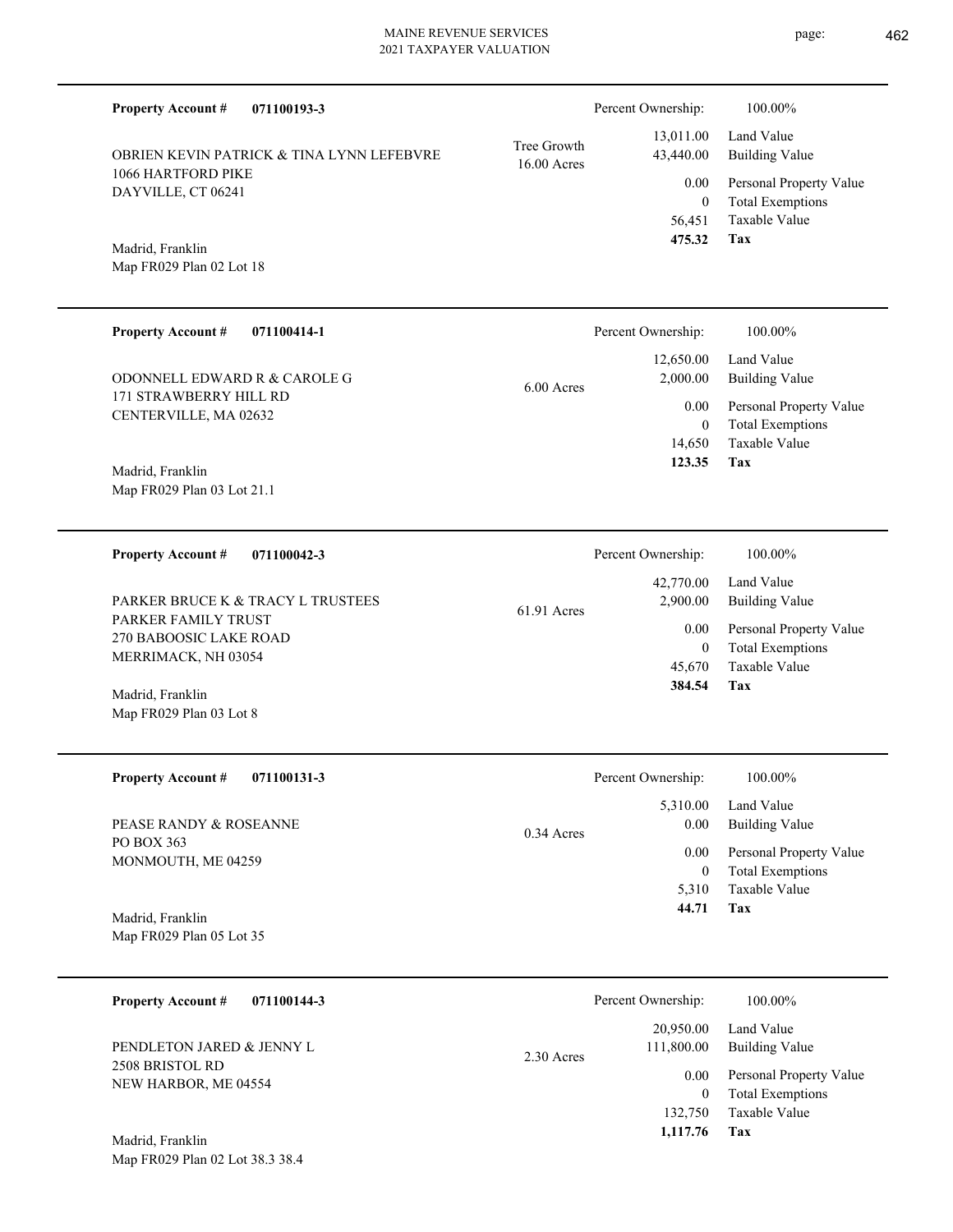page: 463

| <b>Property Account #</b><br>071100025-2                                      |               | Percent Ownership:                       | 100.00%                                                                           |
|-------------------------------------------------------------------------------|---------------|------------------------------------------|-----------------------------------------------------------------------------------|
| PERLSON GARY & NANCY A                                                        | $40.00$ Acres | 37,470.00<br>0.00                        | Land Value<br><b>Building Value</b>                                               |
| 52 WINSLOW POND ROAD<br>MADRID TOWNSHIP, ME 04966                             |               | 0.00<br>$\mathbf{0}$<br>37,470<br>315.50 | Personal Property Value<br><b>Total Exemptions</b><br>Taxable Value<br><b>Tax</b> |
| Madrid, Franklin<br>Map FR029 Plan 02 Lot 58                                  |               |                                          |                                                                                   |
| <b>Property Account #</b><br>071100236-3                                      |               | Percent Ownership:                       | 100.00%                                                                           |
| PERLSON NANCY A                                                               | 21.00 Acres   | 34,600.00<br>114,970.00                  | Land Value<br><b>Building Value</b>                                               |
| 52 WINSLOW POND ROAD<br>MADRID TOWNSHIP, ME 04966<br>Madrid, Franklin         |               | 0.00<br>25,000<br>124,570<br>1,048.88    | Personal Property Value<br><b>Total Exemptions</b><br>Taxable Value<br>Tax        |
| Map FR029 Plan 02 Lot 53<br>Homestead Exemption \$25000                       |               |                                          |                                                                                   |
| <b>Property Account #</b><br>071100022-5                                      |               | Percent Ownership:                       | 100.00%                                                                           |
| PHILLIPS JOSEPH A                                                             | $0.23$ Acres  | 13,500.00<br>16,550.00                   | Land Value<br><b>Building Value</b>                                               |
| 16562 STATE ROAD 250<br>RISING SUN, IN 47040                                  |               | 0.00<br>$\mathbf{0}$<br>30,050<br>253.02 | Personal Property Value<br><b>Total Exemptions</b><br>Taxable Value<br>Tax        |
| Madrid, Franklin<br>Map FR029 Plan 02 Lot 61                                  |               |                                          |                                                                                   |
| <b>Property Account #</b><br>071100447-3                                      |               | Percent Ownership:                       | $100.00\%$                                                                        |
| PHILLIPS JOSEPH A                                                             | 2.21 Acres    | 9,880.00<br>0.00                         | Land Value<br><b>Building Value</b>                                               |
| 16562 STATE ROAD 250<br>RISING SUN, IN 47040<br>Madrid, Franklin              |               | 0.00<br>$\overline{0}$<br>9,880<br>83.19 | Personal Property Value<br><b>Total Exemptions</b><br>Taxable Value<br>Tax        |
| Map FR029 Plan 02 Lot 62.1                                                    |               |                                          |                                                                                   |
| <b>Property Account #</b><br>071100016-3                                      |               | Percent Ownership:                       | 100.00%                                                                           |
| PIKE PRISCILLA G & PETER D                                                    | 2.02 Acres    | 18,740.00<br>85,220.00                   | Land Value<br><b>Building Value</b>                                               |
| 50 BEAL POND RD<br>MADRID, ME 04966                                           |               | 0.00<br>25,000<br>78,960<br>664.84       | Personal Property Value<br><b>Total Exemptions</b><br>Taxable Value<br><b>Tax</b> |
| Madrid, Franklin<br>Map FR029 Plan 06 Lot 19.1<br>Homestead Exemption \$25000 |               |                                          |                                                                                   |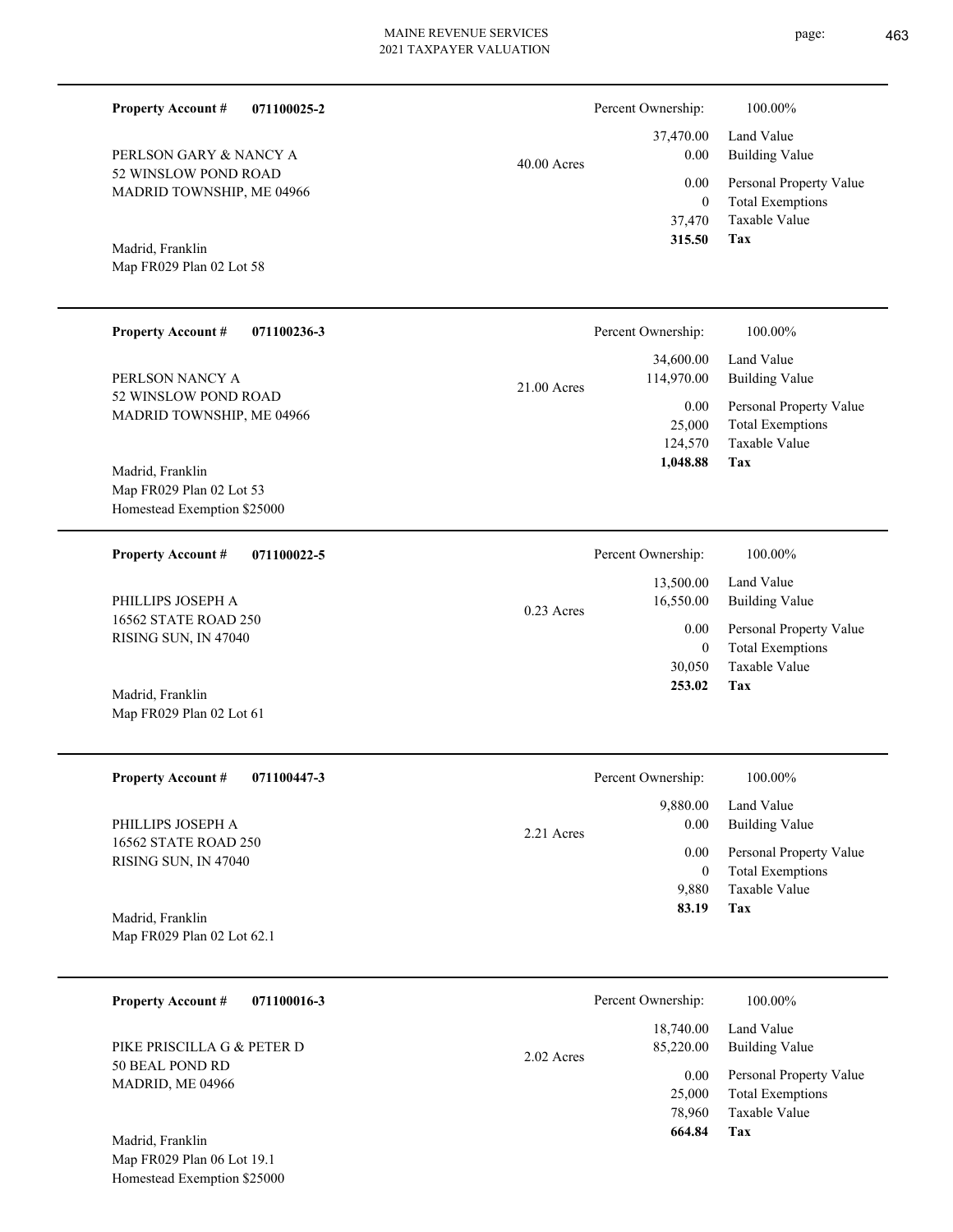| <b>Property Account #</b><br>071100174-1                                      |                            | Percent Ownership:                 | 100.00%                                                                    |
|-------------------------------------------------------------------------------|----------------------------|------------------------------------|----------------------------------------------------------------------------|
| PILBIN JAMES & DOROTHY                                                        | 5.00 Acres                 | 22,920.00<br>57,090.00             | Land Value<br><b>Building Value</b>                                        |
| <b>78 EVERGREEN WAY</b><br>MANCHESTER, NH 03102                               |                            | 0.00<br>$\mathbf{0}$<br>80,010     | Personal Property Value<br><b>Total Exemptions</b><br>Taxable Value        |
| Madrid, Franklin<br>Map FR029 Plan 02 Lot 44.2                                |                            | 673.68                             | <b>Tax</b>                                                                 |
| <b>Property Account #</b><br>071100173-3                                      |                            | Percent Ownership:                 | 100.00%                                                                    |
| PILLSBURY JOAN L                                                              | 120.00 Acres               | 86,280.00<br>2,500.00              | Land Value<br><b>Building Value</b>                                        |
| 270 MOUNTAIN ROAD<br>GILL, MA 01354                                           |                            | 0.00<br>$\mathbf{0}$<br>88,780     | Personal Property Value<br><b>Total Exemptions</b><br>Taxable Value        |
| Madrid, Franklin<br>Map FR029 Plan 02 Lot 60                                  |                            | 747.53                             | Tax                                                                        |
| 071100384-2<br><b>Property Account #</b>                                      |                            | Percent Ownership:                 | 100.00%                                                                    |
| PILLSBURY MARIE                                                               | Tree Growth<br>36.50 Acres | 18,940.00<br>1,100.00              | Land Value<br><b>Building Value</b>                                        |
| PO BOX 336<br>AVON, ME 04966                                                  |                            | 0.00<br>$\mathbf{0}$               | Personal Property Value<br><b>Total Exemptions</b>                         |
| Madrid, Franklin<br>Map FR029 Plan 09 Lot 4                                   |                            | 20,040<br>168.74                   | Taxable Value<br>Tax                                                       |
| <b>Property Account #</b><br>071100426-2                                      |                            | Percent Ownership:                 | 100.00%                                                                    |
| PINKHAM NICOLETTE S.                                                          | 10.00 Acres                | 26,570.00<br>10,820.00             | Land Value<br><b>Building Value</b>                                        |
| 274 REED MILLS RD<br>PHILLIPS, ME 04966                                       |                            | 0.00<br>25,000<br>12,390<br>104.32 | Personal Property Value<br><b>Total Exemptions</b><br>Taxable Value<br>Tax |
| Madrid, Franklin<br>Map FR029 Plan 02 Lot 50.4<br>Homestead Exemption \$25000 |                            |                                    |                                                                            |
| <b>Property Account #</b><br>071100022P-1                                     |                            | Percent Ownership:                 | 100.00%                                                                    |
| PLOG PETER & TERRI                                                            |                            | 0.00<br>0.00                       | Land Value<br><b>Building Value</b>                                        |
| 2770 RANGELEY ROAD<br>MADRID TOWNSHIP, ME 04966-5612                          |                            | 4,200.00<br>$\overline{0}$         | Personal Property Value<br><b>Total Exemptions</b>                         |
| Madrid, Franklin<br>Map FR029 Plan 02 Lot 13                                  |                            | 4,200<br>35.36                     | Taxable Value<br>Tax                                                       |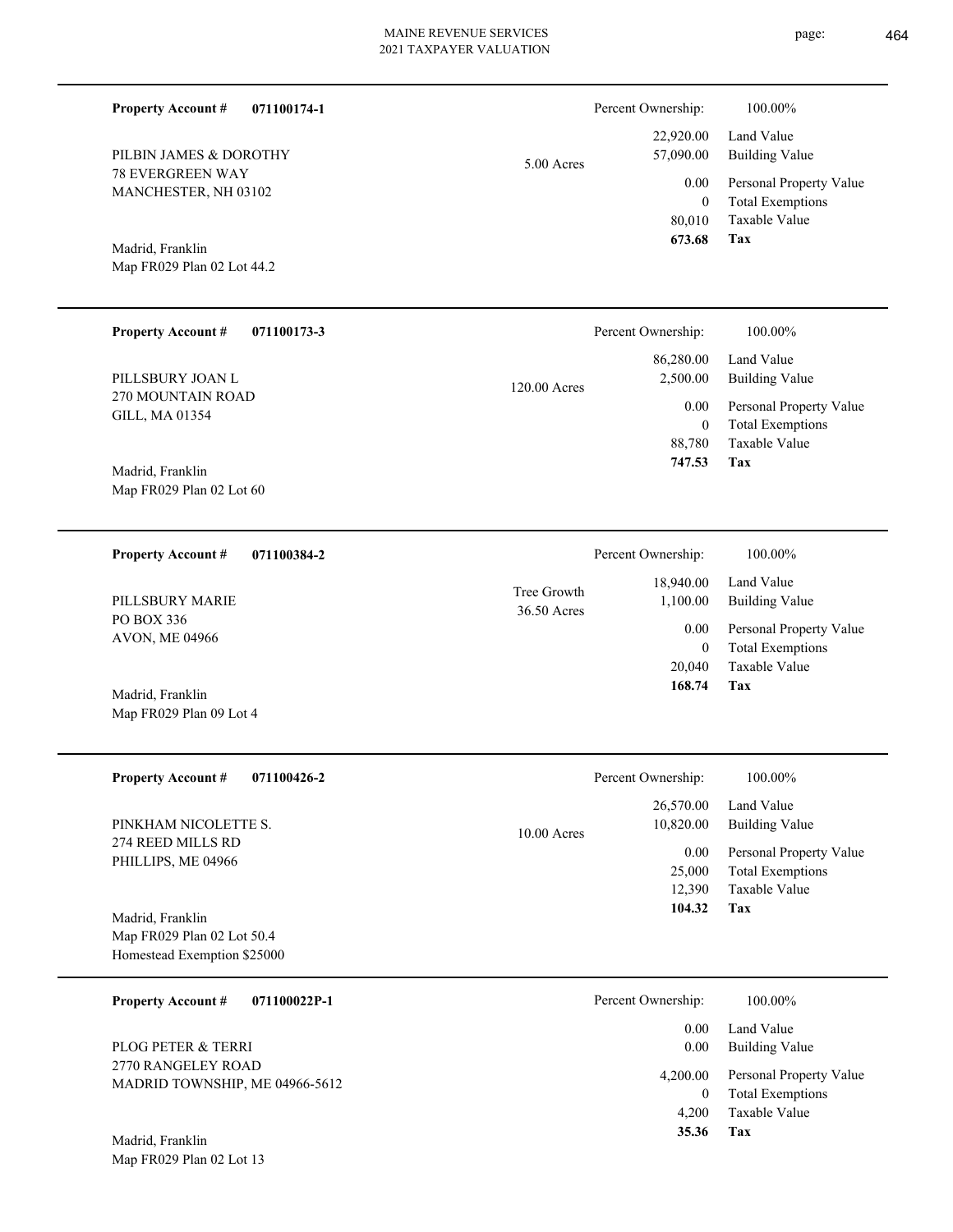| <b>Property Account #</b><br>071100169-1                                                                                             |             | Percent Ownership:                       | 100.00%                                                                    |
|--------------------------------------------------------------------------------------------------------------------------------------|-------------|------------------------------------------|----------------------------------------------------------------------------|
| PLOG PETER & TERRI                                                                                                                   | 17.00 Acres | 31,680.00<br>52,140.00                   | Land Value<br><b>Building Value</b>                                        |
| 2770 RANGELEY ROAD<br>MADRID TOWNSHIP, ME 04966-5612                                                                                 |             | 0.00<br>37,000<br>46,820<br>394.22       | Personal Property Value<br><b>Total Exemptions</b><br>Taxable Value<br>Tax |
| Madrid, Franklin<br>Map FR029 Plan 02 Lot 13<br>Homestead Exemption \$25000; Veteran Exemption \$6000; Veteran Exemption (NR) \$6000 |             |                                          |                                                                            |
| <b>Property Account #</b><br>071100186-3                                                                                             |             | Percent Ownership:                       | 100.00%                                                                    |
| PLOG PETER E & TERRI L                                                                                                               | 15.00 Acres | 30,220.00<br>42,090.00                   | Land Value<br><b>Building Value</b>                                        |
| 2770 RANGELEY ROAD<br>MADRID TWP, ME 04966                                                                                           |             | 0.00<br>$\mathbf{0}$<br>72,310           | Personal Property Value<br><b>Total Exemptions</b><br>Taxable Value        |
| Madrid, Franklin<br>Map FR029 Plan 02 Lot 12 13.1                                                                                    |             | 608.85                                   | Tax                                                                        |
| <b>Property Account #</b><br>071100288-3                                                                                             |             | Percent Ownership:                       | 100.00%                                                                    |
| PLOG PETER E & TERRI L                                                                                                               | 41.00 Acres | 38,200.00<br>0.00                        | Land Value<br><b>Building Value</b>                                        |
| 2770 RANGELEY ROAD<br>MADRID TWP, ME 04966                                                                                           |             | 0.00<br>$\boldsymbol{0}$<br>38,200       | Personal Property Value<br><b>Total Exemptions</b><br>Taxable Value        |
| Madrid, Franklin<br>Map FR029 Plan 02 Lot 14                                                                                         |             | 321.64                                   | Tax                                                                        |
| <b>Property Account #</b><br>071100185-4                                                                                             |             | Percent Ownership:                       | 100.00%                                                                    |
| PLOG RAYMOND                                                                                                                         | 5.00 Acres  | 22,920.00<br>41,170.00                   | Land Value<br><b>Building Value</b>                                        |
| 2571 RANGELEY ROAD<br>MADRID TOWNSHIP, ME 04966                                                                                      |             | 0.00<br>25,000<br>39,090<br>329.14       | Personal Property Value<br><b>Total Exemptions</b><br>Taxable Value<br>Tax |
| Madrid, Franklin<br>Map FR029 Plan 02 Lot 22 23 64<br>Homestead Exemption \$25000                                                    |             |                                          |                                                                            |
| <b>Property Account #</b><br>071100184-1                                                                                             |             | Percent Ownership:                       | 100.00%                                                                    |
| PLOG THOMAS & VERONICA                                                                                                               | 3.00 Acres  | 21,460.00<br>41,580.00                   | Land Value<br><b>Building Value</b>                                        |
| 110 RIDGE RUNNER RD<br>AVON, ME 04966-3230                                                                                           |             | 0.00<br>$\mathbf{0}$<br>63,040<br>530.80 | Personal Property Value<br><b>Total Exemptions</b><br>Taxable Value<br>Tax |
| Madrid, Franklin<br>Map FR029 Plan 03 Lot 26                                                                                         |             |                                          |                                                                            |

 $\overline{\phantom{0}}$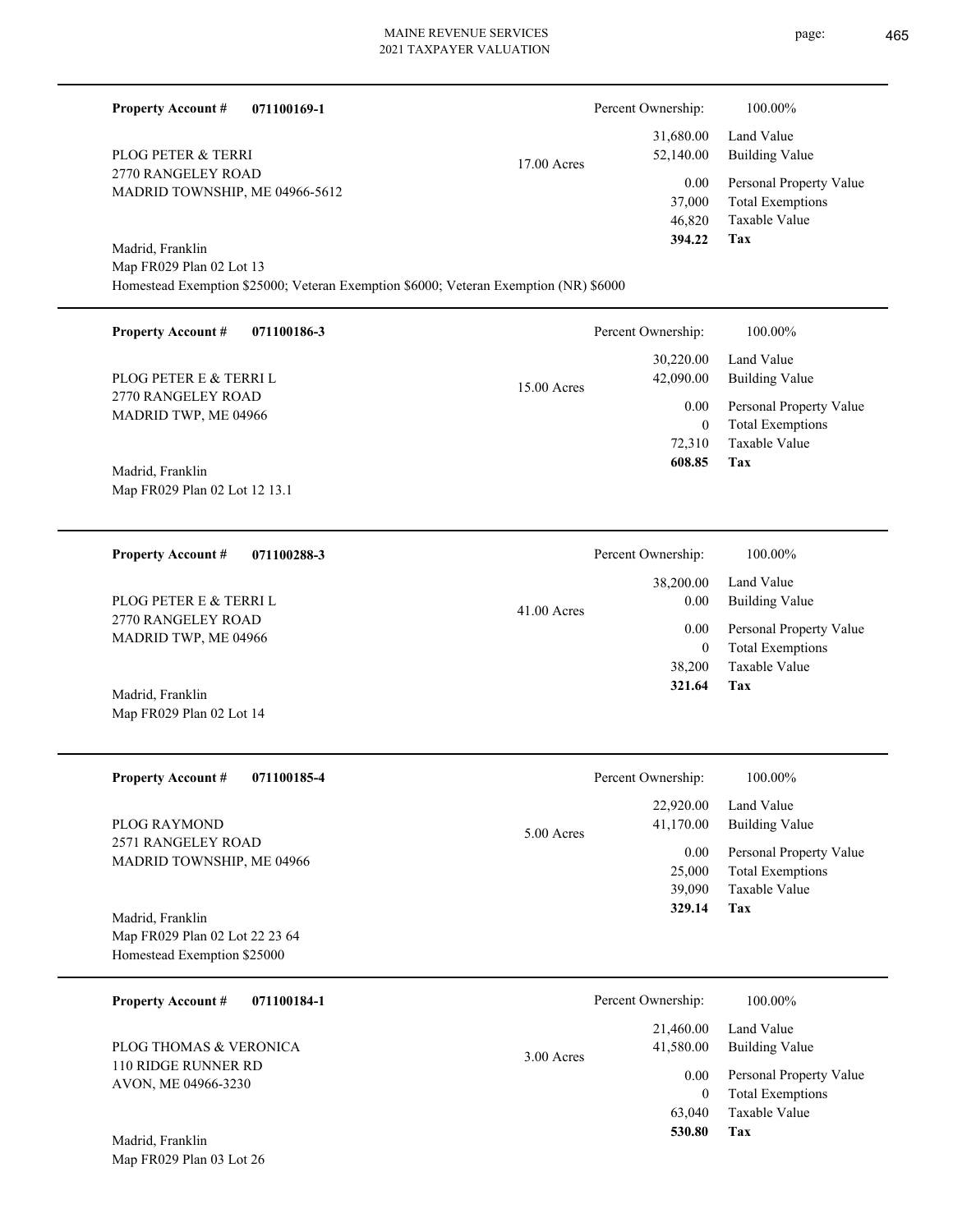**071100170-1**

**Property Account #**

Percent Ownership:  $100.00\%$ 

| POLAND CRAIG<br>57 FOUR WHEEL DRIVE<br>TURNER, ME 04282<br>Madrid, Franklin<br>Map FR029 Plan 09 Lot 3.2 | 2.90 Acres   | 45,640.00<br>5,610.00<br>0.00<br>$\boldsymbol{0}$<br>51,250<br>431.53 | Land Value<br><b>Building Value</b><br>Personal Property Value<br><b>Total Exemptions</b><br>Taxable Value<br><b>Tax</b> |
|----------------------------------------------------------------------------------------------------------|--------------|-----------------------------------------------------------------------|--------------------------------------------------------------------------------------------------------------------------|
| <b>Property Account #</b><br>071100199-3                                                                 |              | Percent Ownership:                                                    | 100.00%                                                                                                                  |
| POLAND CRAIG<br>57 FOUR WHEEL DRIVE<br>TURNER, ME 04282                                                  | $0.20$ Acres | 15,050.00<br>38,530.00<br>0.00<br>$\boldsymbol{0}$                    | Land Value<br><b>Building Value</b><br>Personal Property Value<br><b>Total Exemptions</b>                                |
| Madrid, Franklin<br>Map FR029 Plan 12 Lot 3                                                              |              | 53,580<br>451.14                                                      | Taxable Value<br>Tax                                                                                                     |
| 071100372-3<br><b>Property Account #</b>                                                                 |              | Percent Ownership:                                                    | 100.00%                                                                                                                  |
| POLAND CRAIG                                                                                             | 0.41 Acres   | 5,670.00<br>0.00                                                      | Land Value<br><b>Building Value</b>                                                                                      |
| 57 FOUR WHEEL DRIVE<br>TURNER, ME 04282                                                                  |              | 0.00<br>$\boldsymbol{0}$<br>5,670<br>47.74                            | Personal Property Value<br><b>Total Exemptions</b><br>Taxable Value<br>Tax                                               |
| Madrid, Franklin<br>Map FR029 Plan 12 Lot 5                                                              |              |                                                                       |                                                                                                                          |
| <b>Property Account #</b><br>071100171-1                                                                 |              | Percent Ownership:                                                    | 100.00%                                                                                                                  |
| POLAND DANIEL L SR & DANIEL III                                                                          | 1.33 Acres   | 31,500.00<br>24,430.00                                                | Land Value<br><b>Building Value</b>                                                                                      |
| 474 QUAKER RIDGE RD<br>GREENE, ME 04236                                                                  |              | 0.00<br>$\overline{0}$<br>55,930<br>470.93                            | Personal Property Value<br><b>Total Exemptions</b><br>Taxable Value<br><b>Tax</b>                                        |
| Madrid, Franklin<br>Map FR029 Plan 09 Lot 25                                                             |              |                                                                       |                                                                                                                          |
| <b>Property Account #</b><br>071100455-2                                                                 |              | Percent Ownership:                                                    | 100.00%                                                                                                                  |
| POTTER GARY D & DEBORA J                                                                                 | 3.32 Acres   | 10,690.00<br>4,080.00                                                 | Land Value<br><b>Building Value</b>                                                                                      |
| 23 POTTER LANE<br>MT VERNON, ME 04352                                                                    |              | 0.00<br>$\overline{0}$<br>14,770                                      | Personal Property Value<br><b>Total Exemptions</b><br>Taxable Value                                                      |
| Madrid, Franklin<br>Map FR029 Plan 09 Lot 3.14                                                           |              | 124.36                                                                | Tax                                                                                                                      |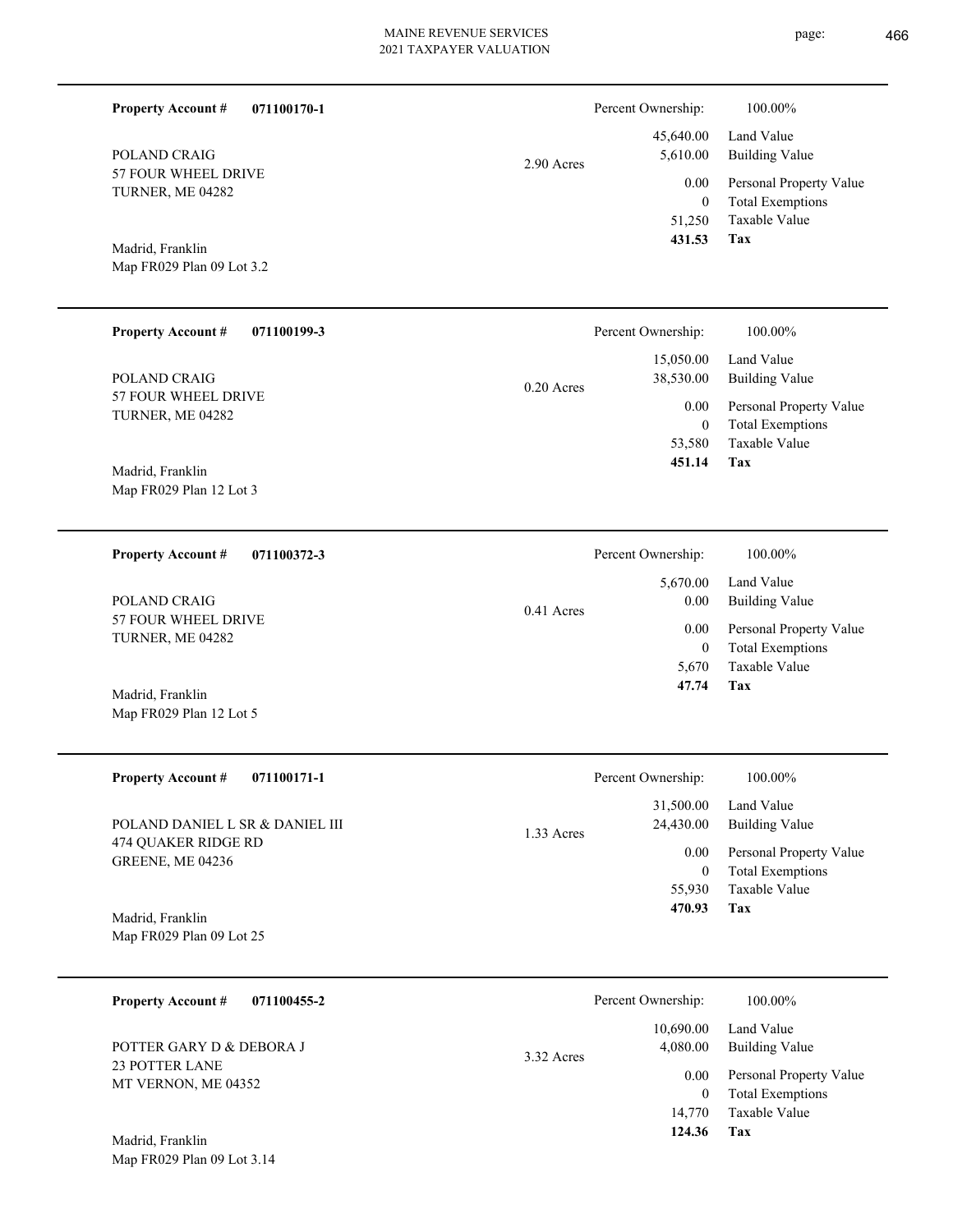page: 467

| <b>Property Account #</b><br>PRINCE JAMES L<br><b>BOX 641 WINTHROP CTR RD</b><br>WINTHROP, ME 04364<br>Madrid, Franklin<br>Map FR029 Plan 01 Lot 18      | 071100182-2                                      | $1.00$ Acres                | Percent Ownership:<br>9,000.00<br>7,770.00<br>0.00<br>$\overline{0}$<br>16,770<br>141.20      | 100.00%<br>Land Value<br><b>Building Value</b><br>Personal Property Value<br><b>Total Exemptions</b><br>Taxable Value<br><b>Tax</b> |
|----------------------------------------------------------------------------------------------------------------------------------------------------------|--------------------------------------------------|-----------------------------|-----------------------------------------------------------------------------------------------|-------------------------------------------------------------------------------------------------------------------------------------|
| <b>Property Account #</b><br>PROCTOR MAYLAND JR & KELLY<br><b>36 BROOKS WAY</b><br>SIDNEY, ME 04330<br>Madrid, Franklin<br>Map FR029 Plan 02 Lot 55      | 071100231-3                                      | $0.63$ Acres                | Percent Ownership:<br>7,290.00<br>18,000.00<br>0.00<br>$\mathbf{0}$<br>25,290<br>212.94       | 100.00%<br>Land Value<br><b>Building Value</b><br>Personal Property Value<br><b>Total Exemptions</b><br>Taxable Value<br><b>Tax</b> |
| <b>Property Account #</b><br>PUFFER BRUCE S ET AL<br><b>35 UNION STREET</b><br>PLYMOUTH, MA 02360<br>Madrid, Franklin<br>Map FR029 Plan 09 Lot 1         | 071100364-3                                      | Tree Growth<br>248.00 Acres | Percent Ownership:<br>84,378.00<br>24,240.00<br>0.00<br>$\mathbf{0}$<br>108,618<br>914.56     | 100.00%<br>Land Value<br><b>Building Value</b><br>Personal Property Value<br><b>Total Exemptions</b><br>Taxable Value<br>Tax        |
| <b>Property Account #</b><br>QUIGLEY GERALD W $\&$ JOANN<br><b>5 STANDISH ABENUE</b><br>AYER, MA 01432<br>Madrid, Franklin<br>Map FR029 Plan 02 Lot 44.3 | 071100415-4                                      | 2.50 Acres                  | Percent Ownership:<br>10,100.00<br>7,400.00<br>$0.00\,$<br>$\overline{0}$<br>17,500<br>147.35 | 100.00%<br>Land Value<br><b>Building Value</b><br>Personal Property Value<br><b>Total Exemptions</b><br>Taxable Value<br>Tax        |
| <b>Property Account #</b><br>2424 MAIN STREET<br>RANGELEY, ME 04970<br>Madrid, Franklin<br>Map FR029 Plan 12 Lot 22                                      | 071100036-3<br>RANGELEY LAKES HERITAGE TRUST INC | $0.25$ Acres                | Percent Ownership:<br>15,500.00<br>$0.00\,$<br>$0.00\,$<br>$\overline{0}$<br>15,500<br>130.51 | 100.00%<br>Land Value<br><b>Building Value</b><br>Personal Property Value<br><b>Total Exemptions</b><br>Taxable Value<br>Tax        |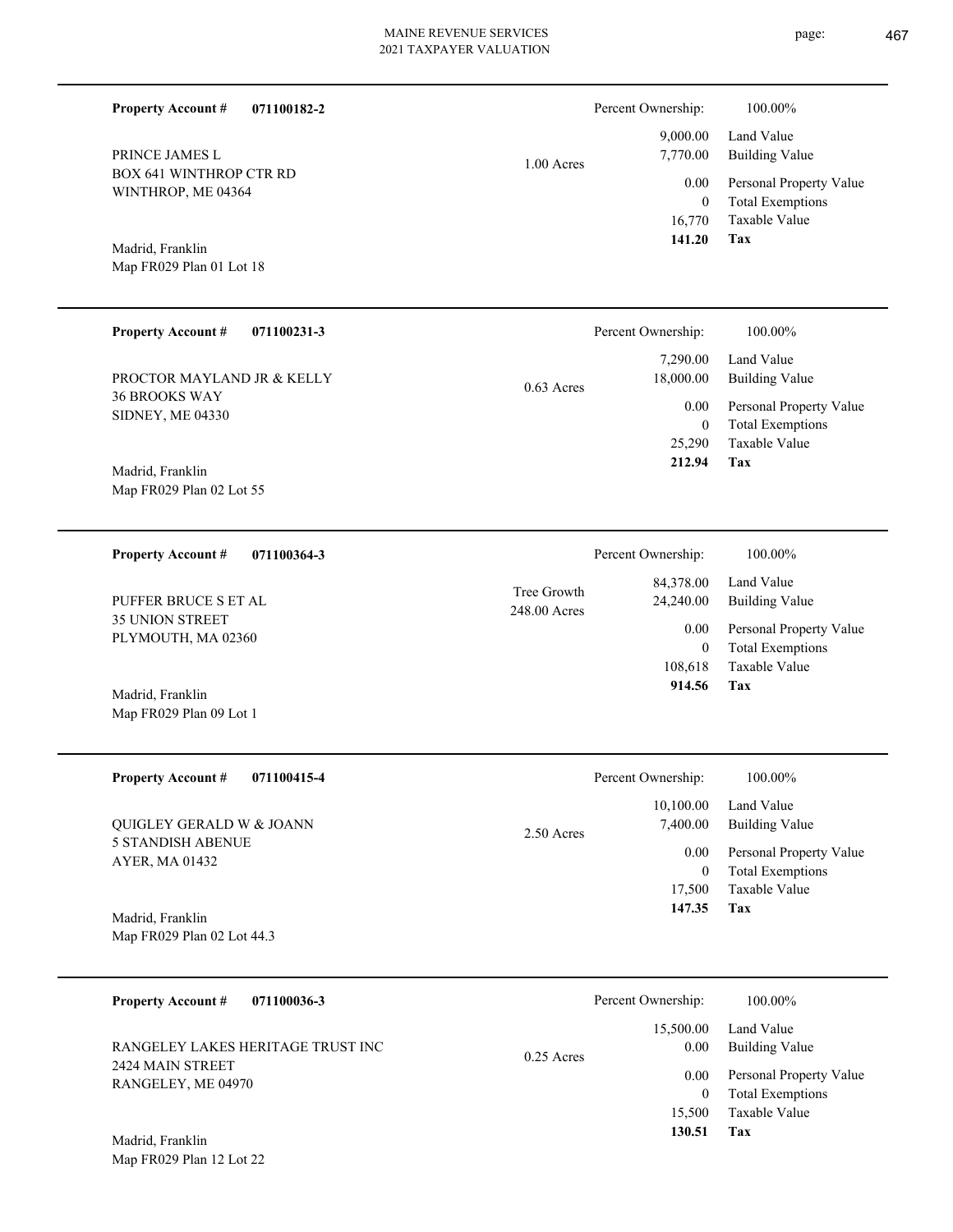**071100037-3 Tax** Taxable Value Total Exemptions Personal Property Value Building Value Land Value 2424 MAIN STREET RANGELEY, ME 04970 **Property Account #** Map FR029 Plan 12 Lot 20 Madrid, Franklin RANGELEY LAKES HERITAGE TRUST INC 7,830 0  **65.93** 7,830.00 0.00 0.00 0.75 Acres Percent Ownership:  $100.00\%$ **071100108-4 Tax** Taxable Value Total Exemptions Personal Property Value Building Value Land Value 7 WINDSOR BLVD LONDONBERRY, NH 03053 **Property Account #** Map FR029 Plan 02 Lot 44.7 Madrid, Franklin RANSOM KATHRYN S & DAVID J 107,770 0  **907.42** 22,920.00 84,850.00 0.00 5.00 Acres Percent Ownership:  $100.00\%$ **071100371-1 Tax** Taxable Value Total Exemptions Personal Property Value Building Value Land Value , ME **Property Account #** Map FR029 Plan 05 Lot 29 Religious exemption Madrid, Franklin REEDS MILL CHURCH 0 54,880  **0.00** 4,950.00 49,930.00 0.00 0.30 Acres Percent Ownership:  $100.00\%$ **071100330-2 Tax** Taxable Value Total Exemptions Personal Property Value Building Value Land Value 7 SUNSET CT WESTBROOK, ME 04092-4038 **Property Account #** Map FR029 Plan 02 Lot 43 Madrid, Franklin RENTON NANCY 39,440 0  **332.08** 25,060.00 14,380.00 0.00 23.00 Acres Percent Ownership:  $100.00\%$ **071100203-2 Tax** Taxable Value Total Exemptions Personal Property Value Building Value Land Value 454 EAST MADRID ROAD P.O BOX 194 PHILLIPS, ME 04966 **Property Account #** Madrid, Franklin REYNOLDS CRAIG W & SANDRA L 220,700 25,000  **1,858.29** 78,040.00 167,660.00 0.00 80.51 Acres Percent Ownership:  $100.00\%$ 

Map FR029 Plan 09 Lot 11 Homestead Exemption \$25000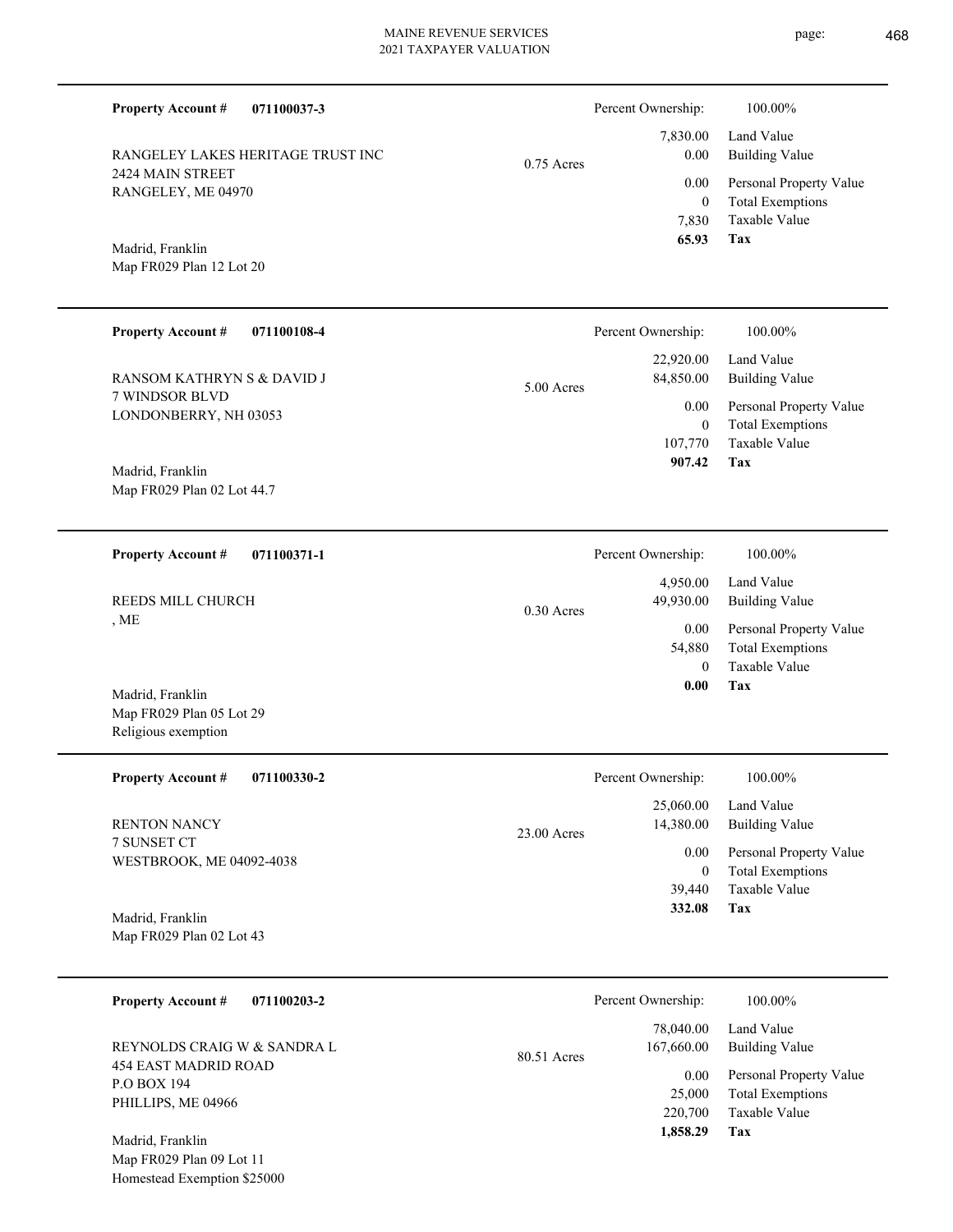6.00 Acres

Madrid, Franklin

365 QUAKER RIDGE ROAD

RICHARD SAND & GRAVEL LLC

LEEDS, ME 04263

**Property Account #**

**071100202-2**

Map FR029 Plan 06 Lot 27

| <b>Property Account #</b>                                   | 071100178-2 |               | Percent Ownership: | 100.00%                 |
|-------------------------------------------------------------|-------------|---------------|--------------------|-------------------------|
|                                                             |             |               | 49,930.00          | Land Value              |
| RICHARDS JACOB D & LINDSAY M<br><b>49 WINSLOW POND ROAD</b> |             | $42.00$ Acres | 186,830.00         | <b>Building Value</b>   |
| MADRID TWP, ME 04966                                        |             |               | 0.00               | Personal Property Value |
|                                                             |             |               | 25,000             | <b>Total Exemptions</b> |
|                                                             |             |               | 211,760            | Taxable Value           |
| Madrid, Franklin                                            |             |               | 1,783.02           | Tax                     |
| Map FR029 Plan 02 Lot 57                                    |             |               |                    |                         |
| Homestead Exemption \$25000                                 |             |               |                    |                         |
| <b>Property Account #</b>                                   | 071100198-2 |               | Percent Ownership: | 100.00%                 |
|                                                             |             |               | 19,460.00          | Land Value              |
| RICHMOND CURTIS L                                           |             | $3.00$ Acres  | 46,660.00          | <b>Building Value</b>   |
| <b>129 VILLAGE ROAD</b>                                     |             |               | 0.00               | Personal Property Value |
| WILMOT, NH 03287                                            |             |               | $\theta$           | <b>Total Exemptions</b> |
|                                                             |             |               | 66,120             | <b>Taxable Value</b>    |
| Madrid, Franklin                                            |             |               | 556.73             | Tax                     |
| Map FR029 Plan 02 Lot 3                                     |             |               |                    |                         |
|                                                             |             |               |                    |                         |
| <b>Property Account #</b>                                   | 071100373-4 |               | Percent Ownership: | 100.00%                 |

2700 RANGELEY ROAD MADRID, ME 04966 RICHMOND DOUGLASS S & KAREN

**Tax** Taxable Value Total Exemptions Personal Property Value Building Value Land Value 4,870 0  **41.01** 4,870.00 0.00 0.00 2.00 Acres

**Tax**

 91,810 0

 79,130.00 12,680.00 0.00

Percent Ownership:  $100.00\%$ 

 **773.04**

Taxable Value Total Exemptions Personal Property Value

Building Value Land Value

Map FR029 Plan 02 Lot 67 Madrid, Franklin

| <b>Property Account #</b><br>071100374-3          | Percent Ownership:                     | 100.00%                             |
|---------------------------------------------------|----------------------------------------|-------------------------------------|
| RICHMOND DOUGLASS S & KAREN<br>2700 RANGELEY ROAD | 18,830.00<br>37,120.00<br>$0.73$ Acres | Land Value<br><b>Building Value</b> |
| MADRID, ME 04966                                  | 0.00                                   | Personal Property Value             |
|                                                   | 25,000                                 | <b>Total Exemptions</b>             |
|                                                   | 30,950                                 | Taxable Value                       |
| Madrid, Franklin                                  | 260.60                                 | Tax                                 |

Map FR029 Plan 12 Lot 8 Homestead Exemption \$25000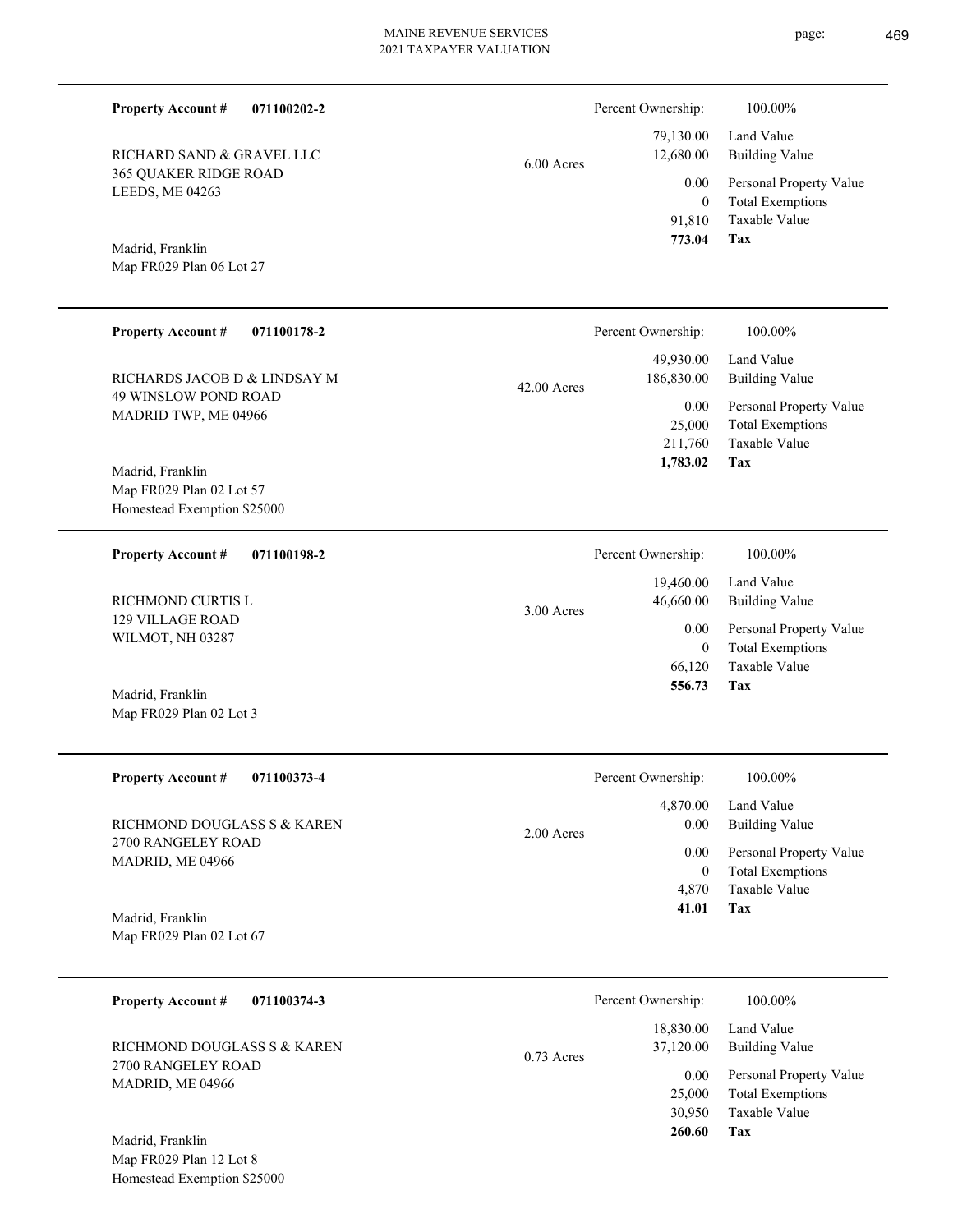| <b>Property Account #</b><br>071100006-3                                                    |             | Percent Ownership:<br>9,730.00            | 100.00%<br>Land Value                                                                        |
|---------------------------------------------------------------------------------------------|-------------|-------------------------------------------|----------------------------------------------------------------------------------------------|
| RICHMOND JOHANNA PAIGE<br>97 NORTH SAUNDERS<br>GREENE, ME 04236                             | 2.00 Acres  | 0.00<br>0.00<br>$\boldsymbol{0}$<br>9,730 | <b>Building Value</b><br>Personal Property Value<br><b>Total Exemptions</b><br>Taxable Value |
| Madrid, Franklin<br>Map FR029 Plan 02 Lot 34                                                |             | 81.93                                     | Tax                                                                                          |
| <b>Property Account #</b><br>071100196-2                                                    |             | Percent Ownership:                        | 100.00%                                                                                      |
| RICHMOND JOHANNA PAIGE                                                                      | 15.00 Acres | 19,220.00<br>700.00                       | Land Value<br><b>Building Value</b>                                                          |
| 97 NORTH SAUNDERS<br>GREENE, ME 04236                                                       |             | 0.00<br>$\overline{0}$                    | Personal Property Value<br><b>Total Exemptions</b>                                           |
| Madrid, Franklin<br>Map FR029 Plan 02 Lot 35                                                |             | 19,920<br>167.73                          | Taxable Value<br>Tax                                                                         |
| <b>Property Account #</b><br>071100251-2                                                    |             | Percent Ownership:                        | 100.00%                                                                                      |
| RICHMOND JOHANNA PAIGE                                                                      | 1.45 Acres  | 9,330.00<br>15,910.00                     | Land Value<br><b>Building Value</b>                                                          |
| 97 NORTH SAUNDERS<br>GREENE, ME 04236                                                       |             | 0.00<br>$\overline{0}$                    | Personal Property Value<br><b>Total Exemptions</b>                                           |
| Madrid, Franklin<br>Map FR029 Plan 02 Lot 33                                                |             | 25,240<br>212.52                          | Taxable Value<br>Tax                                                                         |
| <b>Property Account #</b><br>071100431-2                                                    |             | Percent Ownership:                        | 100.00%                                                                                      |
| RICHMOND JOHANNA PAIGE                                                                      |             | 20,920.00<br>44,650.00                    | Land Value<br><b>Building Value</b>                                                          |
| 97 NORTH SAUNDERS<br>GREENE, ME 04236                                                       | 5.00 Acres  | 0.00<br>$\mathbf{0}$<br>65,570<br>552.10  | Personal Property Value<br><b>Total Exemptions</b><br>Taxable Value<br>Tax                   |
| Madrid, Franklin<br>Map FR029 Plan 02 Lot 34.1                                              |             |                                           |                                                                                              |
| <b>Property Account #</b><br>071100445-1                                                    |             | Percent Ownership:                        | 100.00%                                                                                      |
| RICHMOND THEODORE E JR & CURTIS                                                             | 4.10 Acres  | 11,260.00<br>0.00                         | Land Value<br><b>Building Value</b>                                                          |
| <b>129 VILLAGE ROAD</b><br>WILMOT, NH 03287<br>Madrid, Franklin<br>Map FR029 Plan 02 Lot 30 |             | 0.00<br>$\mathbf{0}$<br>11,260<br>94.81   | Personal Property Value<br><b>Total Exemptions</b><br>Taxable Value<br>Tax                   |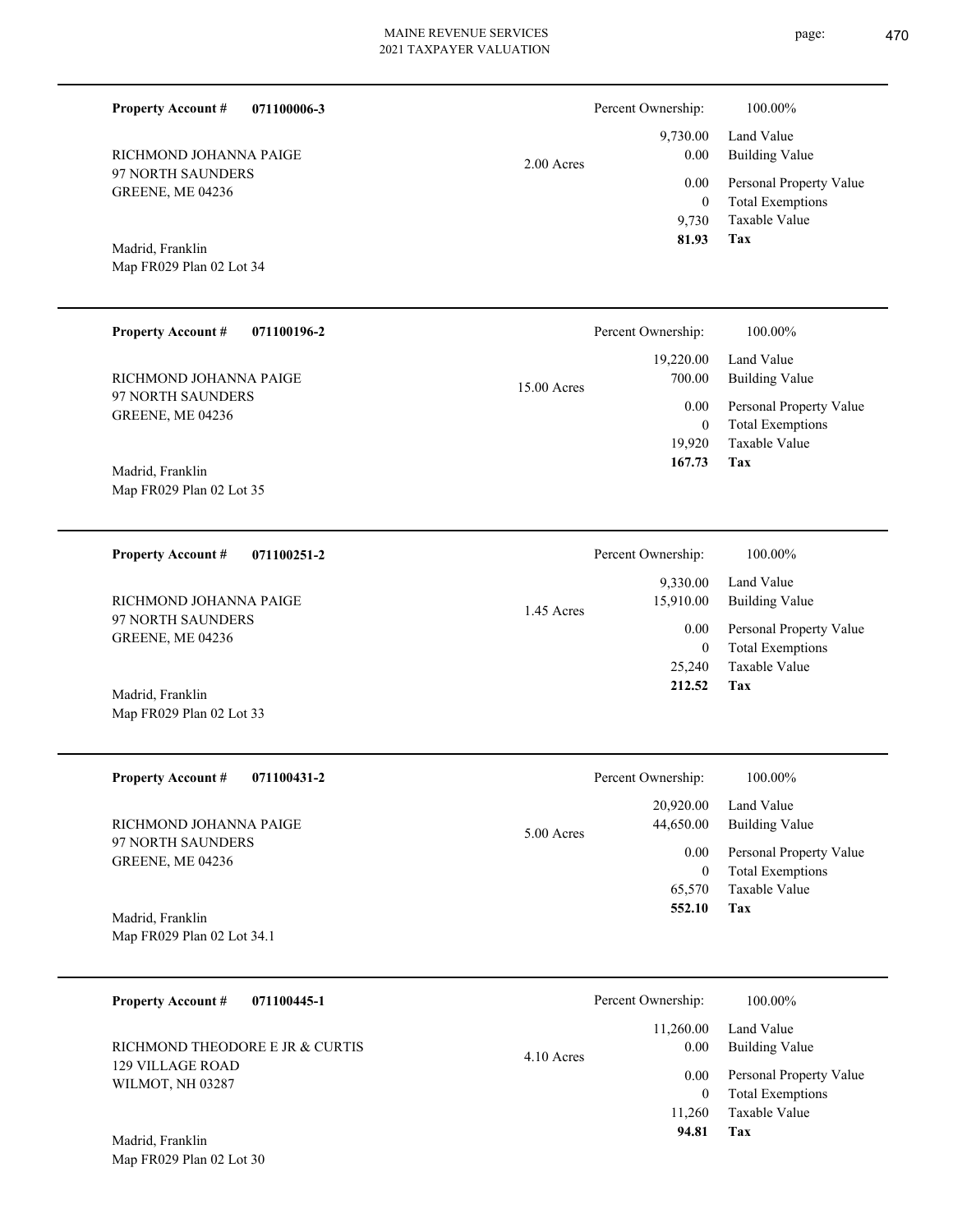| <b>Property Account #</b><br>071100323-3                 |                             | Percent Ownership:              | 100.00%                                  |
|----------------------------------------------------------|-----------------------------|---------------------------------|------------------------------------------|
| ROBIE VIRGINIA J                                         | 37.40 Acres                 | 35,570.00<br>0.00               | Land Value<br><b>Building Value</b>      |
| 956 REEDS MILL ROAD<br>MADRID TOWNSHIP, ME 04966         |                             | 0.00                            | Personal Property Value                  |
|                                                          |                             | $\boldsymbol{0}$<br>35,570      | <b>Total Exemptions</b><br>Taxable Value |
| Madrid, Franklin                                         |                             | 299.50                          | Tax                                      |
| Map FR029 Plan 05 Lot 28 Plan 06 Lot 15.1                |                             |                                 |                                          |
|                                                          |                             |                                 |                                          |
| <b>Property Account #</b><br>071100325-3                 |                             | Percent Ownership:              | 100.00%                                  |
| ROBIE VIRGINIA J                                         |                             | 55,770.00<br>147,460.00         | Land Value<br><b>Building Value</b>      |
| 956 REEDS MILL ROAD                                      | 50.00 Acres                 | 0.00                            | Personal Property Value                  |
| MADRID TOWNSHIP, ME 04966                                |                             | 25,000<br>178,230               | <b>Total Exemptions</b><br>Taxable Value |
| Madrid, Franklin                                         |                             | 1,500.70                        | Tax                                      |
| Map FR029 Plan 06 Lot 14                                 |                             |                                 |                                          |
| Homestead Exemption \$25000                              |                             |                                 |                                          |
| <b>Property Account #</b><br>071100375-1                 |                             | Percent Ownership:              | 100.00%                                  |
| RODERICK JAMES T & KAREN L                               | 3.00 Acres                  | 21,460.00<br>117,650.00         | Land Value<br><b>Building Value</b>      |
| 546 MADRID ROAD<br>MADRID TOWNSHIP, ME 04966-5211        |                             | 0.00                            | Personal Property Value                  |
|                                                          |                             | 25,000<br>114,110               | <b>Total Exemptions</b><br>Taxable Value |
| Madrid, Franklin                                         |                             | 960.81                          | Tax                                      |
| Map FR029 Plan 09 Lot 3.7<br>Homestead Exemption \$25000 |                             |                                 |                                          |
|                                                          |                             |                                 |                                          |
| 071100187-1<br><b>Property Account #</b>                 |                             | Percent Ownership:              | 100.00%                                  |
| RODERICK MAURICE HEIRS                                   | 35.00 Acres                 | 33,820.00<br>1,100.00           | Land Value<br><b>Building Value</b>      |
| %E.M RODERICK<br>526 FAIRFIELD STREET                    |                             | 0.00                            | Personal Property Value                  |
| OAKLAND, ME 04963                                        |                             | $\boldsymbol{0}$<br>34,920      | <b>Total Exemptions</b><br>Taxable Value |
| Madrid, Franklin                                         |                             | 294.03                          | Tax                                      |
| Map FR029 Plan 10 Lot 5                                  |                             |                                 |                                          |
|                                                          |                             |                                 |                                          |
| <b>Property Account #</b><br>071100376-1                 |                             | Percent Ownership:<br>40,207.00 | 100.00%<br>Land Value                    |
| <b>ROLLINS BASIL</b>                                     | Tree Growth<br>139.00 Acres | 0.00                            | <b>Building Value</b>                    |
| %AMBER ROLLINS<br>PO BOX 302                             |                             | 0.00                            | Personal Property Value                  |
| PHILLIPS, ME 04966                                       |                             | $\mathbf{0}$<br>40,207          | <b>Total Exemptions</b><br>Taxable Value |
| Madrid, Franklin                                         |                             | 338.54                          | Tax                                      |
| Map FR029 Plan 03 Lot 7                                  |                             |                                 |                                          |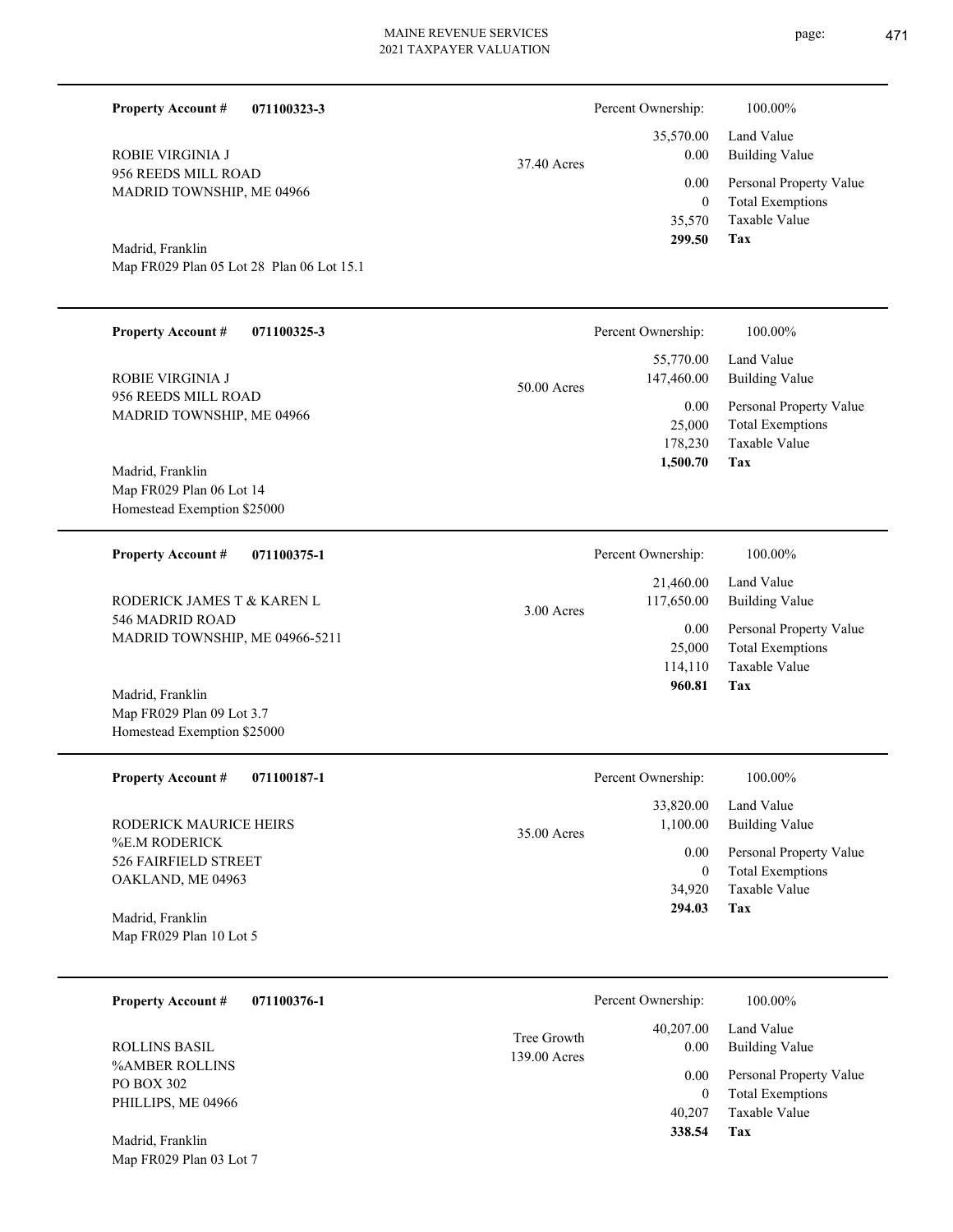Tree Growth

| RULLINS BASIL B & BRETT D     | $126.00$ Acres |  |  |
|-------------------------------|----------------|--|--|
| %AMBER ROLLINS                |                |  |  |
| PO BOX 302                    |                |  |  |
| PHILLIPS, ME 04966            |                |  |  |
| Madrid, Franklin              |                |  |  |
| Map FR029 Plan 03 Lot 14 14.1 |                |  |  |
|                               |                |  |  |
|                               |                |  |  |
|                               |                |  |  |

**071100214-1 Tax** Taxable Value Total Exemptions Personal Property Value Building Value Land Value PO BOX 274 PHILLIPS, ME 04966 **Property Account #** Madrid, Franklin ROLLINS BIRCHEL 13,440 0  **113.16** 13,440.00 0.00 0.00 48.00 Acres Tree Growth Percent Ownership: 100.00%

Map FR029 Plan 03 Lot 9

**Property Account #**

ROLLINS BASIL B & BRETT D

#### **071100462-1 Property Account #**

**071100215-2**

318 EAST MADRID ROAD MADRID TOWNSHIP, ME 04966-5209 ROSS DANIEL & JESSICA

NANCY ROSS LAND

Map FR029 Plan 09 Lot 11.2 Homestead Exemption \$25000 Madrid, Franklin

| <b>Property Account #</b><br>071100377-1 | Percent Ownership:         | 100.00%                 |
|------------------------------------------|----------------------------|-------------------------|
|                                          | 39,410.00                  | Land Value              |
| ROSS NANCY                               | 93,370.00<br>$19.00$ Acres | Building Value          |
| PO BOX 382                               | 0.00                       | Personal Property Value |
| PHILLIPS, ME 04966                       | 25,000                     | <b>Total Exemptions</b> |
|                                          | 107.780                    | Taxable Value           |
| Madrid, Franklin                         | 907.51                     | Tax                     |
| Map FR029 Plan 09 Lot 11.2               |                            |                         |
| Homestead Exemption \$25000              |                            |                         |

| 071100456-3<br><b>Property Account #</b>                             | Percent Ownership:                     | 100.00%                                                             |
|----------------------------------------------------------------------|----------------------------------------|---------------------------------------------------------------------|
| ROUSSEAU DAVID & KAREN VALVO                                         | 20,100.00<br>59,760.00<br>$1.14$ Acres | Land Value<br>Building Value                                        |
| 354 REEDS MILL RD<br><b>MADRID TWP, ME 04966-5622</b>                | 0.00<br>25,000                         | Personal Property Value<br><b>Total Exemptions</b><br>Taxable Value |
| Madrid, Franklin<br>$\mathbf{r}$ . The case is a set of $\mathbf{r}$ | 54,860<br>461.92                       | Tax                                                                 |

Map FR029 Plan 02 Lot 54.4 Homestead Exemption \$25000

Land Value 36,242.00 Percent Ownership: 100.00%

|          | 1,450.00 Building Value |
|----------|-------------------------|
| $0.00 -$ | Personal Property Value |
| 0        | <b>Total Exemptions</b> |
| 37,692   | Taxable Value           |
| 317.37   | Tax                     |

**Tax**

 31,790 25,000

 0.00 56,790.00

Percent Ownership:  $100.00\%$ 

0.00

 **267.67**

Taxable Value Total Exemptions Personal Property Value

Building Value Land Value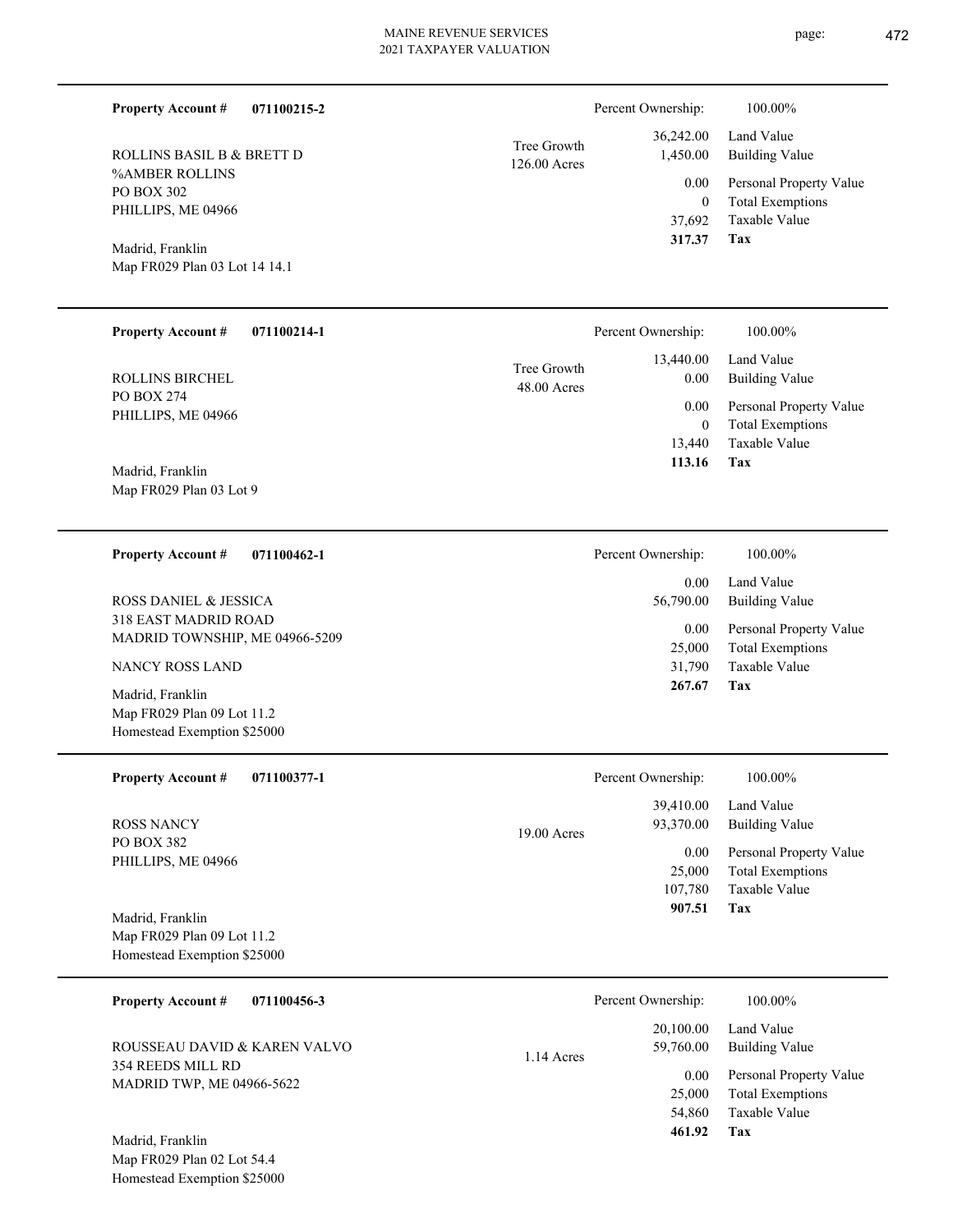1.50 Acres

4.00 Acres

| Property Account # | 071100211- |
|--------------------|------------|
|--------------------|------------|

SHERYL L MOSHER PO BOX 318 WILTON, ME 04294 ROY ARTHUR D &

Map FR029 Plan 06 Lot 18.1 Madrid, Franklin

#### **071100209-1 Property Account #**

SHERYL L MOSHER PO BOX 318 WILTON, ME 04294 ROY ARTHUR, PHILIP W ROY, &

Map FR029 Plan 06 Lot 18 Madrid, Franklin

#### **071100206-1 Property Account #**

639 REEDS MILL ROAD MADRID TOWNSHIP, ME 04966 ROY PHILIP W

Map FR029 Plan 05 Lot 1 Homestead Exemption \$25000 Madrid, Franklin

| <b>Property Account #</b><br>071100459-2                | Percent Ownership:        | 100.00%                 |
|---------------------------------------------------------|---------------------------|-------------------------|
|                                                         | 22,920.00                 | Land Value              |
| ROYCE CHARLES M                                         | 87,150.00<br>$5.00$ Acres | Building Value          |
| 104 SILVERNOGGIN LANE<br>MADRID TOWNSHIP, ME 04966-5652 | 0.00                      | Personal Property Value |
|                                                         | 25,000                    | <b>Total Exemptions</b> |
|                                                         | 85,070                    | Taxable Value           |
| Madrid, Franklin                                        | 716.29                    | Tax                     |
| Map FR029 Plan 02 Lot 47.11                             |                           |                         |
| Homestead Exemption \$25000                             |                           |                         |
|                                                         |                           |                         |

| 071100441-3<br><b>Property Account #</b>                                            |            | Percent Ownership: | 100.00%                 |
|-------------------------------------------------------------------------------------|------------|--------------------|-------------------------|
|                                                                                     |            | 20,000.00          | Land Value              |
| ROYCE TILE & STONE INC<br><b>104 SILVERNOGGIN LANE</b><br>MADRID TOWNSHIP, ME 04966 | 1.00 Acres | 17,830.00          | Building Value          |
|                                                                                     |            | 0.00               | Personal Property Value |
|                                                                                     |            | $\mathbf{0}$       | <b>Total Exemptions</b> |
|                                                                                     |            | 37,830             | Taxable Value           |
| Madrid, Franklin                                                                    |            | 318.53             | Tax                     |
| Map FR029 Plan 02 Lot 47.1                                                          |            |                    |                         |

**3** 

Land Value 52,740.00 Percent Ownership:  $100.00\%$ 

| 24,140.00 Building Value     |
|------------------------------|
| 0.00 Personal Property Value |
| <b>Total Exemptions</b>      |
| Taxable Value                |
| Tax                          |
|                              |

|             | Percent Ownership: | 100.00%                 |
|-------------|--------------------|-------------------------|
| 78.00 Acres | 65,210.00          | Land Value              |
|             | 0.00               | <b>Building Value</b>   |
|             | 0.00               | Personal Property Value |
|             | 0                  | <b>Total Exemptions</b> |
|             | 65,210             | Taxable Value           |
|             | 549.07             | Tax                     |
|             |                    |                         |

| Percent Ownership: | 100.00%                 |
|--------------------|-------------------------|
| 20,190.00          | Land Value              |
| 38,560.00          | <b>Building Value</b>   |
| 0.00               | Personal Property Value |
| 25,000             | <b>Total Exemptions</b> |
| 33,750             | Taxable Value           |
| 284.18             | Tax                     |
|                    |                         |

|       | Percent Ownership: | 100.00%                 |
|-------|--------------------|-------------------------|
|       | 22,920.00          | Land Value              |
| Acres | 87,150.00          | Building Value          |
|       | 0.00               | Personal Property Value |
|       | 25,000             | <b>Total Exemptions</b> |
|       | 85,070             | Taxable Value           |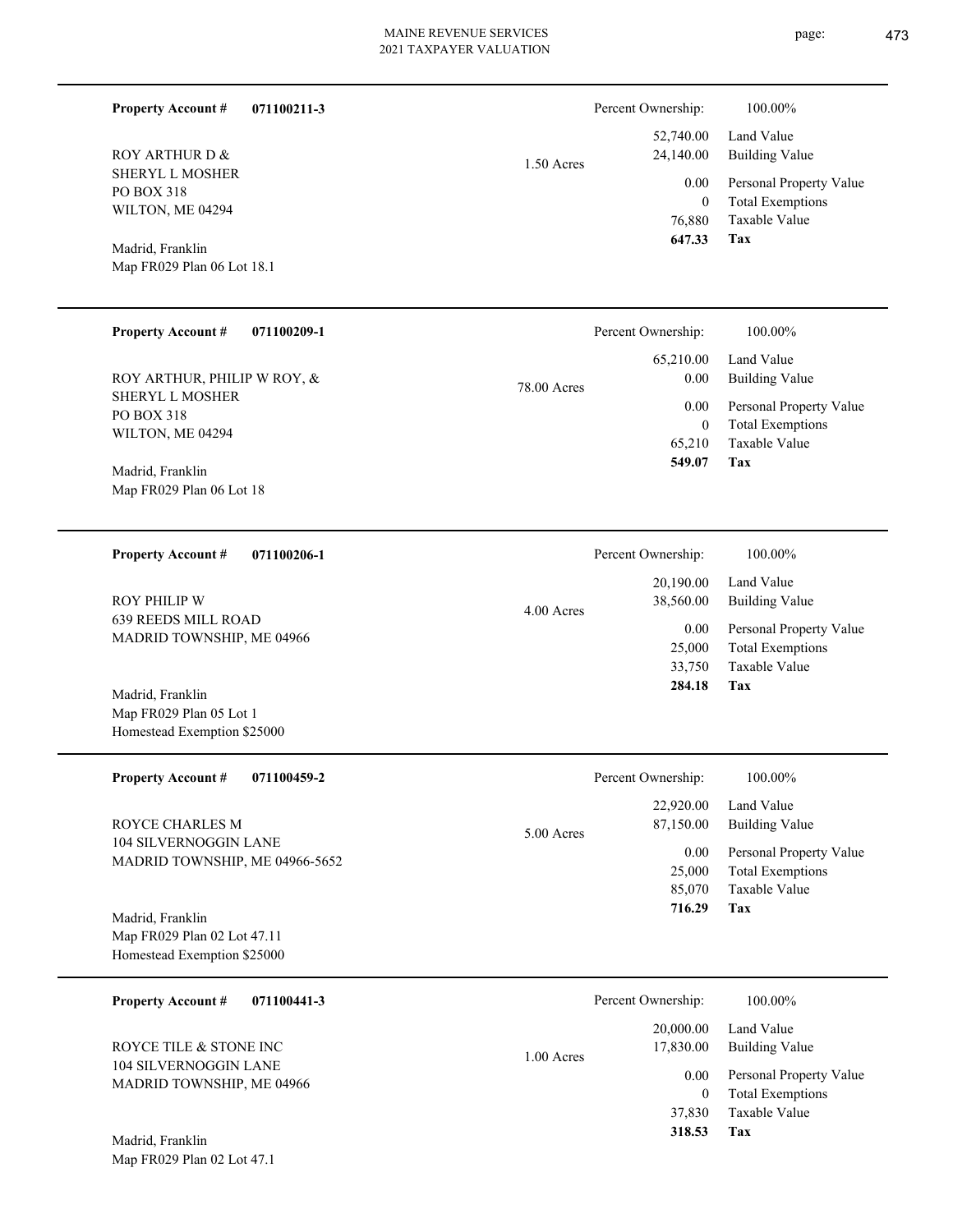| <b>Property Account #</b><br>071100228-3                                                                  |                             | Percent Ownership:                       | 100.00%                                                                           |
|-----------------------------------------------------------------------------------------------------------|-----------------------------|------------------------------------------|-----------------------------------------------------------------------------------|
| SADDLEBACK COMMUNITY LOAN COMPANY LLC                                                                     | Tree Growth<br>218.00 Acres | 50,724.00<br>0.00                        | Land Value<br><b>Building Value</b>                                               |
| 1330 BOYLSTON STREET<br><b>SUITE 600</b><br>CHESTNUT HILL, MA 02467                                       |                             | 0.00<br>$\boldsymbol{0}$<br>50,724       | Personal Property Value<br><b>Total Exemptions</b><br><b>Taxable Value</b>        |
| Madrid, Franklin<br>Map FR029 Plan 04 Lot 5                                                               |                             | 427.10                                   | Tax                                                                               |
| <b>Property Account #</b><br>071100223-1                                                                  |                             | Percent Ownership:                       | 100.00%                                                                           |
| SAUSCHUCK JOHN M & SHARON M                                                                               | 2.00 Acres                  | 18,730.00<br>72,730.00                   | Land Value<br><b>Building Value</b>                                               |
| <b>2901 RANGELEY ROAD</b><br>MADRID TOWNSHIP, ME 04966                                                    |                             | 0.00<br>31,000<br>60,460<br>509.07       | Personal Property Value<br><b>Total Exemptions</b><br><b>Taxable Value</b><br>Tax |
| Madrid, Franklin<br>Map FR029 Plan 01 Lot 9<br>Homestead Exemption \$25000; Veteran Exemption (NR) \$6000 |                             |                                          |                                                                                   |
| <b>Property Account #</b><br>071100412-1                                                                  |                             | Percent Ownership:                       | 100.00%                                                                           |
| <b>SCHAFF EDWARD J</b>                                                                                    | 5.00 Acres                  | 11,920.00<br>3,170.00                    | Land Value<br><b>Building Value</b>                                               |
| 147 PARSONS RD<br>NORWAY, ME 04268-5368                                                                   |                             | 0.00<br>$\mathbf{0}$<br>15,090<br>127.06 | Personal Property Value<br><b>Total Exemptions</b><br>Taxable Value<br>Tax        |
| Madrid, Franklin<br>Map FR029 Plan 02 Lot 52.1                                                            |                             |                                          |                                                                                   |
| <b>Property Account #</b><br>071100175-3                                                                  |                             | Percent Ownership:                       | 100.00%                                                                           |
| <b>SCHNITZLER JOHN</b>                                                                                    | 3.50 Acres                  | 10,830.00<br>5,000.00                    | Land Value<br><b>Building Value</b>                                               |
| <b>144 DEPOT ROAD</b><br>ELIOT, ME 03903                                                                  |                             | 0.00<br>$\mathbf{0}$<br>15,830           | Personal Property Value<br><b>Total Exemptions</b><br>Taxable Value               |
| Madrid, Franklin<br>Map FR029 Plan 07 Lot 2                                                               |                             | 133.29                                   | Tax                                                                               |
| <b>Property Account #</b><br>071100201-5                                                                  |                             | Percent Ownership:                       | 100.00%                                                                           |
| <b>SEARS BERNARD R</b>                                                                                    | 1.20 Acres                  | 20,150.00<br>25,260.00                   | Land Value<br><b>Building Value</b>                                               |
| 2618 RANGELEY ROAD<br>MADRID TOWNSHIP, ME 04966                                                           |                             | 0.00<br>25,000<br>20,410<br>171.85       | Personal Property Value<br><b>Total Exemptions</b><br>Taxable Value<br>Tax        |
| Madrid, Franklin<br>EDOOOP                                                                                |                             |                                          |                                                                                   |

Map FR029 Plan 12 Lot 19 Homestead Exemption \$25000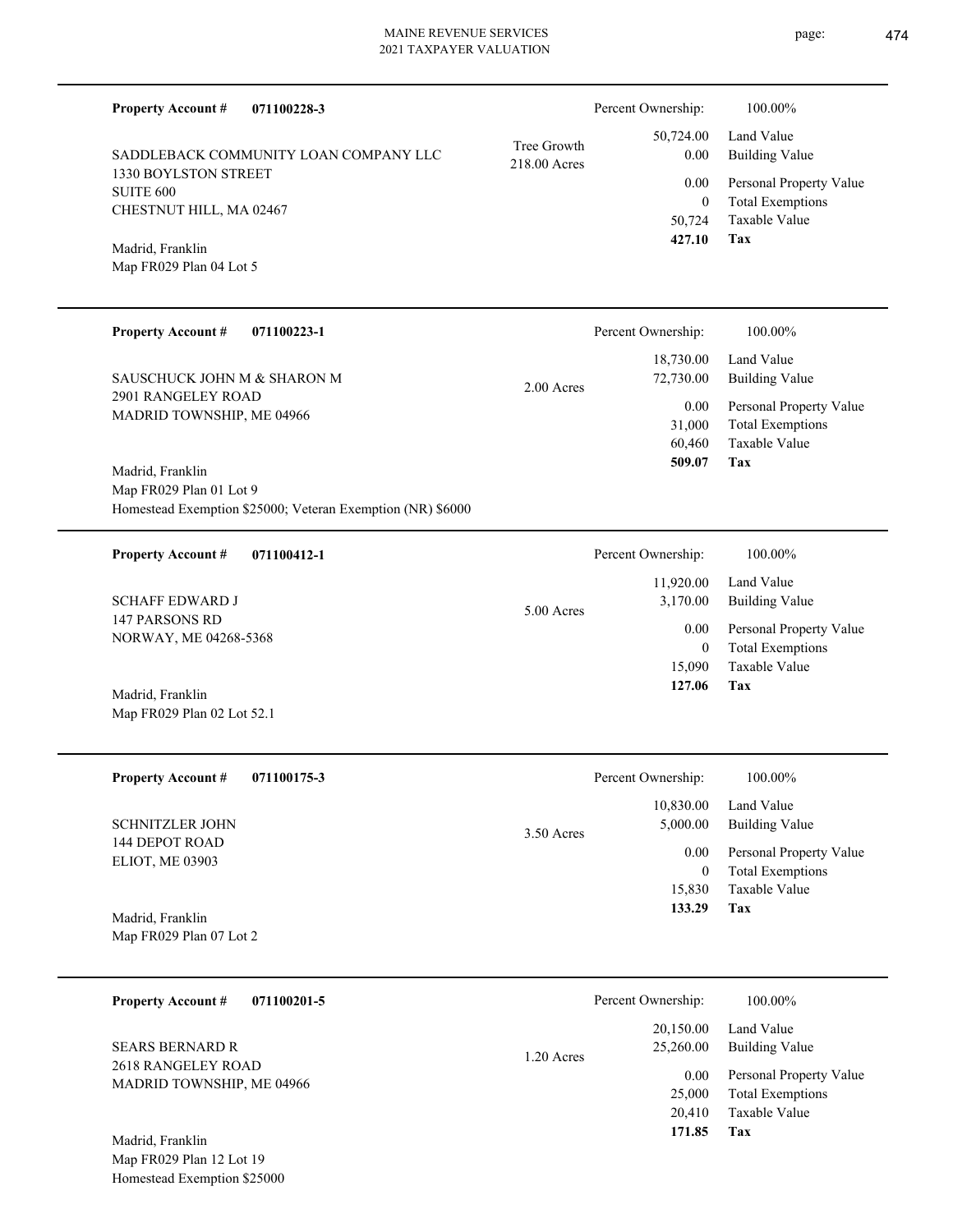| 5.17 Acres   | Percent Ownership:<br>12,040.00<br>0.00<br>0.00<br>$\boldsymbol{0}$<br>12,040<br>101.38 | 100.00%<br>Land Value<br><b>Building Value</b><br>Personal Property Value<br><b>Total Exemptions</b><br>Taxable Value<br>Tax |
|--------------|-----------------------------------------------------------------------------------------|------------------------------------------------------------------------------------------------------------------------------|
|              |                                                                                         |                                                                                                                              |
|              | 41,950.00<br>0.00                                                                       | 100.00%<br>Land Value<br><b>Building Value</b>                                                                               |
|              | 0.00<br>$\boldsymbol{0}$<br>41,950<br>353.22                                            | Personal Property Value<br><b>Total Exemptions</b><br>Taxable Value<br><b>Tax</b>                                            |
|              |                                                                                         | 100.00%<br>Land Value                                                                                                        |
| 1.00 Acres   | 2,000.00<br>0.00<br>$\mathbf{0}$<br>11,000<br>92.62                                     | <b>Building Value</b><br>Personal Property Value<br><b>Total Exemptions</b><br>Taxable Value<br>Tax                          |
|              | Percent Ownership:                                                                      | 100.00%                                                                                                                      |
| $0.34$ Acres | 16,310.00<br>450.00<br>0.00<br>$\mathbf{0}$<br>16,760<br>141.12                         | Land Value<br><b>Building Value</b><br>Personal Property Value<br><b>Total Exemptions</b><br>Taxable Value<br>Tax            |
|              | Percent Ownership:                                                                      | 100.00%                                                                                                                      |
| 1.71 Acres   | 20,520.00<br>122,310.00<br>0.00<br>$\mathbf{0}$<br>142,830<br>1,202.63                  | Land Value<br><b>Building Value</b><br>Personal Property Value<br><b>Total Exemptions</b><br>Taxable Value<br>Tax            |
|              | 60.50 Acres                                                                             | Percent Ownership:<br>Percent Ownership:<br>9,000.00                                                                         |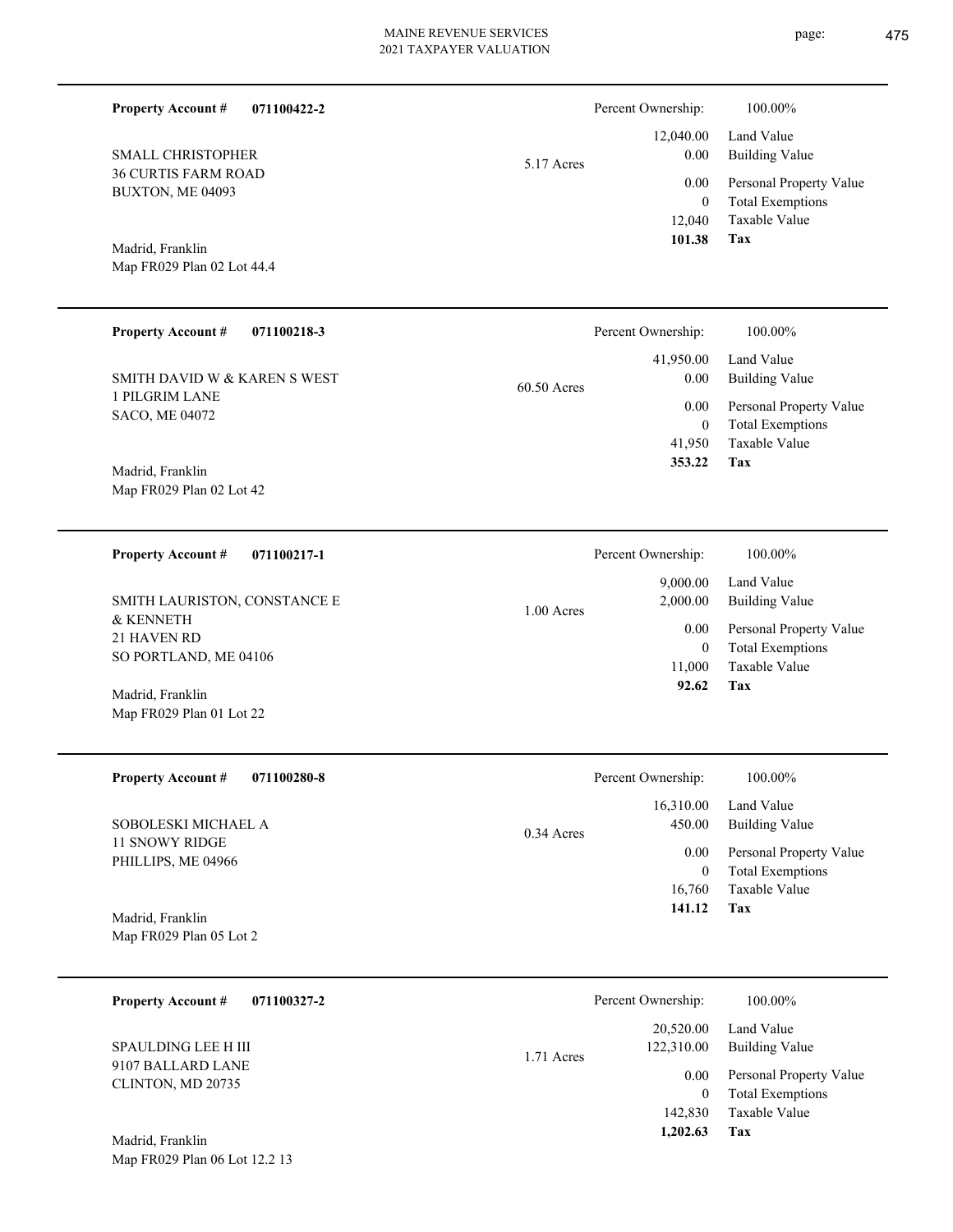| <b>Property Account #</b><br>071100235-1                                         |                             | Percent Ownership:                          | 100.00%                                                                    |
|----------------------------------------------------------------------------------|-----------------------------|---------------------------------------------|----------------------------------------------------------------------------|
| <b>SPAULDING LEE H JR</b>                                                        | $1.00$ Acres                | 9,000.00<br>0.00                            | Land Value<br><b>Building Value</b>                                        |
| 274 NORTH MAIN STREET<br>NATICK, MA 01760-1123                                   |                             | 0.00<br>$\boldsymbol{0}$<br>9,000           | Personal Property Value<br><b>Total Exemptions</b><br>Taxable Value        |
| Madrid, Franklin<br>Map FR029 Plan 05 Lot 27                                     |                             | 75.78                                       | Tax                                                                        |
| <b>Property Account #</b><br>071100361-4                                         |                             | Percent Ownership:                          | 100.00%                                                                    |
| SPILLAR SHEILA D                                                                 | Tree Growth<br>276.00 Acres | 102,380.00<br>264,860.00                    | Land Value<br><b>Building Value</b>                                        |
| PO BOX 629<br>FARMINGTON, ME 04938<br>Madrid, Franklin                           |                             | 0.00<br>$\mathbf{0}$<br>367,240<br>3,092.16 | Personal Property Value<br><b>Total Exemptions</b><br>Taxable Value<br>Tax |
| Map FR029 Plan 03 Lot 2                                                          |                             |                                             |                                                                            |
| <b>Property Account #</b><br>071100392-2                                         |                             | Percent Ownership:                          | 100.00%                                                                    |
| <b>STACK ROBERT J</b>                                                            | $20.00$ Acres               | 22,870.00<br>0.00                           | Land Value<br><b>Building Value</b>                                        |
| 14 PACKARD RD<br>ORANGE, MA 01364-9766                                           |                             | 0.00<br>$\mathbf{0}$<br>22,870<br>192.57    | Personal Property Value<br><b>Total Exemptions</b><br>Taxable Value<br>Tax |
| Madrid, Franklin<br>Map FR029 Plan 05 Lot 5                                      |                             |                                             |                                                                            |
| <b>Property Account #</b><br>071100458-2                                         |                             | Percent Ownership:                          | 100.00%                                                                    |
| STATE OWNED TAX ACQUIRED 2019                                                    | 1.00 Acres                  | 9,000.00<br>0.00                            | Land Value<br><b>Building Value</b>                                        |
| FORMERLY EPSTEIN WILLIAM H<br>% ISAAC EPSTEIN 15 PEARL STREET<br>DOVER, NH 03820 |                             | 0.00<br>9,000                               | Personal Property Value<br><b>Total Exemptions</b>                         |
| Madrid, Franklin<br>Map FR029 Plan 06 Lot 2.11<br><b>Exempt Property</b>         |                             | $\mathbf{0}$<br>0.00                        | <b>Taxable Value</b><br>Tax                                                |
| <b>Property Account #</b><br>071100233-2                                         |                             | Percent Ownership:                          | 100.00%                                                                    |
| STINCHFIELD RONALD R PR                                                          | 3.50 Acres                  | 75,550.00<br>67,470.00                      | Land Value<br><b>Building Value</b>                                        |
| 161 RIVER ROAD<br>AVON, ME 04966                                                 |                             | 0.00<br>$\boldsymbol{0}$<br>143,020         | Personal Property Value<br><b>Total Exemptions</b><br>Taxable Value        |
| Madrid, Franklin<br>Map FR029 Plan 05 Lot 30                                     |                             | 1,204.23                                    | Tax                                                                        |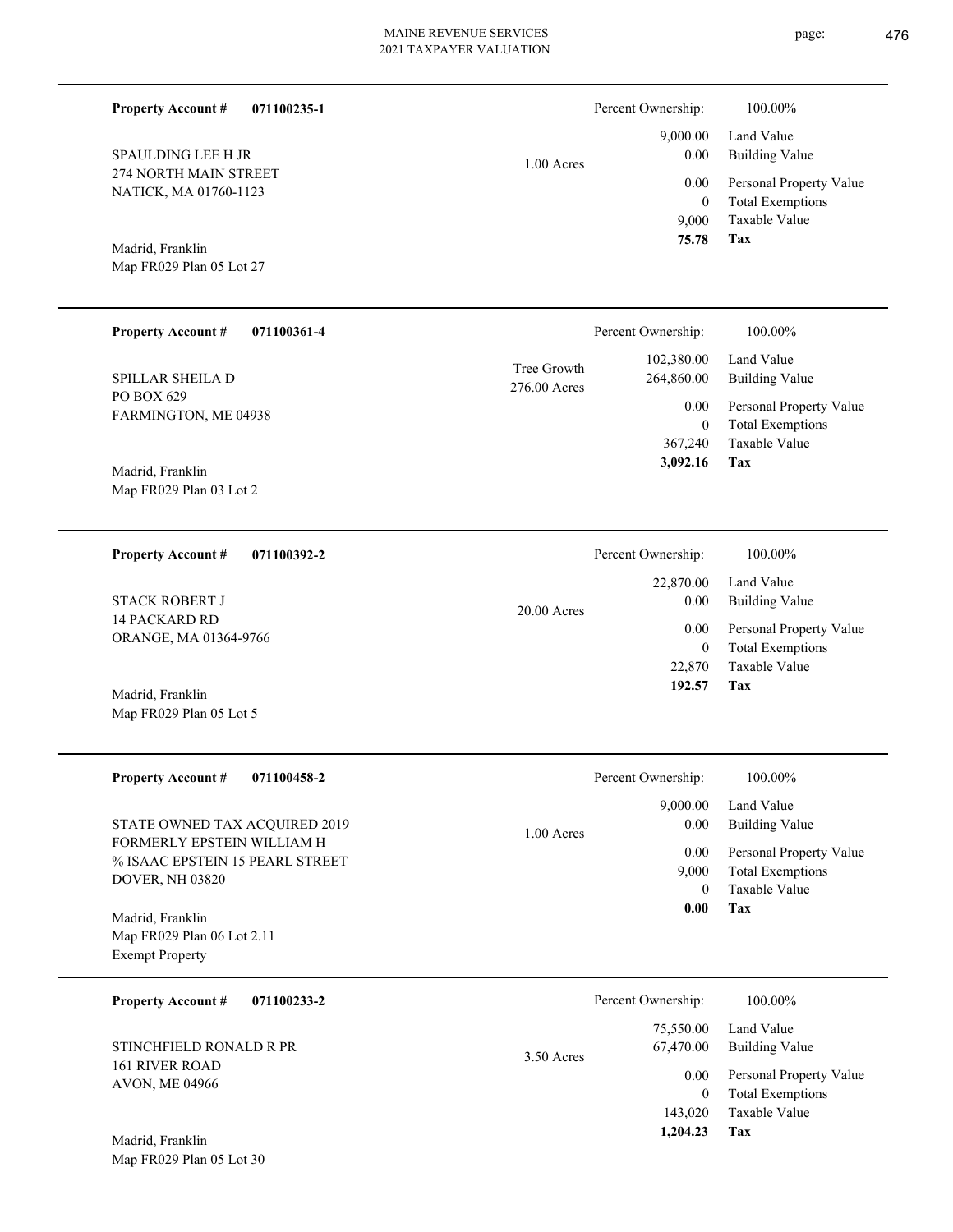292 WESTFIELD ROAD HOLYOKE, MA 01040 SUPERBA MATTHEW J & JENNIFER M

Map FR029 Plan 05 Lot 33 Madrid, Franklin

| <b>Property Account #</b><br>071100334-2       | Percent Ownership:  | 100.00%                 |
|------------------------------------------------|---------------------|-------------------------|
|                                                | 15,230.00           | Land Value              |
| SZAFRAN ADAM J<br><b>40 FARWELL BROOK ROAD</b> | 0.00<br>14.75 Acres | Building Value          |
| <b>GRAY, ME 04039</b>                          | 0.00                | Personal Property Value |
|                                                | 0                   | <b>Total Exemptions</b> |
|                                                | 15.230              | Taxable Value           |
| Madrid Franklin                                | 128.24              | Tax                     |

Map FR029 Plan 03 Lot 25 27.1 Madrid, Franklin

**071100195-3 Property Account #**

3811 SAINT PAUL STREET BALTIMORE, MD 21218 TANNER ERIC & DANIELLE

Map FR029 Plan 02 Lot 19 Madrid, Franklin

| <b>Property Account #</b><br>071100386-3                           | Percent Ownership:                               | 100.00%                             |
|--------------------------------------------------------------------|--------------------------------------------------|-------------------------------------|
| <b>TANNER ERIC &amp; DANIELLE</b><br><b>3811 SAINT PAUL STREET</b> | 33,241.00<br>Tree Growth<br>0.00<br>116.00 Acres | Land Value<br><b>Building Value</b> |
|                                                                    | 0.00                                             | Personal Property Value             |
| BALTIMORE, MD 21218                                                |                                                  | <b>Total Exemptions</b><br>0        |
|                                                                    | 33.241                                           | Taxable Value                       |
| Madrid, Franklin                                                   | 279.89                                           | Tax                                 |
| Map FR029 Plan 02 Lot 2.1                                          |                                                  |                                     |

| 071100418-3<br><b>Property Account #</b>      |                              | Percent Ownership: | 100.00%                                            |
|-----------------------------------------------|------------------------------|--------------------|----------------------------------------------------|
| <b>TANNER ERIC &amp; DANIELLE</b>             | Tree Growth<br>$28.00$ Acres | 8,087.00<br>0.00   | Land Value<br><b>Building Value</b>                |
| 3811 SAINT PAUL STREET<br>BALTIMORE, MD 21218 |                              | 0.00<br>0          | Personal Property Value<br><b>Total Exemptions</b> |
|                                               |                              | 8.087              | Taxable Value                                      |
| Madrid, Franklin                              |                              | 68.09              | Tax                                                |

Map FR029 Plan 02 Lot 2.2

| Percent Ownership: | 100.00%                 |
|--------------------|-------------------------|
| 20,000.00          | Land Value              |
| 80,830.00          | Building Value          |
| 0.00               | Personal Property Value |
| 0                  | <b>Total Exemptions</b> |
| 100,830            | Taxable Value           |
| 848.99             | Tax                     |

**Tax**

 2,840 0

 2,840.00 0.00 0.00

Percent Ownership:  $100.00\%$ 

 **23.91**

Taxable Value Total Exemptions Personal Property Value

Building Value Land Value

|  |  | D.  |
|--|--|-----|
|  |  | - - |

1.00 Acres

0.41 Acres

**071100469-1 Property Account #**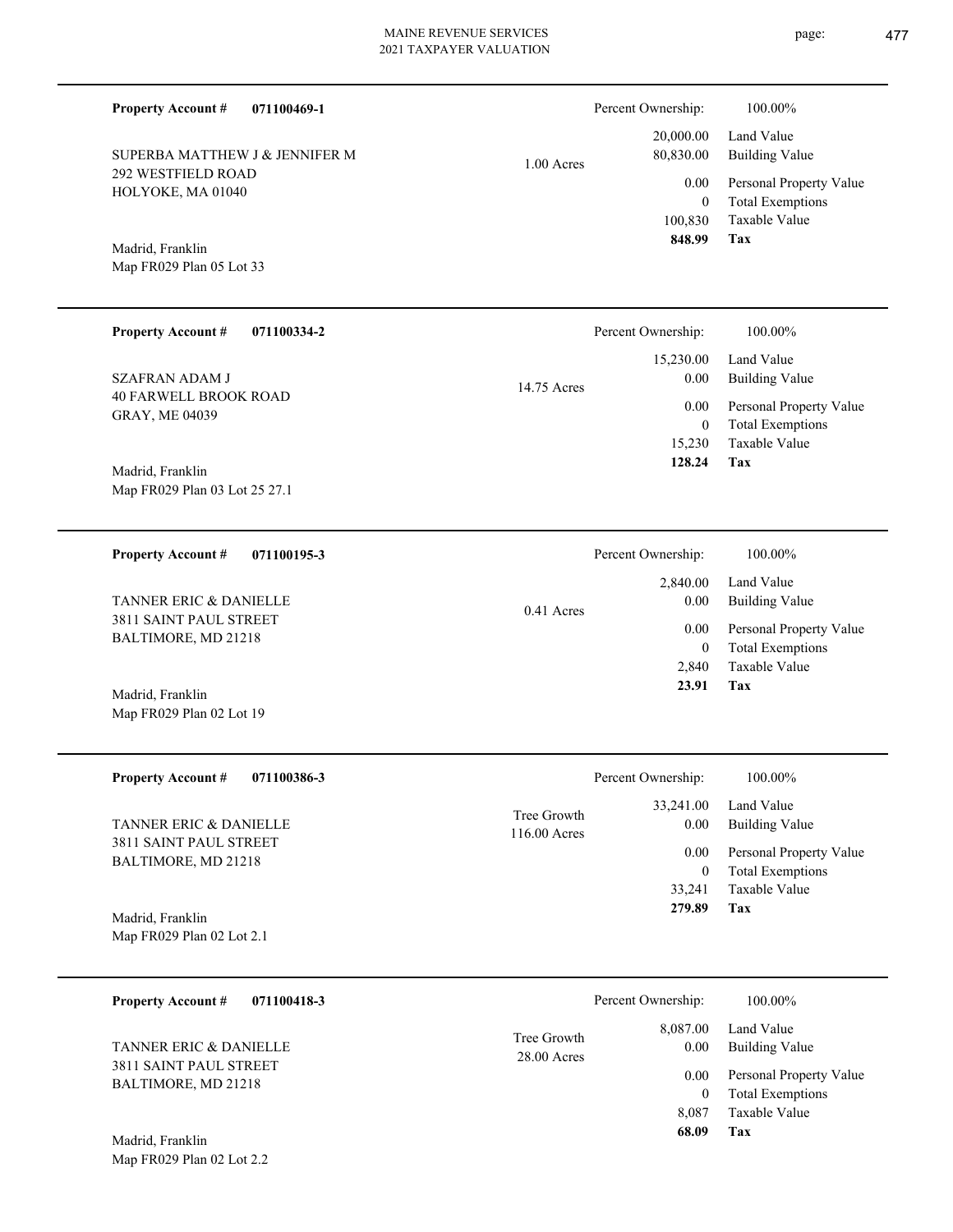**071100461-2 Tax** Taxable Value Total Exemptions Personal Property Value Building Value Land Value PO BOX 53 PHILLIPS, ME 04966 **Property Account #** Map FR029 Plan 09 Lot 3.61 Madrid, Franklin TARDIF JENNIFER V & BENJAMEN THOMAS 34,260 0  **288.47** 9,030.00 25,230.00 0.00 1.04 Acres Percent Ownership:  $100.00\%$ **071100246-2 Tax** Taxable Value Total Exemptions Personal Property Value Building Value Land Value PO BOX 31 PHILLIPS, ME 04966 **Property Account #** Map FR029 Plan 02 Lot 16 Madrid, Franklin TEELE KENNETH & HELEN 215,370 0  **1,813.42** 49,210.00 166,160.00 0.00 41.02 Acres Percent Ownership:  $100.00\%$ **071100245-3 Tax** Taxable Value Total Exemptions Personal Property Value Building Value Land Value 2813 RANGELEY ROAD MADRID TOWNSHIP, ME 04966-5604 **Property Account #** Map FR029 Plan 02 Lot 6 Madrid, Franklin THERRIEN MARGARET PER REP 59,280 0  **499.14** 20,950.00 38,330.00 0.00 2.30 Acres Percent Ownership:  $100.00\%$ **071100270-2 Tax** Taxable Value Total Exemptions Personal Property Value Building Value Land Value 1718 SYLVAN WAY APT 1001 LODI, CA 95242-8201 **Property Account #** Map FR029 Plan 06 Lot 3 Madrid, Franklin THIBODEAU SHIRLEY L & RAINY ROBINSON 25,000 0  **210.50** 9,510.00 15,490.00 0.00 1.70 Acres Percent Ownership:  $100.00\%$ **071100421-3** Total Exemptions Personal Property Value Building Value Land Value 162 REEDS MILL ROAD MADRID, ME 04966 **Property Account #** THOMAS DIANA 0 23,070.00 67,330.00 0.00 5.21 Acres Percent Ownership:  $100.00\%$ 

**Tax**

90,400

 **761.17**

Taxable Value

Map FR029 Plan 02 Lot 44.6 Madrid, Franklin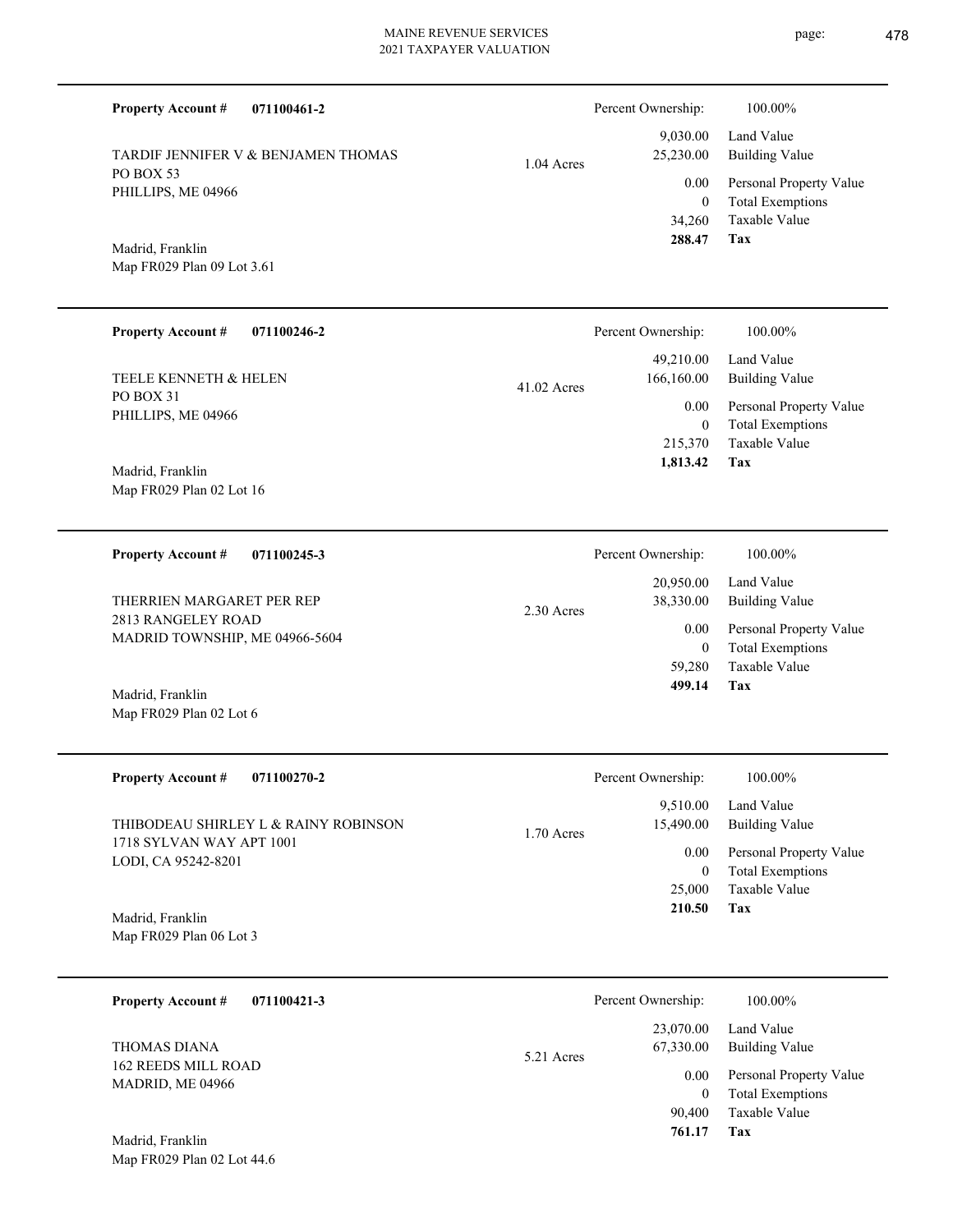| 071100301-4<br><b>Property Account #</b><br>THOMAS JANET GERALDINE<br><b>30 REEDS MILL ROAD</b><br>MADRID, ME 04966<br>Madrid, Franklin<br>Map FR029 Plan 12 Lot 26<br>Homestead Exemption \$25000<br><b>Property Account #</b><br>071100243-3 | $4.00$ Acres                | Percent Ownership:<br>22,190.00<br>42,370.00<br>0.00<br>25,000<br>39,560<br>333.10<br>Percent Ownership: | 100.00%<br>Land Value<br><b>Building Value</b><br>Personal Property Value<br><b>Total Exemptions</b><br><b>Taxable Value</b><br><b>Tax</b><br>100.00% |
|------------------------------------------------------------------------------------------------------------------------------------------------------------------------------------------------------------------------------------------------|-----------------------------|----------------------------------------------------------------------------------------------------------|-------------------------------------------------------------------------------------------------------------------------------------------------------|
| THOMPSON PATRICIA N<br>1450 WHITNEY AVE APT 220<br>HAMDEN, CT 06517<br>Madrid, Franklin<br>Map FR029 Plan 03 Lot 10 13 15                                                                                                                      | Tree Growth<br>110.00 Acres | 57,175.00<br>118,740.00<br>0.00<br>$\mathbf{0}$<br>175,915<br>1,481.20                                   | Land Value<br><b>Building Value</b><br>Personal Property Value<br><b>Total Exemptions</b><br>Taxable Value<br>Tax                                     |
| <b>Property Account #</b><br>071100092-4<br>THORNDIKE & SONS INC<br>PO BOX 260<br>STRONG, ME 04983-0260<br>Madrid, Franklin<br>Map FR029 Plan 01 Lot 15 Plan 02 Lot 11 11.1                                                                    | 238.00 Acres                | Percent Ownership:<br>182,010.00<br>0.00<br>0.00<br>$\overline{0}$<br>182,010<br>1,532.52                | 100.00%<br>Land Value<br><b>Building Value</b><br>Personal Property Value<br><b>Total Exemptions</b><br>Taxable Value<br>Tax                          |
| <b>Property Account #</b><br>071100241-2<br>TOOTHAKER MELANIE<br>2604 RANGELEY ROAD<br>MADRID TOWNSHIP, ME 04966<br>Madrid, Franklin<br>Map FR029 Plan 02 Lot 20<br>Homestead Exemption \$25000; Veteran Exemption \$6000                      | 2.50 Acres                  | Percent Ownership:<br>21,100.00<br>56,250.00<br>0.00<br>31,000<br>46,350<br>390.27                       | 100.00%<br>Land Value<br><b>Building Value</b><br>Personal Property Value<br><b>Total Exemptions</b><br><b>Taxable Value</b><br>Tax                   |
| <b>Property Account #</b><br>071100381-2<br><b>TOOTHAKER MELANIE</b><br>2604 RANGELEY ROAD<br>MADRID TOWNSHIP, ME 04966<br>Madrid, Franklin<br>Map FR029 Plan 02 Lot 21                                                                        | $18.00$ Acres               | Percent Ownership:<br>32,410.00<br>5,090.00<br>$0.00\,$<br>$\overline{0}$<br>37,500<br>315.75            | 100.00%<br>Land Value<br><b>Building Value</b><br>Personal Property Value<br><b>Total Exemptions</b><br>Taxable Value<br>Tax                          |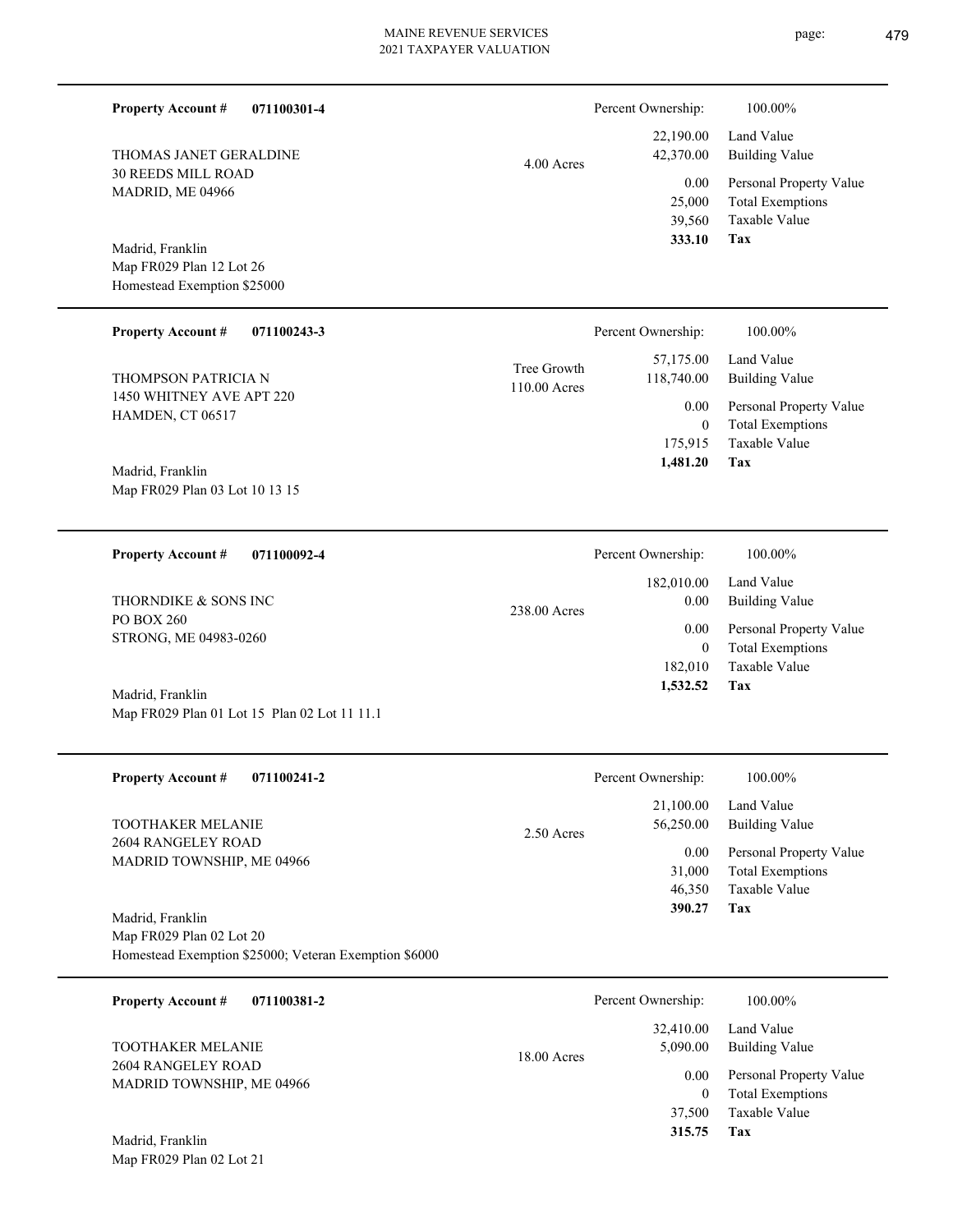| <b>Property Account #</b>                                                      | 071100105-2 |                             | Percent Ownership:                           | 100.00%                                                                    |
|--------------------------------------------------------------------------------|-------------|-----------------------------|----------------------------------------------|----------------------------------------------------------------------------|
| <b>TOOTHAKER REBECCA</b>                                                       |             | 0.47 Acres                  | 6,390.00<br>16,010.00                        | Land Value<br><b>Building Value</b>                                        |
| PO BOX 1032<br>WILTON, ME 04294                                                |             |                             | 0.00<br>$\mathbf{0}$<br>22,400               | Personal Property Value<br><b>Total Exemptions</b><br>Taxable Value        |
| Madrid, Franklin<br>Map FR029 Plan 01 Lot 12 13                                |             |                             | 188.61                                       | Tax                                                                        |
| <b>Property Account #</b>                                                      | 071100239-1 |                             | Percent Ownership:                           | 100.00%                                                                    |
| TOOTHAKER STEPHANIE                                                            |             | 0.50 Acres                  | 6,390.00<br>0.00                             | Land Value<br><b>Building Value</b>                                        |
| 901 PONCE DE LEON DR<br>FORT LAUDERDALE, FL 33316                              |             |                             | 0.00<br>$\mathbf{0}$                         | Personal Property Value<br><b>Total Exemptions</b>                         |
| Madrid, Franklin<br>Map FR029 Plan 02 Lot 49                                   |             |                             | 6,390<br>53.80                               | Taxable Value<br>Tax                                                       |
| <b>Property Account #</b>                                                      | 071100220-3 |                             | Percent Ownership:                           | 100.00%                                                                    |
| TORRISI JUDITH &                                                               |             | 0.50 Acres                  | 29,550.00<br>39,310.00                       | Land Value<br><b>Building Value</b>                                        |
| EARLENE ARRINGTON TTEE<br><b>14 WALKER HILL ROAD</b><br><b>WEARE, NH 03281</b> |             |                             | 0.00<br>$\boldsymbol{0}$<br>68,860           | Personal Property Value<br><b>Total Exemptions</b><br>Taxable Value        |
| Madrid, Franklin<br>Map FR029 Plan 02 Lot 40                                   |             |                             | 579.80                                       | Tax                                                                        |
| <b>Property Account #</b>                                                      | 071100322-3 |                             | Percent Ownership:                           | 100.00%                                                                    |
| <b>TRAFTON ANNA D'EPIRO</b>                                                    |             | Tree Growth<br>201.00 Acres | 62,699.00<br>0.00                            | Land Value<br><b>Building Value</b>                                        |
| <b>43 SHADAGEE ROAD</b><br>INDUSTRY, ME 04938                                  |             |                             | 0.00<br>$\boldsymbol{0}$<br>62,699<br>527.93 | Personal Property Value<br><b>Total Exemptions</b><br>Taxable Value<br>Tax |
| Madrid, Franklin<br>Map FR029 Plan 09 Lot 15                                   |             |                             |                                              |                                                                            |
| <b>Property Account #</b>                                                      | 071100237-1 |                             | Percent Ownership:                           | 100.00%                                                                    |
| TRAPP JOHN III                                                                 |             | $0.43$ Acres                | 17,030.00<br>116,160.00                      | Land Value<br><b>Building Value</b>                                        |
| PO BOX 593<br>HENNIKER, NH 03242-0593                                          |             |                             | 0.00<br>$\boldsymbol{0}$<br>133,190          | Personal Property Value<br><b>Total Exemptions</b><br>Taxable Value        |
| Madrid, Franklin<br>Map FR029 Plan 12 Lot 9 10                                 |             |                             | 1,121.46                                     | Tax                                                                        |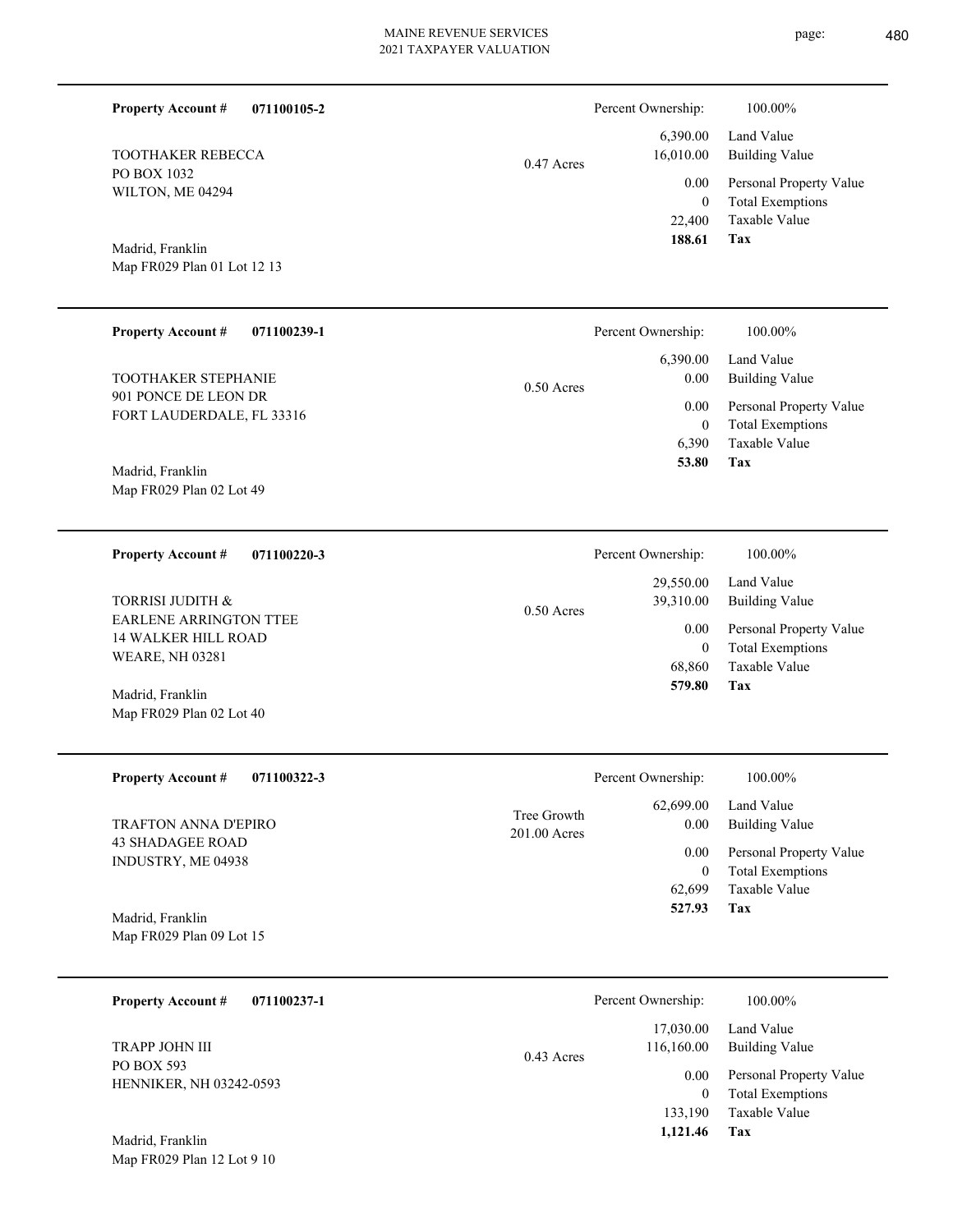| <b>Property Account #</b><br>071100382-1                                       |              | Percent Ownership:                       | 100.00%                                                                           |
|--------------------------------------------------------------------------------|--------------|------------------------------------------|-----------------------------------------------------------------------------------|
| TRAPP JOHN III                                                                 | $0.08$ Acres | 1,440.00<br>0.00                         | Land Value<br><b>Building Value</b>                                               |
| PO BOX 593<br>HENNIKER, NH 03242-0593                                          |              | 0.00<br>$\mathbf{0}$<br>1,440            | Personal Property Value<br><b>Total Exemptions</b><br>Taxable Value               |
| Madrid, Franklin<br>Map FR029 Plan 12 Lot 4                                    |              | 12.12                                    | <b>Tax</b>                                                                        |
| <b>Property Account #</b><br>071100134-4                                       |              | Percent Ownership:                       | 100.00%                                                                           |
| TRIPP KATHLEEN M                                                               | $0.40$ Acres | 14,670.00<br>48,360.00                   | Land Value<br><b>Building Value</b>                                               |
| 1223 RIVER ROAD<br>MADRID TOWNSHIP, ME 04966                                   |              | 0.00<br>25,000<br>38,030<br>320.21       | Personal Property Value<br><b>Total Exemptions</b><br><b>Taxable Value</b><br>Tax |
| Madrid, Franklin<br>Map FR029 Plan 02 Lot 27<br>Homestead Exemption \$25000    |              |                                          |                                                                                   |
| <b>Property Account #</b><br>071100135-3                                       |              | Percent Ownership:                       | 100.00%                                                                           |
| TRIPP KATHLEEN M                                                               | 0.20 Acres   | 15,050.00<br>22,680.00                   | Land Value<br><b>Building Value</b>                                               |
| 1223 RIVER ROAD<br>MADRID TOWNSHIP, ME 04966                                   |              | 0.00<br>$\boldsymbol{0}$<br>37,730       | Personal Property Value<br><b>Total Exemptions</b><br>Taxable Value               |
| Madrid, Franklin<br>Map FR029 Plan 02 Lot 26                                   |              | 317.69                                   | Tax                                                                               |
| <b>Property Account #</b><br>071100452-2                                       |              | Percent Ownership:                       | $100.00\%$                                                                        |
| TRIPP KEITH D & ERLON C                                                        | 1.00 Acres   | 18,000.00<br>34,480.00                   | Land Value<br><b>Building Value</b>                                               |
| 374 REEDS MILL ROAD<br>MADRID TOWNSHIP, ME 04966                               |              | 0.00<br>25,000<br>27,480<br>231.38       | Personal Property Value<br><b>Total Exemptions</b><br>Taxable Value<br>Tax        |
| Madrid, Franklin<br>Map FR029 Plan 05 Lot 18.11<br>Homestead Exemption \$25000 |              |                                          |                                                                                   |
| <b>Property Account #</b><br>071100138-2                                       |              | Percent Ownership:                       | 100.00%                                                                           |
| TURNER DAVID E & KATHLEEN A KUZMA                                              | 0.39 Acres   | 16,670.00<br>57,200.00                   | Land Value<br><b>Building Value</b>                                               |
| 104 N LINCOLN AVENUE<br>WALNUT PORT, PA 18088<br>Madrid, Franklin              |              | 0.00<br>$\mathbf{0}$<br>73,870<br>621.99 | Personal Property Value<br><b>Total Exemptions</b><br>Taxable Value<br>Tax        |
| Map FR029 Plan 12 Lot 29                                                       |              |                                          |                                                                                   |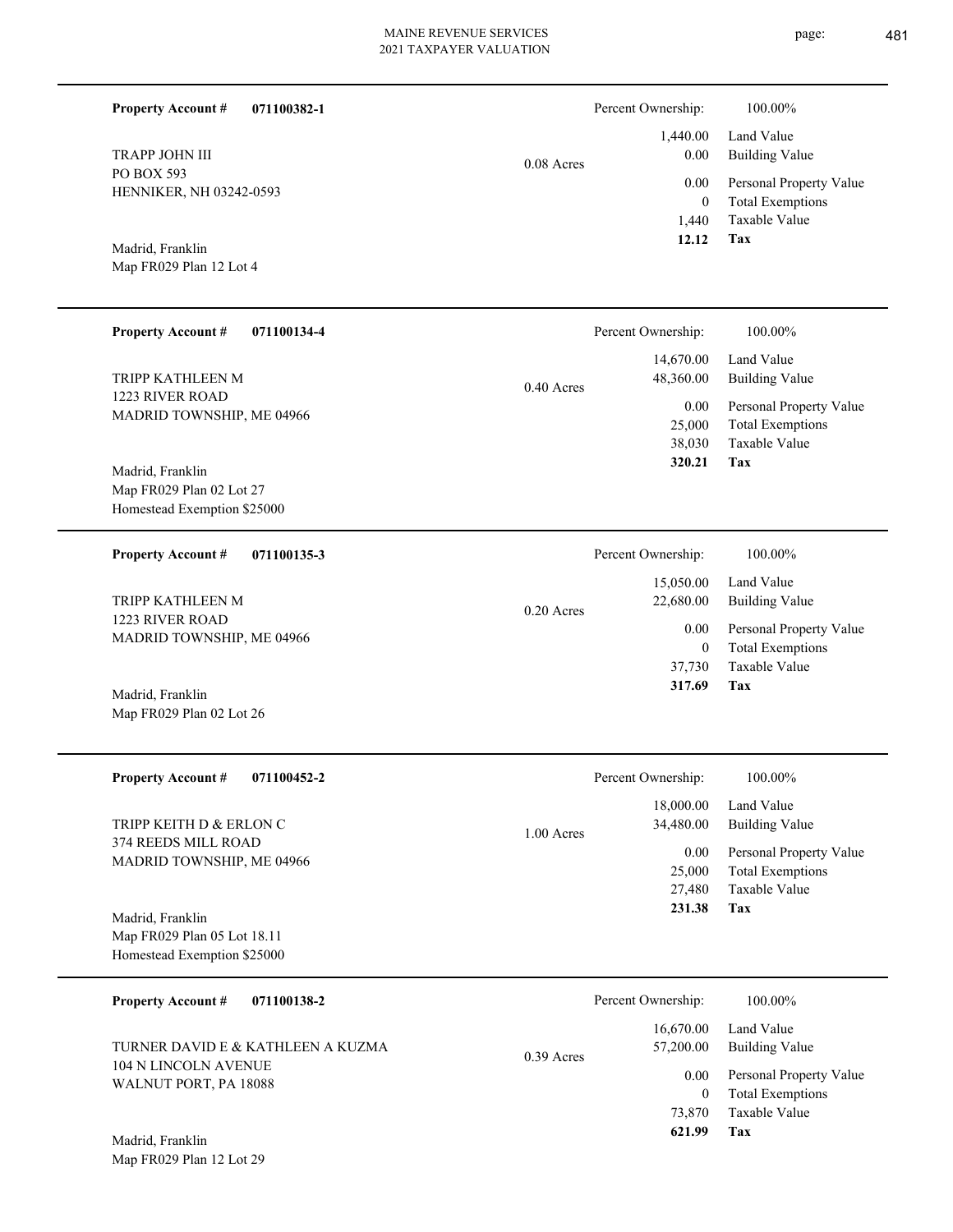$\overline{\phantom{0}}$ 

| <b>Property Account #</b><br>071100333-2                                                                |                            | Percent Ownership:                       | 100.00%                                                                    |
|---------------------------------------------------------------------------------------------------------|----------------------------|------------------------------------------|----------------------------------------------------------------------------|
| TUTLIS BRIAN G & CYNTHIA M                                                                              | Tree Growth<br>52.00 Acres | 22,483.00<br>39,530.00                   | Land Value<br><b>Building Value</b>                                        |
| 535 ROUTE 202<br>GREENE, ME 04236                                                                       |                            | 0.00<br>$\mathbf{0}$<br>62,013<br>522.15 | Personal Property Value<br><b>Total Exemptions</b><br>Taxable Value<br>Tax |
| Madrid, Franklin<br>Map FR029 Plan 01 Lot 14                                                            |                            |                                          |                                                                            |
| <b>Property Account #</b><br>071100247-1                                                                |                            | Percent Ownership:                       | 100.00%                                                                    |
| TYLER PETER                                                                                             | 56.00 Acres                | 49,150.00<br>0.00                        | Land Value<br><b>Building Value</b>                                        |
| <b>1047 FAIRBANKS RD</b><br>FARMINGTON, ME 04938                                                        |                            | 0.00<br>$\mathbf{0}$                     | Personal Property Value<br><b>Total Exemptions</b>                         |
| Madrid, Franklin<br>Map FR029 Plan 01 Lot 3                                                             |                            | 49,150<br>413.84                         | Taxable Value<br>Tax                                                       |
| <b>Property Account #</b><br>071100383-1                                                                |                            | Percent Ownership:                       | 100.00%                                                                    |
| <b>TYLER PETER</b>                                                                                      | 33.00 Acres                | 32,360.00<br>0.00                        | Land Value<br><b>Building Value</b>                                        |
| 1047 FAIRBANKS RD<br>FARMINGTON, ME 04938                                                               |                            | 0.00<br>$\mathbf{0}$<br>32,360<br>272.47 | Personal Property Value<br><b>Total Exemptions</b><br>Taxable Value<br>Tax |
| Madrid, Franklin<br>Map FR029 Plan 01 Lot 3.1                                                           |                            |                                          |                                                                            |
| <b>Property Account #</b><br>071100349-4                                                                |                            | Percent Ownership:                       | 100.00%                                                                    |
| TYLER PETER A                                                                                           | Tree Growth<br>94.00 Acres | 36,032.00<br>0.00                        | Land Value<br><b>Building Value</b>                                        |
| 1047 FAIRBANKS RD<br>FARMINGTON, ME 04938                                                               |                            | 0.00<br>$\bf{0}$<br>36,032               | Personal Property Value<br><b>Total Exemptions</b><br>Taxable Value        |
| Madrid, Franklin<br>Map FR029 Plan 01 Lot 5                                                             |                            | 303.39                                   | Tax                                                                        |
| <b>Property Account #</b><br>071100385-1                                                                |                            | Percent Ownership:                       | 100.00%                                                                    |
| UNITED STATES OF AMERICA                                                                                | 302.00 Acres               | 220,460.00<br>0.00                       | Land Value<br><b>Building Value</b>                                        |
| US CUSTOMS AND BORDER PROTECTION<br>10 CAUSEWAY STREET ROOM 801<br>BOSTON, MA 02222<br>DEPT OF INTERIOR |                            | 0.00<br>220,460<br>$\overline{0}$        | Personal Property Value<br><b>Total Exemptions</b><br>Taxable Value        |
| Madrid, Franklin<br>Map FR029 Plan 04 Lot 1 Plan 08 Lot 1<br><b>Exempt Property</b>                     |                            | 0.00                                     | Tax                                                                        |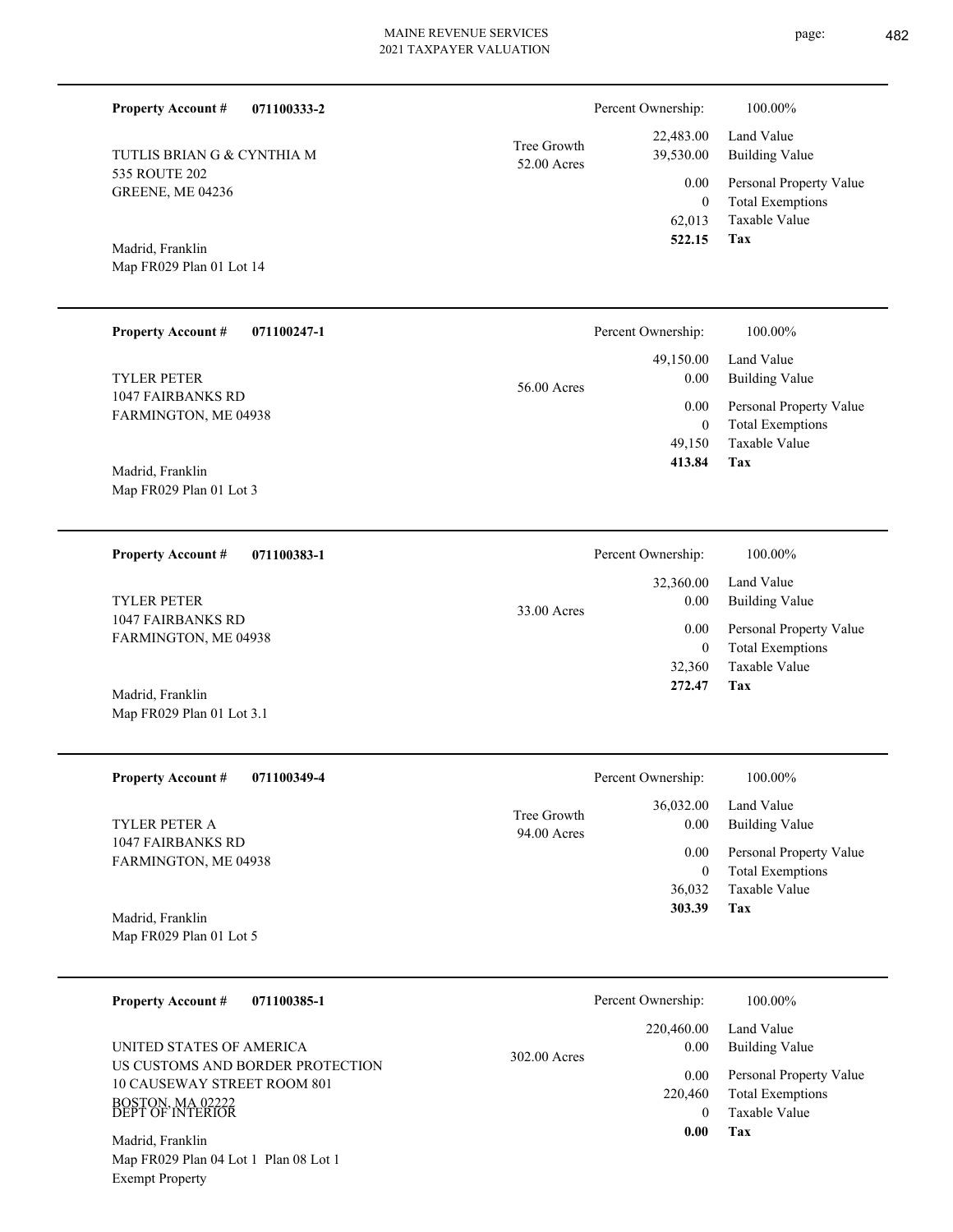| <b>Property Account #</b><br>071100416-1       |                            | Percent Ownership:       | 100.00%                                            |
|------------------------------------------------|----------------------------|--------------------------|----------------------------------------------------|
| UNITED STATES OF AMERICA                       | Tree Growth<br>53.00 Acres | 12,402.00<br>0.00        | Land Value<br><b>Building Value</b>                |
| APPALACHIAN NATIONAL SCENIC TRAIL<br>PO BOX 50 |                            | 0.00                     | Personal Property Value                            |
| HARPERS FERRY, WV 25425                        |                            | 12,402<br>$\overline{0}$ | <b>Total Exemptions</b><br>Taxable Value           |
|                                                |                            | 0.00                     | Tax                                                |
| Madrid, Franklin<br>Map FR029 Plan 04 Lot 5.1  |                            |                          |                                                    |
| <b>Exempt Property</b>                         |                            |                          |                                                    |
| <b>Property Account #</b><br>071100318-3       |                            | Percent Ownership:       | 100.00%                                            |
|                                                |                            | 3,200.00                 | Land Value                                         |
| UNKNOWN OWNER                                  | $0.50$ Acres               | 0.00                     | <b>Building Value</b>                              |
| $\cdot$                                        |                            | 0.00                     | Personal Property Value                            |
|                                                |                            | 3,200<br>$\theta$        | <b>Total Exemptions</b><br>Taxable Value           |
| Madrid, Franklin                               |                            | 0.00                     | Tax                                                |
| Map FR029 Plan 01 Lot 7.1                      |                            |                          |                                                    |
| <b>Exempt Property</b>                         |                            |                          |                                                    |
| <b>Property Account #</b><br>071100172-5       |                            | Percent Ownership:       | 100.00%                                            |
|                                                |                            | 40,550.00                | Land Value                                         |
| VARAO KEVIN A<br><b>609 PRESIDENT AVE</b>      | $0.50$ Acres               | 110,670.00               | <b>Building Value</b>                              |
| FALL RIVER, MA 02720-3743                      |                            | 0.00<br>$\overline{0}$   | Personal Property Value<br><b>Total Exemptions</b> |
|                                                |                            | 151,220                  | Taxable Value                                      |
| Madrid, Franklin                               |                            | 1,273.27                 | Tax                                                |
| Map FR029 Plan 02 Lot 38.11                    |                            |                          |                                                    |
|                                                |                            |                          |                                                    |
| <b>Property Account #</b><br>071100029P-1      |                            | Percent Ownership:       | 100.00%                                            |
| VIASAT INC                                     |                            | 0.00<br>0.00             | Land Value<br><b>Building Value</b>                |
| PO BOX 80615                                   |                            | 365.57                   | Personal Property Value                            |
| INDANAPOLIS, IN 46280                          |                            | $\boldsymbol{0}$         | <b>Total Exemptions</b>                            |
|                                                |                            | 366                      | Taxable Value                                      |
| Madrid, Franklin                               |                            | 3.08                     | Tax                                                |
| Map FR029 Plan 02 Lot 43.1                     |                            |                          |                                                    |
| <b>Property Account #</b><br>071100439-1       |                            | Percent Ownership:       | 100.00%                                            |
|                                                |                            | 19,950.00                | Land Value                                         |
| WAITE BRIAN K & JUDY F                         |                            | $0.00\,$                 | <b>Building Value</b>                              |
| PO BOX 851                                     | 16.00 Acres                | 0.00                     | Personal Property Value                            |
| GREENLAND, NH 03840-0851                       |                            | $\overline{0}$           | <b>Total Exemptions</b>                            |
|                                                |                            | 19,950                   | Taxable Value                                      |
| Madrid, Franklin                               |                            | 167.98                   | Tax                                                |
| Map FR029 Plan 03 Lot 16.1                     |                            |                          |                                                    |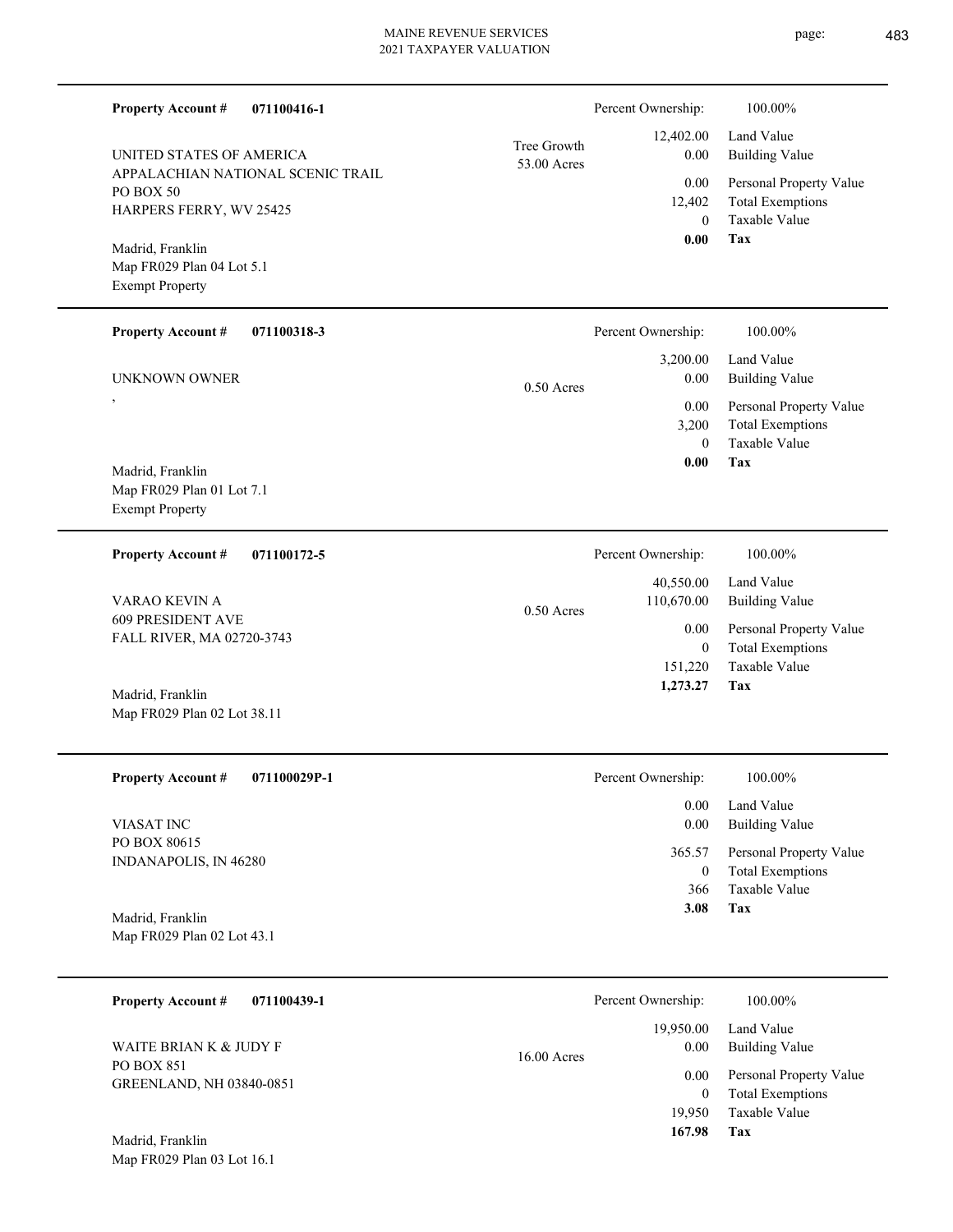| <b>Property Account #</b><br>071100018-4                  |              | Percent Ownership:             | 100.00%                                                                    |
|-----------------------------------------------------------|--------------|--------------------------------|----------------------------------------------------------------------------|
| WAKEFIELD SCOTT & HOLLIE ANN                              | $1.00$ Acres | 20,000.00<br>70,680.00         | Land Value<br><b>Building Value</b>                                        |
| 360 REEDS MILL ROAD<br>MADRID TOWNSHIP, ME 04966-5622     |              | 0.00<br>25,000<br>65,680       | Personal Property Value<br><b>Total Exemptions</b><br>Taxable Value<br>Tax |
| Madrid, Franklin                                          |              | 553.03                         |                                                                            |
| Map FR029 Plan 05 Lot 18.2<br>Homestead Exemption \$25000 |              |                                |                                                                            |
| <b>Property Account #</b><br>071100250-3                  |              | Percent Ownership:             | 100.00%                                                                    |
| WALLACE JILLIAN M & KYLE M REED                           | $1.00$ Acres | 20,000.00<br>74,150.00         | Land Value<br><b>Building Value</b>                                        |
| 39 REEDS MILLS ROAD<br>MADRID, ME 04966                   |              | 0.00                           | Personal Property Value                                                    |
|                                                           |              | $\mathbf{0}$<br>94,150         | <b>Total Exemptions</b><br>Taxable Value                                   |
| Madrid, Franklin<br>Map FR029 Plan 02 Lot 32.1            |              | 792.74                         | Tax                                                                        |
| <b>Property Account #</b><br>071100387-2                  |              | Percent Ownership:             | 100.00%                                                                    |
| WALLACE LORRAINE & CARL CHADBOURNE                        | 3.00 Acres   | 5,230.00<br>0.00               | Land Value<br><b>Building Value</b>                                        |
| PO BOX 514<br>STRONG, ME 04983                            |              | 0.00                           | Personal Property Value                                                    |
| Madrid, Franklin                                          |              | $\mathbf{0}$<br>5,230<br>44.04 | <b>Total Exemptions</b><br>Taxable Value<br>Tax                            |
| Map FR029 Plan 01 Lot 8.1                                 |              |                                |                                                                            |
| <b>Property Account #</b><br>071100266-2                  |              | Percent Ownership:             | 100.00%                                                                    |
| <b>WARREN DAVID R TRUSTEE</b>                             | 30.00 Acres  | 41,170.00<br>31,720.00         | Land Value<br><b>Building Value</b>                                        |
| DAVID R WARREN REVOCABLE TRUST<br>PO BOX 86               |              | 0.00                           | Personal Property Value                                                    |
| DIXFIELD, ME 04224                                        |              | $\overline{0}$<br>72,890       | <b>Total Exemptions</b><br>Taxable Value                                   |
| Madrid, Franklin<br>Map FR029 Plan 06 Lot 11              |              | 613.73                         | Tax                                                                        |
| <b>Property Account #</b><br>071100264-1                  |              | Percent Ownership:             | 100.00%                                                                    |
| <b>WARREN MATHEW W</b>                                    | 1.50 Acres   | 9,370.00<br>0.00               | Land Value<br><b>Building Value</b>                                        |
| 5 INDIAN TRAIL<br>BROWNFIELD, ME 04010                    |              | 0.00                           | Personal Property Value                                                    |
|                                                           |              | $\overline{0}$<br>9,370        | <b>Total Exemptions</b><br>Taxable Value                                   |
| Madrid, Franklin<br>Map FR029 Plan 03 Lot 32              |              | 78.90                          | Tax                                                                        |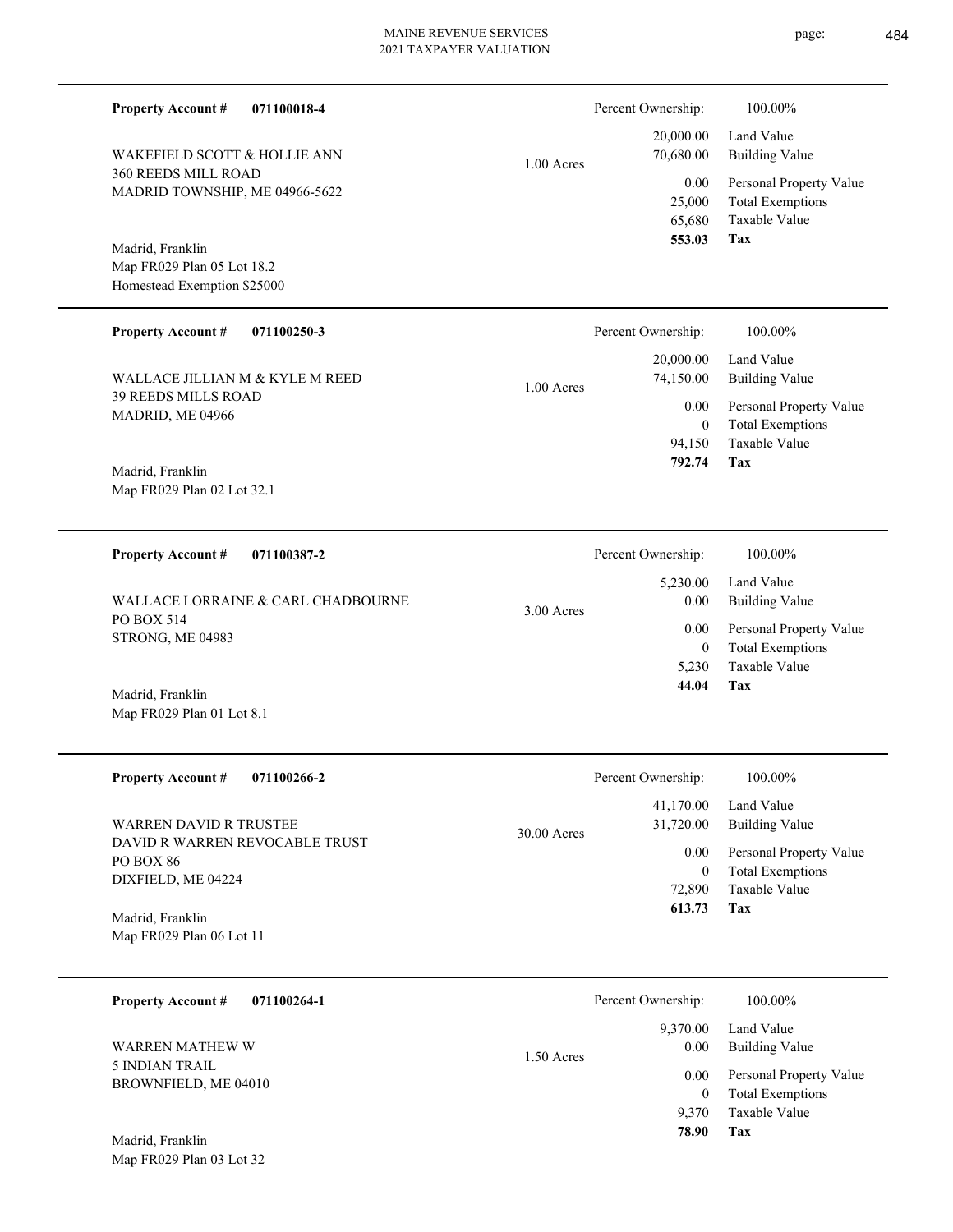| <b>Property Account #</b><br>071100265-1                                         |              | Percent Ownership:                         | 100.00%                                                                           |
|----------------------------------------------------------------------------------|--------------|--------------------------------------------|-----------------------------------------------------------------------------------|
| <b>WARREN MICHAEL S</b>                                                          | 57.00 Acres  | 39,900.00<br>0.00                          | Land Value<br><b>Building Value</b>                                               |
| 156 MILE SQUARE RD<br>PHILLIPS, ME 04966-4007                                    |              | 0.00<br>$\overline{0}$<br>39,900           | Personal Property Value<br><b>Total Exemptions</b><br>Taxable Value               |
| Madrid, Franklin<br>Map FR029 Plan 02 Lot 52                                     |              | 335.96                                     | Tax                                                                               |
| <b>Property Account #</b><br>071100263-1                                         |              | Percent Ownership:                         | 100.00%                                                                           |
| <b>WEBBER DANIEL</b>                                                             | 8.79 Acres   | 23,690.00<br>5,390.00                      | Land Value<br><b>Building Value</b>                                               |
| <b>486 REEDS MILL ROAD</b><br>PHILLIPS, ME 04966-5623                            |              | 0.00<br>25,000<br>4,080<br>34.35           | Personal Property Value<br><b>Total Exemptions</b><br><b>Taxable Value</b><br>Tax |
| Madrid, Franklin<br>Map FR029 Plan 05 Lot 16 17.1<br>Homestead Exemption \$25000 |              |                                            |                                                                                   |
| <b>Property Account #</b><br>071100395-3                                         |              | Percent Ownership:                         | 100.00%                                                                           |
| <b>WEBBER DANIEL &amp; DENNIS</b>                                                | $1.20$ Acres | 28,970.00<br>30,050.00                     | Land Value<br><b>Building Value</b>                                               |
| <b>486 REEDS MILLS ROAD</b><br>MADRID TOWNSHIP, ME 04966                         |              | 0.00<br>$\overline{0}$<br>59,020<br>496.95 | Personal Property Value<br><b>Total Exemptions</b><br><b>Taxable Value</b><br>Tax |
| Madrid, Franklin<br>Map FR029 Plan 06 Lot 18.2                                   |              |                                            |                                                                                   |
| <b>Property Account #</b><br>071100257-3                                         |              | Percent Ownership:                         | 100.00%                                                                           |
| <b>WEBBER DANIEL R</b>                                                           | 30.69 Acres  | 41,670.00<br>123,770.00                    | Land Value<br><b>Building Value</b>                                               |
| <b>486 REEDS MILL ROAD</b><br>MADRID TWP, ME 04966                               |              | 0.00<br>$\mathbf{0}$                       | Personal Property Value<br><b>Total Exemptions</b>                                |
| Madrid, Franklin<br>Map FR029 Plan 02 Lot 62                                     |              | 165,440<br>1,393.00                        | Taxable Value<br>Tax                                                              |
| <b>Property Account #</b><br>071100471-1                                         |              | Percent Ownership:                         | 100.00%                                                                           |
| WEBBER DANIELLE S & DENNIS W                                                     | 12.10 Acres  | 17,100.00<br>0.00                          | Land Value<br><b>Building Value</b>                                               |
| <b>15 MAPLE STREET</b><br>CUMBERLAND, ME 04021<br>Madrid, Franklin               |              | 0.00<br>$\mathbf{0}$<br>17,100<br>143.98   | Personal Property Value<br><b>Total Exemptions</b><br>Taxable Value<br>Tax        |
| Map FR029 Plan 02 Lot 62.3                                                       |              |                                            |                                                                                   |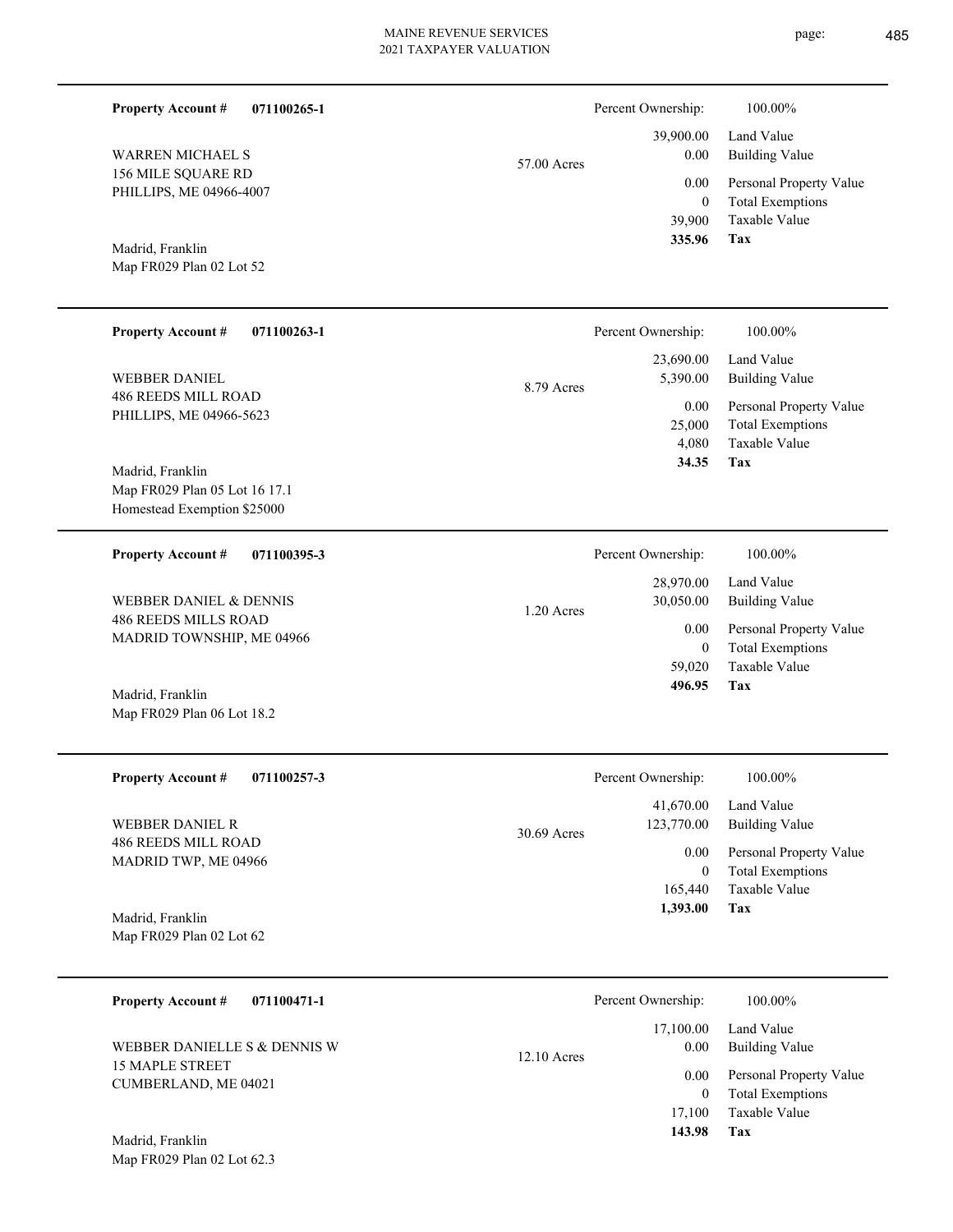| <b>Property Account #</b><br>071100388-2                                    |             | Percent Ownership:                     | 100.00%                                                                           |
|-----------------------------------------------------------------------------|-------------|----------------------------------------|-----------------------------------------------------------------------------------|
| WEBBER MALCOLM R & JOANNE R                                                 | 1.60 Acres  | 7,080.00<br>0.00                       | Land Value<br><b>Building Value</b>                                               |
| <b>684 REEDS MILL RD</b><br>MADRID TOWNSHIP, ME 04966-5402                  |             | 0.00<br>$\mathbf{0}$<br>7,080<br>59.61 | Personal Property Value<br><b>Total Exemptions</b><br>Taxable Value<br><b>Tax</b> |
| Madrid, Franklin<br>Map FR029 Plan 05 Lot 9                                 |             |                                        |                                                                                   |
| <b>Property Account #</b><br>071100389-2                                    |             | Percent Ownership:                     | 100.00%                                                                           |
| WEBBER MALCOLM R & JOANNE R                                                 | 3.34 Acres  | 21,710.00<br>44,390.00                 | Land Value<br><b>Building Value</b>                                               |
| <b>684 REEDS MILL RD</b><br>MADRID TOWNSHIP, ME 04966-5402                  |             | 0.00<br>25,000<br>41,100<br>346.06     | Personal Property Value<br><b>Total Exemptions</b><br>Taxable Value<br>Tax        |
| Madrid, Franklin<br>Map FR029 Plan 06 Lot 4.2                               |             |                                        |                                                                                   |
| Homestead Exemption \$25000                                                 |             |                                        |                                                                                   |
| <b>Property Account #</b><br>071100390-2                                    |             | Percent Ownership:                     | 100.00%                                                                           |
| WEBBER MALCOLM R & JOANNE R                                                 | 1.46 Acres  | 32,030.00<br>23,200.00                 | Land Value<br><b>Building Value</b>                                               |
| % PAUL E JR & CHRISTINA M MILLER<br>116 DEETER DRIVE<br>ENGLEWOOD, OH 41315 |             | 0.00<br>$\mathbf{0}$                   | Personal Property Value<br><b>Total Exemptions</b>                                |
| Madrid, Franklin                                                            |             | 55,230<br>465.04                       | Taxable Value<br>Tax                                                              |
| Map FR029 Plan 06 Lot 18.4                                                  |             |                                        |                                                                                   |
| <b>Property Account #</b><br>071100391-1                                    |             | Percent Ownership:                     | 100.00%                                                                           |
| WEBBER MELVYN                                                               | 32.50 Acres | 43,000.00<br>15,080.00                 | Land Value<br><b>Building Value</b>                                               |
| <b>642 REEDS MILL ROAD</b><br>PHILLIPS, ME 04966                            |             | 0.00<br>31,000<br>27,080               | Personal Property Value<br><b>Total Exemptions</b><br>Taxable Value               |
| Madrid, Franklin<br>Map FR029 Plan 06 Lot 2 21                              |             | 228.01                                 | <b>Tax</b>                                                                        |
| Homestead Exemption \$25000; Veteran Exemption \$6000                       |             |                                        |                                                                                   |
| 071100396-1<br><b>Property Account #</b>                                    |             | Percent Ownership:                     | 100.00%                                                                           |
| WEBBER MELVYN                                                               | 13.95 Acres | 18,450.00<br>0.00                      | Land Value<br><b>Building Value</b>                                               |
| <b>642 REEDS MILL ROAD</b><br>PHILLIPS, ME 04966                            |             | 0.00<br>$\overline{0}$                 | Personal Property Value<br><b>Total Exemptions</b>                                |

**Tax 155.35**

18,450

Taxable Value

Map FR029 Plan 05 Lot 7 Madrid, Franklin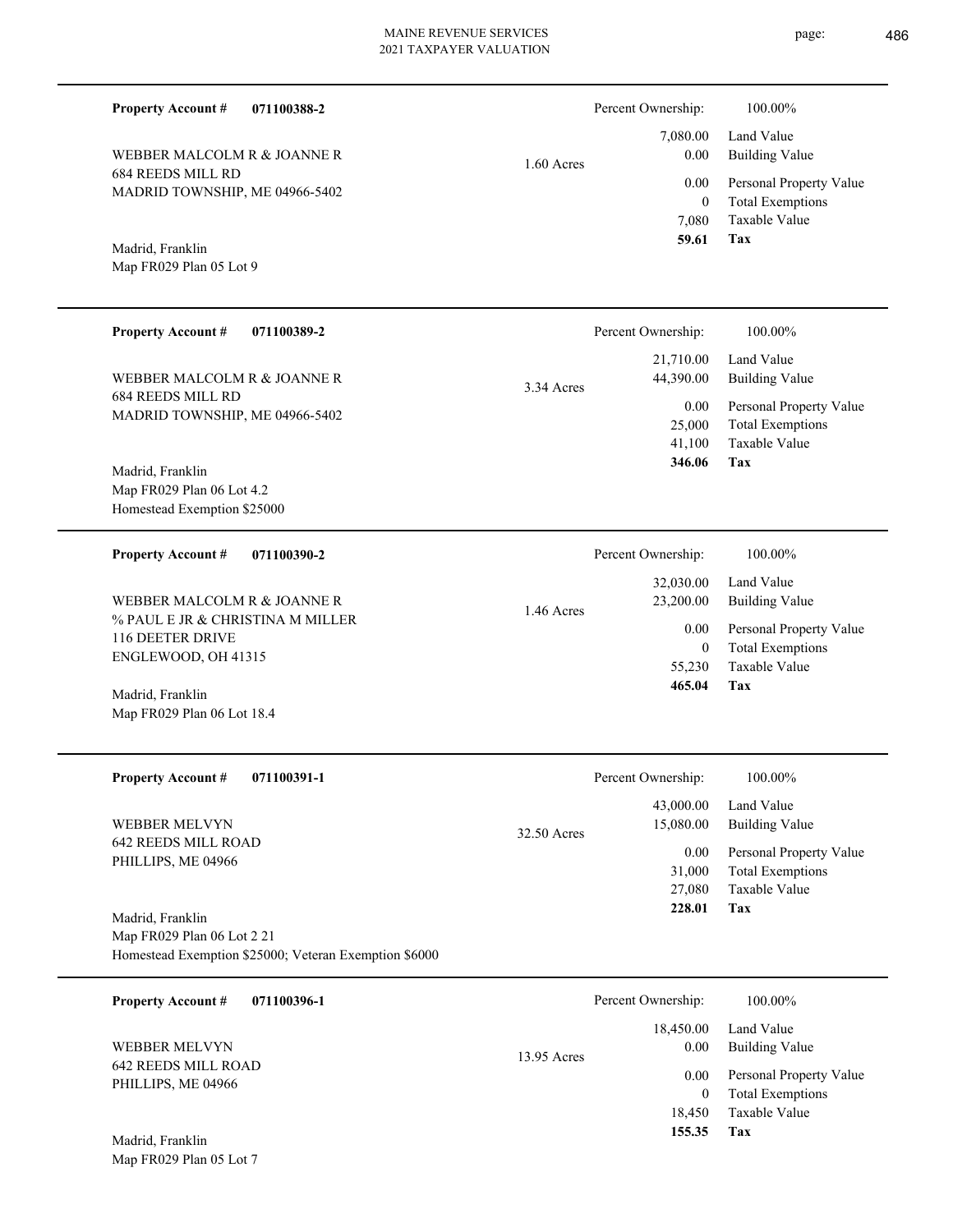| 071100254-2<br><b>Property Account #</b>                   |             | Percent Ownership:        | 100.00%                                  |
|------------------------------------------------------------|-------------|---------------------------|------------------------------------------|
| <b>WELLS LEVI</b>                                          | Tree Growth | 40,252.00<br>50,410.00    | Land Value<br><b>Building Value</b>      |
| 36 WELLS ROAD                                              | 98.50 Acres | 0.00                      | Personal Property Value                  |
| TURNER, ME 04282                                           |             | $\boldsymbol{0}$          | <b>Total Exemptions</b>                  |
|                                                            |             | 90,662<br>763.37          | Taxable Value<br>Tax                     |
| Madrid, Franklin                                           |             |                           |                                          |
| Map FR029 Plan 03 Lot 5                                    |             |                           |                                          |
| <b>Property Account #</b><br>071100253-2                   |             | Percent Ownership:        | 100.00%                                  |
|                                                            |             | 36,500.00                 | Land Value                               |
| WHINERY RICKEY A & RANDY M<br><b>418 MAIN ROAD NORTH</b>   | 1.00 Acres  | 21,300.00                 | <b>Building Value</b>                    |
| HAMPDEN, ME 04444                                          |             | 0.00                      | Personal Property Value                  |
|                                                            |             | $\mathbf{0}$<br>57,800    | <b>Total Exemptions</b><br>Taxable Value |
| Madrid, Franklin                                           |             | 486.68                    | <b>Tax</b>                               |
| Map FR029 Plan 06 Lot 25                                   |             |                           |                                          |
|                                                            |             |                           |                                          |
| <b>Property Account #</b><br>071100145-3                   |             | Percent Ownership:        | 100.00%                                  |
| WHITE DALE R & KIM RICHMOND WHITE                          |             | 19,100.00<br>66,580.00    | Land Value<br><b>Building Value</b>      |
| 17 BEECH HILL ROAD                                         | 2.50 Acres  | 0.00                      | Personal Property Value                  |
| MADRID TOWNSHIP, ME 04966                                  |             | 25,000                    | <b>Total Exemptions</b>                  |
|                                                            |             | 60,680                    | Taxable Value                            |
| Madrid, Franklin                                           |             | 510.93                    | <b>Tax</b>                               |
| Map FR029 Plan 02 Lot 44.31<br>Homestead Exemption \$25000 |             |                           |                                          |
| 071100013P-1<br><b>Property Account #</b>                  |             | Percent Ownership:        | 100.00%                                  |
|                                                            |             | 0.00                      | Land Value                               |
| WHITE KEITH & JANNETTE<br>PO BOX 2                         |             | 0.00                      | <b>Building Value</b>                    |
| PHILLIPS, ME 04966                                         |             | 8,000.00                  | Personal Property Value                  |
|                                                            |             | $\boldsymbol{0}$<br>8,000 | <b>Total Exemptions</b><br>Taxable Value |
| Madrid, Franklin                                           |             | 67.36                     | Tax                                      |
| Map FR029                                                  |             |                           |                                          |

| 071100397-2<br><b>Property Account #</b> |              | Percent Ownership:     | 100.00%                      |
|------------------------------------------|--------------|------------------------|------------------------------|
| WHITE KEITH & JANNETTE                   | $0.50$ Acres | 15,790.00<br>54,000.00 | Land Value<br>Building Value |
| PO BOX 2<br>PHILLIPS, ME 04966           |              | 0.00                   | Personal Property Value      |
|                                          |              | 25,000                 | <b>Total Exemptions</b>      |
|                                          |              | 44,790                 | Taxable Value                |
| Madrid, Franklin                         |              | 377.13                 | Tax                          |

Map FR029 Plan 12 Lot 13 Homestead Exemption \$25000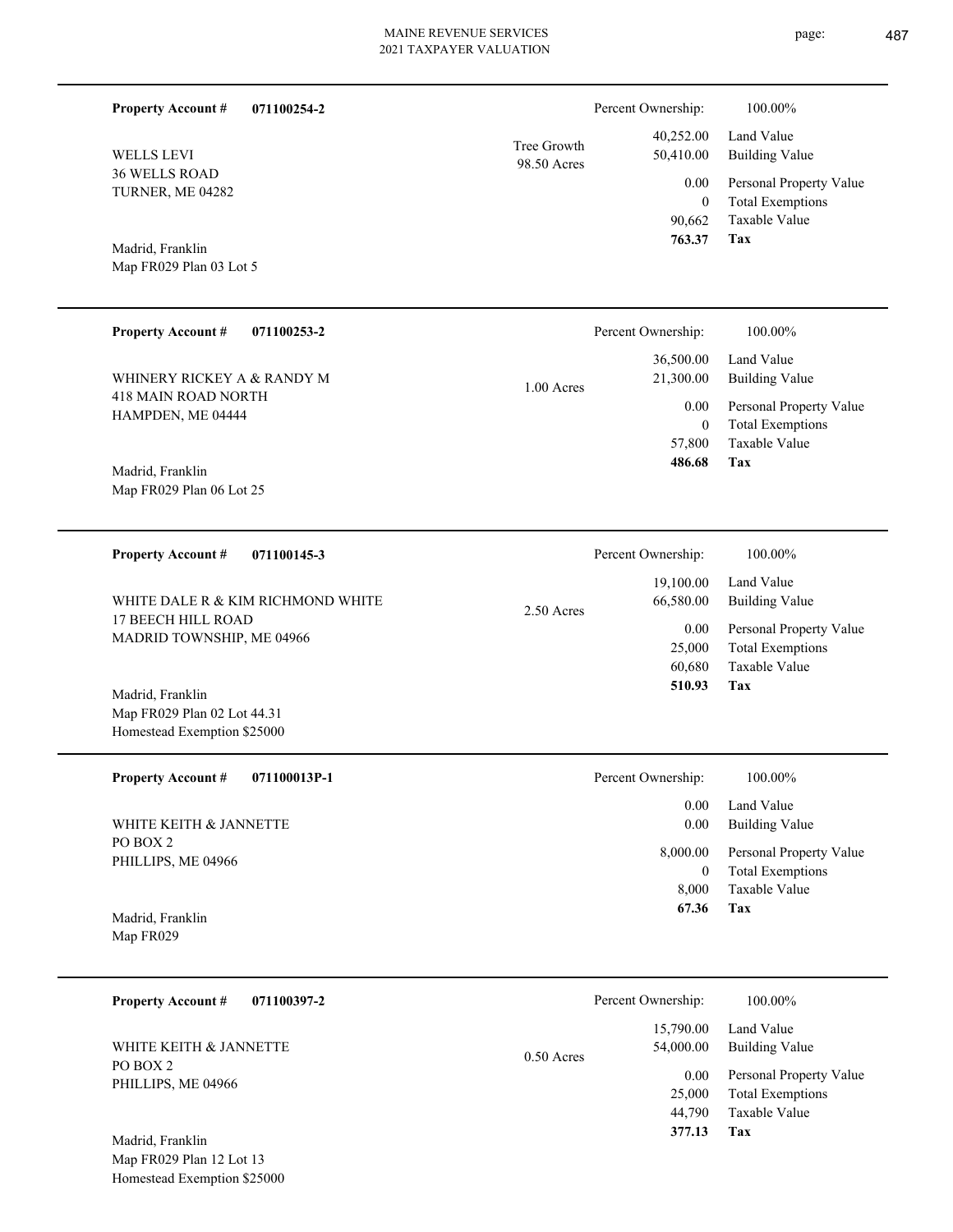| 071100191-2<br><b>Property Account #</b>                                                                                                                                                                                                                                                                                |              | Percent Ownership:                        | 100.00%                                                                    |
|-------------------------------------------------------------------------------------------------------------------------------------------------------------------------------------------------------------------------------------------------------------------------------------------------------------------------|--------------|-------------------------------------------|----------------------------------------------------------------------------|
| WHITE KIM RICHMOND & DALE R WHITE & JENNIFEI                                                                                                                                                                                                                                                                            | 28.27 Acres  | 23,790.00<br>3,390.00                     | Land Value<br><b>Building Value</b>                                        |
| 17 BEECH HILL ROAD<br>MADRID TWP, ME 04966                                                                                                                                                                                                                                                                              |              | 0.00                                      | Personal Property Value                                                    |
| Madrid, Franklin<br>Map FR029 Plan 02 Lot 32 32.4                                                                                                                                                                                                                                                                       |              | $\overline{0}$<br>27,180<br>228.86        | <b>Total Exemptions</b><br>Taxable Value<br>Tax                            |
| <b>Property Account #</b><br>071100449-1                                                                                                                                                                                                                                                                                |              | Percent Ownership:                        | 100.00%                                                                    |
| WHITHAM WILLIAM H                                                                                                                                                                                                                                                                                                       | 2.67 Acres   | 10,220.00<br>0.00                         | Land Value<br><b>Building Value</b>                                        |
| 1320 KENDUSKEAG AVE<br>BANGOR, ME 04401                                                                                                                                                                                                                                                                                 |              | 0.00                                      | Personal Property Value                                                    |
| Madrid, Franklin                                                                                                                                                                                                                                                                                                        |              | $\boldsymbol{0}$<br>10,220<br>86.05       | <b>Total Exemptions</b><br>Taxable Value<br>Tax                            |
| Map FR029 Plan 03 Lot 31.3                                                                                                                                                                                                                                                                                              |              |                                           |                                                                            |
| 071100398-2<br><b>Property Account #</b>                                                                                                                                                                                                                                                                                |              | Percent Ownership:                        | 100.00%                                                                    |
| WHITMORE RICHARD J & ETHEL M TRUSTEES                                                                                                                                                                                                                                                                                   | 59.00 Acres  | 62,340.00<br>65,560.00                    | Land Value<br><b>Building Value</b>                                        |
| %TERESA WHITMORE YESTER<br><b>46 SALTAIRE DR</b>                                                                                                                                                                                                                                                                        |              | 0.00<br>$\overline{0}$                    | Personal Property Value<br><b>Total Exemptions</b>                         |
| OLD LYME, CT 06371-2554<br>Madrid, Franklin                                                                                                                                                                                                                                                                             |              | 127,900<br>1,076.92                       | Taxable Value<br>Tax                                                       |
| Map FR029 Plan 05 Lot 3                                                                                                                                                                                                                                                                                                 |              |                                           |                                                                            |
| <b>Property Account #</b><br>071100399-2                                                                                                                                                                                                                                                                                |              | Percent Ownership:                        | 100.00%                                                                    |
| WHITMORE RICHARD J & ETHEL M TRUSTEES                                                                                                                                                                                                                                                                                   | $1.70$ Acres | 9,510.00<br>$0.00\,$                      | Land Value<br><b>Building Value</b>                                        |
| %TERESA WHITMORE YESTER<br><b>46 SALTAIRE DR</b>                                                                                                                                                                                                                                                                        |              | $0.00\,$                                  | Personal Property Value                                                    |
| OLD LYME, CT 06371-2554<br>Madrid, Franklin                                                                                                                                                                                                                                                                             |              | $\overline{0}$<br>9,510<br>80.07          | <b>Total Exemptions</b><br>Taxable Value<br>Tax                            |
| Map FR029 Plan 03 Lot 30                                                                                                                                                                                                                                                                                                |              |                                           |                                                                            |
| 071100273-2<br><b>Property Account #</b>                                                                                                                                                                                                                                                                                |              | Percent Ownership:                        | 100.00%                                                                    |
| WILBER JOHN A                                                                                                                                                                                                                                                                                                           | 32.00 Acres  | 42,630.00<br>124,070.00                   | Land Value<br><b>Building Value</b>                                        |
| 73 CALVIN GRAY RD<br>PHILLIPS, ME 04966-5435                                                                                                                                                                                                                                                                            |              | $0.00\,$<br>25,000<br>141,700<br>1,193.11 | Personal Property Value<br><b>Total Exemptions</b><br>Taxable Value<br>Tax |
| $M_0 \frac{1}{2}$ $\frac{1}{2}$ $\frac{1}{2}$ $\frac{1}{2}$ $\frac{1}{2}$ $\frac{1}{2}$ $\frac{1}{2}$ $\frac{1}{2}$ $\frac{1}{2}$ $\frac{1}{2}$ $\frac{1}{2}$ $\frac{1}{2}$ $\frac{1}{2}$ $\frac{1}{2}$ $\frac{1}{2}$ $\frac{1}{2}$ $\frac{1}{2}$ $\frac{1}{2}$ $\frac{1}{2}$ $\frac{1}{2}$ $\frac{1}{2}$ $\frac{1}{2}$ |              |                                           |                                                                            |

Map FR029 Plan 03 Lot 20 Homestead Exemption \$25000 Madrid, Franklin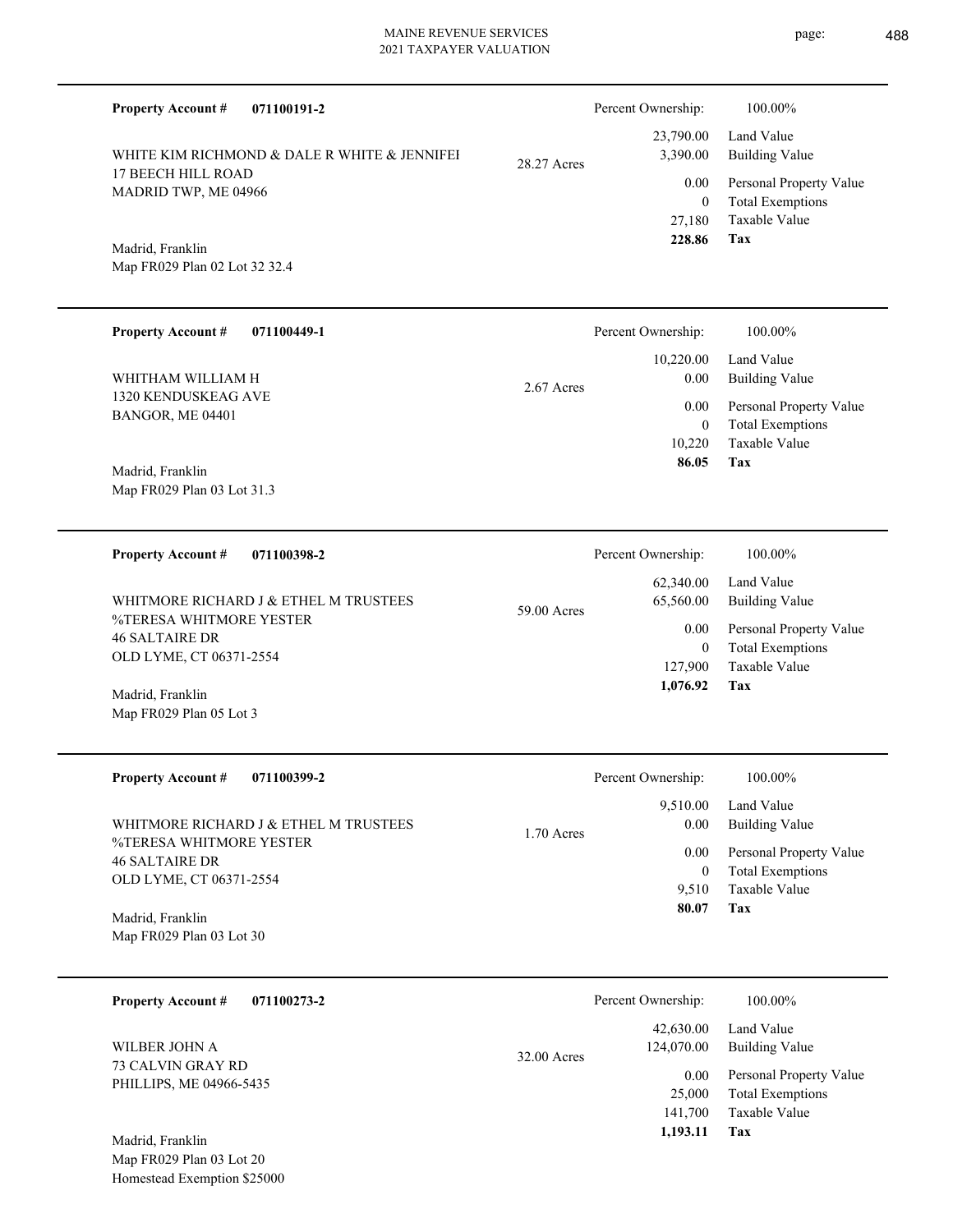| page: | 489 |
|-------|-----|
|       |     |

| <b>Property Account #</b><br>071100277-4                                                 |              | Percent Ownership:                                  | 100.00%                                            |
|------------------------------------------------------------------------------------------|--------------|-----------------------------------------------------|----------------------------------------------------|
| WILBER JOHN A & SANDY L                                                                  | $3.00$ Acres | 19,460.00<br>61,430.00                              | Land Value<br><b>Building Value</b>                |
| <b>73 CALVIN GRAY ROAD</b><br>MADRID TOWNSHIP, ME 04966                                  |              | 0.00<br>$\overline{0}$<br>80,890<br>681.09          | Personal Property Value<br><b>Total Exemptions</b> |
| Madrid, Franklin                                                                         |              |                                                     | <b>Taxable Value</b><br>Tax                        |
| Map FR029 Plan 03 Lot 16.2                                                               |              |                                                     |                                                    |
| <b>Property Account #</b><br>071100272-5                                                 |              | Percent Ownership:                                  | 100.00%                                            |
| WILBER JOHN ALLEN & SANDY L                                                              | $1.00$ Acres | 20,000.00<br>12,050.00<br>0.00<br>$\overline{0}$    | Land Value<br><b>Building Value</b>                |
| 73 CALVIN GRAY ROAD<br>MADRID TOWNSHIP, ME 04966                                         |              |                                                     | Personal Property Value<br><b>Total Exemptions</b> |
| Madrid, Franklin                                                                         |              | 32,050<br>269.86                                    | <b>Taxable Value</b><br>Tax                        |
| Map FR029 Plan 03 Lot 20.1                                                               |              |                                                     |                                                    |
| <b>Property Account #</b><br>071100130-3                                                 |              | Percent Ownership:                                  | 100.00%                                            |
| WILBER JOHN PERSONAL REP                                                                 | 31.00 Acres  | 41,900.00<br>48,530.00<br>0.00<br>$\overline{0}$    | Land Value<br><b>Building Value</b>                |
| <b>ESTATE OF LAWRENCE OWEN JAMES</b><br>73 CALVIN GRAY ROAD<br>MADRID TOWNSHIP, ME 04966 |              |                                                     | Personal Property Value<br><b>Total Exemptions</b> |
| Madrid, Franklin                                                                         |              | 90,430<br>761.42                                    | Taxable Value<br>Tax                               |
| Map FR029 Plan 03 Lot 16                                                                 |              |                                                     |                                                    |
| <b>Property Account #</b><br>071100222-3                                                 |              | Percent Ownership:                                  | 100.00%                                            |
| WILBER SANDY L                                                                           | 1.75 Acres   | 18,550.00<br>6,120.00<br>$0.00\,$<br>$\overline{0}$ | Land Value<br><b>Building Value</b>                |
| 73 CALVIN GRAY ROAD<br>MADRID TOWNSHIP, ME 04966                                         |              |                                                     | Personal Property Value<br><b>Total Exemptions</b> |
| Madrid, Franklin                                                                         |              | 24,670<br>207.72                                    | Taxable Value<br>Tax                               |
| Map FR029 Plan 03 Lot 23                                                                 |              |                                                     |                                                    |
| 071100177-2<br><b>Property Account #</b>                                                 |              | Percent Ownership:                                  | 100.00%                                            |
| WILKINS ERIC F & ANDREA L                                                                | $0.20$ Acres | 13,050.00<br>51,780.00                              | Land Value<br><b>Building Value</b>                |
| <b>25 LARSON LANE</b><br>WINTHROP, ME 04364                                              |              | $0.00\,$<br>$\overline{0}$                          | Personal Property Value<br><b>Total Exemptions</b> |
|                                                                                          |              | 64,830<br>545.87                                    | Taxable Value<br>Tax                               |
| Madrid, Franklin<br>Map FR029 Plan 02 Lot 38.2                                           |              |                                                     |                                                    |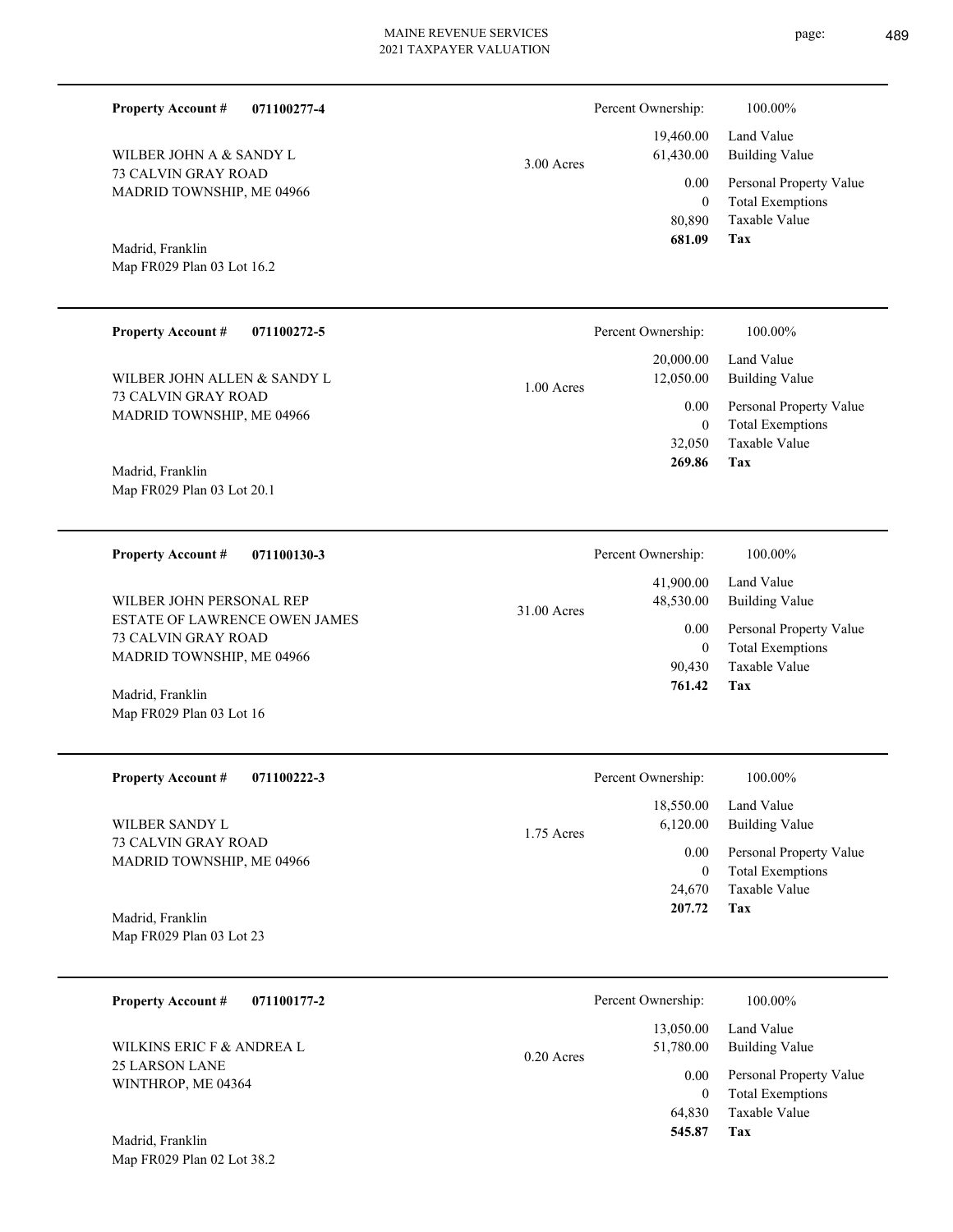| <b>Property Account #</b><br>071100242-2<br>WILKINS KENNETH A<br><b>BOX 155</b><br>PHILLIPS, ME 04966<br>Madrid, Franklin<br>Map FR029 Plan 01 Lot 11                                  | Percent Ownership:<br>6,390.00<br>27,090.00<br>$0.50$ Acres<br>0.00<br>33,480<br>281.90            | 100.00%<br>Land Value<br><b>Building Value</b><br>Personal Property Value<br><b>Total Exemptions</b><br>$\overline{0}$<br>Taxable Value<br>Tax  |
|----------------------------------------------------------------------------------------------------------------------------------------------------------------------------------------|----------------------------------------------------------------------------------------------------|-------------------------------------------------------------------------------------------------------------------------------------------------|
| <b>Property Account #</b><br>071100080-4<br>WILLAUER BENJAMIN BRADFORD & MARGARET WA<br>90 BIRCH POINT<br>FREEPORT, ME 04032<br>Madrid, Franklin<br>Map FR029 Plan 09 Lot 22           | Percent Ownership:<br>43,400.00<br>125,720.00<br>35.79 Acres<br>0.00<br>169,120<br>1,423.99        | 100.00%<br>Land Value<br><b>Building Value</b><br>Personal Property Value<br><b>Total Exemptions</b><br>$\mathbf{0}$<br>Taxable Value<br>Tax    |
| <b>Property Account #</b><br>071100066-8<br>WILLIAMS JULIE A & RONALD D<br>252 PLUMMER MILL ROAD<br>DURHAM, ME 04222<br>Madrid, Franklin<br>Map FR029 Plan 12 Lot 17                   | Percent Ownership:<br>14,310.00<br>57,830.00<br>$0.33$ Acres<br>0.00<br>72,140<br>607.42           | 100.00%<br>Land Value<br><b>Building Value</b><br>Personal Property Value<br><b>Total Exemptions</b><br>$\mathbf{0}$<br>Taxable Value<br>Tax    |
| <b>Property Account #</b><br>071100176-2<br>WING JANE A & TERRY A<br><b>2648 RANGELEY ROAD</b><br>MADRID TOWNSHIP, ME 04966<br>Madrid, Franklin<br>Map FR029 Plan 12 Lot 15            | Percent Ownership:<br>9,000.00<br>0.00<br>1.00 Acres<br>0.00<br>9,000<br>75.78                     | $100.00\%$<br>Land Value<br><b>Building Value</b><br>Personal Property Value<br><b>Total Exemptions</b><br>$\mathbf{0}$<br>Taxable Value<br>Tax |
| <b>Property Account #</b><br>071100268-1<br>WING JEFFREY C<br>893 REEDS MILL RD<br>MADRID TWP, ME 04966<br>Madrid, Franklin<br>Map FR029 Plan 05 Lot 53<br>Homestead Exemption \$25000 | Percent Ownership:<br>23,650.00<br>106,590.00<br>6.00 Acres<br>0.00<br>25,000<br>105,240<br>886.12 | 100.00%<br>Land Value<br><b>Building Value</b><br>Personal Property Value<br><b>Total Exemptions</b><br>Taxable Value<br>Tax                    |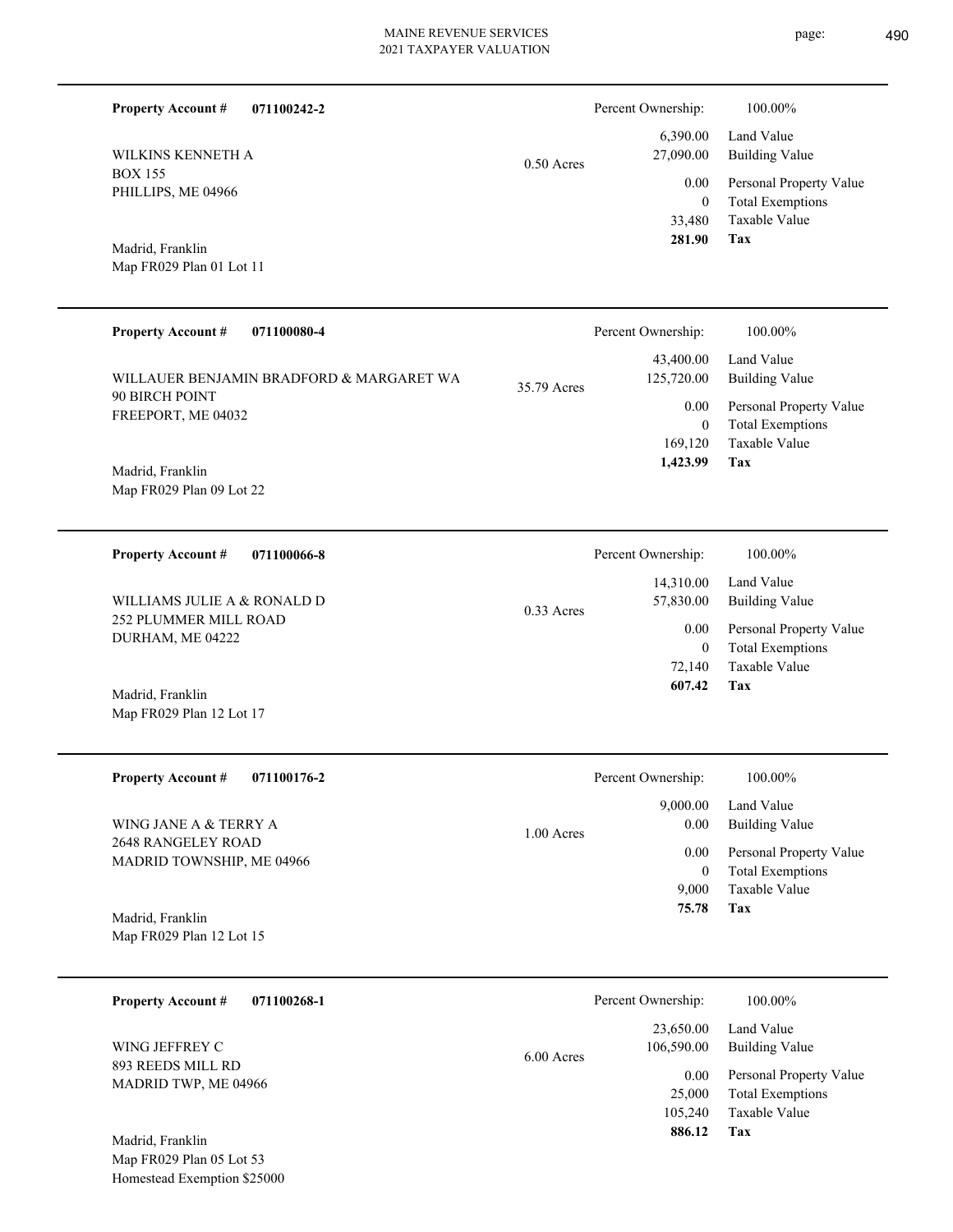| <b>Property Account #</b><br>071100269-1                                                              |                             | Percent Ownership:                                | 100.00%                                                                           |
|-------------------------------------------------------------------------------------------------------|-----------------------------|---------------------------------------------------|-----------------------------------------------------------------------------------|
| WING JEFFREY C                                                                                        | Tree Growth<br>278.00 Acres | 111,580.00<br>33,950.00                           | Land Value<br><b>Building Value</b>                                               |
| 893 REEDS MILL RD<br>MADRID TWP, ME 04966                                                             |                             | 0.00<br>$\mathbf{0}$<br>145,530                   | Personal Property Value<br><b>Total Exemptions</b><br><b>Taxable Value</b>        |
| Madrid, Franklin<br>Map FR029 Plan 05 Lot 20 Plan 06 Lot 12                                           |                             | 1,225.36                                          | Tax                                                                               |
| <b>Property Account #</b><br>071100293-2                                                              |                             | Percent Ownership:                                | 100.00%                                                                           |
| WING TERRY & JANE                                                                                     | $0.20$ Acres                | 2,030.00<br>0.00<br>0.00<br>$\mathbf{0}$<br>2,030 | Land Value<br><b>Building Value</b>                                               |
| <b>2648 RANGELEY ROAD</b><br>MADRID TOWNSHIP, ME 04966                                                |                             |                                                   | Personal Property Value<br><b>Total Exemptions</b><br>Taxable Value               |
| Madrid, Franklin<br>Map FR029 Plan 12 Lot 18.1                                                        |                             | 17.09                                             | Tax                                                                               |
| <b>Property Account #</b><br>071100400-1                                                              |                             | Percent Ownership:                                | 100.00%                                                                           |
| WING TERRY & JANE                                                                                     | $1.00$ Acres                | 20,000.00<br>78,880.00                            | Land Value<br><b>Building Value</b>                                               |
| 2648 RANGELEY ROAD<br>MADRID TOWNSHIP, ME 04966                                                       |                             | 0.00<br>31,000<br>67,880<br>571.55                | Personal Property Value<br><b>Total Exemptions</b><br><b>Taxable Value</b><br>Tax |
| Madrid, Franklin<br>Map FR029 Plan 12 Lot 16<br>Homestead Exemption \$25000; Veteran Exemption \$6000 |                             |                                                   |                                                                                   |

| <b>Property Account #</b><br>071100401-2                  | Percent Ownership:         | 100.00%                 |
|-----------------------------------------------------------|----------------------------|-------------------------|
|                                                           | 27,490.00                  | Land Value              |
| WOOD ANDREW & MELISSA<br>PO BOX 308<br>PHILLIPS, ME 04966 | 40,910.00<br>$14.00$ Acres | Building Value          |
|                                                           | 0.00                       | Personal Property Value |
|                                                           | $\mathbf{0}$               | <b>Total Exemptions</b> |
|                                                           | 68,400                     | Taxable Value           |
| Madrid, Franklin                                          | 575.93                     | Tax                     |
| Map FR029 Plan 09 Lot 8                                   |                            |                         |

| 071100248-5<br><b>Property Account #</b>                                     | Percent Ownership:                                | 100.00%                                            |
|------------------------------------------------------------------------------|---------------------------------------------------|----------------------------------------------------|
| WOODBURY ALAN G & MARY K FINNEGAN<br>435 STARKS ROAD<br>NEW SHARON, ME 04955 | 25,106.00<br>Tree Growth<br>0.00<br>$49.00$ Acres | Land Value<br>Building Value                       |
|                                                                              | 0.00<br>0                                         | Personal Property Value<br><b>Total Exemptions</b> |
|                                                                              | 25,106                                            | Taxable Value                                      |
| Madrid, Franklin                                                             | 211.39                                            | Tax                                                |

Map FR029 Plan 02 Lot 47 50.3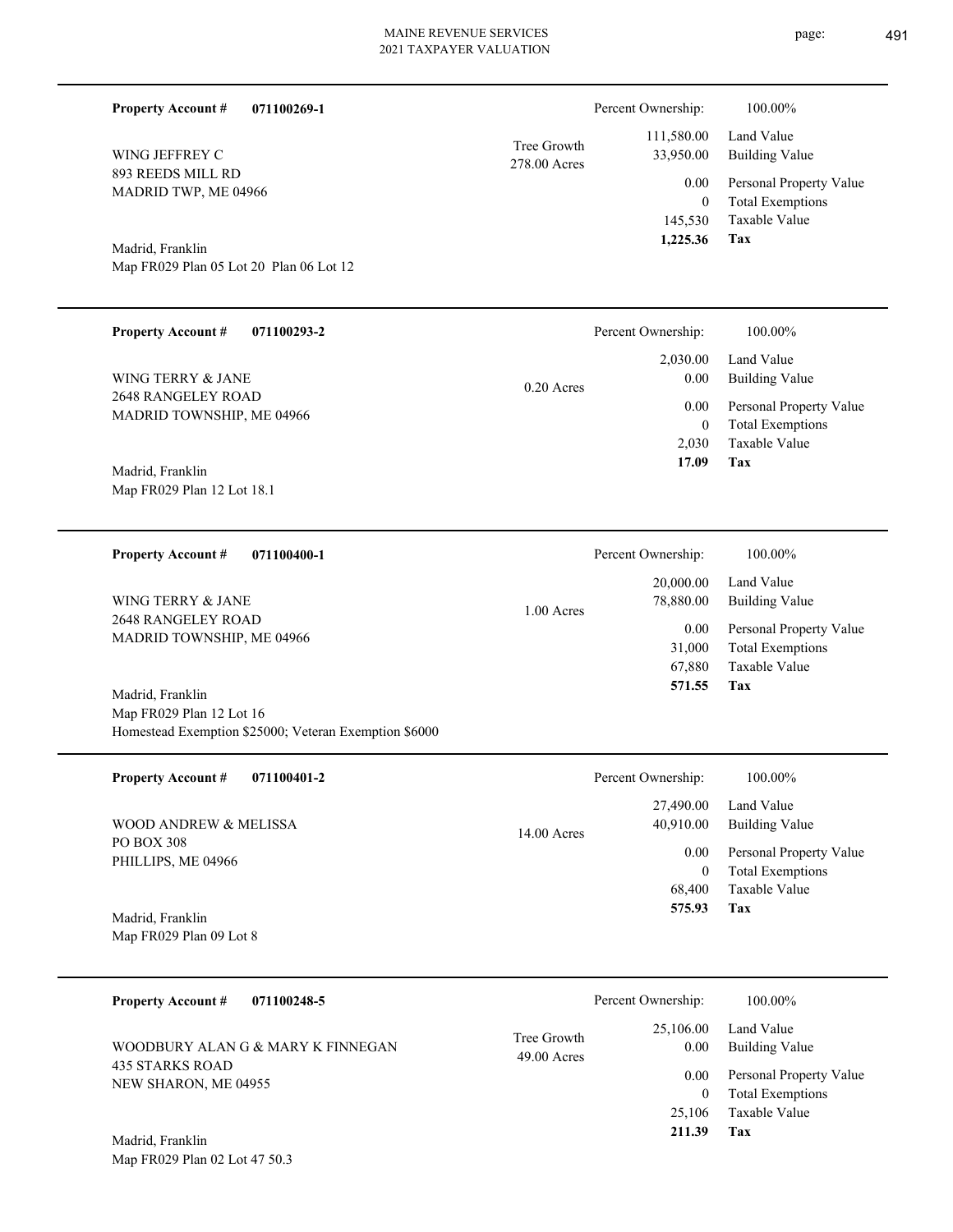| <b>Property Account #</b><br>071100048-2                                       |             | Percent Ownership:                         | 100.00%                                                                    |
|--------------------------------------------------------------------------------|-------------|--------------------------------------------|----------------------------------------------------------------------------|
| WRIGHT WILLIAM E & TRUDY K                                                     | 2.40 Acres  | 66,520.00<br>166,750.00                    | Land Value<br><b>Building Value</b>                                        |
| 1014 REEDS MILL ROAD<br>MADRID TOWNSHIP, ME 04966-5407                         |             | 0.00<br>25,000<br>208,270<br>1,753.63      | Personal Property Value<br><b>Total Exemptions</b><br>Taxable Value<br>Tax |
| Madrid, Franklin<br>Map FR029 Plan 05 Lot 43 46<br>Homestead Exemption \$25000 |             |                                            |                                                                            |
| <b>Property Account #</b><br>071100200-5                                       |             | Percent Ownership:                         | 100.00%                                                                    |
| YODER MICHAEL & PATRICIA                                                       | 1.25 Acres  | 20,180.00<br>150,370.00                    | Land Value<br><b>Building Value</b>                                        |
| <b>47 REEDS MILL ROAD</b><br>MADRID TOWNSHIP, ME 04966<br>Madrid, Franklin     |             | 0.00<br>25,000<br>145,550<br>1,225.53      | Personal Property Value<br><b>Total Exemptions</b><br>Taxable Value<br>Tax |
| Map FR029 Plan 02 Lot 32.2<br>Homestead Exemption \$25000                      |             |                                            |                                                                            |
| 071100189-7<br><b>Property Account #</b>                                       |             | Percent Ownership:                         | 100.00%                                                                    |
| YORK NANCY B                                                                   | 0.90 Acres  | 17,550.00<br>48,020.00                     | Land Value<br><b>Building Value</b>                                        |
| 213 TITCOMB HILL ROAD<br>UNIT B-5<br>FARMINGTON, ME 04938                      |             | 0.00<br>$\overline{0}$                     | Personal Property Value<br><b>Total Exemptions</b>                         |
| Madrid, Franklin<br>Map FR029 Plan 05 Lot 39                                   |             | 65,570<br>552.10                           | Taxable Value<br>Tax                                                       |
| <b>Property Account #</b><br>071100328-2                                       |             | Percent Ownership:                         | 100.00%                                                                    |
| YOUNG SHAUN G                                                                  | 12.55 Acres | 28,430.00<br>56,850.00                     | Land Value<br><b>Building Value</b>                                        |
| 506 E MADRID<br>MADRID TWP, ME 04966                                           |             | 0.00<br>$\overline{0}$<br>85,280<br>718.06 | Personal Property Value<br><b>Total Exemptions</b><br>Taxable Value<br>Tax |
| Madrid, Franklin<br>Map FR029 Plan 09 Lot 8.13 8.14 8.15 8.16 8.18             |             |                                            |                                                                            |
| <b>Property Account #</b><br>071100279-3                                       |             | Percent Ownership:                         | 100.00%                                                                    |
| ZAHN RICHARD JR                                                                | 3.00 Acres  | 51,920.00<br>17,360.00                     | Land Value<br><b>Building Value</b>                                        |
| PO BOX 387<br>SUTTON, NH 03273                                                 |             | 0.00<br>$\overline{0}$<br>69,280<br>583.34 | Personal Property Value<br><b>Total Exemptions</b><br>Taxable Value<br>Tax |
| Madrid, Franklin<br>Map FR029 Plan 05 Lot 58                                   |             |                                            |                                                                            |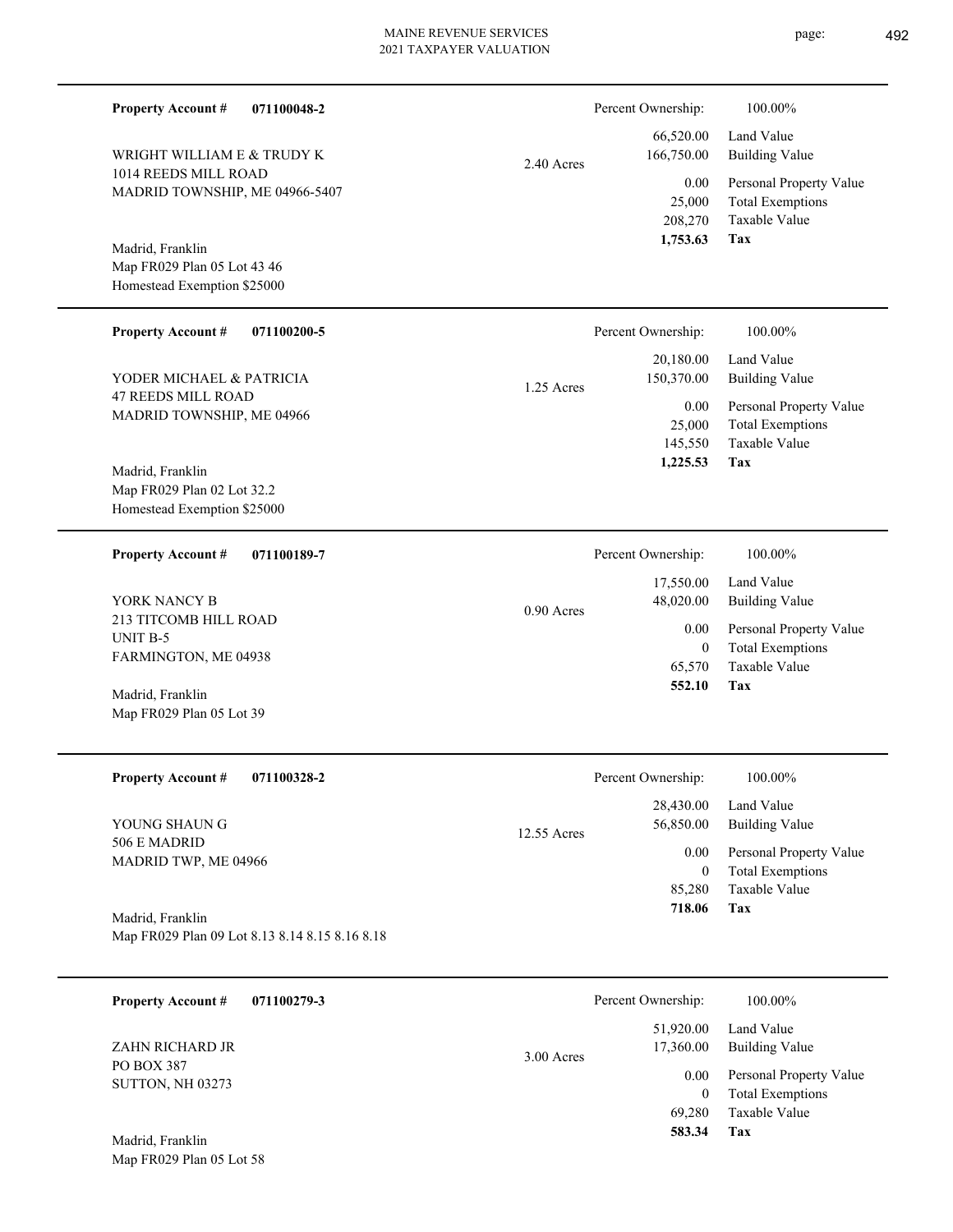| MAINE NEVENUE 5EN VIUES |
|-------------------------|
| 2021 TAXPAYER VALUATION |
|                         |

| 071100260-2<br><b>Property Account #</b>                                |                             | Percent Ownership: | 100.00%                                            |
|-------------------------------------------------------------------------|-----------------------------|--------------------|----------------------------------------------------|
| ZEBE LLC<br>% SCOTT W GOLDEN<br><b>PO BOX 104</b><br>PHILLIPS, ME 04966 | Tree Growth<br>130.76 Acres | 41,136.50<br>0.00  | Land Value<br>Building Value                       |
|                                                                         |                             | 0.00<br>$\bf{0}$   | Personal Property Value<br><b>Total Exemptions</b> |
|                                                                         |                             | 41.137             | Taxable Value                                      |
| Modrid Erestin                                                          |                             | 346.37             | Tax                                                |

Map FR029 Plan 05 Lot 24 25 Madrid, Franklin